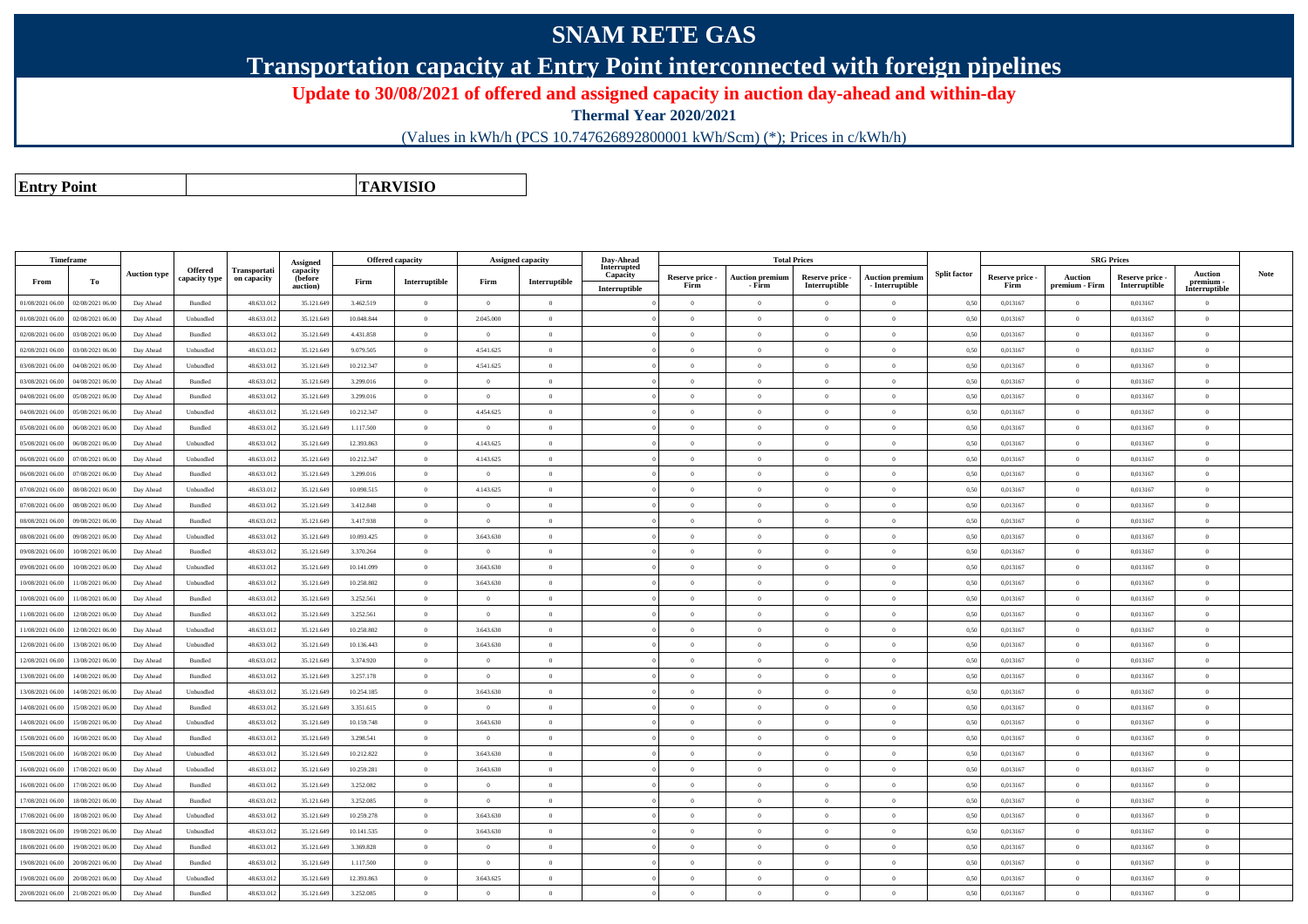| 20/08/2021 06:00 21/08/2021 06:00            | Day Ahead  | Unbundled         | 48.633.01  | 35.121.649   | 10.259.278     | $\overline{0}$ | 3.643.630      |                | $\overline{0}$ | $\theta$       |                | $\theta$       | 0,50 | 0,013167 | $\theta$       | 0,013167       | $\overline{0}$ |  |
|----------------------------------------------|------------|-------------------|------------|--------------|----------------|----------------|----------------|----------------|----------------|----------------|----------------|----------------|------|----------|----------------|----------------|----------------|--|
| 21/08/2021 06:00<br>22/08/2021 06:00         | Day Ahead  | Unbundled         | 48.633.01  | 35.121.649   | 10.241.177     | $\bf{0}$       | 3.643.630      | $\bf{0}$       | $\overline{0}$ | $\overline{0}$ | $\overline{0}$ | $\bf{0}$       | 0,50 | 0,013167 | $\,$ 0 $\,$    | 0,013167       | $\overline{0}$ |  |
| 21/08/2021 06:00<br>22/08/2021 06:00         | Day Ahead  | Bundled           | 48.633.012 | 35.121.649   | 3.270.186      | $\overline{0}$ | $\overline{0}$ | $\overline{0}$ | $\bf{0}$       | $\bf{0}$       | $\overline{0}$ | $\bf{0}$       | 0.50 | 0.013167 | $\overline{0}$ | 0.013167       | $\overline{0}$ |  |
| 22/08/2021 06:00<br>23/08/2021 06:00         | Day Ahead  | Bundled           | 48.633.013 | 35.121.649   | 3.386.417      | $\overline{0}$ | $\overline{0}$ | $\overline{0}$ | $\theta$       | $\theta$       | $\overline{0}$ | $\bf{0}$       | 0,50 | 0,013167 | $\,$ 0 $\,$    | 0,013167       | $\overline{0}$ |  |
| 22/08/2021 06:00<br>23/08/2021 06:00         | Day Ahead  | Unbundled         | 48.633.01  | 35.121.649   | 10.124.946     | $\bf{0}$       | 3.643.630      | $\bf{0}$       | $\overline{0}$ | $\theta$       | $\overline{0}$ | $\bf{0}$       | 0,50 | 0,013167 | $\,$ 0 $\,$    | 0,013167       | $\overline{0}$ |  |
| 23/08/2021 06:00<br>24/08/2021 06:00         | Day Ahead  | Bundled           | 48.633.013 | 35.121.649   | 3.250.293      | $\overline{0}$ | $\overline{0}$ | $\overline{0}$ | $\bf{0}$       | $\overline{0}$ | $\theta$       | $\bf{0}$       | 0.50 | 0.013167 | $\bf{0}$       | 0.013167       | $\overline{0}$ |  |
| 23/08/2021 06:00<br>24/08/2021 06:00         | Day Ahead  | Unbundled         | 48.633.013 | 35.121.649   | 10.261.070     | $\overline{0}$ | 3.643.630      | $\overline{0}$ | $\overline{0}$ | $\overline{0}$ | $\overline{0}$ | $\bf{0}$       | 0,50 | 0,013167 | $\,$ 0 $\,$    | 0,013167       | $\overline{0}$ |  |
| 24/08/2021 06:00<br>25/08/2021 06.00         | Day Ahead  | Unbundled         | 48.633.01  | 35.121.649   | 10.141.538     | $\bf{0}$       | 3.643.625      | $\bf{0}$       | $\overline{0}$ | $\theta$       | $\overline{0}$ | $\bf{0}$       | 0,50 | 0,013167 | $\,$ 0 $\,$    | 0,013167       | $\overline{0}$ |  |
| 24/08/2021 06:00<br>25/08/2021 06:00         | Day Ahead  | Bundled           | 48.633.013 | 35.121.649   | 3.369.825      | $\overline{0}$ | $\overline{0}$ | $\overline{0}$ | $\bf{0}$       | $\overline{0}$ | $\overline{0}$ | $\bf{0}$       | 0.50 | 0.013167 | $\overline{0}$ | 0.013167       | $\overline{0}$ |  |
|                                              |            |                   |            |              |                |                |                | $\overline{0}$ | $\overline{0}$ | $\overline{0}$ | $\overline{0}$ |                |      |          | $\bf{0}$       |                |                |  |
| 25/08/2021 06:00<br>26/08/2021 06:00         | Day Ahead  | Unbundled         | 48.633.013 | 35.121.649   | 13.511.363     | $\overline{0}$ | 3.643.625      |                |                |                |                | $\bf{0}$       | 0,50 | 0,013167 |                | 0,013167       | $\overline{0}$ |  |
| 25/08/2021 06:00<br>26/08/2021 06:00         | Day Ahead  | Bundled           | 48.633.01  | 35.121.649   | $\overline{0}$ | 9.425.375      | $\bf{0}$       | $\bf{0}$       | $\overline{0}$ | $\bf{0}$       | $\overline{0}$ | $\bf{0}$       | 0,50 | 0,013167 | $\,$ 0 $\,$    | 0,013167       | $\overline{0}$ |  |
| 26/08/2021 06:00<br>27/08/2021 06:00         | Day Ahead  | Unbundled         | 48.633.013 | 35.121.649   | 13.511.363     | $\overline{0}$ | 3.643.625      | $\overline{0}$ | $\bf{0}$       | $\bf{0}$       | $\overline{0}$ | $\bf{0}$       | 0.50 | 0.013167 | $\overline{0}$ | 0.013167       | $\overline{0}$ |  |
| 26/08/2021 06:00<br>27/08/2021 06:00         | Day Ahead  | Bundled           | 48.633.01  | 35.121.649   | $\overline{0}$ | 9.067.294      | $\overline{0}$ | $\overline{0}$ | $\theta$       | $\theta$       | $\overline{0}$ | $\overline{0}$ | 0,50 | 0,013167 | $\,$ 0 $\,$    | 0,013167       | $\overline{0}$ |  |
| 27/08/2021 06:00<br>28/08/2021 06:00         | Day Ahead  | Unbundled         | 48.633.01  | 35.121.649   | 13.511.363     | $\bf{0}$       | 3.643.625      | $\bf{0}$       | $\overline{0}$ | $\theta$       | $\overline{0}$ | $\bf{0}$       | 0,50 | 0,013167 | $\,$ 0 $\,$    | 0,013167       | $\overline{0}$ |  |
| 27/08/2021 06:00<br>28/08/2021 06:00         | Day Ahead  | Bundled           | 48.633.013 | 35.121.649   | $\overline{0}$ | 9.067.294      | $\overline{0}$ | $\overline{0}$ | $\bf{0}$       | $\overline{0}$ | $\theta$       | $\bf{0}$       | 0.50 | 0.013167 | $\bf{0}$       | 0.013167       | $\overline{0}$ |  |
| 28/08/2021 06:00<br>29/08/2021 06:00         | Day Ahead  | Unbundled         | 48.633.013 | 35.121.649   | 13.511.363     | $\overline{0}$ | 3.643.625      | $\overline{0}$ | $\overline{0}$ | $\overline{0}$ | $\overline{0}$ | $\bf{0}$       | 0,50 | 0,013167 | $\bf{0}$       | 0,013167       | $\overline{0}$ |  |
| 28/08/2021 06:00<br>29/08/2021 06.00         | Day Ahead  | Bundled           | 48.633.01  | 35.121.649   | $\overline{0}$ | 10.047.294     | $\bf{0}$       | $\bf{0}$       | $\overline{0}$ | $\bf{0}$       | $\overline{0}$ | $\bf{0}$       | 0,50 | 0,013167 | $\,$ 0 $\,$    | 0,013167       | $\overline{0}$ |  |
| 29/08/2021 06:00<br>30/08/2021 06:00         | Day Ahead  | Unbundled         | 48.633.013 | 35.121.649   | 13.511.363     | $\overline{0}$ | 3.643.625      | $\overline{0}$ | $\bf{0}$       | $\overline{0}$ | $\overline{0}$ | $\bf{0}$       | 0.50 | 0.013167 | $\overline{0}$ | 0.013167       | $\overline{0}$ |  |
| 29/08/2021 06:00<br>30/08/2021 06:00         | Day Ahead  | Bundled           | 48.633.013 | 35.121.649   | $\overline{0}$ | 8.688.946      | $\overline{0}$ | $\overline{0}$ | $\overline{0}$ | $\overline{0}$ | $\overline{0}$ | $\bf{0}$       | 0,50 | 0,013167 | $\,$ 0 $\,$    | 0,013167       | $\overline{0}$ |  |
| 30/08/2021 06:00<br>31/08/2021 06:00         | Day Ahead  | Unbundled         | 48.633.01  | 35.121.649   | 13.511.363     | $\bf{0}$       | 3.643.625      | $\bf{0}$       | $\bf{0}$       | $\overline{0}$ | $\overline{0}$ | $\bf{0}$       | 0,50 | 0,013167 | $\,$ 0 $\,$    | 0,013167       | $\overline{0}$ |  |
| 30/08/2021 06:00<br>31/08/2021 06:00         | Day Ahead  | Bundled           | 48.633.013 | 35.121.649   | $\overline{0}$ | 8.688.946      | $\overline{0}$ | $\overline{0}$ | $\overline{0}$ | $\bf{0}$       | $\overline{0}$ | $\bf{0}$       | 0.50 | 0.013167 | $\overline{0}$ | 0.013167       | $\overline{0}$ |  |
| 31/08/2021 06:00<br>01/09/2021 06:00         |            |                   | 48.633.01  |              | $\overline{0}$ | 5.747.493      |                | $\overline{0}$ | $\theta$       | $\theta$       | $\overline{0}$ |                |      | 0,013167 | $\,$ 0 $\,$    | 0,013167       | $\overline{0}$ |  |
|                                              | Day Ahead  | Bundled           |            | 35.121.649   |                |                | $\overline{0}$ |                |                |                |                | $\bf{0}$       | 0,50 |          |                |                |                |  |
| 31/08/2021 06:00<br>01/09/2021 06.00         | Day Ahead  | Unbundled         | 48.633.01  | 35.121.649   | 13.511.363     | $\overline{0}$ | 3.643.625      | $\bf{0}$       | $\overline{0}$ | $\bf{0}$       | $\overline{0}$ | $\bf{0}$       | 0,50 | 0,013167 | $\,$ 0 $\,$    | 0,013167       | $\overline{0}$ |  |
| 01/08/2021 06:00<br>02/08/2021 06:00         | Within Day | Unbundled         | 48.633.013 | 37.166.648   | 8,003,844      | $\overline{0}$ | $\overline{0}$ | $\overline{0}$ | $\overline{0}$ | $\overline{0}$ | $\theta$       | $\bf{0}$       | 0.50 | 1.316716 | $\bf{0}$       | $\overline{0}$ | $\overline{0}$ |  |
| 01/08/2021 06:00<br>02/08/2021 06:00         | Within Day | Bundled           | 48.633.013 | 37.166.648   | 3.462.519      | $\overline{0}$ | $\overline{0}$ | $\overline{0}$ | $\overline{0}$ | $\theta$       | $\overline{0}$ | $\bf{0}$       | 0,50 | 1,316716 | $\theta$       | $\theta$       | $\overline{0}$ |  |
| 01/08/2021 07:00<br>02/08/2021 06:00         | Within Day | Unbundled         | 48.633.01  | 37.166.648   | 8.003.844      | $\bf{0}$       | $\overline{0}$ | $\bf{0}$       | $\overline{0}$ | $\theta$       | $\overline{0}$ | $\bf{0}$       | 0,50 | 1,261853 | $\,$ 0 $\,$    | $\bf{0}$       | $\overline{0}$ |  |
| 01/08/2021 07:00<br>02/08/2021 06:00         | Within Day | Bundled           | 48.633.013 | 37.166.648   | 3.462.519      | $\overline{0}$ | $\bf{0}$       | $\overline{0}$ | $\bf{0}$       | $\overline{0}$ | $\overline{0}$ | $\bf{0}$       | 0.50 | 1.261853 | $\bf{0}$       | $\overline{0}$ | $\overline{0}$ |  |
| 01/08/2021 08:00<br>02/08/2021 06:00         | Within Day | Unbundled         | 48.633.013 | 37.166.648   | 8.003.844      | $\overline{0}$ | $\overline{0}$ | $\overline{0}$ | $\overline{0}$ | $\overline{0}$ | $\overline{0}$ | $\bf{0}$       | 0,50 | 1,206990 | $\theta$       | $\theta$       | $\overline{0}$ |  |
| 01/08/2021 08:00<br>02/08/2021 06.00         | Within Day | Bundled           | 48.633.01  | 37.166.648   | 3.462.519      | $\bf{0}$       | $\bf{0}$       | $\bf{0}$       | $\bf{0}$       | $\overline{0}$ | $\overline{0}$ | $\bf{0}$       | 0,50 | 1,206990 | $\,$ 0 $\,$    | $\bf{0}$       | $\overline{0}$ |  |
| 01/08/2021 09:00<br>02/08/2021 06:00         | Within Day | Unbundled         | 48.633.013 | 37.166.648   | 8.003.844      | $\overline{0}$ | $\bf{0}$       | $\overline{0}$ | $\bf{0}$       | $\bf{0}$       | $\overline{0}$ | $\bf{0}$       | 0.50 | 1,152127 | $\bf{0}$       | $\overline{0}$ | $\,$ 0         |  |
| 01/08/2021 09:00<br>02/08/2021 06:00         | Within Day | Bundled           | 48.633.013 | 37.166.648   | 3.462.519      | $\overline{0}$ | $\overline{0}$ | $\overline{0}$ | $\overline{0}$ | $\overline{0}$ | $\overline{0}$ | $\bf{0}$       | 0.5( | 1,152127 | $\theta$       | $\theta$       | $\overline{0}$ |  |
| 01/08/2021 11:00<br>02/08/2021 06.00         | Within Day | Bundled           | 48.633.01  | 37.166.648   | 3.462.519      | $\bf{0}$       | $\overline{0}$ | $\bf{0}$       | $\overline{0}$ | $\overline{0}$ | $\overline{0}$ | $\bf{0}$       | 0,50 | 1,042400 | $\,$ 0 $\,$    | $\bf{0}$       | $\overline{0}$ |  |
| 01/08/2021 11:00<br>02/08/2021 06:00         | Within Day | Unbundled         | 48.633.013 | 37.166.648   | 8,003,844      | $\overline{0}$ | $\bf{0}$       | $\overline{0}$ | $\bf{0}$       | $\overline{0}$ | $\Omega$       | $\bf{0}$       | 0.50 | 1.042400 | $\,$ 0 $\,$    | $\theta$       | $\overline{0}$ |  |
| 01/08/2021 12:00<br>02/08/2021 06:00         | Within Dav | Unbundled         | 48.633.013 | 37.166.648   | 8.003.844      | $\overline{0}$ | $\overline{0}$ | $\overline{0}$ | $\overline{0}$ | $\overline{0}$ | $\overline{0}$ | $\bf{0}$       | 0.50 | 0,987537 | $\theta$       | $\theta$       | $\overline{0}$ |  |
| 02/08/2021 06:00                             | Within Day | Bundled           | 48.633.01  | 37.166.648   | 3.462.519      | $\bf{0}$       | $\bf{0}$       | $\bf{0}$       | $\overline{0}$ | $\bf{0}$       | $\overline{0}$ | $\bf{0}$       | 0,50 | 0,987537 | $\,$ 0 $\,$    | $\bf{0}$       | $\overline{0}$ |  |
| 01/08/2021 12:00                             |            |                   |            |              |                |                |                |                |                |                |                |                |      |          |                |                |                |  |
| 01/08/2021 13:00<br>02/08/2021 06:00         | Within Day | Unbundled         | 48.633.013 | 37.166.648   | 8,003,844      | $\overline{0}$ | $\bf{0}$       | $\overline{0}$ | $\bf{0}$       | $\overline{0}$ | $\overline{0}$ | $\bf{0}$       | 0.50 | 0.932674 | $\bf{0}$       | $\overline{0}$ | $\overline{0}$ |  |
| 01/08/2021 13:00<br>02/08/2021 06:00         | Within Day | Bundled           | 48.633.013 | 37.166.648   | 3.462.519      | $\overline{0}$ | $\overline{0}$ | $\overline{0}$ | $\overline{0}$ | $\overline{0}$ | $\overline{0}$ | $\bf{0}$       | 0.50 | 0,932674 | $\theta$       | $\theta$       | $\overline{0}$ |  |
| 01/08/2021 14:00<br>02/08/2021 06.00         | Within Day | Unbundled         | 48.633.01  | 37.166.648   | 8.003.844      | $\bf{0}$       | $\bf{0}$       | $\bf{0}$       | $\bf{0}$       | $\overline{0}$ | $\overline{0}$ | $\bf{0}$       | 0,50 | 0,877811 | $\,$ 0 $\,$    | $\bf{0}$       | $\overline{0}$ |  |
| 01/08/2021 14:00<br>02/08/2021 06:00         | Within Day | Bundled           | 48.633.013 | 37.166.648   | 3.462.519      | $\overline{0}$ | $\bf{0}$       | $\overline{0}$ | $\overline{0}$ | $\bf{0}$       | $\overline{0}$ | $\bf{0}$       | 0.50 | 0.877811 | $\,$ 0 $\,$    | $\overline{0}$ | $\,$ 0         |  |
| 01/08/2021 15:00<br>02/08/2021 06:00         | Within Day | Unbundled         | 48.633.013 | 37.166.648   | 8.003.844      | $\overline{0}$ | $\overline{0}$ | $\overline{0}$ | $\overline{0}$ | $\overline{0}$ | $\overline{0}$ | $\bf{0}$       | 0.5( | 0,822948 | $\theta$       | $\theta$       | $\overline{0}$ |  |
| 01/08/2021 15:00<br>02/08/2021 06.00         | Within Day | Bundled           | 48.633.01  | 37.166.648   | 3.462.519      | $\bf{0}$       | $\bf{0}$       | $\bf{0}$       | $\bf{0}$       | $\overline{0}$ | $\overline{0}$ | $\bf{0}$       | 0,50 | 0,822948 | $\,$ 0 $\,$    | $\bf{0}$       | $\overline{0}$ |  |
| 01/08/2021 16:00<br>02/08/2021 06:00         | Within Day | Unbundled         | 48.633.013 | 37.166.648   | 8.003.844      | $\overline{0}$ | $\overline{0}$ | $\overline{0}$ | $\bf{0}$       | $\overline{0}$ | $\Omega$       | $\bf{0}$       | 0.50 | 0.768084 | $\bf{0}$       | $\theta$       | $\overline{0}$ |  |
| 01/08/2021 16:00<br>02/08/2021 06:00         | Within Dav | Bundled           | 48.633.013 | 37.166.648   | 3.462.519      | $\overline{0}$ | $\overline{0}$ | $\Omega$       | $\overline{0}$ | $\theta$       | $\Omega$       | $\overline{0}$ | 0.5( | 0,768084 | $\theta$       | $\theta$       | $\overline{0}$ |  |
| 01/08/2021 17:00<br>02/08/2021 06:00         | Within Day | Bundled           | 48.633.01  | 37.166.648   | 3.462.519      | $\bf{0}$       | $\bf{0}$       | $\overline{0}$ | $\bf{0}$       | $\bf{0}$       | $\overline{0}$ | $\bf{0}$       | 0,50 | 0,713221 | $\,$ 0 $\,$    | $\bf{0}$       | $\overline{0}$ |  |
| $01/08/2021\ 17.00 \qquad 02/08/2021\ 06.00$ | Within Day | ${\sf Unbundred}$ | 48.633.012 | 37.166.648   | 8,003,844      | $\bf{0}$       | $\Omega$       |                | $\Omega$       |                |                |                | 0,50 | 0,713221 | $\bf{0}$       | $\overline{0}$ |                |  |
| 01/08/2021 18:00 02/08/2021 06:00            | Within Day | Unbundled         | 48.633.012 | 37.166.648   | 8.003.844      | $\overline{0}$ | $\overline{0}$ | $\Omega$       | $\theta$       | $\overline{0}$ | $\overline{0}$ | $\bf{0}$       | 0,50 | 0,658358 | $\theta$       | $\theta$       | $\overline{0}$ |  |
| 01/08/2021 18:00<br>02/08/2021 06:00         | Within Day | Bundled           | 48.633.013 | 37.166.648   | 3.462.519      | $\overline{0}$ | $\bf{0}$       | $\overline{0}$ | $\overline{0}$ | $\bf{0}$       | $\overline{0}$ | $\bf{0}$       | 0,50 | 0,658358 | $\bf{0}$       | $\overline{0}$ | $\bf{0}$       |  |
| 01/08/2021 19:00 02/08/2021 06:00            | Within Day | Unbundled         | 48.633.012 | 37.166.648   | 8.003.844      | $\overline{0}$ | $\overline{0}$ | $\overline{0}$ | $\overline{0}$ | $\mathbf{0}$   | $\overline{0}$ | $\,$ 0 $\,$    | 0.50 | 0.603495 | $\overline{0}$ | $\bf{0}$       | $\,$ 0 $\,$    |  |
|                                              |            |                   |            |              |                |                |                |                |                |                |                |                |      |          |                |                |                |  |
| 01/08/2021 19:00 02/08/2021 06:00            | Within Dav | Bundled           | 48.633.012 | 37.166.648   | 3.462.519      | $\overline{0}$ | $\overline{0}$ | $\overline{0}$ | $\overline{0}$ | $\overline{0}$ | $\overline{0}$ | $\bf{0}$       | 0,50 | 0,603495 | $\theta$       | $\theta$       | $\overline{0}$ |  |
| 01/08/2021 20:00<br>02/08/2021 06:00         | Within Day | Unbundled         | 48.633.012 | 37.166.648   | 8.003.844      | $\overline{0}$ | 1.015.200      | $\overline{0}$ | $\overline{0}$ | $\overline{0}$ | $\overline{0}$ | $\bf{0}$       | 0,50 | 0,548632 | $\bf{0}$       | $\overline{0}$ | $\overline{0}$ |  |
| 01/08/2021 20:00 02/08/2021 06:00            | Within Day | Bundled           | 48.633.012 | 37.166.648   | 3.462.519      | $\overline{0}$ | $\bf{0}$       | $\overline{0}$ | $\overline{0}$ | $\bf{0}$       | $\overline{0}$ | $\bf{0}$       | 0.50 | 0.548632 | $\,$ 0 $\,$    | $\overline{0}$ | $\,$ 0         |  |
| 01/08/2021 21:00 02/08/2021 06:00            | Within Dav | Unbundled         | 48.633.012 | 38.181.848   | 6.988.644      | $\overline{0}$ | $\overline{0}$ | $\overline{0}$ | $\overline{0}$ | $\overline{0}$ | $\overline{0}$ | $\bf{0}$       | 0.50 | 0,493769 | $\overline{0}$ | $\theta$       | $\overline{0}$ |  |
| 01/08/2021 21:00<br>02/08/2021 06:00         | Within Day | Bundled           | 48.633.013 | 38.181.848   | 3.462.519      | $\overline{0}$ | $\overline{0}$ | $\overline{0}$ | $\overline{0}$ | $\overline{0}$ | $\overline{0}$ | $\bf{0}$       | 0,50 | 0,493769 | $\bf{0}$       | $\overline{0}$ | $\overline{0}$ |  |
| 01/08/2021 22:00 02/08/2021 06:00            | Within Day | Unbundled         | 48.633.012 | 38, 181, 848 | 6.988.644      | $\overline{0}$ | $\overline{0}$ | $\overline{0}$ | $\overline{0}$ | $\overline{0}$ | $\overline{0}$ | $\bf{0}$       | 0.50 | 0.438905 | $\mathbf{0}$   | $\bf{0}$       | $\,$ 0         |  |
| 01/08/2021 22:00 02/08/2021 06:00            | Within Dav | Bundled           | 48.633.012 | 38.181.848   | 3.462.519      | $\overline{0}$ | $\overline{0}$ | $\overline{0}$ | $\overline{0}$ | $\overline{0}$ | $\overline{0}$ | $\bf{0}$       | 0,50 | 0,438905 | $\overline{0}$ | $\theta$       | $\overline{0}$ |  |
| 01/08/2021 23:00<br>02/08/2021 06:00         | Within Day | Unbundled         | 48.633.013 | 38.181.848   | 6.988.644      | $\overline{0}$ | $\bf{0}$       | $\overline{0}$ | $\bf{0}$       | $\overline{0}$ | $\overline{0}$ | $\bf{0}$       | 0,50 | 0,384042 | $\bf{0}$       | $\bf{0}$       | $\overline{0}$ |  |
| 01/08/2021 23:00 02/08/2021 06:00            | Within Day | Bundled           | 48.633.012 | 38.181.848   | 3.462.519      | $\overline{0}$ | $\bf{0}$       | $\overline{0}$ | $\overline{0}$ | $\,$ 0 $\,$    | $\overline{0}$ | $\bf{0}$       | 0,50 | 0,384042 | $\overline{0}$ | $\,$ 0 $\,$    | $\,$ 0 $\,$    |  |
|                                              |            |                   |            |              |                |                |                |                |                |                |                |                |      |          |                |                |                |  |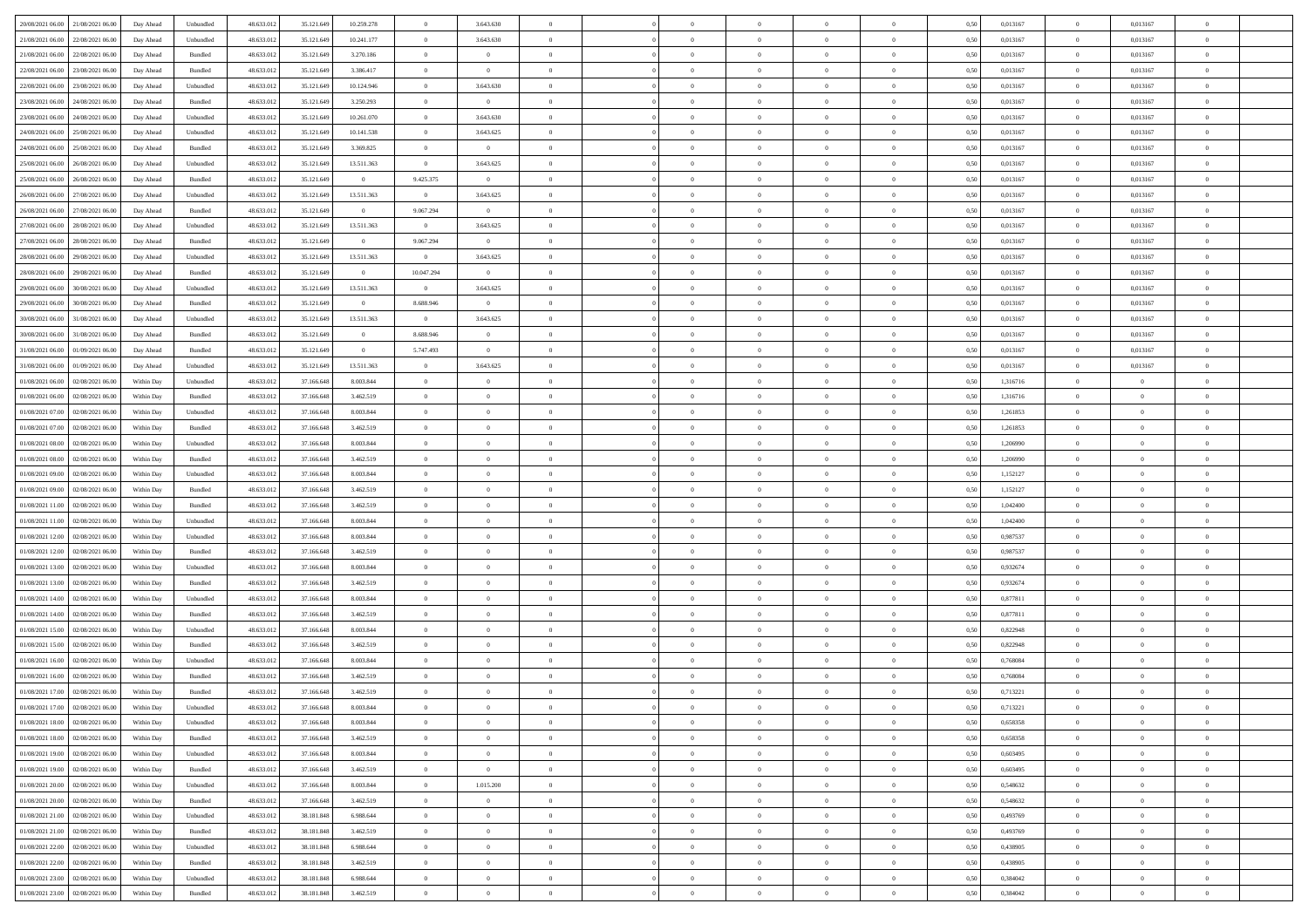| 02/08/2021 00:00 02/08/2021 06:00    | Within Day | Unbundled                   | 48.633.01  | 38.181.848 | 6.988.644 | $\overline{0}$ | $\overline{0}$ |                | $\overline{0}$ | $\theta$       |                | $\theta$       | 0,50 | 0,329179 | $\theta$       | $\theta$       | $\overline{0}$ |  |
|--------------------------------------|------------|-----------------------------|------------|------------|-----------|----------------|----------------|----------------|----------------|----------------|----------------|----------------|------|----------|----------------|----------------|----------------|--|
| 02/08/2021 00:00<br>02/08/2021 06:00 | Within Day | Bundled                     | 48.633.01  | 38.181.848 | 3.462.519 | $\bf{0}$       | $\bf{0}$       | $\bf{0}$       | $\overline{0}$ | $\overline{0}$ | $\overline{0}$ | $\bf{0}$       | 0,50 | 0,329179 | $\,$ 0 $\,$    | $\bf{0}$       | $\overline{0}$ |  |
| 02/08/2021 01:00<br>02/08/2021 06:00 | Within Day | Bundled                     | 48.633.013 | 38.181.848 | 3.462.519 | $\overline{0}$ | $\bf{0}$       | $\overline{0}$ | $\bf{0}$       | $\bf{0}$       | $\overline{0}$ | $\bf{0}$       | 0.50 | 0,274316 | $\bf{0}$       | $\overline{0}$ | $\overline{0}$ |  |
| 02/08/2021 01:00<br>02/08/2021 06:00 | Within Day | Unbundled                   | 48.633.013 | 38.181.848 | 6.988.644 | $\overline{0}$ | $\bf{0}$       | $\overline{0}$ | $\theta$       | $\theta$       | $\overline{0}$ | $\bf{0}$       | 0,50 | 0,274316 | $\theta$       | $\theta$       | $\overline{0}$ |  |
| 02/08/2021 02:00<br>02/08/2021 06.00 | Within Day | Unbundled                   | 48.633.01  | 38.181.848 | 6.988.644 | $\overline{0}$ | $\overline{0}$ | $\bf{0}$       | $\overline{0}$ | $\theta$       | $\overline{0}$ | $\bf{0}$       | 0,50 | 0,219453 | $\,$ 0 $\,$    | $\bf{0}$       | $\overline{0}$ |  |
|                                      |            |                             |            |            |           |                |                |                |                |                | $\theta$       |                |      |          |                |                |                |  |
| 02/08/2021 02:00<br>02/08/2021 06:00 | Within Day | Bundled                     | 48.633.013 | 38,181,848 | 3.462.519 | $\overline{0}$ | $\overline{0}$ | $\overline{0}$ | $\bf{0}$       | $\overline{0}$ |                | $\bf{0}$       | 0.50 | 0,219453 | $\,$ 0 $\,$    | $\theta$       | $\overline{0}$ |  |
| 02/08/2021 03:00<br>02/08/2021 06:00 | Within Day | Bundled                     | 48.633.013 | 38.181.848 | 3.462.519 | $\overline{0}$ | $\overline{0}$ | $\overline{0}$ | $\overline{0}$ | $\overline{0}$ | $\overline{0}$ | $\bf{0}$       | 0,50 | 0,164590 | $\theta$       | $\theta$       | $\overline{0}$ |  |
| 02/08/2021 03:00<br>02/08/2021 06.00 | Within Day | Unbundled                   | 48.633.01  | 38.181.848 | 6.988.644 | $\overline{0}$ | $\overline{0}$ | $\bf{0}$       | $\overline{0}$ | $\theta$       | $\overline{0}$ | $\bf{0}$       | 0,50 | 0,164590 | $\,$ 0 $\,$    | $\bf{0}$       | $\overline{0}$ |  |
| 02/08/2021 04:00<br>02/08/2021 06:00 | Within Day | Unbundled                   | 48.633.013 | 38,181,848 | 6.988.644 | $\overline{0}$ | $\bf{0}$       | $\overline{0}$ | $\bf{0}$       | $\overline{0}$ | $\overline{0}$ | $\bf{0}$       | 0.50 | 0.109726 | $\bf{0}$       | $\overline{0}$ | $\overline{0}$ |  |
| 02/08/2021 04:00<br>02/08/2021 06:00 | Within Day | Bundled                     | 48.633.012 | 38.181.848 | 3.462.519 | $\overline{0}$ | $\bf{0}$       | $\overline{0}$ | $\overline{0}$ | $\overline{0}$ | $\overline{0}$ | $\bf{0}$       | 0,50 | 0,109726 | $\,$ 0 $\,$    | $\bf{0}$       | $\overline{0}$ |  |
| 02/08/2021 06:00<br>03/08/2021 06:00 | Within Day | Unbundled                   | 48.633.01  | 39.663.27  | 4.537.880 | $\bf{0}$       | $\overline{0}$ | $\bf{0}$       | $\bf{0}$       | $\bf{0}$       | $\overline{0}$ | $\bf{0}$       | 0,50 | 1,316716 | $\,$ 0 $\,$    | $\bf{0}$       | $\overline{0}$ |  |
| 02/08/2021 06:00<br>03/08/2021 06:00 | Within Day | Bundled                     | 48.633.013 | 39.663.273 | 4.431.858 | $\overline{0}$ | $\bf{0}$       | $\overline{0}$ | $\bf{0}$       | $\bf{0}$       | $\overline{0}$ | $\bf{0}$       | 0.50 | 1.316716 | $\bf{0}$       | $\overline{0}$ | $\overline{0}$ |  |
| 02/08/2021 10:00<br>03/08/2021 06:00 | Within Day | Unbundled                   | 48.633.01  | 39.663.273 | 4.537.880 | $\overline{0}$ | $\overline{0}$ | $\overline{0}$ | $\theta$       | $\theta$       | $\overline{0}$ | $\bf{0}$       | 0,50 | 1,097263 | $\,$ 0 $\,$    | $\theta$       | $\overline{0}$ |  |
|                                      |            |                             |            |            |           |                |                |                |                |                |                |                |      |          |                |                |                |  |
| 02/08/2021 10:00<br>03/08/2021 06:00 | Within Day | Bundled                     | 48.633.01  | 39.663.27  | 4.431.858 | $\bf{0}$       | $\overline{0}$ | $\bf{0}$       | $\overline{0}$ | $\theta$       | $\overline{0}$ | $\bf{0}$       | 0,50 | 1,097263 | $\,$ 0 $\,$    | $\bf{0}$       | $\overline{0}$ |  |
| 02/08/2021 11:00<br>03/08/2021 06:00 | Within Day | Unbundled                   | 48.633.013 | 39.663.273 | 4.537.880 | $\overline{0}$ | $\overline{0}$ | $\overline{0}$ | $\bf{0}$       | $\overline{0}$ | $\Omega$       | $\bf{0}$       | 0.50 | 1.042400 | $\,$ 0 $\,$    | $\theta$       | $\overline{0}$ |  |
| 02/08/2021 11:00<br>03/08/2021 06:00 | Within Day | Bundled                     | 48.633.01  | 39.663.273 | 4.431.858 | $\overline{0}$ | $\overline{0}$ | $\overline{0}$ | $\overline{0}$ | $\theta$       | $\overline{0}$ | $\bf{0}$       | 0,50 | 1,042400 | $\theta$       | $\theta$       | $\overline{0}$ |  |
| 02/08/2021 12:00<br>03/08/2021 06:00 | Within Day | Bundled                     | 48.633.01  | 39.663.27  | 4.431.858 | $\bf{0}$       | $\overline{0}$ | $\bf{0}$       | $\overline{0}$ | $\theta$       | $\overline{0}$ | $\bf{0}$       | 0,50 | 0,987537 | $\,$ 0 $\,$    | $\bf{0}$       | $\overline{0}$ |  |
| 02/08/2021 12:00<br>03/08/2021 06:00 | Within Day | Unbundled                   | 48.633.013 | 39.663.27  | 4.537.880 | $\overline{0}$ | $\bf{0}$       | $\overline{0}$ | $\bf{0}$       | $\overline{0}$ | $\overline{0}$ | $\bf{0}$       | 0.50 | 0.987537 | $\bf{0}$       | $\overline{0}$ | $\overline{0}$ |  |
| 02/08/2021 13:00<br>03/08/2021 06:00 | Within Day | Bundled                     | 48.633.013 | 39.663.273 | 4.431.858 | $\bf{0}$       | $\bf{0}$       | $\overline{0}$ | $\overline{0}$ | $\overline{0}$ | $\overline{0}$ | $\bf{0}$       | 0,50 | 0,932674 | $\,$ 0 $\,$    | $\bf{0}$       | $\overline{0}$ |  |
| 02/08/2021 13:00<br>03/08/2021 06:00 | Within Day | Unbundled                   | 48.633.01  | 39.663.27  | 4.537.880 | $\bf{0}$       | $\bf{0}$       | $\bf{0}$       | $\bf{0}$       | $\overline{0}$ | $\overline{0}$ | $\bf{0}$       | 0,50 | 0,932674 | $\,$ 0 $\,$    | $\bf{0}$       | $\overline{0}$ |  |
|                                      |            |                             |            |            |           |                |                |                |                |                |                |                |      |          |                |                |                |  |
| 02/08/2021 14:00<br>03/08/2021 06:00 | Within Day | Bundled                     | 48.633.012 | 39.663.273 | 4.431.858 | $\overline{0}$ | $\bf{0}$       | $\overline{0}$ | $\bf{0}$       | $\bf{0}$       | $\overline{0}$ | $\bf{0}$       | 0.50 | 0.877811 | $\bf{0}$       | $\overline{0}$ | $\overline{0}$ |  |
| 02/08/2021 14:00<br>03/08/2021 06:00 | Within Day | Unbundled                   | 48.633.01  | 39.663.273 | 4.537.880 | $\overline{0}$ | $\overline{0}$ | $\overline{0}$ | $\theta$       | $\theta$       | $\overline{0}$ | $\bf{0}$       | 0,50 | 0,877811 | $\theta$       | $\theta$       | $\overline{0}$ |  |
| 02/08/2021 15:00<br>03/08/2021 06:00 | Within Day | Bundled                     | 48.633.01  | 39.663.27  | 4.431.858 | $\bf{0}$       | $\overline{0}$ | $\bf{0}$       | $\bf{0}$       | $\theta$       | $\overline{0}$ | $\bf{0}$       | 0,50 | 0,822948 | $\,$ 0 $\,$    | $\bf{0}$       | $\overline{0}$ |  |
| 02/08/2021 15:00<br>03/08/2021 06:00 | Within Day | Unbundled                   | 48.633.013 | 39.663.27  | 4.537.880 | $\overline{0}$ | $\overline{0}$ | $\overline{0}$ | $\bf{0}$       | $\overline{0}$ | $\Omega$       | $\bf{0}$       | 0.50 | 0.822948 | $\,$ 0 $\,$    | $\theta$       | $\overline{0}$ |  |
| 02/08/2021 16:00<br>03/08/2021 06:00 | Within Day | Unbundled                   | 48.633.013 | 39.663.273 | 4.537.880 | $\overline{0}$ | $\overline{0}$ | $\overline{0}$ | $\overline{0}$ | $\theta$       | $\overline{0}$ | $\bf{0}$       | 0,50 | 0,768084 | $\,$ 0 $\,$    | $\theta$       | $\overline{0}$ |  |
| 02/08/2021 16:00<br>03/08/2021 06:00 | Within Day | Bundled                     | 48.633.01  | 39.663.27  | 4.431.858 | $\bf{0}$       | $\overline{0}$ | $\bf{0}$       | $\overline{0}$ | $\theta$       | $\overline{0}$ | $\bf{0}$       | 0,50 | 0,768084 | $\,$ 0 $\,$    | $\bf{0}$       | $\overline{0}$ |  |
| 02/08/2021 17:00<br>03/08/2021 06:00 | Within Day | Unbundled                   | 48.633.013 | 39.663.27  | 4.537.880 | $\overline{0}$ | $\bf{0}$       | $\overline{0}$ | $\bf{0}$       | $\overline{0}$ | $\overline{0}$ | $\bf{0}$       | 0.50 | 0.713221 | $\bf{0}$       | $\overline{0}$ | $\overline{0}$ |  |
| 02/08/2021 17:00<br>03/08/2021 06:00 | Within Day | Bundled                     | 48.633.01  | 39.663.273 | 4.431.858 | $\overline{0}$ | $\bf{0}$       | $\overline{0}$ | $\overline{0}$ | $\overline{0}$ | $\overline{0}$ | $\bf{0}$       | 0,50 | 0,713221 | $\,$ 0 $\,$    | $\theta$       | $\overline{0}$ |  |
|                                      |            |                             |            |            |           |                |                |                |                |                |                |                |      |          |                |                |                |  |
| 02/08/2021 18:00<br>03/08/2021 06:00 | Within Day | Bundled                     | 48.633.01  | 39.663.27  | 4.431.858 | $\bf{0}$       | $\bf{0}$       | $\bf{0}$       | $\bf{0}$       | $\overline{0}$ | $\overline{0}$ | $\bf{0}$       | 0,50 | 0,658358 | $\,$ 0 $\,$    | $\bf{0}$       | $\overline{0}$ |  |
| 02/08/2021 18:00<br>03/08/2021 06:00 | Within Day | Unbundled                   | 48.633.013 | 39.663.27  | 4.537.880 | $\overline{0}$ | $\bf{0}$       | $\overline{0}$ | $\bf{0}$       | $\bf{0}$       | $\overline{0}$ | $\bf{0}$       | 0.50 | 0.658358 | $\bf{0}$       | $\overline{0}$ | $\overline{0}$ |  |
| 02/08/2021 19:00<br>03/08/2021 06:00 | Within Day | Unbundled                   | 48.633.013 | 39.663.27  | 4.537.880 | $\overline{0}$ | $\overline{0}$ | $\overline{0}$ | $\overline{0}$ | $\overline{0}$ | $\overline{0}$ | $\bf{0}$       | 0.50 | 0.603495 | $\theta$       | $\theta$       | $\overline{0}$ |  |
| 02/08/2021 19:00<br>03/08/2021 06:00 | Within Day | Bundled                     | 48.633.01  | 39.663.27  | 4.431.858 | $\bf{0}$       | $\overline{0}$ | $\bf{0}$       | $\bf{0}$       | $\overline{0}$ | $\overline{0}$ | $\bf{0}$       | 0,50 | 0,603495 | $\,$ 0 $\,$    | $\bf{0}$       | $\overline{0}$ |  |
| 02/08/2021 20:00<br>03/08/2021 06:00 | Within Day | Unbundled                   | 48.633.013 | 39.663.273 | 4.537.880 | $\overline{0}$ | $\bf{0}$       | $\overline{0}$ | $\bf{0}$       | $\overline{0}$ | $\Omega$       | $\bf{0}$       | 0.50 | 0.548632 | $\,$ 0 $\,$    | $\theta$       | $\overline{0}$ |  |
| 02/08/2021 20:00<br>03/08/2021 06:00 | Within Dav | Bundled                     | 48.633.013 | 39.663.273 | 4.431.858 | $\overline{0}$ | $\overline{0}$ | $\overline{0}$ | $\overline{0}$ | $\theta$       | $\overline{0}$ | $\bf{0}$       | 0.50 | 0,548632 | $\theta$       | $\theta$       | $\overline{0}$ |  |
| 02/08/2021 21:00<br>03/08/2021 06:00 | Within Day | Unbundled                   | 48.633.01  | 39.663.27  | 4.537.880 | $\bf{0}$       | $\bf{0}$       | $\bf{0}$       | $\bf{0}$       | $\bf{0}$       | $\overline{0}$ | $\bf{0}$       | 0,50 | 0,493769 | $\,$ 0 $\,$    | $\bf{0}$       | $\overline{0}$ |  |
| 02/08/2021 21:00<br>03/08/2021 06:00 | Within Day | Bundled                     | 48.633.013 | 39,663.27  | 4.431.858 | $\overline{0}$ | $\bf{0}$       | $\overline{0}$ | $\bf{0}$       | $\overline{0}$ | $\overline{0}$ | $\bf{0}$       | 0.50 | 0.493769 | $\bf{0}$       | $\overline{0}$ | $\overline{0}$ |  |
| 02/08/2021 22:00<br>03/08/2021 06:00 | Within Day | Unbundled                   | 48.633.013 | 39.663.27  | 4.537.880 | $\overline{0}$ | $\overline{0}$ | $\overline{0}$ | $\overline{0}$ | $\overline{0}$ | $\overline{0}$ | $\overline{0}$ | 0.50 | 0,438905 | $\theta$       | $\theta$       | $\overline{0}$ |  |
|                                      |            |                             |            |            |           |                |                |                |                |                |                |                |      |          |                |                |                |  |
| 02/08/2021 22:00<br>03/08/2021 06:00 | Within Day | Bundled                     | 48.633.01  | 39.663.27  | 4.431.858 | $\bf{0}$       | $\bf{0}$       | $\bf{0}$       | $\bf{0}$       | $\overline{0}$ | $\overline{0}$ | $\bf{0}$       | 0,50 | 0,438905 | $\,$ 0 $\,$    | $\bf{0}$       | $\overline{0}$ |  |
| 02/08/2021 23:00<br>03/08/2021 06:00 | Within Day | Unbundled                   | 48.633.013 | 39.663.273 | 4.537.880 | $\overline{0}$ | $\bf{0}$       | $\overline{0}$ | $\bf{0}$       | $\bf{0}$       | $\overline{0}$ | $\bf{0}$       | 0.50 | 0.384042 | $\bf{0}$       | $\overline{0}$ | $\overline{0}$ |  |
| 02/08/2021 23:00<br>03/08/2021 06:00 | Within Day | Bundled                     | 48.633.013 | 39.663.273 | 4.431.858 | $\overline{0}$ | $\overline{0}$ | $\overline{0}$ | $\overline{0}$ | $\theta$       | $\overline{0}$ | $\bf{0}$       | 0.50 | 0.384042 | $\theta$       | $\theta$       | $\overline{0}$ |  |
| 03/08/2021 00:00<br>03/08/2021 06:00 | Within Day | Unbundled                   | 48.633.013 | 39.663.27  | 4.537.880 | $\bf{0}$       | $\bf{0}$       | $\bf{0}$       | $\bf{0}$       | $\overline{0}$ | $\overline{0}$ | $\bf{0}$       | 0,50 | 0,329179 | $\,$ 0 $\,$    | $\bf{0}$       | $\overline{0}$ |  |
| 03/08/2021 00:00<br>03/08/2021 06:00 | Within Day | Bundled                     | 48.633.013 | 39.663.27  | 4.431.858 | $\overline{0}$ | $\overline{0}$ | $\overline{0}$ | $\bf{0}$       | $\theta$       | $\Omega$       | $\bf{0}$       | 0.50 | 0,329179 | $\bf{0}$       | $\theta$       | $\overline{0}$ |  |
| 03/08/2021 01:00<br>03/08/2021 06:00 | Within Dav | Unbundled                   | 48.633.013 | 39,663.27  | 4.537.880 | $\overline{0}$ | $\overline{0}$ | $\Omega$       | $\overline{0}$ | $\theta$       | $\Omega$       | $\overline{0}$ | 0.5( | 0,274316 | $\theta$       | $\theta$       | $\overline{0}$ |  |
| 03/08/2021 01:00<br>03/08/2021 06:00 | Within Day | Bundled                     | 48.633.01  | 39.663.27  | 4.431.858 | $\bf{0}$       | $\bf{0}$       | $\overline{0}$ | $\bf{0}$       | $\bf{0}$       | $\overline{0}$ | $\bf{0}$       | 0,50 | 0,274316 | $\overline{0}$ | $\bf{0}$       | $\overline{0}$ |  |
|                                      | Within Day | $\ensuremath{\mathsf{Unb}}$ | 48.633.012 | 39.663.273 | 4.537.880 | $\overline{0}$ | $\Omega$       |                | $\Omega$       |                |                |                | 0,50 | 0,219453 | $\theta$       | $\overline{0}$ |                |  |
|                                      |            |                             |            |            |           |                |                |                |                |                |                |                |      |          |                |                |                |  |
| 03/08/2021 02:00 03/08/2021 06:00    | Within Day | Bundled                     | 48.633.012 | 39.663.273 | 4.431.858 | $\overline{0}$ | $\overline{0}$ | $\overline{0}$ | $\theta$       | $\overline{0}$ | $\overline{0}$ | $\bf{0}$       | 0,50 | 0,219453 | $\theta$       | $\overline{0}$ | $\overline{0}$ |  |
| 03/08/2021 03:00<br>03/08/2021 06:00 | Within Day | Unbundled                   | 48.633.013 | 39.663.27  | 4.537.880 | $\overline{0}$ | $\bf{0}$       | $\overline{0}$ | $\overline{0}$ | $\bf{0}$       | $\overline{0}$ | $\bf{0}$       | 0,50 | 0,164590 | $\bf{0}$       | $\overline{0}$ | $\bf{0}$       |  |
| 03/08/2021 03:00 03/08/2021 06:00    | Within Day | Bundled                     | 48.633.012 | 39.663.273 | 4.431.858 | $\overline{0}$ | $\bf{0}$       | $\overline{0}$ | $\overline{0}$ | $\mathbf{0}$   | $\overline{0}$ | $\,$ 0 $\,$    | 0.50 | 0.164590 | $\overline{0}$ | $\bf{0}$       | $\,$ 0 $\,$    |  |
| 03/08/2021 04:00 03/08/2021 06:00    | Within Day | Bundled                     | 48.633.012 | 39.663.273 | 4.431.858 | $\overline{0}$ | $\overline{0}$ | $\overline{0}$ | $\overline{0}$ | $\overline{0}$ | $\overline{0}$ | $\bf{0}$       | 0,50 | 0,109726 | $\overline{0}$ | $\theta$       | $\overline{0}$ |  |
| 03/08/2021 04:00<br>03/08/2021 06:00 | Within Day | Unbundled                   | 48.633.012 | 39.663.273 | 4.537.880 | $\overline{0}$ | $\bf{0}$       | $\overline{0}$ | $\overline{0}$ | $\bf{0}$       | $\overline{0}$ | $\bf{0}$       | 0,50 | 0,109726 | $\bf{0}$       | $\overline{0}$ | $\overline{0}$ |  |
| 03/08/2021 05:00 03/08/2021 06:00    | Within Day | Unbundled                   | 48.633.012 | 39.663.273 | 4.537.880 | $\overline{0}$ | $\bf{0}$       | $\overline{0}$ | $\overline{0}$ | $\bf{0}$       | $\overline{0}$ | $\bf{0}$       | 0.50 | 0.054863 | $\,$ 0 $\,$    | $\overline{0}$ | $\,$ 0         |  |
| 03/08/2021 05:00 03/08/2021 06:00    | Within Dav | Bundled                     | 48.633.012 | 39.663.273 | 4.431.858 | $\overline{0}$ | $\overline{0}$ | $\overline{0}$ | $\overline{0}$ | $\overline{0}$ | $\overline{0}$ | $\bf{0}$       | 0.50 | 0,054863 | $\overline{0}$ | $\theta$       | $\overline{0}$ |  |
| 03/08/2021 06:00<br>04/08/2021 06:00 | Within Day | Unbundled                   | 48.633.013 | 39.663.273 | 5.670.722 | $\overline{0}$ | $\overline{0}$ | $\overline{0}$ | $\overline{0}$ | $\overline{0}$ | $\overline{0}$ | $\bf{0}$       | 0,50 | 1,316716 | $\bf{0}$       | $\overline{0}$ | $\overline{0}$ |  |
|                                      |            |                             |            |            |           |                |                |                |                |                |                |                |      |          |                |                |                |  |
| 03/08/2021 06:00   04/08/2021 06:00  | Within Day | Bundled                     | 48.633.012 | 39.663.273 | 3.299.016 | $\overline{0}$ | $\overline{0}$ | $\overline{0}$ | $\overline{0}$ | $\overline{0}$ | $\overline{0}$ | $\bf{0}$       | 0.50 | 1.316716 | $\mathbf{0}$   | $\bf{0}$       | $\,$ 0         |  |
| 03/08/2021 07:00   04/08/2021 06:00  | Within Dav | Unbundled                   | 48.633.012 | 39.663.273 | 5.670.722 | $\overline{0}$ | $\overline{0}$ | $\overline{0}$ | $\overline{0}$ | $\overline{0}$ | $\overline{0}$ | $\bf{0}$       | 0,50 | 1,261853 | $\overline{0}$ | $\theta$       | $\overline{0}$ |  |
| 03/08/2021 07:00<br>04/08/2021 06:00 | Within Day | Bundled                     | 48.633.013 | 39.663.273 | 3.299.016 | $\overline{0}$ | $\bf{0}$       | $\overline{0}$ | $\overline{0}$ | $\overline{0}$ | $\overline{0}$ | $\bf{0}$       | 0,50 | 1,261853 | $\bf{0}$       | $\,$ 0 $\,$    | $\bf{0}$       |  |
| 03/08/2021 09:00 04/08/2021 06:00    | Within Day | Unbundled                   | 48.633.012 | 39.663.273 | 5.670.722 | $\,$ 0 $\,$    | $\bf{0}$       | $\overline{0}$ | $\overline{0}$ | $\,$ 0 $\,$    | $\overline{0}$ | $\bf{0}$       | 0,50 | 1,152127 | $\overline{0}$ | $\,$ 0 $\,$    | $\,$ 0 $\,$    |  |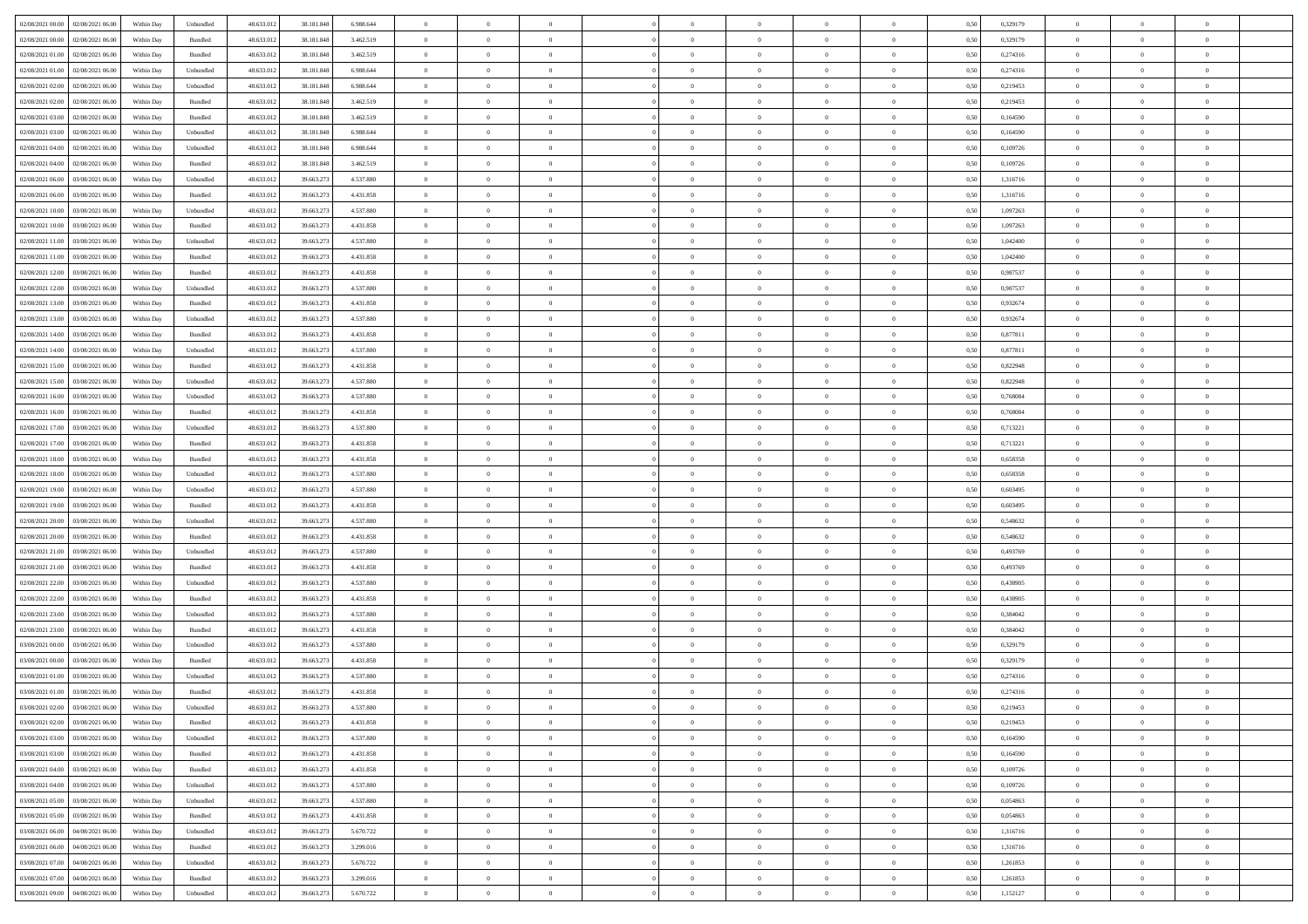|                                              |            |           |            |            |           | $\overline{0}$ | $\theta$       |                | $\overline{0}$ | $\theta$       |                | $\bf{0}$       |      |          | $\theta$       | $\theta$       | $\theta$       |  |
|----------------------------------------------|------------|-----------|------------|------------|-----------|----------------|----------------|----------------|----------------|----------------|----------------|----------------|------|----------|----------------|----------------|----------------|--|
| 03/08/2021 09:00 04/08/2021 06:00            | Within Day | Bundled   | 48.633.01  | 39.663.273 | 3.299.016 |                |                |                |                |                |                |                | 0,50 | 1,152127 |                |                |                |  |
| 03/08/2021 10:00<br>04/08/2021 06:00         | Within Day | Bundled   | 48.633.01  | 39.663.27  | 3.299.016 | $\bf{0}$       | $\bf{0}$       | $\bf{0}$       | $\bf{0}$       | $\overline{0}$ | $\overline{0}$ | $\bf{0}$       | 0,50 | 1,097263 | $\,$ 0 $\,$    | $\bf{0}$       | $\overline{0}$ |  |
| 03/08/2021 10:00<br>04/08/2021 06:00         | Within Day | Unbundled | 48.633.012 | 39.663.273 | 5.670.722 | $\overline{0}$ | $\bf{0}$       | $\overline{0}$ | $\bf{0}$       | $\bf{0}$       | $\overline{0}$ | $\bf{0}$       | 0.50 | 1.097263 | $\overline{0}$ | $\overline{0}$ | $\overline{0}$ |  |
| 03/08/2021 11:00<br>04/08/2021 06:00         | Within Day | Unbundled | 48.633.01  | 39.663.273 | 5.670.722 | $\overline{0}$ | $\overline{0}$ | $\overline{0}$ | $\theta$       | $\theta$       | $\overline{0}$ | $\bf{0}$       | 0,50 | 1,042400 | $\theta$       | $\theta$       | $\overline{0}$ |  |
| 03/08/2021 11:00<br>04/08/2021 06.00         | Within Day | Bundled   | 48.633.01  | 39.663.27  | 3.299.016 | $\overline{0}$ | $\overline{0}$ | $\bf{0}$       | $\overline{0}$ | $\theta$       | $\overline{0}$ | $\bf{0}$       | 0,50 | 1,042400 | $\,$ 0 $\,$    | $\bf{0}$       | $\overline{0}$ |  |
|                                              |            |           |            |            |           |                |                |                |                |                |                |                |      |          |                |                |                |  |
| 03/08/2021 12:00<br>04/08/2021 06:00         | Within Day | Unbundled | 48.633.013 | 39.663.27  | 5.670.722 | $\overline{0}$ | $\overline{0}$ | $\overline{0}$ | $\bf{0}$       | $\overline{0}$ | $\theta$       | $\bf{0}$       | 0.50 | 0.987537 | $\,$ 0 $\,$    | $\theta$       | $\overline{0}$ |  |
| 03/08/2021 12:00<br>04/08/2021 06:00         | Within Day | Bundled   | 48.633.013 | 39.663.273 | 3.299.016 | $\overline{0}$ | $\overline{0}$ | $\overline{0}$ | $\overline{0}$ | $\overline{0}$ | $\overline{0}$ | $\bf{0}$       | 0,50 | 0,987537 | $\theta$       | $\theta$       | $\overline{0}$ |  |
| 03/08/2021 13:00<br>04/08/2021 06.00         | Within Day | Unbundled | 48.633.01  | 39.663.27  | 5.670.722 | $\bf{0}$       | $\overline{0}$ | $\bf{0}$       | $\overline{0}$ | $\overline{0}$ | $\overline{0}$ | $\bf{0}$       | 0,50 | 0,932674 | $\,$ 0 $\,$    | $\bf{0}$       | $\overline{0}$ |  |
| 03/08/2021 13:00<br>04/08/2021 06:00         | Within Day | Bundled   | 48.633.013 | 39.663.27  | 3.299.016 | $\overline{0}$ | $\bf{0}$       | $\overline{0}$ | $\bf{0}$       | $\overline{0}$ | $\overline{0}$ | $\bf{0}$       | 0.50 | 0.932674 | $\bf{0}$       | $\overline{0}$ | $\overline{0}$ |  |
| 03/08/2021 14:00<br>04/08/2021 06:00         | Within Day | Unbundled | 48.633.013 | 39.663.273 | 5.670.722 | $\overline{0}$ | $\bf{0}$       | $\overline{0}$ | $\overline{0}$ | $\overline{0}$ | $\overline{0}$ | $\bf{0}$       | 0,50 | 0,877811 | $\,$ 0 $\,$    | $\bf{0}$       | $\overline{0}$ |  |
| 03/08/2021 14:00<br>04/08/2021 06.00         | Within Day | Bundled   | 48.633.01  | 39.663.27  | 3.299.016 | $\bf{0}$       | $\overline{0}$ | $\bf{0}$       | $\bf{0}$       | $\bf{0}$       | $\overline{0}$ | $\bf{0}$       | 0,50 | 0,877811 | $\,$ 0 $\,$    | $\bf{0}$       | $\overline{0}$ |  |
| 03/08/2021 15:00<br>04/08/2021 06:00         | Within Day | Unbundled | 48.633.013 | 39.663.273 | 5.670.722 | $\overline{0}$ | $\bf{0}$       | $\overline{0}$ | $\overline{0}$ | $\bf{0}$       | $\overline{0}$ | $\bf{0}$       | 0.50 | 0,822948 | $\bf{0}$       | $\overline{0}$ | $\,$ 0         |  |
|                                              |            |           |            |            |           | $\overline{0}$ |                |                |                |                |                |                |      |          |                | $\theta$       |                |  |
| 03/08/2021 15:00<br>04/08/2021 06:00         | Within Day | Bundled   | 48.633.01  | 39.663.273 | 3.299.016 |                | $\overline{0}$ | $\overline{0}$ | $\theta$       | $\theta$       | $\overline{0}$ | $\bf{0}$       | 0,50 | 0,822948 | $\,$ 0 $\,$    |                | $\overline{0}$ |  |
| 03/08/2021 16:00<br>04/08/2021 06.00         | Within Day | Bundled   | 48.633.01  | 39.663.27  | 3.299.016 | $\bf{0}$       | $\overline{0}$ | $\bf{0}$       | $\overline{0}$ | $\bf{0}$       | $\overline{0}$ | $\bf{0}$       | 0,50 | 0,768084 | $\,$ 0 $\,$    | $\bf{0}$       | $\overline{0}$ |  |
| 03/08/2021 16:00<br>04/08/2021 06:00         | Within Day | Unbundled | 48.633.013 | 39.663.273 | 5.670.722 | $\overline{0}$ | $\overline{0}$ | $\overline{0}$ | $\bf{0}$       | $\overline{0}$ | $\theta$       | $\bf{0}$       | 0.50 | 0.768084 | $\,$ 0 $\,$    | $\theta$       | $\overline{0}$ |  |
| 03/08/2021 17:00<br>04/08/2021 06:00         | Within Day | Unbundled | 48.633.01  | 39.663.273 | 5.670.722 | $\overline{0}$ | $\overline{0}$ | $\overline{0}$ | $\overline{0}$ | $\overline{0}$ | $\overline{0}$ | $\bf{0}$       | 0,50 | 0,713221 | $\theta$       | $\theta$       | $\overline{0}$ |  |
| 03/08/2021 17:00<br>04/08/2021 06.00         | Within Day | Bundled   | 48.633.01  | 39.663.27  | 3.299.016 | $\bf{0}$       | $\bf{0}$       | $\bf{0}$       | $\overline{0}$ | $\bf{0}$       | $\overline{0}$ | $\bf{0}$       | 0,50 | 0,713221 | $\,$ 0 $\,$    | $\bf{0}$       | $\overline{0}$ |  |
| 03/08/2021 18:00<br>04/08/2021 06:00         | Within Day | Unbundled | 48.633.013 | 39,663.27  | 5.670.722 | $\overline{0}$ | $\bf{0}$       | $\overline{0}$ | $\bf{0}$       | $\overline{0}$ | $\overline{0}$ | $\bf{0}$       | 0.50 | 0.658358 | $\bf{0}$       | $\overline{0}$ | $\bf{0}$       |  |
| 03/08/2021 18:00<br>04/08/2021 06:00         | Within Day | Bundled   | 48.633.013 | 39.663.273 | 3.299.016 | $\overline{0}$ | $\bf{0}$       | $\overline{0}$ | $\overline{0}$ | $\overline{0}$ | $\overline{0}$ | $\bf{0}$       | 0,50 | 0,658358 | $\,$ 0 $\,$    | $\bf{0}$       | $\overline{0}$ |  |
|                                              |            |           |            |            |           |                |                |                |                |                |                |                |      |          |                |                |                |  |
| 03/08/2021 19:00<br>04/08/2021 06.00         | Within Day | Unbundled | 48.633.01  | 39.663.27  | 5.670.722 | $\bf{0}$       | $\bf{0}$       | $\bf{0}$       | $\bf{0}$       | $\overline{0}$ | $\overline{0}$ | $\bf{0}$       | 0,50 | 0,603495 | $\,$ 0 $\,$    | $\bf{0}$       | $\overline{0}$ |  |
| 03/08/2021 19:00<br>04/08/2021 06:00         | Within Day | Bundled   | 48.633.012 | 39.663.273 | 3.299.016 | $\overline{0}$ | $\bf{0}$       | $\overline{0}$ | $\overline{0}$ | $\bf{0}$       | $\overline{0}$ | $\bf{0}$       | 0.50 | 0.603495 | $\bf{0}$       | $\overline{0}$ | $\,$ 0         |  |
| 03/08/2021 20:00<br>04/08/2021 06:00         | Within Day | Unbundled | 48.633.01  | 39.663.273 | 5.670.722 | $\overline{0}$ | $\overline{0}$ | $\overline{0}$ | $\overline{0}$ | $\theta$       | $\overline{0}$ | $\bf{0}$       | 0,50 | 0,548632 | $\theta$       | $\theta$       | $\overline{0}$ |  |
| 03/08/2021 20:00<br>04/08/2021 06.00         | Within Day | Bundled   | 48.633.013 | 39.663.27  | 3.299.016 | $\bf{0}$       | $\overline{0}$ | $\bf{0}$       | $\bf{0}$       | $\overline{0}$ | $\overline{0}$ | $\bf{0}$       | 0,50 | 0,548632 | $\,$ 0 $\,$    | $\bf{0}$       | $\overline{0}$ |  |
| 03/08/2021 21:00<br>04/08/2021 06:00         | Within Day | Unbundled | 48.633.013 | 39.663.27  | 5.670.722 | $\overline{0}$ | $\overline{0}$ | $\overline{0}$ | $\bf{0}$       | $\overline{0}$ | $\theta$       | $\bf{0}$       | 0.50 | 0.493769 | $\,$ 0 $\,$    | $\theta$       | $\overline{0}$ |  |
| 03/08/2021 21:00<br>04/08/2021 06:00         | Within Day | Bundled   | 48.633.013 | 39.663.273 | 3.299.016 | $\overline{0}$ | $\overline{0}$ | $\overline{0}$ | $\overline{0}$ | $\overline{0}$ | $\overline{0}$ | $\bf{0}$       | 0,50 | 0,493769 | $\,$ 0 $\,$    | $\theta$       | $\overline{0}$ |  |
| 03/08/2021 22:00<br>04/08/2021 06.00         | Within Day | Unbundled | 48.633.01  | 39.663.27  | 5.670.722 | $\bf{0}$       | $\overline{0}$ | $\bf{0}$       | $\overline{0}$ | $\bf{0}$       | $\overline{0}$ | $\bf{0}$       | 0,50 | 0,438905 | $\,$ 0 $\,$    | $\bf{0}$       | $\overline{0}$ |  |
| 03/08/2021 22:00<br>04/08/2021 06:00         | Within Day | Bundled   | 48.633.013 | 39.663.27  | 3.299.016 | $\overline{0}$ | $\bf{0}$       | $\overline{0}$ | $\bf{0}$       | $\overline{0}$ | $\overline{0}$ | $\bf{0}$       | 0.50 | 0.438905 | $\bf{0}$       | $\overline{0}$ | $\overline{0}$ |  |
| 03/08/2021 23:00<br>04/08/2021 06:00         |            |           | 48.633.01  |            |           | $\overline{0}$ | $\bf{0}$       | $\overline{0}$ | $\overline{0}$ | $\overline{0}$ | $\overline{0}$ |                |      |          | $\theta$       | $\theta$       | $\overline{0}$ |  |
|                                              | Within Day | Unbundled |            | 39.663.273 | 5.670.722 |                |                |                |                |                |                | $\bf{0}$       | 0,50 | 0,384042 |                |                |                |  |
| 03/08/2021 23:00<br>04/08/2021 06.00         | Within Day | Bundled   | 48.633.01  | 39.663.27  | 3.299.016 | $\bf{0}$       | $\bf{0}$       | $\bf{0}$       | $\bf{0}$       | $\overline{0}$ | $\overline{0}$ | $\bf{0}$       | 0,50 | 0,384042 | $\,$ 0 $\,$    | $\bf{0}$       | $\overline{0}$ |  |
| 04/08/2021 00:00<br>04/08/2021 06:00         | Within Day | Unbundled | 48.633.013 | 39.663.273 | 5.670.722 | $\overline{0}$ | $\bf{0}$       | $\overline{0}$ | $\bf{0}$       | $\bf{0}$       | $\overline{0}$ | $\bf{0}$       | 0.50 | 0,329179 | $\bf{0}$       | $\overline{0}$ | $\bf{0}$       |  |
| 04/08/2021 00:00<br>04/08/2021 06:00         | Within Day | Bundled   | 48.633.013 | 39.663.27  | 3.299.016 | $\overline{0}$ | $\overline{0}$ | $\overline{0}$ | $\overline{0}$ | $\overline{0}$ | $\overline{0}$ | $\bf{0}$       | 0.5( | 0,329179 | $\theta$       | $\theta$       | $\overline{0}$ |  |
| 04/08/2021 01:00<br>04/08/2021 06.00         | Within Day | Unbundled | 48.633.01  | 39.663.27  | 5.670.722 | $\bf{0}$       | $\overline{0}$ | $\bf{0}$       | $\bf{0}$       | $\,$ 0 $\,$    | $\overline{0}$ | $\bf{0}$       | 0,50 | 0,274316 | $\,$ 0 $\,$    | $\bf{0}$       | $\overline{0}$ |  |
| 04/08/2021 01:00<br>04/08/2021 06:00         | Within Day | Bundled   | 48.633.013 | 39.663.273 | 3.299.016 | $\overline{0}$ | $\bf{0}$       | $\overline{0}$ | $\bf{0}$       | $\overline{0}$ | $\Omega$       | $\bf{0}$       | 0.50 | 0,274316 | $\,$ 0 $\,$    | $\theta$       | $\overline{0}$ |  |
| 04/08/2021 02:00<br>04/08/2021 06:00         | Within Dav | Bundled   | 48.633.013 | 39.663.273 | 3.299.016 | $\overline{0}$ | $\overline{0}$ | $\overline{0}$ | $\overline{0}$ | $\theta$       | $\overline{0}$ | $\bf{0}$       | 0.50 | 0,219453 | $\theta$       | $\theta$       | $\overline{0}$ |  |
| 04/08/2021 02:00<br>04/08/2021 06.00         | Within Day | Unbundled | 48.633.013 | 39.663.27  | 5.670.722 | $\bf{0}$       | $\bf{0}$       | $\bf{0}$       | $\bf{0}$       | $\overline{0}$ | $\overline{0}$ | $\bf{0}$       | 0,50 | 0,219453 | $\,$ 0 $\,$    | $\bf{0}$       | $\overline{0}$ |  |
| 04/08/2021 03:00<br>04/08/2021 06:00         | Within Day | Unbundled | 48.633.013 | 39,663.27  | 5.670.722 | $\overline{0}$ | $\bf{0}$       | $\overline{0}$ | $\bf{0}$       | $\overline{0}$ | $\overline{0}$ | $\bf{0}$       | 0.50 | 0.164590 | $\bf{0}$       | $\overline{0}$ | $\overline{0}$ |  |
|                                              |            |           |            |            |           |                |                |                |                |                |                |                |      |          |                |                |                |  |
| 04/08/2021 03:00<br>04/08/2021 06:00         | Within Dav | Bundled   | 48.633.013 | 39.663.27  | 3.299.016 | $\overline{0}$ | $\overline{0}$ | $\overline{0}$ | $\overline{0}$ | $\overline{0}$ | $\overline{0}$ | $\bf{0}$       | 0.50 | 0,164590 | $\theta$       | $\theta$       | $\overline{0}$ |  |
| 04/08/2021 04:00<br>04/08/2021 06.00         | Within Day | Unbundled | 48.633.01  | 39.663.27  | 5.670.722 | $\bf{0}$       | $\bf{0}$       | $\bf{0}$       | $\bf{0}$       | $\overline{0}$ | $\overline{0}$ | $\bf{0}$       | 0,50 | 0,109726 | $\,$ 0 $\,$    | $\bf{0}$       | $\overline{0}$ |  |
| 04/08/2021 04:00<br>04/08/2021 06:00         | Within Day | Bundled   | 48.633.012 | 39.663.273 | 3.299.016 | $\overline{0}$ | $\bf{0}$       | $\overline{0}$ | $\overline{0}$ | $\bf{0}$       | $\overline{0}$ | $\bf{0}$       | 0.50 | 0.109726 | $\,$ 0 $\,$    | $\overline{0}$ | $\overline{0}$ |  |
| 04/08/2021 05:00<br>04/08/2021 06:00         | Within Dav | Unbundled | 48.633.013 | 39.663.273 | 5.670.722 | $\overline{0}$ | $\overline{0}$ | $\overline{0}$ | $\overline{0}$ | $\overline{0}$ | $\overline{0}$ | $\bf{0}$       | 0.50 | 0,054863 | $\theta$       | $\theta$       | $\overline{0}$ |  |
| 04/08/2021 05:00<br>04/08/2021 06.00         | Within Day | Bundled   | 48.633.013 | 39.663.27  | 3.299.016 | $\bf{0}$       | $\bf{0}$       | $\bf{0}$       | $\bf{0}$       | $\overline{0}$ | $\overline{0}$ | $\bf{0}$       | 0,50 | 0,054863 | $\,$ 0 $\,$    | $\bf{0}$       | $\overline{0}$ |  |
| 04/08/2021 06:00<br>05/08/2021 06:00         | Within Day | Unbundled | 48.633.013 | 39.576.27  | 5.757.722 | $\overline{0}$ | $\overline{0}$ | $\overline{0}$ | $\bf{0}$       | $\overline{0}$ | $\Omega$       | $\bf{0}$       | 0.50 | 1.316716 | $\bf{0}$       | $\theta$       | $\overline{0}$ |  |
| 04/08/2021 06:00<br>05/08/2021 06:00         | Within Dav | Bundled   | 48.633.013 | 39.576.273 | 3.299.016 | $\overline{0}$ | $\overline{0}$ | $\Omega$       | $\overline{0}$ | $\theta$       | $\overline{0}$ | $\overline{0}$ | 0.5( | 1,316716 | $\theta$       | $\theta$       | $\overline{0}$ |  |
| 04/08/2021 07:00<br>05/08/2021 06:00         | Within Day | Unbundled | 48.633.01  | 39.576.273 | 5.757.722 | $\bf{0}$       | $\bf{0}$       | $\bf{0}$       | $\bf{0}$       | $\bf{0}$       | $\overline{0}$ | $\bf{0}$       | 0,50 | 1,261853 | $\overline{0}$ | $\bf{0}$       | $\overline{0}$ |  |
| $04/08/2021\;07.00 \qquad 05/08/2021\;06.00$ | Within Day | Bundled   | 48.633.012 | 39.576.273 | 3.299.016 | $\bf{0}$       | $\Omega$       |                | $\Omega$       |                |                |                | 0,50 | 1,261853 | $\theta$       | $\overline{0}$ |                |  |
|                                              |            |           |            |            |           |                |                |                |                |                |                |                |      |          |                |                |                |  |
| 04/08/2021 08:00 05/08/2021 06:00            | Within Day | Unbundled | 48.633.012 | 39.576.273 | 5.757.722 | $\overline{0}$ | $\overline{0}$ | $\overline{0}$ | $\overline{0}$ | $\overline{0}$ | $\overline{0}$ | $\bf{0}$       | 0,50 | 1,206990 | $\theta$       | $\overline{0}$ | $\overline{0}$ |  |
| 04/08/2021 08:00<br>05/08/2021 06:00         | Within Day | Bundled   | 48.633.013 | 39.576.273 | 3.299.016 | $\overline{0}$ | $\bf{0}$       | $\overline{0}$ | $\overline{0}$ | $\bf{0}$       | $\overline{0}$ | $\bf{0}$       | 0,50 | 1,206990 | $\bf{0}$       | $\overline{0}$ | $\bf{0}$       |  |
| 04/08/2021 09:00 05/08/2021 06:00            | Within Day | Unbundled | 48.633.012 | 39.576.273 | 5.757.722 | $\overline{0}$ | $\bf{0}$       | $\overline{0}$ | $\overline{0}$ | $\mathbf{0}$   | $\overline{0}$ | $\,$ 0 $\,$    | 0.50 | 1,152127 | $\overline{0}$ | $\bf{0}$       | $\bf{0}$       |  |
| 04/08/2021 09:00 05/08/2021 06:00            | Within Day | Bundled   | 48.633.012 | 39.576.273 | 3.299.016 | $\overline{0}$ | $\overline{0}$ | $\overline{0}$ | $\overline{0}$ | $\overline{0}$ | $\overline{0}$ | $\bf{0}$       | 0,50 | 1,152127 | $\overline{0}$ | $\theta$       | $\overline{0}$ |  |
| 04/08/2021 10:00<br>05/08/2021 06:00         | Within Day | Unbundled | 48.633.012 | 39.576.273 | 5.757.722 | $\overline{0}$ | $\bf{0}$       | $\overline{0}$ | $\overline{0}$ | $\bf{0}$       | $\overline{0}$ | $\bf{0}$       | 0,50 | 1,097263 | $\bf{0}$       | $\overline{0}$ | $\overline{0}$ |  |
| 04/08/2021 10:00 05/08/2021 06:00            | Within Day | Bundled   | 48.633.012 | 39.576.273 | 3.299.016 | $\overline{0}$ | $\bf{0}$       | $\overline{0}$ | $\overline{0}$ | $\bf{0}$       | $\overline{0}$ | $\bf{0}$       | 0.50 | 1.097263 | $\,$ 0 $\,$    | $\overline{0}$ | $\,$ 0         |  |
| 04/08/2021 11:00  05/08/2021 06:00           | Within Dav | Unbundled | 48.633.012 | 39.576.273 | 5.757.722 | $\overline{0}$ | $\overline{0}$ | $\overline{0}$ | $\overline{0}$ | $\overline{0}$ | $\overline{0}$ | $\bf{0}$       | 0,50 | 1,042400 | $\overline{0}$ | $\theta$       | $\overline{0}$ |  |
|                                              |            |           |            |            |           |                |                |                |                |                |                |                |      |          |                |                |                |  |
| 04/08/2021 11:00<br>05/08/2021 06:00         | Within Day | Bundled   | 48.633.013 | 39.576.273 | 3.299.016 | $\overline{0}$ | $\overline{0}$ | $\overline{0}$ | $\overline{0}$ | $\overline{0}$ | $\overline{0}$ | $\bf{0}$       | 0,50 | 1,042400 | $\bf{0}$       | $\overline{0}$ | $\overline{0}$ |  |
| 04/08/2021 12:00  05/08/2021 06:00           | Within Day | Bundled   | 48.633.012 | 39.576.273 | 3.299.016 | $\overline{0}$ | $\overline{0}$ | $\overline{0}$ | $\overline{0}$ | $\overline{0}$ | $\overline{0}$ | $\bf{0}$       | 0.50 | 0.987537 | $\mathbf{0}$   | $\bf{0}$       | $\,$ 0         |  |
| 04/08/2021 12:00  05/08/2021 06:00           | Within Dav | Unbundled | 48.633.012 | 39.576.273 | 5.757.722 | $\overline{0}$ | $\overline{0}$ | $\overline{0}$ | $\overline{0}$ | $\overline{0}$ | $\overline{0}$ | $\bf{0}$       | 0,50 | 0,987537 | $\overline{0}$ | $\theta$       | $\overline{0}$ |  |
| 04/08/2021 13:00<br>05/08/2021 06:00         | Within Day | Unbundled | 48.633.013 | 39.576.273 | 5.757.722 | $\overline{0}$ | $\bf{0}$       | $\overline{0}$ | $\overline{0}$ | $\overline{0}$ | $\overline{0}$ | $\bf{0}$       | 0,50 | 0,932674 | $\bf{0}$       | $\overline{0}$ | $\bf{0}$       |  |
| 04/08/2021 13:00  05/08/2021 06:00           | Within Day | Bundled   | 48.633.012 | 39.576.273 | 3.299.016 | $\,$ 0 $\,$    | $\bf{0}$       | $\overline{0}$ | $\overline{0}$ | $\,$ 0 $\,$    | $\overline{0}$ | $\bf{0}$       | 0,50 | 0,932674 | $\overline{0}$ | $\,$ 0 $\,$    | $\,$ 0 $\,$    |  |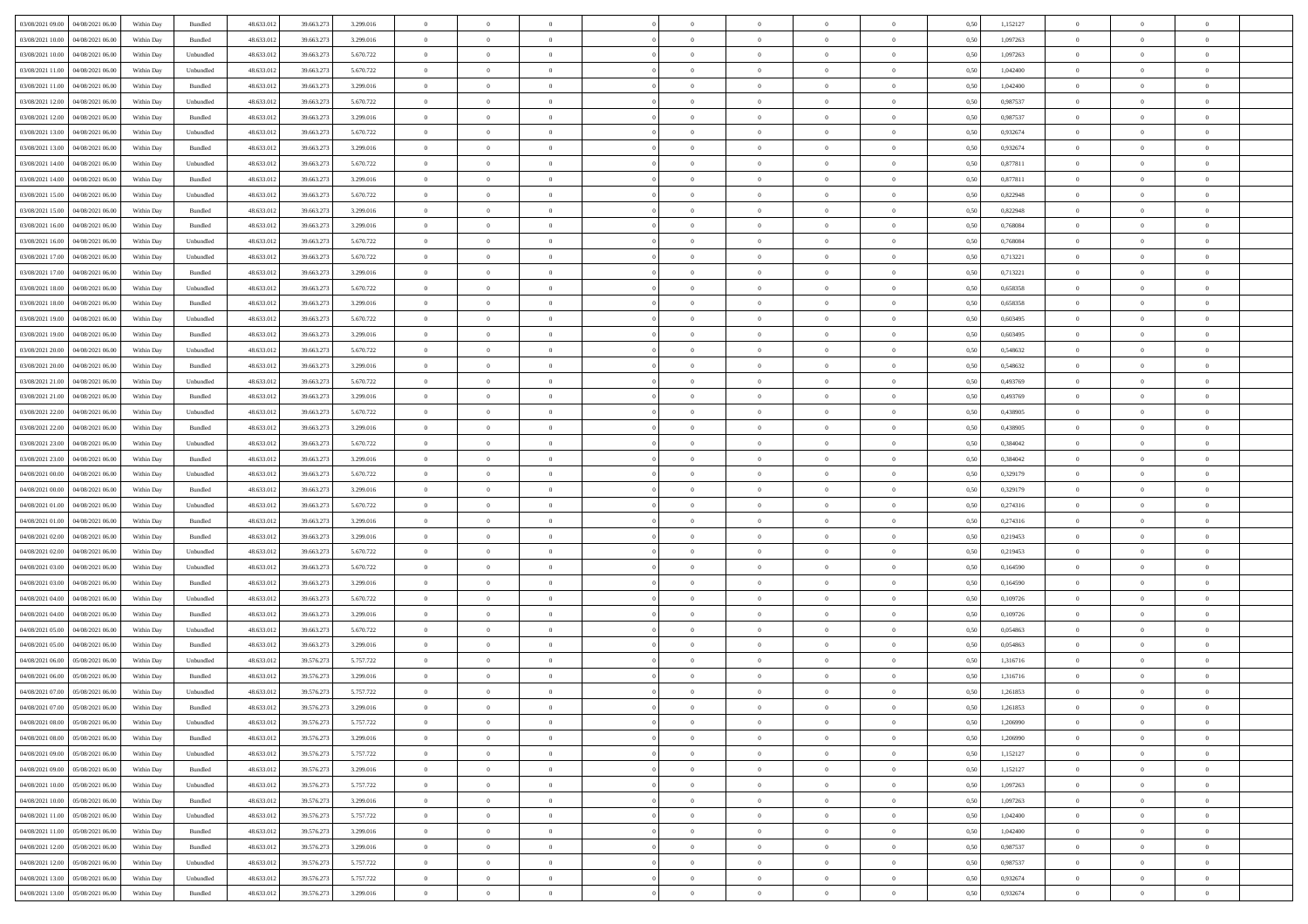|                                                                        |            |                   |            |            |           | $\overline{0}$ | $\theta$       |                | $\overline{0}$ | $\theta$       |                | $\bf{0}$       |      |          | $\theta$       | $\theta$       | $\theta$       |  |
|------------------------------------------------------------------------|------------|-------------------|------------|------------|-----------|----------------|----------------|----------------|----------------|----------------|----------------|----------------|------|----------|----------------|----------------|----------------|--|
| 04/08/2021 14:00  05/08/2021 06:00                                     | Within Day | Unbundled         | 48.633.01  | 39.576.273 | 5.757.722 |                |                |                |                |                |                |                | 0,50 | 0,877811 |                |                |                |  |
| 04/08/2021 14:00<br>05/08/2021 06:00                                   | Within Day | Bundled           | 48.633.01  | 39.576.27  | 3.299.016 | $\bf{0}$       | $\overline{0}$ | $\bf{0}$       | $\overline{0}$ | $\overline{0}$ | $\overline{0}$ | $\bf{0}$       | 0,50 | 0,877811 | $\,$ 0 $\,$    | $\bf{0}$       | $\overline{0}$ |  |
| 04/08/2021 15:00<br>05/08/2021 06:00                                   | Within Day | Unbundled         | 48.633.012 | 39.576.273 | 5.757.722 | $\overline{0}$ | $\bf{0}$       | $\overline{0}$ | $\bf{0}$       | $\bf{0}$       | $\overline{0}$ | $\bf{0}$       | 0.50 | 0,822948 | $\bf{0}$       | $\overline{0}$ | $\overline{0}$ |  |
| 04/08/2021 15:00<br>05/08/2021 06:00                                   | Within Day | Bundled           | 48.633.01  | 39.576.273 | 3.299.016 | $\overline{0}$ | $\bf{0}$       | $\overline{0}$ | $\theta$       | $\theta$       | $\overline{0}$ | $\bf{0}$       | 0,50 | 0,822948 | $\theta$       | $\theta$       | $\overline{0}$ |  |
| 04/08/2021 16:00<br>05/08/2021 06.00                                   | Within Day | Unbundled         | 48.633.01  | 39.576.27  | 5.757.722 | $\bf{0}$       | $\overline{0}$ | $\bf{0}$       | $\overline{0}$ | $\theta$       | $\overline{0}$ | $\bf{0}$       | 0,50 | 0,768084 | $\,$ 0 $\,$    | $\bf{0}$       | $\overline{0}$ |  |
|                                                                        |            |                   |            |            |           |                |                |                |                |                | $\theta$       |                |      |          |                |                |                |  |
| 04/08/2021 16:00<br>05/08/2021 06:00                                   | Within Day | Bundled           | 48.633.013 | 39.576.273 | 3.299.016 | $\overline{0}$ | $\overline{0}$ | $\overline{0}$ | $\bf{0}$       | $\overline{0}$ |                | $\bf{0}$       | 0.50 | 0.768084 | $\,$ 0 $\,$    | $\theta$       | $\overline{0}$ |  |
| 04/08/2021 17:00<br>05/08/2021 06:00                                   | Within Day | Unbundled         | 48.633.013 | 39.576.273 | 5.757.722 | $\overline{0}$ | $\overline{0}$ | $\overline{0}$ | $\overline{0}$ | $\overline{0}$ | $\overline{0}$ | $\bf{0}$       | 0,50 | 0,713221 | $\theta$       | $\theta$       | $\overline{0}$ |  |
| 04/08/2021 17:00<br>05/08/2021 06:00                                   | Within Day | Bundled           | 48.633.01  | 39.576.27  | 3.299.016 | $\bf{0}$       | $\overline{0}$ | $\bf{0}$       | $\overline{0}$ | $\bf{0}$       | $\overline{0}$ | $\bf{0}$       | 0,50 | 0,713221 | $\,$ 0 $\,$    | $\bf{0}$       | $\overline{0}$ |  |
| 04/08/2021 18:00<br>05/08/2021 06:00                                   | Within Day | Unbundled         | 48.633.013 | 39.576.273 | 9.056.738 | $\overline{0}$ | $\bf{0}$       | $\overline{0}$ | $\bf{0}$       | $\overline{0}$ | $\overline{0}$ | $\bf{0}$       | 0.50 | 0.658358 | $\bf{0}$       | $\overline{0}$ | $\overline{0}$ |  |
| 04/08/2021 19:00<br>05/08/2021 06:00                                   | Within Day | Unbundled         | 48.633.012 | 39.576.273 | 9.056.738 | $\overline{0}$ | $\bf{0}$       | $\overline{0}$ | $\overline{0}$ | $\overline{0}$ | $\overline{0}$ | $\bf{0}$       | 0,50 | 0,603495 | $\,$ 0 $\,$    | $\bf{0}$       | $\overline{0}$ |  |
| 04/08/2021 20:00<br>05/08/2021 06:00                                   | Within Day | Unbundled         | 48.633.01  | 39.576.273 | 5.757.722 | $\bf{0}$       | $\overline{0}$ | $\bf{0}$       | $\bf{0}$       | $\bf{0}$       | $\overline{0}$ | $\bf{0}$       | 0,50 | 0,548632 | $\,$ 0 $\,$    | $\bf{0}$       | $\overline{0}$ |  |
| 04/08/2021 20:00<br>05/08/2021 06:00                                   | Within Day | Bundled           | 48.633.013 | 39.576.273 | 3.299.016 | $\overline{0}$ | $\bf{0}$       | $\overline{0}$ | $\bf{0}$       | $\bf{0}$       | $\overline{0}$ | $\bf{0}$       | 0.50 | 0.548632 | $\bf{0}$       | $\overline{0}$ | $\bf{0}$       |  |
| 04/08/2021 21:00<br>05/08/2021 06:00                                   | Within Day | Unbundled         | 48.633.01  | 39.576.273 | 5.757.722 | $\overline{0}$ | $\overline{0}$ | $\overline{0}$ | $\theta$       | $\theta$       | $\overline{0}$ | $\bf{0}$       | 0,50 | 0,493769 | $\,$ 0 $\,$    | $\theta$       | $\overline{0}$ |  |
|                                                                        |            |                   |            |            |           |                |                |                |                |                |                |                |      |          |                |                |                |  |
| 04/08/2021 21:00<br>05/08/2021 06:00                                   | Within Day | Bundled           | 48.633.01  | 39.576.27  | 3.299.016 | $\bf{0}$       | $\overline{0}$ | $\bf{0}$       | $\overline{0}$ | $\theta$       | $\overline{0}$ | $\bf{0}$       | 0,50 | 0,493769 | $\bf{0}$       | $\bf{0}$       | $\overline{0}$ |  |
| 04/08/2021 22.00<br>05/08/2021 06:00                                   | Within Day | Unbundled         | 48.633.013 | 39.576.273 | 5.757.722 | $\overline{0}$ | $\overline{0}$ | $\overline{0}$ | $\bf{0}$       | $\overline{0}$ | $\Omega$       | $\bf{0}$       | 0.50 | 0.438905 | $\,$ 0 $\,$    | $\theta$       | $\overline{0}$ |  |
| 04/08/2021 22:00<br>05/08/2021 06:00                                   | Within Day | Bundled           | 48.633.01  | 39.576.273 | 3.299.016 | $\overline{0}$ | $\overline{0}$ | $\overline{0}$ | $\overline{0}$ | $\overline{0}$ | $\overline{0}$ | $\bf{0}$       | 0,50 | 0,438905 | $\theta$       | $\theta$       | $\overline{0}$ |  |
| 04/08/2021 23:00<br>05/08/2021 06.00                                   | Within Day | Bundled           | 48.633.01  | 39.576.27  | 3.299.016 | $\bf{0}$       | $\overline{0}$ | $\bf{0}$       | $\overline{0}$ | $\theta$       | $\overline{0}$ | $\bf{0}$       | 0,50 | 0,384042 | $\,$ 0 $\,$    | $\bf{0}$       | $\overline{0}$ |  |
| 04/08/2021 23:00<br>05/08/2021 06:00                                   | Within Day | Unbundled         | 48.633.013 | 39.576.27  | 5.757.722 | $\overline{0}$ | $\bf{0}$       | $\overline{0}$ | $\bf{0}$       | $\overline{0}$ | $\overline{0}$ | $\bf{0}$       | 0.50 | 0.384042 | $\bf{0}$       | $\overline{0}$ | $\overline{0}$ |  |
| 05/08/2021 00:00<br>05/08/2021 06:00                                   | Within Day | Unbundled         | 48.633.013 | 39.576.273 | 5.757.722 | $\overline{0}$ | $\bf{0}$       | $\overline{0}$ | $\overline{0}$ | $\overline{0}$ | $\overline{0}$ | $\bf{0}$       | 0,50 | 0,329179 | $\,$ 0 $\,$    | $\bf{0}$       | $\overline{0}$ |  |
| 05/08/2021 00:00<br>05/08/2021 06:00                                   | Within Day | Bundled           | 48.633.01  | 39.576.27  | 3.299.016 | $\bf{0}$       | $\bf{0}$       | $\bf{0}$       | $\bf{0}$       | $\overline{0}$ | $\overline{0}$ | $\bf{0}$       | 0,50 | 0,329179 | $\,$ 0 $\,$    | $\bf{0}$       | $\overline{0}$ |  |
|                                                                        |            |                   |            |            |           |                |                |                |                |                |                |                |      |          |                |                |                |  |
| 05/08/2021 01:00<br>05/08/2021 06:00                                   | Within Day | Unbundled         | 48.633.013 | 39.576.273 | 5.757.722 | $\overline{0}$ | $\bf{0}$       | $\overline{0}$ | $\bf{0}$       | $\bf{0}$       | $\overline{0}$ | $\bf{0}$       | 0.50 | 0,274316 | $\bf{0}$       | $\overline{0}$ | $\overline{0}$ |  |
| 05/08/2021 01:00<br>05/08/2021 06:00                                   | Within Day | Bundled           | 48.633.01  | 39.576.273 | 3.299.016 | $\overline{0}$ | $\overline{0}$ | $\overline{0}$ | $\overline{0}$ | $\theta$       | $\overline{0}$ | $\bf{0}$       | 0,50 | 0,274316 | $\theta$       | $\theta$       | $\overline{0}$ |  |
| 05/08/2021 02:00<br>05/08/2021 06.00                                   | Within Day | Unbundled         | 48.633.01  | 39.576.27  | 5.757.722 | $\bf{0}$       | $\overline{0}$ | $\bf{0}$       | $\bf{0}$       | $\,$ 0 $\,$    | $\overline{0}$ | $\bf{0}$       | 0,50 | 0,219453 | $\,$ 0 $\,$    | $\bf{0}$       | $\overline{0}$ |  |
| 05/08/2021 02:00<br>05/08/2021 06:00                                   | Within Day | Bundled           | 48.633.013 | 39.576.273 | 3.299.016 | $\overline{0}$ | $\overline{0}$ | $\overline{0}$ | $\bf{0}$       | $\overline{0}$ | $\Omega$       | $\bf{0}$       | 0.50 | 0.219453 | $\,$ 0 $\,$    | $\theta$       | $\overline{0}$ |  |
| 05/08/2021 03:00<br>05/08/2021 06:00                                   | Within Day | Unbundled         | 48.633.013 | 39.576.273 | 5.757.722 | $\overline{0}$ | $\overline{0}$ | $\overline{0}$ | $\overline{0}$ | $\overline{0}$ | $\overline{0}$ | $\bf{0}$       | 0,50 | 0,164590 | $\,$ 0 $\,$    | $\theta$       | $\overline{0}$ |  |
| 05/08/2021 03:00<br>05/08/2021 06:00                                   | Within Day | Bundled           | 48.633.01  | 39.576.27  | 3.299.016 | $\bf{0}$       | $\overline{0}$ | $\bf{0}$       | $\overline{0}$ | $\bf{0}$       | $\overline{0}$ | $\bf{0}$       | 0,50 | 0,164590 | $\,$ 0 $\,$    | $\bf{0}$       | $\overline{0}$ |  |
| 05/08/2021 04:00<br>05/08/2021 06:00                                   | Within Day | Bundled           | 48.633.013 | 39.576.273 | 3.299.016 | $\overline{0}$ | $\bf{0}$       | $\overline{0}$ | $\bf{0}$       | $\overline{0}$ | $\overline{0}$ | $\bf{0}$       | 0.50 | 0.109726 | $\bf{0}$       | $\overline{0}$ | $\overline{0}$ |  |
| 05/08/2021 04:00<br>05/08/2021 06:00                                   | Within Day | Unbundled         | 48.633.012 | 39.576.273 | 5.757.722 | $\overline{0}$ | $\overline{0}$ | $\overline{0}$ | $\overline{0}$ | $\overline{0}$ | $\overline{0}$ | $\bf{0}$       | 0,50 | 0,109726 | $\theta$       | $\theta$       | $\overline{0}$ |  |
|                                                                        |            |                   |            |            |           |                |                |                |                |                |                |                |      |          |                |                |                |  |
| 05/08/2021 05:00<br>05/08/2021 06.00                                   | Within Day | Unbundled         | 48.633.01  | 39.576.27  | 5.757.722 | $\bf{0}$       | $\bf{0}$       | $\bf{0}$       | $\bf{0}$       | $\overline{0}$ | $\overline{0}$ | $\bf{0}$       | 0,50 | 0,054863 | $\,$ 0 $\,$    | $\bf{0}$       | $\overline{0}$ |  |
| 05/08/2021 05:00<br>05/08/2021 06:00                                   | Within Day | Bundled           | 48.633.013 | 39.576.273 | 3.299.016 | $\overline{0}$ | $\bf{0}$       | $\overline{0}$ | $\bf{0}$       | $\bf{0}$       | $\overline{0}$ | $\bf{0}$       | 0.50 | 0.054863 | $\bf{0}$       | $\overline{0}$ | $\bf{0}$       |  |
| 05/08/2021 06:00<br>06/08/2021 06:00                                   | Within Day | Unbundled         | 48.633.013 | 39.265.27  | 8.250.238 | $\overline{0}$ | $\overline{0}$ | $\overline{0}$ | $\overline{0}$ | $\overline{0}$ | $\overline{0}$ | $\bf{0}$       | 0.5( | 1,316716 | $\theta$       | $\theta$       | $\overline{0}$ |  |
| 05/08/2021 06:00<br>06/08/2021 06:00                                   | Within Day | Bundled           | 48.633.01  | 39.265.27  | 1.117.500 | $\bf{0}$       | $\overline{0}$ | $\bf{0}$       | $\bf{0}$       | $\,$ 0 $\,$    | $\overline{0}$ | $\bf{0}$       | 0,50 | 1,316716 | $\,$ 0 $\,$    | $\bf{0}$       | $\overline{0}$ |  |
| 05/08/2021 07:00<br>06/08/2021 06:00                                   | Within Day | Unbundled         | 48.633.013 | 39.265.27  | 8.250.238 | $\overline{0}$ | $\bf{0}$       | $\overline{0}$ | $\bf{0}$       | $\overline{0}$ | $\Omega$       | $\bf{0}$       | 0.50 | 1.261853 | $\,$ 0 $\,$    | $\theta$       | $\overline{0}$ |  |
| 05/08/2021 07:00<br>06/08/2021 06:00                                   | Within Dav | Bundled           | 48.633.013 | 39.265.273 | 1.117.500 | $\overline{0}$ | $\overline{0}$ | $\overline{0}$ | $\overline{0}$ | $\theta$       | $\overline{0}$ | $\bf{0}$       | 0.50 | 1,261853 | $\theta$       | $\theta$       | $\overline{0}$ |  |
| 05/08/2021 09:00<br>06/08/2021 06:00                                   | Within Day | Unbundled         | 48.633.01  | 39.265.27  | 8.250.238 | $\bf{0}$       | $\bf{0}$       | $\bf{0}$       | $\bf{0}$       | $\bf{0}$       | $\overline{0}$ | $\bf{0}$       | 0,50 | 1,152127 | $\,$ 0 $\,$    | $\bf{0}$       | $\overline{0}$ |  |
| 05/08/2021 09:00<br>06/08/2021 06:00                                   | Within Day | Bundled           | 48.633.013 | 39.265.27  | 1.117.500 | $\overline{0}$ | $\bf{0}$       | $\overline{0}$ | $\bf{0}$       | $\overline{0}$ | $\overline{0}$ | $\bf{0}$       | 0.50 | 1.152127 | $\bf{0}$       | $\overline{0}$ | $\overline{0}$ |  |
| 05/08/2021 10:00<br>06/08/2021 06:00                                   | Within Day | Unbundled         | 48.633.013 | 39.265.27  | 8.250.238 | $\overline{0}$ | $\overline{0}$ | $\overline{0}$ | $\overline{0}$ | $\overline{0}$ | $\overline{0}$ | $\bf{0}$       | 0.50 | 1,097263 | $\theta$       | $\theta$       | $\overline{0}$ |  |
|                                                                        |            |                   |            |            |           |                |                |                |                |                |                |                |      |          |                |                |                |  |
| 05/08/2021 10:00<br>06/08/2021 06:00                                   | Within Day | Bundled           | 48.633.01  | 39.265.27  | 1.117.500 | $\bf{0}$       | $\bf{0}$       | $\bf{0}$       | $\bf{0}$       | $\overline{0}$ | $\overline{0}$ | $\bf{0}$       | 0,50 | 1,097263 | $\,$ 0 $\,$    | $\bf{0}$       | $\overline{0}$ |  |
| 05/08/2021 11:00<br>06/08/2021 06:00                                   | Within Day | Bundled           | 48.633.013 | 39.265.27  | 1.117.500 | $\overline{0}$ | $\bf{0}$       | $\overline{0}$ | $\bf{0}$       | $\bf{0}$       | $\overline{0}$ | $\bf{0}$       | 0.50 | 1.042400 | $\bf{0}$       | $\overline{0}$ | $\overline{0}$ |  |
| 05/08/2021 11:00<br>06/08/2021 06:00                                   | Within Day | Unbundled         | 48.633.013 | 39.265.27  | 8.250.238 | $\overline{0}$ | $\overline{0}$ | $\overline{0}$ | $\overline{0}$ | $\overline{0}$ | $\overline{0}$ | $\bf{0}$       | 0.50 | 1,042400 | $\theta$       | $\theta$       | $\overline{0}$ |  |
| 05/08/2021 12:00<br>06/08/2021 06:00                                   | Within Day | Unbundled         | 48.633.013 | 39.265.27  | 8.250.238 | $\bf{0}$       | $\bf{0}$       | $\bf{0}$       | $\bf{0}$       | $\overline{0}$ | $\overline{0}$ | $\bf{0}$       | 0,50 | 0,987537 | $\,$ 0 $\,$    | $\bf{0}$       | $\overline{0}$ |  |
| 05/08/2021 12:00<br>06/08/2021 06:00                                   | Within Day | Bundled           | 48.633.013 | 39.265.27  | 1.117.500 | $\overline{0}$ | $\overline{0}$ | $\overline{0}$ | $\bf{0}$       | $\overline{0}$ | $\Omega$       | $\bf{0}$       | 0.50 | 0.987537 | $\bf{0}$       | $\theta$       | $\overline{0}$ |  |
| 05/08/2021 13:00<br>06/08/2021 06:00                                   | Within Dav | Unbundled         | 48.633.013 | 39.265.27  | 8.250.238 | $\overline{0}$ | $\overline{0}$ | $\Omega$       | $\overline{0}$ | $\theta$       | $\Omega$       | $\overline{0}$ | 0.5( | 0,932674 | $\theta$       | $\theta$       | $\overline{0}$ |  |
| 05/08/2021 13:00<br>06/08/2021 06:00                                   | Within Day | Bundled           | 48.633.01  | 39.265.27  | 1.117.500 | $\bf{0}$       | $\bf{0}$       | $\overline{0}$ | $\bf{0}$       | $\bf{0}$       | $\overline{0}$ | $\bf{0}$       | 0,50 | 0,932674 | $\overline{0}$ | $\bf{0}$       | $\overline{0}$ |  |
| ${\color{red} 05/08/2021}\,\, 14.00 {\color{red}06/08/2021}\,\, 06.00$ | Within Day | ${\sf Unbundred}$ | 48.633.012 | 39.265.273 | 8.250.238 | $\overline{0}$ | $\Omega$       |                | $\Omega$       |                |                |                | 0,50 | 0,877811 | $\theta$       | $\overline{0}$ |                |  |
|                                                                        |            |                   |            |            |           |                |                |                |                |                |                |                |      |          |                |                |                |  |
| 05/08/2021 14:00   06/08/2021 06:00                                    | Within Day | Bundled           | 48.633.012 | 39.265.273 | 1.117.500 | $\overline{0}$ | $\overline{0}$ | $\overline{0}$ | $\theta$       | $\overline{0}$ | $\overline{0}$ | $\bf{0}$       | 0,50 | 0,877811 | $\theta$       | $\theta$       | $\overline{0}$ |  |
| 05/08/2021 15:00<br>06/08/2021 06:00                                   | Within Day | Unbundled         | 48.633.013 | 39.265.273 | 8.250.238 | $\overline{0}$ | $\bf{0}$       | $\overline{0}$ | $\overline{0}$ | $\bf{0}$       | $\overline{0}$ | $\bf{0}$       | 0,50 | 0,822948 | $\bf{0}$       | $\overline{0}$ | $\bf{0}$       |  |
| 05/08/2021 15:00   06/08/2021 06:00                                    | Within Day | Bundled           | 48.633.012 | 39.265.273 | 1.117.500 | $\overline{0}$ | $\overline{0}$ | $\overline{0}$ | $\overline{0}$ | $\mathbf{0}$   | $\overline{0}$ | $\,$ 0 $\,$    | 0.50 | 0,822948 | $\overline{0}$ | $\bf{0}$       | $\bf{0}$       |  |
| 05/08/2021 16:00   06/08/2021 06:00                                    | Within Day | Unbundled         | 48.633.012 | 39.265.273 | 8.250.238 | $\overline{0}$ | $\overline{0}$ | $\overline{0}$ | $\overline{0}$ | $\overline{0}$ | $\overline{0}$ | $\bf{0}$       | 0,50 | 0,768084 | $\overline{0}$ | $\theta$       | $\overline{0}$ |  |
| 05/08/2021 16:00<br>06/08/2021 06:00                                   | Within Day | Bundled           | 48.633.012 | 39.265.273 | 1.117.500 | $\overline{0}$ | $\bf{0}$       | $\overline{0}$ | $\overline{0}$ | $\bf{0}$       | $\overline{0}$ | $\bf{0}$       | 0,50 | 0,768084 | $\bf{0}$       | $\overline{0}$ | $\overline{0}$ |  |
| 05/08/2021 17:00   06/08/2021 06:00                                    | Within Day | Unbundled         | 48.633.012 | 39.265.273 | 8.250.238 | $\overline{0}$ | $\bf{0}$       | $\overline{0}$ | $\overline{0}$ | $\bf{0}$       | $\overline{0}$ | $\bf{0}$       | 0.50 | 0,713221 | $\,$ 0 $\,$    | $\overline{0}$ | $\,$ 0         |  |
| 05/08/2021 17:00<br>06/08/2021 06:00                                   | Within Dav | Bundled           | 48.633.012 | 39.265.273 | 1.117.500 | $\overline{0}$ | $\overline{0}$ | $\overline{0}$ | $\overline{0}$ | $\overline{0}$ | $\overline{0}$ | $\bf{0}$       | 0.50 | 0,713221 | $\overline{0}$ | $\theta$       | $\overline{0}$ |  |
| 05/08/2021 18:00<br>06/08/2021 06:00                                   | Within Day | Unbundled         | 48.633.013 | 39.265.273 | 8.250.238 | $\overline{0}$ | $\overline{0}$ | $\overline{0}$ | $\overline{0}$ | $\overline{0}$ | $\overline{0}$ | $\bf{0}$       | 0,50 | 0,658358 | $\bf{0}$       | $\overline{0}$ | $\overline{0}$ |  |
|                                                                        |            |                   |            |            |           |                |                |                |                |                |                |                |      |          |                |                |                |  |
| 05/08/2021 18:00   06/08/2021 06:00                                    | Within Day | Bundled           | 48.633.012 | 39.265.273 | 1.117.500 | $\overline{0}$ | $\overline{0}$ | $\overline{0}$ | $\overline{0}$ | $\overline{0}$ | $\overline{0}$ | $\bf{0}$       | 0.50 | 0.658358 | $\mathbf{0}$   | $\bf{0}$       | $\,$ 0         |  |
| 05/08/2021 19:00   06/08/2021 06:00                                    | Within Dav | Unbundled         | 48.633.012 | 39.265.273 | 8.250.238 | $\overline{0}$ | $\overline{0}$ | $\overline{0}$ | $\overline{0}$ | $\overline{0}$ | $\overline{0}$ | $\bf{0}$       | 0,50 | 0,603495 | $\overline{0}$ | $\theta$       | $\overline{0}$ |  |
| 05/08/2021 19:00<br>06/08/2021 06:00                                   | Within Day | Bundled           | 48.633.013 | 39.265.273 | 1.117.500 | $\overline{0}$ | $\bf{0}$       | $\overline{0}$ | $\overline{0}$ | $\overline{0}$ | $\overline{0}$ | $\bf{0}$       | 0,50 | 0,603495 | $\bf{0}$       | $\overline{0}$ | $\bf{0}$       |  |
| 05/08/2021 20:00   06/08/2021 06:00                                    | Within Day | Unbundled         | 48.633.012 | 39.265.273 | 8.250.238 | $\,$ 0 $\,$    | $\bf{0}$       | $\overline{0}$ | $\overline{0}$ | $\,$ 0 $\,$    | $\overline{0}$ | $\bf{0}$       | 0,50 | 0,548632 | $\overline{0}$ | $\,$ 0 $\,$    | $\,$ 0 $\,$    |  |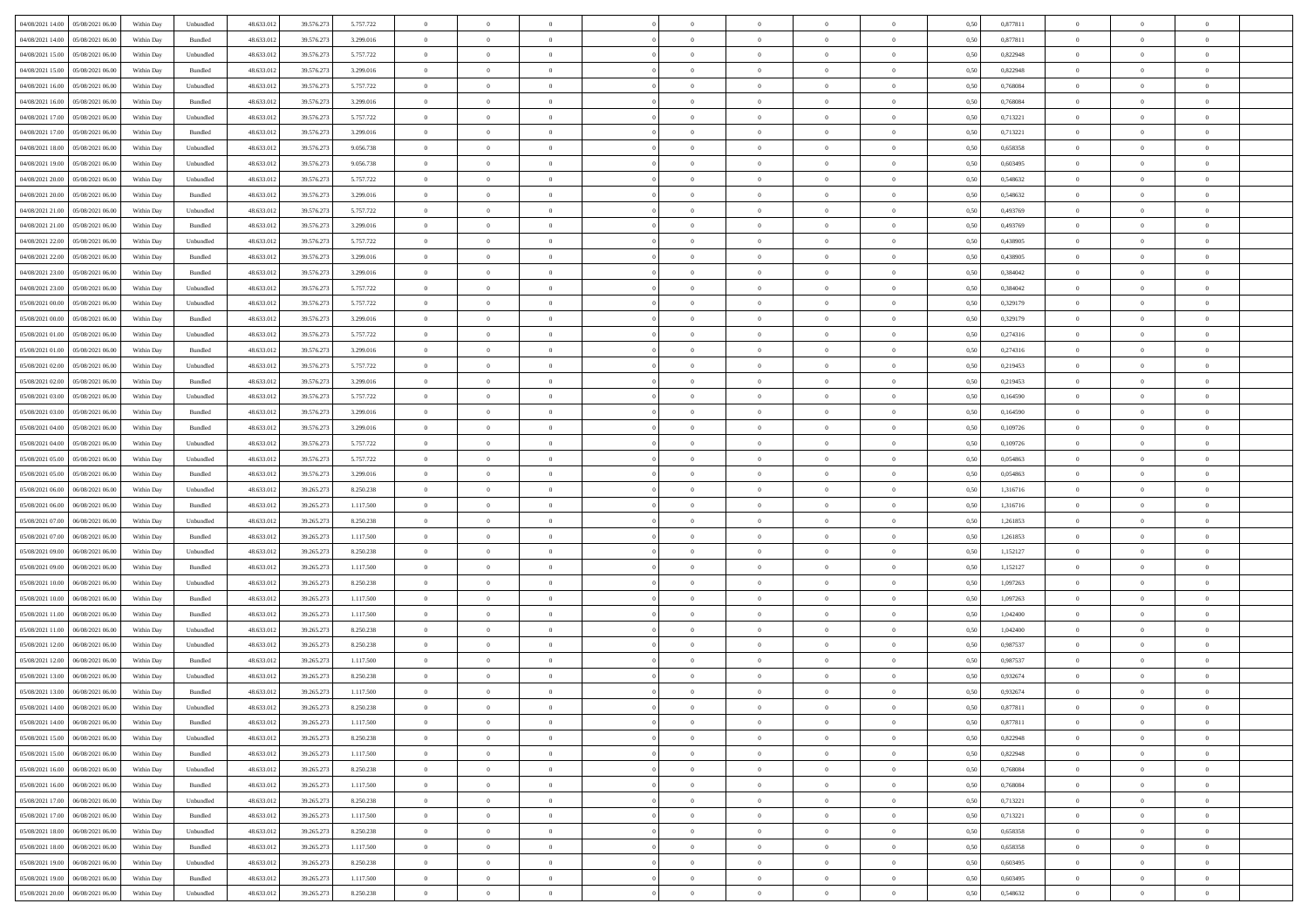|                                              |            |                   |            |            |           | $\overline{0}$ | $\theta$       |                | $\overline{0}$ | $\theta$       |                | $\bf{0}$       |      |          | $\theta$       | $\theta$       | $\theta$       |  |
|----------------------------------------------|------------|-------------------|------------|------------|-----------|----------------|----------------|----------------|----------------|----------------|----------------|----------------|------|----------|----------------|----------------|----------------|--|
| 05/08/2021 20:00   06/08/2021 06:00          | Within Day | Bundled           | 48.633.01  | 39.265.273 | 1.117.500 |                |                |                |                |                |                |                | 0,50 | 0,548632 |                |                |                |  |
| 05/08/2021 21:00<br>06/08/2021 06:00         | Within Day | Bundled           | 48.633.01  | 39.265.27  | 1.117.500 | $\bf{0}$       | $\bf{0}$       | $\bf{0}$       | $\bf{0}$       | $\overline{0}$ | $\overline{0}$ | $\bf{0}$       | 0,50 | 0,493769 | $\,$ 0 $\,$    | $\bf{0}$       | $\overline{0}$ |  |
| 05/08/2021 21:00<br>06/08/2021 06:00         | Within Day | Unbundled         | 48.633.012 | 39.265.27  | 8.250.238 | $\overline{0}$ | $\bf{0}$       | $\overline{0}$ | $\bf{0}$       | $\bf{0}$       | $\overline{0}$ | $\bf{0}$       | 0.50 | 0.493769 | $\bf{0}$       | $\overline{0}$ | $\overline{0}$ |  |
| 05/08/2021 22:00<br>06/08/2021 06:00         | Within Day | Unbundled         | 48.633.01  | 39.265.273 | 8.250.238 | $\overline{0}$ | $\overline{0}$ | $\overline{0}$ | $\theta$       | $\theta$       | $\overline{0}$ | $\bf{0}$       | 0,50 | 0,438905 | $\theta$       | $\theta$       | $\overline{0}$ |  |
| 05/08/2021 22:00<br>06/08/2021 06:00         | Within Day | Bundled           | 48.633.01  | 39.265.27  | 1.117.500 | $\overline{0}$ | $\overline{0}$ | $\bf{0}$       | $\overline{0}$ | $\theta$       | $\overline{0}$ | $\bf{0}$       | 0,50 | 0,438905 | $\,$ 0 $\,$    | $\bf{0}$       | $\overline{0}$ |  |
| 05/08/2021 23:00<br>06/08/2021 06:00         |            | Unbundled         | 48.633.013 | 39.265.27  | 8.250.238 | $\overline{0}$ | $\overline{0}$ | $\overline{0}$ | $\bf{0}$       | $\overline{0}$ | $\theta$       | $\bf{0}$       | 0.50 | 0.384042 | $\,$ 0 $\,$    | $\theta$       | $\overline{0}$ |  |
|                                              | Within Day |                   |            |            |           |                |                |                |                |                |                |                |      |          |                |                |                |  |
| 05/08/2021 23:00<br>06/08/2021 06:00         | Within Day | Bundled           | 48.633.013 | 39.265.273 | 1.117.500 | $\overline{0}$ | $\overline{0}$ | $\overline{0}$ | $\overline{0}$ | $\overline{0}$ | $\overline{0}$ | $\bf{0}$       | 0,50 | 0,384042 | $\theta$       | $\theta$       | $\overline{0}$ |  |
| 06/08/2021 00:00<br>06/08/2021 06:00         | Within Day | Unbundled         | 48.633.01  | 39.265.27  | 8.250.238 | $\bf{0}$       | $\overline{0}$ | $\bf{0}$       | $\overline{0}$ | $\overline{0}$ | $\overline{0}$ | $\bf{0}$       | 0,50 | 0,329179 | $\,$ 0 $\,$    | $\bf{0}$       | $\overline{0}$ |  |
| 06/08/2021 00:00<br>06/08/2021 06:00         | Within Day | Bundled           | 48.633.013 | 39.265.27  | 1.117.500 | $\overline{0}$ | $\bf{0}$       | $\overline{0}$ | $\bf{0}$       | $\overline{0}$ | $\overline{0}$ | $\bf{0}$       | 0.50 | 0,329179 | $\bf{0}$       | $\overline{0}$ | $\overline{0}$ |  |
| 06/08/2021 01:00<br>06/08/2021 06:00         | Within Day | Unbundled         | 48.633.012 | 39.265.273 | 8.250.238 | $\overline{0}$ | $\bf{0}$       | $\overline{0}$ | $\overline{0}$ | $\overline{0}$ | $\overline{0}$ | $\bf{0}$       | 0,50 | 0,274316 | $\,$ 0 $\,$    | $\bf{0}$       | $\overline{0}$ |  |
| 06/08/2021 01:00<br>06/08/2021 06:00         | Within Day | Bundled           | 48.633.01  | 39.265.27  | 1.117.500 | $\bf{0}$       | $\overline{0}$ | $\bf{0}$       | $\bf{0}$       | $\bf{0}$       | $\overline{0}$ | $\bf{0}$       | 0,50 | 0,274316 | $\,$ 0 $\,$    | $\bf{0}$       | $\overline{0}$ |  |
| 06/08/2021 02:00<br>06/08/2021 06:00         | Within Day | Bundled           | 48.633.013 | 39.265.27  | 1.117.500 | $\overline{0}$ | $\bf{0}$       | $\overline{0}$ | $\overline{0}$ | $\bf{0}$       | $\overline{0}$ | $\bf{0}$       | 0.50 | 0,219453 | $\bf{0}$       | $\overline{0}$ | $\,$ 0         |  |
| 06/08/2021 02:00<br>06/08/2021 06:00         | Within Day | Unbundled         | 48.633.01  | 39.265.273 | 8.250.238 | $\overline{0}$ | $\overline{0}$ | $\overline{0}$ | $\theta$       | $\theta$       | $\overline{0}$ | $\bf{0}$       | 0,50 | 0,219453 | $\,$ 0 $\,$    | $\theta$       | $\overline{0}$ |  |
|                                              |            |                   |            |            |           |                |                |                |                |                |                |                |      |          |                |                |                |  |
| 06/08/2021 03:00<br>06/08/2021 06:00         | Within Day | Unbundled         | 48.633.01  | 39.265.27  | 8.250.238 | $\bf{0}$       | $\overline{0}$ | $\bf{0}$       | $\overline{0}$ | $\theta$       | $\overline{0}$ | $\bf{0}$       | 0,50 | 0,164590 | $\,$ 0 $\,$    | $\bf{0}$       | $\overline{0}$ |  |
| 06/08/2021 03:00<br>06/08/2021 06:00         | Within Day | Bundled           | 48.633.013 | 39.265.27  | 1.117.500 | $\overline{0}$ | $\overline{0}$ | $\overline{0}$ | $\bf{0}$       | $\overline{0}$ | $\theta$       | $\bf{0}$       | 0.50 | 0.164590 | $\,$ 0 $\,$    | $\theta$       | $\overline{0}$ |  |
| 06/08/2021 04:00<br>06/08/2021 06:00         | Within Day | Unbundled         | 48.633.013 | 39.265.273 | 8.250.238 | $\overline{0}$ | $\overline{0}$ | $\overline{0}$ | $\overline{0}$ | $\overline{0}$ | $\overline{0}$ | $\bf{0}$       | 0,50 | 0,109726 | $\theta$       | $\theta$       | $\overline{0}$ |  |
| 06/08/2021 04:00<br>06/08/2021 06:00         | Within Day | Bundled           | 48.633.01  | 39.265.27  | 1.117.500 | $\bf{0}$       | $\overline{0}$ | $\bf{0}$       | $\overline{0}$ | $\bf{0}$       | $\overline{0}$ | $\bf{0}$       | 0,50 | 0,109726 | $\,$ 0 $\,$    | $\bf{0}$       | $\overline{0}$ |  |
| 06/08/2021 05:00<br>06/08/2021 06:00         | Within Day | Unbundled         | 48.633.013 | 39.265.27  | 8.250.238 | $\overline{0}$ | $\bf{0}$       | $\overline{0}$ | $\bf{0}$       | $\overline{0}$ | $\overline{0}$ | $\bf{0}$       | 0.50 | 0.054863 | $\bf{0}$       | $\overline{0}$ | $\bf{0}$       |  |
| 06/08/2021 05:00<br>06/08/2021 06:00         | Within Day | Bundled           | 48.633.013 | 39.265.273 | 1.117.500 | $\overline{0}$ | $\bf{0}$       | $\overline{0}$ | $\overline{0}$ | $\overline{0}$ | $\overline{0}$ | $\bf{0}$       | 0,50 | 0,054863 | $\,$ 0 $\,$    | $\bf{0}$       | $\overline{0}$ |  |
| 06/08/2021 06:00<br>07/08/2021 06.00         | Within Day | Unbundled         | 48.633.01  | 39.265.27  | 6.068.722 | $\bf{0}$       | $\bf{0}$       | $\bf{0}$       | $\bf{0}$       | $\overline{0}$ | $\overline{0}$ | $\bf{0}$       | 0,50 | 1,316716 | $\,$ 0 $\,$    | $\bf{0}$       | $\overline{0}$ |  |
| 07/08/2021 06:00                             |            | Bundled           | 48.633.012 |            |           |                |                | $\overline{0}$ |                |                | $\overline{0}$ |                |      | 1.316716 |                |                | $\,$ 0         |  |
| 06/08/2021 06:00                             | Within Day |                   |            | 39.265.27  | 3.299.016 | $\overline{0}$ | $\bf{0}$       |                | $\overline{0}$ | $\bf{0}$       |                | $\bf{0}$       | 0.50 |          | $\bf{0}$       | $\overline{0}$ |                |  |
| 06/08/2021 07:00<br>07/08/2021 06:00         | Within Day | Unbundled         | 48.633.01  | 39.265.273 | 6.068.722 | $\overline{0}$ | $\overline{0}$ | $\overline{0}$ | $\overline{0}$ | $\theta$       | $\overline{0}$ | $\bf{0}$       | 0,50 | 1,261853 | $\theta$       | $\theta$       | $\overline{0}$ |  |
| 06/08/2021 07:00<br>07/08/2021 06.00         | Within Day | Bundled           | 48.633.013 | 39.265.27  | 3.299.016 | $\bf{0}$       | $\overline{0}$ | $\bf{0}$       | $\bf{0}$       | $\,$ 0 $\,$    | $\overline{0}$ | $\bf{0}$       | 0,50 | 1,261853 | $\,$ 0 $\,$    | $\bf{0}$       | $\overline{0}$ |  |
| 06/08/2021 08:00<br>07/08/2021 06:00         | Within Day | Bundled           | 48.633.013 | 39.265.27  | 3.299.016 | $\overline{0}$ | $\overline{0}$ | $\overline{0}$ | $\bf{0}$       | $\overline{0}$ | $\theta$       | $\bf{0}$       | 0.50 | 1.206990 | $\,$ 0 $\,$    | $\theta$       | $\overline{0}$ |  |
| 06/08/2021 08:00<br>07/08/2021 06:00         | Within Day | Unbundled         | 48.633.013 | 39.265.273 | 6.068.722 | $\overline{0}$ | $\overline{0}$ | $\overline{0}$ | $\overline{0}$ | $\overline{0}$ | $\overline{0}$ | $\bf{0}$       | 0,50 | 1,206990 | $\,$ 0 $\,$    | $\theta$       | $\overline{0}$ |  |
| 06/08/2021 09:00<br>07/08/2021 06.00         | Within Day | Unbundled         | 48.633.013 | 39.265.27  | 6.068.722 | $\bf{0}$       | $\overline{0}$ | $\bf{0}$       | $\overline{0}$ | $\bf{0}$       | $\overline{0}$ | $\bf{0}$       | 0,50 | 1,152127 | $\,$ 0 $\,$    | $\bf{0}$       | $\overline{0}$ |  |
| 06/08/2021 09:00<br>07/08/2021 06:00         | Within Day | Bundled           | 48.633.013 | 39.265.27  | 3.299.016 | $\overline{0}$ | $\bf{0}$       | $\overline{0}$ | $\bf{0}$       | $\overline{0}$ | $\overline{0}$ | $\bf{0}$       | 0.50 | 1.152127 | $\bf{0}$       | $\overline{0}$ | $\overline{0}$ |  |
| 06/08/2021 10:00<br>07/08/2021 06:00         | Within Day | Unbundled         | 48.633.01  | 39.265.273 | 6.068.722 | $\overline{0}$ | $\bf{0}$       | $\overline{0}$ | $\overline{0}$ | $\overline{0}$ | $\overline{0}$ | $\bf{0}$       | 0,50 | 1,097263 | $\theta$       | $\theta$       | $\overline{0}$ |  |
| 06/08/2021 10:00<br>07/08/2021 06:00         | Within Day | Bundled           | 48.633.01  | 39.265.27  | 3.299.016 | $\bf{0}$       | $\bf{0}$       | $\bf{0}$       | $\bf{0}$       | $\overline{0}$ | $\overline{0}$ | $\bf{0}$       | 0,50 | 1,097263 | $\,$ 0 $\,$    | $\bf{0}$       | $\overline{0}$ |  |
| 06/08/2021 11:00<br>07/08/2021 06:00         | Within Day | Unbundled         | 48.633.013 | 39.265.27  | 6.068.722 | $\overline{0}$ | $\bf{0}$       | $\overline{0}$ | $\bf{0}$       | $\bf{0}$       | $\overline{0}$ | $\bf{0}$       | 0.50 | 1.042400 | $\bf{0}$       | $\overline{0}$ | $\bf{0}$       |  |
|                                              |            |                   |            |            |           |                |                |                |                |                |                |                |      |          |                |                |                |  |
| 06/08/2021 11:00<br>07/08/2021 06:00         | Within Day | Bundled           | 48.633.013 | 39.265.27  | 3.299.016 | $\overline{0}$ | $\overline{0}$ | $\overline{0}$ | $\overline{0}$ | $\overline{0}$ | $\overline{0}$ | $\bf{0}$       | 0.50 | 1,042400 | $\theta$       | $\theta$       | $\overline{0}$ |  |
| 06/08/2021 12:00<br>07/08/2021 06.00         | Within Day | Unbundled         | 48.633.01  | 39.265.27  | 6.068.722 | $\bf{0}$       | $\overline{0}$ | $\bf{0}$       | $\bf{0}$       | $\,$ 0 $\,$    | $\overline{0}$ | $\bf{0}$       | 0,50 | 0,987537 | $\,$ 0 $\,$    | $\bf{0}$       | $\overline{0}$ |  |
| 06/08/2021 12:00<br>07/08/2021 06:00         | Within Day | Bundled           | 48.633.013 | 39.265.27  | 3.299.016 | $\overline{0}$ | $\bf{0}$       | $\overline{0}$ | $\bf{0}$       | $\overline{0}$ | $\Omega$       | $\bf{0}$       | 0.50 | 0.987537 | $\,$ 0 $\,$    | $\theta$       | $\overline{0}$ |  |
| 06/08/2021 13:00<br>07/08/2021 06:00         | Within Dav | Unbundled         | 48.633.013 | 39.265.273 | 6.068.722 | $\overline{0}$ | $\overline{0}$ | $\overline{0}$ | $\overline{0}$ | $\theta$       | $\overline{0}$ | $\bf{0}$       | 0.50 | 0,932674 | $\theta$       | $\theta$       | $\overline{0}$ |  |
| 06/08/2021 13:00<br>07/08/2021 06.00         | Within Day | Bundled           | 48.633.013 | 39.265.27  | 3.299.016 | $\bf{0}$       | $\bf{0}$       | $\bf{0}$       | $\bf{0}$       | $\overline{0}$ | $\overline{0}$ | $\bf{0}$       | 0,50 | 0,932674 | $\,$ 0 $\,$    | $\bf{0}$       | $\overline{0}$ |  |
| 06/08/2021 14:00<br>07/08/2021 06:00         | Within Day | Unbundled         | 48.633.013 | 39.265.27  | 6.068.722 | $\overline{0}$ | $\bf{0}$       | $\overline{0}$ | $\bf{0}$       | $\overline{0}$ | $\overline{0}$ | $\bf{0}$       | 0.50 | 0.877811 | $\bf{0}$       | $\overline{0}$ | $\overline{0}$ |  |
| 06/08/2021 14:00<br>07/08/2021 06:00         | Within Day | Bundled           | 48.633.013 | 39.265.27  | 3.299.016 | $\overline{0}$ | $\overline{0}$ | $\overline{0}$ | $\overline{0}$ | $\overline{0}$ | $\overline{0}$ | $\bf{0}$       | 0.50 | 0,877811 | $\theta$       | $\theta$       | $\overline{0}$ |  |
| 06/08/2021 15:00<br>07/08/2021 06.00         | Within Day | Unbundled         | 48.633.01  | 39.265.27  | 6.068.722 | $\bf{0}$       | $\bf{0}$       | $\bf{0}$       | $\bf{0}$       | $\overline{0}$ | $\overline{0}$ | $\bf{0}$       | 0,50 | 0,822948 | $\,$ 0 $\,$    | $\bf{0}$       | $\overline{0}$ |  |
| 07/08/2021 06:00                             |            | Bundled           | 48.633.012 |            |           |                |                | $\overline{0}$ |                |                | $\overline{0}$ |                |      |          |                |                |                |  |
| 06/08/2021 15:00                             | Within Day |                   |            | 39.265.27  | 3.299.016 | $\overline{0}$ | $\bf{0}$       |                | $\overline{0}$ | $\bf{0}$       |                | $\bf{0}$       | 0.50 | 0,822948 | $\bf{0}$       | $\overline{0}$ | $\bf{0}$       |  |
| 06/08/2021 16:00<br>07/08/2021 06:00         | Within Day | Unbundled         | 48.633.013 | 39.265.27  | 6.068.722 | $\overline{0}$ | $\overline{0}$ | $\overline{0}$ | $\overline{0}$ | $\overline{0}$ | $\overline{0}$ | $\bf{0}$       | 0.50 | 0.768084 | $\theta$       | $\theta$       | $\overline{0}$ |  |
| 06/08/2021 16:00<br>07/08/2021 06.00         | Within Day | Bundled           | 48.633.013 | 39.265.27  | 3.299.016 | $\bf{0}$       | $\bf{0}$       | $\bf{0}$       | $\bf{0}$       | $\overline{0}$ | $\overline{0}$ | $\bf{0}$       | 0,50 | 0,768084 | $\,$ 0 $\,$    | $\bf{0}$       | $\overline{0}$ |  |
| 06/08/2021 17:00<br>07/08/2021 06:00         | Within Day | Unbundled         | 48.633.013 | 39.265.27  | 6.068.722 | $\overline{0}$ | $\overline{0}$ | $\overline{0}$ | $\bf{0}$       | $\overline{0}$ | $\Omega$       | $\bf{0}$       | 0.50 | 0,713221 | $\bf{0}$       | $\theta$       | $\overline{0}$ |  |
| 06/08/2021 17:00<br>07/08/2021 06:00         | Within Dav | Bundled           | 48.633.013 | 39.265.27  | 3.299.016 | $\overline{0}$ | $\overline{0}$ | $\Omega$       | $\overline{0}$ | $\theta$       | $\overline{0}$ | $\overline{0}$ | 0.50 | 0,713221 | $\theta$       | $\theta$       | $\overline{0}$ |  |
| 06/08/2021 18:00<br>07/08/2021 06:00         | Within Day | Bundled           | 48.633.01  | 39.265.27  | 3.299.016 | $\bf{0}$       | $\bf{0}$       | $\overline{0}$ | $\bf{0}$       | $\bf{0}$       | $\overline{0}$ | $\bf{0}$       | 0,50 | 0,658358 | $\overline{0}$ | $\bf{0}$       | $\overline{0}$ |  |
| $06/08/2021\ 18.00 \qquad 07/08/2021\ 06.00$ | Within Day | ${\sf Unbundred}$ | 48.633.012 | 39.265.273 | 6.068.722 | $\bf{0}$       | $\Omega$       |                | $\Omega$       |                |                |                | 0,50 | 0,658358 | $\bf{0}$       | $\overline{0}$ |                |  |
| 06/08/2021 19:00 07/08/2021 06:00            | Within Day | Unbundled         | 48.633.012 | 39.265.273 | 6.068.722 | $\overline{0}$ | $\overline{0}$ | $\overline{0}$ | $\overline{0}$ | $\overline{0}$ | $\overline{0}$ | $\bf{0}$       | 0,50 | 0,603495 | $\theta$       | $\overline{0}$ | $\overline{0}$ |  |
|                                              |            |                   |            |            |           |                |                |                |                |                |                |                |      |          |                |                |                |  |
| 06/08/2021 19:00<br>07/08/2021 06:00         | Within Day | Bundled           | 48.633.013 | 39.265.273 | 3.299.016 | $\overline{0}$ | $\bf{0}$       | $\overline{0}$ | $\overline{0}$ | $\bf{0}$       | $\overline{0}$ | $\bf{0}$       | 0,50 | 0,603495 | $\bf{0}$       | $\overline{0}$ | $\bf{0}$       |  |
| 06/08/2021 20:00 07/08/2021 06:00            | Within Day | Unbundled         | 48.633.012 | 39.265.273 | 6.068.722 | $\overline{0}$ | $\overline{0}$ | $\overline{0}$ | $\overline{0}$ | $\mathbf{0}$   | $\overline{0}$ | $\,$ 0 $\,$    | 0.50 | 0.548632 | $\overline{0}$ | $\bf{0}$       | $\bf{0}$       |  |
| 06/08/2021 20:00 07/08/2021 06:00            | Within Day | Bundled           | 48.633.012 | 39.265.273 | 3.299.016 | $\overline{0}$ | $\overline{0}$ | $\overline{0}$ | $\overline{0}$ | $\overline{0}$ | $\overline{0}$ | $\bf{0}$       | 0,50 | 0,548632 | $\overline{0}$ | $\theta$       | $\overline{0}$ |  |
| 06/08/2021 21:00<br>07/08/2021 06:00         | Within Day | Unbundled         | 48.633.012 | 39.265.273 | 6.068.722 | $\overline{0}$ | $\bf{0}$       | $\overline{0}$ | $\overline{0}$ | $\bf{0}$       | $\overline{0}$ | $\bf{0}$       | 0,50 | 0,493769 | $\bf{0}$       | $\overline{0}$ | $\overline{0}$ |  |
| 06/08/2021 21:00 07/08/2021 06:00            | Within Day | Bundled           | 48.633.012 | 39.265.273 | 3.299.016 | $\overline{0}$ | $\bf{0}$       | $\overline{0}$ | $\overline{0}$ | $\bf{0}$       | $\overline{0}$ | $\bf{0}$       | 0.50 | 0.493769 | $\,$ 0 $\,$    | $\overline{0}$ | $\,$ 0         |  |
| 06/08/2021 22:00 07/08/2021 06:00            | Within Dav | Unbundled         | 48.633.012 | 39.265.273 | 6.068.722 | $\overline{0}$ | $\overline{0}$ | $\overline{0}$ | $\overline{0}$ | $\overline{0}$ | $\overline{0}$ | $\bf{0}$       | 0.50 | 0,438905 | $\overline{0}$ | $\theta$       | $\overline{0}$ |  |
| 06/08/2021 22:00<br>07/08/2021 06:00         | Within Day | Bundled           | 48.633.013 | 39.265.273 | 3.299.016 | $\overline{0}$ | $\overline{0}$ | $\overline{0}$ | $\overline{0}$ | $\overline{0}$ | $\overline{0}$ | $\bf{0}$       | 0,50 | 0,438905 | $\bf{0}$       | $\overline{0}$ | $\overline{0}$ |  |
| 06/08/2021 23:00 07/08/2021 06:00            | Within Day | Bundled           | 48.633.012 | 39.265.273 | 3.299.016 | $\overline{0}$ | $\overline{0}$ | $\overline{0}$ | $\overline{0}$ | $\overline{0}$ | $\overline{0}$ | $\bf{0}$       | 0.50 | 0.384042 | $\mathbf{0}$   | $\bf{0}$       | $\,$ 0         |  |
|                                              |            |                   |            |            |           |                | $\overline{0}$ |                |                | $\overline{0}$ |                |                |      |          |                | $\theta$       | $\overline{0}$ |  |
| 06/08/2021 23:00 07/08/2021 06:00            | Within Dav | Unbundled         | 48.633.012 | 39.265.273 | 6.068.722 | $\overline{0}$ |                | $\overline{0}$ | $\overline{0}$ |                | $\overline{0}$ | $\bf{0}$       | 0,50 | 0,384042 | $\overline{0}$ |                |                |  |
| 07/08/2021 00:00<br>07/08/2021 06:00         | Within Day | Unbundled         | 48.633.013 | 39.265.273 | 6.068.722 | $\overline{0}$ | $\bf{0}$       | $\overline{0}$ | $\overline{0}$ | $\overline{0}$ | $\overline{0}$ | $\bf{0}$       | 0,50 | 0,329179 | $\bf{0}$       | $\overline{0}$ | $\bf{0}$       |  |
| 07/08/2021 00:00 07/08/2021 06:00            | Within Day | Bundled           | 48.633.012 | 39.265.273 | 3.299.016 | $\,$ 0 $\,$    | $\bf{0}$       | $\overline{0}$ | $\overline{0}$ | $\,$ 0 $\,$    | $\overline{0}$ | $\,$ 0 $\,$    | 0,50 | 0,329179 | $\overline{0}$ | $\,$ 0 $\,$    | $\,$ 0 $\,$    |  |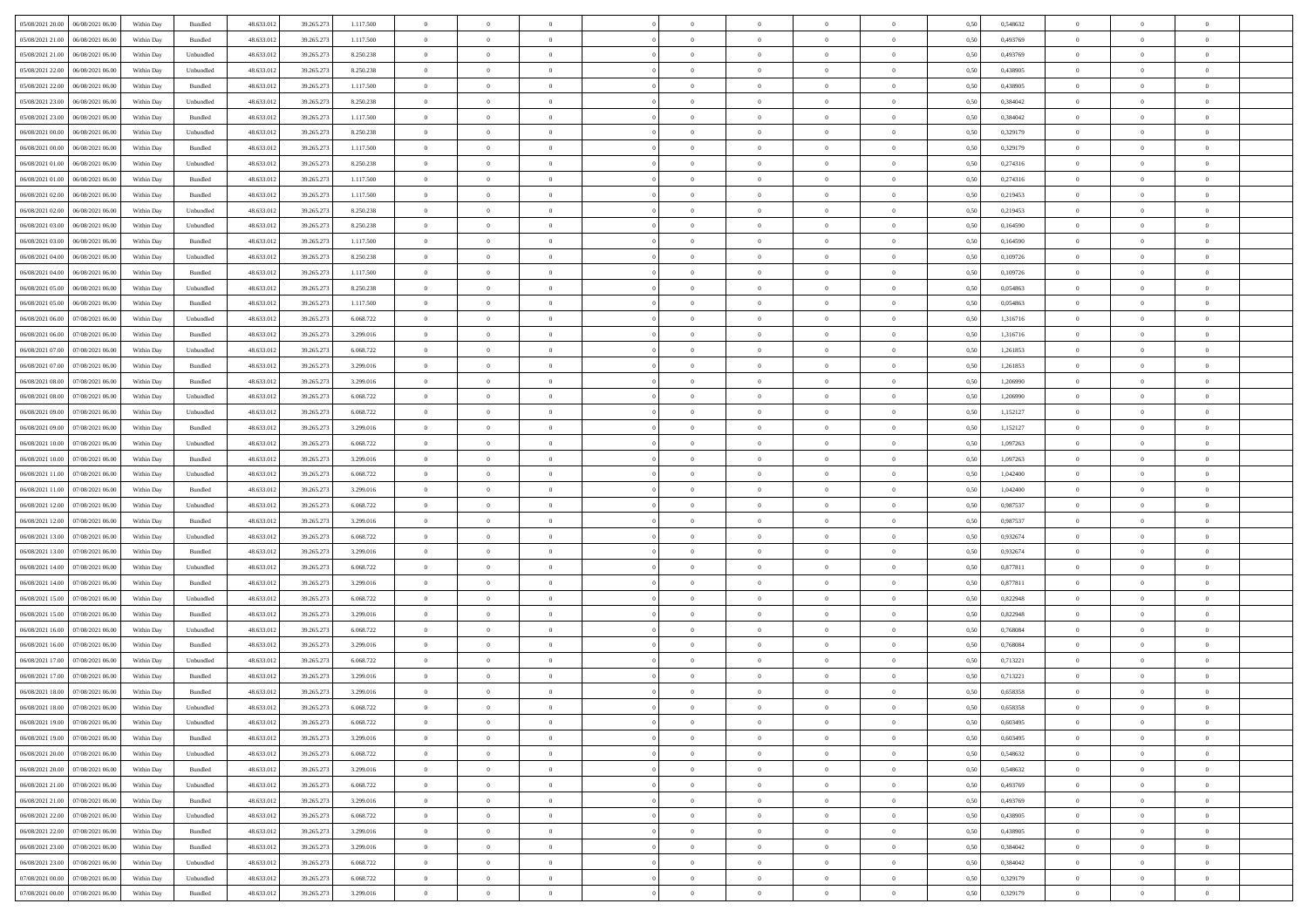| 07/08/2021 01:00 07/08/2021 06:00                                                | Within Day | Unbundled                   | 48.633.01  | 39.265.273 | 6.068.722 | $\overline{0}$ | $\overline{0}$ |                | $\overline{0}$ | $\theta$       |                | $\theta$       | 0,50 | 0,274316 | $\theta$       | $\theta$       | $\overline{0}$ |  |
|----------------------------------------------------------------------------------|------------|-----------------------------|------------|------------|-----------|----------------|----------------|----------------|----------------|----------------|----------------|----------------|------|----------|----------------|----------------|----------------|--|
| 07/08/2021 01:00<br>07/08/2021 06:00                                             | Within Day | Bundled                     | 48.633.01  | 39.265.27  | 3.299.016 | $\bf{0}$       | $\bf{0}$       | $\bf{0}$       | $\overline{0}$ | $\overline{0}$ | $\overline{0}$ | $\bf{0}$       | 0,50 | 0,274316 | $\,$ 0 $\,$    | $\bf{0}$       | $\overline{0}$ |  |
| 07/08/2021 02:00<br>07/08/2021 06:00                                             | Within Day | Unbundled                   | 48.633.012 | 39.265.27  | 6.068.722 | $\overline{0}$ | $\bf{0}$       | $\overline{0}$ | $\bf{0}$       | $\bf{0}$       | $\overline{0}$ | $\bf{0}$       | 0.50 | 0,219453 | $\bf{0}$       | $\overline{0}$ | $\overline{0}$ |  |
| 07/08/2021 02:00<br>07/08/2021 06:00                                             | Within Day | Bundled                     | 48.633.013 | 39.265.273 | 3.299.016 | $\overline{0}$ | $\bf{0}$       | $\overline{0}$ | $\overline{0}$ | $\theta$       | $\overline{0}$ | $\bf{0}$       | 0,50 | 0,219453 | $\theta$       | $\theta$       | $\overline{0}$ |  |
| 07/08/2021 03:00<br>07/08/2021 06.00                                             | Within Day | Unbundled                   | 48.633.01  | 39.265.27  | 6.068.722 | $\bf{0}$       | $\overline{0}$ | $\bf{0}$       | $\overline{0}$ | $\theta$       | $\overline{0}$ | $\bf{0}$       | 0,50 | 0,164590 | $\,$ 0 $\,$    | $\bf{0}$       | $\overline{0}$ |  |
|                                                                                  |            |                             |            |            |           |                |                |                |                |                | $\theta$       |                |      |          |                |                |                |  |
| 07/08/2021 03:00<br>07/08/2021 06:00                                             | Within Day | Bundled                     | 48.633.013 | 39.265.27  | 3.299.016 | $\overline{0}$ | $\overline{0}$ | $\overline{0}$ | $\bf{0}$       | $\overline{0}$ |                | $\bf{0}$       | 0.50 | 0.164590 | $\,$ 0 $\,$    | $\theta$       | $\overline{0}$ |  |
| 07/08/2021 04:00<br>07/08/2021 06:00                                             | Within Day | Unbundled                   | 48.633.013 | 39.265.273 | 6.068.722 | $\overline{0}$ | $\overline{0}$ | $\overline{0}$ | $\overline{0}$ | $\overline{0}$ | $\overline{0}$ | $\bf{0}$       | 0,50 | 0,109726 | $\,$ 0 $\,$    | $\theta$       | $\overline{0}$ |  |
| 07/08/2021 04:00<br>07/08/2021 06.00                                             | Within Day | Bundled                     | 48.633.01  | 39.265.27  | 3.299.016 | $\bf{0}$       | $\overline{0}$ | $\bf{0}$       | $\overline{0}$ | $\overline{0}$ | $\overline{0}$ | $\bf{0}$       | 0,50 | 0,109726 | $\,$ 0 $\,$    | $\bf{0}$       | $\overline{0}$ |  |
| 07/08/2021 05:00<br>07/08/2021 06:00                                             | Within Day | Bundled                     | 48.633.013 | 39.265.27  | 3.299.016 | $\overline{0}$ | $\bf{0}$       | $\overline{0}$ | $\bf{0}$       | $\overline{0}$ | $\overline{0}$ | $\bf{0}$       | 0.50 | 0.054863 | $\bf{0}$       | $\overline{0}$ | $\overline{0}$ |  |
| 07/08/2021 05:00<br>07/08/2021 06:00                                             | Within Day | Unbundled                   | 48.633.012 | 39.265.273 | 6.068.722 | $\bf{0}$       | $\bf{0}$       | $\overline{0}$ | $\overline{0}$ | $\overline{0}$ | $\overline{0}$ | $\bf{0}$       | 0,50 | 0,054863 | $\,$ 0 $\,$    | $\bf{0}$       | $\overline{0}$ |  |
| 07/08/2021 06:00<br>08/08/2021 06:00                                             | Within Day | Unbundled                   | 48.633.01  | 39.265.27  | 5.954.890 | $\bf{0}$       | $\overline{0}$ | $\bf{0}$       | $\bf{0}$       | $\bf{0}$       | $\overline{0}$ | $\bf{0}$       | 0,50 | 1,316716 | $\,$ 0 $\,$    | $\bf{0}$       | $\overline{0}$ |  |
| 07/08/2021 06:00<br>08/08/2021 06:00                                             | Within Day | Bundled                     | 48.633.013 | 39.265.27  | 3.412.848 | $\overline{0}$ | $\bf{0}$       | $\overline{0}$ | $\overline{0}$ | $\bf{0}$       | $\overline{0}$ | $\bf{0}$       | 0.50 | 1.316716 | $\bf{0}$       | $\overline{0}$ | $\bf{0}$       |  |
| 07/08/2021 07:00<br>08/08/2021 06:00                                             | Within Day | Unbundled                   | 48.633.01  | 39.265.273 | 5.954.890 | $\overline{0}$ | $\overline{0}$ | $\overline{0}$ | $\theta$       | $\theta$       | $\overline{0}$ | $\bf{0}$       | 0,50 | 1,261853 | $\,$ 0 $\,$    | $\theta$       | $\overline{0}$ |  |
|                                                                                  |            |                             |            |            |           |                |                |                |                |                |                |                |      |          |                |                |                |  |
| 07/08/2021 07:00<br>08/08/2021 06:00                                             | Within Day | Bundled                     | 48.633.01  | 39.265.27  | 3.412.848 | $\bf{0}$       | $\overline{0}$ | $\bf{0}$       | $\overline{0}$ | $\theta$       | $\overline{0}$ | $\bf{0}$       | 0,50 | 1,261853 | $\,$ 0 $\,$    | $\bf{0}$       | $\overline{0}$ |  |
| 07/08/2021 08:00<br>08/08/2021 06:00                                             | Within Day | Unbundled                   | 48.633.013 | 39.265.27  | 5.954.890 | $\overline{0}$ | $\overline{0}$ | $\overline{0}$ | $\bf{0}$       | $\overline{0}$ | $\Omega$       | $\bf{0}$       | 0.50 | 1.206990 | $\,$ 0 $\,$    | $\theta$       | $\overline{0}$ |  |
| 07/08/2021 08:00<br>08/08/2021 06:00                                             | Within Day | Bundled                     | 48.633.013 | 39.265.273 | 3.412.848 | $\overline{0}$ | $\overline{0}$ | $\overline{0}$ | $\overline{0}$ | $\overline{0}$ | $\overline{0}$ | $\bf{0}$       | 0,50 | 1,206990 | $\theta$       | $\theta$       | $\overline{0}$ |  |
| 07/08/2021 09:00<br>08/08/2021 06:00                                             | Within Day | Unbundled                   | 48.633.01  | 39.265.27  | 5.954.890 | $\bf{0}$       | $\overline{0}$ | $\bf{0}$       | $\overline{0}$ | $\theta$       | $\overline{0}$ | $\bf{0}$       | 0,50 | 1,152127 | $\,$ 0 $\,$    | $\bf{0}$       | $\overline{0}$ |  |
| 07/08/2021 09:00<br>08/08/2021 06:00                                             | Within Day | Bundled                     | 48.633.013 | 39.265.27  | 3.412.848 | $\overline{0}$ | $\bf{0}$       | $\overline{0}$ | $\bf{0}$       | $\overline{0}$ | $\overline{0}$ | $\bf{0}$       | 0.50 | 1.152127 | $\bf{0}$       | $\overline{0}$ | $\overline{0}$ |  |
| 07/08/2021 10:00<br>08/08/2021 06:00                                             | Within Day | Unbundled                   | 48.633.013 | 39.265.273 | 5.954.890 | $\bf{0}$       | $\bf{0}$       | $\overline{0}$ | $\overline{0}$ | $\overline{0}$ | $\overline{0}$ | $\bf{0}$       | 0,50 | 1,097263 | $\,$ 0 $\,$    | $\bf{0}$       | $\overline{0}$ |  |
| 07/08/2021 10:00<br>08/08/2021 06:00                                             | Within Day | Bundled                     | 48.633.01  | 39.265.27  | 3.412.848 | $\bf{0}$       | $\bf{0}$       | $\bf{0}$       | $\bf{0}$       | $\overline{0}$ | $\overline{0}$ | $\bf{0}$       | 0,50 | 1,097263 | $\,$ 0 $\,$    | $\bf{0}$       | $\overline{0}$ |  |
|                                                                                  |            |                             |            |            |           |                |                |                |                |                |                |                |      |          |                |                |                |  |
| 07/08/2021 11:00<br>08/08/2021 06:00                                             | Within Day | Unbundled                   | 48.633.013 | 39.265.27  | 5.954.890 | $\overline{0}$ | $\bf{0}$       | $\overline{0}$ | $\overline{0}$ | $\bf{0}$       | $\overline{0}$ | $\bf{0}$       | 0.50 | 1.042400 | $\bf{0}$       | $\overline{0}$ | $\overline{0}$ |  |
| 07/08/2021 11:00<br>08/08/2021 06:00                                             | Within Day | Bundled                     | 48.633.01  | 39.265.273 | 3.412.848 | $\overline{0}$ | $\overline{0}$ | $\overline{0}$ | $\overline{0}$ | $\theta$       | $\overline{0}$ | $\bf{0}$       | 0,50 | 1,042400 | $\theta$       | $\theta$       | $\overline{0}$ |  |
| 07/08/2021 12:00<br>08/08/2021 06:00                                             | Within Day | Unbundled                   | 48.633.01  | 39.265.27  | 5.954.890 | $\bf{0}$       | $\overline{0}$ | $\bf{0}$       | $\bf{0}$       | $\,$ 0 $\,$    | $\overline{0}$ | $\bf{0}$       | 0,50 | 0,987537 | $\,$ 0 $\,$    | $\bf{0}$       | $\overline{0}$ |  |
| 07/08/2021 12:00<br>08/08/2021 06:00                                             | Within Day | Bundled                     | 48.633.013 | 39.265.27  | 3.412.848 | $\overline{0}$ | $\overline{0}$ | $\overline{0}$ | $\bf{0}$       | $\overline{0}$ | $\Omega$       | $\bf{0}$       | 0.50 | 0.987537 | $\,$ 0 $\,$    | $\theta$       | $\overline{0}$ |  |
| 07/08/2021 13:00<br>08/08/2021 06:00                                             | Within Day | Unbundled                   | 48.633.013 | 39.265.273 | 5.954.890 | $\overline{0}$ | $\overline{0}$ | $\overline{0}$ | $\overline{0}$ | $\overline{0}$ | $\overline{0}$ | $\bf{0}$       | 0,50 | 0,932674 | $\,$ 0 $\,$    | $\theta$       | $\overline{0}$ |  |
| 07/08/2021 13:00<br>08/08/2021 06:00                                             | Within Day | Bundled                     | 48.633.01  | 39.265.27  | 3.412.848 | $\bf{0}$       | $\overline{0}$ | $\bf{0}$       | $\overline{0}$ | $\theta$       | $\overline{0}$ | $\bf{0}$       | 0,50 | 0,932674 | $\,$ 0 $\,$    | $\bf{0}$       | $\overline{0}$ |  |
| 07/08/2021 14:00<br>08/08/2021 06:00                                             | Within Day | Unbundled                   | 48.633.013 | 39.265.27  | 5.954.890 | $\overline{0}$ | $\bf{0}$       | $\overline{0}$ | $\bf{0}$       | $\overline{0}$ | $\overline{0}$ | $\bf{0}$       | 0.50 | 0.877811 | $\bf{0}$       | $\overline{0}$ | $\overline{0}$ |  |
| 07/08/2021 14:00<br>08/08/2021 06:00                                             | Within Day | Bundled                     | 48.633.01  | 39.265.273 | 3.412.848 | $\overline{0}$ | $\bf{0}$       | $\overline{0}$ | $\overline{0}$ | $\overline{0}$ | $\overline{0}$ | $\bf{0}$       | 0,50 | 0,877811 | $\theta$       | $\theta$       | $\overline{0}$ |  |
|                                                                                  |            |                             |            |            |           |                |                |                |                |                |                |                |      |          |                |                |                |  |
| 07/08/2021 15:00<br>08/08/2021 06:00                                             | Within Day | Bundled                     | 48.633.01  | 39.265.27  | 3.412.848 | $\bf{0}$       | $\bf{0}$       | $\bf{0}$       | $\bf{0}$       | $\overline{0}$ | $\overline{0}$ | $\bf{0}$       | 0,50 | 0,822948 | $\,$ 0 $\,$    | $\bf{0}$       | $\overline{0}$ |  |
| 07/08/2021 15:00<br>08/08/2021 06:00                                             | Within Day | Unbundled                   | 48.633.013 | 39.265.27  | 5.954.890 | $\overline{0}$ | $\bf{0}$       | $\overline{0}$ | $\bf{0}$       | $\bf{0}$       | $\overline{0}$ | $\bf{0}$       | 0.50 | 0.822948 | $\bf{0}$       | $\overline{0}$ | $\overline{0}$ |  |
| 07/08/2021 16:00<br>08/08/2021 06:00                                             | Within Day | Unbundled                   | 48.633.013 | 39.265.27  | 5.954.890 | $\overline{0}$ | $\overline{0}$ | $\overline{0}$ | $\overline{0}$ | $\overline{0}$ | $\overline{0}$ | $\bf{0}$       | 0.50 | 0.768084 | $\theta$       | $\theta$       | $\overline{0}$ |  |
| 07/08/2021 16:00<br>08/08/2021 06:00                                             | Within Day | Bundled                     | 48.633.01  | 39.265.27  | 3.412.848 | $\bf{0}$       | $\overline{0}$ | $\bf{0}$       | $\bf{0}$       | $\overline{0}$ | $\overline{0}$ | $\bf{0}$       | 0,50 | 0,768084 | $\,$ 0 $\,$    | $\bf{0}$       | $\overline{0}$ |  |
| 07/08/2021 17:00<br>08/08/2021 06:00                                             | Within Day | Unbundled                   | 48.633.013 | 39.265.27  | 5.954.890 | $\overline{0}$ | $\bf{0}$       | $\overline{0}$ | $\bf{0}$       | $\overline{0}$ | $\Omega$       | $\bf{0}$       | 0.50 | 0,713221 | $\,$ 0 $\,$    | $\theta$       | $\overline{0}$ |  |
| 07/08/2021 17:00<br>08/08/2021 06:00                                             | Within Dav | Bundled                     | 48.633.013 | 39.265.273 | 3.412.848 | $\overline{0}$ | $\overline{0}$ | $\overline{0}$ | $\overline{0}$ | $\theta$       | $\overline{0}$ | $\overline{0}$ | 0.50 | 0,713221 | $\theta$       | $\theta$       | $\overline{0}$ |  |
| 07/08/2021 18:00<br>08/08/2021 06:00                                             | Within Day | Unbundled                   | 48.633.01  | 39.265.27  | 5.954.890 | $\bf{0}$       | $\bf{0}$       | $\bf{0}$       | $\bf{0}$       | $\bf{0}$       | $\overline{0}$ | $\bf{0}$       | 0,50 | 0,658358 | $\,$ 0 $\,$    | $\bf{0}$       | $\overline{0}$ |  |
| 07/08/2021 18:00<br>08/08/2021 06:00                                             | Within Day | Bundled                     | 48.633.013 | 39.265.27  | 3.412.848 | $\overline{0}$ | $\bf{0}$       | $\overline{0}$ | $\bf{0}$       | $\overline{0}$ | $\overline{0}$ | $\bf{0}$       | 0.50 | 0.658358 | $\bf{0}$       | $\overline{0}$ | $\overline{0}$ |  |
| 07/08/2021 19:00<br>08/08/2021 06:00                                             | Within Day | Unbundled                   | 48.633.013 | 39.265.27  | 5.954.890 | $\overline{0}$ | $\overline{0}$ | $\overline{0}$ | $\overline{0}$ | $\overline{0}$ | $\overline{0}$ | $\overline{0}$ | 0.50 | 0,603495 | $\theta$       | $\theta$       | $\overline{0}$ |  |
|                                                                                  |            |                             |            |            |           |                |                |                |                |                |                |                |      |          |                |                |                |  |
| 07/08/2021 19:00<br>08/08/2021 06:00                                             | Within Day | Bundled                     | 48.633.01  | 39.265.27  | 3.412.848 | $\bf{0}$       | $\bf{0}$       | $\bf{0}$       | $\bf{0}$       | $\overline{0}$ | $\overline{0}$ | $\bf{0}$       | 0,50 | 0,603495 | $\,$ 0 $\,$    | $\bf{0}$       | $\overline{0}$ |  |
| 07/08/2021 20:00<br>08/08/2021 06:00                                             | Within Day | Unbundled                   | 48.633.013 | 39.265.27  | 5.954.890 | $\overline{0}$ | $\bf{0}$       | $\overline{0}$ | $\overline{0}$ | $\bf{0}$       | $\overline{0}$ | $\bf{0}$       | 0.50 | 0.548632 | $\bf{0}$       | $\overline{0}$ | $\overline{0}$ |  |
| 07/08/2021 20:00<br>08/08/2021 06:00                                             | Within Day | Bundled                     | 48.633.013 | 39.265.273 | 3.412.848 | $\overline{0}$ | $\overline{0}$ | $\overline{0}$ | $\overline{0}$ | $\overline{0}$ | $\overline{0}$ | $\bf{0}$       | 0.50 | 0.548632 | $\theta$       | $\theta$       | $\overline{0}$ |  |
| 07/08/2021 21:00<br>08/08/2021 06:00                                             | Within Day | Unbundled                   | 48.633.013 | 39.265.27  | 5.954.890 | $\bf{0}$       | $\bf{0}$       | $\bf{0}$       | $\bf{0}$       | $\overline{0}$ | $\overline{0}$ | $\bf{0}$       | 0,50 | 0,493769 | $\,$ 0 $\,$    | $\bf{0}$       | $\overline{0}$ |  |
| 07/08/2021 21:00<br>08/08/2021 06:00                                             | Within Day | Bundled                     | 48.633.013 | 39.265.27  | 3.412.848 | $\overline{0}$ | $\overline{0}$ | $\overline{0}$ | $\bf{0}$       | $\theta$       | $\Omega$       | $\bf{0}$       | 0.50 | 0.493769 | $\bf{0}$       | $\theta$       | $\overline{0}$ |  |
| 07/08/2021 22:00<br>08/08/2021 06:00                                             | Within Dav | Unbundled                   | 48.633.013 | 39.265.27  | 5.954.890 | $\overline{0}$ | $\overline{0}$ | $\Omega$       | $\overline{0}$ | $\theta$       | $\Omega$       | $\overline{0}$ | 0.5( | 0,438905 | $\theta$       | $\theta$       | $\overline{0}$ |  |
| 07/08/2021 22:00<br>08/08/2021 06:00                                             | Within Day | Bundled                     | 48.633.01  | 39.265.27  | 3.412.848 | $\bf{0}$       | $\bf{0}$       | $\overline{0}$ | $\bf{0}$       | $\bf{0}$       | $\overline{0}$ | $\bf{0}$       | 0,50 | 0,438905 | $\,$ 0 $\,$    | $\bf{0}$       | $\overline{0}$ |  |
| ${\color{red} 07/08/2021~23.00} \begin{array}{c} \ 08/08/2021~06.00 \end{array}$ | Within Day | $\ensuremath{\mathsf{Unb}}$ | 48.633.012 | 39.265.273 | 5954.890  | $\overline{0}$ | $\Omega$       |                | $\Omega$       |                |                |                | 0,50 | 0,384042 | $\theta$       | $\overline{0}$ |                |  |
|                                                                                  |            |                             |            |            |           |                |                |                |                |                |                |                |      |          |                |                |                |  |
| 07/08/2021 23:00   08/08/2021 06:00                                              | Within Day | Bundled                     | 48.633.012 | 39.265.273 | 3.412.848 | $\overline{0}$ | $\overline{0}$ | $\overline{0}$ | $\theta$       | $\overline{0}$ | $\overline{0}$ | $\bf{0}$       | 0,50 | 0,384042 | $\theta$       | $\overline{0}$ | $\overline{0}$ |  |
| 08/08/2021 00:00<br>08/08/2021 06:00                                             | Within Day | Unbundled                   | 48.633.013 | 39.265.27  | 5.954.890 | $\overline{0}$ | $\bf{0}$       | $\overline{0}$ | $\overline{0}$ | $\bf{0}$       | $\overline{0}$ | $\bf{0}$       | 0,50 | 0,329179 | $\bf{0}$       | $\overline{0}$ | $\bf{0}$       |  |
| 08/08/2021 00:00 08/08/2021 06:00                                                | Within Day | Bundled                     | 48.633.012 | 39.265.273 | 3.412.848 | $\overline{0}$ | $\bf{0}$       | $\overline{0}$ | $\overline{0}$ | $\mathbf{0}$   | $\overline{0}$ | $\,$ 0 $\,$    | 0.50 | 0,329179 | $\overline{0}$ | $\bf{0}$       | $\,$ 0 $\,$    |  |
| 08/08/2021 01:00  08/08/2021 06:00                                               | Within Dav | Bundled                     | 48.633.012 | 39.265.273 | 3.412.848 | $\overline{0}$ | $\overline{0}$ | $\overline{0}$ | $\overline{0}$ | $\overline{0}$ | $\overline{0}$ | $\bf{0}$       | 0,50 | 0,274316 | $\overline{0}$ | $\theta$       | $\overline{0}$ |  |
| 08/08/2021 01:00<br>08/08/2021 06:00                                             | Within Day | Unbundled                   | 48.633.012 | 39.265.273 | 5.954.890 | $\overline{0}$ | $\bf{0}$       | $\overline{0}$ | $\overline{0}$ | $\overline{0}$ | $\overline{0}$ | $\bf{0}$       | 0,50 | 0,274316 | $\bf{0}$       | $\overline{0}$ | $\overline{0}$ |  |
| 08/08/2021 02:00<br>08/08/2021 06:00                                             | Within Day | Unbundled                   | 48.633.012 | 39.265.273 | 5.954.890 | $\overline{0}$ | $\bf{0}$       | $\overline{0}$ | $\overline{0}$ | $\overline{0}$ | $\overline{0}$ | $\bf{0}$       | 0.50 | 0,219453 | $\,$ 0 $\,$    | $\overline{0}$ | $\,$ 0         |  |
| 08/08/2021 02:00<br>08/08/2021 06:00                                             | Within Dav | Bundled                     | 48.633.012 | 39.265.273 | 3.412.848 | $\overline{0}$ | $\overline{0}$ | $\overline{0}$ | $\overline{0}$ | $\overline{0}$ | $\overline{0}$ | $\bf{0}$       | 0.50 | 0,219453 | $\overline{0}$ | $\theta$       | $\overline{0}$ |  |
| 08/08/2021 03:00<br>08/08/2021 06:00                                             | Within Day | Unbundled                   | 48.633.013 | 39.265.27  | 5.954.890 | $\overline{0}$ | $\overline{0}$ | $\overline{0}$ | $\overline{0}$ | $\overline{0}$ | $\overline{0}$ | $\bf{0}$       | 0,50 | 0,164590 | $\bf{0}$       | $\overline{0}$ | $\overline{0}$ |  |
|                                                                                  |            |                             |            |            |           |                |                |                |                |                |                |                |      |          |                |                |                |  |
| 08/08/2021 03:00<br>08/08/2021 06:00                                             | Within Day | Bundled                     | 48.633.012 | 39.265.273 | 3.412.848 | $\overline{0}$ | $\overline{0}$ | $\overline{0}$ | $\overline{0}$ | $\overline{0}$ | $\overline{0}$ | $\bf{0}$       | 0.50 | 0.164590 | $\mathbf{0}$   | $\bf{0}$       | $\,$ 0         |  |
| 08/08/2021 04:00 08/08/2021 06:00                                                | Within Dav | Unbundled                   | 48.633.012 | 39.265.273 | 5.954.890 | $\overline{0}$ | $\overline{0}$ | $\overline{0}$ | $\overline{0}$ | $\overline{0}$ | $\overline{0}$ | $\bf{0}$       | 0,50 | 0,109726 | $\overline{0}$ | $\theta$       | $\overline{0}$ |  |
| 08/08/2021 04:00<br>08/08/2021 06:00                                             | Within Day | Bundled                     | 48.633.013 | 39.265.273 | 3.412.848 | $\overline{0}$ | $\bf{0}$       | $\overline{0}$ | $\bf{0}$       | $\overline{0}$ | $\bf{0}$       | $\bf{0}$       | 0,50 | 0,109726 | $\bf{0}$       | $\bf{0}$       | $\bf{0}$       |  |
| 08/08/2021 05:00  08/08/2021 06:00                                               | Within Day | Unbundled                   | 48.633.012 | 39.265.273 | 5.954.890 | $\overline{0}$ | $\bf{0}$       | $\overline{0}$ | $\overline{0}$ | $\,$ 0 $\,$    | $\overline{0}$ | $\bf{0}$       | 0,50 | 0,054863 | $\overline{0}$ | $\,$ 0 $\,$    | $\,$ 0 $\,$    |  |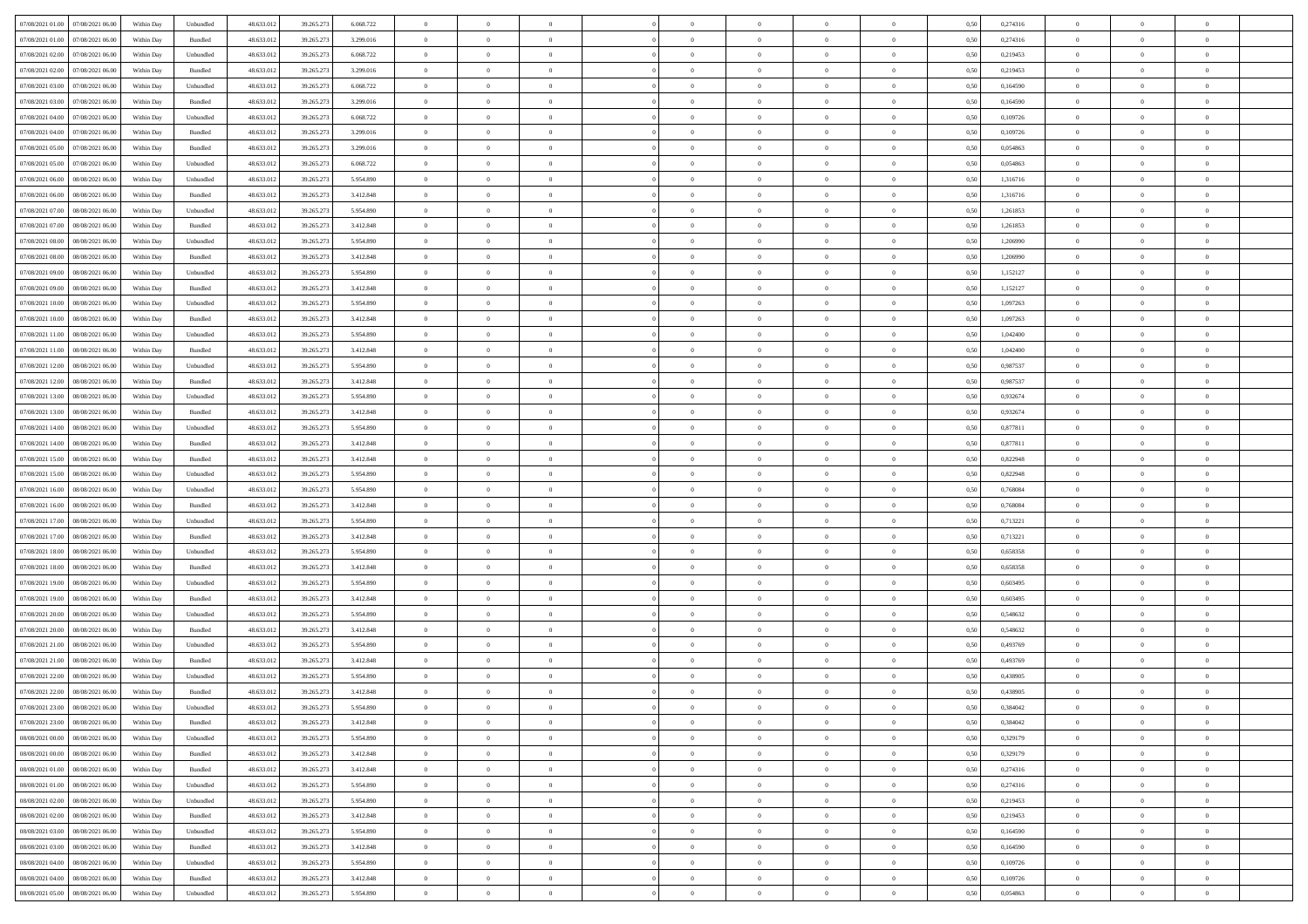| 08/08/2021 05:00  08/08/2021 06:00           | Within Day | Bundled   | 48.633.01  | 39.265.273 | 3.412.848 | $\overline{0}$ | $\theta$       |                | $\overline{0}$ | $\theta$       |                | $\bf{0}$       | 0,50 | 0,054863 | $\theta$       | $\theta$       | $\theta$       |  |
|----------------------------------------------|------------|-----------|------------|------------|-----------|----------------|----------------|----------------|----------------|----------------|----------------|----------------|------|----------|----------------|----------------|----------------|--|
| 08/08/2021 06:00<br>09/08/2021 06:00         | Within Day | Unbundled | 48.633.01  | 38.765.278 | 6.449.795 | $\bf{0}$       | $\overline{0}$ | $\bf{0}$       | $\overline{0}$ | $\overline{0}$ | $\overline{0}$ | $\bf{0}$       | 0,50 | 1,316716 | $\,$ 0 $\,$    | $\bf{0}$       | $\overline{0}$ |  |
| 08/08/2021 06:00<br>09/08/2021 06:00         | Within Day | Bundled   | 48.633.012 | 38.765.278 | 3.417.938 | $\overline{0}$ | $\bf{0}$       | $\overline{0}$ | $\bf{0}$       | $\bf{0}$       | $\overline{0}$ | $\bf{0}$       | 0.50 | 1.316716 | $\bf{0}$       | $\overline{0}$ | $\overline{0}$ |  |
| 08/08/2021 07:00<br>09/08/2021 06:00         | Within Day | Unbundled | 48.633.01  | 38.765.278 | 6.449.795 | $\overline{0}$ | $\overline{0}$ | $\overline{0}$ | $\theta$       | $\theta$       | $\overline{0}$ | $\bf{0}$       | 0,50 | 1,261853 | $\theta$       | $\theta$       | $\overline{0}$ |  |
| 08/08/2021 07:00<br>09/08/2021 06.00         | Within Day | Bundled   | 48.633.01  | 38.765.278 | 3.417.938 | $\overline{0}$ | $\overline{0}$ | $\bf{0}$       | $\overline{0}$ | $\theta$       | $\overline{0}$ | $\bf{0}$       | 0,50 | 1,261853 | $\,$ 0 $\,$    | $\bf{0}$       | $\overline{0}$ |  |
|                                              |            |           |            |            |           |                |                |                |                |                |                |                |      |          |                |                |                |  |
| 08/08/2021 08:00<br>09/08/2021 06:00         | Within Day | Unbundled | 48.633.013 | 38.765.278 | 6.449.795 | $\overline{0}$ | $\overline{0}$ | $\overline{0}$ | $\bf{0}$       | $\overline{0}$ | $\Omega$       | $\bf{0}$       | 0.50 | 1.206990 | $\,$ 0 $\,$    | $\theta$       | $\overline{0}$ |  |
| 08/08/2021 08:00<br>09/08/2021 06:00         | Within Day | Bundled   | 48.633.013 | 38.765.278 | 3.417.938 | $\overline{0}$ | $\overline{0}$ | $\overline{0}$ | $\overline{0}$ | $\overline{0}$ | $\overline{0}$ | $\bf{0}$       | 0,50 | 1,206990 | $\theta$       | $\theta$       | $\overline{0}$ |  |
| 08/08/2021 09:00<br>09/08/2021 06.00         | Within Day | Unbundled | 48.633.01  | 38.765.278 | 6.449.795 | $\overline{0}$ | $\overline{0}$ | $\bf{0}$       | $\overline{0}$ | $\overline{0}$ | $\overline{0}$ | $\bf{0}$       | 0,50 | 1,152127 | $\,$ 0 $\,$    | $\bf{0}$       | $\overline{0}$ |  |
| 08/08/2021 09:00<br>09/08/2021 06:00         | Within Day | Bundled   | 48.633.013 | 38.765.278 | 3.417.938 | $\overline{0}$ | $\bf{0}$       | $\overline{0}$ | $\bf{0}$       | $\overline{0}$ | $\overline{0}$ | $\bf{0}$       | 0.50 | 1,152127 | $\bf{0}$       | $\overline{0}$ | $\overline{0}$ |  |
| 08/08/2021 11:00<br>09/08/2021 06:00         | Within Day | Unbundled | 48.633.012 | 38.765.278 | 6.449.795 | $\overline{0}$ | $\bf{0}$       | $\overline{0}$ | $\overline{0}$ | $\theta$       | $\overline{0}$ | $\bf{0}$       | 0,50 | 1,042400 | $\,$ 0 $\,$    | $\theta$       | $\overline{0}$ |  |
| 08/08/2021 11:00<br>09/08/2021 06.00         | Within Day | Bundled   | 48.633.01  | 38.765.278 | 3.417.938 | $\bf{0}$       | $\overline{0}$ | $\bf{0}$       | $\overline{0}$ | $\bf{0}$       | $\overline{0}$ | $\bf{0}$       | 0,50 | 1,042400 | $\,$ 0 $\,$    | $\bf{0}$       | $\overline{0}$ |  |
| 08/08/2021 12:00<br>09/08/2021 06:00         | Within Day | Bundled   | 48.633.013 | 38.765.278 | 3.417.938 | $\overline{0}$ | $\bf{0}$       | $\overline{0}$ | $\bf{0}$       | $\bf{0}$       | $\overline{0}$ | $\bf{0}$       | 0.50 | 0.987537 | $\bf{0}$       | $\overline{0}$ | $\bf{0}$       |  |
|                                              |            |           |            |            |           |                |                |                |                |                |                |                |      |          |                |                |                |  |
| 08/08/2021 12:00<br>09/08/2021 06:00         | Within Day | Unbundled | 48.633.01  | 38.765.278 | 6.449.795 | $\overline{0}$ | $\overline{0}$ | $\overline{0}$ | $\overline{0}$ | $\theta$       | $\overline{0}$ | $\bf{0}$       | 0,50 | 0,987537 | $\theta$       | $\theta$       | $\overline{0}$ |  |
| 08/08/2021 13:00<br>09/08/2021 06.00         | Within Day | Unbundled | 48.633.01  | 38.765.278 | 6.449.795 | $\bf{0}$       | $\theta$       | $\bf{0}$       | $\overline{0}$ | $\theta$       | $\overline{0}$ | $\bf{0}$       | 0,50 | 0,932674 | $\bf{0}$       | $\bf{0}$       | $\overline{0}$ |  |
| 08/08/2021 13:00<br>09/08/2021 06:00         | Within Day | Bundled   | 48.633.013 | 38.765.278 | 3.417.938 | $\overline{0}$ | $\overline{0}$ | $\overline{0}$ | $\bf{0}$       | $\overline{0}$ | $\Omega$       | $\bf{0}$       | 0.50 | 0.932674 | $\theta$       | $\theta$       | $\overline{0}$ |  |
| 08/08/2021 14:00<br>09/08/2021 06:00         | Within Day | Unbundled | 48.633.01  | 38.765.278 | 6.449.795 | $\overline{0}$ | $\overline{0}$ | $\overline{0}$ | $\overline{0}$ | $\overline{0}$ | $\overline{0}$ | $\bf{0}$       | 0,50 | 0,877811 | $\theta$       | $\theta$       | $\overline{0}$ |  |
| 08/08/2021 14:00<br>09/08/2021 06.00         | Within Day | Bundled   | 48.633.01  | 38.765.278 | 3.417.938 | $\overline{0}$ | $\overline{0}$ | $\bf{0}$       | $\overline{0}$ | $\theta$       | $\overline{0}$ | $\bf{0}$       | 0,50 | 0,877811 | $\,$ 0 $\,$    | $\bf{0}$       | $\overline{0}$ |  |
| 08/08/2021 15:00<br>09/08/2021 06:00         | Within Day | Unbundled | 48.633.013 | 38,765,278 | 6.449.795 | $\overline{0}$ | $\bf{0}$       | $\overline{0}$ | $\bf{0}$       | $\overline{0}$ | $\overline{0}$ | $\bf{0}$       | 0.50 | 0.822948 | $\bf{0}$       | $\overline{0}$ | $\overline{0}$ |  |
| 08/08/2021 15:00<br>09/08/2021 06:00         | Within Day | Bundled   | 48.633.013 | 38.765.278 | 3.417.938 | $\overline{0}$ | $\bf{0}$       | $\overline{0}$ | $\overline{0}$ | $\overline{0}$ | $\overline{0}$ | $\bf{0}$       | 0,50 | 0,822948 | $\,$ 0 $\,$    | $\theta$       | $\overline{0}$ |  |
|                                              |            |           |            |            |           |                |                |                |                |                |                |                |      |          |                |                |                |  |
| 08/08/2021 16:00<br>09/08/2021 06.00         | Within Day | Unbundled | 48.633.01  | 38.765.278 | 6.449.795 | $\bf{0}$       | $\bf{0}$       | $\bf{0}$       | $\bf{0}$       | $\overline{0}$ | $\overline{0}$ | $\bf{0}$       | 0,50 | 0,768084 | $\,$ 0 $\,$    | $\bf{0}$       | $\overline{0}$ |  |
| 08/08/2021 16:00<br>09/08/2021 06:00         | Within Day | Bundled   | 48.633.013 | 38.765.278 | 3.417.938 | $\overline{0}$ | $\bf{0}$       | $\overline{0}$ | $\bf{0}$       | $\bf{0}$       | $\overline{0}$ | $\bf{0}$       | 0.50 | 0.768084 | $\bf{0}$       | $\overline{0}$ | $\overline{0}$ |  |
| 08/08/2021 17:00<br>09/08/2021 06:00         | Within Day | Bundled   | 48.633.01  | 38.765.278 | 3.417.938 | $\overline{0}$ | $\overline{0}$ | $\overline{0}$ | $\theta$       | $\theta$       | $\overline{0}$ | $\bf{0}$       | 0,50 | 0,713221 | $\theta$       | $\theta$       | $\overline{0}$ |  |
| 08/08/2021 17:00<br>09/08/2021 06.00         | Within Day | Unbundled | 48.633.01  | 38.765.278 | 6.449.795 | $\bf{0}$       | $\overline{0}$ | $\bf{0}$       | $\overline{0}$ | $\theta$       | $\overline{0}$ | $\bf{0}$       | 0,50 | 0,713221 | $\,$ 0 $\,$    | $\bf{0}$       | $\overline{0}$ |  |
| 08/08/2021 18:00<br>09/08/2021 06:00         | Within Day | Unbundled | 48.633.013 | 38.765.278 | 6.449.795 | $\overline{0}$ | $\overline{0}$ | $\overline{0}$ | $\overline{0}$ | $\overline{0}$ | $\Omega$       | $\bf{0}$       | 0.50 | 0.658358 | $\,$ 0 $\,$    | $\theta$       | $\overline{0}$ |  |
| 08/08/2021 18:00<br>09/08/2021 06:00         | Within Day | Bundled   | 48.633.013 | 38.765.278 | 3.417.938 | $\overline{0}$ | $\overline{0}$ | $\overline{0}$ | $\overline{0}$ | $\theta$       | $\overline{0}$ | $\bf{0}$       | 0,50 | 0,658358 | $\theta$       | $\theta$       | $\overline{0}$ |  |
| 08/08/2021 19:00<br>09/08/2021 06.00         | Within Day | Unbundled | 48.633.01  | 38.765.278 | 6.449.795 | $\bf{0}$       | $\overline{0}$ | $\bf{0}$       | $\overline{0}$ | $\theta$       | $\overline{0}$ | $\bf{0}$       | 0,50 | 0,603495 | $\,$ 0 $\,$    | $\bf{0}$       | $\overline{0}$ |  |
| 08/08/2021 19:00<br>09/08/2021 06:00         | Within Day | Bundled   | 48.633.013 | 38.765.278 | 3.417.938 | $\overline{0}$ | $\bf{0}$       | $\overline{0}$ | $\bf{0}$       | $\overline{0}$ | $\overline{0}$ | $\bf{0}$       | 0.50 | 0.603495 | $\bf{0}$       | $\overline{0}$ | $\overline{0}$ |  |
| 08/08/2021 20:00<br>09/08/2021 06:00         | Within Day | Unbundled | 48.633.01  | 38.765.278 | 6.449.795 | $\overline{0}$ | $\overline{0}$ | $\overline{0}$ | $\overline{0}$ | $\overline{0}$ | $\overline{0}$ | $\bf{0}$       | 0,50 | 0,548632 | $\theta$       | $\theta$       | $\overline{0}$ |  |
|                                              |            |           |            |            |           |                |                |                |                |                |                |                |      |          |                |                |                |  |
| 08/08/2021 20:00<br>09/08/2021 06.00         | Within Day | Bundled   | 48.633.01  | 38.765.278 | 3.417.938 | $\bf{0}$       | $\bf{0}$       | $\bf{0}$       | $\bf{0}$       | $\overline{0}$ | $\overline{0}$ | $\bf{0}$       | 0,50 | 0,548632 | $\,$ 0 $\,$    | $\bf{0}$       | $\overline{0}$ |  |
| 08/08/2021 21:00<br>09/08/2021 06:00         | Within Day | Unbundled | 48.633.013 | 38.765.278 | 6.449.795 | $\overline{0}$ | $\bf{0}$       | $\overline{0}$ | $\bf{0}$       | $\bf{0}$       | $\overline{0}$ | $\bf{0}$       | 0.50 | 0.493769 | $\bf{0}$       | $\overline{0}$ | $\bf{0}$       |  |
| 08/08/2021 21:00<br>09/08/2021 06:00         | Within Day | Bundled   | 48.633.013 | 38.765.278 | 3.417.938 | $\overline{0}$ | $\overline{0}$ | $\overline{0}$ | $\overline{0}$ | $\overline{0}$ | $\overline{0}$ | $\bf{0}$       | 0.50 | 0,493769 | $\theta$       | $\theta$       | $\overline{0}$ |  |
| 08/08/2021 22:00<br>09/08/2021 06.00         | Within Day | Unbundled | 48.633.01  | 38.765.278 | 6.449.795 | $\bf{0}$       | $\overline{0}$ | $\bf{0}$       | $\overline{0}$ | $\overline{0}$ | $\overline{0}$ | $\bf{0}$       | 0,50 | 0,438905 | $\,$ 0 $\,$    | $\bf{0}$       | $\overline{0}$ |  |
| 08/08/2021 22:00<br>09/08/2021 06:00         | Within Day | Bundled   | 48.633.013 | 38.765.278 | 3.417.938 | $\overline{0}$ | $\overline{0}$ | $\overline{0}$ | $\bf{0}$       | $\overline{0}$ | $\Omega$       | $\bf{0}$       | 0.50 | 0.438905 | $\,$ 0 $\,$    | $\theta$       | $\overline{0}$ |  |
| 08/08/2021 23:00<br>09/08/2021 06:00         | Within Dav | Bundled   | 48.633.013 | 38.765.278 | 3.417.938 | $\overline{0}$ | $\overline{0}$ | $\overline{0}$ | $\overline{0}$ | $\theta$       | $\overline{0}$ | $\bf{0}$       | 0.50 | 0,384042 | $\theta$       | $\theta$       | $\overline{0}$ |  |
| 08/08/2021 23:00<br>09/08/2021 06.00         | Within Day | Unbundled | 48.633.013 | 38.765.278 | 6.449.795 | $\bf{0}$       | $\bf{0}$       | $\bf{0}$       | $\overline{0}$ | $\bf{0}$       | $\overline{0}$ | $\bf{0}$       | 0,50 | 0,384042 | $\,$ 0 $\,$    | $\bf{0}$       | $\overline{0}$ |  |
| 09/08/2021 00:00<br>09/08/2021 06:00         | Within Day | Unbundled | 48.633.013 | 38,765,278 | 6.449.795 | $\overline{0}$ | $\bf{0}$       | $\overline{0}$ | $\bf{0}$       | $\overline{0}$ | $\overline{0}$ | $\bf{0}$       | 0.50 | 0.329179 | $\bf{0}$       | $\overline{0}$ | $\overline{0}$ |  |
|                                              |            |           |            |            |           |                |                |                |                |                |                |                |      |          |                |                |                |  |
| 09/08/2021 00:00<br>09/08/2021 06:00         | Within Dav | Bundled   | 48.633.013 | 38.765.278 | 3.417.938 | $\overline{0}$ | $\overline{0}$ | $\overline{0}$ | $\overline{0}$ | $\overline{0}$ | $\overline{0}$ | $\overline{0}$ | 0.50 | 0,329179 | $\theta$       | $\theta$       | $\overline{0}$ |  |
| 09/08/2021 01:00<br>09/08/2021 06.00         | Within Day | Unbundled | 48.633.01  | 38.765.278 | 6.449.795 | $\bf{0}$       | $\bf{0}$       | $\bf{0}$       | $\bf{0}$       | $\overline{0}$ | $\overline{0}$ | $\bf{0}$       | 0,50 | 0,274316 | $\,$ 0 $\,$    | $\bf{0}$       | $\overline{0}$ |  |
| 09/08/2021 01:00<br>09/08/2021 06:00         | Within Day | Bundled   | 48.633.013 | 38.765.278 | 3.417.938 | $\overline{0}$ | $\bf{0}$       | $\overline{0}$ | $\bf{0}$       | $\bf{0}$       | $\overline{0}$ | $\bf{0}$       | 0.50 | 0,274316 | $\bf{0}$       | $\overline{0}$ | $\overline{0}$ |  |
| 09/08/2021 02:00<br>09/08/2021 06:00         | Within Dav | Unbundled | 48.633.013 | 38.765.278 | 6.449.795 | $\overline{0}$ | $\overline{0}$ | $\overline{0}$ | $\overline{0}$ | $\theta$       | $\overline{0}$ | $\bf{0}$       | 0.5( | 0,219453 | $\theta$       | $\theta$       | $\overline{0}$ |  |
| 09/08/2021 02:00<br>09/08/2021 06.00         | Within Day | Bundled   | 48.633.013 | 38.765.278 | 3.417.938 | $\bf{0}$       | $\bf{0}$       | $\bf{0}$       | $\bf{0}$       | $\overline{0}$ | $\overline{0}$ | $\bf{0}$       | 0,50 | 0,219453 | $\,$ 0 $\,$    | $\bf{0}$       | $\overline{0}$ |  |
| 09/08/2021 03:00<br>09/08/2021 06:00         | Within Day | Unbundled | 48.633.013 | 38.765.278 | 6.449.795 | $\overline{0}$ | $\overline{0}$ | $\overline{0}$ | $\overline{0}$ | $\bf{0}$       | $\Omega$       | $\bf{0}$       | 0.50 | 0.164590 | $\,$ 0 $\,$    | $\theta$       | $\overline{0}$ |  |
| 09/08/2021 03:00<br>09/08/2021 06:00         | Within Dav | Bundled   | 48.633.013 | 38.765.278 | 3.417.938 | $\overline{0}$ | $\overline{0}$ | $\Omega$       | $\overline{0}$ | $\theta$       | $\Omega$       | $\overline{0}$ | 0.5( | 0,164590 | $\theta$       | $\theta$       | $\overline{0}$ |  |
| 09/08/2021 04:00<br>09/08/2021 06:00         | Within Day | Unbundled | 48.633.01  | 38.765.278 | 6.449.795 | $\bf{0}$       | $\,$ 0 $\,$    | $\overline{0}$ | $\bf{0}$       | $\bf{0}$       | $\overline{0}$ | $\bf{0}$       | 0,50 | 0,109726 | $\overline{0}$ | $\bf{0}$       | $\overline{0}$ |  |
| $09/08/2021\;04.00 \qquad 09/08/2021\;06.00$ | Within Day | Bundled   | 48.633.012 | 38.765.278 | 3.417.938 | $\overline{0}$ |                |                | $\Omega$       |                |                |                | 0,50 | 0,109726 | $\theta$       | $\overline{0}$ |                |  |
|                                              |            |           |            |            |           |                |                |                |                |                |                |                |      |          |                |                |                |  |
| 09/08/2021 05:00 09/08/2021 06:00            | Within Day | Unbundled | 48.633.012 | 38.765.278 | 6.449.795 | $\overline{0}$ | $\overline{0}$ | $\overline{0}$ | $\theta$       | $\overline{0}$ | $\overline{0}$ | $\bf{0}$       | 0,50 | 0,054863 | $\theta$       | $\overline{0}$ | $\overline{0}$ |  |
| 09/08/2021 05:00<br>09/08/2021 06:00         | Within Day | Bundled   | 48.633.013 | 38.765.278 | 3.417.938 | $\overline{0}$ | $\bf{0}$       | $\overline{0}$ | $\overline{0}$ | $\bf{0}$       | $\overline{0}$ | $\bf{0}$       | 0,50 | 0,054863 | $\bf{0}$       | $\overline{0}$ | $\bf{0}$       |  |
| 09/08/2021 06:00 10/08/2021 06:00            | Within Day | Unbundled | 48.633.012 | 38.765.278 | 6.497.469 | $\overline{0}$ | $\overline{0}$ | $\overline{0}$ | $\overline{0}$ | $\mathbf{0}$   | $\overline{0}$ | $\,$ 0 $\,$    | 0.50 | 1,316716 | $\overline{0}$ | $\bf{0}$       | $\bf{0}$       |  |
| 09/08/2021 06:00 10/08/2021 06:00            | Within Dav | Bundled   | 48.633.012 | 38.765.278 | 3.370.264 | $\overline{0}$ | $\overline{0}$ | $\overline{0}$ | $\overline{0}$ | $\overline{0}$ | $\overline{0}$ | $\bf{0}$       | 0,50 | 1,316716 | $\overline{0}$ | $\theta$       | $\overline{0}$ |  |
| 09/08/2021 07:00<br>10/08/2021 06:00         | Within Day | Unbundled | 48.633.012 | 38.765.278 | 6.497.469 | $\overline{0}$ | $\bf{0}$       | $\overline{0}$ | $\overline{0}$ | $\bf{0}$       | $\overline{0}$ | $\bf{0}$       | 0,50 | 1,261853 | $\bf{0}$       | $\overline{0}$ | $\overline{0}$ |  |
| 09/08/2021 07:00<br>10/08/2021 06:00         | Within Day | Bundled   | 48.633.012 | 38.765.278 | 3.370.264 | $\overline{0}$ | $\bf{0}$       | $\overline{0}$ | $\overline{0}$ | $\bf{0}$       | $\overline{0}$ | $\bf{0}$       | 0.50 | 1.261853 | $\,$ 0 $\,$    | $\overline{0}$ | $\,$ 0         |  |
| 09/08/2021 08:00<br>10/08/2021 06:00         | Within Dav | Unbundled | 48.633.012 | 38.765.278 | 6.497.469 | $\overline{0}$ | $\overline{0}$ | $\overline{0}$ | $\overline{0}$ | $\overline{0}$ | $\overline{0}$ | $\bf{0}$       | 0,50 | 1,206990 | $\overline{0}$ | $\theta$       | $\overline{0}$ |  |
|                                              |            |           |            |            |           |                |                |                |                |                |                |                |      |          |                |                |                |  |
| 09/08/2021 08:00<br>10/08/2021 06:00         | Within Day | Bundled   | 48.633.013 | 38.765.278 | 3.370.264 | $\overline{0}$ | $\overline{0}$ | $\overline{0}$ | $\overline{0}$ | $\overline{0}$ | $\overline{0}$ | $\bf{0}$       | 0,50 | 1,206990 | $\bf{0}$       | $\overline{0}$ | $\,$ 0         |  |
| 10/08/2021 06:00<br>09/08/2021 09:00         | Within Day | Bundled   | 48.633.012 | 38.765.278 | 3.370.264 | $\overline{0}$ | $\overline{0}$ | $\overline{0}$ | $\overline{0}$ | $\overline{0}$ | $\overline{0}$ | $\bf{0}$       | 0.50 | 1.152127 | $\mathbf{0}$   | $\bf{0}$       | $\,$ 0         |  |
| 09/08/2021 09:00<br>10/08/2021 06:00         | Within Dav | Unbundled | 48.633.012 | 38.765.278 | 6.497.469 | $\overline{0}$ | $\overline{0}$ | $\overline{0}$ | $\overline{0}$ | $\overline{0}$ | $\overline{0}$ | $\bf{0}$       | 0,50 | 1,152127 | $\overline{0}$ | $\theta$       | $\overline{0}$ |  |
| 09/08/2021 10:00<br>10/08/2021 06:00         | Within Day | Unbundled | 48.633.013 | 38.765.278 | 6.497.469 | $\overline{0}$ | $\bf{0}$       | $\overline{0}$ | $\overline{0}$ | $\overline{0}$ | $\overline{0}$ | $\bf{0}$       | 0,50 | 1,097263 | $\bf{0}$       | $\overline{0}$ | $\bf{0}$       |  |
| 09/08/2021 10:00 10/08/2021 06:00            | Within Day | Bundled   | 48.633.012 | 38.765.278 | 3.370.264 | $\overline{0}$ | $\bf{0}$       | $\overline{0}$ | $\overline{0}$ | $\,$ 0 $\,$    | $\overline{0}$ | $\,$ 0 $\,$    | 0,50 | 1,097263 | $\overline{0}$ | $\,$ 0 $\,$    | $\,$ 0 $\,$    |  |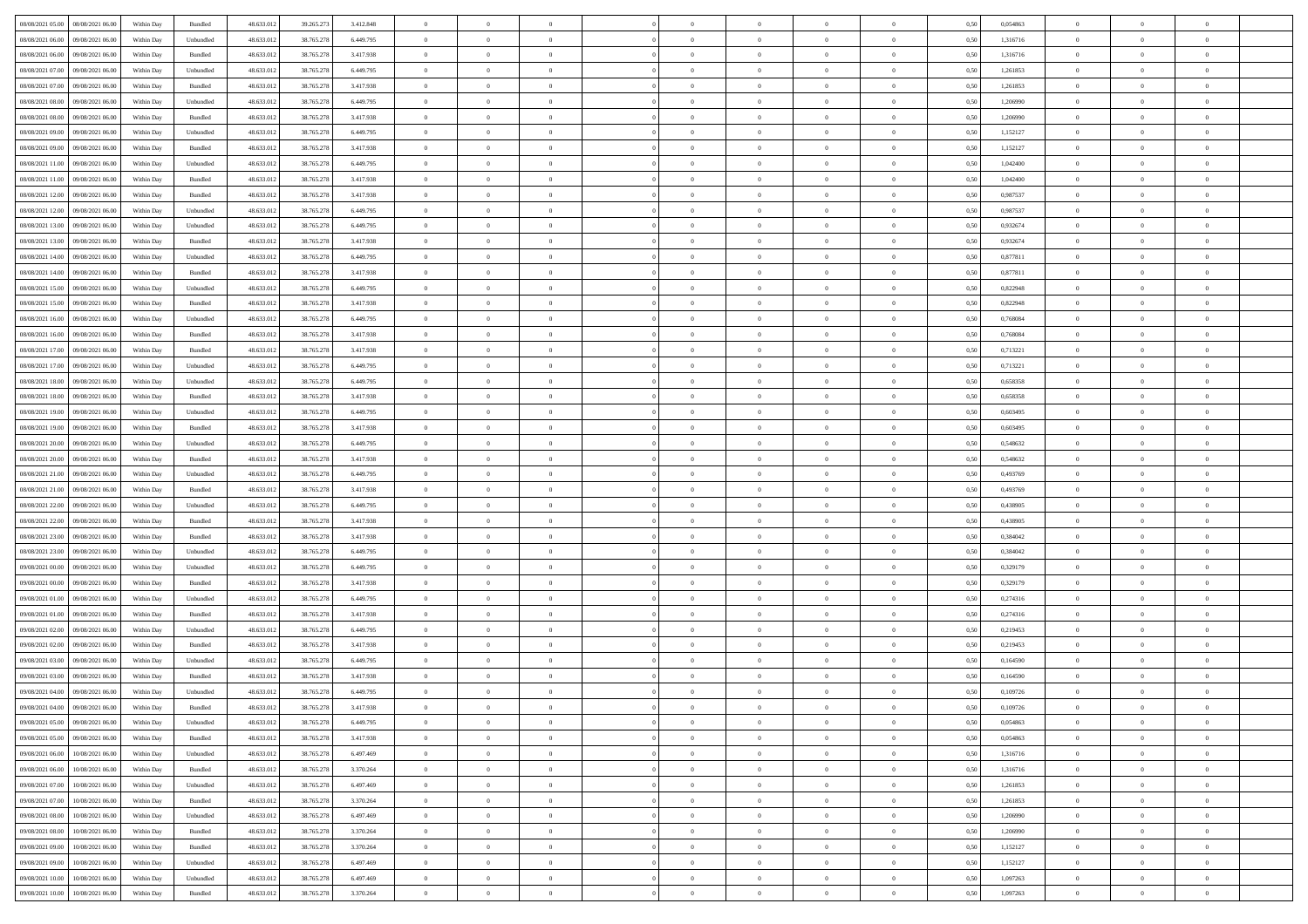| 09/08/2021 11:00 10/08/2021 06:00            | Within Day | Unbundled         | 48.633.01  | 38.765.278 | 6.497.469 | $\overline{0}$ | $\overline{0}$ |                | $\overline{0}$ | $\theta$       |                | $\bf{0}$       | 0,50 | 1,042400 | $\theta$       | $\theta$       | $\theta$       |  |
|----------------------------------------------|------------|-------------------|------------|------------|-----------|----------------|----------------|----------------|----------------|----------------|----------------|----------------|------|----------|----------------|----------------|----------------|--|
|                                              |            |                   |            |            |           |                |                |                |                |                |                |                |      |          |                |                |                |  |
| 09/08/2021 11:00<br>10/08/2021 06:00         | Within Day | Bundled           | 48.633.01  | 38.765.278 | 3.370.264 | $\bf{0}$       | $\overline{0}$ | $\bf{0}$       | $\overline{0}$ | $\overline{0}$ | $\overline{0}$ | $\bf{0}$       | 0,50 | 1,042400 | $\,$ 0 $\,$    | $\bf{0}$       | $\overline{0}$ |  |
| 09/08/2021 12:00<br>10/08/2021 06:00         | Within Day | Unbundled         | 48.633.012 | 38.765.278 | 6.497.469 | $\overline{0}$ | $\bf{0}$       | $\overline{0}$ | $\bf{0}$       | $\bf{0}$       | $\overline{0}$ | $\bf{0}$       | 0.50 | 0.987537 | $\bf{0}$       | $\overline{0}$ | $\overline{0}$ |  |
| 09/08/2021 12:00<br>10/08/2021 06:00         | Within Day | Bundled           | 48.633.01  | 38.765.278 | 3.370.264 | $\overline{0}$ | $\bf{0}$       | $\overline{0}$ | $\theta$       | $\theta$       | $\overline{0}$ | $\bf{0}$       | 0,50 | 0,987537 | $\theta$       | $\theta$       | $\overline{0}$ |  |
|                                              |            |                   |            |            |           |                |                |                |                |                |                |                |      |          |                |                |                |  |
| 09/08/2021 13:00<br>10/08/2021 06:00         | Within Day | Unbundled         | 48.633.01  | 38.765.278 | 6.497.469 | $\overline{0}$ | $\overline{0}$ | $\bf{0}$       | $\overline{0}$ | $\theta$       | $\overline{0}$ | $\bf{0}$       | 0,50 | 0,932674 | $\,$ 0 $\,$    | $\bf{0}$       | $\overline{0}$ |  |
| 09/08/2021 13:00<br>10/08/2021 06:00         | Within Day | Bundled           | 48.633.013 | 38.765.278 | 3.370.264 | $\overline{0}$ | $\overline{0}$ | $\overline{0}$ | $\bf{0}$       | $\overline{0}$ | $\theta$       | $\bf{0}$       | 0.50 | 0.932674 | $\,$ 0 $\,$    | $\theta$       | $\overline{0}$ |  |
| 09/08/2021 14:00<br>10/08/2021 06:00         | Within Day | Bundled           | 48.633.013 | 38.765.278 | 3.370.264 | $\overline{0}$ | $\overline{0}$ | $\overline{0}$ | $\overline{0}$ | $\overline{0}$ | $\overline{0}$ | $\bf{0}$       | 0,50 | 0,877811 | $\theta$       | $\theta$       | $\overline{0}$ |  |
| 09/08/2021 14:00<br>10/08/2021 06:00         | Within Day | Unbundled         | 48.633.01  | 38.765.278 | 6.497.469 | $\overline{0}$ | $\overline{0}$ | $\bf{0}$       | $\overline{0}$ | $\theta$       | $\overline{0}$ | $\bf{0}$       | 0,50 | 0,877811 | $\,$ 0 $\,$    | $\bf{0}$       | $\overline{0}$ |  |
| 10/08/2021 06:00                             |            | Bundled           | 48.633.013 |            |           |                |                |                |                |                | $\overline{0}$ |                |      |          |                | $\overline{0}$ |                |  |
| 09/08/2021 15:00                             | Within Day |                   |            | 38.765.278 | 3.370.264 | $\overline{0}$ | $\bf{0}$       | $\overline{0}$ | $\bf{0}$       | $\overline{0}$ |                | $\bf{0}$       | 0.50 | 0.822948 | $\bf{0}$       |                | $\overline{0}$ |  |
| 09/08/2021 15:00<br>10/08/2021 06:00         | Within Day | Unbundled         | 48.633.012 | 38.765.278 | 6.497.469 | $\overline{0}$ | $\bf{0}$       | $\overline{0}$ | $\overline{0}$ | $\overline{0}$ | $\overline{0}$ | $\bf{0}$       | 0,50 | 0,822948 | $\,$ 0 $\,$    | $\bf{0}$       | $\overline{0}$ |  |
| 09/08/2021 16:00<br>10/08/2021 06:00         | Within Day | Bundled           | 48.633.01  | 38.765.278 | 3.370.264 | $\bf{0}$       | $\overline{0}$ | $\bf{0}$       | $\overline{0}$ | $\bf{0}$       | $\overline{0}$ | $\bf{0}$       | 0,50 | 0,768084 | $\,$ 0 $\,$    | $\bf{0}$       | $\overline{0}$ |  |
| 09/08/2021 16:00<br>10/08/2021 06:00         | Within Day | Unbundled         | 48.633.013 | 38.765.278 | 6.497.469 | $\overline{0}$ | $\bf{0}$       | $\overline{0}$ | $\bf{0}$       | $\bf{0}$       | $\overline{0}$ | $\bf{0}$       | 0.50 | 0.768084 | $\bf{0}$       | $\overline{0}$ | $\bf{0}$       |  |
| 09/08/2021 17:00<br>10/08/2021 06:00         | Within Day | Bundled           | 48.633.01  | 38.765.278 | 3.370.264 | $\overline{0}$ | $\overline{0}$ | $\overline{0}$ | $\theta$       | $\theta$       | $\overline{0}$ | $\bf{0}$       | 0,50 | 0,713221 | $\,$ 0 $\,$    | $\theta$       | $\overline{0}$ |  |
|                                              |            |                   |            |            |           |                |                |                |                |                |                |                |      |          |                |                |                |  |
| 09/08/2021 17:00<br>10/08/2021 06:00         | Within Day | Unbundled         | 48.633.01  | 38.765.278 | 6.497.469 | $\bf{0}$       | $\overline{0}$ | $\bf{0}$       | $\overline{0}$ | $\theta$       | $\overline{0}$ | $\bf{0}$       | 0,50 | 0,713221 | $\,$ 0 $\,$    | $\bf{0}$       | $\overline{0}$ |  |
| 09/08/2021 18:00<br>10/08/2021 06:00         | Within Day | Unbundled         | 48.633.013 | 38.765.278 | 6,497,469 | $\overline{0}$ | $\overline{0}$ | $\overline{0}$ | $\bf{0}$       | $\overline{0}$ | $\Omega$       | $\bf{0}$       | 0.50 | 0.658358 | $\,$ 0 $\,$    | $\theta$       | $\overline{0}$ |  |
| 09/08/2021 18:00<br>10/08/2021 06:00         | Within Day | Bundled           | 48.633.013 | 38.765.278 | 3.370.264 | $\overline{0}$ | $\overline{0}$ | $\overline{0}$ | $\overline{0}$ | $\theta$       | $\overline{0}$ | $\bf{0}$       | 0,50 | 0,658358 | $\theta$       | $\theta$       | $\overline{0}$ |  |
| 09/08/2021 19:00<br>10/08/2021 06:00         | Within Day | Unbundled         | 48.633.01  | 38.765.278 | 6.497.469 | $\bf{0}$       | $\overline{0}$ | $\bf{0}$       | $\overline{0}$ | $\theta$       | $\overline{0}$ | $\bf{0}$       | 0,50 | 0,603495 | $\,$ 0 $\,$    | $\bf{0}$       | $\overline{0}$ |  |
| 09/08/2021 19:00<br>10/08/2021 06:00         | Within Day | Bundled           | 48.633.013 | 38,765,278 | 3.370.264 | $\overline{0}$ | $\bf{0}$       | $\overline{0}$ | $\bf{0}$       | $\overline{0}$ | $\overline{0}$ | $\bf{0}$       | 0.50 | 0.603495 | $\bf{0}$       | $\overline{0}$ | $\overline{0}$ |  |
|                                              |            |                   |            |            |           |                |                |                |                |                |                |                |      |          |                |                |                |  |
| 09/08/2021 20:00<br>10/08/2021 06:00         | Within Day | Bundled           | 48.633.013 | 38.765.278 | 3.370.264 | $\overline{0}$ | $\bf{0}$       | $\overline{0}$ | $\overline{0}$ | $\overline{0}$ | $\overline{0}$ | $\bf{0}$       | 0,50 | 0,548632 | $\,$ 0 $\,$    | $\bf{0}$       | $\overline{0}$ |  |
| 09/08/2021 20:00<br>10/08/2021 06:00         | Within Day | Unbundled         | 48.633.01  | 38.765.278 | 6.497.469 | $\bf{0}$       | $\bf{0}$       | $\bf{0}$       | $\bf{0}$       | $\overline{0}$ | $\overline{0}$ | $\bf{0}$       | 0,50 | 0,548632 | $\,$ 0 $\,$    | $\bf{0}$       | $\overline{0}$ |  |
| 09/08/2021 21:00<br>10/08/2021 06:00         | Within Day | Unbundled         | 48.633.013 | 38.765.278 | 6.497.469 | $\overline{0}$ | $\bf{0}$       | $\overline{0}$ | $\bf{0}$       | $\bf{0}$       | $\overline{0}$ | $\bf{0}$       | 0.50 | 0.493769 | $\bf{0}$       | $\overline{0}$ | $\overline{0}$ |  |
| 09/08/2021 21:00<br>10/08/2021 06:00         | Within Day | Bundled           | 48.633.01  | 38.765.278 | 3.370.264 | $\overline{0}$ | $\overline{0}$ | $\overline{0}$ | $\theta$       | $\theta$       | $\overline{0}$ | $\bf{0}$       | 0,50 | 0,493769 | $\theta$       | $\theta$       | $\overline{0}$ |  |
| 10/08/2021 06:00                             | Within Day | Unbundled         | 48.633.01  | 38.765.278 | 6.497.469 | $\bf{0}$       | $\overline{0}$ | $\bf{0}$       | $\overline{0}$ | $\theta$       | $\overline{0}$ | $\bf{0}$       | 0,50 | 0,438905 | $\,$ 0 $\,$    | $\bf{0}$       | $\overline{0}$ |  |
| 09/08/2021 22:00                             |            |                   |            |            |           |                |                |                |                |                |                |                |      |          |                |                |                |  |
| 09/08/2021 22:00<br>10/08/2021 06:00         | Within Day | Bundled           | 48.633.013 | 38.765.278 | 3.370.264 | $\overline{0}$ | $\overline{0}$ | $\overline{0}$ | $\bf{0}$       | $\overline{0}$ | $\Omega$       | $\bf{0}$       | 0.50 | 0.438905 | $\,$ 0 $\,$    | $\theta$       | $\overline{0}$ |  |
| 09/08/2021 23:00<br>10/08/2021 06:00         | Within Day | Unbundled         | 48.633.013 | 38.765.278 | 6.497.469 | $\overline{0}$ | $\overline{0}$ | $\overline{0}$ | $\overline{0}$ | $\theta$       | $\overline{0}$ | $\bf{0}$       | 0,50 | 0,384042 | $\,$ 0 $\,$    | $\theta$       | $\overline{0}$ |  |
| 09/08/2021 23:00<br>10/08/2021 06:00         | Within Day | Bundled           | 48.633.01  | 38.765.278 | 3.370.264 | $\bf{0}$       | $\overline{0}$ | $\bf{0}$       | $\overline{0}$ | $\theta$       | $\overline{0}$ | $\bf{0}$       | 0,50 | 0,384042 | $\,$ 0 $\,$    | $\bf{0}$       | $\overline{0}$ |  |
| 10/08/2021 00:00<br>10/08/2021 06:00         | Within Day | Unbundled         | 48.633.013 | 38.765.278 | 6,497,469 | $\overline{0}$ | $\bf{0}$       | $\overline{0}$ | $\bf{0}$       | $\overline{0}$ | $\overline{0}$ | $\bf{0}$       | 0.50 | 0,329179 | $\bf{0}$       | $\overline{0}$ | $\overline{0}$ |  |
| 10/08/2021 00:00<br>10/08/2021 06:00         | Within Day | Bundled           | 48.633.01  | 38.765.278 | 3.370.264 | $\overline{0}$ | $\overline{0}$ | $\overline{0}$ | $\overline{0}$ | $\overline{0}$ | $\overline{0}$ | $\bf{0}$       | 0,50 | 0,329179 | $\theta$       | $\theta$       | $\overline{0}$ |  |
|                                              |            |                   |            |            |           |                |                |                |                |                |                |                |      |          |                |                |                |  |
| 10/08/2021 01:00<br>10/08/2021 06:00         | Within Day | Unbundled         | 48.633.01  | 38.765.278 | 6.497.469 | $\bf{0}$       | $\bf{0}$       | $\bf{0}$       | $\bf{0}$       | $\overline{0}$ | $\overline{0}$ | $\bf{0}$       | 0,50 | 0,274316 | $\,$ 0 $\,$    | $\bf{0}$       | $\overline{0}$ |  |
| 10/08/2021 01:00<br>10/08/2021 06:00         | Within Day | Bundled           | 48.633.013 | 38.765.278 | 3.370.264 | $\overline{0}$ | $\bf{0}$       | $\overline{0}$ | $\bf{0}$       | $\bf{0}$       | $\overline{0}$ | $\bf{0}$       | 0.50 | 0,274316 | $\bf{0}$       | $\overline{0}$ | $\bf{0}$       |  |
| 10/08/2021 02:00<br>10/08/2021 06:00         | Within Day | Unbundled         | 48.633.013 | 38.765.278 | 6.497.469 | $\overline{0}$ | $\overline{0}$ | $\overline{0}$ | $\overline{0}$ | $\overline{0}$ | $\overline{0}$ | $\bf{0}$       | 0.5( | 0,219453 | $\theta$       | $\theta$       | $\overline{0}$ |  |
| 10/08/2021 02:00<br>10/08/2021 06:00         | Within Day | Bundled           | 48.633.01  | 38.765.278 | 3.370.264 | $\bf{0}$       | $\overline{0}$ | $\bf{0}$       | $\bf{0}$       | $\overline{0}$ | $\overline{0}$ | $\bf{0}$       | 0,50 | 0,219453 | $\,$ 0 $\,$    | $\bf{0}$       | $\overline{0}$ |  |
| 10/08/2021 03:00<br>10/08/2021 06:00         |            | Unbundled         | 48.633.013 | 38.765.278 | 6.497.469 | $\overline{0}$ | $\bf{0}$       | $\overline{0}$ | $\bf{0}$       | $\overline{0}$ | $\Omega$       | $\bf{0}$       | 0.50 | 0.164590 | $\,$ 0 $\,$    | $\theta$       | $\overline{0}$ |  |
|                                              | Within Day |                   |            |            |           |                |                |                |                |                |                |                |      |          |                |                |                |  |
| 10/08/2021 03:00<br>10/08/2021 06:00         | Within Dav | Bundled           | 48.633.013 | 38.765.278 | 3.370.264 | $\overline{0}$ | $\overline{0}$ | $\overline{0}$ | $\overline{0}$ | $\theta$       | $\overline{0}$ | $\bf{0}$       | 0.50 | 0,164590 | $\theta$       | $\theta$       | $\overline{0}$ |  |
| 10/08/2021 04:00<br>10/08/2021 06:00         | Within Day | Unbundled         | 48.633.01  | 38.765.278 | 6.497.469 | $\bf{0}$       | $\bf{0}$       | $\bf{0}$       | $\overline{0}$ | $\bf{0}$       | $\overline{0}$ | $\bf{0}$       | 0,50 | 0,109726 | $\,$ 0 $\,$    | $\bf{0}$       | $\overline{0}$ |  |
| 10/08/2021 04:00<br>10/08/2021 06:00         | Within Day | Bundled           | 48.633.013 | 38.765.278 | 3.370.264 | $\overline{0}$ | $\bf{0}$       | $\overline{0}$ | $\bf{0}$       | $\overline{0}$ | $\overline{0}$ | $\bf{0}$       | 0.50 | 0.109726 | $\bf{0}$       | $\overline{0}$ | $\overline{0}$ |  |
| 10/08/2021 05:00<br>10/08/2021 06:00         | Within Dav | Unbundled         | 48.633.013 | 38,765,278 | 6.497.469 | $\overline{0}$ | $\overline{0}$ | $\overline{0}$ | $\overline{0}$ | $\overline{0}$ | $\overline{0}$ | $\overline{0}$ | 0.50 | 0,054863 | $\theta$       | $\theta$       | $\overline{0}$ |  |
| 10/08/2021 05:00<br>10/08/2021 06:00         | Within Day | Bundled           | 48.633.01  | 38.765.278 | 3.370.264 | $\bf{0}$       | $\bf{0}$       | $\bf{0}$       | $\bf{0}$       | $\overline{0}$ | $\overline{0}$ | $\bf{0}$       | 0,50 | 0,054863 | $\,$ 0 $\,$    | $\bf{0}$       | $\overline{0}$ |  |
|                                              |            |                   |            |            |           |                |                |                |                |                |                |                |      |          |                |                |                |  |
| 10/08/2021 06:00<br>11/08/2021 06:00         | Within Day | Bundled           | 48.633.013 | 38.765.278 | 3.252.561 | $\overline{0}$ | $\bf{0}$       | $\overline{0}$ | $\bf{0}$       | $\bf{0}$       | $\overline{0}$ | $\bf{0}$       | 0.50 | 1.316716 | $\bf{0}$       | $\overline{0}$ | $\overline{0}$ |  |
| 10/08/2021 06:00<br>11/08/2021 06:00         | Within Dav | Unbundled         | 48.633.013 | 38.765.278 | 6.615.172 | $\overline{0}$ | $\overline{0}$ | $\overline{0}$ | $\overline{0}$ | $\theta$       | $\overline{0}$ | $\bf{0}$       | 0.50 | 1,316716 | $\theta$       | $\theta$       | $\overline{0}$ |  |
| 10/08/2021 07:00<br>11/08/2021 06:00         | Within Day | Unbundled         | 48.633.013 | 38.765.278 | 6.615.172 | $\bf{0}$       | $\bf{0}$       | $\bf{0}$       | $\bf{0}$       | $\overline{0}$ | $\overline{0}$ | $\bf{0}$       | 0,50 | 1,261853 | $\,$ 0 $\,$    | $\bf{0}$       | $\overline{0}$ |  |
| 10/08/2021 07:00<br>11/08/2021 06:00         | Within Day | Bundled           | 48.633.013 | 38.765.278 | 3.252.561 | $\overline{0}$ | $\overline{0}$ | $\overline{0}$ | $\bf{0}$       | $\theta$       | $\Omega$       | $\bf{0}$       | 0.50 | 1.261853 | $\bf{0}$       | $\theta$       | $\overline{0}$ |  |
| 10/08/2021 08:00<br>11/08/2021 06:00         | Within Dav | Unbundled         | 48.633.013 | 38.765.278 | 6.615.172 | $\overline{0}$ | $\overline{0}$ | $\Omega$       | $\overline{0}$ | $\theta$       | $\Omega$       | $\overline{0}$ | 0.5( | 1.206990 | $\theta$       | $\theta$       | $\overline{0}$ |  |
|                                              |            |                   |            |            |           |                |                |                |                |                | $\overline{0}$ |                |      |          |                |                |                |  |
| 10/08/2021 08:00<br>11/08/2021 06:00         | Within Day | Bundled           | 48.633.01  | 38.765.278 | 3.252.561 | $\bf{0}$       | $\bf{0}$       | $\overline{0}$ | $\bf{0}$       | $\bf{0}$       |                | $\bf{0}$       | 0,50 | 1,206990 | $\overline{0}$ | $\bf{0}$       | $\overline{0}$ |  |
| $10/08/2021\;09.00 \qquad 11/08/2021\;06.00$ | Within Day | ${\sf Unbundred}$ | 48.633.012 | 38.765.278 | 6.615.172 | $\bf{0}$       | $\Omega$       |                | $\Omega$       |                |                |                | 0,50 | 1,152127 | $\theta$       | $\overline{0}$ |                |  |
| 10/08/2021 09:00 11/08/2021 06:00            | Within Day | Bundled           | 48.633.012 | 38.765.278 | 3.252.561 | $\overline{0}$ | $\overline{0}$ | $\overline{0}$ | $\theta$       | $\overline{0}$ | $\overline{0}$ | $\bf{0}$       | 0,50 | 1,152127 | $\theta$       | $\overline{0}$ | $\overline{0}$ |  |
| 10/08/2021 10:00<br>11/08/2021 06:00         | Within Day | Unbundled         | 48.633.013 | 38.765.278 | 6.615.172 | $\overline{0}$ | $\bf{0}$       | $\overline{0}$ | $\overline{0}$ | $\bf{0}$       | $\overline{0}$ | $\bf{0}$       | 0,50 | 1,097263 | $\bf{0}$       | $\overline{0}$ | $\bf{0}$       |  |
| 10/08/2021 10:00 11/08/2021 06:00            | Within Day | Bundled           | 48.633.012 | 38.765.278 | 3.252.561 | $\overline{0}$ | $\bf{0}$       | $\overline{0}$ | $\overline{0}$ | $\mathbf{0}$   | $\overline{0}$ | $\,$ 0 $\,$    | 0.50 | 1,097263 | $\overline{0}$ | $\bf{0}$       | $\,$ 0 $\,$    |  |
|                                              |            |                   |            |            |           |                |                |                |                |                |                |                |      |          |                |                |                |  |
| 10/08/2021 11:00 11/08/2021 06:00            | Within Day | Bundled           | 48.633.012 | 38.765.278 | 3.252.561 | $\overline{0}$ | $\overline{0}$ | $\overline{0}$ | $\overline{0}$ | $\overline{0}$ | $\overline{0}$ | $\bf{0}$       | 0,50 | 1,042400 | $\overline{0}$ | $\theta$       | $\overline{0}$ |  |
| 10/08/2021 11:00<br>11/08/2021 06:00         | Within Day | Unbundled         | 48.633.012 | 38.765.278 | 6.615.172 | $\overline{0}$ | $\bf{0}$       | $\overline{0}$ | $\overline{0}$ | $\bf{0}$       | $\overline{0}$ | $\bf{0}$       | 0,50 | 1,042400 | $\bf{0}$       | $\overline{0}$ | $\overline{0}$ |  |
| 10/08/2021 12:00<br>11/08/2021 06:00         | Within Day | Unbundled         | 48.633.012 | 38.765.278 | 6.615.172 | $\overline{0}$ | $\bf{0}$       | $\overline{0}$ | $\overline{0}$ | $\bf{0}$       | $\overline{0}$ | $\bf{0}$       | 0.50 | 0.987537 | $\,$ 0 $\,$    | $\overline{0}$ | $\,$ 0         |  |
| 10/08/2021 12:00<br>11/08/2021 06:00         | Within Dav | Bundled           | 48.633.012 | 38.765.278 | 3.252.561 | $\overline{0}$ | $\overline{0}$ | $\overline{0}$ | $\overline{0}$ | $\overline{0}$ | $\overline{0}$ | $\bf{0}$       | 0.50 | 0,987537 | $\overline{0}$ | $\theta$       | $\overline{0}$ |  |
| 10/08/2021 13:00<br>11/08/2021 06:00         | Within Day | Unbundled         | 48.633.013 | 38.765.278 | 6.615.172 | $\overline{0}$ | $\overline{0}$ | $\overline{0}$ | $\overline{0}$ | $\overline{0}$ | $\overline{0}$ | $\bf{0}$       | 0,50 | 0,932674 | $\bf{0}$       | $\overline{0}$ | $\overline{0}$ |  |
|                                              |            |                   |            |            |           |                |                |                |                |                |                |                |      |          |                |                |                |  |
| 10/08/2021 13:00<br>11/08/2021 06:00         | Within Day | Bundled           | 48.633.012 | 38.765.278 | 3.252.561 | $\overline{0}$ | $\overline{0}$ | $\overline{0}$ | $\overline{0}$ | $\overline{0}$ | $\overline{0}$ | $\bf{0}$       | 0.50 | 0.932674 | $\mathbf{0}$   | $\bf{0}$       | $\,$ 0         |  |
| 10/08/2021 14:00<br>11/08/2021 06:00         | Within Dav | Unbundled         | 48.633.012 | 38.765.278 | 6.615.172 | $\overline{0}$ | $\overline{0}$ | $\overline{0}$ | $\overline{0}$ | $\overline{0}$ | $\overline{0}$ | $\bf{0}$       | 0,50 | 0,877811 | $\overline{0}$ | $\theta$       | $\overline{0}$ |  |
| 10/08/2021 14:00<br>11/08/2021 06:00         | Within Day | Bundled           | 48.633.013 | 38.765.278 | 3.252.561 | $\overline{0}$ | $\bf{0}$       | $\overline{0}$ | $\overline{0}$ | $\overline{0}$ | $\overline{0}$ | $\bf{0}$       | 0,50 | 0,877811 | $\bf{0}$       | $\overline{0}$ | $\bf{0}$       |  |
| 10/08/2021 15:00 11/08/2021 06:00            | Within Day | Unbundled         | 48.633.012 | 38.765.278 | 6.615.172 | $\,$ 0 $\,$    | $\bf{0}$       | $\overline{0}$ | $\overline{0}$ | $\,$ 0 $\,$    | $\overline{0}$ | $\bf{0}$       | 0,50 | 0,822948 | $\overline{0}$ | $\,$ 0 $\,$    | $\,$ 0 $\,$    |  |
|                                              |            |                   |            |            |           |                |                |                |                |                |                |                |      |          |                |                |                |  |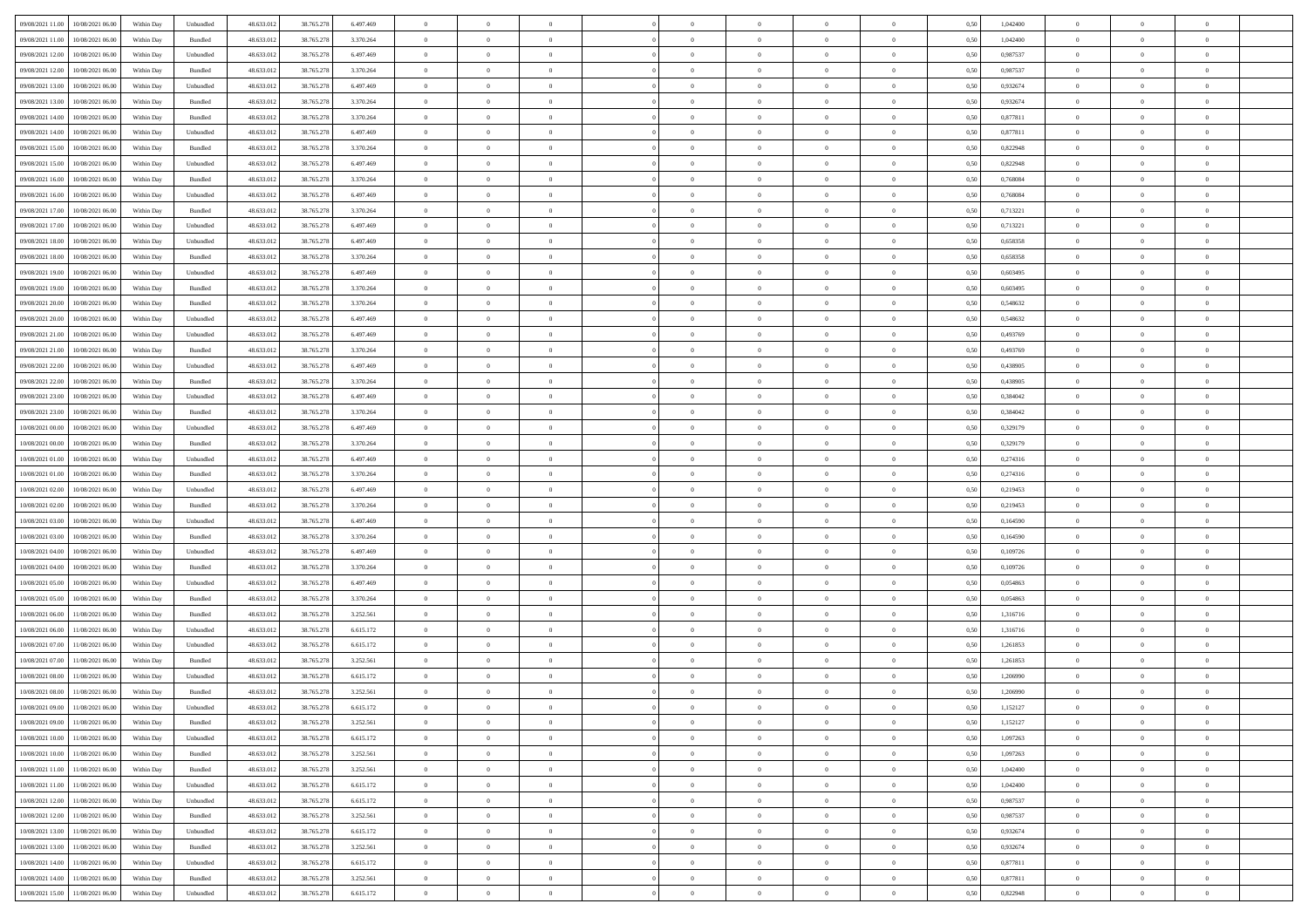| 10/08/2021 15:00 11/08/2021 06:00            | Within Day | Bundled           | 48.633.01  | 38.765.278 | 3.252.561 | $\overline{0}$ | $\overline{0}$ |                | $\overline{0}$ | $\theta$       |                | $\bf{0}$       | 0,50 | 0,822948 | $\theta$       | $\theta$       | $\theta$       |  |
|----------------------------------------------|------------|-------------------|------------|------------|-----------|----------------|----------------|----------------|----------------|----------------|----------------|----------------|------|----------|----------------|----------------|----------------|--|
|                                              |            |                   |            |            |           |                |                |                |                |                |                |                |      |          |                |                |                |  |
| 10/08/2021 16:00<br>11/08/2021 06:00         | Within Day | Unbundled         | 48.633.01  | 38.765.278 | 6.615.172 | $\bf{0}$       | $\bf{0}$       | $\bf{0}$       | $\bf{0}$       | $\overline{0}$ | $\overline{0}$ | $\bf{0}$       | 0,50 | 0,768084 | $\,$ 0 $\,$    | $\bf{0}$       | $\overline{0}$ |  |
| 10/08/2021 16:00<br>11/08/2021 06:00         | Within Day | Bundled           | 48.633.012 | 38.765.278 | 3.252.561 | $\overline{0}$ | $\bf{0}$       | $\overline{0}$ | $\bf{0}$       | $\bf{0}$       | $\overline{0}$ | $\bf{0}$       | 0.50 | 0.768084 | $\overline{0}$ | $\overline{0}$ | $\overline{0}$ |  |
| 10/08/2021 17:00<br>11/08/2021 06:00         | Within Day | Bundled           | 48.633.01  | 38.765.278 | 3.252.561 | $\overline{0}$ | $\overline{0}$ | $\overline{0}$ | $\overline{0}$ | $\theta$       | $\overline{0}$ | $\bf{0}$       | 0,50 | 0,713221 | $\theta$       | $\theta$       | $\overline{0}$ |  |
| 10/08/2021 17:00<br>11/08/2021 06:00         | Within Day | Unbundled         | 48.633.01  | 38.765.278 | 6.615.172 | $\bf{0}$       | $\overline{0}$ | $\bf{0}$       | $\overline{0}$ | $\bf{0}$       | $\overline{0}$ | $\bf{0}$       | 0,50 | 0,713221 | $\,$ 0 $\,$    | $\bf{0}$       | $\overline{0}$ |  |
| 10/08/2021 18:00<br>11/08/2021 06:00         | Within Day | Unbundled         | 48.633.013 | 38.765.278 | 6.615.172 | $\overline{0}$ | $\overline{0}$ | $\overline{0}$ | $\bf{0}$       | $\overline{0}$ | $\theta$       | $\bf{0}$       | 0.50 | 0.658358 | $\,$ 0 $\,$    | $\theta$       | $\overline{0}$ |  |
| 10/08/2021 18:00                             |            |                   |            |            |           | $\overline{0}$ | $\overline{0}$ | $\overline{0}$ | $\overline{0}$ | $\overline{0}$ | $\overline{0}$ |                |      |          | $\,$ 0 $\,$    | $\theta$       | $\overline{0}$ |  |
| 11/08/2021 06:00                             | Within Day | Bundled           | 48.633.013 | 38.765.278 | 3.252.561 |                |                |                |                |                |                | $\bf{0}$       | 0,50 | 0,658358 |                |                |                |  |
| 10/08/2021 19:00<br>11/08/2021 06:00         | Within Day | Unbundled         | 48.633.01  | 38.765.278 | 6.615.172 | $\bf{0}$       | $\bf{0}$       | $\bf{0}$       | $\overline{0}$ | $\overline{0}$ | $\overline{0}$ | $\bf{0}$       | 0,50 | 0,603495 | $\,$ 0 $\,$    | $\bf{0}$       | $\overline{0}$ |  |
| 10/08/2021 19:00<br>11/08/2021 06:00         | Within Day | Bundled           | 48.633.013 | 38.765.278 | 3.252.561 | $\overline{0}$ | $\bf{0}$       | $\overline{0}$ | $\bf{0}$       | $\overline{0}$ | $\overline{0}$ | $\bf{0}$       | 0.50 | 0.603495 | $\bf{0}$       | $\overline{0}$ | $\overline{0}$ |  |
| 10/08/2021 20:00<br>11/08/2021 06:00         | Within Day | Unbundled         | 48.633.012 | 38.765.278 | 6.615.172 | $\bf{0}$       | $\bf{0}$       | $\overline{0}$ | $\overline{0}$ | $\overline{0}$ | $\overline{0}$ | $\bf{0}$       | 0,50 | 0,548632 | $\,$ 0 $\,$    | $\bf{0}$       | $\overline{0}$ |  |
| 10/08/2021 20:00<br>11/08/2021 06:00         | Within Day | Bundled           | 48.633.01  | 38.765.278 | 3.252.561 | $\bf{0}$       | $\bf{0}$       | $\bf{0}$       | $\bf{0}$       | $\overline{0}$ | $\overline{0}$ | $\bf{0}$       | 0,50 | 0,548632 | $\,$ 0 $\,$    | $\bf{0}$       | $\overline{0}$ |  |
| 10/08/2021 21:00<br>11/08/2021 06:00         | Within Day | Unbundled         | 48.633.013 | 38.765.278 | 6.615.172 | $\overline{0}$ | $\bf{0}$       | $\overline{0}$ | $\overline{0}$ | $\bf{0}$       | $\overline{0}$ | $\bf{0}$       | 0.50 | 0.493769 | $\bf{0}$       | $\overline{0}$ | $\,$ 0         |  |
| 10/08/2021 21:00<br>11/08/2021 06:00         | Within Day | Bundled           | 48.633.01  | 38.765.278 | 3.252.561 | $\overline{0}$ | $\overline{0}$ | $\overline{0}$ | $\theta$       | $\theta$       | $\overline{0}$ | $\bf{0}$       | 0,50 | 0,493769 | $\,$ 0 $\,$    | $\theta$       | $\overline{0}$ |  |
| 10/08/2021 22:00<br>11/08/2021 06:00         | Within Day | Unbundled         | 48.633.01  | 38.765.278 | 6.615.172 | $\bf{0}$       | $\overline{0}$ | $\bf{0}$       | $\bf{0}$       | $\bf{0}$       | $\overline{0}$ | $\bf{0}$       | 0,50 | 0,438905 | $\,$ 0 $\,$    | $\bf{0}$       | $\overline{0}$ |  |
|                                              |            |                   |            |            |           |                |                |                |                |                |                |                |      |          |                |                |                |  |
| 10/08/2021 22:00<br>11/08/2021 06:00         | Within Day | Bundled           | 48.633.013 | 38.765.278 | 3.252.561 | $\overline{0}$ | $\bf{0}$       | $\overline{0}$ | $\bf{0}$       | $\overline{0}$ | $\theta$       | $\bf{0}$       | 0.50 | 0.438905 | $\,$ 0 $\,$    | $\theta$       | $\overline{0}$ |  |
| 10/08/2021 23:00<br>11/08/2021 06:00         | Within Day | Unbundled         | 48.633.013 | 38.765.278 | 6.615.172 | $\overline{0}$ | $\overline{0}$ | $\overline{0}$ | $\overline{0}$ | $\overline{0}$ | $\overline{0}$ | $\bf{0}$       | 0,50 | 0,384042 | $\theta$       | $\theta$       | $\overline{0}$ |  |
| 10/08/2021 23:00<br>11/08/2021 06:00         | Within Day | Bundled           | 48.633.01  | 38.765.278 | 3.252.561 | $\bf{0}$       | $\bf{0}$       | $\bf{0}$       | $\overline{0}$ | $\overline{0}$ | $\overline{0}$ | $\bf{0}$       | 0,50 | 0,384042 | $\,$ 0 $\,$    | $\bf{0}$       | $\overline{0}$ |  |
| 11/08/2021 00:00<br>11/08/2021 06:00         | Within Day | Unbundled         | 48.633.013 | 38,765,278 | 6.615.172 | $\overline{0}$ | $\bf{0}$       | $\overline{0}$ | $\bf{0}$       | $\overline{0}$ | $\overline{0}$ | $\bf{0}$       | 0.50 | 0.329179 | $\bf{0}$       | $\overline{0}$ | $\bf{0}$       |  |
| 11/08/2021 00:00<br>11/08/2021 06:00         | Within Day | Bundled           | 48.633.013 | 38.765.278 | 3.252.561 | $\overline{0}$ | $\bf{0}$       | $\overline{0}$ | $\overline{0}$ | $\overline{0}$ | $\overline{0}$ | $\bf{0}$       | 0,50 | 0,329179 | $\,$ 0 $\,$    | $\bf{0}$       | $\overline{0}$ |  |
| 11/08/2021 01:00<br>11/08/2021 06:00         | Within Day | Unbundled         | 48.633.01  | 38.765.278 | 6.615.172 | $\bf{0}$       | $\bf{0}$       | $\bf{0}$       | $\bf{0}$       | $\overline{0}$ | $\overline{0}$ | $\bf{0}$       | 0,50 | 0,274316 | $\,$ 0 $\,$    | $\bf{0}$       | $\overline{0}$ |  |
| 11/08/2021 01:00<br>11/08/2021 06:00         | Within Day | Bundled           | 48.633.012 | 38.765.278 | 3.252.561 | $\overline{0}$ | $\bf{0}$       | $\overline{0}$ | $\overline{0}$ | $\bf{0}$       | $\overline{0}$ | $\bf{0}$       | 0.50 | 0,274316 | $\bf{0}$       | $\overline{0}$ | $\,$ 0         |  |
| 11/08/2021 02:00<br>11/08/2021 06:00         | Within Day | Unbundled         | 48.633.01  | 38.765.278 | 6.615.172 | $\overline{0}$ | $\overline{0}$ | $\overline{0}$ | $\overline{0}$ | $\theta$       | $\overline{0}$ | $\bf{0}$       | 0,50 | 0,219453 | $\theta$       | $\theta$       | $\overline{0}$ |  |
|                                              |            |                   |            |            |           |                |                |                |                |                |                |                |      |          |                |                |                |  |
| 11/08/2021 02:00<br>11/08/2021 06:00         | Within Day | Bundled           | 48.633.01  | 38.765.278 | 3.252.561 | $\bf{0}$       | $\bf{0}$       | $\bf{0}$       | $\bf{0}$       | $\overline{0}$ | $\overline{0}$ | $\bf{0}$       | 0,50 | 0,219453 | $\,$ 0 $\,$    | $\bf{0}$       | $\overline{0}$ |  |
| 11/08/2021 03:00<br>11/08/2021 06:00         | Within Day | Bundled           | 48.633.013 | 38.765.278 | 3.252.561 | $\overline{0}$ | $\bf{0}$       | $\overline{0}$ | $\bf{0}$       | $\overline{0}$ | $\theta$       | $\bf{0}$       | 0.50 | 0.164590 | $\,$ 0 $\,$    | $\theta$       | $\overline{0}$ |  |
| 11/08/2021 03:00<br>11/08/2021 06:00         | Within Day | Unbundled         | 48.633.013 | 38.765.278 | 6.615.172 | $\overline{0}$ | $\overline{0}$ | $\overline{0}$ | $\overline{0}$ | $\overline{0}$ | $\overline{0}$ | $\bf{0}$       | 0,50 | 0,164590 | $\,$ 0 $\,$    | $\theta$       | $\overline{0}$ |  |
| 11/08/2021 04:00<br>11/08/2021 06:00         | Within Day | Unbundled         | 48.633.01  | 38.765.278 | 6.615.172 | $\bf{0}$       | $\overline{0}$ | $\bf{0}$       | $\overline{0}$ | $\bf{0}$       | $\overline{0}$ | $\bf{0}$       | 0,50 | 0,109726 | $\,$ 0 $\,$    | $\bf{0}$       | $\overline{0}$ |  |
| 11/08/2021 04:00<br>11/08/2021 06:00         | Within Day | Bundled           | 48.633.013 | 38.765.278 | 3.252.561 | $\overline{0}$ | $\bf{0}$       | $\overline{0}$ | $\bf{0}$       | $\overline{0}$ | $\overline{0}$ | $\bf{0}$       | 0.50 | 0.109726 | $\bf{0}$       | $\overline{0}$ | $\overline{0}$ |  |
| 11/08/2021 05:00<br>11/08/2021 06:00         | Within Day | Unbundled         | 48.633.01  | 38.765.278 | 6.615.172 | $\overline{0}$ | $\bf{0}$       | $\overline{0}$ | $\overline{0}$ | $\overline{0}$ | $\overline{0}$ | $\bf{0}$       | 0,50 | 0,054863 | $\theta$       | $\bf{0}$       | $\overline{0}$ |  |
| 11/08/2021 05:00<br>11/08/2021 06:00         | Within Day | Bundled           | 48.633.01  | 38.765.278 | 3.252.561 | $\bf{0}$       | $\bf{0}$       | $\bf{0}$       | $\bf{0}$       | $\overline{0}$ | $\overline{0}$ | $\bf{0}$       | 0,50 | 0,054863 | $\,$ 0 $\,$    | $\bf{0}$       | $\overline{0}$ |  |
| 11/08/2021 06:00<br>12/08/2021 06:00         | Within Day | Unbundled         | 48.633.013 | 38.765.278 | 6.615.172 | $\overline{0}$ | $\bf{0}$       | $\overline{0}$ | $\overline{0}$ | $\bf{0}$       | $\overline{0}$ | $\bf{0}$       | 0.50 | 1.316716 | $\bf{0}$       | $\overline{0}$ | $\,$ 0         |  |
|                                              |            |                   |            |            |           |                | $\overline{0}$ |                |                | $\overline{0}$ |                |                |      |          | $\theta$       | $\theta$       | $\overline{0}$ |  |
| 11/08/2021 06:00<br>12/08/2021 06:00         | Within Day | Bundled           | 48.633.013 | 38.765.278 | 3.252.561 | $\overline{0}$ |                | $\overline{0}$ | $\overline{0}$ |                | $\overline{0}$ | $\bf{0}$       | 0.50 | 1,316716 |                |                |                |  |
| 11/08/2021 07:00<br>12/08/2021 06:00         | Within Day | Unbundled         | 48.633.01  | 38.765.278 | 6.615.172 | $\bf{0}$       | $\bf{0}$       | $\bf{0}$       | $\bf{0}$       | $\overline{0}$ | $\overline{0}$ | $\bf{0}$       | 0,50 | 1,261853 | $\,$ 0 $\,$    | $\bf{0}$       | $\overline{0}$ |  |
| 11/08/2021 07:00<br>12/08/2021 06:00         | Within Day | Bundled           | 48.633.013 | 38.765.278 | 3.252.561 | $\overline{0}$ | $\bf{0}$       | $\overline{0}$ | $\bf{0}$       | $\overline{0}$ | $\overline{0}$ | $\bf{0}$       | 0.50 | 1.261853 | $\,$ 0 $\,$    | $\bf{0}$       | $\overline{0}$ |  |
| 11/08/2021 08:00<br>12/08/2021 06:00         | Within Dav | Unbundled         | 48.633.013 | 38.765.278 | 6.615.172 | $\overline{0}$ | $\overline{0}$ | $\overline{0}$ | $\overline{0}$ | $\overline{0}$ | $\overline{0}$ | $\bf{0}$       | 0.50 | 1.206990 | $\theta$       | $\theta$       | $\overline{0}$ |  |
| 11/08/2021 08:00<br>12/08/2021 06:00         | Within Day | Bundled           | 48.633.01  | 38.765.278 | 3.252.561 | $\bf{0}$       | $\bf{0}$       | $\bf{0}$       | $\bf{0}$       | $\overline{0}$ | $\overline{0}$ | $\bf{0}$       | 0,50 | 1,206990 | $\,$ 0 $\,$    | $\bf{0}$       | $\overline{0}$ |  |
| 11/08/2021 09:00<br>12/08/2021 06:00         | Within Day | Unbundled         | 48.633.013 | 38,765,278 | 6.615.172 | $\overline{0}$ | $\bf{0}$       | $\overline{0}$ | $\bf{0}$       | $\overline{0}$ | $\overline{0}$ | $\bf{0}$       | 0.50 | 1.152127 | $\bf{0}$       | $\overline{0}$ | $\overline{0}$ |  |
| 11/08/2021 09:00<br>12/08/2021 06:00         | Within Dav | Bundled           | 48.633.013 | 38.765.278 | 3.252.561 | $\overline{0}$ | $\overline{0}$ | $\overline{0}$ | $\overline{0}$ | $\overline{0}$ | $\overline{0}$ | $\bf{0}$       | 0.50 | 1,152127 | $\theta$       | $\theta$       | $\overline{0}$ |  |
| 11/08/2021 10:00<br>12/08/2021 06:00         | Within Day | Unbundled         | 48.633.01  | 38.765.278 | 6.615.172 | $\bf{0}$       | $\bf{0}$       | $\bf{0}$       | $\bf{0}$       | $\overline{0}$ | $\overline{0}$ | $\bf{0}$       | 0,50 | 1,097263 | $\,$ 0 $\,$    | $\bf{0}$       | $\overline{0}$ |  |
| 12/08/2021 06:00                             | Within Day | Bundled           | 48.633.013 | 38.765.278 | 3.252.561 | $\overline{0}$ | $\bf{0}$       | $\overline{0}$ | $\overline{0}$ | $\bf{0}$       | $\overline{0}$ | $\bf{0}$       | 0.50 | 1.097263 | $\bf{0}$       | $\overline{0}$ | $\,$ 0         |  |
| 11/08/2021 10:00                             |            |                   |            |            |           |                |                |                |                |                |                |                |      |          |                |                |                |  |
| 11/08/2021 11:00<br>12/08/2021 06:00         | Within Dav | Unbundled         | 48.633.013 | 38.765.278 | 6.615.172 | $\overline{0}$ | $\overline{0}$ | $\overline{0}$ | $\overline{0}$ | $\overline{0}$ | $\overline{0}$ | $\bf{0}$       | 0.50 | 1,042400 | $\theta$       | $\theta$       | $\overline{0}$ |  |
| 11/08/2021 11:00<br>12/08/2021 06:00         | Within Day | Bundled           | 48.633.013 | 38.765.278 | 3.252.561 | $\bf{0}$       | $\bf{0}$       | $\bf{0}$       | $\bf{0}$       | $\overline{0}$ | $\overline{0}$ | $\bf{0}$       | 0,50 | 1,042400 | $\,$ 0 $\,$    | $\bf{0}$       | $\overline{0}$ |  |
| 11/08/2021 12:00<br>12/08/2021 06:00         | Within Day | Unbundled         | 48.633.013 | 38.765.278 | 6.615.172 | $\overline{0}$ | $\overline{0}$ | $\overline{0}$ | $\bf{0}$       | $\overline{0}$ | $\Omega$       | $\bf{0}$       | 0.50 | 0.987537 | $\bf{0}$       | $\theta$       | $\overline{0}$ |  |
| 11/08/2021 12:00<br>12/08/2021 06:00         | Within Dav | Bundled           | 48.633.013 | 38.765.278 | 3.252.561 | $\overline{0}$ | $\overline{0}$ | $\Omega$       | $\overline{0}$ | $\theta$       | $\overline{0}$ | $\overline{0}$ | 0.5( | 0,987537 | $\theta$       | $\theta$       | $\overline{0}$ |  |
| 11/08/2021 13:00<br>12/08/2021 06:00         | Within Day | Bundled           | 48.633.01  | 38.765.278 | 3.252.561 | $\bf{0}$       | $\bf{0}$       | $\overline{0}$ | $\bf{0}$       | $\bf{0}$       | $\overline{0}$ | $\bf{0}$       | 0,50 | 0,932674 | $\overline{0}$ | $\bf{0}$       | $\overline{0}$ |  |
| $11/08/2021\ 13.00 \qquad 12/08/2021\ 06.00$ | Within Day | ${\sf Unbundred}$ | 48.633.012 | 38.765.278 | 6.615.172 | $\bf{0}$       |                |                | $\Omega$       |                |                |                | 0,50 | 0,932674 | $\bf{0}$       | $\overline{0}$ |                |  |
| 11/08/2021 14:00 12/08/2021 06:00            | Within Day | Unbundled         | 48.633.012 | 38.765.279 | 6.615.171 | $\overline{0}$ | $\overline{0}$ | $\Omega$       | $\theta$       | $\overline{0}$ | $\overline{0}$ | $\bf{0}$       | 0,50 | 0,877811 | $\theta$       | $\overline{0}$ | $\overline{0}$ |  |
| 11/08/2021 14:00<br>12/08/2021 06:00         | Within Day | Bundled           | 48.633.013 | 38.765.279 | 3.252.561 | $\overline{0}$ | $\bf{0}$       | $\overline{0}$ | $\overline{0}$ | $\bf{0}$       | $\overline{0}$ | $\bf{0}$       | 0,50 | 0,877811 | $\bf{0}$       | $\overline{0}$ | $\bf{0}$       |  |
|                                              |            |                   |            |            |           |                |                |                |                |                |                |                |      |          |                |                |                |  |
| 11/08/2021 15:00 12/08/2021 06:00            | Within Day | Unbundled         | 48.633.012 | 38.765.279 | 6.615.171 | $\overline{0}$ | $\bf{0}$       | $\overline{0}$ | $\overline{0}$ | $\mathbf{0}$   | $\overline{0}$ | $\,$ 0 $\,$    | 0.50 | 0,822948 | $\overline{0}$ | $\bf{0}$       | $\,$ 0 $\,$    |  |
| 11/08/2021 15:00 12/08/2021 06:00            | Within Day | Bundled           | 48.633.012 | 38.765.279 | 3.252.561 | $\overline{0}$ | $\overline{0}$ | $\overline{0}$ | $\overline{0}$ | $\overline{0}$ | $\overline{0}$ | $\bf{0}$       | 0,50 | 0,822948 | $\overline{0}$ | $\theta$       | $\overline{0}$ |  |
| 11/08/2021 16:00<br>12/08/2021 06:00         | Within Day | Unbundled         | 48.633.012 | 38.765.279 | 6.615.171 | $\overline{0}$ | $\bf{0}$       | $\overline{0}$ | $\overline{0}$ | $\bf{0}$       | $\overline{0}$ | $\bf{0}$       | 0,50 | 0,768084 | $\bf{0}$       | $\overline{0}$ | $\overline{0}$ |  |
| 12/08/2021 06:00<br>11/08/2021 16:00         | Within Day | Bundled           | 48.633.012 | 38.765.279 | 3.252.561 | $\overline{0}$ | $\bf{0}$       | $\overline{0}$ | $\overline{0}$ | $\bf{0}$       | $\overline{0}$ | $\bf{0}$       | 0.50 | 0.768084 | $\,$ 0 $\,$    | $\overline{0}$ | $\,$ 0         |  |
| 11/08/2021 17:00<br>12/08/2021 06:00         | Within Dav | Unbundled         | 48.633.012 | 38.765.279 | 6.615.171 | $\overline{0}$ | $\overline{0}$ | $\overline{0}$ | $\overline{0}$ | $\overline{0}$ | $\overline{0}$ | $\bf{0}$       | 0.50 | 0,713221 | $\overline{0}$ | $\theta$       | $\overline{0}$ |  |
| 11/08/2021 17:00<br>12/08/2021 06:00         | Within Day | Bundled           | 48.633.013 | 38.765.279 | 3.252.561 | $\overline{0}$ | $\overline{0}$ | $\overline{0}$ | $\overline{0}$ | $\overline{0}$ | $\overline{0}$ | $\bf{0}$       | 0,50 | 0,713221 | $\bf{0}$       | $\overline{0}$ | $\overline{0}$ |  |
| 11/08/2021 18:00 12/08/2021 06:00            | Within Day | Unbundled         | 48.633.012 | 38.765.279 | 6.615.171 | $\overline{0}$ | $\overline{0}$ | $\overline{0}$ | $\overline{0}$ | $\overline{0}$ | $\overline{0}$ | $\bf{0}$       | 0.50 | 0.658358 | $\mathbf{0}$   | $\bf{0}$       | $\,$ 0         |  |
| 11/08/2021 18:00 12/08/2021 06:00            | Within Dav | Bundled           | 48.633.012 | 38.765.279 | 3.252.561 | $\overline{0}$ | $\overline{0}$ | $\overline{0}$ | $\overline{0}$ | $\overline{0}$ | $\overline{0}$ | $\bf{0}$       | 0,50 | 0,658358 | $\overline{0}$ | $\theta$       | $\overline{0}$ |  |
|                                              |            |                   |            |            |           |                |                |                |                |                |                |                |      |          |                |                |                |  |
| 11/08/2021 19:00<br>12/08/2021 06:00         | Within Day | Unbundled         | 48.633.013 | 38.765.279 | 6.615.171 | $\overline{0}$ | $\bf{0}$       | $\overline{0}$ | $\bf{0}$       | $\overline{0}$ | $\overline{0}$ | $\bf{0}$       | 0,50 | 0,603495 | $\bf{0}$       | $\,$ 0 $\,$    | $\bf{0}$       |  |
| 11/08/2021 19:00 12/08/2021 06:00            | Within Day | Bundled           | 48.633.012 | 38.765.279 | 3.252.561 | $\,$ 0 $\,$    | $\bf{0}$       | $\overline{0}$ | $\overline{0}$ | $\,$ 0 $\,$    | $\overline{0}$ | $\bf{0}$       | 0,50 | 0,603495 | $\overline{0}$ | $\,$ 0 $\,$    | $\,$ 0 $\,$    |  |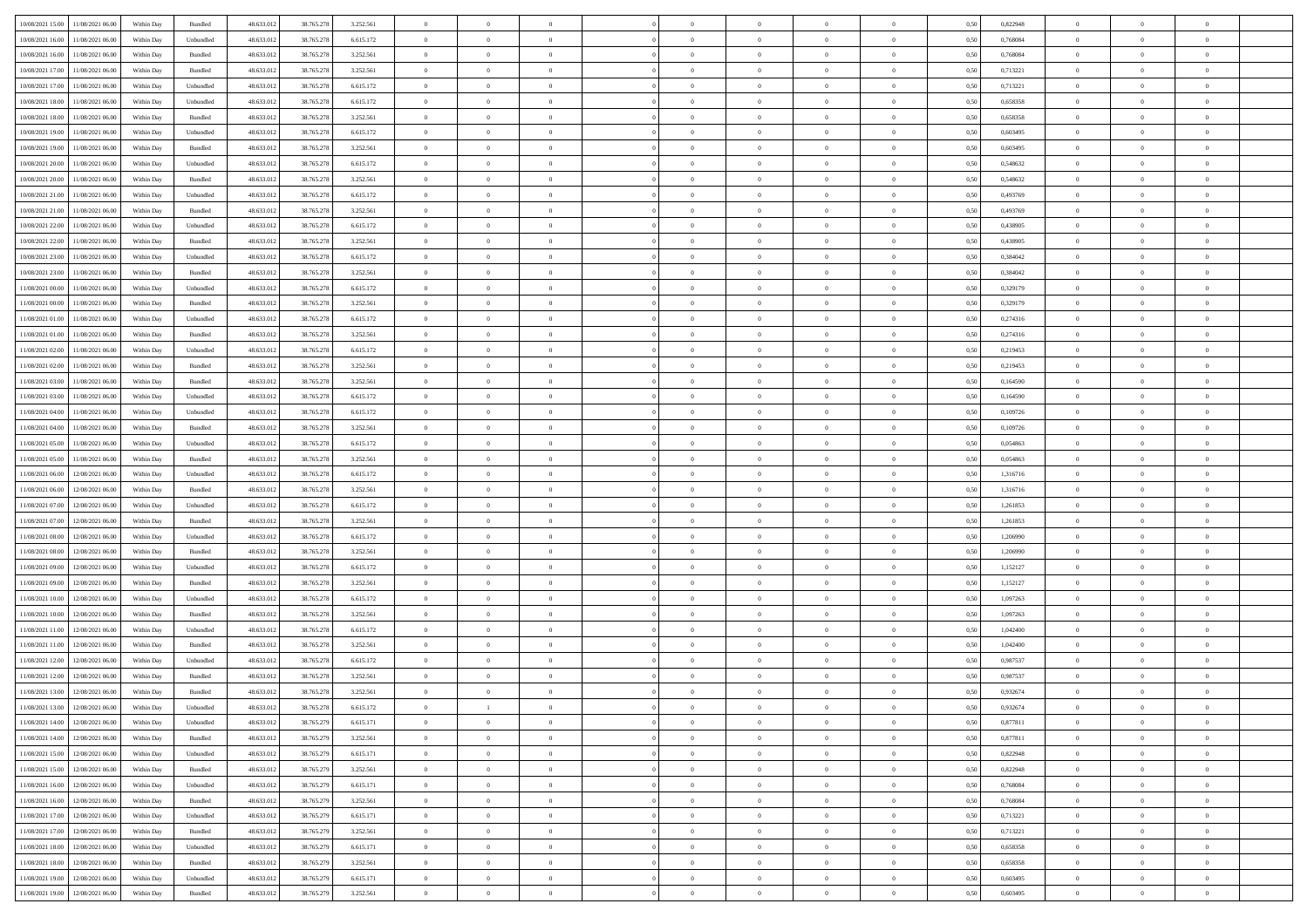| 11/08/2021 20:00 12/08/2021 06:00            | Within Day | Unbundled                   | 48.633.01  | 38.765.279 | 6.615.171 | $\overline{0}$ | $\overline{0}$ |                | $\overline{0}$ | $\theta$       |                | $\theta$       | 0,50 | 0,548632 | $\theta$       | $\theta$       | $\overline{0}$ |  |
|----------------------------------------------|------------|-----------------------------|------------|------------|-----------|----------------|----------------|----------------|----------------|----------------|----------------|----------------|------|----------|----------------|----------------|----------------|--|
|                                              |            |                             |            |            |           |                |                |                |                |                |                |                |      |          |                |                |                |  |
| 11/08/2021 20:00<br>12/08/2021 06:00         | Within Day | Bundled                     | 48.633.01  | 38.765.279 | 3.252.561 | $\bf{0}$       | $\bf{0}$       | $\bf{0}$       | $\bf{0}$       | $\overline{0}$ | $\overline{0}$ | $\bf{0}$       | 0,50 | 0,548632 | $\,$ 0 $\,$    | $\bf{0}$       | $\overline{0}$ |  |
| 11/08/2021 21:00<br>12/08/2021 06:00         | Within Day | Unbundled                   | 48.633.012 | 38.765.279 | 6.615.171 | $\overline{0}$ | $\bf{0}$       | $\overline{0}$ | $\bf{0}$       | $\bf{0}$       | $\overline{0}$ | $\bf{0}$       | 0.50 | 0.493769 | $\overline{0}$ | $\overline{0}$ | $\overline{0}$ |  |
| 11/08/2021 21:00<br>12/08/2021 06:00         | Within Day | Bundled                     | 48.633.013 | 38.765.279 | 3.252.561 | $\overline{0}$ | $\overline{0}$ | $\overline{0}$ | $\overline{0}$ | $\theta$       | $\overline{0}$ | $\bf{0}$       | 0,50 | 0,493769 | $\theta$       | $\theta$       | $\overline{0}$ |  |
| 11/08/2021 22:00<br>12/08/2021 06:00         | Within Day | Unbundled                   | 48.633.01  | 38.765.279 | 6.615.171 | $\bf{0}$       | $\overline{0}$ | $\bf{0}$       | $\overline{0}$ | $\bf{0}$       | $\overline{0}$ | $\bf{0}$       | 0,50 | 0,438905 | $\,$ 0 $\,$    | $\bf{0}$       | $\overline{0}$ |  |
| 11/08/2021 22:00<br>12/08/2021 06:00         |            | Bundled                     | 48.633.013 | 38.765.279 | 3.252.561 | $\overline{0}$ | $\bf{0}$       | $\overline{0}$ | $\bf{0}$       | $\overline{0}$ | $\theta$       | $\bf{0}$       | 0.50 | 0.438905 | $\,$ 0 $\,$    | $\theta$       | $\overline{0}$ |  |
|                                              | Within Day |                             |            |            |           |                |                |                |                |                |                |                |      |          |                |                |                |  |
| 11/08/2021 23:00<br>12/08/2021 06:00         | Within Day | Bundled                     | 48.633.013 | 38.765.279 | 3.252.561 | $\overline{0}$ | $\overline{0}$ | $\overline{0}$ | $\overline{0}$ | $\overline{0}$ | $\overline{0}$ | $\bf{0}$       | 0,50 | 0,384042 | $\,$ 0 $\,$    | $\theta$       | $\overline{0}$ |  |
| 11/08/2021 23:00<br>12/08/2021 06:00         | Within Day | Unbundled                   | 48.633.01  | 38.765.279 | 6.615.171 | $\bf{0}$       | $\bf{0}$       | $\bf{0}$       | $\overline{0}$ | $\overline{0}$ | $\overline{0}$ | $\bf{0}$       | 0,50 | 0,384042 | $\,$ 0 $\,$    | $\bf{0}$       | $\overline{0}$ |  |
| 12/08/2021 00:00<br>12/08/2021 06:00         | Within Day | Unbundled                   | 48.633.013 | 38.765.279 | 6.615.171 | $\overline{0}$ | $\bf{0}$       | $\overline{0}$ | $\bf{0}$       | $\overline{0}$ | $\overline{0}$ | $\bf{0}$       | 0.50 | 0,329179 | $\bf{0}$       | $\overline{0}$ | $\overline{0}$ |  |
| 12/08/2021 00:00<br>12/08/2021 06:00         | Within Day | Bundled                     | 48.633.012 | 38.765.279 | 3.252.561 | $\bf{0}$       | $\bf{0}$       | $\overline{0}$ | $\overline{0}$ | $\overline{0}$ | $\overline{0}$ | $\bf{0}$       | 0,50 | 0,329179 | $\,$ 0 $\,$    | $\bf{0}$       | $\overline{0}$ |  |
| 12/08/2021 01:00<br>12/08/2021 06:00         | Within Day | Unbundled                   | 48.633.01  | 38.765.279 | 6.615.171 | $\bf{0}$       | $\bf{0}$       | $\bf{0}$       | $\bf{0}$       | $\overline{0}$ | $\overline{0}$ | $\bf{0}$       | 0,50 | 0,274316 | $\,$ 0 $\,$    | $\bf{0}$       | $\overline{0}$ |  |
| 12/08/2021 01:00<br>12/08/2021 06:00         | Within Day | Bundled                     | 48.633.013 | 38.765.279 | 3.252.561 | $\overline{0}$ | $\bf{0}$       | $\overline{0}$ | $\overline{0}$ | $\bf{0}$       | $\overline{0}$ | $\bf{0}$       | 0.50 | 0,274316 | $\bf{0}$       | $\,$ 0 $\,$    | $\,$ 0         |  |
| 12/08/2021 02:00<br>12/08/2021 06:00         | Within Day | Unbundled                   | 48.633.01  | 38.765.279 | 6.615.171 | $\overline{0}$ | $\overline{0}$ | $\overline{0}$ | $\theta$       | $\theta$       | $\overline{0}$ | $\bf{0}$       | 0,50 | 0,219453 | $\,$ 0 $\,$    | $\theta$       | $\overline{0}$ |  |
|                                              |            |                             |            |            |           |                |                |                |                |                |                |                |      |          |                |                |                |  |
| 12/08/2021 02:00<br>12/08/2021 06:00         | Within Day | Bundled                     | 48.633.01  | 38.765.279 | 3.252.561 | $\bf{0}$       | $\overline{0}$ | $\bf{0}$       | $\bf{0}$       | $\bf{0}$       | $\overline{0}$ | $\bf{0}$       | 0,50 | 0,219453 | $\,$ 0 $\,$    | $\bf{0}$       | $\overline{0}$ |  |
| 12/08/2021 03:00<br>12/08/2021 06:00         | Within Day | Unbundled                   | 48.633.013 | 38.765.279 | 6.615.171 | $\overline{0}$ | $\bf{0}$       | $\overline{0}$ | $\bf{0}$       | $\overline{0}$ | $\theta$       | $\bf{0}$       | 0.50 | 0.164590 | $\,$ 0 $\,$    | $\theta$       | $\overline{0}$ |  |
| 12/08/2021 03:00<br>12/08/2021 06:00         | Within Day | Bundled                     | 48.633.013 | 38.765.279 | 3.252.561 | $\overline{0}$ | $\overline{0}$ | $\overline{0}$ | $\overline{0}$ | $\overline{0}$ | $\overline{0}$ | $\bf{0}$       | 0,50 | 0,164590 | $\theta$       | $\theta$       | $\overline{0}$ |  |
| 12/08/2021 04:00<br>12/08/2021 06:00         | Within Day | Bundled                     | 48.633.01  | 38.765.279 | 3.252.561 | $\bf{0}$       | $\bf{0}$       | $\bf{0}$       | $\overline{0}$ | $\overline{0}$ | $\overline{0}$ | $\bf{0}$       | 0,50 | 0,109726 | $\,$ 0 $\,$    | $\bf{0}$       | $\overline{0}$ |  |
| 12/08/2021 04:00<br>12/08/2021 06:00         | Within Day | Unbundled                   | 48.633.013 | 38.765.279 | 6.615.171 | $\overline{0}$ | $\bf{0}$       | $\overline{0}$ | $\bf{0}$       | $\overline{0}$ | $\overline{0}$ | $\bf{0}$       | 0.50 | 0.109726 | $\bf{0}$       | $\overline{0}$ | $\bf{0}$       |  |
| 12/08/2021 05:00<br>12/08/2021 06:00         | Within Day | Unbundled                   | 48.633.013 | 38.765.279 | 6.615.171 | $\bf{0}$       | $\bf{0}$       | $\overline{0}$ | $\overline{0}$ | $\overline{0}$ | $\overline{0}$ | $\bf{0}$       | 0,50 | 0,054863 | $\,$ 0 $\,$    | $\bf{0}$       | $\overline{0}$ |  |
| 12/08/2021 05:00<br>12/08/2021 06:00         | Within Day | Bundled                     | 48.633.01  | 38.765.279 | 3.252.561 | $\bf{0}$       | $\bf{0}$       | $\bf{0}$       | $\bf{0}$       | $\overline{0}$ | $\overline{0}$ | $\bf{0}$       | 0,50 | 0,054863 | $\,$ 0 $\,$    | $\bf{0}$       | $\overline{0}$ |  |
|                                              |            |                             |            |            |           |                |                |                |                |                |                |                |      |          |                |                |                |  |
| 12/08/2021 06:00<br>13/08/2021 06:00         | Within Day | Unbundled                   | 48.633.013 | 38.765.278 | 6.492.813 | $\overline{0}$ | $\bf{0}$       | $\overline{0}$ | $\overline{0}$ | $\bf{0}$       | $\overline{0}$ | $\bf{0}$       | 0.50 | 1.316716 | $\bf{0}$       | $\overline{0}$ | $\,$ 0         |  |
| 12/08/2021 06:00<br>13/08/2021 06:00         | Within Day | Bundled                     | 48.633.01  | 38.765.278 | 3.374.920 | $\overline{0}$ | $\overline{0}$ | $\overline{0}$ | $\overline{0}$ | $\theta$       | $\overline{0}$ | $\bf{0}$       | 0,50 | 1,316716 | $\theta$       | $\theta$       | $\overline{0}$ |  |
| 12/08/2021 07:00<br>13/08/2021 06:00         | Within Day | Unbundled                   | 48.633.01  | 38.765.278 | 6.492.813 | $\bf{0}$       | $\bf{0}$       | $\bf{0}$       | $\bf{0}$       | $\overline{0}$ | $\overline{0}$ | $\bf{0}$       | 0,50 | 1,261853 | $\,$ 0 $\,$    | $\bf{0}$       | $\overline{0}$ |  |
| 12/08/2021 07:00<br>13/08/2021 06:00         | Within Day | Bundled                     | 48.633.013 | 38.765.278 | 3.374.920 | $\overline{0}$ | $\bf{0}$       | $\overline{0}$ | $\bf{0}$       | $\overline{0}$ | $\theta$       | $\bf{0}$       | 0.50 | 1.261853 | $\bf{0}$       | $\theta$       | $\overline{0}$ |  |
| 12/08/2021 08:00<br>13/08/2021 06:00         | Within Day | Unbundled                   | 48.633.013 | 38.765.278 | 6.492.813 | $\overline{0}$ | $\overline{0}$ | $\overline{0}$ | $\overline{0}$ | $\overline{0}$ | $\overline{0}$ | $\bf{0}$       | 0,50 | 1,206990 | $\,$ 0 $\,$    | $\theta$       | $\overline{0}$ |  |
| 12/08/2021 08:00<br>13/08/2021 06:00         | Within Day | Bundled                     | 48.633.01  | 38.765.278 | 3.374.920 | $\bf{0}$       | $\overline{0}$ | $\bf{0}$       | $\overline{0}$ | $\overline{0}$ | $\overline{0}$ | $\bf{0}$       | 0,50 | 1,206990 | $\,$ 0 $\,$    | $\bf{0}$       | $\overline{0}$ |  |
| 12/08/2021 09:00<br>13/08/2021 06:00         | Within Day | Unbundled                   | 48.633.013 | 38.765.278 | 6.492.813 | $\overline{0}$ | $\bf{0}$       | $\overline{0}$ | $\bf{0}$       | $\overline{0}$ | $\overline{0}$ | $\bf{0}$       | 0.50 | 1.152127 | $\bf{0}$       | $\overline{0}$ | $\overline{0}$ |  |
| 12/08/2021 09:00<br>13/08/2021 06:00         | Within Day | Bundled                     | 48.633.013 | 38.765.278 | 3.374.920 | $\overline{0}$ | $\bf{0}$       | $\overline{0}$ | $\overline{0}$ | $\overline{0}$ | $\overline{0}$ | $\bf{0}$       | 0,50 | 1,152127 | $\,$ 0 $\,$    | $\bf{0}$       | $\overline{0}$ |  |
|                                              |            |                             |            |            |           |                |                |                |                |                |                |                |      |          |                |                |                |  |
| 12/08/2021 10:00<br>13/08/2021 06:00         | Within Day | Bundled                     | 48.633.01  | 38.765.278 | 3.374.920 | $\bf{0}$       | $\bf{0}$       | $\bf{0}$       | $\bf{0}$       | $\overline{0}$ | $\overline{0}$ | $\bf{0}$       | 0,50 | 1,097263 | $\,$ 0 $\,$    | $\bf{0}$       | $\overline{0}$ |  |
| 12/08/2021 10:00<br>13/08/2021 06:00         | Within Day | Unbundled                   | 48.633.013 | 38.765.278 | 6.492.813 | $\overline{0}$ | $\bf{0}$       | $\overline{0}$ | $\overline{0}$ | $\bf{0}$       | $\overline{0}$ | $\bf{0}$       | 0.50 | 1.097263 | $\bf{0}$       | $\,$ 0 $\,$    | $\,$ 0         |  |
| 12/08/2021 11:00<br>13/08/2021 06:00         | Within Day | Unbundled                   | 48.633.013 | 38.765.278 | 6.492.813 | $\overline{0}$ | $\overline{0}$ | $\overline{0}$ | $\overline{0}$ | $\overline{0}$ | $\overline{0}$ | $\bf{0}$       | 0.50 | 1,042400 | $\theta$       | $\theta$       | $\overline{0}$ |  |
| 12/08/2021 11:00<br>13/08/2021 06:00         | Within Day | Bundled                     | 48.633.01  | 38.765.278 | 3.374.920 | $\bf{0}$       | $\bf{0}$       | $\bf{0}$       | $\bf{0}$       | $\overline{0}$ | $\overline{0}$ | $\bf{0}$       | 0,50 | 1,042400 | $\,$ 0 $\,$    | $\bf{0}$       | $\overline{0}$ |  |
| 12/08/2021 12:00<br>13/08/2021 06:00         | Within Day | Unbundled                   | 48.633.013 | 38.765.278 | 6.492.813 | $\overline{0}$ | $\bf{0}$       | $\overline{0}$ | $\bf{0}$       | $\overline{0}$ | $\overline{0}$ | $\bf{0}$       | 0.50 | 0.987537 | $\,$ 0 $\,$    | $\bf{0}$       | $\overline{0}$ |  |
| 12/08/2021 12:00<br>13/08/2021 06:00         | Within Dav | Bundled                     | 48.633.013 | 38.765.278 | 3.374.920 | $\overline{0}$ | $\overline{0}$ | $\overline{0}$ | $\overline{0}$ | $\overline{0}$ | $\overline{0}$ | $\bf{0}$       | 0.50 | 0,987537 | $\theta$       | $\theta$       | $\overline{0}$ |  |
| 12/08/2021 13:00<br>13/08/2021 06:00         | Within Day | Unbundled                   | 48.633.01  | 38.765.278 | 6.492.813 | $\bf{0}$       | $\bf{0}$       | $\bf{0}$       | $\bf{0}$       | $\overline{0}$ | $\overline{0}$ | $\bf{0}$       | 0,50 | 0,932674 | $\,$ 0 $\,$    | $\bf{0}$       | $\overline{0}$ |  |
| 12/08/2021 13:00<br>13/08/2021 06:00         | Within Day | Bundled                     | 48.633.013 | 38.765.278 | 3.374.920 | $\overline{0}$ | $\bf{0}$       | $\overline{0}$ | $\bf{0}$       | $\overline{0}$ | $\overline{0}$ | $\bf{0}$       | 0.50 | 0.932674 | $\bf{0}$       | $\overline{0}$ | $\overline{0}$ |  |
| 12/08/2021 14:00<br>13/08/2021 06:00         | Within Dav | Unbundled                   | 48.633.013 | 38.765.278 | 6.492.813 | $\overline{0}$ | $\overline{0}$ | $\overline{0}$ | $\overline{0}$ | $\overline{0}$ | $\overline{0}$ | $\bf{0}$       | 0.50 | 0,877811 | $\theta$       | $\theta$       | $\overline{0}$ |  |
|                                              |            |                             |            |            |           |                |                |                |                |                |                |                |      |          |                |                |                |  |
| 12/08/2021 14:00<br>13/08/2021 06:00         | Within Day | Bundled                     | 48.633.01  | 38.765.278 | 3.374.920 | $\bf{0}$       | $\bf{0}$       | $\bf{0}$       | $\bf{0}$       | $\overline{0}$ | $\bf{0}$       | $\bf{0}$       | 0,50 | 0,877811 | $\,$ 0 $\,$    | $\bf{0}$       | $\overline{0}$ |  |
| 12/08/2021 15:00<br>13/08/2021 06:00         | Within Day | Unbundled                   | 48.633.013 | 38.765.278 | 6.492.813 | $\overline{0}$ | $\bf{0}$       | $\overline{0}$ | $\overline{0}$ | $\bf{0}$       | $\overline{0}$ | $\bf{0}$       | 0.50 | 0,822948 | $\,$ 0 $\,$    | $\overline{0}$ | $\,$ 0         |  |
| 12/08/2021 15:00<br>13/08/2021 06:00         | Within Dav | Bundled                     | 48.633.013 | 38.765.278 | 3.374.920 | $\overline{0}$ | $\overline{0}$ | $\overline{0}$ | $\overline{0}$ | $\overline{0}$ | $\overline{0}$ | $\bf{0}$       | 0.5( | 0,822948 | $\theta$       | $\theta$       | $\overline{0}$ |  |
| 12/08/2021 16:00<br>13/08/2021 06:00         | Within Day | Unbundled                   | 48.633.013 | 38.765.278 | 6.492.813 | $\bf{0}$       | $\bf{0}$       | $\bf{0}$       | $\overline{0}$ | $\overline{0}$ | $\overline{0}$ | $\bf{0}$       | 0,50 | 0,768084 | $\,$ 0 $\,$    | $\bf{0}$       | $\overline{0}$ |  |
| 12/08/2021 16:00<br>13/08/2021 06:00         | Within Day | Bundled                     | 48.633.013 | 38.765.278 | 3.374.920 | $\overline{0}$ | $\overline{0}$ | $\overline{0}$ | $\bf{0}$       | $\overline{0}$ | $\overline{0}$ | $\bf{0}$       | 0.50 | 0.768084 | $\bf{0}$       | $\theta$       | $\overline{0}$ |  |
| 12/08/2021 17:00<br>13/08/2021 06:00         | Within Dav | Unbundled                   | 48.633.013 | 38.765.278 | 6.492.813 | $\overline{0}$ | $\overline{0}$ | $\overline{0}$ | $\overline{0}$ | $\theta$       | $\overline{0}$ | $\overline{0}$ | 0.5( | 0,713221 | $\theta$       | $\theta$       | $\overline{0}$ |  |
| 12/08/2021 17:00<br>13/08/2021 06:00         | Within Day | Bundled                     | 48.633.01  | 38.765.278 | 3.374.920 | $\bf{0}$       | $\bf{0}$       | $\bf{0}$       | $\bf{0}$       | $\bf{0}$       | $\overline{0}$ | $\bf{0}$       | 0,50 | 0,713221 | $\,$ 0 $\,$    | $\overline{0}$ | $\overline{0}$ |  |
| $12/08/2021\ 18.00 \qquad 13/08/2021\ 06.00$ | Within Day | $\ensuremath{\mathsf{Unb}}$ | 48.633.012 | 38.765.278 | 6.492.813 | $\bf{0}$       | $\theta$       |                | $\overline{0}$ |                |                |                | 0,50 | 0,658358 | $\bf{0}$       | $\bf{0}$       |                |  |
|                                              |            |                             |            |            |           |                |                |                |                |                |                |                |      |          |                |                |                |  |
| 12/08/2021 18:00 13/08/2021 06:00            | Within Day | Bundled                     | 48.633.012 | 38.765.278 | 3.374.920 | $\overline{0}$ | $\overline{0}$ | $\Omega$       | $\theta$       | $\overline{0}$ | $\overline{0}$ | $\bf{0}$       | 0,50 | 0,658358 | $\theta$       | $\overline{0}$ | $\overline{0}$ |  |
| 12/08/2021 19:00<br>13/08/2021 06:00         | Within Day | Unbundled                   | 48.633.013 | 38.765.278 | 6.492.813 | $\overline{0}$ | $\bf{0}$       | $\overline{0}$ | $\overline{0}$ | $\bf{0}$       | $\overline{0}$ | $\bf{0}$       | 0,50 | 0,603495 | $\bf{0}$       | $\overline{0}$ | $\bf{0}$       |  |
| 12/08/2021 19:00 13/08/2021 06:00            | Within Day | Bundled                     | 48.633.012 | 38.765.278 | 3.374.920 | $\overline{0}$ | $\overline{0}$ | $\overline{0}$ | $\overline{0}$ | $\mathbf{0}$   | $\overline{0}$ | $\,$ 0 $\,$    | 0.50 | 0.603495 | $\overline{0}$ | $\bf{0}$       | $\bf{0}$       |  |
| 12/08/2021 20:00 13/08/2021 06:00            | Within Dav | Bundled                     | 48.633.012 | 38.765.278 | 3.374.920 | $\overline{0}$ | $\overline{0}$ | $\overline{0}$ | $\overline{0}$ | $\overline{0}$ | $\overline{0}$ | $\bf{0}$       | 0,50 | 0,548632 | $\overline{0}$ | $\theta$       | $\overline{0}$ |  |
| 12/08/2021 20:00<br>13/08/2021 06:00         | Within Day | Unbundled                   | 48.633.012 | 38.765.278 | 6.492.813 | $\overline{0}$ | $\bf{0}$       | $\overline{0}$ | $\overline{0}$ | $\bf{0}$       | $\overline{0}$ | $\bf{0}$       | 0,50 | 0,548632 | $\bf{0}$       | $\overline{0}$ | $\overline{0}$ |  |
| 12/08/2021 21:00<br>13/08/2021 06:00         | Within Day | Unbundled                   | 48.633.012 | 38.765.278 | 6.492.813 | $\overline{0}$ | $\bf{0}$       | $\overline{0}$ | $\overline{0}$ | $\bf{0}$       | $\overline{0}$ | $\bf{0}$       | 0.50 | 0.493769 | $\,$ 0 $\,$    | $\overline{0}$ | $\,$ 0         |  |
| 12/08/2021 21:00<br>13/08/2021 06:00         | Within Dav | Bundled                     | 48.633.012 | 38.765.278 | 3.374.920 | $\overline{0}$ | $\overline{0}$ | $\overline{0}$ | $\overline{0}$ | $\overline{0}$ | $\overline{0}$ | $\bf{0}$       | 0.50 | 0,493769 | $\overline{0}$ | $\theta$       | $\overline{0}$ |  |
| 12/08/2021 22:00<br>13/08/2021 06:00         | Within Day | Unbundled                   | 48.633.013 | 38.765.278 | 6.492.813 | $\overline{0}$ | $\overline{0}$ | $\overline{0}$ | $\overline{0}$ | $\overline{0}$ | $\overline{0}$ | $\bf{0}$       | 0,50 | 0,438905 | $\bf{0}$       | $\overline{0}$ | $\overline{0}$ |  |
|                                              |            |                             |            |            |           |                |                |                |                |                |                |                |      |          |                |                |                |  |
| 12/08/2021 22:00<br>13/08/2021 06:00         | Within Day | Bundled                     | 48.633.012 | 38.765.278 | 3.374.920 | $\overline{0}$ | $\overline{0}$ | $\overline{0}$ | $\overline{0}$ | $\overline{0}$ | $\overline{0}$ | $\bf{0}$       | 0.50 | 0.438905 | $\mathbf{0}$   | $\bf{0}$       | $\,$ 0         |  |
| 12/08/2021 23:00 13/08/2021 06:00            | Within Dav | Unbundled                   | 48.633.012 | 38.765.278 | 6.492.813 | $\overline{0}$ | $\overline{0}$ | $\overline{0}$ | $\overline{0}$ | $\overline{0}$ | $\overline{0}$ | $\bf{0}$       | 0,50 | 0,384042 | $\overline{0}$ | $\theta$       | $\overline{0}$ |  |
| 12/08/2021 23:00<br>13/08/2021 06:00         | Within Day | Bundled                     | 48.633.013 | 38.765.278 | 3.374.920 | $\overline{0}$ | $\bf{0}$       | $\overline{0}$ | $\bf{0}$       | $\overline{0}$ | $\overline{0}$ | $\bf{0}$       | 0,50 | 0,384042 | $\bf{0}$       | $\,$ 0 $\,$    | $\bf{0}$       |  |
| 13/08/2021 00:00 13/08/2021 06:00            | Within Day | Unbundled                   | 48.633.012 | 38.765.278 | 6.492.813 | $\,$ 0 $\,$    | $\bf{0}$       | $\overline{0}$ | $\overline{0}$ | $\,$ 0 $\,$    | $\overline{0}$ | $\bf{0}$       | 0,50 | 0,329179 | $\overline{0}$ | $\,$ 0 $\,$    | $\,$ 0 $\,$    |  |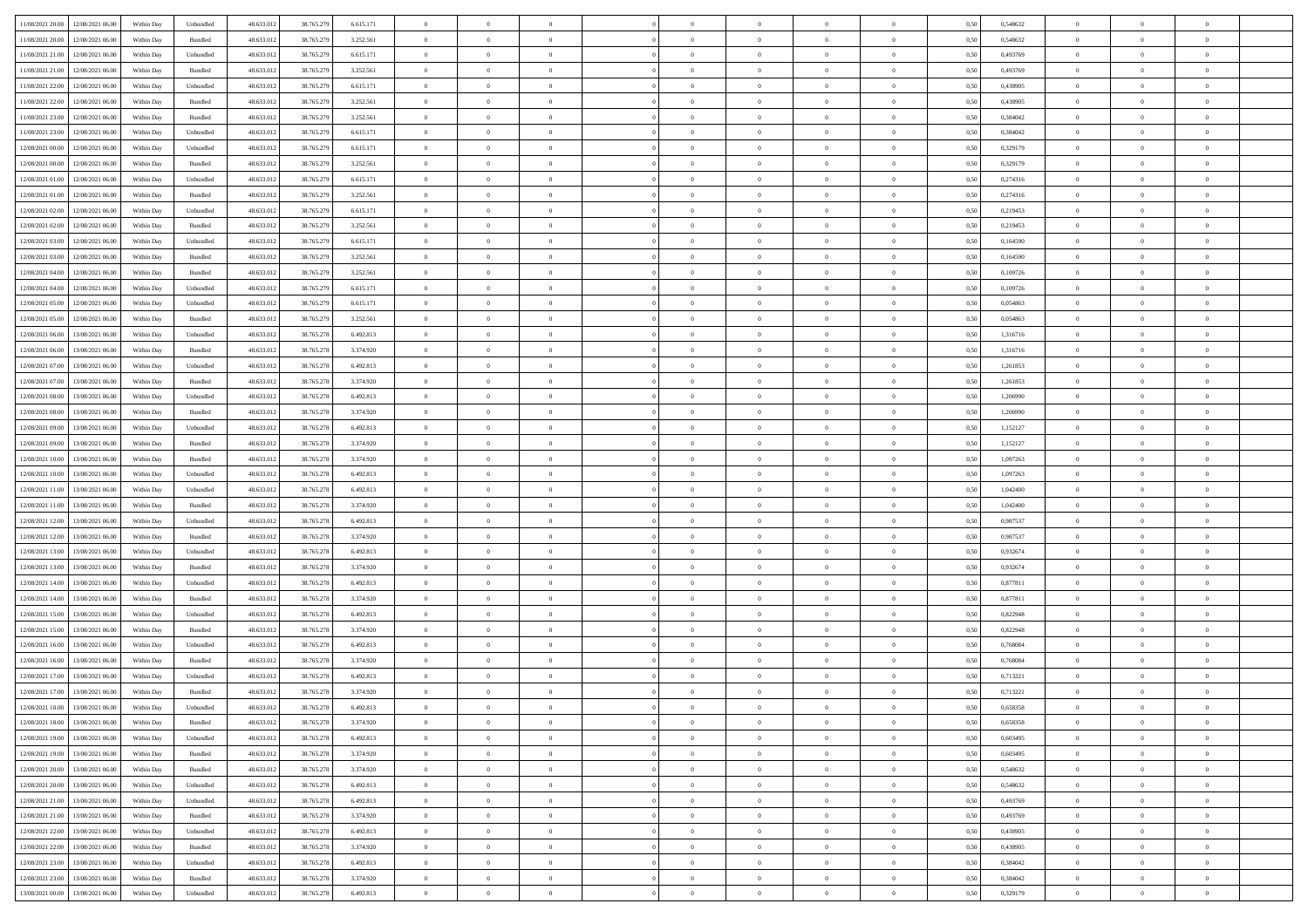|                                              |            |                   |            |            |           | $\overline{0}$ | $\overline{0}$ |                | $\overline{0}$ | $\theta$       |                | $\theta$       |      |          | $\theta$       | $\theta$       | $\overline{0}$ |  |
|----------------------------------------------|------------|-------------------|------------|------------|-----------|----------------|----------------|----------------|----------------|----------------|----------------|----------------|------|----------|----------------|----------------|----------------|--|
| 13/08/2021 00:00 13/08/2021 06:00            | Within Day | Bundled           | 48.633.01  | 38.765.278 | 3.374.920 |                |                |                |                |                |                |                | 0,50 | 0,329179 |                |                |                |  |
| 13/08/2021 01:00<br>13/08/2021 06:00         | Within Day | Bundled           | 48.633.01  | 38.765.278 | 3.374.920 | $\bf{0}$       | $\bf{0}$       | $\bf{0}$       | $\bf{0}$       | $\overline{0}$ | $\overline{0}$ | $\bf{0}$       | 0,50 | 0,274316 | $\,$ 0 $\,$    | $\bf{0}$       | $\overline{0}$ |  |
| 13/08/2021 01:00<br>13/08/2021 06:00         | Within Day | Unbundled         | 48.633.012 | 38.765.278 | 6.492.813 | $\overline{0}$ | $\bf{0}$       | $\overline{0}$ | $\bf{0}$       | $\bf{0}$       | $\overline{0}$ | $\bf{0}$       | 0.50 | 0,274316 | $\overline{0}$ | $\overline{0}$ | $\bf{0}$       |  |
| 13/08/2021 02:00<br>13/08/2021 06:00         | Within Day | Unbundled         | 48.633.013 | 38.765.278 | 6.492.813 | $\overline{0}$ | $\bf{0}$       | $\overline{0}$ | $\overline{0}$ | $\theta$       | $\overline{0}$ | $\bf{0}$       | 0,50 | 0,219453 | $\theta$       | $\theta$       | $\overline{0}$ |  |
| 13/08/2021 02:00<br>13/08/2021 06:00         | Within Day | Bundled           | 48.633.01  | 38.765.278 | 3.374.920 | $\bf{0}$       | $\overline{0}$ | $\bf{0}$       | $\overline{0}$ | $\theta$       | $\overline{0}$ | $\bf{0}$       | 0,50 | 0,219453 | $\,$ 0 $\,$    | $\bf{0}$       | $\overline{0}$ |  |
| 13/08/2021 03:00<br>13/08/2021 06:00         |            | Unbundled         | 48.633.013 | 38.765.278 | 6.492.813 | $\overline{0}$ | $\overline{0}$ | $\overline{0}$ | $\bf{0}$       | $\overline{0}$ | $\theta$       | $\bf{0}$       | 0.50 | 0.164590 | $\,$ 0 $\,$    | $\theta$       | $\overline{0}$ |  |
|                                              | Within Day |                   |            |            |           |                |                |                |                |                |                |                |      |          |                |                |                |  |
| 13/08/2021 03:00<br>13/08/2021 06:00         | Within Day | Bundled           | 48.633.013 | 38.765.278 | 3.374.920 | $\overline{0}$ | $\overline{0}$ | $\overline{0}$ | $\overline{0}$ | $\overline{0}$ | $\overline{0}$ | $\bf{0}$       | 0,50 | 0,164590 | $\theta$       | $\theta$       | $\overline{0}$ |  |
| 13/08/2021 04:00<br>13/08/2021 06:00         | Within Day | Unbundled         | 48.633.01  | 38.765.278 | 6.492.813 | $\bf{0}$       | $\bf{0}$       | $\bf{0}$       | $\overline{0}$ | $\overline{0}$ | $\overline{0}$ | $\bf{0}$       | 0,50 | 0,109726 | $\,$ 0 $\,$    | $\bf{0}$       | $\overline{0}$ |  |
| 13/08/2021 04:00<br>13/08/2021 06:00         | Within Day | Bundled           | 48.633.013 | 38.765.278 | 3.374.920 | $\overline{0}$ | $\bf{0}$       | $\overline{0}$ | $\bf{0}$       | $\overline{0}$ | $\overline{0}$ | $\bf{0}$       | 0.50 | 0.109726 | $\bf{0}$       | $\overline{0}$ | $\overline{0}$ |  |
| 13/08/2021 05:00<br>13/08/2021 06:00         | Within Day | Unbundled         | 48.633.013 | 38.765.278 | 6.492.813 | $\overline{0}$ | $\bf{0}$       | $\overline{0}$ | $\overline{0}$ | $\overline{0}$ | $\overline{0}$ | $\bf{0}$       | 0,50 | 0,054863 | $\,$ 0 $\,$    | $\bf{0}$       | $\overline{0}$ |  |
| 13/08/2021 05:00<br>13/08/2021 06:00         | Within Day | Bundled           | 48.633.01  | 38.765.278 | 3.374.920 | $\bf{0}$       | $\bf{0}$       | $\bf{0}$       | $\bf{0}$       | $\overline{0}$ | $\overline{0}$ | $\bf{0}$       | 0,50 | 0,054863 | $\,$ 0 $\,$    | $\bf{0}$       | $\overline{0}$ |  |
| 13/08/2021 06:00<br>14/08/2021 06:00         | Within Day | Unbundled         | 48.633.013 | 38.765.278 | 6.610.555 | $\overline{0}$ | $\bf{0}$       | $\overline{0}$ | $\overline{0}$ | $\bf{0}$       | $\overline{0}$ | $\bf{0}$       | 0.50 | 1.316716 | $\bf{0}$       | $\overline{0}$ | $\,$ 0         |  |
| 13/08/2021 06:00<br>14/08/2021 06:00         | Within Day | Bundled           | 48.633.01  | 38.765.278 | 3.257.178 | $\overline{0}$ | $\overline{0}$ | $\overline{0}$ | $\theta$       | $\theta$       | $\overline{0}$ | $\bf{0}$       | 0,50 | 1,316716 | $\,$ 0 $\,$    | $\theta$       | $\overline{0}$ |  |
|                                              |            |                   |            |            |           |                |                |                |                |                |                |                |      |          |                |                |                |  |
| 13/08/2021 07:00<br>14/08/2021 06:00         | Within Day | Bundled           | 48.633.01  | 38.765.278 | 3.257.178 | $\bf{0}$       | $\overline{0}$ | $\bf{0}$       | $\bf{0}$       | $\bf{0}$       | $\overline{0}$ | $\bf{0}$       | 0,50 | 1,261853 | $\,$ 0 $\,$    | $\bf{0}$       | $\overline{0}$ |  |
| 13/08/2021 07:00<br>14/08/2021 06:00         | Within Day | Unbundled         | 48.633.013 | 38.765.278 | 6.610.555 | $\overline{0}$ | $\overline{0}$ | $\overline{0}$ | $\bf{0}$       | $\overline{0}$ | $\theta$       | $\bf{0}$       | 0.50 | 1.261853 | $\,$ 0 $\,$    | $\theta$       | $\overline{0}$ |  |
| 13/08/2021 08:00<br>14/08/2021 06:00         | Within Day | Unbundled         | 48.633.013 | 38.765.278 | 6.610.555 | $\overline{0}$ | $\overline{0}$ | $\overline{0}$ | $\overline{0}$ | $\overline{0}$ | $\overline{0}$ | $\bf{0}$       | 0,50 | 1,206990 | $\theta$       | $\theta$       | $\overline{0}$ |  |
| 13/08/2021 08:00<br>14/08/2021 06:00         | Within Day | Bundled           | 48.633.01  | 38.765.278 | 3.257.178 | $\bf{0}$       | $\bf{0}$       | $\bf{0}$       | $\overline{0}$ | $\overline{0}$ | $\overline{0}$ | $\bf{0}$       | 0,50 | 1,206990 | $\,$ 0 $\,$    | $\bf{0}$       | $\overline{0}$ |  |
| 13/08/2021 09:00<br>14/08/2021 06:00         | Within Day | Unbundled         | 48.633.013 | 38.765.278 | 6.610.555 | $\overline{0}$ | $\bf{0}$       | $\overline{0}$ | $\bf{0}$       | $\overline{0}$ | $\overline{0}$ | $\bf{0}$       | 0.50 | 1.152127 | $\bf{0}$       | $\overline{0}$ | $\bf{0}$       |  |
| 13/08/2021 09:00<br>14/08/2021 06:00         | Within Day | Bundled           | 48.633.013 | 38.765.278 | 3.257.178 | $\bf{0}$       | $\bf{0}$       | $\overline{0}$ | $\overline{0}$ | $\overline{0}$ | $\overline{0}$ | $\bf{0}$       | 0,50 | 1,152127 | $\,$ 0 $\,$    | $\bf{0}$       | $\overline{0}$ |  |
| 13/08/2021 10:00<br>14/08/2021 06:00         | Within Day | Unbundled         | 48.633.01  | 38.765.278 | 6.610.555 | $\bf{0}$       | $\bf{0}$       | $\bf{0}$       | $\bf{0}$       | $\overline{0}$ | $\overline{0}$ | $\bf{0}$       | 0,50 | 1,097263 | $\,$ 0 $\,$    | $\bf{0}$       | $\overline{0}$ |  |
| 13/08/2021 10:00<br>14/08/2021 06:00         | Within Day | Bundled           | 48.633.013 | 38.765.278 | 3.257.178 | $\overline{0}$ | $\bf{0}$       | $\overline{0}$ | $\overline{0}$ | $\bf{0}$       | $\overline{0}$ | $\bf{0}$       | 0.50 | 1.097263 | $\bf{0}$       | $\overline{0}$ | $\,$ 0         |  |
|                                              |            |                   |            |            |           |                |                |                |                |                |                |                |      |          |                |                |                |  |
| 13/08/2021 11:00<br>14/08/2021 06:00         | Within Day | Unbundled         | 48.633.01  | 38.765.278 | 6.610.555 | $\overline{0}$ | $\overline{0}$ | $\overline{0}$ | $\overline{0}$ | $\theta$       | $\overline{0}$ | $\bf{0}$       | 0,50 | 1,042400 | $\theta$       | $\theta$       | $\overline{0}$ |  |
| 13/08/2021 11:00<br>14/08/2021 06:00         | Within Day | Bundled           | 48.633.01  | 38.765.278 | 3.257.178 | $\bf{0}$       | $\bf{0}$       | $\bf{0}$       | $\bf{0}$       | $\overline{0}$ | $\overline{0}$ | $\bf{0}$       | 0,50 | 1,042400 | $\,$ 0 $\,$    | $\bf{0}$       | $\overline{0}$ |  |
| 13/08/2021 12:00<br>14/08/2021 06:00         | Within Day | Unbundled         | 48.633.013 | 38.765.278 | 6.610.555 | $\overline{0}$ | $\overline{0}$ | $\overline{0}$ | $\bf{0}$       | $\overline{0}$ | $\theta$       | $\bf{0}$       | 0.50 | 0.987537 | $\,$ 0 $\,$    | $\theta$       | $\overline{0}$ |  |
| 13/08/2021 12:00<br>14/08/2021 06:00         | Within Day | Bundled           | 48.633.013 | 38.765.278 | 3.257.178 | $\overline{0}$ | $\overline{0}$ | $\overline{0}$ | $\overline{0}$ | $\overline{0}$ | $\overline{0}$ | $\bf{0}$       | 0,50 | 0,987537 | $\,$ 0 $\,$    | $\theta$       | $\overline{0}$ |  |
| 13/08/2021 13:00<br>14/08/2021 06:00         | Within Day | Unbundled         | 48.633.01  | 38.765.278 | 6.610.555 | $\bf{0}$       | $\overline{0}$ | $\bf{0}$       | $\overline{0}$ | $\bf{0}$       | $\overline{0}$ | $\bf{0}$       | 0,50 | 0,932674 | $\,$ 0 $\,$    | $\bf{0}$       | $\overline{0}$ |  |
| 13/08/2021 13:00<br>14/08/2021 06:00         | Within Day | Bundled           | 48.633.013 | 38.765.278 | 3.257.178 | $\overline{0}$ | $\bf{0}$       | $\overline{0}$ | $\bf{0}$       | $\overline{0}$ | $\overline{0}$ | $\bf{0}$       | 0.50 | 0.932674 | $\bf{0}$       | $\overline{0}$ | $\overline{0}$ |  |
| 13/08/2021 14:00<br>14/08/2021 06:00         | Within Day | Unbundled         | 48.633.01  | 38.765.278 | 6.610.555 | $\overline{0}$ | $\bf{0}$       | $\overline{0}$ | $\overline{0}$ | $\overline{0}$ | $\overline{0}$ | $\bf{0}$       | 0,50 | 0,877811 | $\theta$       | $\bf{0}$       | $\overline{0}$ |  |
| 13/08/2021 14:00<br>14/08/2021 06:00         | Within Day | Bundled           | 48.633.01  | 38.765.278 | 3.257.178 | $\bf{0}$       | $\bf{0}$       | $\bf{0}$       | $\bf{0}$       | $\overline{0}$ | $\overline{0}$ | $\bf{0}$       | 0,50 | 0,877811 | $\,$ 0 $\,$    | $\bf{0}$       | $\overline{0}$ |  |
| 13/08/2021 15:00<br>14/08/2021 06:00         | Within Day | Unbundled         | 48.633.013 | 38.765.278 | 6.610.555 | $\overline{0}$ | $\bf{0}$       | $\overline{0}$ | $\overline{0}$ | $\bf{0}$       | $\overline{0}$ | $\bf{0}$       | 0.50 | 0.822948 | $\bf{0}$       | $\overline{0}$ | $\,$ 0         |  |
|                                              |            |                   |            |            |           |                |                |                |                |                |                |                |      |          |                |                |                |  |
| 13/08/2021 15:00<br>14/08/2021 06:00         | Within Day | Bundled           | 48.633.013 | 38.765.278 | 3.257.178 | $\overline{0}$ | $\overline{0}$ | $\overline{0}$ | $\overline{0}$ | $\overline{0}$ | $\overline{0}$ | $\bf{0}$       | 0.5( | 0,822948 | $\theta$       | $\theta$       | $\overline{0}$ |  |
| 13/08/2021 16:00<br>14/08/2021 06:00         | Within Day | Unbundled         | 48.633.01  | 38.765.278 | 6.610.555 | $\bf{0}$       | $\bf{0}$       | $\bf{0}$       | $\bf{0}$       | $\overline{0}$ | $\overline{0}$ | $\bf{0}$       | 0,50 | 0,768084 | $\,$ 0 $\,$    | $\bf{0}$       | $\overline{0}$ |  |
| 13/08/2021 16:00<br>14/08/2021 06:00         | Within Day | Bundled           | 48.633.013 | 38.765.278 | 3.257.178 | $\overline{0}$ | $\bf{0}$       | $\overline{0}$ | $\bf{0}$       | $\overline{0}$ | $\overline{0}$ | $\bf{0}$       | 0.50 | 0.768084 | $\,$ 0 $\,$    | $\theta$       | $\overline{0}$ |  |
| 13/08/2021 17:00<br>14/08/2021 06:00         | Within Dav | Bundled           | 48.633.013 | 38.765.278 | 3.257.178 | $\overline{0}$ | $\overline{0}$ | $\overline{0}$ | $\overline{0}$ | $\theta$       | $\overline{0}$ | $\overline{0}$ | 0.50 | 0,713221 | $\theta$       | $\theta$       | $\overline{0}$ |  |
| 13/08/2021 17:00<br>14/08/2021 06:00         | Within Day | Unbundled         | 48.633.01  | 38.765.278 | 6.610.555 | $\bf{0}$       | $\bf{0}$       | $\bf{0}$       | $\bf{0}$       | $\overline{0}$ | $\overline{0}$ | $\bf{0}$       | 0,50 | 0,713221 | $\,$ 0 $\,$    | $\bf{0}$       | $\overline{0}$ |  |
| 13/08/2021 18:00<br>14/08/2021 06:00         | Within Day | Unbundled         | 48.633.013 | 38,765,278 | 6.610.555 | $\overline{0}$ | $\bf{0}$       | $\overline{0}$ | $\bf{0}$       | $\overline{0}$ | $\overline{0}$ | $\bf{0}$       | 0.50 | 0.658358 | $\bf{0}$       | $\overline{0}$ | $\overline{0}$ |  |
| 13/08/2021 18:00<br>14/08/2021 06:00         | Within Dav | Bundled           | 48.633.013 | 38.765.278 | 3.257.178 | $\overline{0}$ | $\overline{0}$ | $\overline{0}$ | $\overline{0}$ | $\overline{0}$ | $\overline{0}$ | $\bf{0}$       | 0.50 | 0,658358 | $\theta$       | $\theta$       | $\overline{0}$ |  |
| 13/08/2021 19:00<br>14/08/2021 06:00         | Within Day | Unbundled         | 48.633.01  | 38.765.278 | 6.610.555 | $\bf{0}$       | $\bf{0}$       | $\bf{0}$       | $\bf{0}$       | $\overline{0}$ | $\overline{0}$ | $\bf{0}$       | 0,50 | 0,603495 | $\,$ 0 $\,$    | $\bf{0}$       | $\overline{0}$ |  |
| 14/08/2021 06:00                             |            | Bundled           | 48.633.013 |            |           |                |                | $\overline{0}$ |                |                | $\overline{0}$ |                |      | 0.603495 |                |                | $\,$ 0         |  |
| 13/08/2021 19:00                             | Within Day |                   |            | 38.765.278 | 3.257.178 | $\overline{0}$ | $\bf{0}$       |                | $\overline{0}$ | $\bf{0}$       |                | $\bf{0}$       | 0.50 |          | $\bf{0}$       | $\overline{0}$ |                |  |
| 13/08/2021 20:00<br>14/08/2021 06:00         | Within Dav | Unbundled         | 48.633.013 | 38.765.278 | 6.610.555 | $\overline{0}$ | $\overline{0}$ | $\overline{0}$ | $\overline{0}$ | $\overline{0}$ | $\overline{0}$ | $\bf{0}$       | 0.50 | 0.548632 | $\theta$       | $\theta$       | $\overline{0}$ |  |
| 13/08/2021 20:00<br>14/08/2021 06:00         | Within Day | Bundled           | 48.633.013 | 38.765.278 | 3.257.178 | $\bf{0}$       | $\bf{0}$       | $\bf{0}$       | $\bf{0}$       | $\overline{0}$ | $\overline{0}$ | $\bf{0}$       | 0,50 | 0,548632 | $\,$ 0 $\,$    | $\bf{0}$       | $\overline{0}$ |  |
| 13/08/2021 21:00<br>14/08/2021 06:00         | Within Day | Unbundled         | 48.633.013 | 38.765.278 | 6.610.555 | $\overline{0}$ | $\overline{0}$ | $\overline{0}$ | $\bf{0}$       | $\overline{0}$ | $\Omega$       | $\bf{0}$       | 0.50 | 0.493769 | $\bf{0}$       | $\theta$       | $\overline{0}$ |  |
| 13/08/2021 21:00<br>14/08/2021 06:00         | Within Dav | Bundled           | 48.633.013 | 38.765.278 | 3.257.178 | $\overline{0}$ | $\overline{0}$ | $\Omega$       | $\overline{0}$ | $\theta$       | $\overline{0}$ | $\overline{0}$ | 0.5( | 0,493769 | $\theta$       | $\theta$       | $\overline{0}$ |  |
| 13/08/2021 22:00<br>14/08/2021 06:00         | Within Day | Bundled           | 48.633.01  | 38.765.278 | 3.257.178 | $\bf{0}$       | $\bf{0}$       | $\overline{0}$ | $\bf{0}$       | $\bf{0}$       | $\overline{0}$ | $\bf{0}$       | 0,50 | 0,438905 | $\overline{0}$ | $\bf{0}$       | $\overline{0}$ |  |
| $13/08/2021\ 22.00 \qquad 14/08/2021\ 06.00$ | Within Day | ${\sf Unbundred}$ | 48.633.012 | 38.765.278 | 6.610.555 | $\bf{0}$       | $\Omega$       |                | $\Omega$       |                |                |                | 0,50 | 0.438905 | $\bf{0}$       | $\overline{0}$ |                |  |
| 13/08/2021 23:00 14/08/2021 06:00            | Within Day | Unbundled         | 48.633.012 | 38.765.278 | 6.610.555 | $\overline{0}$ | $\overline{0}$ | $\Omega$       | $\theta$       | $\overline{0}$ | $\overline{0}$ | $\bf{0}$       | 0,50 | 0,384042 | $\theta$       | $\overline{0}$ | $\overline{0}$ |  |
| 13/08/2021 23:00<br>14/08/2021 06:00         | Within Day | Bundled           | 48.633.013 | 38.765.278 | 3.257.178 | $\overline{0}$ | $\bf{0}$       | $\overline{0}$ | $\overline{0}$ | $\bf{0}$       | $\overline{0}$ |                | 0,50 | 0,384042 | $\bf{0}$       | $\overline{0}$ | $\bf{0}$       |  |
|                                              |            |                   |            |            |           |                |                |                |                |                |                | $\bf{0}$       |      |          |                |                |                |  |
| 14/08/2021 00:00 14/08/2021 06:00            | Within Day | Unbundled         | 48.633.012 | 38.765.278 | 6.610.555 | $\overline{0}$ | $\bf{0}$       | $\overline{0}$ | $\overline{0}$ | $\mathbf{0}$   | $\overline{0}$ | $\,$ 0 $\,$    | 0.50 | 0,329179 | $\overline{0}$ | $\bf{0}$       | $\,$ 0 $\,$    |  |
| 14/08/2021 00:00 14/08/2021 06:00            | Within Day | Bundled           | 48.633.012 | 38.765.278 | 3.257.178 | $\overline{0}$ | $\overline{0}$ | $\overline{0}$ | $\overline{0}$ | $\overline{0}$ | $\overline{0}$ | $\bf{0}$       | 0,50 | 0,329179 | $\overline{0}$ | $\theta$       | $\overline{0}$ |  |
| 14/08/2021 01:00<br>14/08/2021 06:00         | Within Day | Unbundled         | 48.633.012 | 38.765.278 | 6.610.555 | $\overline{0}$ | $\bf{0}$       | $\overline{0}$ | $\overline{0}$ | $\overline{0}$ | $\overline{0}$ | $\bf{0}$       | 0,50 | 0,274316 | $\bf{0}$       | $\overline{0}$ | $\overline{0}$ |  |
| 14/08/2021 06:00<br>14/08/2021 01:00         | Within Day | Bundled           | 48.633.012 | 38.765.278 | 3.257.178 | $\overline{0}$ | $\bf{0}$       | $\overline{0}$ | $\overline{0}$ | $\bf{0}$       | $\overline{0}$ | $\bf{0}$       | 0.50 | 0,274316 | $\,$ 0 $\,$    | $\overline{0}$ | $\,$ 0         |  |
| 14/08/2021 02:00<br>14/08/2021 06:00         | Within Dav | Unbundled         | 48.633.012 | 38.765.278 | 6.610.555 | $\overline{0}$ | $\overline{0}$ | $\overline{0}$ | $\overline{0}$ | $\overline{0}$ | $\overline{0}$ | $\bf{0}$       | 0.50 | 0,219453 | $\overline{0}$ | $\theta$       | $\overline{0}$ |  |
| 14/08/2021 02:00<br>14/08/2021 06:00         | Within Day | Bundled           | 48.633.013 | 38.765.278 | 3.257.178 | $\overline{0}$ | $\overline{0}$ | $\overline{0}$ | $\overline{0}$ | $\overline{0}$ | $\overline{0}$ | $\bf{0}$       | 0,50 | 0,219453 | $\bf{0}$       | $\overline{0}$ | $\overline{0}$ |  |
| 14/08/2021 03:00<br>14/08/2021 06:00         | Within Day | Unbundled         | 48.633.012 | 38.765.278 | 6.610.555 | $\overline{0}$ | $\overline{0}$ | $\overline{0}$ | $\overline{0}$ | $\overline{0}$ | $\overline{0}$ | $\bf{0}$       | 0.50 | 0.164590 | $\mathbf{0}$   | $\bf{0}$       | $\,$ 0         |  |
| 14/08/2021 06:00                             |            |                   |            |            |           |                | $\overline{0}$ |                |                | $\overline{0}$ |                |                |      |          |                | $\theta$       | $\overline{0}$ |  |
| 14/08/2021 03:00                             | Within Dav | Bundled           | 48.633.012 | 38.765.278 | 3.257.178 | $\overline{0}$ |                | $\overline{0}$ | $\overline{0}$ |                | $\overline{0}$ | $\bf{0}$       | 0,50 | 0,164590 | $\overline{0}$ |                |                |  |
| 14/08/2021 04:00<br>14/08/2021 06:00         | Within Day | Bundled           | 48.633.013 | 38.765.278 | 3.257.178 | $\overline{0}$ | $\bf{0}$       | $\overline{0}$ | $\bf{0}$       | $\overline{0}$ | $\overline{0}$ | $\bf{0}$       | 0,50 | 0,109726 | $\bf{0}$       | $\,$ 0 $\,$    | $\bf{0}$       |  |
| 14/08/2021 04:00 14/08/2021 06:00            | Within Day | Unbundled         | 48.633.012 | 38.765.278 | 6.610.555 | $\,$ 0 $\,$    | $\bf{0}$       | $\overline{0}$ | $\overline{0}$ | $\,$ 0 $\,$    | $\overline{0}$ | $\bf{0}$       | 0,50 | 0,109726 | $\overline{0}$ | $\,$ 0 $\,$    | $\,$ 0 $\,$    |  |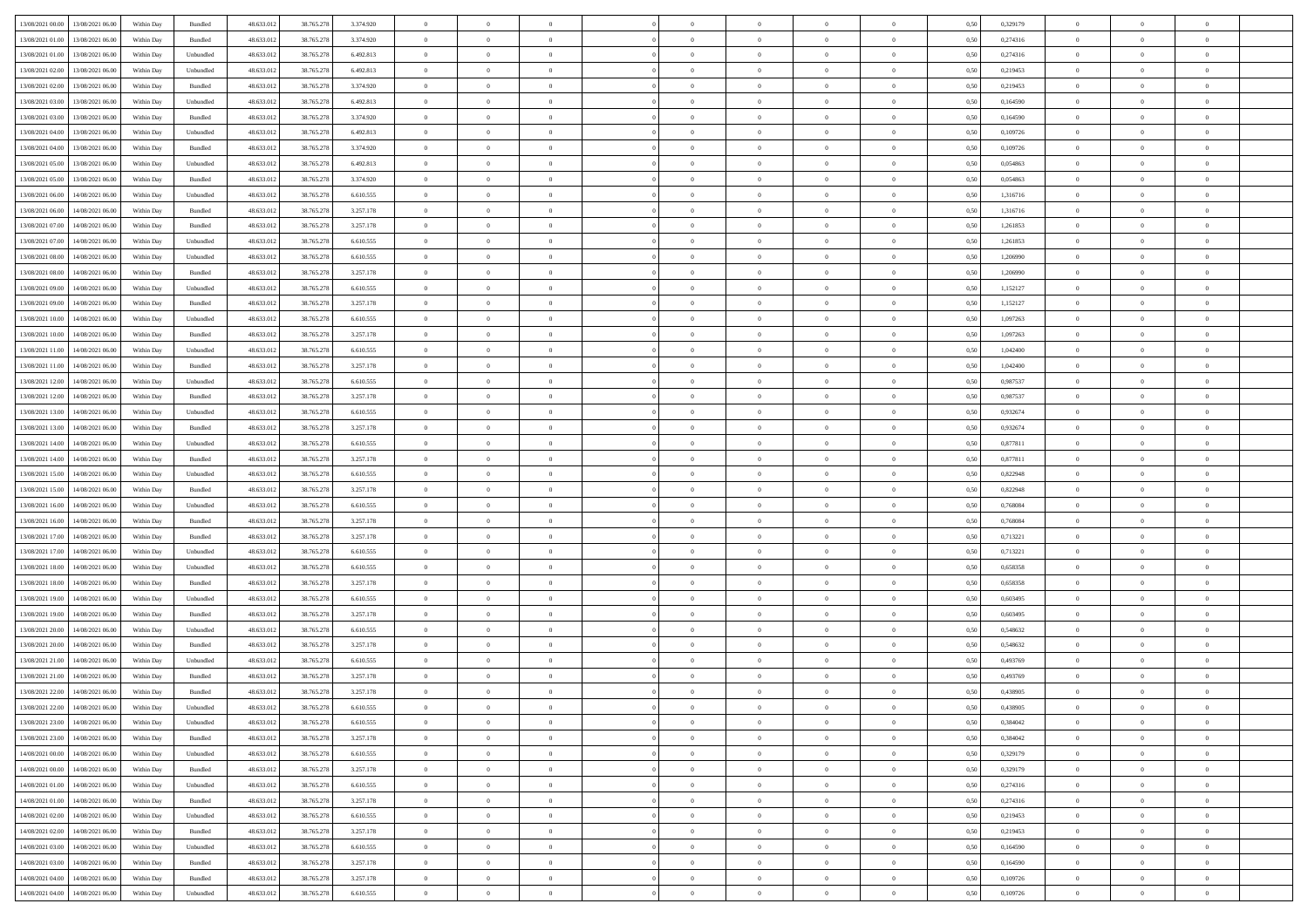| 14/08/2021 05:00 14/08/2021 06:00              | Within Day | Unbundled                   | 48.633.01  | 38.765.278 | 6.610.555 | $\overline{0}$ | $\overline{0}$ |                | $\overline{0}$ | $\theta$       |                | $\theta$       | 0,50 | 0,054863 | $\theta$       | $\theta$       | $\overline{0}$ |  |
|------------------------------------------------|------------|-----------------------------|------------|------------|-----------|----------------|----------------|----------------|----------------|----------------|----------------|----------------|------|----------|----------------|----------------|----------------|--|
| 14/08/2021 05:00<br>14/08/2021 06:00           | Within Day | Bundled                     | 48.633.01  | 38.765.278 | 3.257.178 | $\bf{0}$       | $\bf{0}$       | $\bf{0}$       | $\bf{0}$       | $\overline{0}$ | $\overline{0}$ | $\bf{0}$       | 0,50 | 0,054863 | $\,$ 0 $\,$    | $\bf{0}$       | $\overline{0}$ |  |
| 14/08/2021 06:00<br>15/08/2021 06:00           | Within Day | Unbundled                   | 48.633.012 | 38.765.278 | 6.516.118 | $\overline{0}$ | $\bf{0}$       | $\overline{0}$ | $\bf{0}$       | $\bf{0}$       | $\overline{0}$ | $\bf{0}$       | 0.50 | 1.316716 | $\bf{0}$       | $\overline{0}$ | $\overline{0}$ |  |
| 14/08/2021 06:00<br>15/08/2021 06:00           |            |                             | 48.633.01  |            |           | $\overline{0}$ | $\bf{0}$       | $\overline{0}$ | $\overline{0}$ | $\theta$       | $\overline{0}$ |                |      | 1,316716 | $\,$ 0 $\,$    | $\theta$       | $\overline{0}$ |  |
|                                                | Within Day | Bundled                     |            | 38.765.278 | 3.351.615 |                |                |                |                |                |                | $\bf{0}$       | 0,50 |          |                |                |                |  |
| 14/08/2021 07:00<br>15/08/2021 06:00           | Within Day | Unbundled                   | 48.633.01  | 38.765.278 | 6.516.118 | $\bf{0}$       | $\overline{0}$ | $\bf{0}$       | $\overline{0}$ | $\theta$       | $\overline{0}$ | $\bf{0}$       | 0,50 | 1,261853 | $\,$ 0 $\,$    | $\bf{0}$       | $\overline{0}$ |  |
| 14/08/2021 07:00<br>15/08/2021 06:00           | Within Day | Bundled                     | 48.633.013 | 38.765.278 | 3.351.615 | $\overline{0}$ | $\overline{0}$ | $\overline{0}$ | $\bf{0}$       | $\overline{0}$ | $\theta$       | $\bf{0}$       | 0.50 | 1.261853 | $\,$ 0 $\,$    | $\theta$       | $\overline{0}$ |  |
| 14/08/2021 08:00<br>15/08/2021 06:00           | Within Day | Unbundled                   | 48.633.013 | 38.765.278 | 6.516.118 | $\overline{0}$ | $\overline{0}$ | $\overline{0}$ | $\overline{0}$ | $\overline{0}$ | $\overline{0}$ | $\bf{0}$       | 0,50 | 1,206990 | $\,$ 0 $\,$    | $\theta$       | $\overline{0}$ |  |
|                                                |            |                             |            |            |           |                |                |                |                |                |                |                |      |          |                |                |                |  |
| 14/08/2021 08:00<br>15/08/2021 06:00           | Within Day | Bundled                     | 48.633.01  | 38.765.278 | 3.351.615 | $\bf{0}$       | $\bf{0}$       | $\bf{0}$       | $\overline{0}$ | $\overline{0}$ | $\overline{0}$ | $\bf{0}$       | 0,50 | 1,206990 | $\,$ 0 $\,$    | $\bf{0}$       | $\overline{0}$ |  |
| 14/08/2021 09:00<br>15/08/2021 06:00           | Within Day | Unbundled                   | 48.633.013 | 38.765.278 | 6.516.118 | $\overline{0}$ | $\bf{0}$       | $\overline{0}$ | $\bf{0}$       | $\overline{0}$ | $\overline{0}$ | $\bf{0}$       | 0.50 | 1,152127 | $\bf{0}$       | $\overline{0}$ | $\overline{0}$ |  |
| 14/08/2021 09:00<br>15/08/2021 06:00           | Within Day | Bundled                     | 48.633.012 | 38.765.278 | 3.351.615 | $\bf{0}$       | $\bf{0}$       | $\overline{0}$ | $\overline{0}$ | $\overline{0}$ | $\overline{0}$ | $\bf{0}$       | 0,50 | 1,152127 | $\,$ 0 $\,$    | $\bf{0}$       | $\overline{0}$ |  |
| 14/08/2021 10:00<br>15/08/2021 06:00           | Within Day | Unbundled                   | 48.633.01  | 38.765.278 | 6.516.118 | $\bf{0}$       | $\overline{0}$ | $\bf{0}$       | $\bf{0}$       | $\bf{0}$       | $\overline{0}$ | $\bf{0}$       | 0,50 | 1,097263 | $\,$ 0 $\,$    | $\bf{0}$       | $\overline{0}$ |  |
|                                                |            |                             |            |            |           |                |                |                |                |                |                |                |      |          |                |                |                |  |
| 14/08/2021 10:00<br>15/08/2021 06:00           | Within Day | Bundled                     | 48.633.013 | 38.765.278 | 3.351.615 | $\overline{0}$ | $\bf{0}$       | $\overline{0}$ | $\overline{0}$ | $\bf{0}$       | $\overline{0}$ | $\bf{0}$       | 0.50 | 1.097263 | $\bf{0}$       | $\overline{0}$ | $\overline{0}$ |  |
| 14/08/2021 11:00<br>15/08/2021 06:00           | Within Day | Unbundled                   | 48.633.01  | 38.765.278 | 6.516.118 | $\overline{0}$ | $\overline{0}$ | $\overline{0}$ | $\theta$       | $\theta$       | $\overline{0}$ | $\bf{0}$       | 0,50 | 1,042400 | $\,$ 0 $\,$    | $\theta$       | $\overline{0}$ |  |
| 14/08/2021 11:00<br>15/08/2021 06:00           | Within Day | Bundled                     | 48.633.01  | 38.765.278 | 3.351.615 | $\bf{0}$       | $\overline{0}$ | $\bf{0}$       | $\overline{0}$ | $\bf{0}$       | $\overline{0}$ | $\bf{0}$       | 0,50 | 1,042400 | $\,$ 0 $\,$    | $\bf{0}$       | $\overline{0}$ |  |
|                                                |            |                             |            |            |           |                |                |                |                |                | $\theta$       |                |      |          |                |                |                |  |
| 14/08/2021 12:00<br>15/08/2021 06:00           | Within Day | Unbundled                   | 48.633.013 | 38.765.278 | 6.516.118 | $\overline{0}$ | $\overline{0}$ | $\overline{0}$ | $\bf{0}$       | $\overline{0}$ |                | $\bf{0}$       | 0.50 | 0.987537 | $\,$ 0 $\,$    | $\theta$       | $\overline{0}$ |  |
| 14/08/2021 12:00<br>15/08/2021 06:00           | Within Day | Bundled                     | 48.633.013 | 38.765.278 | 3.351.615 | $\overline{0}$ | $\overline{0}$ | $\overline{0}$ | $\overline{0}$ | $\overline{0}$ | $\overline{0}$ | $\bf{0}$       | 0,50 | 0,987537 | $\theta$       | $\theta$       | $\overline{0}$ |  |
| 14/08/2021 13:00<br>15/08/2021 06:00           | Within Day | Unbundled                   | 48.633.01  | 38.765.278 | 6.516.118 | $\bf{0}$       | $\bf{0}$       | $\bf{0}$       | $\overline{0}$ | $\bf{0}$       | $\overline{0}$ | $\bf{0}$       | 0,50 | 0,932674 | $\,$ 0 $\,$    | $\bf{0}$       | $\overline{0}$ |  |
| 14/08/2021 13:00<br>15/08/2021 06:00           | Within Day | Bundled                     | 48.633.013 | 38.765.278 | 3.351.615 | $\overline{0}$ | $\bf{0}$       | $\overline{0}$ | $\bf{0}$       | $\overline{0}$ | $\overline{0}$ | $\bf{0}$       | 0.50 | 0.932674 | $\bf{0}$       | $\overline{0}$ | $\overline{0}$ |  |
| 14/08/2021 14:00<br>15/08/2021 06:00           |            |                             |            |            |           |                | $\bf{0}$       | $\overline{0}$ | $\overline{0}$ | $\overline{0}$ | $\overline{0}$ |                |      |          | $\,$ 0 $\,$    | $\bf{0}$       | $\overline{0}$ |  |
|                                                | Within Day | Bundled                     | 48.633.013 | 38.765.278 | 3.351.615 | $\bf{0}$       |                |                |                |                |                | $\bf{0}$       | 0,50 | 0,877811 |                |                |                |  |
| 14/08/2021 14:00<br>15/08/2021 06:00           | Within Day | Unbundled                   | 48.633.01  | 38.765.278 | 6.516.118 | $\bf{0}$       | $\bf{0}$       | $\bf{0}$       | $\bf{0}$       | $\overline{0}$ | $\overline{0}$ | $\bf{0}$       | 0,50 | 0,877811 | $\,$ 0 $\,$    | $\bf{0}$       | $\overline{0}$ |  |
| 14/08/2021 15:00<br>15/08/2021 06:00           | Within Day | Unbundled                   | 48.633.013 | 38.765.278 | 6.516.118 | $\overline{0}$ | $\bf{0}$       | $\overline{0}$ | $\overline{0}$ | $\bf{0}$       | $\overline{0}$ | $\bf{0}$       | 0.50 | 0,822948 | $\bf{0}$       | $\overline{0}$ | $\overline{0}$ |  |
| 14/08/2021 15:00<br>15/08/2021 06:00           | Within Day | Bundled                     | 48.633.01  | 38.765.278 | 3.351.615 | $\overline{0}$ | $\overline{0}$ | $\overline{0}$ | $\overline{0}$ | $\theta$       | $\overline{0}$ | $\bf{0}$       | 0,50 | 0,822948 | $\theta$       | $\theta$       | $\overline{0}$ |  |
|                                                |            |                             |            |            |           |                | $\bf{0}$       |                |                | $\overline{0}$ | $\overline{0}$ |                |      |          | $\,$ 0 $\,$    | $\bf{0}$       | $\overline{0}$ |  |
| 14/08/2021 16:00<br>15/08/2021 06:00           | Within Day | Unbundled                   | 48.633.01  | 38.765.278 | 6.516.118 | $\bf{0}$       |                | $\bf{0}$       | $\bf{0}$       |                |                | $\bf{0}$       | 0,50 | 0,768084 |                |                |                |  |
| 14/08/2021 16:00<br>15/08/2021 06:00           | Within Day | Bundled                     | 48.633.013 | 38.765.278 | 3.351.615 | $\overline{0}$ | $\overline{0}$ | $\overline{0}$ | $\bf{0}$       | $\overline{0}$ | $\theta$       | $\bf{0}$       | 0.50 | 0.768084 | $\,$ 0 $\,$    | $\theta$       | $\overline{0}$ |  |
| 14/08/2021 17:00<br>15/08/2021 06:00           | Within Day | Unbundled                   | 48.633.013 | 38.765.278 | 6.516.118 | $\overline{0}$ | $\overline{0}$ | $\overline{0}$ | $\overline{0}$ | $\overline{0}$ | $\overline{0}$ | $\bf{0}$       | 0,50 | 0,713221 | $\,$ 0 $\,$    | $\theta$       | $\overline{0}$ |  |
| 14/08/2021 17:00<br>15/08/2021 06:00           | Within Day | Bundled                     | 48.633.01  | 38.765.278 | 3.351.615 | $\bf{0}$       | $\overline{0}$ | $\bf{0}$       | $\overline{0}$ | $\bf{0}$       | $\overline{0}$ | $\bf{0}$       | 0,50 | 0,713221 | $\,$ 0 $\,$    | $\bf{0}$       | $\overline{0}$ |  |
| 14/08/2021 18:00<br>15/08/2021 06:00           | Within Day | Unbundled                   | 48.633.013 | 38.765.278 | 6.516.118 | $\overline{0}$ | $\bf{0}$       | $\overline{0}$ | $\bf{0}$       | $\overline{0}$ | $\overline{0}$ | $\bf{0}$       | 0.50 | 0.658358 | $\bf{0}$       | $\overline{0}$ | $\overline{0}$ |  |
|                                                |            |                             |            |            |           |                |                |                |                |                |                |                |      |          |                |                |                |  |
| 14/08/2021 18:00<br>15/08/2021 06:00           | Within Day | Bundled                     | 48.633.01  | 38.765.278 | 3.351.615 | $\overline{0}$ | $\bf{0}$       | $\overline{0}$ | $\overline{0}$ | $\overline{0}$ | $\overline{0}$ | $\bf{0}$       | 0,50 | 0,658358 | $\theta$       | $\theta$       | $\overline{0}$ |  |
| 14/08/2021 19:00<br>15/08/2021 06:00           | Within Day | Unbundled                   | 48.633.01  | 38.765.278 | 6.516.118 | $\bf{0}$       | $\bf{0}$       | $\bf{0}$       | $\bf{0}$       | $\overline{0}$ | $\overline{0}$ | $\bf{0}$       | 0,50 | 0,603495 | $\,$ 0 $\,$    | $\bf{0}$       | $\overline{0}$ |  |
| 14/08/2021 19:00<br>15/08/2021 06:00           | Within Day | Bundled                     | 48.633.013 | 38.765.278 | 3.351.615 | $\overline{0}$ | $\bf{0}$       | $\overline{0}$ | $\overline{0}$ | $\bf{0}$       | $\overline{0}$ | $\bf{0}$       | 0.50 | 0.603495 | $\bf{0}$       | $\overline{0}$ | $\overline{0}$ |  |
| 14/08/2021 20:00<br>15/08/2021 06:00           | Within Day | Unbundled                   | 48.633.013 | 38.765.278 | 6.516.118 | $\overline{0}$ | $\overline{0}$ | $\overline{0}$ | $\overline{0}$ | $\overline{0}$ | $\overline{0}$ | $\bf{0}$       | 0.5( | 0.548632 | $\theta$       | $\theta$       | $\overline{0}$ |  |
|                                                |            |                             |            |            |           |                |                |                |                |                |                |                |      |          |                |                |                |  |
| 14/08/2021 20:00<br>15/08/2021 06:00           | Within Day | Bundled                     | 48.633.01  | 38.765.278 | 3.351.615 | $\bf{0}$       | $\overline{0}$ | $\bf{0}$       | $\bf{0}$       | $\overline{0}$ | $\overline{0}$ | $\bf{0}$       | 0,50 | 0,548632 | $\,$ 0 $\,$    | $\bf{0}$       | $\overline{0}$ |  |
| 14/08/2021 21:00<br>15/08/2021 06:00           | Within Day | Unbundled                   | 48.633.013 | 38.765.278 | 6.516.118 | $\overline{0}$ | $\bf{0}$       | $\overline{0}$ | $\bf{0}$       | $\overline{0}$ | $\Omega$       | $\bf{0}$       | 0.50 | 0.493769 | $\,$ 0 $\,$    | $\bf{0}$       | $\overline{0}$ |  |
| 14/08/2021 21:00<br>15/08/2021 06:00           | Within Dav | Bundled                     | 48.633.013 | 38.765.278 | 3.351.615 | $\overline{0}$ | $\overline{0}$ | $\overline{0}$ | $\overline{0}$ | $\theta$       | $\overline{0}$ | $\bf{0}$       | 0.50 | 0,493769 | $\theta$       | $\theta$       | $\overline{0}$ |  |
| 14/08/2021 22:00<br>15/08/2021 06:00           | Within Day | Unbundled                   | 48.633.01  | 38.765.278 | 6.516.118 | $\bf{0}$       | $\bf{0}$       | $\bf{0}$       | $\bf{0}$       | $\overline{0}$ | $\overline{0}$ | $\bf{0}$       | 0,50 | 0,438905 | $\,$ 0 $\,$    | $\bf{0}$       | $\overline{0}$ |  |
| 14/08/2021 22:00<br>15/08/2021 06:00           | Within Day | Bundled                     | 48.633.013 | 38,765,278 | 3.351.615 | $\overline{0}$ | $\bf{0}$       | $\overline{0}$ | $\bf{0}$       | $\overline{0}$ | $\overline{0}$ | $\bf{0}$       | 0.50 | 0.438905 | $\bf{0}$       | $\overline{0}$ | $\overline{0}$ |  |
|                                                |            |                             |            |            |           |                |                |                |                |                |                |                |      |          |                |                |                |  |
| 14/08/2021 23:00<br>15/08/2021 06:00           | Within Dav | Unbundled                   | 48.633.013 | 38.765.278 | 6.516.118 | $\overline{0}$ | $\overline{0}$ | $\overline{0}$ | $\overline{0}$ | $\overline{0}$ | $\overline{0}$ | $\bf{0}$       | 0.50 | 0,384042 | $\theta$       | $\theta$       | $\overline{0}$ |  |
| 14/08/2021 23:00<br>15/08/2021 06:00           | Within Day | Bundled                     | 48.633.01  | 38.765.278 | 3.351.615 | $\bf{0}$       | $\bf{0}$       | $\bf{0}$       | $\bf{0}$       | $\overline{0}$ | $\overline{0}$ | $\bf{0}$       | 0,50 | 0,384042 | $\,$ 0 $\,$    | $\bf{0}$       | $\overline{0}$ |  |
| 15/08/2021 00:00<br>15/08/2021 06:00           | Within Day | Bundled                     | 48.633.013 | 38.765.278 | 3.351.615 | $\overline{0}$ | $\bf{0}$       | $\overline{0}$ | $\overline{0}$ | $\bf{0}$       | $\overline{0}$ | $\bf{0}$       | 0.50 | 0,329179 | $\bf{0}$       | $\overline{0}$ | $\overline{0}$ |  |
| 15/08/2021 00:00<br>15/08/2021 06:00           | Within Dav | Unbundled                   | 48.633.013 | 38.765.278 | 6.516.118 | $\overline{0}$ | $\overline{0}$ | $\overline{0}$ | $\overline{0}$ | $\overline{0}$ | $\overline{0}$ | $\bf{0}$       | 0.5( | 0,329179 | $\theta$       | $\theta$       | $\overline{0}$ |  |
|                                                |            |                             |            |            |           |                |                |                |                |                |                |                |      |          |                |                |                |  |
| 15/08/2021 01:00<br>15/08/2021 06:00           | Within Day | Unbundled                   | 48.633.013 | 38.765.278 | 6.516.118 | $\bf{0}$       | $\bf{0}$       | $\bf{0}$       | $\overline{0}$ | $\overline{0}$ | $\overline{0}$ | $\bf{0}$       | 0,50 | 0,274316 | $\,$ 0 $\,$    | $\bf{0}$       | $\overline{0}$ |  |
| 15/08/2021 01:00<br>15/08/2021 06:00           | Within Day | Bundled                     | 48.633.013 | 38.765.278 | 3.351.615 | $\overline{0}$ | $\overline{0}$ | $\overline{0}$ | $\bf{0}$       | $\theta$       | $\Omega$       | $\bf{0}$       | 0.50 | 0,274316 | $\bf{0}$       | $\theta$       | $\overline{0}$ |  |
| 15/08/2021 02:00<br>15/08/2021 06:00           | Within Dav | Unbundled                   | 48.633.013 | 38.765.278 | 6.516.118 | $\overline{0}$ | $\overline{0}$ | $\Omega$       | $\overline{0}$ | $\theta$       | $\overline{0}$ | $\overline{0}$ | 0.5( | 0,219453 | $\theta$       | $\theta$       | $\overline{0}$ |  |
| 15/08/2021 02:00<br>15/08/2021 06:00           | Within Day | Bundled                     | 48.633.01  | 38.765.278 | 3.351.615 | $\bf{0}$       | $\bf{0}$       | $\overline{0}$ | $\bf{0}$       | $\bf{0}$       | $\overline{0}$ | $\bf{0}$       | 0,50 | 0,219453 | $\,$ 0 $\,$    | $\bf{0}$       | $\overline{0}$ |  |
|                                                |            |                             | 48.633.012 |            | 6.516.118 |                |                |                |                |                |                |                |      |          |                |                |                |  |
| $15/08/2021\; 03.00 \qquad 15/08/2021\; 06.00$ | Within Day | $\ensuremath{\mathsf{Unb}}$ |            | 38.765.278 |           | $\bf{0}$       | $\Omega$       |                | $\Omega$       |                |                |                | 0,50 | 0,164590 | $\theta$       | $\overline{0}$ |                |  |
| 15/08/2021 03:00 15/08/2021 06:00              | Within Day | Bundled                     | 48.633.012 | 38.765.278 | 3.351.615 | $\overline{0}$ | $\overline{0}$ | $\overline{0}$ | $\theta$       | $\overline{0}$ | $\overline{0}$ | $\bf{0}$       | 0,50 | 0,164590 | $\theta$       | $\overline{0}$ | $\overline{0}$ |  |
| 15/08/2021 04:00<br>15/08/2021 06:00           | Within Day | Unbundled                   | 48.633.013 | 38.765.278 | 6.516.118 | $\overline{0}$ | $\bf{0}$       | $\overline{0}$ | $\overline{0}$ | $\bf{0}$       | $\overline{0}$ | $\bf{0}$       | 0,50 | 0,109726 | $\bf{0}$       | $\overline{0}$ | $\bf{0}$       |  |
| 15/08/2021 04:00 15/08/2021 06:00              | Within Day | Bundled                     | 48.633.012 | 38.765.278 | 3.351.615 | $\overline{0}$ | $\bf{0}$       | $\overline{0}$ | $\overline{0}$ | $\mathbf{0}$   | $\overline{0}$ | $\,$ 0 $\,$    | 0.50 | 0.109726 | $\overline{0}$ | $\bf{0}$       | $\,$ 0 $\,$    |  |
|                                                |            |                             |            |            |           |                | $\overline{0}$ |                |                | $\overline{0}$ |                |                |      |          | $\overline{0}$ | $\theta$       | $\overline{0}$ |  |
| 15/08/2021 05:00 15/08/2021 06:00              | Within Day | Unbundled                   | 48.633.012 | 38.765.278 | 6.516.118 | $\overline{0}$ |                | $\overline{0}$ | $\overline{0}$ |                | $\overline{0}$ | $\bf{0}$       | 0,50 | 0,054863 |                |                |                |  |
| 15/08/2021 05:00<br>15/08/2021 06:00           | Within Day | Bundled                     | 48.633.012 | 38.765.278 | 3.351.615 | $\overline{0}$ | $\bf{0}$       | $\overline{0}$ | $\overline{0}$ | $\bf{0}$       | $\overline{0}$ | $\bf{0}$       | 0,50 | 0,054863 | $\bf{0}$       | $\overline{0}$ | $\overline{0}$ |  |
| 15/08/2021 06:00<br>16/08/2021 06:00           | Within Day | Unbundled                   | 48.633.012 | 38.765.278 | 6.569.192 | $\overline{0}$ | $\bf{0}$       | $\overline{0}$ | $\overline{0}$ | $\bf{0}$       | $\overline{0}$ | $\bf{0}$       | 0.50 | 1.316716 | $\,$ 0 $\,$    | $\overline{0}$ | $\,$ 0         |  |
| 15/08/2021 06:00<br>16/08/2021 06:00           | Within Dav | Bundled                     | 48.633.012 | 38.765.278 | 3.298.541 | $\overline{0}$ | $\overline{0}$ | $\overline{0}$ | $\overline{0}$ | $\overline{0}$ | $\overline{0}$ | $\bf{0}$       | 0,50 | 1,316716 | $\overline{0}$ | $\theta$       | $\overline{0}$ |  |
| 15/08/2021 07:00                               |            |                             |            |            |           |                | $\overline{0}$ |                |                | $\overline{0}$ |                |                |      |          | $\bf{0}$       | $\overline{0}$ | $\overline{0}$ |  |
| 16/08/2021 06:00                               | Within Day | Unbundled                   | 48.633.013 | 38.765.278 | 6.569.192 | $\overline{0}$ |                | $\overline{0}$ | $\overline{0}$ |                | $\overline{0}$ | $\bf{0}$       | 0,50 | 1,261853 |                |                |                |  |
| 15/08/2021 07:00<br>16/08/2021 06:00           | Within Day | Bundled                     | 48.633.012 | 38.765.278 | 3.298.541 | $\overline{0}$ | $\overline{0}$ | $\overline{0}$ | $\overline{0}$ | $\overline{0}$ | $\overline{0}$ | $\bf{0}$       | 0.50 | 1.261853 | $\mathbf{0}$   | $\bf{0}$       | $\,$ 0         |  |
| 15/08/2021 08:00<br>16/08/2021 06:00           | Within Dav | Unbundled                   | 48.633.012 | 38.765.278 | 6.569.192 | $\overline{0}$ | $\overline{0}$ | $\overline{0}$ | $\overline{0}$ | $\overline{0}$ | $\overline{0}$ | $\bf{0}$       | 0,50 | 1,206990 | $\overline{0}$ | $\theta$       | $\overline{0}$ |  |
| 15/08/2021 08:00<br>16/08/2021 06:00           | Within Day | Bundled                     | 48.633.013 | 38.765.278 | 3.298.541 | $\overline{0}$ | $\bf{0}$       | $\overline{0}$ | $\overline{0}$ | $\overline{0}$ | $\overline{0}$ | $\bf{0}$       | 0,50 | 1,206990 | $\bf{0}$       | $\,$ 0 $\,$    | $\bf{0}$       |  |
|                                                |            | Unbundled                   | 48.633.012 |            | 6.569.192 | $\,$ 0 $\,$    | $\bf{0}$       | $\overline{0}$ |                | $\,$ 0 $\,$    | $\overline{0}$ | $\bf{0}$       | 0,50 | 1,152127 | $\overline{0}$ | $\,$ 0 $\,$    | $\,$ 0 $\,$    |  |
| 15/08/2021 09:00 16/08/2021 06:00              | Within Day |                             |            | 38.765.278 |           |                |                |                | $\overline{0}$ |                |                |                |      |          |                |                |                |  |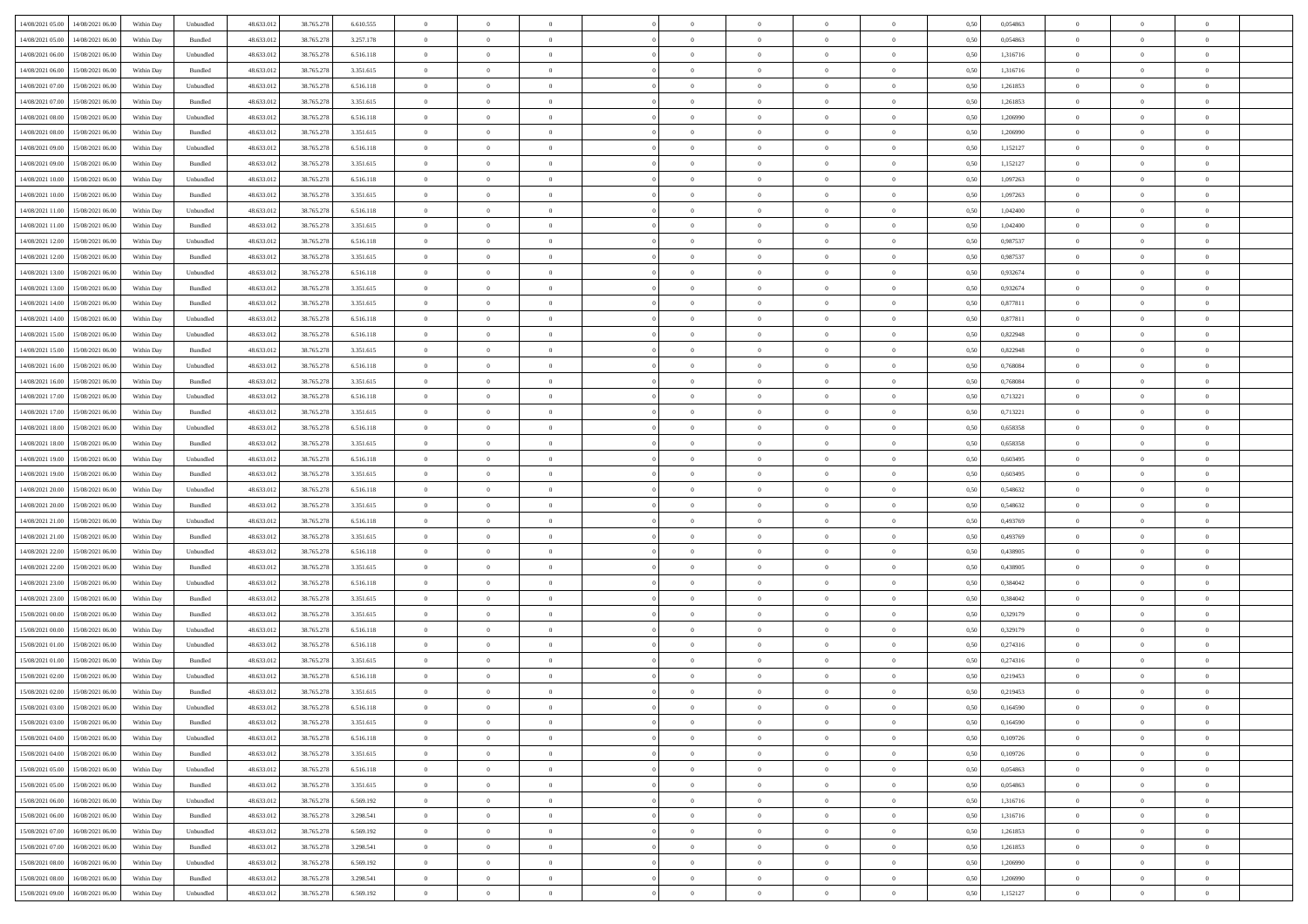| 15/08/2021 09:00 16/08/2021 06:00            | Within Day | Bundled           | 48.633.01  | 38.765.278 | 3.298.541 | $\overline{0}$ | $\overline{0}$ |                | $\overline{0}$ | $\theta$       |                | $\theta$       | 0,50 | 1,152127 | $\theta$       | $\theta$       | $\overline{0}$ |  |
|----------------------------------------------|------------|-------------------|------------|------------|-----------|----------------|----------------|----------------|----------------|----------------|----------------|----------------|------|----------|----------------|----------------|----------------|--|
|                                              |            |                   |            |            |           |                |                |                |                |                |                |                |      |          |                |                |                |  |
| 15/08/2021 11:00<br>16/08/2021 06:00         | Within Day | Bundled           | 48.633.01  | 38.765.278 | 3.298.541 | $\bf{0}$       | $\bf{0}$       | $\bf{0}$       | $\overline{0}$ | $\overline{0}$ | $\overline{0}$ | $\bf{0}$       | 0,50 | 1,042400 | $\,$ 0 $\,$    | $\bf{0}$       | $\overline{0}$ |  |
| 15/08/2021 11:00<br>16/08/2021 06:00         | Within Day | Unbundled         | 48.633.013 | 38.765.278 | 6.569.192 | $\overline{0}$ | $\bf{0}$       | $\overline{0}$ | $\bf{0}$       | $\bf{0}$       | $\overline{0}$ | $\bf{0}$       | 0.50 | 1.042400 | $\bf{0}$       | $\overline{0}$ | $\overline{0}$ |  |
| 15/08/2021 12:00<br>16/08/2021 06:00         | Within Day | Unbundled         | 48.633.01  | 38.765.278 | 6.569.192 | $\overline{0}$ | $\bf{0}$       | $\overline{0}$ | $\theta$       | $\theta$       | $\overline{0}$ | $\bf{0}$       | 0,50 | 0,987537 | $\theta$       | $\theta$       | $\overline{0}$ |  |
|                                              |            |                   |            |            |           |                |                |                |                |                |                |                |      |          |                |                |                |  |
| 15/08/2021 12:00<br>16/08/2021 06:00         | Within Day | Bundled           | 48.633.01  | 38.765.278 | 3.298.541 | $\bf{0}$       | $\overline{0}$ | $\bf{0}$       | $\overline{0}$ | $\theta$       | $\overline{0}$ | $\bf{0}$       | 0,50 | 0,987537 | $\,$ 0 $\,$    | $\bf{0}$       | $\overline{0}$ |  |
| 15/08/2021 13:00<br>16/08/2021 06:00         | Within Day | Unbundled         | 48.633.013 | 38.765.278 | 6.569.192 | $\overline{0}$ | $\overline{0}$ | $\overline{0}$ | $\bf{0}$       | $\overline{0}$ | $\theta$       | $\bf{0}$       | 0.50 | 0.932674 | $\,$ 0 $\,$    | $\theta$       | $\overline{0}$ |  |
| 15/08/2021 13:00<br>16/08/2021 06:00         | Within Day | Bundled           | 48.633.013 | 38.765.278 | 3.298.541 | $\overline{0}$ | $\overline{0}$ | $\overline{0}$ | $\overline{0}$ | $\overline{0}$ | $\overline{0}$ | $\bf{0}$       | 0,50 | 0,932674 | $\theta$       | $\theta$       | $\overline{0}$ |  |
| 15/08/2021 14:00<br>16/08/2021 06:00         | Within Day | Unbundled         | 48.633.01  | 38.765.278 | 6.569.192 | $\bf{0}$       | $\overline{0}$ | $\bf{0}$       | $\overline{0}$ | $\overline{0}$ | $\overline{0}$ | $\bf{0}$       | 0,50 | 0,877811 | $\,$ 0 $\,$    | $\bf{0}$       | $\overline{0}$ |  |
| 15/08/2021 14:00<br>16/08/2021 06:00         |            | Bundled           | 48.633.013 |            |           |                | $\bf{0}$       | $\overline{0}$ |                | $\overline{0}$ | $\overline{0}$ |                | 0.50 | 0.877811 | $\bf{0}$       | $\overline{0}$ | $\overline{0}$ |  |
|                                              | Within Day |                   |            | 38.765.278 | 3.298.541 | $\overline{0}$ |                |                | $\bf{0}$       |                |                | $\bf{0}$       |      |          |                |                |                |  |
| 15/08/2021 15:00<br>16/08/2021 06:00         | Within Day | Unbundled         | 48.633.013 | 38.765.278 | 6.569.192 | $\overline{0}$ | $\bf{0}$       | $\overline{0}$ | $\overline{0}$ | $\overline{0}$ | $\overline{0}$ | $\bf{0}$       | 0,50 | 0,822948 | $\,$ 0 $\,$    | $\bf{0}$       | $\overline{0}$ |  |
| 15/08/2021 15:00<br>16/08/2021 06:00         | Within Day | Bundled           | 48.633.01  | 38.765.278 | 3.298.541 | $\bf{0}$       | $\overline{0}$ | $\bf{0}$       | $\overline{0}$ | $\bf{0}$       | $\overline{0}$ | $\bf{0}$       | 0,50 | 0,822948 | $\,$ 0 $\,$    | $\bf{0}$       | $\overline{0}$ |  |
| 15/08/2021 16:00<br>16/08/2021 06:00         | Within Day | Bundled           | 48.633.013 | 38.765.278 | 3.298.541 | $\overline{0}$ | $\bf{0}$       | $\overline{0}$ | $\overline{0}$ | $\bf{0}$       | $\overline{0}$ | $\bf{0}$       | 0.50 | 0.768084 | $\bf{0}$       | $\overline{0}$ | $\overline{0}$ |  |
| 15/08/2021 16:00<br>16/08/2021 06:00         | Within Day | Unbundled         | 48.633.01  | 38.765.278 | 6.569.192 | $\overline{0}$ | $\overline{0}$ | $\overline{0}$ | $\theta$       | $\theta$       | $\overline{0}$ | $\bf{0}$       | 0,50 | 0,768084 | $\,$ 0 $\,$    | $\theta$       | $\overline{0}$ |  |
|                                              |            |                   |            |            |           |                | $\overline{0}$ |                | $\overline{0}$ | $\theta$       | $\overline{0}$ |                |      |          | $\,$ 0 $\,$    | $\bf{0}$       | $\overline{0}$ |  |
| 15/08/2021 17:00<br>16/08/2021 06:00         | Within Day | Unbundled         | 48.633.01  | 38.765.278 | 6.569.192 | $\bf{0}$       |                | $\bf{0}$       |                |                |                | $\bf{0}$       | 0,50 | 0,713221 |                |                |                |  |
| 15/08/2021 17:00<br>16/08/2021 06:00         | Within Day | Bundled           | 48.633.013 | 38.765.278 | 3.298.541 | $\overline{0}$ | $\overline{0}$ | $\overline{0}$ | $\bf{0}$       | $\overline{0}$ | $\Omega$       | $\bf{0}$       | 0.50 | 0,713221 | $\,$ 0 $\,$    | $\theta$       | $\overline{0}$ |  |
| 15/08/2021 18:00<br>16/08/2021 06:00         | Within Day | Unbundled         | 48.633.01  | 38.765.278 | 6.569.192 | $\overline{0}$ | $\overline{0}$ | $\overline{0}$ | $\overline{0}$ | $\theta$       | $\overline{0}$ | $\bf{0}$       | 0,50 | 0,658358 | $\theta$       | $\theta$       | $\overline{0}$ |  |
| 15/08/2021 18:00<br>16/08/2021 06:00         | Within Day | Bundled           | 48.633.01  | 38.765.278 | 3.298.541 | $\bf{0}$       | $\overline{0}$ | $\bf{0}$       | $\overline{0}$ | $\theta$       | $\overline{0}$ | $\bf{0}$       | 0,50 | 0,658358 | $\,$ 0 $\,$    | $\bf{0}$       | $\overline{0}$ |  |
| 15/08/2021 19:00<br>16/08/2021 06:00         | Within Day | Unbundled         | 48.633.013 | 38.765.278 | 6.569.192 | $\overline{0}$ | $\bf{0}$       | $\overline{0}$ | $\bf{0}$       | $\overline{0}$ | $\overline{0}$ | $\bf{0}$       | 0.50 | 0.603495 | $\bf{0}$       | $\overline{0}$ | $\overline{0}$ |  |
|                                              |            |                   |            |            |           | $\overline{0}$ |                | $\overline{0}$ | $\overline{0}$ | $\overline{0}$ | $\overline{0}$ |                |      |          | $\,$ 0 $\,$    |                | $\overline{0}$ |  |
| 15/08/2021 19:00<br>16/08/2021 06:00         | Within Day | Bundled           | 48.633.013 | 38.765.278 | 3.298.541 |                | $\bf{0}$       |                |                |                |                | $\bf{0}$       | 0,50 | 0,603495 |                | $\bf{0}$       |                |  |
| 15/08/2021 20:00<br>16/08/2021 06:00         | Within Day | Unbundled         | 48.633.01  | 38.765.278 | 6.569.192 | $\bf{0}$       | $\bf{0}$       | $\bf{0}$       | $\bf{0}$       | $\overline{0}$ | $\overline{0}$ | $\bf{0}$       | 0,50 | 0,548632 | $\,$ 0 $\,$    | $\bf{0}$       | $\overline{0}$ |  |
| 15/08/2021 20:00<br>16/08/2021 06:00         | Within Day | Bundled           | 48.633.013 | 38.765.278 | 3.298.541 | $\overline{0}$ | $\bf{0}$       | $\overline{0}$ | $\bf{0}$       | $\bf{0}$       | $\overline{0}$ | $\bf{0}$       | 0.50 | 0.548632 | $\bf{0}$       | $\overline{0}$ | $\overline{0}$ |  |
| 15/08/2021 21:00<br>16/08/2021 06:00         | Within Day | Unbundled         | 48.633.01  | 38.765.278 | 6.569.192 | $\overline{0}$ | $\overline{0}$ | $\overline{0}$ | $\theta$       | $\theta$       | $\overline{0}$ | $\bf{0}$       | 0,50 | 0,493769 | $\theta$       | $\theta$       | $\overline{0}$ |  |
| 15/08/2021 21:00<br>16/08/2021 06:00         | Within Day | Bundled           | 48.633.01  | 38.765.278 | 3.298.541 | $\bf{0}$       | $\overline{0}$ | $\bf{0}$       | $\bf{0}$       | $\,$ 0 $\,$    | $\overline{0}$ | $\bf{0}$       | 0,50 | 0,493769 | $\,$ 0 $\,$    | $\bf{0}$       | $\overline{0}$ |  |
| 15/08/2021 22:00<br>16/08/2021 06:00         | Within Day | Bundled           | 48.633.013 | 38.765.278 | 3.298.541 | $\overline{0}$ | $\overline{0}$ | $\overline{0}$ | $\overline{0}$ | $\overline{0}$ | $\Omega$       | $\bf{0}$       | 0.50 | 0.438905 | $\,$ 0 $\,$    | $\theta$       | $\overline{0}$ |  |
| 15/08/2021 22:00<br>16/08/2021 06:00         | Within Day | Unbundled         | 48.633.013 | 38.765.278 | 6.569.192 | $\overline{0}$ | $\overline{0}$ | $\overline{0}$ | $\overline{0}$ | $\theta$       | $\overline{0}$ | $\bf{0}$       | 0,50 | 0,438905 | $\theta$       | $\theta$       | $\overline{0}$ |  |
|                                              |            |                   |            |            |           |                |                |                |                |                |                |                |      |          |                |                |                |  |
| 15/08/2021 23:00<br>16/08/2021 06:00         | Within Day | Unbundled         | 48.633.01  | 38.765.278 | 6.569.192 | $\bf{0}$       | $\overline{0}$ | $\bf{0}$       | $\overline{0}$ | $\theta$       | $\overline{0}$ | $\bf{0}$       | 0,50 | 0,384042 | $\,$ 0 $\,$    | $\bf{0}$       | $\overline{0}$ |  |
| 15/08/2021 23:00<br>16/08/2021 06:00         | Within Day | Bundled           | 48.633.013 | 38.765.278 | 3.298.541 | $\overline{0}$ | $\bf{0}$       | $\overline{0}$ | $\bf{0}$       | $\overline{0}$ | $\overline{0}$ | $\bf{0}$       | 0.50 | 0.384042 | $\bf{0}$       | $\overline{0}$ | $\overline{0}$ |  |
| 16/08/2021 00:00<br>16/08/2021 06:00         | Within Day | Unbundled         | 48.633.01  | 38.765.278 | 6.569.192 | $\overline{0}$ | $\overline{0}$ | $\overline{0}$ | $\overline{0}$ | $\overline{0}$ | $\overline{0}$ | $\bf{0}$       | 0,50 | 0,329179 | $\theta$       | $\theta$       | $\overline{0}$ |  |
| 16/08/2021 00:00<br>16/08/2021 06:00         | Within Day | Bundled           | 48.633.01  | 38.765.278 | 3.298.541 | $\bf{0}$       | $\bf{0}$       | $\bf{0}$       | $\bf{0}$       | $\overline{0}$ | $\overline{0}$ | $\bf{0}$       | 0,50 | 0,329179 | $\,$ 0 $\,$    | $\bf{0}$       | $\overline{0}$ |  |
| 16/08/2021 01:00<br>16/08/2021 06:00         | Within Day | Unbundled         | 48.633.013 | 38.765.278 | 6.569.192 | $\overline{0}$ | $\bf{0}$       | $\overline{0}$ | $\bf{0}$       | $\bf{0}$       | $\overline{0}$ | $\bf{0}$       | 0.50 | 0,274316 | $\bf{0}$       | $\overline{0}$ | $\overline{0}$ |  |
| 16/08/2021 01:00<br>16/08/2021 06:00         | Within Day | Bundled           | 48.633.013 | 38.765.278 | 3.298.541 | $\overline{0}$ | $\overline{0}$ | $\overline{0}$ | $\overline{0}$ | $\overline{0}$ | $\overline{0}$ | $\bf{0}$       | 0.5( | 0,274316 | $\theta$       | $\theta$       | $\overline{0}$ |  |
|                                              |            |                   |            |            |           |                |                |                |                |                |                |                |      |          |                |                |                |  |
| 16/08/2021 02:00<br>16/08/2021 06:00         | Within Day | Unbundled         | 48.633.01  | 38.765.278 | 6.569.192 | $\bf{0}$       | $\overline{0}$ | $\bf{0}$       | $\bf{0}$       | $\overline{0}$ | $\overline{0}$ | $\bf{0}$       | 0,50 | 0,219453 | $\,$ 0 $\,$    | $\bf{0}$       | $\overline{0}$ |  |
| 16/08/2021 02:00<br>16/08/2021 06:00         | Within Day | Bundled           | 48.633.013 | 38.765.278 | 3.298.541 | $\overline{0}$ | $\bf{0}$       | $\overline{0}$ | $\bf{0}$       | $\bf{0}$       | $\Omega$       | $\bf{0}$       | 0.50 | 0,219453 | $\,$ 0 $\,$    | $\theta$       | $\overline{0}$ |  |
| 16/08/2021 03:00<br>16/08/2021 06:00         | Within Dav | Unbundled         | 48.633.013 | 38.765.278 | 6.569.192 | $\overline{0}$ | $\overline{0}$ | $\overline{0}$ | $\overline{0}$ | $\theta$       | $\overline{0}$ | $\overline{0}$ | 0.50 | 0,164590 | $\theta$       | $\theta$       | $\overline{0}$ |  |
| 16/08/2021 03:00<br>16/08/2021 06:00         | Within Day | Bundled           | 48.633.01  | 38.765.278 | 3.298.541 | $\bf{0}$       | $\bf{0}$       | $\bf{0}$       | $\overline{0}$ | $\bf{0}$       | $\overline{0}$ | $\bf{0}$       | 0,50 | 0,164590 | $\,$ 0 $\,$    | $\bf{0}$       | $\overline{0}$ |  |
| 16/08/2021 04:00<br>16/08/2021 06:00         | Within Day | Unbundled         | 48.633.013 | 38,765,278 | 6.569.192 | $\overline{0}$ | $\bf{0}$       | $\overline{0}$ | $\bf{0}$       | $\overline{0}$ | $\overline{0}$ | $\bf{0}$       | 0.50 | 0.109726 | $\bf{0}$       | $\overline{0}$ | $\overline{0}$ |  |
| 16/08/2021 04:00<br>16/08/2021 06:00         | Within Dav | Bundled           | 48.633.013 | 38.765.278 | 3.298.541 | $\overline{0}$ | $\overline{0}$ | $\overline{0}$ | $\overline{0}$ | $\overline{0}$ | $\overline{0}$ | $\overline{0}$ | 0.50 | 0,109726 | $\theta$       | $\theta$       | $\overline{0}$ |  |
|                                              |            |                   |            |            |           |                |                |                |                |                |                |                |      |          |                |                |                |  |
| 16/08/2021 05:00<br>16/08/2021 06:00         | Within Day | Unbundled         | 48.633.01  | 38.765.278 | 6.569.192 | $\bf{0}$       | $\bf{0}$       | $\bf{0}$       | $\bf{0}$       | $\overline{0}$ | $\overline{0}$ | $\bf{0}$       | 0,50 | 0,054863 | $\,$ 0 $\,$    | $\bf{0}$       | $\overline{0}$ |  |
| 16/08/2021 05:00<br>16/08/2021 06:00         | Within Day | Bundled           | 48.633.013 | 38.765.278 | 3.298.541 | $\overline{0}$ | $\bf{0}$       | $\overline{0}$ | $\bf{0}$       | $\bf{0}$       | $\overline{0}$ | $\bf{0}$       | 0.50 | 0.054863 | $\bf{0}$       | $\overline{0}$ | $\overline{0}$ |  |
| 16/08/2021 06:00<br>17/08/2021 06:00         | Within Dav | Unbundled         | 48.633.013 | 38.765.278 | 6.615.651 | $\overline{0}$ | $\overline{0}$ | $\overline{0}$ | $\overline{0}$ | $\theta$       | $\overline{0}$ | $\bf{0}$       | 0.5( | 1,316716 | $\theta$       | $\theta$       | $\overline{0}$ |  |
| 16/08/2021 06:00<br>17/08/2021 06:00         | Within Day | Bundled           | 48.633.013 | 38.765.278 | 3.252.082 | $\bf{0}$       | $\bf{0}$       | $\bf{0}$       | $\bf{0}$       | $\overline{0}$ | $\overline{0}$ | $\bf{0}$       | 0,50 | 1,316716 | $\,$ 0 $\,$    | $\bf{0}$       | $\overline{0}$ |  |
| 16/08/2021 07:00<br>17/08/2021 06:00         | Within Day | Unbundled         | 48.633.013 | 38.765.278 | 6.615.651 | $\overline{0}$ | $\overline{0}$ | $\overline{0}$ | $\overline{0}$ | $\theta$       | $\Omega$       | $\bf{0}$       | 0.50 | 1.261853 | $\bf{0}$       | $\theta$       | $\overline{0}$ |  |
| 16/08/2021 07:00<br>17/08/2021 06:00         | Within Dav | Bundled           | 48.633.013 | 38.765.278 | 3.252.082 | $\overline{0}$ | $\overline{0}$ | $\Omega$       | $\overline{0}$ | $\theta$       | $\Omega$       | $\overline{0}$ | 0.5( | 1,261853 | $\theta$       | $\theta$       | $\overline{0}$ |  |
|                                              |            |                   |            |            |           |                |                |                |                |                |                |                |      |          |                |                |                |  |
| 16/08/2021 08:00<br>17/08/2021 06:00         | Within Day | Bundled           | 48.633.01  | 38.765.278 | 3.252.082 | $\bf{0}$       | $\bf{0}$       | $\overline{0}$ | $\bf{0}$       | $\bf{0}$       | $\overline{0}$ | $\bf{0}$       | 0,50 | 1,206990 | $\,$ 0 $\,$    | $\bf{0}$       | $\overline{0}$ |  |
| $16/08/2021\;08.00 \qquad 17/08/2021\;06.00$ | Within Day | ${\sf Unbundred}$ | 48.633.012 | 38.765.278 | 6.615.651 | $\bf{0}$       |                |                | $\Omega$       |                |                |                | 0,50 | 1.206990 | $\theta$       | $\overline{0}$ |                |  |
| 16/08/2021 09:00 17/08/2021 06:00            | Within Day | Unbundled         | 48.633.012 | 38.765.278 | 6.615.651 | $\overline{0}$ | $\overline{0}$ | $\overline{0}$ | $\theta$       | $\overline{0}$ | $\overline{0}$ | $\bf{0}$       | 0,50 | 1,152127 | $\theta$       | $\overline{0}$ | $\overline{0}$ |  |
| 16/08/2021 09:00<br>17/08/2021 06:00         | Within Day | Bundled           | 48.633.013 | 38.765.278 | 3.252.082 | $\overline{0}$ | $\bf{0}$       | $\overline{0}$ | $\overline{0}$ | $\bf{0}$       | $\overline{0}$ | $\bf{0}$       | 0,50 | 1,152127 | $\bf{0}$       | $\overline{0}$ | $\bf{0}$       |  |
| 16/08/2021 10:00 17/08/2021 06:00            | Within Day | Unbundled         | 48.633.012 | 38.765.278 | 6.615.651 | $\overline{0}$ | $\bf{0}$       | $\overline{0}$ | $\overline{0}$ | $\mathbf{0}$   | $\overline{0}$ | $\,$ 0 $\,$    | 0.50 | 1,097263 | $\overline{0}$ | $\bf{0}$       | $\,$ 0 $\,$    |  |
|                                              |            |                   |            |            |           |                | $\overline{0}$ |                |                | $\overline{0}$ |                |                |      |          | $\overline{0}$ | $\theta$       | $\overline{0}$ |  |
| 16/08/2021 10:00 17/08/2021 06:00            | Within Day | Bundled           | 48.633.012 | 38.765.278 | 3.252.082 | $\overline{0}$ |                | $\overline{0}$ | $\overline{0}$ |                | $\overline{0}$ | $\bf{0}$       | 0,50 | 1,097263 |                |                |                |  |
| 16/08/2021 11:00<br>17/08/2021 06:00         | Within Day | Unbundled         | 48.633.012 | 38.765.278 | 6.615.651 | $\overline{0}$ | $\bf{0}$       | $\overline{0}$ | $\overline{0}$ | $\overline{0}$ | $\overline{0}$ | $\bf{0}$       | 0,50 | 1,042400 | $\bf{0}$       | $\overline{0}$ | $\overline{0}$ |  |
| 17/08/2021 06:00<br>16/08/2021 11:00         | Within Day | Bundled           | 48.633.012 | 38.765.278 | 3.252.082 | $\overline{0}$ | $\bf{0}$       | $\overline{0}$ | $\overline{0}$ | $\bf{0}$       | $\overline{0}$ | $\bf{0}$       | 0.50 | 1.042400 | $\,$ 0 $\,$    | $\overline{0}$ | $\,$ 0         |  |
| 16/08/2021 12:00<br>17/08/2021 06:00         | Within Dav | Unbundled         | 48.633.012 | 38.765.278 | 6.615.651 | $\overline{0}$ | $\overline{0}$ | $\overline{0}$ | $\overline{0}$ | $\overline{0}$ | $\overline{0}$ | $\bf{0}$       | 0,50 | 0,987537 | $\overline{0}$ | $\theta$       | $\overline{0}$ |  |
| 16/08/2021 12:00<br>17/08/2021 06:00         | Within Day | Bundled           | 48.633.013 | 38.765.278 | 3.252.082 | $\overline{0}$ | $\overline{0}$ | $\overline{0}$ | $\overline{0}$ | $\overline{0}$ | $\overline{0}$ | $\bf{0}$       | 0,50 | 0,987537 | $\bf{0}$       | $\overline{0}$ | $\overline{0}$ |  |
| 16/08/2021 13:00<br>17/08/2021 06:00         | Within Day | Bundled           | 48.633.012 | 38.765.278 | 3.252.082 | $\overline{0}$ | $\overline{0}$ | $\overline{0}$ | $\overline{0}$ | $\overline{0}$ | $\overline{0}$ | $\bf{0}$       | 0.50 | 0.932674 | $\mathbf{0}$   | $\bf{0}$       | $\,$ 0         |  |
| 16/08/2021 13:00<br>17/08/2021 06:00         | Within Dav | Unbundled         | 48.633.012 | 38.765.278 | 6.615.651 | $\overline{0}$ | $\overline{0}$ | $\overline{0}$ | $\overline{0}$ | $\overline{0}$ | $\overline{0}$ | $\bf{0}$       | 0,50 | 0,932674 | $\overline{0}$ | $\theta$       | $\overline{0}$ |  |
|                                              |            |                   |            |            |           |                |                |                |                |                |                |                |      |          |                |                |                |  |
| 16/08/2021 14:00<br>17/08/2021 06:00         | Within Day | Bundled           | 48.633.013 | 38.765.278 | 3.252.082 | $\overline{0}$ | $\bf{0}$       | $\overline{0}$ | $\bf{0}$       | $\overline{0}$ | $\overline{0}$ | $\bf{0}$       | 0,50 | 0,877811 | $\bf{0}$       | $\,$ 0 $\,$    | $\overline{0}$ |  |
| 16/08/2021 14:00 17/08/2021 06:00            | Within Day | Unbundled         | 48.633.012 | 38.765.278 | 6.615.651 | $\,$ 0 $\,$    | $\bf{0}$       | $\overline{0}$ | $\overline{0}$ | $\,$ 0 $\,$    | $\overline{0}$ | $\bf{0}$       | 0,50 | 0,877811 | $\overline{0}$ | $\,$ 0 $\,$    | $\,$ 0 $\,$    |  |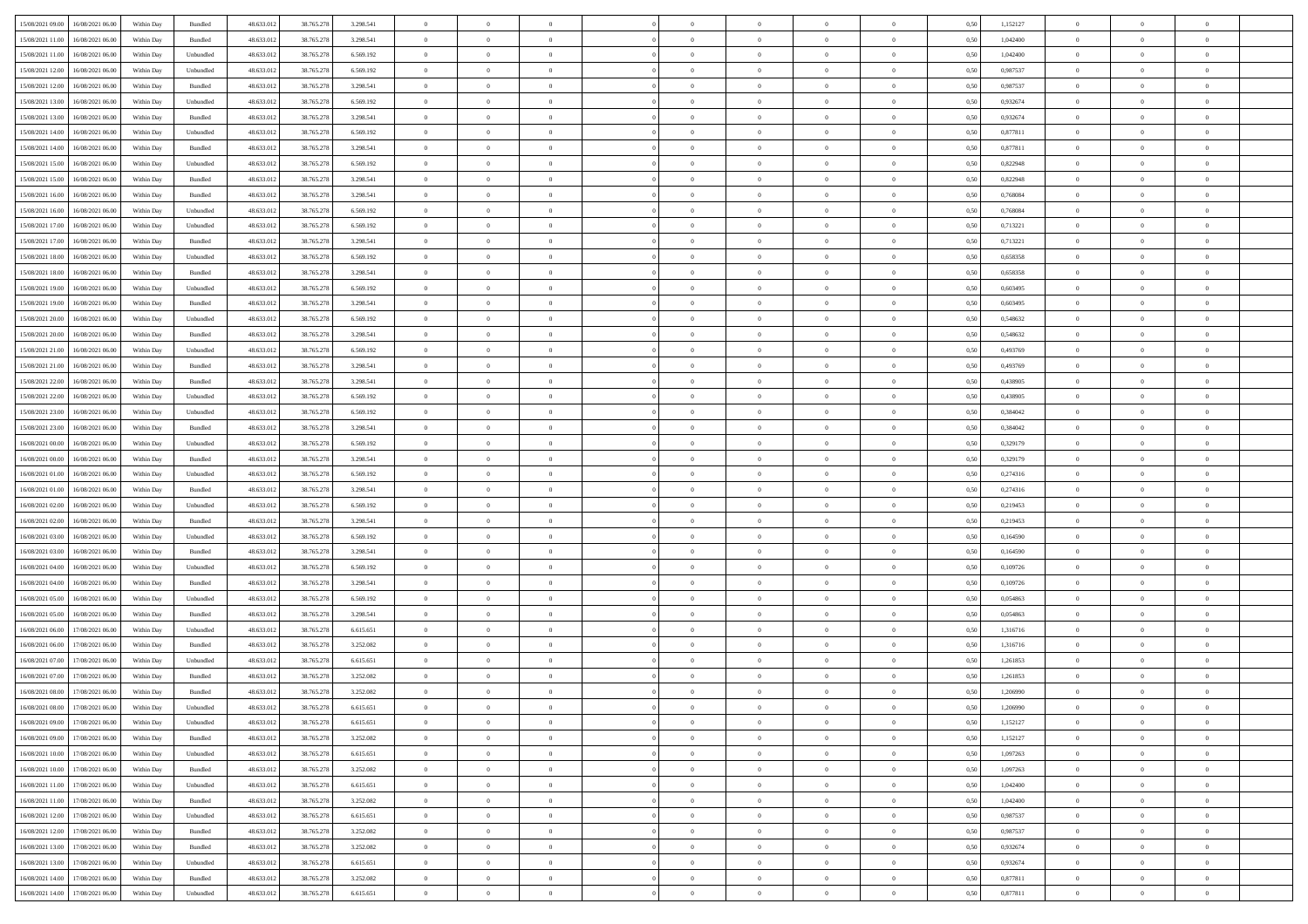| 16/08/2021 15:00 17/08/2021 06:00            |            |                             | 48.633.01  |            |           | $\overline{0}$ | $\overline{0}$ |                | $\overline{0}$ | $\theta$       |                | $\theta$       |      | 0,822948 | $\theta$       | $\theta$       | $\theta$       |  |
|----------------------------------------------|------------|-----------------------------|------------|------------|-----------|----------------|----------------|----------------|----------------|----------------|----------------|----------------|------|----------|----------------|----------------|----------------|--|
|                                              | Within Day | Bundled                     |            | 38.765.278 | 3.252.082 |                |                |                |                |                |                |                | 0,50 |          |                |                |                |  |
| 16/08/2021 15:00<br>17/08/2021 06:00         | Within Day | Unbundled                   | 48.633.01  | 38.765.278 | 6.615.651 | $\bf{0}$       | $\bf{0}$       | $\bf{0}$       | $\bf{0}$       | $\overline{0}$ | $\overline{0}$ | $\bf{0}$       | 0,50 | 0,822948 | $\,$ 0 $\,$    | $\bf{0}$       | $\overline{0}$ |  |
| 16/08/2021 16:00<br>17/08/2021 06:00         | Within Day | Bundled                     | 48.633.012 | 38.765.278 | 3.252.082 | $\overline{0}$ | $\bf{0}$       | $\overline{0}$ | $\bf{0}$       | $\bf{0}$       | $\overline{0}$ | $\bf{0}$       | 0.50 | 0.768084 | $\bf{0}$       | $\overline{0}$ | $\overline{0}$ |  |
| 16/08/2021 16:00<br>17/08/2021 06:00         | Within Day | Unbundled                   | 48.633.01  | 38.765.278 | 6.615.651 | $\overline{0}$ | $\bf{0}$       | $\overline{0}$ | $\overline{0}$ | $\theta$       | $\overline{0}$ | $\bf{0}$       | 0,50 | 0,768084 | $\theta$       | $\theta$       | $\overline{0}$ |  |
|                                              |            |                             |            |            |           |                |                |                |                |                |                |                |      |          |                |                |                |  |
| 16/08/2021 17:00<br>17/08/2021 06:00         | Within Day | Unbundled                   | 48.633.01  | 38.765.278 | 6.615.651 | $\bf{0}$       | $\overline{0}$ | $\bf{0}$       | $\overline{0}$ | $\theta$       | $\overline{0}$ | $\bf{0}$       | 0,50 | 0,713221 | $\,$ 0 $\,$    | $\bf{0}$       | $\overline{0}$ |  |
| 16/08/2021 17:00<br>17/08/2021 06:00         | Within Day | Bundled                     | 48.633.013 | 38.765.278 | 3.252.082 | $\overline{0}$ | $\overline{0}$ | $\overline{0}$ | $\bf{0}$       | $\overline{0}$ | $\theta$       | $\bf{0}$       | 0.50 | 0,713221 | $\,$ 0 $\,$    | $\theta$       | $\overline{0}$ |  |
| 16/08/2021 18:00<br>17/08/2021 06:00         | Within Day | Unbundled                   | 48.633.013 | 38.765.278 | 6.615.651 | $\overline{0}$ | $\overline{0}$ | $\overline{0}$ | $\overline{0}$ | $\overline{0}$ | $\overline{0}$ | $\bf{0}$       | 0,50 | 0,658358 | $\,$ 0 $\,$    | $\theta$       | $\overline{0}$ |  |
| 16/08/2021 18:00<br>17/08/2021 06:00         | Within Day | Bundled                     | 48.633.01  | 38.765.278 | 3.252.082 | $\bf{0}$       | $\bf{0}$       | $\bf{0}$       | $\overline{0}$ | $\overline{0}$ | $\overline{0}$ | $\bf{0}$       | 0,50 | 0,658358 | $\,$ 0 $\,$    | $\bf{0}$       | $\overline{0}$ |  |
| 16/08/2021 19:00<br>17/08/2021 06:00         | Within Day | Bundled                     | 48.633.013 | 38.765.278 | 3.252.082 | $\overline{0}$ | $\bf{0}$       | $\overline{0}$ | $\bf{0}$       | $\overline{0}$ | $\overline{0}$ | $\bf{0}$       | 0.50 | 0.603495 | $\bf{0}$       | $\overline{0}$ | $\overline{0}$ |  |
|                                              |            |                             |            |            |           |                |                |                |                |                |                |                |      |          |                |                |                |  |
| 16/08/2021 19:00<br>17/08/2021 06:00         | Within Day | Unbundled                   | 48.633.012 | 38.765.278 | 6.615.651 | $\bf{0}$       | $\bf{0}$       | $\overline{0}$ | $\overline{0}$ | $\overline{0}$ | $\overline{0}$ | $\bf{0}$       | 0,50 | 0,603495 | $\,$ 0 $\,$    | $\bf{0}$       | $\overline{0}$ |  |
| 16/08/2021 20:00<br>17/08/2021 06:00         | Within Day | Unbundled                   | 48.633.01  | 38.765.278 | 6.615.651 | $\bf{0}$       | $\overline{0}$ | $\bf{0}$       | $\bf{0}$       | $\bf{0}$       | $\overline{0}$ | $\bf{0}$       | 0,50 | 0,548632 | $\,$ 0 $\,$    | $\bf{0}$       | $\overline{0}$ |  |
| 16/08/2021 20:00<br>17/08/2021 06:00         | Within Day | Bundled                     | 48.633.013 | 38.765.278 | 3.252.082 | $\overline{0}$ | $\bf{0}$       | $\overline{0}$ | $\overline{0}$ | $\bf{0}$       | $\overline{0}$ | $\bf{0}$       | 0.50 | 0.548632 | $\bf{0}$       | $\overline{0}$ | $\bf{0}$       |  |
| 16/08/2021 21:00<br>17/08/2021 06:00         | Within Day | Unbundled                   | 48.633.01  | 38.765.278 | 6.615.651 | $\overline{0}$ | $\overline{0}$ | $\overline{0}$ | $\theta$       | $\theta$       | $\overline{0}$ | $\bf{0}$       | 0,50 | 0,493769 | $\,$ 0 $\,$    | $\theta$       | $\overline{0}$ |  |
| 17/08/2021 06:00                             | Within Day | Bundled                     | 48.633.01  | 38.765.278 | 3.252.082 | $\bf{0}$       | $\overline{0}$ | $\bf{0}$       | $\overline{0}$ | $\bf{0}$       | $\overline{0}$ | $\bf{0}$       | 0,50 | 0,493769 | $\,$ 0 $\,$    | $\bf{0}$       | $\overline{0}$ |  |
| 16/08/2021 21:00                             |            |                             |            |            |           |                |                |                |                |                |                |                |      |          |                |                |                |  |
| 16/08/2021 22:00<br>17/08/2021 06:00         | Within Day | Unbundled                   | 48.633.013 | 38.765.278 | 6.615.651 | $\overline{0}$ | $\overline{0}$ | $\overline{0}$ | $\bf{0}$       | $\overline{0}$ | $\theta$       | $\bf{0}$       | 0.50 | 0.438905 | $\,$ 0 $\,$    | $\theta$       | $\overline{0}$ |  |
| 16/08/2021 22:00<br>17/08/2021 06:00         | Within Day | Bundled                     | 48.633.013 | 38.765.278 | 3.252.082 | $\overline{0}$ | $\overline{0}$ | $\overline{0}$ | $\overline{0}$ | $\overline{0}$ | $\overline{0}$ | $\bf{0}$       | 0,50 | 0,438905 | $\theta$       | $\theta$       | $\overline{0}$ |  |
| 16/08/2021 23:00<br>17/08/2021 06:00         | Within Day | Unbundled                   | 48.633.01  | 38.765.278 | 6.615.651 | $\bf{0}$       | $\bf{0}$       | $\bf{0}$       | $\overline{0}$ | $\bf{0}$       | $\overline{0}$ | $\bf{0}$       | 0,50 | 0,384042 | $\,$ 0 $\,$    | $\bf{0}$       | $\overline{0}$ |  |
| 16/08/2021 23:00<br>17/08/2021 06:00         | Within Day | Bundled                     | 48.633.013 | 38.765.278 | 3.252.082 | $\overline{0}$ | $\bf{0}$       | $\overline{0}$ | $\bf{0}$       | $\overline{0}$ | $\overline{0}$ | $\bf{0}$       | 0.50 | 0.384042 | $\bf{0}$       | $\overline{0}$ | $\overline{0}$ |  |
|                                              |            |                             |            |            |           | $\overline{0}$ |                | $\overline{0}$ | $\overline{0}$ | $\overline{0}$ | $\overline{0}$ |                |      |          | $\,$ 0 $\,$    |                |                |  |
| 17/08/2021 00:00<br>17/08/2021 06:00         | Within Day | Unbundled                   | 48.633.013 | 38.765.278 | 6.615.651 |                | $\bf{0}$       |                |                |                |                | $\bf{0}$       | 0,50 | 0,329179 |                | $\bf{0}$       | $\overline{0}$ |  |
| 17/08/2021 00:00<br>17/08/2021 06:00         | Within Day | Bundled                     | 48.633.01  | 38.765.278 | 3.252.082 | $\bf{0}$       | $\bf{0}$       | $\bf{0}$       | $\bf{0}$       | $\overline{0}$ | $\overline{0}$ | $\bf{0}$       | 0,50 | 0,329179 | $\,$ 0 $\,$    | $\bf{0}$       | $\overline{0}$ |  |
| 17/08/2021 01:00<br>17/08/2021 06:00         | Within Day | Unbundled                   | 48.633.013 | 38.765.278 | 6.615.651 | $\overline{0}$ | $\bf{0}$       | $\overline{0}$ | $\overline{0}$ | $\bf{0}$       | $\overline{0}$ | $\bf{0}$       | 0.50 | 0,274316 | $\bf{0}$       | $\overline{0}$ | $\bf{0}$       |  |
| 17/08/2021 01:00<br>17/08/2021 06:00         | Within Day | Bundled                     | 48.633.01  | 38.765.278 | 3.252.082 | $\overline{0}$ | $\overline{0}$ | $\overline{0}$ | $\overline{0}$ | $\theta$       | $\overline{0}$ | $\bf{0}$       | 0,50 | 0,274316 | $\theta$       | $\theta$       | $\overline{0}$ |  |
| 17/08/2021 02:00<br>17/08/2021 06:00         | Within Day | Unbundled                   | 48.633.01  | 38.765.278 | 6.615.651 | $\bf{0}$       | $\overline{0}$ | $\bf{0}$       | $\bf{0}$       | $\overline{0}$ | $\overline{0}$ | $\bf{0}$       | 0,50 | 0,219453 | $\,$ 0 $\,$    | $\bf{0}$       | $\overline{0}$ |  |
| 17/08/2021 02:00<br>17/08/2021 06:00         | Within Day | Bundled                     | 48.633.013 | 38.765.278 | 3.252.082 | $\overline{0}$ | $\overline{0}$ | $\overline{0}$ | $\bf{0}$       | $\overline{0}$ | $\theta$       | $\bf{0}$       | 0.50 | 0.219453 | $\,$ 0 $\,$    | $\theta$       | $\overline{0}$ |  |
|                                              |            |                             |            |            |           | $\overline{0}$ | $\overline{0}$ | $\overline{0}$ | $\overline{0}$ | $\overline{0}$ | $\overline{0}$ |                |      |          |                | $\theta$       | $\overline{0}$ |  |
| 17/08/2021 03:00<br>17/08/2021 06:00         | Within Day | Unbundled                   | 48.633.013 | 38.765.278 | 6.615.651 |                |                |                |                |                |                | $\bf{0}$       | 0,50 | 0,164590 | $\,$ 0 $\,$    |                |                |  |
| 17/08/2021 03:00<br>17/08/2021 06:00         | Within Day | Bundled                     | 48.633.01  | 38.765.278 | 3.252.082 | $\bf{0}$       | $\overline{0}$ | $\bf{0}$       | $\overline{0}$ | $\bf{0}$       | $\overline{0}$ | $\bf{0}$       | 0,50 | 0,164590 | $\,$ 0 $\,$    | $\bf{0}$       | $\overline{0}$ |  |
| 17/08/2021 04:00<br>17/08/2021 06:00         | Within Day | Unbundled                   | 48.633.013 | 38.765.278 | 6.615.651 | $\overline{0}$ | $\bf{0}$       | $\overline{0}$ | $\bf{0}$       | $\overline{0}$ | $\overline{0}$ | $\bf{0}$       | 0.50 | 0.109726 | $\bf{0}$       | $\overline{0}$ | $\overline{0}$ |  |
| 17/08/2021 04:00<br>17/08/2021 06:00         | Within Day | Bundled                     | 48.633.013 | 38.765.278 | 3.252.082 | $\overline{0}$ | $\bf{0}$       | $\overline{0}$ | $\overline{0}$ | $\overline{0}$ | $\overline{0}$ | $\bf{0}$       | 0,50 | 0,109726 | $\theta$       | $\theta$       | $\overline{0}$ |  |
| 17/08/2021 05:00<br>17/08/2021 06:00         | Within Day | Bundled                     | 48.633.01  | 38.765.278 | 3.252.082 | $\bf{0}$       | $\bf{0}$       | $\bf{0}$       | $\bf{0}$       | $\overline{0}$ | $\overline{0}$ | $\bf{0}$       | 0,50 | 0,054863 | $\,$ 0 $\,$    | $\bf{0}$       | $\overline{0}$ |  |
| 17/08/2021 05:00<br>17/08/2021 06:00         | Within Day | Unbundled                   | 48.633.013 | 38.765.278 | 6.615.651 | $\overline{0}$ | $\bf{0}$       | $\overline{0}$ | $\bf{0}$       | $\bf{0}$       | $\overline{0}$ | $\bf{0}$       | 0.50 | 0.054863 | $\bf{0}$       | $\overline{0}$ | $\bf{0}$       |  |
| 17/08/2021 06:00<br>18/08/2021 06:00         | Within Day | Unbundled                   | 48.633.013 | 38.765.278 | 6.615.648 | $\overline{0}$ | $\overline{0}$ | $\overline{0}$ | $\overline{0}$ | $\overline{0}$ | $\overline{0}$ | $\bf{0}$       | 0.5( | 1,316716 | $\theta$       | $\theta$       | $\overline{0}$ |  |
|                                              |            |                             |            |            |           |                |                |                |                |                |                |                |      |          |                |                |                |  |
| 17/08/2021 06:00<br>18/08/2021 06:00         | Within Day | Bundled                     | 48.633.01  | 38.765.278 | 3.252.085 | $\bf{0}$       | $\overline{0}$ | $\bf{0}$       | $\bf{0}$       | $\,$ 0 $\,$    | $\overline{0}$ | $\bf{0}$       | 0,50 | 1,316716 | $\,$ 0 $\,$    | $\bf{0}$       | $\overline{0}$ |  |
| 17/08/2021 07:00<br>18/08/2021 06:00         | Within Day | Unbundled                   | 48.633.013 | 38.765.278 | 6.615.648 | $\overline{0}$ | $\bf{0}$       | $\overline{0}$ | $\bf{0}$       | $\overline{0}$ | $\Omega$       | $\bf{0}$       | 0.50 | 1.261853 | $\,$ 0 $\,$    | $\theta$       | $\overline{0}$ |  |
| 17/08/2021 07:00<br>18/08/2021 06:00         | Within Dav | Bundled                     | 48.633.013 | 38.765.278 | 3.252.085 | $\overline{0}$ | $\overline{0}$ | $\overline{0}$ | $\overline{0}$ | $\theta$       | $\overline{0}$ | $\overline{0}$ | 0.50 | 1,261853 | $\theta$       | $\theta$       | $\overline{0}$ |  |
| 17/08/2021 08:00<br>18/08/2021 06:00         | Within Day | Unbundled                   | 48.633.01  | 38.765.278 | 6.615.648 | $\bf{0}$       | $\bf{0}$       | $\bf{0}$       | $\bf{0}$       | $\overline{0}$ | $\overline{0}$ | $\bf{0}$       | 0,50 | 1,206990 | $\,$ 0 $\,$    | $\bf{0}$       | $\overline{0}$ |  |
| 17/08/2021 08:00<br>18/08/2021 06:00         | Within Day | Bundled                     | 48.633.013 | 38.765.278 | 3.252.085 | $\overline{0}$ | $\bf{0}$       | $\overline{0}$ | $\bf{0}$       | $\overline{0}$ | $\overline{0}$ | $\bf{0}$       | 0.50 | 1.206990 | $\bf{0}$       | $\overline{0}$ | $\overline{0}$ |  |
| 17/08/2021 09:00<br>18/08/2021 06:00         | Within Dav | Unbundled                   | 48.633.013 | 38.765.278 | 6.615.648 | $\overline{0}$ | $\overline{0}$ | $\overline{0}$ | $\overline{0}$ | $\overline{0}$ | $\overline{0}$ | $\bf{0}$       | 0.50 | 1,152127 | $\theta$       | $\theta$       | $\overline{0}$ |  |
|                                              |            |                             |            |            |           |                |                |                |                |                |                |                |      |          |                |                |                |  |
| 17/08/2021 09:00<br>18/08/2021 06:00         | Within Day | Bundled                     | 48.633.01  | 38.765.278 | 3.252.085 | $\bf{0}$       | $\bf{0}$       | $\bf{0}$       | $\bf{0}$       | $\overline{0}$ | $\overline{0}$ | $\bf{0}$       | 0,50 | 1,152127 | $\,$ 0 $\,$    | $\bf{0}$       | $\overline{0}$ |  |
| 17/08/2021 10:00<br>18/08/2021 06:00         | Within Day | Bundled                     | 48.633.013 | 38.765.278 | 3.252.085 | $\overline{0}$ | $\bf{0}$       | $\overline{0}$ | $\overline{0}$ | $\bf{0}$       | $\overline{0}$ | $\bf{0}$       | 0.50 | 1.097263 | $\bf{0}$       | $\overline{0}$ | $\overline{0}$ |  |
| 17/08/2021 10:00<br>18/08/2021 06:00         | Within Dav | Unbundled                   | 48.633.013 | 38.765.278 | 6.615.648 | $\overline{0}$ | $\overline{0}$ | $\overline{0}$ | $\overline{0}$ | $\overline{0}$ | $\overline{0}$ | $\bf{0}$       | 0.5( | 1,097263 | $\theta$       | $\theta$       | $\overline{0}$ |  |
| 17/08/2021 11:00<br>18/08/2021 06:00         | Within Day | Unbundled                   | 48.633.013 | 38.765.278 | 6.615.648 | $\bf{0}$       | $\bf{0}$       | $\bf{0}$       | $\bf{0}$       | $\overline{0}$ | $\overline{0}$ | $\bf{0}$       | 0,50 | 1,042400 | $\,$ 0 $\,$    | $\bf{0}$       | $\overline{0}$ |  |
| 17/08/2021 11:00<br>18/08/2021 06:00         | Within Day | Bundled                     | 48.633.013 | 38.765.278 | 3.252.085 | $\overline{0}$ | $\overline{0}$ | $\overline{0}$ | $\bf{0}$       | $\theta$       | $\Omega$       | $\bf{0}$       | 0.50 | 1.042400 | $\bf{0}$       | $\theta$       | $\overline{0}$ |  |
| 17/08/2021 12:00<br>18/08/2021 06:00         | Within Dav | Unbundled                   | 48.633.013 | 38.765.278 | 6.615.648 | $\overline{0}$ | $\overline{0}$ | $\Omega$       | $\overline{0}$ | $\theta$       | $\overline{0}$ | $\overline{0}$ | 0.5( | 0,987537 | $\theta$       | $\theta$       | $\overline{0}$ |  |
|                                              |            |                             |            |            |           |                |                |                |                |                |                |                |      |          |                |                |                |  |
| 17/08/2021 12:00<br>18/08/2021 06:00         | Within Day | Bundled                     | 48.633.01  | 38.765.278 | 3.252.085 | $\bf{0}$       | $\bf{0}$       | $\overline{0}$ | $\bf{0}$       | $\bf{0}$       | $\overline{0}$ | $\bf{0}$       | 0,50 | 0,987537 | $\,$ 0 $\,$    | $\bf{0}$       | $\overline{0}$ |  |
| $17/08/2021\ 13.00 \qquad 18/08/2021\ 06.00$ | Within Day | $\ensuremath{\mathsf{Unb}}$ | 48.633.012 | 38.765.278 | 6.615.648 | $\bf{0}$       | $\Omega$       |                | $\Omega$       |                |                |                | 0,50 | 0,932674 | $\theta$       | $\overline{0}$ |                |  |
| 17/08/2021 13:00 18/08/2021 06:00            | Within Day | Bundled                     | 48.633.012 | 38.765.278 | 3.252.085 | $\overline{0}$ | $\overline{0}$ | $\Omega$       | $\theta$       | $\overline{0}$ | $\overline{0}$ | $\bf{0}$       | 0,50 | 0,932674 | $\theta$       | $\overline{0}$ | $\overline{0}$ |  |
| 17/08/2021 14:00<br>18/08/2021 06:00         | Within Day | Unbundled                   | 48.633.013 | 38.765.278 | 6.615.648 | $\overline{0}$ | $\bf{0}$       | $\overline{0}$ | $\overline{0}$ | $\bf{0}$       | $\overline{0}$ | $\bf{0}$       | 0,50 | 0,877811 | $\bf{0}$       | $\overline{0}$ | $\bf{0}$       |  |
| 17/08/2021 14:00 18/08/2021 06:00            | Within Day | Bundled                     | 48.633.012 | 38.765.278 | 3.252.085 | $\overline{0}$ | $\bf{0}$       | $\overline{0}$ | $\overline{0}$ | $\mathbf{0}$   | $\overline{0}$ | $\,$ 0 $\,$    | 0.50 | 0.877811 | $\overline{0}$ | $\bf{0}$       | $\,$ 0 $\,$    |  |
|                                              |            |                             |            |            |           |                | $\overline{0}$ |                |                | $\overline{0}$ |                |                |      |          | $\overline{0}$ | $\theta$       | $\overline{0}$ |  |
| 17/08/2021 15:00 18/08/2021 06:00            | Within Day | Unbundled                   | 48.633.012 | 38.765.278 | 6.615.648 | $\overline{0}$ |                | $\overline{0}$ | $\overline{0}$ |                | $\overline{0}$ | $\bf{0}$       | 0,50 | 0,822948 |                |                |                |  |
| 17/08/2021 15:00<br>18/08/2021 06:00         | Within Day | Bundled                     | 48.633.012 | 38.765.278 | 3.252.085 | $\overline{0}$ | $\bf{0}$       | $\overline{0}$ | $\overline{0}$ | $\bf{0}$       | $\overline{0}$ | $\bf{0}$       | 0,50 | 0,822948 | $\bf{0}$       | $\overline{0}$ | $\overline{0}$ |  |
| 17/08/2021 16:00<br>18/08/2021 06:00         | Within Day | Bundled                     | 48.633.012 | 38.765.278 | 3.252.085 | $\overline{0}$ | $\bf{0}$       | $\overline{0}$ | $\overline{0}$ | $\bf{0}$       | $\overline{0}$ | $\bf{0}$       | 0.50 | 0.768084 | $\,$ 0 $\,$    | $\overline{0}$ | $\,$ 0         |  |
| 17/08/2021 16:00<br>18/08/2021 06:00         | Within Dav | Unbundled                   | 48.633.012 | 38.765.278 | 6.615.648 | $\overline{0}$ | $\overline{0}$ | $\overline{0}$ | $\overline{0}$ | $\overline{0}$ | $\overline{0}$ | $\bf{0}$       | 0.50 | 0,768084 | $\overline{0}$ | $\theta$       | $\overline{0}$ |  |
| 17/08/2021 17:00<br>18/08/2021 06:00         | Within Day | Unbundled                   | 48.633.013 | 38.765.278 | 6.615.648 | $\overline{0}$ | $\overline{0}$ | $\overline{0}$ | $\overline{0}$ | $\overline{0}$ | $\overline{0}$ | $\bf{0}$       | 0,50 | 0,713221 | $\bf{0}$       | $\overline{0}$ | $\overline{0}$ |  |
| 17/08/2021 17:00<br>18/08/2021 06:00         | Within Day | Bundled                     | 48.633.012 | 38.765.278 | 3.252.085 | $\overline{0}$ | $\overline{0}$ | $\overline{0}$ | $\overline{0}$ | $\overline{0}$ | $\overline{0}$ | $\bf{0}$       | 0.50 | 0.713221 | $\mathbf{0}$   | $\bf{0}$       | $\,$ 0         |  |
|                                              |            |                             |            |            |           |                |                |                |                |                |                |                |      |          |                |                |                |  |
| 17/08/2021 18:00 18/08/2021 06:00            | Within Dav | Unbundled                   | 48.633.012 | 38.765.278 | 6.615.648 | $\overline{0}$ | $\overline{0}$ | $\overline{0}$ | $\overline{0}$ | $\overline{0}$ | $\overline{0}$ | $\bf{0}$       | 0,50 | 0,658358 | $\overline{0}$ | $\theta$       | $\overline{0}$ |  |
| 17/08/2021 18:00<br>18/08/2021 06:00         | Within Day | Bundled                     | 48.633.013 | 38.765.278 | 3.252.085 | $\overline{0}$ | $\bf{0}$       | $\overline{0}$ | $\bf{0}$       | $\overline{0}$ | $\overline{0}$ | $\bf{0}$       | 0,50 | 0,658358 | $\bf{0}$       | $\,$ 0 $\,$    | $\bf{0}$       |  |
| 17/08/2021 19:00 18/08/2021 06:00            | Within Day | Unbundled                   | 48.633.012 | 38.765.278 | 6.615.648 | $\,$ 0 $\,$    | $\bf{0}$       | $\overline{0}$ | $\overline{0}$ | $\,$ 0 $\,$    | $\overline{0}$ | $\bf{0}$       | 0,50 | 0,603495 | $\overline{0}$ | $\,$ 0 $\,$    | $\,$ 0 $\,$    |  |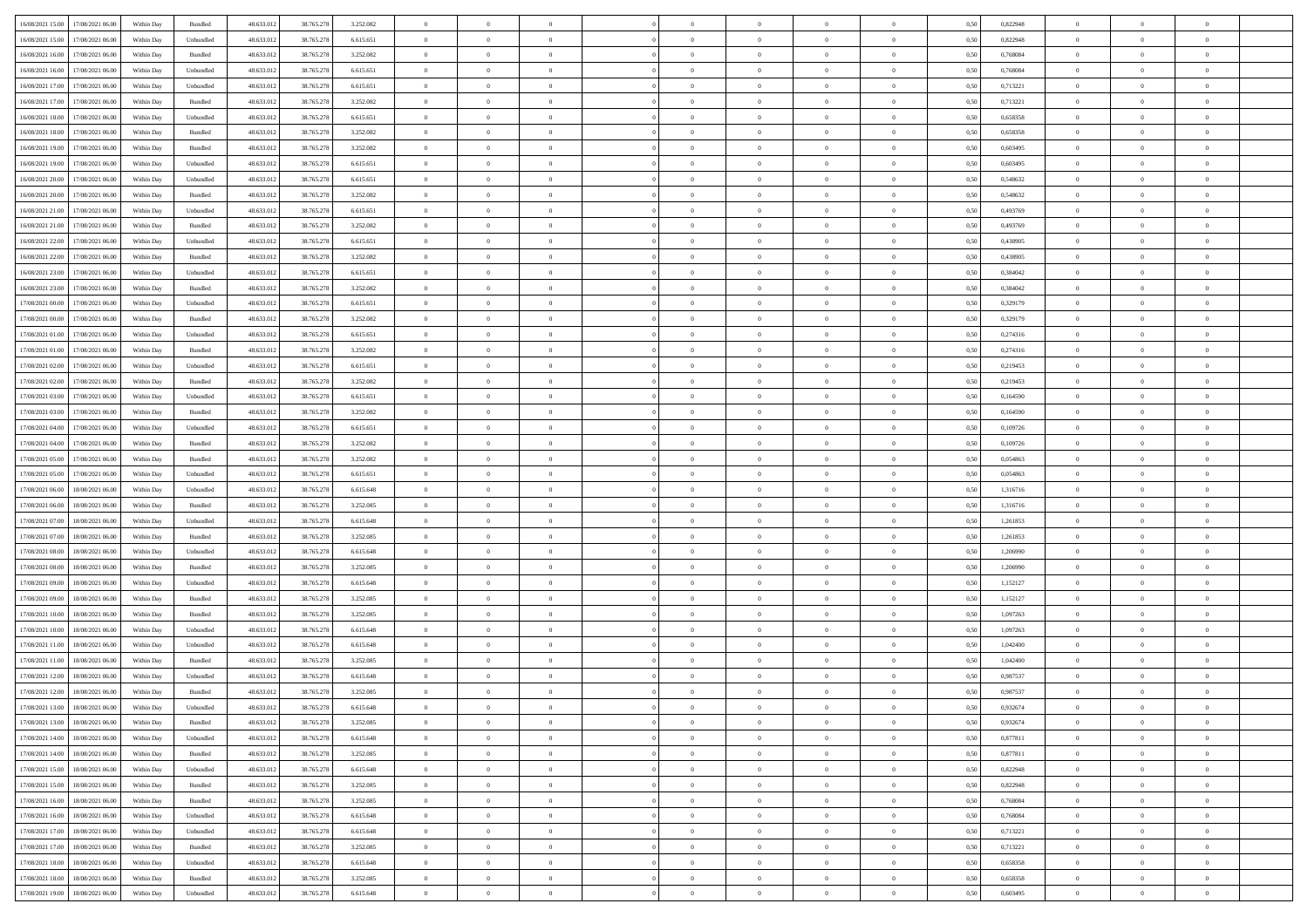|                                      |            |           |            |            |           | $\overline{0}$ | $\overline{0}$ |                | $\overline{0}$ | $\theta$       |                | $\theta$       |      |          | $\theta$       | $\theta$       | $\overline{0}$ |  |
|--------------------------------------|------------|-----------|------------|------------|-----------|----------------|----------------|----------------|----------------|----------------|----------------|----------------|------|----------|----------------|----------------|----------------|--|
| 17/08/2021 19:00 18/08/2021 06:00    | Within Day | Bundled   | 48.633.01  | 38.765.278 | 3.252.085 |                |                |                |                |                |                |                | 0,50 | 0,603495 |                |                |                |  |
| 17/08/2021 20:00<br>18/08/2021 06:00 | Within Day | Unbundled | 48.633.01  | 38.765.278 | 6.615.648 | $\bf{0}$       | $\bf{0}$       | $\bf{0}$       | $\bf{0}$       | $\overline{0}$ | $\overline{0}$ | $\bf{0}$       | 0,50 | 0,548632 | $\,$ 0 $\,$    | $\bf{0}$       | $\overline{0}$ |  |
| 17/08/2021 20:00<br>18/08/2021 06:00 | Within Day | Bundled   | 48.633.012 | 38.765.278 | 3.252.085 | $\overline{0}$ | $\bf{0}$       | $\overline{0}$ | $\bf{0}$       | $\bf{0}$       | $\overline{0}$ | $\bf{0}$       | 0.50 | 0.548632 | $\bf{0}$       | $\overline{0}$ | $\overline{0}$ |  |
| 17/08/2021 21:00<br>18/08/2021 06:00 | Within Day | Unbundled | 48.633.01  | 38.765.278 | 6.615.648 | $\overline{0}$ | $\bf{0}$       | $\overline{0}$ | $\theta$       | $\theta$       | $\overline{0}$ | $\bf{0}$       | 0,50 | 0,493769 | $\theta$       | $\theta$       | $\overline{0}$ |  |
| 17/08/2021 21:00<br>18/08/2021 06:00 | Within Day | Bundled   | 48.633.01  | 38.765.278 | 3.252.085 | $\bf{0}$       | $\overline{0}$ | $\bf{0}$       | $\overline{0}$ | $\theta$       | $\overline{0}$ | $\bf{0}$       | 0,50 | 0,493769 | $\,$ 0 $\,$    | $\bf{0}$       | $\overline{0}$ |  |
|                                      |            |           |            |            |           |                |                |                |                |                |                |                |      |          |                |                |                |  |
| 17/08/2021 22:00<br>18/08/2021 06:00 | Within Day | Unbundled | 48.633.013 | 38.765.278 | 6.615.648 | $\overline{0}$ | $\overline{0}$ | $\overline{0}$ | $\bf{0}$       | $\overline{0}$ | $\theta$       | $\bf{0}$       | 0.50 | 0.438905 | $\,$ 0 $\,$    | $\theta$       | $\overline{0}$ |  |
| 17/08/2021 22:00<br>18/08/2021 06:00 | Within Day | Bundled   | 48.633.013 | 38.765.278 | 3.252.085 | $\overline{0}$ | $\overline{0}$ | $\overline{0}$ | $\overline{0}$ | $\overline{0}$ | $\overline{0}$ | $\bf{0}$       | 0,50 | 0,438905 | $\theta$       | $\theta$       | $\overline{0}$ |  |
| 17/08/2021 23:00<br>18/08/2021 06:00 | Within Day | Unbundled | 48.633.01  | 38.765.278 | 6.615.648 | $\overline{0}$ | $\overline{0}$ | $\bf{0}$       | $\overline{0}$ | $\bf{0}$       | $\overline{0}$ | $\bf{0}$       | 0,50 | 0,384042 | $\,$ 0 $\,$    | $\bf{0}$       | $\overline{0}$ |  |
| 17/08/2021 23:00<br>18/08/2021 06:00 | Within Day | Bundled   | 48.633.013 | 38.765.278 | 3.252.085 | $\overline{0}$ | $\bf{0}$       | $\overline{0}$ | $\bf{0}$       | $\overline{0}$ | $\overline{0}$ | $\bf{0}$       | 0.50 | 0.384042 | $\bf{0}$       | $\overline{0}$ | $\overline{0}$ |  |
| 18/08/2021 00:00<br>18/08/2021 06:00 | Within Day | Unbundled | 48.633.012 | 38.765.278 | 6.615.648 | $\overline{0}$ | $\bf{0}$       | $\overline{0}$ | $\overline{0}$ | $\overline{0}$ | $\overline{0}$ | $\bf{0}$       | 0,50 | 0,329179 | $\,$ 0 $\,$    | $\bf{0}$       | $\overline{0}$ |  |
| 18/08/2021 00:00<br>18/08/2021 06:00 | Within Day | Bundled   | 48.633.01  | 38.765.278 | 3.252.085 | $\bf{0}$       | $\overline{0}$ | $\bf{0}$       | $\bf{0}$       | $\bf{0}$       | $\overline{0}$ | $\bf{0}$       | 0,50 | 0,329179 | $\,$ 0 $\,$    | $\bf{0}$       | $\overline{0}$ |  |
| 18/08/2021 01:00<br>18/08/2021 06:00 | Within Day | Unbundled | 48.633.013 | 38.765.278 | 6.615.648 | $\overline{0}$ | $\bf{0}$       | $\overline{0}$ | $\overline{0}$ | $\bf{0}$       | $\overline{0}$ | $\bf{0}$       | 0.50 | 0,274316 | $\bf{0}$       | $\overline{0}$ | $\bf{0}$       |  |
|                                      |            |           |            |            |           | $\overline{0}$ | $\overline{0}$ | $\overline{0}$ | $\theta$       | $\theta$       | $\overline{0}$ |                |      |          | $\,$ 0 $\,$    | $\theta$       | $\overline{0}$ |  |
| 18/08/2021 01:00<br>18/08/2021 06:00 | Within Day | Bundled   | 48.633.01  | 38.765.278 | 3.252.085 |                |                |                |                |                |                | $\bf{0}$       | 0,50 | 0,274316 |                |                |                |  |
| 18/08/2021 02:00<br>18/08/2021 06:00 | Within Day | Bundled   | 48.633.01  | 38.765.278 | 3.252.085 | $\bf{0}$       | $\overline{0}$ | $\bf{0}$       | $\overline{0}$ | $\theta$       | $\overline{0}$ | $\bf{0}$       | 0,50 | 0,219453 | $\,$ 0 $\,$    | $\bf{0}$       | $\overline{0}$ |  |
| 18/08/2021 02:00<br>18/08/2021 06:00 | Within Day | Unbundled | 48.633.013 | 38.765.278 | 6.615.648 | $\overline{0}$ | $\overline{0}$ | $\overline{0}$ | $\bf{0}$       | $\overline{0}$ | $\Omega$       | $\bf{0}$       | 0.50 | 0,219453 | $\,$ 0 $\,$    | $\theta$       | $\overline{0}$ |  |
| 18/08/2021 03:00<br>18/08/2021 06:00 | Within Day | Unbundled | 48.633.013 | 38.765.278 | 6.615.648 | $\overline{0}$ | $\overline{0}$ | $\overline{0}$ | $\overline{0}$ | $\theta$       | $\overline{0}$ | $\bf{0}$       | 0,50 | 0,164590 | $\theta$       | $\theta$       | $\overline{0}$ |  |
| 18/08/2021 03:00<br>18/08/2021 06:00 | Within Day | Bundled   | 48.633.01  | 38.765.278 | 3.252.085 | $\bf{0}$       | $\overline{0}$ | $\bf{0}$       | $\overline{0}$ | $\theta$       | $\overline{0}$ | $\bf{0}$       | 0,50 | 0,164590 | $\,$ 0 $\,$    | $\bf{0}$       | $\overline{0}$ |  |
| 18/08/2021 04:00<br>18/08/2021 06:00 | Within Day | Unbundled | 48.633.013 | 38,765,278 | 6.615.648 | $\overline{0}$ | $\bf{0}$       | $\overline{0}$ | $\bf{0}$       | $\overline{0}$ | $\overline{0}$ | $\bf{0}$       | 0.50 | 0.109726 | $\bf{0}$       | $\overline{0}$ | $\overline{0}$ |  |
| 18/08/2021 04:00<br>18/08/2021 06:00 | Within Day | Bundled   | 48.633.013 | 38.765.278 | 3.252.085 | $\overline{0}$ | $\bf{0}$       | $\overline{0}$ | $\overline{0}$ | $\overline{0}$ | $\overline{0}$ | $\bf{0}$       | 0,50 | 0,109726 | $\,$ 0 $\,$    | $\bf{0}$       | $\overline{0}$ |  |
| 18/08/2021 05:00<br>18/08/2021 06:00 | Within Day | Unbundled | 48.633.01  | 38.765.278 | 6.615.648 | $\bf{0}$       | $\bf{0}$       | $\bf{0}$       | $\bf{0}$       | $\overline{0}$ | $\overline{0}$ | $\bf{0}$       | 0,50 | 0,054863 | $\,$ 0 $\,$    | $\bf{0}$       | $\overline{0}$ |  |
|                                      |            |           |            |            |           |                |                |                |                |                |                |                |      |          |                |                |                |  |
| 18/08/2021 05:00<br>18/08/2021 06:00 | Within Day | Bundled   | 48.633.013 | 38.765.278 | 3.252.085 | $\overline{0}$ | $\bf{0}$       | $\overline{0}$ | $\bf{0}$       | $\bf{0}$       | $\overline{0}$ | $\bf{0}$       | 0.50 | 0.054863 | $\bf{0}$       | $\overline{0}$ | $\bf{0}$       |  |
| 18/08/2021 06:00<br>19/08/2021 06:00 | Within Day | Unbundled | 48.633.01  | 38.765.278 | 6.497.905 | $\overline{0}$ | $\overline{0}$ | $\overline{0}$ | $\overline{0}$ | $\theta$       | $\overline{0}$ | $\bf{0}$       | 0,50 | 1,316716 | $\theta$       | $\theta$       | $\overline{0}$ |  |
| 18/08/2021 06:00<br>19/08/2021 06:00 | Within Day | Bundled   | 48.633.01  | 38.765.278 | 3.369.828 | $\bf{0}$       | $\overline{0}$ | $\bf{0}$       | $\bf{0}$       | $\,$ 0 $\,$    | $\overline{0}$ | $\bf{0}$       | 0,50 | 1,316716 | $\,$ 0 $\,$    | $\bf{0}$       | $\overline{0}$ |  |
| 18/08/2021 07:00<br>19/08/2021 06:00 | Within Day | Unbundled | 48.633.013 | 38.765.278 | 6.497.905 | $\overline{0}$ | $\overline{0}$ | $\overline{0}$ | $\overline{0}$ | $\overline{0}$ | $\Omega$       | $\bf{0}$       | 0.50 | 1.261853 | $\,$ 0 $\,$    | $\theta$       | $\overline{0}$ |  |
| 18/08/2021 07:00<br>19/08/2021 06:00 | Within Day | Bundled   | 48.633.013 | 38.765.278 | 3.369.828 | $\overline{0}$ | $\overline{0}$ | $\overline{0}$ | $\overline{0}$ | $\theta$       | $\overline{0}$ | $\bf{0}$       | 0,50 | 1,261853 | $\,$ 0 $\,$    | $\theta$       | $\overline{0}$ |  |
| 18/08/2021 08:00<br>19/08/2021 06:00 | Within Day | Unbundled | 48.633.01  | 38.765.278 | 6.497.905 | $\bf{0}$       | $\overline{0}$ | $\bf{0}$       | $\overline{0}$ | $\theta$       | $\overline{0}$ | $\bf{0}$       | 0,50 | 1,206990 | $\,$ 0 $\,$    | $\bf{0}$       | $\overline{0}$ |  |
| 18/08/2021 08:00<br>19/08/2021 06:00 | Within Day | Bundled   | 48.633.013 | 38.765.278 | 3.369.828 | $\overline{0}$ | $\bf{0}$       | $\overline{0}$ | $\bf{0}$       | $\overline{0}$ | $\overline{0}$ | $\bf{0}$       | 0.50 | 1.206990 | $\bf{0}$       | $\overline{0}$ | $\overline{0}$ |  |
| 18/08/2021 09:00<br>19/08/2021 06:00 | Within Day | Unbundled | 48.633.01  | 38.765.278 | 6.497.905 | $\overline{0}$ | $\bf{0}$       | $\overline{0}$ | $\overline{0}$ | $\overline{0}$ | $\overline{0}$ | $\bf{0}$       | 0,50 | 1,152127 | $\theta$       | $\theta$       | $\overline{0}$ |  |
| 18/08/2021 09:00<br>19/08/2021 06:00 | Within Day | Bundled   | 48.633.01  | 38.765.278 | 3.369.828 | $\bf{0}$       | $\bf{0}$       | $\bf{0}$       | $\bf{0}$       | $\overline{0}$ | $\overline{0}$ | $\bf{0}$       | 0,50 | 1,152127 | $\,$ 0 $\,$    | $\bf{0}$       | $\overline{0}$ |  |
| 18/08/2021 10:00<br>19/08/2021 06:00 | Within Day | Unbundled | 48.633.013 | 38.765.278 | 6.497.905 | $\overline{0}$ | $\bf{0}$       | $\overline{0}$ | $\bf{0}$       | $\bf{0}$       | $\overline{0}$ | $\bf{0}$       | 0.50 | 1.097263 | $\bf{0}$       | $\overline{0}$ | $\bf{0}$       |  |
|                                      |            |           |            |            |           |                |                |                |                |                |                |                |      |          |                |                |                |  |
| 18/08/2021 10:00<br>19/08/2021 06:00 | Within Day | Bundled   | 48.633.013 | 38.765.278 | 3.369.828 | $\overline{0}$ | $\overline{0}$ | $\overline{0}$ | $\overline{0}$ | $\overline{0}$ | $\overline{0}$ | $\bf{0}$       | 0.5( | 1,097263 | $\theta$       | $\theta$       | $\overline{0}$ |  |
| 18/08/2021 11:00<br>19/08/2021 06:00 | Within Day | Unbundled | 48.633.01  | 38.765.278 | 6.497.905 | $\bf{0}$       | $\overline{0}$ | $\bf{0}$       | $\bf{0}$       | $\overline{0}$ | $\overline{0}$ | $\bf{0}$       | 0,50 | 1,042400 | $\,$ 0 $\,$    | $\bf{0}$       | $\overline{0}$ |  |
| 18/08/2021 11:00<br>19/08/2021 06:00 | Within Day | Bundled   | 48.633.013 | 38.765.278 | 3.369.828 | $\overline{0}$ | $\bf{0}$       | $\overline{0}$ | $\bf{0}$       | $\overline{0}$ | $\Omega$       | $\bf{0}$       | 0.50 | 1.042400 | $\,$ 0 $\,$    | $\theta$       | $\overline{0}$ |  |
| 18/08/2021 12:00<br>19/08/2021 06:00 | Within Dav | Bundled   | 48.633.013 | 38.765.278 | 3.369.828 | $\overline{0}$ | $\overline{0}$ | $\overline{0}$ | $\overline{0}$ | $\theta$       | $\overline{0}$ | $\overline{0}$ | 0.50 | 0,987537 | $\theta$       | $\theta$       | $\overline{0}$ |  |
| 18/08/2021 12:00<br>19/08/2021 06:00 | Within Day | Unbundled | 48.633.013 | 38.765.278 | 6.497.905 | $\bf{0}$       | $\bf{0}$       | $\bf{0}$       | $\bf{0}$       | $\bf{0}$       | $\overline{0}$ | $\bf{0}$       | 0,50 | 0,987537 | $\,$ 0 $\,$    | $\bf{0}$       | $\overline{0}$ |  |
| 18/08/2021 13:00<br>19/08/2021 06:00 | Within Day | Unbundled | 48.633.013 | 38,765,278 | 6.497.905 | $\overline{0}$ | $\bf{0}$       | $\overline{0}$ | $\bf{0}$       | $\overline{0}$ | $\overline{0}$ | $\bf{0}$       | 0.50 | 0.932674 | $\bf{0}$       | $\overline{0}$ | $\overline{0}$ |  |
| 18/08/2021 13:00<br>19/08/2021 06:00 | Within Dav | Bundled   | 48.633.013 | 38.765.278 | 3.369.828 | $\overline{0}$ | $\overline{0}$ | $\overline{0}$ | $\overline{0}$ | $\overline{0}$ | $\overline{0}$ | $\overline{0}$ | 0.50 | 0,932674 | $\theta$       | $\theta$       | $\overline{0}$ |  |
| 18/08/2021 14:00<br>19/08/2021 06:00 | Within Day | Unbundled | 48.633.01  | 38.765.278 | 6.497.905 | $\bf{0}$       | $\bf{0}$       | $\bf{0}$       | $\bf{0}$       | $\overline{0}$ | $\overline{0}$ | $\bf{0}$       | 0,50 | 0,877811 | $\,$ 0 $\,$    | $\bf{0}$       | $\overline{0}$ |  |
| 19/08/2021 06:00                     |            | Bundled   | 48.633.013 |            |           |                |                |                |                |                | $\overline{0}$ |                | 0.50 | 0.877811 |                |                |                |  |
| 18/08/2021 14:00                     | Within Day |           |            | 38.765.278 | 3.369.828 | $\overline{0}$ | $\bf{0}$       | $\overline{0}$ | $\bf{0}$       | $\bf{0}$       |                | $\bf{0}$       |      |          | $\bf{0}$       | $\overline{0}$ | $\overline{0}$ |  |
| 18/08/2021 15:00<br>19/08/2021 06:00 | Within Dav | Unbundled | 48.633.013 | 38.765.278 | 6.497.905 | $\overline{0}$ | $\overline{0}$ | $\overline{0}$ | $\overline{0}$ | $\theta$       | $\overline{0}$ | $\bf{0}$       | 0.50 | 0,822948 | $\theta$       | $\theta$       | $\overline{0}$ |  |
| 18/08/2021 15:00<br>19/08/2021 06:00 | Within Day | Bundled   | 48.633.013 | 38.765.278 | 3.369.828 | $\bf{0}$       | $\bf{0}$       | $\bf{0}$       | $\bf{0}$       | $\overline{0}$ | $\overline{0}$ | $\bf{0}$       | 0,50 | 0,822948 | $\,$ 0 $\,$    | $\bf{0}$       | $\overline{0}$ |  |
| 18/08/2021 16:00<br>19/08/2021 06:00 | Within Day | Unbundled | 48.633.013 | 38.765.278 | 6.497.905 | $\overline{0}$ | $\overline{0}$ | $\overline{0}$ | $\bf{0}$       | $\theta$       | $\Omega$       | $\bf{0}$       | 0.50 | 0.768084 | $\bf{0}$       | $\theta$       | $\overline{0}$ |  |
| 18/08/2021 16:00<br>19/08/2021 06:00 | Within Dav | Bundled   | 48.633.013 | 38.765.278 | 3.369.828 | $\overline{0}$ | $\overline{0}$ | $\Omega$       | $\overline{0}$ | $\theta$       | $\Omega$       | $\overline{0}$ | 0.5( | 0,768084 | $\theta$       | $\theta$       | $\overline{0}$ |  |
| 18/08/2021 17:00<br>19/08/2021 06:00 | Within Day | Unbundled | 48.633.01  | 38.765.278 | 6.497.905 | $\bf{0}$       | $\bf{0}$       | $\bf{0}$       | $\bf{0}$       | $\bf{0}$       | $\overline{0}$ | $\bf{0}$       | 0,50 | 0,713221 | $\overline{0}$ | $\bf{0}$       | $\overline{0}$ |  |
| 18/08/2021 17:00 19/08/2021 06:00    | Within Day | Bundled   | 48.633.012 | 38.765.278 | 3 369 828 | $\bf{0}$       | $\Omega$       |                | $\Omega$       |                |                |                | 0,50 | 0,713221 | $\bf{0}$       | $\overline{0}$ |                |  |
| 18/08/2021 18:00 19/08/2021 06:00    | Within Day | Unbundled | 48.633.012 | 38.765.278 | 6.497.905 | $\overline{0}$ | $\overline{0}$ | $\overline{0}$ | $\theta$       | $\overline{0}$ | $\overline{0}$ | $\bf{0}$       | 0,50 | 0,658358 | $\theta$       | $\overline{0}$ | $\overline{0}$ |  |
| 18/08/2021 18:00<br>19/08/2021 06:00 | Within Day | Bundled   | 48.633.013 | 38.765.278 | 3.369.828 | $\overline{0}$ | $\bf{0}$       | $\overline{0}$ | $\overline{0}$ | $\bf{0}$       | $\overline{0}$ | $\bf{0}$       | 0,50 | 0,658358 | $\bf{0}$       | $\overline{0}$ | $\bf{0}$       |  |
|                                      |            |           |            |            | 6.497.905 |                |                |                |                |                | $\overline{0}$ |                | 0.50 | 0.603495 | $\overline{0}$ |                |                |  |
| 18/08/2021 19:00 19/08/2021 06:00    | Within Day | Unbundled | 48.633.012 | 38.765.278 |           | $\overline{0}$ | $\overline{0}$ | $\overline{0}$ | $\overline{0}$ | $\mathbf{0}$   |                | $\,$ 0 $\,$    |      |          |                | $\bf{0}$       | $\,$ 0 $\,$    |  |
| 18/08/2021 19:00 19/08/2021 06:00    | Within Day | Bundled   | 48.633.012 | 38.765.278 | 3.369.828 | $\overline{0}$ | $\overline{0}$ | $\overline{0}$ | $\overline{0}$ | $\overline{0}$ | $\overline{0}$ | $\bf{0}$       | 0,50 | 0,603495 | $\overline{0}$ | $\theta$       | $\overline{0}$ |  |
| 18/08/2021 20:00<br>19/08/2021 06:00 | Within Day | Unbundled | 48.633.012 | 38.765.278 | 6.497.905 | $\overline{0}$ | $\bf{0}$       | $\overline{0}$ | $\overline{0}$ | $\bf{0}$       | $\overline{0}$ | $\bf{0}$       | 0,50 | 0,548632 | $\bf{0}$       | $\overline{0}$ | $\overline{0}$ |  |
| 18/08/2021 20:00<br>19/08/2021 06:00 | Within Day | Bundled   | 48.633.012 | 38.765.278 | 3.369.828 | $\overline{0}$ | $\bf{0}$       | $\overline{0}$ | $\overline{0}$ | $\bf{0}$       | $\overline{0}$ | $\bf{0}$       | 0.50 | 0.548632 | $\,$ 0 $\,$    | $\overline{0}$ | $\,$ 0         |  |
| 18/08/2021 21:00<br>19/08/2021 06:00 | Within Dav | Unbundled | 48.633.012 | 38.765.278 | 6.497.905 | $\overline{0}$ | $\overline{0}$ | $\overline{0}$ | $\overline{0}$ | $\overline{0}$ | $\overline{0}$ | $\bf{0}$       | 0,50 | 0,493769 | $\overline{0}$ | $\theta$       | $\overline{0}$ |  |
| 18/08/2021 21:00<br>19/08/2021 06:00 | Within Day | Bundled   | 48.633.013 | 38.765.278 | 3.369.828 | $\overline{0}$ | $\overline{0}$ | $\overline{0}$ | $\overline{0}$ | $\overline{0}$ | $\overline{0}$ | $\bf{0}$       | 0,50 | 0,493769 | $\bf{0}$       | $\overline{0}$ | $\overline{0}$ |  |
| 18/08/2021 22:00<br>19/08/2021 06:00 | Within Day | Bundled   | 48.633.012 | 38.765.278 | 3.369.828 | $\overline{0}$ | $\overline{0}$ | $\overline{0}$ | $\overline{0}$ | $\overline{0}$ | $\overline{0}$ | $\bf{0}$       | 0.50 | 0.438905 | $\mathbf{0}$   | $\bf{0}$       | $\,$ 0         |  |
| 18/08/2021 22:00<br>19/08/2021 06:00 | Within Dav | Unbundled | 48.633.012 | 38.765.278 | 6.497.905 | $\overline{0}$ | $\overline{0}$ | $\overline{0}$ | $\overline{0}$ | $\overline{0}$ | $\overline{0}$ | $\bf{0}$       | 0,50 | 0,438905 | $\overline{0}$ | $\theta$       | $\overline{0}$ |  |
|                                      |            |           |            |            |           |                | $\bf{0}$       |                |                | $\overline{0}$ |                |                |      |          | $\bf{0}$       | $\overline{0}$ | $\bf{0}$       |  |
| 18/08/2021 23:00<br>19/08/2021 06:00 | Within Day | Unbundled | 48.633.013 | 38.765.278 | 6.497.905 | $\overline{0}$ |                | $\overline{0}$ | $\overline{0}$ |                | $\overline{0}$ | $\bf{0}$       | 0,50 | 0,384042 |                |                |                |  |
| 18/08/2021 23:00 19/08/2021 06:00    | Within Day | Bundled   | 48.633.012 | 38.765.278 | 3.369.828 | $\,$ 0 $\,$    | $\bf{0}$       | $\overline{0}$ | $\overline{0}$ | $\,$ 0 $\,$    | $\overline{0}$ | $\,$ 0 $\,$    | 0,50 | 0,384042 | $\overline{0}$ | $\,$ 0 $\,$    | $\,$ 0 $\,$    |  |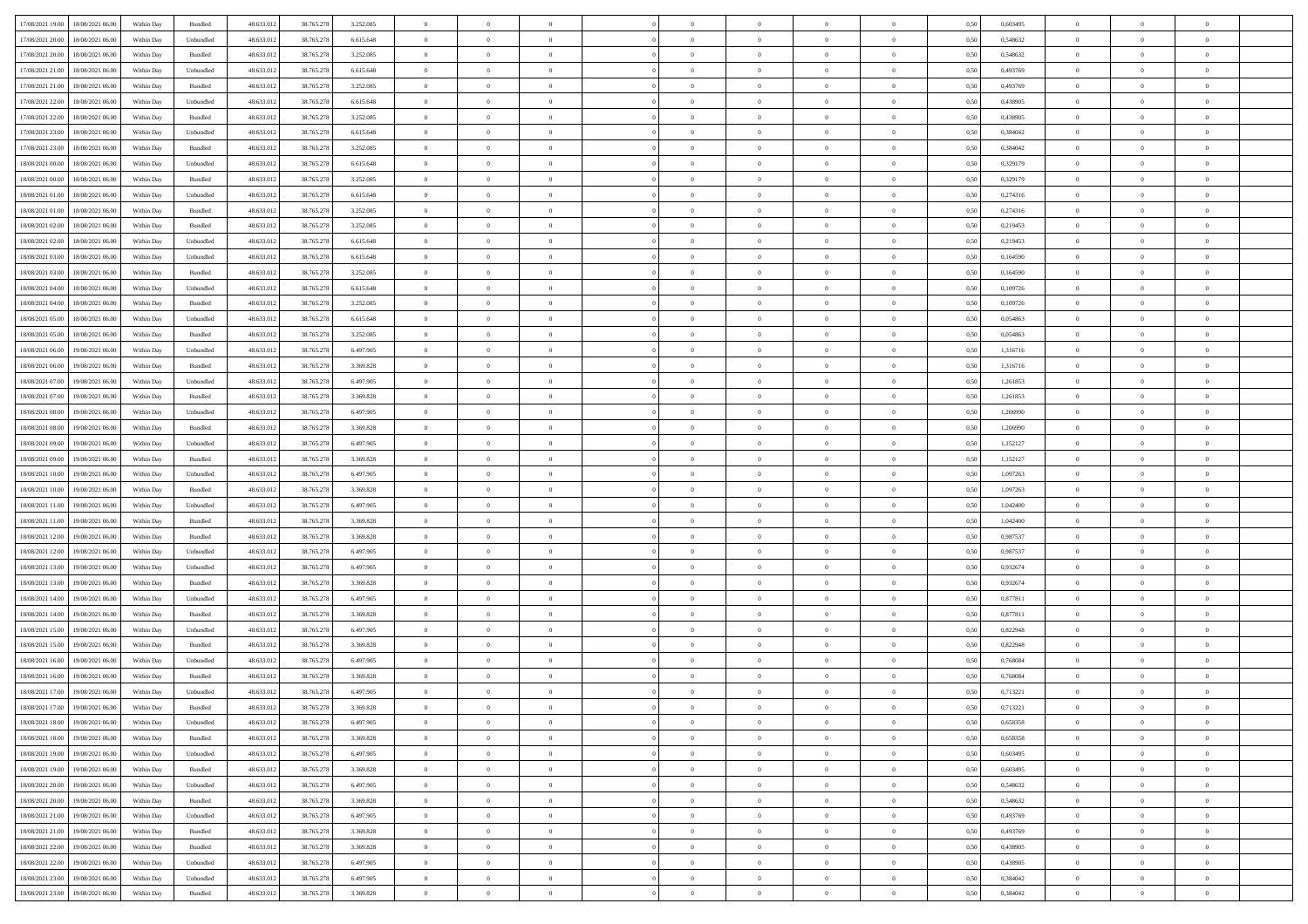| 19/08/2021 00:00 19/08/2021 06:00    | Within Day | Unbundled         | 48.633.01  | 38.765.278 | 6.497.905 | $\overline{0}$ | $\overline{0}$ |                | $\overline{0}$ | $\theta$       |                | $\bf{0}$       | 0,50 | 0,329179 | $\theta$       | $\theta$       | $\theta$       |  |
|--------------------------------------|------------|-------------------|------------|------------|-----------|----------------|----------------|----------------|----------------|----------------|----------------|----------------|------|----------|----------------|----------------|----------------|--|
| 19/08/2021 00:00<br>19/08/2021 06:00 | Within Day | Bundled           | 48.633.01  | 38.765.278 | 3.369.828 | $\bf{0}$       | $\overline{0}$ | $\bf{0}$       | $\bf{0}$       | $\overline{0}$ | $\overline{0}$ | $\bf{0}$       | 0,50 | 0,329179 | $\,$ 0 $\,$    | $\bf{0}$       | $\overline{0}$ |  |
| 19/08/2021 01:00<br>19/08/2021 06:00 | Within Day | Unbundled         | 48.633.012 | 38.765.278 | 6.497.905 | $\overline{0}$ | $\bf{0}$       | $\overline{0}$ | $\bf{0}$       | $\bf{0}$       | $\overline{0}$ | $\bf{0}$       | 0.50 | 0,274316 | $\bf{0}$       | $\overline{0}$ | $\overline{0}$ |  |
| 19/08/2021 01:00<br>19/08/2021 06:00 |            |                   |            |            |           | $\overline{0}$ | $\bf{0}$       | $\overline{0}$ | $\theta$       | $\theta$       | $\overline{0}$ |                |      | 0,274316 | $\theta$       | $\theta$       | $\overline{0}$ |  |
|                                      | Within Day | Bundled           | 48.633.013 | 38.765.278 | 3.369.828 |                |                |                |                |                |                | $\bf{0}$       | 0,50 |          |                |                |                |  |
| 19/08/2021 02:00<br>19/08/2021 06:00 | Within Day | Unbundled         | 48.633.01  | 38.765.278 | 6.497.905 | $\overline{0}$ | $\overline{0}$ | $\bf{0}$       | $\overline{0}$ | $\theta$       | $\overline{0}$ | $\bf{0}$       | 0,50 | 0,219453 | $\,$ 0 $\,$    | $\bf{0}$       | $\overline{0}$ |  |
| 19/08/2021 02:00<br>19/08/2021 06:00 | Within Day | Bundled           | 48.633.013 | 38.765.278 | 3.369.828 | $\overline{0}$ | $\overline{0}$ | $\overline{0}$ | $\bf{0}$       | $\overline{0}$ | $\theta$       | $\bf{0}$       | 0.50 | 0,219453 | $\bf{0}$       | $\theta$       | $\overline{0}$ |  |
| 19/08/2021 03:00<br>19/08/2021 06:00 | Within Day | Bundled           | 48.633.013 | 38.765.278 | 3.369.828 | $\overline{0}$ | $\overline{0}$ | $\overline{0}$ | $\overline{0}$ | $\overline{0}$ | $\overline{0}$ | $\bf{0}$       | 0,50 | 0,164590 | $\theta$       | $\theta$       | $\overline{0}$ |  |
|                                      |            |                   |            |            |           |                |                |                |                |                |                |                |      |          |                |                |                |  |
| 19/08/2021 03:00<br>19/08/2021 06:00 | Within Day | Unbundled         | 48.633.01  | 38.765.278 | 6.497.905 | $\bf{0}$       | $\overline{0}$ | $\bf{0}$       | $\overline{0}$ | $\overline{0}$ | $\overline{0}$ | $\bf{0}$       | 0,50 | 0,164590 | $\,$ 0 $\,$    | $\bf{0}$       | $\overline{0}$ |  |
| 19/08/2021 04:00<br>19/08/2021 06:00 | Within Day | Unbundled         | 48.633.013 | 38.765.278 | 6.497.905 | $\overline{0}$ | $\bf{0}$       | $\overline{0}$ | $\bf{0}$       | $\overline{0}$ | $\overline{0}$ | $\bf{0}$       | 0.50 | 0.109726 | $\bf{0}$       | $\overline{0}$ | $\overline{0}$ |  |
| 19/08/2021 04:00<br>19/08/2021 06:00 | Within Day | Bundled           | 48.633.012 | 38.765.278 | 3.369.828 | $\overline{0}$ | $\bf{0}$       | $\overline{0}$ | $\overline{0}$ | $\overline{0}$ | $\overline{0}$ | $\bf{0}$       | 0,50 | 0,109726 | $\,$ 0 $\,$    | $\bf{0}$       | $\overline{0}$ |  |
| 19/08/2021 05:00<br>19/08/2021 06:00 | Within Day | Unbundled         | 48.633.01  | 38.765.278 | 6.497.905 | $\bf{0}$       | $\overline{0}$ | $\bf{0}$       | $\overline{0}$ | $\bf{0}$       | $\overline{0}$ | $\bf{0}$       | 0,50 | 0,054863 | $\,$ 0 $\,$    | $\bf{0}$       | $\overline{0}$ |  |
|                                      |            |                   |            |            |           |                |                |                |                |                |                |                |      |          |                |                |                |  |
| 19/08/2021 05:00<br>19/08/2021 06:00 | Within Day | Bundled           | 48.633.013 | 38.765.278 | 3.369.828 | $\overline{0}$ | $\bf{0}$       | $\overline{0}$ | $\bf{0}$       | $\bf{0}$       | $\overline{0}$ | $\bf{0}$       | 0.50 | 0.054863 | $\bf{0}$       | $\overline{0}$ | $\bf{0}$       |  |
| 19/08/2021 06:00<br>20/08/2021 06:00 | Within Day | Unbundled         | 48.633.01  | 38.765.273 | 8.750.238 | $\overline{0}$ | $\overline{0}$ | $\overline{0}$ | $\theta$       | $\theta$       | $\overline{0}$ | $\bf{0}$       | 0,50 | 1,316716 | $\,$ 0 $\,$    | $\theta$       | $\overline{0}$ |  |
| 19/08/2021 06:00<br>20/08/2021 06:00 | Within Day | Bundled           | 48.633.01  | 38.765.27  | 1.117.500 | $\bf{0}$       | $\theta$       | $\bf{0}$       | $\overline{0}$ | $\theta$       | $\overline{0}$ | $\bf{0}$       | 0,50 | 1,316716 | $\bf{0}$       | $\bf{0}$       | $\overline{0}$ |  |
|                                      |            |                   |            |            |           |                |                |                |                |                |                |                |      |          |                |                |                |  |
| 19/08/2021 07:00<br>20/08/2021 06:00 | Within Day | Unbundled         | 48.633.013 | 38.765.273 | 8.750.238 | $\overline{0}$ | $\overline{0}$ | $\overline{0}$ | $\bf{0}$       | $\overline{0}$ | $\Omega$       | $\bf{0}$       | 0.50 | 1.261853 | $\,$ 0 $\,$    | $\theta$       | $\overline{0}$ |  |
| 19/08/2021 07:00<br>20/08/2021 06:00 | Within Day | Bundled           | 48.633.013 | 38.765.273 | 1.117.500 | $\overline{0}$ | $\overline{0}$ | $\overline{0}$ | $\overline{0}$ | $\theta$       | $\overline{0}$ | $\bf{0}$       | 0,50 | 1,261853 | $\theta$       | $\theta$       | $\overline{0}$ |  |
| 19/08/2021 08:00<br>20/08/2021 06:00 | Within Day | Unbundled         | 48.633.01  | 38.765.27  | 8.750.238 | $\bf{0}$       | $\overline{0}$ | $\bf{0}$       | $\overline{0}$ | $\theta$       | $\overline{0}$ | $\bf{0}$       | 0,50 | 1,206990 | $\,$ 0 $\,$    | $\bf{0}$       | $\overline{0}$ |  |
| 19/08/2021 08:00<br>20/08/2021 06:00 | Within Day | Bundled           | 48.633.013 | 38.765.27  | 1.117.500 | $\overline{0}$ | $\bf{0}$       | $\overline{0}$ | $\bf{0}$       | $\overline{0}$ | $\overline{0}$ | $\bf{0}$       | 0.50 | 1.206990 | $\bf{0}$       | $\overline{0}$ | $\overline{0}$ |  |
|                                      |            |                   |            |            |           | $\overline{0}$ |                | $\overline{0}$ | $\overline{0}$ | $\overline{0}$ | $\overline{0}$ |                |      |          | $\,$ 0 $\,$    |                | $\overline{0}$ |  |
| 19/08/2021 09:00<br>20/08/2021 06:00 | Within Day | Bundled           | 48.633.013 | 38.765.273 | 1.117.500 |                | $\bf{0}$       |                |                |                |                | $\bf{0}$       | 0,50 | 1,152127 |                | $\bf{0}$       |                |  |
| 19/08/2021 09:00<br>20/08/2021 06:00 | Within Day | Unbundled         | 48.633.01  | 38.765.27  | 8.750.238 | $\bf{0}$       | $\bf{0}$       | $\bf{0}$       | $\bf{0}$       | $\overline{0}$ | $\overline{0}$ | $\bf{0}$       | 0,50 | 1,152127 | $\,$ 0 $\,$    | $\bf{0}$       | $\overline{0}$ |  |
| 19/08/2021 10:00<br>20/08/2021 06:00 | Within Day | Unbundled         | 48.633.013 | 38.765.273 | 8.750.238 | $\overline{0}$ | $\bf{0}$       | $\overline{0}$ | $\bf{0}$       | $\bf{0}$       | $\overline{0}$ | $\bf{0}$       | 0.50 | 1.097263 | $\bf{0}$       | $\overline{0}$ | $\overline{0}$ |  |
| 19/08/2021 10:00<br>20/08/2021 06:00 | Within Day | Bundled           | 48.633.01  | 38.765.273 | 1.117.500 | $\overline{0}$ | $\overline{0}$ | $\overline{0}$ | $\theta$       | $\theta$       | $\overline{0}$ | $\bf{0}$       | 0,50 | 1,097263 | $\theta$       | $\theta$       | $\overline{0}$ |  |
|                                      |            |                   |            |            |           |                | $\overline{0}$ |                |                | $\bf{0}$       | $\overline{0}$ |                |      |          | $\,$ 0 $\,$    | $\bf{0}$       | $\overline{0}$ |  |
| 19/08/2021 11:00<br>20/08/2021 06:00 | Within Day | Unbundled         | 48.633.01  | 38.765.27  | 8.750.238 | $\bf{0}$       |                | $\bf{0}$       | $\bf{0}$       |                |                | $\bf{0}$       | 0,50 | 1,042400 |                |                |                |  |
| 19/08/2021 11:00<br>20/08/2021 06:00 | Within Day | Bundled           | 48.633.013 | 38.765.27  | 1.117.500 | $\overline{0}$ | $\overline{0}$ | $\overline{0}$ | $\bf{0}$       | $\overline{0}$ | $\Omega$       | $\bf{0}$       | 0.50 | 1.042400 | $\bf{0}$       | $\theta$       | $\overline{0}$ |  |
| 19/08/2021 12:00<br>20/08/2021 06:00 | Within Day | Unbundled         | 48.633.013 | 38.765.273 | 8.750.238 | $\overline{0}$ | $\overline{0}$ | $\overline{0}$ | $\overline{0}$ | $\theta$       | $\overline{0}$ | $\bf{0}$       | 0,50 | 0,987537 | $\theta$       | $\theta$       | $\overline{0}$ |  |
| 19/08/2021 12:00<br>20/08/2021 06:00 | Within Day | Bundled           | 48.633.01  | 38.765.27  | 1.117.500 | $\bf{0}$       | $\overline{0}$ | $\bf{0}$       | $\overline{0}$ | $\theta$       | $\overline{0}$ | $\bf{0}$       | 0,50 | 0,987537 | $\,$ 0 $\,$    | $\bf{0}$       | $\overline{0}$ |  |
| 19/08/2021 13:00<br>20/08/2021 06:00 | Within Day | Unbundled         | 48.633.013 | 38.765.27  | 8.750.238 | $\overline{0}$ | $\bf{0}$       | $\overline{0}$ | $\bf{0}$       | $\overline{0}$ | $\overline{0}$ | $\bf{0}$       | 0.50 | 0.932674 | $\bf{0}$       | $\overline{0}$ | $\overline{0}$ |  |
|                                      |            |                   |            |            |           |                |                |                |                |                |                |                |      |          |                |                |                |  |
| 19/08/2021 13:00<br>20/08/2021 06:00 | Within Day | Bundled           | 48.633.012 | 38.765.273 | 1.117.500 | $\overline{0}$ | $\overline{0}$ | $\overline{0}$ | $\overline{0}$ | $\overline{0}$ | $\overline{0}$ | $\bf{0}$       | 0,50 | 0,932674 | $\theta$       | $\theta$       | $\overline{0}$ |  |
| 19/08/2021 14:00<br>20/08/2021 06:00 | Within Day | Unbundled         | 48.633.01  | 38.765.27  | 8.750.238 | $\bf{0}$       | $\bf{0}$       | $\bf{0}$       | $\bf{0}$       | $\overline{0}$ | $\overline{0}$ | $\bf{0}$       | 0,50 | 0,877811 | $\,$ 0 $\,$    | $\bf{0}$       | $\overline{0}$ |  |
| 19/08/2021 14:00<br>20/08/2021 06:00 | Within Day | Bundled           | 48.633.013 | 38.765.273 | 1.117.500 | $\overline{0}$ | $\bf{0}$       | $\overline{0}$ | $\bf{0}$       | $\bf{0}$       | $\overline{0}$ | $\bf{0}$       | 0.50 | 0.877811 | $\bf{0}$       | $\overline{0}$ | $\bf{0}$       |  |
| 19/08/2021 15:00<br>20/08/2021 06:00 | Within Day | Unbundled         | 48.633.013 | 38.765.27  | 8.750.238 | $\overline{0}$ | $\overline{0}$ | $\overline{0}$ | $\overline{0}$ | $\overline{0}$ | $\overline{0}$ | $\bf{0}$       | 0.5( | 0.822948 | $\theta$       | $\theta$       | $\overline{0}$ |  |
|                                      |            |                   |            |            |           |                |                |                |                |                |                |                |      |          |                |                |                |  |
| 19/08/2021 15:00<br>20/08/2021 06:00 | Within Day | Bundled           | 48.633.01  | 38.765.27  | 1.117.500 | $\bf{0}$       | $\overline{0}$ | $\bf{0}$       | $\bf{0}$       | $\overline{0}$ | $\overline{0}$ | $\bf{0}$       | 0,50 | 0,822948 | $\,$ 0 $\,$    | $\bf{0}$       | $\overline{0}$ |  |
| 19/08/2021 16:00<br>20/08/2021 06:00 | Within Day | Unbundled         | 48.633.013 | 38.765.273 | 8.750.238 | $\overline{0}$ | $\bf{0}$       | $\overline{0}$ | $\bf{0}$       | $\overline{0}$ | $\Omega$       | $\bf{0}$       | 0.50 | 0.768084 | $\,$ 0 $\,$    | $\theta$       | $\overline{0}$ |  |
| 19/08/2021 16:00<br>20/08/2021 06:00 | Within Dav | Bundled           | 48.633.013 | 38.765.273 | 1.117.500 | $\overline{0}$ | $\overline{0}$ | $\overline{0}$ | $\overline{0}$ | $\theta$       | $\overline{0}$ | $\bf{0}$       | 0.50 | 0,768084 | $\theta$       | $\theta$       | $\overline{0}$ |  |
| 19/08/2021 17:00<br>20/08/2021 06:00 | Within Day | Unbundled         | 48.633.01  | 38.765.27  | 8.750.238 | $\bf{0}$       | $\overline{0}$ | $\bf{0}$       | $\overline{0}$ | $\bf{0}$       | $\overline{0}$ | $\bf{0}$       | 0,50 | 0,713221 | $\,$ 0 $\,$    | $\bf{0}$       | $\overline{0}$ |  |
| 19/08/2021 17:00<br>20/08/2021 06:00 | Within Day | Bundled           | 48.633.013 | 38.765.27  | 1.117.500 | $\overline{0}$ | $\bf{0}$       | $\overline{0}$ | $\bf{0}$       | $\overline{0}$ | $\overline{0}$ | $\bf{0}$       | 0.50 | 0.713221 | $\bf{0}$       | $\overline{0}$ | $\overline{0}$ |  |
|                                      |            |                   |            |            |           |                |                |                |                |                |                |                |      |          |                |                |                |  |
| 19/08/2021 18:00<br>20/08/2021 06:00 | Within Dav | Unbundled         | 48.633.013 | 38.765.273 | 8.750.238 | $\overline{0}$ | $\overline{0}$ | $\overline{0}$ | $\overline{0}$ | $\overline{0}$ | $\overline{0}$ | $\bf{0}$       | 0.50 | 0,658358 | $\theta$       | $\theta$       | $\overline{0}$ |  |
| 19/08/2021 18:00<br>20/08/2021 06:00 | Within Day | Bundled           | 48.633.01  | 38.765.27  | 1.117.500 | $\bf{0}$       | $\bf{0}$       | $\bf{0}$       | $\bf{0}$       | $\overline{0}$ | $\overline{0}$ | $\bf{0}$       | 0,50 | 0,658358 | $\,$ 0 $\,$    | $\bf{0}$       | $\overline{0}$ |  |
| 19/08/2021 19:00<br>20/08/2021 06:00 | Within Day | Bundled           | 48.633.013 | 38.765.273 | 1.117.500 | $\overline{0}$ | $\bf{0}$       | $\overline{0}$ | $\bf{0}$       | $\bf{0}$       | $\overline{0}$ | $\bf{0}$       | 0.50 | 0.603495 | $\bf{0}$       | $\overline{0}$ | $\overline{0}$ |  |
| 19/08/2021 19:00<br>20/08/2021 06:00 | Within Dav | Unbundled         | 48.633.013 | 38.765.273 | 8.750.238 | $\overline{0}$ | $\overline{0}$ | $\overline{0}$ | $\overline{0}$ | $\theta$       | $\overline{0}$ | $\bf{0}$       | 0.50 | 0.603495 | $\theta$       | $\theta$       | $\overline{0}$ |  |
|                                      |            |                   |            |            |           |                |                |                |                |                |                |                |      |          |                |                |                |  |
| 19/08/2021 20:00<br>20/08/2021 06:00 | Within Day | Unbundled         | 48.633.013 | 38.765.27  | 8.750.238 | $\bf{0}$       | $\bf{0}$       | $\bf{0}$       | $\bf{0}$       | $\overline{0}$ | $\overline{0}$ | $\bf{0}$       | 0,50 | 0,548632 | $\,$ 0 $\,$    | $\bf{0}$       | $\overline{0}$ |  |
| 19/08/2021 20:00<br>20/08/2021 06:00 | Within Day | Bundled           | 48.633.013 | 38.765.27  | 1.117.500 | $\overline{0}$ | $\overline{0}$ | $\overline{0}$ | $\bf{0}$       | $\theta$       | $\Omega$       | $\bf{0}$       | 0.50 | 0.548632 | $\,$ 0 $\,$    | $\theta$       | $\overline{0}$ |  |
| 19/08/2021 21:00<br>20/08/2021 06:00 | Within Dav | Unbundled         | 48.633.013 | 38.765.27  | 8.750.238 | $\overline{0}$ | $\overline{0}$ | $\Omega$       | $\overline{0}$ | $\theta$       | $\overline{0}$ | $\overline{0}$ | 0.5( | 0,493769 | $\theta$       | $\theta$       | $\overline{0}$ |  |
| 19/08/2021 21:00<br>20/08/2021 06:00 | Within Day | Bundled           | 48.633.01  | 38.765.27  | 1.117.500 | $\bf{0}$       | $\bf{0}$       | $\overline{0}$ | $\bf{0}$       | $\bf{0}$       | $\overline{0}$ | $\bf{0}$       | 0,50 | 0,493769 | $\overline{0}$ | $\bf{0}$       | $\overline{0}$ |  |
| 19/08/2021 22:00 20/08/2021 06:00    | Within Day | ${\sf Unbundred}$ | 48.633.012 | 38.765.273 | 8.750.238 | $\overline{0}$ | $\Omega$       |                | $\Omega$       |                |                |                | 0,50 | 0.438905 | $\theta$       | $\overline{0}$ |                |  |
|                                      |            |                   |            |            |           |                |                |                |                |                |                |                |      |          |                |                |                |  |
| 19/08/2021 22:00 20/08/2021 06:00    | Within Day | Bundled           | 48.633.012 | 38.765.273 | 1.117.500 | $\overline{0}$ | $\overline{0}$ | $\overline{0}$ | $\theta$       | $\overline{0}$ | $\overline{0}$ | $\bf{0}$       | 0,50 | 0,438905 | $\theta$       | $\overline{0}$ | $\overline{0}$ |  |
| 19/08/2021 23:00<br>20/08/2021 06:00 | Within Day | Unbundled         | 48.633.013 | 38.765.273 | 8.750.238 | $\overline{0}$ | $\bf{0}$       | $\overline{0}$ | $\overline{0}$ | $\bf{0}$       | $\overline{0}$ | $\bf{0}$       | 0,50 | 0,384042 | $\bf{0}$       | $\overline{0}$ | $\bf{0}$       |  |
| 19/08/2021 23:00 20/08/2021 06:00    | Within Day | Bundled           | 48.633.012 | 38.765.273 | 1.117.500 | $\overline{0}$ | $\overline{0}$ | $\overline{0}$ | $\overline{0}$ | $\mathbf{0}$   | $\overline{0}$ | $\,$ 0 $\,$    | 0.50 | 0.384042 | $\overline{0}$ | $\bf{0}$       | $\bf{0}$       |  |
| 20/08/2021 00:00 20/08/2021 06:00    | Within Day | Bundled           | 48.633.012 | 38.765.273 | 1.117.500 | $\overline{0}$ | $\overline{0}$ | $\overline{0}$ | $\overline{0}$ | $\overline{0}$ | $\overline{0}$ | $\bf{0}$       | 0,50 | 0,329179 | $\overline{0}$ | $\theta$       | $\overline{0}$ |  |
|                                      |            |                   |            |            |           |                |                |                |                |                |                |                |      |          |                |                |                |  |
| 20/08/2021 00:00<br>20/08/2021 06:00 | Within Day | Unbundled         | 48.633.012 | 38.765.273 | 8.750.238 | $\overline{0}$ | $\bf{0}$       | $\overline{0}$ | $\overline{0}$ | $\bf{0}$       | $\overline{0}$ | $\bf{0}$       | 0,50 | 0,329179 | $\bf{0}$       | $\overline{0}$ | $\overline{0}$ |  |
| 20/08/2021 01:00 20/08/2021 06:00    | Within Day | Unbundled         | 48.633.012 | 38.765.273 | 8.750.238 | $\overline{0}$ | $\bf{0}$       | $\overline{0}$ | $\overline{0}$ | $\bf{0}$       | $\overline{0}$ | $\bf{0}$       | 0.50 | 0,274316 | $\,$ 0 $\,$    | $\overline{0}$ | $\,$ 0         |  |
| 20/08/2021 01:00 20/08/2021 06:00    | Within Dav | Bundled           | 48.633.012 | 38.765.273 | 1.117.500 | $\overline{0}$ | $\overline{0}$ | $\overline{0}$ | $\overline{0}$ | $\overline{0}$ | $\overline{0}$ | $\bf{0}$       | 0.50 | 0,274316 | $\overline{0}$ | $\theta$       | $\overline{0}$ |  |
| 20/08/2021 02:00<br>20/08/2021 06:00 | Within Day | Unbundled         | 48.633.013 | 38.765.273 | 8.750.238 | $\overline{0}$ | $\overline{0}$ | $\overline{0}$ | $\overline{0}$ | $\overline{0}$ | $\overline{0}$ | $\bf{0}$       | 0,50 | 0,219453 | $\bf{0}$       | $\overline{0}$ | $\overline{0}$ |  |
|                                      |            |                   |            |            |           |                |                |                |                |                |                |                |      |          |                |                |                |  |
| 20/08/2021 02:00<br>20/08/2021 06:00 | Within Day | Bundled           | 48.633.012 | 38.765.273 | 1.117.500 | $\overline{0}$ | $\overline{0}$ | $\overline{0}$ | $\overline{0}$ | $\overline{0}$ | $\overline{0}$ | $\bf{0}$       | 0.50 | 0.219453 | $\mathbf{0}$   | $\bf{0}$       | $\,$ 0         |  |
| 20/08/2021 03:00 20/08/2021 06:00    | Within Dav | Unbundled         | 48.633.012 | 38.765.273 | 8.750.238 | $\overline{0}$ | $\overline{0}$ | $\overline{0}$ | $\overline{0}$ | $\overline{0}$ | $\overline{0}$ | $\bf{0}$       | 0,50 | 0,164590 | $\overline{0}$ | $\theta$       | $\overline{0}$ |  |
| 20/08/2021 03:00<br>20/08/2021 06:00 | Within Day | Bundled           | 48.633.013 | 38.765.273 | 1.117.500 | $\overline{0}$ | $\bf{0}$       | $\overline{0}$ | $\overline{0}$ | $\overline{0}$ | $\overline{0}$ | $\bf{0}$       | 0,50 | 0,164590 | $\bf{0}$       | $\,$ 0 $\,$    | $\bf{0}$       |  |
| 20/08/2021 04:00 20/08/2021 06:00    | Within Day | Unbundled         | 48.633.012 | 38.765.273 | 8.750.238 | $\,$ 0 $\,$    | $\bf{0}$       | $\overline{0}$ | $\overline{0}$ | $\,$ 0 $\,$    | $\overline{0}$ | $\,$ 0 $\,$    | 0,50 | 0,109726 | $\overline{0}$ | $\,$ 0 $\,$    | $\,$ 0 $\,$    |  |
|                                      |            |                   |            |            |           |                |                |                |                |                |                |                |      |          |                |                |                |  |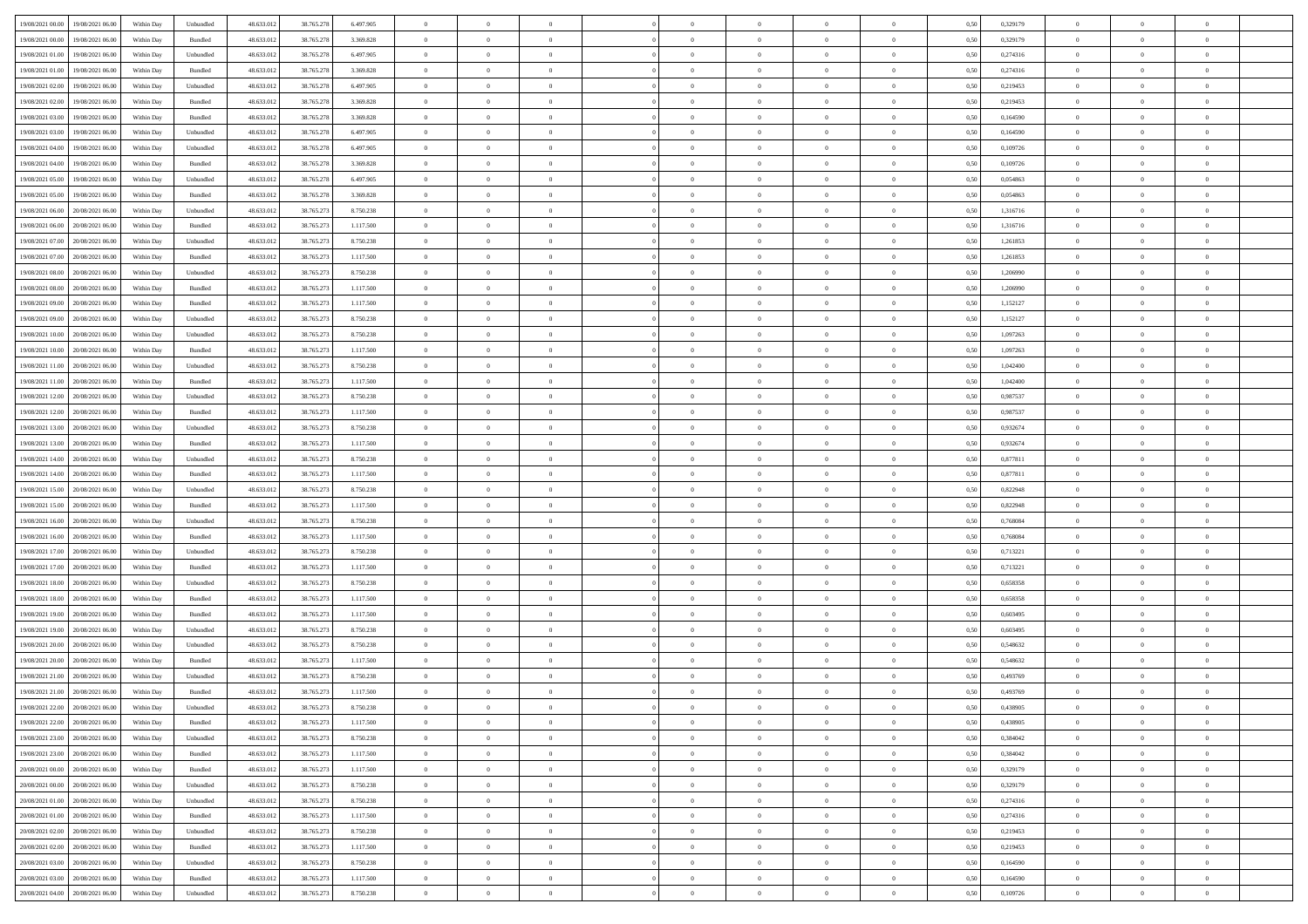| 20/08/2021 04:00 20/08/2021 06:00            | Within Day | Bundled            | 48.633.01  | 38.765.273 | 1.117.500 | $\overline{0}$ | $\theta$       |                | $\overline{0}$ | $\theta$       |                | $\bf{0}$       | 0,50 | 0,109726 | $\theta$       | $\theta$       | $\theta$       |  |
|----------------------------------------------|------------|--------------------|------------|------------|-----------|----------------|----------------|----------------|----------------|----------------|----------------|----------------|------|----------|----------------|----------------|----------------|--|
| 20/08/2021 05:00<br>20/08/2021 06:00         | Within Day | Unbundled          | 48.633.01  | 38.765.27  | 8.750.238 | $\bf{0}$       | $\bf{0}$       | $\bf{0}$       | $\bf{0}$       | $\overline{0}$ | $\overline{0}$ | $\bf{0}$       | 0,50 | 0,054863 | $\,$ 0 $\,$    | $\bf{0}$       | $\overline{0}$ |  |
| 20/08/2021 05:00<br>20/08/2021 06:00         | Within Day | Bundled            | 48.633.012 | 38.765.273 | 1.117.500 | $\overline{0}$ | $\bf{0}$       | $\overline{0}$ | $\bf{0}$       | $\bf{0}$       | $\overline{0}$ | $\bf{0}$       | 0.50 | 0.054863 | $\overline{0}$ | $\overline{0}$ | $\overline{0}$ |  |
| 20/08/2021 06:00<br>21/08/2021 06:00         | Within Day | Bundled            | 48.633.01  | 38.765.278 | 3.252.085 | $\overline{0}$ | $\overline{0}$ | $\overline{0}$ | $\overline{0}$ | $\theta$       | $\overline{0}$ | $\bf{0}$       | 0,50 | 1,316716 | $\theta$       | $\theta$       | $\overline{0}$ |  |
| 20/08/2021 06:00<br>21/08/2021 06:00         | Within Day | Unbundled          | 48.633.01  | 38.765.278 | 6.615.648 | $\bf{0}$       | $\overline{0}$ | $\bf{0}$       | $\overline{0}$ | $\theta$       | $\overline{0}$ | $\bf{0}$       | 0,50 | 1,316716 | $\,$ 0 $\,$    | $\bf{0}$       | $\overline{0}$ |  |
|                                              |            |                    |            |            |           |                |                |                |                |                | $\theta$       |                |      |          |                |                |                |  |
| 20/08/2021 07:00<br>21/08/2021 06:00         | Within Day | Unbundled          | 48.633.013 | 38.765.278 | 6.615.648 | $\overline{0}$ | $\overline{0}$ | $\overline{0}$ | $\bf{0}$       | $\overline{0}$ |                | $\bf{0}$       | 0.50 | 1.261853 | $\,$ 0 $\,$    | $\theta$       | $\overline{0}$ |  |
| 20/08/2021 07:00<br>21/08/2021 06:00         | Within Day | Bundled            | 48.633.013 | 38.765.278 | 3.252.085 | $\overline{0}$ | $\overline{0}$ | $\overline{0}$ | $\overline{0}$ | $\overline{0}$ | $\overline{0}$ | $\bf{0}$       | 0,50 | 1,261853 | $\,$ 0 $\,$    | $\theta$       | $\overline{0}$ |  |
| 20/08/2021 08:00<br>21/08/2021 06:00         | Within Day | Unbundled          | 48.633.01  | 38.765.278 | 6.615.648 | $\bf{0}$       | $\bf{0}$       | $\bf{0}$       | $\overline{0}$ | $\overline{0}$ | $\overline{0}$ | $\bf{0}$       | 0,50 | 1,206990 | $\,$ 0 $\,$    | $\bf{0}$       | $\overline{0}$ |  |
| 20/08/2021 08:00<br>21/08/2021 06:00         | Within Day | Bundled            | 48.633.013 | 38.765.278 | 3.252.085 | $\overline{0}$ | $\bf{0}$       | $\overline{0}$ | $\bf{0}$       | $\overline{0}$ | $\overline{0}$ | $\bf{0}$       | 0.50 | 1.206990 | $\bf{0}$       | $\overline{0}$ | $\overline{0}$ |  |
| 20/08/2021 09:00<br>21/08/2021 06:00         | Within Day | Unbundled          | 48.633.012 | 38.765.278 | 6.615.648 | $\overline{0}$ | $\bf{0}$       | $\overline{0}$ | $\overline{0}$ | $\overline{0}$ | $\overline{0}$ | $\bf{0}$       | 0,50 | 1,152127 | $\,$ 0 $\,$    | $\bf{0}$       | $\overline{0}$ |  |
| 20/08/2021 09:00<br>21/08/2021 06:00         | Within Day | Bundled            | 48.633.01  | 38.765.278 | 3.252.085 | $\bf{0}$       | $\overline{0}$ | $\bf{0}$       | $\bf{0}$       | $\bf{0}$       | $\overline{0}$ | $\bf{0}$       | 0,50 | 1,152127 | $\,$ 0 $\,$    | $\bf{0}$       | $\overline{0}$ |  |
| 20/08/2021 10:00<br>21/08/2021 06:00         | Within Day | Unbundled          | 48.633.013 | 38.765.278 | 6.615.648 | $\overline{0}$ | $\bf{0}$       | $\overline{0}$ | $\overline{0}$ | $\bf{0}$       | $\overline{0}$ | $\bf{0}$       | 0.50 | 1.097263 | $\bf{0}$       | $\overline{0}$ | $\bf{0}$       |  |
| 20/08/2021 10:00<br>21/08/2021 06:00         | Within Day | Bundled            | 48.633.01  | 38.765.278 | 3.252.085 | $\overline{0}$ | $\overline{0}$ | $\overline{0}$ | $\theta$       | $\theta$       | $\overline{0}$ | $\bf{0}$       | 0,50 | 1,097263 | $\,$ 0 $\,$    | $\theta$       | $\overline{0}$ |  |
|                                              |            |                    |            |            |           |                |                |                |                |                |                |                |      |          |                |                |                |  |
| 20/08/2021 11:00<br>21/08/2021 06:00         | Within Day | Unbundled          | 48.633.01  | 38.765.278 | 6.615.648 | $\bf{0}$       | $\overline{0}$ | $\bf{0}$       | $\overline{0}$ | $\bf{0}$       | $\overline{0}$ | $\bf{0}$       | 0,50 | 1,042400 | $\,$ 0 $\,$    | $\bf{0}$       | $\overline{0}$ |  |
| 20/08/2021 11:00<br>21/08/2021 06:00         | Within Day | Bundled            | 48.633.013 | 38.765.278 | 3.252.085 | $\overline{0}$ | $\overline{0}$ | $\overline{0}$ | $\bf{0}$       | $\overline{0}$ | $\theta$       | $\bf{0}$       | 0.50 | 1.042400 | $\,$ 0 $\,$    | $\theta$       | $\overline{0}$ |  |
| 20/08/2021 12:00<br>21/08/2021 06:00         | Within Day | Unbundled          | 48.633.013 | 38.765.278 | 6.615.648 | $\overline{0}$ | $\overline{0}$ | $\overline{0}$ | $\overline{0}$ | $\overline{0}$ | $\overline{0}$ | $\bf{0}$       | 0,50 | 0,987537 | $\theta$       | $\theta$       | $\overline{0}$ |  |
| 20/08/2021 12:00<br>21/08/2021 06:00         | Within Day | Bundled            | 48.633.01  | 38.765.278 | 3.252.085 | $\bf{0}$       | $\bf{0}$       | $\bf{0}$       | $\overline{0}$ | $\bf{0}$       | $\overline{0}$ | $\bf{0}$       | 0,50 | 0,987537 | $\,$ 0 $\,$    | $\bf{0}$       | $\overline{0}$ |  |
| 20/08/2021 13:00<br>21/08/2021 06:00         | Within Day | Unbundled          | 48.633.013 | 38,765,278 | 6.615.648 | $\overline{0}$ | $\bf{0}$       | $\overline{0}$ | $\bf{0}$       | $\overline{0}$ | $\overline{0}$ | $\bf{0}$       | 0.50 | 0.932674 | $\bf{0}$       | $\overline{0}$ | $\bf{0}$       |  |
| 20/08/2021 13:00<br>21/08/2021 06:00         | Within Day | Bundled            | 48.633.013 | 38.765.278 | 3.252.085 | $\overline{0}$ | $\bf{0}$       | $\overline{0}$ | $\overline{0}$ | $\overline{0}$ | $\overline{0}$ | $\bf{0}$       | 0,50 | 0,932674 | $\,$ 0 $\,$    | $\bf{0}$       | $\overline{0}$ |  |
| 20/08/2021 14:00<br>21/08/2021 06:00         | Within Day | Unbundled          | 48.633.01  | 38.765.278 | 6.615.648 | $\bf{0}$       | $\bf{0}$       | $\bf{0}$       | $\bf{0}$       | $\overline{0}$ | $\overline{0}$ | $\bf{0}$       | 0,50 | 0,877811 | $\,$ 0 $\,$    | $\bf{0}$       | $\overline{0}$ |  |
|                                              |            |                    |            |            |           |                |                |                |                |                |                |                |      |          |                |                |                |  |
| 20/08/2021 14:00<br>21/08/2021 06:00         | Within Day | Bundled            | 48.633.012 | 38.765.278 | 3.252.085 | $\overline{0}$ | $\bf{0}$       | $\overline{0}$ | $\overline{0}$ | $\bf{0}$       | $\overline{0}$ | $\bf{0}$       | 0.50 | 0.877811 | $\bf{0}$       | $\overline{0}$ | $\,$ 0         |  |
| 20/08/2021 15:00<br>21/08/2021 06:00         | Within Day | Unbundled          | 48.633.01  | 38.765.278 | 6.615.648 | $\overline{0}$ | $\overline{0}$ | $\overline{0}$ | $\overline{0}$ | $\theta$       | $\overline{0}$ | $\bf{0}$       | 0,50 | 0,822948 | $\theta$       | $\theta$       | $\overline{0}$ |  |
| 20/08/2021 15:00<br>21/08/2021 06:00         | Within Day | Bundled            | 48.633.013 | 38.765.278 | 3.252.085 | $\bf{0}$       | $\bf{0}$       | $\bf{0}$       | $\bf{0}$       | $\overline{0}$ | $\overline{0}$ | $\bf{0}$       | 0,50 | 0,822948 | $\,$ 0 $\,$    | $\bf{0}$       | $\overline{0}$ |  |
| 20/08/2021 16:00<br>21/08/2021 06:00         | Within Day | Bundled            | 48.633.013 | 38.765.278 | 3.252.085 | $\overline{0}$ | $\overline{0}$ | $\overline{0}$ | $\bf{0}$       | $\overline{0}$ | $\theta$       | $\bf{0}$       | 0.50 | 0.768084 | $\,$ 0 $\,$    | $\theta$       | $\overline{0}$ |  |
| 20/08/2021 16:00<br>21/08/2021 06:00         | Within Day | Unbundled          | 48.633.013 | 38.765.278 | 6.615.648 | $\overline{0}$ | $\overline{0}$ | $\overline{0}$ | $\overline{0}$ | $\overline{0}$ | $\overline{0}$ | $\bf{0}$       | 0,50 | 0,768084 | $\,$ 0 $\,$    | $\theta$       | $\overline{0}$ |  |
| 20/08/2021 17:00<br>21/08/2021 06:00         | Within Day | Unbundled          | 48.633.013 | 38.765.278 | 6.615.648 | $\bf{0}$       | $\overline{0}$ | $\bf{0}$       | $\overline{0}$ | $\bf{0}$       | $\overline{0}$ | $\bf{0}$       | 0,50 | 0,713221 | $\,$ 0 $\,$    | $\bf{0}$       | $\overline{0}$ |  |
| 20/08/2021 17:00<br>21/08/2021 06:00         | Within Day | Bundled            | 48.633.013 | 38.765.278 | 3.252.085 | $\overline{0}$ | $\bf{0}$       | $\overline{0}$ | $\bf{0}$       | $\overline{0}$ | $\overline{0}$ | $\bf{0}$       | 0.50 | 0.713221 | $\bf{0}$       | $\overline{0}$ | $\overline{0}$ |  |
| 20/08/2021 18:00<br>21/08/2021 06:00         | Within Day | Unbundled          | 48.633.01  | 38.765.278 | 6.615.648 | $\overline{0}$ | $\bf{0}$       | $\overline{0}$ | $\overline{0}$ | $\overline{0}$ | $\overline{0}$ | $\bf{0}$       | 0,50 | 0,658358 | $\theta$       | $\theta$       | $\overline{0}$ |  |
| 20/08/2021 18:00<br>21/08/2021 06:00         | Within Day | Bundled            | 48.633.01  | 38.765.278 | 3.252.085 | $\bf{0}$       | $\bf{0}$       | $\bf{0}$       | $\bf{0}$       | $\overline{0}$ | $\overline{0}$ | $\bf{0}$       | 0,50 | 0,658358 | $\,$ 0 $\,$    | $\bf{0}$       | $\overline{0}$ |  |
|                                              |            |                    |            |            |           |                |                |                |                |                |                |                |      |          |                |                |                |  |
| 20/08/2021 19:00<br>21/08/2021 06:00         | Within Day | Unbundled          | 48.633.013 | 38.765.278 | 6.615.648 | $\overline{0}$ | $\bf{0}$       | $\overline{0}$ | $\bf{0}$       | $\bf{0}$       | $\overline{0}$ | $\bf{0}$       | 0.50 | 0.603495 | $\bf{0}$       | $\overline{0}$ | $\bf{0}$       |  |
| 20/08/2021 19:00<br>21/08/2021 06:00         | Within Day | Bundled            | 48.633.013 | 38.765.278 | 3.252.085 | $\overline{0}$ | $\overline{0}$ | $\overline{0}$ | $\overline{0}$ | $\overline{0}$ | $\overline{0}$ | $\bf{0}$       | 0.50 | 0.603495 | $\theta$       | $\theta$       | $\overline{0}$ |  |
| 20/08/2021 20:00<br>21/08/2021 06:00         | Within Day | Unbundled          | 48.633.01  | 38.765.278 | 6.615.648 | $\bf{0}$       | $\overline{0}$ | $\bf{0}$       | $\bf{0}$       | $\overline{0}$ | $\overline{0}$ | $\bf{0}$       | 0,50 | 0,548632 | $\,$ 0 $\,$    | $\bf{0}$       | $\overline{0}$ |  |
| 20/08/2021 20:00<br>21/08/2021 06:00         | Within Day | Bundled            | 48.633.013 | 38.765.278 | 3.252.085 | $\overline{0}$ | $\bf{0}$       | $\overline{0}$ | $\bf{0}$       | $\overline{0}$ | $\overline{0}$ | $\bf{0}$       | 0.50 | 0.548632 | $\,$ 0 $\,$    | $\bf{0}$       | $\overline{0}$ |  |
| 20/08/2021 21:00<br>21/08/2021 06:00         | Within Dav | Bundled            | 48.633.013 | 38.765.278 | 3.252.085 | $\overline{0}$ | $\overline{0}$ | $\overline{0}$ | $\overline{0}$ | $\theta$       | $\overline{0}$ | $\bf{0}$       | 0.50 | 0,493769 | $\theta$       | $\theta$       | $\overline{0}$ |  |
| 20/08/2021 21:00<br>21/08/2021 06:00         | Within Day | Unbundled          | 48.633.013 | 38.765.278 | 6.615.648 | $\bf{0}$       | $\bf{0}$       | $\bf{0}$       | $\bf{0}$       | $\overline{0}$ | $\overline{0}$ | $\bf{0}$       | 0,50 | 0,493769 | $\,$ 0 $\,$    | $\bf{0}$       | $\overline{0}$ |  |
| 20/08/2021 22:00<br>21/08/2021 06:00         | Within Day | Unbundled          | 48.633.013 | 38,765,278 | 6.615.648 | $\overline{0}$ | $\bf{0}$       | $\overline{0}$ | $\bf{0}$       | $\overline{0}$ | $\overline{0}$ | $\bf{0}$       | 0.50 | 0.438905 | $\bf{0}$       | $\overline{0}$ | $\overline{0}$ |  |
| 20/08/2021 22:00<br>21/08/2021 06:00         | Within Dav | Bundled            | 48.633.013 | 38.765.278 | 3.252.085 | $\overline{0}$ | $\overline{0}$ | $\overline{0}$ | $\overline{0}$ | $\overline{0}$ | $\overline{0}$ | $\bf{0}$       | 0.50 | 0,438905 | $\theta$       | $\theta$       | $\overline{0}$ |  |
| 20/08/2021 23:00<br>21/08/2021 06:00         | Within Day | Unbundled          | 48.633.01  | 38.765.278 | 6.615.648 | $\bf{0}$       | $\bf{0}$       | $\bf{0}$       | $\bf{0}$       | $\overline{0}$ | $\overline{0}$ | $\bf{0}$       | 0,50 | 0,384042 | $\,$ 0 $\,$    | $\bf{0}$       | $\overline{0}$ |  |
|                                              |            |                    |            |            |           |                |                |                |                |                |                |                |      |          |                |                |                |  |
| 20/08/2021 23:00<br>21/08/2021 06:00         | Within Day | Bundled            | 48.633.013 | 38.765.278 | 3.252.085 | $\overline{0}$ | $\bf{0}$       | $\overline{0}$ | $\overline{0}$ | $\bf{0}$       | $\overline{0}$ | $\bf{0}$       | 0.50 | 0.384042 | $\bf{0}$       | $\overline{0}$ | $\bf{0}$       |  |
| 21/08/2021 00:00<br>21/08/2021 06:00         | Within Dav | Unbundled          | 48.633.013 | 38.765.278 | 6.615.648 | $\overline{0}$ | $\overline{0}$ | $\overline{0}$ | $\overline{0}$ | $\overline{0}$ | $\overline{0}$ | $\bf{0}$       | 0.5( | 0,329179 | $\theta$       | $\theta$       | $\overline{0}$ |  |
| 21/08/2021 00:00<br>21/08/2021 06:00         | Within Day | Bundled            | 48.633.013 | 38.765.278 | 3.252.085 | $\bf{0}$       | $\bf{0}$       | $\bf{0}$       | $\bf{0}$       | $\overline{0}$ | $\overline{0}$ | $\bf{0}$       | 0,50 | 0,329179 | $\,$ 0 $\,$    | $\bf{0}$       | $\overline{0}$ |  |
| 21/08/2021 01:00<br>21/08/2021 06:00         | Within Day | Unbundled          | 48.633.013 | 38.765.278 | 6.615.648 | $\overline{0}$ | $\overline{0}$ | $\overline{0}$ | $\bf{0}$       | $\overline{0}$ | $\Omega$       | $\bf{0}$       | 0.50 | 0,274316 | $\bf{0}$       | $\theta$       | $\overline{0}$ |  |
| 21/08/2021 01:00<br>21/08/2021 06:00         | Within Dav | Bundled            | 48.633.013 | 38.765.278 | 3.252.085 | $\overline{0}$ | $\overline{0}$ | $\Omega$       | $\overline{0}$ | $\theta$       | $\overline{0}$ | $\overline{0}$ | 0.5( | 0,274316 | $\theta$       | $\theta$       | $\overline{0}$ |  |
| 21/08/2021 02:00<br>21/08/2021 06:00         | Within Day | Unbundled          | 48.633.01  | 38.765.278 | 6.615.648 | $\bf{0}$       | $\bf{0}$       | $\overline{0}$ | $\bf{0}$       | $\bf{0}$       | $\overline{0}$ | $\bf{0}$       | 0,50 | 0,219453 | $\overline{0}$ | $\bf{0}$       | $\overline{0}$ |  |
| $21/08/2021\ 02.00 \qquad 21/08/2021\ 06.00$ | Within Day | $\mathbf B$ undled | 48.633.012 | 38.765.278 | 3.252.085 | $\bf{0}$       | $\Omega$       |                | $\Omega$       |                |                |                | 0,50 | 0,219453 | $\bf{0}$       | $\overline{0}$ |                |  |
| 21/08/2021 03:00 21/08/2021 06:00            | Within Day | Bundled            | 48.633.012 | 38.765.278 | 3.252.085 | $\overline{0}$ | $\overline{0}$ | $\Omega$       | $\theta$       | $\overline{0}$ | $\overline{0}$ | $\bf{0}$       | 0,50 | 0,164590 | $\theta$       | $\theta$       | $\overline{0}$ |  |
|                                              |            |                    |            |            |           |                |                |                |                |                |                |                |      |          |                |                |                |  |
| 21/08/2021 03:00<br>21/08/2021 06:00         | Within Day | Unbundled          | 48.633.013 | 38.765.278 | 6.615.648 | $\overline{0}$ | $\bf{0}$       | $\overline{0}$ | $\overline{0}$ | $\bf{0}$       | $\overline{0}$ | $\bf{0}$       | 0,50 | 0,164590 | $\bf{0}$       | $\overline{0}$ | $\bf{0}$       |  |
| 21/08/2021 04:00 21/08/2021 06:00            | Within Day | Unbundled          | 48.633.012 | 38.765.278 | 6.615.648 | $\overline{0}$ | $\overline{0}$ | $\overline{0}$ | $\overline{0}$ | $\mathbf{0}$   | $\overline{0}$ | $\,$ 0 $\,$    | 0.50 | 0.109726 | $\overline{0}$ | $\bf{0}$       | $\bf{0}$       |  |
| 21/08/2021 04:00 21/08/2021 06:00            | Within Day | Bundled            | 48.633.012 | 38.765.278 | 3.252.085 | $\overline{0}$ | $\overline{0}$ | $\overline{0}$ | $\overline{0}$ | $\overline{0}$ | $\overline{0}$ | $\bf{0}$       | 0,50 | 0,109726 | $\overline{0}$ | $\theta$       | $\overline{0}$ |  |
| 21/08/2021 05:00<br>21/08/2021 06:00         | Within Day | Unbundled          | 48.633.012 | 38.765.278 | 6.615.648 | $\overline{0}$ | $\bf{0}$       | $\overline{0}$ | $\overline{0}$ | $\bf{0}$       | $\overline{0}$ | $\bf{0}$       | 0,50 | 0,054863 | $\bf{0}$       | $\overline{0}$ | $\overline{0}$ |  |
| 21/08/2021 05:00 21/08/2021 06:00            | Within Day | Bundled            | 48.633.012 | 38.765.278 | 3.252.085 | $\overline{0}$ | $\bf{0}$       | $\overline{0}$ | $\overline{0}$ | $\bf{0}$       | $\overline{0}$ | $\bf{0}$       | 0.50 | 0.054863 | $\,$ 0 $\,$    | $\overline{0}$ | $\,$ 0         |  |
| 21/08/2021 06:00 22/08/2021 06:00            | Within Day | Unbundled          | 48.633.012 | 38.765.278 | 6.597.547 | $\overline{0}$ | $\overline{0}$ | $\overline{0}$ | $\overline{0}$ | $\overline{0}$ | $\overline{0}$ | $\bf{0}$       | 0.50 | 1,316716 | $\overline{0}$ | $\theta$       | $\overline{0}$ |  |
| 21/08/2021 06:00<br>22/08/2021 06:00         | Within Day | Bundled            | 48.633.013 | 38.765.278 | 3.270.186 | $\overline{0}$ | $\overline{0}$ | $\overline{0}$ | $\overline{0}$ | $\overline{0}$ | $\overline{0}$ | $\bf{0}$       | 0,50 | 1,316716 | $\bf{0}$       | $\overline{0}$ | $\,$ 0         |  |
| 21/08/2021 07:00 22/08/2021 06:00            | Within Day | Unbundled          | 48.633.012 | 38.765.278 | 6.597.547 | $\overline{0}$ | $\overline{0}$ | $\overline{0}$ | $\overline{0}$ | $\overline{0}$ | $\overline{0}$ | $\bf{0}$       | 0.50 | 1.261853 | $\mathbf{0}$   | $\bf{0}$       | $\,$ 0         |  |
|                                              |            |                    |            |            |           |                |                |                |                |                |                |                |      |          |                |                |                |  |
| 21/08/2021 07:00 22/08/2021 06:00            | Within Dav | Bundled            | 48.633.012 | 38.765.278 | 3.270.186 | $\overline{0}$ | $\overline{0}$ | $\overline{0}$ | $\overline{0}$ | $\overline{0}$ | $\overline{0}$ | $\bf{0}$       | 0,50 | 1,261853 | $\overline{0}$ | $\theta$       | $\overline{0}$ |  |
| 21/08/2021 08:00<br>22/08/2021 06:00         | Within Day | Unbundled          | 48.633.013 | 38.765.278 | 6.597.547 | $\overline{0}$ | $\bf{0}$       | $\overline{0}$ | $\overline{0}$ | $\overline{0}$ | $\overline{0}$ | $\bf{0}$       | 0,50 | 1,206990 | $\bf{0}$       | $\overline{0}$ | $\bf{0}$       |  |
| 21/08/2021 08:00 22/08/2021 06:00            | Within Day | Bundled            | 48.633.012 | 38.765.278 | 3.270.186 | $\,$ 0 $\,$    | $\bf{0}$       | $\overline{0}$ | $\overline{0}$ | $\,$ 0 $\,$    | $\overline{0}$ | $\,$ 0 $\,$    | 0,50 | 1,206990 | $\overline{0}$ | $\,$ 0 $\,$    | $\,$ 0 $\,$    |  |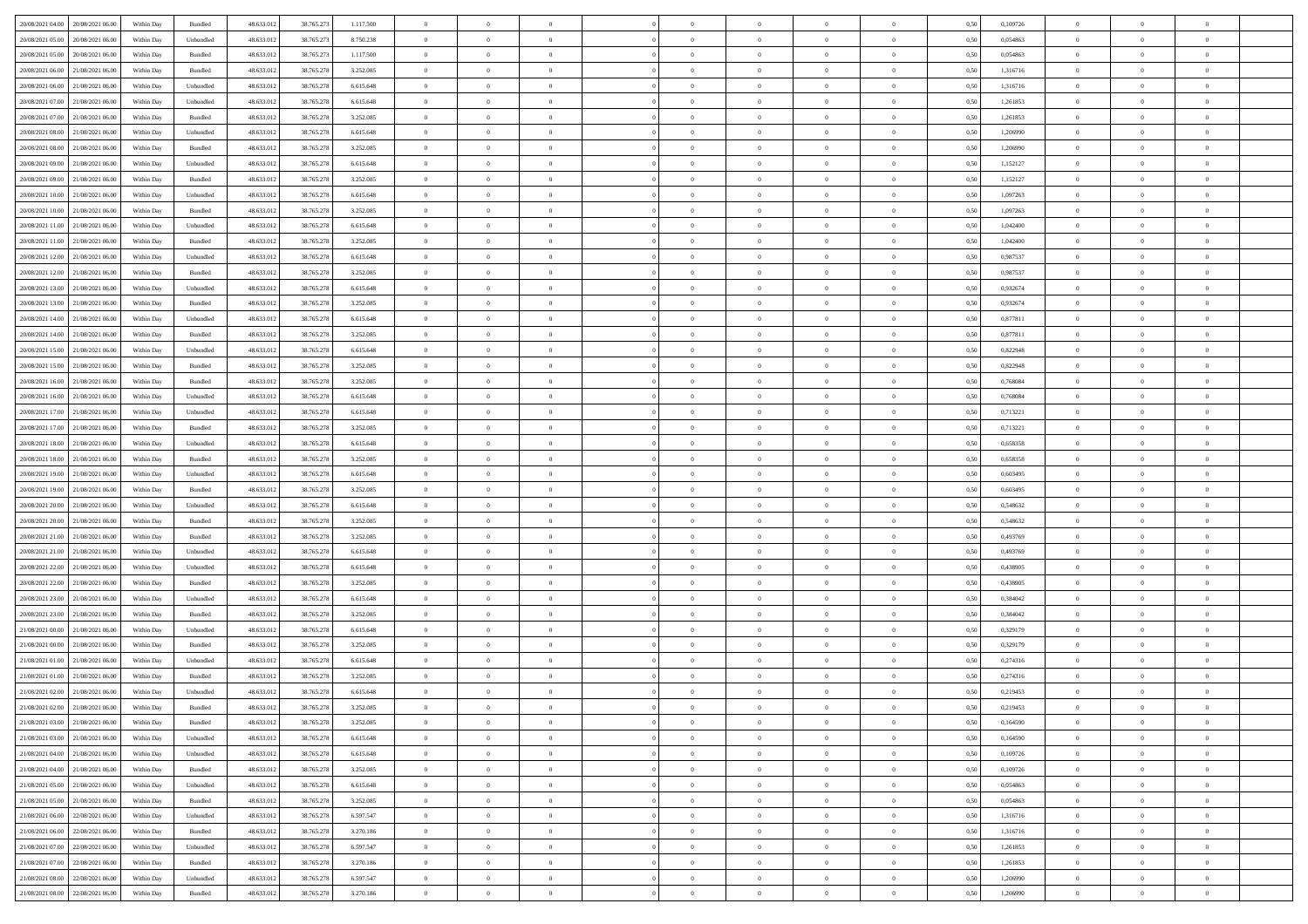|                                      |            |                   |            |            |           | $\overline{0}$ | $\overline{0}$ |                | $\overline{0}$ | $\theta$       |                | $\theta$       |      |          | $\theta$       | $\theta$       | $\overline{0}$ |  |
|--------------------------------------|------------|-------------------|------------|------------|-----------|----------------|----------------|----------------|----------------|----------------|----------------|----------------|------|----------|----------------|----------------|----------------|--|
| 21/08/2021 09:00 22/08/2021 06:00    | Within Day | Unbundled         | 48.633.01  | 38.765.278 | 6.597.547 |                |                |                |                |                |                |                | 0,50 | 1,152127 |                |                |                |  |
| 21/08/2021 09:00<br>22/08/2021 06:00 | Within Day | Bundled           | 48.633.01  | 38.765.278 | 3.270.186 | $\bf{0}$       | $\bf{0}$       | $\bf{0}$       | $\bf{0}$       | $\overline{0}$ | $\overline{0}$ | $\bf{0}$       | 0,50 | 1,152127 | $\,$ 0 $\,$    | $\bf{0}$       | $\overline{0}$ |  |
| 21/08/2021 10:00<br>22/08/2021 06:00 | Within Day | Unbundled         | 48.633.013 | 38.765.278 | 6,597,547 | $\overline{0}$ | $\bf{0}$       | $\overline{0}$ | $\bf{0}$       | $\bf{0}$       | $\overline{0}$ | $\bf{0}$       | 0.50 | 1.097263 | $\overline{0}$ | $\overline{0}$ | $\overline{0}$ |  |
| 21/08/2021 10:00<br>22/08/2021 06:00 | Within Day | Bundled           | 48.633.01  | 38.765.278 | 3.270.186 | $\overline{0}$ | $\overline{0}$ | $\overline{0}$ | $\overline{0}$ | $\theta$       | $\overline{0}$ | $\bf{0}$       | 0,50 | 1,097263 | $\theta$       | $\theta$       | $\overline{0}$ |  |
| 21/08/2021 11:00<br>22/08/2021 06:00 | Within Day | Unbundled         | 48.633.01  | 38.765.278 | 6.597.547 | $\bf{0}$       | $\overline{0}$ | $\bf{0}$       | $\overline{0}$ | $\bf{0}$       | $\overline{0}$ | $\bf{0}$       | 0,50 | 1,042400 | $\,$ 0 $\,$    | $\bf{0}$       | $\overline{0}$ |  |
|                                      |            |                   |            |            |           |                |                |                |                |                |                |                |      |          |                |                |                |  |
| 21/08/2021 11:00<br>22/08/2021 06:00 | Within Day | Bundled           | 48.633.013 | 38.765.278 | 3.270.186 | $\overline{0}$ | $\bf{0}$       | $\overline{0}$ | $\bf{0}$       | $\overline{0}$ | $\theta$       | $\bf{0}$       | 0.50 | 1.042400 | $\,$ 0 $\,$    | $\theta$       | $\overline{0}$ |  |
| 21/08/2021 12:00<br>22/08/2021 06:00 | Within Day | Unbundled         | 48.633.013 | 38.765.278 | 6.597.547 | $\overline{0}$ | $\overline{0}$ | $\overline{0}$ | $\overline{0}$ | $\overline{0}$ | $\overline{0}$ | $\bf{0}$       | 0,50 | 0,987537 | $\,$ 0 $\,$    | $\theta$       | $\overline{0}$ |  |
| 21/08/2021 12:00<br>22/08/2021 06:00 | Within Day | Bundled           | 48.633.01  | 38.765.278 | 3.270.186 | $\bf{0}$       | $\bf{0}$       | $\bf{0}$       | $\overline{0}$ | $\overline{0}$ | $\overline{0}$ | $\bf{0}$       | 0,50 | 0,987537 | $\,$ 0 $\,$    | $\bf{0}$       | $\overline{0}$ |  |
| 21/08/2021 13:00<br>22/08/2021 06:00 | Within Day | Bundled           | 48.633.013 | 38.765.278 | 3.270.186 | $\overline{0}$ | $\bf{0}$       | $\overline{0}$ | $\bf{0}$       | $\overline{0}$ | $\overline{0}$ | $\bf{0}$       | 0.50 | 0.932674 | $\bf{0}$       | $\overline{0}$ | $\overline{0}$ |  |
| 21/08/2021 13:00<br>22/08/2021 06:00 | Within Day | Unbundled         | 48.633.012 | 38.765.278 | 6.597.547 | $\bf{0}$       | $\bf{0}$       | $\overline{0}$ | $\overline{0}$ | $\overline{0}$ | $\overline{0}$ | $\bf{0}$       | 0,50 | 0,932674 | $\,$ 0 $\,$    | $\,$ 0 $\,$    | $\overline{0}$ |  |
| 21/08/2021 14:00<br>22/08/2021 06:00 | Within Day | Unbundled         | 48.633.01  | 38.765.278 | 6.597.547 | $\bf{0}$       | $\bf{0}$       | $\bf{0}$       | $\bf{0}$       | $\overline{0}$ | $\overline{0}$ | $\bf{0}$       | 0,50 | 0,877811 | $\,$ 0 $\,$    | $\bf{0}$       | $\overline{0}$ |  |
| 21/08/2021 14:00<br>22/08/2021 06:00 | Within Day | Bundled           | 48.633.013 | 38.765.278 | 3.270.186 | $\overline{0}$ | $\bf{0}$       | $\overline{0}$ | $\overline{0}$ | $\bf{0}$       | $\overline{0}$ | $\bf{0}$       | 0.50 | 0.877811 | $\bf{0}$       | $\,$ 0 $\,$    | $\,$ 0         |  |
|                                      |            |                   |            |            |           | $\overline{0}$ |                | $\overline{0}$ | $\theta$       | $\theta$       | $\overline{0}$ |                |      |          | $\,$ 0 $\,$    | $\theta$       |                |  |
| 21/08/2021 15:00<br>22/08/2021 06:00 | Within Day | Unbundled         | 48.633.01  | 38.765.278 | 6.597.547 |                | $\bf{0}$       |                |                |                |                | $\bf{0}$       | 0,50 | 0,822948 |                |                | $\overline{0}$ |  |
| 21/08/2021 15:00<br>22/08/2021 06:00 | Within Day | Bundled           | 48.633.01  | 38.765.278 | 3.270.186 | $\bf{0}$       | $\overline{0}$ | $\bf{0}$       | $\overline{0}$ | $\bf{0}$       | $\overline{0}$ | $\bf{0}$       | 0,50 | 0,822948 | $\,$ 0 $\,$    | $\bf{0}$       | $\overline{0}$ |  |
| 21/08/2021 16:00<br>22/08/2021 06:00 | Within Day | Unbundled         | 48.633.013 | 38.765.278 | 6.597.547 | $\overline{0}$ | $\bf{0}$       | $\overline{0}$ | $\bf{0}$       | $\overline{0}$ | $\theta$       | $\bf{0}$       | 0.50 | 0.768084 | $\,$ 0 $\,$    | $\bf{0}$       | $\overline{0}$ |  |
| 21/08/2021 16:00<br>22/08/2021 06:00 | Within Day | Bundled           | 48.633.013 | 38.765.278 | 3.270.186 | $\overline{0}$ | $\overline{0}$ | $\overline{0}$ | $\overline{0}$ | $\overline{0}$ | $\overline{0}$ | $\bf{0}$       | 0,50 | 0,768084 | $\theta$       | $\theta$       | $\overline{0}$ |  |
| 21/08/2021 17:00<br>22/08/2021 06:00 | Within Day | Unbundled         | 48.633.01  | 38.765.278 | 6.597.547 | $\bf{0}$       | $\bf{0}$       | $\bf{0}$       | $\overline{0}$ | $\overline{0}$ | $\overline{0}$ | $\bf{0}$       | 0,50 | 0,713221 | $\,$ 0 $\,$    | $\bf{0}$       | $\overline{0}$ |  |
| 21/08/2021 17:00<br>22/08/2021 06:00 | Within Day | Bundled           | 48.633.013 | 38.765.278 | 3.270.186 | $\overline{0}$ | $\bf{0}$       | $\overline{0}$ | $\bf{0}$       | $\overline{0}$ | $\overline{0}$ | $\bf{0}$       | 0.50 | 0.713221 | $\bf{0}$       | $\overline{0}$ | $\bf{0}$       |  |
| 21/08/2021 18:00<br>22/08/2021 06:00 | Within Day | Unbundled         | 48.633.013 | 38.765.278 | 6.597.547 | $\bf{0}$       | $\bf{0}$       | $\overline{0}$ | $\overline{0}$ | $\overline{0}$ | $\overline{0}$ | $\bf{0}$       | 0,50 | 0,658358 | $\,$ 0 $\,$    | $\bf{0}$       | $\overline{0}$ |  |
| 21/08/2021 18:00<br>22/08/2021 06:00 | Within Day | Bundled           | 48.633.01  | 38.765.278 | 3.270.186 | $\bf{0}$       | $\bf{0}$       | $\bf{0}$       | $\bf{0}$       | $\overline{0}$ | $\overline{0}$ | $\bf{0}$       | 0,50 | 0,658358 | $\,$ 0 $\,$    | $\bf{0}$       | $\overline{0}$ |  |
| 21/08/2021 19:00                     |            | Unbundled         | 48.633.013 |            | 6,597,547 |                | $\bf{0}$       |                |                | $\bf{0}$       | $\overline{0}$ |                | 0.50 | 0.603495 | $\bf{0}$       | $\overline{0}$ | $\,$ 0         |  |
| 22/08/2021 06:00                     | Within Day |                   |            | 38.765.278 |           | $\overline{0}$ |                | $\overline{0}$ | $\overline{0}$ |                |                | $\bf{0}$       |      |          |                |                |                |  |
| 21/08/2021 19:00<br>22/08/2021 06:00 | Within Day | Bundled           | 48.633.01  | 38.765.278 | 3.270.186 | $\overline{0}$ | $\overline{0}$ | $\overline{0}$ | $\overline{0}$ | $\theta$       | $\overline{0}$ | $\bf{0}$       | 0,50 | 0,603495 | $\theta$       | $\theta$       | $\overline{0}$ |  |
| 21/08/2021 20:00<br>22/08/2021 06:00 | Within Day | Unbundled         | 48.633.01  | 38.765.278 | 6.597.547 | $\bf{0}$       | $\bf{0}$       | $\bf{0}$       | $\bf{0}$       | $\overline{0}$ | $\overline{0}$ | $\bf{0}$       | 0,50 | 0,548632 | $\,$ 0 $\,$    | $\bf{0}$       | $\overline{0}$ |  |
| 21/08/2021 20:00<br>22/08/2021 06:00 | Within Day | Bundled           | 48.633.013 | 38.765.278 | 3.270.186 | $\overline{0}$ | $\bf{0}$       | $\overline{0}$ | $\bf{0}$       | $\overline{0}$ | $\theta$       | $\bf{0}$       | 0.50 | 0.548632 | $\bf{0}$       | $\theta$       | $\overline{0}$ |  |
| 21/08/2021 21:00<br>22/08/2021 06:00 | Within Day | Unbundled         | 48.633.013 | 38.765.278 | 6.597.547 | $\overline{0}$ | $\overline{0}$ | $\overline{0}$ | $\overline{0}$ | $\overline{0}$ | $\overline{0}$ | $\bf{0}$       | 0,50 | 0,493769 | $\,$ 0 $\,$    | $\theta$       | $\overline{0}$ |  |
| 21/08/2021 21:00<br>22/08/2021 06:00 | Within Day | Bundled           | 48.633.01  | 38.765.278 | 3.270.186 | $\bf{0}$       | $\bf{0}$       | $\bf{0}$       | $\overline{0}$ | $\bf{0}$       | $\overline{0}$ | $\bf{0}$       | 0,50 | 0,493769 | $\,$ 0 $\,$    | $\bf{0}$       | $\overline{0}$ |  |
| 21/08/2021 22:00<br>22/08/2021 06:00 | Within Day | Unbundled         | 48.633.013 | 38.765.278 | 6,597,547 | $\overline{0}$ | $\overline{0}$ | $\overline{0}$ | $\bf{0}$       | $\overline{0}$ | $\overline{0}$ | $\bf{0}$       | 0.50 | 0.438905 | $\bf{0}$       | $\overline{0}$ | $\overline{0}$ |  |
| 21/08/2021 22:00<br>22/08/2021 06:00 | Within Day | Bundled           | 48.633.013 | 38.765.278 | 3.270.186 | $\overline{0}$ | 579.000        | $\overline{0}$ | 1,233405       | $\overline{0}$ | $\overline{0}$ | $\bf{0}$       | 0,50 | 0,438905 | $\theta$       | $\theta$       | $\overline{0}$ |  |
| 21/08/2021 23:00<br>22/08/2021 06:00 | Within Day | Bundled           | 48.633.01  | 39.344.278 | 2.691.186 | $\bf{0}$       | 1.025.000      | $\bf{0}$       | 1,079242       | $\overline{0}$ | $\overline{0}$ | $\bf{0}$       | 0,50 | 0,384042 | $\,$ 0 $\,$    | $\bf{0}$       | $\overline{0}$ |  |
|                                      |            |                   |            |            |           |                |                |                |                |                |                |                |      |          |                |                |                |  |
| 21/08/2021 23:00<br>22/08/2021 06:00 | Within Day | Unbundled         | 48.633.013 | 39.344.278 | 6,597,547 | $\overline{0}$ | 46.688         | $\overline{0}$ | $\bf{0}$       | $\bf{0}$       | $\overline{0}$ | $\bf{0}$       | 0.50 | 0.384042 | $\,$ 0 $\,$    | $\,$ 0 $\,$    | $\,$ 0         |  |
| 22/08/2021 00:00<br>22/08/2021 06:00 | Within Day | Unbundled         | 48.633.013 | 40.415.966 | 6,550,859 | $\overline{0}$ | $\overline{0}$ | $\overline{0}$ | $\overline{0}$ | $\overline{0}$ | $\overline{0}$ | $\bf{0}$       | 0.5( | 0,329179 | $\theta$       | $\theta$       | $\overline{0}$ |  |
| 22/08/2021 00:00<br>22/08/2021 06:00 | Within Day | Bundled           | 48.633.01  | 40.415.96  | 1.666.186 | $\bf{0}$       | $\overline{0}$ | $\bf{0}$       | $\bf{0}$       | $\overline{0}$ | $\overline{0}$ | $\bf{0}$       | 0,50 | 0,329179 | $\,$ 0 $\,$    | $\bf{0}$       | $\overline{0}$ |  |
| 22/08/2021 01:00<br>22/08/2021 06:00 | Within Day | Unbundled         | 48.633.013 | 40.415.966 | 6,550,859 | $\overline{0}$ | $\bf{0}$       | $\overline{0}$ | $\bf{0}$       | $\overline{0}$ | $\overline{0}$ | $\bf{0}$       | 0.50 | 0,274316 | $\,$ 0 $\,$    | $\bf{0}$       | $\overline{0}$ |  |
| 22/08/2021 01:00<br>22/08/2021 06:00 | Within Dav | Bundled           | 48.633.013 | 40.415.966 | 1.666.186 | $\overline{0}$ | $\overline{0}$ | $\overline{0}$ | $\overline{0}$ | $\overline{0}$ | $\overline{0}$ | $\bf{0}$       | 0.50 | 0,274316 | $\theta$       | $\theta$       | $\overline{0}$ |  |
| 22/08/2021 02:00<br>22/08/2021 06:00 | Within Day | Unbundled         | 48.633.013 | 40.415.966 | 6.550.859 | $\bf{0}$       | $\bf{0}$       | $\bf{0}$       | $\bf{0}$       | $\overline{0}$ | $\overline{0}$ | $\bf{0}$       | 0,50 | 0,219453 | $\,$ 0 $\,$    | $\bf{0}$       | $\overline{0}$ |  |
| 22/08/2021 02:00<br>22/08/2021 06:00 | Within Day | Bundled           | 48.633.013 | 40.415.966 | 1.666.186 | $\overline{0}$ | $\bf{0}$       | $\overline{0}$ | $\bf{0}$       | $\overline{0}$ | $\overline{0}$ | $\bf{0}$       | 0.50 | 0.219453 | $\bf{0}$       | $\overline{0}$ | $\overline{0}$ |  |
| 22/08/2021 03:00<br>22/08/2021 06:00 | Within Day | Unbundled         | 48.633.013 | 40.415.966 | 6,550,859 | $\overline{0}$ | $\overline{0}$ | $\overline{0}$ | $\overline{0}$ | $\overline{0}$ | $\overline{0}$ | $\bf{0}$       | 0.50 | 0,164590 | $\theta$       | $\theta$       | $\overline{0}$ |  |
| 22/08/2021 03:00<br>22/08/2021 06:00 | Within Day | Bundled           | 48.633.01  | 40.415.96  | 1.666.186 | $\bf{0}$       | $\bf{0}$       | $\bf{0}$       | $\bf{0}$       | $\overline{0}$ | $\overline{0}$ | $\bf{0}$       | 0,50 | 0,164590 | $\,$ 0 $\,$    | $\bf{0}$       | $\overline{0}$ |  |
|                                      |            |                   |            |            |           |                |                |                |                |                |                |                |      |          |                |                |                |  |
| 22/08/2021 04:00<br>22/08/2021 06:00 | Within Day | Unbundled         | 48.633.013 | 40.415.966 | 6,550,859 | $\overline{0}$ | $\bf{0}$       | $\overline{0}$ | $\overline{0}$ | $\bf{0}$       | $\overline{0}$ | $\bf{0}$       | 0.50 | 0.109726 | $\,$ 0 $\,$    | $\,$ 0 $\,$    | $\overline{0}$ |  |
| 22/08/2021 04:00<br>22/08/2021 06:00 | Within Day | Bundled           | 48.633.013 | 40.415.966 | 1.666.186 | $\overline{0}$ | $\overline{0}$ | $\overline{0}$ | $\overline{0}$ | $\overline{0}$ | $\overline{0}$ | $\bf{0}$       | 0.50 | 0,109726 | $\theta$       | $\theta$       | $\overline{0}$ |  |
| 22/08/2021 05:00<br>22/08/2021 06:00 | Within Day | Unbundled         | 48.633.013 | 40.415.966 | 6.550.859 | $\bf{0}$       | $\bf{0}$       | $\bf{0}$       | $\bf{0}$       | $\overline{0}$ | $\overline{0}$ | $\bf{0}$       | 0,50 | 0,054863 | $\,$ 0 $\,$    | $\bf{0}$       | $\overline{0}$ |  |
| 22/08/2021 05:00<br>22/08/2021 06:00 | Within Day | Bundled           | 48.633.013 | 40.415.966 | 1.666.186 | $\overline{0}$ | $\overline{0}$ | $\overline{0}$ | $\bf{0}$       | $\overline{0}$ | $\overline{0}$ | $\bf{0}$       | 0.50 | 0.054863 | $\bf{0}$       | $\theta$       | $\overline{0}$ |  |
| 22/08/2021 06:00<br>23/08/2021 06:00 | Within Dav | Unbundled         | 48.633.013 | 38.765.278 | 6.481.316 | $\overline{0}$ | $\overline{0}$ | $\Omega$       | $\theta$       | $\theta$       | $\overline{0}$ | $\overline{0}$ | 0.5( | 1,316716 | $\theta$       | $\theta$       | $\overline{0}$ |  |
| 22/08/2021 06:00<br>23/08/2021 06:00 | Within Day | Bundled           | 48.633.01  | 38.765.278 | 3.386.417 | $\bf{0}$       | $\bf{0}$       | $\bf{0}$       | $\bf{0}$       | $\bf{0}$       | $\overline{0}$ | $\bf{0}$       | 0,50 | 1,316716 | $\overline{0}$ | $\overline{0}$ | $\overline{0}$ |  |
| 22/08/2021 07:00 23/08/2021 06:00    | Within Day | ${\sf Unbundred}$ | 48.633.012 | 38.765.278 | 6.481.316 | $\bf{0}$       | $\theta$       |                | $\overline{0}$ |                |                |                | 0,50 | 1,261853 | $\bf{0}$       | $\bf{0}$       |                |  |
| 22/08/2021 07:00 23/08/2021 06:00    | Within Day | Bundled           | 48.633.012 | 38.765.278 | 3.386.417 | $\overline{0}$ | $\overline{0}$ | $\Omega$       | $\theta$       | $\overline{0}$ | $\overline{0}$ | $\bf{0}$       | 0,50 | 1,261853 | $\theta$       | $\overline{0}$ | $\overline{0}$ |  |
| 22/08/2021 08:00<br>23/08/2021 06:00 | Within Day | Unbundled         | 48.633.013 | 38.765.278 | 6.481.316 | $\overline{0}$ | $\bf{0}$       | $\overline{0}$ | $\overline{0}$ | $\bf{0}$       | $\overline{0}$ | $\bf{0}$       | 0,50 | 1,206990 | $\bf{0}$       | $\overline{0}$ | $\bf{0}$       |  |
|                                      |            |                   |            |            |           |                |                |                |                |                |                |                |      |          |                |                |                |  |
| 22/08/2021 08:00 23/08/2021 06:00    | Within Day | Bundled           | 48.633.012 | 38.765.278 | 3.386.417 | $\overline{0}$ | $\overline{0}$ | $\overline{0}$ | $\overline{0}$ | $\mathbf{0}$   | $\overline{0}$ | $\,$ 0 $\,$    | 0.50 | 1.206990 | $\overline{0}$ | $\bf{0}$       | $\,$ 0 $\,$    |  |
| 22/08/2021 09:00 23/08/2021 06:00    | Within Day | Bundled           | 48.633.012 | 38.765.278 | 3.386.417 | $\overline{0}$ | $\overline{0}$ | $\overline{0}$ | $\overline{0}$ | $\overline{0}$ | $\overline{0}$ | $\bf{0}$       | 0,50 | 1,152127 | $\overline{0}$ | $\theta$       | $\overline{0}$ |  |
| 22/08/2021 09:00<br>23/08/2021 06:00 | Within Day | Unbundled         | 48.633.012 | 38.765.278 | 6.481.316 | $\overline{0}$ | $\bf{0}$       | $\overline{0}$ | $\overline{0}$ | $\bf{0}$       | $\overline{0}$ | $\bf{0}$       | 0,50 | 1,152127 | $\bf{0}$       | $\overline{0}$ | $\overline{0}$ |  |
| 22/08/2021 11:00 23/08/2021 06:00    | Within Day | Unbundled         | 48.633.012 | 38.765.278 | 6.481.316 | $\overline{0}$ | $\bf{0}$       | $\overline{0}$ | $\overline{0}$ | $\bf{0}$       | $\overline{0}$ | $\bf{0}$       | 0.50 | 1.042400 | $\,$ 0 $\,$    | $\overline{0}$ | $\,$ 0         |  |
| 22/08/2021 11:00 23/08/2021 06:00    | Within Dav | Bundled           | 48.633.012 | 38.765.278 | 3.386.417 | $\overline{0}$ | $\overline{0}$ | $\overline{0}$ | $\overline{0}$ | $\overline{0}$ | $\overline{0}$ | $\bf{0}$       | 0,50 | 1,042400 | $\overline{0}$ | $\theta$       | $\overline{0}$ |  |
| 22/08/2021 12:00<br>23/08/2021 06:00 | Within Day | Unbundled         | 48.633.013 | 38.765.278 | 6.481.316 | $\overline{0}$ | $\overline{0}$ | $\overline{0}$ | $\overline{0}$ | $\overline{0}$ | $\overline{0}$ | $\bf{0}$       | 0,50 | 0,987537 | $\bf{0}$       | $\overline{0}$ | $\overline{0}$ |  |
| 22/08/2021 12:00 23/08/2021 06:00    | Within Day | Bundled           | 48.633.012 | 38.765.278 | 3.386.417 | $\overline{0}$ | $\overline{0}$ | $\overline{0}$ | $\overline{0}$ | $\overline{0}$ | $\overline{0}$ | $\bf{0}$       | 0.50 | 0.987537 | $\mathbf{0}$   | $\bf{0}$       | $\,$ 0         |  |
| 22/08/2021 13:00 23/08/2021 06:00    | Within Dav | Unbundled         | 48.633.012 | 38.765.278 | 6.481.316 | $\overline{0}$ | $\overline{0}$ | $\overline{0}$ | $\overline{0}$ | $\overline{0}$ | $\overline{0}$ | $\bf{0}$       | 0.50 | 0,932674 | $\overline{0}$ | $\theta$       | $\overline{0}$ |  |
|                                      |            |                   |            |            |           |                |                |                |                |                |                |                |      |          |                |                |                |  |
| 22/08/2021 13:00<br>23/08/2021 06:00 | Within Day | Bundled           | 48.633.013 | 38.765.278 | 3.386.417 | $\overline{0}$ | $\bf{0}$       | $\overline{0}$ | $\bf{0}$       | $\overline{0}$ | $\overline{0}$ | $\bf{0}$       | 0,50 | 0,932674 | $\bf{0}$       | $\,0\,$        | $\bf{0}$       |  |
| 22/08/2021 14:00 23/08/2021 06:00    | Within Day | Unbundled         | 48.633.012 | 38.765.278 | 6.481.316 | $\,$ 0 $\,$    | $\bf{0}$       | $\overline{0}$ | $\overline{0}$ | $\,$ 0 $\,$    | $\overline{0}$ | $\,$ 0 $\,$    | 0,50 | 0,877811 | $\overline{0}$ | $\,$ 0 $\,$    | $\,$ 0 $\,$    |  |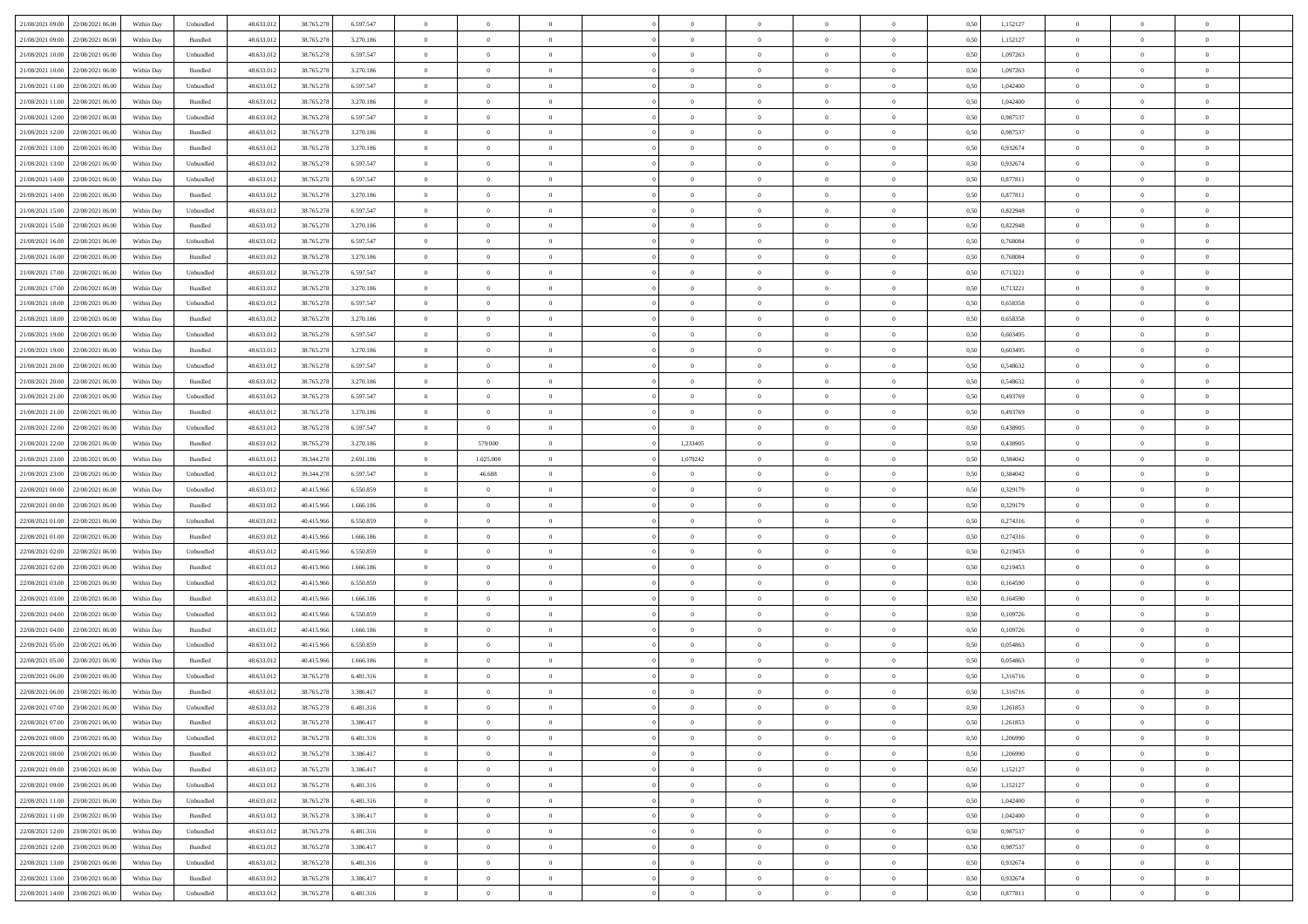| 22/08/2021 14:00 23/08/2021 06:00            | Within Day | Bundled           | 48.633.01  | 38.765.278 | 3.386.417 | $\overline{0}$ | $\theta$       |                | $\overline{0}$ | $\theta$       |                | $\theta$       | 0,50 | 0,877811 | $\theta$       | $\theta$       | $\overline{0}$ |  |
|----------------------------------------------|------------|-------------------|------------|------------|-----------|----------------|----------------|----------------|----------------|----------------|----------------|----------------|------|----------|----------------|----------------|----------------|--|
|                                              |            |                   |            |            |           |                |                |                |                |                |                |                |      |          |                |                |                |  |
| 22/08/2021 15:00<br>23/08/2021 06:00         | Within Day | Bundled           | 48.633.01  | 38.765.278 | 3.386.417 | $\bf{0}$       | $\bf{0}$       | $\bf{0}$       | $\bf{0}$       | $\overline{0}$ | $\overline{0}$ | $\bf{0}$       | 0,50 | 0,822948 | $\,$ 0 $\,$    | $\bf{0}$       | $\overline{0}$ |  |
| 22/08/2021 15:00<br>23/08/2021 06:00         | Within Day | Unbundled         | 48.633.012 | 38.765.278 | 6.481.316 | $\overline{0}$ | $\bf{0}$       | $\overline{0}$ | $\bf{0}$       | $\bf{0}$       | $\overline{0}$ | $\bf{0}$       | 0.50 | 0,822948 | $\bf{0}$       | $\overline{0}$ | $\overline{0}$ |  |
| 22/08/2021 16:00<br>23/08/2021 06:00         | Within Day | Unbundled         | 48.633.013 | 38.765.278 | 6.481.316 | $\overline{0}$ | $\overline{0}$ | $\overline{0}$ | $\overline{0}$ | $\theta$       | $\overline{0}$ | $\bf{0}$       | 0,50 | 0,768084 | $\theta$       | $\theta$       | $\overline{0}$ |  |
| 22/08/2021 16:00<br>23/08/2021 06:00         | Within Day | Bundled           | 48.633.01  | 38.765.278 | 3.386.417 | $\bf{0}$       | $\overline{0}$ | $\bf{0}$       | $\overline{0}$ | $\bf{0}$       | $\overline{0}$ | $\bf{0}$       | 0,50 | 0,768084 | $\,$ 0 $\,$    | $\bf{0}$       | $\overline{0}$ |  |
| 22/08/2021 17:00<br>23/08/2021 06:00         | Within Day | Unbundled         | 48.633.013 | 38.765.278 | 6.481.316 | $\overline{0}$ | $\bf{0}$       | $\overline{0}$ | $\bf{0}$       | $\overline{0}$ | $\theta$       | $\bf{0}$       | 0.50 | 0,713221 | $\bf{0}$       | $\theta$       | $\overline{0}$ |  |
| 22/08/2021 17:00<br>23/08/2021 06:00         |            |                   |            |            |           | $\overline{0}$ | $\overline{0}$ | $\overline{0}$ | $\overline{0}$ | $\overline{0}$ | $\overline{0}$ |                |      |          | $\,$ 0 $\,$    | $\theta$       | $\overline{0}$ |  |
|                                              | Within Day | Bundled           | 48.633.013 | 38.765.278 | 3.386.417 |                |                |                |                |                |                | $\bf{0}$       | 0,50 | 0,713221 |                |                |                |  |
| 22/08/2021 18:00<br>23/08/2021 06:00         | Within Day | Unbundled         | 48.633.01  | 38.765.278 | 6.481.316 | $\bf{0}$       | $\bf{0}$       | $\bf{0}$       | $\overline{0}$ | $\overline{0}$ | $\overline{0}$ | $\bf{0}$       | 0,50 | 0,658358 | $\,$ 0 $\,$    | $\bf{0}$       | $\overline{0}$ |  |
| 22/08/2021 18:00<br>23/08/2021 06:00         | Within Day | Bundled           | 48.633.013 | 38.765.278 | 3.386.417 | $\overline{0}$ | $\bf{0}$       | $\overline{0}$ | $\bf{0}$       | $\overline{0}$ | $\overline{0}$ | $\bf{0}$       | 0.50 | 0.658358 | $\bf{0}$       | $\overline{0}$ | $\overline{0}$ |  |
| 22/08/2021 19:00<br>23/08/2021 06:00         | Within Day | Unbundled         | 48.633.012 | 38.765.278 | 6.481.316 | $\overline{0}$ | $\bf{0}$       | $\overline{0}$ | $\overline{0}$ | $\overline{0}$ | $\overline{0}$ | $\bf{0}$       | 0,50 | 0,603495 | $\,$ 0 $\,$    | $\bf{0}$       | $\overline{0}$ |  |
| 22/08/2021 19:00<br>23/08/2021 06:00         | Within Day | Bundled           | 48.633.01  | 38.765.278 | 3.386.417 | $\bf{0}$       | $\bf{0}$       | $\bf{0}$       | $\bf{0}$       | $\overline{0}$ | $\overline{0}$ | $\bf{0}$       | 0,50 | 0,603495 | $\,$ 0 $\,$    | $\bf{0}$       | $\overline{0}$ |  |
| 22/08/2021 20:00<br>23/08/2021 06:00         | Within Day | Unbundled         | 48.633.013 | 38.765.278 | 6.481.316 | $\overline{0}$ | $\bf{0}$       | $\overline{0}$ | $\overline{0}$ | $\bf{0}$       | $\overline{0}$ | $\bf{0}$       | 0.50 | 0.548632 | $\bf{0}$       | $\overline{0}$ | $\,$ 0         |  |
| 22/08/2021 20:00<br>23/08/2021 06:00         | Within Day | Bundled           | 48.633.01  | 38.765.278 | 3.386.417 | $\overline{0}$ | $\overline{0}$ | $\overline{0}$ | $\theta$       | $\theta$       | $\overline{0}$ | $\bf{0}$       | 0,50 | 0,548632 | $\,$ 0 $\,$    | $\theta$       | $\overline{0}$ |  |
|                                              |            |                   |            |            |           |                | $\overline{0}$ |                |                |                | $\overline{0}$ |                |      |          | $\,$ 0 $\,$    | $\bf{0}$       | $\overline{0}$ |  |
| 22/08/2021 21:00<br>23/08/2021 06:00         | Within Day | Bundled           | 48.633.01  | 38.765.278 | 3.386.417 | $\bf{0}$       |                | $\bf{0}$       | $\bf{0}$       | $\bf{0}$       |                | $\bf{0}$       | 0,50 | 0,493769 |                |                |                |  |
| 22/08/2021 21:00<br>23/08/2021 06:00         | Within Day | Unbundled         | 48.633.013 | 38.765.278 | 6.481.316 | $\overline{0}$ | $\overline{0}$ | $\overline{0}$ | $\bf{0}$       | $\overline{0}$ | $\theta$       | $\bf{0}$       | 0.50 | 0.493769 | $\,$ 0 $\,$    | $\theta$       | $\overline{0}$ |  |
| 22/08/2021 22:00<br>23/08/2021 06:00         | Within Day | Unbundled         | 48.633.013 | 38.765.278 | 6.481.316 | $\overline{0}$ | 46.688         | $\overline{0}$ | $\overline{0}$ | $\overline{0}$ | $\overline{0}$ | $\bf{0}$       | 0,50 | 0,438905 | $\theta$       | $\theta$       | $\overline{0}$ |  |
| 22/08/2021 22:00<br>23/08/2021 06:00         | Within Day | Bundled           | 48.633.01  | 38.765.278 | 3.386.417 | $\bf{0}$       | $\theta$       | $\bf{0}$       | $\overline{0}$ | $\overline{0}$ | $\overline{0}$ | $\bf{0}$       | 0,50 | 0,438905 | $\,$ 0 $\,$    | $\bf{0}$       | $\overline{0}$ |  |
| 22/08/2021 23:00<br>23/08/2021 06:00         | Within Day | Unbundled         | 48.633.013 | 38.811.96  | 6.434.628 | $\overline{0}$ | $\bf{0}$       | $\overline{0}$ | $\bf{0}$       | $\overline{0}$ | $\overline{0}$ | $\bf{0}$       | 0.50 | 0.384042 | $\bf{0}$       | $\overline{0}$ | $\overline{0}$ |  |
| 22/08/2021 23:00<br>23/08/2021 06:00         | Within Day | Bundled           | 48.633.013 | 38.811.966 | 3.386.417 | $\overline{0}$ | $\bf{0}$       | $\overline{0}$ | $\overline{0}$ | $\overline{0}$ | $\overline{0}$ | $\bf{0}$       | 0,50 | 0,384042 | $\,$ 0 $\,$    | $\bf{0}$       | $\overline{0}$ |  |
| 23/08/2021 00:00<br>23/08/2021 06:00         | Within Day | Unbundled         | 48.633.01  | 38.811.96  | 6.434.628 | $\bf{0}$       | $\bf{0}$       | $\bf{0}$       | $\bf{0}$       | $\overline{0}$ | $\overline{0}$ | $\bf{0}$       | 0,50 | 0,329179 | $\,$ 0 $\,$    | $\bf{0}$       | $\overline{0}$ |  |
| 23/08/2021 00:00<br>23/08/2021 06:00         | Within Day | Bundled           | 48.633.012 | 38.811.966 | 3.386.417 | $\overline{0}$ | $\bf{0}$       | $\overline{0}$ | $\overline{0}$ | $\bf{0}$       | $\overline{0}$ | $\bf{0}$       | 0.50 | 0,329179 | $\bf{0}$       | $\overline{0}$ | $\,$ 0         |  |
|                                              |            |                   |            |            |           | $\overline{0}$ | $\overline{0}$ | $\overline{0}$ | $\overline{0}$ | $\theta$       | $\overline{0}$ |                |      |          | $\theta$       | $\theta$       | $\overline{0}$ |  |
| 23/08/2021 01:00<br>23/08/2021 06:00         | Within Day | Unbundled         | 48.633.01  | 38.811.966 | 6.434.628 |                |                |                |                |                |                | $\bf{0}$       | 0,50 | 0,274316 |                |                |                |  |
| 23/08/2021 01:00<br>23/08/2021 06:00         | Within Day | Bundled           | 48.633.013 | 38.811.966 | 3.386.417 | $\bf{0}$       | $\bf{0}$       | $\bf{0}$       | $\bf{0}$       | $\overline{0}$ | $\overline{0}$ | $\bf{0}$       | 0,50 | 0,274316 | $\,$ 0 $\,$    | $\bf{0}$       | $\overline{0}$ |  |
| 23/08/2021 02:00<br>23/08/2021 06:00         | Within Day | Unbundled         | 48.633.013 | 38.811.966 | 6.434.628 | $\overline{0}$ | $\bf{0}$       | $\overline{0}$ | $\bf{0}$       | $\overline{0}$ | $\theta$       | $\bf{0}$       | 0.50 | 0,219453 | $\bf{0}$       | $\theta$       | $\overline{0}$ |  |
| 23/08/2021 02:00<br>23/08/2021 06:00         | Within Day | Bundled           | 48.633.013 | 38.811.966 | 3.386.417 | $\overline{0}$ | $\overline{0}$ | $\overline{0}$ | $\overline{0}$ | $\overline{0}$ | $\overline{0}$ | $\bf{0}$       | 0,50 | 0,219453 | $\,$ 0 $\,$    | $\theta$       | $\overline{0}$ |  |
| 23/08/2021 03:00<br>23/08/2021 06:00         | Within Day | Unbundled         | 48.633.01  | 38.811.96  | 6.434.628 | $\bf{0}$       | $\overline{0}$ | $\bf{0}$       | $\overline{0}$ | $\bf{0}$       | $\overline{0}$ | $\bf{0}$       | 0,50 | 0,164590 | $\,$ 0 $\,$    | $\bf{0}$       | $\overline{0}$ |  |
| 23/08/2021 03:00<br>23/08/2021 06:00         | Within Day | Bundled           | 48.633.013 | 38.811.966 | 3.386.417 | $\overline{0}$ | $\bf{0}$       | $\overline{0}$ | $\bf{0}$       | $\overline{0}$ | $\overline{0}$ | $\bf{0}$       | 0.50 | 0.164590 | $\bf{0}$       | $\overline{0}$ | $\overline{0}$ |  |
| 23/08/2021 04:00<br>23/08/2021 06:00         | Within Day | Unbundled         | 48.633.012 | 38.811.966 | 6.434.628 | $\overline{0}$ | $\bf{0}$       | $\overline{0}$ | $\overline{0}$ | $\overline{0}$ | $\overline{0}$ | $\bf{0}$       | 0,50 | 0,109726 | $\theta$       | $\theta$       | $\overline{0}$ |  |
| 23/08/2021 04:00<br>23/08/2021 06:00         | Within Day | Bundled           | 48.633.01  | 38.811.966 | 3.386.417 | $\bf{0}$       | $\bf{0}$       | $\bf{0}$       | $\bf{0}$       | $\overline{0}$ | $\overline{0}$ | $\bf{0}$       | 0,50 | 0,109726 | $\,$ 0 $\,$    | $\bf{0}$       | $\overline{0}$ |  |
|                                              |            |                   |            |            |           |                |                |                |                |                |                |                |      |          |                |                |                |  |
| 23/08/2021 05:00<br>23/08/2021 06:00         | Within Day | Unbundled         | 48.633.013 | 38.811.966 | 6.434.628 | $\overline{0}$ | $\bf{0}$       | $\overline{0}$ | $\overline{0}$ | $\bf{0}$       | $\overline{0}$ | $\bf{0}$       | 0.50 | 0.054863 | $\bf{0}$       | $\overline{0}$ | $\,$ 0         |  |
| 23/08/2021 05:00<br>23/08/2021 06:00         | Within Day | Bundled           | 48.633.013 | 38.811.966 | 3.386.417 | $\overline{0}$ | $\overline{0}$ | $\overline{0}$ | $\overline{0}$ | $\overline{0}$ | $\overline{0}$ | $\bf{0}$       | 0.50 | 0,054863 | $\theta$       | $\theta$       | $\overline{0}$ |  |
| 23/08/2021 06:00<br>24/08/2021 06.00         | Within Day | Unbundled         | 48.633.01  | 38.765.278 | 6.617.440 | $\bf{0}$       | $\overline{0}$ | $\bf{0}$       | $\bf{0}$       | $\overline{0}$ | $\overline{0}$ | $\bf{0}$       | 0,50 | 1,316716 | $\,$ 0 $\,$    | $\bf{0}$       | $\overline{0}$ |  |
| 23/08/2021 06:00<br>24/08/2021 06:00         | Within Day | Bundled           | 48.633.013 | 38.765.278 | 3.250.293 | $\overline{0}$ | $\bf{0}$       | $\overline{0}$ | $\bf{0}$       | $\overline{0}$ | $\overline{0}$ | $\bf{0}$       | 0.50 | 1.316716 | $\bf{0}$       | $\bf{0}$       | $\overline{0}$ |  |
| 23/08/2021 07:00<br>24/08/2021 06:00         | Within Dav | Bundled           | 48.633.013 | 38.765.278 | 3.250.293 | $\overline{0}$ | $\overline{0}$ | $\overline{0}$ | $\overline{0}$ | $\overline{0}$ | $\overline{0}$ | $\bf{0}$       | 0.50 | 1,261853 | $\theta$       | $\theta$       | $\overline{0}$ |  |
| 23/08/2021 07:00<br>24/08/2021 06.00         | Within Day | Unbundled         | 48.633.01  | 38.765.278 | 6.617.440 | $\bf{0}$       | $\bf{0}$       | $\bf{0}$       | $\bf{0}$       | $\overline{0}$ | $\overline{0}$ | $\bf{0}$       | 0,50 | 1,261853 | $\,$ 0 $\,$    | $\bf{0}$       | $\overline{0}$ |  |
| 23/08/2021 08:00<br>24/08/2021 06:00         | Within Day | Unbundled         | 48.633.013 | 38,765,278 | 6.617.440 | $\overline{0}$ | $\bf{0}$       | $\overline{0}$ | $\bf{0}$       | $\overline{0}$ | $\overline{0}$ | $\bf{0}$       | 0.50 | 1.206990 | $\bf{0}$       | $\overline{0}$ | $\overline{0}$ |  |
| 23/08/2021 08:00<br>24/08/2021 06:00         | Within Dav | Bundled           | 48.633.013 | 38.765.278 | 3.250.293 | $\overline{0}$ | $\overline{0}$ | $\overline{0}$ | $\overline{0}$ | $\overline{0}$ | $\overline{0}$ | $\bf{0}$       | 0.50 | 1.206990 | $\theta$       | $\theta$       | $\overline{0}$ |  |
| 24/08/2021 06.00                             | Within Day | Unbundled         | 48.633.01  | 38.765.278 | 6.617.440 | $\bf{0}$       | $\bf{0}$       | $\bf{0}$       | $\bf{0}$       | $\overline{0}$ | $\overline{0}$ | $\bf{0}$       | 0,50 | 1,152127 | $\,$ 0 $\,$    | $\bf{0}$       | $\overline{0}$ |  |
| 23/08/2021 09:00                             |            |                   |            |            |           |                |                |                |                |                |                |                |      |          |                |                |                |  |
| 23/08/2021 09:00<br>24/08/2021 06:00         | Within Day | Bundled           | 48.633.013 | 38.765.278 | 3.250.293 | $\overline{0}$ | $\bf{0}$       | $\overline{0}$ | $\overline{0}$ | $\bf{0}$       | $\overline{0}$ | $\bf{0}$       | 0.50 | 1,152127 | $\,$ 0 $\,$    | $\overline{0}$ | $\,$ 0         |  |
| 23/08/2021 10:00<br>24/08/2021 06:00         | Within Dav | Unbundled         | 48.633.013 | 38.765.278 | 6.617.440 | $\overline{0}$ | $\overline{0}$ | $\overline{0}$ | $\overline{0}$ | $\overline{0}$ | $\overline{0}$ | $\bf{0}$       | 0.50 | 1,097263 | $\theta$       | $\theta$       | $\overline{0}$ |  |
| 23/08/2021 10:00<br>24/08/2021 06.00         | Within Day | Bundled           | 48.633.013 | 38.765.278 | 3.250.293 | $\bf{0}$       | $\bf{0}$       | $\bf{0}$       | $\bf{0}$       | $\overline{0}$ | $\overline{0}$ | $\bf{0}$       | 0,50 | 1,097263 | $\,$ 0 $\,$    | $\bf{0}$       | $\overline{0}$ |  |
| 23/08/2021 11:00<br>24/08/2021 06.00         | Within Day | Unbundled         | 48.633.013 | 38.765.278 | 6.617.440 | $\overline{0}$ | $\overline{0}$ | $\overline{0}$ | $\bf{0}$       | $\overline{0}$ | $\overline{0}$ | $\bf{0}$       | 0.50 | 1.042400 | $\bf{0}$       | $\theta$       | $\overline{0}$ |  |
| 23/08/2021 11:00<br>24/08/2021 06:00         | Within Dav | Bundled           | 48.633.013 | 38.765.278 | 3.250.293 | $\overline{0}$ | $\overline{0}$ | $\Omega$       | $\overline{0}$ | $\theta$       | $\overline{0}$ | $\overline{0}$ | 0.5( | 1,042400 | $\theta$       | $\theta$       | $\overline{0}$ |  |
| 23/08/2021 12:00<br>24/08/2021 06:00         | Within Day | Bundled           | 48.633.01  | 38.765.278 | 3.250.293 | $\bf{0}$       | $\bf{0}$       | $\bf{0}$       | $\bf{0}$       | $\bf{0}$       | $\overline{0}$ | $\bf{0}$       | 0,50 | 0,987537 | $\,$ 0 $\,$    | $\bf{0}$       | $\overline{0}$ |  |
| $23/08/2021\ 12.00 \qquad 24/08/2021\ 06.00$ | Within Day | ${\sf Unbundred}$ | 48.633.012 | 38.765.278 | 6.617.440 | $\bf{0}$       | $\theta$       |                | $\Omega$       |                |                |                | 0,50 | 0.987537 | $\bf{0}$       | $\bf{0}$       |                |  |
| 23/08/2021 13:00 24/08/2021 06:00            | Within Day | Unbundled         | 48.633.012 | 38.765.278 | 6.617.440 | $\overline{0}$ | $\overline{0}$ | $\Omega$       | $\theta$       | $\overline{0}$ | $\overline{0}$ | $\bf{0}$       | 0,50 | 0,932674 | $\theta$       | $\theta$       | $\overline{0}$ |  |
|                                              |            |                   |            |            |           |                |                |                |                |                |                |                |      |          |                |                |                |  |
| 23/08/2021 13:00<br>24/08/2021 06:00         | Within Day | Bundled           | 48.633.013 | 38.765.278 | 3.250.293 | $\overline{0}$ | $\bf{0}$       | $\overline{0}$ | $\overline{0}$ | $\bf{0}$       | $\overline{0}$ | $\bf{0}$       | 0,50 | 0,932674 | $\bf{0}$       | $\overline{0}$ | $\bf{0}$       |  |
| 23/08/2021 14:00 24/08/2021 06:00            | Within Day | Unbundled         | 48.633.012 | 38.765.278 | 6.617.440 | $\overline{0}$ | $\bf{0}$       | $\overline{0}$ | $\overline{0}$ | $\mathbf{0}$   | $\overline{0}$ | $\,$ 0 $\,$    | 0.50 | 0.877811 | $\overline{0}$ | $\bf{0}$       | $\,$ 0 $\,$    |  |
| 23/08/2021 14:00 24/08/2021 06:00            | Within Day | Bundled           | 48.633.012 | 38.765.278 | 3.250.293 | $\overline{0}$ | $\overline{0}$ | $\overline{0}$ | $\overline{0}$ | $\overline{0}$ | $\overline{0}$ | $\bf{0}$       | 0,50 | 0,877811 | $\overline{0}$ | $\theta$       | $\overline{0}$ |  |
| 23/08/2021 15:00<br>24/08/2021 06:00         | Within Day | Unbundled         | 48.633.012 | 38.765.278 | 6.617.440 | $\overline{0}$ | $\bf{0}$       | $\overline{0}$ | $\overline{0}$ | $\bf{0}$       | $\overline{0}$ | $\bf{0}$       | 0,50 | 0,822948 | $\bf{0}$       | $\overline{0}$ | $\overline{0}$ |  |
| 24/08/2021 06:00<br>23/08/2021 15:00         | Within Day | Bundled           | 48.633.012 | 38.765.278 | 3.250.293 | $\overline{0}$ | $\bf{0}$       | $\overline{0}$ | $\overline{0}$ | $\bf{0}$       | $\overline{0}$ | $\bf{0}$       | 0.50 | 0.822948 | $\,$ 0 $\,$    | $\overline{0}$ | $\,$ 0         |  |
| 23/08/2021 16:00<br>24/08/2021 06:00         | Within Dav | Unbundled         | 48.633.012 | 38.765.278 | 6.617.440 | $\overline{0}$ | $\overline{0}$ | $\overline{0}$ | $\overline{0}$ | $\overline{0}$ | $\overline{0}$ | $\bf{0}$       | 0.50 | 0,768084 | $\overline{0}$ | $\theta$       | $\overline{0}$ |  |
| 23/08/2021 16:00<br>24/08/2021 06:00         | Within Day | Bundled           | 48.633.013 | 38.765.278 | 3.250.293 | $\overline{0}$ | $\overline{0}$ | $\overline{0}$ | $\overline{0}$ | $\overline{0}$ | $\overline{0}$ | $\bf{0}$       | 0,50 | 0,768084 | $\bf{0}$       | $\overline{0}$ | $\overline{0}$ |  |
|                                              |            |                   |            |            |           |                |                |                |                |                |                |                |      |          |                |                |                |  |
| 23/08/2021 17:00 24/08/2021 06:00            | Within Day | Unbundled         | 48.633.012 | 38.765.278 | 6.617.440 | $\overline{0}$ | $\overline{0}$ | $\overline{0}$ | $\overline{0}$ | $\overline{0}$ | $\overline{0}$ | $\bf{0}$       | 0.50 | 0.713221 | $\mathbf{0}$   | $\bf{0}$       | $\,$ 0         |  |
| 23/08/2021 17:00 24/08/2021 06:00            | Within Dav | Bundled           | 48.633.012 | 38.765.278 | 3.250.293 | $\overline{0}$ | $\overline{0}$ | $\overline{0}$ | $\overline{0}$ | $\overline{0}$ | $\overline{0}$ | $\bf{0}$       | 0,50 | 0,713221 | $\overline{0}$ | $\theta$       | $\overline{0}$ |  |
| 23/08/2021 18:00<br>24/08/2021 06:00         | Within Day | Bundled           | 48.633.013 | 38.765.278 | 3.250.293 | $\overline{0}$ | $\bf{0}$       | $\overline{0}$ | $\bf{0}$       | $\overline{0}$ | $\overline{0}$ | $\bf{0}$       | 0,50 | 0,658358 | $\bf{0}$       | $\,$ 0 $\,$    | $\overline{0}$ |  |
| 23/08/2021 18:00 24/08/2021 06:00            | Within Day | Unbundled         | 48.633.012 | 38.765.278 | 6.617.440 | $\,$ 0 $\,$    | $\bf{0}$       | $\overline{0}$ | $\overline{0}$ | $\,$ 0 $\,$    | $\overline{0}$ | $\bf{0}$       | 0,50 | 0,658358 | $\overline{0}$ | $\,$ 0 $\,$    | $\,$ 0 $\,$    |  |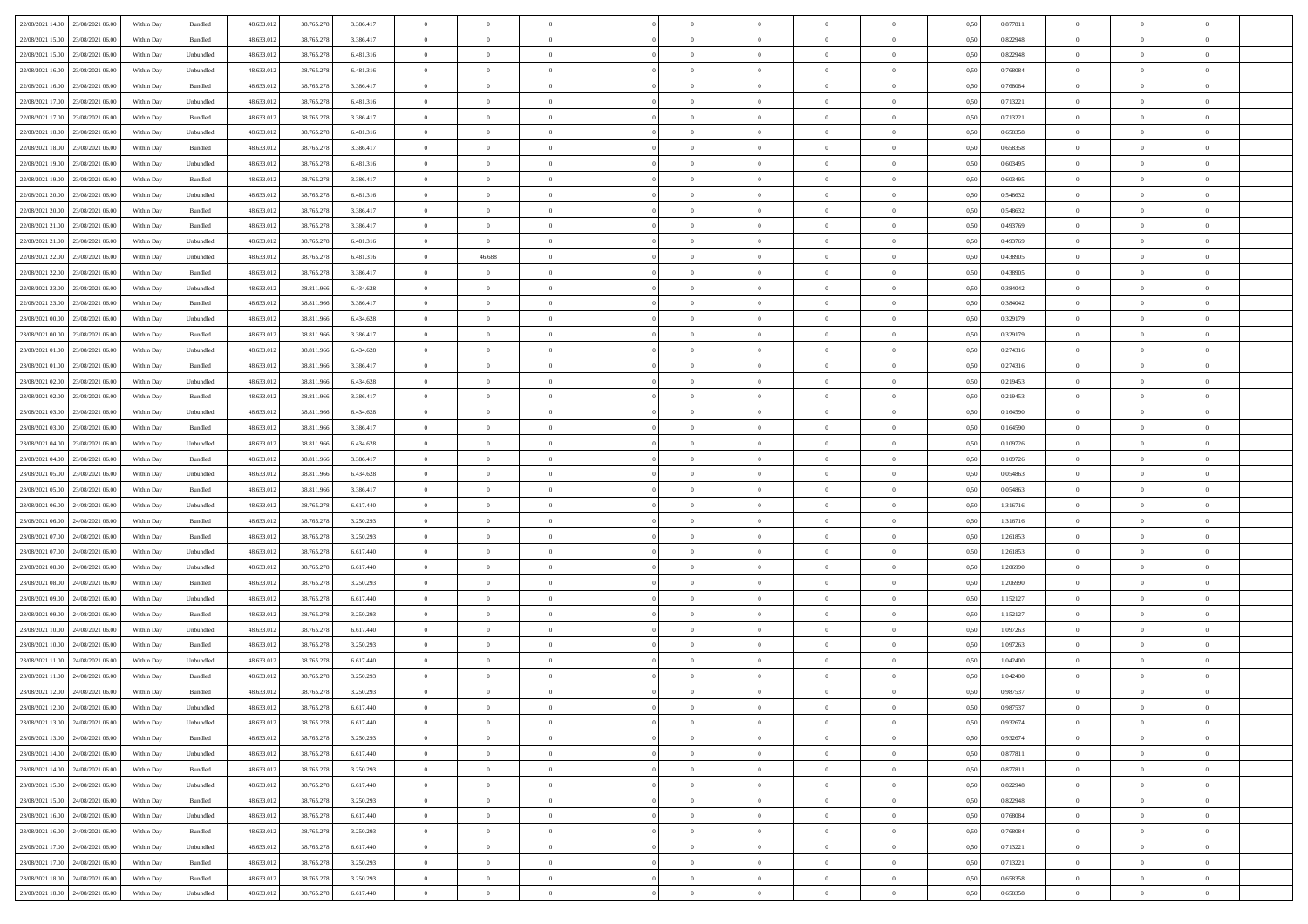| 23/08/2021 19:00 24/08/2021 06:00    | Within Day | Unbundled         | 48.633.01  | 38.765.278 | 6.617.440 | $\overline{0}$ | $\overline{0}$ |                | $\overline{0}$ | $\theta$       |                | $\theta$       | 0,50 | 0,603495 | $\theta$       | $\theta$       | $\overline{0}$ |  |
|--------------------------------------|------------|-------------------|------------|------------|-----------|----------------|----------------|----------------|----------------|----------------|----------------|----------------|------|----------|----------------|----------------|----------------|--|
| 23/08/2021 19:00<br>24/08/2021 06.00 | Within Day | Bundled           | 48.633.01  | 38.765.278 | 3.250.293 | $\bf{0}$       | $\bf{0}$       | $\bf{0}$       | $\bf{0}$       | $\overline{0}$ | $\overline{0}$ | $\bf{0}$       | 0,50 | 0,603495 | $\,$ 0 $\,$    | $\bf{0}$       | $\overline{0}$ |  |
| 23/08/2021 20:00<br>24/08/2021 06:00 | Within Day | Unbundled         | 48.633.012 | 38.765.278 | 6.617.440 | $\overline{0}$ | $\bf{0}$       | $\overline{0}$ | $\bf{0}$       | $\bf{0}$       | $\overline{0}$ | $\bf{0}$       | 0.50 | 0.548632 | $\overline{0}$ | $\overline{0}$ | $\bf{0}$       |  |
| 23/08/2021 20:00<br>24/08/2021 06:00 | Within Day | Bundled           | 48.633.01  | 38.765.278 | 3.250.293 | $\overline{0}$ | $\overline{0}$ | $\overline{0}$ | $\overline{0}$ | $\theta$       | $\overline{0}$ | $\bf{0}$       | 0,50 | 0,548632 | $\,$ 0 $\,$    | $\,$ 0 $\,$    | $\overline{0}$ |  |
|                                      |            |                   |            |            |           |                |                |                |                |                |                |                |      |          |                |                |                |  |
| 23/08/2021 21:00<br>24/08/2021 06.00 | Within Day | Unbundled         | 48.633.01  | 38.765.278 | 6.617.440 | $\bf{0}$       | $\overline{0}$ | $\bf{0}$       | $\overline{0}$ | $\bf{0}$       | $\overline{0}$ | $\bf{0}$       | 0,50 | 0,493769 | $\,$ 0 $\,$    | $\bf{0}$       | $\overline{0}$ |  |
| 23/08/2021 21:00<br>24/08/2021 06:00 | Within Day | Bundled           | 48.633.013 | 38.765.278 | 3.250.293 | $\overline{0}$ | $\bf{0}$       | $\overline{0}$ | $\bf{0}$       | $\overline{0}$ | $\overline{0}$ | $\bf{0}$       | 0.50 | 0.493769 | $\,$ 0 $\,$    | $\theta$       | $\overline{0}$ |  |
| 23/08/2021 22:00<br>24/08/2021 06:00 | Within Day | Unbundled         | 48.633.013 | 38.765.278 | 6.617.440 | $\overline{0}$ | $\overline{0}$ | $\overline{0}$ | $\overline{0}$ | $\overline{0}$ | $\overline{0}$ | $\bf{0}$       | 0,50 | 0,438905 | $\,$ 0 $\,$    | $\theta$       | $\overline{0}$ |  |
| 23/08/2021 22:00<br>24/08/2021 06.00 | Within Day | Bundled           | 48.633.01  | 38.765.278 | 3.250.293 | $\bf{0}$       | $\bf{0}$       | $\bf{0}$       | $\overline{0}$ | $\overline{0}$ | $\overline{0}$ | $\bf{0}$       | 0,50 | 0,438905 | $\,$ 0 $\,$    | $\bf{0}$       | $\overline{0}$ |  |
|                                      |            |                   |            |            |           |                |                |                |                |                |                |                |      |          |                |                |                |  |
| 23/08/2021 23:00<br>24/08/2021 06:00 | Within Day | Unbundled         | 48.633.013 | 38.765.278 | 6.617.440 | $\overline{0}$ | $\bf{0}$       | $\overline{0}$ | $\bf{0}$       | $\overline{0}$ | $\overline{0}$ | $\bf{0}$       | 0.50 | 0.384042 | $\bf{0}$       | $\overline{0}$ | $\overline{0}$ |  |
| 23/08/2021 23:00<br>24/08/2021 06:00 | Within Day | Bundled           | 48.633.013 | 38.765.278 | 3.250.293 | $\bf{0}$       | $\bf{0}$       | $\overline{0}$ | $\overline{0}$ | $\overline{0}$ | $\overline{0}$ | $\bf{0}$       | 0,50 | 0,384042 | $\,$ 0 $\,$    | $\,$ 0 $\,$    | $\overline{0}$ |  |
| 24/08/2021 00:00<br>24/08/2021 06.00 | Within Day | Unbundled         | 48.633.01  | 38.765.278 | 6.617.440 | $\bf{0}$       | $\bf{0}$       | $\bf{0}$       | $\bf{0}$       | $\overline{0}$ | $\overline{0}$ | $\bf{0}$       | 0,50 | 0,329179 | $\,$ 0 $\,$    | $\bf{0}$       | $\overline{0}$ |  |
| 24/08/2021 00:00<br>24/08/2021 06:00 | Within Day | Bundled           | 48.633.013 | 38.765.278 | 3.250.293 | $\overline{0}$ | $\bf{0}$       | $\overline{0}$ | $\overline{0}$ | $\overline{0}$ | $\overline{0}$ | $\bf{0}$       | 0.50 | 0,329179 | $\overline{0}$ | $\,$ 0 $\,$    | $\,$ 0         |  |
| 24/08/2021 01:00<br>24/08/2021 06:00 |            |                   | 48.633.01  |            |           | $\overline{0}$ | $\bf{0}$       | $\overline{0}$ | $\theta$       | $\theta$       | $\overline{0}$ |                |      | 0,274316 | $\,$ 0 $\,$    | $\,$ 0 $\,$    | $\overline{0}$ |  |
|                                      | Within Day | Unbundled         |            | 38.765.278 | 6.617.440 |                |                |                |                |                |                | $\bf{0}$       | 0,50 |          |                |                |                |  |
| 24/08/2021 01:00<br>24/08/2021 06.00 | Within Day | Bundled           | 48.633.01  | 38.765.278 | 3.250.293 | $\bf{0}$       | $\overline{0}$ | $\bf{0}$       | $\bf{0}$       | $\bf{0}$       | $\overline{0}$ | $\bf{0}$       | 0,50 | 0,274316 | $\,$ 0 $\,$    | $\bf{0}$       | $\overline{0}$ |  |
| 24/08/2021 02:00<br>24/08/2021 06:00 | Within Day | Unbundled         | 48.633.013 | 38.765.278 | 6.617.440 | $\overline{0}$ | $\bf{0}$       | $\overline{0}$ | $\bf{0}$       | $\overline{0}$ | $\overline{0}$ | $\bf{0}$       | 0.50 | 0,219453 | $\,$ 0 $\,$    | $\bf{0}$       | $\overline{0}$ |  |
| 24/08/2021 02:00<br>24/08/2021 06:00 | Within Day | Bundled           | 48.633.013 | 38.765.278 | 3.250.293 | $\overline{0}$ | $\bf{0}$       | $\overline{0}$ | $\overline{0}$ | $\overline{0}$ | $\overline{0}$ | $\bf{0}$       | 0,50 | 0,219453 | $\theta$       | $\theta$       | $\overline{0}$ |  |
| 24/08/2021 03:00<br>24/08/2021 06.00 | Within Day | Unbundled         | 48.633.01  | 38.765.278 | 6.617.440 | $\bf{0}$       | $\bf{0}$       | $\bf{0}$       | $\overline{0}$ | $\overline{0}$ | $\overline{0}$ | $\bf{0}$       | 0,50 | 0,164590 | $\,$ 0 $\,$    | $\bf{0}$       | $\overline{0}$ |  |
|                                      |            |                   |            |            |           |                |                |                |                |                |                |                |      |          |                |                |                |  |
| 24/08/2021 03:00<br>24/08/2021 06:00 | Within Day | Bundled           | 48.633.013 | 38.765.278 | 3.250.293 | $\overline{0}$ | $\bf{0}$       | $\overline{0}$ | $\bf{0}$       | $\overline{0}$ | $\overline{0}$ | $\bf{0}$       | 0.50 | 0.164590 | $\bf{0}$       | $\overline{0}$ | $\bf{0}$       |  |
| 24/08/2021 04:00<br>24/08/2021 06:00 | Within Day | Bundled           | 48.633.013 | 38.765.278 | 3.250.293 | $\bf{0}$       | $\bf{0}$       | $\overline{0}$ | $\overline{0}$ | $\overline{0}$ | $\overline{0}$ | $\bf{0}$       | 0,50 | 0,109726 | $\,$ 0 $\,$    | $\bf{0}$       | $\overline{0}$ |  |
| 24/08/2021 04:00<br>24/08/2021 06.00 | Within Day | Unbundled         | 48.633.01  | 38.765.278 | 6.617.440 | $\bf{0}$       | $\bf{0}$       | $\bf{0}$       | $\bf{0}$       | $\overline{0}$ | $\overline{0}$ | $\bf{0}$       | 0,50 | 0,109726 | $\,$ 0 $\,$    | $\bf{0}$       | $\overline{0}$ |  |
| 24/08/2021 05:00<br>24/08/2021 06:00 | Within Day | Unbundled         | 48.633.013 | 38.765.278 | 6.617.440 | $\overline{0}$ | $\bf{0}$       | $\overline{0}$ | $\overline{0}$ | $\bf{0}$       | $\overline{0}$ | $\bf{0}$       | 0.50 | 0.054863 | $\bf{0}$       | $\,$ 0 $\,$    | $\,$ 0         |  |
| 24/08/2021 05:00<br>24/08/2021 06:00 | Within Day | Bundled           | 48.633.01  | 38.765.278 | 3.250.293 | $\overline{0}$ | $\overline{0}$ | $\overline{0}$ | $\overline{0}$ | $\theta$       | $\overline{0}$ | $\bf{0}$       | 0,50 | 0,054863 | $\theta$       | $\theta$       | $\overline{0}$ |  |
|                                      |            |                   |            |            |           |                |                |                |                |                |                |                |      |          |                |                |                |  |
| 24/08/2021 06:00<br>25/08/2021 06.00 | Within Day | Unbundled         | 48.633.01  | 38.765.27  | 6.497.913 | $\bf{0}$       | $\bf{0}$       | $\bf{0}$       | $\bf{0}$       | $\overline{0}$ | $\overline{0}$ | $\bf{0}$       | 0,50 | 1,316716 | $\,$ 0 $\,$    | $\bf{0}$       | $\overline{0}$ |  |
| 24/08/2021 06:00<br>25/08/2021 06:00 | Within Day | Bundled           | 48.633.013 | 38.765.27  | 3.369.825 | $\overline{0}$ | $\bf{0}$       | $\overline{0}$ | $\bf{0}$       | $\overline{0}$ | $\overline{0}$ | $\bf{0}$       | 0.50 | 1.316716 | $\bf{0}$       | $\theta$       | $\overline{0}$ |  |
| 24/08/2021 07:00<br>25/08/2021 06:00 | Within Day | Unbundled         | 48.633.013 | 38.765.273 | 6.497.913 | $\overline{0}$ | $\overline{0}$ | $\overline{0}$ | $\overline{0}$ | $\overline{0}$ | $\overline{0}$ | $\bf{0}$       | 0,50 | 1,261853 | $\,$ 0 $\,$    | $\theta$       | $\overline{0}$ |  |
| 24/08/2021 07:00<br>25/08/2021 06:00 | Within Day | Bundled           | 48.633.01  | 38.765.27  | 3.369.825 | $\bf{0}$       | $\overline{0}$ | $\bf{0}$       | $\overline{0}$ | $\overline{0}$ | $\overline{0}$ | $\bf{0}$       | 0,50 | 1,261853 | $\,$ 0 $\,$    | $\bf{0}$       | $\overline{0}$ |  |
| 24/08/2021 09:00<br>25/08/2021 06:00 | Within Day | Unbundled         | 48.633.013 | 38.765.27  | 6.497.913 | $\overline{0}$ | $\bf{0}$       | $\overline{0}$ | $\bf{0}$       | $\overline{0}$ | $\overline{0}$ | $\bf{0}$       | 0.50 | 1.152127 | $\bf{0}$       | $\overline{0}$ | $\overline{0}$ |  |
|                                      |            |                   |            |            |           |                |                |                |                |                |                |                |      |          |                |                |                |  |
| 24/08/2021 09:00<br>25/08/2021 06:00 | Within Day | Bundled           | 48.633.01  | 38.765.273 | 3.369.825 | $\overline{0}$ | $\bf{0}$       | $\overline{0}$ | $\overline{0}$ | $\overline{0}$ | $\overline{0}$ | $\bf{0}$       | 0,50 | 1,152127 | $\,$ 0 $\,$    | $\bf{0}$       | $\overline{0}$ |  |
| 24/08/2021 10:00<br>25/08/2021 06.00 | Within Day | Bundled           | 48.633.01  | 38.765.27  | 3.369.825 | $\bf{0}$       | $\bf{0}$       | $\bf{0}$       | $\bf{0}$       | $\overline{0}$ | $\overline{0}$ | $\bf{0}$       | 0,50 | 1,097263 | $\,$ 0 $\,$    | $\bf{0}$       | $\overline{0}$ |  |
| 24/08/2021 10:00<br>25/08/2021 06:00 | Within Day | Unbundled         | 48.633.013 | 38.765.273 | 6.497.913 | $\overline{0}$ | $\bf{0}$       | $\overline{0}$ | $\overline{0}$ | $\bf{0}$       | $\overline{0}$ | $\bf{0}$       | 0.50 | 1.097263 | $\,$ 0 $\,$    | $\,$ 0 $\,$    | $\,$ 0         |  |
| 24/08/2021 11:00<br>25/08/2021 06:00 | Within Day | Unbundled         | 48.633.013 | 38.765.27  | 6.497.913 | $\overline{0}$ | $\overline{0}$ | $\overline{0}$ | $\overline{0}$ | $\overline{0}$ | $\overline{0}$ | $\bf{0}$       | 0.50 | 1,042400 | $\theta$       | $\theta$       | $\overline{0}$ |  |
| 24/08/2021 11:00<br>25/08/2021 06.00 | Within Day | Bundled           | 48.633.01  | 38.765.27  | 3.369.825 | $\bf{0}$       | $\bf{0}$       | $\bf{0}$       | $\bf{0}$       | $\overline{0}$ | $\overline{0}$ | $\bf{0}$       | 0,50 | 1,042400 | $\,$ 0 $\,$    | $\bf{0}$       | $\overline{0}$ |  |
|                                      |            |                   |            |            |           |                |                |                |                |                |                |                |      |          |                |                |                |  |
| 24/08/2021 12:00<br>25/08/2021 06:00 | Within Day | Unbundled         | 48.633.013 | 38.765.273 | 6.497.913 | $\overline{0}$ | $\bf{0}$       | $\overline{0}$ | $\bf{0}$       | $\overline{0}$ | $\overline{0}$ | $\bf{0}$       | 0.50 | 0.987537 | $\,$ 0 $\,$    | $\bf{0}$       | $\overline{0}$ |  |
| 24/08/2021 12:00<br>25/08/2021 06:00 | Within Day | Bundled           | 48.633.013 | 38.765.273 | 3.369.825 | $\overline{0}$ | $\overline{0}$ | $\overline{0}$ | $\overline{0}$ | $\overline{0}$ | $\overline{0}$ | $\bf{0}$       | 0.50 | 0,987537 | $\theta$       | $\theta$       | $\overline{0}$ |  |
| 24/08/2021 13:00<br>25/08/2021 06:00 | Within Day | Unbundled         | 48.633.013 | 38.765.27  | 6.497.913 | $\bf{0}$       | $\bf{0}$       | $\bf{0}$       | $\bf{0}$       | $\overline{0}$ | $\overline{0}$ | $\bf{0}$       | 0,50 | 0,932674 | $\,$ 0 $\,$    | $\bf{0}$       | $\overline{0}$ |  |
| 24/08/2021 13:00<br>25/08/2021 06:00 | Within Day | Bundled           | 48.633.013 | 38.765.27  | 3.369.825 | $\overline{0}$ | $\bf{0}$       | $\overline{0}$ | $\bf{0}$       | $\overline{0}$ | $\overline{0}$ | $\bf{0}$       | 0.50 | 0.932674 | $\bf{0}$       | $\overline{0}$ | $\bf{0}$       |  |
| 24/08/2021 14:00<br>25/08/2021 06:00 | Within Day | Unbundled         | 48.633.013 | 38.765.273 | 6.497.913 | $\overline{0}$ | $\overline{0}$ | $\overline{0}$ | $\overline{0}$ | $\overline{0}$ | $\overline{0}$ | $\bf{0}$       | 0.50 | 0,877811 | $\theta$       | $\theta$       | $\overline{0}$ |  |
|                                      |            |                   |            |            |           |                |                |                |                |                |                |                |      |          |                |                |                |  |
| 24/08/2021 14:00<br>25/08/2021 06.00 | Within Day | Bundled           | 48.633.01  | 38.765.27  | 3.369.825 | $\bf{0}$       | $\bf{0}$       | $\bf{0}$       | $\bf{0}$       | $\overline{0}$ | $\bf{0}$       | $\bf{0}$       | 0,50 | 0,877811 | $\,$ 0 $\,$    | $\bf{0}$       | $\overline{0}$ |  |
| 24/08/2021 15:00<br>25/08/2021 06:00 | Within Day | Unbundled         | 48.633.013 | 38.765.273 | 6.497.913 | $\overline{0}$ | $\bf{0}$       | $\overline{0}$ | $\overline{0}$ | $\bf{0}$       | $\overline{0}$ | $\bf{0}$       | 0.50 | 0,822948 | $\bf{0}$       | $\,$ 0 $\,$    | $\,$ 0         |  |
| 24/08/2021 15:00<br>25/08/2021 06:00 | Within Day | Bundled           | 48.633.013 | 38.765.273 | 3.369.825 | $\overline{0}$ | $\overline{0}$ | $\overline{0}$ | $\overline{0}$ | $\overline{0}$ | $\overline{0}$ | $\bf{0}$       | 0.50 | 0,822948 | $\theta$       | $\theta$       | $\overline{0}$ |  |
| 24/08/2021 16:00<br>25/08/2021 06:00 | Within Day | Bundled           | 48.633.013 | 38.765.27  | 3.369.825 | $\bf{0}$       | $\bf{0}$       | $\bf{0}$       | $\bf{0}$       | $\overline{0}$ | $\overline{0}$ | $\bf{0}$       | 0,50 | 0,768084 | $\,$ 0 $\,$    | $\bf{0}$       | $\overline{0}$ |  |
| 24/08/2021 16:00<br>25/08/2021 06:00 | Within Day | Unbundled         | 48.633.013 | 38.765.27  | 6.497.913 | $\overline{0}$ | $\bf{0}$       | $\overline{0}$ | $\bf{0}$       | $\overline{0}$ | $\overline{0}$ | $\bf{0}$       | 0.50 | 0.768084 | $\bf{0}$       | $\bf{0}$       | $\overline{0}$ |  |
| 24/08/2021 17:00<br>25/08/2021 06:00 | Within Dav | Unbundled         | 48.633.013 | 38.765.273 | 6.497.913 | $\overline{0}$ | $\overline{0}$ | $\overline{0}$ | $\theta$       | $\theta$       | $\overline{0}$ | $\overline{0}$ | 0.5( | 0,713221 | $\theta$       | $\theta$       | $\overline{0}$ |  |
|                                      |            |                   |            |            |           |                |                |                |                |                |                |                |      |          |                |                |                |  |
| 24/08/2021 17:00<br>25/08/2021 06:00 | Within Day | Bundled           | 48.633.01  | 38.765.27  | 3.369.825 | $\bf{0}$       | $\bf{0}$       | $\bf{0}$       | $\bf{0}$       | $\bf{0}$       | $\overline{0}$ | $\bf{0}$       | 0,50 | 0,713221 | $\overline{0}$ | $\overline{0}$ | $\overline{0}$ |  |
| 24/08/2021 18:00 25/08/2021 06:00    | Within Day | ${\sf Unbundred}$ | 48.633.012 | 38.765.273 | 6.497.913 | $\bf{0}$       | $\theta$       |                | $\overline{0}$ | $\Omega$       |                |                | 0,50 | 0,658358 | $\bf{0}$       | $\bf{0}$       |                |  |
| 24/08/2021 18:00 25/08/2021 06:00    | Within Day | Bundled           | 48.633.012 | 38.765.273 | 3.369.825 | $\overline{0}$ | $\overline{0}$ | $\Omega$       | $\theta$       | $\overline{0}$ | $\overline{0}$ | $\bf{0}$       | 0,50 | 0,658358 | $\theta$       | $\theta$       | $\overline{0}$ |  |
| 24/08/2021 19:00<br>25/08/2021 06:00 | Within Day | Unbundled         | 48.633.013 | 38.765.273 | 6.497.913 | $\overline{0}$ | $\bf{0}$       | $\overline{0}$ | $\overline{0}$ | $\bf{0}$       | $\overline{0}$ | $\bf{0}$       | 0,50 | 0,603495 | $\bf{0}$       | $\overline{0}$ | $\bf{0}$       |  |
| 24/08/2021 19:00 25/08/2021 06:00    |            |                   | 48.633.012 |            |           | $\overline{0}$ | $\overline{0}$ |                |                | $\mathbf{0}$   | $\overline{0}$ | $\,$ 0 $\,$    | 0.50 | 0.603495 | $\overline{0}$ | $\bf{0}$       | $\bf{0}$       |  |
|                                      | Within Day | Bundled           |            | 38.765.273 | 3.369.825 |                |                | $\overline{0}$ | $\overline{0}$ |                |                |                |      |          |                |                |                |  |
| 24/08/2021 20:00 25/08/2021 06:00    | Within Day | Unbundled         | 48.633.012 | 38.765.273 | 6.497.913 | $\overline{0}$ | $\overline{0}$ | $\overline{0}$ | $\overline{0}$ | $\overline{0}$ | $\overline{0}$ | $\bf{0}$       | 0,50 | 0,548632 | $\overline{0}$ | $\theta$       | $\overline{0}$ |  |
| 24/08/2021 20:00<br>25/08/2021 06:00 | Within Day | Bundled           | 48.633.012 | 38.765.273 | 3.369.825 | $\overline{0}$ | $\bf{0}$       | $\overline{0}$ | $\overline{0}$ | $\bf{0}$       | $\overline{0}$ | $\bf{0}$       | 0,50 | 0,548632 | $\bf{0}$       | $\overline{0}$ | $\overline{0}$ |  |
| 24/08/2021 21:00 25/08/2021 06:00    | Within Day | Unbundled         | 48.633.012 | 38.765.273 | 6.497.913 | $\overline{0}$ | $\bf{0}$       | $\overline{0}$ | $\overline{0}$ | $\bf{0}$       | $\overline{0}$ | $\bf{0}$       | 0.50 | 0.493769 | $\,$ 0 $\,$    | $\overline{0}$ | $\,$ 0         |  |
| 24/08/2021 21:00 25/08/2021 06:00    | Within Dav | Bundled           | 48.633.012 | 38.765.273 | 3.369.825 | $\overline{0}$ | $\overline{0}$ | $\overline{0}$ | $\overline{0}$ | $\overline{0}$ | $\overline{0}$ | $\bf{0}$       | 0.50 | 0,493769 | $\overline{0}$ | $\theta$       | $\overline{0}$ |  |
| 24/08/2021 22:00                     |            |                   |            |            |           |                | $\overline{0}$ |                |                | $\overline{0}$ |                |                |      |          | $\bf{0}$       | $\overline{0}$ | $\,$ 0         |  |
| 25/08/2021 06:00                     | Within Day | Unbundled         | 48.633.013 | 38.765.273 | 6.497.913 | $\overline{0}$ |                | $\overline{0}$ | $\overline{0}$ |                | $\overline{0}$ | $\bf{0}$       | 0,50 | 0,438905 |                |                |                |  |
| 24/08/2021 22:00 25/08/2021 06:00    | Within Day | Bundled           | 48.633.012 | 38.765.273 | 3.369.825 | $\overline{0}$ | $\overline{0}$ | $\overline{0}$ | $\overline{0}$ | $\overline{0}$ | $\overline{0}$ | $\bf{0}$       | 0.50 | 0.438905 | $\mathbf{0}$   | $\bf{0}$       | $\,$ 0         |  |
| 24/08/2021 23:00 25/08/2021 06:00    | Within Dav | Unbundled         | 48.633.012 | 38.765.273 | 6.497.913 | $\overline{0}$ | $\overline{0}$ | $\overline{0}$ | $\overline{0}$ | $\overline{0}$ | $\overline{0}$ | $\bf{0}$       | 0,50 | 0,384042 | $\overline{0}$ | $\theta$       | $\overline{0}$ |  |
| 24/08/2021 23:00<br>25/08/2021 06:00 | Within Day | Bundled           | 48.633.013 | 38.765.273 | 3.369.825 | $\overline{0}$ | $\bf{0}$       | $\overline{0}$ | $\overline{0}$ | $\overline{0}$ | $\overline{0}$ | $\bf{0}$       | 0,50 | 0,384042 | $\bf{0}$       | $\,$ 0 $\,$    | $\bf{0}$       |  |
| 25/08/2021 00:00 25/08/2021 06:00    | Within Day | Unbundled         | 48.633.012 | 38.765.273 | 6.497.913 | $\,$ 0 $\,$    | $\bf{0}$       | $\overline{0}$ | $\overline{0}$ | $\,$ 0 $\,$    | $\overline{0}$ | $\,$ 0 $\,$    | 0,50 | 0,329179 | $\overline{0}$ | $\,$ 0 $\,$    | $\,$ 0 $\,$    |  |
|                                      |            |                   |            |            |           |                |                |                |                |                |                |                |      |          |                |                |                |  |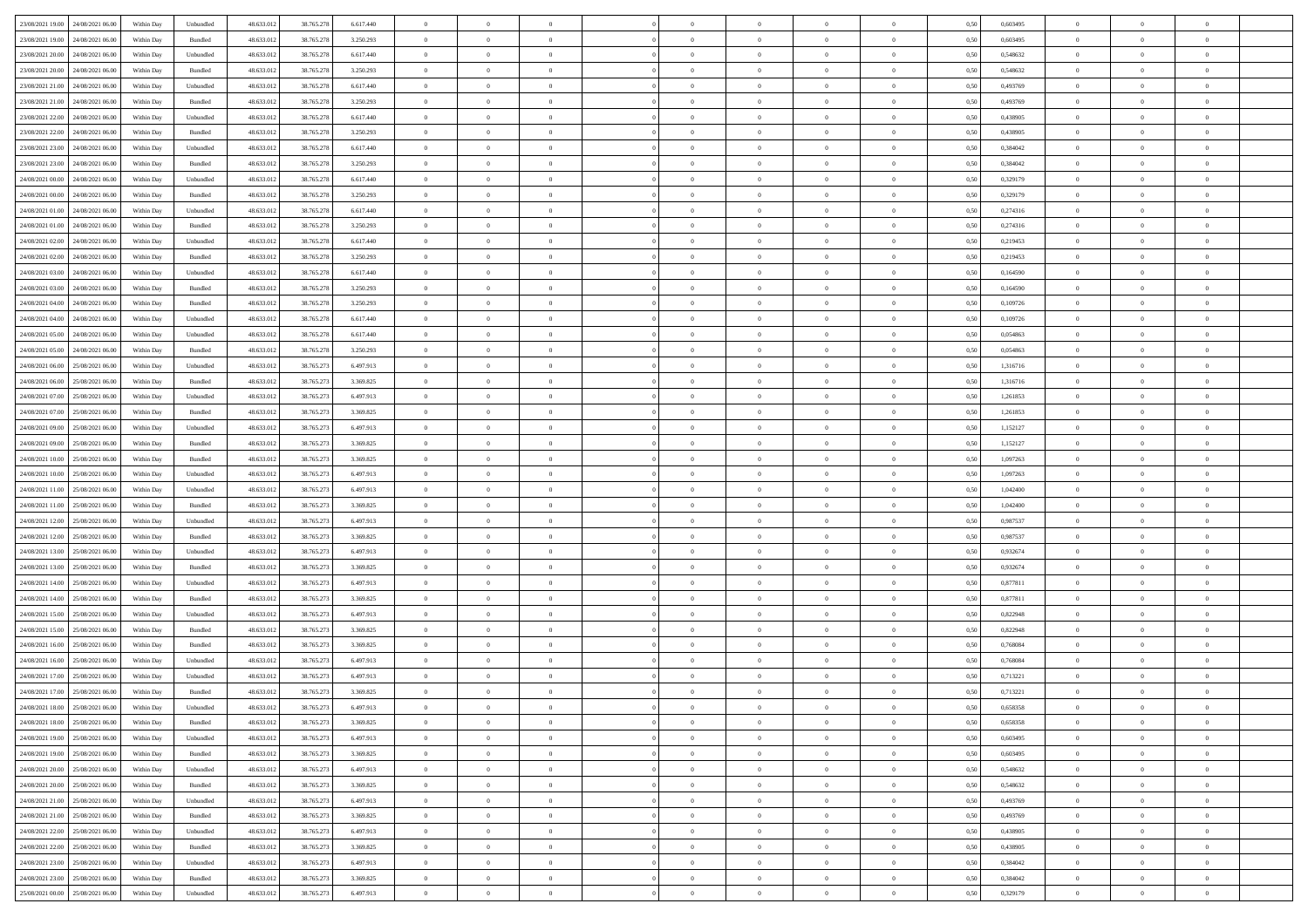| 25/08/2021 00:00 25/08/2021 06:00                        | Within Day | Bundled   | 48.633.013 | 38.765.273 | 3.369.825 | $\overline{0}$ | $\overline{0}$ | $\Omega$       | $\Omega$       | $\theta$       | $\Omega$       | $\theta$       | 0,50 | 0,329179 | $\theta$       | $\theta$       | $\theta$       |  |
|----------------------------------------------------------|------------|-----------|------------|------------|-----------|----------------|----------------|----------------|----------------|----------------|----------------|----------------|------|----------|----------------|----------------|----------------|--|
| 25/08/2021 01:00<br>25/08/2021 06:00                     | Within Day | Unbundled | 48.633.01  | 38.765.273 | 6.497.913 | $\overline{0}$ | $\overline{0}$ | $\overline{0}$ | $\theta$       | $\theta$       | $\overline{0}$ | $\bf{0}$       | 0,50 | 0,274316 | $\theta$       | $\theta$       | $\overline{0}$ |  |
| 25/08/2021 01:00<br>25/08/2021 06:00                     | Within Day | Bundled   | 48.633.012 | 38.765.273 | 3.369.825 | $\overline{0}$ | 355.200        | $\overline{0}$ | 0,770916       | $\overline{0}$ | $\bf{0}$       | $\bf{0}$       | 0,50 | 0,274316 | $\bf{0}$       | $\overline{0}$ | $\overline{0}$ |  |
| 25/08/2021 02:00<br>25/08/2021 06:00                     | Within Day | Bundled   | 48.633.012 | 39.120.473 | 3.014.625 | $\overline{0}$ | $\overline{0}$ | $\overline{0}$ | $\overline{0}$ | $\overline{0}$ | $\overline{0}$ | $\overline{0}$ | 0.50 | 0.219453 | $\theta$       | $\theta$       | $\overline{0}$ |  |
| 25/08/2021 02:00<br>25/08/2021 06:00                     | Within Day | Unbundled | 48.633.01  | 39.120.473 | 6.497.913 | $\overline{0}$ | $\overline{0}$ | $\overline{0}$ | $\overline{0}$ | $\theta$       | $\overline{0}$ | $\bf{0}$       | 0,50 | 0,219453 | $\theta$       | $\theta$       | $\overline{0}$ |  |
|                                                          |            |           |            |            |           |                | $\bf{0}$       |                |                |                |                |                |      |          | $\bf{0}$       | $\overline{0}$ | $\bf{0}$       |  |
| 25/08/2021 03:00<br>25/08/2021 06:00<br>25/08/2021 03:00 | Within Day | Unbundled | 48.633.012 | 39.120.473 | 6.497.913 | $\overline{0}$ | $\overline{0}$ | $\overline{0}$ | $\overline{0}$ | $\overline{0}$ | $\overline{0}$ | $\bf{0}$       | 0,50 | 0,164590 | $\theta$       | $\theta$       | $\overline{0}$ |  |
| 25/08/2021 06:00                                         | Within Day | Bundled   | 48.633.013 | 39.120.473 | 3.014.625 | $\overline{0}$ |                | $\overline{0}$ | $\overline{0}$ | $\overline{0}$ | $\overline{0}$ | $\overline{0}$ | 0.5( | 0,164590 |                |                |                |  |
| 25/08/2021 04:00<br>25/08/2021 06:00                     | Within Day | Unbundled | 48.633.01  | 39.120.473 | 6.497.913 | $\overline{0}$ | $\overline{0}$ | $\overline{0}$ | $\overline{0}$ | $\overline{0}$ | $\overline{0}$ | $\bf{0}$       | 0,50 | 0,109726 | $\theta$       | $\theta$       | $\overline{0}$ |  |
| 25/08/2021 04:00<br>25/08/2021 06:00                     | Within Day | Bundled   | 48.633.012 | 39.120.473 | 3.014.625 | $\overline{0}$ | 57.800         | $\overline{0}$ | 0,308326       | $\overline{0}$ | $\bf{0}$       | $\bf{0}$       | 0,50 | 0,109726 | $\bf{0}$       | $\overline{0}$ | $\overline{0}$ |  |
| 25/08/2021 05:00<br>25/08/2021 06:00                     | Within Day | Unbundled | 48.633.013 | 39.178.273 | 6.497.913 | $\overline{0}$ | $\overline{0}$ | $\overline{0}$ | $\overline{0}$ | $\overline{0}$ | $\overline{0}$ | $\bf{0}$       | 0.5( | 0,054863 | $\theta$       | $\theta$       | $\overline{0}$ |  |
| 25/08/2021 05:00<br>25/08/2021 06:00                     | Within Day | Bundled   | 48.633.01  | 39.178.273 | 2.956.825 | $\overline{0}$ | $\overline{0}$ | $\overline{0}$ | $\overline{0}$ | $\theta$       | $\overline{0}$ | $\bf{0}$       | 0,50 | 0,054863 | $\theta$       | $\theta$       | $\overline{0}$ |  |
| 25/08/2021 06:00<br>26/08/2021 06:00                     | Within Day | Unbundled | 48.633.012 | 38.765.273 | 9.867.738 | $\overline{0}$ | $\bf{0}$       | $\overline{0}$ | $\overline{0}$ | $\overline{0}$ | $\overline{0}$ | $\bf{0}$       | 0,50 | 1,316716 | $\bf{0}$       | $\overline{0}$ | $\overline{0}$ |  |
| 25/08/2021 07:00<br>26/08/2021 06:00                     | Within Day | Unbundled | 48.633.012 | 38.765.27  | 9.867.738 | $\overline{0}$ | $\overline{0}$ | $\overline{0}$ | $\overline{0}$ | $\overline{0}$ | $\overline{0}$ | $\overline{0}$ | 0.5( | 1.261853 | $\theta$       | $\theta$       | $\overline{0}$ |  |
| 25/08/2021 08:00<br>26/08/2021 06:00                     | Within Day | Unbundled | 48.633.01  | 38.765.273 | 9.867.738 | $\overline{0}$ | $\theta$       | $\overline{0}$ | $\overline{0}$ | $\overline{0}$ | $\overline{0}$ | $\bf{0}$       | 0,50 | 1,206990 | $\theta$       | $\theta$       | $\overline{0}$ |  |
| 25/08/2021 09:00<br>26/08/2021 06:00                     | Within Day | Unbundled | 48.633.012 | 38.765.273 | 9.867.738 | $\overline{0}$ | $\bf{0}$       | $\overline{0}$ | $\overline{0}$ | $\overline{0}$ | $\overline{0}$ | $\bf{0}$       | 0,50 | 1,152127 | $\bf{0}$       | $\overline{0}$ | $\bf{0}$       |  |
| 25/08/2021 10:00<br>26/08/2021 06:00                     | Within Day | Unbundled | 48.633.012 | 38.765.273 | 9.867.738 | $\overline{0}$ | $\overline{0}$ | $\overline{0}$ | $\overline{0}$ | $\overline{0}$ | $\overline{0}$ | $\overline{0}$ | 0.5( | 1,097263 | $\theta$       | $\overline{0}$ | $\overline{0}$ |  |
| 25/08/2021 11:00<br>26/08/2021 06:00                     | Within Day | Unbundled | 48.633.01  | 38.765.273 | 9.867.738 | $\overline{0}$ | $\overline{0}$ | $\overline{0}$ | $\overline{0}$ | $\theta$       | $\overline{0}$ | $\bf{0}$       | 0,50 | 1,042400 | $\theta$       | $\theta$       | $\overline{0}$ |  |
|                                                          |            |           |            |            |           |                |                |                |                |                |                |                |      |          |                |                |                |  |
| 25/08/2021 12:00<br>26/08/2021 06:00                     | Within Day | Unbundled | 48.633.012 | 38.765.273 | 9.867.738 | $\overline{0}$ | $\bf{0}$       | $\overline{0}$ | $\overline{0}$ | $\overline{0}$ | $\bf{0}$       | $\bf{0}$       | 0,50 | 0,987537 | $\bf{0}$       | $\overline{0}$ | $\overline{0}$ |  |
| 25/08/2021 13:00<br>26/08/2021 06:00                     | Within Day | Unbundled | 48.633.013 | 38.765.27  | 9.867.738 | $\overline{0}$ | $\overline{0}$ | $\overline{0}$ | $\overline{0}$ | $\overline{0}$ | $\overline{0}$ | $\overline{0}$ | 0.5( | 0,932674 | $\theta$       | $\theta$       | $\overline{0}$ |  |
| 25/08/2021 14:00<br>26/08/2021 06:00                     | Within Day | Unbundled | 48.633.01  | 38.765.273 | 9.867.738 | $\overline{0}$ | $\overline{0}$ | $\overline{0}$ | $\overline{0}$ | $\theta$       | $\overline{0}$ | $\bf{0}$       | 0,50 | 0,877811 | $\theta$       | $\theta$       | $\overline{0}$ |  |
| 25/08/2021 15:00<br>26/08/2021 06:00                     | Within Day | Unbundled | 48.633.012 | 38.765.273 | 9.867.738 | $\overline{0}$ | $\overline{0}$ | $\overline{0}$ | $\overline{0}$ | $\overline{0}$ | $\overline{0}$ | $\bf{0}$       | 0,50 | 0,822948 | $\bf{0}$       | $\overline{0}$ | $\overline{0}$ |  |
| 25/08/2021 16:00<br>26/08/2021 06:00                     | Within Day | Unbundled | 48.633.012 | 38.765.27  | 9.867.738 | $\overline{0}$ | 234.688        | $\overline{0}$ | $\overline{0}$ | $\overline{0}$ | $\overline{0}$ | $\overline{0}$ | 0.50 | 0.768084 | $\theta$       | $\theta$       | $\overline{0}$ |  |
| 25/08/2021 17:00<br>26/08/2021 06:00                     | Within Day | Unbundled | 48.633.01  | 38.999.961 | 9.633.050 | $\overline{0}$ | 360,000        | $\overline{0}$ | $\overline{0}$ | $\theta$       | $\overline{0}$ | $\bf{0}$       | 0,50 | 0,713221 | $\theta$       | $\theta$       | $\overline{0}$ |  |
| 25/08/2021 18:00<br>26/08/2021 06:00                     | Within Day | Unbundled | 48.633.012 | 39.359.961 | 9.273.050 | $\overline{0}$ | $\overline{0}$ | $\overline{0}$ | $\overline{0}$ | $\overline{0}$ | $\overline{0}$ | $\bf{0}$       | 0,50 | 0,658358 | $\overline{0}$ | $\overline{0}$ | $\bf{0}$       |  |
| 25/08/2021 19:00<br>26/08/2021 06:00                     | Within Day | Unbundled | 48.633.013 | 39,359.96  | 9.273.050 | $\overline{0}$ | 592.000        | $\overline{0}$ | $\overline{0}$ | $\overline{0}$ | $\overline{0}$ | $\overline{0}$ | 0.5( | 0,603495 | $\theta$       | $\theta$       | $\overline{0}$ |  |
| 25/08/2021 20:00<br>26/08/2021 06:00                     | Within Day | Unbundled | 48.633.01  | 39.951.961 | 8.681.050 | $\overline{0}$ | $\overline{0}$ | $\overline{0}$ | $\overline{0}$ | $\theta$       | $\overline{0}$ | $\bf{0}$       | 0,50 | 0,548632 | $\theta$       | $\theta$       | $\overline{0}$ |  |
| 25/08/2021 21:00<br>26/08/2021 06:00                     | Within Day | Unbundled | 48.633.012 | 39.951.961 | 8.681.050 | $\overline{0}$ | $\bf{0}$       | $\overline{0}$ | $\overline{0}$ | $\overline{0}$ | $\overline{0}$ | $\bf{0}$       | 0,50 | 0,493769 | $\bf{0}$       | $\bf{0}$       | $\overline{0}$ |  |
| 25/08/2021 22:00<br>26/08/2021 06:00                     | Within Day | Unbundled | 48.633.012 | 39.951.96  | 8.681.050 | $\overline{0}$ | $\overline{0}$ | $\overline{0}$ | $\overline{0}$ | $\overline{0}$ | $\overline{0}$ | $\overline{0}$ | 0.5( | 0,438905 | $\theta$       | $\theta$       | $\overline{0}$ |  |
| 25/08/2021 23:00<br>26/08/2021 06:00                     | Within Day | Unbundled | 48.633.01  | 39.951.961 | 8.681.050 | $\overline{0}$ | $\overline{0}$ | $\overline{0}$ | $\overline{0}$ | $\theta$       | $\overline{0}$ | $\bf{0}$       | 0,50 | 0,384042 | $\theta$       | $\theta$       | $\overline{0}$ |  |
| 26/08/2021 00:00<br>26/08/2021 06:00                     | Within Day | Unbundled | 48.633.012 | 39.951.961 | 8.681.050 | $\overline{0}$ | $\bf{0}$       | $\overline{0}$ | $\overline{0}$ | $\overline{0}$ | $\overline{0}$ | $\bf{0}$       | 0,50 | 0,329179 | $\bf{0}$       | $\overline{0}$ | $\overline{0}$ |  |
|                                                          |            |           |            |            |           |                |                |                |                |                |                |                |      |          |                |                |                |  |
| 26/08/2021 01:00<br>26/08/2021 06:00                     | Within Day | Unbundled | 48.633.013 | 39.951.96  | 8.681.050 | $\overline{0}$ | $\overline{0}$ | $\Omega$       | $\Omega$       | $\theta$       | $\theta$       | $\overline{0}$ | 0.50 | 0,274316 | $\,$ 0 $\,$    | $\overline{0}$ | $\theta$       |  |
| 26/08/2021 02:00<br>26/08/2021 06:00                     | Within Day | Unbundled | 48.633.01  | 39.951.961 | 8.681.050 | $\overline{0}$ | $\overline{0}$ | $\overline{0}$ | $\overline{0}$ | $\theta$       | $\overline{0}$ | $\bf{0}$       | 0,50 | 0,219453 | $\theta$       | $\theta$       | $\overline{0}$ |  |
| 26/08/2021 03:00<br>26/08/2021 06:00                     | Within Day | Unbundled | 48.633.012 | 39.951.961 | 8.681.050 | $\overline{0}$ | $\bf{0}$       | $\overline{0}$ | $\overline{0}$ | $\overline{0}$ | $\overline{0}$ | $\bf{0}$       | 0,50 | 0,164590 | $\bf{0}$       | $\overline{0}$ | $\bf{0}$       |  |
| 26/08/2021 04:00<br>26/08/2021 06:00                     | Within Day | Unbundled | 48.633.01  | 39.951.96  | 8.681.050 | $\overline{0}$ | $\overline{0}$ | $\Omega$       | $\Omega$       | $\overline{0}$ | $\Omega$       | $\overline{0}$ | 0.50 | 0.109726 | $\overline{0}$ | $\theta$       | $\theta$       |  |
| 26/08/2021 05:00<br>26/08/2021 06:00                     | Within Day | Unbundled | 48.633.01  | 39.951.961 | 8.681.050 | $\overline{0}$ | $\overline{0}$ | $\overline{0}$ | $\overline{0}$ | $\theta$       | $\overline{0}$ | $\bf{0}$       | 0,50 | 0,054863 | $\theta$       | $\theta$       | $\overline{0}$ |  |
| 26/08/2021 06:00<br>27/08/2021 06:00                     | Within Day | Unbundled | 48.633.012 | 38.765.273 | 9.867.738 | $\overline{0}$ | $\bf{0}$       | $\overline{0}$ | $\overline{0}$ | $\overline{0}$ | $\overline{0}$ | $\bf{0}$       | 0,50 | 1,316716 | $\bf{0}$       | $\overline{0}$ | $\overline{0}$ |  |
| 26/08/2021 07:00<br>27/08/2021 06:00                     | Within Day | Unbundled | 48.633.013 | 38.765.27  | 9.867.738 | $\overline{0}$ | $\overline{0}$ | $\Omega$       | $\Omega$       | $\Omega$       | $\theta$       | $\overline{0}$ | 0.50 | 1,261853 | $\,$ 0 $\,$    | $\theta$       | $\theta$       |  |
| 26/08/2021 08:00<br>27/08/2021 06:00                     | Within Day | Unbundled | 48.633.01  | 38.765.273 | 9.867.738 | $\bf{0}$       | $\overline{0}$ | $\overline{0}$ | $\overline{0}$ | $\theta$       | $\overline{0}$ | $\bf{0}$       | 0,50 | 1,206990 | $\theta$       | $\theta$       | $\overline{0}$ |  |
| 26/08/2021 09:00<br>27/08/2021 06:00                     | Within Day | Unbundled | 48.633.012 | 38.765.273 | 9.867.738 | $\overline{0}$ | $\bf{0}$       | $\overline{0}$ | $\overline{0}$ | $\overline{0}$ | $\overline{0}$ | $\bf{0}$       | 0,50 | 1,152127 | $\bf{0}$       | $\overline{0}$ | $\overline{0}$ |  |
| 26/08/2021 10:00<br>27/08/2021 06:00                     | Within Day | Unbundled | 48.633.013 | 38.765.273 | 9.867.738 | $\overline{0}$ | $\overline{0}$ | $\overline{0}$ | $\Omega$       | $\theta$       | $\Omega$       | $\overline{0}$ | 0.50 | 1,097263 | $\bf{0}$       | $\theta$       | $\theta$       |  |
| 26/08/2021 11:00<br>27/08/2021 06:00                     | Within Day | Unbundled | 48.633.01  | 38.765.273 | 9.867.738 | $\bf{0}$       | $\overline{0}$ | $\overline{0}$ | $\overline{0}$ | $\theta$       | $\overline{0}$ | $\bf{0}$       | 0,50 | 1,042400 | $\theta$       | $\theta$       | $\overline{0}$ |  |
| 26/08/2021 12:00<br>27/08/2021 06:00                     | Within Day | Unbundled | 48.633.012 | 38.765.273 | 9.867.738 | $\overline{0}$ | $\bf{0}$       | $\overline{0}$ | $\overline{0}$ | $\overline{0}$ | $\overline{0}$ | $\bf{0}$       | 0,50 | 0,987537 | $\overline{0}$ | $\overline{0}$ | $\bf{0}$       |  |
| 26/08/2021 13:00<br>27/08/2021 06:00                     | Within Day | Unbundled | 48.633.01  | 38.765.27  | 9.867.738 | $\overline{0}$ | $\overline{0}$ | $\Omega$       | $\Omega$       | $\Omega$       | $\theta$       | $\overline{0}$ | 0.50 | 0.932674 | $\theta$       | $\overline{0}$ | $\theta$       |  |
| 26/08/2021 14:00 27/08/2021 06:00                        | Within Day | Unbundled | 48.633.012 | 38.765.273 | 9.867.738 | $\bf{0}$       | $\bf{0}$       | $\overline{0}$ | $\overline{0}$ | $\bf{0}$       | $\overline{0}$ | $\bf{0}$       | 0,50 | 0,877811 | $\bf{0}$       | $\,$ 0 $\,$    | $\overline{0}$ |  |
| 26/08/2021 15:00 27/08/2021 06:00                        | Within Day | Unbundled | 48.633.012 | 38.765.273 | 9.867.738 | $\bf{0}$       |                |                |                |                |                |                | 0,50 | 0,822948 | $\bf{0}$       | $\bf{0}$       |                |  |
|                                                          |            |           |            |            |           |                |                |                |                |                |                |                |      |          |                |                |                |  |
| 26/08/2021 16:00 27/08/2021 06:00                        | Within Day | Unbundled | 48.633.013 | 38.765.273 | 9.867.738 | $\Omega$       | $\overline{0}$ | $\Omega$       | $\Omega$       | $\Omega$       | $\theta$       | $\overline{0}$ | 0.50 | 0.768084 | $\theta$       | $\Omega$       | $\theta$       |  |
| 26/08/2021 17:00<br>27/08/2021 06:00                     | Within Day | Unbundled | 48.633.012 | 38.765.273 | 9.867.738 | $\overline{0}$ | $\overline{0}$ | $\overline{0}$ | $\overline{0}$ | $\,$ 0 $\,$    | $\overline{0}$ | $\,$ 0 $\,$    | 0,50 | 0,713221 | $\,$ 0 $\,$    | $\,$ 0 $\,$    | $\bf{0}$       |  |
| 26/08/2021 18:00 27/08/2021 06:00                        | Within Day | Unbundled | 48.633.012 | 38.765.273 | 9.867.738 | $\overline{0}$ | $\overline{0}$ | $\overline{0}$ | $\overline{0}$ | $\overline{0}$ | $\overline{0}$ | $\bf{0}$       | 0,50 | 0,658358 | $\overline{0}$ | $\bf{0}$       | $\overline{0}$ |  |
| 26/08/2021 19:00<br>27/08/2021 06:00                     | Within Day | Unbundled | 48.633.012 | 38.765.273 | 9.867.738 | $\overline{0}$ | $\bf{0}$       | $\overline{0}$ | $\overline{0}$ | $\overline{0}$ | $\overline{0}$ | $\bf{0}$       | 0.50 | 0,603495 | $\bf{0}$       | $\theta$       | $\overline{0}$ |  |
| 26/08/2021 20:00<br>27/08/2021 06:00                     | Within Day | Unbundled | 48.633.012 | 38.765.273 | 9.867.738 | $\overline{0}$ | $\overline{1}$ | $\overline{0}$ | $\overline{0}$ | $\overline{0}$ | $\overline{0}$ | $\,$ 0 $\,$    | 0,50 | 0,548632 | $\,$ 0 $\,$    | $\theta$       | $\overline{0}$ |  |
| 26/08/2021 21:00 27/08/2021 06:00                        | Within Day | Unbundled | 48.633.012 | 38.765.274 | 9.867.737 | $\overline{0}$ | $\overline{0}$ | $\overline{0}$ | $\overline{0}$ | $\overline{0}$ | $\overline{0}$ | $\bf{0}$       | 0,50 | 0,493769 | $\overline{0}$ | $\overline{0}$ | $\overline{0}$ |  |
| 26/08/2021 22:00 27/08/2021 06:00                        | Within Day | Unbundled | 48.633.013 | 38.765.274 | 9.867.737 | $\overline{0}$ | $\overline{0}$ | $\overline{0}$ | $\overline{0}$ | $\overline{0}$ | $\overline{0}$ | $\bf{0}$       | 0.50 | 0.438905 | $\overline{0}$ | $\theta$       | $\overline{0}$ |  |
| 26/08/2021 23:00<br>27/08/2021 06:00                     | Within Day | Unbundled | 48.633.012 | 38.765.274 | 9.867.737 | $\overline{0}$ | $\bf{0}$       | $\overline{0}$ | $\overline{0}$ | $\overline{0}$ | $\overline{0}$ | $\bf{0}$       | 0,50 | 0,384042 | $\,$ 0 $\,$    | $\theta$       | $\overline{0}$ |  |
| 27/08/2021 00:00<br>27/08/2021 06:00                     | Within Day | Unbundled | 48.633.012 | 38.765.274 | 9.867.737 | $\overline{0}$ | $\bf{0}$       | $\overline{0}$ | $\overline{0}$ | $\overline{0}$ | $\overline{0}$ | $\bf{0}$       | 0,50 | 0,329179 | $\overline{0}$ | $\overline{0}$ | $\bf{0}$       |  |
| 27/08/2021 01:00 27/08/2021 06:00                        | Within Day | Unbundled | 48.633.012 | 38.765.274 | 9.867.737 | $\overline{0}$ | $\overline{0}$ | $\overline{0}$ | $\overline{0}$ | $\overline{0}$ | $\overline{0}$ | $\bf{0}$       | 0.50 | 0,274316 | $\overline{0}$ | $\theta$       | $\overline{0}$ |  |
| 27/08/2021 02:00<br>27/08/2021 06:00                     | Within Day | Unbundled | 48.633.012 | 38.765.274 | 9.867.737 | $\overline{0}$ | $\bf{0}$       | $\overline{0}$ | $\overline{0}$ | $\bf{0}$       | $\bf{0}$       | $\bf{0}$       | 0,50 | 0,219453 | $\,$ 0 $\,$    | $\,$ 0 $\,$    | $\bf{0}$       |  |
|                                                          |            |           |            |            |           |                |                |                |                |                |                |                |      |          |                |                |                |  |
| 27/08/2021 03:00 27/08/2021 06:00                        | Within Day | Unbundled | 48.633.012 | 38.765.274 | 9.867.737 | $\overline{0}$ | $\bf{0}$       | $\overline{0}$ | $\overline{0}$ | $\overline{0}$ | $\overline{0}$ | $\bf{0}$       | 0,50 | 0,164590 | $\overline{0}$ | $\bf{0}$       | $\overline{0}$ |  |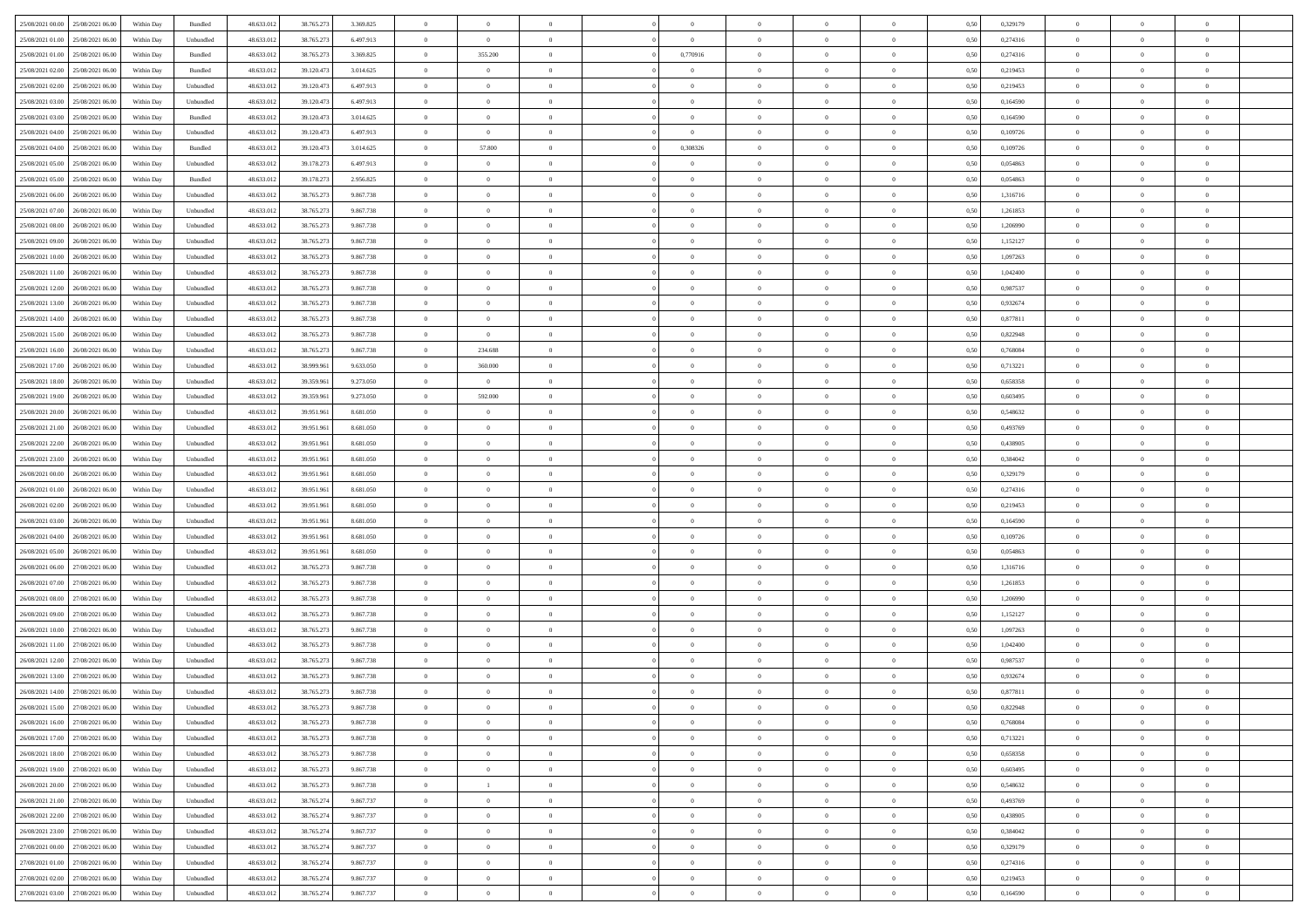| 27/08/2021 04:00 27/08/2021 06:00            | Within Day | Unbundled                         | 48.633.01  | 38.765.274 | 9.867.737 | $\overline{0}$ | $\theta$       |                | $\overline{0}$ | $\theta$       |                | $\bf{0}$       | 0,50 | 0,109726 | $\theta$       | $\theta$       | $\overline{0}$ |  |
|----------------------------------------------|------------|-----------------------------------|------------|------------|-----------|----------------|----------------|----------------|----------------|----------------|----------------|----------------|------|----------|----------------|----------------|----------------|--|
| 27/08/2021 05:00<br>27/08/2021 06:00         | Within Day | Unbundled                         | 48.633.01  | 38.765.274 | 9.867.737 | $\bf{0}$       | $\overline{0}$ | $\bf{0}$       | $\bf{0}$       | $\overline{0}$ | $\overline{0}$ | $\bf{0}$       | 0,50 | 0,054863 | $\,$ 0 $\,$    | $\bf{0}$       | $\overline{0}$ |  |
| 27/08/2021 06:00<br>28/08/2021 06:00         | Within Day | Unbundled                         | 48.633.013 | 38.765.273 | 9.867.738 | $\overline{0}$ | $\bf{0}$       | $\overline{0}$ | $\bf{0}$       | $\bf{0}$       | $\overline{0}$ | $\bf{0}$       | 0.50 | 1.316716 | $\bf{0}$       | $\overline{0}$ | $\overline{0}$ |  |
| 27/08/2021 07:00<br>28/08/2021 06:00         | Within Day | Unbundled                         | 48.633.013 | 38.765.273 | 9.867.738 | $\overline{0}$ | $\bf{0}$       | $\overline{0}$ | $\theta$       | $\theta$       | $\overline{0}$ | $\bf{0}$       | 0,50 | 1,261853 | $\theta$       | $\theta$       | $\overline{0}$ |  |
|                                              |            |                                   |            |            |           |                |                |                |                |                |                |                |      |          |                |                |                |  |
| 27/08/2021 08:00<br>28/08/2021 06:00         | Within Day | Unbundled                         | 48.633.01  | 38.765.27  | 9.867.738 | $\overline{0}$ | $\overline{0}$ | $\bf{0}$       | $\overline{0}$ | $\theta$       | $\overline{0}$ | $\bf{0}$       | 0,50 | 1,206990 | $\,$ 0 $\,$    | $\theta$       | $\overline{0}$ |  |
| 27/08/2021 09:00<br>28/08/2021 06:00         | Within Day | Unbundled                         | 48.633.013 | 38.765.27  | 9.867.738 | $\overline{0}$ | $\overline{0}$ | $\overline{0}$ | $\bf{0}$       | $\overline{0}$ | $\theta$       | $\bf{0}$       | 0.50 | 1,152127 | $\,$ 0 $\,$    | $\theta$       | $\overline{0}$ |  |
| 27/08/2021 10:00<br>28/08/2021 06:00         | Within Day | Unbundled                         | 48.633.013 | 38.765.273 | 9.867.738 | $\overline{0}$ | $\overline{0}$ | $\overline{0}$ | $\overline{0}$ | $\overline{0}$ | $\overline{0}$ | $\bf{0}$       | 0,50 | 1,097263 | $\theta$       | $\theta$       | $\overline{0}$ |  |
| 27/08/2021 11:00<br>28/08/2021 06:00         | Within Day | Unbundled                         | 48.633.01  | 38.765.27  | 9.867.738 | $\overline{0}$ | $\overline{0}$ | $\bf{0}$       | $\overline{0}$ | $\overline{0}$ | $\overline{0}$ | $\bf{0}$       | 0,50 | 1,042400 | $\,$ 0 $\,$    | $\bf{0}$       | $\overline{0}$ |  |
| 27/08/2021 12:00<br>28/08/2021 06:00         | Within Day | Unbundled                         | 48.633.013 | 38.765.27  | 9.867.738 | $\overline{0}$ | $\bf{0}$       | $\overline{0}$ | $\bf{0}$       | $\overline{0}$ | $\overline{0}$ | $\bf{0}$       | 0.50 | 0.987537 | $\bf{0}$       | $\overline{0}$ | $\overline{0}$ |  |
| 27/08/2021 13:00<br>28/08/2021 06:00         | Within Day | Unbundled                         | 48.633.012 | 38.765.273 | 9.867.738 | $\overline{0}$ | $\bf{0}$       | $\overline{0}$ | $\overline{0}$ | $\theta$       | $\overline{0}$ | $\bf{0}$       | 0,50 | 0,932674 | $\theta$       | $\theta$       | $\overline{0}$ |  |
|                                              |            |                                   |            |            |           |                |                |                |                |                |                |                |      |          |                |                |                |  |
| 27/08/2021 14:00<br>28/08/2021 06:00         | Within Day | Unbundled                         | 48.633.01  | 38.765.27  | 9.867.738 | $\bf{0}$       | $\overline{0}$ | $\bf{0}$       | $\overline{0}$ | $\bf{0}$       | $\overline{0}$ | $\bf{0}$       | 0,50 | 0,877811 | $\,$ 0 $\,$    | $\bf{0}$       | $\overline{0}$ |  |
| 27/08/2021 15:00<br>28/08/2021 06:00         | Within Day | Unbundled                         | 48.633.013 | 38.765.273 | 9.867.738 | $\overline{0}$ | $\bf{0}$       | $\overline{0}$ | $\bf{0}$       | $\bf{0}$       | $\overline{0}$ | $\bf{0}$       | 0.50 | 0.822948 | $\bf{0}$       | $\overline{0}$ | $\,$ 0         |  |
| 27/08/2021 16:00<br>28/08/2021 06:00         | Within Day | Unbundled                         | 48.633.01  | 38.765.273 | 9.867.738 | $\overline{0}$ | $\overline{0}$ | $\overline{0}$ | $\theta$       | $\theta$       | $\overline{0}$ | $\bf{0}$       | 0,50 | 0,768084 | $\theta$       | $\theta$       | $\overline{0}$ |  |
| 27/08/2021 17:00<br>28/08/2021 06:00         | Within Day | Unbundled                         | 48.633.01  | 38.765.27  | 9.867.738 | $\bf{0}$       | $\theta$       | $\bf{0}$       | $\overline{0}$ | $\theta$       | $\overline{0}$ | $\bf{0}$       | 0,50 | 0,713221 | $\bf{0}$       | $\bf{0}$       | $\overline{0}$ |  |
| 27/08/2021 18:00<br>28/08/2021 06:00         | Within Day | Unbundled                         | 48.633.013 | 38.765.27  | 9.867.738 | $\overline{0}$ | $\overline{0}$ | $\overline{0}$ | $\bf{0}$       | $\overline{0}$ | $\theta$       | $\bf{0}$       | 0.50 | 0.658358 | $\theta$       | $\theta$       | $\overline{0}$ |  |
|                                              |            |                                   |            |            |           |                |                |                |                |                |                |                |      |          |                |                |                |  |
| 27/08/2021 19:00<br>28/08/2021 06:00         | Within Day | Unbundled                         | 48.633.013 | 38.765.273 | 9.867.738 | $\overline{0}$ | $\overline{0}$ | $\overline{0}$ | $\overline{0}$ | $\overline{0}$ | $\overline{0}$ | $\bf{0}$       | 0,50 | 0,603495 | $\theta$       | $\theta$       | $\overline{0}$ |  |
| 27/08/2021 20:00<br>28/08/2021 06:00         | Within Day | Unbundled                         | 48.633.01  | 38.765.27  | 9.867.738 | $\bf{0}$       | $\overline{0}$ | $\bf{0}$       | $\overline{0}$ | $\theta$       | $\overline{0}$ | $\bf{0}$       | 0,50 | 0,548632 | $\,$ 0 $\,$    | $\bf{0}$       | $\overline{0}$ |  |
| 27/08/2021 21:00<br>28/08/2021 06:00         | Within Day | Unbundled                         | 48.633.013 | 38,765.27  | 9.867.738 | $\overline{0}$ | $\bf{0}$       | $\overline{0}$ | $\bf{0}$       | $\overline{0}$ | $\overline{0}$ | $\bf{0}$       | 0.50 | 0.493769 | $\bf{0}$       | $\overline{0}$ | $\bf{0}$       |  |
| 27/08/2021 22:00<br>28/08/2021 06:00         | Within Day | Unbundled                         | 48.633.013 | 38.765.273 | 9.867.738 | $\overline{0}$ | $\bf{0}$       | $\overline{0}$ | $\theta$       | $\overline{0}$ | $\overline{0}$ | $\bf{0}$       | 0,50 | 0,438905 | $\,$ 0 $\,$    | $\theta$       | $\overline{0}$ |  |
| 27/08/2021 23:00<br>28/08/2021 06:00         | Within Day | Unbundled                         | 48.633.01  | 38.765.27  | 9.867.738 | $\bf{0}$       | $\bf{0}$       | $\bf{0}$       | $\bf{0}$       | $\overline{0}$ | $\overline{0}$ | $\bf{0}$       | 0,50 | 0,384042 | $\,$ 0 $\,$    | $\bf{0}$       | $\overline{0}$ |  |
| 28/08/2021 00:00<br>28/08/2021 06:00         | Within Day | Unbundled                         | 48.633.013 | 38.765.273 | 9.867.738 | $\overline{0}$ | $\bf{0}$       | $\overline{0}$ | $\bf{0}$       | $\bf{0}$       | $\overline{0}$ | $\bf{0}$       | 0.50 | 0,329179 | $\bf{0}$       | $\overline{0}$ | $\,$ 0         |  |
|                                              |            |                                   |            |            |           | $\overline{0}$ | $\overline{0}$ | $\overline{0}$ | $\theta$       | $\theta$       | $\overline{0}$ |                |      |          | $\theta$       | $\theta$       | $\overline{0}$ |  |
| 28/08/2021 01:00<br>28/08/2021 06:00         | Within Day | Unbundled                         | 48.633.01  | 38.765.273 | 9.867.738 |                |                |                |                |                |                | $\bf{0}$       | 0,50 | 0,274316 |                |                |                |  |
| 28/08/2021 02:00<br>28/08/2021 06:00         | Within Day | Unbundled                         | 48.633.01  | 38.765.27  | 9.867.738 | $\bf{0}$       | $\overline{0}$ | $\bf{0}$       | $\overline{0}$ | $\theta$       | $\overline{0}$ | $\bf{0}$       | 0,50 | 0,219453 | $\,$ 0 $\,$    | $\bf{0}$       | $\overline{0}$ |  |
| 28/08/2021 03:00<br>28/08/2021 06:00         | Within Day | Unbundled                         | 48.633.013 | 38.765.27  | 9.867.738 | $\overline{0}$ | $\overline{0}$ | $\overline{0}$ | $\bf{0}$       | $\overline{0}$ | $\theta$       | $\bf{0}$       | 0.50 | 0.164590 | $\,$ 0 $\,$    | $\theta$       | $\overline{0}$ |  |
| 28/08/2021 04:00<br>28/08/2021 06:00         | Within Day | Unbundled                         | 48.633.013 | 38.765.273 | 9.867.738 | $\overline{0}$ | $\overline{0}$ | $\overline{0}$ | $\overline{0}$ | $\overline{0}$ | $\overline{0}$ | $\bf{0}$       | 0,50 | 0,109726 | $\theta$       | $\theta$       | $\overline{0}$ |  |
| 28/08/2021 05:00<br>28/08/2021 06:00         | Within Day | Unbundled                         | 48.633.01  | 38.765.27  | 9.867.738 | $\bf{0}$       | $\overline{0}$ | $\bf{0}$       | $\overline{0}$ | $\bf{0}$       | $\overline{0}$ | $\bf{0}$       | 0,50 | 0,054863 | $\,$ 0 $\,$    | $\bf{0}$       | $\overline{0}$ |  |
| 28/08/2021 06:00<br>29/08/2021 06:00         | Within Day | Unbundled                         | 48.633.013 | 38.765.27  | 9.867.738 | $\overline{0}$ | $\bf{0}$       | $\overline{0}$ | $\bf{0}$       | $\overline{0}$ | $\overline{0}$ | $\bf{0}$       | 0.50 | 1.316716 | $\bf{0}$       | $\overline{0}$ | $\overline{0}$ |  |
| 28/08/2021 07:00<br>29/08/2021 06:00         | Within Day | Unbundled                         | 48.633.01  | 38.765.273 | 9.867.738 | $\overline{0}$ | $\overline{0}$ | $\overline{0}$ | $\overline{0}$ | $\overline{0}$ | $\overline{0}$ | $\bf{0}$       | 0,50 | 1,261853 | $\theta$       | $\theta$       | $\overline{0}$ |  |
|                                              |            |                                   |            |            |           |                |                |                |                |                |                |                |      |          |                |                |                |  |
| 28/08/2021 08:00<br>29/08/2021 06.00         | Within Day | Unbundled                         | 48.633.01  | 38.765.27  | 9.867.738 | $\bf{0}$       | $\bf{0}$       | $\bf{0}$       | $\bf{0}$       | $\overline{0}$ | $\overline{0}$ | $\bf{0}$       | 0,50 | 1,206990 | $\,$ 0 $\,$    | $\bf{0}$       | $\overline{0}$ |  |
| 28/08/2021 09:00<br>29/08/2021 06:00         | Within Day | Unbundled                         | 48.633.013 | 38.765.27  | 9.867.738 | $\overline{0}$ | $\bf{0}$       | $\overline{0}$ | $\bf{0}$       | $\bf{0}$       | $\overline{0}$ | $\bf{0}$       | 0.50 | 1,152127 | $\bf{0}$       | $\overline{0}$ | $\bf{0}$       |  |
| 28/08/2021 12:00<br>29/08/2021 06:00         | Within Day | Unbundled                         | 48.633.013 | 38.765.27  | 9.867.738 | $\overline{0}$ | $\overline{0}$ | $\overline{0}$ | $\overline{0}$ | $\overline{0}$ | $\overline{0}$ | $\bf{0}$       | 0.50 | 0,987537 | $\theta$       | $\theta$       | $\overline{0}$ |  |
| 28/08/2021 13:00<br>29/08/2021 06.00         | Within Day | Unbundled                         | 48.633.01  | 38.765.27  | 9.867.738 | $\bf{0}$       | $\overline{0}$ | $\bf{0}$       | $\overline{0}$ | $\overline{0}$ | $\overline{0}$ | $\bf{0}$       | 0,50 | 0,932674 | $\,$ 0 $\,$    | $\bf{0}$       | $\overline{0}$ |  |
| 28/08/2021 14:00<br>29/08/2021 06:00         | Within Day | Unbundled                         | 48.633.013 | 38.765.27  | 9.867.738 | $\overline{0}$ | $\bf{0}$       | $\overline{0}$ | $\bf{0}$       | $\overline{0}$ | $\Omega$       | $\bf{0}$       | 0.50 | 0.877811 | $\,$ 0 $\,$    | $\theta$       | $\overline{0}$ |  |
| 28/08/2021 15:00<br>29/08/2021 06:00         | Within Dav | Unbundled                         | 48.633.013 | 38.765.273 | 9.867.738 | $\overline{0}$ | $\overline{0}$ | $\overline{0}$ | $\overline{0}$ | $\overline{0}$ | $\overline{0}$ | $\bf{0}$       | 0.50 | 0,822948 | $\theta$       | $\theta$       | $\overline{0}$ |  |
| 28/08/2021 16:00<br>29/08/2021 06:00         | Within Day | Unbundled                         | 48.633.013 | 38.765.27  | 9.867.738 | $\bf{0}$       | $\overline{0}$ | $\bf{0}$       | $\overline{0}$ | $\bf{0}$       | $\overline{0}$ | $\bf{0}$       | 0,50 | 0,768084 | $\,$ 0 $\,$    | $\bf{0}$       | $\overline{0}$ |  |
|                                              |            |                                   |            |            |           |                |                |                |                |                |                |                |      |          |                |                |                |  |
| 28/08/2021 17:00<br>29/08/2021 06:00         | Within Day | Unbundled                         | 48.633.013 | 38.765.27  | 9.867.738 | $\overline{0}$ | $\bf{0}$       | $\overline{0}$ | $\bf{0}$       | $\overline{0}$ | $\overline{0}$ | $\bf{0}$       | 0.50 | 0.713221 | $\bf{0}$       | $\overline{0}$ | $\overline{0}$ |  |
| 28/08/2021 18:00<br>29/08/2021 06:00         | Within Dav | Unbundled                         | 48.633.013 | 38.765.27  | 9.867.738 | $\overline{0}$ | $\overline{0}$ | $\overline{0}$ | $\overline{0}$ | $\overline{0}$ | $\overline{0}$ | $\bf{0}$       | 0.50 | 0,658358 | $\theta$       | $\theta$       | $\overline{0}$ |  |
| 28/08/2021 19:00<br>29/08/2021 06.00         | Within Day | Unbundled                         | 48.633.01  | 38.765.27  | 9.867.738 | $\bf{0}$       | $\bf{0}$       | $\bf{0}$       | $\bf{0}$       | $\overline{0}$ | $\overline{0}$ | $\bf{0}$       | 0,50 | 0,603495 | $\,$ 0 $\,$    | $\bf{0}$       | $\overline{0}$ |  |
| 28/08/2021 20:00<br>29/08/2021 06:00         | Within Day | Unbundled                         | 48.633.013 | 38.765.273 | 9.867.738 | $\overline{0}$ | $\bf{0}$       | $\overline{0}$ | $\bf{0}$       | $\bf{0}$       | $\overline{0}$ | $\bf{0}$       | 0.50 | 0.548632 | $\bf{0}$       | $\overline{0}$ | $\,$ 0         |  |
| 28/08/2021 21:00<br>29/08/2021 06:00         | Within Dav | Unbundled                         | 48.633.013 | 38.765.273 | 9.867.738 | $\overline{0}$ | $\overline{0}$ | $\overline{0}$ | $\overline{0}$ | $\theta$       | $\overline{0}$ | $\bf{0}$       | 0.50 | 0,493769 | $\theta$       | $\theta$       | $\overline{0}$ |  |
| 28/08/2021 22:00<br>29/08/2021 06.00         | Within Day | Unbundled                         | 48.633.013 | 38.765.27  | 9.867.738 | $\bf{0}$       | $\bf{0}$       | $\bf{0}$       | $\bf{0}$       | $\overline{0}$ | $\overline{0}$ | $\bf{0}$       | 0,50 | 0,438905 | $\,$ 0 $\,$    | $\bf{0}$       | $\overline{0}$ |  |
| 28/08/2021 23:00<br>29/08/2021 06:00         | Within Day | Unbundled                         | 48.633.013 | 38.765.27  | 9.867.738 | $\overline{0}$ | $\overline{0}$ | $\overline{0}$ | $\bf{0}$       | $\theta$       | $\Omega$       | $\bf{0}$       | 0.50 | 0.384042 | $\bf{0}$       | $\theta$       | $\overline{0}$ |  |
|                                              |            |                                   |            |            |           |                |                |                |                |                |                |                |      |          |                |                |                |  |
| 29/08/2021 00:00<br>29/08/2021 06:00         | Within Dav | Unbundled                         | 48.633.013 | 38.765.27  | 9.867.738 | $\overline{0}$ | $\overline{0}$ | $\Omega$       | $\Omega$       | $\theta$       | $\Omega$       | $\overline{0}$ | 0.5( | 0,329179 | $\theta$       | $\theta$       | $\overline{0}$ |  |
| 29/08/2021 01:00<br>29/08/2021 06:00         | Within Day | Unbundled                         | 48.633.01  | 38.765.273 | 9.867.738 | $\bf{0}$       | $\,$ 0 $\,$    | $\overline{0}$ | $\bf{0}$       | $\bf{0}$       | $\overline{0}$ | $\bf{0}$       | 0,50 | 0,274316 | $\overline{0}$ | $\bf{0}$       | $\overline{0}$ |  |
| $29/08/2021\;02.00 \qquad 29/08/2021\;06.00$ | Within Day | $\ensuremath{\mathsf{Unbundred}}$ | 48.633.012 | 38.765.273 | 9867738   | $\overline{0}$ |                |                | $\Omega$       |                |                |                | 0,50 | 0,219453 | $\theta$       | $\overline{0}$ |                |  |
| 29/08/2021 03:00 29/08/2021 06:00            | Within Day | Unbundled                         | 48.633.012 | 38.765.273 | 9.867.738 | $\overline{0}$ | $\overline{0}$ | $\overline{0}$ | $\theta$       | $\overline{0}$ | $\overline{0}$ | $\bf{0}$       | 0,50 | 0,164590 | $\theta$       | $\overline{0}$ | $\overline{0}$ |  |
| 29/08/2021 04:00<br>29/08/2021 06:00         | Within Day | Unbundled                         | 48.633.013 | 38.765.273 | 9.867.738 | $\overline{0}$ | $\bf{0}$       | $\overline{0}$ | $\overline{0}$ | $\bf{0}$       | $\overline{0}$ | $\bf{0}$       | 0,50 | 0,109726 | $\overline{0}$ | $\overline{0}$ | $\bf{0}$       |  |
| 29/08/2021 05:00 29/08/2021 06:00            | Within Day | Unbundled                         | 48.633.012 | 38.765.273 | 9.867.738 | $\overline{0}$ | $\bf{0}$       | $\overline{0}$ | $\overline{0}$ | $\mathbf{0}$   | $\overline{0}$ | $\,$ 0 $\,$    | 0.50 | 0.054863 | $\overline{0}$ | $\bf{0}$       | $\bf{0}$       |  |
| 29/08/2021 06:00 30/08/2021 06:00            | Within Day | Unbundled                         | 48.633.012 | 38.765.273 | 9.867.738 | $\overline{0}$ | $\overline{0}$ | $\overline{0}$ | $\overline{0}$ | $\overline{0}$ | $\overline{0}$ | $\bf{0}$       | 0,50 | 1,316716 | $\overline{0}$ | $\theta$       | $\overline{0}$ |  |
|                                              |            |                                   |            |            |           |                |                |                |                |                |                |                |      |          |                |                |                |  |
| 29/08/2021 07:00<br>30/08/2021 06:00         | Within Day | Unbundled                         | 48.633.012 | 38.765.273 | 9.867.738 | $\overline{0}$ | $\bf{0}$       | $\overline{0}$ | $\overline{0}$ | $\bf{0}$       | $\overline{0}$ | $\bf{0}$       | 0,50 | 1,261853 | $\bf{0}$       | $\overline{0}$ | $\overline{0}$ |  |
| 29/08/2021 08:00<br>30/08/2021 06:00         | Within Day | Unbundled                         | 48.633.012 | 38.765.273 | 9.867.738 | $\overline{0}$ | $\bf{0}$       | $\overline{0}$ | $\overline{0}$ | $\bf{0}$       | $\overline{0}$ | $\bf{0}$       | 0.50 | 1.206990 | $\,$ 0 $\,$    | $\overline{0}$ | $\,$ 0         |  |
| 29/08/2021 09:00<br>30/08/2021 06:00         | Within Dav | Unbundled                         | 48.633.012 | 38.765.273 | 9.867.738 | $\overline{0}$ | $\overline{0}$ | $\overline{0}$ | $\overline{0}$ | $\overline{0}$ | $\overline{0}$ | $\bf{0}$       | 0.50 | 1,152127 | $\overline{0}$ | $\theta$       | $\overline{0}$ |  |
| 29/08/2021 10:00<br>30/08/2021 06:00         | Within Day | Unbundled                         | 48.633.013 | 38.765.273 | 9.867.738 | $\overline{0}$ | $\overline{0}$ | $\overline{0}$ | $\overline{0}$ | $\overline{0}$ | $\overline{0}$ | $\bf{0}$       | 0,50 | 1,097263 | $\bf{0}$       | $\overline{0}$ | $\overline{0}$ |  |
| 30/08/2021 06:00<br>29/08/2021 11:00         | Within Day | Unbundled                         | 48.633.012 | 38.765.273 | 9.867.738 | $\overline{0}$ | $\overline{0}$ | $\overline{0}$ | $\overline{0}$ | $\overline{0}$ | $\overline{0}$ | $\bf{0}$       | 0.50 | 1.042400 | $\mathbf{0}$   | $\bf{0}$       | $\,$ 0         |  |
| 29/08/2021 12:00<br>30/08/2021 06:00         | Within Dav | Unbundled                         | 48.633.012 | 38.765.273 | 9.867.738 | $\overline{0}$ | $\overline{0}$ | $\overline{0}$ | $\overline{0}$ | $\overline{0}$ | $\overline{0}$ | $\bf{0}$       | 0,50 | 0,987537 | $\overline{0}$ | $\theta$       | $\overline{0}$ |  |
|                                              |            |                                   |            |            |           |                |                |                |                |                |                |                |      |          |                |                |                |  |
| 29/08/2021 13:00<br>30/08/2021 06:00         | Within Day | Unbundled                         | 48.633.013 | 38.765.273 | 9.867.738 | $\overline{0}$ | $\bf{0}$       | $\overline{0}$ | $\bf{0}$       | $\overline{0}$ | $\overline{0}$ | $\bf{0}$       | 0,50 | 0,932674 | $\bf{0}$       | $\overline{0}$ | $\bf{0}$       |  |
| 29/08/2021 14:00 30/08/2021 06:00            | Within Day | Unbundled                         | 48.633.012 | 38.765.273 | 9.867.738 | $\,$ 0 $\,$    | $\bf{0}$       | $\overline{0}$ | $\overline{0}$ | $\,$ 0 $\,$    | $\overline{0}$ | $\,$ 0 $\,$    | 0,50 | 0,877811 | $\overline{0}$ | $\,$ 0 $\,$    | $\,$ 0 $\,$    |  |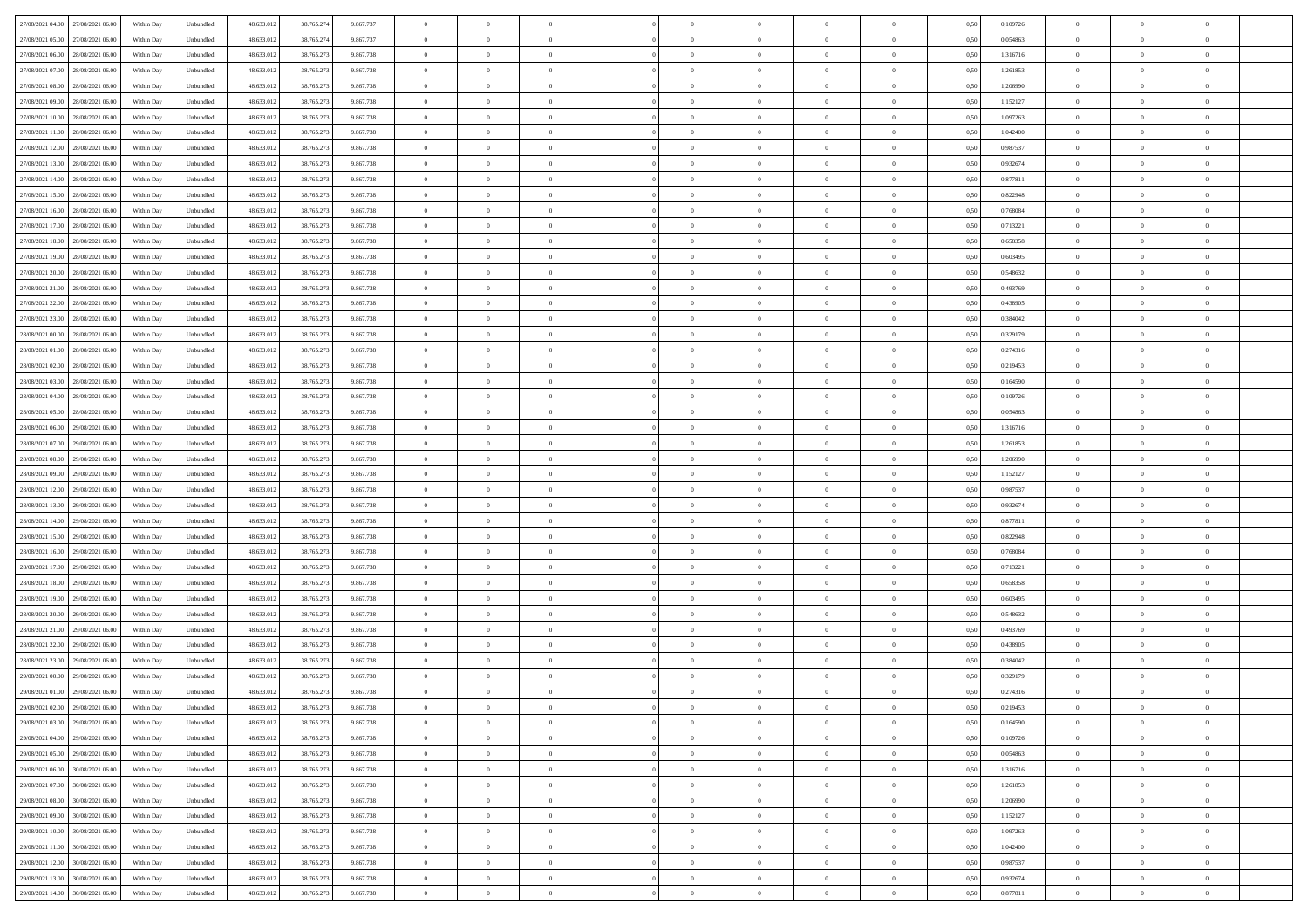| 29/08/2021 15:00 30/08/2021 06:00    | Within Dav | Unbundled | 48.633.012 | 38,765,273 | 9.867.738 | $\overline{0}$ | $\overline{0}$ | $\overline{0}$ | $\overline{0}$ | $\overline{0}$ | $\overline{0}$ | $\overline{0}$ | 0.50 | 0,822948 | $\overline{0}$ | $\Omega$       |          |  |
|--------------------------------------|------------|-----------|------------|------------|-----------|----------------|----------------|----------------|----------------|----------------|----------------|----------------|------|----------|----------------|----------------|----------|--|
| 29/08/2021 16:00<br>30/08/2021 06:00 | Within Day | Unbundled | 48.633.012 | 38.765.273 | 9.867.738 | $\overline{0}$ | $\overline{0}$ | $\overline{0}$ | $\Omega$       | $\overline{0}$ | $\overline{0}$ | $\theta$       | 0,50 | 0,768084 | $\overline{0}$ | $\Omega$       | $\theta$ |  |
| 29/08/2021 17:00<br>30/08/2021 06:00 | Within Day | Unbundled | 48.633.012 | 38.765.273 | 9.867.738 | $\overline{0}$ | $\overline{0}$ | $\overline{0}$ | $\Omega$       | $\overline{0}$ | $\overline{0}$ | $\overline{0}$ | 0,50 | 0,713221 | $\overline{0}$ | $\Omega$       | $\theta$ |  |
| 29/08/2021 18:00<br>30/08/2021 06:00 | Within Day | Unbundled | 48.633.012 | 38.765.273 | 9.867.738 | $\overline{0}$ | $\overline{0}$ | $\overline{0}$ | $\overline{0}$ | $\overline{0}$ | $\overline{0}$ | $\overline{0}$ | 0,50 | 0,658358 | $\overline{0}$ | $\Omega$       | $\theta$ |  |
| 29/08/2021 19:00<br>30/08/2021 06:00 | Within Day | Unbundled | 48.633.012 | 38.765.273 | 9.867.738 | $\overline{0}$ | $\overline{0}$ | $\overline{0}$ | $\theta$       | $\overline{0}$ | $\overline{0}$ | $\theta$       | 0.50 | 0.603495 | $\overline{0}$ | $\Omega$       | $\theta$ |  |
| 29/08/2021 20:00<br>30/08/2021 06:00 | Within Day | Unbundled | 48.633.012 | 38.765.273 | 9.867.738 | $\overline{0}$ | $\Omega$       | $\overline{0}$ | $\overline{0}$ | $\overline{0}$ | $\overline{0}$ | $\overline{0}$ | 0.50 | 0.548632 | $\overline{0}$ | $\Omega$       | $\theta$ |  |
| 29/08/2021 21:00<br>30/08/2021 06:00 | Within Day | Unbundled | 48.633.012 | 38.765.273 | 9.867.738 | $\overline{0}$ | $\overline{0}$ | $\overline{0}$ | $\overline{0}$ | $\overline{0}$ | $\overline{0}$ | $\overline{0}$ | 0,50 | 0,493769 | $\overline{0}$ | $\overline{0}$ | $\theta$ |  |
| 29/08/2021 22:00<br>30/08/2021 06:00 | Within Day | Unbundled | 48.633.012 | 38.765.273 | 9.867.738 | $\overline{0}$ | $\overline{0}$ | $\overline{0}$ | $\Omega$       | $\theta$       | $\Omega$       | $\theta$       | 0,50 | 0,438905 | $\theta$       | $\Omega$       |          |  |
| 29/08/2021 23:00<br>30/08/2021 06:00 | Within Day | Unbundled | 48.633.013 | 38.765.273 | 9.867.738 | $\overline{0}$ | $\overline{0}$ | $\overline{0}$ | $\Omega$       | $\Omega$       | $\Omega$       | $\theta$       | 0.50 | 0,384042 | $\overline{0}$ | $\Omega$       | $\theta$ |  |
| 30/08/2021 00:00<br>30/08/2021 06:00 | Within Day | Unbundled | 48.633.012 | 38.765.273 | 9.867.738 | $\overline{0}$ | $\overline{0}$ | $\overline{0}$ | $\overline{0}$ | $\overline{0}$ | $\overline{0}$ | $\bf{0}$       | 0,50 | 0,329179 | $\overline{0}$ | $\overline{0}$ | $\theta$ |  |
| 30/08/2021 01:00<br>30/08/2021 06:00 | Within Day | Unbundled | 48.633.012 | 38.765.273 | 9.867.738 | $\overline{0}$ | $\overline{0}$ | $\overline{0}$ | $\sqrt{2}$     | $\Omega$       | $\Omega$       | $\overline{0}$ | 0,50 | 0,274316 | $\Omega$       | $\Omega$       | $\theta$ |  |
| 30/08/2021 02:00<br>30/08/2021 06:00 | Within Day | Unbundled | 48.633.012 | 38.765.273 | 9.867.738 | $\overline{0}$ | $\overline{0}$ | $\overline{0}$ | $\Omega$       | $\Omega$       | $\overline{0}$ | $\overline{0}$ | 0.50 | 0,219453 | $\overline{0}$ | $\Omega$       | $\theta$ |  |
| 30/08/2021 03:00<br>30/08/2021 06:00 | Within Day | Unbundled | 48.633.012 | 38.765.273 | 9.867.738 | $\overline{0}$ | $\overline{0}$ | $\overline{0}$ | $\overline{0}$ | $\overline{0}$ | $\overline{0}$ | $\overline{0}$ | 0,50 | 0,164590 | $\overline{0}$ | $\Omega$       | $\theta$ |  |
| 30/08/2021 04:00<br>30/08/2021 06:00 | Within Day | Unbundled | 48.633.012 | 38.765.273 | 9.867.738 | $\overline{0}$ | $\Omega$       | $\Omega$       | $\Omega$       | $\Omega$       | $\Omega$       | $\Omega$       | 0,50 | 0,109726 | $\theta$       |                |          |  |
| 30/08/2021 05:00<br>30/08/2021 06:00 | Within Day | Unbundled | 48.633.012 | 38.765.273 | 9.867.738 | $\overline{0}$ | $\Omega$       | $\Omega$       | $\Omega$       | $\theta$       | $\Omega$       | $\theta$       | 0.50 | 0.054863 | $\Omega$       |                |          |  |
| 30/08/2021 06:00 31/08/2021 06:00    | Within Day | Unbundled | 48.633.012 | 38.765.273 | 9.867.738 | $\overline{0}$ | $\overline{0}$ | $\overline{0}$ | $\theta$       | $\overline{0}$ | $\theta$       | $\theta$       | 0,50 | 1,316716 | $\overline{0}$ | $\Omega$       | $\theta$ |  |
| 30/08/2021 07:00 31/08/2021 06:00    | Within Day | Unbundled | 48.633.012 | 38.765.273 | 9.867.738 | $\overline{0}$ | $\Omega$       | $\overline{0}$ | $\sqrt{2}$     | $\Omega$       | $\Omega$       | $\mathbf{a}$   | 0.50 | 1,261853 | $\overline{0}$ | $\Omega$       | $\theta$ |  |
| 30/08/2021 08:00<br>31/08/2021 06:00 | Within Day | Unbundled | 48.633.012 | 38.765.273 | 9.867.738 | $\overline{0}$ | $\Omega$       | $\theta$       | $\theta$       | $\theta$       | $\Omega$       | $\theta$       | 0.50 | 1.206990 | $\overline{0}$ | $^{\circ}$     |          |  |
| 30/08/2021 09:00<br>31/08/2021 06:00 | Within Day | Unbundled | 48.633.012 | 38.765.273 | 9.867.738 | $\overline{0}$ | $\overline{0}$ | $\overline{0}$ | $\Omega$       | $\theta$       | $\Omega$       | $\theta$       | 0,50 | 1,152127 | $\overline{0}$ | $\Omega$       |          |  |
| 30/08/2021 10:00<br>31/08/2021 06:00 | Within Day | Unbundled | 48.633.012 | 38.765.273 | 9.867.738 | $\overline{0}$ | $\Omega$       | $\Omega$       | $\Omega$       | $\Omega$       | $\Omega$       | $\theta$       | 0,50 | 1,097263 | $\Omega$       |                |          |  |
| 30/08/2021 11:00<br>31/08/2021 06:00 | Within Day | Unbundled | 48.633.012 | 38.765.273 | 9.867.738 | $\overline{0}$ | $\overline{0}$ | $\overline{0}$ | $\Omega$       | $\theta$       | $\theta$       | $\overline{0}$ | 0.50 | 1,042400 | $\overline{0}$ | $\overline{0}$ | $\theta$ |  |
| 30/08/2021 12:00 31/08/2021 06:00    | Within Day | Unbundled | 48.633.012 | 38.765.273 | 9.867.738 | $\overline{0}$ | $\overline{0}$ | $\overline{0}$ | $\overline{0}$ | $\overline{0}$ | $\overline{0}$ | $\overline{0}$ | 0,50 | 0,987537 | $\overline{0}$ | $\theta$       | $\theta$ |  |
| 30/08/2021 13:00<br>31/08/2021 06:00 | Within Day | Unbundled | 48.633.012 | 38.765.273 | 9.867.738 | $\overline{0}$ | $\overline{0}$ | $\overline{0}$ | $\theta$       | $\overline{0}$ | $\Omega$       | $\overline{0}$ | 0,50 | 0,932674 | $\overline{0}$ | $\Omega$       | $\theta$ |  |
| 30/08/2021 14:00 31/08/2021 06:00    | Within Day | Unbundled | 48.633.012 | 38.765.273 | 9.867.738 | $\overline{0}$ | $\overline{0}$ | $\overline{0}$ | $\theta$       | $\theta$       | $\overline{0}$ | $\overline{0}$ | 0,50 | 0,877811 | $\overline{0}$ | $\Omega$       | $\theta$ |  |
| 30/08/2021 15:00<br>31/08/2021 06:00 | Within Day | Unbundled | 48.633.012 | 38.765.273 | 9.867.738 | $\overline{0}$ | $\overline{0}$ | $\overline{0}$ | $\Omega$       | $\overline{0}$ | $\overline{0}$ | $\theta$       | 0,50 | 0,822948 | $\overline{0}$ | $\Omega$       | $\theta$ |  |
| 30/08/2021 16:00<br>31/08/2021 06:00 | Within Day | Unbundled | 48.633.012 | 38.765.273 | 9.867.738 | $\overline{0}$ | $\overline{0}$ | $\overline{0}$ | $\Omega$       | $\overline{0}$ | $\theta$       | $\overline{0}$ | 0,50 | 0,768084 | $\overline{0}$ | $\Omega$       | $\theta$ |  |
| 30/08/2021 17:00<br>31/08/2021 06:00 | Within Day | Unbundled | 48.633.012 | 38.765.273 | 9.867.738 | $\overline{0}$ | 46.688         | $\overline{0}$ | $\overline{0}$ | $\overline{0}$ | $\overline{0}$ | $\overline{0}$ | 0,50 | 0,713221 | $\overline{0}$ | $\Omega$       | $\theta$ |  |
| 30/08/2021 18:00<br>31/08/2021 06:00 | Within Day | Unbundled | 48.633.012 | 38.811.961 | 9.821.050 | $\overline{0}$ | 100,000        | $\overline{0}$ | $\overline{0}$ | $\overline{0}$ | $\overline{0}$ | $\overline{0}$ | 0.50 | 0.658358 | $\overline{0}$ | $\Omega$       | $\theta$ |  |
| 30/08/2021 19:00<br>31/08/2021 06:00 | Within Day | Unbundled | 48.633.012 | 38.911.961 | 9.721.050 | $\overline{0}$ | 306,000        | $\overline{0}$ | $\overline{0}$ | $\overline{0}$ | $\overline{0}$ | $\theta$       | 0.50 | 0.603495 | $\overline{0}$ | $\Omega$       | $\theta$ |  |
| 30/08/2021 20:00<br>31/08/2021 06:00 | Within Day | Unbundled | 48.633.012 | 39.217.961 | 9.415.050 | $\overline{0}$ | 301.000        | $\overline{0}$ | $\theta$       | $\overline{0}$ | $\overline{0}$ | $\theta$       | 0.50 | 0.548632 | $\overline{0}$ | $\Omega$       | $\theta$ |  |
| 30/08/2021 21:00<br>31/08/2021 06:00 | Within Day | Unbundled | 48.633.012 | 39.518.961 | 9.114.050 | $\overline{0}$ | $\Omega$       | $\overline{0}$ | $\Omega$       | $\theta$       | $\Omega$       | $\overline{0}$ | 0.50 | 0.493769 | $\overline{0}$ | $\Omega$       |          |  |
| 30/08/2021 22:00<br>31/08/2021 06:00 | Within Day | Unbundled | 48.633.013 | 39.518.961 | 9.114.050 | $\overline{0}$ | $\overline{0}$ | $\overline{0}$ | $\overline{0}$ | $\bf{0}$       | $\theta$       | $\overline{0}$ | 0.50 | 0,438905 | $\theta$       | $\overline{0}$ |          |  |
| 30/08/2021 23:00<br>31/08/2021 06:00 | Within Day | Unbundled | 48.633.013 | 39.518.961 | 9.114.050 | $\overline{0}$ | $\overline{0}$ | $\overline{0}$ | $\theta$       | $\theta$       | $\overline{0}$ | $\overline{0}$ | 0,50 | 0,384042 | $\overline{0}$ | $\overline{0}$ | $\theta$ |  |
| 31/08/2021 00:00<br>31/08/2021 06:00 | Within Day | Unbundled | 48.633.013 | 39.518.961 | 9.114.050 | $\overline{0}$ | $\overline{0}$ | $\overline{0}$ | $\theta$       | $\overline{0}$ | $\overline{0}$ | $\overline{0}$ | 0,50 | 0,329179 | $\overline{0}$ | $\overline{0}$ | $\theta$ |  |
| 31/08/2021 01:00<br>31/08/2021 06:00 | Within Dav | Unbundled | 48.633.012 | 39.518.961 | 9.114.050 | $\overline{0}$ | $\Omega$       | $\overline{0}$ | $\theta$       | $\theta$       | $\Omega$       | $\theta$       | 0.50 | 0.274316 | $\Omega$       | $\Omega$       | $\theta$ |  |
| 31/08/2021 02:00<br>31/08/2021 06:00 | Within Day | Unbundled | 48.633.012 | 39.518.961 | 9.114.050 | $\overline{0}$ | $\overline{0}$ | $\overline{0}$ | $\theta$       | $\theta$       | $\overline{0}$ | $\theta$       | 0,50 | 0,219453 | $\overline{0}$ | $\Omega$       | $\theta$ |  |
| 31/08/2021 03:00<br>31/08/2021 06:00 | Within Day | Unbundled | 48.633.012 | 39.518.961 | 9.114.050 | $\overline{0}$ | $\Omega$       | $\Omega$       | $\Omega$       | $\Omega$       | $\Omega$       | $\theta$       | 0,50 | 0.164590 | $\overline{0}$ | $\Omega$       | $\theta$ |  |
| 31/08/2021 06:00 01/09/2021 06:00    | Within Day | Unbundled | 48.633.012 | 38.765.273 | 9.867.738 | $\overline{0}$ | $\overline{0}$ | $\overline{0}$ | $\overline{0}$ | $\theta$       | $\theta$       | $\Omega$       | 0,50 | 1,316716 | $\theta$       | $\Omega$       | $\theta$ |  |

(\*) GCV used for the purpose of the conversion does not corresponding to the actual GCV of the Gas Day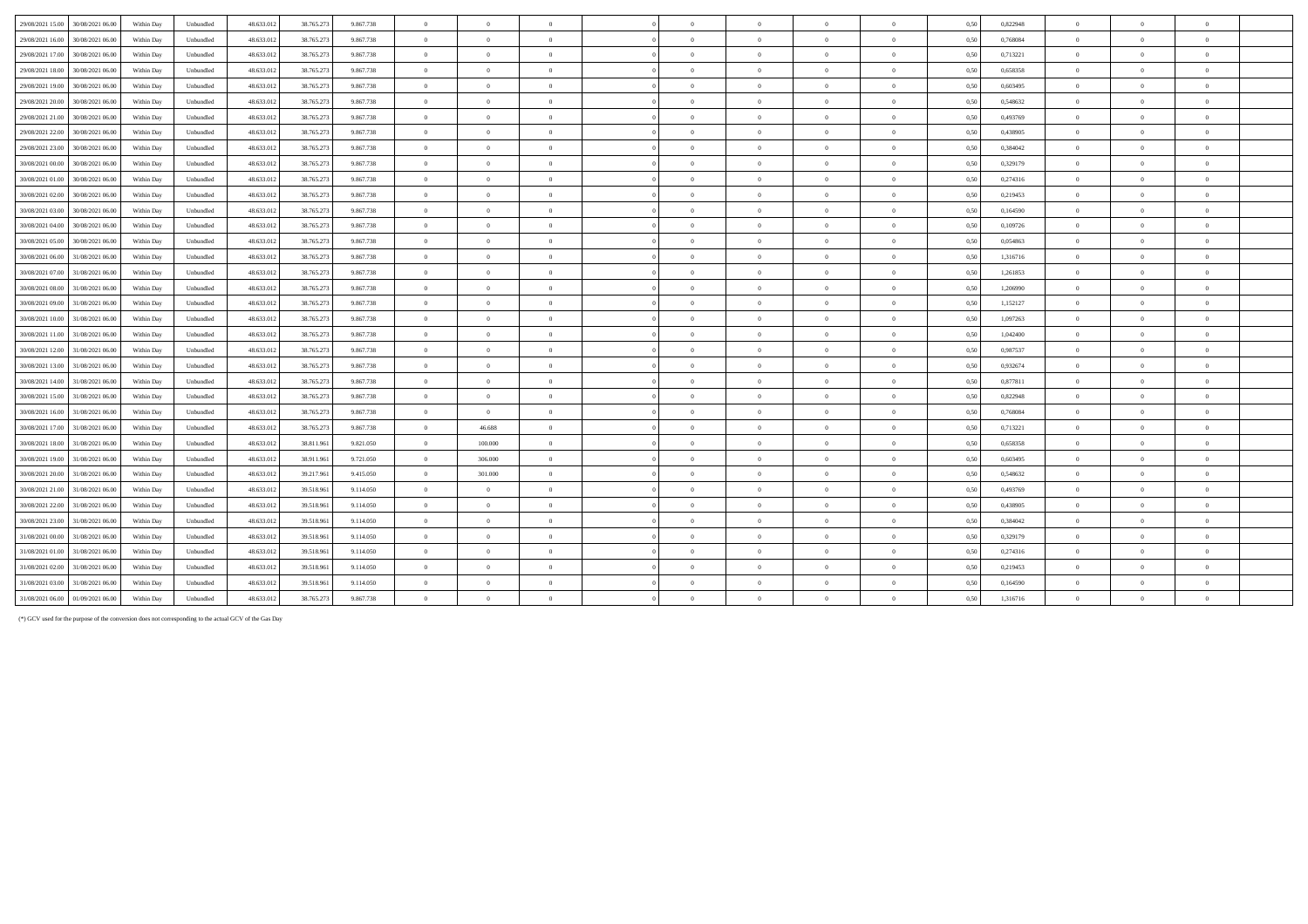## **SNAM RETE GAS**

**Transportation capacity at Entry Point interconnected with foreign pipelines**

**Update to 30/08/2021 of offered and assigned capacity in auction day-ahead and within-day**

**Thermal Year 2020/2021**

(Values in Scm/day (15° C; 1,01325 bar); Prices in c/Scm)

**Entry Point**

**TARVISIO**

|                  | Timeframe        |                     |                                 |                             |                                             |            | <b>Offered capacity</b> |                | <b>Assigned capacity</b>                | Day-Ahead                                |                         |                                  | <b>Total Prices</b>              |                                      |                     |                         |                                  | <b>SRG Prices</b>                |                                              |             |
|------------------|------------------|---------------------|---------------------------------|-----------------------------|---------------------------------------------|------------|-------------------------|----------------|-----------------------------------------|------------------------------------------|-------------------------|----------------------------------|----------------------------------|--------------------------------------|---------------------|-------------------------|----------------------------------|----------------------------------|----------------------------------------------|-------------|
| From             | To               | <b>Auction type</b> | <b>Offered</b><br>capacity type | Transportati<br>on capacity | Assigned<br>capacity<br>(before<br>auction) | Firm       | Interruptible           | Firm           | $\label{prop:1} \textbf{Interruptible}$ | Interrupted<br>Capacity<br>Interruptible | Reserve price -<br>Firm | <b>Auction premiun</b><br>- Firm | Reserve price -<br>Interruptible | Auction premium<br>$-$ Interruptible | <b>Split factor</b> | Reserve price -<br>Firm | <b>Auction</b><br>premium - Firm | Reserve price -<br>Interruptible | <b>Auction</b><br>premium -<br>Interruptible | <b>Note</b> |
| 01/08/2021 06:00 | 02/08/2021 06:00 | Day Ahead           | Bundled                         | 108.600.000                 | 78.428.436                                  | 7.731.982  | $\overline{0}$          | $\overline{0}$ | $\overline{0}$                          |                                          | $\theta$                | $\theta$                         | $\overline{0}$                   | $\Omega$                             | 0,50                | 0,005896                | $\Omega$                         | 0,005896                         | $\overline{0}$                               |             |
| 01/08/2021 06:00 | 02/08/2021 06:00 | Day Ahead           | Unbundled                       | 108.600.000                 | 78.428.436                                  | 22.439.582 | $\overline{0}$          | 4 566 589      | $\Omega$                                |                                          | $\Omega$                | $\mathbf{a}$                     | $\Omega$                         | $\overline{0}$                       | 0,50                | 0,005896                | $\overline{0}$                   | 0,005896                         | $\theta$                                     |             |
| 02/08/2021 06:00 | 03/08/2021 06:00 | Day Ahead           | Bundled                         | 108.600.000                 | 78.428.436                                  | 9.896.565  | $\Omega$                | $\Omega$       | $\Omega$                                |                                          | $\Omega$                |                                  | $\Omega$                         | $\Omega$                             | 0,50                | 0,005896                | $\theta$                         | 0,005896                         | $\theta$                                     |             |
| 02/08/2021 06:00 | 03/08/2021 06:00 | Day Ahead           | Unbundled                       | 108,600,000                 | 78,428,436                                  | 20.274.999 | $\overline{0}$          | 10.141.681     | $\Omega$                                |                                          | $\Omega$                | $\theta$                         | $\overline{0}$                   | $\theta$                             | 0,50                | 0.005896                | $\overline{0}$                   | 0.005896                         | $\theta$                                     |             |
| 03/08/2021 06:00 | 04/08/2021 06:00 | Day Ahead           | Unbundled                       | 108.600.000                 | 78.428.436                                  | 22.804.693 | $\overline{0}$          | 10.141.681     | $\Omega$                                |                                          | $\theta$                | $\theta$                         | $\overline{0}$                   | $\bf{0}$                             | 0,50                | 0,005896                | $\mathbf{0}$                     | 0,005896                         | $\theta$                                     |             |
| 03/08/2021 06:00 | 04/08/2021 06:00 | Day Ahead           | Bundled                         | 108,600,000                 | 78,428,436                                  | 7.366.871  | $\overline{0}$          | $\Omega$       | $\Omega$                                |                                          | $\theta$                | $\theta$                         | $\Omega$                         | $\theta$                             | 0.50                | 0.005896                | $\Omega$                         | 0.005896                         | $\theta$                                     |             |
| 04/08/2021 06:00 | 05/08/2021 06:00 | Day Ahead           | Bundled                         | 108,600,000                 | 78.428.436                                  | 7366871    | $\overline{0}$          | $\Omega$       | $\Omega$                                |                                          | $\theta$                | $\theta$                         | $\Omega$                         | $\theta$                             | 0,50                | 0.005896                | $\overline{0}$                   | 0.005896                         | $\theta$                                     |             |
| 04/08/2021 06:00 | 05/08/2021 06:00 | Day Ahead           | Unbundled                       | 108.600.000                 | 78.428.436                                  | 22.804.693 | $\overline{0}$          | 9.947.405      | $\theta$                                |                                          | $\theta$                | $\theta$                         | $\theta$                         | $\bf{0}$                             | 0,50                | 0,005896                | $\overline{0}$                   | 0,005896                         | $\overline{0}$                               |             |
| 05/08/2021 06:00 | 06/08/2021 06:00 | Day Ahead           | Bundled                         | 108,600,000                 | 78,428,436                                  | 2.495.435  | $\overline{0}$          | $\theta$       | $\Omega$                                |                                          | $\theta$                | $\mathbf{a}$                     | $\Omega$                         | $\Omega$                             | 0,50                | 0.005896                | $\theta$                         | 0.005896                         | $\theta$                                     |             |
| 05/08/2021 06:00 | 06/08/2021 06.0  | Day Ahead           | Unbundled                       | 108.600.00                  | 78.428.436                                  | 27.676.129 | $\overline{0}$          | 9.252.926      | $\Omega$                                |                                          | $\Omega$                | $\sqrt{2}$                       | $\Omega$                         | $\Omega$                             | 0,50                | 0,005896                | $\Omega$                         | 0,005896                         | $\theta$                                     |             |
| 06/08/2021 06:00 | 07/08/2021 06:00 | Day Ahead           | Unbundled                       | 108.600.000                 | 78.428.436                                  | 22.804.693 | $\overline{0}$          | 9.252.926      | $\Omega$                                |                                          | $\theta$                | $\theta$                         | $\Omega$                         | $\bf{0}$                             | 0,50                | 0,005896                | $\mathbf{0}$                     | 0,005896                         | $\theta$                                     |             |
| 06/08/2021 06:00 | 07/08/2021 06:00 | Day Ahead           | <b>Bundled</b>                  | 108,600,000                 | 78.428.436                                  | 7.366.871  | $\overline{0}$          | $\theta$       | $\Omega$                                |                                          | $\Omega$                | $\theta$                         | $\Omega$                         | $\theta$                             | 0.50                | 0.005896                | $\overline{0}$                   | 0.005896                         | $\theta$                                     |             |
| 07/08/2021 06:00 | 08/08/2021 06:00 | Day Ahead           | Unbundled                       | 108.600.000                 | 78.428.436                                  | 22.550.500 | $\overline{0}$          | 9.252.926      | $\Omega$                                |                                          | $\theta$                | $\theta$                         | $\Omega$                         | $\theta$                             | 0,50                | 0.005896                | $\mathbf{0}$                     | 0.005896                         | $\theta$                                     |             |
| 07/08/2021 06:00 | 08/08/2021 06:00 | Day Ahead           | Bundled                         | 108.600.000                 | 78.428.436                                  | 7.621.064  | $\overline{0}$          | $\overline{0}$ | $\overline{0}$                          |                                          | $\theta$                | $\theta$                         | $\overline{0}$                   | $\bf{0}$                             | 0,50                | 0,005896                | $\overline{0}$                   | 0,005896                         | $\overline{0}$                               |             |
| 08/08/2021 06:00 | 09/08/2021 06:00 | Day Ahead           | Unbundled                       | 108.600.000                 | 78.428.436                                  | 22.539.134 | $\overline{0}$          | 8.136.412      | $\Omega$                                |                                          | $\Omega$                | $\mathbf{a}$                     | $\Omega$                         | $\bf{0}$                             | 0,50                | 0,005896                | $\overline{0}$                   | 0,005896                         | $\theta$                                     |             |
| 08/08/2021 06:00 | 09/08/2021 06:00 | Day Ahead           | Bundled                         | 108.600.000                 | 78.428.436                                  | 7.632.430  | $\overline{0}$          | $\Omega$       | $\Omega$                                |                                          | $\Omega$                |                                  | $\Omega$                         | $\Omega$                             | 0,50                | 0,005896                | $\theta$                         | 0,005896                         | $\theta$                                     |             |
| 09/08/2021 06:00 | 10/08/2021 06:00 | Day Ahead           | Bundled                         | 108,600,000                 | 78,428,436                                  | 7.525.972  | $\overline{0}$          | $\overline{0}$ | $\Omega$                                |                                          | $\theta$                | $\theta$                         | $\overline{0}$                   | $\theta$                             | 0,50                | 0.005896                | $\mathbf{0}$                     | 0.005896                         | $\theta$                                     |             |
| 09/08/2021 06:00 | 10/08/2021 06:00 | Day Ahead           | Unbundled                       | 108.600.000                 | 78.428.436                                  | 22.645.592 | $\overline{0}$          | 8.136.412      | $\overline{0}$                          |                                          | $\theta$                | $\theta$                         | $\overline{0}$                   | $\bf{0}$                             | 0,50                | 0,005896                | $\mathbf{0}$                     | 0,005896                         | $\theta$                                     |             |
| 10/08/2021 06:00 | 11/08/2021 06:00 | Day Ahead           | Unbundled                       | 108,600,000                 | 78.428.436                                  | 22.908.429 | $\overline{0}$          | 8.136.412      | $\theta$                                |                                          | $\Omega$                | $\theta$                         | $\Omega$                         | $\theta$                             | 0.50                | 0.005896                | $\theta$                         | 0.005896                         | $\theta$                                     |             |
| 10/08/2021 06:00 | 11/08/2021 06:00 | Day Ahead           | Bundled                         | 108,600,000                 | 78.428.436                                  | 7.263.135  | $\overline{0}$          | $\overline{0}$ | $\overline{0}$                          |                                          | $\overline{0}$          | $\theta$                         | $\Omega$                         | $\overline{0}$                       | 0.50                | 0.005896                | $\overline{0}$                   | 0.005896                         | $\theta$                                     |             |
| 11/08/2021 06:00 | 12/08/2021 06:00 | Day Ahead           | Bundled                         | 108.600.000                 | 78.428.436                                  | 7.263.135  | $\overline{0}$          | $\overline{0}$ | $\theta$                                |                                          | $\theta$                | $\theta$                         | $\overline{0}$                   | $\bf{0}$                             | 0,50                | 0,005896                | $\overline{0}$                   | 0,005896                         | $\overline{0}$                               |             |
| 11/08/2021 06:00 | 12/08/2021 06:00 | Day Ahead           | Unbundled                       | 108,600,000                 | 78,428,436                                  | 22.908.429 | $\overline{0}$          | 8.136.412      | $\Omega$                                |                                          | $\theta$                | $\mathbf{a}$                     | $\Omega$                         | $\Omega$                             | 0,50                | 0.005896                | $\Omega$                         | 0.005896                         | $\theta$                                     |             |
| 12/08/2021 06:00 | 13/08/2021 06:00 | Day Ahead           | Unbundled                       | 108.600.000                 | 78.428.436                                  | 22.635.195 | $\Omega$                | 8.136.412      | $\Omega$                                |                                          | $\theta$                | $\theta$                         | $\Omega$                         | $\theta$                             | 0,50                | 0,005896                | $\Omega$                         | 0,005896                         | $\theta$                                     |             |
| 12/08/2021 06:00 | 13/08/2021 06:00 | Day Ahead           | Bundled                         | 108.600.000                 | 78.428.436                                  | 7.536.369  | $\overline{0}$          | $\Omega$       | $\Omega$                                |                                          | $\Omega$                | $\theta$                         | $\theta$                         | $\bf{0}$                             | 0,50                | 0,005896                | $\mathbf{0}$                     | 0,005896                         | $\theta$                                     |             |
| 13/08/2021 06:00 | 14/08/2021 06:00 | Day Ahead           | Bundled                         | 108,600,000                 | 78.428.436                                  | 7.273.445  | $\overline{0}$          | $\Omega$       | $\Omega$                                |                                          | $\Omega$                | $\theta$                         | $\Omega$                         | $\overline{0}$                       | 0.50                | 0.005896                | $\mathbf{0}$                     | 0.005896                         | $\theta$                                     |             |
| 13/08/2021 06:00 | 14/08/2021 06.0  | Day Ahead           | Unbundled                       | 108.600.000                 | 78.428.436                                  | 22.898.119 | $\overline{0}$          | 8.136.412      | $\Omega$                                |                                          | $\theta$                | $\theta$                         | $\Omega$                         | $\bf{0}$                             | 0,50                | 0,005896                | $\mathbf{0}$                     | 0,005896                         | $\overline{0}$                               |             |
| 14/08/2021 06:00 | 15/08/2021 06:00 | Day Ahead           | Bundled                         | 108,600,000                 | 78,428,436                                  | 7.484.328  | $\overline{0}$          | $\overline{0}$ | $\overline{0}$                          |                                          | $\theta$                | $\theta$                         | $\overline{0}$                   | $\bf{0}$                             | 0.50                | 0.005896                | $\overline{0}$                   | 0.005896                         | $\overline{0}$                               |             |
| 14/08/2021 06:00 | 15/08/2021 06:00 | Day Ahead           | Unbundled                       | 108.600.000                 | 78.428.436                                  | 22.687.236 | $\overline{0}$          | 8.136.412      | $\Omega$                                |                                          | $\theta$                | $\mathbf{a}$                     | $\overline{0}$                   | $\bf{0}$                             | 0,50                | 0,005896                | $\overline{0}$                   | 0,005896                         | $\theta$                                     |             |
| 15/08/2021 06:00 | 16/08/2021 06:00 | Day Ahead           | Bundled                         | 108.600.00                  | 78.428.436                                  | 7.365.811  | $\overline{0}$          | $\overline{0}$ | $\overline{0}$                          |                                          | $\theta$                | $\theta$                         | $\overline{0}$                   | $\bf{0}$                             | 0,50                | 0,005896                | $\overline{0}$                   | 0,005896                         | $\overline{0}$                               |             |
| 15/08/2021 06:00 | 16/08/2021 06:00 | Day Ahead           | Unbundled                       | 108,600,000                 | 78,428,436                                  | 22.805.753 | $\overline{0}$          | 8.136.412      | $\Omega$                                |                                          | $\theta$                | $\theta$                         | $\theta$                         | $\theta$                             | 0,50                | 0.005896                | $\mathbf{0}$                     | 0.005896                         | $\theta$                                     |             |
| 16/08/2021 06:00 | 17/08/2021 06:00 | Day Ahead           | Bundled                         | 108.600.000                 | 78.428.436                                  | 7.262.065  | $\overline{0}$          | $\overline{0}$ | $\overline{0}$                          |                                          | $\theta$                | $\theta$                         | $\overline{0}$                   | $\bf{0}$                             | 0,50                | 0,005896                | $\mathbf{0}$                     | 0,005896                         | $\overline{0}$                               |             |
| 16/08/2021 06:00 | 7/08/2021 06:00  | Day Ahead           | Unbundled                       | 108.600.000                 | 78.428.436                                  | 22.909.499 | $\overline{0}$          | 8.136.412      | $\Omega$                                |                                          | $\Omega$                | $\theta$                         | $\Omega$                         | $\Omega$                             | 0,50                | 0,005896                | $\theta$                         | 0,005896                         | $\theta$                                     |             |
| 17/08/2021 06:00 | 18/08/2021 06:00 | Day Ahead           | Unbundled                       | 108,600,000                 | 78.428.436                                  | 22.909.492 | $\overline{0}$          | 8.136.412      | $\Omega$                                |                                          | $\Omega$                | $\theta$                         | $\Omega$                         | $\theta$                             | 0.50                | 0.005896                | $\overline{0}$                   | 0.005896                         | $\theta$                                     |             |
| 17/08/2021 06:00 | 18/08/2021 06:00 | Day Ahead           | Bundled                         | 108.600.000                 | 78.428.436                                  | 7.262.072  | $\overline{0}$          | $\overline{0}$ | $\theta$                                |                                          | $\theta$                | $\theta$                         | $\overline{0}$                   | $\bf{0}$                             | 0,50                | 0.005896                | $\overline{0}$                   | 0.005896                         | $\overline{0}$                               |             |
| 18/08/2021 06:00 | 19/08/2021 06:00 | Day Ahead           | Unbundled                       | 108.600.000                 | 78.428.436                                  | 22.646.566 | $\overline{0}$          | 8.136.412      | $\Omega$                                |                                          | $\theta$                |                                  | $\overline{0}$                   | $\bf{0}$                             | 0,50                | 0,005896                | $\theta$                         | 0,005896                         | $\theta$                                     |             |
| 18/08/2021 06:00 | 19/08/2021 06.0  | Day Ahead           | Bundled                         | 108.600.000                 | 78.428.436                                  | 7.524.998  | $\overline{0}$          | $\overline{0}$ | $\overline{0}$                          |                                          | $\theta$                | $\mathbf{a}$                     | $\Omega$                         | $\bf{0}$                             | 0,50                | 0,005896                | $\mathbf{0}$                     | 0,005896                         | $\overline{0}$                               |             |
| 19/08/2021 06:00 | 20/08/2021 06:00 | Day Ahead           | Unbundled                       | 108.600.000                 | 78.428.436                                  | 27.676.129 | $\Omega$                | 8.136.401      | $\Omega$                                |                                          | $\Omega$                |                                  | $\Omega$                         | $\theta$                             | 0,50                | 0,005896                | $\theta$                         | 0,005896                         | $\theta$                                     |             |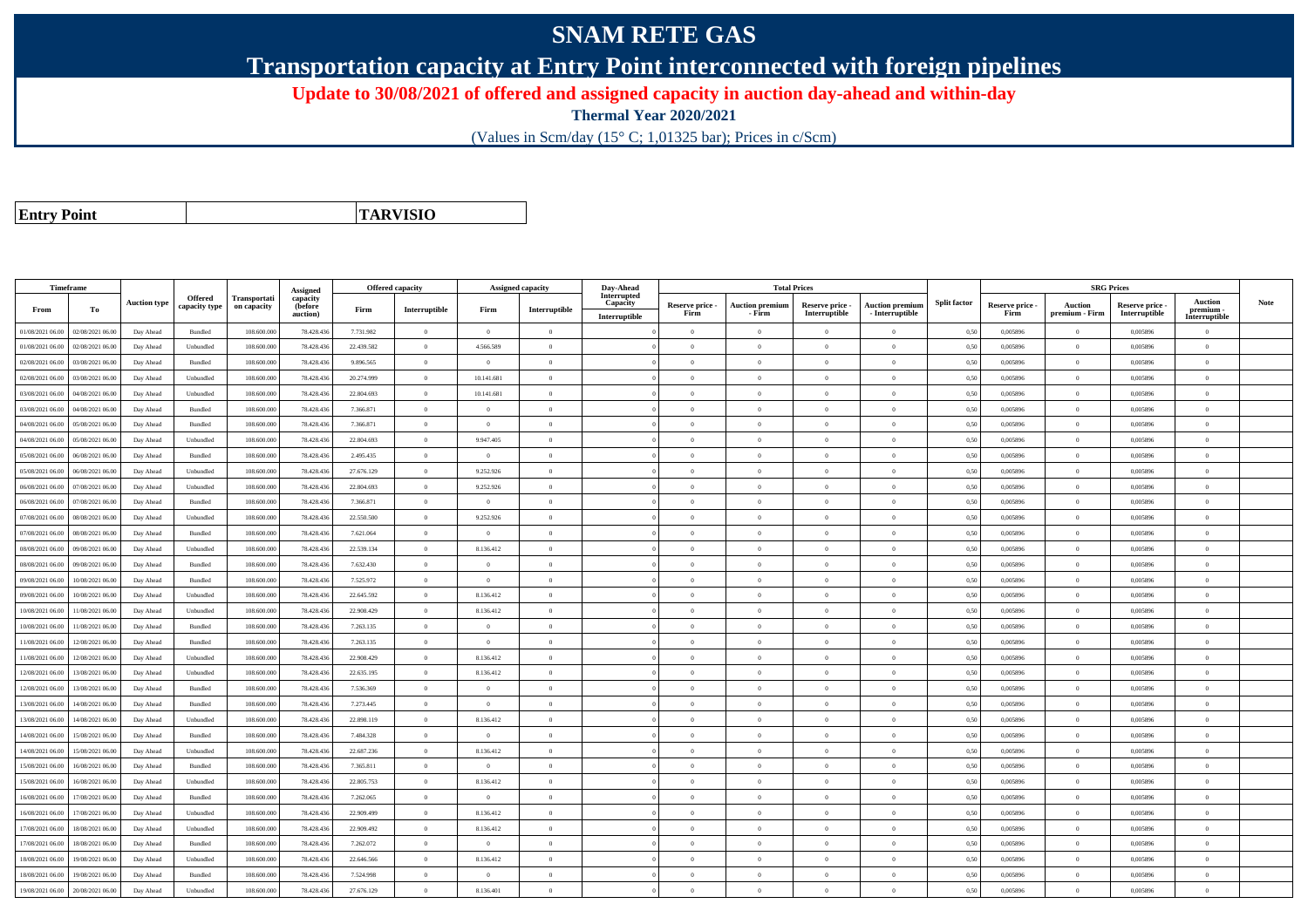| 19/08/2021 06:00 20/08/2021 06:00    | Day Ahead  | Bundled   | 108.600.000 | 78.428.436 | 2.495.435      | $\overline{0}$ | $\overline{0}$ |                |                |                |                |                | 0,50 | 0,005896 | $\overline{0}$ | 0,005896       |                |  |
|--------------------------------------|------------|-----------|-------------|------------|----------------|----------------|----------------|----------------|----------------|----------------|----------------|----------------|------|----------|----------------|----------------|----------------|--|
| 20/08/2021 06:00<br>21/08/2021 06:00 | Day Ahead  | Unbundled | 108,600,00  | 78.428.436 | 22.909.492     | $\overline{0}$ | 8.136.412      | $\Omega$       | $\Omega$       | $\overline{0}$ | $\overline{0}$ | $\bf{0}$       | 0.50 | 0.005896 | $\overline{0}$ | 0.005896       | $\theta$       |  |
|                                      |            |           |             |            |                |                |                |                |                |                |                |                |      |          |                |                |                |  |
| 20/08/2021 06:00<br>21/08/2021 06:00 | Day Ahead  | Bundled   | 108.600.000 | 78.428.436 | 7.262.072      | $\overline{0}$ | $\overline{0}$ | $\overline{0}$ | $\Omega$       | $\overline{0}$ | $\overline{0}$ | $\overline{0}$ | 0.50 | 0,005896 | $\overline{0}$ | 0,005896       | $\theta$       |  |
| 21/08/2021 06:00<br>22/08/2021 06:00 | Day Ahead  | Unbundled | 108.600.000 | 78.428.436 | 22.869.072     | $\overline{0}$ | 8.136.412      | $\overline{0}$ | $\overline{0}$ | $\bf{0}$       | $\overline{0}$ | $\overline{0}$ | 0,50 | 0,005896 | $\overline{0}$ | 0,005896       | $\bf{0}$       |  |
| 21/08/2021 06:00<br>22/08/2021 06:00 | Day Ahead  | Bundled   | 108.600.000 | 78.428.436 | 7.302.492      | $\overline{0}$ | $\overline{0}$ | $\overline{0}$ | $\Omega$       | $\bf{0}$       | $\overline{0}$ | $\bf{0}$       | 0,50 | 0,005896 | $\overline{0}$ | 0,005896       | $\theta$       |  |
| 22/08/2021 06:00<br>23/08/2021 06:00 | Day Ahead  | Unbundled | 108.600.000 | 78.428.436 | 22.609.522     | $\overline{0}$ | 8.136.412      | $\overline{0}$ | $\overline{0}$ | $\overline{0}$ | $\overline{0}$ | $\bf{0}$       | 0.50 | 0,005896 | $\overline{0}$ | 0,005896       | $\theta$       |  |
| 22/08/2021 06:00<br>23/08/2021 06:00 | Day Ahead  | Bundled   | 108.600.000 | 78.428.436 | 7.562.042      | $\overline{0}$ | $\overline{0}$ | $\theta$       | $\Omega$       | $\bf{0}$       | $\overline{0}$ | $\theta$       | 0,50 | 0,005896 | $\overline{0}$ | 0,005896       | $\theta$       |  |
| 23/08/2021 06:00<br>24/08/2021 06:00 | Day Ahead  | Unbundled | 108,600,00  | 78.428.436 | 22.913.494     | $\overline{0}$ | 8.136.412      | $\overline{0}$ | $\Omega$       | $\overline{0}$ | $\overline{0}$ | $\theta$       | 0.50 | 0.005896 | $\overline{0}$ | 0.005896       | $\theta$       |  |
| 23/08/2021 06:00<br>24/08/2021 06:00 | Day Ahead  | Bundled   | 108.600.000 | 78.428.436 | 7.258.070      | $\overline{0}$ | $\overline{0}$ | $\overline{0}$ | $\overline{0}$ | $\overline{0}$ | $\overline{0}$ | $\overline{0}$ | 0,50 | 0,005896 | $\overline{0}$ | 0,005896       | $\theta$       |  |
| 24/08/2021 06:00<br>25/08/2021 06:00 | Day Ahead  | Bundled   | 108.600.000 | 78.428.436 | 7.524.991      | $\overline{0}$ | $\overline{0}$ | $\overline{0}$ | $\overline{0}$ | $\bf{0}$       | $\overline{0}$ | $\overline{0}$ | 0,50 | 0,005896 | $\overline{0}$ | 0,005896       | $\bf{0}$       |  |
| 24/08/2021 06:00<br>25/08/2021 06:00 | Day Ahead  | Unbundled | 108,600,00  | 78.428.436 | 22.646.573     | $\overline{0}$ | 8.136.401      | $\overline{0}$ | $\Omega$       | $\bf{0}$       | $\overline{0}$ | $\bf{0}$       | 0,50 | 0.005896 | $\overline{0}$ | 0.005896       | $\theta$       |  |
| 25/08/2021 06:00<br>26/08/2021 06:00 | Day Ahead  | Unbundled | 108.600.000 | 78.428.436 | 30.171.564     | $\overline{0}$ | 8.136.401      | $\overline{0}$ | $\overline{0}$ | $\overline{0}$ | $\overline{0}$ | $\overline{0}$ | 0.50 | 0,005896 | $\overline{0}$ | 0.005896       | $\theta$       |  |
|                                      |            |           |             |            | $\overline{0}$ |                |                | $\overline{0}$ |                |                | $\overline{0}$ | $\theta$       |      |          |                |                | $\theta$       |  |
| 25/08/2021 06:00<br>26/08/2021 06:00 | Day Ahead  | Bundled   | 108.600.000 | 78.428.436 |                | 21.047.344     | $\overline{0}$ |                | $\overline{0}$ | $\bf{0}$       |                |                | 0,50 | 0,005896 | $\overline{0}$ | 0,005896       |                |  |
| 26/08/2021 06:00<br>27/08/2021 06:00 | Day Ahead  | Unbundled | 108,600,00  | 78.428.436 | 30.171.564     | $\overline{0}$ | 8.136.401      | $\overline{0}$ | $\Omega$       | $\overline{0}$ | $\overline{0}$ | $\bf{0}$       | 0.50 | 0.005896 | $\overline{0}$ | 0.005896       | $\theta$       |  |
| 26/08/2021 06:00<br>27/08/2021 06:00 | Day Ahead  | Bundled   | 108.600.000 | 78.428.436 | $\overline{0}$ | 20.247.731     | $\overline{0}$ | $\overline{0}$ | $\Omega$       | $\overline{0}$ | $\overline{0}$ | $\overline{0}$ | 0,50 | 0,005896 | $\overline{0}$ | 0,005896       | $\theta$       |  |
| 27/08/2021 06:00<br>28/08/2021 06:00 | Day Ahead  | Unbundled | 108.600.000 | 78.428.436 | 30.171.564     | $\overline{0}$ | 8.136.401      | $\theta$       | $\Omega$       | $\bf{0}$       | $\overline{0}$ | $\overline{0}$ | 0,50 | 0,005896 | $\overline{0}$ | 0,005896       | $\theta$       |  |
| 27/08/2021 06:00<br>28/08/2021 06:00 | Day Ahead  | Bundled   | 108,600,00  | 78.428.436 | $\overline{0}$ | 20.247.731     | $\overline{0}$ | $\overline{0}$ | $\Omega$       | $\overline{0}$ | $\overline{0}$ | $\bf{0}$       | 0.50 | 0.005896 | $\overline{0}$ | 0.005896       | $\theta$       |  |
| 28/08/2021 06:00<br>29/08/2021 06:00 | Day Ahead  | Unbundled | 108.600.000 | 78.428.436 | 30.171.564     | $\overline{0}$ | 8.136.401      | $\overline{0}$ | $\overline{0}$ | $\overline{0}$ | $\overline{0}$ | $\overline{0}$ | 0.50 | 0,005896 | $\overline{0}$ | 0.005896       | $\theta$       |  |
| 28/08/2021 06:00<br>29/08/2021 06:00 | Day Ahead  | Bundled   | 108.600.000 | 78.428.436 | $\overline{0}$ | 22.436.121     | $\overline{0}$ | $\overline{0}$ | $\overline{0}$ | $\bf{0}$       | $\bf{0}$       | $\overline{0}$ | 0,50 | 0,005896 | $\overline{0}$ | 0,005896       | $\bf{0}$       |  |
| 29/08/2021 06:00<br>30/08/2021 06:00 | Day Ahead  | Unbundled | 108.600.000 | 78.428.436 | 30.171.564     | $\overline{0}$ | 8.136.401      | $\overline{0}$ | $\Omega$       | $\bf{0}$       | $\overline{0}$ | $\bf{0}$       | 0,50 | 0,005896 | $\overline{0}$ | 0,005896       | $\theta$       |  |
| 29/08/2021 06:00<br>30/08/2021 06:00 | Day Ahead  | Bundled   | 108.600.000 | 78.428.436 | $\overline{0}$ | 19.402.860     | $\overline{0}$ | $\overline{0}$ | $^{\circ}$     | $\overline{0}$ | $\overline{0}$ | $\bf{0}$       | 0.50 | 0,005896 | $\overline{0}$ | 0,005896       | $\theta$       |  |
| 30/08/2021 06:00<br>31/08/2021 06:00 | Day Ahead  | Unbundled | 108.600.000 | 78.428.436 | 30.171.564     | $\overline{0}$ | 8.136.401      | $\theta$       | $\Omega$       | $\bf{0}$       | $\overline{0}$ | $\theta$       | 0,50 | 0,005896 | $\overline{0}$ | 0,005896       | $\sqrt{2}$     |  |
| 30/08/2021 06:00<br>31/08/2021 06:00 |            | Bundled   | 108,600,00  | 78.428.436 | $\overline{0}$ | 19,402,860     | $\overline{0}$ | $\theta$       | $\Omega$       | $\overline{0}$ | $\overline{0}$ | $\bf{0}$       | 0.50 | 0.005896 | $\overline{0}$ | 0.005896       | $\theta$       |  |
|                                      | Day Ahead  |           |             |            |                |                |                |                |                |                |                |                |      |          |                |                |                |  |
| 31/08/2021 06:00<br>01/09/2021 06:00 | Day Ahead  | Bundled   | 108.600.000 | 78.428.436 | $\overline{0}$ | 12.834.446     | $\overline{0}$ | $\overline{0}$ | $\Omega$       | $\overline{0}$ | $\overline{0}$ | $\overline{0}$ | 0.50 | 0,005896 | $\overline{0}$ | 0,005896       | $\theta$       |  |
| 31/08/2021 06:00<br>01/09/2021 06:00 | Day Ahead  | Unbundled | 108.600.000 | 78.428.436 | 30.171.564     | $\overline{0}$ | 8.136.401      | $\overline{0}$ | $\overline{0}$ | $\bf{0}$       | $\overline{0}$ | $\overline{0}$ | 0,50 | 0,005896 | $\overline{0}$ | 0,005896       | $\bf{0}$       |  |
| 01/08/2021 06:00<br>02/08/2021 06:00 | Within Day | Unbundled | 108,600,00  | 82,995.025 | 17.872.992     | $\overline{0}$ | $\overline{0}$ | $\overline{0}$ | $\Omega$       | $\bf{0}$       | $\overline{0}$ | $\bf{0}$       | 0,50 | 0,589649 | $\overline{0}$ | $\overline{0}$ | $\theta$       |  |
| 01/08/2021 06:00<br>02/08/2021 06:00 | Within Dav | Bundled   | 108.600.000 | 82.995.025 | 7.731.981      | $\overline{0}$ | $\overline{0}$ | $\overline{0}$ | $\overline{0}$ | $\overline{0}$ | $\overline{0}$ | $\bf{0}$       | 0.50 | 0,589649 | $\overline{0}$ | $\overline{0}$ | $\theta$       |  |
| 01/08/2021 07:00<br>02/08/2021 06:00 | Within Day | Unbundled | 108.600.000 | 82.995.025 | 17.128.284     | $\overline{0}$ | $\overline{0}$ | $\Omega$       | $\theta$       | $\bf{0}$       | $\overline{0}$ | $\theta$       | 0,50 | 0,589649 | $\overline{0}$ | $\overline{0}$ | $\theta$       |  |
| 01/08/2021 07:00<br>02/08/2021 06:00 | Within Day | Bundled   | 108,600,00  | 82,995.025 | 7.409.815      | $\overline{0}$ | $\overline{0}$ | $\overline{0}$ | $\Omega$       | $\overline{0}$ | $\overline{0}$ | $\bf{0}$       | 0.50 | 0,589649 | $\overline{0}$ | $\overline{0}$ | $\theta$       |  |
| 01/08/2021 08:00<br>02/08/2021 06:00 | Within Dav | Unbundled | 108.600.000 | 82.995.025 | 16.383.576     | $\overline{0}$ | $\overline{0}$ | $\overline{0}$ | $\Omega$       | $\overline{0}$ | $\overline{0}$ | $\overline{0}$ | 0,50 | 0,589649 | $\overline{0}$ | $^{\circ}$     | $^{\circ}$     |  |
| 01/08/2021 08:00<br>02/08/2021 06:00 | Within Day | Bundled   | 108.600.000 | 82.995.025 | 7.087.650      | $\overline{0}$ | $\overline{0}$ | $\overline{0}$ | $\overline{0}$ | $\overline{0}$ | $\theta$       | $\overline{0}$ | 0,50 | 0,589649 | $\overline{0}$ | $\overline{0}$ |                |  |
| 01/08/2021 09:00<br>02/08/2021 06:00 | Within Day | Unbundled | 108,600,00  | 82,995.025 | 15.638.868     | $\overline{0}$ | $\overline{0}$ | $\overline{0}$ | $\Omega$       | $\bf{0}$       | $\overline{0}$ | $\bf{0}$       | 0,50 | 0,589649 | $\overline{0}$ | $\overline{0}$ | $\theta$       |  |
| 01/08/2021 09:00<br>02/08/2021 06:00 | Within Dav | Bundled   | 108.600.000 | 82.995.025 | 6.765.484      | $\overline{0}$ | $\overline{0}$ | $\overline{0}$ | $\Omega$       | $\overline{0}$ | $\overline{0}$ | $\overline{0}$ | 0.50 | 0,589649 | $\overline{0}$ | $^{\circ}$     | $\theta$       |  |
|                                      |            |           |             |            |                |                |                |                |                |                |                |                |      |          |                |                |                |  |
| 01/08/2021 11:00<br>02/08/2021 06:00 | Within Day | Bundled   | 108.600.000 | 82.995.025 | 6.121.152      | $\overline{0}$ | $\overline{0}$ | $\overline{0}$ | $\overline{0}$ | $\overline{0}$ | $\theta$       | $\overline{0}$ | 0,50 | 0,589649 | $\overline{0}$ | $\overline{0}$ |                |  |
| 01/08/2021 11:00<br>02/08/2021 06:00 | Within Day | Unbundled | 108.600.000 | 82.995.025 | 14.149.452     | $\overline{0}$ | $\overline{0}$ | $\overline{0}$ | $\Omega$       | $\bf{0}$       | $\overline{0}$ | $\bf{0}$       | 0,50 | 0,589649 | $\overline{0}$ | $\overline{0}$ | $\theta$       |  |
| 01/08/2021 12:00<br>02/08/2021 06:00 | Within Dav | Unbundled | 108.600.000 | 82.995.025 | 13.404.744     | $\overline{0}$ | $\overline{0}$ | $\overline{0}$ | $\overline{0}$ | $\overline{0}$ | $\overline{0}$ | $\bf{0}$       | 0.50 | 0,589649 | $\overline{0}$ | $^{\circ}$     | $\theta$       |  |
| 01/08/2021 12:00<br>02/08/2021 06:00 | Within Day | Bundled   | 108.600.000 | 82.995.025 | 5.798.986      | $\overline{0}$ | $\overline{0}$ | $\overline{0}$ | $\overline{0}$ | $\overline{0}$ | $\theta$       | $\theta$       | 0,50 | 0,589649 | $\overline{0}$ | $\overline{0}$ |                |  |
| 01/08/2021 13:00<br>02/08/2021 06:00 | Within Day | Unbundled | 108,600,00  | 82.995.02  | 12.660.036     | $\overline{0}$ | $\overline{0}$ | $\overline{0}$ | $\Omega$       | $\overline{0}$ | $\overline{0}$ | $\bf{0}$       | 0.50 | 0,589649 | $\overline{0}$ | $\overline{0}$ | $\theta$       |  |
| 01/08/2021 13:00<br>02/08/2021 06:00 | Within Dav | Bundled   | 108.600.000 | 82.995.025 | 5.476.820      | $\overline{0}$ | $\overline{0}$ | $\overline{0}$ | $\Omega$       | $\overline{0}$ | $\overline{0}$ | $\overline{0}$ | 0,50 | 0,589649 | $\overline{0}$ | $^{\circ}$     | $\theta$       |  |
| 01/08/2021 14:00<br>02/08/2021 06:00 | Within Day | Unbundled | 108.600.000 | 82.995.025 | 11.915.328     | $\overline{0}$ | $\overline{0}$ | $\overline{0}$ | $\overline{0}$ | $\overline{0}$ | $\overline{0}$ | $\overline{0}$ | 0,50 | 0,589649 | $\overline{0}$ | $\overline{0}$ | $\overline{0}$ |  |
| 01/08/2021 14:00<br>02/08/2021 06:00 | Within Day | Bundled   | 108.600.000 | 82,995.025 | 5.154.654      | $\overline{0}$ | $\overline{0}$ | $\overline{0}$ | $\Omega$       | $\bf{0}$       | $\overline{0}$ | $\bf{0}$       | 0,50 | 0,589649 | $\overline{0}$ | $\overline{0}$ | $\theta$       |  |
| 01/08/2021 15:00<br>02/08/2021 06:00 | Within Dav | Unbundled | 108.600.000 | 82.995.025 | 11.170.620     | $\overline{0}$ | $\overline{0}$ | $\overline{0}$ | $\Omega$       | $\overline{0}$ | $\overline{0}$ | $\bf{0}$       | 0.50 | 0,589649 | $\overline{0}$ | $^{\circ}$     | $^{\circ}$     |  |
| 01/08/2021 15:00<br>02/08/2021 06:00 | Within Day | Bundled   | 108.600.000 | 82.995.025 | 4.832.488      | $\overline{0}$ | $\overline{0}$ |                |                | $\theta$       | $\theta$       |                | 0,50 | 0,589649 | $\overline{0}$ |                |                |  |
| 01/08/2021 16:00<br>02/08/2021 06:00 | Within Day | Unbundled | 108.600.000 | 82.995.025 | 10.425.912     | $\overline{0}$ | $\overline{0}$ | $\overline{0}$ | $\overline{0}$ | $\bf{0}$       | $\bf{0}$       | $\bf{0}$       | 0,50 | 0,589649 | $\overline{0}$ | $\overline{0}$ | $\theta$       |  |
| 01/08/2021 16:00 02/08/2021 06:00    |            | Bundled   | 108.600.000 | 82.995.025 |                |                |                |                |                |                |                |                |      |          |                |                |                |  |
|                                      | Within Day |           |             |            | 4.510.322      | $\overline{0}$ | $\overline{0}$ |                |                | $\Omega$       |                |                | 0,50 | 0,589649 | $\theta$       |                |                |  |
| 01/08/2021 17:00 02/08/2021 06:00    | Within Day | Bundled   | 108.600.000 | 82.995.025 | 4.188.156      | $\overline{0}$ | $\overline{0}$ | $\overline{0}$ | $\overline{0}$ | $\overline{0}$ | $\overline{0}$ | $\overline{0}$ | 0,50 | 0,589649 | $\overline{0}$ | $\overline{0}$ | $\overline{0}$ |  |
| 01/08/2021 17:00 02/08/2021 06:00    | Within Day | Unbundled | 108,600,000 | 82.995.025 | 9.681.204      | $\overline{0}$ | $\overline{0}$ | $\overline{0}$ | $\overline{0}$ | $\overline{0}$ | $\overline{0}$ | $\overline{0}$ | 0,50 | 0,589649 | $\overline{0}$ | $\overline{0}$ | $\bf{0}$       |  |
| 01/08/2021 18:00 02/08/2021 06:00    | Within Dav | Unbundled | 108.600.000 | 82.995.025 | 8.936.496      | $\overline{0}$ | $\overline{0}$ | $\overline{0}$ | $\overline{0}$ | $\overline{0}$ | $\overline{0}$ | $\bf{0}$       | 0,50 | 0,589649 | $\overline{0}$ | $\overline{0}$ | $\overline{0}$ |  |
| 01/08/2021 18:00 02/08/2021 06:00    | Within Day | Bundled   | 108.600.000 | 82.995.025 | 3.865.990      | $\overline{0}$ | $\overline{0}$ | $\overline{0}$ | $\overline{0}$ | $\,$ 0 $\,$    | $\overline{0}$ | $\overline{0}$ | 0,50 | 0,589649 | $\overline{0}$ | $\overline{0}$ | $\overline{0}$ |  |
| 01/08/2021 19:00 02/08/2021 06:00    | Within Day | Unbundled | 108.600.000 | 82.995.025 | 8.191.788      | $\overline{0}$ | $\overline{0}$ | $\overline{0}$ | $\overline{0}$ | $\overline{0}$ | $\overline{0}$ | $\bf{0}$       | 0,50 | 0,589649 | $\overline{0}$ | $\overline{0}$ | $\overline{0}$ |  |
| 01/08/2021 19:00<br>02/08/2021 06:00 | Within Dav | Bundled   | 108.600.000 | 82.995.025 | 3.543.825      | $\overline{0}$ | $\overline{0}$ | $\overline{0}$ | $\overline{0}$ | $\overline{0}$ | $\overline{0}$ | $\overline{0}$ | 0,50 | 0,589649 | $\overline{0}$ | $\overline{0}$ | $\overline{0}$ |  |
| 01/08/2021 20:00 02/08/2021 06:00    | Within Day | Unbundled | 108.600.000 | 82.995.025 | 7.447.080      | $\overline{0}$ | 944.581        | $\overline{0}$ | $\overline{0}$ | $\overline{0}$ | $\overline{0}$ | $\overline{0}$ | 0,50 | 0,589649 | $\overline{0}$ | $\overline{0}$ | $\overline{0}$ |  |
| 01/08/2021 20:00 02/08/2021 06:00    | Within Day | Bundled   | 108,600,00  | 82.995.025 | 3.221.659      | $\overline{0}$ | $\overline{0}$ | $\overline{0}$ | $\Omega$       | $\bf{0}$       | $\overline{0}$ | $\mathbf{0}$   | 0.50 | 0,589649 | $\overline{0}$ | $\overline{0}$ | $\theta$       |  |
| 01/08/2021 21:00<br>02/08/2021 06:00 | Within Dav | Unbundled | 108.600.000 | 83.939.605 | 5.852.249      | $\overline{0}$ | $\overline{0}$ | $\overline{0}$ | $\overline{0}$ | $\overline{0}$ | $\overline{0}$ | $\overline{0}$ | 0,50 | 0,589649 | $\overline{0}$ | $\overline{0}$ | $\overline{0}$ |  |
|                                      |            |           |             |            |                |                |                |                |                |                |                |                |      |          |                |                |                |  |
| 01/08/2021 21:00 02/08/2021 06:00    | Within Day | Bundled   | 108.600.000 | 83.939.605 | 2.899.493      | $\overline{0}$ | $\overline{0}$ | $\overline{0}$ | $\overline{0}$ | $\,$ 0 $\,$    | $\overline{0}$ | $\overline{0}$ | 0,50 | 0,589649 | $\overline{0}$ | $\overline{0}$ | $\overline{0}$ |  |
| 01/08/2021 22:00 02/08/2021 06:00    | Within Day | Unbundled | 108.600.000 | 83.939.605 | 5.201.999      | $\overline{0}$ | $\overline{0}$ | $\overline{0}$ | $\overline{0}$ | $\bf{0}$       | $\overline{0}$ | $\bf{0}$       | 0,50 | 0,589648 | $\overline{0}$ | $\overline{0}$ | $\bf{0}$       |  |
| 01/08/2021 22:00 02/08/2021 06:00    | Within Day | Bundled   | 108.600.000 | 83.939.605 | 2.577.327      | $\overline{0}$ | $\overline{0}$ | $\overline{0}$ | $\overline{0}$ | $\overline{0}$ | $\overline{0}$ | $\mathbf{0}$   | 0,50 | 0,589648 | $\overline{0}$ | $\overline{0}$ | $\overline{0}$ |  |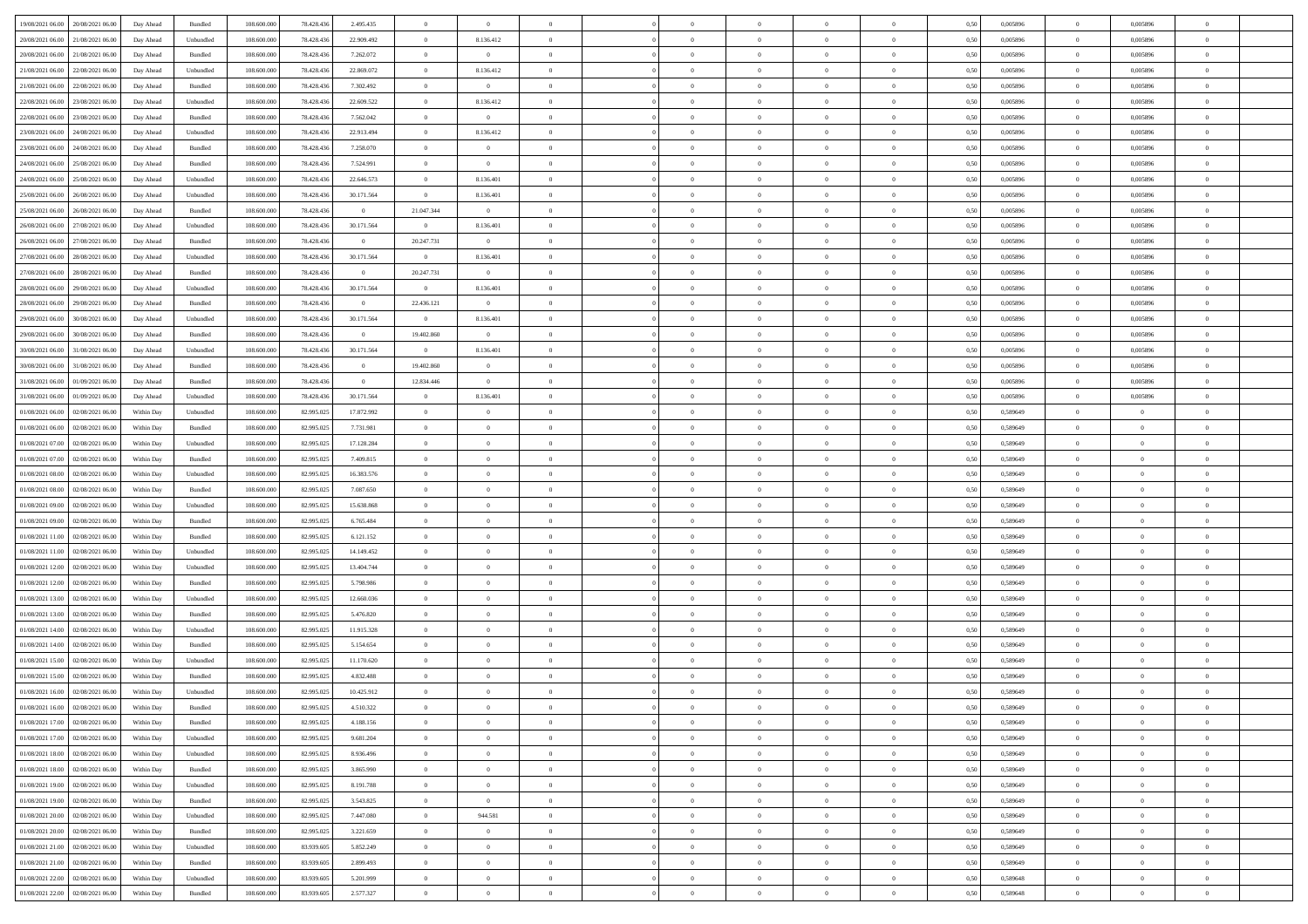|                                                                        |            |                             |             |            |            | $\overline{0}$ | $\overline{0}$ |                | $\overline{0}$ | $\theta$       |                | $\theta$       |      |          | $\theta$       | $\theta$       | $\overline{0}$ |  |
|------------------------------------------------------------------------|------------|-----------------------------|-------------|------------|------------|----------------|----------------|----------------|----------------|----------------|----------------|----------------|------|----------|----------------|----------------|----------------|--|
| 01/08/2021 23:00 02/08/2021 06:00                                      | Within Day | Unbundled                   | 108.600.000 | 83.939.605 | 4.551.749  |                |                |                |                |                |                |                | 0,50 | 0,589649 |                |                |                |  |
| 01/08/2021 23:00<br>02/08/2021 06:00                                   | Within Day | Bundled                     | 108.600.00  | 83.939.60  | 2.255.161  | $\bf{0}$       | $\bf{0}$       | $\bf{0}$       | $\overline{0}$ | $\overline{0}$ | $\overline{0}$ | $\bf{0}$       | 0,50 | 0,589649 | $\,$ 0 $\,$    | $\bf{0}$       | $\overline{0}$ |  |
| 02/08/2021 00:00<br>02/08/2021 06:00                                   | Within Day | Unbundled                   | 108,600,000 | 83.939.605 | 3.901.499  | $\overline{0}$ | $\bf{0}$       | $\overline{0}$ | $\bf{0}$       | $\bf{0}$       | $\overline{0}$ | $\bf{0}$       | 0.50 | 0.589649 | $\bf{0}$       | $\overline{0}$ | $\overline{0}$ |  |
| 02/08/2021 00:00<br>02/08/2021 06:00                                   | Within Day | Bundled                     | 108.600.000 | 83.939.605 | 1.932.995  | $\overline{0}$ | $\overline{0}$ | $\overline{0}$ | $\theta$       | $\theta$       | $\overline{0}$ | $\bf{0}$       | 0,50 | 0,589649 | $\theta$       | $\theta$       | $\overline{0}$ |  |
|                                                                        |            |                             |             |            |            |                |                |                |                |                |                |                |      |          |                |                |                |  |
| 02/08/2021 01:00<br>02/08/2021 06.00                                   | Within Day | Bundled                     | 108.600.00  | 83.939.605 | 1.610.829  | $\bf{0}$       | $\overline{0}$ | $\bf{0}$       | $\overline{0}$ | $\theta$       | $\overline{0}$ | $\bf{0}$       | 0,50 | 0,589649 | $\,$ 0 $\,$    | $\bf{0}$       | $\overline{0}$ |  |
| 02/08/2021 01:00<br>02/08/2021 06:00                                   | Within Day | Unbundled                   | 108,600,000 | 83.939.605 | 3.251.249  | $\overline{0}$ | $\overline{0}$ | $\overline{0}$ | $\bf{0}$       | $\overline{0}$ | $\theta$       | $\bf{0}$       | 0.50 | 0.589649 | $\,$ 0 $\,$    | $\theta$       | $\overline{0}$ |  |
| 02/08/2021 02:00<br>02/08/2021 06:00                                   | Within Day | Unbundled                   | 108.600.000 | 83.939.605 | 2.600.999  | $\overline{0}$ | $\overline{0}$ | $\overline{0}$ | $\overline{0}$ | $\overline{0}$ | $\overline{0}$ | $\bf{0}$       | 0,50 | 0,589650 | $\,$ 0 $\,$    | $\theta$       | $\overline{0}$ |  |
|                                                                        |            |                             |             |            |            |                |                |                |                |                |                |                |      |          |                |                |                |  |
| 02/08/2021 02:00<br>02/08/2021 06:00                                   | Within Day | Bundled                     | 108.600.00  | 83.939.60  | 1.288.663  | $\bf{0}$       | $\bf{0}$       | $\bf{0}$       | $\overline{0}$ | $\theta$       | $\overline{0}$ | $\bf{0}$       | 0,50 | 0,589650 | $\,$ 0 $\,$    | $\bf{0}$       | $\overline{0}$ |  |
| 02/08/2021 03:00<br>02/08/2021 06:00                                   | Within Day | Bundled                     | 108,600,000 | 83.939.60  | 966.497    | $\overline{0}$ | $\bf{0}$       | $\overline{0}$ | $\bf{0}$       | $\overline{0}$ | $\overline{0}$ | $\bf{0}$       | 0.50 | 0.589651 | $\bf{0}$       | $\overline{0}$ | $\overline{0}$ |  |
| 02/08/2021 03:00<br>02/08/2021 06:00                                   | Within Day | Unbundled                   | 108.600.000 | 83.939.605 | 1.950.749  | $\overline{0}$ | $\bf{0}$       | $\overline{0}$ | $\overline{0}$ | $\overline{0}$ | $\overline{0}$ | $\bf{0}$       | 0,50 | 0,589651 | $\,$ 0 $\,$    | $\bf{0}$       | $\overline{0}$ |  |
| 02/08/2021 04:00<br>02/08/2021 06.00                                   | Within Day | Unbundled                   | 108.600.00  | 83.939.60  | 1.300.499  | $\bf{0}$       | $\overline{0}$ | $\bf{0}$       | $\bf{0}$       | $\bf{0}$       | $\overline{0}$ | $\bf{0}$       | 0,50 | 0,589647 | $\,$ 0 $\,$    | $\bf{0}$       | $\overline{0}$ |  |
|                                                                        |            |                             |             |            |            |                |                |                |                |                |                |                |      |          |                |                |                |  |
| 02/08/2021 04:00<br>02/08/2021 06:00                                   | Within Day | Bundled                     | 108,600,000 | 83.939.605 | 644.331    | $\overline{0}$ | $\bf{0}$       | $\overline{0}$ | $\overline{0}$ | $\bf{0}$       | $\overline{0}$ | $\bf{0}$       | 0.50 | 0.589647 | $\bf{0}$       | $\overline{0}$ | $\,$ 0         |  |
| 02/08/2021 06:00<br>03/08/2021 06:00                                   | Within Day | Unbundled                   | 108.600.000 | 88.570.117 | 10.133.317 | $\overline{0}$ | $\overline{0}$ | $\overline{0}$ | $\theta$       | $\theta$       | $\overline{0}$ | $\bf{0}$       | 0,50 | 0,589649 | $\,$ 0 $\,$    | $\theta$       | $\overline{0}$ |  |
| 02/08/2021 06:00<br>03/08/2021 06:00                                   | Within Day | Bundled                     | 108.600.00  | 88.570.11  | 9.896.565  | $\bf{0}$       | $\overline{0}$ | $\bf{0}$       | $\overline{0}$ | $\theta$       | $\overline{0}$ | $\bf{0}$       | 0,50 | 0,589649 | $\,$ 0 $\,$    | $\bf{0}$       | $\overline{0}$ |  |
| 02/08/2021 10:00<br>03/08/2021 06:00                                   |            | Unbundled                   | 108,600,000 | 88.570.117 | 8.444.431  | $\overline{0}$ | $\overline{0}$ | $\overline{0}$ | $\bf{0}$       | $\overline{0}$ | $\Omega$       | $\bf{0}$       | 0.50 | 0.589649 | $\,$ 0 $\,$    | $\theta$       | $\overline{0}$ |  |
|                                                                        | Within Day |                             |             |            |            |                |                |                |                |                |                |                |      |          |                |                |                |  |
| 02/08/2021 10:00<br>03/08/2021 06:00                                   | Within Day | Bundled                     | 108.600.000 | 88.570.117 | 8.247.137  | $\overline{0}$ | $\overline{0}$ | $\overline{0}$ | $\overline{0}$ | $\theta$       | $\overline{0}$ | $\bf{0}$       | 0,50 | 0,589649 | $\theta$       | $\theta$       | $\overline{0}$ |  |
| 02/08/2021 11:00<br>03/08/2021 06:00                                   | Within Day | Unbundled                   | 108.600.00  | 88.570.117 | 8.022.210  | $\bf{0}$       | $\overline{0}$ | $\bf{0}$       | $\overline{0}$ | $\theta$       | $\overline{0}$ | $\bf{0}$       | 0,50 | 0,589649 | $\,$ 0 $\,$    | $\bf{0}$       | $\overline{0}$ |  |
| 02/08/2021 11:00<br>03/08/2021 06:00                                   | Within Day | Bundled                     | 108,600,000 | 88.570.117 | 7.834.780  | $\overline{0}$ | $\bf{0}$       | $\overline{0}$ | $\bf{0}$       | $\overline{0}$ | $\overline{0}$ | $\bf{0}$       | 0.50 | 0.589649 | $\bf{0}$       | $\overline{0}$ | $\overline{0}$ |  |
| 02/08/2021 12:00<br>03/08/2021 06:00                                   | Within Day | Bundled                     | 108.600.000 | 88.570.117 | 7.422.424  | $\overline{0}$ | $\bf{0}$       | $\overline{0}$ | $\overline{0}$ | $\overline{0}$ | $\overline{0}$ | $\bf{0}$       | 0,50 | 0,589649 | $\,$ 0 $\,$    | $\bf{0}$       | $\overline{0}$ |  |
|                                                                        |            |                             |             |            |            |                |                |                |                |                |                |                |      |          |                |                |                |  |
| 02/08/2021 12:00<br>03/08/2021 06:00                                   | Within Day | Unbundled                   | 108.600.00  | 88.570.11  | 7.599.988  | $\bf{0}$       | $\bf{0}$       | $\bf{0}$       | $\bf{0}$       | $\overline{0}$ | $\overline{0}$ | $\bf{0}$       | 0,50 | 0,589649 | $\,$ 0 $\,$    | $\bf{0}$       | $\overline{0}$ |  |
| 02/08/2021 13:00<br>03/08/2021 06:00                                   | Within Day | Bundled                     | 108,600,000 | 88.570.117 | 7.010.067  | $\overline{0}$ | $\bf{0}$       | $\overline{0}$ | $\overline{0}$ | $\bf{0}$       | $\overline{0}$ | $\bf{0}$       | 0.50 | 0.589649 | $\bf{0}$       | $\overline{0}$ | $\overline{0}$ |  |
| 02/08/2021 13:00<br>03/08/2021 06:00                                   | Within Day | Unbundled                   | 108.600.000 | 88.570.117 | 7.177.766  | $\overline{0}$ | $\overline{0}$ | $\overline{0}$ | $\theta$       | $\theta$       | $\overline{0}$ | $\bf{0}$       | 0,50 | 0,589649 | $\theta$       | $\theta$       | $\overline{0}$ |  |
| 02/08/2021 14:00<br>03/08/2021 06:00                                   | Within Day | Bundled                     | 108.600.00  | 88.570.11  | 6.597.710  | $\bf{0}$       | $\overline{0}$ | $\bf{0}$       | $\bf{0}$       | $\overline{0}$ | $\overline{0}$ | $\bf{0}$       | 0,50 | 0,589649 | $\,$ 0 $\,$    | $\bf{0}$       | $\overline{0}$ |  |
|                                                                        |            |                             |             |            |            |                |                |                |                |                |                |                |      |          |                |                |                |  |
| 02/08/2021 14:00<br>03/08/2021 06:00                                   | Within Day | Unbundled                   | 108,600,000 | 88.570.117 | 6.755.545  | $\overline{0}$ | $\overline{0}$ | $\overline{0}$ | $\bf{0}$       | $\overline{0}$ | $\Omega$       | $\bf{0}$       | 0.50 | 0.589649 | $\,$ 0 $\,$    | $\theta$       | $\overline{0}$ |  |
| 02/08/2021 15:00<br>03/08/2021 06:00                                   | Within Day | Bundled                     | 108.600.000 | 88.570.117 | 6.185.353  | $\overline{0}$ | $\overline{0}$ | $\overline{0}$ | $\overline{0}$ | $\theta$       | $\overline{0}$ | $\bf{0}$       | 0,50 | 0,589649 | $\,$ 0 $\,$    | $\theta$       | $\overline{0}$ |  |
| 02/08/2021 15:00<br>03/08/2021 06:00                                   | Within Day | Unbundled                   | 108.600.00  | 88.570.11  | 6.333.323  | $\bf{0}$       | $\overline{0}$ | $\bf{0}$       | $\overline{0}$ | $\theta$       | $\overline{0}$ | $\bf{0}$       | 0,50 | 0,589649 | $\,$ 0 $\,$    | $\bf{0}$       | $\overline{0}$ |  |
| 02/08/2021 16:00<br>03/08/2021 06:00                                   | Within Day | Unbundled                   | 108,600,000 | 88.570.117 | 5.911.102  | $\overline{0}$ | $\bf{0}$       | $\overline{0}$ | $\bf{0}$       | $\overline{0}$ | $\overline{0}$ | $\bf{0}$       | 0.50 | 0.589649 | $\bf{0}$       | $\overline{0}$ | $\overline{0}$ |  |
|                                                                        |            |                             |             |            |            |                |                |                |                |                |                |                |      |          |                |                |                |  |
| 02/08/2021 16:00<br>03/08/2021 06:00                                   | Within Day | Bundled                     | 108.600.000 | 88.570.117 | 5.772.996  | $\overline{0}$ | $\bf{0}$       | $\overline{0}$ | $\overline{0}$ | $\overline{0}$ | $\overline{0}$ | $\bf{0}$       | 0,50 | 0,589649 | $\theta$       | $\theta$       | $\overline{0}$ |  |
| 02/08/2021 17:00<br>03/08/2021 06:00                                   | Within Day | Unbundled                   | 108.600.00  | 88.570.11  | 5.488.880  | $\bf{0}$       | $\bf{0}$       | $\bf{0}$       | $\bf{0}$       | $\overline{0}$ | $\overline{0}$ | $\bf{0}$       | 0,50 | 0,589649 | $\,$ 0 $\,$    | $\bf{0}$       | $\overline{0}$ |  |
| 02/08/2021 17:00<br>03/08/2021 06:00                                   | Within Day | Bundled                     | 108,600,000 | 88.570.117 | 5.360.639  | $\overline{0}$ | $\bf{0}$       | $\overline{0}$ | $\bf{0}$       | $\bf{0}$       | $\overline{0}$ | $\bf{0}$       | 0.50 | 0.589649 | $\bf{0}$       | $\overline{0}$ | $\overline{0}$ |  |
| 02/08/2021 18:00<br>03/08/2021 06:00                                   | Within Day | Bundled                     | 108.600.000 | 88.570.117 | 4.948.282  | $\overline{0}$ | $\overline{0}$ | $\overline{0}$ | $\overline{0}$ | $\overline{0}$ | $\overline{0}$ | $\bf{0}$       | 0.50 | 0.589649 | $\theta$       | $\theta$       | $\overline{0}$ |  |
|                                                                        |            |                             |             |            |            |                |                |                |                |                |                |                |      |          |                |                |                |  |
| 02/08/2021 18:00<br>03/08/2021 06:00                                   | Within Day | Unbundled                   | 108.600.00  | 88.570.11  | 5.066.658  | $\bf{0}$       | $\overline{0}$ | $\bf{0}$       | $\bf{0}$       | $\overline{0}$ | $\overline{0}$ | $\bf{0}$       | 0,50 | 0,589649 | $\,$ 0 $\,$    | $\bf{0}$       | $\overline{0}$ |  |
| 02/08/2021 19:00<br>03/08/2021 06:00                                   | Within Day | Unbundled                   | 108,600,000 | 88.570.117 | 4.644.437  | $\overline{0}$ | $\bf{0}$       | $\overline{0}$ | $\bf{0}$       | $\overline{0}$ | $\Omega$       | $\bf{0}$       | 0.50 | 0.589649 | $\,$ 0 $\,$    | $\theta$       | $\overline{0}$ |  |
| 02/08/2021 19:00<br>03/08/2021 06:00                                   | Within Dav | Bundled                     | 108.600.000 | 88.570.117 | 4.535.925  | $\overline{0}$ | $\overline{0}$ | $\overline{0}$ | $\overline{0}$ | $\theta$       | $\overline{0}$ | $\bf{0}$       | 0.50 | 0.589649 | $\theta$       | $\theta$       | $\overline{0}$ |  |
| 02/08/2021 20:00<br>03/08/2021 06:00                                   | Within Day | Unbundled                   | 108.600.00  | 88.570.11  | 4.222.215  | $\bf{0}$       | $\bf{0}$       | $\bf{0}$       | $\bf{0}$       | $\bf{0}$       | $\overline{0}$ | $\bf{0}$       | 0,50 | 0,589649 | $\,$ 0 $\,$    | $\bf{0}$       | $\overline{0}$ |  |
| 03/08/2021 06:00                                                       |            | Bundled                     | 108,600,000 | 88.570.117 |            |                | $\bf{0}$       | $\overline{0}$ |                | $\overline{0}$ | $\overline{0}$ |                | 0.50 | 0.589649 | $\bf{0}$       | $\overline{0}$ | $\overline{0}$ |  |
| 02/08/2021 20:00                                                       | Within Day |                             |             |            | 4.123.568  | $\overline{0}$ |                |                | $\bf{0}$       |                |                | $\bf{0}$       |      |          |                |                |                |  |
| 02/08/2021 21:00<br>03/08/2021 06:00                                   | Within Dav | Unbundled                   | 108.600.000 | 88.570.117 | 3.799.994  | $\overline{0}$ | $\overline{0}$ | $\overline{0}$ | $\overline{0}$ | $\overline{0}$ | $\overline{0}$ | $\bf{0}$       | 0.50 | 0.589649 | $\theta$       | $\theta$       | $\overline{0}$ |  |
| 02/08/2021 21:00<br>03/08/2021 06:00                                   | Within Day | Bundled                     | 108.600.00  | 88.570.117 | 3.711.212  | $\bf{0}$       | $\bf{0}$       | $\bf{0}$       | $\bf{0}$       | $\overline{0}$ | $\overline{0}$ | $\bf{0}$       | 0,50 | 0,589649 | $\,$ 0 $\,$    | $\bf{0}$       | $\overline{0}$ |  |
| 02/08/2021 22:00<br>03/08/2021 06:00                                   | Within Day | Unbundled                   | 108,600,000 | 88.570.117 | 3.377.772  | $\overline{0}$ | $\bf{0}$       | $\overline{0}$ | $\overline{0}$ | $\bf{0}$       | $\overline{0}$ | $\bf{0}$       | 0.50 | 0.589648 | $\bf{0}$       | $\overline{0}$ | $\overline{0}$ |  |
| 02/08/2021 22:00<br>03/08/2021 06:00                                   | Within Day | Bundled                     | 108.600.000 | 88.570.117 | 3.298.855  | $\overline{0}$ | $\overline{0}$ | $\overline{0}$ | $\overline{0}$ | $\theta$       | $\overline{0}$ | $\bf{0}$       | 0.50 | 0.589648 | $\theta$       | $\theta$       | $\overline{0}$ |  |
|                                                                        |            |                             |             |            |            |                |                |                |                |                |                |                |      |          |                |                |                |  |
| 02/08/2021 23:00<br>03/08/2021 06:00                                   | Within Day | Unbundled                   | 108.600.00  | 88.570.11  | 2.955.551  | $\bf{0}$       | $\bf{0}$       | $\bf{0}$       | $\bf{0}$       | $\overline{0}$ | $\overline{0}$ | $\bf{0}$       | 0,50 | 0,589649 | $\,$ 0 $\,$    | $\bf{0}$       | $\overline{0}$ |  |
| 02/08/2021 23:00<br>03/08/2021 06:00                                   | Within Day | Bundled                     | 108,600,000 | 88.570.117 | 2.886.498  | $\overline{0}$ | $\overline{0}$ | $\overline{0}$ | $\bf{0}$       | $\theta$       | $\Omega$       | $\bf{0}$       | 0.50 | 0.589649 | $\,$ 0 $\,$    | $\theta$       | $\overline{0}$ |  |
| 03/08/2021 00:00<br>03/08/2021 06:00                                   | Within Dav | Unbundled                   | 108.600.000 | 88.570.117 | 2.533.329  | $\overline{0}$ | $\overline{0}$ | $\Omega$       | $\overline{0}$ | $\theta$       | $\Omega$       | $\overline{0}$ | 0.50 | 0.589649 | $\theta$       | $\theta$       | $\overline{0}$ |  |
| 03/08/2021 00:00<br>03/08/2021 06:00                                   | Within Day | Bundled                     | 108.600.00  | 88.570.117 | 2.474.141  | $\bf{0}$       | $\bf{0}$       | $\bf{0}$       | $\bf{0}$       | $\bf{0}$       | $\overline{0}$ | $\bf{0}$       | 0,50 | 0,589649 | $\,$ 0 $\,$    | $\bf{0}$       | $\overline{0}$ |  |
|                                                                        |            |                             |             |            |            |                |                |                |                |                |                |                |      |          |                |                |                |  |
| ${\color{red} 03/08/2021~01.00} \qquad {\color{red} 03/08/2021~06.00}$ | Within Day | $\ensuremath{\mathsf{Unb}}$ | 108.600.000 | 88.570.117 | 2.111.107  | $\bf{0}$       | $\Omega$       |                | $\Omega$       |                |                |                | 0,50 | 0.589649 | $\theta$       | $\overline{0}$ |                |  |
| 03/08/2021 01:00 03/08/2021 06:00                                      | Within Day | Bundled                     | 108.600.000 | 88.570.117 | 2.061.784  | $\overline{0}$ | $\overline{0}$ | $\overline{0}$ | $\theta$       | $\overline{0}$ | $\overline{0}$ | $\bf{0}$       | 0,50 | 0,589649 | $\theta$       | $\overline{0}$ | $\overline{0}$ |  |
| 03/08/2021 02:00<br>03/08/2021 06:00                                   | Within Day | Unbundled                   | 108.600.00  | 88.570.117 | 1.688.886  | $\overline{0}$ | $\bf{0}$       | $\overline{0}$ | $\overline{0}$ | $\bf{0}$       | $\overline{0}$ | $\bf{0}$       | 0,50 | 0,589650 | $\bf{0}$       | $\overline{0}$ | $\bf{0}$       |  |
| 03/08/2021 02:00 03/08/2021 06:00                                      | Within Day | Bundled                     | 108,600,000 | 88.570.117 | 1.649.427  | $\overline{0}$ | $\bf{0}$       | $\overline{0}$ | $\overline{0}$ | $\mathbf{0}$   | $\overline{0}$ | $\,$ 0 $\,$    | 0.50 | 0.589650 | $\overline{0}$ | $\bf{0}$       | $\bf{0}$       |  |
|                                                                        |            |                             |             |            |            |                |                |                |                |                |                |                |      |          |                |                |                |  |
| 03/08/2021 03:00 03/08/2021 06:00                                      | Within Day | Unbundled                   | 108.600.000 | 88.570.117 | 1.266.664  | $\overline{0}$ | $\overline{0}$ | $\overline{0}$ | $\overline{0}$ | $\overline{0}$ | $\overline{0}$ | $\bf{0}$       | 0,50 | 0,589651 | $\overline{0}$ | $\theta$       | $\overline{0}$ |  |
| 03/08/2021 03:00<br>03/08/2021 06:00                                   | Within Day | Bundled                     | 108.600.000 | 88.570.117 | 1.237.070  | $\overline{0}$ | $\bf{0}$       | $\overline{0}$ | $\overline{0}$ | $\bf{0}$       | $\overline{0}$ | $\bf{0}$       | 0,50 | 0,589651 | $\bf{0}$       | $\overline{0}$ | $\overline{0}$ |  |
| 03/08/2021 04:00 03/08/2021 06:00                                      | Within Day | Bundled                     | 108,600,000 | 88.570.117 | 824.713    | $\overline{0}$ | $\bf{0}$       | $\overline{0}$ | $\overline{0}$ | $\bf{0}$       | $\overline{0}$ | $\bf{0}$       | 0.50 | 0.589647 | $\,$ 0 $\,$    | $\overline{0}$ | $\overline{0}$ |  |
| 03/08/2021 04:00<br>03/08/2021 06:00                                   | Within Dav | Unbundled                   | 108.600.000 | 88.570.117 | 844.443    | $\overline{0}$ | $\overline{0}$ | $\overline{0}$ | $\overline{0}$ | $\overline{0}$ | $\overline{0}$ | $\bf{0}$       | 0,50 | 0,589647 | $\overline{0}$ | $\theta$       | $\overline{0}$ |  |
|                                                                        |            |                             |             |            |            |                |                |                |                |                |                |                |      |          |                |                |                |  |
| 03/08/2021 05:00<br>03/08/2021 06:00                                   | Within Day | Unbundled                   | 108.600.00  | 88.570.117 | 422.221    | $\overline{0}$ | $\overline{0}$ | $\overline{0}$ | $\overline{0}$ | $\overline{0}$ | $\overline{0}$ | $\bf{0}$       | 0,50 | 0,589647 | $\bf{0}$       | $\overline{0}$ | $\,$ 0         |  |
| 03/08/2021 05:00 03/08/2021 06:00                                      | Within Day | Bundled                     | 108,600,000 | 88.570.117 | 412,356    | $\overline{0}$ | $\overline{0}$ | $\overline{0}$ | $\overline{0}$ | $\overline{0}$ | $\overline{0}$ | $\bf{0}$       | 0.50 | 0.589647 | $\mathbf{0}$   | $\bf{0}$       | $\,$ 0         |  |
| 03/08/2021 06:00 04/08/2021 06:00                                      | Within Dav | Unbundled                   | 108.600.000 | 88.570.117 | 12.663.011 | $\overline{0}$ | $\overline{0}$ | $\overline{0}$ | $\overline{0}$ | $\overline{0}$ | $\overline{0}$ | $\bf{0}$       | 0,50 | 0.589649 | $\overline{0}$ | $\theta$       | $\overline{0}$ |  |
| 03/08/2021 06:00<br>04/08/2021 06:00                                   | Within Day | Bundled                     | 108.600.00  | 88.570.117 | 7.366.871  | $\overline{0}$ | $\bf{0}$       | $\overline{0}$ | $\overline{0}$ | $\overline{0}$ | $\overline{0}$ | $\bf{0}$       | 0,50 | 0,589649 | $\bf{0}$       | $\overline{0}$ | $\bf{0}$       |  |
|                                                                        |            |                             |             |            |            |                |                |                |                |                |                |                |      |          |                |                |                |  |
| 03/08/2021 07:00 04/08/2021 06:00                                      | Within Day | Unbundled                   | 108.600.000 | 88.570.117 | 12.135.386 | $\overline{0}$ | $\bf{0}$       | $\overline{0}$ | $\overline{0}$ | $\,$ 0 $\,$    | $\overline{0}$ | $\,$ 0 $\,$    | 0,50 | 0,589649 | $\overline{0}$ | $\,$ 0 $\,$    | $\,$ 0 $\,$    |  |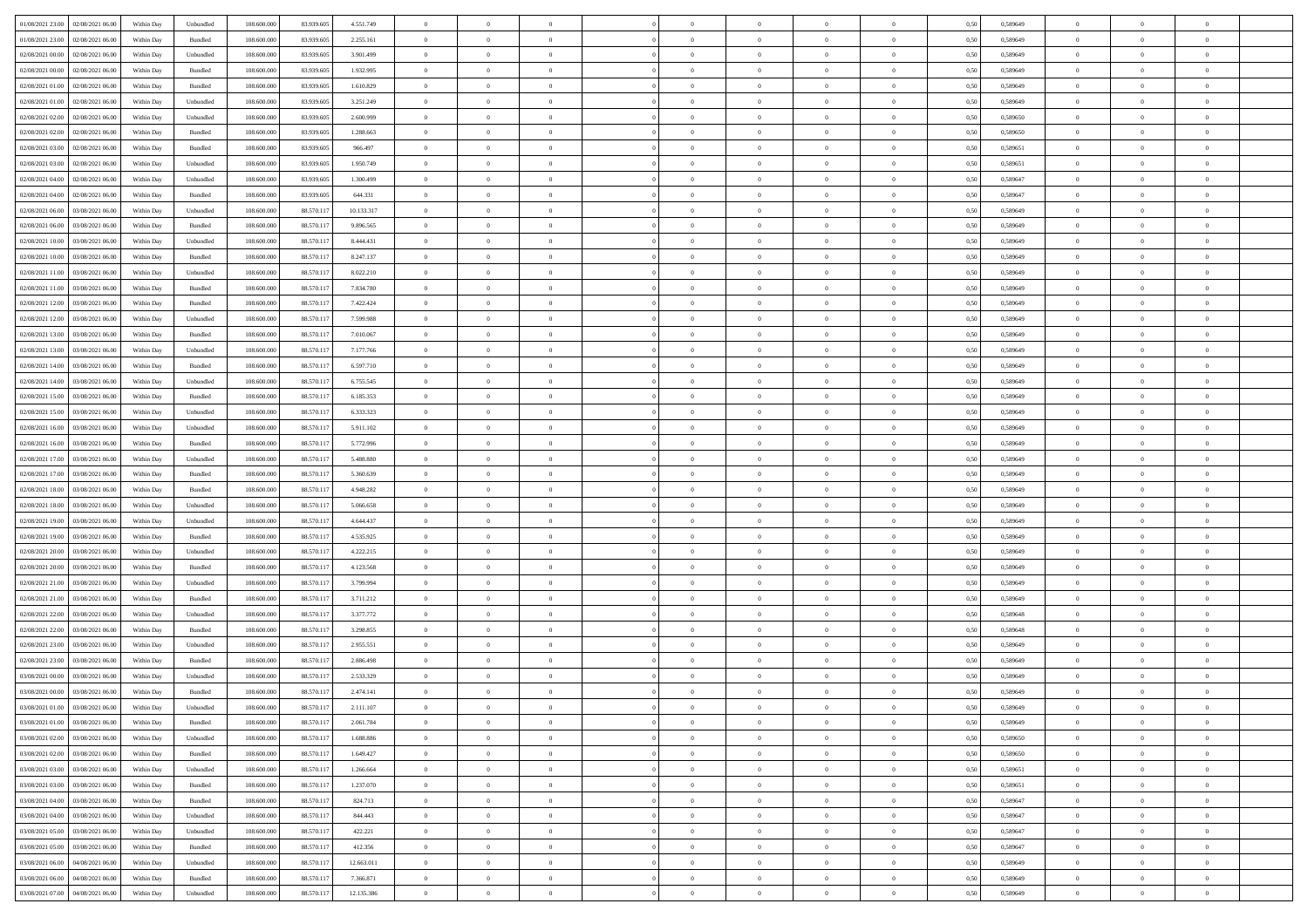| 03/08/2021 07:00   04/08/2021 06:00            | Within Day | Bundled           | 108.600.000 | 88.570.117   | 7.059.918  | $\overline{0}$ | $\theta$       |                | $\overline{0}$ | $\theta$       |                | $\theta$       | 0,50 | 0,589649 | $\theta$       | $\theta$       | $\theta$       |  |
|------------------------------------------------|------------|-------------------|-------------|--------------|------------|----------------|----------------|----------------|----------------|----------------|----------------|----------------|------|----------|----------------|----------------|----------------|--|
| 03/08/2021 09:00<br>04/08/2021 06:00           | Within Day | Unbundled         | 108.600.00  | 88.570.11    | 11.080.135 | $\bf{0}$       | $\bf{0}$       | $\bf{0}$       | $\bf{0}$       | $\overline{0}$ | $\overline{0}$ | $\bf{0}$       | 0,50 | 0,589649 | $\,$ 0 $\,$    | $\bf{0}$       | $\overline{0}$ |  |
| 03/08/2021 09:00<br>04/08/2021 06:00           | Within Day | Bundled           | 108,600,000 | 88.570.117   | 6.446.012  | $\overline{0}$ | $\bf{0}$       | $\overline{0}$ | $\bf{0}$       | $\bf{0}$       | $\overline{0}$ | $\bf{0}$       | 0.50 | 0.589649 | $\bf{0}$       | $\overline{0}$ | $\bf{0}$       |  |
| 03/08/2021 10:00<br>04/08/2021 06:00           |            |                   | 108.600.000 | 88.570.117   |            | $\overline{0}$ | $\overline{0}$ | $\overline{0}$ | $\overline{0}$ | $\theta$       | $\overline{0}$ |                |      |          | $\theta$       | $\theta$       | $\overline{0}$ |  |
|                                                | Within Day | Bundled           |             |              | 6.139.059  |                |                |                |                |                |                | $\bf{0}$       | 0,50 | 0,589649 |                |                |                |  |
| 03/08/2021 10:00<br>04/08/2021 06.00           | Within Day | Unbundled         | 108.600.00  | 88.570.11    | 10.552.509 | $\bf{0}$       | $\overline{0}$ | $\bf{0}$       | $\overline{0}$ | $\theta$       | $\overline{0}$ | $\bf{0}$       | 0,50 | 0,589649 | $\,$ 0 $\,$    | $\bf{0}$       | $\overline{0}$ |  |
| 03/08/2021 11:00<br>04/08/2021 06:00           | Within Day | Unbundled         | 108,600,000 | 88.570.117   | 10.024.884 | $\overline{0}$ | $\overline{0}$ | $\overline{0}$ | $\bf{0}$       | $\overline{0}$ | $\theta$       | $\bf{0}$       | 0.50 | 0.589649 | $\,$ 0 $\,$    | $\theta$       | $\overline{0}$ |  |
| 03/08/2021 11:00<br>04/08/2021 06:00           | Within Day | Bundled           | 108.600.000 | 88.570.117   | 5.832.106  | $\overline{0}$ | $\overline{0}$ | $\overline{0}$ | $\overline{0}$ | $\overline{0}$ | $\overline{0}$ | $\bf{0}$       | 0,50 | 0,589649 | $\theta$       | $\theta$       | $\overline{0}$ |  |
|                                                |            |                   |             |              |            |                |                |                |                |                |                |                |      |          |                |                |                |  |
| 03/08/2021 12:00<br>04/08/2021 06.00           | Within Day | Unbundled         | 108.600.00  | 88.570.11    | 9.497.258  | $\bf{0}$       | $\bf{0}$       | $\bf{0}$       | $\overline{0}$ | $\overline{0}$ | $\overline{0}$ | $\bf{0}$       | 0,50 | 0,589649 | $\,$ 0 $\,$    | $\bf{0}$       | $\overline{0}$ |  |
| 03/08/2021 12:00<br>04/08/2021 06:00           | Within Day | Bundled           | 108,600,000 | 88.570.117   | 5.525.153  | $\overline{0}$ | $\bf{0}$       | $\overline{0}$ | $\bf{0}$       | $\overline{0}$ | $\overline{0}$ | $\bf{0}$       | 0.50 | 0.589649 | $\bf{0}$       | $\overline{0}$ | $\overline{0}$ |  |
| 03/08/2021 13:00<br>04/08/2021 06:00           | Within Day | Unbundled         | 108.600.000 | 88.570.117   | 8.969.633  | $\overline{0}$ | $\bf{0}$       | $\overline{0}$ | $\overline{0}$ | $\overline{0}$ | $\overline{0}$ | $\bf{0}$       | 0,50 | 0,589649 | $\,$ 0 $\,$    | $\bf{0}$       | $\overline{0}$ |  |
| 03/08/2021 13:00<br>04/08/2021 06.00           | Within Day | Bundled           | 108.600.00  | 88.570.117   | 5.218.200  | $\bf{0}$       | $\overline{0}$ | $\bf{0}$       | $\bf{0}$       | $\overline{0}$ | $\overline{0}$ | $\bf{0}$       | 0,50 | 0,589649 | $\,$ 0 $\,$    | $\bf{0}$       | $\overline{0}$ |  |
|                                                |            |                   |             |              |            |                |                |                |                |                |                |                |      |          |                |                |                |  |
| 03/08/2021 14:00<br>04/08/2021 06:00           | Within Day | Unbundled         | 108,600,000 | 88.570.117   | 8,442,007  | $\overline{0}$ | $\bf{0}$       | $\overline{0}$ | $\overline{0}$ | $\bf{0}$       | $\overline{0}$ | $\bf{0}$       | 0.50 | 0.589649 | $\bf{0}$       | $\overline{0}$ | $\,$ 0         |  |
| 03/08/2021 14:00<br>04/08/2021 06:00           | Within Day | Bundled           | 108.600.000 | 88.570.117   | 4.911.247  | $\overline{0}$ | $\overline{0}$ | $\overline{0}$ | $\theta$       | $\theta$       | $\overline{0}$ | $\bf{0}$       | 0,50 | 0,589649 | $\,$ 0 $\,$    | $\theta$       | $\overline{0}$ |  |
| 03/08/2021 15:00<br>04/08/2021 06.00           | Within Day | Unbundled         | 108.600.00  | 88.570.11    | 7.914.382  | $\bf{0}$       | $\overline{0}$ | $\bf{0}$       | $\overline{0}$ | $\bf{0}$       | $\overline{0}$ | $\bf{0}$       | 0,50 | 0,589649 | $\,$ 0 $\,$    | $\bf{0}$       | $\overline{0}$ |  |
|                                                |            |                   |             |              |            |                |                |                |                |                | $\theta$       |                |      |          |                |                |                |  |
| 03/08/2021 15:00<br>04/08/2021 06:00           | Within Day | Bundled           | 108,600,000 | 88.570.117   | 4.604.294  | $\overline{0}$ | $\overline{0}$ | $\overline{0}$ | $\bf{0}$       | $\overline{0}$ |                | $\bf{0}$       | 0.50 | 0.589649 | $\theta$       | $\theta$       | $\overline{0}$ |  |
| 03/08/2021 16:00<br>04/08/2021 06:00           | Within Day | Bundled           | 108.600.000 | 88.570.117   | 4.297.341  | $\overline{0}$ | $\overline{0}$ | $\overline{0}$ | $\overline{0}$ | $\overline{0}$ | $\overline{0}$ | $\bf{0}$       | 0,50 | 0,589649 | $\theta$       | $\theta$       | $\overline{0}$ |  |
| 03/08/2021 16:00<br>04/08/2021 06.00           | Within Day | Unbundled         | 108.600.00  | 88.570.11    | 7.386.756  | $\bf{0}$       | $\bf{0}$       | $\bf{0}$       | $\overline{0}$ | $\,$ 0 $\,$    | $\overline{0}$ | $\bf{0}$       | 0,50 | 0,589649 | $\,$ 0 $\,$    | $\bf{0}$       | $\overline{0}$ |  |
| 03/08/2021 17:00<br>04/08/2021 06:00           | Within Day | Unbundled         | 108,600,000 | 88.570.117   | 6.859.131  | $\overline{0}$ | $\bf{0}$       | $\overline{0}$ | $\bf{0}$       | $\overline{0}$ | $\overline{0}$ | $\bf{0}$       | 0.50 | 0.589649 | $\bf{0}$       | $\overline{0}$ | $\bf{0}$       |  |
| 03/08/2021 17:00<br>04/08/2021 06:00           |            |                   | 108.600.000 |              |            | $\overline{0}$ | $\bf{0}$       | $\overline{0}$ | $\overline{0}$ | $\overline{0}$ | $\overline{0}$ |                |      |          | $\,$ 0 $\,$    | $\bf{0}$       | $\overline{0}$ |  |
|                                                | Within Day | Bundled           |             | 88.570.117   | 3.990.388  |                |                |                |                |                |                | $\bf{0}$       | 0,50 | 0,589649 |                |                |                |  |
| 03/08/2021 18:00<br>04/08/2021 06.00           | Within Day | Unbundled         | 108.600.00  | 88.570.11    | 6.331.505  | $\bf{0}$       | $\bf{0}$       | $\bf{0}$       | $\bf{0}$       | $\overline{0}$ | $\overline{0}$ | $\bf{0}$       | 0,50 | 0,589649 | $\,$ 0 $\,$    | $\bf{0}$       | $\overline{0}$ |  |
| 03/08/2021 18:00<br>04/08/2021 06:00           | Within Day | Bundled           | 108,600,000 | 88.570.117   | 3.683.435  | $\overline{0}$ | $\bf{0}$       | $\overline{0}$ | $\overline{0}$ | $\bf{0}$       | $\overline{0}$ | $\bf{0}$       | 0.50 | 0.589649 | $\bf{0}$       | $\overline{0}$ | $\,$ 0         |  |
| 03/08/2021 19:00<br>04/08/2021 06:00           | Within Day | Unbundled         | 108.600.000 | 88.570.117   | 5.803.880  | $\overline{0}$ | $\overline{0}$ | $\overline{0}$ | $\overline{0}$ | $\theta$       | $\overline{0}$ | $\bf{0}$       | 0,50 | 0,589649 | $\theta$       | $\theta$       | $\overline{0}$ |  |
|                                                |            |                   |             |              |            |                | $\overline{0}$ |                |                | $\,$ 0 $\,$    | $\overline{0}$ |                |      |          | $\,$ 0 $\,$    | $\bf{0}$       | $\overline{0}$ |  |
| 03/08/2021 19:00<br>04/08/2021 06.00           | Within Day | Bundled           | 108.600.00  | 88.570.11    | 3.376.482  | $\bf{0}$       |                | $\bf{0}$       | $\bf{0}$       |                |                | $\bf{0}$       | 0,50 | 0,589649 |                |                |                |  |
| 03/08/2021 20:00<br>04/08/2021 06:00           | Within Day | Unbundled         | 108,600,000 | 88.570.117   | 5.276.254  | $\overline{0}$ | $\overline{0}$ | $\overline{0}$ | $\bf{0}$       | $\overline{0}$ | $\theta$       | $\bf{0}$       | 0.50 | 0.589649 | $\,$ 0 $\,$    | $\theta$       | $\overline{0}$ |  |
| 03/08/2021 20:00<br>04/08/2021 06:00           | Within Day | Bundled           | 108.600.000 | 88.570.117   | 3.069.529  | $\overline{0}$ | $\overline{0}$ | $\overline{0}$ | $\overline{0}$ | $\overline{0}$ | $\overline{0}$ | $\bf{0}$       | 0,50 | 0,589649 | $\theta$       | $\theta$       | $\overline{0}$ |  |
| 03/08/2021 21:00<br>04/08/2021 06.00           | Within Day | Unbundled         | 108.600.00  | 88.570.11    | 4.748.629  | $\bf{0}$       | $\overline{0}$ | $\bf{0}$       | $\overline{0}$ | $\bf{0}$       | $\overline{0}$ | $\bf{0}$       | 0,50 | 0,589649 | $\,$ 0 $\,$    | $\bf{0}$       | $\overline{0}$ |  |
| 03/08/2021 21:00<br>04/08/2021 06:00           | Within Day | Bundled           | 108,600,000 | 88.570.117   | 2.762.576  | $\overline{0}$ | $\bf{0}$       | $\overline{0}$ | $\bf{0}$       | $\overline{0}$ | $\overline{0}$ | $\bf{0}$       | 0.50 | 0.589649 | $\bf{0}$       | $\overline{0}$ | $\overline{0}$ |  |
|                                                |            |                   |             |              |            |                |                |                |                |                |                |                |      |          |                |                |                |  |
| 03/08/2021 22:00<br>04/08/2021 06:00           | Within Day | Unbundled         | 108.600.000 | 88.570.117   | 4.221.003  | $\overline{0}$ | $\bf{0}$       | $\overline{0}$ | $\overline{0}$ | $\overline{0}$ | $\overline{0}$ | $\bf{0}$       | 0,50 | 0,589648 | $\theta$       | $\theta$       | $\overline{0}$ |  |
| 03/08/2021 22:00<br>04/08/2021 06.00           | Within Day | Bundled           | 108.600.00  | 88.570.11    | 2.455.623  | $\bf{0}$       | $\bf{0}$       | $\bf{0}$       | $\bf{0}$       | $\overline{0}$ | $\overline{0}$ | $\bf{0}$       | 0,50 | 0,589648 | $\,$ 0 $\,$    | $\bf{0}$       | $\overline{0}$ |  |
| 03/08/2021 23:00<br>04/08/2021 06:00           | Within Day | Unbundled         | 108,600,000 | 88.570.117   | 3.693.378  | $\overline{0}$ | $\bf{0}$       | $\overline{0}$ | $\bf{0}$       | $\bf{0}$       | $\overline{0}$ | $\bf{0}$       | 0.50 | 0.589649 | $\bf{0}$       | $\overline{0}$ | $\,$ 0         |  |
| 03/08/2021 23:00<br>04/08/2021 06:00           | Within Day | Bundled           | 108.600.000 | 88.570.117   | 2.148.670  | $\overline{0}$ | $\overline{0}$ | $\overline{0}$ | $\overline{0}$ | $\overline{0}$ | $\overline{0}$ | $\bf{0}$       | 0.50 | 0.589649 | $\theta$       | $\theta$       | $\overline{0}$ |  |
|                                                |            |                   |             |              |            |                |                |                |                |                |                |                |      |          |                |                |                |  |
| 04/08/2021 00:00<br>04/08/2021 06.00           | Within Day | Unbundled         | 108.600.00  | 88.570.11    | 3.165.752  | $\bf{0}$       | $\bf{0}$       | $\bf{0}$       | $\bf{0}$       | $\,$ 0 $\,$    | $\overline{0}$ | $\bf{0}$       | 0,50 | 0,589649 | $\,$ 0 $\,$    | $\bf{0}$       | $\overline{0}$ |  |
| 04/08/2021 00:00<br>04/08/2021 06:00           | Within Day | Bundled           | 108,600,000 | 88.570.117   | 1.841.717  | $\overline{0}$ | $\bf{0}$       | $\overline{0}$ | $\bf{0}$       | $\overline{0}$ | $\Omega$       | $\bf{0}$       | 0.50 | 0.589649 | $\,$ 0 $\,$    | $\theta$       | $\overline{0}$ |  |
| 04/08/2021 01:00<br>04/08/2021 06:00           | Within Dav | Unbundled         | 108.600.000 | 88.570.117   | 2.638.127  | $\overline{0}$ | $\overline{0}$ | $\overline{0}$ | $\overline{0}$ | $\theta$       | $\overline{0}$ | $\bf{0}$       | 0.50 | 0.589649 | $\theta$       | $\theta$       | $\overline{0}$ |  |
| 04/08/2021 01:00<br>04/08/2021 06.00           | Within Day | Bundled           | 108.600.00  | 88.570.11    | 1.534.764  | $\bf{0}$       | $\bf{0}$       | $\bf{0}$       | $\bf{0}$       | $\overline{0}$ | $\overline{0}$ | $\bf{0}$       | 0,50 | 0,589649 | $\,$ 0 $\,$    | $\bf{0}$       | $\overline{0}$ |  |
| 04/08/2021 06:00                               |            | Bundled           | 108,600,000 |              |            |                | $\bf{0}$       | $\overline{0}$ |                | $\overline{0}$ | $\overline{0}$ |                | 0.50 | 0.589650 | $\bf{0}$       | $\overline{0}$ | $\overline{0}$ |  |
| 04/08/2021 02:00                               | Within Day |                   |             | 88.570.117   | 1.227.811  | $\overline{0}$ |                |                | $\bf{0}$       |                |                | $\bf{0}$       |      |          |                |                |                |  |
| 04/08/2021 02:00<br>04/08/2021 06:00           | Within Dav | Unbundled         | 108.600.000 | 88.570.117   | 2.110.501  | $\overline{0}$ | $\overline{0}$ | $\overline{0}$ | $\overline{0}$ | $\overline{0}$ | $\overline{0}$ | $\bf{0}$       | 0.50 | 0.589650 | $\theta$       | $\theta$       | $\overline{0}$ |  |
| 04/08/2021 03:00<br>04/08/2021 06.00           | Within Day | Unbundled         | 108.600.00  | 88.570.117   | 1.582.876  | $\bf{0}$       | $\bf{0}$       | $\bf{0}$       | $\bf{0}$       | $\overline{0}$ | $\overline{0}$ | $\bf{0}$       | 0,50 | 0,589651 | $\,$ 0 $\,$    | $\bf{0}$       | $\overline{0}$ |  |
| 04/08/2021 03:00<br>04/08/2021 06:00           | Within Day | Bundled           | 108,600,000 | 88.570.117   | 920.858    | $\overline{0}$ | $\bf{0}$       | $\overline{0}$ | $\overline{0}$ | $\bf{0}$       | $\overline{0}$ | $\bf{0}$       | 0.50 | 0.589651 | $\bf{0}$       | $\overline{0}$ | $\,$ 0         |  |
| 04/08/2021 04:00<br>04/08/2021 06:00           | Within Dav | Unbundled         | 108.600.000 | 88.570.117   | 1.055.250  | $\overline{0}$ | $\overline{0}$ | $\overline{0}$ | $\overline{0}$ | $\overline{0}$ | $\overline{0}$ | $\bf{0}$       | 0.50 | 0.589647 | $\theta$       | $\theta$       | $\overline{0}$ |  |
|                                                |            |                   |             |              |            |                |                |                |                |                |                |                |      |          |                |                |                |  |
| 04/08/2021 04:00<br>04/08/2021 06.00           | Within Day | Bundled           | 108.600.00  | 88.570.11    | 613.905    | $\bf{0}$       | $\bf{0}$       | $\bf{0}$       | $\bf{0}$       | $\overline{0}$ | $\overline{0}$ | $\bf{0}$       | 0,50 | 0,589647 | $\,$ 0 $\,$    | $\bf{0}$       | $\overline{0}$ |  |
| 04/08/2021 05:00<br>04/08/2021 06:00           | Within Day | Unbundled         | 108,600,000 | 88.570.117   | 527.625    | $\overline{0}$ | $\overline{0}$ | $\overline{0}$ | $\overline{0}$ | $\overline{0}$ | $\Omega$       | $\bf{0}$       | 0.50 | 0.589647 | $\bf{0}$       | $\theta$       | $\overline{0}$ |  |
| 04/08/2021 05:00<br>04/08/2021 06:00           | Within Dav | Bundled           | 108.600.000 | 88.570.117   | 306.952    | $\overline{0}$ | $\overline{0}$ | $\Omega$       | $\overline{0}$ | $\theta$       | $\overline{0}$ | $\overline{0}$ | 0.50 | 0.589647 | $\theta$       | $\theta$       | $\overline{0}$ |  |
| 04/08/2021 06:00<br>05/08/2021 06:00           | Within Day | Unbundled         | 108.600.000 | 88.375.841   | 12.857.287 | $\bf{0}$       | $\bf{0}$       | $\bf{0}$       | $\bf{0}$       | $\bf{0}$       | $\overline{0}$ | $\bf{0}$       | 0,50 | 0,589649 | $\overline{0}$ | $\overline{0}$ | $\overline{0}$ |  |
|                                                |            | Bundled           | 108.600.000 |              | 7.366.871  |                |                |                |                |                |                |                |      | 0.589649 |                |                |                |  |
| $04/08/2021\; 06.00 \qquad 05/08/2021\; 06.00$ | Within Day |                   |             | 88.375.841   |            | $\bf{0}$       | $\theta$       |                | $\Omega$       |                |                |                | 0,50 |          | $\bf{0}$       | $\overline{0}$ |                |  |
| 04/08/2021 07:00 05/08/2021 06:00              | Within Day | Unbundled         | 108.600.000 | 88.375.841   | 12.321.567 | $\overline{0}$ | $\overline{0}$ | $\Omega$       | $\theta$       | $\overline{0}$ | $\overline{0}$ | $\bf{0}$       | 0,50 | 0,589649 | $\theta$       | $\overline{0}$ | $\overline{0}$ |  |
| 04/08/2021 07:00<br>05/08/2021 06:00           | Within Day | Bundled           | 108.600.00  | 88.375.841   | 7.059.918  | $\overline{0}$ | $\bf{0}$       | $\overline{0}$ | $\overline{0}$ | $\bf{0}$       | $\overline{0}$ | $\bf{0}$       | 0,50 | 0,589649 | $\bf{0}$       | $\overline{0}$ | $\bf{0}$       |  |
| 04/08/2021 08:00 05/08/2021 06:00              | Within Day | Unbundled         | 108,600,000 | 88.375.841   | 11.785.846 | $\overline{0}$ | $\bf{0}$       | $\overline{0}$ | $\overline{0}$ | $\mathbf{0}$   | $\overline{0}$ | $\,$ 0 $\,$    | 0.50 | 0.589649 | $\overline{0}$ | $\bf{0}$       | $\,$ 0 $\,$    |  |
|                                                |            |                   |             |              |            |                |                |                |                |                |                |                |      |          |                |                |                |  |
| 04/08/2021 08:00 05/08/2021 06:00              | Within Dav | Bundled           | 108.600.000 | 88.375.841   | 6.752.965  | $\overline{0}$ | $\overline{0}$ | $\overline{0}$ | $\overline{0}$ | $\overline{0}$ | $\overline{0}$ | $\bf{0}$       | 0,50 | 0.589649 | $\theta$       | $\theta$       | $\overline{0}$ |  |
| 04/08/2021 09:00<br>05/08/2021 06:00           | Within Day | Unbundled         | 108.600.000 | 88.375.841   | 11.250.126 | $\overline{0}$ | $\bf{0}$       | $\overline{0}$ | $\overline{0}$ | $\bf{0}$       | $\overline{0}$ | $\bf{0}$       | 0,50 | 0,589649 | $\bf{0}$       | $\overline{0}$ | $\overline{0}$ |  |
| 04/08/2021 09:00  05/08/2021 06:00             | Within Day | Bundled           | 108,600,000 | 88,375,841   | 6.446.012  | $\overline{0}$ | $\bf{0}$       | $\overline{0}$ | $\overline{0}$ | $\overline{0}$ | $\overline{0}$ | $\bf{0}$       | 0.50 | 0.589649 | $\,$ 0 $\,$    | $\overline{0}$ | $\,$ 0         |  |
| 04/08/2021 10:00  05/08/2021 06:00             | Within Dav | Unbundled         | 108.600.000 | 88.375.841   | 10.714.406 | $\overline{0}$ | $\overline{0}$ | $\overline{0}$ | $\overline{0}$ | $\overline{0}$ | $\overline{0}$ | $\bf{0}$       | 0,50 | 0.589649 | $\overline{0}$ | $\theta$       | $\overline{0}$ |  |
|                                                |            |                   |             |              |            |                |                |                |                |                |                |                |      |          |                |                |                |  |
| 04/08/2021 10:00<br>05/08/2021 06:00           | Within Day | Bundled           | 108.600.00  | 88.375.841   | 6.139.059  | $\overline{0}$ | $\overline{0}$ | $\overline{0}$ | $\overline{0}$ | $\overline{0}$ | $\overline{0}$ | $\bf{0}$       | 0,50 | 0,589649 | $\bf{0}$       | $\overline{0}$ | $\,$ 0         |  |
| 04/08/2021 11:00  05/08/2021 06:00             | Within Day | Unbundled         | 108,600,000 | 88, 375, 841 | 10.178.685 | $\overline{0}$ | $\overline{0}$ | $\overline{0}$ | $\overline{0}$ | $\overline{0}$ | $\overline{0}$ | $\bf{0}$       | 0.50 | 0.589649 | $\mathbf{0}$   | $\bf{0}$       | $\,$ 0         |  |
| 04/08/2021 11:00  05/08/2021 06:00             | Within Dav | Bundled           | 108.600.000 | 88.375.841   | 5.832.106  | $\overline{0}$ | $\overline{0}$ | $\overline{0}$ | $\overline{0}$ | $\overline{0}$ | $\overline{0}$ | $\bf{0}$       | 0,50 | 0.589649 | $\overline{0}$ | $\theta$       | $\overline{0}$ |  |
| 04/08/2021 12:00<br>05/08/2021 06:00           | Within Day | Bundled           | 108.600.00  | 88.375.841   | 5.525.153  | $\overline{0}$ | $\bf{0}$       | $\overline{0}$ | $\overline{0}$ | $\overline{0}$ | $\overline{0}$ | $\bf{0}$       | 0,50 | 0,589649 | $\bf{0}$       | $\,$ 0 $\,$    | $\bf{0}$       |  |
|                                                |            |                   |             |              |            |                |                |                |                |                |                |                |      |          |                |                |                |  |
| 04/08/2021 12:00 05/08/2021 06:00              | Within Day | ${\sf Unbundred}$ | 108.600.000 | 88.375.841   | 9.642.965  | $\,$ 0 $\,$    | $\bf{0}$       | $\overline{0}$ | $\overline{0}$ | $\,$ 0 $\,$    | $\overline{0}$ | $\bf{0}$       | 0,50 | 0,589649 | $\overline{0}$ | $\,$ 0 $\,$    | $\,$ 0 $\,$    |  |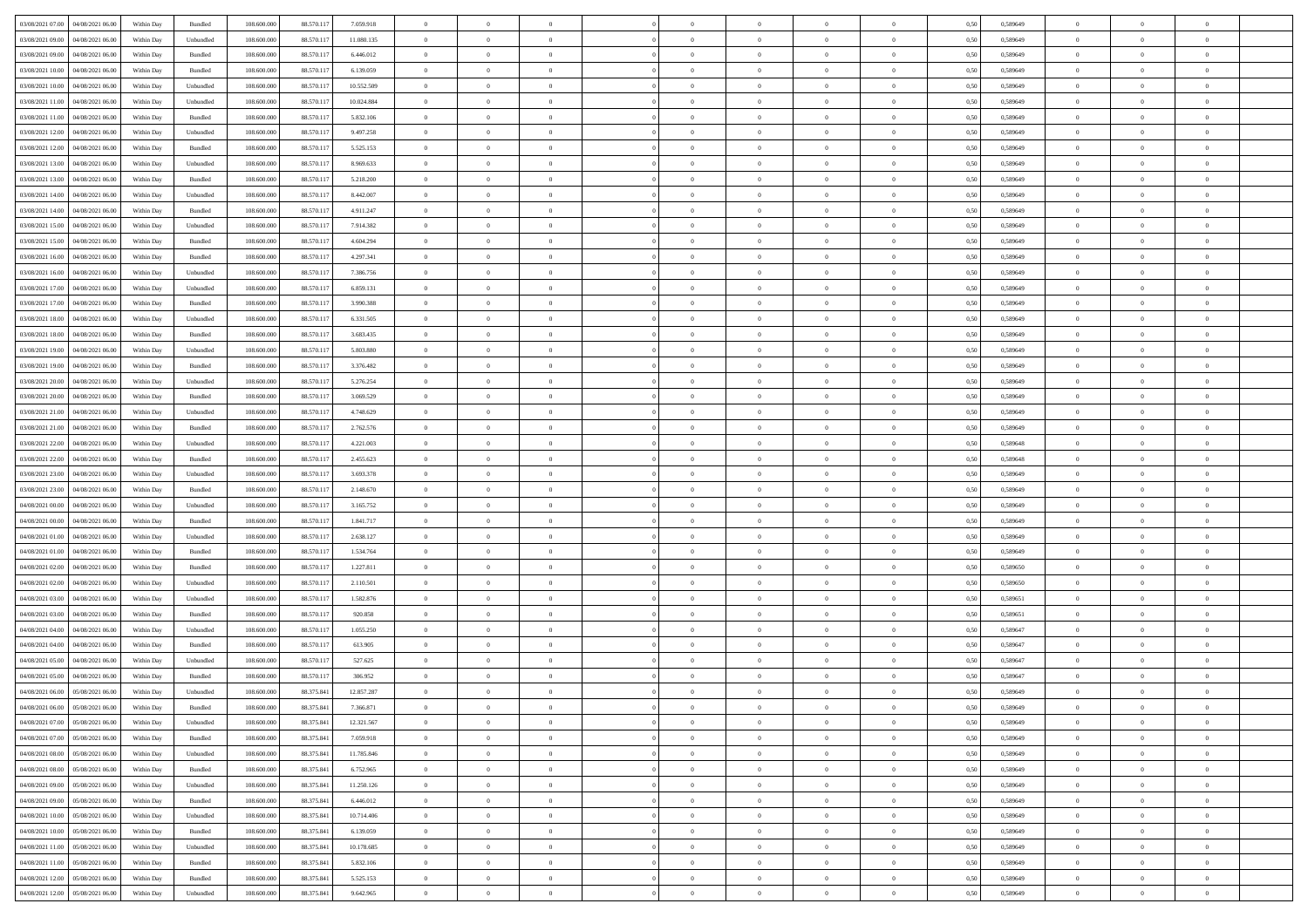| 04/08/2021 13:00  05/08/2021 06:00                                                     | Within Day | Unbundled                   | 108.600.000 | 88.375.841 | 9.107.245  | $\overline{0}$ | $\overline{0}$ |                | $\overline{0}$ | $\theta$       |                | $\theta$       | 0,50 | 0,589649 | $\theta$       | $\theta$       | $\overline{0}$ |  |
|----------------------------------------------------------------------------------------|------------|-----------------------------|-------------|------------|------------|----------------|----------------|----------------|----------------|----------------|----------------|----------------|------|----------|----------------|----------------|----------------|--|
| 04/08/2021 13:00<br>05/08/2021 06:00                                                   | Within Day | Bundled                     | 108.600.00  | 88.375.841 | 5.218.200  | $\bf{0}$       | $\bf{0}$       | $\bf{0}$       | $\overline{0}$ | $\overline{0}$ | $\overline{0}$ | $\bf{0}$       | 0,50 | 0,589649 | $\,$ 0 $\,$    | $\bf{0}$       | $\overline{0}$ |  |
| 04/08/2021 14:00<br>05/08/2021 06:00                                                   | Within Day | Unbundled                   | 108,600,000 | 88.375.841 | 8.571.524  | $\overline{0}$ | $\bf{0}$       | $\overline{0}$ | $\bf{0}$       | $\bf{0}$       | $\overline{0}$ | $\bf{0}$       | 0.50 | 0.589649 | $\bf{0}$       | $\overline{0}$ | $\overline{0}$ |  |
| 04/08/2021 14:00<br>05/08/2021 06:00                                                   | Within Day | Bundled                     | 108.600.000 | 88.375.841 | 4.911.247  | $\overline{0}$ | $\overline{0}$ | $\overline{0}$ | $\theta$       | $\theta$       | $\overline{0}$ | $\bf{0}$       | 0,50 | 0,589649 | $\,$ 0 $\,$    | $\theta$       | $\overline{0}$ |  |
|                                                                                        |            |                             |             |            |            |                |                |                |                |                |                |                |      |          |                |                |                |  |
| 04/08/2021 15:00<br>05/08/2021 06.00                                                   | Within Day | Unbundled                   | 108.600.00  | 88.375.841 | 8.035.804  | $\bf{0}$       | $\overline{0}$ | $\bf{0}$       | $\overline{0}$ | $\theta$       | $\overline{0}$ | $\bf{0}$       | 0,50 | 0,589649 | $\,$ 0 $\,$    | $\bf{0}$       | $\overline{0}$ |  |
| 04/08/2021 15:00<br>05/08/2021 06:00                                                   | Within Day | Bundled                     | 108,600,000 | 88.375.84  | 4.604.294  | $\overline{0}$ | $\overline{0}$ | $\overline{0}$ | $\bf{0}$       | $\overline{0}$ | $\theta$       | $\bf{0}$       | 0.50 | 0.589649 | $\,$ 0 $\,$    | $\theta$       | $\overline{0}$ |  |
| 04/08/2021 16:00<br>05/08/2021 06:00                                                   | Within Day | Unbundled                   | 108.600.000 | 88.375.841 | 7.500.084  | $\overline{0}$ | $\overline{0}$ | $\overline{0}$ | $\overline{0}$ | $\overline{0}$ | $\overline{0}$ | $\bf{0}$       | 0,50 | 0,589649 | $\,$ 0 $\,$    | $\theta$       | $\overline{0}$ |  |
| 04/08/2021 16:00<br>05/08/2021 06.00                                                   | Within Day | Bundled                     | 108.600.00  | 88.375.84  | 4.297.341  | $\bf{0}$       | $\overline{0}$ | $\bf{0}$       | $\overline{0}$ | $\bf{0}$       | $\overline{0}$ | $\bf{0}$       | 0,50 | 0,589649 | $\,$ 0 $\,$    | $\bf{0}$       | $\overline{0}$ |  |
|                                                                                        |            |                             |             |            |            |                |                |                |                |                |                |                |      |          |                |                |                |  |
| 04/08/2021 17:00<br>05/08/2021 06:00                                                   | Within Day | Unbundled                   | 108,600,000 | 88.375.84  | 6.964.364  | $\overline{0}$ | $\bf{0}$       | $\overline{0}$ | $\bf{0}$       | $\overline{0}$ | $\overline{0}$ | $\bf{0}$       | 0.50 | 0.589649 | $\bf{0}$       | $\overline{0}$ | $\overline{0}$ |  |
| 04/08/2021 17:00<br>05/08/2021 06:00                                                   | Within Day | Bundled                     | 108.600.000 | 88.375.841 | 3.990.388  | $\bf{0}$       | $\bf{0}$       | $\overline{0}$ | $\overline{0}$ | $\overline{0}$ | $\overline{0}$ | $\bf{0}$       | 0,50 | 0,589649 | $\,$ 0 $\,$    | $\bf{0}$       | $\overline{0}$ |  |
| 04/08/2021 18:00<br>05/08/2021 06.00                                                   | Within Day | Unbundled                   | 108.600.00  | 88.375.841 | 10.112.079 | $\bf{0}$       | $\overline{0}$ | $\bf{0}$       | $\bf{0}$       | $\bf{0}$       | $\overline{0}$ | $\bf{0}$       | 0,50 | 0,589649 | $\,$ 0 $\,$    | $\bf{0}$       | $\overline{0}$ |  |
| 04/08/2021 19:00<br>05/08/2021 06:00                                                   | Within Day | Unbundled                   | 108,600,000 | 88.375.84  | 9.269.406  | $\overline{0}$ | $\bf{0}$       | $\overline{0}$ | $\overline{0}$ | $\bf{0}$       | $\overline{0}$ | $\bf{0}$       | 0.50 | 0.589649 | $\bf{0}$       | $\overline{0}$ | $\,$ 0         |  |
| 04/08/2021 20:00<br>05/08/2021 06:00                                                   |            |                             | 108.600.000 |            |            | $\overline{0}$ | $\overline{0}$ | $\overline{0}$ | $\theta$       | $\theta$       | $\overline{0}$ | $\bf{0}$       |      |          | $\,$ 0 $\,$    | $\theta$       | $\overline{0}$ |  |
|                                                                                        | Within Day | Unbundled                   |             | 88.375.841 | 5.357.203  |                |                |                |                |                |                |                | 0,50 | 0,589649 |                |                |                |  |
| 04/08/2021 20:00<br>05/08/2021 06:00                                                   | Within Day | Bundled                     | 108.600.00  | 88.375.84  | 3.069.529  | $\bf{0}$       | $\overline{0}$ | $\bf{0}$       | $\overline{0}$ | $\theta$       | $\overline{0}$ | $\bf{0}$       | 0,50 | 0,589649 | $\bf{0}$       | $\bf{0}$       | $\overline{0}$ |  |
| 04/08/2021 21:00<br>05/08/2021 06:00                                                   | Within Day | Unbundled                   | 108,600,000 | 88.375.84  | 4.821.482  | $\overline{0}$ | $\overline{0}$ | $\overline{0}$ | $\bf{0}$       | $\overline{0}$ | $\Omega$       | $\bf{0}$       | 0.50 | 0.589649 | $\,$ 0 $\,$    | $\theta$       | $\overline{0}$ |  |
| 04/08/2021 21:00<br>05/08/2021 06:00                                                   | Within Day | Bundled                     | 108.600.000 | 88.375.841 | 2.762.576  | $\overline{0}$ | $\overline{0}$ | $\overline{0}$ | $\overline{0}$ | $\overline{0}$ | $\overline{0}$ | $\bf{0}$       | 0,50 | 0,589649 | $\theta$       | $\theta$       | $\overline{0}$ |  |
| 04/08/2021 22:00<br>05/08/2021 06.00                                                   | Within Day | Unbundled                   | 108.600.00  | 88.375.841 | 4.285.762  | $\bf{0}$       | $\overline{0}$ | $\bf{0}$       | $\overline{0}$ | $\theta$       | $\overline{0}$ | $\bf{0}$       | 0,50 | 0,589648 | $\,$ 0 $\,$    | $\bf{0}$       | $\overline{0}$ |  |
|                                                                                        |            |                             |             |            |            |                |                |                |                |                |                |                |      |          |                |                |                |  |
| 04/08/2021 22:00<br>05/08/2021 06:00                                                   | Within Day | Bundled                     | 108,600,000 | 88.375.84  | 2.455.623  | $\overline{0}$ | $\bf{0}$       | $\overline{0}$ | $\bf{0}$       | $\overline{0}$ | $\overline{0}$ | $\bf{0}$       | 0.50 | 0.589648 | $\bf{0}$       | $\overline{0}$ | $\overline{0}$ |  |
| 04/08/2021 23:00<br>05/08/2021 06:00                                                   | Within Day | Bundled                     | 108.600.000 | 88.375.841 | 2.148.670  | $\bf{0}$       | $\bf{0}$       | $\overline{0}$ | $\overline{0}$ | $\overline{0}$ | $\overline{0}$ | $\bf{0}$       | 0,50 | 0,589649 | $\,$ 0 $\,$    | $\bf{0}$       | $\overline{0}$ |  |
| 04/08/2021 23:00<br>05/08/2021 06.00                                                   | Within Day | Unbundled                   | 108.600.00  | 88.375.841 | 3.750.042  | $\bf{0}$       | $\bf{0}$       | $\bf{0}$       | $\bf{0}$       | $\overline{0}$ | $\overline{0}$ | $\bf{0}$       | 0,50 | 0,589649 | $\,$ 0 $\,$    | $\bf{0}$       | $\overline{0}$ |  |
| 05/08/2021 00:00<br>05/08/2021 06:00                                                   | Within Day | Unbundled                   | 108,600,000 | 88.375.841 | 3.214.321  | $\overline{0}$ | $\bf{0}$       | $\overline{0}$ | $\overline{0}$ | $\bf{0}$       | $\overline{0}$ | $\bf{0}$       | 0.50 | 0.589649 | $\bf{0}$       | $\overline{0}$ | $\overline{0}$ |  |
| 05/08/2021 00:00<br>05/08/2021 06:00                                                   | Within Day | Bundled                     | 108.600.000 | 88.375.841 | 1.841.717  | $\overline{0}$ | $\overline{0}$ | $\overline{0}$ | $\theta$       | $\theta$       | $\overline{0}$ | $\bf{0}$       | 0,50 | 0,589649 | $\theta$       | $\theta$       | $\overline{0}$ |  |
|                                                                                        |            |                             |             |            |            |                |                |                |                |                |                |                |      |          |                |                |                |  |
| 05/08/2021 01:00<br>05/08/2021 06.00                                                   | Within Day | Unbundled                   | 108.600.00  | 88.375.841 | 2.678.601  | $\bf{0}$       | $\overline{0}$ | $\bf{0}$       | $\bf{0}$       | $\overline{0}$ | $\overline{0}$ | $\bf{0}$       | 0,50 | 0,589649 | $\,$ 0 $\,$    | $\bf{0}$       | $\overline{0}$ |  |
| 05/08/2021 01:00<br>05/08/2021 06:00                                                   | Within Day | Bundled                     | 108,600,000 | 88.375.84  | 1.534.764  | $\overline{0}$ | $\overline{0}$ | $\overline{0}$ | $\bf{0}$       | $\overline{0}$ | $\Omega$       | $\bf{0}$       | 0.50 | 0.589649 | $\,$ 0 $\,$    | $\theta$       | $\overline{0}$ |  |
| 05/08/2021 02:00<br>05/08/2021 06:00                                                   | Within Day | Unbundled                   | 108.600.000 | 88.375.841 | 2.142.881  | $\overline{0}$ | $\overline{0}$ | $\overline{0}$ | $\overline{0}$ | $\overline{0}$ | $\overline{0}$ | $\bf{0}$       | 0,50 | 0,589650 | $\,$ 0 $\,$    | $\theta$       | $\overline{0}$ |  |
| 05/08/2021 02:00<br>05/08/2021 06:00                                                   | Within Day | Bundled                     | 108.600.00  | 88.375.84  | 1.227.811  | $\bf{0}$       | $\overline{0}$ | $\bf{0}$       | $\overline{0}$ | $\theta$       | $\overline{0}$ | $\bf{0}$       | 0,50 | 0,589650 | $\,$ 0 $\,$    | $\bf{0}$       | $\overline{0}$ |  |
| 05/08/2021 03:00<br>05/08/2021 06:00                                                   | Within Day | Unbundled                   | 108,600,000 | 88.375.84  | 1.607.160  | $\overline{0}$ | $\bf{0}$       | $\overline{0}$ | $\bf{0}$       | $\overline{0}$ | $\overline{0}$ | $\bf{0}$       | 0.50 | 0.589651 | $\bf{0}$       | $\overline{0}$ | $\overline{0}$ |  |
|                                                                                        |            |                             |             |            |            |                |                |                |                |                |                |                |      |          |                |                |                |  |
| 05/08/2021 03:00<br>05/08/2021 06:00                                                   | Within Day | Bundled                     | 108.600.000 | 88.375.841 | 920.858    | $\overline{0}$ | $\bf{0}$       | $\overline{0}$ | $\overline{0}$ | $\overline{0}$ | $\overline{0}$ | $\bf{0}$       | 0,50 | 0,589651 | $\theta$       | $\theta$       | $\overline{0}$ |  |
| 05/08/2021 04:00<br>05/08/2021 06.00                                                   | Within Day | Bundled                     | 108.600.00  | 88.375.841 | 613.905    | $\bf{0}$       | $\bf{0}$       | $\bf{0}$       | $\bf{0}$       | $\overline{0}$ | $\overline{0}$ | $\bf{0}$       | 0,50 | 0,589647 | $\,$ 0 $\,$    | $\bf{0}$       | $\overline{0}$ |  |
| 05/08/2021 04:00<br>05/08/2021 06:00                                                   | Within Day | Unbundled                   | 108,600,000 | 88.375.841 | 1.071.440  | $\overline{0}$ | $\bf{0}$       | $\overline{0}$ | $\bf{0}$       | $\bf{0}$       | $\overline{0}$ | $\bf{0}$       | 0.50 | 0.589647 | $\bf{0}$       | $\overline{0}$ | $\overline{0}$ |  |
| 05/08/2021 05:00<br>05/08/2021 06:00                                                   | Within Day | Unbundled                   | 108.600.000 | 88.375.841 | 535,720    | $\overline{0}$ | $\overline{0}$ | $\overline{0}$ | $\overline{0}$ | $\overline{0}$ | $\overline{0}$ | $\bf{0}$       | 0.50 | 0.589647 | $\theta$       | $\theta$       | $\overline{0}$ |  |
| 05/08/2021 05:00<br>05/08/2021 06.00                                                   | Within Day | Bundled                     | 108.600.00  | 88.375.84  | 306.952    | $\bf{0}$       | $\overline{0}$ | $\bf{0}$       | $\bf{0}$       | $\overline{0}$ | $\overline{0}$ | $\bf{0}$       | 0,50 | 0,589647 | $\,$ 0 $\,$    | $\bf{0}$       | $\overline{0}$ |  |
|                                                                                        |            |                             |             |            |            |                |                |                |                |                |                |                |      |          |                |                |                |  |
| 05/08/2021 06:00<br>06/08/2021 06:00                                                   | Within Day | Unbundled                   | 108,600,000 | 87.681.362 | 18.423.202 | $\overline{0}$ | $\bf{0}$       | $\overline{0}$ | $\bf{0}$       | $\overline{0}$ | $\Omega$       | $\bf{0}$       | 0.50 | 0.589649 | $\,$ 0 $\,$    | $\theta$       | $\overline{0}$ |  |
| 05/08/2021 06:00<br>06/08/2021 06:00                                                   | Within Dav | Bundled                     | 108.600.000 | 87.681.362 | 2.495.434  | $\overline{0}$ | $\overline{0}$ | $\overline{0}$ | $\overline{0}$ | $\theta$       | $\overline{0}$ | $\bf{0}$       | 0.50 | 0.589649 | $\theta$       | $\theta$       | $\overline{0}$ |  |
| 05/08/2021 07:00<br>06/08/2021 06:00                                                   | Within Day | Unbundled                   | 108.600.00  | 87.681.36  | 17.655.569 | $\bf{0}$       | $\bf{0}$       | $\bf{0}$       | $\bf{0}$       | $\bf{0}$       | $\overline{0}$ | $\bf{0}$       | 0,50 | 0,589649 | $\,$ 0 $\,$    | $\bf{0}$       | $\overline{0}$ |  |
| 05/08/2021 07:00<br>06/08/2021 06:00                                                   | Within Day | Bundled                     | 108,600,000 | 87.681.362 | 2.391.458  | $\overline{0}$ | $\bf{0}$       | $\overline{0}$ | $\bf{0}$       | $\overline{0}$ | $\overline{0}$ | $\bf{0}$       | 0.50 | 0.589649 | $\bf{0}$       | $\overline{0}$ | $\overline{0}$ |  |
| 05/08/2021 09:00<br>06/08/2021 06:00                                                   | Within Dav | Unbundled                   | 108.600.000 | 87.681.362 | 16.120.302 | $\overline{0}$ | $\overline{0}$ | $\overline{0}$ | $\overline{0}$ | $\overline{0}$ | $\overline{0}$ | $\bf{0}$       | 0.50 | 0.589649 | $\theta$       | $\theta$       | $\overline{0}$ |  |
|                                                                                        |            |                             |             |            |            |                |                |                |                |                |                |                |      |          |                |                |                |  |
| 05/08/2021 09:00<br>06/08/2021 06:00                                                   | Within Day | Bundled                     | 108.600.00  | 87.681.36  | 2.183.505  | $\bf{0}$       | $\bf{0}$       | $\bf{0}$       | $\bf{0}$       | $\overline{0}$ | $\overline{0}$ | $\bf{0}$       | 0,50 | 0,589649 | $\,$ 0 $\,$    | $\bf{0}$       | $\overline{0}$ |  |
| 05/08/2021 10:00<br>06/08/2021 06:00                                                   | Within Day | Unbundled                   | 108,600,000 | 87.681.362 | 15.352.669 | $\overline{0}$ | $\bf{0}$       | $\overline{0}$ | $\overline{0}$ | $\bf{0}$       | $\overline{0}$ | $\bf{0}$       | 0.50 | 0.589649 | $\bf{0}$       | $\overline{0}$ | $\overline{0}$ |  |
| 05/08/2021 10:00<br>06/08/2021 06:00                                                   | Within Dav | Bundled                     | 108.600.000 | 87.681.362 | 2.079.528  | $\overline{0}$ | $\overline{0}$ | $\overline{0}$ | $\overline{0}$ | $\theta$       | $\overline{0}$ | $\bf{0}$       | 0.50 | 0.589649 | $\theta$       | $\theta$       | $\overline{0}$ |  |
| 05/08/2021 11:00<br>06/08/2021 06:00                                                   | Within Day | Bundled                     | 108.600.00  | 87.681.362 | 1.975.552  | $\bf{0}$       | $\bf{0}$       | $\bf{0}$       | $\bf{0}$       | $\overline{0}$ | $\overline{0}$ | $\bf{0}$       | 0,50 | 0,589649 | $\,$ 0 $\,$    | $\bf{0}$       | $\overline{0}$ |  |
| 05/08/2021 11:00<br>06/08/2021 06:00                                                   | Within Day | Unbundled                   | 108,600,000 | 87.681.362 | 14.585.035 | $\overline{0}$ | $\overline{0}$ | $\overline{0}$ | $\bf{0}$       | $\overline{0}$ | $\Omega$       | $\bf{0}$       | 0.50 | 0.589649 | $\,$ 0 $\,$    | $\theta$       | $\overline{0}$ |  |
|                                                                                        |            |                             |             |            |            |                |                |                |                |                |                |                |      |          |                |                |                |  |
| 05/08/2021 12:00<br>06/08/2021 06:00                                                   | Within Dav | Unbundled                   | 108.600.000 | 87.681.362 | 13.817.402 | $\overline{0}$ | $\overline{0}$ | $\Omega$       | $\overline{0}$ | $\theta$       | $\Omega$       | $\overline{0}$ | 0.5( | 0.589649 | $\theta$       | $\theta$       | $\overline{0}$ |  |
| 05/08/2021 12:00<br>06/08/2021 06:00                                                   | Within Day | Bundled                     | 108.600.00  | 87.681.362 | 1.871.575  | $\bf{0}$       | $\bf{0}$       | $\bf{0}$       | $\bf{0}$       | $\bf{0}$       | $\overline{0}$ | $\bf{0}$       | 0,50 | 0,589649 | $\,$ 0 $\,$    | $\bf{0}$       | $\overline{0}$ |  |
| ${\color{red} 05/08/2021}\,\, 13.00 {\color{red}06/08/2021}\,\, 06.00 {\color{red}00}$ | Within Day | $\ensuremath{\mathsf{Unb}}$ | 108.600.000 | 87.681.362 | 13.049.768 | $\overline{0}$ | $\Omega$       |                | $\Omega$       |                |                |                | 0,50 | 0.589649 | $\theta$       | $\overline{0}$ |                |  |
| 05/08/2021 13:00 06/08/2021 06:00                                                      | Within Day | Bundled                     | 108.600.000 | 87.681.362 | 1.767.599  | $\overline{0}$ | $\overline{0}$ | $\overline{0}$ | $\theta$       | $\overline{0}$ | $\overline{0}$ | $\bf{0}$       | 0,50 | 0,589649 | $\theta$       | $\theta$       | $\overline{0}$ |  |
| 05/08/2021 14:00<br>06/08/2021 06:00                                                   | Within Day | Unbundled                   | 108.600.00  | 87.681.36  | 12.282.135 | $\overline{0}$ | $\bf{0}$       | $\overline{0}$ | $\overline{0}$ | $\bf{0}$       | $\overline{0}$ | $\bf{0}$       | 0,50 | 0,589649 | $\bf{0}$       | $\overline{0}$ | $\bf{0}$       |  |
|                                                                                        |            |                             |             |            |            |                |                |                |                |                |                |                |      |          |                |                |                |  |
| 05/08/2021 14:00   06/08/2021 06:00                                                    | Within Day | Bundled                     | 108,600,000 | 87.681.362 | 1.663.623  | $\overline{0}$ | $\bf{0}$       | $\overline{0}$ | $\overline{0}$ | $\mathbf{0}$   | $\overline{0}$ | $\,$ 0 $\,$    | 0.50 | 0.589649 | $\overline{0}$ | $\bf{0}$       | $\,$ 0 $\,$    |  |
| 05/08/2021 15:00   06/08/2021 06:00                                                    | Within Day | Unbundled                   | 108.600.000 | 87.681.362 | 11.514.501 | $\overline{0}$ | $\overline{0}$ | $\overline{0}$ | $\overline{0}$ | $\overline{0}$ | $\overline{0}$ | $\bf{0}$       | 0,50 | 0.589649 | $\theta$       | $\theta$       | $\overline{0}$ |  |
| 05/08/2021 15:00<br>06/08/2021 06:00                                                   | Within Day | Bundled                     | 108.600.000 | 87.681.362 | 1.559.646  | $\overline{0}$ | $\bf{0}$       | $\overline{0}$ | $\overline{0}$ | $\bf{0}$       | $\overline{0}$ | $\bf{0}$       | 0,50 | 0,589649 | $\bf{0}$       | $\overline{0}$ | $\overline{0}$ |  |
| 05/08/2021 16:00<br>06/08/2021 06:00                                                   | Within Day | Unbundled                   | 108,600,000 | 87.681.362 | 10.746.868 | $\overline{0}$ | $\bf{0}$       | $\overline{0}$ | $\overline{0}$ | $\overline{0}$ | $\overline{0}$ | $\bf{0}$       | 0.50 | 0.589649 | $\,$ 0 $\,$    | $\overline{0}$ | $\,$ 0         |  |
| 05/08/2021 16:00<br>06/08/2021 06:00                                                   | Within Dav | Bundled                     | 108.600.000 | 87.681.362 | 1.455.670  | $\overline{0}$ | $\overline{0}$ | $\overline{0}$ | $\overline{0}$ | $\overline{0}$ | $\overline{0}$ | $\bf{0}$       | 0,50 | 0.589649 | $\overline{0}$ | $\theta$       | $\overline{0}$ |  |
|                                                                                        |            |                             |             |            |            |                |                |                |                |                |                |                |      |          |                |                |                |  |
| 05/08/2021 17:00<br>06/08/2021 06:00                                                   | Within Day | Unbundled                   | 108.600.00  | 87.681.36  | 9.979.234  | $\overline{0}$ | $\overline{0}$ | $\overline{0}$ | $\overline{0}$ | $\overline{0}$ | $\overline{0}$ | $\bf{0}$       | 0,50 | 0,589649 | $\bf{0}$       | $\overline{0}$ | $\overline{0}$ |  |
| 05/08/2021 17:00<br>06/08/2021 06:00                                                   | Within Day | Bundled                     | 108,600,000 | 87.681.362 | 1.351.693  | $\overline{0}$ | $\overline{0}$ | $\overline{0}$ | $\overline{0}$ | $\overline{0}$ | $\overline{0}$ | $\bf{0}$       | 0.50 | 0.589649 | $\mathbf{0}$   | $\bf{0}$       | $\,$ 0         |  |
| 05/08/2021 18:00   06/08/2021 06:00                                                    | Within Dav | Unbundled                   | 108.600.000 | 87.681.362 | 9.211.601  | $\overline{0}$ | $\overline{0}$ | $\overline{0}$ | $\overline{0}$ | $\overline{0}$ | $\overline{0}$ | $\bf{0}$       | 0,50 | 0.589649 | $\overline{0}$ | $\theta$       | $\overline{0}$ |  |
| 05/08/2021 18:00<br>06/08/2021 06:00                                                   | Within Day | Bundled                     | 108.600.00  | 87.681.362 | 1.247.717  | $\overline{0}$ | $\bf{0}$       | $\overline{0}$ | $\bf{0}$       | $\overline{0}$ | $\overline{0}$ | $\bf{0}$       | 0,50 | 0,589649 | $\bf{0}$       | $\,$ 0 $\,$    | $\bf{0}$       |  |
|                                                                                        |            |                             |             |            |            |                |                |                |                |                |                |                |      |          |                |                |                |  |
| 05/08/2021 19:00   06/08/2021 06:00                                                    | Within Day | Unbundled                   | 108.600.000 | 87.681.362 | 8.443.968  | $\,$ 0 $\,$    | $\bf{0}$       | $\overline{0}$ | $\overline{0}$ | $\,$ 0 $\,$    | $\overline{0}$ | $\bf{0}$       | 0,50 | 0,589649 | $\overline{0}$ | $\,$ 0 $\,$    | $\,$ 0 $\,$    |  |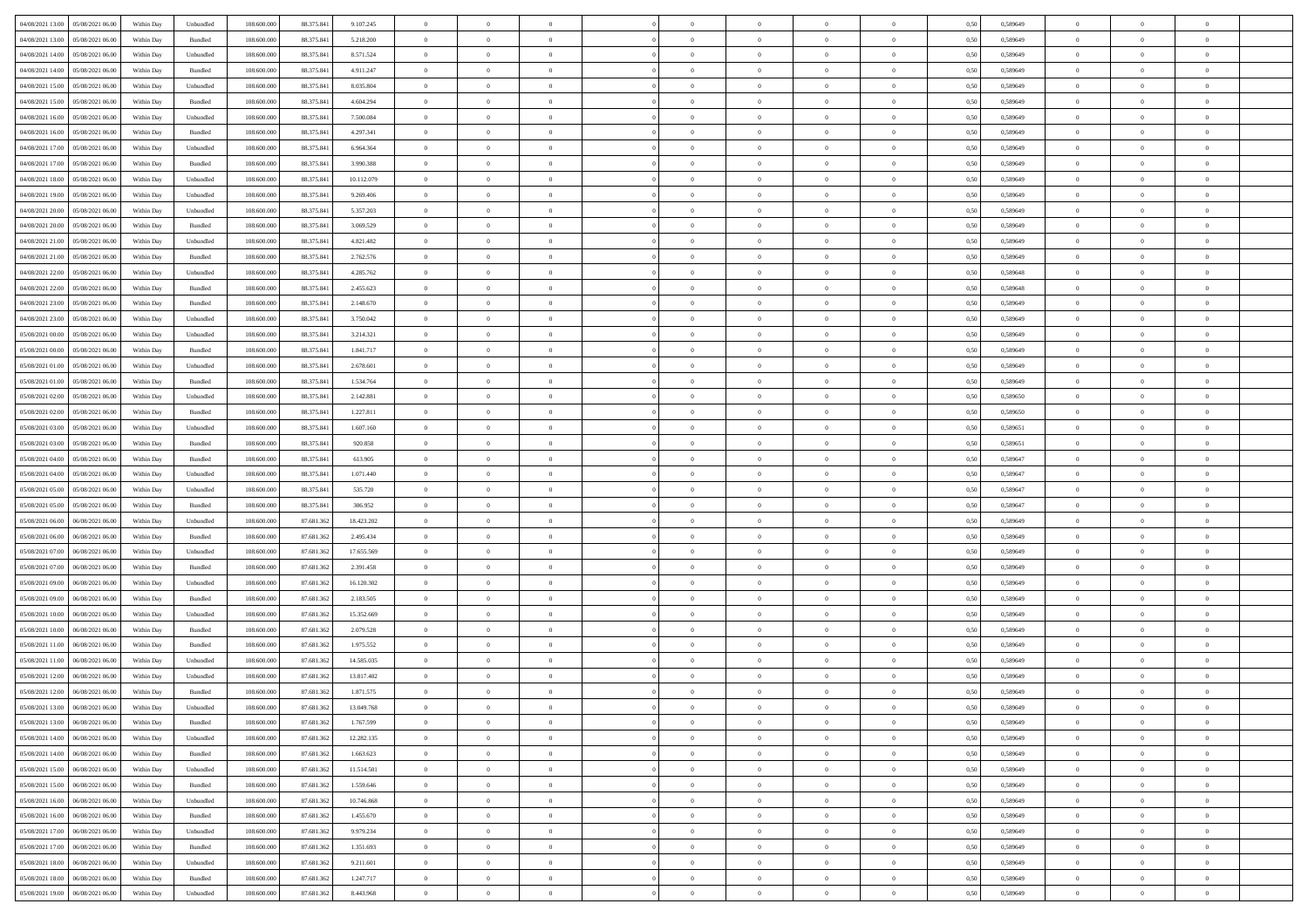|                                      |            |                    |             |            |            | $\overline{0}$ | $\theta$       |                | $\overline{0}$ | $\theta$       |                | $\bf{0}$       |      |          | $\theta$       | $\theta$       | $\theta$       |  |
|--------------------------------------|------------|--------------------|-------------|------------|------------|----------------|----------------|----------------|----------------|----------------|----------------|----------------|------|----------|----------------|----------------|----------------|--|
| 05/08/2021 19:00   06/08/2021 06:00  | Within Day | Bundled            | 108.600.000 | 87.681.362 | 1.143.740  |                |                |                |                |                |                |                | 0,50 | 0,589649 |                |                |                |  |
| 05/08/2021 20:00<br>06/08/2021 06:00 | Within Day | Unbundled          | 108.600.00  | 87.681.36  | 7.676.334  | $\bf{0}$       | $\bf{0}$       | $\bf{0}$       | $\bf{0}$       | $\overline{0}$ | $\overline{0}$ | $\bf{0}$       | 0,50 | 0,589649 | $\,$ 0 $\,$    | $\bf{0}$       | $\overline{0}$ |  |
| 05/08/2021 20:00<br>06/08/2021 06:00 | Within Day | Bundled            | 108,600,000 | 87.681.362 | 1.039.764  | $\overline{0}$ | $\bf{0}$       | $\overline{0}$ | $\bf{0}$       | $\bf{0}$       | $\overline{0}$ | $\bf{0}$       | 0.50 | 0.589649 | $\bf{0}$       | $\overline{0}$ | $\overline{0}$ |  |
| 05/08/2021 21:00<br>06/08/2021 06:00 | Within Day | Bundled            | 108.600.000 | 87.681.362 | 935.787    | $\overline{0}$ | $\overline{0}$ | $\overline{0}$ | $\overline{0}$ | $\theta$       | $\overline{0}$ | $\bf{0}$       | 0,50 | 0,589649 | $\theta$       | $\theta$       | $\overline{0}$ |  |
| 05/08/2021 21:00<br>06/08/2021 06:00 | Within Day | Unbundled          | 108.600.00  | 87.681.362 | 6.908.701  | $\bf{0}$       | $\overline{0}$ | $\bf{0}$       | $\overline{0}$ | $\theta$       | $\overline{0}$ | $\bf{0}$       | 0,50 | 0,589649 | $\,$ 0 $\,$    | $\bf{0}$       | $\overline{0}$ |  |
|                                      |            |                    |             |            |            |                |                |                |                |                |                |                |      |          |                |                |                |  |
| 05/08/2021 22:00<br>06/08/2021 06:00 | Within Day | Unbundled          | 108,600,000 | 87.681.362 | 6.141.067  | $\overline{0}$ | $\overline{0}$ | $\overline{0}$ | $\bf{0}$       | $\overline{0}$ | $\theta$       | $\bf{0}$       | 0.50 | 0.589648 | $\bf{0}$       | $\theta$       | $\overline{0}$ |  |
| 05/08/2021 22:00<br>06/08/2021 06:00 | Within Day | Bundled            | 108.600.000 | 87.681.362 | 831.811    | $\overline{0}$ | $\overline{0}$ | $\overline{0}$ | $\overline{0}$ | $\overline{0}$ | $\overline{0}$ | $\bf{0}$       | 0,50 | 0,589648 | $\theta$       | $\theta$       | $\overline{0}$ |  |
| 05/08/2021 23:00<br>06/08/2021 06:00 | Within Day | Unbundled          | 108.600.00  | 87.681.36  | 5.373.434  | $\overline{0}$ | $\bf{0}$       | $\bf{0}$       | $\overline{0}$ | $\overline{0}$ | $\overline{0}$ | $\bf{0}$       | 0,50 | 0,589649 | $\,$ 0 $\,$    | $\bf{0}$       | $\overline{0}$ |  |
| 05/08/2021 23:00<br>06/08/2021 06:00 | Within Day | Bundled            | 108,600,000 | 87.681.362 | 727.835    | $\overline{0}$ | $\bf{0}$       | $\overline{0}$ | $\bf{0}$       | $\overline{0}$ | $\overline{0}$ | $\bf{0}$       | 0.50 | 0.589649 | $\bf{0}$       | $\overline{0}$ | $\overline{0}$ |  |
| 06/08/2021 00:00<br>06/08/2021 06:00 | Within Day | Unbundled          | 108.600.000 | 87.681.362 | 4.605.800  | $\overline{0}$ | $\bf{0}$       | $\overline{0}$ | $\overline{0}$ | $\overline{0}$ | $\overline{0}$ | $\bf{0}$       | 0,50 | 0,589649 | $\,$ 0 $\,$    | $\bf{0}$       | $\overline{0}$ |  |
| 06/08/2021 00:00<br>06/08/2021 06:00 | Within Day | Bundled            | 108.600.00  | 87.681.362 | 623.858    | $\bf{0}$       | $\overline{0}$ | $\bf{0}$       | $\bf{0}$       | $\bf{0}$       | $\overline{0}$ | $\bf{0}$       | 0,50 | 0,589649 | $\,$ 0 $\,$    | $\bf{0}$       | $\overline{0}$ |  |
| 06/08/2021 01:00<br>06/08/2021 06:00 | Within Day | Unbundled          | 108,600,000 | 87.681.362 | 3.838.167  | $\overline{0}$ | $\bf{0}$       | $\overline{0}$ | $\overline{0}$ | $\bf{0}$       | $\overline{0}$ | $\bf{0}$       | 0.50 | 0.589649 | $\bf{0}$       | $\overline{0}$ | $\bf{0}$       |  |
|                                      |            |                    |             |            |            | $\overline{0}$ | $\overline{0}$ | $\overline{0}$ | $\theta$       | $\theta$       | $\overline{0}$ |                |      |          | $\,$ 0 $\,$    | $\theta$       | $\overline{0}$ |  |
| 06/08/2021 01:00<br>06/08/2021 06:00 | Within Day | Bundled            | 108.600.000 | 87.681.362 | 519.882    |                |                |                |                |                |                | $\bf{0}$       | 0,50 | 0,589649 |                |                |                |  |
| 06/08/2021 02:00<br>06/08/2021 06:00 | Within Day | Bundled            | 108.600.00  | 87.681.362 | 415.905    | $\bf{0}$       | $\overline{0}$ | $\bf{0}$       | $\overline{0}$ | $\theta$       | $\overline{0}$ | $\bf{0}$       | 0,50 | 0,589650 | $\,$ 0 $\,$    | $\bf{0}$       | $\overline{0}$ |  |
| 06/08/2021 02:00<br>06/08/2021 06:00 | Within Day | Unbundled          | 108,600,000 | 87.681.362 | 3.070.533  | $\overline{0}$ | $\overline{0}$ | $\overline{0}$ | $\bf{0}$       | $\overline{0}$ | $\Omega$       | $\bf{0}$       | 0.50 | 0.589650 | $\,$ 0 $\,$    | $\theta$       | $\overline{0}$ |  |
| 06/08/2021 03:00<br>06/08/2021 06:00 | Within Day | Unbundled          | 108.600.000 | 87.681.362 | 2.302.900  | $\overline{0}$ | $\overline{0}$ | $\overline{0}$ | $\overline{0}$ | $\overline{0}$ | $\overline{0}$ | $\bf{0}$       | 0,50 | 0,589651 | $\theta$       | $\theta$       | $\overline{0}$ |  |
| 06/08/2021 03:00<br>06/08/2021 06:00 | Within Day | Bundled            | 108.600.00  | 87.681.362 | 311.929    | $\bf{0}$       | $\overline{0}$ | $\bf{0}$       | $\overline{0}$ | $\theta$       | $\overline{0}$ | $\bf{0}$       | 0,50 | 0,589651 | $\,$ 0 $\,$    | $\bf{0}$       | $\overline{0}$ |  |
| 06/08/2021 04:00<br>06/08/2021 06:00 | Within Day | Unbundled          | 108,600,000 | 87.681.362 | 1.535.266  | $\overline{0}$ | $\bf{0}$       | $\overline{0}$ | $\bf{0}$       | $\overline{0}$ | $\overline{0}$ | $\bf{0}$       | 0.50 | 0.589647 | $\bf{0}$       | $\overline{0}$ | $\overline{0}$ |  |
| 06/08/2021 04:00<br>06/08/2021 06:00 | Within Day | Bundled            | 108.600.000 | 87.681.362 | 207.952    | $\bf{0}$       | $\bf{0}$       | $\overline{0}$ | $\overline{0}$ | $\overline{0}$ | $\overline{0}$ | $\bf{0}$       | 0,50 | 0,589647 | $\,$ 0 $\,$    | $\bf{0}$       | $\overline{0}$ |  |
| 06/08/2021 06:00                     | Within Day | Unbundled          | 108.600.00  | 87.681.362 | 767.633    | $\bf{0}$       | $\bf{0}$       | $\bf{0}$       | $\bf{0}$       | $\overline{0}$ | $\overline{0}$ | $\bf{0}$       | 0,50 | 0,589647 | $\,$ 0 $\,$    | $\bf{0}$       | $\overline{0}$ |  |
| 06/08/2021 05:00                     |            |                    |             |            |            |                |                |                |                |                |                |                |      |          |                |                |                |  |
| 06/08/2021 05:00<br>06/08/2021 06:00 | Within Day | Bundled            | 108,600,000 | 87.681.362 | 103.976    | $\overline{0}$ | $\bf{0}$       | $\overline{0}$ | $\overline{0}$ | $\bf{0}$       | $\overline{0}$ | $\bf{0}$       | 0.50 | 0.589647 | $\bf{0}$       | $\overline{0}$ | $\,$ 0         |  |
| 06/08/2021 06:00<br>07/08/2021 06:00 | Within Day | Unbundled          | 108.600.000 | 87.681.362 | 13.551.766 | $\overline{0}$ | $\overline{0}$ | $\overline{0}$ | $\overline{0}$ | $\theta$       | $\overline{0}$ | $\bf{0}$       | 0,50 | 0,589649 | $\theta$       | $\theta$       | $\overline{0}$ |  |
| 06/08/2021 06:00<br>07/08/2021 06.00 | Within Day | Bundled            | 108.600.00  | 87.681.362 | 7.366.871  | $\bf{0}$       | $\overline{0}$ | $\bf{0}$       | $\bf{0}$       | $\,$ 0 $\,$    | $\overline{0}$ | $\bf{0}$       | 0,50 | 0,589649 | $\,$ 0 $\,$    | $\bf{0}$       | $\overline{0}$ |  |
| 06/08/2021 07:00<br>07/08/2021 06:00 | Within Day | Unbundled          | 108,600,000 | 87.681.362 | 12.987.109 | $\overline{0}$ | $\overline{0}$ | $\overline{0}$ | $\bf{0}$       | $\overline{0}$ | $\theta$       | $\bf{0}$       | 0.50 | 0.589649 | $\bf{0}$       | $\theta$       | $\overline{0}$ |  |
| 06/08/2021 07:00<br>07/08/2021 06:00 | Within Day | Bundled            | 108.600.000 | 87.681.362 | 7.059.918  | $\overline{0}$ | $\overline{0}$ | $\overline{0}$ | $\overline{0}$ | $\overline{0}$ | $\overline{0}$ | $\bf{0}$       | 0,50 | 0,589649 | $\theta$       | $\theta$       | $\overline{0}$ |  |
| 06/08/2021 08:00<br>07/08/2021 06.00 | Within Day | Bundled            | 108.600.00  | 87.681.36  | 6.752.965  | $\bf{0}$       | $\overline{0}$ | $\bf{0}$       | $\overline{0}$ | $\bf{0}$       | $\overline{0}$ | $\bf{0}$       | 0,50 | 0,589649 | $\,$ 0 $\,$    | $\bf{0}$       | $\overline{0}$ |  |
| 06/08/2021 08:00<br>07/08/2021 06:00 | Within Day | Unbundled          | 108,600,000 | 87.681.362 | 12.422.452 | $\overline{0}$ | $\bf{0}$       | $\overline{0}$ | $\bf{0}$       | $\overline{0}$ | $\overline{0}$ | $\bf{0}$       | 0.50 | 0.589649 | $\bf{0}$       | $\overline{0}$ | $\overline{0}$ |  |
| 06/08/2021 09:00<br>07/08/2021 06:00 | Within Day | Unbundled          | 108.600.000 | 87.681.362 | 11.857.795 | $\overline{0}$ | $\bf{0}$       | $\overline{0}$ | $\overline{0}$ | $\overline{0}$ | $\overline{0}$ | $\bf{0}$       | 0,50 | 0,589649 | $\theta$       | $\theta$       | $\overline{0}$ |  |
|                                      |            |                    |             |            |            |                |                |                |                |                |                |                |      |          |                |                |                |  |
| 06/08/2021 09:00<br>07/08/2021 06.00 | Within Day | Bundled            | 108.600.00  | 87.681.362 | 6.446.012  | $\bf{0}$       | $\bf{0}$       | $\bf{0}$       | $\bf{0}$       | $\overline{0}$ | $\overline{0}$ | $\bf{0}$       | 0,50 | 0,589649 | $\,$ 0 $\,$    | $\bf{0}$       | $\overline{0}$ |  |
| 06/08/2021 10:00<br>07/08/2021 06:00 | Within Day | Unbundled          | 108,600,000 | 87.681.362 | 11.293.138 | $\overline{0}$ | $\bf{0}$       | $\overline{0}$ | $\bf{0}$       | $\bf{0}$       | $\overline{0}$ | $\bf{0}$       | 0.50 | 0.589649 | $\bf{0}$       | $\overline{0}$ | $\bf{0}$       |  |
| 06/08/2021 10:00<br>07/08/2021 06:00 | Within Day | Bundled            | 108.600.000 | 87.681.362 | 6.139.059  | $\overline{0}$ | $\overline{0}$ | $\overline{0}$ | $\overline{0}$ | $\overline{0}$ | $\overline{0}$ | $\bf{0}$       | 0.50 | 0.589649 | $\theta$       | $\theta$       | $\overline{0}$ |  |
| 06/08/2021 11:00<br>07/08/2021 06.00 | Within Day | Unbundled          | 108.600.00  | 87.681.362 | 10.728.481 | $\bf{0}$       | $\overline{0}$ | $\bf{0}$       | $\bf{0}$       | $\,$ 0 $\,$    | $\overline{0}$ | $\bf{0}$       | 0,50 | 0,589649 | $\,$ 0 $\,$    | $\bf{0}$       | $\overline{0}$ |  |
| 06/08/2021 11:00<br>07/08/2021 06:00 | Within Day | Bundled            | 108,600,000 | 87.681.362 | 5.832.106  | $\overline{0}$ | $\bf{0}$       | $\overline{0}$ | $\bf{0}$       | $\overline{0}$ | $\Omega$       | $\bf{0}$       | 0.50 | 0.589649 | $\,$ 0 $\,$    | $\theta$       | $\overline{0}$ |  |
| 06/08/2021 12:00<br>07/08/2021 06:00 | Within Dav | Unbundled          | 108.600.000 | 87.681.362 | 10.163.824 | $\overline{0}$ | $\overline{0}$ | $\overline{0}$ | $\overline{0}$ | $\theta$       | $\overline{0}$ | $\bf{0}$       | 0.50 | 0.589649 | $\theta$       | $\theta$       | $\overline{0}$ |  |
| 06/08/2021 12:00<br>07/08/2021 06.00 | Within Day | Bundled            | 108.600.00  | 87.681.362 | 5.525.153  | $\bf{0}$       | $\bf{0}$       | $\bf{0}$       | $\bf{0}$       | $\bf{0}$       | $\overline{0}$ | $\bf{0}$       | 0,50 | 0,589649 | $\,$ 0 $\,$    | $\bf{0}$       | $\overline{0}$ |  |
| 06/08/2021 13:00<br>07/08/2021 06:00 | Within Day | Unbundled          | 108,600,000 | 87.681.362 | 9.599.167  | $\overline{0}$ | $\bf{0}$       | $\overline{0}$ | $\bf{0}$       | $\overline{0}$ | $\overline{0}$ | $\bf{0}$       | 0.50 | 0.589649 | $\bf{0}$       | $\overline{0}$ | $\overline{0}$ |  |
|                                      |            |                    |             |            |            |                |                |                |                |                |                |                |      |          |                |                |                |  |
| 06/08/2021 13:00<br>07/08/2021 06:00 | Within Dav | Bundled            | 108.600.000 | 87.681.362 | 5.218.200  | $\overline{0}$ | $\overline{0}$ | $\overline{0}$ | $\overline{0}$ | $\overline{0}$ | $\overline{0}$ | $\overline{0}$ | 0.50 | 0.589649 | $\theta$       | $\theta$       | $\overline{0}$ |  |
| 06/08/2021 14:00<br>07/08/2021 06.00 | Within Day | Unbundled          | 108.600.00  | 87.681.362 | 9.034.510  | $\bf{0}$       | $\bf{0}$       | $\bf{0}$       | $\bf{0}$       | $\overline{0}$ | $\overline{0}$ | $\bf{0}$       | 0,50 | 0,589649 | $\,$ 0 $\,$    | $\bf{0}$       | $\overline{0}$ |  |
| 06/08/2021 14:00<br>07/08/2021 06:00 | Within Day | Bundled            | 108,600,000 | 87.681.362 | 4.911.247  | $\overline{0}$ | $\bf{0}$       | $\overline{0}$ | $\overline{0}$ | $\bf{0}$       | $\overline{0}$ | $\bf{0}$       | 0.50 | 0.589649 | $\bf{0}$       | $\overline{0}$ | $\overline{0}$ |  |
| 06/08/2021 15:00<br>07/08/2021 06:00 | Within Dav | Unbundled          | 108.600.000 | 87.681.362 | 8.469.853  | $\overline{0}$ | $\overline{0}$ | $\overline{0}$ | $\overline{0}$ | $\overline{0}$ | $\overline{0}$ | $\bf{0}$       | 0.50 | 0.589649 | $\theta$       | $\theta$       | $\overline{0}$ |  |
| 06/08/2021 15:00<br>07/08/2021 06.00 | Within Day | Bundled            | 108.600.00  | 87.681.362 | 4.604.294  | $\bf{0}$       | $\bf{0}$       | $\bf{0}$       | $\bf{0}$       | $\overline{0}$ | $\overline{0}$ | $\bf{0}$       | 0,50 | 0,589649 | $\,$ 0 $\,$    | $\bf{0}$       | $\overline{0}$ |  |
| 06/08/2021 16:00<br>07/08/2021 06:00 | Within Day | Unbundled          | 108,600,000 | 87.681.362 | 7.905.197  | $\overline{0}$ | $\overline{0}$ | $\overline{0}$ | $\bf{0}$       | $\overline{0}$ | $\Omega$       | $\bf{0}$       | 0.50 | 0.589649 | $\bf{0}$       | $\theta$       | $\overline{0}$ |  |
| 06/08/2021 16:00<br>07/08/2021 06:00 | Within Dav | Bundled            | 108.600.000 | 87.681.36  | 4.297.341  | $\overline{0}$ | $\overline{0}$ | $\Omega$       | $\overline{0}$ | $\theta$       | $\overline{0}$ | $\overline{0}$ | 0.5( | 0.589649 | $\theta$       | $\theta$       | $\overline{0}$ |  |
| 06/08/2021 17:00<br>07/08/2021 06:00 | Within Day | Unbundled          | 108.600.00  | 87.681.362 | 7.340.540  | $\bf{0}$       | $\bf{0}$       | $\bf{0}$       | $\bf{0}$       | $\bf{0}$       | $\overline{0}$ | $\bf{0}$       | 0,50 | 0,589649 | $\overline{0}$ | $\bf{0}$       | $\overline{0}$ |  |
| 06/08/2021 17:00 07/08/2021 06:00    | Within Day | $\mathbf B$ undled | 108.600.000 | 87.681.362 | 3 990 388  | $\bf{0}$       | $\Omega$       |                | $\Omega$       |                |                |                | 0,50 | 0.589649 | $\bf{0}$       | $\overline{0}$ |                |  |
|                                      |            |                    |             |            |            |                |                |                |                |                |                |                |      |          |                |                |                |  |
| 06/08/2021 18:00 07/08/2021 06:00    | Within Day | Bundled            | 108.600.000 | 87.681.362 | 3.683.435  | $\overline{0}$ | $\overline{0}$ | $\Omega$       | $\theta$       | $\overline{0}$ | $\overline{0}$ | $\bf{0}$       | 0,50 | 0,589649 | $\theta$       | $\theta$       | $\overline{0}$ |  |
| 06/08/2021 18:00<br>07/08/2021 06:00 | Within Day | Unbundled          | 108.600.00  | 87.681.362 | 6.775.883  | $\overline{0}$ | $\bf{0}$       | $\overline{0}$ | $\overline{0}$ | $\bf{0}$       | $\overline{0}$ | $\bf{0}$       | 0,50 | 0,589649 | $\bf{0}$       | $\overline{0}$ | $\bf{0}$       |  |
| 06/08/2021 19:00 07/08/2021 06:00    | Within Day | Unbundled          | 108,600,000 | 87.681.362 | 6.211.226  | $\overline{0}$ | $\bf{0}$       | $\overline{0}$ | $\overline{0}$ | $\mathbf{0}$   | $\overline{0}$ | $\,$ 0 $\,$    | 0.50 | 0.589649 | $\overline{0}$ | $\bf{0}$       | $\bf{0}$       |  |
| 06/08/2021 19:00 07/08/2021 06:00    | Within Day | Bundled            | 108.600.000 | 87.681.362 | 3.376.482  | $\overline{0}$ | $\overline{0}$ | $\overline{0}$ | $\overline{0}$ | $\overline{0}$ | $\overline{0}$ | $\bf{0}$       | 0,50 | 0.589649 | $\theta$       | $\theta$       | $\overline{0}$ |  |
| 06/08/2021 20:00<br>07/08/2021 06:00 | Within Day | Unbundled          | 108.600.000 | 87.681.362 | 5.646.569  | $\overline{0}$ | $\bf{0}$       | $\overline{0}$ | $\overline{0}$ | $\bf{0}$       | $\overline{0}$ | $\bf{0}$       | 0,50 | 0,589649 | $\bf{0}$       | $\overline{0}$ | $\overline{0}$ |  |
| 06/08/2021 20:00 07/08/2021 06:00    | Within Day | Bundled            | 108,600,000 | 87.681.362 | 3.069.529  | $\overline{0}$ | $\bf{0}$       | $\overline{0}$ | $\overline{0}$ | $\bf{0}$       | $\overline{0}$ | $\bf{0}$       | 0.50 | 0.589649 | $\,$ 0 $\,$    | $\overline{0}$ | $\,$ 0         |  |
| 06/08/2021 21:00 07/08/2021 06:00    | Within Dav | Unbundled          | 108.600.000 | 87.681.362 | 5.081.912  | $\overline{0}$ | $\overline{0}$ | $\overline{0}$ | $\overline{0}$ | $\overline{0}$ | $\overline{0}$ | $\bf{0}$       | 0,50 | 0.589649 | $\overline{0}$ | $\theta$       | $\overline{0}$ |  |
|                                      |            |                    |             |            |            |                |                |                |                |                |                |                |      |          |                |                |                |  |
| 06/08/2021 21:00<br>07/08/2021 06:00 | Within Day | Bundled            | 108.600.00  | 87.681.362 | 2.762.576  | $\overline{0}$ | $\overline{0}$ | $\overline{0}$ | $\overline{0}$ | $\overline{0}$ | $\overline{0}$ | $\bf{0}$       | 0,50 | 0,589649 | $\bf{0}$       | $\overline{0}$ | $\,$ 0         |  |
| 06/08/2021 22:00 07/08/2021 06:00    | Within Day | Unbundled          | 108,600,000 | 87.681.362 | 4.517.255  | $\overline{0}$ | $\overline{0}$ | $\overline{0}$ | $\overline{0}$ | $\overline{0}$ | $\overline{0}$ | $\bf{0}$       | 0.50 | 0.589648 | $\mathbf{0}$   | $\bf{0}$       | $\,$ 0         |  |
| 06/08/2021 22:00 07/08/2021 06:00    | Within Dav | Bundled            | 108.600.000 | 87.681.362 | 2.455.623  | $\overline{0}$ | $\overline{0}$ | $\overline{0}$ | $\overline{0}$ | $\overline{0}$ | $\overline{0}$ | $\bf{0}$       | 0,50 | 0.589648 | $\overline{0}$ | $\theta$       | $\overline{0}$ |  |
| 06/08/2021 23:00<br>07/08/2021 06:00 | Within Day | Bundled            | 108.600.00  | 87.681.362 | 2.148.670  | $\overline{0}$ | $\bf{0}$       | $\overline{0}$ | $\overline{0}$ | $\overline{0}$ | $\overline{0}$ | $\bf{0}$       | 0,50 | 0,589649 | $\bf{0}$       | $\,$ 0 $\,$    | $\bf{0}$       |  |
| 06/08/2021 23:00 07/08/2021 06:00    | Within Day | Unbundled          | 108.600.000 | 87.681.362 | 3.952.598  | $\,$ 0 $\,$    | $\bf{0}$       | $\overline{0}$ | $\overline{0}$ | $\,$ 0 $\,$    | $\overline{0}$ | $\,$ 0 $\,$    | 0,50 | 0,589649 | $\overline{0}$ | $\,$ 0 $\,$    | $\,$ 0 $\,$    |  |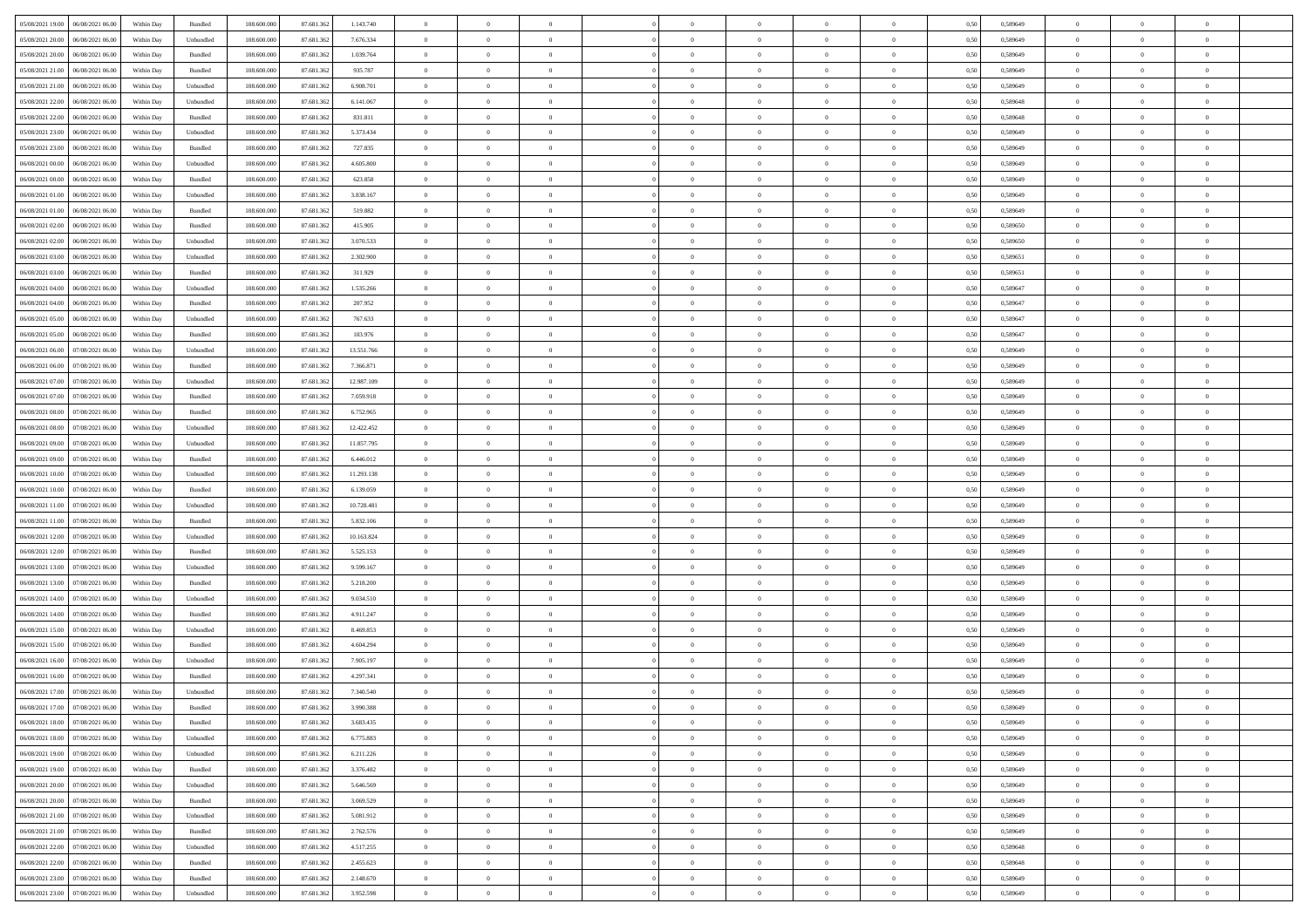| 07/08/2021 00:00 07/08/2021 06:00                                                                 | Within Day | Unbundled                   | 108.600.000 | 87.681.362 | 3.387.941  | $\overline{0}$ | $\overline{0}$ |                | $\overline{0}$ | $\theta$       |                | $\theta$       | 0,50 | 0,589649 | $\theta$       | $\theta$       | $\overline{0}$ |  |
|---------------------------------------------------------------------------------------------------|------------|-----------------------------|-------------|------------|------------|----------------|----------------|----------------|----------------|----------------|----------------|----------------|------|----------|----------------|----------------|----------------|--|
| 07/08/2021 00:00<br>07/08/2021 06:00                                                              | Within Day | Bundled                     | 108.600.00  | 87.681.36  | 1.841.717  | $\bf{0}$       | $\bf{0}$       | $\bf{0}$       | $\overline{0}$ | $\overline{0}$ | $\overline{0}$ | $\bf{0}$       | 0,50 | 0,589649 | $\,$ 0 $\,$    | $\bf{0}$       | $\overline{0}$ |  |
| 07/08/2021 01:00<br>07/08/2021 06:00                                                              | Within Day | Unbundled                   | 108,600,000 | 87.681.362 | 2.823.284  | $\overline{0}$ | $\bf{0}$       | $\overline{0}$ | $\bf{0}$       | $\bf{0}$       | $\overline{0}$ | $\bf{0}$       | 0.50 | 0.589649 | $\bf{0}$       | $\overline{0}$ | $\overline{0}$ |  |
| 07/08/2021 01:00<br>07/08/2021 06:00                                                              | Within Day | Bundled                     | 108.600.000 | 87.681.362 | 1.534.764  | $\overline{0}$ | $\overline{0}$ | $\overline{0}$ | $\theta$       | $\theta$       | $\overline{0}$ | $\bf{0}$       | 0,50 | 0,589649 | $\theta$       | $\theta$       | $\overline{0}$ |  |
|                                                                                                   |            |                             |             |            |            |                |                |                |                |                |                |                |      |          |                |                |                |  |
| 07/08/2021 02:00<br>07/08/2021 06.00                                                              | Within Day | Unbundled                   | 108.600.00  | 87.681.362 | 2.258.627  | $\bf{0}$       | $\overline{0}$ | $\bf{0}$       | $\overline{0}$ | $\theta$       | $\overline{0}$ | $\bf{0}$       | 0,50 | 0,589650 | $\,$ 0 $\,$    | $\bf{0}$       | $\overline{0}$ |  |
| 07/08/2021 02:00<br>07/08/2021 06:00                                                              | Within Day | Bundled                     | 108,600,000 | 87.681.362 | 1.227.811  | $\overline{0}$ | $\overline{0}$ | $\overline{0}$ | $\bf{0}$       | $\overline{0}$ | $\Omega$       | $\bf{0}$       | 0.50 | 0.589650 | $\bf{0}$       | $\theta$       | $\overline{0}$ |  |
| 07/08/2021 03:00<br>07/08/2021 06:00                                                              | Within Day | Unbundled                   | 108.600.000 | 87.681.362 | 1.693.970  | $\overline{0}$ | $\overline{0}$ | $\overline{0}$ | $\overline{0}$ | $\overline{0}$ | $\overline{0}$ | $\bf{0}$       | 0,50 | 0,589651 | $\theta$       | $\theta$       | $\overline{0}$ |  |
| 07/08/2021 03:00<br>07/08/2021 06.00                                                              | Within Day | Bundled                     | 108.600.00  | 87.681.36  | 920.858    | $\bf{0}$       | $\overline{0}$ | $\bf{0}$       | $\overline{0}$ | $\theta$       | $\overline{0}$ | $\bf{0}$       | 0,50 | 0,589651 | $\,$ 0 $\,$    | $\bf{0}$       | $\overline{0}$ |  |
| 07/08/2021 04:00<br>07/08/2021 06:00                                                              | Within Day | Unbundled                   | 108,600,000 | 87.681.362 | 1.129.313  | $\overline{0}$ | $\bf{0}$       | $\overline{0}$ | $\bf{0}$       | $\overline{0}$ | $\overline{0}$ | $\bf{0}$       | 0.50 | 0.589647 | $\bf{0}$       | $\overline{0}$ | $\overline{0}$ |  |
| 07/08/2021 04:00<br>07/08/2021 06:00                                                              | Within Day | Bundled                     | 108.600.000 | 87.681.362 | 613.905    | $\bf{0}$       | $\bf{0}$       | $\overline{0}$ | $\overline{0}$ | $\overline{0}$ | $\overline{0}$ | $\bf{0}$       | 0,50 | 0,589647 | $\,$ 0 $\,$    | $\bf{0}$       | $\overline{0}$ |  |
|                                                                                                   |            |                             |             |            |            |                |                |                |                |                |                |                |      |          |                |                |                |  |
| 07/08/2021 05:00<br>07/08/2021 06.00                                                              | Within Day | Bundled                     | 108.600.00  | 87.681.362 | 306.952    | $\bf{0}$       | $\overline{0}$ | $\bf{0}$       | $\bf{0}$       | $\bf{0}$       | $\overline{0}$ | $\bf{0}$       | 0,50 | 0,589647 | $\,$ 0 $\,$    | $\bf{0}$       | $\overline{0}$ |  |
| 07/08/2021 05:00<br>07/08/2021 06:00                                                              | Within Day | Unbundled                   | 108,600,000 | 87.681.362 | 564,656    | $\overline{0}$ | $\bf{0}$       | $\overline{0}$ | $\overline{0}$ | $\bf{0}$       | $\overline{0}$ | $\bf{0}$       | 0.50 | 0.589647 | $\bf{0}$       | $\overline{0}$ | $\bf{0}$       |  |
| 07/08/2021 06:00<br>08/08/2021 06:00                                                              | Within Day | Unbundled                   | 108.600.000 | 87.681.362 | 13.297.573 | $\overline{0}$ | $\overline{0}$ | $\overline{0}$ | $\theta$       | $\theta$       | $\overline{0}$ | $\bf{0}$       | 0,50 | 0,589649 | $\,$ 0 $\,$    | $\theta$       | $\overline{0}$ |  |
| 07/08/2021 06:00<br>08/08/2021 06:00                                                              | Within Day | Bundled                     | 108.600.00  | 87.681.36  | 7.621.063  | $\bf{0}$       | $\overline{0}$ | $\bf{0}$       | $\overline{0}$ | $\theta$       | $\overline{0}$ | $\bf{0}$       | 0,50 | 0,589649 | $\bf{0}$       | $\bf{0}$       | $\overline{0}$ |  |
| 07/08/2021 07:00<br>08/08/2021 06:00                                                              | Within Day | Unbundled                   | 108,600,000 | 87.681.362 | 12.743.508 | $\overline{0}$ | $\overline{0}$ | $\overline{0}$ | $\bf{0}$       | $\overline{0}$ | $\Omega$       | $\bf{0}$       | 0.50 | 0.589649 | $\theta$       | $\theta$       | $\overline{0}$ |  |
| 07/08/2021 07:00<br>08/08/2021 06:00                                                              | Within Day | Bundled                     | 108.600.000 | 87.681.362 | 7.303.519  | $\overline{0}$ | $\overline{0}$ | $\overline{0}$ | $\overline{0}$ | $\overline{0}$ | $\overline{0}$ | $\bf{0}$       | 0,50 | 0,589649 | $\theta$       | $\theta$       | $\overline{0}$ |  |
|                                                                                                   |            |                             |             |            |            |                |                |                |                |                |                |                |      |          |                |                |                |  |
| 07/08/2021 08:00<br>08/08/2021 06:00                                                              | Within Day | Unbundled                   | 108.600.00  | 87.681.36  | 12.189.442 | $\bf{0}$       | $\overline{0}$ | $\bf{0}$       | $\overline{0}$ | $\theta$       | $\overline{0}$ | $\bf{0}$       | 0,50 | 0,589649 | $\,$ 0 $\,$    | $\bf{0}$       | $\overline{0}$ |  |
| 07/08/2021 08:00<br>08/08/2021 06:00                                                              | Within Day | Bundled                     | 108,600,000 | 87.681.362 | 6.985.975  | $\overline{0}$ | $\bf{0}$       | $\overline{0}$ | $\bf{0}$       | $\overline{0}$ | $\overline{0}$ | $\bf{0}$       | 0.50 | 0.589649 | $\bf{0}$       | $\overline{0}$ | $\overline{0}$ |  |
| 07/08/2021 09:00<br>08/08/2021 06:00                                                              | Within Day | Unbundled                   | 108.600.000 | 87.681.362 | 11.635.376 | $\overline{0}$ | $\bf{0}$       | $\overline{0}$ | $\overline{0}$ | $\overline{0}$ | $\overline{0}$ | $\bf{0}$       | 0,50 | 0,589649 | $\,$ 0 $\,$    | $\bf{0}$       | $\overline{0}$ |  |
| 07/08/2021 09:00<br>08/08/2021 06:00                                                              | Within Day | Bundled                     | 108.600.00  | 87.681.362 | 6.668.430  | $\bf{0}$       | $\bf{0}$       | $\bf{0}$       | $\bf{0}$       | $\overline{0}$ | $\overline{0}$ | $\bf{0}$       | 0,50 | 0,589649 | $\,$ 0 $\,$    | $\bf{0}$       | $\overline{0}$ |  |
| 07/08/2021 10:00<br>08/08/2021 06:00                                                              | Within Day | Unbundled                   | 108,600,000 | 87.681.362 | 11.081.311 | $\overline{0}$ | $\bf{0}$       | $\overline{0}$ | $\bf{0}$       | $\bf{0}$       | $\overline{0}$ | $\bf{0}$       | 0.50 | 0.589649 | $\bf{0}$       | $\overline{0}$ | $\overline{0}$ |  |
| 07/08/2021 10:00<br>08/08/2021 06:00                                                              | Within Day | Bundled                     | 108.600.000 | 87.681.362 | 6.350.886  | $\overline{0}$ | $\overline{0}$ | $\overline{0}$ | $\theta$       | $\theta$       | $\overline{0}$ | $\bf{0}$       | 0,50 | 0,589649 | $\theta$       | $\theta$       | $\overline{0}$ |  |
|                                                                                                   |            |                             |             |            |            |                |                |                |                |                |                |                |      |          |                |                |                |  |
| 07/08/2021 11:00<br>08/08/2021 06:00                                                              | Within Day | Unbundled                   | 108.600.00  | 87.681.362 | 10.527.245 | $\bf{0}$       | $\overline{0}$ | $\bf{0}$       | $\bf{0}$       | $\overline{0}$ | $\overline{0}$ | $\bf{0}$       | 0,50 | 0,589649 | $\,$ 0 $\,$    | $\bf{0}$       | $\overline{0}$ |  |
| 07/08/2021 11:00<br>08/08/2021 06:00                                                              | Within Day | Bundled                     | 108,600,000 | 87.681.362 | 6.033.342  | $\overline{0}$ | $\overline{0}$ | $\overline{0}$ | $\overline{0}$ | $\overline{0}$ | $\Omega$       | $\bf{0}$       | 0.50 | 0.589649 | $\bf{0}$       | $\theta$       | $\overline{0}$ |  |
| 07/08/2021 12:00<br>08/08/2021 06:00                                                              | Within Day | Unbundled                   | 108.600.000 | 87.681.362 | 9.973.180  | $\overline{0}$ | $\overline{0}$ | $\overline{0}$ | $\overline{0}$ | $\theta$       | $\overline{0}$ | $\bf{0}$       | 0,50 | 0,589649 | $\,$ 0 $\,$    | $\theta$       | $\overline{0}$ |  |
| 07/08/2021 12:00<br>08/08/2021 06:00                                                              | Within Day | Bundled                     | 108.600.00  | 87.681.36  | 5.715.797  | $\bf{0}$       | $\overline{0}$ | $\bf{0}$       | $\overline{0}$ | $\theta$       | $\overline{0}$ | $\bf{0}$       | 0,50 | 0,589649 | $\,$ 0 $\,$    | $\bf{0}$       | $\overline{0}$ |  |
| 07/08/2021 13:00<br>08/08/2021 06:00                                                              | Within Day | Unbundled                   | 108,600,000 | 87.681.362 | 9.419.114  | $\overline{0}$ | $\bf{0}$       | $\overline{0}$ | $\bf{0}$       | $\overline{0}$ | $\overline{0}$ | $\bf{0}$       | 0.50 | 0.589649 | $\bf{0}$       | $\overline{0}$ | $\overline{0}$ |  |
| 07/08/2021 13:00<br>08/08/2021 06:00                                                              | Within Day | Bundled                     | 108.600.000 | 87.681.362 | 5.398.253  | $\overline{0}$ | $\bf{0}$       | $\overline{0}$ | $\overline{0}$ | $\overline{0}$ | $\overline{0}$ | $\bf{0}$       | 0,50 | 0,589649 | $\theta$       | $\theta$       | $\overline{0}$ |  |
|                                                                                                   |            |                             |             |            |            |                |                |                |                |                |                |                |      |          |                |                |                |  |
| 07/08/2021 14:00<br>08/08/2021 06:00                                                              | Within Day | Unbundled                   | 108.600.00  | 87.681.362 | 8.865.049  | $\bf{0}$       | $\bf{0}$       | $\bf{0}$       | $\bf{0}$       | $\overline{0}$ | $\overline{0}$ | $\bf{0}$       | 0,50 | 0,589649 | $\,$ 0 $\,$    | $\bf{0}$       | $\overline{0}$ |  |
| 07/08/2021 14:00<br>08/08/2021 06:00                                                              | Within Day | Bundled                     | 108,600,000 | 87.681.362 | 5.080.709  | $\overline{0}$ | $\bf{0}$       | $\overline{0}$ | $\bf{0}$       | $\bf{0}$       | $\overline{0}$ | $\bf{0}$       | 0.50 | 0.589649 | $\bf{0}$       | $\overline{0}$ | $\overline{0}$ |  |
| 07/08/2021 15:00<br>08/08/2021 06:00                                                              | Within Day | Bundled                     | 108.600.000 | 87.681.362 | 4.763.164  | $\overline{0}$ | $\overline{0}$ | $\overline{0}$ | $\overline{0}$ | $\overline{0}$ | $\overline{0}$ | $\bf{0}$       | 0.50 | 0.589649 | $\theta$       | $\theta$       | $\overline{0}$ |  |
| 07/08/2021 15:00<br>08/08/2021 06:00                                                              | Within Day | Unbundled                   | 108.600.00  | 87.681.362 | 8.310.983  | $\bf{0}$       | $\overline{0}$ | $\bf{0}$       | $\bf{0}$       | $\overline{0}$ | $\overline{0}$ | $\bf{0}$       | 0,50 | 0,589649 | $\,$ 0 $\,$    | $\bf{0}$       | $\overline{0}$ |  |
| 07/08/2021 16:00<br>08/08/2021 06:00                                                              | Within Day | Unbundled                   | 108,600,000 | 87.681.362 | 7.756.917  | $\overline{0}$ | $\bf{0}$       | $\overline{0}$ | $\bf{0}$       | $\overline{0}$ | $\Omega$       | $\bf{0}$       | 0.50 | 0.589649 | $\,$ 0 $\,$    | $\theta$       | $\overline{0}$ |  |
| 07/08/2021 16:00<br>08/08/2021 06:00                                                              | Within Dav | Bundled                     | 108.600.000 | 87.681.362 | 4.445.620  | $\overline{0}$ | $\overline{0}$ | $\overline{0}$ | $\overline{0}$ | $\theta$       | $\overline{0}$ | $\bf{0}$       | 0.50 | 0.589649 | $\theta$       | $\theta$       | $\overline{0}$ |  |
| 07/08/2021 17:00<br>08/08/2021 06:00                                                              | Within Day | Unbundled                   | 108.600.00  | 87.681.36  | 7.202.852  | $\bf{0}$       | $\bf{0}$       | $\bf{0}$       | $\bf{0}$       | $\bf{0}$       | $\overline{0}$ | $\bf{0}$       | 0,50 | 0,589649 | $\,$ 0 $\,$    | $\bf{0}$       | $\overline{0}$ |  |
| 08/08/2021 06:00                                                                                  |            | Bundled                     | 108,600,000 |            | 4.128.076  |                |                |                |                |                | $\overline{0}$ |                |      |          |                |                |                |  |
| 07/08/2021 17:00                                                                                  | Within Day |                             |             | 87.681.362 |            | $\overline{0}$ | $\bf{0}$       | $\overline{0}$ | $\bf{0}$       | $\overline{0}$ |                | $\bf{0}$       | 0.50 | 0.589649 | $\bf{0}$       | $\overline{0}$ | $\overline{0}$ |  |
| 07/08/2021 18:00<br>08/08/2021 06:00                                                              | Within Dav | Unbundled                   | 108.600.000 | 87.681.362 | 6.648.786  | $\overline{0}$ | $\overline{0}$ | $\overline{0}$ | $\overline{0}$ | $\overline{0}$ | $\overline{0}$ | $\overline{0}$ | 0.50 | 0.589649 | $\theta$       | $\theta$       | $\overline{0}$ |  |
| 07/08/2021 18:00<br>08/08/2021 06:00                                                              | Within Day | Bundled                     | 108.600.00  | 87.681.362 | 3.810.531  | $\bf{0}$       | $\bf{0}$       | $\bf{0}$       | $\bf{0}$       | $\overline{0}$ | $\overline{0}$ | $\bf{0}$       | 0,50 | 0,589649 | $\,$ 0 $\,$    | $\bf{0}$       | $\overline{0}$ |  |
| 07/08/2021 19:00<br>08/08/2021 06:00                                                              | Within Day | Unbundled                   | 108,600,000 | 87.681.362 | 6.094.721  | $\overline{0}$ | $\bf{0}$       | $\overline{0}$ | $\overline{0}$ | $\bf{0}$       | $\overline{0}$ | $\bf{0}$       | 0.50 | 0.589649 | $\bf{0}$       | $\overline{0}$ | $\overline{0}$ |  |
| 07/08/2021 19:00<br>08/08/2021 06:00                                                              | Within Dav | Bundled                     | 108.600.000 | 87.681.362 | 3.492.987  | $\overline{0}$ | $\overline{0}$ | $\overline{0}$ | $\overline{0}$ | $\theta$       | $\overline{0}$ | $\bf{0}$       | 0.50 | 0.589649 | $\theta$       | $\theta$       | $\overline{0}$ |  |
| 07/08/2021 20:00<br>08/08/2021 06:00                                                              | Within Day | Unbundled                   | 108.600.00  | 87.681.362 | 5.540.655  | $\bf{0}$       | $\bf{0}$       | $\bf{0}$       | $\bf{0}$       | $\overline{0}$ | $\overline{0}$ | $\bf{0}$       | 0,50 | 0,589649 | $\,$ 0 $\,$    | $\bf{0}$       | $\overline{0}$ |  |
| 07/08/2021 20:00<br>08/08/2021 06:00                                                              | Within Day | Bundled                     | 108,600,000 | 87.681.362 | 3.175.443  | $\overline{0}$ | $\overline{0}$ | $\overline{0}$ | $\overline{0}$ | $\theta$       | $\Omega$       | $\bf{0}$       | 0.50 | 0.589649 | $\,$ 0 $\,$    | $\theta$       | $\overline{0}$ |  |
| 07/08/2021 21:00<br>08/08/2021 06:00                                                              | Within Dav | Unbundled                   | 108.600.000 | 87.681.36  | 4.986.590  | $\overline{0}$ | $\overline{0}$ | $\Omega$       | $\overline{0}$ | $\theta$       | $\Omega$       | $\overline{0}$ | 0.50 | 0.589649 | $\theta$       | $\theta$       | $\overline{0}$ |  |
|                                                                                                   |            |                             |             |            |            |                |                |                |                |                |                |                |      |          |                |                |                |  |
| 07/08/2021 21:00<br>08/08/2021 06:00                                                              | Within Day | Bundled                     | 108.600.000 | 87.681.362 | 2.857.898  | $\bf{0}$       | $\bf{0}$       | $\bf{0}$       | $\bf{0}$       | $\bf{0}$       | $\overline{0}$ | $\bf{0}$       | 0,50 | 0,589649 | $\,$ 0 $\,$    | $\bf{0}$       | $\overline{0}$ |  |
| $\begin{array}{ c c c c c } \hline 07/08/2021 & 22.00 & 08/08/2021 & 06.00 \\ \hline \end{array}$ | Within Day | $\ensuremath{\mathsf{Unb}}$ | 108.600.000 | 87.681.362 | 4.432.524  | $\bf{0}$       | $\Omega$       |                | $\Omega$       |                |                |                | 0,50 | 0.589648 | $\theta$       | $\overline{0}$ |                |  |
| 07/08/2021 22:00 08/08/2021 06:00                                                                 | Within Day | Bundled                     | 108.600.000 | 87.681.362 | 2.540.354  | $\overline{0}$ | $\overline{0}$ | $\Omega$       | $\theta$       | $\overline{0}$ | $\overline{0}$ | $\bf{0}$       | 0,50 | 0,589648 | $\theta$       | $\overline{0}$ | $\overline{0}$ |  |
| 07/08/2021 23:00<br>08/08/2021 06:00                                                              | Within Day | Unbundled                   | 108.600.00  | 87.681.362 | 3.878.458  | $\overline{0}$ | $\bf{0}$       | $\overline{0}$ | $\overline{0}$ | $\bf{0}$       | $\overline{0}$ | $\bf{0}$       | 0,50 | 0,589649 | $\bf{0}$       | $\overline{0}$ | $\bf{0}$       |  |
| 07/08/2021 23:00   08/08/2021 06:00                                                               | Within Day | Bundled                     | 108,600,000 | 87.681.362 | 2.222.810  | $\overline{0}$ | $\bf{0}$       | $\overline{0}$ | $\overline{0}$ | $\mathbf{0}$   | $\overline{0}$ | $\,$ 0 $\,$    | 0.50 | 0.589649 | $\overline{0}$ | $\bf{0}$       | $\,$ 0 $\,$    |  |
| 08/08/2021 00:00 08/08/2021 06:00                                                                 | Within Day | Unbundled                   | 108.600.000 | 87.681.362 | 3.324.393  | $\overline{0}$ | $\overline{0}$ | $\overline{0}$ | $\overline{0}$ | $\overline{0}$ | $\overline{0}$ | $\bf{0}$       | 0,50 | 0.589649 | $\theta$       | $\theta$       | $\overline{0}$ |  |
|                                                                                                   |            |                             |             |            |            |                |                |                |                |                |                |                |      |          |                |                |                |  |
| 08/08/2021 00:00<br>08/08/2021 06:00                                                              | Within Day | Bundled                     | 108.600.000 | 87.681.362 | 1.905.265  | $\overline{0}$ | $\bf{0}$       | $\overline{0}$ | $\overline{0}$ | $\bf{0}$       | $\overline{0}$ | $\bf{0}$       | 0,50 | 0,589649 | $\bf{0}$       | $\overline{0}$ | $\overline{0}$ |  |
| 08/08/2021 01:00  08/08/2021 06:00                                                                | Within Day | Bundled                     | 108,600,000 | 87.681.362 | 1.587.721  | $\overline{0}$ | $\bf{0}$       | $\overline{0}$ | $\overline{0}$ | $\bf{0}$       | $\overline{0}$ | $\bf{0}$       | 0.50 | 0.589649 | $\,$ 0 $\,$    | $\overline{0}$ | $\,$ 0         |  |
| 08/08/2021 01:00  08/08/2021 06:00                                                                | Within Dav | Unbundled                   | 108.600.000 | 87.681.362 | 2.770.327  | $\overline{0}$ | $\overline{0}$ | $\overline{0}$ | $\overline{0}$ | $\overline{0}$ | $\overline{0}$ | $\bf{0}$       | 0,50 | 0.589649 | $\overline{0}$ | $\theta$       | $\overline{0}$ |  |
| 08/08/2021 02:00<br>08/08/2021 06:00                                                              | Within Day | Unbundled                   | 108.600.00  | 87.681.362 | 2.216.262  | $\overline{0}$ | $\overline{0}$ | $\overline{0}$ | $\overline{0}$ | $\overline{0}$ | $\overline{0}$ | $\bf{0}$       | 0,50 | 0,589650 | $\bf{0}$       | $\overline{0}$ | $\,$ 0         |  |
| 08/08/2021 02:00<br>08/08/2021 06:00                                                              | Within Day | Bundled                     | 108,600,000 | 87.681.362 | 1.270.177  | $\overline{0}$ | $\overline{0}$ | $\overline{0}$ | $\overline{0}$ | $\overline{0}$ | $\overline{0}$ | $\bf{0}$       | 0.50 | 0.589650 | $\mathbf{0}$   | $\bf{0}$       | $\,$ 0         |  |
| 08/08/2021 03:00  08/08/2021 06:00                                                                | Within Dav | Unbundled                   | 108.600.000 | 87.681.362 | 1.662.196  | $\overline{0}$ | $\overline{0}$ | $\overline{0}$ | $\overline{0}$ | $\overline{0}$ | $\overline{0}$ | $\bf{0}$       | 0,50 | 0,589651 | $\overline{0}$ | $\theta$       | $\overline{0}$ |  |
|                                                                                                   |            |                             |             |            |            |                |                |                |                |                |                |                |      |          |                |                |                |  |
| 08/08/2021 03:00<br>08/08/2021 06:00                                                              | Within Day | Bundled                     | 108.600.00  | 87.681.362 | 952.632    | $\overline{0}$ | $\bf{0}$       | $\overline{0}$ | $\overline{0}$ | $\overline{0}$ | $\overline{0}$ | $\bf{0}$       | 0,50 | 0,589651 | $\bf{0}$       | $\,$ 0 $\,$    | $\bf{0}$       |  |
| 08/08/2021 04:00 08/08/2021 06:00                                                                 | Within Day | Unbundled                   | 108.600.000 | 87.681.362 | 1.108.131  | $\,$ 0 $\,$    | $\bf{0}$       | $\overline{0}$ | $\overline{0}$ | $\,$ 0 $\,$    | $\overline{0}$ | $\,$ 0 $\,$    | 0,50 | 0,589647 | $\overline{0}$ | $\,$ 0 $\,$    | $\,$ 0 $\,$    |  |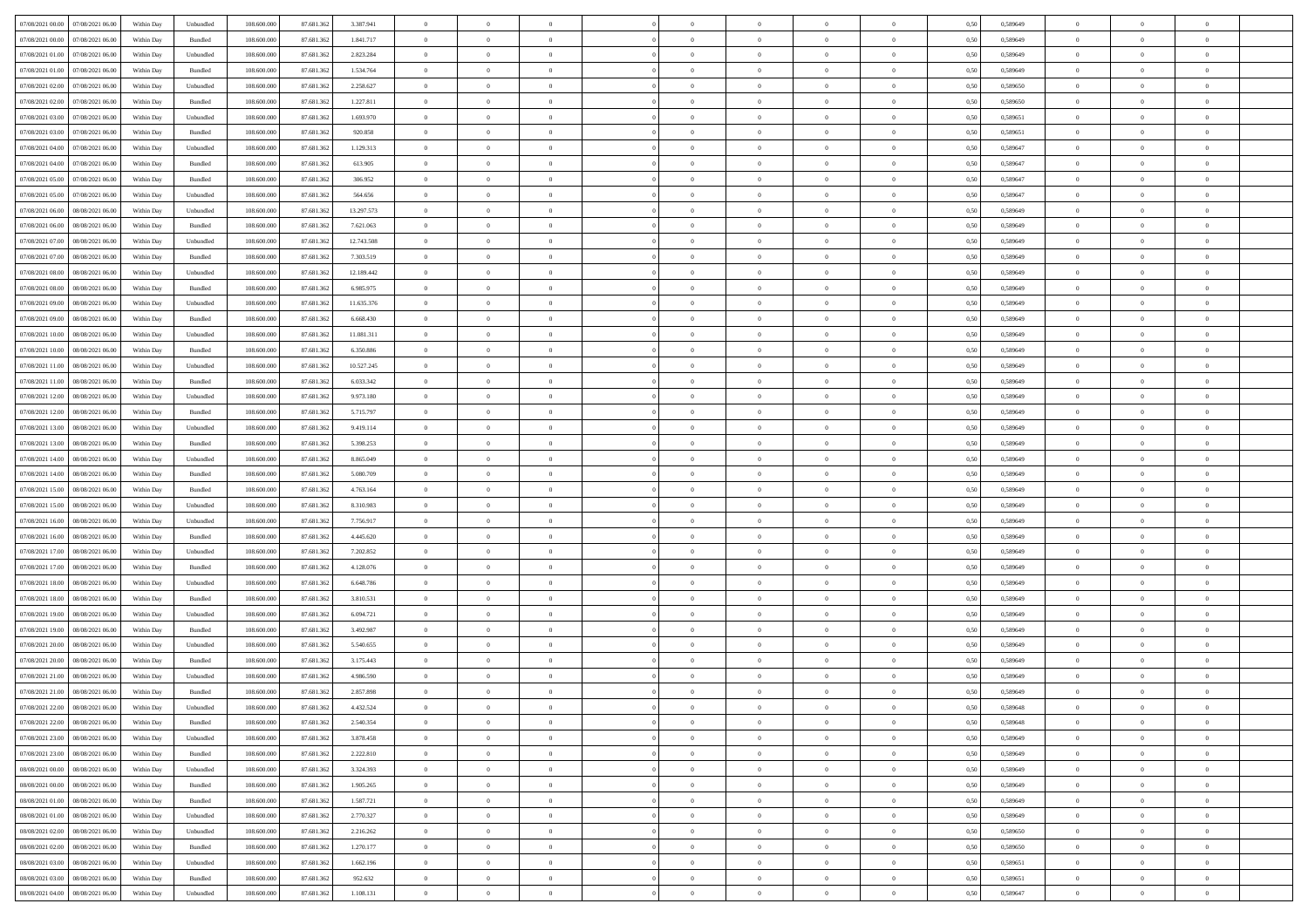| 08/08/2021 04:00 08/08/2021 06:00              | Within Day | Bundled           | 108.600.000 | 87.681.362 | 635.088    | $\overline{0}$ | $\overline{0}$ |                | $\overline{0}$ | $\theta$       |                | $\theta$       | 0,50 | 0,589647 | $\theta$       | $\theta$       | $\overline{0}$ |  |
|------------------------------------------------|------------|-------------------|-------------|------------|------------|----------------|----------------|----------------|----------------|----------------|----------------|----------------|------|----------|----------------|----------------|----------------|--|
| 08/08/2021 05:00<br>08/08/2021 06:00           | Within Day | Unbundled         | 108.600.00  | 87.681.362 | 554.065    | $\bf{0}$       | $\bf{0}$       | $\bf{0}$       | $\overline{0}$ | $\overline{0}$ | $\overline{0}$ | $\bf{0}$       | 0,50 | 0,589647 | $\,$ 0 $\,$    | $\bf{0}$       | $\overline{0}$ |  |
| 08/08/2021 05:00<br>08/08/2021 06:00           | Within Day | Bundled           | 108,600,000 | 87.681.362 | 317.544    | $\overline{0}$ | $\bf{0}$       | $\overline{0}$ | $\bf{0}$       | $\bf{0}$       | $\overline{0}$ | $\bf{0}$       | 0.50 | 0.589647 | $\bf{0}$       | $\overline{0}$ | $\overline{0}$ |  |
| 08/08/2021 06:00<br>09/08/2021 06:00           |            |                   | 108.600.000 |            |            | $\overline{0}$ | $\overline{0}$ | $\overline{0}$ | $\theta$       | $\theta$       | $\overline{0}$ | $\bf{0}$       |      |          | $\theta$       | $\theta$       | $\overline{0}$ |  |
|                                                | Within Day | Unbundled         |             | 86.564.848 | 14.402.721 |                |                |                |                |                |                |                | 0,50 | 0,589649 |                |                |                |  |
| 08/08/2021 06:00<br>09/08/2021 06.00           | Within Day | Bundled           | 108.600.00  | 86.564.848 | 7.632.430  | $\overline{0}$ | $\overline{0}$ | $\bf{0}$       | $\overline{0}$ | $\theta$       | $\overline{0}$ | $\bf{0}$       | 0,50 | 0,589649 | $\,$ 0 $\,$    | $\bf{0}$       | $\overline{0}$ |  |
| 08/08/2021 07:00<br>09/08/2021 06:00           | Within Day | Unbundled         | 108,600,000 | 86.564.848 | 13,802,608 | $\overline{0}$ | $\overline{0}$ | $\overline{0}$ | $\bf{0}$       | $\overline{0}$ | $\Omega$       | $\bf{0}$       | 0.50 | 0.589649 | $\bf{0}$       | $\theta$       | $\overline{0}$ |  |
| 08/08/2021 07:00<br>09/08/2021 06:00           | Within Day | Bundled           | 108.600.000 | 86.564.848 | 7.314.412  | $\overline{0}$ | $\overline{0}$ | $\overline{0}$ | $\overline{0}$ | $\theta$       | $\overline{0}$ | $\bf{0}$       | 0,50 | 0,589649 | $\theta$       | $\theta$       | $\overline{0}$ |  |
|                                                |            |                   |             |            |            |                |                |                |                |                |                |                |      |          |                |                |                |  |
| 08/08/2021 08:00<br>09/08/2021 06.00           | Within Day | Unbundled         | 108.600.00  | 86.564.848 | 13.202.494 | $\overline{0}$ | $\overline{0}$ | $\bf{0}$       | $\overline{0}$ | $\theta$       | $\overline{0}$ | $\bf{0}$       | 0,50 | 0,589649 | $\,$ 0 $\,$    | $\bf{0}$       | $\overline{0}$ |  |
| 08/08/2021 08:00<br>09/08/2021 06:00           | Within Day | Bundled           | 108,600,000 | 86.564.848 | 6.996.394  | $\overline{0}$ | $\bf{0}$       | $\overline{0}$ | $\bf{0}$       | $\overline{0}$ | $\overline{0}$ | $\bf{0}$       | 0.50 | 0.589649 | $\bf{0}$       | $\overline{0}$ | $\overline{0}$ |  |
| 08/08/2021 09:00<br>09/08/2021 06:00           | Within Day | Unbundled         | 108.600.000 | 86.564.848 | 12.602.381 | $\overline{0}$ | $\bf{0}$       | $\overline{0}$ | $\overline{0}$ | $\theta$       | $\overline{0}$ | $\bf{0}$       | 0,50 | 0,589649 | $\,$ 0 $\,$    | $\theta$       | $\overline{0}$ |  |
| 08/08/2021 09:00<br>09/08/2021 06.00           | Within Day | Bundled           | 108.600.00  | 86.564.848 | 6.678.376  | $\bf{0}$       | $\overline{0}$ | $\bf{0}$       | $\overline{0}$ | $\bf{0}$       | $\overline{0}$ | $\bf{0}$       | 0,50 | 0,589649 | $\,$ 0 $\,$    | $\bf{0}$       | $\overline{0}$ |  |
|                                                |            |                   |             |            |            |                |                |                |                |                |                |                |      |          |                |                |                |  |
| 08/08/2021 11:00<br>09/08/2021 06:00           | Within Day | Unbundled         | 108,600,000 | 86,564,848 | 11.402.154 | $\overline{0}$ | $\bf{0}$       | $\overline{0}$ | $\bf{0}$       | $\bf{0}$       | $\overline{0}$ | $\bf{0}$       | 0.50 | 0.589649 | $\bf{0}$       | $\overline{0}$ | $\overline{0}$ |  |
| 08/08/2021 11:00<br>09/08/2021 06:00           | Within Day | Bundled           | 108.600.000 | 86.564.848 | 6.042.340  | $\overline{0}$ | $\overline{0}$ | $\overline{0}$ | $\overline{0}$ | $\theta$       | $\overline{0}$ | $\bf{0}$       | 0,50 | 0,589649 | $\,$ 0 $\,$    | $\theta$       | $\overline{0}$ |  |
| 08/08/2021 12:00<br>09/08/2021 06.00           | Within Day | Bundled           | 108.600.00  | 86.564.848 | 5.724.322  | $\bf{0}$       | $\overline{0}$ | $\bf{0}$       | $\overline{0}$ | $\theta$       | $\overline{0}$ | $\bf{0}$       | 0,50 | 0,589649 | $\bf{0}$       | $\bf{0}$       | $\overline{0}$ |  |
|                                                |            |                   |             |            |            |                |                |                |                |                |                |                |      |          |                |                |                |  |
| 08/08/2021 12:00<br>09/08/2021 06:00           | Within Day | Unbundled         | 108,600,000 | 86.564.848 | 10.802.041 | $\overline{0}$ | $\overline{0}$ | $\overline{0}$ | $\bf{0}$       | $\overline{0}$ | $\Omega$       | $\bf{0}$       | 0.50 | 0.589649 | $\theta$       | $\theta$       | $\overline{0}$ |  |
| 08/08/2021 13:00<br>09/08/2021 06:00           | Within Day | Unbundled         | 108.600.000 | 86.564.848 | 10.201.927 | $\overline{0}$ | $\overline{0}$ | $\overline{0}$ | $\overline{0}$ | $\theta$       | $\overline{0}$ | $\bf{0}$       | 0,50 | 0,589649 | $\theta$       | $\theta$       | $\overline{0}$ |  |
| 08/08/2021 13:00<br>09/08/2021 06.00           | Within Day | Bundled           | 108.600.00  | 86.564.848 | 5.406.304  | $\bf{0}$       | $\overline{0}$ | $\bf{0}$       | $\overline{0}$ | $\theta$       | $\overline{0}$ | $\bf{0}$       | 0,50 | 0,589649 | $\,$ 0 $\,$    | $\bf{0}$       | $\overline{0}$ |  |
| 08/08/2021 14:00<br>09/08/2021 06:00           | Within Day | Unbundled         | 108,600,000 | 86.564.848 | 9.601.814  | $\overline{0}$ | $\bf{0}$       | $\overline{0}$ | $\bf{0}$       | $\overline{0}$ | $\overline{0}$ | $\bf{0}$       | 0.50 | 0.589649 | $\bf{0}$       | $\overline{0}$ | $\overline{0}$ |  |
| 08/08/2021 14:00<br>09/08/2021 06:00           |            |                   | 108.600.000 |            |            | $\overline{0}$ | $\bf{0}$       | $\overline{0}$ | $\overline{0}$ | $\overline{0}$ | $\overline{0}$ |                |      |          | $\,$ 0 $\,$    | $\theta$       | $\overline{0}$ |  |
|                                                | Within Day | Bundled           |             | 86.564.848 | 5.088.286  |                |                |                |                |                |                | $\bf{0}$       | 0,50 | 0,589649 |                |                |                |  |
| 08/08/2021 15:00<br>09/08/2021 06.00           | Within Day | Unbundled         | 108.600.00  | 86.564.848 | 9.001.701  | $\bf{0}$       | $\bf{0}$       | $\bf{0}$       | $\bf{0}$       | $\overline{0}$ | $\overline{0}$ | $\bf{0}$       | 0,50 | 0,589649 | $\,$ 0 $\,$    | $\bf{0}$       | $\overline{0}$ |  |
| 08/08/2021 15:00<br>09/08/2021 06:00           | Within Day | Bundled           | 108,600,000 | 86,564,848 | 4.770.268  | $\overline{0}$ | $\bf{0}$       | $\overline{0}$ | $\bf{0}$       | $\bf{0}$       | $\overline{0}$ | $\bf{0}$       | 0.50 | 0.589649 | $\bf{0}$       | $\overline{0}$ | $\overline{0}$ |  |
| 08/08/2021 16:00<br>09/08/2021 06:00           | Within Day | Unbundled         | 108.600.000 | 86.564.848 | 8.401.587  | $\overline{0}$ | $\overline{0}$ | $\overline{0}$ | $\theta$       | $\theta$       | $\overline{0}$ | $\bf{0}$       | 0,50 | 0,589649 | $\theta$       | $\theta$       | $\overline{0}$ |  |
|                                                |            |                   |             |            |            |                | $\overline{0}$ |                | $\overline{0}$ | $\theta$       | $\overline{0}$ |                |      |          | $\,$ 0 $\,$    | $\bf{0}$       | $\overline{0}$ |  |
| 08/08/2021 16:00<br>09/08/2021 06.00           | Within Day | Bundled           | 108.600.00  | 86.564.848 | 4.452.250  | $\bf{0}$       |                | $\bf{0}$       |                |                |                | $\bf{0}$       | 0,50 | 0,589649 |                |                |                |  |
| 08/08/2021 17:00<br>09/08/2021 06:00           | Within Day | Bundled           | 108,600,000 | 86.564.848 | 4.134.233  | $\overline{0}$ | $\overline{0}$ | $\overline{0}$ | $\overline{0}$ | $\overline{0}$ | $\Omega$       | $\bf{0}$       | 0.50 | 0.589649 | $\bf{0}$       | $\theta$       | $\overline{0}$ |  |
| 08/08/2021 17:00<br>09/08/2021 06:00           | Within Day | Unbundled         | 108.600.000 | 86.564.848 | 7.801.474  | $\overline{0}$ | $\overline{0}$ | $\overline{0}$ | $\overline{0}$ | $\theta$       | $\overline{0}$ | $\bf{0}$       | 0,50 | 0,589649 | $\theta$       | $\theta$       | $\overline{0}$ |  |
| 08/08/2021 18:00<br>09/08/2021 06.00           | Within Day | Unbundled         | 108.600.00  | 86.564.848 | 7.201.360  | $\bf{0}$       | $\overline{0}$ | $\bf{0}$       | $\overline{0}$ | $\theta$       | $\overline{0}$ | $\bf{0}$       | 0,50 | 0,589649 | $\,$ 0 $\,$    | $\bf{0}$       | $\overline{0}$ |  |
| 09/08/2021 06:00                               |            | Bundled           | 108,600,000 | 86.564.848 | 3.816.215  |                | $\bf{0}$       | $\overline{0}$ |                | $\overline{0}$ | $\overline{0}$ |                | 0.50 | 0.589649 | $\bf{0}$       | $\overline{0}$ | $\overline{0}$ |  |
| 08/08/2021 18:00                               | Within Day |                   |             |            |            | $\overline{0}$ |                |                | $\bf{0}$       |                |                | $\bf{0}$       |      |          |                |                |                |  |
| 08/08/2021 19:00<br>09/08/2021 06:00           | Within Day | Unbundled         | 108.600.000 | 86.564.848 | 6.601.247  | $\overline{0}$ | $\overline{0}$ | $\overline{0}$ | $\overline{0}$ | $\overline{0}$ | $\overline{0}$ | $\bf{0}$       | 0,50 | 0,589649 | $\theta$       | $\theta$       | $\overline{0}$ |  |
| 08/08/2021 19:00<br>09/08/2021 06.00           | Within Day | Bundled           | 108.600.00  | 86.564.848 | 3.498.197  | $\bf{0}$       | $\bf{0}$       | $\bf{0}$       | $\bf{0}$       | $\overline{0}$ | $\overline{0}$ | $\bf{0}$       | 0,50 | 0,589649 | $\,$ 0 $\,$    | $\bf{0}$       | $\overline{0}$ |  |
| 08/08/2021 20:00<br>09/08/2021 06:00           | Within Day | Unbundled         | 108,600,000 | 86,564,848 | 6.001.134  | $\overline{0}$ | $\bf{0}$       | $\overline{0}$ | $\bf{0}$       | $\bf{0}$       | $\overline{0}$ | $\bf{0}$       | 0.50 | 0.589649 | $\bf{0}$       | $\overline{0}$ | $\overline{0}$ |  |
| 08/08/2021 20:00<br>09/08/2021 06:00           | Within Day | Bundled           | 108.600.000 | 86,564,848 | 3.180.179  | $\overline{0}$ | $\overline{0}$ | $\overline{0}$ | $\overline{0}$ | $\overline{0}$ | $\overline{0}$ | $\bf{0}$       | 0.50 | 0.589649 | $\theta$       | $\theta$       | $\overline{0}$ |  |
|                                                |            |                   |             |            |            |                |                |                |                |                |                |                |      |          |                |                |                |  |
| 08/08/2021 21:00<br>09/08/2021 06.00           | Within Day | Unbundled         | 108.600.00  | 86.564.848 | 5.401.020  | $\bf{0}$       | $\overline{0}$ | $\bf{0}$       | $\overline{0}$ | $\overline{0}$ | $\overline{0}$ | $\bf{0}$       | 0,50 | 0,589649 | $\,$ 0 $\,$    | $\bf{0}$       | $\overline{0}$ |  |
| 08/08/2021 21:00<br>09/08/2021 06:00           | Within Day | Bundled           | 108,600,000 | 86,564,848 | 2.862.161  | $\overline{0}$ | $\bf{0}$       | $\overline{0}$ | $\bf{0}$       | $\bf{0}$       | $\Omega$       | $\bf{0}$       | 0.50 | 0.589649 | $\,$ 0 $\,$    | $\theta$       | $\overline{0}$ |  |
| 08/08/2021 22:00<br>09/08/2021 06:00           | Within Dav | Unbundled         | 108.600.000 | 86.564.848 | 4,800,907  | $\overline{0}$ | $\overline{0}$ | $\overline{0}$ | $\overline{0}$ | $\theta$       | $\overline{0}$ | $\bf{0}$       | 0.50 | 0.589648 | $\theta$       | $\theta$       | $\overline{0}$ |  |
| 09/08/2021 06.00                               | Within Day | Bundled           | 108.600.00  | 86.564.848 | 2.544.143  | $\bf{0}$       | $\bf{0}$       | $\bf{0}$       | $\overline{0}$ | $\bf{0}$       | $\overline{0}$ | $\bf{0}$       | 0,50 | 0,589648 | $\,$ 0 $\,$    | $\bf{0}$       | $\overline{0}$ |  |
| 08/08/2021 22:00                               |            |                   |             |            |            |                |                |                |                |                |                |                |      |          |                |                |                |  |
| 08/08/2021 23:00<br>09/08/2021 06:00           | Within Day | Bundled           | 108,600,000 | 86.564.848 | 2.226.125  | $\overline{0}$ | $\bf{0}$       | $\overline{0}$ | $\bf{0}$       | $\overline{0}$ | $\overline{0}$ | $\bf{0}$       | 0.50 | 0.589649 | $\bf{0}$       | $\overline{0}$ | $\overline{0}$ |  |
| 08/08/2021 23:00<br>09/08/2021 06:00           | Within Dav | Unbundled         | 108.600.000 | 86.564.848 | 4.200.793  | $\overline{0}$ | $\overline{0}$ | $\overline{0}$ | $\overline{0}$ | $\overline{0}$ | $\overline{0}$ | $\overline{0}$ | 0.50 | 0.589649 | $\theta$       | $\theta$       | $\overline{0}$ |  |
| 09/08/2021 00:00<br>09/08/2021 06.00           | Within Day | Unbundled         | 108.600.00  | 86.564.848 | 3.600.680  | $\bf{0}$       | $\bf{0}$       | $\bf{0}$       | $\bf{0}$       | $\overline{0}$ | $\overline{0}$ | $\bf{0}$       | 0,50 | 0,589649 | $\,$ 0 $\,$    | $\bf{0}$       | $\overline{0}$ |  |
| 09/08/2021 00:00<br>09/08/2021 06:00           | Within Day | Bundled           | 108,600,000 | 86,564,848 | 1.908.107  | $\overline{0}$ | $\bf{0}$       | $\overline{0}$ | $\bf{0}$       | $\bf{0}$       | $\overline{0}$ | $\bf{0}$       | 0.50 | 0.589649 | $\bf{0}$       | $\overline{0}$ | $\overline{0}$ |  |
|                                                |            |                   |             |            |            |                |                |                |                |                |                |                |      |          |                |                |                |  |
| 09/08/2021 01:00<br>09/08/2021 06:00           | Within Dav | Unbundled         | 108.600.000 | 86.564.848 | 3.000.567  | $\overline{0}$ | $\overline{0}$ | $\overline{0}$ | $\overline{0}$ | $\theta$       | $\overline{0}$ | $\bf{0}$       | 0.50 | 0.589649 | $\theta$       | $\theta$       | $\overline{0}$ |  |
| 09/08/2021 01:00<br>09/08/2021 06.00           | Within Day | Bundled           | 108.600.00  | 86.564.848 | 1.590.089  | $\bf{0}$       | $\bf{0}$       | $\bf{0}$       | $\bf{0}$       | $\overline{0}$ | $\overline{0}$ | $\bf{0}$       | 0,50 | 0,589649 | $\,$ 0 $\,$    | $\bf{0}$       | $\overline{0}$ |  |
| 09/08/2021 02:00<br>09/08/2021 06:00           | Within Day | Unbundled         | 108,600,000 | 86.564.848 | 2.400.453  | $\overline{0}$ | $\overline{0}$ | $\overline{0}$ | $\bf{0}$       | $\overline{0}$ | $\Omega$       | $\bf{0}$       | 0.50 | 0.589650 | $\,$ 0 $\,$    | $\theta$       | $\overline{0}$ |  |
| 09/08/2021 02:00<br>09/08/2021 06:00           | Within Dav | Bundled           | 108.600.000 | 86,564,848 | 1.272.071  | $\overline{0}$ | $\overline{0}$ | $\Omega$       | $\overline{0}$ | $\theta$       | $\Omega$       | $\overline{0}$ | 0.5( | 0,589650 | $\theta$       | $\theta$       | $\overline{0}$ |  |
|                                                |            |                   |             |            |            |                |                |                |                |                |                |                |      |          |                |                |                |  |
| 09/08/2021 03:00<br>09/08/2021 06:00           | Within Day | Unbundled         | 108.600.00  | 86.564.848 | 1.800.340  | $\bf{0}$       | $\bf{0}$       | $\overline{0}$ | $\bf{0}$       | $\bf{0}$       | $\overline{0}$ | $\bf{0}$       | 0,50 | 0,589651 | $\,$ 0 $\,$    | $\bf{0}$       | $\overline{0}$ |  |
| $09/08/2021\; 03.00 \qquad 09/08/2021\; 06.00$ | Within Day | Bundled           | 108.600.000 | 86.564.848 | 954.053    | $\overline{0}$ | $\Omega$       |                | $\Omega$       |                |                |                | 0,50 | 0.589651 | $\theta$       | $\overline{0}$ |                |  |
| 09/08/2021 04:00 09/08/2021 06:00              | Within Day | Unbundled         | 108.600.000 | 86.564.848 | 1.200.226  | $\overline{0}$ | $\overline{0}$ | $\overline{0}$ | $\theta$       | $\overline{0}$ | $\overline{0}$ | $\bf{0}$       | 0,50 | 0,589647 | $\theta$       | $\overline{0}$ | $\overline{0}$ |  |
| 09/08/2021 04:00<br>09/08/2021 06:00           | Within Day | Bundled           | 108.600.00  | 86.564.848 | 636.035    | $\overline{0}$ | $\bf{0}$       | $\overline{0}$ | $\overline{0}$ | $\bf{0}$       | $\overline{0}$ | $\bf{0}$       | 0,50 | 0,589647 | $\bf{0}$       | $\overline{0}$ | $\bf{0}$       |  |
|                                                |            |                   |             |            |            |                |                |                |                |                |                |                |      |          |                |                |                |  |
| 09/08/2021 05:00 09/08/2021 06:00              | Within Day | Unbundled         | 108,600,000 | 86,564,848 | 600.113    | $\overline{0}$ | $\bf{0}$       | $\overline{0}$ | $\overline{0}$ | $\mathbf{0}$   | $\overline{0}$ | $\,$ 0 $\,$    | 0.50 | 0.589647 | $\overline{0}$ | $\bf{0}$       | $\,$ 0 $\,$    |  |
| 09/08/2021 05:00 09/08/2021 06:00              | Within Day | Bundled           | 108.600.000 | 86.564.848 | 318.017    | $\overline{0}$ | $\overline{0}$ | $\overline{0}$ | $\overline{0}$ | $\overline{0}$ | $\overline{0}$ | $\bf{0}$       | 0,50 | 0,589647 | $\theta$       | $\theta$       | $\overline{0}$ |  |
| 09/08/2021 06:00<br>10/08/2021 06:00           | Within Day | Unbundled         | 108.600.000 | 86.564.848 | 14.509.180 | $\overline{0}$ | $\bf{0}$       | $\overline{0}$ | $\overline{0}$ | $\bf{0}$       | $\overline{0}$ | $\bf{0}$       | 0,50 | 0,589649 | $\bf{0}$       | $\overline{0}$ | $\overline{0}$ |  |
| 09/08/2021 06:00<br>10/08/2021 06:00           | Within Day | Bundled           | 108,600,000 | 86,564,848 | 7.525.971  | $\overline{0}$ | $\bf{0}$       | $\overline{0}$ | $\overline{0}$ | $\bf{0}$       | $\overline{0}$ | $\bf{0}$       | 0.50 | 0.589649 | $\,$ 0 $\,$    | $\overline{0}$ | $\,$ 0         |  |
|                                                |            |                   |             |            |            |                |                |                |                |                |                |                |      |          |                |                |                |  |
| 09/08/2021 07:00<br>10/08/2021 06:00           | Within Dav | Unbundled         | 108.600.000 | 86.564.848 | 13.904.631 | $\overline{0}$ | $\overline{0}$ | $\overline{0}$ | $\overline{0}$ | $\overline{0}$ | $\overline{0}$ | $\bf{0}$       | 0,50 | 0.589649 | $\overline{0}$ | $\theta$       | $\overline{0}$ |  |
| 09/08/2021 07:00<br>10/08/2021 06:00           | Within Day | Bundled           | 108.600.00  | 86.564.848 | 7.212.389  | $\overline{0}$ | $\overline{0}$ | $\overline{0}$ | $\overline{0}$ | $\overline{0}$ | $\overline{0}$ | $\bf{0}$       | 0,50 | 0,589649 | $\bf{0}$       | $\overline{0}$ | $\,$ 0         |  |
| 10/08/2021 06:00<br>09/08/2021 08:00           | Within Day | Unbundled         | 108,600,000 | 86,564,848 | 13,300,081 | $\overline{0}$ | $\overline{0}$ | $\overline{0}$ | $\overline{0}$ | $\overline{0}$ | $\overline{0}$ | $\bf{0}$       | 0.50 | 0.589649 | $\mathbf{0}$   | $\bf{0}$       | $\,$ 0         |  |
| 09/08/2021 08:00<br>10/08/2021 06:00           | Within Dav | Bundled           | 108.600.000 | 86.564.848 | 6.898.807  | $\overline{0}$ | $\overline{0}$ | $\overline{0}$ | $\overline{0}$ | $\overline{0}$ | $\overline{0}$ | $\bf{0}$       | 0,50 | 0.589649 | $\overline{0}$ | $\theta$       | $\overline{0}$ |  |
|                                                |            |                   |             |            |            |                |                |                |                |                |                |                |      |          |                |                |                |  |
| 09/08/2021 09:00<br>10/08/2021 06:00           | Within Day | Bundled           | 108.600.00  | 86.564.848 | 6.585.225  | $\overline{0}$ | $\bf{0}$       | $\overline{0}$ | $\overline{0}$ | $\overline{0}$ | $\overline{0}$ | $\bf{0}$       | 0,50 | 0,589649 | $\bf{0}$       | $\,$ 0 $\,$    | $\bf{0}$       |  |
| 09/08/2021 09:00 10/08/2021 06:00              | Within Day | ${\sf Unbundred}$ | 108.600.000 | 86.564.848 | 12.695.532 | $\overline{0}$ | $\bf{0}$       | $\overline{0}$ | $\overline{0}$ | $\,$ 0 $\,$    | $\overline{0}$ | $\,$ 0 $\,$    | 0,50 | 0,589649 | $\overline{0}$ | $\,$ 0 $\,$    | $\,$ 0 $\,$    |  |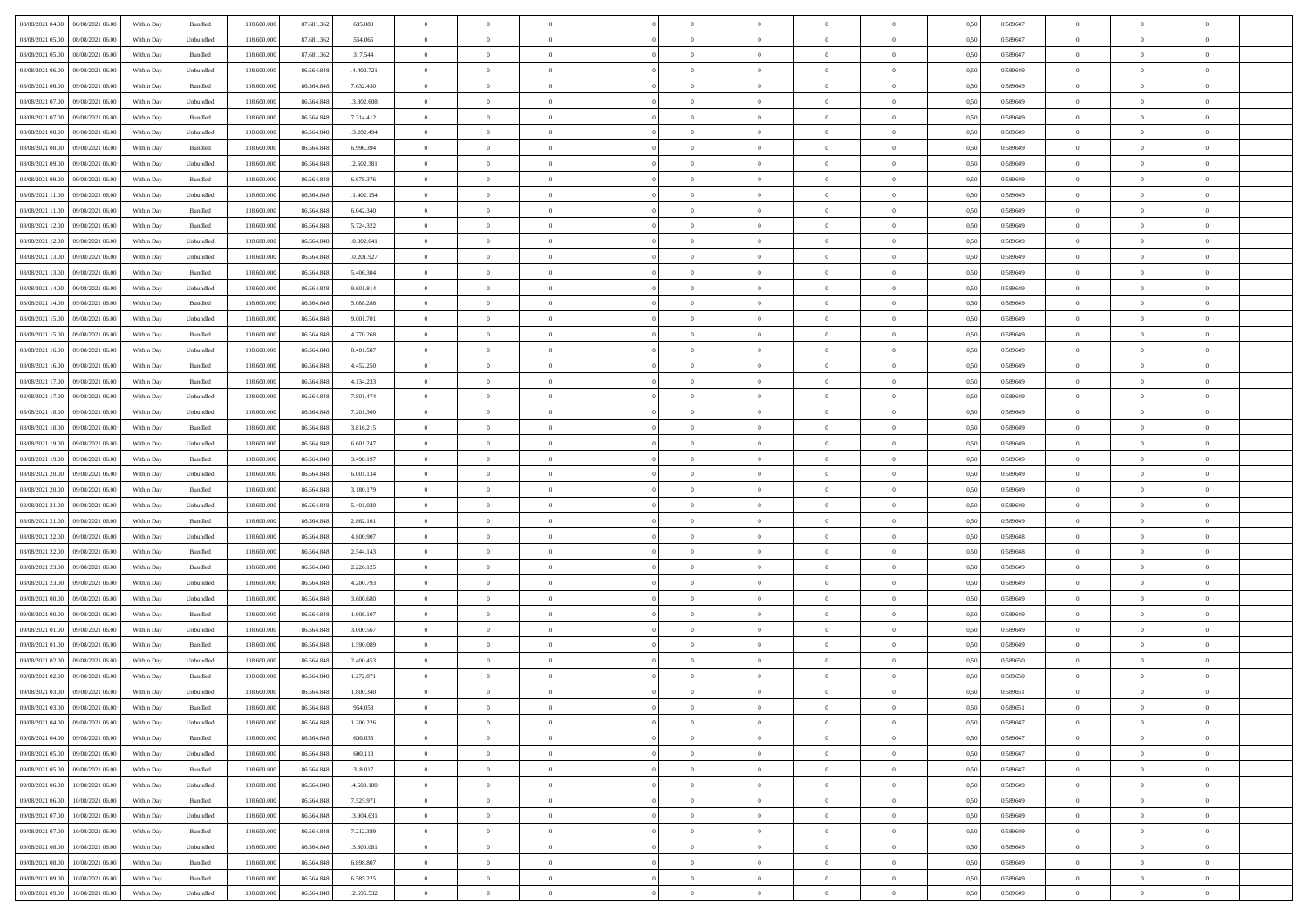| 09/08/2021 10:00 10/08/2021 06:00            |            |           | 108.600.000 |            | 12.090.983 | $\overline{0}$ | $\overline{0}$ |                | $\overline{0}$ | $\theta$       |                | $\theta$       |      | 0,589649 | $\theta$       | $\theta$       | $\overline{0}$ |  |
|----------------------------------------------|------------|-----------|-------------|------------|------------|----------------|----------------|----------------|----------------|----------------|----------------|----------------|------|----------|----------------|----------------|----------------|--|
|                                              | Within Day | Unbundled |             | 86.564.848 |            |                |                |                |                |                |                |                | 0,50 |          |                |                |                |  |
| 09/08/2021 10:00<br>10/08/2021 06:00         | Within Day | Bundled   | 108.600.00  | 86.564.848 | 6.271.643  | $\bf{0}$       | $\bf{0}$       | $\bf{0}$       | $\overline{0}$ | $\overline{0}$ | $\overline{0}$ | $\bf{0}$       | 0,50 | 0,589649 | $\,$ 0 $\,$    | $\bf{0}$       | $\overline{0}$ |  |
| 09/08/2021 11:00<br>10/08/2021 06:00         | Within Day | Unbundled | 108,600,000 | 86,564,848 | 11.486.434 | $\overline{0}$ | $\bf{0}$       | $\overline{0}$ | $\bf{0}$       | $\bf{0}$       | $\overline{0}$ | $\bf{0}$       | 0.50 | 0.589649 | $\bf{0}$       | $\overline{0}$ | $\overline{0}$ |  |
| 09/08/2021 11:00<br>10/08/2021 06:00         | Within Day | Bundled   | 108.600.000 | 86.564.848 | 5.958.060  | $\overline{0}$ | $\overline{0}$ | $\overline{0}$ | $\overline{0}$ | $\theta$       | $\overline{0}$ | $\bf{0}$       | 0,50 | 0,589649 | $\theta$       | $\theta$       | $\overline{0}$ |  |
|                                              |            |           |             |            |            |                |                |                |                |                |                |                |      |          |                |                |                |  |
| 09/08/2021 12:00<br>10/08/2021 06:00         | Within Day | Unbundled | 108.600.00  | 86.564.848 | 10.881.885 | $\bf{0}$       | $\overline{0}$ | $\bf{0}$       | $\overline{0}$ | $\theta$       | $\overline{0}$ | $\bf{0}$       | 0,50 | 0,589649 | $\,$ 0 $\,$    | $\bf{0}$       | $\overline{0}$ |  |
| 09/08/2021 12:00<br>10/08/2021 06:00         | Within Day | Bundled   | 108,600,000 | 86.564.848 | 5.644.478  | $\overline{0}$ | $\overline{0}$ | $\overline{0}$ | $\bf{0}$       | $\overline{0}$ | $\theta$       | $\bf{0}$       | 0.50 | 0.589649 | $\,$ 0 $\,$    | $\theta$       | $\overline{0}$ |  |
| 09/08/2021 13:00<br>10/08/2021 06:00         | Within Day | Unbundled | 108.600.000 | 86.564.848 | 10.277.336 | $\overline{0}$ | $\overline{0}$ | $\overline{0}$ | $\overline{0}$ | $\overline{0}$ | $\overline{0}$ | $\bf{0}$       | 0,50 | 0,589649 | $\,$ 0 $\,$    | $\theta$       | $\overline{0}$ |  |
| 09/08/2021 13:00<br>10/08/2021 06:00         | Within Day | Bundled   | 108.600.00  | 86.564.848 | 5.330.896  | $\bf{0}$       | $\bf{0}$       | $\bf{0}$       | $\overline{0}$ | $\overline{0}$ | $\overline{0}$ | $\bf{0}$       | 0,50 | 0,589649 | $\,$ 0 $\,$    | $\bf{0}$       | $\overline{0}$ |  |
|                                              |            |           |             |            |            |                |                |                |                |                |                |                |      |          |                |                |                |  |
| 09/08/2021 14:00<br>10/08/2021 06:00         | Within Day | Bundled   | 108,600,000 | 86.564.848 | 5.017.314  | $\overline{0}$ | $\bf{0}$       | $\overline{0}$ | $\bf{0}$       | $\overline{0}$ | $\overline{0}$ | $\bf{0}$       | 0.50 | 0.589649 | $\bf{0}$       | $\overline{0}$ | $\overline{0}$ |  |
| 09/08/2021 14:00<br>10/08/2021 06:00         | Within Day | Unbundled | 108.600.000 | 86.564.848 | 9.672.786  | $\overline{0}$ | $\bf{0}$       | $\overline{0}$ | $\overline{0}$ | $\overline{0}$ | $\overline{0}$ | $\bf{0}$       | 0,50 | 0,589649 | $\,$ 0 $\,$    | $\,$ 0 $\,$    | $\overline{0}$ |  |
| 09/08/2021 15:00<br>10/08/2021 06:00         | Within Day | Bundled   | 108.600.00  | 86.564.848 | 4.703.732  | $\bf{0}$       | $\overline{0}$ | $\bf{0}$       | $\bf{0}$       | $\bf{0}$       | $\overline{0}$ | $\bf{0}$       | 0,50 | 0,589649 | $\,$ 0 $\,$    | $\bf{0}$       | $\overline{0}$ |  |
| 09/08/2021 15:00<br>10/08/2021 06:00         | Within Day | Unbundled | 108,600,000 | 86,564,848 | 9.068.237  | $\overline{0}$ | $\bf{0}$       | $\overline{0}$ | $\overline{0}$ | $\bf{0}$       | $\overline{0}$ | $\bf{0}$       | 0.50 | 0.589649 | $\bf{0}$       | $\overline{0}$ | $\,$ 0         |  |
| 09/08/2021 16:00<br>10/08/2021 06:00         | Within Day | Bundled   | 108.600.000 | 86.564.848 | 4.390.150  | $\overline{0}$ | $\overline{0}$ | $\overline{0}$ | $\theta$       | $\theta$       | $\overline{0}$ | $\bf{0}$       | 0,50 | 0,589649 | $\,$ 0 $\,$    | $\theta$       | $\overline{0}$ |  |
|                                              |            |           |             |            |            |                |                |                |                |                |                |                |      |          |                |                |                |  |
| 09/08/2021 16:00<br>10/08/2021 06:00         | Within Day | Unbundled | 108.600.00  | 86.564.848 | 8.463.688  | $\bf{0}$       | $\overline{0}$ | $\bf{0}$       | $\overline{0}$ | $\theta$       | $\overline{0}$ | $\bf{0}$       | 0,50 | 0,589649 | $\,$ 0 $\,$    | $\bf{0}$       | $\overline{0}$ |  |
| 09/08/2021 17:00<br>10/08/2021 06:00         | Within Day | Bundled   | 108,600,000 | 86,564,848 | 4.076.568  | $\overline{0}$ | $\overline{0}$ | $\overline{0}$ | $\bf{0}$       | $\overline{0}$ | $\Omega$       | $\bf{0}$       | 0.50 | 0.589649 | $\,$ 0 $\,$    | $\theta$       | $\overline{0}$ |  |
| 09/08/2021 17:00<br>10/08/2021 06:00         | Within Day | Unbundled | 108.600.000 | 86.564.848 | 7.859.139  | $\overline{0}$ | $\overline{0}$ | $\overline{0}$ | $\overline{0}$ | $\overline{0}$ | $\overline{0}$ | $\bf{0}$       | 0,50 | 0,589649 | $\theta$       | $\theta$       | $\overline{0}$ |  |
| 09/08/2021 18:00<br>10/08/2021 06:00         | Within Day | Unbundled | 108.600.00  | 86.564.848 | 7.254.590  | $\bf{0}$       | $\bf{0}$       | $\bf{0}$       | $\overline{0}$ | $\theta$       | $\overline{0}$ | $\bf{0}$       | 0,50 | 0,589649 | $\,$ 0 $\,$    | $\bf{0}$       | $\overline{0}$ |  |
| 09/08/2021 18:00<br>10/08/2021 06:00         | Within Day | Bundled   | 108,600,000 | 86.564.848 | 3.762.985  | $\overline{0}$ | $\bf{0}$       | $\overline{0}$ | $\bf{0}$       | $\overline{0}$ | $\overline{0}$ | $\bf{0}$       | 0.50 | 0.589649 | $\bf{0}$       | $\overline{0}$ | $\overline{0}$ |  |
|                                              |            |           |             |            |            |                |                |                |                |                |                |                |      |          |                |                |                |  |
| 09/08/2021 19:00<br>10/08/2021 06:00         | Within Day | Unbundled | 108.600.000 | 86.564.848 | 6.650.040  | $\overline{0}$ | $\bf{0}$       | $\overline{0}$ | $\overline{0}$ | $\overline{0}$ | $\overline{0}$ | $\bf{0}$       | 0,50 | 0,589649 | $\,$ 0 $\,$    | $\bf{0}$       | $\overline{0}$ |  |
| 09/08/2021 19:00<br>10/08/2021 06:00         | Within Day | Bundled   | 108.600.00  | 86.564.848 | 3.449.403  | $\bf{0}$       | $\bf{0}$       | $\bf{0}$       | $\bf{0}$       | $\overline{0}$ | $\overline{0}$ | $\bf{0}$       | 0,50 | 0,589649 | $\,$ 0 $\,$    | $\bf{0}$       | $\overline{0}$ |  |
| 09/08/2021 20:00<br>10/08/2021 06:00         | Within Day | Bundled   | 108,600,000 | 86,564,848 | 3.135.821  | $\overline{0}$ | $\bf{0}$       | $\overline{0}$ | $\overline{0}$ | $\bf{0}$       | $\overline{0}$ | $\bf{0}$       | 0.50 | 0.589649 | $\bf{0}$       | $\overline{0}$ | $\overline{0}$ |  |
| 09/08/2021 20:00<br>10/08/2021 06:00         | Within Day | Unbundled | 108.600.000 | 86.564.848 | 6.045.491  | $\overline{0}$ | $\overline{0}$ | $\overline{0}$ | $\overline{0}$ | $\theta$       | $\overline{0}$ | $\bf{0}$       | 0,50 | 0,589649 | $\theta$       | $\theta$       | $\overline{0}$ |  |
|                                              |            |           |             |            |            |                | $\overline{0}$ |                |                | $\,$ 0 $\,$    | $\overline{0}$ |                |      |          | $\,$ 0 $\,$    | $\bf{0}$       | $\overline{0}$ |  |
| 09/08/2021 21:00<br>10/08/2021 06:00         | Within Day | Unbundled | 108.600.00  | 86.564.848 | 5.440.942  | $\bf{0}$       |                | $\bf{0}$       | $\bf{0}$       |                |                | $\bf{0}$       | 0,50 | 0,589649 |                |                |                |  |
| 09/08/2021 21:00<br>10/08/2021 06:00         | Within Day | Bundled   | 108,600,000 | 86.564.848 | 2.822.239  | $\overline{0}$ | $\overline{0}$ | $\overline{0}$ | $\bf{0}$       | $\overline{0}$ | $\Omega$       | $\bf{0}$       | 0.50 | 0.589649 | $\,$ 0 $\,$    | $\theta$       | $\overline{0}$ |  |
| 09/08/2021 22:00<br>10/08/2021 06:00         | Within Day | Unbundled | 108.600.000 | 86.564.848 | 4.836.393  | $\overline{0}$ | $\overline{0}$ | $\overline{0}$ | $\overline{0}$ | $\overline{0}$ | $\overline{0}$ | $\bf{0}$       | 0,50 | 0,589648 | $\,$ 0 $\,$    | $\theta$       | $\overline{0}$ |  |
| 09/08/2021 22:00<br>10/08/2021 06:00         | Within Day | Bundled   | 108.600.00  | 86.564.848 | 2.508.657  | $\bf{0}$       | $\overline{0}$ | $\bf{0}$       | $\overline{0}$ | $\bf{0}$       | $\overline{0}$ | $\bf{0}$       | 0,50 | 0,589648 | $\,$ 0 $\,$    | $\bf{0}$       | $\overline{0}$ |  |
| 09/08/2021 23:00<br>10/08/2021 06:00         | Within Day | Unbundled | 108,600,000 | 86.564.848 | 4.231.844  | $\overline{0}$ | $\bf{0}$       | $\overline{0}$ | $\bf{0}$       | $\overline{0}$ | $\overline{0}$ | $\bf{0}$       | 0.50 | 0.589649 | $\bf{0}$       | $\overline{0}$ | $\overline{0}$ |  |
| 09/08/2021 23:00<br>10/08/2021 06:00         | Within Day | Bundled   | 108.600.000 | 86.564.848 | 2.195.075  | $\overline{0}$ | $\bf{0}$       | $\overline{0}$ | $\overline{0}$ | $\overline{0}$ | $\overline{0}$ | $\bf{0}$       | 0,50 | 0,589649 | $\theta$       | $\theta$       | $\overline{0}$ |  |
|                                              |            |           |             |            |            |                |                |                |                |                |                |                |      |          |                |                |                |  |
| 10/08/2021 00:00<br>10/08/2021 06:00         | Within Day | Unbundled | 108.600.00  | 86.564.848 | 3.627.295  | $\bf{0}$       | $\bf{0}$       | $\bf{0}$       | $\bf{0}$       | $\overline{0}$ | $\overline{0}$ | $\bf{0}$       | 0,50 | 0,589649 | $\,$ 0 $\,$    | $\bf{0}$       | $\overline{0}$ |  |
| 10/08/2021 00:00<br>10/08/2021 06:00         | Within Day | Bundled   | 108,600,000 | 86,564,848 | 1.881.492  | $\overline{0}$ | $\bf{0}$       | $\overline{0}$ | $\overline{0}$ | $\bf{0}$       | $\overline{0}$ | $\bf{0}$       | 0.50 | 0.589649 | $\bf{0}$       | $\overline{0}$ | $\overline{0}$ |  |
| 10/08/2021 01:00<br>10/08/2021 06:00         | Within Day | Unbundled | 108.600.000 | 86,564,848 | 3.022.745  | $\overline{0}$ | $\overline{0}$ | $\overline{0}$ | $\overline{0}$ | $\overline{0}$ | $\overline{0}$ | $\bf{0}$       | 0.50 | 0.589649 | $\theta$       | $\theta$       | $\overline{0}$ |  |
| 10/08/2021 01:00<br>10/08/2021 06:00         | Within Day | Bundled   | 108.600.00  | 86.564.848 | 1.567.910  | $\bf{0}$       | $\bf{0}$       | $\bf{0}$       | $\bf{0}$       | $\,$ 0 $\,$    | $\overline{0}$ | $\bf{0}$       | 0,50 | 0,589649 | $\,$ 0 $\,$    | $\bf{0}$       | $\overline{0}$ |  |
| 10/08/2021 02:00<br>10/08/2021 06:00         |            | Unbundled | 108,600,000 | 86,564,848 | 2.418.196  | $\overline{0}$ | $\bf{0}$       | $\overline{0}$ | $\bf{0}$       | $\overline{0}$ | $\Omega$       | $\bf{0}$       | 0.50 | 0.589650 | $\,$ 0 $\,$    | $\theta$       | $\overline{0}$ |  |
|                                              | Within Day |           |             |            |            |                |                |                |                |                |                |                |      |          |                |                |                |  |
| 10/08/2021 02:00<br>10/08/2021 06:00         | Within Dav | Bundled   | 108.600.000 | 86.564.848 | 1.254.328  | $\overline{0}$ | $\overline{0}$ | $\overline{0}$ | $\overline{0}$ | $\theta$       | $\overline{0}$ | $\bf{0}$       | 0.50 | 0.589650 | $\theta$       | $\theta$       | $\overline{0}$ |  |
| 10/08/2021 03:00<br>10/08/2021 06:00         | Within Day | Unbundled | 108.600.00  | 86.564.848 | 1.813.647  | $\bf{0}$       | $\bf{0}$       | $\bf{0}$       | $\bf{0}$       | $\bf{0}$       | $\overline{0}$ | $\bf{0}$       | 0,50 | 0,589651 | $\,$ 0 $\,$    | $\bf{0}$       | $\overline{0}$ |  |
| 10/08/2021 03:00<br>10/08/2021 06:00         | Within Day | Bundled   | 108,600,000 | 86.564.848 | 940.746    | $\overline{0}$ | $\bf{0}$       | $\overline{0}$ | $\bf{0}$       | $\overline{0}$ | $\overline{0}$ | $\bf{0}$       | 0.50 | 0.589651 | $\bf{0}$       | $\overline{0}$ | $\overline{0}$ |  |
| 10/08/2021 04:00<br>10/08/2021 06:00         | Within Dav | Unbundled | 108.600.000 | 86,564,848 | 1.209.098  | $\overline{0}$ | $\overline{0}$ | $\overline{0}$ | $\overline{0}$ | $\overline{0}$ | $\overline{0}$ | $\bf{0}$       | 0.50 | 0.589647 | $\theta$       | $\theta$       | $\overline{0}$ |  |
| 10/08/2021 04:00<br>10/08/2021 06:00         | Within Day | Bundled   | 108.600.00  | 86.564.848 | 627.164    | $\bf{0}$       | $\bf{0}$       | $\bf{0}$       | $\bf{0}$       | $\overline{0}$ | $\overline{0}$ | $\bf{0}$       | 0,50 | 0,589647 | $\,$ 0 $\,$    | $\bf{0}$       | $\overline{0}$ |  |
|                                              |            |           |             |            |            |                |                |                |                |                |                |                |      |          |                |                |                |  |
| 10/08/2021 05:00<br>10/08/2021 06:00         | Within Day | Unbundled | 108,600,000 | 86,564,848 | 604.549    | $\overline{0}$ | $\bf{0}$       | $\overline{0}$ | $\overline{0}$ | $\bf{0}$       | $\overline{0}$ | $\bf{0}$       | 0.50 | 0.589647 | $\bf{0}$       | $\overline{0}$ | $\overline{0}$ |  |
| 10/08/2021 05:00<br>10/08/2021 06:00         | Within Dav | Bundled   | 108.600.000 | 86.564.848 | 313.582    | $\overline{0}$ | $\overline{0}$ | $\overline{0}$ | $\overline{0}$ | $\overline{0}$ | $\overline{0}$ | $\bf{0}$       | 0.50 | 0.589647 | $\theta$       | $\theta$       | $\overline{0}$ |  |
| 10/08/2021 06:00<br>11/08/2021 06:00         | Within Day | Bundled   | 108.600.00  | 86.564.848 | 7.263.134  | $\bf{0}$       | $\bf{0}$       | $\bf{0}$       | $\bf{0}$       | $\overline{0}$ | $\overline{0}$ | $\bf{0}$       | 0,50 | 0,589649 | $\,$ 0 $\,$    | $\bf{0}$       | $\overline{0}$ |  |
| 10/08/2021 06:00<br>11/08/2021 06:00         | Within Day | Unbundled | 108,600,000 | 86.564.848 | 14.772.017 | $\overline{0}$ | $\overline{0}$ | $\overline{0}$ | $\bf{0}$       | $\theta$       | $\Omega$       | $\bf{0}$       | 0.50 | 0.589649 | $\,$ 0 $\,$    | $\theta$       | $\overline{0}$ |  |
| 10/08/2021 07:00<br>11/08/2021 06:00         | Within Dav | Unbundled | 108.600.000 | 86,564,848 | 14.156.516 | $\overline{0}$ | $\overline{0}$ | $\Omega$       | $\theta$       | $\theta$       | $\overline{0}$ | $\overline{0}$ | 0.50 | 0.589649 | $\theta$       | $\theta$       | $\overline{0}$ |  |
|                                              |            |           |             |            |            |                |                |                |                |                |                |                |      |          |                |                |                |  |
| 10/08/2021 07:00<br>11/08/2021 06:00         | Within Day | Bundled   | 108.600.00  | 86.564.848 | 6.960.504  | $\bf{0}$       | $\bf{0}$       | $\bf{0}$       | $\bf{0}$       | $\bf{0}$       | $\overline{0}$ | $\bf{0}$       | 0,50 | 0,589649 | $\,$ 0 $\,$    | $\overline{0}$ | $\overline{0}$ |  |
| $10/08/2021\;08.00 \qquad 11/08/2021\;06.00$ | Within Day | Unbundled | 108.600.000 | 86.564.848 | 13.541.015 | $\bf{0}$       | $\Omega$       |                | $\Omega$       |                |                |                | 0,50 | 0.589649 | $\theta$       | $\overline{0}$ |                |  |
| 10/08/2021 08:00 11/08/2021 06:00            | Within Day | Bundled   | 108.600.000 | 86.564.848 | 6.657.873  | $\overline{0}$ | $\overline{0}$ | $\Omega$       | $\theta$       | $\overline{0}$ | $\overline{0}$ | $\bf{0}$       | 0,50 | 0,589649 | $\theta$       | $\theta$       | $\overline{0}$ |  |
| 10/08/2021 09:00<br>11/08/2021 06:00         | Within Day | Unbundled | 108.600.00  | 86.564.848 | 12.925.514 | $\overline{0}$ | $\bf{0}$       | $\overline{0}$ | $\overline{0}$ | $\bf{0}$       | $\overline{0}$ | $\bf{0}$       | 0,50 | 0,589649 | $\bf{0}$       | $\overline{0}$ | $\bf{0}$       |  |
| 10/08/2021 09:00 11/08/2021 06:00            | Within Day | Bundled   | 108,600,000 | 86,564,848 | 6.355.243  | $\overline{0}$ | $\bf{0}$       | $\overline{0}$ | $\overline{0}$ | $\mathbf{0}$   | $\overline{0}$ | $\,$ 0 $\,$    | 0.50 | 0.589649 | $\overline{0}$ | $\bf{0}$       | $\,$ 0 $\,$    |  |
|                                              |            |           |             |            |            |                |                |                |                |                |                |                |      |          |                |                |                |  |
| 10/08/2021 10:00 11/08/2021 06:00            | Within Dav | Unbundled | 108.600.000 | 86.564.848 | 12.310.014 | $\overline{0}$ | $\overline{0}$ | $\overline{0}$ | $\overline{0}$ | $\overline{0}$ | $\overline{0}$ | $\bf{0}$       | 0,50 | 0.589649 | $\theta$       | $\theta$       | $\overline{0}$ |  |
| 10/08/2021 10:00<br>11/08/2021 06:00         | Within Day | Bundled   | 108.600.000 | 86.564.848 | 6.052.612  | $\overline{0}$ | $\bf{0}$       | $\overline{0}$ | $\overline{0}$ | $\overline{0}$ | $\overline{0}$ | $\bf{0}$       | 0,50 | 0,589649 | $\bf{0}$       | $\overline{0}$ | $\overline{0}$ |  |
| 10/08/2021 11:00<br>11/08/2021 06:00         | Within Day | Bundled   | 108,600,000 | 86,564,848 | 5.749.981  | $\overline{0}$ | $\bf{0}$       | $\overline{0}$ | $\overline{0}$ | $\overline{0}$ | $\overline{0}$ | $\bf{0}$       | 0.50 | 0.589649 | $\,$ 0 $\,$    | $\overline{0}$ | $\,$ 0         |  |
| 10/08/2021 11:00<br>11/08/2021 06:00         | Within Dav | Unbundled | 108.600.000 | 86.564.848 | 11.694.513 | $\overline{0}$ | $\overline{0}$ | $\overline{0}$ | $\overline{0}$ | $\overline{0}$ | $\overline{0}$ | $\bf{0}$       | 0,50 | 0.589649 | $\overline{0}$ | $\theta$       | $\overline{0}$ |  |
| 10/08/2021 12:00<br>11/08/2021 06:00         | Within Day | Unbundled | 108.600.00  | 86.564.848 | 11.079.012 | $\overline{0}$ | $\overline{0}$ | $\overline{0}$ | $\overline{0}$ | $\overline{0}$ | $\overline{0}$ | $\bf{0}$       | 0,50 | 0,589649 | $\bf{0}$       | $\overline{0}$ | $\overline{0}$ |  |
|                                              |            |           |             |            |            |                |                |                |                |                |                |                |      |          |                |                |                |  |
| 10/08/2021 12:00<br>11/08/2021 06:00         | Within Day | Bundled   | 108,600,000 | 86,564,848 | 5.447.351  | $\overline{0}$ | $\overline{0}$ | $\overline{0}$ | $\overline{0}$ | $\overline{0}$ | $\overline{0}$ | $\bf{0}$       | 0.50 | 0.589649 | $\mathbf{0}$   | $\bf{0}$       | $\,$ 0         |  |
| 10/08/2021 13:00<br>11/08/2021 06:00         | Within Dav | Unbundled | 108.600.000 | 86.564.848 | 10.463.512 | $\overline{0}$ | $\overline{0}$ | $\overline{0}$ | $\overline{0}$ | $\overline{0}$ | $\overline{0}$ | $\bf{0}$       | 0,50 | 0.589649 | $\overline{0}$ | $\theta$       | $\overline{0}$ |  |
| 10/08/2021 13:00<br>11/08/2021 06:00         | Within Day | Bundled   | 108.600.00  | 86.564.848 | 5.144.720  | $\overline{0}$ | $\bf{0}$       | $\overline{0}$ | $\bf{0}$       | $\overline{0}$ | $\bf{0}$       | $\bf{0}$       | 0,50 | 0,589649 | $\bf{0}$       | $\,0\,$        | $\bf{0}$       |  |
| 10/08/2021 14:00 11/08/2021 06:00            | Within Day | Unbundled | 108.600.000 | 86.564.848 | 9.848.011  | $\,$ 0 $\,$    | $\bf{0}$       | $\overline{0}$ | $\overline{0}$ | $\,$ 0 $\,$    | $\overline{0}$ | $\bf{0}$       | 0,50 | 0,589649 | $\overline{0}$ | $\,$ 0 $\,$    | $\,$ 0 $\,$    |  |
|                                              |            |           |             |            |            |                |                |                |                |                |                |                |      |          |                |                |                |  |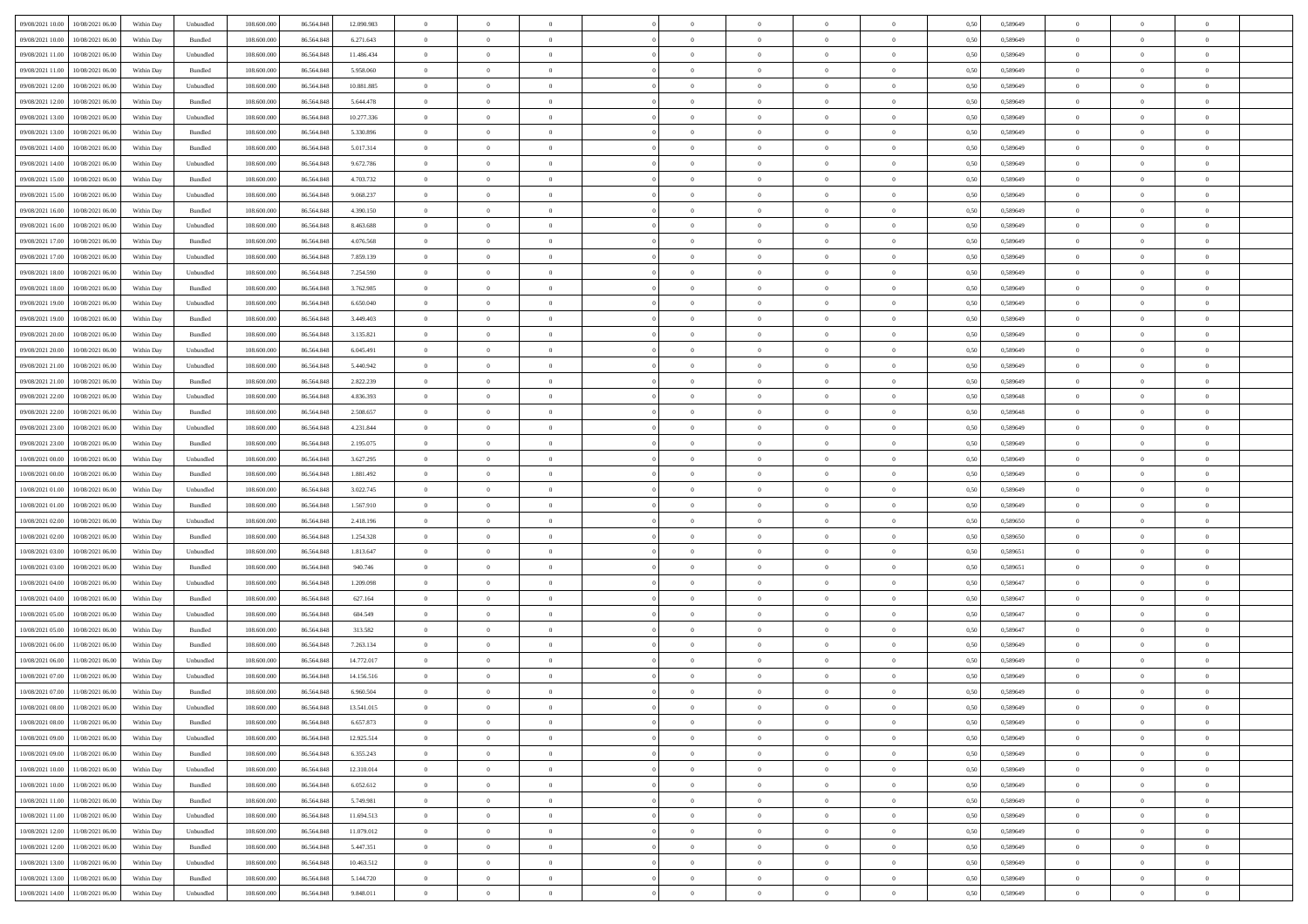| 10/08/2021 14:00 11/08/2021 06:00        | Within Day | Bundled            | 108.600.000 | 86.564.848 | 4.842.089  | $\overline{0}$ | $\overline{0}$ |                | $\overline{0}$ | $\theta$       |                | $\theta$       | 0,50 | 0,589649 | $\theta$       | $\theta$       | $\overline{0}$ |  |
|------------------------------------------|------------|--------------------|-------------|------------|------------|----------------|----------------|----------------|----------------|----------------|----------------|----------------|------|----------|----------------|----------------|----------------|--|
|                                          |            |                    |             |            |            |                |                |                |                |                |                |                |      |          |                |                |                |  |
| 10/08/2021 15:00<br>11/08/2021 06:00     | Within Day | Unbundled          | 108.600.00  | 86.564.848 | 9.232.510  | $\bf{0}$       | $\bf{0}$       | $\bf{0}$       | $\bf{0}$       | $\overline{0}$ | $\overline{0}$ | $\bf{0}$       | 0,50 | 0,589649 | $\,$ 0 $\,$    | $\bf{0}$       | $\overline{0}$ |  |
| 10/08/2021 15:00<br>11/08/2021 06:00     | Within Day | Bundled            | 108,600,000 | 86,564,848 | 4.539.459  | $\overline{0}$ | $\bf{0}$       | $\overline{0}$ | $\bf{0}$       | $\bf{0}$       | $\overline{0}$ | $\bf{0}$       | 0.50 | 0.589649 | $\bf{0}$       | $\overline{0}$ | $\bf{0}$       |  |
| 10/08/2021 16:00<br>11/08/2021 06:00     | Within Day | Unbundled          | 108.600.000 | 86.564.848 | 8.617.009  | $\overline{0}$ | $\overline{0}$ | $\overline{0}$ | $\overline{0}$ | $\theta$       | $\overline{0}$ | $\bf{0}$       | 0,50 | 0,589649 | $\,$ 0 $\,$    | $\theta$       | $\overline{0}$ |  |
| 10/08/2021 16:00<br>11/08/2021 06:00     | Within Day | Bundled            | 108.600.00  | 86.564.848 | 4.236.828  | $\bf{0}$       | $\overline{0}$ | $\bf{0}$       | $\overline{0}$ | $\bf{0}$       | $\overline{0}$ | $\bf{0}$       | 0,50 | 0,589649 | $\,$ 0 $\,$    | $\bf{0}$       | $\overline{0}$ |  |
| 10/08/2021 17:00<br>11/08/2021 06:00     | Within Day | Bundled            | 108,600,000 | 86.564.848 | 3.934.198  | $\overline{0}$ | $\bf{0}$       | $\overline{0}$ | $\bf{0}$       | $\overline{0}$ | $\theta$       | $\bf{0}$       | 0.50 | 0.589649 | $\,$ 0 $\,$    | $\theta$       | $\overline{0}$ |  |
|                                          |            |                    |             |            |            | $\overline{0}$ | $\overline{0}$ | $\overline{0}$ | $\overline{0}$ | $\overline{0}$ | $\overline{0}$ |                |      |          |                | $\theta$       |                |  |
| 10/08/2021 17:00<br>11/08/2021 06:00     | Within Day | Unbundled          | 108.600.000 | 86.564.848 | 8.001.509  |                |                |                |                |                |                | $\bf{0}$       | 0,50 | 0,589649 | $\,$ 0 $\,$    |                | $\overline{0}$ |  |
| 10/08/2021 18:00<br>11/08/2021 06:00     | Within Day | Unbundled          | 108.600.00  | 86.564.848 | 7.386.008  | $\bf{0}$       | $\bf{0}$       | $\bf{0}$       | $\overline{0}$ | $\overline{0}$ | $\overline{0}$ | $\bf{0}$       | 0,50 | 0,589649 | $\,$ 0 $\,$    | $\bf{0}$       | $\overline{0}$ |  |
| 10/08/2021 18:00<br>11/08/2021 06:00     | Within Day | Bundled            | 108,600,000 | 86.564.848 | 3.631.567  | $\overline{0}$ | $\bf{0}$       | $\overline{0}$ | $\bf{0}$       | $\overline{0}$ | $\overline{0}$ | $\bf{0}$       | 0.50 | 0.589649 | $\bf{0}$       | $\overline{0}$ | $\overline{0}$ |  |
| 10/08/2021 19:00<br>11/08/2021 06:00     | Within Day | Unbundled          | 108.600.000 | 86.564.848 | 6.770.507  | $\bf{0}$       | $\bf{0}$       | $\overline{0}$ | $\overline{0}$ | $\overline{0}$ | $\overline{0}$ | $\bf{0}$       | 0,50 | 0,589649 | $\,$ 0 $\,$    | $\bf{0}$       | $\overline{0}$ |  |
| 10/08/2021 19:00<br>11/08/2021 06:00     | Within Day | Bundled            | 108.600.00  | 86.564.848 | 3.328.936  | $\bf{0}$       | $\bf{0}$       | $\bf{0}$       | $\bf{0}$       | $\overline{0}$ | $\overline{0}$ | $\bf{0}$       | 0,50 | 0,589649 | $\,$ 0 $\,$    | $\bf{0}$       | $\overline{0}$ |  |
| 10/08/2021 20:00<br>11/08/2021 06:00     | Within Day | Unbundled          | 108,600,000 | 86,564,848 | 6.155.007  | $\overline{0}$ | $\bf{0}$       | $\overline{0}$ | $\overline{0}$ | $\bf{0}$       | $\overline{0}$ | $\bf{0}$       | 0.50 | 0.589649 | $\bf{0}$       | $\overline{0}$ | $\,$ 0         |  |
| 10/08/2021 20:00<br>11/08/2021 06:00     | Within Day | Bundled            | 108.600.000 | 86.564.848 | 3.026.306  | $\overline{0}$ | $\overline{0}$ | $\overline{0}$ | $\theta$       | $\theta$       | $\overline{0}$ | $\bf{0}$       | 0,50 | 0,589649 | $\,$ 0 $\,$    | $\theta$       | $\overline{0}$ |  |
| 10/08/2021 21:00<br>11/08/2021 06:00     | Within Day | Unbundled          | 108.600.00  | 86.564.84  | 5.539.506  | $\bf{0}$       | $\overline{0}$ | $\bf{0}$       | $\bf{0}$       | $\bf{0}$       | $\overline{0}$ | $\bf{0}$       | 0,50 | 0,589649 | $\,$ 0 $\,$    | $\bf{0}$       | $\overline{0}$ |  |
|                                          |            |                    |             |            |            |                |                |                |                |                |                |                |      |          |                |                |                |  |
| 10/08/2021 21:00<br>11/08/2021 06:00     | Within Day | Bundled            | 108,600,000 | 86.564.848 | 2.723.675  | $\overline{0}$ | $\bf{0}$       | $\overline{0}$ | $\bf{0}$       | $\overline{0}$ | $\theta$       | $\bf{0}$       | 0.50 | 0.589649 | $\,$ 0 $\,$    | $\theta$       | $\overline{0}$ |  |
| 10/08/2021 22:00<br>11/08/2021 06:00     | Within Day | Unbundled          | 108.600.000 | 86.564.848 | 4.924.005  | $\overline{0}$ | $\overline{0}$ | $\overline{0}$ | $\overline{0}$ | $\overline{0}$ | $\overline{0}$ | $\bf{0}$       | 0,50 | 0,589648 | $\theta$       | $\theta$       | $\overline{0}$ |  |
| 10/08/2021 22:00<br>11/08/2021 06:00     | Within Day | Bundled            | 108.600.00  | 86.564.848 | 2.421.044  | $\bf{0}$       | $\bf{0}$       | $\bf{0}$       | $\overline{0}$ | $\bf{0}$       | $\overline{0}$ | $\bf{0}$       | 0,50 | 0,589648 | $\,$ 0 $\,$    | $\bf{0}$       | $\overline{0}$ |  |
| 10/08/2021 23:00<br>11/08/2021 06:00     | Within Day | Unbundled          | 108,600,000 | 86.564.848 | 4.308.504  | $\overline{0}$ | $\bf{0}$       | $\overline{0}$ | $\bf{0}$       | $\overline{0}$ | $\overline{0}$ | $\bf{0}$       | 0.50 | 0.589649 | $\bf{0}$       | $\overline{0}$ | $\bf{0}$       |  |
| 10/08/2021 23:00<br>11/08/2021 06:00     | Within Day | Bundled            | 108.600.000 | 86.564.848 | 2.118.414  | $\overline{0}$ | $\bf{0}$       | $\overline{0}$ | $\overline{0}$ | $\overline{0}$ | $\overline{0}$ | $\bf{0}$       | 0,50 | 0,589649 | $\,$ 0 $\,$    | $\bf{0}$       | $\overline{0}$ |  |
| 11/08/2021 00:00<br>11/08/2021 06:00     | Within Day | Unbundled          | 108.600.00  | 86.564.848 | 3.693.004  | $\bf{0}$       | $\bf{0}$       | $\bf{0}$       | $\bf{0}$       | $\overline{0}$ | $\overline{0}$ | $\bf{0}$       | 0,50 | 0,589649 | $\,$ 0 $\,$    | $\bf{0}$       | $\overline{0}$ |  |
| $11/08/2021\ 00.00$<br>11/08/2021 06:00  | Within Day | Bundled            | 108,600,000 | 86,564,848 | 1.815.783  | $\overline{0}$ | $\bf{0}$       | $\overline{0}$ | $\overline{0}$ | $\bf{0}$       | $\overline{0}$ | $\bf{0}$       | 0.50 | 0.589649 | $\bf{0}$       | $\overline{0}$ | $\,$ 0         |  |
|                                          |            |                    |             |            |            |                |                |                |                |                |                |                |      |          |                |                |                |  |
| 11/08/2021 01:00<br>11/08/2021 06:00     | Within Day | Unbundled          | 108.600.000 | 86.564.848 | 3.077.503  | $\overline{0}$ | $\overline{0}$ | $\overline{0}$ | $\overline{0}$ | $\theta$       | $\overline{0}$ | $\bf{0}$       | 0,50 | 0,589649 | $\theta$       | $\theta$       | $\overline{0}$ |  |
| 11/08/2021 01:00<br>11/08/2021 06:00     | Within Day | Bundled            | 108.600.00  | 86.564.848 | 1.513.153  | $\bf{0}$       | $\bf{0}$       | $\bf{0}$       | $\bf{0}$       | $\overline{0}$ | $\overline{0}$ | $\bf{0}$       | 0,50 | 0,589649 | $\,$ 0 $\,$    | $\bf{0}$       | $\overline{0}$ |  |
| 11/08/2021 02:00<br>11/08/2021 06:00     | Within Day | Unbundled          | 108,600,000 | 86.564.848 | 2.462.002  | $\overline{0}$ | $\bf{0}$       | $\overline{0}$ | $\bf{0}$       | $\overline{0}$ | $\theta$       | $\bf{0}$       | 0.50 | 0.589650 | $\,$ 0 $\,$    | $\theta$       | $\overline{0}$ |  |
| 11/08/2021 02:00<br>11/08/2021 06:00     | Within Day | Bundled            | 108.600.000 | 86.564.848 | 1.210.522  | $\overline{0}$ | $\overline{0}$ | $\overline{0}$ | $\overline{0}$ | $\overline{0}$ | $\overline{0}$ | $\bf{0}$       | 0,50 | 0,589650 | $\,$ 0 $\,$    | $\theta$       | $\overline{0}$ |  |
| 11/08/2021 03:00<br>11/08/2021 06:00     | Within Day | Bundled            | 108.600.00  | 86.564.848 | 907.891    | $\bf{0}$       | $\overline{0}$ | $\bf{0}$       | $\overline{0}$ | $\bf{0}$       | $\overline{0}$ | $\bf{0}$       | 0,50 | 0,589651 | $\,$ 0 $\,$    | $\bf{0}$       | $\overline{0}$ |  |
| 11/08/2021 03:00<br>11/08/2021 06:00     | Within Day | Unbundled          | 108,600,000 | 86.564.848 | 1.846.502  | $\overline{0}$ | $\bf{0}$       | $\overline{0}$ | $\bf{0}$       | $\overline{0}$ | $\overline{0}$ | $\bf{0}$       | 0.50 | 0.589651 | $\bf{0}$       | $\overline{0}$ | $\overline{0}$ |  |
| 11/08/2021 04:00<br>11/08/2021 06:00     | Within Day | Unbundled          | 108.600.000 | 86.564.848 | 1.231.001  | $\overline{0}$ | $\bf{0}$       | $\overline{0}$ | $\overline{0}$ | $\overline{0}$ | $\overline{0}$ | $\bf{0}$       | 0,50 | 0,589647 | $\theta$       | $\bf{0}$       | $\overline{0}$ |  |
| 11/08/2021 04:00<br>11/08/2021 06:00     | Within Day | Bundled            | 108.600.00  | 86.564.848 | 605.261    | $\bf{0}$       | $\bf{0}$       | $\bf{0}$       | $\bf{0}$       | $\overline{0}$ | $\overline{0}$ | $\bf{0}$       | 0,50 | 0,589647 | $\,$ 0 $\,$    | $\bf{0}$       | $\overline{0}$ |  |
|                                          |            |                    |             |            |            |                |                |                |                |                |                |                |      |          |                |                |                |  |
| 11/08/2021 05:00<br>11/08/2021 06:00     | Within Day | Unbundled          | 108,600,000 | 86.564.848 | 615,500    | $\overline{0}$ | $\bf{0}$       | $\overline{0}$ | $\bf{0}$       | $\bf{0}$       | $\overline{0}$ | $\bf{0}$       | 0.50 | 0.589647 | $\bf{0}$       | $\overline{0}$ | $\,$ 0         |  |
| 11/08/2021 05:00<br>11/08/2021 06:00     | Within Day | Bundled            | 108.600.000 | 86,564,848 | 302.630    | $\overline{0}$ | $\overline{0}$ | $\overline{0}$ | $\overline{0}$ | $\overline{0}$ | $\overline{0}$ | $\bf{0}$       | 0.50 | 0.589647 | $\theta$       | $\theta$       | $\overline{0}$ |  |
| 11/08/2021 06:00<br>12/08/2021 06:00     | Within Day | Unbundled          | 108.600.00  | 86.564.848 | 14.772.017 | $\bf{0}$       | $\bf{0}$       | $\bf{0}$       | $\bf{0}$       | $\overline{0}$ | $\overline{0}$ | $\bf{0}$       | 0,50 | 0,589649 | $\,$ 0 $\,$    | $\bf{0}$       | $\overline{0}$ |  |
| 11/08/2021 06:00<br>12/08/2021 06:00     | Within Day | Bundled            | 108,600,000 | 86,564,848 | 7.263.134  | $\overline{0}$ | $\bf{0}$       | $\overline{0}$ | $\bf{0}$       | $\overline{0}$ | $\overline{0}$ | $\bf{0}$       | 0.50 | 0.589649 | $\,$ 0 $\,$    | $\bf{0}$       | $\overline{0}$ |  |
| 11/08/2021 07:00<br>12/08/2021 06:00     | Within Dav | Unbundled          | 108.600.000 | 86.564.848 | 14.156.516 | $\overline{0}$ | $\overline{0}$ | $\overline{0}$ | $\overline{0}$ | $\overline{0}$ | $\overline{0}$ | $\bf{0}$       | 0.50 | 0.589649 | $\theta$       | $\theta$       | $\overline{0}$ |  |
| 11/08/2021 07:00<br>12/08/2021 06:00     | Within Day | Bundled            | 108.600.00  | 86.564.848 | 6.960.504  | $\bf{0}$       | $\bf{0}$       | $\bf{0}$       | $\bf{0}$       | $\overline{0}$ | $\overline{0}$ | $\bf{0}$       | 0,50 | 0,589649 | $\,$ 0 $\,$    | $\bf{0}$       | $\overline{0}$ |  |
| 11/08/2021 08:00<br>12/08/2021 06:00     | Within Day | Unbundled          | 108,600,000 | 86.564.848 | 13.541.015 | $\overline{0}$ | $\bf{0}$       | $\overline{0}$ | $\bf{0}$       | $\overline{0}$ | $\overline{0}$ | $\bf{0}$       | 0.50 | 0.589649 | $\bf{0}$       | $\overline{0}$ | $\overline{0}$ |  |
| 11/08/2021 08:00<br>12/08/2021 06:00     | Within Dav | Bundled            | 108.600.000 | 86,564,848 | 6.657.873  | $\overline{0}$ | $\overline{0}$ | $\overline{0}$ | $\overline{0}$ | $\overline{0}$ | $\overline{0}$ | $\bf{0}$       | 0.50 | 0.589649 | $\theta$       | $\theta$       | $\overline{0}$ |  |
| 12/08/2021 06:00                         | Within Day | Unbundled          | 108.600.00  | 86.564.848 | 12.925.514 | $\bf{0}$       | $\bf{0}$       | $\bf{0}$       | $\bf{0}$       | $\overline{0}$ | $\overline{0}$ | $\bf{0}$       | 0,50 | 0,589649 | $\,$ 0 $\,$    | $\bf{0}$       | $\overline{0}$ |  |
| 11/08/2021 09:00                         |            |                    |             |            |            |                |                |                |                |                |                |                |      |          |                |                |                |  |
| $11/08/2021\ 09.00$<br>12/08/2021 06:00  | Within Day | Bundled            | 108,600,000 | 86,564,848 | 6.355.243  | $\overline{0}$ | $\bf{0}$       | $\overline{0}$ | $\overline{0}$ | $\bf{0}$       | $\overline{0}$ | $\bf{0}$       | 0.50 | 0.589649 | $\bf{0}$       | $\overline{0}$ | $\,$ 0         |  |
| 11/08/2021 10:00<br>12/08/2021 06:00     | Within Dav | Unbundled          | 108.600.000 | 86.564.848 | 12.310.014 | $\overline{0}$ | $\overline{0}$ | $\overline{0}$ | $\overline{0}$ | $\overline{0}$ | $\overline{0}$ | $\bf{0}$       | 0.50 | 0.589649 | $\theta$       | $\theta$       | $\overline{0}$ |  |
| 11/08/2021 10:00<br>12/08/2021 06:00     | Within Day | Bundled            | 108.600.00  | 86.564.848 | 6.052.612  | $\bf{0}$       | $\bf{0}$       | $\bf{0}$       | $\bf{0}$       | $\overline{0}$ | $\overline{0}$ | $\bf{0}$       | 0,50 | 0,589649 | $\,$ 0 $\,$    | $\bf{0}$       | $\overline{0}$ |  |
| 11/08/2021 11:00<br>12/08/2021 06:00     | Within Day | Unbundled          | 108,600,000 | 86.564.848 | 11.694.513 | $\overline{0}$ | $\overline{0}$ | $\overline{0}$ | $\bf{0}$       | $\overline{0}$ | $\Omega$       | $\bf{0}$       | 0.50 | 0.589649 | $\bf{0}$       | $\theta$       | $\overline{0}$ |  |
| 11/08/2021 11:00<br>12/08/2021 06:00     | Within Dav | Bundled            | 108.600.000 | 86,564,848 | 5.749.981  | $\overline{0}$ | $\overline{0}$ | $\overline{0}$ | $\theta$       | $\theta$       | $\overline{0}$ | $\overline{0}$ | 0.5( | 0.589649 | $\theta$       | $\theta$       | $\overline{0}$ |  |
| 11/08/2021 12:00<br>12/08/2021 06:00     | Within Day | Unbundled          | 108.600.00  | 86.564.848 | 11.079.012 | $\bf{0}$       | $\bf{0}$       | $\bf{0}$       | $\bf{0}$       | $\bf{0}$       | $\overline{0}$ | $\bf{0}$       | 0,50 | 0,589649 | $\,$ 0 $\,$    | $\bf{0}$       | $\overline{0}$ |  |
| $11/08/2021\;12.00\;\;$ 12/08/2021 06:00 | Within Day | $\mathbf B$ undled | 108.600.000 | 86.564.848 | 5.447.351  | $\bf{0}$       | $\theta$       |                | $\overline{0}$ |                |                |                | 0,50 | 0.589649 | $\bf{0}$       | $\bf{0}$       |                |  |
| 11/08/2021 13:00 12/08/2021 06:00        | Within Day | Bundled            | 108.600.000 | 86.564.848 | 5.144.720  | $\overline{0}$ | $\overline{0}$ | $\Omega$       | $\theta$       | $\overline{0}$ | $\overline{0}$ | $\bf{0}$       | 0,50 | 0,589649 | $\theta$       | $\theta$       | $\overline{0}$ |  |
|                                          |            |                    |             |            |            |                |                |                |                |                |                |                |      |          |                |                |                |  |
| 11/08/2021 13:00<br>12/08/2021 06:00     | Within Day | Unbundled          | 108.600.00  | 86.564.848 | 10.463.512 | $\overline{0}$ | $\overline{2}$ | $\overline{0}$ | $\overline{0}$ | $\bf{0}$       | $\overline{0}$ | $\bf{0}$       | 0,50 | 0,589649 | $\bf{0}$       | $\overline{0}$ | $\bf{0}$       |  |
| 11/08/2021 14:00 12/08/2021 06:00        | Within Day | Unbundled          | 108,600,000 | 86,564,849 | 9.848,009  | $\overline{0}$ | $\bf{0}$       | $\overline{0}$ | $\overline{0}$ | $\mathbf{0}$   | $\overline{0}$ | $\,$ 0 $\,$    | 0.50 | 0.589649 | $\overline{0}$ | $\bf{0}$       | $\,$ 0 $\,$    |  |
| 11/08/2021 14:00 12/08/2021 06:00        | Within Dav | Bundled            | 108.600.000 | 86.564.849 | 4.842.089  | $\overline{0}$ | $\overline{0}$ | $\overline{0}$ | $\overline{0}$ | $\overline{0}$ | $\overline{0}$ | $\bf{0}$       | 0,50 | 0.589649 | $\overline{0}$ | $\theta$       | $\overline{0}$ |  |
| 11/08/2021 15:00<br>12/08/2021 06:00     | Within Day | Unbundled          | 108.600.000 | 86.564.849 | 9.232.509  | $\overline{0}$ | $\bf{0}$       | $\overline{0}$ | $\overline{0}$ | $\bf{0}$       | $\overline{0}$ | $\bf{0}$       | 0,50 | 0,589649 | $\bf{0}$       | $\overline{0}$ | $\overline{0}$ |  |
| 12/08/2021 06:00<br>11/08/2021 15:00     | Within Day | Bundled            | 108,600,000 | 86,564,849 | 4.539.459  | $\overline{0}$ | $\bf{0}$       | $\overline{0}$ | $\overline{0}$ | $\bf{0}$       | $\overline{0}$ | $\bf{0}$       | 0.50 | 0.589649 | $\,$ 0 $\,$    | $\overline{0}$ | $\,$ 0         |  |
| 11/08/2021 16:00<br>12/08/2021 06:00     | Within Dav | Unbundled          | 108.600.000 | 86.564.849 | 8.617.008  | $\overline{0}$ | $\overline{0}$ | $\overline{0}$ | $\overline{0}$ | $\overline{0}$ | $\overline{0}$ | $\bf{0}$       | 0,50 | 0.589649 | $\overline{0}$ | $\theta$       | $\overline{0}$ |  |
| 11/08/2021 16:00<br>12/08/2021 06:00     | Within Day | Bundled            | 108.600.00  | 86.564.849 | 4.236.828  | $\overline{0}$ | $\overline{0}$ | $\overline{0}$ | $\overline{0}$ | $\overline{0}$ | $\overline{0}$ | $\bf{0}$       | 0,50 | 0,589649 | $\bf{0}$       | $\overline{0}$ | $\,$ 0         |  |
| 11/08/2021 17:00 12/08/2021 06:00        |            | Unbundled          | 108,600,000 | 86,564,849 | 8.001.508  |                | $\overline{0}$ |                |                |                | $\overline{0}$ |                | 0.50 |          |                |                | $\,$ 0         |  |
|                                          | Within Day |                    |             |            |            | $\overline{0}$ |                | $\overline{0}$ | $\overline{0}$ | $\overline{0}$ |                | $\bf{0}$       |      | 0.589649 | $\mathbf{0}$   | $\bf{0}$       |                |  |
| 11/08/2021 17:00 12/08/2021 06:00        | Within Dav | Bundled            | 108.600.000 | 86.564.849 | 3.934.198  | $\overline{0}$ | $\overline{0}$ | $\overline{0}$ | $\overline{0}$ | $\overline{0}$ | $\overline{0}$ | $\bf{0}$       | 0,50 | 0.589649 | $\overline{0}$ | $\theta$       | $\overline{0}$ |  |
| 11/08/2021 18:00<br>12/08/2021 06:00     | Within Day | Unbundled          | 108.600.00  | 86.564.849 | 7.386.007  | $\overline{0}$ | $\bf{0}$       | $\overline{0}$ | $\bf{0}$       | $\overline{0}$ | $\overline{0}$ | $\bf{0}$       | 0,50 | 0,589649 | $\bf{0}$       | $\,$ 0 $\,$    | $\bf{0}$       |  |
| 11/08/2021 18:00 12/08/2021 06:00        | Within Day | Bundled            | 108.600.000 | 86.564.849 | 3.631.567  | $\overline{0}$ | $\bf{0}$       | $\overline{0}$ | $\overline{0}$ | $\,$ 0 $\,$    | $\overline{0}$ | $\,$ 0 $\,$    | 0,50 | 0,589649 | $\overline{0}$ | $\,$ 0 $\,$    | $\,$ 0 $\,$    |  |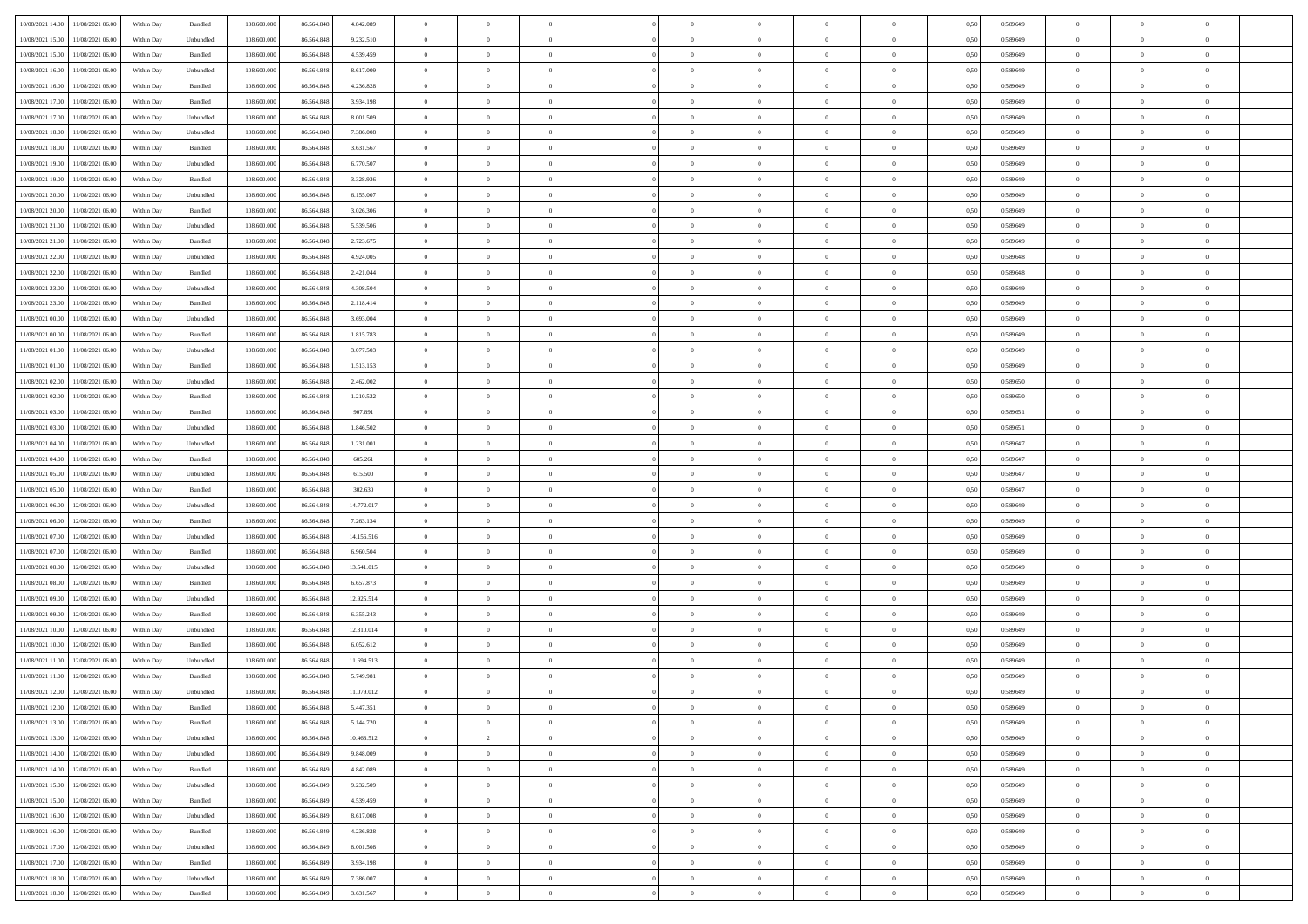| 11/08/2021 19:00 12/08/2021 06:00             | Within Day | Unbundled                   | 108.600.000 | 86.564.849 | 6.770.506  | $\overline{0}$ | $\overline{0}$ |                | $\overline{0}$ | $\theta$       |                | $\theta$       | 0,50 | 0,589649 | $\theta$       | $\theta$       | $\overline{0}$ |  |
|-----------------------------------------------|------------|-----------------------------|-------------|------------|------------|----------------|----------------|----------------|----------------|----------------|----------------|----------------|------|----------|----------------|----------------|----------------|--|
|                                               |            |                             |             |            |            |                |                |                |                |                |                |                |      |          |                |                |                |  |
| 11/08/2021 19:00<br>12/08/2021 06:00          | Within Day | Bundled                     | 108.600.00  | 86.564.849 | 3.328.936  | $\bf{0}$       | $\bf{0}$       | $\bf{0}$       | $\bf{0}$       | $\overline{0}$ | $\overline{0}$ | $\bf{0}$       | 0,50 | 0,589649 | $\,$ 0 $\,$    | $\bf{0}$       | $\overline{0}$ |  |
| 11/08/2021 20:00<br>12/08/2021 06:00          | Within Day | Unbundled                   | 108,600,000 | 86,564,849 | 6.155.006  | $\overline{0}$ | $\bf{0}$       | $\overline{0}$ | $\bf{0}$       | $\bf{0}$       | $\overline{0}$ | $\bf{0}$       | 0.50 | 0.589649 | $\bf{0}$       | $\overline{0}$ | $\overline{0}$ |  |
| 11/08/2021 20:00<br>12/08/2021 06:00          | Within Day | Bundled                     | 108.600.000 | 86.564.849 | 3.026.306  | $\overline{0}$ | $\overline{0}$ | $\overline{0}$ | $\overline{0}$ | $\theta$       | $\overline{0}$ | $\bf{0}$       | 0,50 | 0,589649 | $\,$ 0 $\,$    | $\theta$       | $\overline{0}$ |  |
| 11/08/2021 21:00<br>12/08/2021 06:00          | Within Day | Unbundled                   | 108.600.00  | 86.564.849 | 5.539.505  | $\bf{0}$       | $\overline{0}$ | $\bf{0}$       | $\overline{0}$ | $\bf{0}$       | $\overline{0}$ | $\bf{0}$       | 0,50 | 0,589649 | $\,$ 0 $\,$    | $\bf{0}$       | $\overline{0}$ |  |
| 11/08/2021 21:00<br>12/08/2021 06:00          | Within Day | Bundled                     | 108,600,000 | 86.564.849 | 2.723.675  | $\overline{0}$ | $\bf{0}$       | $\overline{0}$ | $\bf{0}$       | $\overline{0}$ | $\theta$       | $\bf{0}$       | 0.50 | 0.589649 | $\,$ 0 $\,$    | $\theta$       | $\overline{0}$ |  |
|                                               |            |                             |             |            |            | $\overline{0}$ | $\overline{0}$ | $\overline{0}$ | $\overline{0}$ | $\overline{0}$ | $\overline{0}$ |                |      |          |                | $\theta$       |                |  |
| 11/08/2021 22:00<br>12/08/2021 06:00          | Within Day | Unbundled                   | 108.600.000 | 86.564.849 | 4.924.004  |                |                |                |                |                |                | $\bf{0}$       | 0,50 | 0,589648 | $\,$ 0 $\,$    |                | $\overline{0}$ |  |
| 11/08/2021 22:00<br>12/08/2021 06:00          | Within Day | Bundled                     | 108.600.00  | 86.564.849 | 2.421.044  | $\bf{0}$       | $\bf{0}$       | $\bf{0}$       | $\overline{0}$ | $\overline{0}$ | $\overline{0}$ | $\bf{0}$       | 0,50 | 0,589648 | $\,$ 0 $\,$    | $\bf{0}$       | $\overline{0}$ |  |
| 11/08/2021 23:00<br>12/08/2021 06:00          | Within Day | Bundled                     | 108,600,000 | 86.564.849 | 2.118.414  | $\overline{0}$ | $\bf{0}$       | $\overline{0}$ | $\bf{0}$       | $\overline{0}$ | $\overline{0}$ | $\bf{0}$       | 0.50 | 0.589649 | $\bf{0}$       | $\overline{0}$ | $\overline{0}$ |  |
| 11/08/2021 23:00<br>12/08/2021 06:00          | Within Day | Unbundled                   | 108.600.000 | 86.564.849 | 4.308.504  | $\bf{0}$       | $\bf{0}$       | $\overline{0}$ | $\overline{0}$ | $\overline{0}$ | $\overline{0}$ | $\bf{0}$       | 0,50 | 0,589649 | $\,$ 0 $\,$    | $\bf{0}$       | $\overline{0}$ |  |
| 12/08/2021 00:00<br>12/08/2021 06:00          | Within Day | Unbundled                   | 108.600.00  | 86.564.849 | 3.693.003  | $\bf{0}$       | $\bf{0}$       | $\bf{0}$       | $\bf{0}$       | $\overline{0}$ | $\overline{0}$ | $\bf{0}$       | 0,50 | 0,589649 | $\,$ 0 $\,$    | $\bf{0}$       | $\overline{0}$ |  |
| 12/08/2021 00:00<br>12/08/2021 06:00          | Within Day | Bundled                     | 108,600,000 | 86,564,849 | 1.815.783  | $\overline{0}$ | $\bf{0}$       | $\overline{0}$ | $\overline{0}$ | $\bf{0}$       | $\overline{0}$ | $\bf{0}$       | 0.50 | 0.589649 | $\bf{0}$       | $\overline{0}$ | $\,$ 0         |  |
| 12/08/2021 01:00<br>12/08/2021 06:00          | Within Day | Unbundled                   | 108.600.000 | 86.564.849 | 3.077.503  | $\overline{0}$ | $\overline{0}$ | $\overline{0}$ | $\theta$       | $\theta$       | $\overline{0}$ | $\bf{0}$       | 0,50 | 0,589649 | $\,$ 0 $\,$    | $\theta$       | $\overline{0}$ |  |
| 12/08/2021 01:00<br>12/08/2021 06:00          | Within Day | Bundled                     | 108.600.00  | 86.564.849 | 1.513.153  | $\bf{0}$       | $\overline{0}$ | $\bf{0}$       | $\bf{0}$       | $\bf{0}$       | $\overline{0}$ | $\bf{0}$       | 0,50 | 0,589649 | $\,$ 0 $\,$    | $\bf{0}$       | $\overline{0}$ |  |
|                                               |            |                             |             |            |            |                |                |                |                |                |                |                |      |          |                |                |                |  |
| 12/08/2021 02:00<br>12/08/2021 06:00          | Within Day | Unbundled                   | 108,600,000 | 86.564.849 | 2.462.002  | $\overline{0}$ | $\bf{0}$       | $\overline{0}$ | $\bf{0}$       | $\overline{0}$ | $\theta$       | $\bf{0}$       | 0.50 | 0.589650 | $\,$ 0 $\,$    | $\theta$       | $\overline{0}$ |  |
| 12/08/2021 02:00<br>12/08/2021 06:00          | Within Day | Bundled                     | 108.600.000 | 86.564.849 | 1.210.522  | $\overline{0}$ | $\overline{0}$ | $\overline{0}$ | $\overline{0}$ | $\overline{0}$ | $\overline{0}$ | $\bf{0}$       | 0,50 | 0,589650 | $\theta$       | $\theta$       | $\overline{0}$ |  |
| 12/08/2021 03:00<br>12/08/2021 06:00          | Within Day | Unbundled                   | 108.600.00  | 86.564.849 | 1.846.501  | $\bf{0}$       | $\bf{0}$       | $\bf{0}$       | $\overline{0}$ | $\overline{0}$ | $\overline{0}$ | $\bf{0}$       | 0,50 | 0,589651 | $\,$ 0 $\,$    | $\bf{0}$       | $\overline{0}$ |  |
| 12/08/2021 03:00<br>12/08/2021 06:00          | Within Day | Bundled                     | 108,600,000 | 86.564.849 | 907.891    | $\overline{0}$ | $\bf{0}$       | $\overline{0}$ | $\bf{0}$       | $\overline{0}$ | $\overline{0}$ | $\bf{0}$       | 0.50 | 0.589651 | $\bf{0}$       | $\overline{0}$ | $\overline{0}$ |  |
| 12/08/2021 04:00<br>12/08/2021 06:00          | Within Day | Bundled                     | 108.600.000 | 86.564.849 | 605.261    | $\overline{0}$ | $\bf{0}$       | $\overline{0}$ | $\overline{0}$ | $\overline{0}$ | $\overline{0}$ | $\bf{0}$       | 0,50 | 0,589647 | $\,$ 0 $\,$    | $\bf{0}$       | $\overline{0}$ |  |
| 12/08/2021 04:00<br>12/08/2021 06:00          | Within Day | Unbundled                   | 108.600.00  | 86.564.849 | 1.231.001  | $\bf{0}$       | $\bf{0}$       | $\bf{0}$       | $\bf{0}$       | $\overline{0}$ | $\overline{0}$ | $\bf{0}$       | 0,50 | 0,589647 | $\,$ 0 $\,$    | $\bf{0}$       | $\overline{0}$ |  |
| 12/08/2021 05:00<br>12/08/2021 06:00          | Within Day | Unbundled                   | 108,600,000 | 86,564,849 | 615.500    | $\overline{0}$ | $\bf{0}$       | $\overline{0}$ | $\overline{0}$ | $\bf{0}$       | $\overline{0}$ | $\bf{0}$       | 0.50 | 0.589647 | $\bf{0}$       | $\overline{0}$ | $\,$ 0         |  |
| 12/08/2021 05:00<br>12/08/2021 06:00          |            |                             | 108.600.000 |            |            | $\overline{0}$ | $\overline{0}$ | $\overline{0}$ | $\overline{0}$ | $\theta$       | $\overline{0}$ |                |      |          | $\theta$       | $\theta$       | $\overline{0}$ |  |
|                                               | Within Day | Bundled                     |             | 86.564.849 | 302.630    |                |                |                |                |                |                | $\bf{0}$       | 0,50 | 0,589647 |                |                |                |  |
| 12/08/2021 06:00<br>13/08/2021 06:00          | Within Day | Unbundled                   | 108.600.00  | 86.564.848 | 14.498.783 | $\bf{0}$       | $\bf{0}$       | $\bf{0}$       | $\bf{0}$       | $\overline{0}$ | $\overline{0}$ | $\bf{0}$       | 0,50 | 0,589649 | $\,$ 0 $\,$    | $\bf{0}$       | $\overline{0}$ |  |
| 12/08/2021 06:00<br>13/08/2021 06:00          | Within Day | Bundled                     | 108,600,000 | 86.564.848 | 7.536.368  | $\overline{0}$ | $\bf{0}$       | $\overline{0}$ | $\bf{0}$       | $\overline{0}$ | $\theta$       | $\bf{0}$       | 0.50 | 0.589649 | $\,$ 0 $\,$    | $\theta$       | $\overline{0}$ |  |
| 12/08/2021 07:00<br>13/08/2021 06:00          | Within Day | Unbundled                   | 108.600.000 | 86.564.848 | 13.894.667 | $\overline{0}$ | $\overline{0}$ | $\overline{0}$ | $\overline{0}$ | $\overline{0}$ | $\overline{0}$ | $\bf{0}$       | 0,50 | 0,589649 | $\,$ 0 $\,$    | $\theta$       | $\overline{0}$ |  |
| 12/08/2021 07:00<br>13/08/2021 06:00          | Within Day | Bundled                     | 108.600.00  | 86.564.848 | 7.222.353  | $\bf{0}$       | $\overline{0}$ | $\bf{0}$       | $\overline{0}$ | $\overline{0}$ | $\overline{0}$ | $\bf{0}$       | 0,50 | 0,589649 | $\,$ 0 $\,$    | $\bf{0}$       | $\overline{0}$ |  |
| 12/08/2021 08:00<br>13/08/2021 06:00          | Within Day | Unbundled                   | 108,600,000 | 86.564.848 | 13.290.551 | $\overline{0}$ | $\bf{0}$       | $\overline{0}$ | $\bf{0}$       | $\overline{0}$ | $\overline{0}$ | $\bf{0}$       | 0.50 | 0.589649 | $\bf{0}$       | $\overline{0}$ | $\overline{0}$ |  |
| 12/08/2021 08:00<br>13/08/2021 06:00          | Within Day | Bundled                     | 108.600.000 | 86.564.848 | 6.908.338  | $\overline{0}$ | $\bf{0}$       | $\overline{0}$ | $\overline{0}$ | $\overline{0}$ | $\overline{0}$ | $\bf{0}$       | 0,50 | 0,589649 | $\theta$       | $\theta$       | $\overline{0}$ |  |
| 12/08/2021 09:00<br>13/08/2021 06:00          | Within Day | Unbundled                   | 108.600.00  | 86.564.848 | 12.686.435 | $\bf{0}$       | $\bf{0}$       | $\bf{0}$       | $\bf{0}$       | $\overline{0}$ | $\overline{0}$ | $\bf{0}$       | 0,50 | 0,589649 | $\,$ 0 $\,$    | $\bf{0}$       | $\overline{0}$ |  |
| 12/08/2021 09:00<br>13/08/2021 06:00          | Within Day | Bundled                     | 108,600,000 | 86,564,848 | 6.594.322  | $\overline{0}$ | $\bf{0}$       | $\overline{0}$ | $\overline{0}$ | $\bf{0}$       | $\overline{0}$ | $\bf{0}$       | 0.50 | 0.589649 | $\bf{0}$       | $\overline{0}$ | $\,$ 0         |  |
|                                               |            |                             |             |            |            |                |                |                |                |                |                |                |      |          |                |                |                |  |
| 12/08/2021 10:00<br>13/08/2021 06:00          | Within Day | Bundled                     | 108.600.000 | 86,564,848 | 6.280.307  | $\overline{0}$ | $\overline{0}$ | $\overline{0}$ | $\overline{0}$ | $\overline{0}$ | $\overline{0}$ | $\bf{0}$       | 0.50 | 0.589649 | $\theta$       | $\theta$       | $\overline{0}$ |  |
| 12/08/2021 10:00<br>13/08/2021 06:00          | Within Day | Unbundled                   | 108.600.00  | 86.564.848 | 12.082.319 | $\bf{0}$       | $\bf{0}$       | $\bf{0}$       | $\bf{0}$       | $\overline{0}$ | $\overline{0}$ | $\bf{0}$       | 0,50 | 0,589649 | $\,$ 0 $\,$    | $\bf{0}$       | $\overline{0}$ |  |
| 12/08/2021 11:00<br>13/08/2021 06:00          | Within Day | Unbundled                   | 108,600,000 | 86,564,848 | 11.478.203 | $\overline{0}$ | $\bf{0}$       | $\overline{0}$ | $\bf{0}$       | $\overline{0}$ | $\overline{0}$ | $\bf{0}$       | 0.50 | 0.589649 | $\,$ 0 $\,$    | $\bf{0}$       | $\overline{0}$ |  |
| 12/08/2021 11:00<br>13/08/2021 06:00          | Within Dav | Bundled                     | 108.600.000 | 86.564.848 | 5.966.291  | $\overline{0}$ | $\overline{0}$ | $\overline{0}$ | $\overline{0}$ | $\overline{0}$ | $\overline{0}$ | $\bf{0}$       | 0.50 | 0.589649 | $\theta$       | $\theta$       | $\overline{0}$ |  |
| 12/08/2021 12:00<br>13/08/2021 06:00          | Within Day | Unbundled                   | 108.600.00  | 86.564.848 | 10.874.087 | $\bf{0}$       | $\bf{0}$       | $\bf{0}$       | $\bf{0}$       | $\overline{0}$ | $\overline{0}$ | $\bf{0}$       | 0,50 | 0,589649 | $\,$ 0 $\,$    | $\bf{0}$       | $\overline{0}$ |  |
| 12/08/2021 12:00<br>13/08/2021 06:00          | Within Day | Bundled                     | 108,600,000 | 86.564.848 | 5.652.276  | $\overline{0}$ | $\bf{0}$       | $\overline{0}$ | $\bf{0}$       | $\overline{0}$ | $\overline{0}$ | $\bf{0}$       | 0.50 | 0.589649 | $\bf{0}$       | $\overline{0}$ | $\overline{0}$ |  |
| 12/08/2021 13:00<br>13/08/2021 06:00          | Within Dav | Unbundled                   | 108.600.000 | 86,564,848 | 10.269.971 | $\overline{0}$ | $\overline{0}$ | $\overline{0}$ | $\overline{0}$ | $\overline{0}$ | $\overline{0}$ | $\bf{0}$       | 0.50 | 0.589649 | $\theta$       | $\theta$       | $\overline{0}$ |  |
| 12/08/2021 13:00<br>13/08/2021 06:00          | Within Day | Bundled                     | 108.600.00  | 86.564.848 | 5.338.261  | $\bf{0}$       | $\bf{0}$       | $\bf{0}$       | $\bf{0}$       | $\overline{0}$ | $\overline{0}$ | $\bf{0}$       | 0,50 | 0,589649 | $\,$ 0 $\,$    | $\bf{0}$       | $\overline{0}$ |  |
|                                               |            |                             |             |            |            |                |                |                |                |                |                |                |      |          |                |                |                |  |
| 12/08/2021 14:00<br>13/08/2021 06:00          | Within Day | Unbundled                   | 108,600,000 | 86,564,848 | 9.665.855  | $\overline{0}$ | $\bf{0}$       | $\overline{0}$ | $\overline{0}$ | $\bf{0}$       | $\overline{0}$ | $\bf{0}$       | 0.50 | 0.589649 | $\bf{0}$       | $\overline{0}$ | $\,$ 0         |  |
| 12/08/2021 14:00<br>13/08/2021 06:00          | Within Dav | Bundled                     | 108.600.000 | 86.564.848 | 5.024.245  | $\overline{0}$ | $\overline{0}$ | $\overline{0}$ | $\overline{0}$ | $\overline{0}$ | $\overline{0}$ | $\bf{0}$       | 0.50 | 0.589649 | $\theta$       | $\theta$       | $\overline{0}$ |  |
| 12/08/2021 15:00<br>13/08/2021 06:00          | Within Day | Unbundled                   | 108.600.00  | 86.564.848 | 9.061.739  | $\bf{0}$       | $\bf{0}$       | $\bf{0}$       | $\bf{0}$       | $\overline{0}$ | $\overline{0}$ | $\bf{0}$       | 0,50 | 0,589649 | $\,$ 0 $\,$    | $\bf{0}$       | $\overline{0}$ |  |
| 12/08/2021 15:00<br>13/08/2021 06:00          | Within Day | Bundled                     | 108,600,000 | 86.564.848 | 4.710.230  | $\overline{0}$ | $\overline{0}$ | $\overline{0}$ | $\bf{0}$       | $\overline{0}$ | $\overline{0}$ | $\bf{0}$       | 0.50 | 0.589649 | $\bf{0}$       | $\theta$       | $\overline{0}$ |  |
| 12/08/2021 16:00<br>13/08/2021 06:00          | Within Dav | Unbundled                   | 108.600.000 | 86,564,848 | 8.457.623  | $\overline{0}$ | $\overline{0}$ | $\overline{0}$ | $\theta$       | $\theta$       | $\overline{0}$ | $\overline{0}$ | 0.5( | 0.589649 | $\theta$       | $\theta$       | $\overline{0}$ |  |
| 12/08/2021 16:00<br>13/08/2021 06:00          | Within Day | Bundled                     | 108.600.00  | 86.564.848 | 4.396.215  | $\bf{0}$       | $\bf{0}$       | $\bf{0}$       | $\bf{0}$       | $\bf{0}$       | $\overline{0}$ | $\bf{0}$       | 0,50 | 0,589649 | $\,$ 0 $\,$    | $\overline{0}$ | $\overline{0}$ |  |
| $12/08/2021\ 17.00\quad \  13/08/2021\ 06.00$ | Within Day | $\ensuremath{\mathsf{Unb}}$ | 108.600.000 | 86.564.848 | 7853507    | $\bf{0}$       | $\theta$       |                | $\overline{0}$ | $\Omega$       |                |                | 0,50 | 0.589649 | $\bf{0}$       | $\bf{0}$       |                |  |
| 12/08/2021 17:00 13/08/2021 06:00             | Within Day | Bundled                     | 108.600.000 | 86.564.848 | 4.082.199  | $\overline{0}$ | $\overline{0}$ | $\Omega$       | $\theta$       | $\overline{0}$ | $\overline{0}$ | $\bf{0}$       | 0,50 | 0,589649 | $\theta$       | $\theta$       | $\overline{0}$ |  |
| 12/08/2021 18:00<br>13/08/2021 06:00          | Within Day | Unbundled                   | 108.600.00  | 86.564.848 | 7.249.391  | $\overline{0}$ | $\bf{0}$       | $\overline{0}$ | $\overline{0}$ | $\bf{0}$       | $\overline{0}$ |                | 0,50 | 0,589649 | $\bf{0}$       | $\overline{0}$ | $\bf{0}$       |  |
|                                               |            |                             |             |            |            |                |                |                |                |                |                | $\bf{0}$       |      |          |                |                |                |  |
| 12/08/2021 18:00 13/08/2021 06:00             | Within Day | Bundled                     | 108,600,000 | 86,564,848 | 3.768.184  | $\overline{0}$ | $\bf{0}$       | $\overline{0}$ | $\overline{0}$ | $\mathbf{0}$   | $\overline{0}$ | $\,$ 0 $\,$    | 0.50 | 0.589649 | $\overline{0}$ | $\bf{0}$       | $\,$ 0 $\,$    |  |
| 12/08/2021 19:00 13/08/2021 06:00             | Within Day | Unbundled                   | 108.600.000 | 86.564.848 | 6.645.275  | $\overline{0}$ | $\overline{0}$ | $\overline{0}$ | $\overline{0}$ | $\overline{0}$ | $\overline{0}$ | $\bf{0}$       | 0,50 | 0.589649 | $\overline{0}$ | $\theta$       | $\overline{0}$ |  |
| 12/08/2021 19:00<br>13/08/2021 06:00          | Within Day | Bundled                     | 108.600.000 | 86.564.848 | 3.454.169  | $\overline{0}$ | $\bf{0}$       | $\overline{0}$ | $\overline{0}$ | $\overline{0}$ | $\overline{0}$ | $\bf{0}$       | 0,50 | 0,589649 | $\bf{0}$       | $\overline{0}$ | $\overline{0}$ |  |
| 13/08/2021 06:00<br>12/08/2021 20:00          | Within Day | Bundled                     | 108,600,000 | 86,564,848 | 3.140.153  | $\overline{0}$ | $\bf{0}$       | $\overline{0}$ | $\overline{0}$ | $\bf{0}$       | $\overline{0}$ | $\bf{0}$       | 0.50 | 0.589649 | $\,$ 0 $\,$    | $\overline{0}$ | $\,$ 0         |  |
| 12/08/2021 20:00<br>13/08/2021 06:00          | Within Dav | Unbundled                   | 108.600.000 | 86.564.848 | 6.041.159  | $\overline{0}$ | $\overline{0}$ | $\overline{0}$ | $\overline{0}$ | $\overline{0}$ | $\overline{0}$ | $\bf{0}$       | 0,50 | 0.589649 | $\overline{0}$ | $\theta$       | $\overline{0}$ |  |
| 12/08/2021 21:00<br>13/08/2021 06:00          | Within Day | Unbundled                   | 108.600.00  | 86.564.848 | 5.437.043  | $\overline{0}$ | $\overline{0}$ | $\overline{0}$ | $\overline{0}$ | $\overline{0}$ | $\overline{0}$ | $\bf{0}$       | 0,50 | 0,589649 | $\bf{0}$       | $\overline{0}$ | $\overline{0}$ |  |
| 12/08/2021 21:00 13/08/2021 06:00             | Within Day | Bundled                     | 108,600,000 | 86,564,848 | 2.826.138  | $\overline{0}$ | $\overline{0}$ | $\overline{0}$ | $\overline{0}$ | $\overline{0}$ | $\overline{0}$ | $\bf{0}$       | 0.50 | 0.589649 | $\mathbf{0}$   | $\bf{0}$       | $\,$ 0         |  |
|                                               |            |                             |             |            |            |                | $\overline{0}$ |                |                | $\overline{0}$ |                |                |      |          |                | $\theta$       | $\overline{0}$ |  |
| 12/08/2021 22:00 13/08/2021 06:00             | Within Dav | Unbundled                   | 108.600.000 | 86.564.848 | 4.832.927  | $\overline{0}$ |                | $\overline{0}$ | $\overline{0}$ |                | $\overline{0}$ | $\bf{0}$       | 0,50 | 0.589648 | $\overline{0}$ |                |                |  |
| 12/08/2021 22:00<br>13/08/2021 06:00          | Within Day | Bundled                     | 108.600.00  | 86.564.848 | 2.512.122  | $\overline{0}$ | $\bf{0}$       | $\overline{0}$ | $\bf{0}$       | $\overline{0}$ | $\overline{0}$ | $\bf{0}$       | 0,50 | 0,589648 | $\bf{0}$       | $\,$ 0 $\,$    | $\bf{0}$       |  |
| 12/08/2021 23:00 13/08/2021 06:00             | Within Day | Unbundled                   | 108.600.000 | 86.564.848 | 4.228.811  | $\,$ 0 $\,$    | $\bf{0}$       | $\overline{0}$ | $\overline{0}$ | $\,$ 0 $\,$    | $\overline{0}$ | $\,$ 0 $\,$    | 0,50 | 0,589649 | $\overline{0}$ | $\,$ 0 $\,$    | $\,$ 0 $\,$    |  |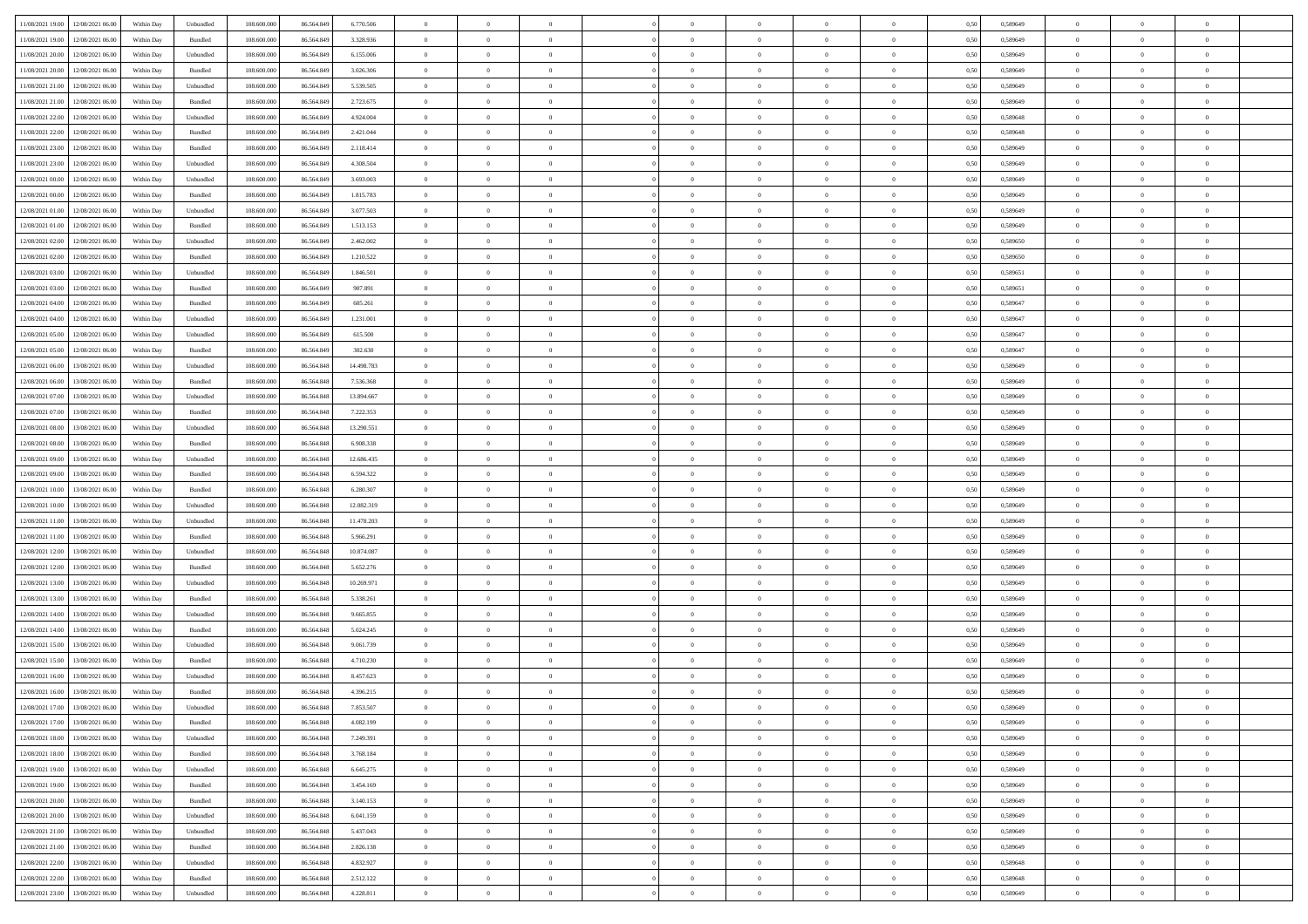|                                                |            |           |             |            |            | $\overline{0}$ | $\overline{0}$ |                | $\overline{0}$ | $\theta$       |                | $\theta$       |      |          | $\theta$       | $\theta$       | $\overline{0}$ |  |
|------------------------------------------------|------------|-----------|-------------|------------|------------|----------------|----------------|----------------|----------------|----------------|----------------|----------------|------|----------|----------------|----------------|----------------|--|
| 12/08/2021 23:00 13/08/2021 06:00              | Within Day | Bundled   | 108.600.000 | 86.564.848 | 2.198.107  |                |                |                |                |                |                |                | 0,50 | 0,589649 |                |                |                |  |
| 13/08/2021 00:00<br>13/08/2021 06:00           | Within Day | Unbundled | 108.600.00  | 86.564.84  | 3.624.695  | $\bf{0}$       | $\bf{0}$       | $\bf{0}$       | $\bf{0}$       | $\overline{0}$ | $\overline{0}$ | $\bf{0}$       | 0,50 | 0,589649 | $\,$ 0 $\,$    | $\bf{0}$       | $\overline{0}$ |  |
| 13/08/2021 00:00<br>13/08/2021 06:00           | Within Day | Bundled   | 108,600,000 | 86,564,848 | 1.884.092  | $\overline{0}$ | $\bf{0}$       | $\overline{0}$ | $\bf{0}$       | $\bf{0}$       | $\overline{0}$ | $\bf{0}$       | 0.50 | 0.589649 | $\bf{0}$       | $\overline{0}$ | $\bf{0}$       |  |
|                                                |            |           |             |            |            | $\overline{0}$ | $\overline{0}$ | $\overline{0}$ | $\overline{0}$ | $\theta$       | $\overline{0}$ |                |      |          | $\,$ 0 $\,$    | $\theta$       | $\overline{0}$ |  |
| 13/08/2021 01:00<br>13/08/2021 06:00           | Within Day | Bundled   | 108.600.000 | 86.564.848 | 1.570.076  |                |                |                |                |                |                | $\bf{0}$       | 0,50 | 0,589649 |                |                |                |  |
| 13/08/2021 01:00<br>13/08/2021 06:00           | Within Day | Unbundled | 108.600.00  | 86.564.848 | 3.020.579  | $\bf{0}$       | $\overline{0}$ | $\bf{0}$       | $\overline{0}$ | $\theta$       | $\overline{0}$ | $\bf{0}$       | 0,50 | 0,589649 | $\,$ 0 $\,$    | $\bf{0}$       | $\overline{0}$ |  |
| 13/08/2021 02:00<br>13/08/2021 06:00           | Within Day | Unbundled | 108,600,000 | 86.564.848 | 2.416.463  | $\overline{0}$ | $\overline{0}$ | $\overline{0}$ | $\bf{0}$       | $\overline{0}$ | $\theta$       | $\bf{0}$       | 0.50 | 0.589650 | $\,$ 0 $\,$    | $\theta$       | $\overline{0}$ |  |
| 13/08/2021 02:00<br>13/08/2021 06:00           | Within Day | Bundled   | 108.600.000 | 86.564.848 | 1.256.061  | $\overline{0}$ | $\overline{0}$ | $\overline{0}$ | $\overline{0}$ | $\overline{0}$ | $\overline{0}$ | $\bf{0}$       | 0,50 | 0,589650 | $\,$ 0 $\,$    | $\theta$       | $\overline{0}$ |  |
|                                                |            |           |             |            |            |                |                |                |                |                |                |                |      |          |                |                |                |  |
| 13/08/2021 03:00<br>13/08/2021 06:00           | Within Day | Unbundled | 108.600.00  | 86.564.848 | 1.812.347  | $\bf{0}$       | $\bf{0}$       | $\bf{0}$       | $\overline{0}$ | $\overline{0}$ | $\overline{0}$ | $\bf{0}$       | 0,50 | 0,589651 | $\,$ 0 $\,$    | $\bf{0}$       | $\overline{0}$ |  |
| 13/08/2021 03:00<br>13/08/2021 06:00           | Within Day | Bundled   | 108,600,000 | 86.564.848 | 942.046    | $\overline{0}$ | $\bf{0}$       | $\overline{0}$ | $\bf{0}$       | $\overline{0}$ | $\overline{0}$ | $\bf{0}$       | 0.50 | 0.589651 | $\bf{0}$       | $\overline{0}$ | $\overline{0}$ |  |
| 13/08/2021 04:00<br>13/08/2021 06:00           | Within Day | Unbundled | 108.600.000 | 86.564.848 | 1.208.231  | $\bf{0}$       | $\bf{0}$       | $\overline{0}$ | $\overline{0}$ | $\overline{0}$ | $\overline{0}$ | $\bf{0}$       | 0,50 | 0,589647 | $\,$ 0 $\,$    | $\bf{0}$       | $\overline{0}$ |  |
|                                                |            |           |             |            |            |                |                |                |                |                |                |                |      |          |                |                |                |  |
| 13/08/2021 04:00<br>13/08/2021 06:00           | Within Day | Bundled   | 108.600.00  | 86.564.848 | 628.030    | $\bf{0}$       | $\bf{0}$       | $\bf{0}$       | $\bf{0}$       | $\overline{0}$ | $\overline{0}$ | $\bf{0}$       | 0,50 | 0,589647 | $\,$ 0 $\,$    | $\bf{0}$       | $\overline{0}$ |  |
| 13/08/2021 05:00<br>13/08/2021 06:00           | Within Day | Unbundled | 108,600,000 | 86,564,848 | 604.115    | $\overline{0}$ | $\bf{0}$       | $\overline{0}$ | $\overline{0}$ | $\bf{0}$       | $\overline{0}$ | $\bf{0}$       | 0.50 | 0.589647 | $\bf{0}$       | $\overline{0}$ | $\,$ 0         |  |
| 13/08/2021 05:00<br>13/08/2021 06:00           | Within Day | Bundled   | 108.600.000 | 86.564.848 | 314.015    | $\overline{0}$ | $\overline{0}$ | $\overline{0}$ | $\theta$       | $\theta$       | $\overline{0}$ | $\bf{0}$       | 0,50 | 0,589647 | $\,$ 0 $\,$    | $\theta$       | $\overline{0}$ |  |
| 13/08/2021 06:00<br>14/08/2021 06:00           | Within Day | Unbundled | 108.600.00  | 86.564.848 | 14.761.707 | $\bf{0}$       | $\overline{0}$ | $\bf{0}$       | $\bf{0}$       | $\bf{0}$       | $\overline{0}$ | $\bf{0}$       | 0,50 | 0,589649 | $\,$ 0 $\,$    | $\bf{0}$       | $\overline{0}$ |  |
|                                                |            |           |             |            |            |                |                |                |                |                |                |                |      |          |                |                |                |  |
| 13/08/2021 06:00<br>14/08/2021 06:00           | Within Day | Bundled   | 108,600,000 | 86.564.848 | 7.273.444  | $\overline{0}$ | $\bf{0}$       | $\overline{0}$ | $\bf{0}$       | $\overline{0}$ | $\theta$       | $\bf{0}$       | 0.50 | 0.589649 | $\,$ 0 $\,$    | $\theta$       | $\overline{0}$ |  |
| 13/08/2021 07:00<br>14/08/2021 06:00           | Within Day | Bundled   | 108.600.000 | 86.564.848 | 6.970.384  | $\overline{0}$ | $\overline{0}$ | $\overline{0}$ | $\overline{0}$ | $\overline{0}$ | $\overline{0}$ | $\bf{0}$       | 0,50 | 0,589649 | $\theta$       | $\theta$       | $\overline{0}$ |  |
| 13/08/2021 07:00<br>14/08/2021 06:00           | Within Day | Unbundled | 108.600.00  | 86.564.848 | 14.146.635 | $\bf{0}$       | $\bf{0}$       | $\bf{0}$       | $\overline{0}$ | $\bf{0}$       | $\overline{0}$ | $\bf{0}$       | 0,50 | 0,589649 | $\,$ 0 $\,$    | $\bf{0}$       | $\overline{0}$ |  |
| 13/08/2021 08:00<br>14/08/2021 06:00           | Within Day | Unbundled | 108,600,000 | 86.564.848 | 13.531.564 | $\overline{0}$ | $\bf{0}$       | $\overline{0}$ | $\bf{0}$       | $\overline{0}$ | $\overline{0}$ | $\bf{0}$       | 0.50 | 0.589649 | $\bf{0}$       | $\overline{0}$ | $\bf{0}$       |  |
|                                                |            |           |             |            |            |                |                |                |                |                |                |                |      |          |                |                |                |  |
| 13/08/2021 08:00<br>14/08/2021 06:00           | Within Day | Bundled   | 108.600.000 | 86.564.848 | 6.667.324  | $\overline{0}$ | $\bf{0}$       | $\overline{0}$ | $\overline{0}$ | $\overline{0}$ | $\overline{0}$ | $\bf{0}$       | 0,50 | 0,589649 | $\,$ 0 $\,$    | $\bf{0}$       | $\overline{0}$ |  |
| 13/08/2021 09:00<br>14/08/2021 06:00           | Within Day | Unbundled | 108.600.00  | 86.564.848 | 12.916.493 | $\bf{0}$       | $\bf{0}$       | $\bf{0}$       | $\bf{0}$       | $\overline{0}$ | $\overline{0}$ | $\bf{0}$       | 0,50 | 0,589649 | $\,$ 0 $\,$    | $\bf{0}$       | $\overline{0}$ |  |
| 13/08/2021 09:00<br>14/08/2021 06:00           | Within Day | Bundled   | 108,600,000 | 86,564,848 | 6.364.264  | $\overline{0}$ | $\bf{0}$       | $\overline{0}$ | $\overline{0}$ | $\bf{0}$       | $\overline{0}$ | $\bf{0}$       | 0.50 | 0.589649 | $\bf{0}$       | $\overline{0}$ | $\,$ 0         |  |
| 13/08/2021 10:00<br>14/08/2021 06:00           | Within Day | Unbundled | 108.600.000 | 86.564.848 | 12.301.422 | $\overline{0}$ | $\overline{0}$ | $\overline{0}$ | $\overline{0}$ | $\theta$       | $\overline{0}$ | $\bf{0}$       | 0,50 | 0,589649 | $\theta$       | $\theta$       | $\overline{0}$ |  |
|                                                |            |           |             |            |            |                |                |                |                |                |                |                |      |          |                |                |                |  |
| 13/08/2021 10:00<br>14/08/2021 06:00           | Within Day | Bundled   | 108.600.00  | 86.564.848 | 6.061.204  | $\bf{0}$       | $\bf{0}$       | $\bf{0}$       | $\bf{0}$       | $\overline{0}$ | $\overline{0}$ | $\bf{0}$       | 0,50 | 0,589649 | $\,$ 0 $\,$    | $\bf{0}$       | $\overline{0}$ |  |
| 13/08/2021 11:00<br>14/08/2021 06:00           | Within Day | Unbundled | 108,600,000 | 86.564.848 | 11.686.351 | $\overline{0}$ | $\overline{0}$ | $\overline{0}$ | $\bf{0}$       | $\overline{0}$ | $\theta$       | $\bf{0}$       | 0.50 | 0.589649 | $\,$ 0 $\,$    | $\theta$       | $\overline{0}$ |  |
| 13/08/2021 11:00<br>14/08/2021 06:00           | Within Day | Bundled   | 108.600.000 | 86.564.848 | 5.758.143  | $\overline{0}$ | $\overline{0}$ | $\overline{0}$ | $\overline{0}$ | $\overline{0}$ | $\overline{0}$ | $\bf{0}$       | 0,50 | 0,589649 | $\,$ 0 $\,$    | $\theta$       | $\overline{0}$ |  |
| 13/08/2021 12:00<br>14/08/2021 06:00           | Within Day | Unbundled | 108.600.00  | 86.564.848 | 11.071.280 | $\bf{0}$       | $\overline{0}$ | $\bf{0}$       | $\overline{0}$ | $\bf{0}$       | $\overline{0}$ | $\bf{0}$       | 0,50 | 0,589649 | $\,$ 0 $\,$    | $\bf{0}$       | $\overline{0}$ |  |
|                                                |            |           |             |            |            |                |                |                |                |                |                |                |      |          |                |                |                |  |
| 13/08/2021 12:00<br>14/08/2021 06:00           | Within Day | Bundled   | 108,600,000 | 86.564.848 | 5.455.083  | $\overline{0}$ | $\bf{0}$       | $\overline{0}$ | $\bf{0}$       | $\overline{0}$ | $\overline{0}$ | $\bf{0}$       | 0.50 | 0.589649 | $\bf{0}$       | $\overline{0}$ | $\overline{0}$ |  |
| 13/08/2021 13:00<br>14/08/2021 06:00           | Within Day | Unbundled | 108.600.000 | 86.564.848 | 10.456.209 | $\overline{0}$ | $\bf{0}$       | $\overline{0}$ | $\overline{0}$ | $\overline{0}$ | $\overline{0}$ | $\bf{0}$       | 0,50 | 0,589649 | $\theta$       | $\theta$       | $\overline{0}$ |  |
| 13/08/2021 13:00<br>14/08/2021 06:00           | Within Day | Bundled   | 108.600.00  | 86.564.848 | 5.152.023  | $\bf{0}$       | $\bf{0}$       | $\bf{0}$       | $\bf{0}$       | $\overline{0}$ | $\overline{0}$ | $\bf{0}$       | 0,50 | 0,589649 | $\,$ 0 $\,$    | $\bf{0}$       | $\overline{0}$ |  |
| 13/08/2021 14:00<br>14/08/2021 06:00           | Within Day | Unbundled | 108,600,000 | 86,564,848 | 9.841.138  | $\overline{0}$ | $\bf{0}$       | $\overline{0}$ | $\bf{0}$       | $\bf{0}$       | $\overline{0}$ | $\bf{0}$       | 0.50 | 0.589649 | $\bf{0}$       | $\overline{0}$ | $\,$ 0         |  |
|                                                |            |           |             |            |            |                |                |                |                |                |                |                |      |          |                |                |                |  |
| 13/08/2021 14:00<br>14/08/2021 06:00           | Within Day | Bundled   | 108.600.000 | 86,564,848 | 4.848.963  | $\overline{0}$ | $\overline{0}$ | $\overline{0}$ | $\overline{0}$ | $\overline{0}$ | $\overline{0}$ | $\bf{0}$       | 0.50 | 0.589649 | $\theta$       | $\theta$       | $\overline{0}$ |  |
| 13/08/2021 15:00<br>14/08/2021 06:00           | Within Day | Unbundled | 108.600.00  | 86.564.848 | 9.226.066  | $\bf{0}$       | $\bf{0}$       | $\bf{0}$       | $\bf{0}$       | $\overline{0}$ | $\overline{0}$ | $\bf{0}$       | 0,50 | 0,589649 | $\,$ 0 $\,$    | $\bf{0}$       | $\overline{0}$ |  |
| 13/08/2021 15:00<br>14/08/2021 06:00           | Within Day | Bundled   | 108,600,000 | 86.564.848 | 4.545.903  | $\overline{0}$ | $\bf{0}$       | $\overline{0}$ | $\bf{0}$       | $\overline{0}$ | $\overline{0}$ | $\bf{0}$       | 0.50 | 0.589649 | $\,$ 0 $\,$    | $\bf{0}$       | $\overline{0}$ |  |
| 13/08/2021 16:00<br>14/08/2021 06:00           | Within Dav | Unbundled | 108.600.000 | 86.564.848 | 8.610.995  | $\overline{0}$ | $\overline{0}$ | $\overline{0}$ | $\overline{0}$ | $\overline{0}$ | $\overline{0}$ | $\bf{0}$       | 0.50 | 0.589649 | $\theta$       | $\theta$       | $\overline{0}$ |  |
|                                                |            |           |             |            |            |                |                |                |                |                |                |                |      |          |                |                |                |  |
| 13/08/2021 16:00<br>14/08/2021 06:00           | Within Day | Bundled   | 108.600.00  | 86.564.848 | 4.242.842  | $\bf{0}$       | $\bf{0}$       | $\bf{0}$       | $\bf{0}$       | $\overline{0}$ | $\overline{0}$ | $\bf{0}$       | 0,50 | 0,589649 | $\,$ 0 $\,$    | $\bf{0}$       | $\overline{0}$ |  |
| 13/08/2021 17:00<br>14/08/2021 06:00           | Within Day | Bundled   | 108,600,000 | 86.564.848 | 3.939.782  | $\overline{0}$ | $\bf{0}$       | $\overline{0}$ | $\bf{0}$       | $\overline{0}$ | $\overline{0}$ | $\bf{0}$       | 0.50 | 0.589649 | $\bf{0}$       | $\overline{0}$ | $\overline{0}$ |  |
| 13/08/2021 17:00<br>14/08/2021 06:00           | Within Dav | Unbundled | 108.600.000 | 86.564.848 | 7.995.924  | $\overline{0}$ | $\overline{0}$ | $\overline{0}$ | $\overline{0}$ | $\overline{0}$ | $\overline{0}$ | $\bf{0}$       | 0.50 | 0.589649 | $\theta$       | $\theta$       | $\overline{0}$ |  |
| 13/08/2021 18:00<br>14/08/2021 06:00           | Within Day | Unbundled | 108.600.00  | 86.564.848 | 7.380.853  | $\bf{0}$       | $\bf{0}$       | $\bf{0}$       | $\bf{0}$       | $\overline{0}$ | $\overline{0}$ | $\bf{0}$       | 0,50 | 0,589649 | $\,$ 0 $\,$    | $\bf{0}$       | $\overline{0}$ |  |
|                                                |            |           |             |            |            |                |                |                |                |                |                |                |      |          |                |                |                |  |
| 13/08/2021 18:00<br>14/08/2021 06:00           | Within Day | Bundled   | 108,600,000 | 86,564,848 | 3.636.722  | $\overline{0}$ | $\bf{0}$       | $\overline{0}$ | $\overline{0}$ | $\bf{0}$       | $\overline{0}$ | $\bf{0}$       | 0.50 | 0.589649 | $\bf{0}$       | $\overline{0}$ | $\,$ 0         |  |
| 13/08/2021 19:00<br>14/08/2021 06:00           | Within Dav | Unbundled | 108.600.000 | 86.564.848 | 6.765.782  | $\overline{0}$ | $\overline{0}$ | $\overline{0}$ | $\overline{0}$ | $\overline{0}$ | $\overline{0}$ | $\bf{0}$       | 0.50 | 0.589649 | $\theta$       | $\theta$       | $\overline{0}$ |  |
| 13/08/2021 19:00<br>14/08/2021 06:00           | Within Day | Bundled   | 108.600.00  | 86.564.848 | 3.333.662  | $\bf{0}$       | $\bf{0}$       | $\bf{0}$       | $\bf{0}$       | $\overline{0}$ | $\overline{0}$ | $\bf{0}$       | 0,50 | 0,589649 | $\,$ 0 $\,$    | $\bf{0}$       | $\overline{0}$ |  |
| 13/08/2021 20:00<br>14/08/2021 06:00           | Within Day | Unbundled | 108,600,000 | 86.564.848 | 6.150.711  | $\overline{0}$ | $\overline{0}$ | $\overline{0}$ | $\bf{0}$       | $\overline{0}$ | $\Omega$       | $\bf{0}$       | 0.50 | 0.589649 | $\bf{0}$       | $\theta$       | $\overline{0}$ |  |
| 13/08/2021 20:00<br>14/08/2021 06:00           | Within Dav | Bundled   | 108.600.000 | 86,564,848 | 3.030.602  | $\overline{0}$ | $\overline{0}$ | $\overline{0}$ | $\theta$       | $\theta$       | $\overline{0}$ | $\overline{0}$ | 0.5( | 0.589649 | $\theta$       | $\theta$       | $\overline{0}$ |  |
|                                                |            |           |             |            |            |                |                |                |                |                |                |                |      |          |                |                |                |  |
| 13/08/2021 21:00<br>14/08/2021 06:00           | Within Day | Unbundled | 108.600.00  | 86.564.848 | 5.535.640  | $\bf{0}$       | $\bf{0}$       | $\bf{0}$       | $\bf{0}$       | $\bf{0}$       | $\overline{0}$ | $\bf{0}$       | 0,50 | 0,589649 | $\overline{0}$ | $\overline{0}$ | $\overline{0}$ |  |
| $13/08/2021\; 21.00 \qquad 14/08/2021\; 06.00$ | Within Day | Bundled   | 108.600.000 | 86.564.848 | 2.727.541  | $\bf{0}$       | $\theta$       |                | $\overline{0}$ |                |                |                | 0,50 | 0.589649 | $\bf{0}$       | $\bf{0}$       |                |  |
| 13/08/2021 22:00 14/08/2021 06:00              | Within Day | Bundled   | 108.600.000 | 86.564.848 | 2.424.481  | $\overline{0}$ | $\overline{0}$ | $\Omega$       | $\theta$       | $\overline{0}$ | $\overline{0}$ | $\bf{0}$       | 0,50 | 0,589648 | $\theta$       | $\theta$       | $\overline{0}$ |  |
|                                                |            |           |             |            |            |                |                |                |                |                |                |                |      |          |                |                |                |  |
| 13/08/2021 22:00<br>14/08/2021 06:00           | Within Day | Unbundled | 108.600.00  | 86.564.848 | 4.920.569  | $\overline{0}$ | $\bf{0}$       | $\overline{0}$ | $\overline{0}$ | $\bf{0}$       | $\overline{0}$ | $\bf{0}$       | 0,50 | 0,589648 | $\bf{0}$       | $\overline{0}$ | $\bf{0}$       |  |
| 13/08/2021 23:00 14/08/2021 06:00              | Within Day | Unbundled | 108,600,000 | 86,564,848 | 4.305.497  | $\overline{0}$ | $\bf{0}$       | $\overline{0}$ | $\overline{0}$ | $\mathbf{0}$   | $\overline{0}$ | $\,$ 0 $\,$    | 0.50 | 0.589649 | $\overline{0}$ | $\bf{0}$       | $\,$ 0 $\,$    |  |
| 13/08/2021 23:00 14/08/2021 06:00              | Within Day | Bundled   | 108.600.000 | 86.564.848 | 2.121.421  | $\overline{0}$ | $\overline{0}$ | $\overline{0}$ | $\overline{0}$ | $\overline{0}$ | $\overline{0}$ | $\bf{0}$       | 0,50 | 0.589649 | $\overline{0}$ | $\theta$       | $\overline{0}$ |  |
| 14/08/2021 00:00<br>14/08/2021 06:00           | Within Day | Unbundled | 108.600.000 | 86.564.848 | 3.690.426  | $\overline{0}$ | $\bf{0}$       | $\overline{0}$ | $\overline{0}$ | $\overline{0}$ | $\overline{0}$ | $\bf{0}$       | 0,50 | 0,589649 | $\bf{0}$       | $\overline{0}$ | $\overline{0}$ |  |
|                                                |            |           |             |            |            |                |                |                |                |                |                |                |      |          |                |                |                |  |
| 14/08/2021 06:00<br>14/08/2021 00:00           | Within Day | Bundled   | 108,600,000 | 86,564,848 | 1.818.361  | $\overline{0}$ | $\bf{0}$       | $\overline{0}$ | $\overline{0}$ | $\bf{0}$       | $\overline{0}$ | $\bf{0}$       | 0.50 | 0.589649 | $\,$ 0 $\,$    | $\overline{0}$ | $\,$ 0         |  |
| 14/08/2021 01:00<br>14/08/2021 06:00           | Within Dav | Unbundled | 108.600.000 | 86.564.848 | 3.075.355  | $\overline{0}$ | $\overline{0}$ | $\overline{0}$ | $\overline{0}$ | $\overline{0}$ | $\overline{0}$ | $\bf{0}$       | 0,50 | 0.589649 | $\overline{0}$ | $\theta$       | $\overline{0}$ |  |
| 14/08/2021 01:00<br>14/08/2021 06:00           | Within Day | Bundled   | 108.600.00  | 86.564.848 | 1.515.301  | $\overline{0}$ | $\overline{0}$ | $\overline{0}$ | $\overline{0}$ | $\overline{0}$ | $\overline{0}$ | $\bf{0}$       | 0,50 | 0,589649 | $\bf{0}$       | $\overline{0}$ | $\overline{0}$ |  |
| 14/08/2021 02:00<br>14/08/2021 06:00           | Within Day | Unbundled | 108,600,000 | 86,564,848 | 2.460.284  | $\overline{0}$ | $\overline{0}$ | $\overline{0}$ | $\overline{0}$ | $\overline{0}$ | $\overline{0}$ | $\bf{0}$       | 0.50 | 0.589650 | $\mathbf{0}$   | $\bf{0}$       | $\,$ 0         |  |
|                                                |            |           |             |            |            |                |                |                |                |                |                |                |      |          |                |                |                |  |
| 14/08/2021 02:00<br>14/08/2021 06:00           | Within Dav | Bundled   | 108.600.000 | 86.564.848 | 1.212.240  | $\overline{0}$ | $\overline{0}$ | $\overline{0}$ | $\overline{0}$ | $\overline{0}$ | $\overline{0}$ | $\bf{0}$       | 0,50 | 0,589650 | $\overline{0}$ | $\theta$       | $\overline{0}$ |  |
| 14/08/2021 03:00<br>14/08/2021 06:00           | Within Day | Unbundled | 108.600.00  | 86.564.848 | 1.845.213  | $\overline{0}$ | $\bf{0}$       | $\overline{0}$ | $\bf{0}$       | $\overline{0}$ | $\overline{0}$ | $\bf{0}$       | 0,50 | 0,589651 | $\bf{0}$       | $\,$ 0 $\,$    | $\bf{0}$       |  |
| 14/08/2021 03:00 14/08/2021 06:00              | Within Day | Bundled   | 108.600.000 | 86.564.848 | 909.180    | $\,$ 0 $\,$    | $\bf{0}$       | $\overline{0}$ | $\overline{0}$ | $\,$ 0 $\,$    | $\overline{0}$ | $\,$ 0 $\,$    | 0,50 | 0,589651 | $\overline{0}$ | $\,$ 0 $\,$    | $\,$ 0 $\,$    |  |
|                                                |            |           |             |            |            |                |                |                |                |                |                |                |      |          |                |                |                |  |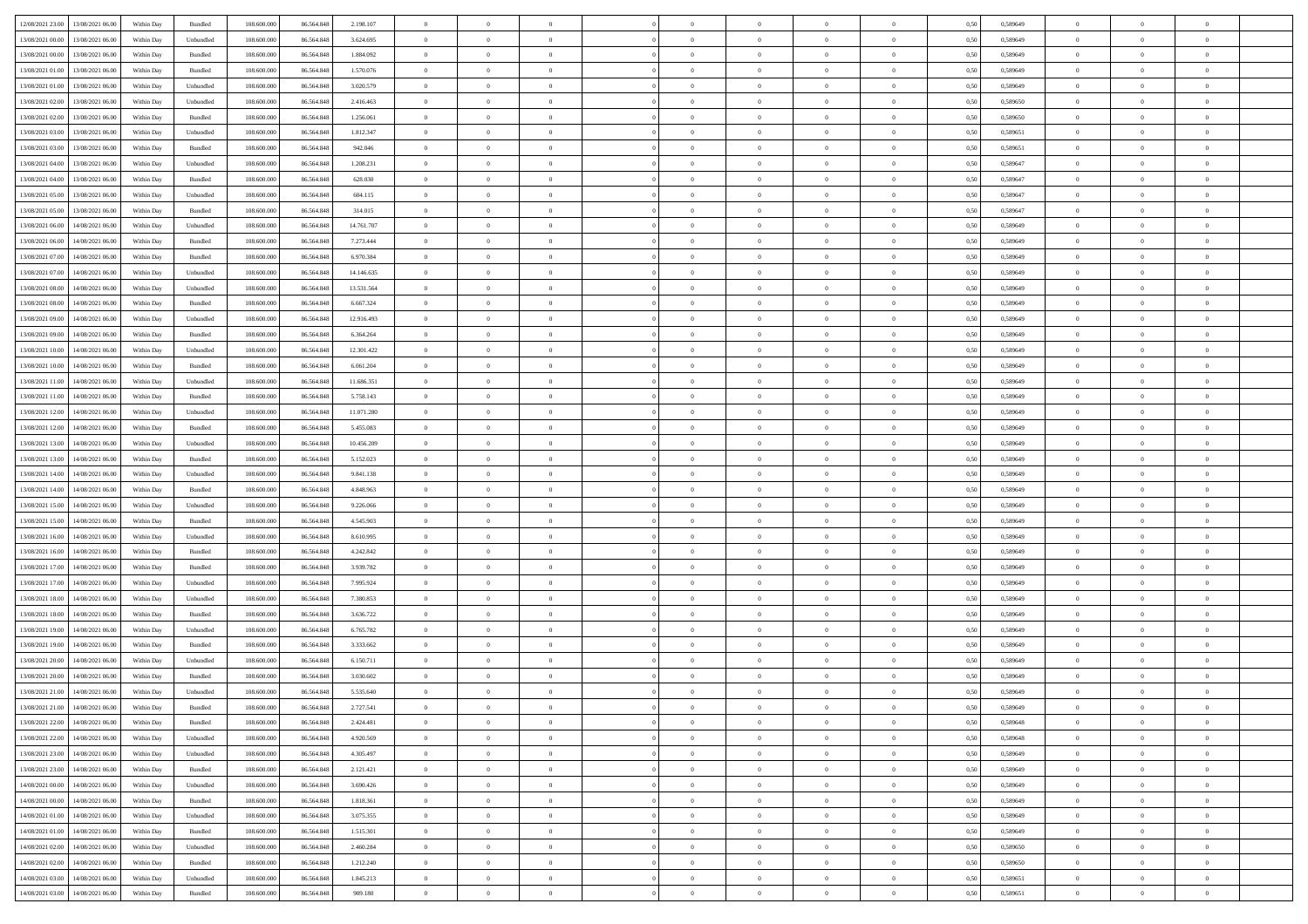| 14/08/2021 04:00 14/08/2021 06:00              | Within Day | Bundled                     | 108.600.000 | 86.564.848 | 606.120    | $\overline{0}$ | $\overline{0}$ |                | $\overline{0}$ | $\theta$       |                | $\theta$       | 0,50 | 0,589647 | $\theta$       | $\theta$       | $\overline{0}$ |  |
|------------------------------------------------|------------|-----------------------------|-------------|------------|------------|----------------|----------------|----------------|----------------|----------------|----------------|----------------|------|----------|----------------|----------------|----------------|--|
| 14/08/2021 04:00<br>14/08/2021 06:00           | Within Day | Unbundled                   | 108.600.00  | 86.564.848 | 1.230.142  | $\bf{0}$       | $\bf{0}$       | $\bf{0}$       | $\bf{0}$       | $\overline{0}$ | $\overline{0}$ | $\bf{0}$       | 0,50 | 0,589647 | $\,$ 0 $\,$    | $\bf{0}$       | $\overline{0}$ |  |
| 14/08/2021 05:00<br>14/08/2021 06:00           | Within Day | Unbundled                   | 108,600,000 | 86,564,848 | 615.071    | $\overline{0}$ | $\bf{0}$       | $\overline{0}$ | $\bf{0}$       | $\bf{0}$       | $\overline{0}$ | $\bf{0}$       | 0.50 | 0.589647 | $\bf{0}$       | $\overline{0}$ | $\overline{0}$ |  |
| 14/08/2021 05:00<br>14/08/2021 06:00           |            |                             | 108.600.000 |            |            | $\overline{0}$ | $\overline{0}$ | $\overline{0}$ | $\theta$       | $\theta$       | $\overline{0}$ |                |      |          | $\,$ 0 $\,$    | $\theta$       | $\overline{0}$ |  |
|                                                | Within Day | Bundled                     |             | 86.564.848 | 303.060    |                |                |                |                |                |                | $\bf{0}$       | 0,50 | 0,589647 |                |                |                |  |
| 14/08/2021 06:00<br>15/08/2021 06:00           | Within Day | Unbundled                   | 108.600.00  | 86.564.848 | 14.550.824 | $\bf{0}$       | $\overline{0}$ | $\bf{0}$       | $\overline{0}$ | $\theta$       | $\overline{0}$ | $\bf{0}$       | 0,50 | 0,589649 | $\,$ 0 $\,$    | $\bf{0}$       | $\overline{0}$ |  |
| 14/08/2021 06:00<br>15/08/2021 06:00           | Within Day | Bundled                     | 108,600,000 | 86,564,848 | 7.484.327  | $\overline{0}$ | $\overline{0}$ | $\overline{0}$ | $\bf{0}$       | $\overline{0}$ | $\theta$       | $\bf{0}$       | 0.50 | 0.589649 | $\,$ 0 $\,$    | $\theta$       | $\overline{0}$ |  |
| 14/08/2021 07:00<br>15/08/2021 06:00           | Within Day | Unbundled                   | 108.600.000 | 86.564.848 | 13.944.540 | $\overline{0}$ | $\overline{0}$ | $\overline{0}$ | $\overline{0}$ | $\overline{0}$ | $\overline{0}$ | $\bf{0}$       | 0,50 | 0,589649 | $\,$ 0 $\,$    | $\theta$       | $\overline{0}$ |  |
|                                                |            |                             |             |            |            |                |                |                |                |                |                |                |      |          |                |                |                |  |
| 14/08/2021 07:00<br>15/08/2021 06:00           | Within Day | Bundled                     | 108.600.00  | 86.564.848 | 7.172.480  | $\bf{0}$       | $\bf{0}$       | $\bf{0}$       | $\overline{0}$ | $\overline{0}$ | $\overline{0}$ | $\bf{0}$       | 0,50 | 0,589649 | $\,$ 0 $\,$    | $\bf{0}$       | $\overline{0}$ |  |
| 14/08/2021 08:00<br>15/08/2021 06:00           | Within Day | Unbundled                   | 108,600,000 | 86.564.848 | 13.338.255 | $\overline{0}$ | $\bf{0}$       | $\overline{0}$ | $\bf{0}$       | $\overline{0}$ | $\overline{0}$ | $\bf{0}$       | 0.50 | 0.589649 | $\bf{0}$       | $\overline{0}$ | $\overline{0}$ |  |
| 14/08/2021 08:00<br>15/08/2021 06:00           | Within Day | Bundled                     | 108.600.000 | 86.564.848 | 6.860.633  | $\bf{0}$       | $\bf{0}$       | $\overline{0}$ | $\overline{0}$ | $\overline{0}$ | $\overline{0}$ | $\bf{0}$       | 0,50 | 0,589649 | $\,$ 0 $\,$    | $\bf{0}$       | $\overline{0}$ |  |
| 14/08/2021 09:00<br>15/08/2021 06:00           | Within Day | Unbundled                   | 108.600.00  | 86.564.848 | 12.731.971 | $\bf{0}$       | $\overline{0}$ | $\bf{0}$       | $\bf{0}$       | $\bf{0}$       | $\overline{0}$ | $\bf{0}$       | 0,50 | 0,589649 | $\,$ 0 $\,$    | $\bf{0}$       | $\overline{0}$ |  |
|                                                |            |                             |             |            |            |                |                |                |                |                |                |                |      |          |                |                |                |  |
| 14/08/2021 09:00<br>15/08/2021 06:00           | Within Day | Bundled                     | 108,600,000 | 86,564,848 | 6.548.786  | $\overline{0}$ | $\bf{0}$       | $\overline{0}$ | $\overline{0}$ | $\bf{0}$       | $\overline{0}$ | $\bf{0}$       | 0.50 | 0.589649 | $\bf{0}$       | $\overline{0}$ | $\,$ 0         |  |
| 14/08/2021 10:00<br>15/08/2021 06:00           | Within Day | Unbundled                   | 108.600.000 | 86.564.848 | 12.125.687 | $\overline{0}$ | $\overline{0}$ | $\overline{0}$ | $\theta$       | $\theta$       | $\overline{0}$ | $\bf{0}$       | 0,50 | 0,589649 | $\,$ 0 $\,$    | $\theta$       | $\overline{0}$ |  |
| 14/08/2021 10:00<br>15/08/2021 06:00           | Within Day | Bundled                     | 108.600.00  | 86.564.848 | 6.236.939  | $\bf{0}$       | $\overline{0}$ | $\bf{0}$       | $\overline{0}$ | $\bf{0}$       | $\overline{0}$ | $\bf{0}$       | 0,50 | 0,589649 | $\,$ 0 $\,$    | $\bf{0}$       | $\overline{0}$ |  |
|                                                |            |                             |             |            |            |                |                |                |                |                | $\theta$       |                |      |          |                |                |                |  |
| 14/08/2021 11:00<br>15/08/2021 06:00           | Within Day | Unbundled                   | 108,600,000 | 86,564,848 | 11.519.402 | $\overline{0}$ | $\overline{0}$ | $\overline{0}$ | $\bf{0}$       | $\overline{0}$ |                | $\bf{0}$       | 0.50 | 0.589649 | $\,$ 0 $\,$    | $\theta$       | $\overline{0}$ |  |
| 14/08/2021 11:00<br>15/08/2021 06:00           | Within Day | Bundled                     | 108.600.000 | 86.564.848 | 5.925.092  | $\overline{0}$ | $\overline{0}$ | $\overline{0}$ | $\overline{0}$ | $\overline{0}$ | $\overline{0}$ | $\bf{0}$       | 0,50 | 0,589649 | $\theta$       | $\theta$       | $\overline{0}$ |  |
| 14/08/2021 12:00<br>15/08/2021 06:00           | Within Day | Unbundled                   | 108.600.00  | 86.564.848 | 10.913.118 | $\bf{0}$       | $\bf{0}$       | $\bf{0}$       | $\overline{0}$ | $\bf{0}$       | $\overline{0}$ | $\bf{0}$       | 0,50 | 0,589649 | $\,$ 0 $\,$    | $\bf{0}$       | $\overline{0}$ |  |
| 14/08/2021 12:00<br>15/08/2021 06:00           | Within Day | Bundled                     | 108,600,000 | 86.564.848 | 5.613.245  | $\overline{0}$ | $\bf{0}$       | $\overline{0}$ | $\bf{0}$       | $\overline{0}$ | $\overline{0}$ | $\bf{0}$       | 0.50 | 0.589649 | $\bf{0}$       | $\overline{0}$ | $\overline{0}$ |  |
| 14/08/2021 13:00<br>15/08/2021 06:00           | Within Day | Unbundled                   | 108.600.000 | 86.564.848 | 10.306.833 | $\bf{0}$       | $\bf{0}$       | $\overline{0}$ | $\overline{0}$ | $\overline{0}$ | $\overline{0}$ | $\bf{0}$       | 0,50 | 0,589649 | $\,$ 0 $\,$    | $\bf{0}$       | $\overline{0}$ |  |
|                                                |            |                             |             |            |            |                |                |                |                |                |                |                |      |          |                |                |                |  |
| 14/08/2021 13:00<br>15/08/2021 06:00           | Within Day | Bundled                     | 108.600.00  | 86.564.848 | 5.301.398  | $\bf{0}$       | $\bf{0}$       | $\bf{0}$       | $\bf{0}$       | $\overline{0}$ | $\overline{0}$ | $\bf{0}$       | 0,50 | 0,589649 | $\,$ 0 $\,$    | $\bf{0}$       | $\overline{0}$ |  |
| 14/08/2021 14:00<br>15/08/2021 06:00           | Within Day | Bundled                     | 108,600,000 | 86,564,848 | 4.989.551  | $\overline{0}$ | $\bf{0}$       | $\overline{0}$ | $\overline{0}$ | $\bf{0}$       | $\overline{0}$ | $\bf{0}$       | 0.50 | 0.589649 | $\bf{0}$       | $\overline{0}$ | $\,$ 0         |  |
| 14/08/2021 14:00<br>15/08/2021 06:00           | Within Day | Unbundled                   | 108.600.000 | 86.564.848 | 9.700.549  | $\overline{0}$ | $\overline{0}$ | $\overline{0}$ | $\theta$       | $\theta$       | $\overline{0}$ | $\bf{0}$       | 0,50 | 0,589649 | $\theta$       | $\theta$       | $\overline{0}$ |  |
|                                                |            |                             |             |            |            |                | $\bf{0}$       |                |                | $\overline{0}$ | $\overline{0}$ |                |      |          | $\,$ 0 $\,$    | $\bf{0}$       | $\overline{0}$ |  |
| 14/08/2021 15:00<br>15/08/2021 06:00           | Within Day | Unbundled                   | 108.600.00  | 86.564.848 | 9.094.265  | $\bf{0}$       |                | $\bf{0}$       | $\bf{0}$       |                |                | $\bf{0}$       | 0,50 | 0,589649 |                |                |                |  |
| 14/08/2021 15:00<br>15/08/2021 06:00           | Within Day | Bundled                     | 108,600,000 | 86.564.848 | 4.677.704  | $\overline{0}$ | $\overline{0}$ | $\overline{0}$ | $\bf{0}$       | $\overline{0}$ | $\theta$       | $\bf{0}$       | 0.50 | 0.589649 | $\,$ 0 $\,$    | $\theta$       | $\overline{0}$ |  |
| 14/08/2021 16:00<br>15/08/2021 06:00           | Within Day | Unbundled                   | 108.600.000 | 86.564.848 | 8.487.980  | $\overline{0}$ | $\overline{0}$ | $\overline{0}$ | $\overline{0}$ | $\overline{0}$ | $\overline{0}$ | $\bf{0}$       | 0,50 | 0,589649 | $\,$ 0 $\,$    | $\theta$       | $\overline{0}$ |  |
| 14/08/2021 16:00<br>15/08/2021 06:00           | Within Day | Bundled                     | 108.600.00  | 86.564.848 | 4.365.857  | $\bf{0}$       | $\overline{0}$ | $\bf{0}$       | $\overline{0}$ | $\bf{0}$       | $\overline{0}$ | $\bf{0}$       | 0,50 | 0,589649 | $\,$ 0 $\,$    | $\bf{0}$       | $\overline{0}$ |  |
| 14/08/2021 17:00<br>15/08/2021 06:00           | Within Day | Unbundled                   | 108,600,000 | 86,564,848 | 7.881.696  | $\overline{0}$ | $\bf{0}$       | $\overline{0}$ | $\bf{0}$       | $\overline{0}$ | $\overline{0}$ | $\bf{0}$       | 0.50 | 0.589649 | $\bf{0}$       | $\overline{0}$ | $\overline{0}$ |  |
|                                                |            |                             |             |            |            |                |                |                |                |                |                |                |      |          |                |                |                |  |
| 14/08/2021 17:00<br>15/08/2021 06:00           | Within Day | Bundled                     | 108.600.000 | 86.564.848 | 4.054.010  | $\overline{0}$ | $\bf{0}$       | $\overline{0}$ | $\overline{0}$ | $\overline{0}$ | $\overline{0}$ | $\bf{0}$       | 0,50 | 0,589649 | $\theta$       | $\theta$       | $\overline{0}$ |  |
| 14/08/2021 18:00<br>15/08/2021 06:00           | Within Day | Unbundled                   | 108.600.00  | 86.564.848 | 7.275.412  | $\bf{0}$       | $\bf{0}$       | $\bf{0}$       | $\bf{0}$       | $\overline{0}$ | $\overline{0}$ | $\bf{0}$       | 0,50 | 0,589649 | $\,$ 0 $\,$    | $\bf{0}$       | $\overline{0}$ |  |
| 14/08/2021 18:00<br>15/08/2021 06:00           | Within Day | Bundled                     | 108,600,000 | 86,564,848 | 3.742.163  | $\overline{0}$ | $\bf{0}$       | $\overline{0}$ | $\overline{0}$ | $\bf{0}$       | $\overline{0}$ | $\bf{0}$       | 0.50 | 0.589649 | $\bf{0}$       | $\overline{0}$ | $\bf{0}$       |  |
| 14/08/2021 19:00<br>15/08/2021 06:00           | Within Day | Unbundled                   | 108.600.000 | 86,564,848 | 6.669.127  | $\overline{0}$ | $\overline{0}$ | $\overline{0}$ | $\overline{0}$ | $\overline{0}$ | $\overline{0}$ | $\bf{0}$       | 0.50 | 0.589649 | $\theta$       | $\theta$       | $\overline{0}$ |  |
|                                                |            |                             |             |            |            |                |                |                |                |                |                |                |      |          |                |                |                |  |
| 14/08/2021 19:00<br>15/08/2021 06:00           | Within Day | Bundled                     | 108.600.00  | 86.564.848 | 3.430.316  | $\bf{0}$       | $\bf{0}$       | $\bf{0}$       | $\bf{0}$       | $\overline{0}$ | $\overline{0}$ | $\bf{0}$       | 0,50 | 0,589649 | $\,$ 0 $\,$    | $\bf{0}$       | $\overline{0}$ |  |
| 14/08/2021 20:00<br>15/08/2021 06:00           | Within Day | Unbundled                   | 108,600,000 | 86,564,848 | 6.062.843  | $\overline{0}$ | $\bf{0}$       | $\overline{0}$ | $\bf{0}$       | $\overline{0}$ | $\overline{0}$ | $\bf{0}$       | 0.50 | 0.589649 | $\,$ 0 $\,$    | $\bf{0}$       | $\overline{0}$ |  |
| 14/08/2021 20:00<br>15/08/2021 06:00           | Within Dav | Bundled                     | 108.600.000 | 86.564.848 | 3.118.469  | $\overline{0}$ | $\overline{0}$ | $\overline{0}$ | $\overline{0}$ | $\overline{0}$ | $\overline{0}$ | $\bf{0}$       | 0.50 | 0.589649 | $\theta$       | $\theta$       | $\overline{0}$ |  |
| 14/08/2021 21:00<br>15/08/2021 06:00           | Within Day | Unbundled                   | 108.600.00  | 86.564.848 | 5.456.559  | $\bf{0}$       | $\bf{0}$       | $\bf{0}$       | $\bf{0}$       | $\bf{0}$       | $\overline{0}$ | $\bf{0}$       | 0,50 | 0,589649 | $\,$ 0 $\,$    | $\bf{0}$       | $\overline{0}$ |  |
| 14/08/2021 21:00<br>15/08/2021 06:00           |            | Bundled                     | 108,600,000 | 86.564.848 | 2.806.622  |                | $\bf{0}$       | $\overline{0}$ |                | $\overline{0}$ | $\overline{0}$ |                | 0.50 | 0.589649 | $\bf{0}$       | $\overline{0}$ | $\overline{0}$ |  |
|                                                | Within Day |                             |             |            |            | $\overline{0}$ |                |                | $\bf{0}$       |                |                | $\bf{0}$       |      |          |                |                |                |  |
| 14/08/2021 22:00<br>15/08/2021 06:00           | Within Dav | Unbundled                   | 108.600.000 | 86.564.848 | 4.850.274  | $\overline{0}$ | $\overline{0}$ | $\overline{0}$ | $\overline{0}$ | $\overline{0}$ | $\overline{0}$ | $\bf{0}$       | 0.50 | 0.589648 | $\theta$       | $\theta$       | $\overline{0}$ |  |
| 14/08/2021 22:00<br>15/08/2021 06:00           | Within Day | Bundled                     | 108.600.00  | 86.564.848 | 2.494.775  | $\bf{0}$       | $\bf{0}$       | $\bf{0}$       | $\bf{0}$       | $\overline{0}$ | $\overline{0}$ | $\bf{0}$       | 0,50 | 0,589648 | $\,$ 0 $\,$    | $\bf{0}$       | $\overline{0}$ |  |
| 14/08/2021 23:00<br>15/08/2021 06:00           | Within Day | Unbundled                   | 108,600,000 | 86,564,848 | 4.243.990  | $\overline{0}$ | $\bf{0}$       | $\overline{0}$ | $\overline{0}$ | $\bf{0}$       | $\overline{0}$ | $\bf{0}$       | 0.50 | 0.589649 | $\bf{0}$       | $\overline{0}$ | $\overline{0}$ |  |
| 14/08/2021 23:00<br>15/08/2021 06:00           | Within Dav | Bundled                     | 108.600.000 | 86.564.848 | 2.182.928  | $\overline{0}$ | $\overline{0}$ | $\overline{0}$ | $\overline{0}$ | $\overline{0}$ | $\overline{0}$ | $\bf{0}$       | 0.50 | 0.589649 | $\theta$       | $\theta$       | $\overline{0}$ |  |
|                                                |            |                             |             |            |            |                |                |                |                |                |                |                |      |          |                |                |                |  |
| 15/08/2021 00:00<br>15/08/2021 06:00           | Within Day | Bundled                     | 108.600.00  | 86.564.848 | 1.871.081  | $\bf{0}$       | $\bf{0}$       | $\bf{0}$       | $\bf{0}$       | $\overline{0}$ | $\overline{0}$ | $\bf{0}$       | 0,50 | 0,589649 | $\,$ 0 $\,$    | $\bf{0}$       | $\overline{0}$ |  |
| 15/08/2021 00:00<br>15/08/2021 06:00           | Within Day | Unbundled                   | 108,600,000 | 86.564.848 | 3.637.706  | $\overline{0}$ | $\overline{0}$ | $\overline{0}$ | $\bf{0}$       | $\overline{0}$ | $\Omega$       | $\bf{0}$       | 0.50 | 0.589649 | $\bf{0}$       | $\theta$       | $\overline{0}$ |  |
| 15/08/2021 01:00<br>15/08/2021 06:00           | Within Dav | Unbundled                   | 108.600.000 | 86,564,848 | 3.031.421  | $\overline{0}$ | $\overline{0}$ | $\overline{0}$ | $\theta$       | $\theta$       | $\overline{0}$ | $\overline{0}$ | 0.5( | 0.589649 | $\theta$       | $\theta$       | $\overline{0}$ |  |
| 15/08/2021 01:00<br>15/08/2021 06:00           | Within Day | Bundled                     | 108.600.00  | 86.564.848 | 1.559.234  | $\bf{0}$       | $\bf{0}$       | $\bf{0}$       | $\bf{0}$       | $\bf{0}$       | $\overline{0}$ | $\bf{0}$       | 0,50 | 0,589649 | $\,$ 0 $\,$    | $\overline{0}$ | $\overline{0}$ |  |
|                                                |            |                             |             |            |            |                |                |                |                |                |                |                |      |          |                |                |                |  |
| $15/08/2021\; 02.00 \qquad 15/08/2021\; 06.00$ | Within Day | $\ensuremath{\mathsf{Unb}}$ | 108.600.000 | 86.564.848 | 2.425.137  | $\bf{0}$       | $\theta$       |                | $\overline{0}$ |                |                |                | 0,50 | 0.589650 | $\bf{0}$       | $\overline{0}$ |                |  |
| 15/08/2021 02:00 15/08/2021 06:00              | Within Day | Bundled                     | 108.600.000 | 86.564.848 | 1.247.387  | $\overline{0}$ | $\overline{0}$ | $\Omega$       | $\theta$       | $\overline{0}$ | $\overline{0}$ | $\bf{0}$       | 0,50 | 0,589650 | $\theta$       | $\overline{0}$ | $\overline{0}$ |  |
| 15/08/2021 03:00<br>15/08/2021 06:00           | Within Day | Unbundled                   | 108.600.00  | 86.564.848 | 1.818.853  | $\overline{0}$ | $\bf{0}$       | $\overline{0}$ | $\overline{0}$ | $\bf{0}$       | $\overline{0}$ | $\bf{0}$       | 0,50 | 0,589651 | $\bf{0}$       | $\overline{0}$ | $\bf{0}$       |  |
| 15/08/2021 03:00 15/08/2021 06:00              | Within Day | Bundled                     | 108,600,000 | 86,564,848 | 935.540    | $\overline{0}$ | $\overline{0}$ | $\overline{0}$ | $\overline{0}$ | $\mathbf{0}$   | $\overline{0}$ | $\,$ 0 $\,$    | 0.50 | 0.589651 | $\overline{0}$ | $\bf{0}$       | $\,$ 0 $\,$    |  |
|                                                |            |                             |             |            |            |                |                |                |                |                |                |                |      |          |                |                |                |  |
| 15/08/2021 04:00 15/08/2021 06:00              | Within Dav | Unbundled                   | 108.600.000 | 86.564.848 | 1.212.568  | $\overline{0}$ | $\overline{0}$ | $\overline{0}$ | $\overline{0}$ | $\overline{0}$ | $\overline{0}$ | $\bf{0}$       | 0,50 | 0,589647 | $\overline{0}$ | $\theta$       | $\overline{0}$ |  |
| 15/08/2021 04:00<br>15/08/2021 06:00           | Within Day | Bundled                     | 108.600.000 | 86.564.848 | 623.693    | $\overline{0}$ | $\bf{0}$       | $\overline{0}$ | $\overline{0}$ | $\bf{0}$       | $\overline{0}$ | $\bf{0}$       | 0,50 | 0,589647 | $\bf{0}$       | $\overline{0}$ | $\overline{0}$ |  |
| 15/08/2021 05:00<br>15/08/2021 06:00           | Within Day | Unbundled                   | 108,600,000 | 86,564,848 | 606.284    | $\overline{0}$ | $\bf{0}$       | $\overline{0}$ | $\overline{0}$ | $\bf{0}$       | $\overline{0}$ | $\bf{0}$       | 0.50 | 0.589647 | $\,$ 0 $\,$    | $\overline{0}$ | $\,$ 0         |  |
| 15/08/2021 05:00<br>15/08/2021 06:00           | Within Dav | Bundled                     | 108.600.000 | 86.564.848 | 311.846    | $\overline{0}$ | $\overline{0}$ | $\overline{0}$ | $\overline{0}$ | $\overline{0}$ | $\overline{0}$ | $\bf{0}$       | 0.50 | 0,589647 | $\overline{0}$ | $\theta$       | $\overline{0}$ |  |
|                                                |            |                             |             |            |            |                |                |                |                |                |                |                |      |          |                |                |                |  |
| 15/08/2021 06:00<br>16/08/2021 06:00           | Within Day | Unbundled                   | 108.600.00  | 86.564.848 | 14.669.341 | $\overline{0}$ | $\overline{0}$ | $\overline{0}$ | $\overline{0}$ | $\overline{0}$ | $\overline{0}$ | $\bf{0}$       | 0,50 | 0,589649 | $\bf{0}$       | $\overline{0}$ | $\,$ 0         |  |
| 15/08/2021 06:00<br>16/08/2021 06:00           | Within Day | Bundled                     | 108,600,000 | 86,564,848 | 7.365.810  | $\overline{0}$ | $\overline{0}$ | $\overline{0}$ | $\overline{0}$ | $\overline{0}$ | $\overline{0}$ | $\bf{0}$       | 0.50 | 0.589649 | $\mathbf{0}$   | $\bf{0}$       | $\,$ 0         |  |
| 15/08/2021 07:00 16/08/2021 06:00              | Within Dav | Unbundled                   | 108.600.000 | 86.564.848 | 14.058.118 | $\overline{0}$ | $\overline{0}$ | $\overline{0}$ | $\overline{0}$ | $\overline{0}$ | $\overline{0}$ | $\bf{0}$       | 0,50 | 0.589649 | $\overline{0}$ | $\theta$       | $\overline{0}$ |  |
| 15/08/2021 07:00<br>16/08/2021 06:00           | Within Day | Bundled                     | 108.600.00  | 86.564.848 | 7.058.901  | $\overline{0}$ | $\bf{0}$       | $\overline{0}$ | $\overline{0}$ | $\overline{0}$ | $\overline{0}$ | $\bf{0}$       | 0,50 | 0,589649 | $\bf{0}$       | $\,0\,$        | $\bf{0}$       |  |
|                                                |            |                             |             |            |            |                |                |                |                |                |                |                |      |          |                |                |                |  |
| 15/08/2021 08:00 16/08/2021 06:00              | Within Day | Unbundled                   | 108.600.000 | 86.564.848 | 13.446.896 | $\overline{0}$ | $\bf{0}$       | $\overline{0}$ | $\overline{0}$ | $\,$ 0 $\,$    | $\overline{0}$ | $\,$ 0 $\,$    | 0,50 | 0,589649 | $\overline{0}$ | $\,$ 0 $\,$    | $\,$ 0 $\,$    |  |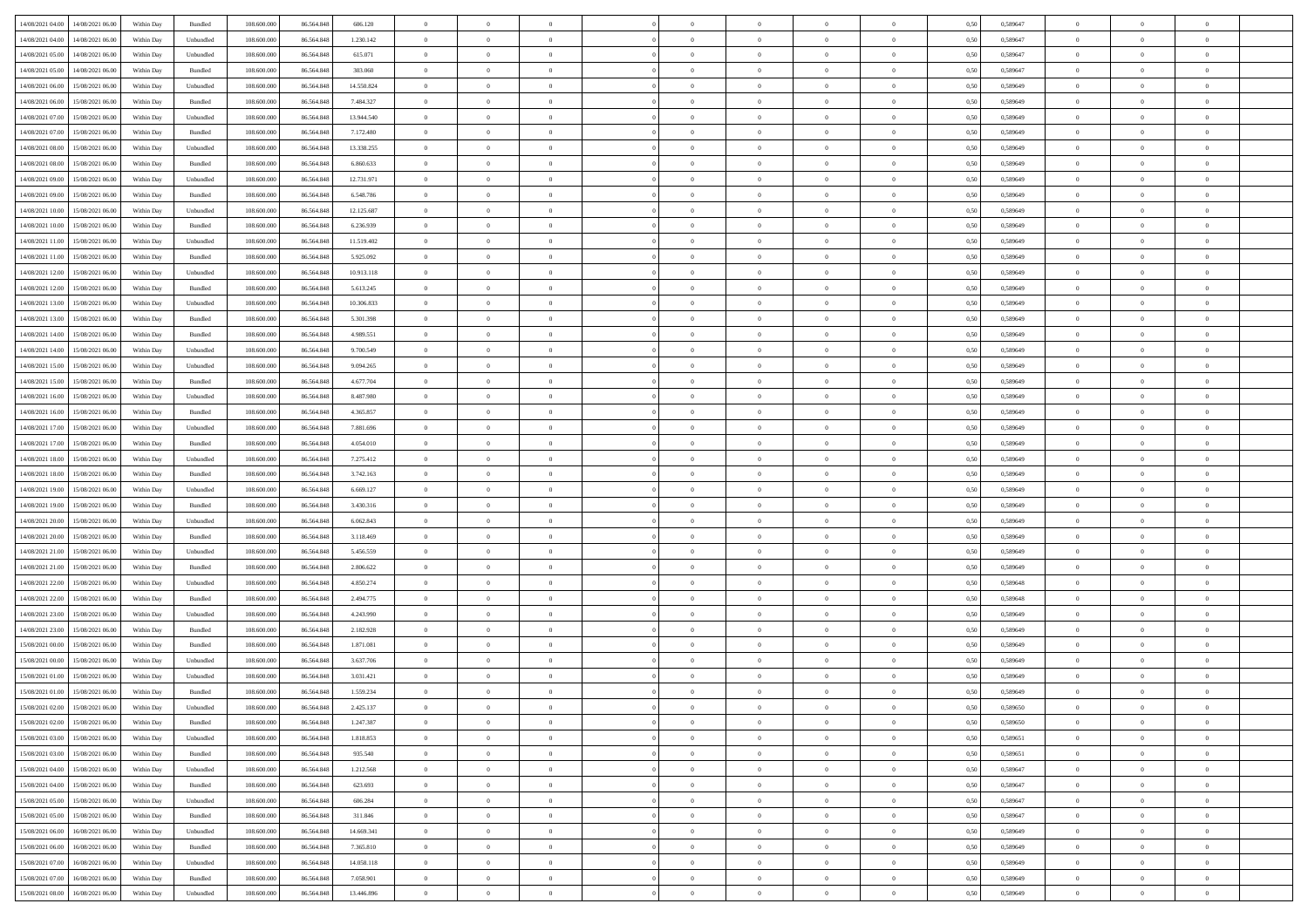| 15/08/2021 08:00 16/08/2021 06:00            | Within Day | Bundled           | 108.600.000 | 86.564.848 | 6.751.993  | $\overline{0}$ | $\overline{0}$ |                | $\overline{0}$ | $\theta$       |                | $\theta$       | 0,50 | 0,589649 | $\theta$       | $\theta$       | $\overline{0}$ |  |
|----------------------------------------------|------------|-------------------|-------------|------------|------------|----------------|----------------|----------------|----------------|----------------|----------------|----------------|------|----------|----------------|----------------|----------------|--|
| 15/08/2021 09:00<br>16/08/2021 06:00         | Within Day | Unbundled         | 108.600.00  | 86.564.848 | 12.835.673 | $\bf{0}$       | $\bf{0}$       | $\bf{0}$       | $\bf{0}$       | $\overline{0}$ | $\overline{0}$ | $\bf{0}$       | 0,50 | 0,589649 | $\,$ 0 $\,$    | $\bf{0}$       | $\overline{0}$ |  |
| 15/08/2021 09:00<br>16/08/2021 06:00         | Within Day | Bundled           | 108,600,000 | 86,564,848 | 6.445.084  | $\overline{0}$ | $\bf{0}$       | $\overline{0}$ | $\bf{0}$       | $\bf{0}$       | $\overline{0}$ | $\bf{0}$       | 0.50 | 0.589649 | $\bf{0}$       | $\overline{0}$ | $\overline{0}$ |  |
| 15/08/2021 11:00<br>16/08/2021 06:00         |            |                   | 108.600.000 |            |            | $\overline{0}$ | $\overline{0}$ | $\overline{0}$ | $\theta$       | $\theta$       | $\overline{0}$ |                |      |          | $\theta$       | $\theta$       | $\overline{0}$ |  |
|                                              | Within Day | Bundled           |             | 86.564.848 | 5.831.266  |                |                |                |                |                |                | $\bf{0}$       | 0,50 | 0,589649 |                |                |                |  |
| 15/08/2021 11:00<br>16/08/2021 06:00         | Within Day | Unbundled         | 108.600.00  | 86.564.848 | 11.613.228 | $\bf{0}$       | $\overline{0}$ | $\bf{0}$       | $\overline{0}$ | $\theta$       | $\overline{0}$ | $\bf{0}$       | 0,50 | 0,589649 | $\,$ 0 $\,$    | $\bf{0}$       | $\overline{0}$ |  |
| 15/08/2021 12:00<br>16/08/2021 06:00         | Within Day | Unbundled         | 108,600,000 | 86.564.848 | 11.002.006 | $\overline{0}$ | $\overline{0}$ | $\overline{0}$ | $\bf{0}$       | $\overline{0}$ | $\theta$       | $\bf{0}$       | 0.50 | 0.589649 | $\,$ 0 $\,$    | $\theta$       | $\overline{0}$ |  |
| 15/08/2021 12:00<br>16/08/2021 06:00         | Within Day | Bundled           | 108.600.000 | 86.564.848 | 5.524.357  | $\overline{0}$ | $\overline{0}$ | $\overline{0}$ | $\overline{0}$ | $\overline{0}$ | $\overline{0}$ | $\bf{0}$       | 0,50 | 0,589649 | $\theta$       | $\theta$       | $\overline{0}$ |  |
|                                              |            |                   |             |            |            |                |                |                |                |                |                |                |      |          |                |                |                |  |
| 15/08/2021 13:00<br>16/08/2021 06:00         | Within Day | Unbundled         | 108.600.00  | 86.564.848 | 10.390.783 | $\bf{0}$       | $\bf{0}$       | $\bf{0}$       | $\overline{0}$ | $\overline{0}$ | $\overline{0}$ | $\bf{0}$       | 0,50 | 0,589649 | $\,$ 0 $\,$    | $\bf{0}$       | $\overline{0}$ |  |
| 15/08/2021 13:00<br>16/08/2021 06:00         | Within Day | Bundled           | 108,600,000 | 86.564.848 | 5.217.449  | $\overline{0}$ | $\bf{0}$       | $\overline{0}$ | $\bf{0}$       | $\overline{0}$ | $\overline{0}$ | $\bf{0}$       | 0.50 | 0.589649 | $\bf{0}$       | $\overline{0}$ | $\overline{0}$ |  |
| 15/08/2021 14:00<br>16/08/2021 06:00         | Within Day | Unbundled         | 108.600.000 | 86.564.848 | 9.779.560  | $\bf{0}$       | $\bf{0}$       | $\overline{0}$ | $\overline{0}$ | $\overline{0}$ | $\overline{0}$ | $\bf{0}$       | 0,50 | 0,589649 | $\,$ 0 $\,$    | $\bf{0}$       | $\overline{0}$ |  |
| 15/08/2021 14:00<br>16/08/2021 06:00         | Within Day | Bundled           | 108.600.00  | 86.564.848 | 4.910.540  | $\bf{0}$       | $\overline{0}$ | $\bf{0}$       | $\bf{0}$       | $\bf{0}$       | $\overline{0}$ | $\bf{0}$       | 0,50 | 0,589649 | $\,$ 0 $\,$    | $\bf{0}$       | $\overline{0}$ |  |
|                                              |            |                   |             |            |            |                |                |                |                |                |                |                |      |          |                |                |                |  |
| 15/08/2021 15:00<br>16/08/2021 06:00         | Within Day | Unbundled         | 108,600,000 | 86,564,848 | 9.168.338  | $\overline{0}$ | $\bf{0}$       | $\overline{0}$ | $\overline{0}$ | $\bf{0}$       | $\overline{0}$ | $\bf{0}$       | 0.50 | 0.589649 | $\bf{0}$       | $\overline{0}$ | $\,$ 0         |  |
| 15/08/2021 15:00<br>16/08/2021 06:00         | Within Day | Bundled           | 108.600.000 | 86.564.848 | 4.603.631  | $\overline{0}$ | $\overline{0}$ | $\overline{0}$ | $\theta$       | $\theta$       | $\overline{0}$ | $\bf{0}$       | 0,50 | 0,589649 | $\,$ 0 $\,$    | $\theta$       | $\overline{0}$ |  |
| 15/08/2021 16:00<br>16/08/2021 06:00         | Within Day | Bundled           | 108.600.00  | 86.564.848 | 4.296.722  | $\bf{0}$       | $\overline{0}$ | $\bf{0}$       | $\overline{0}$ | $\theta$       | $\overline{0}$ | $\bf{0}$       | 0,50 | 0,589649 | $\,$ 0 $\,$    | $\bf{0}$       | $\overline{0}$ |  |
|                                              |            |                   |             |            |            |                |                |                |                |                | $\theta$       |                |      |          |                |                |                |  |
| 15/08/2021 16:00<br>16/08/2021 06:00         | Within Day | Unbundled         | 108,600,000 | 86,564,848 | 8.557.115  | $\overline{0}$ | $\overline{0}$ | $\overline{0}$ | $\bf{0}$       | $\overline{0}$ |                | $\bf{0}$       | 0.50 | 0.589649 | $\theta$       | $\theta$       | $\overline{0}$ |  |
| 15/08/2021 17:00<br>16/08/2021 06:00         | Within Day | Unbundled         | 108.600.000 | 86.564.848 | 7.945.893  | $\overline{0}$ | $\overline{0}$ | $\overline{0}$ | $\overline{0}$ | $\overline{0}$ | $\overline{0}$ | $\bf{0}$       | 0,50 | 0,589649 | $\theta$       | $\theta$       | $\overline{0}$ |  |
| 15/08/2021 17:00<br>16/08/2021 06:00         | Within Day | Bundled           | 108.600.00  | 86.564.848 | 3.989.814  | $\bf{0}$       | $\overline{0}$ | $\bf{0}$       | $\overline{0}$ | $\bf{0}$       | $\overline{0}$ | $\bf{0}$       | 0,50 | 0,589649 | $\,$ 0 $\,$    | $\bf{0}$       | $\overline{0}$ |  |
| 15/08/2021 18:00<br>16/08/2021 06:00         | Within Day | Unbundled         | 108,600,000 | 86.564.848 | 7.334.670  | $\overline{0}$ | $\bf{0}$       | $\overline{0}$ | $\bf{0}$       | $\overline{0}$ | $\overline{0}$ | $\bf{0}$       | 0.50 | 0.589649 | $\bf{0}$       | $\overline{0}$ | $\overline{0}$ |  |
| 15/08/2021 18:00<br>16/08/2021 06:00         |            |                   | 108.600.000 |            |            | $\overline{0}$ | $\bf{0}$       | $\overline{0}$ | $\overline{0}$ | $\overline{0}$ | $\overline{0}$ |                |      |          | $\,$ 0 $\,$    | $\bf{0}$       | $\overline{0}$ |  |
|                                              | Within Day | Bundled           |             | 86.564.848 | 3.682.905  |                |                |                |                |                |                | $\bf{0}$       | 0,50 | 0,589649 |                |                |                |  |
| 15/08/2021 19:00<br>16/08/2021 06:00         | Within Day | Unbundled         | 108.600.00  | 86.564.848 | 6.723.448  | $\bf{0}$       | $\bf{0}$       | $\bf{0}$       | $\bf{0}$       | $\overline{0}$ | $\overline{0}$ | $\bf{0}$       | 0,50 | 0,589649 | $\,$ 0 $\,$    | $\bf{0}$       | $\overline{0}$ |  |
| 15/08/2021 19:00<br>16/08/2021 06:00         | Within Day | Bundled           | 108,600,000 | 86,564,848 | 3.375.996  | $\overline{0}$ | $\bf{0}$       | $\overline{0}$ | $\overline{0}$ | $\bf{0}$       | $\overline{0}$ | $\bf{0}$       | 0.50 | 0.589649 | $\bf{0}$       | $\overline{0}$ | $\overline{0}$ |  |
| 15/08/2021 20:00<br>16/08/2021 06:00         | Within Day | Unbundled         | 108.600.000 | 86.564.848 | 6.112.225  | $\overline{0}$ | $\overline{0}$ | $\overline{0}$ | $\theta$       | $\theta$       | $\overline{0}$ | $\bf{0}$       | 0,50 | 0,589649 | $\theta$       | $\theta$       | $\overline{0}$ |  |
|                                              |            |                   |             |            |            |                | $\overline{0}$ |                |                | $\,$ 0 $\,$    | $\overline{0}$ |                |      |          | $\,$ 0 $\,$    | $\bf{0}$       | $\overline{0}$ |  |
| 15/08/2021 20:00<br>16/08/2021 06:00         | Within Day | Bundled           | 108.600.00  | 86.564.848 | 3.069.087  | $\bf{0}$       |                | $\bf{0}$       | $\bf{0}$       |                |                | $\bf{0}$       | 0,50 | 0,589649 |                |                |                |  |
| 15/08/2021 21:00<br>16/08/2021 06:00         | Within Day | Unbundled         | 108,600,000 | 86.564.848 | 5.501.003  | $\overline{0}$ | $\overline{0}$ | $\overline{0}$ | $\bf{0}$       | $\overline{0}$ | $\Omega$       | $\bf{0}$       | 0.50 | 0.589649 | $\,$ 0 $\,$    | $\theta$       | $\overline{0}$ |  |
| 15/08/2021 21:00<br>16/08/2021 06:00         | Within Day | Bundled           | 108.600.000 | 86.564.848 | 2.762.178  | $\overline{0}$ | $\overline{0}$ | $\overline{0}$ | $\overline{0}$ | $\overline{0}$ | $\overline{0}$ | $\bf{0}$       | 0,50 | 0,589649 | $\,$ 0 $\,$    | $\theta$       | $\overline{0}$ |  |
| 15/08/2021 22:00<br>16/08/2021 06:00         | Within Day | Bundled           | 108.600.00  | 86.564.848 | 2.455.270  | $\bf{0}$       | $\overline{0}$ | $\bf{0}$       | $\overline{0}$ | $\bf{0}$       | $\overline{0}$ | $\bf{0}$       | 0,50 | 0,589648 | $\,$ 0 $\,$    | $\bf{0}$       | $\overline{0}$ |  |
| 15/08/2021 22:00<br>16/08/2021 06:00         | Within Day | Unbundled         | 108,600,000 | 86.564.848 | 4.889.780  | $\overline{0}$ | $\bf{0}$       | $\overline{0}$ | $\bf{0}$       | $\overline{0}$ | $\overline{0}$ | $\bf{0}$       | 0.50 | 0.589648 | $\bf{0}$       | $\overline{0}$ | $\overline{0}$ |  |
|                                              |            |                   |             |            |            |                |                |                |                |                |                |                |      |          |                |                |                |  |
| 15/08/2021 23:00<br>16/08/2021 06:00         | Within Day | Unbundled         | 108.600.000 | 86.564.848 | 4.278.557  | $\overline{0}$ | $\bf{0}$       | $\overline{0}$ | $\overline{0}$ | $\overline{0}$ | $\overline{0}$ | $\bf{0}$       | 0,50 | 0,589649 | $\theta$       | $\theta$       | $\overline{0}$ |  |
| 15/08/2021 23:00<br>16/08/2021 06:00         | Within Day | Bundled           | 108.600.00  | 86.564.848 | 2.148.361  | $\bf{0}$       | $\bf{0}$       | $\bf{0}$       | $\bf{0}$       | $\overline{0}$ | $\overline{0}$ | $\bf{0}$       | 0,50 | 0,589649 | $\,$ 0 $\,$    | $\bf{0}$       | $\overline{0}$ |  |
| 16/08/2021 00:00<br>16/08/2021 06:00         | Within Day | Unbundled         | 108,600,000 | 86,564,848 | 3.667.335  | $\overline{0}$ | $\bf{0}$       | $\overline{0}$ | $\bf{0}$       | $\bf{0}$       | $\overline{0}$ | $\bf{0}$       | 0.50 | 0.589649 | $\bf{0}$       | $\overline{0}$ | $\overline{0}$ |  |
| 16/08/2021 00:00<br>16/08/2021 06:00         | Within Day | Bundled           | 108.600.000 | 86.564.848 | 1.841.452  | $\overline{0}$ | $\overline{0}$ | $\overline{0}$ | $\overline{0}$ | $\overline{0}$ | $\overline{0}$ | $\bf{0}$       | 0.50 | 0.589649 | $\theta$       | $\theta$       | $\overline{0}$ |  |
|                                              |            |                   |             |            |            |                |                |                |                |                |                |                |      |          |                |                |                |  |
| 16/08/2021 01:00<br>16/08/2021 06:00         | Within Day | Unbundled         | 108.600.00  | 86.564.848 | 3.056.112  | $\bf{0}$       | $\overline{0}$ | $\bf{0}$       | $\bf{0}$       | $\,$ 0 $\,$    | $\overline{0}$ | $\bf{0}$       | 0,50 | 0,589649 | $\,$ 0 $\,$    | $\bf{0}$       | $\overline{0}$ |  |
| 16/08/2021 01:00<br>16/08/2021 06:00         | Within Day | Bundled           | 108,600,000 | 86,564,848 | 1.534.543  | $\overline{0}$ | $\bf{0}$       | $\overline{0}$ | $\bf{0}$       | $\overline{0}$ | $\Omega$       | $\bf{0}$       | 0.50 | 0.589649 | $\,$ 0 $\,$    | $\theta$       | $\overline{0}$ |  |
| 16/08/2021 02:00<br>16/08/2021 06:00         | Within Dav | Unbundled         | 108.600.000 | 86.564.848 | 2.444.890  | $\overline{0}$ | $\overline{0}$ | $\overline{0}$ | $\overline{0}$ | $\theta$       | $\overline{0}$ | $\bf{0}$       | 0.50 | 0.589650 | $\theta$       | $\theta$       | $\overline{0}$ |  |
| 16/08/2021 02:00<br>16/08/2021 06:00         | Within Day | Bundled           | 108.600.00  | 86.564.848 | 1.227.635  | $\bf{0}$       | $\bf{0}$       | $\bf{0}$       | $\bf{0}$       | $\bf{0}$       | $\overline{0}$ | $\bf{0}$       | 0,50 | 0,589650 | $\,$ 0 $\,$    | $\bf{0}$       | $\overline{0}$ |  |
| 16/08/2021 06:00                             |            | Unbundled         | 108,600,000 | 86.564.848 | 1.833.667  |                | $\bf{0}$       | $\overline{0}$ |                | $\overline{0}$ | $\overline{0}$ |                | 0.50 | 0.589651 | $\bf{0}$       | $\overline{0}$ | $\overline{0}$ |  |
| 16/08/2021 03:00                             | Within Day |                   |             |            |            | $\overline{0}$ |                |                | $\bf{0}$       |                |                | $\bf{0}$       |      |          |                |                |                |  |
| 16/08/2021 03:00<br>16/08/2021 06:00         | Within Dav | Bundled           | 108.600.000 | 86.564.848 | 920.726    | $\overline{0}$ | $\overline{0}$ | $\overline{0}$ | $\overline{0}$ | $\overline{0}$ | $\overline{0}$ | $\bf{0}$       | 0.50 | 0.589651 | $\theta$       | $\theta$       | $\overline{0}$ |  |
| 16/08/2021 04:00<br>16/08/2021 06:00         | Within Day | Unbundled         | 108.600.00  | 86.564.848 | 1.222.445  | $\bf{0}$       | $\bf{0}$       | $\bf{0}$       | $\bf{0}$       | $\overline{0}$ | $\overline{0}$ | $\bf{0}$       | 0,50 | 0,589647 | $\,$ 0 $\,$    | $\bf{0}$       | $\overline{0}$ |  |
| 16/08/2021 04:00<br>16/08/2021 06:00         | Within Day | Bundled           | 108,600,000 | 86,564,848 | 613.817    | $\overline{0}$ | $\bf{0}$       | $\overline{0}$ | $\overline{0}$ | $\bf{0}$       | $\overline{0}$ | $\bf{0}$       | 0.50 | 0.589647 | $\bf{0}$       | $\overline{0}$ | $\overline{0}$ |  |
| 16/08/2021 05:00<br>16/08/2021 06:00         | Within Dav | Unbundled         | 108.600.000 | 86.564.848 | 611.222    | $\overline{0}$ | $\overline{0}$ | $\overline{0}$ | $\overline{0}$ | $\overline{0}$ | $\overline{0}$ | $\bf{0}$       | 0.50 | 0.589647 | $\theta$       | $\theta$       | $\overline{0}$ |  |
|                                              |            |                   |             |            |            |                |                |                |                |                |                |                |      |          |                |                |                |  |
| 16/08/2021 05:00<br>16/08/2021 06:00         | Within Day | Bundled           | 108.600.00  | 86.564.848 | 306.908    | $\bf{0}$       | $\bf{0}$       | $\bf{0}$       | $\bf{0}$       | $\overline{0}$ | $\overline{0}$ | $\bf{0}$       | 0,50 | 0,589647 | $\,$ 0 $\,$    | $\bf{0}$       | $\overline{0}$ |  |
| 16/08/2021 06:00<br>17/08/2021 06:00         | Within Day | Unbundled         | 108,600,000 | 86.564.848 | 14.773.086 | $\overline{0}$ | $\overline{0}$ | $\overline{0}$ | $\overline{0}$ | $\theta$       | $\Omega$       | $\bf{0}$       | 0.50 | 0.589649 | $\,$ 0 $\,$    | $\theta$       | $\overline{0}$ |  |
| 16/08/2021 06:00<br>17/08/2021 06:00         | Within Dav | Bundled           | 108.600.000 | 86,564,848 | 7.262.065  | $\overline{0}$ | $\overline{0}$ | $\Omega$       | $\theta$       | $\theta$       | $\overline{0}$ | $\overline{0}$ | 0.50 | 0.589649 | $\theta$       | $\theta$       | $\overline{0}$ |  |
| 16/08/2021 07:00<br>17/08/2021 06:00         | Within Day | Unbundled         | 108.600.00  | 86.564.848 | 14.157.541 | $\bf{0}$       | $\bf{0}$       | $\bf{0}$       | $\bf{0}$       | $\bf{0}$       | $\overline{0}$ | $\bf{0}$       | 0,50 | 0,589649 | $\,$ 0 $\,$    | $\bf{0}$       | $\overline{0}$ |  |
|                                              |            |                   |             |            |            |                |                |                |                |                |                |                |      |          |                |                |                |  |
| $16/08/2021\;07.00 \qquad 17/08/2021\;06.00$ | Within Day | Bundled           | 108.600.000 | 86.564.848 | 6959479    | $\bf{0}$       | $\Omega$       |                | $\overline{0}$ |                |                |                | 0,50 | 0.589649 | $\theta$       | $\overline{0}$ |                |  |
| 16/08/2021 08:00 17/08/2021 06:00            | Within Day | Bundled           | 108.600.000 | 86.564.848 | 6.656.893  | $\overline{0}$ | $\overline{0}$ | $\Omega$       | $\theta$       | $\overline{0}$ | $\overline{0}$ | $\bf{0}$       | 0,50 | 0,589649 | $\theta$       | $\theta$       | $\overline{0}$ |  |
| 16/08/2021 08:00<br>17/08/2021 06:00         | Within Day | Unbundled         | 108.600.00  | 86.564.848 | 13.541.996 | $\overline{0}$ | $\bf{0}$       | $\overline{0}$ | $\overline{0}$ | $\bf{0}$       | $\overline{0}$ | $\bf{0}$       | 0,50 | 0,589649 | $\bf{0}$       | $\overline{0}$ | $\bf{0}$       |  |
| 16/08/2021 09:00 17/08/2021 06:00            | Within Day | Unbundled         | 108,600,000 | 86,564,848 | 12.926.450 | $\overline{0}$ | $\bf{0}$       | $\overline{0}$ | $\overline{0}$ | $\mathbf{0}$   | $\overline{0}$ | $\,$ 0 $\,$    | 0.50 | 0.589649 | $\overline{0}$ | $\bf{0}$       | $\,$ 0 $\,$    |  |
|                                              |            |                   |             |            |            |                |                |                |                |                |                |                |      |          |                |                |                |  |
| 16/08/2021 09:00 17/08/2021 06:00            | Within Dav | Bundled           | 108.600.000 | 86.564.848 | 6.354.307  | $\overline{0}$ | $\overline{0}$ | $\overline{0}$ | $\overline{0}$ | $\overline{0}$ | $\overline{0}$ | $\bf{0}$       | 0,50 | 0.589649 | $\theta$       | $\theta$       | $\overline{0}$ |  |
| 16/08/2021 10:00<br>17/08/2021 06:00         | Within Day | Unbundled         | 108.600.000 | 86.564.848 | 12.310.905 | $\overline{0}$ | $\bf{0}$       | $\overline{0}$ | $\overline{0}$ | $\bf{0}$       | $\overline{0}$ | $\bf{0}$       | 0,50 | 0,589649 | $\bf{0}$       | $\overline{0}$ | $\overline{0}$ |  |
| 17/08/2021 06:00<br>16/08/2021 10:00         | Within Day | Bundled           | 108,600,000 | 86,564,848 | 6.051.721  | $\overline{0}$ | $\bf{0}$       | $\overline{0}$ | $\overline{0}$ | $\overline{0}$ | $\overline{0}$ | $\bf{0}$       | 0.50 | 0.589649 | $\,$ 0 $\,$    | $\overline{0}$ | $\,$ 0         |  |
| 16/08/2021 11:00<br>17/08/2021 06:00         | Within Dav | Unbundled         | 108.600.000 | 86.564.848 | 11.695.360 | $\overline{0}$ | $\overline{0}$ | $\overline{0}$ | $\overline{0}$ | $\overline{0}$ | $\overline{0}$ | $\bf{0}$       | 0,50 | 0.589649 | $\overline{0}$ | $\theta$       | $\overline{0}$ |  |
|                                              |            |                   |             |            |            |                | $\overline{0}$ |                |                | $\overline{0}$ |                |                |      |          | $\bf{0}$       | $\overline{0}$ | $\,$ 0         |  |
| 16/08/2021 11:00<br>17/08/2021 06:00         | Within Day | Bundled           | 108.600.00  | 86.564.848 | 5.749.135  | $\overline{0}$ |                | $\overline{0}$ | $\overline{0}$ |                | $\overline{0}$ | $\bf{0}$       | 0,50 | 0,589649 |                |                |                |  |
| 16/08/2021 12:00<br>17/08/2021 06:00         | Within Day | Unbundled         | 108,600,000 | 86,564,848 | 11.079.815 | $\overline{0}$ | $\overline{0}$ | $\overline{0}$ | $\overline{0}$ | $\overline{0}$ | $\overline{0}$ | $\bf{0}$       | 0.50 | 0.589649 | $\mathbf{0}$   | $\bf{0}$       | $\,$ 0         |  |
| 16/08/2021 12:00<br>17/08/2021 06:00         | Within Dav | Bundled           | 108.600.000 | 86.564.848 | 5.446.548  | $\overline{0}$ | $\overline{0}$ | $\overline{0}$ | $\overline{0}$ | $\overline{0}$ | $\overline{0}$ | $\bf{0}$       | 0,50 | 0.589649 | $\overline{0}$ | $\theta$       | $\overline{0}$ |  |
| 16/08/2021 13:00<br>17/08/2021 06:00         | Within Day | Bundled           | 108.600.00  | 86.564.848 | 5.143.962  | $\overline{0}$ | $\bf{0}$       | $\overline{0}$ | $\bf{0}$       | $\overline{0}$ | $\overline{0}$ | $\bf{0}$       | 0,50 | 0,589649 | $\bf{0}$       | $\,0\,$        | $\bf{0}$       |  |
|                                              |            |                   |             |            |            |                |                |                |                |                |                |                |      |          |                |                |                |  |
| 16/08/2021 13:00 17/08/2021 06:00            | Within Day | ${\sf Unbundred}$ | 108.600.000 | 86.564.848 | 10.464.269 | $\overline{0}$ | $\bf{0}$       | $\overline{0}$ | $\overline{0}$ | $\,$ 0 $\,$    | $\overline{0}$ | $\,$ 0 $\,$    | 0,50 | 0,589649 | $\overline{0}$ | $\,$ 0 $\,$    | $\,$ 0 $\,$    |  |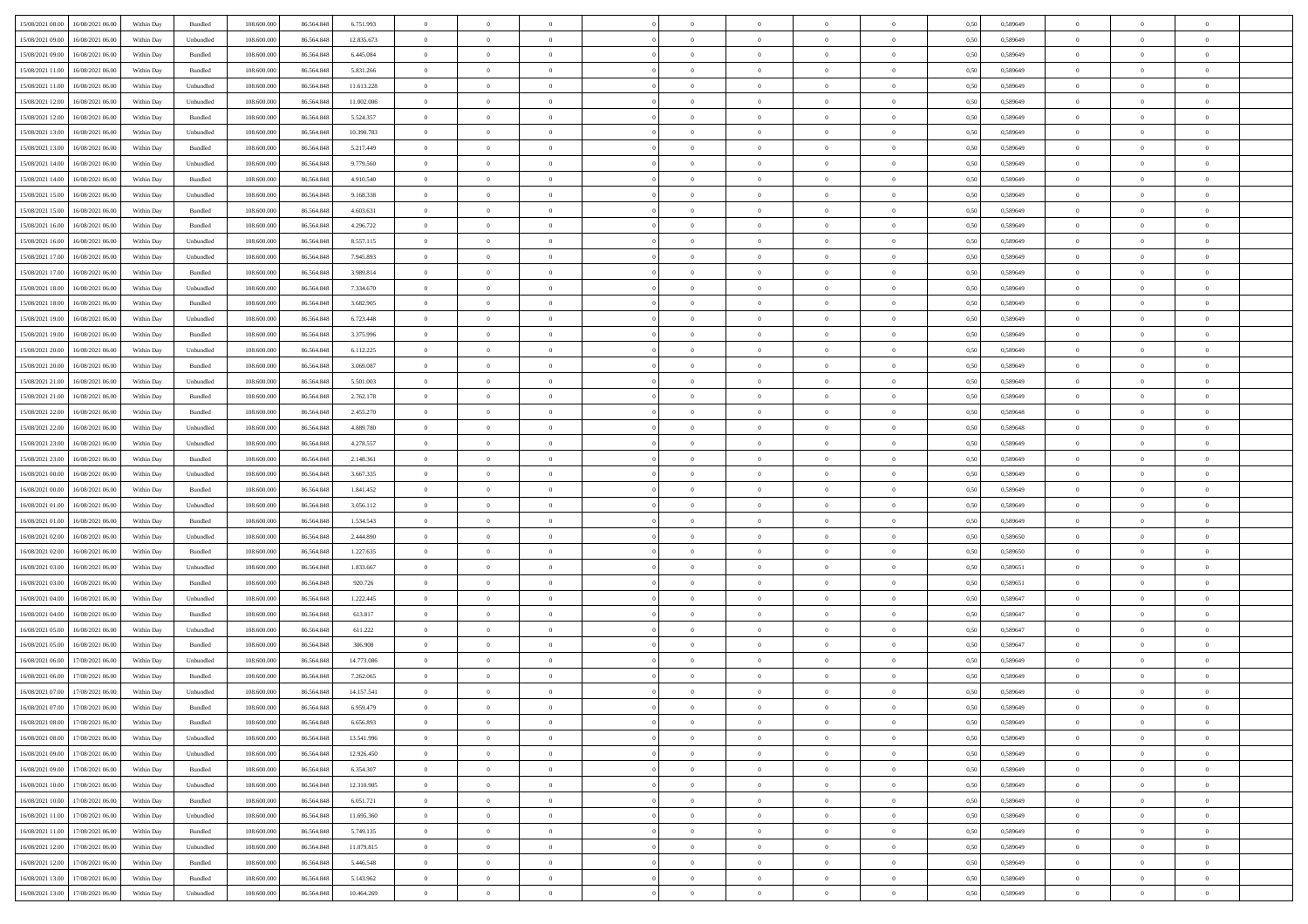| 16/08/2021 14:00 17/08/2021 06:00              | Within Day | Bundled                     | 108.600.000 | 86.564.848 | 4.841.376  | $\overline{0}$ | $\overline{0}$ |                | $\overline{0}$ | $\theta$       |                | $\theta$       | 0,50 | 0,589649 | $\theta$       | $\theta$       | $\overline{0}$ |  |
|------------------------------------------------|------------|-----------------------------|-------------|------------|------------|----------------|----------------|----------------|----------------|----------------|----------------|----------------|------|----------|----------------|----------------|----------------|--|
|                                                |            |                             |             |            |            |                |                |                |                |                |                |                |      |          |                |                |                |  |
| 16/08/2021 14:00<br>17/08/2021 06:00           | Within Day | Unbundled                   | 108.600.00  | 86.564.848 | 9.848.724  | $\bf{0}$       | $\bf{0}$       | $\bf{0}$       | $\bf{0}$       | $\overline{0}$ | $\overline{0}$ | $\bf{0}$       | 0,50 | 0,589649 | $\,$ 0 $\,$    | $\bf{0}$       | $\overline{0}$ |  |
| 16/08/2021 15:00<br>17/08/2021 06:00           | Within Day | Bundled                     | 108,600,000 | 86,564,848 | 4.538.790  | $\overline{0}$ | $\bf{0}$       | $\overline{0}$ | $\bf{0}$       | $\bf{0}$       | $\overline{0}$ | $\bf{0}$       | 0.50 | 0.589649 | $\bf{0}$       | $\overline{0}$ | $\overline{0}$ |  |
| 16/08/2021 15:00<br>17/08/2021 06:00           | Within Day | Unbundled                   | 108.600.000 | 86.564.848 | 9.233.179  | $\overline{0}$ | $\overline{0}$ | $\overline{0}$ | $\overline{0}$ | $\theta$       | $\overline{0}$ | $\bf{0}$       | 0,50 | 0,589649 | $\,$ 0 $\,$    | $\theta$       | $\overline{0}$ |  |
| 16/08/2021 16:00<br>17/08/2021 06:00           | Within Day | Bundled                     | 108.600.00  | 86.564.848 | 4.236.204  | $\bf{0}$       | $\overline{0}$ | $\bf{0}$       | $\overline{0}$ | $\theta$       | $\overline{0}$ | $\bf{0}$       | 0,50 | 0,589649 | $\,$ 0 $\,$    | $\bf{0}$       | $\overline{0}$ |  |
| 16/08/2021 16:00<br>17/08/2021 06:00           | Within Day | Unbundled                   | 108,600,000 | 86.564.848 | 8.617.633  | $\overline{0}$ | $\overline{0}$ | $\overline{0}$ | $\bf{0}$       | $\overline{0}$ | $\theta$       | $\bf{0}$       | 0.50 | 0.589649 | $\,$ 0 $\,$    | $\theta$       | $\overline{0}$ |  |
| 16/08/2021 17:00<br>17/08/2021 06:00           |            |                             |             |            |            | $\overline{0}$ | $\overline{0}$ | $\overline{0}$ | $\overline{0}$ | $\overline{0}$ | $\overline{0}$ |                |      |          | $\,$ 0 $\,$    | $\theta$       | $\overline{0}$ |  |
|                                                | Within Day | Unbundled                   | 108.600.000 | 86.564.848 | 8.002.088  |                |                |                |                |                |                | $\bf{0}$       | 0,50 | 0,589649 |                |                |                |  |
| 16/08/2021 17:00<br>17/08/2021 06:00           | Within Day | Bundled                     | 108.600.00  | 86.564.848 | 3.933.618  | $\bf{0}$       | $\bf{0}$       | $\bf{0}$       | $\overline{0}$ | $\overline{0}$ | $\overline{0}$ | $\bf{0}$       | 0,50 | 0,589649 | $\,$ 0 $\,$    | $\bf{0}$       | $\overline{0}$ |  |
| 16/08/2021 18:00<br>17/08/2021 06:00           | Within Day | Unbundled                   | 108,600,000 | 86.564.848 | 7.386.543  | $\overline{0}$ | $\bf{0}$       | $\overline{0}$ | $\bf{0}$       | $\overline{0}$ | $\overline{0}$ | $\bf{0}$       | 0.50 | 0.589649 | $\bf{0}$       | $\overline{0}$ | $\overline{0}$ |  |
| 16/08/2021 18:00<br>17/08/2021 06:00           | Within Day | Bundled                     | 108.600.000 | 86.564.848 | 3.631.032  | $\overline{0}$ | $\bf{0}$       | $\overline{0}$ | $\overline{0}$ | $\overline{0}$ | $\overline{0}$ | $\bf{0}$       | 0,50 | 0,589649 | $\,$ 0 $\,$    | $\bf{0}$       | $\overline{0}$ |  |
| 16/08/2021 19:00<br>17/08/2021 06:00           | Within Day | Bundled                     | 108.600.00  | 86.564.848 | 3.328.446  | $\bf{0}$       | $\bf{0}$       | $\bf{0}$       | $\bf{0}$       | $\bf{0}$       | $\overline{0}$ | $\bf{0}$       | 0,50 | 0,589649 | $\,$ 0 $\,$    | $\bf{0}$       | $\overline{0}$ |  |
| 16/08/2021 19:00<br>17/08/2021 06:00           | Within Day | Unbundled                   | 108,600,000 | 86,564,848 | 6.770.998  | $\overline{0}$ | $\bf{0}$       | $\overline{0}$ | $\overline{0}$ | $\bf{0}$       | $\overline{0}$ | $\bf{0}$       | 0.50 | 0.589649 | $\bf{0}$       | $\overline{0}$ | $\,$ 0         |  |
| 16/08/2021 20:00<br>17/08/2021 06:00           | Within Day | Unbundled                   | 108.600.000 | 86.564.848 | 6.155.452  | $\overline{0}$ | $\overline{0}$ | $\overline{0}$ | $\theta$       | $\theta$       | $\overline{0}$ | $\bf{0}$       | 0,50 | 0,589649 | $\,$ 0 $\,$    | $\theta$       | $\overline{0}$ |  |
|                                                |            |                             |             |            |            |                | $\overline{0}$ |                | $\overline{0}$ |                | $\overline{0}$ |                |      |          | $\,$ 0 $\,$    | $\bf{0}$       | $\overline{0}$ |  |
| 16/08/2021 20:00<br>17/08/2021 06:00           | Within Day | Bundled                     | 108.600.00  | 86.564.848 | 3.025.860  | $\bf{0}$       |                | $\bf{0}$       |                | $\bf{0}$       |                | $\bf{0}$       | 0,50 | 0,589649 |                |                |                |  |
| 16/08/2021 21:00<br>17/08/2021 06:00           | Within Day | Unbundled                   | 108 600 000 | 86,564,848 | 5.539.907  | $\overline{0}$ | $\bf{0}$       | $\overline{0}$ | $\bf{0}$       | $\overline{0}$ | $\theta$       | $\bf{0}$       | 0.50 | 0.589649 | $\,$ 0 $\,$    | $\theta$       | $\overline{0}$ |  |
| 16/08/2021 21:00<br>17/08/2021 06:00           | Within Day | Bundled                     | 108.600.000 | 86.564.848 | 2.723.274  | $\overline{0}$ | $\overline{0}$ | $\overline{0}$ | $\overline{0}$ | $\overline{0}$ | $\overline{0}$ | $\bf{0}$       | 0,50 | 0,589649 | $\theta$       | $\theta$       | $\overline{0}$ |  |
| 16/08/2021 22:00<br>17/08/2021 06:00           | Within Day | Unbundled                   | 108.600.00  | 86.564.848 | 4.924.362  | $\bf{0}$       | $\bf{0}$       | $\bf{0}$       | $\overline{0}$ | $\bf{0}$       | $\overline{0}$ | $\bf{0}$       | 0,50 | 0,589648 | $\,$ 0 $\,$    | $\bf{0}$       | $\overline{0}$ |  |
| 16/08/2021 22:00<br>17/08/2021 06:00           | Within Day | Bundled                     | 108,600,000 | 86.564.848 | 2.420.688  | $\overline{0}$ | $\bf{0}$       | $\overline{0}$ | $\bf{0}$       | $\overline{0}$ | $\overline{0}$ | $\bf{0}$       | 0.50 | 0.589648 | $\bf{0}$       | $\overline{0}$ | $\bf{0}$       |  |
| 16/08/2021 23:00<br>17/08/2021 06:00           | Within Day | Unbundled                   | 108.600.000 | 86.564.848 | 4.308.816  | $\overline{0}$ | $\bf{0}$       | $\overline{0}$ | $\overline{0}$ | $\overline{0}$ | $\overline{0}$ | $\bf{0}$       | 0,50 | 0,589649 | $\,$ 0 $\,$    | $\bf{0}$       | $\overline{0}$ |  |
| 16/08/2021 23:00<br>17/08/2021 06:00           | Within Day | Bundled                     | 108.600.00  | 86.564.848 | 2.118.102  | $\bf{0}$       | $\bf{0}$       | $\bf{0}$       | $\bf{0}$       | $\overline{0}$ | $\overline{0}$ | $\bf{0}$       | 0,50 | 0,589649 | $\,$ 0 $\,$    | $\bf{0}$       | $\overline{0}$ |  |
|                                                |            | Unbundled                   | 108,600,000 | 86,564,848 |            |                | $\bf{0}$       | $\overline{0}$ |                | $\bf{0}$       | $\overline{0}$ |                | 0.50 | 0.589649 | $\bf{0}$       | $\overline{0}$ | $\,$ 0         |  |
| 17/08/2021 00:00<br>17/08/2021 06:00           | Within Day |                             |             |            | 3.693.271  | $\overline{0}$ |                |                | $\overline{0}$ |                |                | $\bf{0}$       |      |          |                |                |                |  |
| 17/08/2021 00:00<br>17/08/2021 06:00           | Within Day | Bundled                     | 108.600.000 | 86.564.848 | 1.815.516  | $\overline{0}$ | $\overline{0}$ | $\overline{0}$ | $\overline{0}$ | $\theta$       | $\overline{0}$ | $\bf{0}$       | 0,50 | 0,589649 | $\theta$       | $\theta$       | $\overline{0}$ |  |
| 17/08/2021 01:00<br>17/08/2021 06:00           | Within Day | Unbundled                   | 108.600.00  | 86.564.848 | 3.077.726  | $\bf{0}$       | $\bf{0}$       | $\bf{0}$       | $\bf{0}$       | $\overline{0}$ | $\overline{0}$ | $\bf{0}$       | 0,50 | 0,589649 | $\,$ 0 $\,$    | $\bf{0}$       | $\overline{0}$ |  |
| 17/08/2021 01:00<br>17/08/2021 06:00           | Within Day | Bundled                     | 108,600,000 | 86.564.848 | 1.512.930  | $\overline{0}$ | $\bf{0}$       | $\overline{0}$ | $\bf{0}$       | $\overline{0}$ | $\theta$       | $\bf{0}$       | 0.50 | 0.589649 | $\,$ 0 $\,$    | $\theta$       | $\overline{0}$ |  |
| 17/08/2021 02:00<br>17/08/2021 06:00           | Within Day | Unbundled                   | 108.600.000 | 86.564.848 | 2.462.181  | $\overline{0}$ | $\overline{0}$ | $\overline{0}$ | $\overline{0}$ | $\overline{0}$ | $\overline{0}$ | $\bf{0}$       | 0,50 | 0,589650 | $\,$ 0 $\,$    | $\theta$       | $\overline{0}$ |  |
| 17/08/2021 02:00<br>17/08/2021 06:00           | Within Day | Bundled                     | 108.600.00  | 86.564.848 | 1.210.344  | $\bf{0}$       | $\overline{0}$ | $\bf{0}$       | $\overline{0}$ | $\bf{0}$       | $\overline{0}$ | $\bf{0}$       | 0,50 | 0,589650 | $\,$ 0 $\,$    | $\bf{0}$       | $\overline{0}$ |  |
| 17/08/2021 03:00<br>17/08/2021 06:00           | Within Day | Unbundled                   | 108,600,000 | 86.564.848 | 1.846.635  | $\overline{0}$ | $\bf{0}$       | $\overline{0}$ | $\bf{0}$       | $\overline{0}$ | $\overline{0}$ | $\bf{0}$       | 0.50 | 0.589651 | $\bf{0}$       | $\overline{0}$ | $\overline{0}$ |  |
| 17/08/2021 03:00<br>17/08/2021 06:00           | Within Day | Bundled                     | 108.600.000 | 86.564.848 | 907.758    | $\overline{0}$ | $\bf{0}$       | $\overline{0}$ | $\overline{0}$ | $\overline{0}$ | $\overline{0}$ | $\bf{0}$       | 0,50 | 0,589651 | $\theta$       | $\bf{0}$       | $\overline{0}$ |  |
|                                                |            |                             |             |            |            |                |                |                |                |                |                |                |      |          |                |                |                |  |
| 17/08/2021 04:00<br>17/08/2021 06:00           | Within Day | Unbundled                   | 108.600.00  | 86.564.848 | 1.231.090  | $\bf{0}$       | $\bf{0}$       | $\bf{0}$       | $\bf{0}$       | $\overline{0}$ | $\overline{0}$ | $\bf{0}$       | 0,50 | 0,589647 | $\,$ 0 $\,$    | $\bf{0}$       | $\overline{0}$ |  |
| 17/08/2021 04:00<br>17/08/2021 06:00           | Within Day | Bundled                     | 108,600,000 | 86,564,848 | 605.172    | $\overline{0}$ | $\bf{0}$       | $\overline{0}$ | $\bf{0}$       | $\bf{0}$       | $\overline{0}$ | $\bf{0}$       | 0.50 | 0.589647 | $\bf{0}$       | $\overline{0}$ | $\,$ 0         |  |
| 17/08/2021 05:00<br>17/08/2021 06:00           | Within Day | Bundled                     | 108.600.000 | 86,564,848 | 302.586    | $\overline{0}$ | $\overline{0}$ | $\overline{0}$ | $\overline{0}$ | $\overline{0}$ | $\overline{0}$ | $\bf{0}$       | 0.50 | 0.589647 | $\theta$       | $\theta$       | $\overline{0}$ |  |
| 17/08/2021 05:00<br>17/08/2021 06:00           | Within Day | Unbundled                   | 108.600.00  | 86.564.848 | 615.545    | $\bf{0}$       | $\bf{0}$       | $\bf{0}$       | $\bf{0}$       | $\overline{0}$ | $\overline{0}$ | $\bf{0}$       | 0,50 | 0,589647 | $\,$ 0 $\,$    | $\bf{0}$       | $\overline{0}$ |  |
| 17/08/2021 06:00<br>18/08/2021 06:00           | Within Day | Unbundled                   | 108,600,000 | 86,564,848 | 14,773,080 | $\overline{0}$ | $\bf{0}$       | $\overline{0}$ | $\bf{0}$       | $\overline{0}$ | $\overline{0}$ | $\bf{0}$       | 0.50 | 0.589649 | $\,$ 0 $\,$    | $\bf{0}$       | $\overline{0}$ |  |
| 17/08/2021 06:00<br>18/08/2021 06:00           | Within Dav | Bundled                     | 108.600.000 | 86.564.848 | 7.262.071  | $\overline{0}$ | $\overline{0}$ | $\overline{0}$ | $\overline{0}$ | $\overline{0}$ | $\overline{0}$ | $\bf{0}$       | 0.50 | 0.589649 | $\theta$       | $\theta$       | $\overline{0}$ |  |
| 17/08/2021 07:00<br>18/08/2021 06:00           | Within Day | Unbundled                   | 108.600.00  | 86.564.848 | 14.157.535 | $\bf{0}$       | $\bf{0}$       | $\bf{0}$       | $\bf{0}$       | $\overline{0}$ | $\overline{0}$ | $\bf{0}$       | 0,50 | 0,589649 | $\,$ 0 $\,$    | $\bf{0}$       | $\overline{0}$ |  |
| 17/08/2021 07:00<br>18/08/2021 06:00           | Within Day | Bundled                     | 108,600,000 | 86.564.848 | 6.959.485  | $\overline{0}$ | $\bf{0}$       | $\overline{0}$ | $\bf{0}$       | $\overline{0}$ | $\overline{0}$ | $\bf{0}$       | 0.50 | 0.589649 | $\bf{0}$       | $\overline{0}$ | $\overline{0}$ |  |
| 17/08/2021 08:00<br>18/08/2021 06:00           | Within Dav | Unbundled                   | 108.600.000 | 86.564.848 | 13.541.990 | $\overline{0}$ | $\overline{0}$ | $\overline{0}$ | $\overline{0}$ | $\overline{0}$ | $\overline{0}$ | $\bf{0}$       | 0.50 | 0.589649 | $\theta$       | $\theta$       | $\overline{0}$ |  |
|                                                |            |                             |             |            |            |                |                |                |                |                |                |                |      |          |                |                |                |  |
| 17/08/2021 08:00<br>18/08/2021 06:00           | Within Day | Bundled                     | 108.600.00  | 86.564.848 | 6.656.899  | $\bf{0}$       | $\bf{0}$       | $\bf{0}$       | $\bf{0}$       | $\overline{0}$ | $\overline{0}$ | $\bf{0}$       | 0,50 | 0,589649 | $\,$ 0 $\,$    | $\bf{0}$       | $\overline{0}$ |  |
| 17/08/2021 09:00<br>18/08/2021 06:00           | Within Day | Unbundled                   | 108,600,000 | 86,564,848 | 12.926.445 | $\overline{0}$ | $\bf{0}$       | $\overline{0}$ | $\overline{0}$ | $\bf{0}$       | $\overline{0}$ | $\bf{0}$       | 0.50 | 0.589649 | $\bf{0}$       | $\overline{0}$ | $\,$ 0         |  |
| 17/08/2021 09:00<br>18/08/2021 06:00           | Within Dav | Bundled                     | 108.600.000 | 86.564.848 | 6.354.312  | $\overline{0}$ | $\overline{0}$ | $\overline{0}$ | $\overline{0}$ | $\overline{0}$ | $\overline{0}$ | $\bf{0}$       | 0.50 | 0.589649 | $\theta$       | $\theta$       | $\overline{0}$ |  |
| 17/08/2021 10:00<br>18/08/2021 06:00           | Within Day | Bundled                     | 108.600.00  | 86.564.848 | 6.051.726  | $\bf{0}$       | $\bf{0}$       | $\bf{0}$       | $\bf{0}$       | $\overline{0}$ | $\overline{0}$ | $\bf{0}$       | 0,50 | 0,589649 | $\,$ 0 $\,$    | $\bf{0}$       | $\overline{0}$ |  |
| 17/08/2021 10:00<br>18/08/2021 06:00           | Within Day | Unbundled                   | 108,600,000 | 86.564.848 | 12.310.900 | $\overline{0}$ | $\overline{0}$ | $\overline{0}$ | $\bf{0}$       | $\overline{0}$ | $\Omega$       | $\bf{0}$       | 0.50 | 0.589649 | $\bf{0}$       | $\theta$       | $\overline{0}$ |  |
| 17/08/2021 11:00<br>18/08/2021 06:00           | Within Dav | Unbundled                   | 108.600.000 | 86,564,848 | 11.695.355 | $\overline{0}$ | $\overline{0}$ | $\overline{0}$ | $\theta$       | $\theta$       | $\overline{0}$ | $\overline{0}$ | 0.5( | 0.589649 | $\theta$       | $\theta$       | $\overline{0}$ |  |
| 17/08/2021 11:00<br>18/08/2021 06:00           | Within Day | Bundled                     | 108.600.00  | 86.564.848 | 5.749.140  | $\bf{0}$       | $\bf{0}$       | $\bf{0}$       | $\bf{0}$       | $\bf{0}$       | $\overline{0}$ | $\bf{0}$       | 0,50 | 0,589649 | $\,$ 0 $\,$    | $\overline{0}$ | $\overline{0}$ |  |
| $17/08/2021\ 12.00 \quad \  18/08/2021\ 06.00$ | Within Day | $\ensuremath{\mathsf{Unb}}$ | 108.600.000 | 86.564.848 | 11.079.810 | $\bf{0}$       | $\theta$       |                | $\overline{0}$ |                |                |                | 0,50 | 0.589649 | $\bf{0}$       | $\bf{0}$       |                |  |
|                                                |            |                             |             |            |            |                |                |                |                |                |                |                |      |          |                |                |                |  |
| 17/08/2021 12:00 18/08/2021 06:00              | Within Day | Bundled                     | 108.600.000 | 86.564.848 | 5.446.553  | $\overline{0}$ | $\overline{0}$ | $\Omega$       | $\theta$       | $\overline{0}$ | $\overline{0}$ | $\bf{0}$       | 0,50 | 0,589649 | $\theta$       | $\theta$       | $\overline{0}$ |  |
| 17/08/2021 13:00<br>18/08/2021 06:00           | Within Day | Unbundled                   | 108.600.00  | 86.564.848 | 10.464.265 | $\overline{0}$ | $\bf{0}$       | $\overline{0}$ | $\overline{0}$ | $\bf{0}$       | $\overline{0}$ | $\bf{0}$       | 0,50 | 0,589649 | $\bf{0}$       | $\overline{0}$ | $\bf{0}$       |  |
| 17/08/2021 13:00 18/08/2021 06:00              | Within Day | Bundled                     | 108,600,000 | 86,564,848 | 5.143.967  | $\overline{0}$ | $\bf{0}$       | $\overline{0}$ | $\overline{0}$ | $\mathbf{0}$   | $\overline{0}$ | $\,$ 0 $\,$    | 0.50 | 0.589649 | $\overline{0}$ | $\bf{0}$       | $\,$ 0 $\,$    |  |
| 17/08/2021 14:00 18/08/2021 06:00              | Within Dav | Unbundled                   | 108.600.000 | 86.564.848 | 9.848.720  | $\overline{0}$ | $\overline{0}$ | $\overline{0}$ | $\overline{0}$ | $\overline{0}$ | $\overline{0}$ | $\bf{0}$       | 0,50 | 0.589649 | $\theta$       | $\theta$       | $\overline{0}$ |  |
| 17/08/2021 14:00<br>18/08/2021 06:00           | Within Day | Bundled                     | 108.600.000 | 86.564.848 | 4.841.381  | $\overline{0}$ | $\bf{0}$       | $\overline{0}$ | $\overline{0}$ | $\bf{0}$       | $\overline{0}$ | $\bf{0}$       | 0,50 | 0,589649 | $\bf{0}$       | $\overline{0}$ | $\overline{0}$ |  |
| 17/08/2021 15:00<br>18/08/2021 06:00           | Within Day | Unbundled                   | 108,600,000 | 86,564,848 | 9.233.175  | $\overline{0}$ | $\bf{0}$       | $\overline{0}$ | $\overline{0}$ | $\bf{0}$       | $\overline{0}$ | $\bf{0}$       | 0.50 | 0.589649 | $\,$ 0 $\,$    | $\overline{0}$ | $\,$ 0         |  |
| 17/08/2021 15:00<br>18/08/2021 06:00           | Within Dav | Bundled                     | 108.600.000 | 86.564.848 | 4.538.794  | $\overline{0}$ | $\overline{0}$ | $\overline{0}$ | $\overline{0}$ | $\overline{0}$ | $\overline{0}$ | $\bf{0}$       | 0,50 | 0.589649 | $\overline{0}$ | $\theta$       | $\overline{0}$ |  |
|                                                |            |                             |             |            |            |                |                |                |                |                |                |                |      |          |                |                |                |  |
| 17/08/2021 16:00<br>18/08/2021 06:00           | Within Day | Bundled                     | 108.600.00  | 86.564.848 | 4.236.208  | $\overline{0}$ | $\overline{0}$ | $\overline{0}$ | $\overline{0}$ | $\overline{0}$ | $\overline{0}$ | $\bf{0}$       | 0,50 | 0,589649 | $\bf{0}$       | $\overline{0}$ | $\,$ 0         |  |
| 17/08/2021 16:00<br>18/08/2021 06:00           | Within Day | Unbundled                   | 108,600,000 | 86,564,848 | 8.617.630  | $\overline{0}$ | $\overline{0}$ | $\overline{0}$ | $\overline{0}$ | $\overline{0}$ | $\overline{0}$ | $\bf{0}$       | 0.50 | 0.589649 | $\mathbf{0}$   | $\bf{0}$       | $\,$ 0         |  |
| 17/08/2021 17:00 18/08/2021 06:00              | Within Dav | Unbundled                   | 108.600.000 | 86.564.848 | 8.002.085  | $\overline{0}$ | $\overline{0}$ | $\overline{0}$ | $\overline{0}$ | $\overline{0}$ | $\overline{0}$ | $\bf{0}$       | 0,50 | 0.589649 | $\overline{0}$ | $\theta$       | $\overline{0}$ |  |
| 17/08/2021 17:00<br>18/08/2021 06:00           | Within Day | Bundled                     | 108.600.00  | 86.564.848 | 3.933.622  | $\overline{0}$ | $\bf{0}$       | $\overline{0}$ | $\bf{0}$       | $\overline{0}$ | $\overline{0}$ | $\bf{0}$       | 0,50 | 0,589649 | $\bf{0}$       | $\,$ 0 $\,$    | $\bf{0}$       |  |
| 17/08/2021 18:00 18/08/2021 06:00              | Within Day | Unbundled                   | 108.600.000 | 86.564.848 | 7.386.540  | $\,$ 0 $\,$    | $\bf{0}$       | $\overline{0}$ | $\overline{0}$ | $\,$ 0 $\,$    | $\overline{0}$ | $\,$ 0 $\,$    | 0,50 | 0,589649 | $\overline{0}$ | $\,$ 0 $\,$    | $\,$ 0 $\,$    |  |
|                                                |            |                             |             |            |            |                |                |                |                |                |                |                |      |          |                |                |                |  |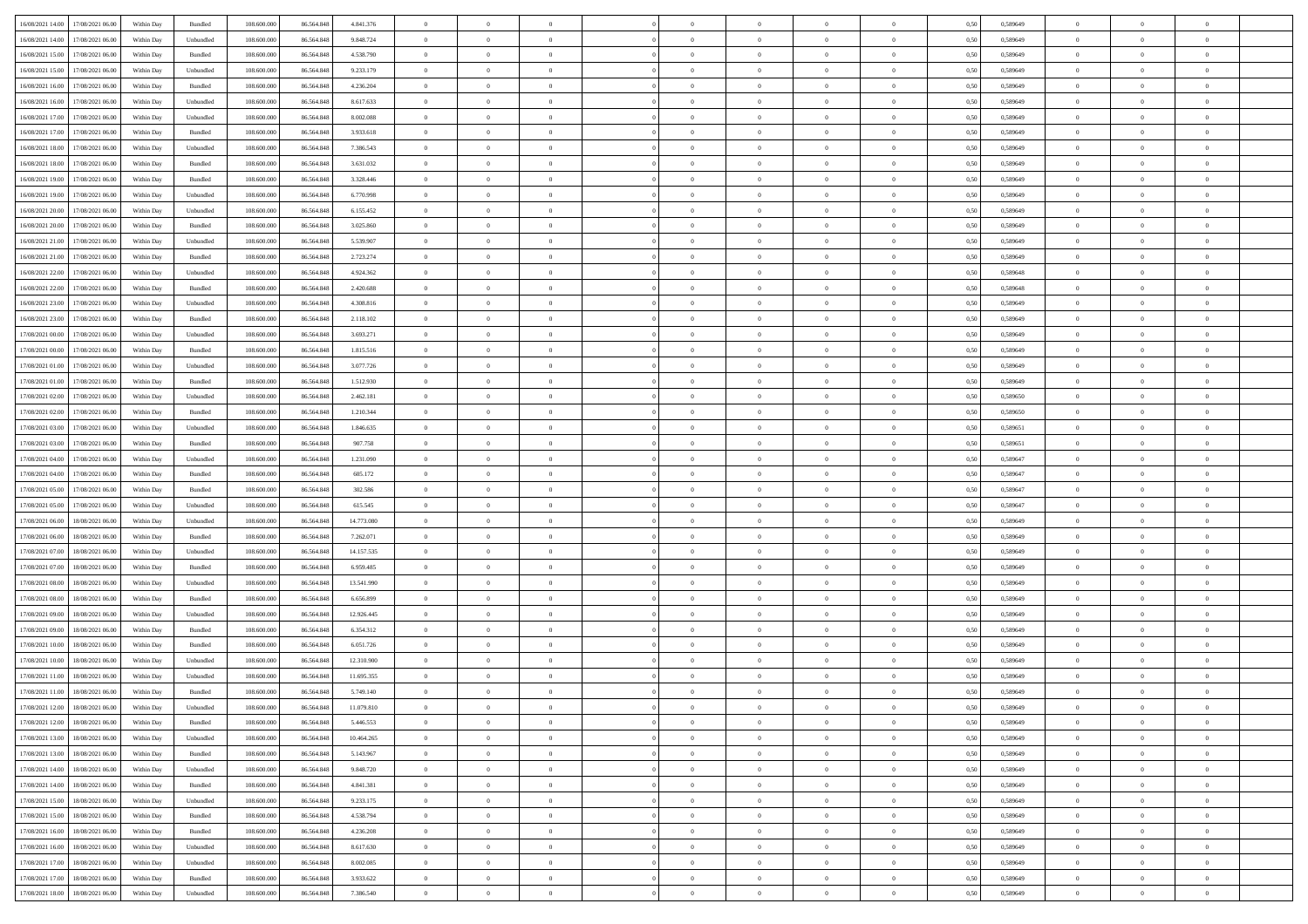| 17/08/2021 18:00 18/08/2021 06:00            | Within Day | Bundled           | 108.600.000 | 86.564.848 | 3.631.035  | $\overline{0}$ | $\theta$       |                | $\overline{0}$ | $\theta$       |                | $\theta$       | 0,50 | 0,589649 | $\theta$       | $\theta$       | $\overline{0}$ |  |
|----------------------------------------------|------------|-------------------|-------------|------------|------------|----------------|----------------|----------------|----------------|----------------|----------------|----------------|------|----------|----------------|----------------|----------------|--|
|                                              |            |                   |             |            |            |                |                |                |                |                |                |                |      |          |                |                |                |  |
| 17/08/2021 19:00<br>18/08/2021 06:00         | Within Day | Unbundled         | 108.600.00  | 86.564.848 | 6.770.995  | $\bf{0}$       | $\bf{0}$       | $\bf{0}$       | $\overline{0}$ | $\overline{0}$ | $\overline{0}$ | $\bf{0}$       | 0,50 | 0,589649 | $\,$ 0 $\,$    | $\bf{0}$       | $\overline{0}$ |  |
| 17/08/2021 19:00<br>18/08/2021 06:00         | Within Day | Bundled           | 108,600,000 | 86,564,848 | 3.328.449  | $\overline{0}$ | $\bf{0}$       | $\overline{0}$ | $\bf{0}$       | $\bf{0}$       | $\overline{0}$ | $\bf{0}$       | 0.50 | 0.589649 | $\bf{0}$       | $\overline{0}$ | $\overline{0}$ |  |
| 17/08/2021 20:00<br>18/08/2021 06:00         | Within Day | Unbundled         | 108.600.000 | 86.564.848 | 6.155.450  | $\overline{0}$ | $\bf{0}$       | $\overline{0}$ | $\theta$       | $\theta$       | $\overline{0}$ | $\bf{0}$       | 0,50 | 0,589649 | $\theta$       | $\theta$       | $\overline{0}$ |  |
|                                              |            |                   |             |            |            |                |                |                |                |                |                |                |      |          |                |                |                |  |
| 17/08/2021 20:00<br>18/08/2021 06:00         | Within Day | Bundled           | 108.600.00  | 86.564.848 | 3.025.863  | $\bf{0}$       | $\overline{0}$ | $\bf{0}$       | $\overline{0}$ | $\theta$       | $\overline{0}$ | $\bf{0}$       | 0,50 | 0,589649 | $\,$ 0 $\,$    | $\bf{0}$       | $\overline{0}$ |  |
| 17/08/2021 21:00<br>18/08/2021 06:00         | Within Day | Unbundled         | 108,600,000 | 86.564.848 | 5.539.905  | $\overline{0}$ | $\overline{0}$ | $\overline{0}$ | $\bf{0}$       | $\overline{0}$ | $\theta$       | $\bf{0}$       | 0.50 | 0.589649 | $\bf{0}$       | $\theta$       | $\overline{0}$ |  |
| 17/08/2021 21:00<br>18/08/2021 06:00         | Within Day | Bundled           | 108.600.000 | 86.564.848 | 2.723.276  | $\overline{0}$ | $\overline{0}$ | $\overline{0}$ | $\overline{0}$ | $\overline{0}$ | $\overline{0}$ | $\bf{0}$       | 0,50 | 0,589649 | $\theta$       | $\theta$       | $\overline{0}$ |  |
| 17/08/2021 22:00<br>18/08/2021 06:00         | Within Day | Unbundled         | 108.600.00  | 86.564.848 | 4.924.360  | $\bf{0}$       | $\bf{0}$       | $\bf{0}$       | $\overline{0}$ | $\overline{0}$ | $\overline{0}$ | $\bf{0}$       | 0,50 | 0,589648 | $\,$ 0 $\,$    | $\bf{0}$       | $\overline{0}$ |  |
| 17/08/2021 22:00<br>18/08/2021 06:00         | Within Day | Bundled           | 108,600,000 | 86.564.848 | 2.420.690  | $\overline{0}$ | $\bf{0}$       | $\overline{0}$ | $\bf{0}$       | $\overline{0}$ | $\overline{0}$ | $\bf{0}$       | 0.50 | 0.589648 | $\bf{0}$       | $\overline{0}$ | $\overline{0}$ |  |
|                                              |            |                   |             |            |            |                |                |                |                |                |                |                |      |          |                |                |                |  |
| 17/08/2021 23:00<br>18/08/2021 06:00         | Within Day | Unbundled         | 108.600.000 | 86.564.848 | 4.308.815  | $\overline{0}$ | $\bf{0}$       | $\overline{0}$ | $\overline{0}$ | $\overline{0}$ | $\overline{0}$ | $\bf{0}$       | 0,50 | 0,589649 | $\,$ 0 $\,$    | $\bf{0}$       | $\overline{0}$ |  |
| 17/08/2021 23:00<br>18/08/2021 06:00         | Within Day | Bundled           | 108.600.00  | 86.564.848 | 2.118.104  | $\bf{0}$       | $\overline{0}$ | $\bf{0}$       | $\bf{0}$       | $\bf{0}$       | $\overline{0}$ | $\bf{0}$       | 0,50 | 0,589649 | $\,$ 0 $\,$    | $\bf{0}$       | $\overline{0}$ |  |
| 18/08/2021 00:00<br>18/08/2021 06:00         | Within Day | Unbundled         | 108,600,000 | 86,564,848 | 3.693.270  | $\overline{0}$ | $\bf{0}$       | $\overline{0}$ | $\overline{0}$ | $\bf{0}$       | $\overline{0}$ | $\bf{0}$       | 0.50 | 0.589649 | $\bf{0}$       | $\overline{0}$ | $\bf{0}$       |  |
| 18/08/2021 00:00<br>18/08/2021 06:00         | Within Day | Bundled           | 108.600.000 | 86.564.848 | 1.815.517  | $\overline{0}$ | $\overline{0}$ | $\overline{0}$ | $\theta$       | $\theta$       | $\overline{0}$ | $\bf{0}$       | 0,50 | 0,589649 | $\,$ 0 $\,$    | $\theta$       | $\overline{0}$ |  |
|                                              |            |                   |             |            |            |                | $\overline{0}$ |                | $\overline{0}$ | $\theta$       | $\overline{0}$ |                |      |          |                | $\bf{0}$       | $\overline{0}$ |  |
| 18/08/2021 01:00<br>18/08/2021 06:00         | Within Day | Unbundled         | 108.600.00  | 86.564.84  | 3.077.725  | $\bf{0}$       |                | $\bf{0}$       |                |                |                | $\bf{0}$       | 0,50 | 0,589649 | $\bf{0}$       |                |                |  |
| 18/08/2021 01:00<br>18/08/2021 06:00         | Within Day | Bundled           | 108 600 000 | 86.564.848 | 1.512.931  | $\overline{0}$ | $\overline{0}$ | $\overline{0}$ | $\bf{0}$       | $\overline{0}$ | $\Omega$       | $\bf{0}$       | 0.50 | 0.589649 | $\theta$       | $\theta$       | $\overline{0}$ |  |
| 18/08/2021 02:00<br>18/08/2021 06:00         | Within Day | Bundled           | 108.600.000 | 86.564.848 | 1.210.345  | $\overline{0}$ | $\overline{0}$ | $\overline{0}$ | $\overline{0}$ | $\overline{0}$ | $\overline{0}$ | $\bf{0}$       | 0,50 | 0,589650 | $\theta$       | $\theta$       | $\overline{0}$ |  |
| 18/08/2021 02:00<br>18/08/2021 06:00         | Within Day | Unbundled         | 108.600.00  | 86.564.848 | 2.462.180  | $\bf{0}$       | $\overline{0}$ | $\bf{0}$       | $\overline{0}$ | $\theta$       | $\overline{0}$ | $\bf{0}$       | 0,50 | 0,589650 | $\,$ 0 $\,$    | $\bf{0}$       | $\overline{0}$ |  |
| 18/08/2021 03:00<br>18/08/2021 06:00         | Within Day | Unbundled         | 108,600,000 | 86.564.848 | 1.846.635  | $\overline{0}$ | $\bf{0}$       | $\overline{0}$ | $\bf{0}$       | $\overline{0}$ | $\overline{0}$ | $\bf{0}$       | 0.50 | 0.589651 | $\bf{0}$       | $\overline{0}$ | $\overline{0}$ |  |
|                                              |            |                   |             |            |            | $\overline{0}$ |                | $\overline{0}$ | $\overline{0}$ | $\overline{0}$ | $\overline{0}$ |                |      |          | $\,$ 0 $\,$    |                |                |  |
| 18/08/2021 03:00<br>18/08/2021 06:00         | Within Day | Bundled           | 108.600.000 | 86.564.848 | 907.758    |                | $\bf{0}$       |                |                |                |                | $\bf{0}$       | 0,50 | 0,589651 |                | $\bf{0}$       | $\overline{0}$ |  |
| 18/08/2021 04:00<br>18/08/2021 06:00         | Within Day | Unbundled         | 108.600.00  | 86.564.848 | 1.231.090  | $\bf{0}$       | $\bf{0}$       | $\bf{0}$       | $\bf{0}$       | $\overline{0}$ | $\overline{0}$ | $\bf{0}$       | 0,50 | 0,589647 | $\,$ 0 $\,$    | $\bf{0}$       | $\overline{0}$ |  |
| 18/08/2021 04:00<br>18/08/2021 06:00         | Within Day | Bundled           | 108,600,000 | 86,564,848 | 605.172    | $\overline{0}$ | $\bf{0}$       | $\overline{0}$ | $\bf{0}$       | $\bf{0}$       | $\overline{0}$ | $\bf{0}$       | 0.50 | 0.589647 | $\bf{0}$       | $\overline{0}$ | $\,$ 0         |  |
| 18/08/2021 05:00<br>18/08/2021 06:00         | Within Day | Unbundled         | 108.600.000 | 86.564.848 | 615.545    | $\overline{0}$ | $\overline{0}$ | $\overline{0}$ | $\theta$       | $\theta$       | $\overline{0}$ | $\bf{0}$       | 0,50 | 0,589647 | $\theta$       | $\theta$       | $\overline{0}$ |  |
| 18/08/2021 05:00<br>18/08/2021 06:00         | Within Day | Bundled           | 108.600.00  | 86.564.848 | 302.586    | $\bf{0}$       | $\overline{0}$ | $\bf{0}$       | $\bf{0}$       | $\,$ 0 $\,$    | $\overline{0}$ | $\bf{0}$       | 0,50 | 0,589647 | $\,$ 0 $\,$    | $\bf{0}$       | $\overline{0}$ |  |
| 18/08/2021 06:00<br>19/08/2021 06:00         | Within Day | Unbundled         | 108,600,000 | 86.564.848 | 14.510.153 | $\overline{0}$ | $\overline{0}$ | $\overline{0}$ | $\overline{0}$ | $\overline{0}$ | $\Omega$       | $\bf{0}$       | 0.50 | 0.589649 | $\bf{0}$       | $\theta$       | $\overline{0}$ |  |
|                                              |            |                   |             |            |            | $\overline{0}$ | $\overline{0}$ | $\overline{0}$ | $\overline{0}$ | $\overline{0}$ | $\overline{0}$ |                |      |          |                | $\theta$       | $\overline{0}$ |  |
| 18/08/2021 06:00<br>19/08/2021 06:00         | Within Day | Bundled           | 108.600.000 | 86.564.848 | 7.524.998  |                |                |                |                |                |                | $\bf{0}$       | 0,50 | 0,589649 | $\,$ 0 $\,$    |                |                |  |
| 18/08/2021 07:00<br>19/08/2021 06:00         | Within Day | Unbundled         | 108.600.00  | 86.564.848 | 13.905.564 | $\bf{0}$       | $\overline{0}$ | $\bf{0}$       | $\overline{0}$ | $\theta$       | $\overline{0}$ | $\bf{0}$       | 0,50 | 0,589649 | $\,$ 0 $\,$    | $\bf{0}$       | $\overline{0}$ |  |
| 18/08/2021 07:00<br>19/08/2021 06:00         | Within Day | Bundled           | 108,600,000 | 86.564.848 | 7.211.456  | $\overline{0}$ | $\bf{0}$       | $\overline{0}$ | $\bf{0}$       | $\overline{0}$ | $\overline{0}$ | $\bf{0}$       | 0.50 | 0.589649 | $\bf{0}$       | $\overline{0}$ | $\overline{0}$ |  |
| 18/08/2021 08:00<br>19/08/2021 06:00         | Within Day | Unbundled         | 108.600.000 | 86.564.848 | 13.300.974 | $\overline{0}$ | $\bf{0}$       | $\overline{0}$ | $\overline{0}$ | $\overline{0}$ | $\overline{0}$ | $\bf{0}$       | 0,50 | 0,589649 | $\theta$       | $\theta$       | $\overline{0}$ |  |
| 18/08/2021 08:00<br>19/08/2021 06:00         | Within Day | Bundled           | 108.600.00  | 86.564.848 | 6.897.914  | $\bf{0}$       | $\bf{0}$       | $\bf{0}$       | $\bf{0}$       | $\overline{0}$ | $\overline{0}$ | $\bf{0}$       | 0,50 | 0,589649 | $\,$ 0 $\,$    | $\bf{0}$       | $\overline{0}$ |  |
| 18/08/2021 09:00<br>19/08/2021 06:00         | Within Day | Unbundled         | 108,600,000 | 86,564,848 | 12.696.384 | $\overline{0}$ | $\bf{0}$       | $\overline{0}$ | $\bf{0}$       | $\bf{0}$       | $\overline{0}$ | $\bf{0}$       | 0.50 | 0.589649 | $\bf{0}$       | $\overline{0}$ | $\bf{0}$       |  |
| 18/08/2021 09:00<br>19/08/2021 06:00         | Within Day | Bundled           | 108.600.000 | 86,564,848 | 6.584.373  | $\overline{0}$ | $\overline{0}$ | $\overline{0}$ | $\overline{0}$ | $\overline{0}$ | $\overline{0}$ | $\bf{0}$       | 0.50 | 0.589649 | $\theta$       | $\theta$       | $\overline{0}$ |  |
|                                              |            |                   |             |            |            |                |                |                |                |                |                |                |      |          |                |                |                |  |
| 18/08/2021 10:00<br>19/08/2021 06:00         | Within Day | Unbundled         | 108.600.00  | 86.564.848 | 12.091.794 | $\bf{0}$       | $\overline{0}$ | $\bf{0}$       | $\bf{0}$       | $\overline{0}$ | $\overline{0}$ | $\bf{0}$       | 0,50 | 0,589649 | $\,$ 0 $\,$    | $\bf{0}$       | $\overline{0}$ |  |
| 18/08/2021 10:00<br>19/08/2021 06:00         | Within Day | Bundled           | 108,600,000 | 86,564,848 | 6.270.831  | $\overline{0}$ | $\bf{0}$       | $\overline{0}$ | $\bf{0}$       | $\overline{0}$ | $\Omega$       | $\bf{0}$       | 0.50 | 0.589649 | $\,$ 0 $\,$    | $\theta$       | $\overline{0}$ |  |
| 18/08/2021 11:00<br>19/08/2021 06:00         | Within Dav | Unbundled         | 108.600.000 | 86.564.848 | 11.487.205 | $\overline{0}$ | $\overline{0}$ | $\overline{0}$ | $\overline{0}$ | $\theta$       | $\overline{0}$ | $\overline{0}$ | 0.50 | 0.589649 | $\theta$       | $\theta$       | $\overline{0}$ |  |
| 18/08/2021 11:00<br>19/08/2021 06:00         | Within Day | Bundled           | 108.600.00  | 86.564.848 | 5.957.290  | $\bf{0}$       | $\bf{0}$       | $\bf{0}$       | $\bf{0}$       | $\bf{0}$       | $\overline{0}$ | $\bf{0}$       | 0,50 | 0,589649 | $\,$ 0 $\,$    | $\bf{0}$       | $\overline{0}$ |  |
| 18/08/2021 12:00<br>19/08/2021 06:00         | Within Day | Bundled           | 108,600,000 | 86.564.848 | 5.643.748  | $\overline{0}$ | $\bf{0}$       | $\overline{0}$ | $\bf{0}$       | $\overline{0}$ | $\overline{0}$ | $\bf{0}$       | 0.50 | 0.589649 | $\bf{0}$       | $\overline{0}$ | $\overline{0}$ |  |
| 18/08/2021 12:00<br>19/08/2021 06:00         | Within Dav | Unbundled         | 108.600.000 | 86.564.848 | 10.882.615 | $\overline{0}$ | $\overline{0}$ | $\overline{0}$ | $\overline{0}$ | $\overline{0}$ | $\overline{0}$ | $\overline{0}$ | 0.50 | 0.589649 | $\theta$       | $\theta$       | $\overline{0}$ |  |
|                                              |            |                   |             |            |            |                |                |                |                |                |                |                |      |          |                |                |                |  |
| 18/08/2021 13:00<br>19/08/2021 06:00         | Within Day | Unbundled         | 108.600.00  | 86.564.848 | 10.278.025 | $\bf{0}$       | $\bf{0}$       | $\bf{0}$       | $\bf{0}$       | $\overline{0}$ | $\overline{0}$ | $\bf{0}$       | 0,50 | 0,589649 | $\,$ 0 $\,$    | $\bf{0}$       | $\overline{0}$ |  |
| 18/08/2021 13:00<br>19/08/2021 06:00         | Within Day | Bundled           | 108,600,000 | 86,564,848 | 5.330.206  | $\overline{0}$ | $\bf{0}$       | $\overline{0}$ | $\overline{0}$ | $\bf{0}$       | $\overline{0}$ | $\bf{0}$       | 0.50 | 0.589649 | $\bf{0}$       | $\overline{0}$ | $\overline{0}$ |  |
| 18/08/2021 14:00<br>19/08/2021 06:00         | Within Dav | Unbundled         | 108.600.000 | 86.564.848 | 9.673.435  | $\overline{0}$ | $\overline{0}$ | $\overline{0}$ | $\overline{0}$ | $\theta$       | $\overline{0}$ | $\bf{0}$       | 0.50 | 0.589649 | $\theta$       | $\theta$       | $\overline{0}$ |  |
| 18/08/2021 14:00<br>19/08/2021 06:00         | Within Day | Bundled           | 108.600.00  | 86.564.848 | 5.016.665  | $\bf{0}$       | $\bf{0}$       | $\bf{0}$       | $\bf{0}$       | $\overline{0}$ | $\overline{0}$ | $\bf{0}$       | 0,50 | 0,589649 | $\,$ 0 $\,$    | $\bf{0}$       | $\overline{0}$ |  |
| 18/08/2021 15:00<br>19/08/2021 06:00         | Within Day | Unbundled         | 108,600,000 | 86.564.848 | 9.068.846  | $\overline{0}$ | $\overline{0}$ | $\overline{0}$ | $\overline{0}$ | $\overline{0}$ | $\Omega$       | $\bf{0}$       | 0.50 | 0.589649 | $\,$ 0 $\,$    | $\theta$       | $\overline{0}$ |  |
| 18/08/2021 15:00<br>19/08/2021 06:00         | Within Dav | Bundled           | 108.600.000 | 86,564,848 | 4.703.123  | $\overline{0}$ | $\overline{0}$ | $\Omega$       | $\overline{0}$ | $\theta$       | $\Omega$       | $\overline{0}$ | 0.5( | 0.589649 | $\theta$       | $\theta$       | $\overline{0}$ |  |
|                                              |            |                   |             |            |            |                |                |                |                |                |                |                |      |          |                |                |                |  |
| 18/08/2021 16:00<br>19/08/2021 06:00         | Within Day | Unbundled         | 108.600.00  | 86.564.848 | 8.464.256  | $\bf{0}$       | $\bf{0}$       | $\bf{0}$       | $\bf{0}$       | $\bf{0}$       | $\overline{0}$ | $\bf{0}$       | 0,50 | 0,589649 | $\,$ 0 $\,$    | $\bf{0}$       | $\overline{0}$ |  |
| $18/08/2021\ 16.00 \qquad 19/08/2021\ 06.00$ | Within Day | Bundled           | 108.600.000 | 86.564.848 | 4 389 582  | $\bf{0}$       | $\Omega$       |                | $\overline{0}$ |                |                |                | 0,50 | 0.589649 | $\theta$       | $\overline{0}$ |                |  |
| 18/08/2021 17:00 19/08/2021 06:00            | Within Day | Unbundled         | 108.600.000 | 86.564.848 | 7.859.666  | $\overline{0}$ | $\overline{0}$ | $\Omega$       | $\theta$       | $\overline{0}$ | $\overline{0}$ | $\bf{0}$       | 0,50 | 0,589649 | $\theta$       | $\overline{0}$ | $\overline{0}$ |  |
| 18/08/2021 17:00<br>19/08/2021 06:00         | Within Day | Bundled           | 108.600.00  | 86.564.848 | 4.076.040  | $\overline{0}$ | $\bf{0}$       | $\overline{0}$ | $\overline{0}$ | $\bf{0}$       | $\overline{0}$ | $\bf{0}$       | 0,50 | 0,589649 | $\bf{0}$       | $\overline{0}$ | $\bf{0}$       |  |
| 18/08/2021 18:00 19/08/2021 06:00            | Within Day | Unbundled         | 108,600,000 | 86,564,848 | 7.255.076  | $\overline{0}$ | $\bf{0}$       | $\overline{0}$ | $\overline{0}$ | $\mathbf{0}$   | $\overline{0}$ | $\,$ 0 $\,$    | 0.50 | 0.589649 | $\overline{0}$ | $\bf{0}$       | $\,$ 0 $\,$    |  |
| 18/08/2021 18:00 19/08/2021 06:00            | Within Day | Bundled           | 108.600.000 | 86.564.848 | 3.762.499  | $\overline{0}$ | $\overline{0}$ | $\overline{0}$ | $\overline{0}$ | $\overline{0}$ | $\overline{0}$ | $\bf{0}$       | 0,50 | 0.589649 | $\overline{0}$ | $\theta$       | $\overline{0}$ |  |
|                                              |            |                   |             |            |            |                |                |                |                |                |                |                |      |          |                |                |                |  |
| 18/08/2021 19:00<br>19/08/2021 06:00         | Within Day | Unbundled         | 108.600.000 | 86.564.848 | 6.650.487  | $\overline{0}$ | $\bf{0}$       | $\overline{0}$ | $\overline{0}$ | $\bf{0}$       | $\overline{0}$ | $\bf{0}$       | 0,50 | 0,589649 | $\bf{0}$       | $\overline{0}$ | $\overline{0}$ |  |
| 18/08/2021 19:00<br>19/08/2021 06:00         | Within Day | Bundled           | 108,600,000 | 86,564,848 | 3.448.957  | $\overline{0}$ | $\bf{0}$       | $\overline{0}$ | $\overline{0}$ | $\bf{0}$       | $\overline{0}$ | $\bf{0}$       | 0.50 | 0.589649 | $\,$ 0 $\,$    | $\overline{0}$ | $\,$ 0         |  |
| 18/08/2021 20:00<br>19/08/2021 06:00         | Within Dav | Unbundled         | 108.600.000 | 86.564.848 | 6.045.897  | $\overline{0}$ | $\overline{0}$ | $\overline{0}$ | $\overline{0}$ | $\overline{0}$ | $\overline{0}$ | $\bf{0}$       | 0,50 | 0.589649 | $\overline{0}$ | $\theta$       | $\overline{0}$ |  |
| 18/08/2021 20:00<br>19/08/2021 06:00         | Within Day | Bundled           | 108.600.00  | 86.564.848 | 3.135.415  | $\overline{0}$ | $\overline{0}$ | $\overline{0}$ | $\overline{0}$ | $\overline{0}$ | $\overline{0}$ | $\bf{0}$       | 0,50 | 0,589649 | $\bf{0}$       | $\overline{0}$ | $\,$ 0         |  |
| 18/08/2021 21:00 19/08/2021 06:00            | Within Day | Unbundled         | 108,600,000 | 86,564,848 | 5.441.307  | $\overline{0}$ | $\overline{0}$ | $\overline{0}$ | $\overline{0}$ | $\overline{0}$ | $\overline{0}$ | $\bf{0}$       | 0.50 | 0.589649 | $\mathbf{0}$   | $\bf{0}$       | $\,$ 0         |  |
| 18/08/2021 21:00 19/08/2021 06:00            | Within Dav | Bundled           | 108.600.000 | 86.564.848 | 2.821.874  | $\overline{0}$ | $\overline{0}$ | $\overline{0}$ | $\overline{0}$ | $\overline{0}$ | $\overline{0}$ | $\bf{0}$       | 0,50 | 0.589649 | $\overline{0}$ | $\theta$       | $\overline{0}$ |  |
|                                              |            |                   |             |            |            |                |                |                |                |                |                |                |      |          |                |                |                |  |
| 18/08/2021 22:00<br>19/08/2021 06:00         | Within Day | Bundled           | 108.600.00  | 86.564.848 | 2.508.332  | $\overline{0}$ | $\bf{0}$       | $\overline{0}$ | $\bf{0}$       | $\overline{0}$ | $\overline{0}$ | $\bf{0}$       | 0,50 | 0,589648 | $\bf{0}$       | $\,0\,$        | $\bf{0}$       |  |
| 18/08/2021 22:00 19/08/2021 06:00            | Within Day | ${\sf Unbundred}$ | 108.600.000 | 86.564.848 | 4.836.717  | $\,$ 0 $\,$    | $\bf{0}$       | $\overline{0}$ | $\overline{0}$ | $\,$ 0 $\,$    | $\overline{0}$ | $\,$ 0 $\,$    | 0,50 | 0,589648 | $\overline{0}$ | $\,$ 0 $\,$    | $\,$ 0 $\,$    |  |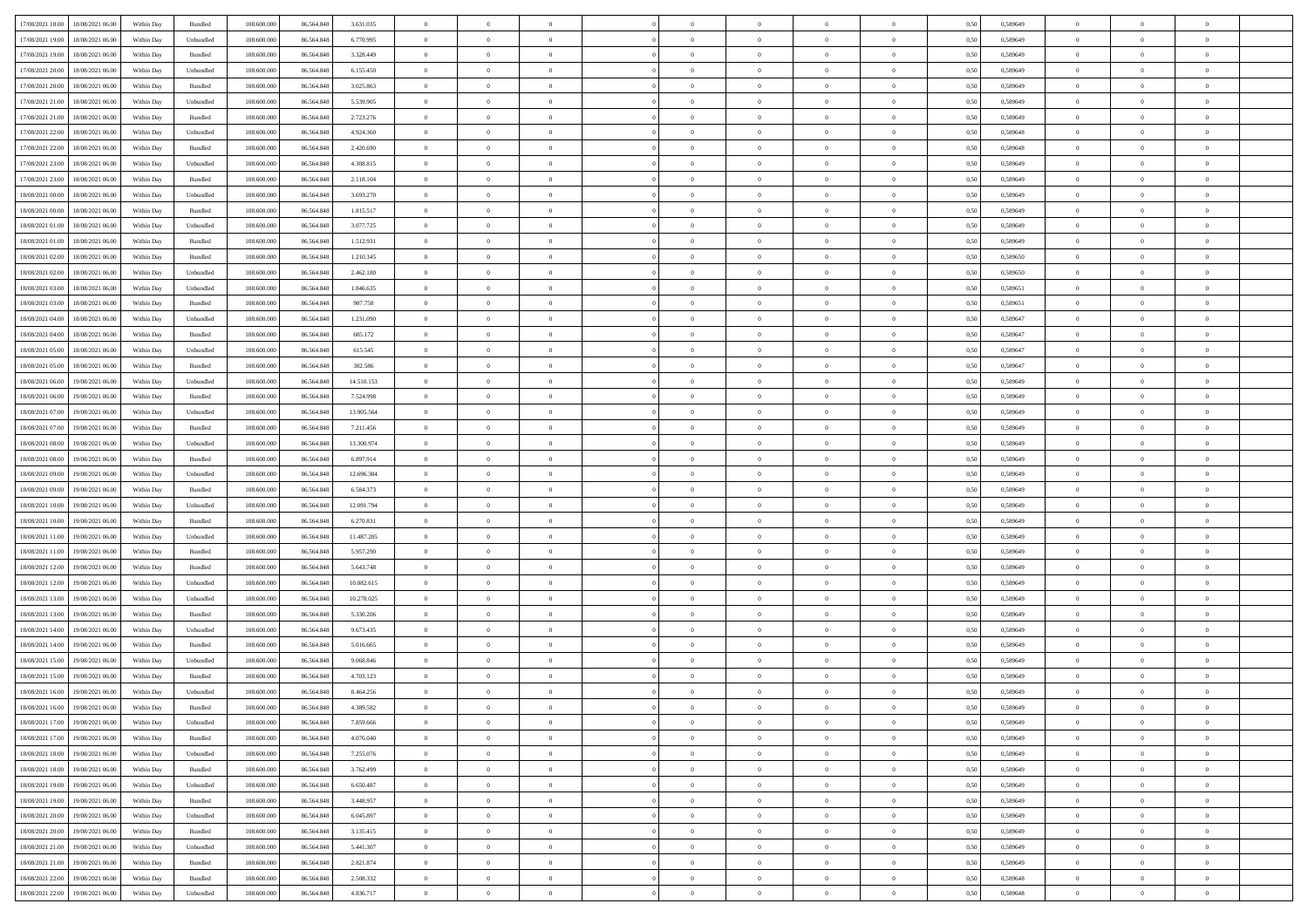| 18/08/2021 23:00 19/08/2021 06:00    | Within Day | Unbundled                   | 108.600.000 | 86.564.848 | 4.232.128  | $\overline{0}$ | $\overline{0}$ |                | $\overline{0}$ | $\theta$       |                | $\theta$       | 0,50 | 0,589649 | $\theta$       | $\theta$       | $\overline{0}$ |  |
|--------------------------------------|------------|-----------------------------|-------------|------------|------------|----------------|----------------|----------------|----------------|----------------|----------------|----------------|------|----------|----------------|----------------|----------------|--|
| 18/08/2021 23:00<br>19/08/2021 06:00 | Within Day | Bundled                     | 108.600.00  | 86.564.848 | 2.194.791  | $\bf{0}$       | $\bf{0}$       | $\bf{0}$       | $\overline{0}$ | $\overline{0}$ | $\overline{0}$ | $\bf{0}$       | 0,50 | 0,589649 | $\,$ 0 $\,$    | $\bf{0}$       | $\overline{0}$ |  |
| 19/08/2021 00:00<br>19/08/2021 06:00 | Within Day | Unbundled                   | 108,600,000 | 86,564,848 | 3.627.538  | $\overline{0}$ | $\bf{0}$       | $\overline{0}$ | $\bf{0}$       | $\bf{0}$       | $\overline{0}$ | $\bf{0}$       | 0.50 | 0.589649 | $\bf{0}$       | $\overline{0}$ | $\overline{0}$ |  |
| 19/08/2021 00:00<br>19/08/2021 06:00 |            |                             | 108.600.000 |            |            | $\overline{0}$ | $\overline{0}$ | $\overline{0}$ | $\theta$       | $\theta$       | $\overline{0}$ |                |      |          | $\theta$       | $\theta$       | $\overline{0}$ |  |
|                                      | Within Day | Bundled                     |             | 86.564.848 | 1.881.249  |                |                |                |                |                |                | $\bf{0}$       | 0,50 | 0,589649 |                |                |                |  |
| 19/08/2021 01:00<br>19/08/2021 06:00 | Within Day | Unbundled                   | 108.600.00  | 86.564.848 | 3.022.948  | $\bf{0}$       | $\overline{0}$ | $\bf{0}$       | $\overline{0}$ | $\theta$       | $\overline{0}$ | $\bf{0}$       | 0,50 | 0,589649 | $\,$ 0 $\,$    | $\bf{0}$       | $\overline{0}$ |  |
| 19/08/2021 01:00<br>19/08/2021 06:00 | Within Day | Bundled                     | 108,600,000 | 86.564.848 | 1.567.707  | $\overline{0}$ | $\overline{0}$ | $\overline{0}$ | $\bf{0}$       | $\overline{0}$ | $\theta$       | $\bf{0}$       | 0.50 | 0.589649 | $\bf{0}$       | $\theta$       | $\overline{0}$ |  |
| 19/08/2021 02:00<br>19/08/2021 06:00 | Within Day | Unbundled                   | 108.600.000 | 86.564.848 | 2.418.358  | $\overline{0}$ | $\overline{0}$ | $\overline{0}$ | $\overline{0}$ | $\overline{0}$ | $\overline{0}$ | $\bf{0}$       | 0,50 | 0,589650 | $\,$ 0 $\,$    | $\theta$       | $\overline{0}$ |  |
|                                      |            |                             |             |            |            |                |                |                |                |                |                |                |      |          |                |                |                |  |
| 19/08/2021 02:00<br>19/08/2021 06:00 | Within Day | Bundled                     | 108.600.00  | 86.564.848 | 1.254.166  | $\bf{0}$       | $\bf{0}$       | $\bf{0}$       | $\overline{0}$ | $\overline{0}$ | $\overline{0}$ | $\bf{0}$       | 0,50 | 0,589650 | $\,$ 0 $\,$    | $\bf{0}$       | $\overline{0}$ |  |
| 19/08/2021 03:00<br>19/08/2021 06:00 | Within Day | Bundled                     | 108,600,000 | 86.564.848 | 940.624    | $\overline{0}$ | $\bf{0}$       | $\overline{0}$ | $\bf{0}$       | $\overline{0}$ | $\overline{0}$ | $\bf{0}$       | 0.50 | 0.589651 | $\bf{0}$       | $\overline{0}$ | $\overline{0}$ |  |
| 19/08/2021 03:00<br>19/08/2021 06:00 | Within Day | Unbundled                   | 108.600.000 | 86.564.848 | 1.813.769  | $\overline{0}$ | $\bf{0}$       | $\overline{0}$ | $\overline{0}$ | $\overline{0}$ | $\overline{0}$ | $\bf{0}$       | 0,50 | 0,589651 | $\,$ 0 $\,$    | $\bf{0}$       | $\overline{0}$ |  |
| 19/08/2021 04:00<br>19/08/2021 06:00 | Within Day | Unbundled                   | 108.600.00  | 86.564.848 | 1.209.179  | $\bf{0}$       | $\overline{0}$ | $\bf{0}$       | $\bf{0}$       | $\bf{0}$       | $\overline{0}$ | $\bf{0}$       | 0,50 | 0,589647 | $\,$ 0 $\,$    | $\bf{0}$       | $\overline{0}$ |  |
|                                      |            |                             |             |            |            |                |                |                |                |                |                |                |      |          |                |                |                |  |
| 19/08/2021 04:00<br>19/08/2021 06:00 | Within Day | Bundled                     | 108,600,000 | 86,564,848 | 627.083    | $\overline{0}$ | $\bf{0}$       | $\overline{0}$ | $\overline{0}$ | $\bf{0}$       | $\overline{0}$ | $\bf{0}$       | 0.50 | 0.589647 | $\bf{0}$       | $\overline{0}$ | $\overline{0}$ |  |
| 19/08/2021 05:00<br>19/08/2021 06:00 | Within Day | Unbundled                   | 108.600.000 | 86.564.848 | 604.589    | $\overline{0}$ | $\overline{0}$ | $\overline{0}$ | $\theta$       | $\theta$       | $\overline{0}$ | $\bf{0}$       | 0,50 | 0,589647 | $\,$ 0 $\,$    | $\theta$       | $\overline{0}$ |  |
| 19/08/2021 05:00<br>19/08/2021 06:00 | Within Day | Bundled                     | 108.600.00  | 86.564.848 | 313.541    | $\bf{0}$       | $\overline{0}$ | $\bf{0}$       | $\overline{0}$ | $\theta$       | $\overline{0}$ | $\bf{0}$       | 0,50 | 0,589647 | $\bf{0}$       | $\bf{0}$       | $\overline{0}$ |  |
|                                      |            |                             |             |            |            |                |                |                |                |                |                |                |      |          |                |                |                |  |
| 19/08/2021 06:00<br>20/08/2021 06:00 | Within Day | Unbundled                   | 108,600,000 | 86,564,837 | 19.539.728 | $\overline{0}$ | $\overline{0}$ | $\overline{0}$ | $\bf{0}$       | $\overline{0}$ | $\Omega$       | $\bf{0}$       | 0.50 | 0.589649 | $\bf{0}$       | $\theta$       | $\overline{0}$ |  |
| 19/08/2021 06:00<br>20/08/2021 06:00 | Within Day | Bundled                     | 108.600.000 | 86.564.837 | 2.495.434  | $\overline{0}$ | $\overline{0}$ | $\overline{0}$ | $\overline{0}$ | $\overline{0}$ | $\overline{0}$ | $\bf{0}$       | 0,50 | 0,589649 | $\theta$       | $\theta$       | $\overline{0}$ |  |
| 19/08/2021 07:00<br>20/08/2021 06:00 | Within Day | Unbundled                   | 108.600.00  | 86.564.837 | 18.725.573 | $\bf{0}$       | $\overline{0}$ | $\bf{0}$       | $\overline{0}$ | $\theta$       | $\overline{0}$ | $\bf{0}$       | 0,50 | 0,589649 | $\,$ 0 $\,$    | $\bf{0}$       | $\overline{0}$ |  |
| 19/08/2021 07:00<br>20/08/2021 06:00 | Within Day | Bundled                     | 108,600,000 | 86.564.83  | 2.391.458  | $\overline{0}$ | $\bf{0}$       | $\overline{0}$ | $\bf{0}$       | $\overline{0}$ | $\overline{0}$ | $\bf{0}$       | 0.50 | 0.589649 | $\bf{0}$       | $\overline{0}$ | $\overline{0}$ |  |
| 19/08/2021 08:00<br>20/08/2021 06:00 | Within Day | Unbundled                   | 108.600.000 | 86.564.837 | 17.911.417 | $\bf{0}$       | $\bf{0}$       | $\overline{0}$ | $\overline{0}$ | $\overline{0}$ | $\overline{0}$ | $\bf{0}$       | 0,50 | 0,589649 | $\,$ 0 $\,$    | $\bf{0}$       | $\overline{0}$ |  |
|                                      |            |                             |             |            |            |                |                |                |                |                |                |                |      |          |                |                |                |  |
| 19/08/2021 08:00<br>20/08/2021 06:00 | Within Day | Bundled                     | 108.600.00  | 86.564.83  | 2.287.481  | $\bf{0}$       | $\bf{0}$       | $\bf{0}$       | $\bf{0}$       | $\overline{0}$ | $\overline{0}$ | $\bf{0}$       | 0,50 | 0,589649 | $\,$ 0 $\,$    | $\bf{0}$       | $\overline{0}$ |  |
| 19/08/2021 09:00<br>20/08/2021 06:00 | Within Day | Bundled                     | 108,600,000 | 86.564.837 | 2.183.505  | $\overline{0}$ | $\bf{0}$       | $\overline{0}$ | $\overline{0}$ | $\bf{0}$       | $\overline{0}$ | $\bf{0}$       | 0.50 | 0.589649 | $\bf{0}$       | $\overline{0}$ | $\overline{0}$ |  |
| 19/08/2021 09:00<br>20/08/2021 06:00 | Within Day | Unbundled                   | 108.600.000 | 86.564.837 | 17.097.262 | $\overline{0}$ | $\overline{0}$ | $\overline{0}$ | $\theta$       | $\theta$       | $\overline{0}$ | $\bf{0}$       | 0,50 | 0,589649 | $\theta$       | $\theta$       | $\overline{0}$ |  |
| 19/08/2021 10:00<br>20/08/2021 06:00 | Within Day | Unbundled                   | 108.600.00  | 86.564.83  | 16.283.107 | $\bf{0}$       | $\overline{0}$ | $\bf{0}$       | $\bf{0}$       | $\,$ 0 $\,$    | $\overline{0}$ | $\bf{0}$       | 0,50 | 0,589649 | $\,$ 0 $\,$    | $\bf{0}$       | $\overline{0}$ |  |
|                                      |            |                             |             |            |            |                |                |                |                |                |                |                |      |          |                |                |                |  |
| 19/08/2021 10:00<br>20/08/2021 06:00 | Within Day | Bundled                     | 108,600,000 | 86.564.83  | 2.079.528  | $\overline{0}$ | $\overline{0}$ | $\overline{0}$ | $\bf{0}$       | $\overline{0}$ | $\Omega$       | $\bf{0}$       | 0.50 | 0.589649 | $\,$ 0 $\,$    | $\theta$       | $\overline{0}$ |  |
| 19/08/2021 11:00<br>20/08/2021 06:00 | Within Day | Unbundled                   | 108.600.000 | 86.564.837 | 15.468.951 | $\overline{0}$ | $\overline{0}$ | $\overline{0}$ | $\overline{0}$ | $\overline{0}$ | $\overline{0}$ | $\bf{0}$       | 0,50 | 0,589649 | $\,$ 0 $\,$    | $\theta$       | $\overline{0}$ |  |
| 19/08/2021 11:00<br>20/08/2021 06:00 | Within Day | Bundled                     | 108.600.00  | 86.564.83  | 1.975.552  | $\bf{0}$       | $\overline{0}$ | $\bf{0}$       | $\overline{0}$ | $\bf{0}$       | $\overline{0}$ | $\bf{0}$       | 0,50 | 0,589649 | $\,$ 0 $\,$    | $\bf{0}$       | $\overline{0}$ |  |
| 19/08/2021 12:00<br>20/08/2021 06:00 | Within Day | Unbundled                   | 108,600,000 | 86.564.83  | 14.654.796 | $\overline{0}$ | $\bf{0}$       | $\overline{0}$ | $\bf{0}$       | $\overline{0}$ | $\overline{0}$ | $\bf{0}$       | 0.50 | 0.589649 | $\bf{0}$       | $\overline{0}$ | $\overline{0}$ |  |
|                                      |            |                             |             |            |            |                |                |                |                |                |                |                |      |          |                |                |                |  |
| 19/08/2021 12:00<br>20/08/2021 06:00 | Within Day | Bundled                     | 108.600.000 | 86.564.837 | 1.871.575  | $\overline{0}$ | $\bf{0}$       | $\overline{0}$ | $\overline{0}$ | $\overline{0}$ | $\overline{0}$ | $\bf{0}$       | 0,50 | 0,589649 | $\theta$       | $\theta$       | $\overline{0}$ |  |
| 19/08/2021 13:00<br>20/08/2021 06:00 | Within Day | Unbundled                   | 108.600.00  | 86.564.83  | 13.840.641 | $\bf{0}$       | $\bf{0}$       | $\bf{0}$       | $\bf{0}$       | $\overline{0}$ | $\overline{0}$ | $\bf{0}$       | 0,50 | 0,589649 | $\,$ 0 $\,$    | $\bf{0}$       | $\overline{0}$ |  |
| 19/08/2021 13:00<br>20/08/2021 06:00 | Within Day | Bundled                     | 108,600,000 | 86.564.837 | 1.767.599  | $\overline{0}$ | $\bf{0}$       | $\overline{0}$ | $\bf{0}$       | $\bf{0}$       | $\overline{0}$ | $\bf{0}$       | 0.50 | 0.589649 | $\bf{0}$       | $\overline{0}$ | $\overline{0}$ |  |
| 19/08/2021 14:00<br>20/08/2021 06:00 | Within Day | Unbundled                   | 108.600.000 | 86,564,837 | 13.026.485 | $\overline{0}$ | $\overline{0}$ | $\overline{0}$ | $\overline{0}$ | $\overline{0}$ | $\overline{0}$ | $\bf{0}$       | 0.50 | 0.589649 | $\theta$       | $\theta$       | $\overline{0}$ |  |
|                                      |            |                             |             |            |            |                |                |                |                |                |                |                |      |          |                |                |                |  |
| 19/08/2021 14:00<br>20/08/2021 06:00 | Within Day | Bundled                     | 108.600.00  | 86.564.83  | 1.663.623  | $\bf{0}$       | $\overline{0}$ | $\bf{0}$       | $\bf{0}$       | $\,$ 0 $\,$    | $\overline{0}$ | $\bf{0}$       | 0,50 | 0,589649 | $\,$ 0 $\,$    | $\bf{0}$       | $\overline{0}$ |  |
| 19/08/2021 15:00<br>20/08/2021 06:00 | Within Day | Unbundled                   | 108,600,000 | 86,564,837 | 12.212.330 | $\overline{0}$ | $\bf{0}$       | $\overline{0}$ | $\bf{0}$       | $\overline{0}$ | $\Omega$       | $\bf{0}$       | 0.50 | 0.589649 | $\,$ 0 $\,$    | $\theta$       | $\overline{0}$ |  |
| 19/08/2021 15:00<br>20/08/2021 06:00 | Within Dav | Bundled                     | 108.600.000 | 86.564.837 | 1.559.646  | $\overline{0}$ | $\overline{0}$ | $\overline{0}$ | $\overline{0}$ | $\theta$       | $\overline{0}$ | $\bf{0}$       | 0.50 | 0.589649 | $\theta$       | $\theta$       | $\overline{0}$ |  |
| 19/08/2021 16:00<br>20/08/2021 06:00 | Within Day | Unbundled                   | 108.600.00  | 86.564.83  | 11.398.174 | $\bf{0}$       | $\bf{0}$       | $\bf{0}$       | $\bf{0}$       | $\bf{0}$       | $\overline{0}$ | $\bf{0}$       | 0,50 | 0,589649 | $\,$ 0 $\,$    | $\bf{0}$       | $\overline{0}$ |  |
| 19/08/2021 16:00<br>20/08/2021 06:00 | Within Day | Bundled                     | 108,600,000 | 86.564.83  | 1.455.670  | $\overline{0}$ | $\bf{0}$       | $\overline{0}$ | $\bf{0}$       | $\overline{0}$ | $\overline{0}$ | $\bf{0}$       | 0.50 | 0.589649 | $\bf{0}$       | $\overline{0}$ | $\overline{0}$ |  |
|                                      |            |                             |             |            |            |                |                |                |                |                |                |                |      |          |                |                |                |  |
| 19/08/2021 17:00<br>20/08/2021 06:00 | Within Dav | Unbundled                   | 108.600.000 | 86.564.837 | 10.584.019 | $\overline{0}$ | $\overline{0}$ | $\overline{0}$ | $\overline{0}$ | $\overline{0}$ | $\overline{0}$ | $\bf{0}$       | 0.50 | 0.589649 | $\theta$       | $\theta$       | $\overline{0}$ |  |
| 19/08/2021 17:00<br>20/08/2021 06:00 | Within Day | Bundled                     | 108.600.00  | 86.564.83  | 1.351.693  | $\bf{0}$       | $\bf{0}$       | $\bf{0}$       | $\bf{0}$       | $\overline{0}$ | $\overline{0}$ | $\bf{0}$       | 0,50 | 0,589649 | $\,$ 0 $\,$    | $\bf{0}$       | $\overline{0}$ |  |
| 19/08/2021 18:00<br>20/08/2021 06:00 | Within Day | Unbundled                   | 108,600,000 | 86.564.837 | 9.769.864  | $\overline{0}$ | $\bf{0}$       | $\overline{0}$ | $\overline{0}$ | $\bf{0}$       | $\overline{0}$ | $\bf{0}$       | 0.50 | 0.589649 | $\bf{0}$       | $\overline{0}$ | $\overline{0}$ |  |
| 19/08/2021 18:00<br>20/08/2021 06:00 | Within Dav | Bundled                     | 108.600.000 | 86.564.837 | 1.247.717  | $\overline{0}$ | $\overline{0}$ | $\overline{0}$ | $\overline{0}$ | $\theta$       | $\overline{0}$ | $\bf{0}$       | 0.50 | 0.589649 | $\theta$       | $\theta$       | $\overline{0}$ |  |
|                                      |            |                             |             |            |            |                |                |                |                |                |                |                |      |          |                |                |                |  |
| 19/08/2021 19:00<br>20/08/2021 06:00 | Within Day | Bundled                     | 108.600.00  | 86.564.83  | 1.143.740  | $\bf{0}$       | $\bf{0}$       | $\bf{0}$       | $\bf{0}$       | $\overline{0}$ | $\overline{0}$ | $\bf{0}$       | 0,50 | 0,589649 | $\,$ 0 $\,$    | $\bf{0}$       | $\overline{0}$ |  |
| 19/08/2021 19:00<br>20/08/2021 06:00 | Within Day | Unbundled                   | 108,600,000 | 86.564.83  | 8.955.708  | $\overline{0}$ | $\overline{0}$ | $\overline{0}$ | $\bf{0}$       | $\theta$       | $\Omega$       | $\bf{0}$       | 0.50 | 0.589649 | $\,$ 0 $\,$    | $\theta$       | $\overline{0}$ |  |
| 19/08/2021 20:00<br>20/08/2021 06:00 | Within Dav | Unbundled                   | 108.600.000 | 86,564,837 | 8.141.553  | $\overline{0}$ | $\overline{0}$ | $\Omega$       | $\overline{0}$ | $\theta$       | $\Omega$       | $\overline{0}$ | 0.5( | 0.589649 | $\theta$       | $\theta$       | $\overline{0}$ |  |
| 19/08/2021 20:00<br>20/08/2021 06:00 | Within Day | Bundled                     | 108.600.00  | 86.564.837 | 1.039.764  | $\bf{0}$       | $\bf{0}$       | $\bf{0}$       | $\bf{0}$       | $\bf{0}$       | $\overline{0}$ | $\bf{0}$       | 0,50 | 0,589649 | $\,$ 0 $\,$    | $\bf{0}$       | $\overline{0}$ |  |
| 19/08/2021 21:00 20/08/2021 06:00    |            |                             | 108.600.000 |            |            |                |                |                |                |                |                |                |      | 0.589649 |                |                |                |  |
|                                      | Within Day | $\ensuremath{\mathsf{Unb}}$ |             | 86.564.837 | 7.327.398  | $\bf{0}$       | $\theta$       |                | $\Omega$       |                |                |                | 0,50 |          | $\theta$       | $\overline{0}$ |                |  |
| 19/08/2021 21:00 20/08/2021 06:00    | Within Day | Bundled                     | 108.600.000 | 86.564.837 | 935.787    | $\overline{0}$ | $\overline{0}$ | $\overline{0}$ | $\theta$       | $\overline{0}$ | $\overline{0}$ | $\bf{0}$       | 0,50 | 0,589649 | $\theta$       | $\theta$       | $\overline{0}$ |  |
| 19/08/2021 22:00<br>20/08/2021 06:00 | Within Day | Unbundled                   | 108.600.00  | 86.564.837 | 6.513.242  | $\overline{0}$ | $\bf{0}$       | $\overline{0}$ | $\overline{0}$ | $\bf{0}$       | $\overline{0}$ | $\bf{0}$       | 0,50 | 0,589648 | $\bf{0}$       | $\overline{0}$ | $\bf{0}$       |  |
| 19/08/2021 22:00 20/08/2021 06:00    | Within Day | Bundled                     | 108,600,000 | 86.564.837 | 831.811    | $\overline{0}$ | $\overline{0}$ | $\overline{0}$ | $\overline{0}$ | $\mathbf{0}$   | $\overline{0}$ | $\,$ 0 $\,$    | 0.50 | 0.589648 | $\overline{0}$ | $\bf{0}$       | $\bf{0}$       |  |
| 19/08/2021 23:00 20/08/2021 06:00    | Within Day | Unbundled                   | 108.600.000 | 86.564.837 | 5.699.087  | $\overline{0}$ | $\overline{0}$ | $\overline{0}$ | $\overline{0}$ | $\overline{0}$ | $\overline{0}$ | $\bf{0}$       | 0,50 | 0.589649 | $\overline{0}$ | $\theta$       | $\overline{0}$ |  |
|                                      |            |                             |             |            |            |                |                |                |                |                |                |                |      |          |                |                |                |  |
| 19/08/2021 23:00<br>20/08/2021 06:00 | Within Day | Bundled                     | 108.600.000 | 86.564.837 | 727.835    | $\overline{0}$ | $\bf{0}$       | $\overline{0}$ | $\overline{0}$ | $\bf{0}$       | $\overline{0}$ | $\bf{0}$       | 0,50 | 0,589649 | $\bf{0}$       | $\overline{0}$ | $\overline{0}$ |  |
| 20/08/2021 00:00<br>20/08/2021 06:00 | Within Day | Bundled                     | 108,600,000 | 86.564.837 | 623.858    | $\overline{0}$ | $\bf{0}$       | $\overline{0}$ | $\overline{0}$ | $\bf{0}$       | $\overline{0}$ | $\bf{0}$       | 0.50 | 0.589649 | $\,$ 0 $\,$    | $\overline{0}$ | $\,$ 0         |  |
| 20/08/2021 00:00 20/08/2021 06:00    | Within Dav | Unbundled                   | 108.600.000 | 86.564.837 | 4.884.932  | $\overline{0}$ | $\overline{0}$ | $\overline{0}$ | $\overline{0}$ | $\overline{0}$ | $\overline{0}$ | $\bf{0}$       | 0,50 | 0.589649 | $\overline{0}$ | $\theta$       | $\overline{0}$ |  |
| 20/08/2021 01:00                     |            |                             |             |            |            |                | $\overline{0}$ |                |                | $\overline{0}$ |                |                |      |          | $\bf{0}$       | $\overline{0}$ | $\,$ 0         |  |
| 20/08/2021 06:00                     | Within Day | Unbundled                   | 108.600.00  | 86.564.837 | 4.070.776  | $\overline{0}$ |                | $\overline{0}$ | $\overline{0}$ |                | $\overline{0}$ | $\bf{0}$       | 0,50 | 0,589649 |                |                |                |  |
| 20/08/2021 01:00 20/08/2021 06:00    | Within Day | Bundled                     | 108,600,000 | 86,564,837 | 519.882    | $\overline{0}$ | $\overline{0}$ | $\overline{0}$ | $\overline{0}$ | $\overline{0}$ | $\overline{0}$ | $\bf{0}$       | 0.50 | 0.589649 | $\mathbf{0}$   | $\bf{0}$       | $\,$ 0         |  |
| 20/08/2021 02:00 20/08/2021 06:00    | Within Dav | Unbundled                   | 108.600.000 | 86.564.837 | 3.256.621  | $\overline{0}$ | $\overline{0}$ | $\overline{0}$ | $\overline{0}$ | $\overline{0}$ | $\overline{0}$ | $\bf{0}$       | 0,50 | 0,589650 | $\overline{0}$ | $\theta$       | $\overline{0}$ |  |
| 20/08/2021 02:00<br>20/08/2021 06:00 | Within Day | Bundled                     | 108.600.00  | 86.564.837 | 415.905    | $\overline{0}$ | $\bf{0}$       | $\overline{0}$ | $\overline{0}$ | $\overline{0}$ | $\overline{0}$ | $\bf{0}$       | 0,50 | 0,589650 | $\bf{0}$       | $\overline{0}$ | $\bf{0}$       |  |
|                                      |            |                             |             |            |            |                |                |                |                |                |                |                |      |          |                |                |                |  |
| 20/08/2021 03:00 20/08/2021 06:00    | Within Day | Unbundled                   | 108.600.000 | 86.564.837 | 2.442.466  | $\,$ 0 $\,$    | $\bf{0}$       | $\overline{0}$ | $\overline{0}$ | $\,$ 0 $\,$    | $\overline{0}$ | $\,$ 0 $\,$    | 0,50 | 0,589651 | $\overline{0}$ | $\,$ 0 $\,$    | $\,$ 0 $\,$    |  |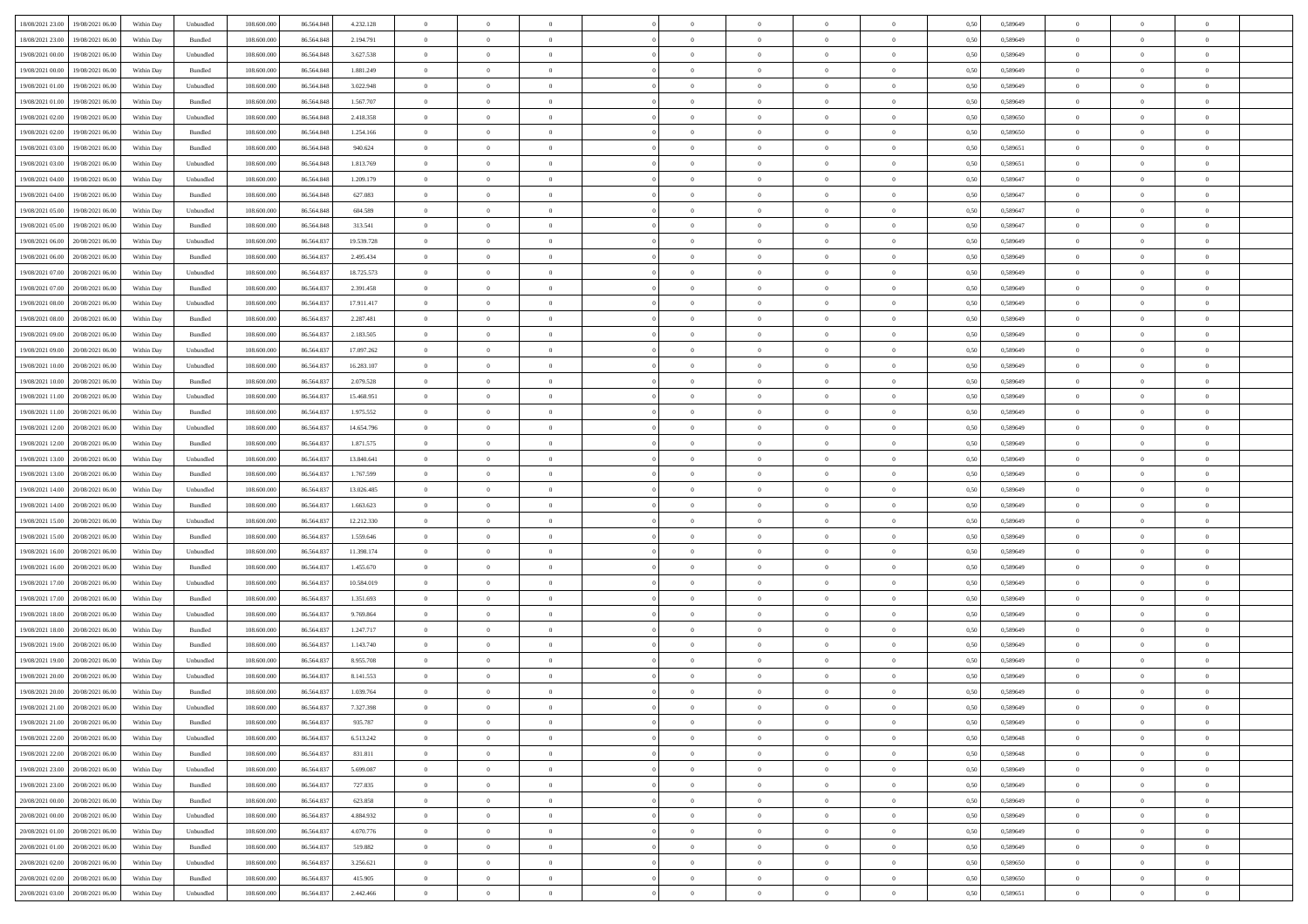| 20/08/2021 03:00 20/08/2021 06:00    | Within Day | Bundled            | 108.600.000 | 86.564.837 | 311.929    | $\overline{0}$ | $\theta$       |                | $\overline{0}$ | $\theta$       |                | $\theta$       | 0,50 | 0,589651 | $\theta$       | $\theta$       | $\theta$       |  |
|--------------------------------------|------------|--------------------|-------------|------------|------------|----------------|----------------|----------------|----------------|----------------|----------------|----------------|------|----------|----------------|----------------|----------------|--|
| 20/08/2021 04:00<br>20/08/2021 06:00 | Within Day | Unbundled          | 108.600.00  | 86.564.83  | 1.628.310  | $\bf{0}$       | $\bf{0}$       | $\bf{0}$       | $\bf{0}$       | $\overline{0}$ | $\overline{0}$ | $\bf{0}$       | 0,50 | 0,589647 | $\,$ 0 $\,$    | $\bf{0}$       | $\overline{0}$ |  |
| 20/08/2021 04:00<br>20/08/2021 06:00 | Within Day | Bundled            | 108,600,000 | 86.564.83  | 207.952    | $\overline{0}$ | $\bf{0}$       | $\overline{0}$ | $\bf{0}$       | $\bf{0}$       | $\overline{0}$ | $\bf{0}$       | 0.50 | 0.589647 | $\bf{0}$       | $\overline{0}$ | $\bf{0}$       |  |
| 20/08/2021 05:00<br>20/08/2021 06:00 |            |                    | 108.600.000 |            |            | $\overline{0}$ | $\overline{0}$ | $\overline{0}$ | $\overline{0}$ | $\theta$       | $\overline{0}$ |                |      |          | $\theta$       | $\theta$       | $\overline{0}$ |  |
|                                      | Within Day | Unbundled          |             | 86.564.837 | 814.155    |                |                |                |                |                |                | $\bf{0}$       | 0,50 | 0,589647 |                |                |                |  |
| 20/08/2021 05:00<br>20/08/2021 06:00 | Within Day | Bundled            | 108.600.00  | 86.564.83  | 103.976    | $\bf{0}$       | $\overline{0}$ | $\bf{0}$       | $\overline{0}$ | $\theta$       | $\overline{0}$ | $\bf{0}$       | 0,50 | 0,589647 | $\,$ 0 $\,$    | $\bf{0}$       | $\overline{0}$ |  |
| 20/08/2021 06:00<br>21/08/2021 06:00 | Within Day | Bundled            | 108,600,000 | 86.564.848 | 7.262.071  | $\overline{0}$ | $\overline{0}$ | $\overline{0}$ | $\bf{0}$       | $\overline{0}$ | $\theta$       | $\bf{0}$       | 0.50 | 0.589649 | $\,$ 0 $\,$    | $\theta$       | $\overline{0}$ |  |
| 20/08/2021 06:00<br>21/08/2021 06:00 | Within Day | Unbundled          | 108.600.000 | 86.564.848 | 14.773.080 | $\overline{0}$ | $\overline{0}$ | $\overline{0}$ | $\overline{0}$ | $\overline{0}$ | $\overline{0}$ | $\bf{0}$       | 0,50 | 0,589649 | $\theta$       | $\theta$       | $\overline{0}$ |  |
|                                      |            |                    |             |            |            |                |                |                |                |                |                |                |      |          |                |                |                |  |
| 20/08/2021 07:00<br>21/08/2021 06:00 | Within Day | Unbundled          | 108.600.00  | 86.564.848 | 14.157.535 | $\bf{0}$       | $\bf{0}$       | $\bf{0}$       | $\overline{0}$ | $\overline{0}$ | $\overline{0}$ | $\bf{0}$       | 0,50 | 0,589649 | $\,$ 0 $\,$    | $\bf{0}$       | $\overline{0}$ |  |
| 20/08/2021 07:00<br>21/08/2021 06:00 | Within Day | Bundled            | 108,600,000 | 86.564.848 | 6.959.485  | $\overline{0}$ | $\bf{0}$       | $\overline{0}$ | $\bf{0}$       | $\overline{0}$ | $\overline{0}$ | $\bf{0}$       | 0.50 | 0.589649 | $\bf{0}$       | $\overline{0}$ | $\overline{0}$ |  |
| 20/08/2021 08:00<br>21/08/2021 06:00 | Within Day | Unbundled          | 108.600.000 | 86.564.848 | 13.541.990 | $\bf{0}$       | $\bf{0}$       | $\overline{0}$ | $\overline{0}$ | $\overline{0}$ | $\overline{0}$ | $\bf{0}$       | 0,50 | 0,589649 | $\,$ 0 $\,$    | $\bf{0}$       | $\overline{0}$ |  |
| 20/08/2021 08:00<br>21/08/2021 06:00 | Within Day | Bundled            | 108.600.00  | 86.564.848 | 6.656.899  | $\bf{0}$       | $\overline{0}$ | $\bf{0}$       | $\bf{0}$       | $\overline{0}$ | $\overline{0}$ | $\bf{0}$       | 0,50 | 0,589649 | $\,$ 0 $\,$    | $\bf{0}$       | $\overline{0}$ |  |
|                                      |            |                    |             |            |            |                |                |                |                |                |                |                |      |          |                |                |                |  |
| 20/08/2021 09:00<br>21/08/2021 06:00 | Within Day | Unbundled          | 108,600,000 | 86,564,848 | 12.926.445 | $\overline{0}$ | $\bf{0}$       | $\overline{0}$ | $\overline{0}$ | $\bf{0}$       | $\overline{0}$ | $\bf{0}$       | 0.50 | 0.589649 | $\bf{0}$       | $\overline{0}$ | $\,$ 0         |  |
| 20/08/2021 09:00<br>21/08/2021 06:00 | Within Day | Bundled            | 108.600.000 | 86.564.848 | 6.354.312  | $\overline{0}$ | $\overline{0}$ | $\overline{0}$ | $\theta$       | $\theta$       | $\overline{0}$ | $\bf{0}$       | 0,50 | 0,589649 | $\,$ 0 $\,$    | $\theta$       | $\overline{0}$ |  |
| 20/08/2021 10:00<br>21/08/2021 06:00 | Within Day | Unbundled          | 108.600.00  | 86.564.848 | 12.310.900 | $\bf{0}$       | $\overline{0}$ | $\bf{0}$       | $\overline{0}$ | $\bf{0}$       | $\overline{0}$ | $\bf{0}$       | 0,50 | 0,589649 | $\,$ 0 $\,$    | $\bf{0}$       | $\overline{0}$ |  |
| 20/08/2021 10:00<br>21/08/2021 06:00 | Within Day | Bundled            | 108,600,000 | 86.564.848 | 6.051.726  | $\overline{0}$ | $\overline{0}$ | $\overline{0}$ | $\bf{0}$       | $\overline{0}$ | $\theta$       | $\bf{0}$       | 0.50 | 0.589649 | $\theta$       | $\theta$       | $\overline{0}$ |  |
| 20/08/2021 11:00<br>21/08/2021 06:00 | Within Day | Unbundled          | 108.600.000 | 86.564.848 | 11.695.355 | $\overline{0}$ | $\overline{0}$ | $\overline{0}$ | $\overline{0}$ | $\overline{0}$ | $\overline{0}$ | $\bf{0}$       | 0,50 | 0,589649 | $\theta$       | $\theta$       | $\overline{0}$ |  |
|                                      |            |                    |             |            |            |                |                |                |                |                |                |                |      |          |                |                |                |  |
| 20/08/2021 11:00<br>21/08/2021 06:00 | Within Day | Bundled            | 108.600.00  | 86.564.848 | 5.749.140  | $\bf{0}$       | $\bf{0}$       | $\bf{0}$       | $\overline{0}$ | $\bf{0}$       | $\overline{0}$ | $\bf{0}$       | 0,50 | 0,589649 | $\,$ 0 $\,$    | $\bf{0}$       | $\overline{0}$ |  |
| 20/08/2021 12:00<br>21/08/2021 06:00 | Within Day | Unbundled          | 108 600 000 | 86.564.848 | 11.079.810 | $\overline{0}$ | $\bf{0}$       | $\overline{0}$ | $\bf{0}$       | $\overline{0}$ | $\overline{0}$ | $\bf{0}$       | 0.50 | 0.589649 | $\bf{0}$       | $\overline{0}$ | $\bf{0}$       |  |
| 20/08/2021 12:00<br>21/08/2021 06:00 | Within Day | Bundled            | 108.600.000 | 86.564.848 | 5.446.553  | $\overline{0}$ | $\bf{0}$       | $\overline{0}$ | $\overline{0}$ | $\overline{0}$ | $\overline{0}$ | $\bf{0}$       | 0,50 | 0,589649 | $\,$ 0 $\,$    | $\bf{0}$       | $\overline{0}$ |  |
| 20/08/2021 13:00<br>21/08/2021 06:00 | Within Day | Unbundled          | 108.600.00  | 86.564.848 | 10.464.265 | $\bf{0}$       | $\bf{0}$       | $\bf{0}$       | $\bf{0}$       | $\overline{0}$ | $\overline{0}$ | $\bf{0}$       | 0,50 | 0,589649 | $\,$ 0 $\,$    | $\bf{0}$       | $\overline{0}$ |  |
|                                      |            |                    |             |            |            |                |                |                |                |                |                |                |      |          |                |                |                |  |
| 20/08/2021 13:00<br>21/08/2021 06:00 | Within Day | Bundled            | 108,600,000 | 86,564,848 | 5.143.967  | $\overline{0}$ | $\bf{0}$       | $\overline{0}$ | $\overline{0}$ | $\bf{0}$       | $\overline{0}$ | $\bf{0}$       | 0.50 | 0.589649 | $\bf{0}$       | $\overline{0}$ | $\,$ 0         |  |
| 20/08/2021 14:00<br>21/08/2021 06:00 | Within Day | Unbundled          | 108.600.000 | 86.564.848 | 9.848.720  | $\overline{0}$ | $\overline{0}$ | $\overline{0}$ | $\overline{0}$ | $\theta$       | $\overline{0}$ | $\bf{0}$       | 0,50 | 0,589649 | $\theta$       | $\theta$       | $\overline{0}$ |  |
| 20/08/2021 14:00<br>21/08/2021 06:00 | Within Day | Bundled            | 108.600.00  | 86.564.848 | 4.841.381  | $\bf{0}$       | $\overline{0}$ | $\bf{0}$       | $\bf{0}$       | $\overline{0}$ | $\overline{0}$ | $\bf{0}$       | 0,50 | 0,589649 | $\,$ 0 $\,$    | $\bf{0}$       | $\overline{0}$ |  |
| 20/08/2021 15:00<br>21/08/2021 06:00 | Within Day | Unbundled          | 108,600,000 | 86.564.848 | 9.233.175  | $\overline{0}$ | $\overline{0}$ | $\overline{0}$ | $\bf{0}$       | $\overline{0}$ | $\theta$       | $\bf{0}$       | 0.50 | 0.589649 | $\,$ 0 $\,$    | $\theta$       | $\overline{0}$ |  |
| 20/08/2021 15:00<br>21/08/2021 06:00 | Within Day | Bundled            | 108.600.000 | 86.564.848 | 4.538.794  | $\overline{0}$ | $\overline{0}$ | $\overline{0}$ | $\overline{0}$ | $\overline{0}$ | $\overline{0}$ | $\bf{0}$       | 0,50 | 0,589649 | $\theta$       | $\theta$       | $\overline{0}$ |  |
|                                      |            |                    |             |            |            |                |                |                |                |                |                |                |      |          |                |                |                |  |
| 20/08/2021 16:00<br>21/08/2021 06:00 | Within Day | Bundled            | 108.600.00  | 86.564.848 | 4.236.208  | $\bf{0}$       | $\overline{0}$ | $\bf{0}$       | $\overline{0}$ | $\bf{0}$       | $\overline{0}$ | $\bf{0}$       | 0,50 | 0,589649 | $\,$ 0 $\,$    | $\bf{0}$       | $\overline{0}$ |  |
| 20/08/2021 16:00<br>21/08/2021 06:00 | Within Day | Unbundled          | 108,600,000 | 86.564.848 | 8.617.630  | $\overline{0}$ | $\bf{0}$       | $\overline{0}$ | $\bf{0}$       | $\overline{0}$ | $\overline{0}$ | $\bf{0}$       | 0.50 | 0.589649 | $\bf{0}$       | $\overline{0}$ | $\overline{0}$ |  |
| 20/08/2021 17:00<br>21/08/2021 06:00 | Within Day | Unbundled          | 108.600.000 | 86.564.848 | 8.002.085  | $\overline{0}$ | $\bf{0}$       | $\overline{0}$ | $\overline{0}$ | $\overline{0}$ | $\overline{0}$ | $\bf{0}$       | 0,50 | 0,589649 | $\theta$       | $\theta$       | $\overline{0}$ |  |
| 20/08/2021 17:00<br>21/08/2021 06:00 | Within Day | Bundled            | 108.600.00  | 86.564.848 | 3.933.622  | $\bf{0}$       | $\bf{0}$       | $\bf{0}$       | $\bf{0}$       | $\overline{0}$ | $\overline{0}$ | $\bf{0}$       | 0,50 | 0,589649 | $\,$ 0 $\,$    | $\bf{0}$       | $\overline{0}$ |  |
|                                      |            |                    |             |            |            |                |                |                |                |                |                |                |      |          |                |                |                |  |
| 20/08/2021 18:00<br>21/08/2021 06:00 | Within Day | Unbundled          | 108,600,000 | 86.564.848 | 7.386.540  | $\overline{0}$ | $\bf{0}$       | $\overline{0}$ | $\bf{0}$       | $\bf{0}$       | $\overline{0}$ | $\bf{0}$       | 0.50 | 0.589649 | $\bf{0}$       | $\overline{0}$ | $\,$ 0         |  |
| 20/08/2021 18:00<br>21/08/2021 06:00 | Within Day | Bundled            | 108.600.000 | 86,564,848 | 3.631.035  | $\overline{0}$ | $\overline{0}$ | $\overline{0}$ | $\overline{0}$ | $\overline{0}$ | $\overline{0}$ | $\bf{0}$       | 0.50 | 0.589649 | $\theta$       | $\theta$       | $\overline{0}$ |  |
| 20/08/2021 19:00<br>21/08/2021 06:00 | Within Day | Unbundled          | 108.600.00  | 86.564.848 | 6.770.995  | $\bf{0}$       | $\bf{0}$       | $\bf{0}$       | $\bf{0}$       | $\overline{0}$ | $\overline{0}$ | $\bf{0}$       | 0,50 | 0,589649 | $\,$ 0 $\,$    | $\bf{0}$       | $\overline{0}$ |  |
| 20/08/2021 19:00<br>21/08/2021 06:00 | Within Day | Bundled            | 108,600,000 | 86,564,848 | 3.328.449  | $\overline{0}$ | $\bf{0}$       | $\overline{0}$ | $\bf{0}$       | $\overline{0}$ | $\theta$       | $\bf{0}$       | 0.50 | 0.589649 | $\,$ 0 $\,$    | $\theta$       | $\overline{0}$ |  |
| 20/08/2021 20:00<br>21/08/2021 06:00 | Within Dav | Unbundled          | 108.600.000 | 86.564.848 | 6.155.450  | $\overline{0}$ | $\overline{0}$ | $\overline{0}$ | $\overline{0}$ | $\overline{0}$ | $\overline{0}$ | $\bf{0}$       | 0.50 | 0.589649 | $\theta$       | $\theta$       | $\overline{0}$ |  |
|                                      |            |                    |             |            |            |                |                |                |                |                |                |                |      |          |                |                |                |  |
| 20/08/2021 20:00<br>21/08/2021 06:00 | Within Day | Bundled            | 108.600.00  | 86.564.848 | 3.025.863  | $\bf{0}$       | $\bf{0}$       | $\bf{0}$       | $\bf{0}$       | $\overline{0}$ | $\overline{0}$ | $\bf{0}$       | 0,50 | 0,589649 | $\,$ 0 $\,$    | $\bf{0}$       | $\overline{0}$ |  |
| 20/08/2021 21:00<br>21/08/2021 06:00 | Within Day | Bundled            | 108,600,000 | 86.564.848 | 2.723.276  | $\overline{0}$ | $\bf{0}$       | $\overline{0}$ | $\bf{0}$       | $\overline{0}$ | $\overline{0}$ | $\bf{0}$       | 0.50 | 0.589649 | $\bf{0}$       | $\overline{0}$ | $\bf{0}$       |  |
| 20/08/2021 21:00<br>21/08/2021 06:00 | Within Dav | Unbundled          | 108.600.000 | 86,564,848 | 5.539.905  | $\overline{0}$ | $\overline{0}$ | $\overline{0}$ | $\overline{0}$ | $\overline{0}$ | $\overline{0}$ | $\bf{0}$       | 0.50 | 0.589649 | $\theta$       | $\theta$       | $\overline{0}$ |  |
| 20/08/2021 22:00<br>21/08/2021 06:00 | Within Day | Unbundled          | 108.600.00  | 86.564.848 | 4.924.360  | $\bf{0}$       | $\bf{0}$       | $\bf{0}$       | $\bf{0}$       | $\overline{0}$ | $\overline{0}$ | $\bf{0}$       | 0,50 | 0,589648 | $\,$ 0 $\,$    | $\bf{0}$       | $\overline{0}$ |  |
|                                      |            |                    |             |            |            |                |                |                |                |                |                |                |      |          |                |                |                |  |
| 20/08/2021 22:00<br>21/08/2021 06:00 | Within Day | Bundled            | 108,600,000 | 86,564,848 | 2.420.690  | $\overline{0}$ | $\bf{0}$       | $\overline{0}$ | $\overline{0}$ | $\bf{0}$       | $\overline{0}$ | $\bf{0}$       | 0.50 | 0.589648 | $\bf{0}$       | $\overline{0}$ | $\,$ 0         |  |
| 20/08/2021 23:00<br>21/08/2021 06:00 | Within Dav | Unbundled          | 108.600.000 | 86.564.848 | 4.308.815  | $\overline{0}$ | $\overline{0}$ | $\overline{0}$ | $\overline{0}$ | $\overline{0}$ | $\overline{0}$ | $\bf{0}$       | 0.50 | 0.589649 | $\theta$       | $\theta$       | $\overline{0}$ |  |
| 20/08/2021 23:00<br>21/08/2021 06:00 | Within Day | Bundled            | 108.600.00  | 86.564.848 | 2.118.104  | $\bf{0}$       | $\bf{0}$       | $\bf{0}$       | $\bf{0}$       | $\overline{0}$ | $\overline{0}$ | $\bf{0}$       | 0,50 | 0,589649 | $\,$ 0 $\,$    | $\bf{0}$       | $\overline{0}$ |  |
| 21/08/2021 00:00<br>21/08/2021 06:00 | Within Day | Unbundled          | 108,600,000 | 86.564.848 | 3.693.270  | $\overline{0}$ | $\overline{0}$ | $\overline{0}$ | $\bf{0}$       | $\overline{0}$ | $\Omega$       | $\bf{0}$       | 0.50 | 0.589649 | $\bf{0}$       | $\theta$       | $\overline{0}$ |  |
| 21/08/2021 00:00<br>21/08/2021 06:00 | Within Dav | Bundled            | 108.600.000 | 86,564,848 | 1.815.517  | $\overline{0}$ | $\overline{0}$ | $\Omega$       | $\overline{0}$ | $\theta$       | $\overline{0}$ | $\overline{0}$ | 0.5( | 0.589649 | $\theta$       | $\theta$       | $\overline{0}$ |  |
|                                      |            |                    |             |            |            |                |                |                |                |                |                |                |      |          |                |                |                |  |
| 21/08/2021 01:00<br>21/08/2021 06:00 | Within Day | Unbundled          | 108.600.00  | 86.564.848 | 3.077.725  | $\bf{0}$       | $\bf{0}$       | $\bf{0}$       | $\bf{0}$       | $\bf{0}$       | $\overline{0}$ | $\bf{0}$       | 0,50 | 0,589649 | $\overline{0}$ | $\overline{0}$ | $\overline{0}$ |  |
| 21/08/2021 01:00 21/08/2021 06:00    | Within Day | $\mathbf B$ undled | 108.600.000 | 86.564.848 | 1.512.931  | $\bf{0}$       | $\theta$       |                | $\overline{0}$ |                |                |                | 0,50 | 0.589649 | $\bf{0}$       | $\overline{0}$ |                |  |
| 21/08/2021 02:00 21/08/2021 06:00    | Within Day | Unbundled          | 108.600.000 | 86.564.848 | 2.462.180  | $\overline{0}$ | $\overline{0}$ | $\Omega$       | $\theta$       | $\overline{0}$ | $\overline{0}$ | $\bf{0}$       | 0,50 | 0,589650 | $\theta$       | $\theta$       | $\overline{0}$ |  |
| 21/08/2021 02:00<br>21/08/2021 06:00 | Within Day | Bundled            | 108.600.00  | 86.564.848 | 1.210.345  | $\overline{0}$ | $\bf{0}$       | $\overline{0}$ | $\overline{0}$ | $\bf{0}$       | $\overline{0}$ | $\bf{0}$       | 0,50 | 0,589650 | $\bf{0}$       | $\overline{0}$ | $\bf{0}$       |  |
|                                      |            |                    | 108,600,000 | 86,564,848 | 907.758    |                |                |                |                |                | $\overline{0}$ |                | 0.50 | 0.589651 | $\overline{0}$ |                |                |  |
| 21/08/2021 03:00 21/08/2021 06:00    | Within Day | Bundled            |             |            |            | $\overline{0}$ | $\overline{0}$ | $\overline{0}$ | $\overline{0}$ | $\mathbf{0}$   |                | $\,$ 0 $\,$    |      |          |                | $\bf{0}$       | $\overline{0}$ |  |
| 21/08/2021 03:00 21/08/2021 06:00    | Within Day | Unbundled          | 108.600.000 | 86.564.848 | 1.846.635  | $\overline{0}$ | $\overline{0}$ | $\overline{0}$ | $\overline{0}$ | $\overline{0}$ | $\overline{0}$ | $\bf{0}$       | 0,50 | 0,589651 | $\overline{0}$ | $\theta$       | $\overline{0}$ |  |
| 21/08/2021 04:00<br>21/08/2021 06:00 | Within Day | Unbundled          | 108.600.000 | 86.564.848 | 1.231.090  | $\overline{0}$ | $\bf{0}$       | $\overline{0}$ | $\overline{0}$ | $\bf{0}$       | $\overline{0}$ | $\bf{0}$       | 0,50 | 0,589647 | $\bf{0}$       | $\overline{0}$ | $\overline{0}$ |  |
| 21/08/2021 04:00 21/08/2021 06:00    | Within Day | Bundled            | 108,600,000 | 86,564,848 | 605.172    | $\overline{0}$ | $\bf{0}$       | $\overline{0}$ | $\overline{0}$ | $\bf{0}$       | $\overline{0}$ | $\bf{0}$       | 0.50 | 0.589647 | $\,$ 0 $\,$    | $\overline{0}$ | $\,$ 0         |  |
| 21/08/2021 05:00 21/08/2021 06:00    | Within Dav | Unbundled          | 108.600.000 | 86.564.848 | 615.545    | $\overline{0}$ | $\overline{0}$ | $\overline{0}$ | $\overline{0}$ | $\overline{0}$ | $\overline{0}$ | $\bf{0}$       | 0.50 | 0,589647 | $\overline{0}$ | $\theta$       | $\overline{0}$ |  |
|                                      |            |                    |             |            |            |                |                |                |                |                |                |                |      |          |                |                |                |  |
| 21/08/2021 05:00<br>21/08/2021 06:00 | Within Day | Bundled            | 108.600.00  | 86.564.848 | 302.586    | $\overline{0}$ | $\overline{0}$ | $\overline{0}$ | $\overline{0}$ | $\overline{0}$ | $\overline{0}$ | $\bf{0}$       | 0,50 | 0,589647 | $\bf{0}$       | $\overline{0}$ | $\,$ 0         |  |
| 21/08/2021 06:00 22/08/2021 06:00    | Within Day | Unbundled          | 108,600,000 | 86,564,848 | 14.732.659 | $\overline{0}$ | $\overline{0}$ | $\overline{0}$ | $\overline{0}$ | $\overline{0}$ | $\overline{0}$ | $\bf{0}$       | 0.50 | 0.589649 | $\mathbf{0}$   | $\bf{0}$       | $\,$ 0         |  |
| 21/08/2021 06:00 22/08/2021 06:00    | Within Dav | Bundled            | 108.600.000 | 86.564.848 | 7.302.492  | $\overline{0}$ | $\overline{0}$ | $\overline{0}$ | $\overline{0}$ | $\overline{0}$ | $\overline{0}$ | $\bf{0}$       | 0,50 | 0.589649 | $\overline{0}$ | $\theta$       | $\overline{0}$ |  |
| 21/08/2021 07:00<br>22/08/2021 06:00 | Within Day | Unbundled          | 108.600.00  | 86.564.848 | 14.118.798 | $\overline{0}$ | $\bf{0}$       | $\overline{0}$ | $\overline{0}$ | $\overline{0}$ | $\overline{0}$ | $\bf{0}$       | 0,50 | 0,589649 | $\bf{0}$       | $\,$ 0 $\,$    | $\bf{0}$       |  |
|                                      |            |                    |             |            |            |                |                |                |                |                |                |                |      |          |                |                |                |  |
| 21/08/2021 07:00 22/08/2021 06:00    | Within Day | Bundled            | 108.600.000 | 86.564.848 | 6.998.221  | $\,$ 0 $\,$    | $\bf{0}$       | $\overline{0}$ | $\overline{0}$ | $\,$ 0 $\,$    | $\overline{0}$ | $\,$ 0 $\,$    | 0,50 | 0,589649 | $\overline{0}$ | $\,$ 0 $\,$    | $\,$ 0 $\,$    |  |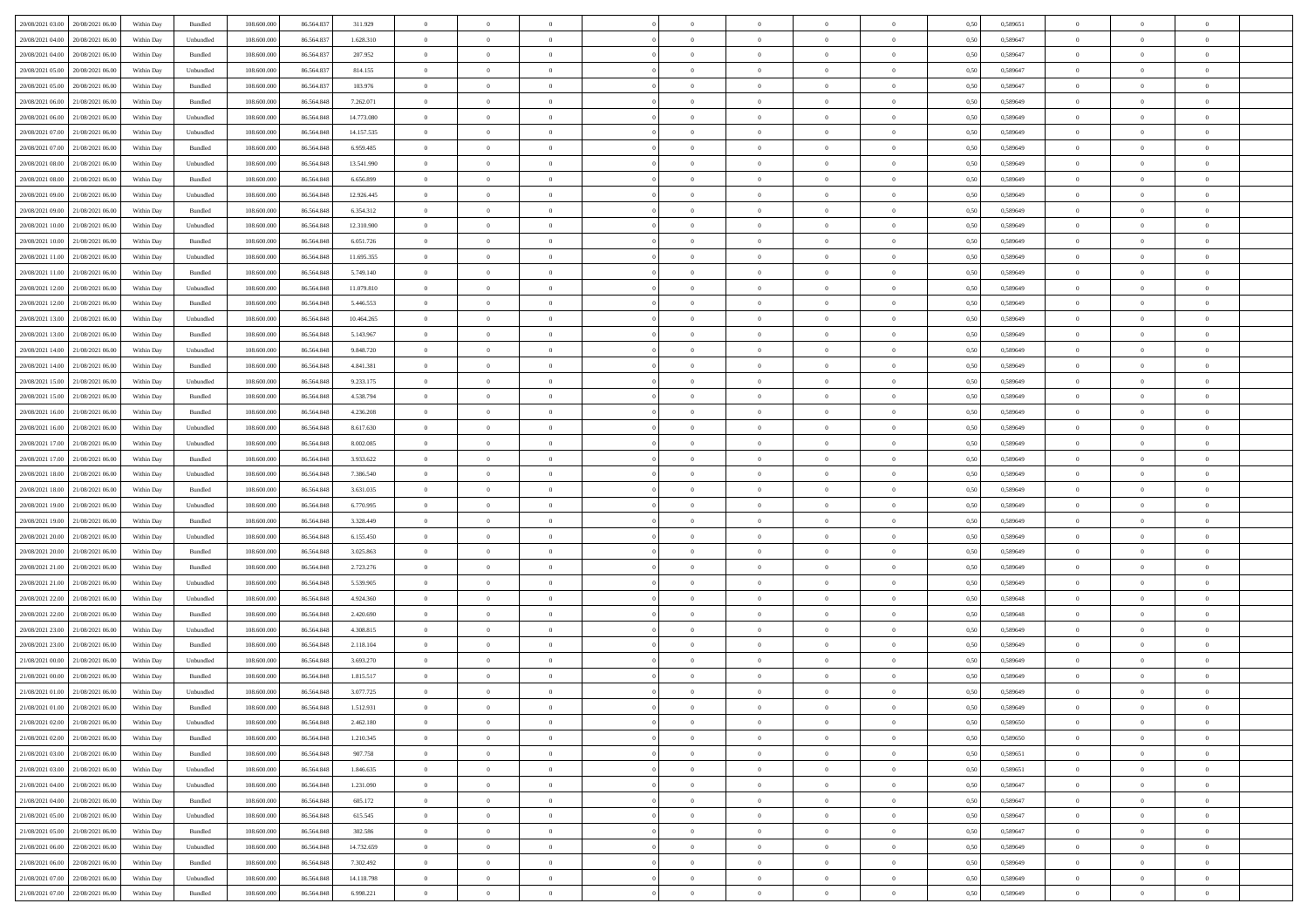| 21/08/2021 08:00 22/08/2021 06:00    | Within Day | Unbundled                   | 108.600.000 | 86.564.848 | 13.504.937 | $\overline{0}$ | $\overline{0}$   |                | $\overline{0}$ | $\theta$       |                | $\theta$       | 0,50 | 0,589649 | $\theta$       | $\theta$       | $\overline{0}$ |  |
|--------------------------------------|------------|-----------------------------|-------------|------------|------------|----------------|------------------|----------------|----------------|----------------|----------------|----------------|------|----------|----------------|----------------|----------------|--|
| 21/08/2021 08:00<br>22/08/2021 06:00 | Within Day | Bundled                     | 108.600.00  | 86.564.84  | 6.693.951  | $\bf{0}$       | $\bf{0}$         | $\bf{0}$       | $\bf{0}$       | $\overline{0}$ | $\overline{0}$ | $\bf{0}$       | 0,50 | 0,589649 | $\,$ 0 $\,$    | $\bf{0}$       | $\overline{0}$ |  |
| 21/08/2021 09:00<br>22/08/2021 06:00 | Within Day | Unbundled                   | 108,600,000 | 86,564,848 | 12.891.077 | $\overline{0}$ | $\bf{0}$         | $\overline{0}$ | $\bf{0}$       | $\bf{0}$       | $\overline{0}$ | $\bf{0}$       | 0.50 | 0.589649 | $\bf{0}$       | $\overline{0}$ | $\bf{0}$       |  |
|                                      |            |                             |             |            |            | $\overline{0}$ | $\overline{0}$   | $\overline{0}$ | $\overline{0}$ | $\theta$       | $\overline{0}$ |                |      |          | $\,$ 0 $\,$    | $\theta$       | $\overline{0}$ |  |
| 21/08/2021 09:00<br>22/08/2021 06:00 | Within Day | Bundled                     | 108.600.000 | 86.564.848 | 6.389.680  |                |                  |                |                |                |                | $\bf{0}$       | 0,50 | 0,589649 |                |                |                |  |
| 21/08/2021 10:00<br>22/08/2021 06:00 | Within Day | Unbundled                   | 108.600.00  | 86.564.848 | 12.277.216 | $\bf{0}$       | $\overline{0}$   | $\bf{0}$       | $\overline{0}$ | $\bf{0}$       | $\overline{0}$ | $\bf{0}$       | 0,50 | 0,589649 | $\,$ 0 $\,$    | $\bf{0}$       | $\overline{0}$ |  |
| 21/08/2021 10:00<br>22/08/2021 06:00 | Within Day | Bundled                     | 108,600,000 | 86.564.848 | 6.085.410  | $\overline{0}$ | $\bf{0}$         | $\overline{0}$ | $\bf{0}$       | $\overline{0}$ | $\theta$       | $\bf{0}$       | 0.50 | 0.589649 | $\,$ 0 $\,$    | $\theta$       | $\overline{0}$ |  |
| 21/08/2021 11:00<br>22/08/2021 06:00 | Within Day | Unbundled                   | 108.600.000 | 86.564.848 | 11.663.355 | $\overline{0}$ | $\overline{0}$   | $\overline{0}$ | $\overline{0}$ | $\overline{0}$ | $\overline{0}$ | $\bf{0}$       | 0,50 | 0,589649 | $\,$ 0 $\,$    | $\theta$       | $\overline{0}$ |  |
|                                      |            |                             |             |            |            |                |                  |                |                |                |                |                |      |          |                |                |                |  |
| 21/08/2021 11:00<br>22/08/2021 06:00 | Within Day | Bundled                     | 108.600.00  | 86.564.848 | 5.781.139  | $\bf{0}$       | $\bf{0}$         | $\bf{0}$       | $\overline{0}$ | $\overline{0}$ | $\overline{0}$ | $\bf{0}$       | 0,50 | 0,589649 | $\,$ 0 $\,$    | $\bf{0}$       | $\overline{0}$ |  |
| 21/08/2021 12:00<br>22/08/2021 06:00 | Within Day | Unbundled                   | 108,600,000 | 86.564.848 | 11.049.494 | $\overline{0}$ | $\bf{0}$         | $\overline{0}$ | $\bf{0}$       | $\overline{0}$ | $\overline{0}$ | $\bf{0}$       | 0.50 | 0.589649 | $\bf{0}$       | $\overline{0}$ | $\overline{0}$ |  |
| 21/08/2021 12:00<br>22/08/2021 06:00 | Within Day | Bundled                     | 108.600.000 | 86.564.848 | 5.476.869  | $\overline{0}$ | $\bf{0}$         | $\overline{0}$ | $\overline{0}$ | $\overline{0}$ | $\overline{0}$ | $\bf{0}$       | 0,50 | 0,589649 | $\,$ 0 $\,$    | $\,$ 0 $\,$    | $\overline{0}$ |  |
| 21/08/2021 13:00<br>22/08/2021 06:00 | Within Day | Bundled                     | 108.600.00  | 86.564.848 | 5.172.598  | $\bf{0}$       | $\bf{0}$         | $\bf{0}$       | $\bf{0}$       | $\overline{0}$ | $\overline{0}$ | $\bf{0}$       | 0,50 | 0,589649 | $\,$ 0 $\,$    | $\bf{0}$       | $\overline{0}$ |  |
|                                      |            |                             |             |            |            |                |                  |                |                |                |                |                |      |          |                |                |                |  |
| 21/08/2021 13:00<br>22/08/2021 06:00 | Within Day | Unbundled                   | 108,600,000 | 86,564,848 | 10.435.633 | $\overline{0}$ | $\bf{0}$         | $\overline{0}$ | $\overline{0}$ | $\overline{0}$ | $\overline{0}$ | $\bf{0}$       | 0.50 | 0.589649 | $\bf{0}$       | $\,$ 0 $\,$    | $\,$ 0         |  |
| 21/08/2021 14:00<br>22/08/2021 06:00 | Within Day | Unbundled                   | 108.600.000 | 86.564.848 | 9.821.773  | $\overline{0}$ | $\overline{0}$   | $\overline{0}$ | $\theta$       | $\theta$       | $\overline{0}$ | $\bf{0}$       | 0,50 | 0,589649 | $\,$ 0 $\,$    | $\theta$       | $\overline{0}$ |  |
| 21/08/2021 14:00<br>22/08/2021 06:00 | Within Day | Bundled                     | 108.600.00  | 86.564.848 | 4.868.328  | $\bf{0}$       | $\overline{0}$   | $\bf{0}$       | $\bf{0}$       | $\bf{0}$       | $\overline{0}$ | $\bf{0}$       | 0,50 | 0,589649 | $\,$ 0 $\,$    | $\bf{0}$       | $\overline{0}$ |  |
|                                      |            |                             | 108 600 000 |            |            |                |                  |                |                |                | $\theta$       |                |      |          |                |                |                |  |
| 21/08/2021 15:00<br>22/08/2021 06:00 | Within Day | Unbundled                   |             | 86,564,848 | 9.207.912  | $\overline{0}$ | $\bf{0}$         | $\overline{0}$ | $\bf{0}$       | $\overline{0}$ |                | $\bf{0}$       | 0.50 | 0.589649 | $\,$ 0 $\,$    | $\theta$       | $\overline{0}$ |  |
| 21/08/2021 15:00<br>22/08/2021 06:00 | Within Day | Bundled                     | 108.600.000 | 86.564.848 | 4.564.057  | $\overline{0}$ | $\overline{0}$   | $\overline{0}$ | $\overline{0}$ | $\overline{0}$ | $\overline{0}$ | $\bf{0}$       | 0,50 | 0,589649 | $\theta$       | $\theta$       | $\overline{0}$ |  |
| 21/08/2021 16:00<br>22/08/2021 06:00 | Within Day | Unbundled                   | 108.600.00  | 86.564.848 | 8.594.051  | $\bf{0}$       | $\bf{0}$         | $\bf{0}$       | $\overline{0}$ | $\overline{0}$ | $\overline{0}$ | $\bf{0}$       | 0,50 | 0,589649 | $\,$ 0 $\,$    | $\bf{0}$       | $\overline{0}$ |  |
| 21/08/2021 16:00<br>22/08/2021 06:00 | Within Day | Bundled                     | 108,600,000 | 86.564.848 | 4.259.787  | $\overline{0}$ | $\bf{0}$         | $\overline{0}$ | $\bf{0}$       | $\overline{0}$ | $\overline{0}$ | $\bf{0}$       | 0.50 | 0.589649 | $\bf{0}$       | $\overline{0}$ | $\bf{0}$       |  |
| 21/08/2021 17:00<br>22/08/2021 06:00 | Within Day | Unbundled                   | 108.600.000 | 86.564.848 | 7.980.190  | $\overline{0}$ | $\bf{0}$         | $\overline{0}$ | $\overline{0}$ | $\overline{0}$ | $\overline{0}$ | $\bf{0}$       | 0,50 | 0,589649 | $\,$ 0 $\,$    | $\bf{0}$       | $\overline{0}$ |  |
|                                      |            |                             |             |            |            |                |                  |                |                |                |                |                |      |          |                |                |                |  |
| 21/08/2021 17:00<br>22/08/2021 06:00 | Within Day | Bundled                     | 108.600.00  | 86.564.848 | 3.955.516  | $\bf{0}$       | $\bf{0}$         | $\bf{0}$       | $\bf{0}$       | $\overline{0}$ | $\overline{0}$ | $\bf{0}$       | 0,50 | 0,589649 | $\,$ 0 $\,$    | $\bf{0}$       | $\overline{0}$ |  |
| 21/08/2021 18:00<br>22/08/2021 06:00 | Within Day | Unbundled                   | 108,600,000 | 86,564,848 | 7.366.329  | $\overline{0}$ | $\bf{0}$         | $\overline{0}$ | $\overline{0}$ | $\bf{0}$       | $\overline{0}$ | $\bf{0}$       | 0.50 | 0.589649 | $\bf{0}$       | $\overline{0}$ | $\,$ 0         |  |
| 21/08/2021 18:00<br>22/08/2021 06:00 | Within Day | Bundled                     | 108.600.000 | 86.564.848 | 3.651.246  | $\overline{0}$ | $\overline{0}$   | $\overline{0}$ | $\overline{0}$ | $\theta$       | $\overline{0}$ | $\bf{0}$       | 0,50 | 0,589649 | $\theta$       | $\theta$       | $\overline{0}$ |  |
|                                      |            |                             |             |            |            |                | $\bf{0}$         |                |                | $\overline{0}$ | $\overline{0}$ |                |      |          | $\,$ 0 $\,$    | $\bf{0}$       | $\overline{0}$ |  |
| 21/08/2021 19:00<br>22/08/2021 06:00 | Within Day | Unbundled                   | 108.600.00  | 86.564.848 | 6.752.468  | $\bf{0}$       |                  | $\bf{0}$       | $\bf{0}$       |                |                | $\bf{0}$       | 0,50 | 0,589649 |                |                |                |  |
| 21/08/2021 19:00<br>22/08/2021 06:00 | Within Day | Bundled                     | 108,600,000 | 86.564.848 | 3.346.975  | $\overline{0}$ | $\bf{0}$         | $\overline{0}$ | $\bf{0}$       | $\overline{0}$ | $\theta$       | $\bf{0}$       | 0.50 | 0.589649 | $\,$ 0 $\,$    | $\theta$       | $\overline{0}$ |  |
| 21/08/2021 20:00<br>22/08/2021 06:00 | Within Day | Unbundled                   | 108.600.000 | 86.564.848 | 6.138.608  | $\overline{0}$ | $\overline{0}$   | $\overline{0}$ | $\overline{0}$ | $\overline{0}$ | $\overline{0}$ | $\bf{0}$       | 0,50 | 0,589649 | $\,$ 0 $\,$    | $\theta$       | $\overline{0}$ |  |
| 21/08/2021 20:00<br>22/08/2021 06:00 | Within Day | Bundled                     | 108.600.00  | 86.564.848 | 3.042.705  | $\bf{0}$       | $\overline{0}$   | $\bf{0}$       | $\overline{0}$ | $\overline{0}$ | $\overline{0}$ | $\bf{0}$       | 0,50 | 0,589649 | $\,$ 0 $\,$    | $\bf{0}$       | $\overline{0}$ |  |
| 21/08/2021 21:00<br>22/08/2021 06:00 | Within Day | Unbundled                   | 108 600 000 | 86.564.848 | 5.524.747  | $\overline{0}$ | $\bf{0}$         | $\overline{0}$ | $\bf{0}$       | $\overline{0}$ | $\overline{0}$ | $\bf{0}$       | 0.50 | 0.589649 | $\bf{0}$       | $\overline{0}$ | $\overline{0}$ |  |
|                                      |            |                             |             |            |            |                |                  |                |                |                |                |                |      |          |                |                |                |  |
| 21/08/2021 21:00<br>22/08/2021 06:00 | Within Day | Bundled                     | 108.600.000 | 86.564.848 | 2.738.434  | $\overline{0}$ | $\bf{0}$         | $\overline{0}$ | $\overline{0}$ | $\overline{0}$ | $\overline{0}$ | $\bf{0}$       | 0,50 | 0,589649 | $\theta$       | $\theta$       | $\overline{0}$ |  |
| 21/08/2021 22:00<br>22/08/2021 06:00 | Within Day | Unbundled                   | 108.600.00  | 86.564.848 | 4.910.886  | $\bf{0}$       | $\bf{0}$         | $\bf{0}$       | $\bf{0}$       | $\overline{0}$ | $\overline{0}$ | $\bf{0}$       | 0,50 | 0,589648 | $\,$ 0 $\,$    | $\bf{0}$       | $\overline{0}$ |  |
| 21/08/2021 22:00<br>22/08/2021 06:00 | Within Day | Bundled                     | 108,600,000 | 86,564,848 | 2.434.164  | $\overline{0}$ | 430.979          | $\overline{0}$ | 1,657022       | $\bf{0}$       | $\overline{0}$ | $\bf{0}$       | 0.50 | 0.589648 | $\bf{0}$       | $\,$ 0 $\,$    | $\,$ 0         |  |
| 21/08/2021 23:00<br>22/08/2021 06:00 | Within Day | Bundled                     | 108.600.000 | 86,995,826 | 1,752,787  | $\overline{0}$ | 667.589          | $\overline{0}$ | 1,657041       | $\overline{0}$ | $\overline{0}$ | $\bf{0}$       | 0.50 | 0.589649 | $\theta$       | $\theta$       | $\overline{0}$ |  |
|                                      |            |                             |             |            |            |                |                  |                |                |                |                |                |      |          |                |                |                |  |
| 21/08/2021 23:00<br>22/08/2021 06:00 | Within Day | Unbundled                   | 108.600.00  | 86.995.826 | 4.297.025  | $\bf{0}$       | 30.408           | $\bf{0}$       | $\overline{0}$ | $\overline{0}$ | $\overline{0}$ | $\bf{0}$       | 0,50 | 0,589649 | $\,$ 0 $\,$    | $\bf{0}$       | $\overline{0}$ |  |
| 22/08/2021 00:00<br>22/08/2021 06:00 | Within Day | Unbundled                   | 108,600,000 | 87.693.824 | 3.657.100  | $\overline{0}$ | $\overline{0}$   | $\overline{0}$ | $\bf{0}$       | $\overline{0}$ | $\overline{0}$ | $\bf{0}$       | 0.50 | 0.589649 | $\,$ 0 $\,$    | $\bf{0}$       | $\overline{0}$ |  |
| 22/08/2021 00:00<br>22/08/2021 06:00 | Within Dav | Bundled                     | 108.600.000 | 87.693.824 | 930.169    | $\overline{0}$ | $\overline{0}$   | $\overline{0}$ | $\overline{0}$ | $\overline{0}$ | $\overline{0}$ | $\bf{0}$       | 0.50 | 0.589649 | $\theta$       | $\theta$       | $\overline{0}$ |  |
| 22/08/2021 01:00<br>22/08/2021 06:00 | Within Day | Unbundled                   | 108.600.00  | 87.693.824 | 3.047.583  | $\bf{0}$       | $\bf{0}$         | $\bf{0}$       | $\bf{0}$       | $\overline{0}$ | $\overline{0}$ | $\bf{0}$       | 0,50 | 0,589649 | $\,$ 0 $\,$    | $\bf{0}$       | $\overline{0}$ |  |
| 22/08/2021 01:00<br>22/08/2021 06:00 | Within Day | Bundled                     | 108,600,000 | 87.693.82  | 775.141    | $\overline{0}$ | $\bf{0}$         | $\overline{0}$ | $\bf{0}$       | $\overline{0}$ | $\overline{0}$ | $\bf{0}$       | 0.50 | 0.589649 | $\bf{0}$       | $\overline{0}$ | $\overline{0}$ |  |
|                                      |            |                             |             |            |            |                |                  |                |                |                |                |                |      |          |                |                |                |  |
| 22/08/2021 02:00<br>22/08/2021 06:00 | Within Dav | Unbundled                   | 108.600.000 | 87.693.824 | 2.438.067  | $\overline{0}$ | $\overline{0}$   | $\overline{0}$ | $\overline{0}$ | $\overline{0}$ | $\overline{0}$ | $\bf{0}$       | 0.50 | 0.589650 | $\theta$       | $\theta$       | $\overline{0}$ |  |
| 22/08/2021 02:00<br>22/08/2021 06:00 | Within Day | Bundled                     | 108.600.00  | 87.693.824 | 620.113    | $\bf{0}$       | $\bf{0}$         | $\bf{0}$       | $\bf{0}$       | $\overline{0}$ | $\overline{0}$ | $\bf{0}$       | 0,50 | 0,589650 | $\,$ 0 $\,$    | $\bf{0}$       | $\overline{0}$ |  |
| 22/08/2021 03:00<br>22/08/2021 06:00 | Within Day | Unbundled                   | 108,600,000 | 87.693.824 | 1.828,550  | $\overline{0}$ | $\bf{0}$         | $\overline{0}$ | $\overline{0}$ | $\bf{0}$       | $\overline{0}$ | $\bf{0}$       | 0.50 | 0.589651 | $\bf{0}$       | $\,$ 0 $\,$    | $\,$ 0         |  |
| 22/08/2021 03:00<br>22/08/2021 06:00 | Within Dav | Bundled                     | 108.600.000 | 87.693.824 | 465.084    | $\overline{0}$ | $\overline{0}$   | $\overline{0}$ | $\overline{0}$ | $\overline{0}$ | $\overline{0}$ | $\bf{0}$       | 0.50 | 0.589651 | $\theta$       | $\theta$       | $\overline{0}$ |  |
|                                      |            |                             |             |            |            |                |                  |                |                |                |                |                |      |          |                |                |                |  |
| 22/08/2021 04:00<br>22/08/2021 06:00 | Within Day | Unbundled                   | 108.600.00  | 87.693.824 | 1.219.033  | $\bf{0}$       | $\bf{0}$         | $\bf{0}$       | $\bf{0}$       | $\overline{0}$ | $\overline{0}$ | $\bf{0}$       | 0,50 | 0,589647 | $\,$ 0 $\,$    | $\bf{0}$       | $\overline{0}$ |  |
| 22/08/2021 04:00<br>22/08/2021 06:00 | Within Day | Bundled                     | 108,600,000 | 87.693.82  | 310.056    | $\overline{0}$ | $\bf{0}$         | $\overline{0}$ | $\bf{0}$       | $\overline{0}$ | $\overline{0}$ | $\bf{0}$       | 0.50 | 0.589647 | $\bf{0}$       | $\theta$       | $\overline{0}$ |  |
| 22/08/2021 05:00<br>22/08/2021 06:00 | Within Dav | Unbundled                   | 108.600.000 | 87.693.824 | 609,516    | $\overline{0}$ | $\overline{0}$   | $\Omega$       | $\theta$       | $\theta$       | $\overline{0}$ | $\overline{0}$ | 0.5( | 0.589647 | $\theta$       | $\theta$       | $\overline{0}$ |  |
| 22/08/2021 05:00<br>22/08/2021 06:00 | Within Day | Bundled                     | 108.600.00  | 87.693.824 | 155.028    | $\bf{0}$       | $\bf{0}$         | $\bf{0}$       | $\bf{0}$       | $\bf{0}$       | $\overline{0}$ | $\bf{0}$       | 0,50 | 0,589647 | $\overline{0}$ | $\overline{0}$ | $\overline{0}$ |  |
| 22/08/2021 06:00 23/08/2021 06:00    |            |                             | 108.600.000 |            | 14.473.109 |                |                  |                |                |                |                |                |      | 0.589649 |                |                |                |  |
|                                      | Within Day | $\ensuremath{\mathsf{Unb}}$ |             | 86.564.848 |            | $\bf{0}$       | $\boldsymbol{0}$ |                | $\overline{0}$ |                |                |                | 0,50 |          | $\bf{0}$       | $\bf{0}$       |                |  |
| 22/08/2021 06:00 23/08/2021 06:00    | Within Day | Bundled                     | 108.600.000 | 86.564.848 | 7.562.042  | $\overline{0}$ | $\overline{0}$   | $\Omega$       | $\theta$       | $\overline{0}$ | $\overline{0}$ | $\bf{0}$       | 0,50 | 0,589649 | $\theta$       | $\theta$       | $\overline{0}$ |  |
| 22/08/2021 07:00<br>23/08/2021 06:00 | Within Day | Unbundled                   | 108.600.00  | 86.564.848 | 13.870.063 | $\overline{0}$ | $\bf{0}$         | $\overline{0}$ | $\overline{0}$ | $\bf{0}$       | $\overline{0}$ | $\bf{0}$       | 0,50 | 0,589649 | $\bf{0}$       | $\overline{0}$ | $\bf{0}$       |  |
| 22/08/2021 07:00 23/08/2021 06:00    | Within Day | Bundled                     | 108,600,000 | 86,564,848 | 7.246.957  | $\overline{0}$ | $\bf{0}$         | $\overline{0}$ | $\overline{0}$ | $\mathbf{0}$   | $\overline{0}$ | $\,$ 0 $\,$    | 0.50 | 0.589649 | $\overline{0}$ | $\bf{0}$       | $\,$ 0 $\,$    |  |
|                                      |            |                             |             |            |            |                | $\overline{0}$   |                |                | $\overline{0}$ |                |                |      |          | $\theta$       | $\theta$       | $\overline{0}$ |  |
| 22/08/2021 08:00 23/08/2021 06:00    | Within Dav | Unbundled                   | 108.600.000 | 86.564.848 | 13.267.017 | $\overline{0}$ |                  | $\overline{0}$ | $\overline{0}$ |                | $\overline{0}$ | $\bf{0}$       | 0,50 | 0.589649 |                |                |                |  |
| 22/08/2021 08:00<br>23/08/2021 06:00 | Within Day | Bundled                     | 108.600.000 | 86.564.848 | 6.931.872  | $\overline{0}$ | $\bf{0}$         | $\overline{0}$ | $\overline{0}$ | $\bf{0}$       | $\overline{0}$ | $\bf{0}$       | 0,50 | 0,589649 | $\bf{0}$       | $\overline{0}$ | $\overline{0}$ |  |
| 22/08/2021 09:00 23/08/2021 06:00    | Within Day | Bundled                     | 108,600,000 | 86,564,848 | 6.616.786  | $\overline{0}$ | $\bf{0}$         | $\overline{0}$ | $\overline{0}$ | $\overline{0}$ | $\overline{0}$ | $\bf{0}$       | 0.50 | 0.589649 | $\,$ 0 $\,$    | $\overline{0}$ | $\,$ 0         |  |
| 22/08/2021 09:00 23/08/2021 06:00    | Within Dav | Unbundled                   | 108.600.000 | 86.564.848 | 12.663.971 | $\overline{0}$ | $\overline{0}$   | $\overline{0}$ | $\overline{0}$ | $\overline{0}$ | $\overline{0}$ | $\bf{0}$       | 0,50 | 0.589649 | $\overline{0}$ | $\theta$       | $\overline{0}$ |  |
| 22/08/2021 11:00                     |            |                             |             |            |            |                | $\overline{0}$   |                |                | $\overline{0}$ |                |                |      |          | $\bf{0}$       | $\overline{0}$ | $\,$ 0         |  |
| 23/08/2021 06:00                     | Within Day | Unbundled                   | 108.600.00  | 86.564.848 | 11.457.878 | $\overline{0}$ |                  | $\overline{0}$ | $\overline{0}$ |                | $\overline{0}$ | $\bf{0}$       | 0,50 | 0,589649 |                |                |                |  |
| 22/08/2021 11:00 23/08/2021 06:00    | Within Day | Bundled                     | 108,600,000 | 86,564,848 | 5.986.616  | $\overline{0}$ | $\overline{0}$   | $\overline{0}$ | $\overline{0}$ | $\overline{0}$ | $\overline{0}$ | $\bf{0}$       | 0.50 | 0.589649 | $\mathbf{0}$   | $\bf{0}$       | $\,$ 0         |  |
| 22/08/2021 12:00 23/08/2021 06:00    | Within Dav | Unbundled                   | 108.600.000 | 86.564.848 | 10.854.832 | $\overline{0}$ | $\overline{0}$   | $\overline{0}$ | $\overline{0}$ | $\overline{0}$ | $\overline{0}$ | $\bf{0}$       | 0,50 | 0.589649 | $\overline{0}$ | $\theta$       | $\overline{0}$ |  |
| 22/08/2021 12:00<br>23/08/2021 06:00 | Within Day | Bundled                     | 108.600.00  | 86.564.848 | 5.671.531  | $\overline{0}$ | $\bf{0}$         | $\overline{0}$ | $\bf{0}$       | $\overline{0}$ | $\overline{0}$ | $\bf{0}$       | 0,50 | 0,589649 | $\bf{0}$       | $\,$ 0 $\,$    | $\bf{0}$       |  |
|                                      |            |                             |             |            |            |                |                  |                |                |                |                |                |      |          |                |                |                |  |
| 22/08/2021 13:00 23/08/2021 06:00    | Within Day | ${\sf Unbundred}$           | 108.600.000 | 86.564.848 | 10.251.786 | $\overline{0}$ | $\bf{0}$         | $\overline{0}$ | $\overline{0}$ | $\,$ 0 $\,$    | $\overline{0}$ | $\bf{0}$       | 0,50 | 0,589649 | $\overline{0}$ | $\,$ 0 $\,$    | $\,$ 0 $\,$    |  |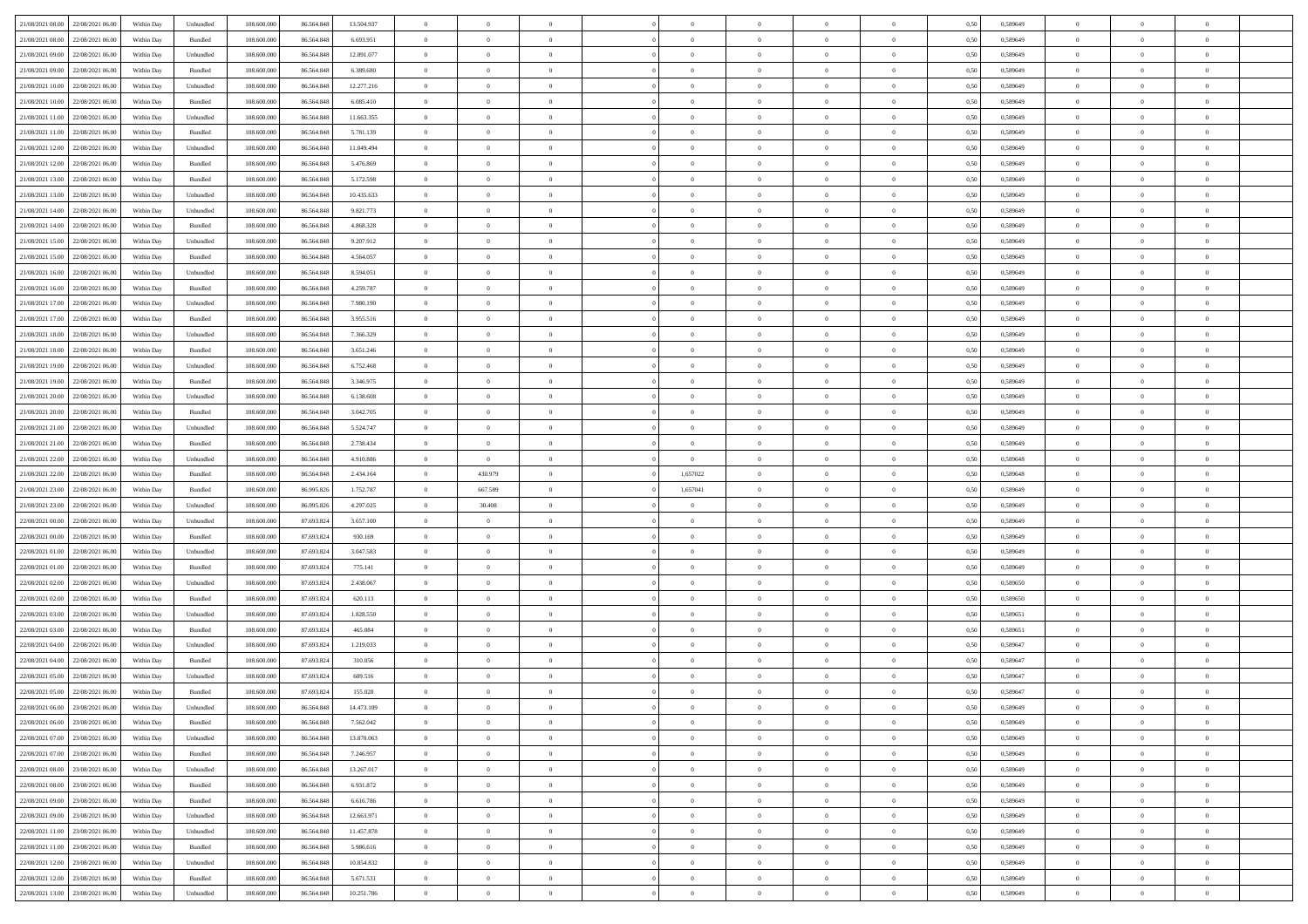|                                      |            |                    |             |            |            | $\overline{0}$ | $\overline{0}$ |                | $\overline{0}$ | $\theta$       |                | $\theta$       |      |          | $\theta$       | $\theta$       | $\overline{0}$ |  |
|--------------------------------------|------------|--------------------|-------------|------------|------------|----------------|----------------|----------------|----------------|----------------|----------------|----------------|------|----------|----------------|----------------|----------------|--|
| 22/08/2021 13:00 23/08/2021 06:00    | Within Day | Bundled            | 108.600.000 | 86.564.848 | 5.356.446  |                |                |                |                |                |                |                | 0,50 | 0,589649 |                |                |                |  |
| 22/08/2021 14:00<br>23/08/2021 06:00 | Within Day | Unbundled          | 108.600.00  | 86.564.848 | 9.648.739  | $\bf{0}$       | $\bf{0}$       | $\bf{0}$       | $\bf{0}$       | $\overline{0}$ | $\overline{0}$ | $\bf{0}$       | 0,50 | 0,589649 | $\,$ 0 $\,$    | $\bf{0}$       | $\overline{0}$ |  |
| 22/08/2021 14:00<br>23/08/2021 06:00 | Within Day | Bundled            | 108,600,000 | 86,564,848 | 5.041.361  | $\overline{0}$ | $\bf{0}$       | $\overline{0}$ | $\bf{0}$       | $\bf{0}$       | $\overline{0}$ | $\bf{0}$       | 0.50 | 0.589649 | $\bf{0}$       | $\overline{0}$ | $\bf{0}$       |  |
| 22/08/2021 15:00<br>23/08/2021 06:00 | Within Day | Bundled            | 108.600.000 | 86.564.848 | 4.726.276  | $\overline{0}$ | $\overline{0}$ | $\overline{0}$ | $\theta$       | $\theta$       | $\overline{0}$ | $\bf{0}$       | 0,50 | 0,589649 | $\,$ 0 $\,$    | $\theta$       | $\overline{0}$ |  |
|                                      |            |                    |             |            |            |                |                |                |                |                |                |                |      |          |                |                |                |  |
| 22/08/2021 15:00<br>23/08/2021 06:00 | Within Day | Unbundled          | 108.600.00  | 86.564.848 | 9.045.693  | $\bf{0}$       | $\overline{0}$ | $\bf{0}$       | $\overline{0}$ | $\theta$       | $\overline{0}$ | $\bf{0}$       | 0,50 | 0,589649 | $\,$ 0 $\,$    | $\bf{0}$       | $\overline{0}$ |  |
| 22/08/2021 16:00<br>23/08/2021 06:00 | Within Day | Unbundled          | 108,600,000 | 86.564.848 | 8.442.647  | $\overline{0}$ | $\bf{0}$       | $\overline{0}$ | $\bf{0}$       | $\overline{0}$ | $\theta$       | $\bf{0}$       | 0.50 | 0.589649 | $\,$ 0 $\,$    | $\theta$       | $\overline{0}$ |  |
| 22/08/2021 16:00<br>23/08/2021 06:00 | Within Day | Bundled            | 108.600.000 | 86.564.848 | 4.411.191  | $\overline{0}$ | $\overline{0}$ | $\overline{0}$ | $\overline{0}$ | $\overline{0}$ | $\overline{0}$ | $\bf{0}$       | 0,50 | 0,589649 | $\,$ 0 $\,$    | $\theta$       | $\overline{0}$ |  |
|                                      |            |                    |             |            |            |                |                |                |                |                |                |                |      |          |                |                |                |  |
| 22/08/2021 17:00<br>23/08/2021 06:00 | Within Day | Unbundled          | 108.600.00  | 86.564.848 | 7.839.601  | $\bf{0}$       | $\bf{0}$       | $\bf{0}$       | $\overline{0}$ | $\overline{0}$ | $\overline{0}$ | $\bf{0}$       | 0,50 | 0,589649 | $\,$ 0 $\,$    | $\bf{0}$       | $\overline{0}$ |  |
| 22/08/2021 17:00<br>23/08/2021 06:00 | Within Day | Bundled            | 108,600,000 | 86.564.848 | 4.096.106  | $\overline{0}$ | $\bf{0}$       | $\overline{0}$ | $\bf{0}$       | $\overline{0}$ | $\overline{0}$ | $\bf{0}$       | 0.50 | 0.589649 | $\bf{0}$       | $\overline{0}$ | $\overline{0}$ |  |
| 22/08/2021 18:00<br>23/08/2021 06:00 | Within Day | Unbundled          | 108.600.000 | 86.564.848 | 7.236.554  | $\overline{0}$ | $\bf{0}$       | $\overline{0}$ | $\overline{0}$ | $\overline{0}$ | $\overline{0}$ | $\bf{0}$       | 0,50 | 0,589649 | $\,$ 0 $\,$    | $\bf{0}$       | $\overline{0}$ |  |
| 22/08/2021 18:00<br>23/08/2021 06:00 | Within Day | Bundled            | 108.600.00  | 86.564.848 | 3.781.021  | $\bf{0}$       | $\bf{0}$       | $\bf{0}$       | $\bf{0}$       | $\overline{0}$ | $\overline{0}$ | $\bf{0}$       | 0,50 | 0,589649 | $\,$ 0 $\,$    | $\bf{0}$       | $\overline{0}$ |  |
| 22/08/2021 19:00<br>23/08/2021 06:00 | Within Day | Unbundled          | 108,600,000 | 86,564,848 | 6.633.508  | $\overline{0}$ | $\bf{0}$       | $\overline{0}$ | $\overline{0}$ | $\bf{0}$       | $\overline{0}$ | $\bf{0}$       | 0.50 | 0.589649 | $\bf{0}$       | $\overline{0}$ | $\,$ 0         |  |
|                                      |            |                    |             |            |            |                |                |                |                |                |                |                |      |          |                |                |                |  |
| 22/08/2021 19:00<br>23/08/2021 06:00 | Within Day | Bundled            | 108.600.000 | 86.564.848 | 3.465.936  | $\overline{0}$ | $\overline{0}$ | $\overline{0}$ | $\theta$       | $\theta$       | $\overline{0}$ | $\bf{0}$       | 0,50 | 0,589649 | $\,$ 0 $\,$    | $\theta$       | $\overline{0}$ |  |
| 22/08/2021 20:00<br>23/08/2021 06:00 | Within Day | Unbundled          | 108.600.00  | 86.564.848 | 6.030.462  | $\bf{0}$       | $\overline{0}$ | $\bf{0}$       | $\bf{0}$       | $\bf{0}$       | $\overline{0}$ | $\bf{0}$       | 0,50 | 0,589649 | $\,$ 0 $\,$    | $\bf{0}$       | $\overline{0}$ |  |
| 22/08/2021 20:00<br>23/08/2021 06:00 | Within Day | Bundled            | 108,600,000 | 86,564,848 | 3.150.850  | $\overline{0}$ | $\bf{0}$       | $\overline{0}$ | $\bf{0}$       | $\overline{0}$ | $\theta$       | $\bf{0}$       | 0.50 | 0.589649 | $\,$ 0 $\,$    | $\theta$       | $\overline{0}$ |  |
| 22/08/2021 21:00<br>23/08/2021 06:00 | Within Day | Bundled            | 108.600.000 | 86.564.848 | 2.835.765  | $\overline{0}$ | $\overline{0}$ | $\overline{0}$ | $\overline{0}$ | $\overline{0}$ | $\overline{0}$ | $\bf{0}$       | 0,50 | 0,589649 | $\theta$       | $\theta$       | $\overline{0}$ |  |
|                                      |            |                    |             |            |            |                |                |                |                |                |                |                |      |          |                |                |                |  |
| 22/08/2021 21:00<br>23/08/2021 06:00 | Within Day | Unbundled          | 108.600.00  | 86.564.848 | 5.427.416  | $\bf{0}$       | $\bf{0}$       | $\bf{0}$       | $\overline{0}$ | $\overline{0}$ | $\overline{0}$ | $\bf{0}$       | 0,50 | 0,589649 | $\,$ 0 $\,$    | $\bf{0}$       | $\overline{0}$ |  |
| 22/08/2021 22:00<br>23/08/2021 06:00 | Within Day | Unbundled          | 108,600,000 | 86.564.848 | 4.824.369  | $\overline{0}$ | 34.752         | $\overline{0}$ | $\bf{0}$       | $\overline{0}$ | $\overline{0}$ | $\bf{0}$       | 0.50 | 0.589648 | $\bf{0}$       | $\overline{0}$ | $\bf{0}$       |  |
| 22/08/2021 22:00<br>23/08/2021 06:00 | Within Day | Bundled            | 108.600.000 | 86.564.848 | 2.520.680  | $\bf{0}$       | $\overline{0}$ | $\overline{0}$ | $\overline{0}$ | $\overline{0}$ | $\overline{0}$ | $\bf{0}$       | 0,50 | 0,589648 | $\,$ 0 $\,$    | $\bf{0}$       | $\overline{0}$ |  |
| 22/08/2021 23:00<br>23/08/2021 06:00 | Within Day | Unbundled          | 108.600.00  | 86.599.600 | 4.190.915  | $\bf{0}$       | $\bf{0}$       | $\bf{0}$       | $\bf{0}$       | $\overline{0}$ | $\overline{0}$ | $\bf{0}$       | 0,50 | 0,589649 | $\,$ 0 $\,$    | $\bf{0}$       | $\overline{0}$ |  |
| 22/08/2021 23:00<br>23/08/2021 06:00 | Within Day | Bundled            | 108,600,000 | 86,599,600 | 2.205.595  | $\overline{0}$ | $\bf{0}$       | $\overline{0}$ | $\overline{0}$ | $\bf{0}$       | $\overline{0}$ | $\bf{0}$       | 0.50 | 0.589649 | $\bf{0}$       | $\overline{0}$ | $\,$ 0         |  |
|                                      |            |                    |             |            |            |                |                |                |                |                |                |                |      |          |                |                |                |  |
| 23/08/2021 00:00<br>23/08/2021 06:00 | Within Day | Unbundled          | 108.600.000 | 86.599.600 | 3.592.213  | $\overline{0}$ | $\overline{0}$ | $\overline{0}$ | $\theta$       | $\theta$       | $\overline{0}$ | $\bf{0}$       | 0,50 | 0,589649 | $\theta$       | $\theta$       | $\overline{0}$ |  |
| 23/08/2021 00:00<br>23/08/2021 06:00 | Within Day | Bundled            | 108.600.00  | 86.599.600 | 1.890.510  | $\bf{0}$       | $\bf{0}$       | $\bf{0}$       | $\bf{0}$       | $\overline{0}$ | $\overline{0}$ | $\bf{0}$       | 0,50 | 0,589649 | $\,$ 0 $\,$    | $\bf{0}$       | $\overline{0}$ |  |
| 23/08/2021 01:00<br>23/08/2021 06:00 | Within Day | Unbundled          | 108,600,000 | 86,599,600 | 2.993.511  | $\overline{0}$ | $\bf{0}$       | $\overline{0}$ | $\bf{0}$       | $\overline{0}$ | $\theta$       | $\bf{0}$       | 0.50 | 0.589649 | $\,$ 0 $\,$    | $\theta$       | $\overline{0}$ |  |
| 23/08/2021 01:00<br>23/08/2021 06:00 | Within Day | Bundled            | 108.600.000 | 86.599.600 | 1.575.425  | $\overline{0}$ | $\overline{0}$ | $\overline{0}$ | $\overline{0}$ | $\overline{0}$ | $\overline{0}$ | $\bf{0}$       | 0,50 | 0,589649 | $\,$ 0 $\,$    | $\theta$       | $\overline{0}$ |  |
|                                      |            |                    |             |            |            | $\bf{0}$       | $\overline{0}$ | $\bf{0}$       | $\overline{0}$ | $\bf{0}$       | $\overline{0}$ |                |      |          | $\,$ 0 $\,$    | $\bf{0}$       | $\overline{0}$ |  |
| 23/08/2021 02:00<br>23/08/2021 06:00 | Within Day | Unbundled          | 108.600.00  | 86.599.600 | 2.394.808  |                |                |                |                |                |                | $\bf{0}$       | 0,50 | 0,589650 |                |                |                |  |
| 23/08/2021 02:00<br>23/08/2021 06:00 | Within Day | Bundled            | 108,600,000 | 86,599,600 | 1.260.340  | $\overline{0}$ | $\bf{0}$       | $\overline{0}$ | $\bf{0}$       | $\overline{0}$ | $\overline{0}$ | $\bf{0}$       | 0.50 | 0.589650 | $\bf{0}$       | $\overline{0}$ | $\overline{0}$ |  |
| 23/08/2021 03:00<br>23/08/2021 06:00 | Within Day | Unbundled          | 108.600.000 | 86.599.600 | 1.796.106  | $\overline{0}$ | $\bf{0}$       | $\overline{0}$ | $\overline{0}$ | $\overline{0}$ | $\overline{0}$ | $\bf{0}$       | 0,50 | 0,589651 | $\theta$       | $\theta$       | $\overline{0}$ |  |
| 23/08/2021 03:00<br>23/08/2021 06:00 | Within Day | Bundled            | 108.600.00  | 86.599.600 | 945.255    | $\bf{0}$       | $\bf{0}$       | $\bf{0}$       | $\bf{0}$       | $\overline{0}$ | $\overline{0}$ | $\bf{0}$       | 0,50 | 0,589651 | $\,$ 0 $\,$    | $\bf{0}$       | $\overline{0}$ |  |
| 23/08/2021 04:00<br>23/08/2021 06:00 | Within Day | Unbundled          | 108,600,000 | 86,599,600 | 1.197.404  | $\overline{0}$ | $\bf{0}$       | $\overline{0}$ | $\bf{0}$       | $\bf{0}$       | $\overline{0}$ | $\bf{0}$       | 0.50 | 0.589647 | $\bf{0}$       | $\overline{0}$ | $\,$ 0         |  |
|                                      |            |                    |             |            |            |                | $\overline{0}$ |                |                | $\overline{0}$ |                |                |      |          | $\theta$       | $\theta$       | $\overline{0}$ |  |
| 23/08/2021 04:00<br>23/08/2021 06:00 | Within Day | Bundled            | 108.600.000 | 86.599.600 | 630.170    | $\overline{0}$ |                | $\overline{0}$ | $\overline{0}$ |                | $\overline{0}$ | $\bf{0}$       | 0.50 | 0.589647 |                |                |                |  |
| 23/08/2021 05:00<br>23/08/2021 06:00 | Within Day | Unbundled          | 108.600.00  | 86.599.600 | 598.702    | $\bf{0}$       | $\bf{0}$       | $\bf{0}$       | $\bf{0}$       | $\overline{0}$ | $\overline{0}$ | $\bf{0}$       | 0,50 | 0,589647 | $\,$ 0 $\,$    | $\bf{0}$       | $\overline{0}$ |  |
| 23/08/2021 05:00<br>23/08/2021 06:00 | Within Day | Bundled            | 108,600,000 | 86,599,600 | 315.085    | $\overline{0}$ | $\bf{0}$       | $\overline{0}$ | $\bf{0}$       | $\overline{0}$ | $\overline{0}$ | $\bf{0}$       | 0.50 | 0.589647 | $\,$ 0 $\,$    | $\bf{0}$       | $\overline{0}$ |  |
| 23/08/2021 06:00<br>24/08/2021 06:00 | Within Dav | Unbundled          | 108.600.000 | 86.564.848 | 14.777.081 | $\overline{0}$ | $\overline{0}$ | $\overline{0}$ | $\overline{0}$ | $\overline{0}$ | $\overline{0}$ | $\bf{0}$       | 0.50 | 0.589649 | $\theta$       | $\theta$       | $\overline{0}$ |  |
| 23/08/2021 06:00<br>24/08/2021 06.00 | Within Day | Bundled            | 108.600.00  | 86.564.848 | 7.258.070  | $\bf{0}$       | $\bf{0}$       | $\bf{0}$       | $\bf{0}$       | $\overline{0}$ | $\overline{0}$ | $\bf{0}$       | 0,50 | 0,589649 | $\,$ 0 $\,$    | $\bf{0}$       | $\overline{0}$ |  |
|                                      |            |                    |             |            |            |                |                |                |                |                |                |                |      |          |                |                |                |  |
| 23/08/2021 07:00<br>24/08/2021 06:00 | Within Day | Bundled            | 108,600,000 | 86.564.848 | 6.955.650  | $\overline{0}$ | $\bf{0}$       | $\overline{0}$ | $\bf{0}$       | $\overline{0}$ | $\overline{0}$ | $\bf{0}$       | 0.50 | 0.589649 | $\bf{0}$       | $\overline{0}$ | $\overline{0}$ |  |
| 23/08/2021 07:00<br>24/08/2021 06:00 | Within Dav | Unbundled          | 108.600.000 | 86,564,848 | 14.161.369 | $\overline{0}$ | $\overline{0}$ | $\overline{0}$ | $\overline{0}$ | $\overline{0}$ | $\overline{0}$ | $\bf{0}$       | 0.50 | 0.589649 | $\theta$       | $\theta$       | $\overline{0}$ |  |
| 23/08/2021 08:00<br>24/08/2021 06.00 | Within Day | Unbundled          | 108.600.00  | 86.564.848 | 13.545.658 | $\bf{0}$       | $\bf{0}$       | $\bf{0}$       | $\bf{0}$       | $\overline{0}$ | $\overline{0}$ | $\bf{0}$       | 0,50 | 0,589649 | $\,$ 0 $\,$    | $\bf{0}$       | $\overline{0}$ |  |
| 23/08/2021 08:00<br>24/08/2021 06:00 | Within Day | Bundled            | 108,600,000 | 86,564,848 | 6.653.231  | $\overline{0}$ | $\bf{0}$       | $\overline{0}$ | $\overline{0}$ | $\bf{0}$       | $\overline{0}$ | $\bf{0}$       | 0.50 | 0.589649 | $\bf{0}$       | $\,$ 0 $\,$    | $\,$ 0         |  |
| 23/08/2021 09:00<br>24/08/2021 06:00 | Within Dav | Unbundled          | 108.600.000 | 86.564.848 | 12.929.946 | $\overline{0}$ | $\overline{0}$ | $\overline{0}$ | $\overline{0}$ | $\overline{0}$ | $\overline{0}$ | $\bf{0}$       | 0.50 | 0.589649 | $\theta$       | $\theta$       | $\overline{0}$ |  |
|                                      |            |                    |             |            |            | $\bf{0}$       | $\bf{0}$       | $\bf{0}$       |                | $\overline{0}$ | $\overline{0}$ |                |      |          | $\,$ 0 $\,$    | $\bf{0}$       | $\overline{0}$ |  |
| 23/08/2021 09:00<br>24/08/2021 06.00 | Within Day | Bundled            | 108.600.00  | 86.564.848 | 6.350.811  |                |                |                | $\bf{0}$       |                |                | $\bf{0}$       | 0,50 | 0,589649 |                |                |                |  |
| 23/08/2021 10:00<br>24/08/2021 06:00 | Within Day | Unbundled          | 108,600,000 | 86.564.848 | 12.314.234 | $\overline{0}$ | $\overline{0}$ | $\overline{0}$ | $\bf{0}$       | $\overline{0}$ | $\overline{0}$ | $\bf{0}$       | 0.50 | 0.589649 | $\bf{0}$       | $\theta$       | $\overline{0}$ |  |
| 23/08/2021 10:00<br>24/08/2021 06:00 | Within Dav | Bundled            | 108.600.000 | 86,564,848 | 6.048.391  | $\overline{0}$ | $\overline{0}$ | $\Omega$       | $\theta$       | $\theta$       | $\overline{0}$ | $\overline{0}$ | 0.5( | 0.589649 | $\theta$       | $\theta$       | $\overline{0}$ |  |
| 23/08/2021 11:00<br>24/08/2021 06:00 | Within Day | Unbundled          | 108.600.00  | 86.564.848 | 11.698.522 | $\bf{0}$       | $\bf{0}$       | $\bf{0}$       | $\bf{0}$       | $\bf{0}$       | $\overline{0}$ | $\bf{0}$       | 0,50 | 0,589649 | $\,$ 0 $\,$    | $\overline{0}$ | $\overline{0}$ |  |
| 23/08/2021 11:00 24/08/2021 06:00    | Within Day | $\mathbf B$ undled | 108.600.000 | 86.564.848 | 5.745.972  | $\bf{0}$       | $\theta$       |                | $\overline{0}$ |                |                |                | 0,50 | 0.589649 | $\bf{0}$       | $\bf{0}$       |                |  |
| 23/08/2021 12:00 24/08/2021 06:00    | Within Day | Bundled            | 108.600.000 | 86.564.848 | 5.443.552  | $\overline{0}$ | $\overline{0}$ | $\Omega$       | $\theta$       | $\overline{0}$ | $\overline{0}$ | $\bf{0}$       | 0,50 | 0,589649 | $\theta$       | $\theta$       | $\overline{0}$ |  |
|                                      |            |                    |             |            |            |                |                |                |                |                |                |                |      |          |                |                |                |  |
| 23/08/2021 12:00<br>24/08/2021 06:00 | Within Day | Unbundled          | 108.600.00  | 86.564.848 | 11.082.811 | $\overline{0}$ | $\bf{0}$       | $\overline{0}$ | $\overline{0}$ | $\bf{0}$       | $\overline{0}$ | $\bf{0}$       | 0,50 | 0,589649 | $\bf{0}$       | $\overline{0}$ | $\bf{0}$       |  |
| 23/08/2021 13:00 24/08/2021 06:00    | Within Day | Unbundled          | 108,600,000 | 86,564,848 | 10.467.099 | $\overline{0}$ | $\bf{0}$       | $\overline{0}$ | $\overline{0}$ | $\mathbf{0}$   | $\overline{0}$ | $\,$ 0 $\,$    | 0.50 | 0.589649 | $\overline{0}$ | $\bf{0}$       | $\,$ 0 $\,$    |  |
| 23/08/2021 13:00 24/08/2021 06:00    | Within Day | Bundled            | 108.600.000 | 86.564.848 | 5.141.133  | $\overline{0}$ | $\overline{0}$ | $\overline{0}$ | $\overline{0}$ | $\overline{0}$ | $\overline{0}$ | $\bf{0}$       | 0,50 | 0.589649 | $\theta$       | $\theta$       | $\overline{0}$ |  |
| 23/08/2021 14:00<br>24/08/2021 06:00 | Within Day | Unbundled          | 108.600.000 | 86.564.848 | 9.851.387  | $\overline{0}$ | $\bf{0}$       | $\overline{0}$ | $\overline{0}$ | $\overline{0}$ | $\overline{0}$ | $\bf{0}$       | 0,50 | 0,589649 | $\bf{0}$       | $\overline{0}$ | $\overline{0}$ |  |
|                                      |            |                    |             |            |            |                |                |                |                |                |                |                |      |          |                |                |                |  |
| 24/08/2021 06:00<br>23/08/2021 14:00 | Within Day | Bundled            | 108,600,000 | 86,564,848 | 4.838.713  | $\overline{0}$ | $\bf{0}$       | $\overline{0}$ | $\overline{0}$ | $\bf{0}$       | $\overline{0}$ | $\bf{0}$       | 0.50 | 0.589649 | $\,$ 0 $\,$    | $\overline{0}$ | $\,$ 0         |  |
| 23/08/2021 15:00<br>24/08/2021 06:00 | Within Dav | Unbundled          | 108.600.000 | 86.564.848 | 9.235.676  | $\overline{0}$ | $\overline{0}$ | $\overline{0}$ | $\overline{0}$ | $\overline{0}$ | $\overline{0}$ | $\bf{0}$       | 0,50 | 0.589649 | $\overline{0}$ | $\theta$       | $\overline{0}$ |  |
| 23/08/2021 15:00<br>24/08/2021 06:00 | Within Day | Bundled            | 108.600.00  | 86.564.848 | 4.536.293  | $\overline{0}$ | $\overline{0}$ | $\overline{0}$ | $\overline{0}$ | $\overline{0}$ | $\overline{0}$ | $\bf{0}$       | 0,50 | 0,589649 | $\bf{0}$       | $\overline{0}$ | $\overline{0}$ |  |
| 23/08/2021 16:00 24/08/2021 06:00    | Within Day | Unbundled          | 108,600,000 | 86,564,848 | 8.619.964  | $\overline{0}$ | $\overline{0}$ | $\overline{0}$ | $\overline{0}$ | $\overline{0}$ | $\overline{0}$ | $\bf{0}$       | 0.50 | 0.589649 | $\mathbf{0}$   | $\bf{0}$       | $\,$ 0         |  |
|                                      |            |                    |             |            |            |                |                |                |                |                |                |                |      |          |                |                |                |  |
| 23/08/2021 16:00 24/08/2021 06:00    | Within Dav | Bundled            | 108.600.000 | 86.564.848 | 4.233.874  | $\overline{0}$ | $\overline{0}$ | $\overline{0}$ | $\overline{0}$ | $\overline{0}$ | $\overline{0}$ | $\bf{0}$       | 0,50 | 0.589649 | $\overline{0}$ | $\theta$       | $\overline{0}$ |  |
| 23/08/2021 17:00<br>24/08/2021 06:00 | Within Day | Unbundled          | 108.600.00  | 86.564.848 | 8.004.252  | $\overline{0}$ | $\bf{0}$       | $\overline{0}$ | $\bf{0}$       | $\overline{0}$ | $\bf{0}$       | $\bf{0}$       | 0,50 | 0,589649 | $\bf{0}$       | $\bf{0}$       | $\bf{0}$       |  |
| 23/08/2021 17:00 24/08/2021 06:00    | Within Day | Bundled            | 108.600.000 | 86.564.848 | 3.931.454  | $\,$ 0 $\,$    | $\bf{0}$       | $\overline{0}$ | $\overline{0}$ | $\,$ 0 $\,$    | $\overline{0}$ | $\bf{0}$       | 0,50 | 0,589649 | $\overline{0}$ | $\,$ 0 $\,$    | $\,$ 0 $\,$    |  |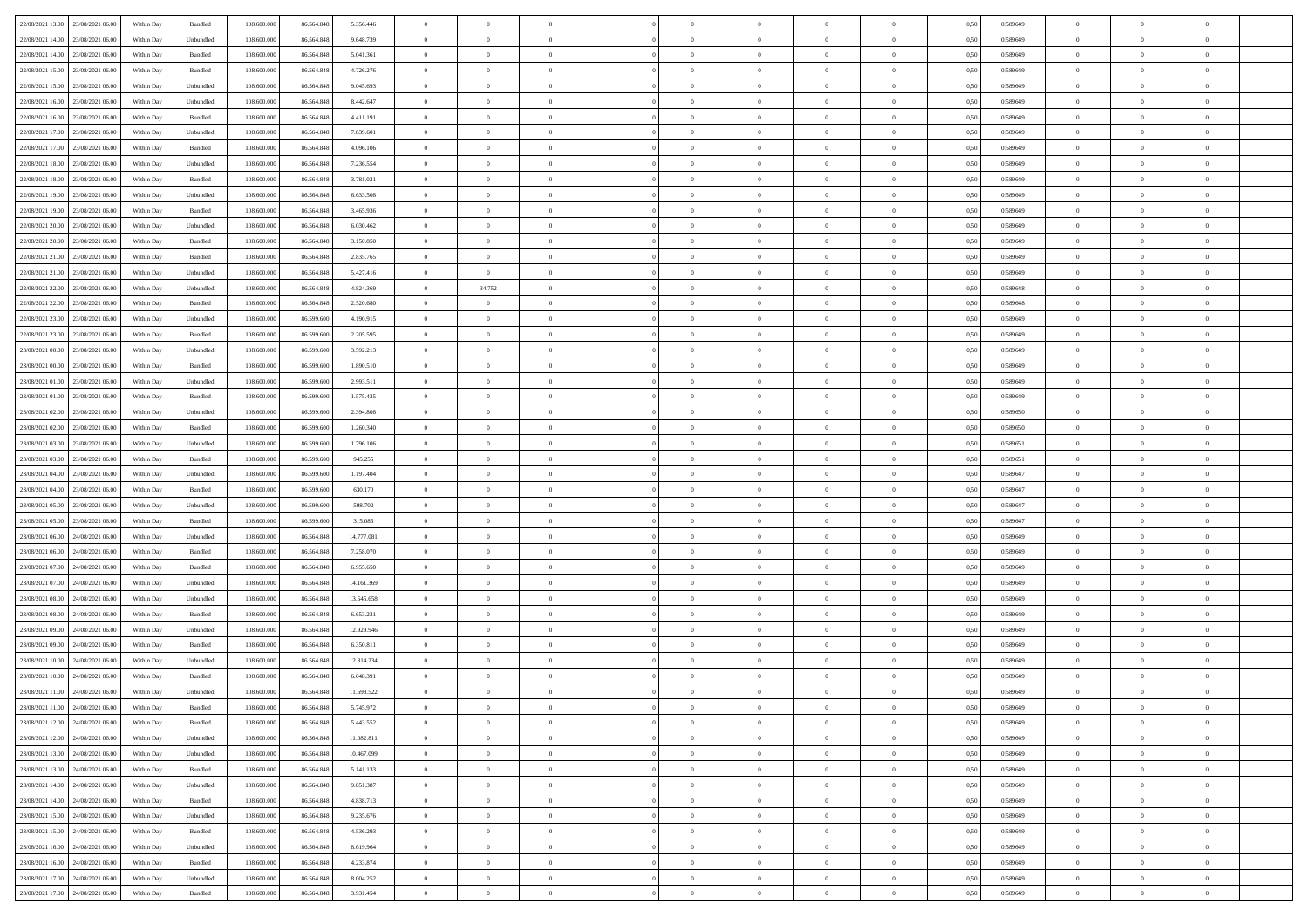| 23/08/2021 18:00 24/08/2021 06:00    | Within Day | Bundled                     | 108.600.000 | 86.564.848 | 3.629.035  | $\overline{0}$ | $\overline{0}$ |                | $\overline{0}$ | $\theta$       |                | $\theta$       | 0,50 | 0,589649 | $\theta$       | $\theta$       | $\overline{0}$ |  |
|--------------------------------------|------------|-----------------------------|-------------|------------|------------|----------------|----------------|----------------|----------------|----------------|----------------|----------------|------|----------|----------------|----------------|----------------|--|
| 23/08/2021 18:00<br>24/08/2021 06.00 | Within Day | Unbundled                   | 108.600.00  | 86.564.848 | 7.388.540  | $\bf{0}$       | $\bf{0}$       | $\bf{0}$       | $\bf{0}$       | $\overline{0}$ | $\overline{0}$ | $\bf{0}$       | 0,50 | 0,589649 | $\,$ 0 $\,$    | $\bf{0}$       | $\overline{0}$ |  |
| 23/08/2021 19:00<br>24/08/2021 06:00 | Within Day | Unbundled                   | 108,600,000 | 86.564.848 | 6.772.829  | $\overline{0}$ | $\bf{0}$       | $\overline{0}$ | $\bf{0}$       | $\bf{0}$       | $\overline{0}$ | $\bf{0}$       | 0.50 | 0.589649 | $\bf{0}$       | $\overline{0}$ | $\overline{0}$ |  |
| 23/08/2021 19:00<br>24/08/2021 06:00 |            |                             | 108.600.000 |            |            | $\overline{0}$ | $\overline{0}$ | $\overline{0}$ | $\theta$       | $\theta$       | $\overline{0}$ |                |      |          | $\,$ 0 $\,$    | $\theta$       | $\overline{0}$ |  |
|                                      | Within Day | Bundled                     |             | 86.564.848 | 3.326.615  |                |                |                |                |                |                | $\bf{0}$       | 0,50 | 0,589649 |                |                |                |  |
| 23/08/2021 20:00<br>24/08/2021 06.00 | Within Day | Unbundled                   | 108.600.00  | 86.564.848 | 6.157.117  | $\bf{0}$       | $\overline{0}$ | $\bf{0}$       | $\overline{0}$ | $\theta$       | $\overline{0}$ | $\bf{0}$       | 0,50 | 0,589649 | $\,$ 0 $\,$    | $\bf{0}$       | $\overline{0}$ |  |
| 23/08/2021 20:00<br>24/08/2021 06:00 | Within Day | Bundled                     | 108,600,000 | 86,564,848 | 3.024.195  | $\overline{0}$ | $\bf{0}$       | $\overline{0}$ | $\bf{0}$       | $\overline{0}$ | $\theta$       | $\bf{0}$       | 0.50 | 0.589649 | $\,$ 0 $\,$    | $\theta$       | $\overline{0}$ |  |
| 23/08/2021 21:00<br>24/08/2021 06:00 | Within Day | Unbundled                   | 108.600.000 | 86.564.848 | 5.541.405  | $\overline{0}$ | $\overline{0}$ | $\overline{0}$ | $\overline{0}$ | $\overline{0}$ | $\overline{0}$ | $\bf{0}$       | 0,50 | 0,589649 | $\,$ 0 $\,$    | $\theta$       | $\overline{0}$ |  |
|                                      |            |                             |             |            |            |                |                |                |                |                |                |                |      |          |                |                |                |  |
| 23/08/2021 21:00<br>24/08/2021 06.00 | Within Day | Bundled                     | 108.600.00  | 86.564.848 | 2.721.776  | $\bf{0}$       | $\bf{0}$       | $\bf{0}$       | $\overline{0}$ | $\overline{0}$ | $\overline{0}$ | $\bf{0}$       | 0,50 | 0,589649 | $\,$ 0 $\,$    | $\bf{0}$       | $\overline{0}$ |  |
| 23/08/2021 22:00<br>24/08/2021 06:00 | Within Day | Unbundled                   | 108,600,000 | 86.564.848 | 4.925.693  | $\overline{0}$ | $\bf{0}$       | $\overline{0}$ | $\bf{0}$       | $\overline{0}$ | $\overline{0}$ | $\bf{0}$       | 0.50 | 0.589648 | $\bf{0}$       | $\overline{0}$ | $\overline{0}$ |  |
| 23/08/2021 22:00<br>24/08/2021 06:00 | Within Day | Bundled                     | 108.600.000 | 86.564.848 | 2.419.356  | $\bf{0}$       | $\bf{0}$       | $\overline{0}$ | $\overline{0}$ | $\overline{0}$ | $\overline{0}$ | $\bf{0}$       | 0,50 | 0,589648 | $\,$ 0 $\,$    | $\,$ 0 $\,$    | $\overline{0}$ |  |
| 23/08/2021 23:00<br>24/08/2021 06.00 | Within Day | Unbundled                   | 108.600.00  | 86.564.848 | 4.309.982  | $\bf{0}$       | $\bf{0}$       | $\bf{0}$       | $\bf{0}$       | $\bf{0}$       | $\overline{0}$ | $\bf{0}$       | 0,50 | 0,589649 | $\,$ 0 $\,$    | $\bf{0}$       | $\overline{0}$ |  |
|                                      |            |                             |             |            |            |                |                |                |                |                |                |                |      |          |                |                |                |  |
| 23/08/2021 23:00<br>24/08/2021 06:00 | Within Day | Bundled                     | 108,600,000 | 86,564,848 | 2.116.937  | $\overline{0}$ | $\bf{0}$       | $\overline{0}$ | $\overline{0}$ | $\bf{0}$       | $\overline{0}$ | $\bf{0}$       | 0.50 | 0.589649 | $\bf{0}$       | $\,$ 0 $\,$    | $\,$ 0         |  |
| 24/08/2021 00:00<br>24/08/2021 06:00 | Within Day | Unbundled                   | 108.600.000 | 86.564.848 | 3.694.270  | $\overline{0}$ | $\overline{0}$ | $\overline{0}$ | $\theta$       | $\theta$       | $\overline{0}$ | $\bf{0}$       | 0,50 | 0,589649 | $\,$ 0 $\,$    | $\theta$       | $\overline{0}$ |  |
| 24/08/2021 00:00<br>24/08/2021 06.00 | Within Day | Bundled                     | 108.600.00  | 86.564.848 | 1.814.517  | $\bf{0}$       | $\overline{0}$ | $\bf{0}$       | $\overline{0}$ | $\bf{0}$       | $\overline{0}$ | $\bf{0}$       | 0,50 | 0,589649 | $\,$ 0 $\,$    | $\bf{0}$       | $\overline{0}$ |  |
| 24/08/2021 01:00<br>24/08/2021 06:00 | Within Day | Unbundled                   | 108,600,000 | 86,564,848 | 3.078.558  | $\overline{0}$ | $\bf{0}$       | $\overline{0}$ | $\bf{0}$       | $\overline{0}$ | $\theta$       | $\bf{0}$       | 0.50 | 0.589649 | $\,$ 0 $\,$    | $\theta$       | $\overline{0}$ |  |
|                                      |            |                             |             |            |            |                |                |                |                |                |                |                |      |          |                |                |                |  |
| 24/08/2021 01:00<br>24/08/2021 06:00 | Within Day | Bundled                     | 108.600.000 | 86.564.848 | 1.512.097  | $\overline{0}$ | $\overline{0}$ | $\overline{0}$ | $\overline{0}$ | $\overline{0}$ | $\overline{0}$ | $\bf{0}$       | 0,50 | 0,589649 | $\theta$       | $\theta$       | $\overline{0}$ |  |
| 24/08/2021 02:00<br>24/08/2021 06.00 | Within Day | Unbundled                   | 108.600.00  | 86.564.848 | 2.462.846  | $\bf{0}$       | $\bf{0}$       | $\bf{0}$       | $\overline{0}$ | $\bf{0}$       | $\overline{0}$ | $\bf{0}$       | 0,50 | 0,589650 | $\,$ 0 $\,$    | $\bf{0}$       | $\overline{0}$ |  |
| 24/08/2021 02:00<br>24/08/2021 06:00 | Within Day | Bundled                     | 108,600,000 | 86.564.848 | 1.209.678  | $\overline{0}$ | $\bf{0}$       | $\overline{0}$ | $\bf{0}$       | $\overline{0}$ | $\overline{0}$ | $\bf{0}$       | 0.50 | 0.589650 | $\bf{0}$       | $\overline{0}$ | $\overline{0}$ |  |
| 24/08/2021 03:00<br>24/08/2021 06:00 | Within Day | Unbundled                   | 108.600.000 | 86.564.848 | 1.847.135  | $\overline{0}$ | $\bf{0}$       | $\overline{0}$ | $\overline{0}$ | $\overline{0}$ | $\overline{0}$ | $\bf{0}$       | 0,50 | 0,589651 | $\,$ 0 $\,$    | $\bf{0}$       | $\overline{0}$ |  |
|                                      |            |                             |             |            |            |                |                |                |                |                |                |                |      |          |                |                |                |  |
| 24/08/2021 03:00<br>24/08/2021 06.00 | Within Day | Bundled                     | 108.600.00  | 86.564.848 | 907.258    | $\bf{0}$       | $\bf{0}$       | $\bf{0}$       | $\bf{0}$       | $\overline{0}$ | $\overline{0}$ | $\bf{0}$       | 0,50 | 0,589651 | $\,$ 0 $\,$    | $\bf{0}$       | $\overline{0}$ |  |
| 24/08/2021 04:00<br>24/08/2021 06:00 | Within Day | Bundled                     | 108,600,000 | 86,564,848 | 604.839    | $\overline{0}$ | $\bf{0}$       | $\overline{0}$ | $\overline{0}$ | $\bf{0}$       | $\overline{0}$ | $\bf{0}$       | 0.50 | 0.589647 | $\bf{0}$       | $\overline{0}$ | $\,$ 0         |  |
| 24/08/2021 04:00<br>24/08/2021 06:00 | Within Day | Unbundled                   | 108.600.000 | 86.564.848 | 1.231.423  | $\overline{0}$ | $\overline{0}$ | $\overline{0}$ | $\overline{0}$ | $\theta$       | $\overline{0}$ | $\bf{0}$       | 0,50 | 0,589647 | $\theta$       | $\theta$       | $\overline{0}$ |  |
| 24/08/2021 05:00<br>24/08/2021 06.00 | Within Day | Unbundled                   | 108.600.00  | 86.564.848 | 615.711    | $\bf{0}$       | $\bf{0}$       | $\bf{0}$       | $\bf{0}$       | $\overline{0}$ | $\overline{0}$ | $\bf{0}$       | 0,50 | 0,589647 | $\,$ 0 $\,$    | $\bf{0}$       | $\overline{0}$ |  |
|                                      |            |                             |             |            |            |                |                |                |                |                | $\theta$       |                |      |          |                |                |                |  |
| 24/08/2021 05:00<br>24/08/2021 06:00 | Within Day | Bundled                     | 108,600,000 | 86.564.848 | 302.419    | $\overline{0}$ | $\bf{0}$       | $\overline{0}$ | $\bf{0}$       | $\overline{0}$ |                | $\bf{0}$       | 0.50 | 0.589647 | $\,$ 0 $\,$    | $\theta$       | $\overline{0}$ |  |
| 24/08/2021 06:00<br>25/08/2021 06:00 | Within Day | Unbundled                   | 108.600.000 | 86.564.837 | 14.510.171 | $\overline{0}$ | $\overline{0}$ | $\overline{0}$ | $\overline{0}$ | $\overline{0}$ | $\overline{0}$ | $\bf{0}$       | 0,50 | 0,589649 | $\,$ 0 $\,$    | $\theta$       | $\overline{0}$ |  |
| 24/08/2021 06:00<br>25/08/2021 06:00 | Within Day | Bundled                     | 108.600.00  | 86.564.83  | 7.524.991  | $\bf{0}$       | $\overline{0}$ | $\bf{0}$       | $\overline{0}$ | $\bf{0}$       | $\overline{0}$ | $\bf{0}$       | 0,50 | 0,589649 | $\,$ 0 $\,$    | $\bf{0}$       | $\overline{0}$ |  |
| 24/08/2021 07:00<br>25/08/2021 06:00 | Within Day | Unbundled                   | 108,600,000 | 86.564.83  | 13,905.581 | $\overline{0}$ | $\bf{0}$       | $\overline{0}$ | $\bf{0}$       | $\overline{0}$ | $\overline{0}$ | $\bf{0}$       | 0.50 | 0.589649 | $\bf{0}$       | $\overline{0}$ | $\overline{0}$ |  |
| 24/08/2021 07:00<br>25/08/2021 06:00 | Within Day | Bundled                     | 108.600.000 | 86.564.837 | 7.211.450  | $\overline{0}$ | $\bf{0}$       | $\overline{0}$ | $\overline{0}$ | $\overline{0}$ | $\overline{0}$ | $\bf{0}$       | 0,50 | 0,589649 | $\theta$       | $\theta$       | $\overline{0}$ |  |
|                                      |            |                             |             |            |            |                |                |                |                |                |                |                |      |          |                |                |                |  |
| 24/08/2021 09:00<br>25/08/2021 06.00 | Within Day | Unbundled                   | 108.600.00  | 86.564.83  | 12.696.400 | $\bf{0}$       | $\bf{0}$       | $\bf{0}$       | $\bf{0}$       | $\overline{0}$ | $\overline{0}$ | $\bf{0}$       | 0,50 | 0,589649 | $\,$ 0 $\,$    | $\bf{0}$       | $\overline{0}$ |  |
| 24/08/2021 09:00<br>25/08/2021 06:00 | Within Day | Bundled                     | 108,600,000 | 86,564,837 | 6.584.367  | $\overline{0}$ | $\bf{0}$       | $\overline{0}$ | $\overline{0}$ | $\bf{0}$       | $\overline{0}$ | $\bf{0}$       | 0.50 | 0.589649 | $\bf{0}$       | $\,$ 0 $\,$    | $\,$ 0         |  |
| 24/08/2021 10:00<br>25/08/2021 06:00 | Within Day | Bundled                     | 108.600.000 | 86.564.837 | 6.270.826  | $\overline{0}$ | $\overline{0}$ | $\overline{0}$ | $\overline{0}$ | $\overline{0}$ | $\overline{0}$ | $\bf{0}$       | 0.50 | 0.589649 | $\theta$       | $\theta$       | $\overline{0}$ |  |
| 24/08/2021 10:00<br>25/08/2021 06.00 | Within Day | Unbundled                   | 108.600.00  | 86.564.83  | 12.091.809 | $\bf{0}$       | $\bf{0}$       | $\bf{0}$       | $\bf{0}$       | $\overline{0}$ | $\overline{0}$ | $\bf{0}$       | 0,50 | 0,589649 | $\,$ 0 $\,$    | $\bf{0}$       | $\overline{0}$ |  |
|                                      |            |                             |             |            |            |                |                |                |                |                |                |                |      |          |                |                |                |  |
| 24/08/2021 11:00<br>25/08/2021 06:00 | Within Day | Unbundled                   | 108,600,000 | 86,564,837 | 11.487.219 | $\overline{0}$ | $\bf{0}$       | $\overline{0}$ | $\bf{0}$       | $\overline{0}$ | $\overline{0}$ | $\bf{0}$       | 0.50 | 0.589649 | $\,$ 0 $\,$    | $\bf{0}$       | $\overline{0}$ |  |
| 24/08/2021 11:00<br>25/08/2021 06:00 | Within Dav | Bundled                     | 108.600.000 | 86.564.837 | 5.957.284  | $\overline{0}$ | $\overline{0}$ | $\overline{0}$ | $\overline{0}$ | $\overline{0}$ | $\overline{0}$ | $\bf{0}$       | 0.50 | 0.589649 | $\theta$       | $\theta$       | $\overline{0}$ |  |
| 24/08/2021 12:00<br>25/08/2021 06:00 | Within Day | Unbundled                   | 108.600.00  | 86.564.837 | 10.882.628 | $\bf{0}$       | $\bf{0}$       | $\bf{0}$       | $\bf{0}$       | $\overline{0}$ | $\overline{0}$ | $\bf{0}$       | 0,50 | 0,589649 | $\,$ 0 $\,$    | $\bf{0}$       | $\overline{0}$ |  |
| 24/08/2021 12:00<br>25/08/2021 06:00 | Within Day | Bundled                     | 108,600,000 | 86.564.83  | 5.643.743  | $\overline{0}$ | $\bf{0}$       | $\overline{0}$ | $\bf{0}$       | $\overline{0}$ | $\overline{0}$ | $\bf{0}$       | 0.50 | 0.589649 | $\bf{0}$       | $\overline{0}$ | $\overline{0}$ |  |
|                                      |            |                             |             |            |            |                | $\overline{0}$ |                |                | $\overline{0}$ |                |                |      |          | $\theta$       | $\theta$       | $\overline{0}$ |  |
| 24/08/2021 13:00<br>25/08/2021 06:00 | Within Dav | Unbundled                   | 108.600.000 | 86.564.837 | 10.278.038 | $\overline{0}$ |                | $\overline{0}$ | $\overline{0}$ |                | $\overline{0}$ | $\bf{0}$       | 0.50 | 0.589649 |                |                |                |  |
| 24/08/2021 13:00<br>25/08/2021 06.00 | Within Day | Bundled                     | 108.600.00  | 86.564.83  | 5.330.202  | $\bf{0}$       | $\bf{0}$       | $\bf{0}$       | $\bf{0}$       | $\overline{0}$ | $\overline{0}$ | $\bf{0}$       | 0,50 | 0,589649 | $\,$ 0 $\,$    | $\bf{0}$       | $\overline{0}$ |  |
| 24/08/2021 14:00<br>25/08/2021 06:00 | Within Day | Unbundled                   | 108,600,000 | 86,564,837 | 9.673.447  | $\overline{0}$ | $\bf{0}$       | $\overline{0}$ | $\overline{0}$ | $\bf{0}$       | $\overline{0}$ | $\bf{0}$       | 0.50 | 0.589649 | $\bf{0}$       | $\,$ 0 $\,$    | $\overline{0}$ |  |
| 24/08/2021 14:00<br>25/08/2021 06:00 | Within Dav | Bundled                     | 108.600.000 | 86.564.837 | 5.016.660  | $\overline{0}$ | $\overline{0}$ | $\overline{0}$ | $\overline{0}$ | $\overline{0}$ | $\overline{0}$ | $\bf{0}$       | 0.50 | 0.589649 | $\theta$       | $\theta$       | $\overline{0}$ |  |
| 24/08/2021 15:00<br>25/08/2021 06.00 | Within Day | Unbundled                   | 108.600.00  | 86.564.837 | 9.068.857  | $\bf{0}$       | $\bf{0}$       | $\bf{0}$       | $\bf{0}$       | $\overline{0}$ | $\overline{0}$ | $\bf{0}$       | 0,50 | 0,589649 | $\,$ 0 $\,$    | $\bf{0}$       | $\overline{0}$ |  |
|                                      |            |                             |             |            |            |                |                |                |                |                |                |                |      |          |                |                |                |  |
| 24/08/2021 15:00<br>25/08/2021 06:00 | Within Day | Bundled                     | 108,600,000 | 86.564.83  | 4.703.119  | $\overline{0}$ | $\overline{0}$ | $\overline{0}$ | $\bf{0}$       | $\overline{0}$ | $\overline{0}$ | $\bf{0}$       | 0.50 | 0.589649 | $\bf{0}$       | $\theta$       | $\overline{0}$ |  |
| 24/08/2021 16:00<br>25/08/2021 06:00 | Within Dav | Bundled                     | 108.600.000 | 86,564,837 | 4.389.578  | $\overline{0}$ | $\overline{0}$ | $\Omega$       | $\theta$       | $\theta$       | $\overline{0}$ | $\overline{0}$ | 0.5( | 0.589649 | $\theta$       | $\theta$       | $\overline{0}$ |  |
| 24/08/2021 16:00<br>25/08/2021 06:00 | Within Day | Unbundled                   | 108.600.00  | 86.564.837 | 8.464.266  | $\bf{0}$       | $\bf{0}$       | $\bf{0}$       | $\bf{0}$       | $\bf{0}$       | $\overline{0}$ | $\bf{0}$       | 0,50 | 0,589649 | $\,$ 0 $\,$    | $\overline{0}$ | $\overline{0}$ |  |
| 24/08/2021 17:00 25/08/2021 06:00    | Within Day | $\ensuremath{\mathsf{Unb}}$ | 108.600.000 | 86.564.837 | 7859676    | $\bf{0}$       | $\theta$       |                | $\overline{0}$ |                |                |                | 0,50 | 0.589649 | $\bf{0}$       | $\bf{0}$       |                |  |
|                                      |            |                             |             |            |            |                |                |                |                |                |                |                |      |          |                |                |                |  |
| 24/08/2021 17:00 25/08/2021 06:00    | Within Day | Bundled                     | 108.600.000 | 86.564.837 | 4.076.037  | $\overline{0}$ | $\overline{0}$ | $\Omega$       | $\theta$       | $\overline{0}$ | $\overline{0}$ | $\bf{0}$       | 0,50 | 0,589649 | $\theta$       | $\theta$       | $\overline{0}$ |  |
| 24/08/2021 18:00<br>25/08/2021 06:00 | Within Day | Unbundled                   | 108.600.00  | 86.564.837 | 7.255.085  | $\overline{0}$ | $\bf{0}$       | $\overline{0}$ | $\overline{0}$ | $\bf{0}$       | $\overline{0}$ | $\bf{0}$       | 0,50 | 0,589649 | $\bf{0}$       | $\overline{0}$ | $\bf{0}$       |  |
| 24/08/2021 18:00 25/08/2021 06:00    | Within Day | Bundled                     | 108,600,000 | 86.564.837 | 3.762.495  | $\overline{0}$ | $\bf{0}$       | $\overline{0}$ | $\overline{0}$ | $\mathbf{0}$   | $\overline{0}$ | $\,$ 0 $\,$    | 0.50 | 0.589649 | $\overline{0}$ | $\bf{0}$       | $\,$ 0 $\,$    |  |
| 24/08/2021 19:00 25/08/2021 06:00    | Within Day | Unbundled                   | 108.600.000 | 86.564.837 | 6.650.495  | $\overline{0}$ | $\overline{0}$ | $\overline{0}$ | $\overline{0}$ | $\overline{0}$ | $\overline{0}$ | $\bf{0}$       | 0,50 | 0.589649 | $\overline{0}$ | $\theta$       | $\overline{0}$ |  |
|                                      |            |                             |             |            |            |                |                |                |                |                |                |                |      |          |                |                |                |  |
| 24/08/2021 19:00<br>25/08/2021 06:00 | Within Day | Bundled                     | 108.600.000 | 86.564.837 | 3.448.954  | $\overline{0}$ | $\bf{0}$       | $\overline{0}$ | $\overline{0}$ | $\bf{0}$       | $\overline{0}$ | $\bf{0}$       | 0,50 | 0,589649 | $\bf{0}$       | $\overline{0}$ | $\overline{0}$ |  |
| 24/08/2021 20:00 25/08/2021 06:00    | Within Day | Unbundled                   | 108,600,000 | 86,564,837 | 6.045.904  | $\overline{0}$ | $\bf{0}$       | $\overline{0}$ | $\overline{0}$ | $\bf{0}$       | $\overline{0}$ | $\bf{0}$       | 0.50 | 0.589649 | $\,$ 0 $\,$    | $\overline{0}$ | $\,$ 0         |  |
| 24/08/2021 20:00 25/08/2021 06:00    | Within Dav | Bundled                     | 108.600.000 | 86.564.837 | 3.135.413  | $\overline{0}$ | $\overline{0}$ | $\overline{0}$ | $\overline{0}$ | $\overline{0}$ | $\overline{0}$ | $\bf{0}$       | 0,50 | 0.589649 | $\overline{0}$ | $\theta$       | $\overline{0}$ |  |
| 24/08/2021 21:00<br>25/08/2021 06:00 | Within Day | Unbundled                   | 108.600.00  | 86.564.837 | 5.441.314  | $\overline{0}$ | $\overline{0}$ | $\overline{0}$ | $\overline{0}$ | $\overline{0}$ | $\overline{0}$ | $\bf{0}$       | 0,50 | 0,589649 | $\bf{0}$       | $\overline{0}$ | $\,$ 0         |  |
|                                      |            |                             |             |            |            |                |                |                |                |                |                |                |      |          |                |                |                |  |
| 24/08/2021 21:00 25/08/2021 06:00    | Within Day | Bundled                     | 108,600,000 | 86,564,837 | 2.821.871  | $\overline{0}$ | $\overline{0}$ | $\overline{0}$ | $\overline{0}$ | $\overline{0}$ | $\overline{0}$ | $\bf{0}$       | 0.50 | 0.589649 | $\mathbf{0}$   | $\bf{0}$       | $\,$ 0         |  |
| 24/08/2021 22:00 25/08/2021 06:00    | Within Dav | Unbundled                   | 108.600.000 | 86.564.837 | 4.836.723  | $\overline{0}$ | $\overline{0}$ | $\overline{0}$ | $\overline{0}$ | $\overline{0}$ | $\overline{0}$ | $\bf{0}$       | 0,50 | 0.589648 | $\overline{0}$ | $\theta$       | $\overline{0}$ |  |
| 24/08/2021 22:00<br>25/08/2021 06:00 | Within Day | Bundled                     | 108.600.00  | 86.564.837 | 2.508.330  | $\overline{0}$ | $\bf{0}$       | $\overline{0}$ | $\bf{0}$       | $\overline{0}$ | $\overline{0}$ | $\bf{0}$       | 0,50 | 0,589648 | $\bf{0}$       | $\,$ 0 $\,$    | $\bf{0}$       |  |
| 24/08/2021 23:00 25/08/2021 06:00    | Within Day | ${\sf Unbundred}$           | 108.600.000 | 86.564.837 | 4.232.133  | $\,$ 0 $\,$    | $\bf{0}$       | $\overline{0}$ | $\overline{0}$ | $\,$ 0 $\,$    | $\overline{0}$ | $\,$ 0 $\,$    | 0,50 | 0,589649 | $\overline{0}$ | $\,$ 0 $\,$    | $\,$ 0 $\,$    |  |
|                                      |            |                             |             |            |            |                |                |                |                |                |                |                |      |          |                |                |                |  |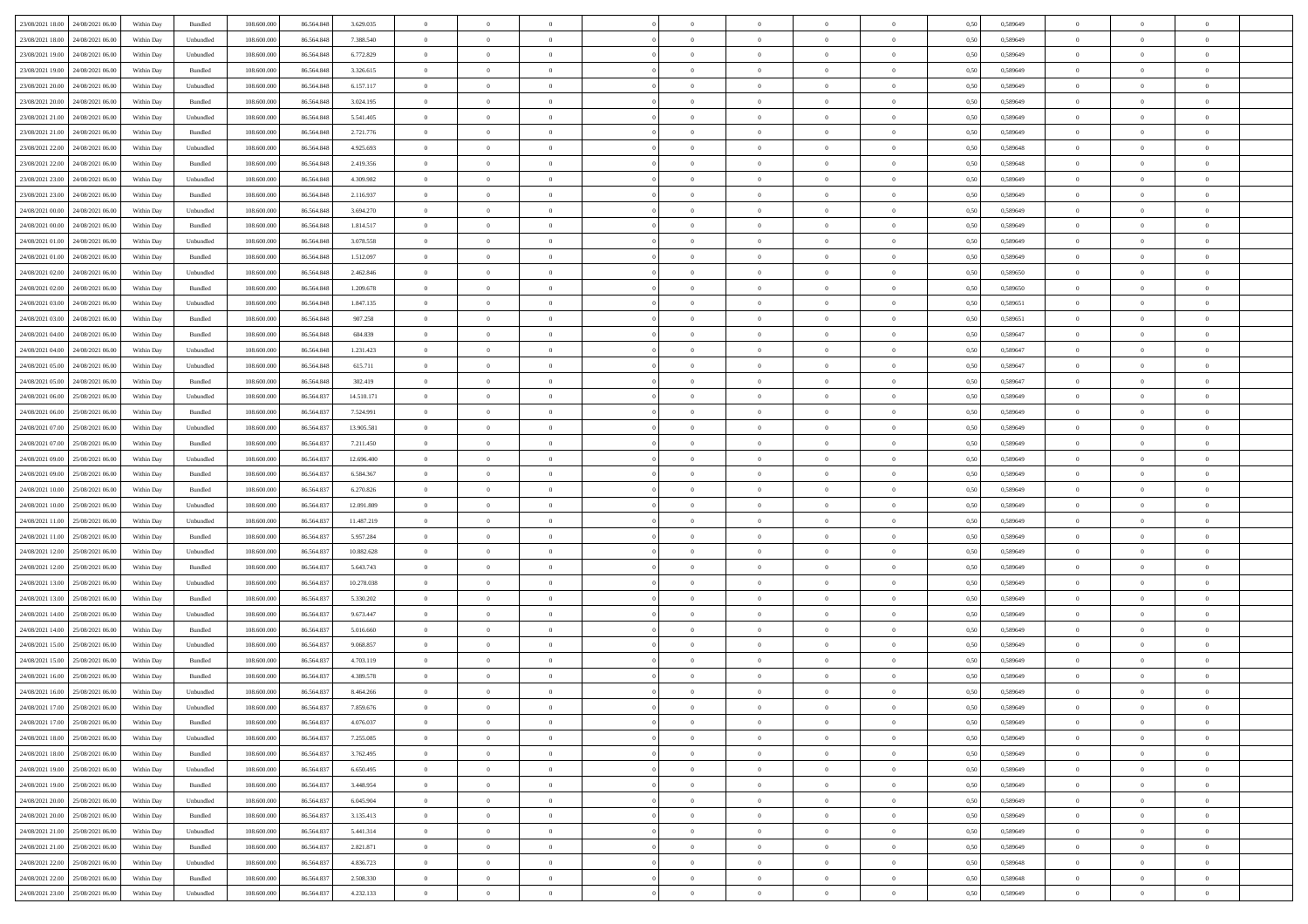| 24/08/2021 23:00 25/08/2021 06:00    | Within Day | Bundled                     | 108.600.000 | 86.564.837 | 2.194.789  | $\overline{0}$ | $\overline{0}$ |                | $\overline{0}$ | $\theta$       |                | $\theta$       | 0,50 | 0,589649 | $\theta$       | $\theta$       | $\overline{0}$ |  |
|--------------------------------------|------------|-----------------------------|-------------|------------|------------|----------------|----------------|----------------|----------------|----------------|----------------|----------------|------|----------|----------------|----------------|----------------|--|
| 25/08/2021 00:00<br>25/08/2021 06:00 | Within Day | Unbundled                   | 108.600.00  | 86.564.83  | 3.627.542  | $\bf{0}$       | $\bf{0}$       | $\bf{0}$       | $\bf{0}$       | $\overline{0}$ | $\overline{0}$ | $\bf{0}$       | 0,50 | 0,589649 | $\,$ 0 $\,$    | $\bf{0}$       | $\overline{0}$ |  |
| 25/08/2021 00:00<br>25/08/2021 06:00 | Within Day | Bundled                     | 108,600,000 | 86.564.837 | 1.881.247  | $\overline{0}$ | $\bf{0}$       | $\overline{0}$ | $\bf{0}$       | $\bf{0}$       | $\overline{0}$ | $\bf{0}$       | 0.50 | 0.589649 | $\bf{0}$       | $\overline{0}$ | $\bf{0}$       |  |
|                                      |            |                             |             |            |            | $\overline{0}$ | $\overline{0}$ | $\overline{0}$ | $\overline{0}$ | $\theta$       | $\overline{0}$ |                |      |          | $\theta$       | $\theta$       | $\overline{0}$ |  |
| 25/08/2021 01:00<br>25/08/2021 06:00 | Within Day | Unbundled                   | 108.600.000 | 86.564.837 | 3.022.952  |                |                |                |                |                |                | $\bf{0}$       | 0,50 | 0,589649 |                |                |                |  |
| 25/08/2021 01:00<br>25/08/2021 06.00 | Within Day | Bundled                     | 108.600.00  | 86.564.83  | 1.567.706  | $\bf{0}$       | 165.246        | $\bf{0}$       | 1,657104       | $\theta$       | $\overline{0}$ | $\bf{0}$       | 0,50 | 0,589649 | $\,$ 0 $\,$    | $\bf{0}$       | $\overline{0}$ |  |
| 25/08/2021 02:00<br>25/08/2021 06:00 | Within Day | Bundled                     | 108,600,000 | 86,730,082 | 1.121.968  | $\overline{0}$ | $\overline{0}$ | $\overline{0}$ | $\bf{0}$       | $\overline{0}$ | $\theta$       | $\bf{0}$       | 0.50 | 0.589650 | $\,$ 0 $\,$    | $\theta$       | $\overline{0}$ |  |
| 25/08/2021 02:00<br>25/08/2021 06:00 | Within Day | Unbundled                   | 108.600.000 | 86.730.082 | 2.418.361  | $\overline{0}$ | $\overline{0}$ | $\overline{0}$ | $\overline{0}$ | $\overline{0}$ | $\overline{0}$ | $\bf{0}$       | 0,50 | 0,589650 | $\theta$       | $\theta$       | $\overline{0}$ |  |
|                                      |            |                             |             |            |            |                |                |                |                |                |                |                |      |          |                |                |                |  |
| 25/08/2021 03:00<br>25/08/2021 06:00 | Within Day | Unbundled                   | 108.600.00  | 86.730.082 | 1.813.771  | $\bf{0}$       | $\bf{0}$       | $\bf{0}$       | $\overline{0}$ | $\overline{0}$ | $\overline{0}$ | $\bf{0}$       | 0,50 | 0,589651 | $\,$ 0 $\,$    | $\bf{0}$       | $\overline{0}$ |  |
| 25/08/2021 03:00<br>25/08/2021 06:00 | Within Day | Bundled                     | 108,600,000 | 86.730.082 | 841.476    | $\overline{0}$ | $\bf{0}$       | $\overline{0}$ | $\bf{0}$       | $\overline{0}$ | $\overline{0}$ | $\bf{0}$       | 0.50 | 0.589651 | $\bf{0}$       | $\overline{0}$ | $\overline{0}$ |  |
| 25/08/2021 04:00<br>25/08/2021 06:00 | Within Day | Unbundled                   | 108.600.000 | 86.730.082 | 1.209.180  | $\overline{0}$ | $\bf{0}$       | $\overline{0}$ | $\overline{0}$ | $\overline{0}$ | $\overline{0}$ | $\bf{0}$       | 0,50 | 0,589647 | $\,$ 0 $\,$    | $\bf{0}$       | $\overline{0}$ |  |
| 25/08/2021 04:00<br>25/08/2021 06.00 | Within Day | Bundled                     | 108.600.00  | 86.730.082 | 560.984    | $\bf{0}$       | 10.756         | $\bf{0}$       | 1,656886       | $\bf{0}$       | $\overline{0}$ | $\bf{0}$       | 0,50 | 0,589647 | $\,$ 0 $\,$    | $\bf{0}$       | $\overline{0}$ |  |
|                                      |            |                             |             |            |            |                |                |                |                |                |                |                |      |          |                |                |                |  |
| 25/08/2021 05:00<br>25/08/2021 06:00 | Within Day | Unbundled                   | 108,600,000 | 86,740,838 | 604.590    | $\overline{0}$ | $\bf{0}$       | $\overline{0}$ | $\overline{0}$ | $\bf{0}$       | $\overline{0}$ | $\bf{0}$       | 0.50 | 0.589647 | $\bf{0}$       | $\overline{0}$ | $\,$ 0         |  |
| 25/08/2021 05:00<br>25/08/2021 06:00 | Within Day | Bundled                     | 108.600.000 | 86.740.838 | 275.114    | $\overline{0}$ | $\overline{0}$ | $\overline{0}$ | $\overline{0}$ | $\theta$       | $\overline{0}$ | $\bf{0}$       | 0,50 | 0,589647 | $\,$ 0 $\,$    | $\theta$       | $\overline{0}$ |  |
| 25/08/2021 06:00<br>26/08/2021 06:00 | Within Day | Unbundled                   | 108.600.00  | 86.564.83  | 22.035.163 | $\bf{0}$       | $\overline{0}$ | $\bf{0}$       | $\bf{0}$       | $\bf{0}$       | $\overline{0}$ | $\bf{0}$       | 0,50 | 0,589649 | $\,$ 0 $\,$    | $\bf{0}$       | $\overline{0}$ |  |
| 25/08/2021 07:00<br>26/08/2021 06:00 | Within Day | Unbundled                   | 108 600 000 | 86.564.83  | 21.117.031 | $\overline{0}$ | $\bf{0}$       | $\overline{0}$ | $\bf{0}$       | $\overline{0}$ | $\theta$       | $\bf{0}$       | 0.50 | 0.589649 | $\,$ 0 $\,$    | $\theta$       | $\overline{0}$ |  |
|                                      |            |                             |             |            |            |                |                |                |                |                |                |                |      |          |                |                |                |  |
| 25/08/2021 08:00<br>26/08/2021 06:00 | Within Day | Unbundled                   | 108.600.000 | 86.564.837 | 20.198.899 | $\overline{0}$ | $\overline{0}$ | $\overline{0}$ | $\overline{0}$ | $\overline{0}$ | $\overline{0}$ | $\bf{0}$       | 0,50 | 0,589649 | $\theta$       | $\theta$       | $\overline{0}$ |  |
| 25/08/2021 09:00<br>26/08/2021 06:00 | Within Day | Unbundled                   | 108.600.00  | 86.564.83  | 19.280.767 | $\bf{0}$       | $\bf{0}$       | $\bf{0}$       | $\overline{0}$ | $\overline{0}$ | $\overline{0}$ | $\bf{0}$       | 0,50 | 0,589649 | $\,$ 0 $\,$    | $\bf{0}$       | $\overline{0}$ |  |
| 25/08/2021 10:00<br>26/08/2021 06:00 | Within Day | Unbundled                   | 108,600,000 | 86.564.83  | 18.362.635 | $\overline{0}$ | $\bf{0}$       | $\overline{0}$ | $\bf{0}$       | $\overline{0}$ | $\overline{0}$ | $\bf{0}$       | 0.50 | 0.589649 | $\bf{0}$       | $\overline{0}$ | $\bf{0}$       |  |
| 25/08/2021 11:00<br>26/08/2021 06:00 | Within Day | Unbundled                   | 108.600.000 | 86.564.837 | 17.444.504 | $\overline{0}$ | $\bf{0}$       | $\overline{0}$ | $\overline{0}$ | $\overline{0}$ | $\overline{0}$ | $\bf{0}$       | 0,50 | 0,589649 | $\,$ 0 $\,$    | $\bf{0}$       | $\overline{0}$ |  |
|                                      |            |                             |             |            |            |                |                |                |                |                |                |                |      |          |                |                |                |  |
| 25/08/2021 12:00<br>26/08/2021 06:00 | Within Day | Unbundled                   | 108.600.00  | 86.564.83  | 16.526.372 | $\bf{0}$       | $\bf{0}$       | $\bf{0}$       | $\bf{0}$       | $\overline{0}$ | $\overline{0}$ | $\bf{0}$       | 0,50 | 0,589649 | $\,$ 0 $\,$    | $\bf{0}$       | $\overline{0}$ |  |
| 25/08/2021 13:00<br>26/08/2021 06:00 | Within Day | Unbundled                   | 108,600,000 | 86,564,837 | 15,608,240 | $\overline{0}$ | $\bf{0}$       | $\overline{0}$ | $\overline{0}$ | $\bf{0}$       | $\overline{0}$ | $\bf{0}$       | 0.50 | 0.589649 | $\bf{0}$       | $\overline{0}$ | $\,$ 0         |  |
| 25/08/2021 14:00<br>26/08/2021 06:00 | Within Day | Unbundled                   | 108.600.000 | 86.564.837 | 14.690.108 | $\overline{0}$ | $\overline{0}$ | $\overline{0}$ | $\theta$       | $\theta$       | $\overline{0}$ | $\bf{0}$       | 0,50 | 0,589649 | $\theta$       | $\theta$       | $\overline{0}$ |  |
| 25/08/2021 15:00<br>26/08/2021 06:00 | Within Day | Unbundled                   | 108.600.00  | 86.564.83  | 13.771.976 | $\bf{0}$       | $\overline{0}$ | $\bf{0}$       | $\bf{0}$       | $\overline{0}$ | $\overline{0}$ | $\bf{0}$       | 0,50 | 0,589649 | $\,$ 0 $\,$    | $\bf{0}$       | $\overline{0}$ |  |
|                                      |            |                             |             |            |            |                |                |                |                |                | $\theta$       |                |      |          |                |                |                |  |
| 25/08/2021 16:00<br>26/08/2021 06:00 | Within Day | Unbundled                   | 108,600,000 | 86.564.83  | 12.853.845 | $\overline{0}$ | 305,708        | $\overline{0}$ | $\bf{0}$       | $\overline{0}$ |                | $\bf{0}$       | 0.50 | 0.589649 | $\,$ 0 $\,$    | $\theta$       | $\overline{0}$ |  |
| 25/08/2021 17:00<br>26/08/2021 06:00 | Within Day | Unbundled                   | 108.600.000 | 86.870.544 | 11.651.841 | $\overline{0}$ | 435.445        | $\overline{0}$ | $\overline{0}$ | $\overline{0}$ | $\overline{0}$ | $\bf{0}$       | 0,50 | 0,589649 | $\,$ 0 $\,$    | $\theta$       | $\overline{0}$ |  |
| 25/08/2021 18:00<br>26/08/2021 06:00 | Within Day | Unbundled                   | 108.600.00  | 87.305.98  | 10.353.597 | $\bf{0}$       | $\bf{0}$       | $\bf{0}$       | $\overline{0}$ | $\overline{0}$ | $\overline{0}$ | $\bf{0}$       | 0,50 | 0,589649 | $\,$ 0 $\,$    | $\bf{0}$       | $\overline{0}$ |  |
| 25/08/2021 19:00<br>26/08/2021 06:00 | Within Day | Unbundled                   | 108,600,000 | 87.305.989 | 9.490.797  | $\overline{0}$ | 605.901        | $\overline{0}$ | $\bf{0}$       | $\overline{0}$ | $\overline{0}$ | $\bf{0}$       | 0.50 | 0.589649 | $\bf{0}$       | $\overline{0}$ | $\overline{0}$ |  |
| 25/08/2021 20:00<br>26/08/2021 06:00 | Within Day | Unbundled                   | 108.600.000 | 87.911.890 | 8.077.178  | $\overline{0}$ | $\overline{0}$ | $\overline{0}$ | $\overline{0}$ | $\overline{0}$ | $\overline{0}$ | $\bf{0}$       | 0,50 | 0,589649 | $\theta$       | $\theta$       | $\overline{0}$ |  |
|                                      |            |                             |             |            |            |                |                |                |                |                |                |                |      |          |                |                |                |  |
| 25/08/2021 21:00<br>26/08/2021 06:00 | Within Day | Unbundled                   | 108.600.00  | 87.911.890 | 7.269.460  | $\bf{0}$       | $\bf{0}$       | $\bf{0}$       | $\bf{0}$       | $\overline{0}$ | $\overline{0}$ | $\bf{0}$       | 0,50 | 0,589649 | $\,$ 0 $\,$    | $\bf{0}$       | $\overline{0}$ |  |
| 25/08/2021 22:00<br>26/08/2021 06:00 | Within Day | Unbundled                   | 108,600,000 | 87.911.890 | 6.461.742  | $\overline{0}$ | $\bf{0}$       | $\overline{0}$ | $\bf{0}$       | $\bf{0}$       | $\overline{0}$ | $\bf{0}$       | 0.50 | 0.589648 | $\bf{0}$       | $\overline{0}$ | $\,$ 0         |  |
| 25/08/2021 23:00<br>26/08/2021 06:00 | Within Day | Unbundled                   | 108.600.000 | 87.911.890 | 5.654.024  | $\overline{0}$ | $\overline{0}$ | $\overline{0}$ | $\overline{0}$ | $\overline{0}$ | $\overline{0}$ | $\bf{0}$       | 0.50 | 0.589649 | $\theta$       | $\theta$       | $\overline{0}$ |  |
| 26/08/2021 00:00<br>26/08/2021 06:00 | Within Day | Unbundled                   | 108.600.00  | 87.911.890 | 4.846.307  | $\bf{0}$       | $\bf{0}$       | $\bf{0}$       | $\bf{0}$       | $\overline{0}$ | $\overline{0}$ | $\bf{0}$       | 0,50 | 0,589649 | $\,$ 0 $\,$    | $\bf{0}$       | $\overline{0}$ |  |
|                                      |            |                             |             |            |            |                |                |                |                |                |                |                |      |          |                |                |                |  |
| 26/08/2021 01:00<br>26/08/2021 06:00 | Within Day | Unbundled                   | 108,600,000 | 87.911.890 | 4.038.589  | $\overline{0}$ | $\bf{0}$       | $\overline{0}$ | $\bf{0}$       | $\overline{0}$ | $\overline{0}$ | $\bf{0}$       | 0.50 | 0.589649 | $\,$ 0 $\,$    | $\bf{0}$       | $\overline{0}$ |  |
| 26/08/2021 02:00<br>26/08/2021 06:00 | Within Dav | Unbundled                   | 108.600.000 | 87.911.890 | 3.230.871  | $\overline{0}$ | $\overline{0}$ | $\overline{0}$ | $\overline{0}$ | $\overline{0}$ | $\overline{0}$ | $\bf{0}$       | 0.50 | 0.589650 | $\theta$       | $\theta$       | $\overline{0}$ |  |
| 26/08/2021 03:00<br>26/08/2021 06:00 | Within Day | Unbundled                   | 108.600.00  | 87.911.890 | 2.423.153  | $\bf{0}$       | $\bf{0}$       | $\bf{0}$       | $\bf{0}$       | $\overline{0}$ | $\overline{0}$ | $\bf{0}$       | 0,50 | 0,589651 | $\,$ 0 $\,$    | $\bf{0}$       | $\overline{0}$ |  |
| 26/08/2021 04:00<br>26/08/2021 06:00 | Within Day | Unbundled                   | 108,600,000 | 87.911.890 | 1.615.435  | $\overline{0}$ | $\bf{0}$       | $\overline{0}$ | $\bf{0}$       | $\overline{0}$ | $\overline{0}$ | $\bf{0}$       | 0.50 | 0.589647 | $\bf{0}$       | $\overline{0}$ | $\overline{0}$ |  |
|                                      |            |                             |             |            |            |                |                |                |                |                |                |                |      |          |                |                |                |  |
| 26/08/2021 05:00<br>26/08/2021 06:00 | Within Dav | Unbundled                   | 108.600.000 | 87.911.890 | 807.717    | $\overline{0}$ | $\overline{0}$ | $\overline{0}$ | $\overline{0}$ | $\overline{0}$ | $\overline{0}$ | $\bf{0}$       | 0.50 | 0.589647 | $\theta$       | $\theta$       | $\overline{0}$ |  |
| 26/08/2021 06:00<br>27/08/2021 06:00 | Within Day | Unbundled                   | 108.600.00  | 86.564.83  | 22.035.163 | $\bf{0}$       | $\bf{0}$       | $\bf{0}$       | $\bf{0}$       | $\overline{0}$ | $\overline{0}$ | $\bf{0}$       | 0,50 | 0,589649 | $\,$ 0 $\,$    | $\bf{0}$       | $\overline{0}$ |  |
| 26/08/2021 07:00<br>27/08/2021 06:00 | Within Day | Unbundled                   | 108,600,000 | 86,564,837 | 21.117.031 | $\overline{0}$ | $\bf{0}$       | $\overline{0}$ | $\overline{0}$ | $\bf{0}$       | $\overline{0}$ | $\bf{0}$       | 0.50 | 0.589649 | $\bf{0}$       | $\overline{0}$ | $\,$ 0         |  |
| 26/08/2021 08:00<br>27/08/2021 06:00 | Within Dav | Unbundled                   | 108.600.000 | 86.564.837 | 20.198.899 | $\overline{0}$ | $\overline{0}$ | $\overline{0}$ | $\overline{0}$ | $\overline{0}$ | $\overline{0}$ | $\bf{0}$       | 0.50 | 0.589649 | $\theta$       | $\theta$       | $\overline{0}$ |  |
| 26/08/2021 09:00<br>27/08/2021 06:00 | Within Day | Unbundled                   | 108.600.00  | 86.564.83  | 19.280.767 | $\bf{0}$       | $\bf{0}$       | $\bf{0}$       | $\bf{0}$       | $\overline{0}$ | $\overline{0}$ | $\bf{0}$       | 0,50 | 0,589649 | $\,$ 0 $\,$    | $\bf{0}$       | $\overline{0}$ |  |
|                                      |            |                             |             |            |            |                |                |                |                |                |                |                |      |          |                |                |                |  |
| 26/08/2021 10:00<br>27/08/2021 06:00 | Within Day | Unbundled                   | 108 600 000 | 86.564.83  | 18.362.635 | $\overline{0}$ | $\overline{0}$ | $\overline{0}$ | $\bf{0}$       | $\overline{0}$ | $\Omega$       | $\bf{0}$       | 0.50 | 0.589649 | $\bf{0}$       | $\theta$       | $\overline{0}$ |  |
| 26/08/2021 11:00<br>27/08/2021 06:00 | Within Dav | Unbundled                   | 108.600.000 | 86,564,837 | 17,444.504 | $\overline{0}$ | $\overline{0}$ | $\Omega$       | $\theta$       | $\theta$       | $\overline{0}$ | $\overline{0}$ | 0.5( | 0.589649 | $\theta$       | $\theta$       | $\overline{0}$ |  |
| 26/08/2021 12:00<br>27/08/2021 06:00 | Within Day | Unbundled                   | 108.600.00  | 86.564.837 | 16.526.372 | $\bf{0}$       | $\bf{0}$       | $\bf{0}$       | $\bf{0}$       | $\bf{0}$       | $\overline{0}$ | $\bf{0}$       | 0,50 | 0,589649 | $\,$ 0 $\,$    | $\overline{0}$ | $\overline{0}$ |  |
| 26/08/2021 13:00 27/08/2021 06:00    | Within Day | $\ensuremath{\mathsf{Unb}}$ | 108.600.000 | 86.564.837 | 15.608.240 | $\bf{0}$       | $\theta$       |                | $\overline{0}$ |                |                |                | 0,50 | 0.589649 | $\bf{0}$       | $\bf{0}$       |                |  |
|                                      |            |                             |             |            |            |                |                |                |                |                |                |                |      |          |                |                |                |  |
| 26/08/2021 14:00 27/08/2021 06:00    | Within Day | Unbundled                   | 108.600.000 | 86.564.837 | 14.690.108 | $\overline{0}$ | $\overline{0}$ | $\Omega$       | $\theta$       | $\overline{0}$ | $\overline{0}$ | $\bf{0}$       | 0,50 | 0,589649 | $\theta$       | $\theta$       | $\overline{0}$ |  |
| 26/08/2021 15:00<br>27/08/2021 06:00 | Within Day | Unbundled                   | 108.600.00  | 86.564.837 | 13.771.976 | $\overline{0}$ | $\bf{0}$       | $\overline{0}$ | $\overline{0}$ | $\bf{0}$       | $\overline{0}$ | $\bf{0}$       | 0,50 | 0,589649 | $\bf{0}$       | $\overline{0}$ | $\bf{0}$       |  |
| 26/08/2021 16:00 27/08/2021 06:00    | Within Day | Unbundled                   | 108,600,000 | 86,564,837 | 12.853.845 | $\overline{0}$ | $\bf{0}$       | $\overline{0}$ | $\overline{0}$ | $\mathbf{0}$   | $\overline{0}$ | $\,$ 0 $\,$    | 0.50 | 0.589649 | $\overline{0}$ | $\bf{0}$       | $\,$ 0 $\,$    |  |
| 26/08/2021 17:00 27/08/2021 06:00    | Within Day | Unbundled                   | 108.600.000 | 86.564.837 | 11.935.713 | $\overline{0}$ | $\overline{0}$ | $\overline{0}$ | $\overline{0}$ | $\overline{0}$ | $\overline{0}$ | $\bf{0}$       | 0,50 | 0.589649 | $\theta$       | $\theta$       | $\overline{0}$ |  |
|                                      |            |                             |             |            |            |                |                |                |                |                |                |                |      |          |                |                |                |  |
| 26/08/2021 18:00<br>27/08/2021 06:00 | Within Day | Unbundled                   | 108.600.000 | 86.564.837 | 11.017.581 | $\overline{0}$ | $\bf{0}$       | $\overline{0}$ | $\overline{0}$ | $\bf{0}$       | $\overline{0}$ | $\bf{0}$       | 0,50 | 0,589649 | $\bf{0}$       | $\overline{0}$ | $\overline{0}$ |  |
| 27/08/2021 06:00<br>26/08/2021 19:00 | Within Day | Unbundled                   | 108,600,000 | 86,564,837 | 10,099,449 | $\overline{0}$ | $\bf{0}$       | $\overline{0}$ | $\overline{0}$ | $\overline{0}$ | $\overline{0}$ | $\bf{0}$       | 0.50 | 0.589649 | $\,$ 0 $\,$    | $\overline{0}$ | $\,$ 0         |  |
| 26/08/2021 20:00<br>27/08/2021 06:00 | Within Dav | Unbundled                   | 108.600.000 | 86.564.837 | 9.181.317  | $\overline{0}$ | $\overline{1}$ | $\overline{0}$ | $\overline{0}$ | $\overline{0}$ | $\overline{0}$ | $\bf{0}$       | 0,50 | 0.589649 | $\overline{0}$ | $\theta$       | $\overline{0}$ |  |
| 26/08/2021 21:00<br>27/08/2021 06:00 | Within Day | Unbundled                   | 108.600.00  | 86.564.837 | 8.263.185  | $\overline{0}$ | $\overline{0}$ | $\overline{0}$ | $\overline{0}$ | $\overline{0}$ | $\overline{0}$ | $\bf{0}$       | 0,50 | 0,589649 | $\bf{0}$       | $\overline{0}$ | $\,$ 0         |  |
|                                      |            |                             |             |            |            |                |                |                |                |                |                |                |      |          |                |                |                |  |
| 26/08/2021 22:00 27/08/2021 06:00    | Within Day | Unbundled                   | 108,600,000 | 86,564,837 | 7.345.053  | $\overline{0}$ | $\overline{0}$ | $\overline{0}$ | $\overline{0}$ | $\overline{0}$ | $\overline{0}$ | $\bf{0}$       | 0.50 | 0.589648 | $\mathbf{0}$   | $\bf{0}$       | $\,$ 0         |  |
| 26/08/2021 23:00 27/08/2021 06:00    | Within Dav | Unbundled                   | 108.600.000 | 86.564.837 | 6.426.921  | $\overline{0}$ | $\overline{0}$ | $\overline{0}$ | $\overline{0}$ | $\overline{0}$ | $\overline{0}$ | $\bf{0}$       | 0,50 | 0.589649 | $\overline{0}$ | $\theta$       | $\overline{0}$ |  |
| 27/08/2021 00:00<br>27/08/2021 06:00 | Within Day | Unbundled                   | 108.600.00  | 86.564.837 | 5.508.790  | $\overline{0}$ | $\bf{0}$       | $\overline{0}$ | $\bf{0}$       | $\overline{0}$ | $\bf{0}$       | $\bf{0}$       | 0,50 | 0,589649 | $\bf{0}$       | $\,0\,$        | $\bf{0}$       |  |
| 27/08/2021 01:00 27/08/2021 06:00    | Within Day | Unbundled                   | 108.600.000 | 86.564.837 | 4.590.658  | $\overline{0}$ | $\bf{0}$       | $\overline{0}$ | $\overline{0}$ | $\,$ 0 $\,$    | $\overline{0}$ | $\bf{0}$       | 0,50 | 0,589649 | $\overline{0}$ | $\,$ 0 $\,$    | $\,$ 0 $\,$    |  |
|                                      |            |                             |             |            |            |                |                |                |                |                |                |                |      |          |                |                |                |  |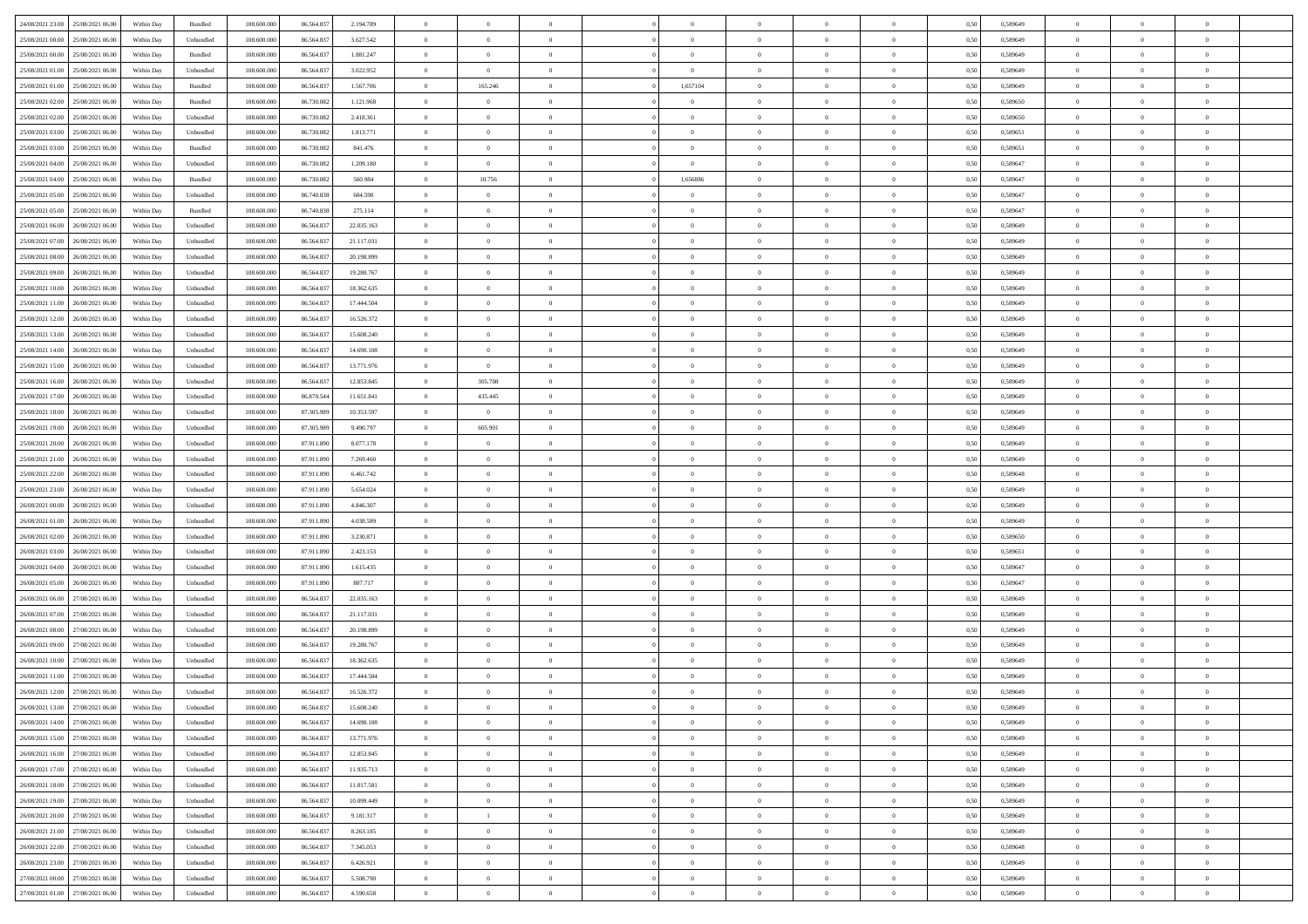| 27/08/2021 02:00 27/08/2021 06:00    | Within Day | Unbundled                   | 108.600.000 | 86.564.837 | 3.672.526  | $\overline{0}$ | $\theta$       |                | $\overline{0}$ | $\bf{0}$       | $\overline{0}$ | $\theta$       | 0,50 | 0,589650 | $\,0\,$        | $\overline{0}$ | $\bf{0}$       |  |
|--------------------------------------|------------|-----------------------------|-------------|------------|------------|----------------|----------------|----------------|----------------|----------------|----------------|----------------|------|----------|----------------|----------------|----------------|--|
|                                      |            |                             |             |            |            |                |                |                |                |                |                |                |      |          |                |                |                |  |
| 27/08/2021 03:00<br>27/08/2021 06:00 | Within Day | Unbundled                   | 108.600.00  | 86.564.83  | 2.754.395  | $\overline{0}$ | $\overline{0}$ | $\overline{0}$ | $\overline{0}$ | $\,$ 0         | $\overline{0}$ | $\bf{0}$       | 0,50 | 0,589651 | $\bf{0}$       | $\overline{0}$ | $\bf{0}$       |  |
| 27/08/2021 04:00<br>27/08/2021 06:00 | Within Day | Unbundled                   | 108,600,000 | 86.564.837 | 1.836.263  | $\overline{0}$ | $\overline{0}$ | $\overline{0}$ | $\overline{0}$ | $\bf{0}$       | $\overline{0}$ | $\overline{0}$ | 0.50 | 0.589647 | $\overline{0}$ | $\bf{0}$       | $\bf{0}$       |  |
| 27/08/2021 05:00<br>27/08/2021 06:00 | Within Day | Unbundled                   | 108.600.000 | 86.564.837 | 918.131    | $\overline{0}$ | $\overline{0}$ | $\overline{0}$ | $\overline{0}$ | $\,$ 0         | $\overline{0}$ | $\theta$       | 0,50 | 0,589647 | $\,0\,$        | $\overline{0}$ | $\overline{0}$ |  |
| 27/08/2021 06:00<br>28/08/2021 06:00 | Within Day | Unbundled                   | 108.600.00  | 86.564.837 | 22.035.163 | $\overline{0}$ | $\theta$       | $\overline{0}$ |                | $\bf{0}$       | $\overline{0}$ | $\bf{0}$       | 0,50 | 0,589649 | $\bf{0}$       | $\overline{0}$ | $\,$ 0         |  |
| 27/08/2021 07:00<br>28/08/2021 06:00 | Within Day | Unbundled                   | 108,600,000 | 86,564,837 | 21.117.031 | $\overline{0}$ | $\overline{0}$ | $\overline{0}$ | $\overline{0}$ | $\bf{0}$       | $\overline{0}$ | $\overline{0}$ | 0.50 | 0.589649 | $\bf{0}$       | $\overline{0}$ | $\bf{0}$       |  |
|                                      |            |                             |             |            |            |                |                |                |                |                |                |                |      |          |                |                |                |  |
| 27/08/2021 08:00<br>28/08/2021 06:00 | Within Day | Unbundled                   | 108.600.000 | 86.564.837 | 20.198.899 | $\overline{0}$ | $\overline{0}$ | $\overline{0}$ | $\overline{0}$ | $\,$ 0         | $\overline{0}$ | $\overline{0}$ | 0,50 | 0,589649 | $\,0\,$        | $\overline{0}$ | $\bf{0}$       |  |
| 27/08/2021 09:00<br>28/08/2021 06:00 | Within Day | Unbundled                   | 108.600.00  | 86.564.837 | 19.280.767 | $\overline{0}$ | $\theta$       | $\overline{0}$ |                | $\,$ 0         | $\overline{0}$ | $\bf{0}$       | 0,50 | 0,589649 | $\bf{0}$       | $\overline{0}$ | $\bf{0}$       |  |
| 27/08/2021 10:00<br>28/08/2021 06:00 | Within Day | Unbundled                   | 108,600,000 | 86,564,837 | 18.362.635 | $\overline{0}$ | $\overline{0}$ | $\overline{0}$ | $\overline{0}$ | $\bf{0}$       | $\overline{0}$ | $\overline{0}$ | 0.50 | 0.589649 | $\bf{0}$       | $\overline{0}$ | $\bf{0}$       |  |
| 27/08/2021 11:00<br>28/08/2021 06:00 | Within Day | Unbundled                   | 108.600.000 | 86.564.837 | 17.444.504 | $\overline{0}$ | $\overline{0}$ | $\overline{0}$ | $\overline{0}$ | $\bf{0}$       | $\overline{0}$ | $\overline{0}$ | 0,50 | 0,589649 | $\,0\,$        | $\overline{0}$ | $\bf{0}$       |  |
| 27/08/2021 12:00<br>28/08/2021 06:00 | Within Day | Unbundled                   | 108.600.00  | 86.564.837 | 16.526.372 | $\bf{0}$       | $\theta$       | $\overline{0}$ | $\overline{0}$ | $\,$ 0         | $\overline{0}$ | $\bf{0}$       | 0,50 | 0,589649 | $\bf{0}$       | $\overline{0}$ | $\bf{0}$       |  |
| 27/08/2021 13:00<br>28/08/2021 06:00 | Within Day | Unbundled                   | 108,600,000 | 86.564.837 | 15,608,240 | $\overline{0}$ | $\overline{0}$ | $\overline{0}$ | $\overline{0}$ | $\,$ 0 $\,$    | $\overline{0}$ | $\overline{0}$ | 0.50 | 0.589649 | $\overline{0}$ | $\bf{0}$       | $\bf{0}$       |  |
| 27/08/2021 14:00<br>28/08/2021 06:00 | Within Day | Unbundled                   | 108.600.000 | 86.564.837 | 14.690.108 | $\overline{0}$ | $\overline{0}$ | $\overline{0}$ | $\overline{0}$ | $\,$ 0         | $\overline{0}$ | $\theta$       | 0,50 | 0,589649 | $\,0\,$        | $\overline{0}$ | $\bf{0}$       |  |
|                                      |            |                             |             |            |            |                |                |                |                |                |                |                |      |          |                |                |                |  |
| 27/08/2021 15:00<br>28/08/2021 06:00 | Within Day | Unbundled                   | 108.600.00  | 86.564.837 | 13.771.976 | $\overline{0}$ | $\theta$       | $\overline{0}$ |                | $\bf{0}$       | $\overline{0}$ | $\bf{0}$       | 0,50 | 0,589649 | $\bf{0}$       | $\overline{0}$ | $\,$ 0         |  |
| 27/08/2021 16:00<br>28/08/2021 06:00 | Within Day | Unbundled                   | 108,600,000 | 86,564,837 | 12.853.845 | $\overline{0}$ | $\overline{0}$ | $\overline{0}$ | $\overline{0}$ | $\bf{0}$       | $\overline{0}$ | $\overline{0}$ | 0.50 | 0.589649 | $\bf{0}$       | $\overline{0}$ | $\bf{0}$       |  |
| 27/08/2021 17:00<br>28/08/2021 06:00 | Within Day | Unbundled                   | 108.600.000 | 86.564.837 | 11.935.713 | $\overline{0}$ | $\overline{0}$ | $\overline{0}$ | $\overline{0}$ | $\bf{0}$       | $\overline{0}$ | $\overline{0}$ | 0,50 | 0,589649 | $\,0\,$        | $\overline{0}$ | $\overline{0}$ |  |
| 27/08/2021 18:00<br>28/08/2021 06:00 | Within Day | Unbundled                   | 108.600.00  | 86.564.837 | 11.017.581 | $\overline{0}$ | $\theta$       | $\overline{0}$ |                | $\,$ 0         | $\overline{0}$ | $\bf{0}$       | 0,50 | 0,589649 | $\bf{0}$       | $\overline{0}$ | $\bf{0}$       |  |
| 27/08/2021 19:00<br>28/08/2021 06:00 | Within Day | Unbundled                   | 108,600,000 | 86.564.83  | 10.099.449 | $\overline{0}$ | $\overline{0}$ | $\overline{0}$ | $\overline{0}$ | $\bf{0}$       | $\overline{0}$ | $\overline{0}$ | 0.50 | 0.589649 | $\bf{0}$       | $\overline{0}$ | $\bf{0}$       |  |
| 27/08/2021 20:00<br>28/08/2021 06:00 | Within Day | Unbundled                   | 108.600.000 | 86.564.837 | 9.181.317  | $\overline{0}$ | $\overline{0}$ | $\overline{0}$ | $\overline{0}$ | $\,$ 0         | $\overline{0}$ | $\overline{0}$ | 0,50 | 0,589649 | $\,0\,$        | $\overline{0}$ | $\bf{0}$       |  |
|                                      |            |                             |             |            |            | $\bf{0}$       | $\overline{0}$ | $\overline{0}$ | $\overline{0}$ | $\,$ 0         |                |                |      |          | $\bf{0}$       | $\overline{0}$ | $\bf{0}$       |  |
| 27/08/2021 21:00<br>28/08/2021 06:00 | Within Day | Unbundled                   | 108.600.00  | 86.564.837 | 8.263.186  |                |                |                |                |                | $\overline{0}$ | $\bf{0}$       | 0,50 | 0,589649 |                |                |                |  |
| 27/08/2021 22:00<br>28/08/2021 06:00 | Within Day | Unbundled                   | 108,600,000 | 86.564.837 | 7.345.054  | $\overline{0}$ | $\overline{0}$ | $\overline{0}$ | $\overline{0}$ | $\,$ 0 $\,$    | $\overline{0}$ | $\overline{0}$ | 0.50 | 0.589648 | $\overline{0}$ | $\bf{0}$       | $\bf{0}$       |  |
| 27/08/2021 23:00<br>28/08/2021 06:00 | Within Day | Unbundled                   | 108.600.000 | 86.564.837 | 6.426.922  | $\overline{0}$ | $\overline{0}$ | $\overline{0}$ | $\overline{0}$ | $\,$ 0         | $\overline{0}$ | $\overline{0}$ | 0,50 | 0,589649 | $\,0\,$        | $\overline{0}$ | $\bf{0}$       |  |
| 28/08/2021 00:00<br>28/08/2021 06:00 | Within Day | Unbundled                   | 108.600.00  | 86.564.837 | 5.508.790  | $\overline{0}$ | $\theta$       | $\overline{0}$ |                | $\,$ 0         | $\overline{0}$ | $\bf{0}$       | 0,50 | 0,589649 | $\bf{0}$       | $\overline{0}$ | $\bf{0}$       |  |
| 28/08/2021 01:00<br>28/08/2021 06:00 | Within Day | Unbundled                   | 108,600,000 | 86.564.83  | 4.590.658  | $\overline{0}$ | $\overline{0}$ | $\overline{0}$ | $\overline{0}$ | $\bf{0}$       | $\overline{0}$ | $\overline{0}$ | 0.50 | 0.589649 | $\bf{0}$       | $\overline{0}$ | $\bf{0}$       |  |
| 28/08/2021 02:00<br>28/08/2021 06:00 | Within Day | Unbundled                   | 108.600.000 | 86.564.837 | 3.672.527  | $\overline{0}$ | $\overline{0}$ | $\overline{0}$ | $\overline{0}$ | $\,$ 0         | $\overline{0}$ | $\overline{0}$ | 0,50 | 0,589650 | $\,0\,$        | $\overline{0}$ | $\overline{0}$ |  |
| 28/08/2021 03:00<br>28/08/2021 06:00 | Within Day | Unbundled                   | 108.600.00  | 86.564.837 | 2.754.395  | $\overline{0}$ | $\theta$       | $\overline{0}$ |                | $\,$ 0         | $\overline{0}$ | $\bf{0}$       | 0,50 | 0,589651 | $\bf{0}$       | $\overline{0}$ | $\,$ 0         |  |
|                                      |            |                             |             |            |            |                |                |                |                |                |                |                |      |          |                |                |                |  |
| 28/08/2021 04:00<br>28/08/2021 06:00 | Within Day | Unbundled                   | 108,600,000 | 86,564,837 | 1.836.263  | $\overline{0}$ | $\overline{0}$ | $\overline{0}$ | $\overline{0}$ | $\bf{0}$       | $\overline{0}$ | $\overline{0}$ | 0.50 | 0.589647 | $\bf{0}$       | $\overline{0}$ | $\bf{0}$       |  |
| 28/08/2021 05:00<br>28/08/2021 06:00 | Within Day | Unbundled                   | 108.600.000 | 86.564.837 | 918.131    | $\overline{0}$ | $\overline{0}$ | $\overline{0}$ | $\overline{0}$ | $\,$ 0         | $\overline{0}$ | $\overline{0}$ | 0,50 | 0,589647 | $\,0\,$        | $\overline{0}$ | $\bf{0}$       |  |
| 28/08/2021 06:00<br>29/08/2021 06:00 | Within Day | Unbundled                   | 108.600.00  | 86.564.837 | 22.035.163 | $\bf{0}$       | $\overline{0}$ | $\overline{0}$ | $\overline{0}$ | $\bf{0}$       | $\overline{0}$ | $\bf{0}$       | 0,50 | 0,589649 | $\bf{0}$       | $\overline{0}$ | $\bf{0}$       |  |
| 28/08/2021 07:00<br>29/08/2021 06:00 | Within Day | Unbundled                   | 108,600,000 | 86,564,837 | 21.117.031 | $\overline{0}$ | $\overline{0}$ | $\overline{0}$ | $\overline{0}$ | $\,$ 0 $\,$    | $\overline{0}$ | $\overline{0}$ | 0.50 | 0.589649 | $\overline{0}$ | $\bf{0}$       | $\bf{0}$       |  |
| 28/08/2021 08:00<br>29/08/2021 06:00 | Within Day | Unbundled                   | 108.600.000 | 86.564.837 | 20.198.899 | $\overline{0}$ | $\overline{0}$ | $\overline{0}$ | $\Omega$       | $\mathbf{0}$   | $\overline{0}$ | $\overline{0}$ | 0.50 | 0.589649 | $\mathbf{0}$   | $\overline{0}$ | $\overline{0}$ |  |
| 28/08/2021 09:00<br>29/08/2021 06.00 | Within Day | Unbundled                   | 108.600.00  | 86.564.837 | 19.280.767 | $\overline{0}$ | $\theta$       | $\overline{0}$ |                | $\,$ 0         | $\overline{0}$ | $\bf{0}$       | 0,50 | 0,589649 | $\bf{0}$       | $\overline{0}$ | $\bf{0}$       |  |
| 28/08/2021 12:00<br>29/08/2021 06:00 | Within Day | Unbundled                   | 108,600,000 | 86,564,837 | 16.526.372 | $\overline{0}$ | $\overline{0}$ | $\overline{0}$ | $\overline{0}$ | $\bf{0}$       | $\overline{0}$ | $\overline{0}$ | 0.50 | 0.589649 | $\bf{0}$       | $\overline{0}$ | $\bf{0}$       |  |
|                                      |            |                             |             |            |            |                |                |                |                |                |                |                |      |          |                |                |                |  |
| 28/08/2021 13:00<br>29/08/2021 06:00 | Within Day | Unbundled                   | 108.600.000 | 86.564.837 | 15.608.240 | $\overline{0}$ | $\overline{0}$ | $\Omega$       | $\Omega$       | $\mathbf{0}$   | $\overline{0}$ | $\overline{0}$ | 0.50 | 0.589649 | $\mathbf{0}$   | $\overline{0}$ | $\overline{0}$ |  |
| 28/08/2021 14:00<br>29/08/2021 06:00 | Within Day | Unbundled                   | 108.600.00  | 86.564.837 | 14.690.108 | $\overline{0}$ | $\theta$       | $\overline{0}$ |                | $\,$ 0         | $\overline{0}$ | $\bf{0}$       | 0,50 | 0,589649 | $\bf{0}$       | $\overline{0}$ | $\bf{0}$       |  |
| 28/08/2021 15:00<br>29/08/2021 06:00 | Within Day | Unbundled                   | 108,600,000 | 86,564,837 | 13,771.976 | $\overline{0}$ | $\overline{0}$ | $\overline{0}$ | $\overline{0}$ | $\bf{0}$       | $\overline{0}$ | $\overline{0}$ | 0.50 | 0.589649 | $\bf{0}$       | $\overline{0}$ | $\bf{0}$       |  |
| 28/08/2021 16:00<br>29/08/2021 06:00 | Within Day | Unbundled                   | 108.600.000 | 86.564.837 | 12.853.845 | $\overline{0}$ | $\overline{0}$ | $\overline{0}$ | $\Omega$       | $\overline{0}$ | $\overline{0}$ | $\overline{0}$ | 0.50 | 0.589649 | $\mathbf{0}$   | $\overline{0}$ | $\overline{0}$ |  |
| 28/08/2021 17:00<br>29/08/2021 06.00 | Within Day | Unbundled                   | 108.600.00  | 86.564.837 | 11.935.713 | $\bf{0}$       | $\overline{0}$ | $\overline{0}$ | $\overline{0}$ | $\bf{0}$       | $\overline{0}$ | $\bf{0}$       | 0,50 | 0,589649 | $\bf{0}$       | $\overline{0}$ | $\bf{0}$       |  |
| 28/08/2021 18:00<br>29/08/2021 06:00 | Within Day | Unbundled                   | 108,600,000 | 86.564.837 | 11.017.581 | $\overline{0}$ | $\overline{0}$ | $\overline{0}$ | $\overline{0}$ | $\,$ 0 $\,$    | $\overline{0}$ | $\overline{0}$ | 0.50 | 0.589649 | $\overline{0}$ | $\overline{0}$ | $\bf{0}$       |  |
| 28/08/2021 19:00<br>29/08/2021 06:00 | Within Day | Unbundled                   | 108.600.000 | 86.564.837 | 10,099.449 | $\overline{0}$ | $\overline{0}$ | $\Omega$       | $\Omega$       | $\mathbf{0}$   | $\overline{0}$ | $\overline{0}$ | 0.50 | 0.589649 | $\mathbf{0}$   | $\overline{0}$ | $\overline{0}$ |  |
| 28/08/2021 20:00<br>29/08/2021 06.00 | Within Day | Unbundled                   | 108.600.00  | 86.564.837 | 9.181.317  | $\overline{0}$ | $\overline{0}$ | $\overline{0}$ | $\overline{0}$ | $\,$ 0         | $\overline{0}$ | $\bf{0}$       | 0,50 | 0,589649 | $\bf{0}$       | $\overline{0}$ | $\bf{0}$       |  |
|                                      |            |                             |             |            |            |                |                |                |                |                |                |                |      |          |                |                |                |  |
| 28/08/2021 21:00<br>29/08/2021 06:00 | Within Day | Unbundled                   | 108,600,000 | 86.564.83  | 8.263.186  | $\overline{0}$ | $\theta$       | $\overline{0}$ | $\overline{0}$ | $\bf{0}$       | $\overline{0}$ | $\overline{0}$ | 0.50 | 0.589649 | $\bf{0}$       | $\overline{0}$ | $\bf{0}$       |  |
| 28/08/2021 22:00<br>29/08/2021 06:00 | Within Day | Unbundled                   | 108.600.000 | 86.564.837 | 7.345.054  | $\overline{0}$ | $\theta$       | $\Omega$       | $\Omega$       | $\bf{0}$       | $\overline{0}$ | $\Omega$       | 0.50 | 0.589648 | $\mathbf{0}$   | $\overline{0}$ | $\overline{0}$ |  |
| 28/08/2021 23:00<br>29/08/2021 06:00 | Within Day | Unbundled                   | 108.600.00  | 86.564.837 | 6.426.922  | $\bf{0}$       | $\overline{0}$ | $\overline{0}$ | $\bf{0}$       | $\,$ 0         | $\overline{0}$ | $\bf{0}$       | 0,50 | 0,589649 | $\bf{0}$       | $\overline{0}$ | $\,$ 0         |  |
| 29/08/2021 00:00 29/08/2021 06:00    | Within Day | $\ensuremath{\mathsf{Unb}}$ | 108.600.000 | 86.564.837 | 5.508.790  | $\bf{0}$       | $\Omega$       |                |                |                |                |                | 0,50 | 0.589649 | $\overline{0}$ | $\Omega$       |                |  |
| 29/08/2021 01:00 29/08/2021 06:00    | Within Day | Unbundled                   | 108.600.000 | 86.564.837 | 4.590.658  | $\theta$       | $\overline{0}$ | $\theta$       | $\Omega$       | $\overline{0}$ | $\overline{0}$ | $\mathbf{0}$   | 0,50 | 0,589649 | $\theta$       | $\overline{0}$ | $\bf{0}$       |  |
| 29/08/2021 02:00<br>29/08/2021 06:00 | Within Day | Unbundled                   | 108.600.00  | 86.564.837 | 3.672.527  | $\overline{0}$ | $\overline{0}$ | $\overline{0}$ | $\bf{0}$       | $\overline{0}$ | $\overline{0}$ | $\mathbf{0}$   | 0,50 | 0,589650 | $\overline{0}$ | $\overline{0}$ | $\bf{0}$       |  |
| 29/08/2021 03:00 29/08/2021 06:00    | Within Day | Unbundled                   | 108,600,000 | 86.564.837 | 2.754.395  | $\overline{0}$ | $\overline{0}$ | $\overline{0}$ | $\overline{0}$ | $\overline{0}$ | $\overline{0}$ | $\mathbf{0}$   | 0.50 | 0.589651 | $\overline{0}$ | $\,$ 0 $\,$    | $\,$ 0 $\,$    |  |
|                                      |            |                             |             |            |            |                |                |                |                |                |                |                |      |          |                |                |                |  |
| 29/08/2021 04:00 29/08/2021 06:00    | Within Dav | Unbundled                   | 108.600.000 | 86.564.837 | 1.836.263  | $\overline{0}$ | $\overline{0}$ | $\overline{0}$ | $\overline{0}$ | $\overline{0}$ | $\overline{0}$ | $\overline{0}$ | 0,50 | 0,589647 | $\theta$       | $\overline{0}$ | $\bf{0}$       |  |
| 29/08/2021 05:00<br>29/08/2021 06:00 | Within Day | Unbundled                   | 108.600.00  | 86.564.837 | 918.131    | $\overline{0}$ | $\overline{0}$ | $\overline{0}$ | $\overline{0}$ | $\bf{0}$       | $\overline{0}$ | $\bf{0}$       | 0,50 | 0,589647 | $\,$ 0 $\,$    | $\overline{0}$ | $\bf{0}$       |  |
| 29/08/2021 06:00<br>30/08/2021 06:00 | Within Day | Unbundled                   | 108,600,000 | 86.564.837 | 22.035.163 | $\overline{0}$ | $\overline{0}$ | $\overline{0}$ | $\overline{0}$ | $\,$ 0 $\,$    | $\overline{0}$ | $\overline{0}$ | 0.50 | 0.589649 | $\overline{0}$ | $\overline{0}$ | $\bf{0}$       |  |
| 29/08/2021 07:00<br>30/08/2021 06:00 | Within Dav | Unbundled                   | 108.600.000 | 86.564.837 | 21.117.031 | $\overline{0}$ | $\overline{0}$ | $\overline{0}$ | $\overline{0}$ | $\overline{0}$ | $\overline{0}$ | $\overline{0}$ | 0,50 | 0,589649 | $\overline{0}$ | $\overline{0}$ | $\bf{0}$       |  |
| 29/08/2021 08:00<br>30/08/2021 06:00 | Within Day | Unbundled                   | 108.600.00  | 86.564.837 | 20.198.899 | $\overline{0}$ | $\,$ 0         | $\overline{0}$ | $\bf{0}$       | $\,$ 0 $\,$    | $\overline{0}$ | $\mathbf{0}$   | 0,50 | 0,589649 | $\overline{0}$ | $\,$ 0 $\,$    | $\bf{0}$       |  |
| 29/08/2021 09:00<br>30/08/2021 06:00 | Within Day | Unbundled                   | 108,600,000 | 86,564,837 | 19,280,767 | $\overline{0}$ | $\overline{0}$ | $\overline{0}$ | $\overline{0}$ | $\,$ 0 $\,$    | $\overline{0}$ | $\overline{0}$ | 0.50 | 0.589649 | $\overline{0}$ | $\,$ 0 $\,$    | $\bf{0}$       |  |
| 29/08/2021 10:00                     |            |                             |             |            |            |                |                |                |                |                |                |                |      |          |                |                |                |  |
| 30/08/2021 06:00                     | Within Dav | Unbundled                   | 108.600.000 | 86.564.837 | 18.362.635 | $\overline{0}$ | $\overline{0}$ | $\overline{0}$ | $\overline{0}$ | $\overline{0}$ | $\overline{0}$ | $\overline{0}$ | 0,50 | 0.589649 | $\overline{0}$ | $\overline{0}$ | $\bf{0}$       |  |
| 29/08/2021 11:00<br>30/08/2021 06:00 | Within Day | Unbundled                   | 108.600.00  | 86.564.837 | 17.444.504 | $\overline{0}$ | $\overline{0}$ | $\overline{0}$ | $\overline{0}$ | $\bf{0}$       | $\overline{0}$ | $\bf{0}$       | 0,50 | 0,589649 | $\overline{0}$ | $\overline{0}$ | $\bf{0}$       |  |
| 29/08/2021 12:00 30/08/2021 06:00    | Within Day | Unbundled                   | 108.600.000 | 86.564.837 | 16.526.372 | $\overline{0}$ | $\bf{0}$       | $\overline{0}$ | $\overline{0}$ | $\,$ 0 $\,$    | $\overline{0}$ | $\overline{0}$ | 0,50 | 0,589649 | $\,$ 0 $\,$    | $\,$ 0 $\,$    | $\bf{0}$       |  |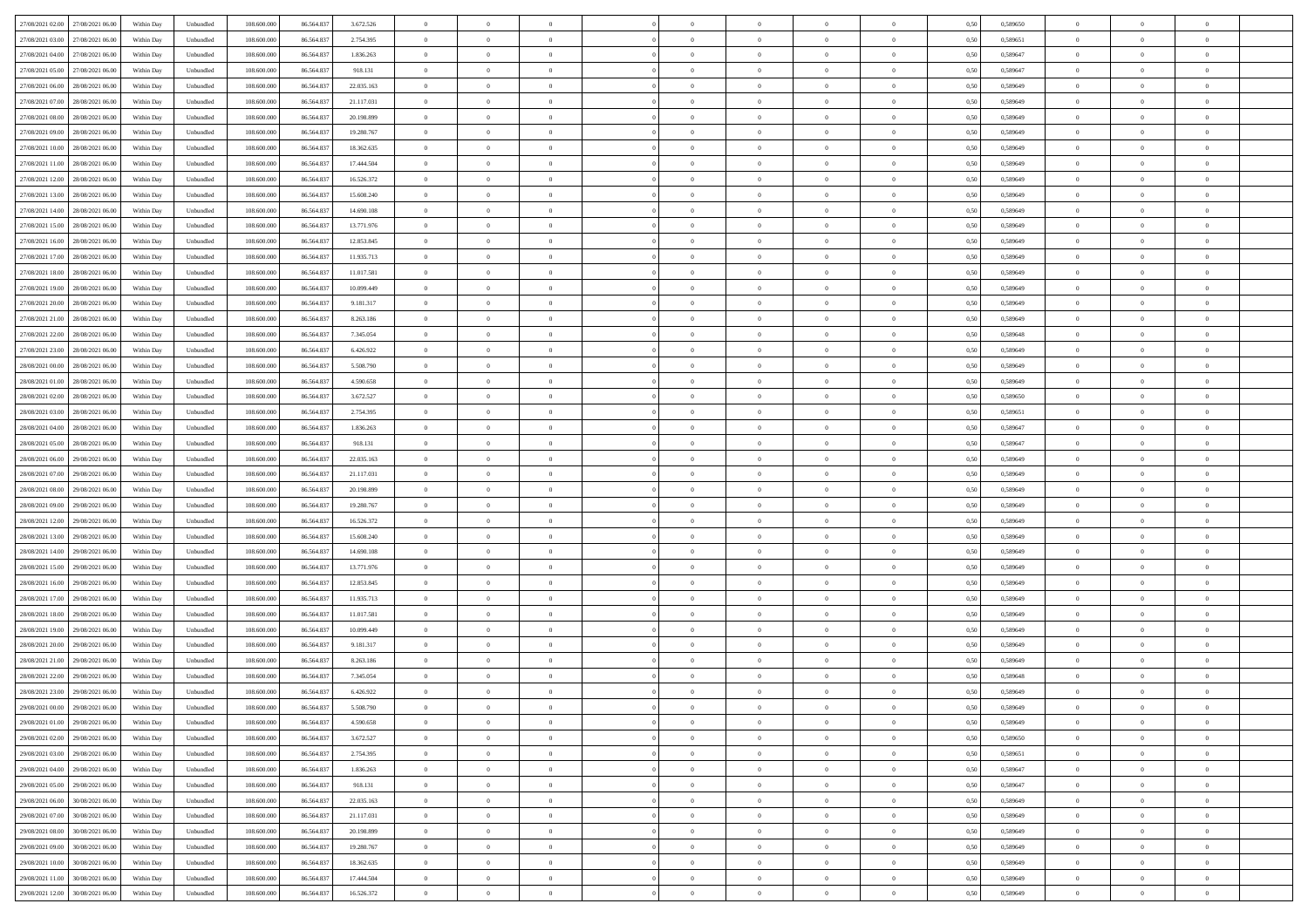| 29/08/2021 13:00 | 30/08/2021 06:00 | Within Day | Unbundled | 108.600.000 | 86.564.83  | 15.608.240 | $\overline{0}$ | $\overline{0}$ |                |            | $\overline{0}$ | $\overline{0}$ |                | 0,50 | 0,589649 | $\overline{0}$ |                |          |  |
|------------------|------------------|------------|-----------|-------------|------------|------------|----------------|----------------|----------------|------------|----------------|----------------|----------------|------|----------|----------------|----------------|----------|--|
| 29/08/2021 14:00 | 30/08/2021 06:00 | Within Dav | Unbundled | 108 600 000 | 86,564,837 | 14 690 108 | $\theta$       | $\overline{0}$ | $\theta$       | $\Omega$   | $\theta$       | $\overline{0}$ | $\theta$       | 0.50 | 0.589649 | $\overline{0}$ | $\Omega$       | $\theta$ |  |
| 29/08/2021 15:00 | 30/08/2021 06:00 | Within Day | Unbundled | 108.600.000 | 86.564.837 | 13.771.976 | $\overline{0}$ | $\Omega$       | $\Omega$       |            | $\Omega$       | $\Omega$       |                | 0,50 | 0,589649 | $\overline{0}$ |                |          |  |
| 29/08/2021 16:00 | 30/08/2021 06:00 | Within Day | Unbundled | 108,600,000 | 86,564,837 | 12.853.845 | $\overline{0}$ | $\overline{0}$ | $\overline{0}$ | $\Omega$   | $\overline{0}$ | $\theta$       | $\theta$       | 0.50 | 0.589649 | $\overline{0}$ | $\Omega$       |          |  |
| 29/08/2021 17:00 | 30/08/2021 06:00 | Within Day | Unbundled | 108.600.000 | 86.564.837 | 11.935.713 | $\overline{0}$ | $\overline{0}$ | $\overline{0}$ | $\Omega$   | $\overline{0}$ | $\Omega$       | $\theta$       | 0,50 | 0,589649 | $\overline{0}$ | $\Omega$       |          |  |
| 29/08/2021 18:00 | 30/08/2021 06:00 | Within Day | Unbundled | 108,600,000 | 86,564,837 | 11.017.581 | $\overline{0}$ | $\theta$       | $\overline{0}$ | $\Omega$   | $\theta$       | $\overline{0}$ | $\overline{0}$ | 0,50 | 0,589649 | $\overline{0}$ | $\Omega$       | $\theta$ |  |
| 29/08/2021 19:00 | 30/08/2021 06:00 | Within Day | Unbundled | 108,600,000 | 86,564,837 | 10,099.449 | $\overline{0}$ | $\theta$       | $\overline{0}$ | $\Omega$   | $\overline{0}$ | $\theta$       | $\theta$       | 0.50 | 0.589649 | $\overline{0}$ | $\Omega$       | $\theta$ |  |
| 29/08/2021 20:00 | 30/08/2021 06.00 | Within Day | Unbundled | 108.600.000 | 86.564.837 | 9.181.317  | $\overline{0}$ | $\overline{0}$ | $\Omega$       |            | $\overline{0}$ | $\Omega$       | $\theta$       | 0.50 | 0,589649 | $\overline{0}$ | $\Omega$       |          |  |
| 29/08/2021 21:00 | 30/08/2021 06:00 | Within Day | Unbundled | 108 600 000 | 86.564.83  | 8.263.186  | $\overline{0}$ | $\overline{0}$ | $\overline{0}$ | $\sqrt{2}$ | $\overline{0}$ | $\overline{0}$ | $\theta$       | 0.50 | 0,589649 | $\overline{0}$ | $\Omega$       | $\theta$ |  |
| 29/08/2021 22:00 | 30/08/2021 06:00 | Within Day | Unbundled | 108.600.000 | 86.564.837 | 7.345.054  | $\theta$       | $\overline{0}$ | $\Omega$       | $\sqrt{2}$ | $\overline{0}$ | $\theta$       | $\theta$       | 0,50 | 0,589648 | $\overline{0}$ | $\Omega$       | $\theta$ |  |
| 29/08/2021 23:00 | 30/08/2021 06:00 | Within Day | Unbundled | 108,600,000 | 86,564,837 | 6.426.922  | $\overline{0}$ | $\Omega$       | $\theta$       |            | $\theta$       | $\Omega$       | $\mathbf{a}$   | 0.50 | 0.589649 | $\Omega$       | $\Omega$       |          |  |
| 30/08/2021 00:00 | 30/08/2021 06:00 | Within Day | Unbundled | 108.600.000 | 86.564.83  | 5.508.790  | $\overline{0}$ | $\overline{0}$ | $\overline{0}$ | $\Omega$   | $\overline{0}$ | $\overline{0}$ | $\theta$       | 0,50 | 0,589649 | $\theta$       | $\overline{0}$ | $\theta$ |  |
| 30/08/2021 01:00 | 30/08/2021 06:00 | Within Day | Unbundled | 108.600.000 | 86.564.837 | 4.590.658  | $\overline{0}$ | $\overline{0}$ | $\overline{0}$ | $\Omega$   | $\overline{0}$ | $\theta$       | $\overline{0}$ | 0,50 | 0,589649 | $\overline{0}$ | $\Omega$       | $\theta$ |  |
| 30/08/2021 02:00 | 30/08/2021 06:00 | Within Day | Unbundled | 108.600.000 | 86.564.837 | 3.672.527  | $\overline{0}$ | $\overline{0}$ | $\overline{0}$ | $\Omega$   | $\bf{0}$       | $\overline{0}$ | $\overline{0}$ | 0.50 | 0,589650 | $\overline{0}$ | $\Omega$       | $\theta$ |  |
| 30/08/2021 03:00 | 30/08/2021 06:00 | Within Day | Unbundled | 108.600.000 | 86.564.83  | 2.754.395  | $\overline{0}$ | $\overline{0}$ | $\Omega$       |            | $\theta$       | $\Omega$       | $\theta$       | 0,50 | 0,589651 | $\overline{0}$ | $\Omega$       |          |  |
| 30/08/2021 04:00 | 30/08/2021 06:00 | Within Day | Unbundled | 108,600,000 | 86.564.837 | 1.836.263  | $\overline{0}$ | $\overline{0}$ | $\overline{0}$ | $\Omega$   | $\bf{0}$       | $\overline{0}$ | $\theta$       | 0,50 | 0,589647 | $\overline{0}$ | $\theta$       | $\theta$ |  |
| 30/08/2021 05:00 | 30/08/2021 06:00 | Within Day | Unbundled | 108.600.000 | 86.564.837 | 918.131    | $\overline{0}$ | $\overline{0}$ | $\Omega$       | $\theta$   | $\overline{0}$ | $\theta$       | $\theta$       | 0,50 | 0,589647 | $\overline{0}$ | $\Omega$       | $\theta$ |  |
| 30/08/2021 06:00 | 31/08/2021 06:00 | Within Day | Unbundled | 108,600,000 | 86,564,837 | 22.035.163 | $\overline{0}$ | $\Omega$       | $\theta$       | $\theta$   | $\theta$       | $\Omega$       | $\theta$       | 0.50 | 0.589649 | $\overline{0}$ | $^{\circ}$     |          |  |
| 30/08/2021 07:00 | 31/08/2021 06:00 | Within Day | Unbundled | 108.600.000 | 86.564.837 | 21.117.031 | $\overline{0}$ | $\overline{0}$ | $\overline{0}$ | $\sqrt{2}$ | $\overline{0}$ | $\theta$       | $\theta$       | 0,50 | 0,589649 | $\overline{0}$ | $\Omega$       |          |  |
| 30/08/2021 08:00 | 31/08/2021 06:00 | Within Day | Unbundled | 108.600.000 | 86.564.837 | 20.198.899 | $\overline{0}$ | $\overline{0}$ | $\overline{0}$ | $\Omega$   | $\overline{0}$ | $\overline{0}$ | $\overline{0}$ | 0,50 | 0,589649 | $\overline{0}$ | $\overline{0}$ | $\theta$ |  |
| 30/08/2021 09:00 | 31/08/2021 06:00 | Within Day | Unbundled | 108.600.000 | 86.564.837 | 19.280.767 | $\overline{0}$ | $\overline{0}$ | $\overline{0}$ | $\theta$   | $\bf{0}$       | $\bf{0}$       | $\overline{0}$ | 0,50 | 0,589649 | $\overline{0}$ | $\overline{0}$ | $\theta$ |  |
| 30/08/2021 10:00 | 31/08/2021 06.00 | Within Day | Unbundled | 108.600.000 | 86.564.83  | 18.362.635 | $\overline{0}$ | $\overline{0}$ | $\overline{0}$ | $\Omega$   | $\overline{0}$ | $\theta$       | $\overline{0}$ | 0,50 | 0,589649 | $\overline{0}$ | $\overline{0}$ |          |  |
| 30/08/2021 11:00 | 31/08/2021 06:00 | Within Dav | Unbundled | 108 600 000 | 86,564,837 | 17.444.504 | $\overline{0}$ | $\overline{0}$ | $\theta$       | $\theta$   | $\theta$       | $\overline{0}$ | $\theta$       | 0.50 | 0.589649 | $\overline{0}$ | $\Omega$       | $\theta$ |  |
| 30/08/2021 12:00 | 31/08/2021 06:00 | Within Day | Unbundled | 108.600.000 | 86.564.837 | 16.526.372 | $\overline{0}$ | $\overline{0}$ | $\overline{0}$ |            | $\bf{0}$       | $\theta$       | $\Omega$       | 0,50 | 0,589649 | $\theta$       |                |          |  |
| 30/08/2021 13:00 | 31/08/2021 06:00 | Within Day | Unbundled | 108,600,000 | 86,564,837 | 15.608.240 | $\overline{0}$ | $\overline{0}$ | $\overline{0}$ | $\Omega$   | $\overline{0}$ | $\overline{0}$ | $\theta$       | 0.50 | 0.589649 | $\overline{0}$ | $\Omega$       |          |  |
| 30/08/2021 14:00 | 31/08/2021 06:00 | Within Day | Unbundled | 108.600.000 | 86.564.837 | 14.690.108 | $\overline{0}$ | $\overline{0}$ | $\overline{0}$ | $\sqrt{2}$ | $\theta$       | $\Omega$       | $\theta$       | 0,50 | 0,589649 | $\overline{0}$ | $\Omega$       |          |  |
| 30/08/2021 15:00 | 31/08/2021 06:00 | Within Dav | Unbundled | 108,600,000 | 86,564,837 | 13,771,976 | $\overline{0}$ | $\Omega$       | $\overline{0}$ | $\Omega$   | $\theta$       | $\Omega$       | $\overline{0}$ | 0.50 | 0.589649 | $\Omega$       | $\Omega$       | $\theta$ |  |
| 30/08/2021 16:00 | 31/08/2021 06:00 | Within Day | Unbundled | 108,600,000 | 86,564,837 | 12.853.845 | $\overline{0}$ | $\theta$       | $\overline{0}$ | $\Omega$   | $\bf{0}$       | $\overline{0}$ | $\overline{0}$ | 0.50 | 0.589649 | $\overline{0}$ | $\Omega$       | $\theta$ |  |
| 30/08/2021 17:00 | 31/08/2021 06.00 | Within Day | Unbundled | 108.600.000 | 86.564.83  | 11.935.713 | $\overline{0}$ | 56.472         | $\Omega$       | $\Omega$   | $\theta$       | $\Omega$       | $\theta$       | 0.50 | 0,589649 | $\overline{0}$ | $\Omega$       |          |  |
| 30/08/2021 18:00 | 31/08/2021 06:00 | Within Day | Unbundled | 108 600 000 | 86.621.309 | 10.965.453 | $\overline{0}$ | 111.653        | $\theta$       | $\Omega$   | $\theta$       | $\Omega$       | $\theta$       | 0.50 | 0.589649 | $\overline{0}$ | $\Omega$       | $\theta$ |  |
| 30/08/2021 19:00 | 31/08/2021 06:00 | Within Day | Unbundled | 108.600.000 | 86.732.96  | 9.949.317  | $\overline{0}$ | 313.185        | $\Omega$       |            | $\overline{0}$ | $\Omega$       | $\theta$       | 0,50 | 0,589649 | $\overline{0}$ | $\Omega$       |          |  |
| 30/08/2021 20:00 | 31/08/2021 06:00 | Within Day | Unbundled | 108,600,000 | 87.046.147 | 8.760.119  | $\overline{0}$ | 280.062        | $\theta$       | $\Omega$   | $\theta$       | $\Omega$       | $\theta$       | 0.50 | 0.589649 | $\overline{0}$ | $\Omega$       |          |  |
| 30/08/2021 21:00 | 31/08/2021 06:00 | Within Day | Unbundled | 108.600.000 | 87.326.209 | 7.632.052  | $\overline{0}$ | $\overline{0}$ | $\overline{0}$ | $\Omega$   | $\overline{0}$ | $\theta$       | $\theta$       | 0,50 | 0,589649 | $\overline{0}$ | $\overline{0}$ |          |  |
| 30/08/2021 22:00 | 31/08/2021 06:00 | Within Day | Unbundled | 108.600.000 | 87.326.209 | 6.784.046  | $\overline{0}$ | $\theta$       | $\overline{0}$ | $\Omega$   | $\theta$       | $\overline{0}$ | $\overline{0}$ | 0,50 | 0,589648 | $\overline{0}$ | $\Omega$       | $\theta$ |  |
| 30/08/2021 23:00 | 31/08/2021 06:00 | Within Day | Unbundled | 108.600.000 | 87.326.209 | 5.936.040  | $\overline{0}$ | $\overline{0}$ | $\overline{0}$ | $\theta$   | $\overline{0}$ | $\overline{0}$ | $\theta$       | 0.50 | 0.589649 | $\overline{0}$ | $\Omega$       | $\theta$ |  |
| 31/08/2021 00:00 | 31/08/2021 06:00 | Within Day | Unbundled | 108.600.000 | 87.326.209 | 5.088.034  | $\overline{0}$ | $\overline{0}$ | $\overline{0}$ | $\Omega$   | $\overline{0}$ | $\theta$       | $\theta$       | 0,50 | 0,589649 | $\overline{0}$ | $\Omega$       |          |  |
| 31/08/2021 01:00 | 31/08/2021 06:00 | Within Day | Unbundled | 108.600.000 | 87.326.209 | 4.240.029  | $\overline{0}$ | $\overline{0}$ | $\overline{0}$ | $\theta$   | $\overline{0}$ | $\overline{0}$ | $\theta$       | 0,50 | 0,589649 | $\overline{0}$ | $\overline{0}$ |          |  |
| 31/08/2021 02:00 | 31/08/2021 06:00 | Within Day | Unbundled | 108.600.000 | 87.326.209 | 3.392.023  | $\overline{0}$ | $\overline{0}$ | $\Omega$       | $\theta$   | $\overline{0}$ | $\theta$       | $\theta$       | 0,50 | 0,589650 | $\overline{0}$ | $\Omega$       | $\theta$ |  |
| 31/08/2021 03:00 | 31/08/2021 06:00 | Within Day | Unbundled | 108,600,000 | 87.326.209 | 2.544.017  | $\theta$       | $\Omega$       | $\Omega$       |            | $\Omega$       | $\Omega$       | $\mathbf{a}$   | 0.50 | 0.589651 | $\Omega$       | $\Omega$       |          |  |
| 31/08/2021 06:00 | 01/09/2021 06.00 | Within Day | Unbundled | 108.600.000 | 86.564.83  | 22.035.163 | $\overline{0}$ | $\overline{0}$ | $\Omega$       | $\Omega$   | $\Omega$       | $\Omega$       |                | 0,50 | 0,589649 | $\theta$       | $\overline{0}$ |          |  |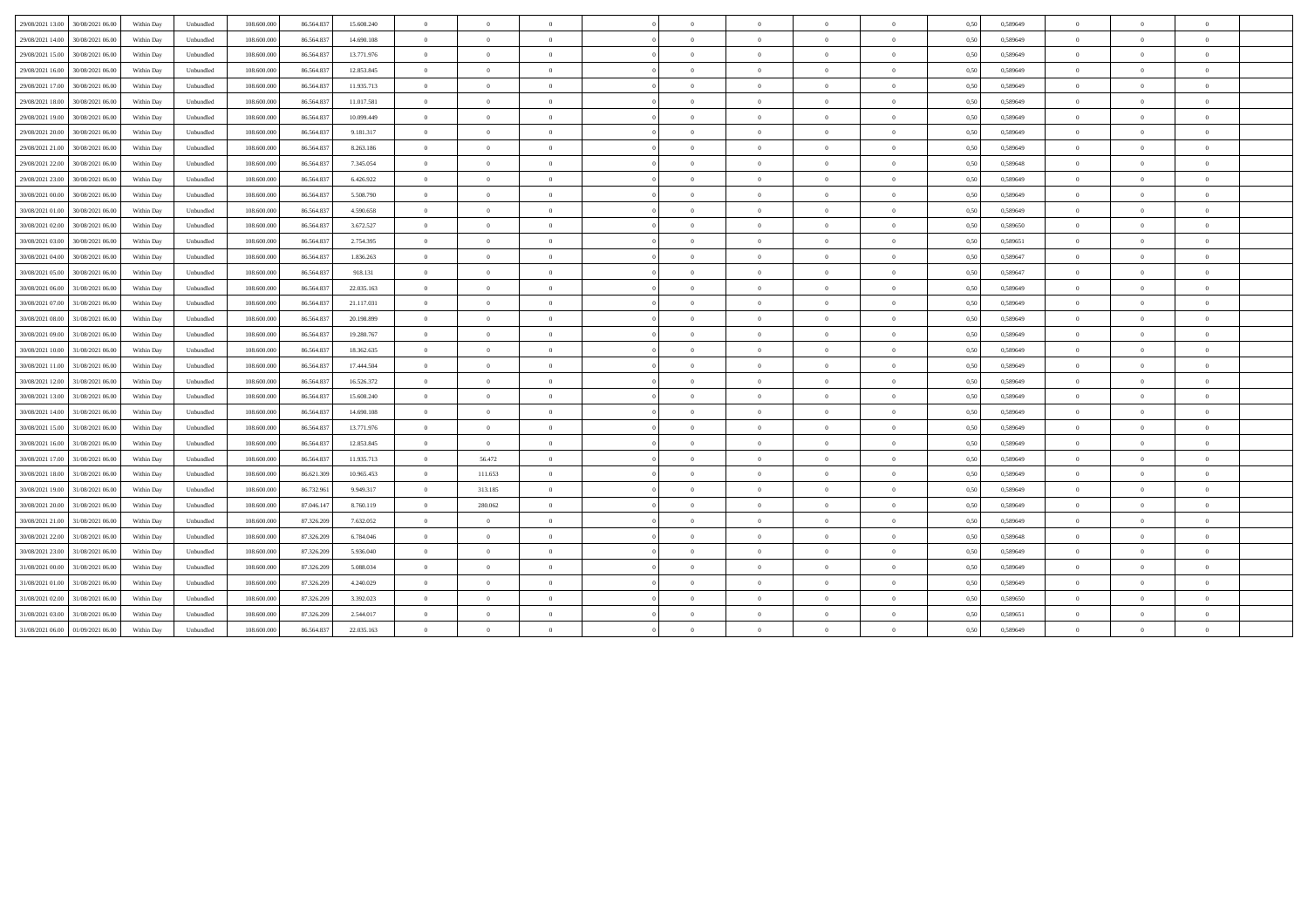## **SNAM RETE GAS**

**Transportation capacity at Entry Point interconnected with foreign pipelines**

**Update to 30/08/2021 of offered and assigned capacity in auction day-ahead and within-day**

**Thermal Year 2020/2021**

(Values in Ncm/day (0° C; 1,01325 bar) - 1 Scm=0,94794378 Ncm; Prices in c/Ncm)

**Entry Point**

**TARVISIO**

|                  | Timeframe        |                     |                                 |                             | Assigned                        | <b>Offered capacity</b> |                |                | <b>Assigned capacity</b> | Day-Ahead                                | <b>Total Prices</b>     |                                  |                                  |                                      |                     |                         |                                  | <b>SRG Prices</b>                |                                              |             |
|------------------|------------------|---------------------|---------------------------------|-----------------------------|---------------------------------|-------------------------|----------------|----------------|--------------------------|------------------------------------------|-------------------------|----------------------------------|----------------------------------|--------------------------------------|---------------------|-------------------------|----------------------------------|----------------------------------|----------------------------------------------|-------------|
| From             | To               | <b>Auction type</b> | <b>Offered</b><br>capacity type | Transportati<br>on capacity | capacity<br>(before<br>auction) | Firm                    | Interruptible  | Firm           | Interruptible            | Interrupted<br>Capacity<br>Interruptible | Reserve price -<br>Firm | <b>Auction premiun</b><br>- Firm | Reserve price -<br>Interruptible | Auction premium<br>$-$ Interruptible | <b>Split factor</b> | Reserve price -<br>Firm | <b>Auction</b><br>premium - Firm | Reserve price -<br>Interruptible | <b>Auction</b><br>premium -<br>Interruptible | <b>Note</b> |
| 01/08/2021 06:00 | 02/08/2021 06:00 | Day Ahead           | Bundled                         | 114.563.756                 | 82.735.324                      | 8.156.583               | $\overline{0}$ | $\overline{0}$ | $\Omega$                 |                                          | $\theta$                | $\theta$                         | $\Omega$                         | $\Omega$                             | 0,50                | 0,005590                | $\Omega$                         | 0,005590                         | $\theta$                                     |             |
| 01/08/2021 06:00 | 02/08/2021 06:00 | Day Ahead           | Unbundled                       | 114.563.756                 | 82.735.324                      | 23.671.849              | $\overline{0}$ | 4.817.363      | $\Omega$                 |                                          | $\Omega$                | $\mathbf{a}$                     | $\Omega$                         | $\Omega$                             | 0,50                | 0.005590                | $\overline{0}$                   | 0.005590                         | $\theta$                                     |             |
| 02/08/2021 06:00 | 03/08/2021 06:00 | Day Ahead           | Bundled                         | 114.563.75                  | 82.735.32                       | 10.440.034              | $\Omega$       | $\Omega$       | $\Omega$                 |                                          | $\Omega$                |                                  | $\Omega$                         | $\Omega$                             | 0,50                | 0,005590                | $\theta$                         | 0,005590                         | $\theta$                                     |             |
| 02/08/2021 06:00 | 03/08/2021 06:00 | Day Ahead           | Unbundled                       | 114,563,756                 | 82,735,324                      | 21.388.398              | $\overline{0}$ | 10.698.610     | $\Omega$                 |                                          | $\theta$                | $\theta$                         | $\overline{0}$                   | $\theta$                             | 0.50                | 0.005590                | $\theta$                         | 0.005590                         | $\theta$                                     |             |
| 03/08/2021 06:00 | 04/08/2021 06:00 | Day Ahead           | Unbundled                       | 114.563.756                 | 82.735.324                      | 24.057.010              | $\overline{0}$ | 10.698.610     | $\overline{0}$           |                                          | $\theta$                | $\theta$                         | $\overline{0}$                   | $\,$ 0                               | 0,50                | 0,005590                | $\,$ 0 $\,$                      | 0,005590                         | $\overline{0}$                               |             |
| 03/08/2021 06:00 | 04/08/2021 06.00 | Day Ahead           | Bundled                         | 114.563.756                 | 82.735.32                       | 7.771.422               | $\overline{0}$ | $\overline{0}$ | $\theta$                 |                                          | $\theta$                | $\theta$                         | $\overline{0}$                   | $\bf{0}$                             | 0,50                | 0,005590                | $\theta$                         | 0,005590                         | $\overline{0}$                               |             |
| 04/08/2021 06:00 | 05/08/2021 06:00 | Day Ahead           | Bundled                         | 114.563.756                 | 82.735.32                       | 7.771.422               | $\overline{0}$ | $\Omega$       | $\Omega$                 |                                          | $\theta$                | $\theta$                         | $\overline{0}$                   | $\theta$                             | 0,50                | 0.005590                | $\mathbf{0}$                     | 0.005590                         | $\theta$                                     |             |
| 04/08/2021 06:00 | 05/08/2021 06:00 | Day Ahead           | Unbundled                       | 114.563.756                 | 82.735.324                      | 24.057.010              | $\overline{0}$ | 10.493.666     | $\Omega$                 |                                          | $\theta$                | $\theta$                         | $\overline{0}$                   | $\bf{0}$                             | 0,50                | 0,005590                | $\overline{0}$                   | 0,005590                         | $\theta$                                     |             |
| 05/08/2021 06:00 | 06/08/2021 06:00 | Day Ahead           | Bundled                         | 114,563,756                 | 82,735,324                      | 2.632.472               | $\Omega$       | $\Omega$       | $\Omega$                 |                                          | $\Omega$                |                                  | $\Omega$                         | $\theta$                             | 0.50                | 0.005590                | $\theta$                         | 0.005590                         | $\Omega$                                     |             |
| 05/08/2021 06:00 | 06/08/2021 06.0  | Day Ahead           | Unbundled                       | 114.563.756                 | 82.735.32                       | 29.195.960              | $\Omega$       | 9.761.049      | $\Omega$                 |                                          | $\Omega$                | $\theta$                         | $\Omega$                         | $\Omega$                             | 0,50                | 0,005590                | $\theta$                         | 0,005590                         | $\theta$                                     |             |
| 06/08/2021 06:00 | 07/08/2021 06:00 | Day Ahead           | Unbundled                       | 114.563.756                 | 82.735.324                      | 24.057.010              | $\overline{0}$ | 9.761.049      | $\theta$                 |                                          | $\theta$                | $\theta$                         | $\theta$                         | $\bf{0}$                             | 0,50                | 0,005590                | $\theta$                         | 0,005590                         | $\overline{0}$                               |             |
| 06/08/2021 06:00 | 07/08/2021 06:00 | Day Ahead           | Bundled                         | 114.563.756                 | 82.735.324                      | 7.771.422               | $\overline{0}$ | $\Omega$       | $\Omega$                 |                                          | $\Omega$                | $\theta$                         | $\Omega$                         | $\Omega$                             | 0.50                | 0.005590                | $\mathbf{0}$                     | 0.005590                         | $\theta$                                     |             |
| 07/08/2021 06:00 | 08/08/2021 06.0  | Day Ahead           | Unbundled                       | 114.563.75                  | 82.735.32                       | 23.788.858              | $\overline{0}$ | 9.761.049      | $\theta$                 |                                          | $\theta$                | $\theta$                         | $\overline{0}$                   | $\bf{0}$                             | 0,50                | 0,005590                | $\theta$                         | 0,005590                         | $\overline{0}$                               |             |
| 07/08/2021 06:00 | 08/08/2021 06:00 | Day Ahead           | Bundled                         | 114.563.756                 | 82.735.324                      | 8.039.574               | $\overline{0}$ | $\Omega$       | $\Omega$                 |                                          | $\theta$                | $\theta$                         | $\Omega$                         | $\Omega$                             | 0,50                | 0,005590                | $\mathbf{0}$                     | 0,005590                         | $\theta$                                     |             |
| 08/08/2021 06:00 | 09/08/2021 06:00 | Day Ahead           | Unbundled                       | 114.563.756                 | 82.735.32                       | 23,776,868              | $\overline{0}$ | 8.583.222      | $\Omega$                 |                                          | $\theta$                | $\mathbf{a}$                     | $\Omega$                         | $\theta$                             | 0,50                | 0.005590                | $\theta$                         | 0.005590                         | $\theta$                                     |             |
| 08/08/2021 06:00 | 09/08/2021 06:00 | Day Ahead           | Bundled                         | 114.563.75                  | 82.735.32                       | 8.051.564               | $\Omega$       | $\Omega$       | $\Omega$                 |                                          | $\Omega$                | $\theta$                         | $\Omega$                         | $\theta$                             | 0,50                | 0,005590                | $\theta$                         | 0,005590                         | $\theta$                                     |             |
| 09/08/2021 06:00 | 10/08/2021 06:00 | Day Ahead           | Bundled                         | 114.563.756                 | 82.735.324                      | 7.939.260               | $\overline{0}$ | $\overline{0}$ | $\overline{0}$           |                                          | $\theta$                | $\theta$                         | $\overline{0}$                   | $\bf{0}$                             | 0,50                | 0,005590                | $\mathbf{0}$                     | 0,005590                         | $\overline{0}$                               |             |
| 09/08/2021 06:00 | 10/08/2021 06:00 | Day Ahead           | Unbundled                       | 114.563.756                 | 82.735.324                      | 23.889.172              | $\overline{0}$ | 8.583.222      | $\overline{0}$           |                                          | $\overline{0}$          | $\theta$                         | $\bf{0}$                         | $\bf{0}$                             | 0,50                | 0,005590                | $\,0\,$                          | 0,005590                         | $\overline{0}$                               |             |
| 10/08/2021 06:00 | 11/08/2021 06.00 | Day Ahead           | Unbundled                       | 114.563.75                  | 82.735.32                       | 24.166.443              | $\overline{0}$ | 8.583.222      | $\Omega$                 |                                          | $\Omega$                | $\Omega$                         | $\Omega$                         | $\bf{0}$                             | 0,50                | 0,005590                | $\mathbf{0}$                     | 0,005590                         | $\theta$                                     |             |
| 10/08/2021 06:00 | 11/08/2021 06:00 | Day Ahead           | Bundled                         | 114,563,756                 | 82,735,324                      | 7.661.989               | $\overline{0}$ | $\Omega$       | $\Omega$                 |                                          | $\Omega$                | $\theta$                         | $\overline{0}$                   | $\theta$                             | 0.50                | 0.005590                | $\theta$                         | 0.005590                         | $\theta$                                     |             |
| 11/08/2021 06:00 | 12/08/2021 06:00 | Day Ahead           | Bundled                         | 114.563.756                 | 82.735.324                      | 7.661.989               | $\overline{0}$ | $\Omega$       | $\Omega$                 |                                          | $\theta$                | $\theta$                         | $\Omega$                         | $\bf{0}$                             | 0,50                | 0,005590                | $\overline{0}$                   | 0,005590                         | $\theta$                                     |             |
| 11/08/2021 06:00 | 12/08/2021 06:00 | Day Ahead           | Unbundled                       | 114,563,756                 | 82,735,324                      | 24.166.443              | $\Omega$       | 8.583.222      | $\Omega$                 |                                          | $\Omega$                |                                  | $\Omega$                         | $\theta$                             | 0.50                | 0.005590                | $\theta$                         | 0.005590                         | $\theta$                                     |             |
| 12/08/2021 06:00 | 13/08/2021 06:00 | Day Ahead           | Unbundled                       | 114.563.756                 | 82.735.324                      | 23.878.204              | $\overline{0}$ | 8.583.222      | $\overline{0}$           |                                          | $\theta$                | $\theta$                         | $\overline{0}$                   | $\overline{0}$                       | 0,50                | 0,005590                | $\,0\,$                          | 0,005590                         | $\overline{0}$                               |             |
| 12/08/2021 06:00 | 13/08/2021 06:00 | Day Ahead           | Bundled                         | 114.563.756                 | 82.735.324                      | 7.950.228               | $\overline{0}$ | $\overline{0}$ | $\theta$                 |                                          | $\theta$                | $\theta$                         | $\overline{0}$                   | $\bf{0}$                             | 0,50                | 0,005590                | $\theta$                         | 0,005590                         | $\overline{0}$                               |             |
| 13/08/2021 06:00 | 14/08/2021 06:00 | Day Ahead           | <b>Bundled</b>                  | 114,563,756                 | 82,735,324                      | 7.672.865               | $\overline{0}$ | $\Omega$       | $\Omega$                 |                                          | $\theta$                | $\theta$                         | $\theta$                         | $\Omega$                             | 0.50                | 0.005590                | $\mathbf{0}$                     | 0.005590                         | $\theta$                                     |             |
| 13/08/2021 06:00 | 14/08/2021 06:00 | Day Ahead           | Unbundled                       | 114,563,756                 | 82.735.32                       | 24.155.566              | $\overline{0}$ | 8.583.222      | $\Omega$                 |                                          | $\theta$                | $\theta$                         | $\Omega$                         | $\Omega$                             | 0.50                | 0.005590                | $\mathbf{0}$                     | 0.005590                         | $\Omega$                                     |             |
| 14/08/2021 06:00 | 15/08/2021 06:00 | Day Ahead           | Bundled                         | 114.563.756                 | 82.735.32                       | 7.895.329               | $\Omega$       | $\Omega$       | $\Omega$                 |                                          | $\Omega$                | $\theta$                         | $\Omega$                         | $\Omega$                             | 0,50                | 0,005590                | $\theta$                         | 0.005590                         | $\theta$                                     |             |
| 14/08/2021 06:00 | 15/08/2021 06:00 | Day Ahead           | Unbundled                       | 114,563,756                 | 82,735,324                      | 23.933.103              | $\overline{0}$ | 8.583.222      | $\Omega$                 |                                          | $\theta$                | $\theta$                         | $\theta$                         | $\theta$                             | 0.50                | 0.005590                | $\mathbf{0}$                     | 0.005590                         | $\theta$                                     |             |
| 15/08/2021 06:00 | 16/08/2021 06:00 | Day Ahead           | Bundled                         | 114.563.756                 | 82.735.324                      | 7.770.304               | $\overline{0}$ | $\overline{0}$ | $\Omega$                 |                                          | $\theta$                | $\theta$                         | $\Omega$                         | $\bf{0}$                             | 0,50                | 0,005590                | $\mathbf{0}$                     | 0,005590                         | $\overline{0}$                               |             |
| 15/08/2021 06:00 | 16/08/2021 06:00 | Day Ahead           | Unbundled                       | 114.563.756                 | 82.735.324                      | 24.058.128              | $\overline{0}$ | 8.583.222      | $\overline{0}$           |                                          | $\theta$                | $\theta$                         | $\overline{0}$                   | $\bf{0}$                             | 0,50                | 0,005590                | $\mathbf{0}$                     | 0,005590                         | $\overline{0}$                               |             |
| 16/08/2021 06:00 | 17/08/2021 06:00 | Day Ahead           | Bundled                         | 114.563.756                 | 82.735.32                       | 7 660 860               | $\overline{0}$ | $\Omega$       | $\overline{0}$           |                                          | $\theta$                | $\theta$                         | $\overline{0}$                   | $\overline{0}$                       | 0,50                | 0.005590                | $\mathbf{0}$                     | 0.005590                         | $\theta$                                     |             |
| 16/08/2021 06:00 | 17/08/2021 06.00 | Day Ahead           | Unbundled                       | 114.563.75                  | 82.735.32                       | 24.167.571              | $\overline{0}$ | 8.583.222      | $\theta$                 |                                          | $\theta$                | $\theta$                         | $\overline{0}$                   | $\bf{0}$                             | 0,50                | 0,005590                | $\theta$                         | 0,005590                         | $\theta$                                     |             |
| 17/08/2021 06:00 | 18/08/2021 06:00 | Day Ahead           | Unbundled                       | 114,563,756                 | 82,735,324                      | 24.167.564              | $\overline{0}$ | 8.583.222      | $\Omega$                 |                                          | $\Omega$                | $\theta$                         | $\Omega$                         | $\theta$                             | 0.50                | 0.005590                | $\Omega$                         | 0.005590                         | $\theta$                                     |             |
| 17/08/2021 06:00 | 18/08/2021 06:00 | Day Ahead           | Bundled                         | 114.563.756                 | 82.735.324                      | 7.660.868               | $\overline{0}$ | $\Omega$       | $\theta$                 |                                          | $\theta$                | $\theta$                         | $\overline{0}$                   | $\bf{0}$                             | 0,50                | 0,005590                | $\overline{0}$                   | 0,005590                         | $\theta$                                     |             |
| 18/08/2021 06:00 | 19/08/2021 06.0  | Day Ahead           | Unbundled                       | 114.563.75                  | 82.735.32                       | 23.890.199              | $\overline{0}$ | 8.583.222      | $\theta$                 |                                          | $\theta$                | $\theta$                         | $\overline{0}$                   | $\bf{0}$                             | 0,50                | 0,005590                | $\overline{0}$                   | 0,005590                         | $\overline{0}$                               |             |
| 18/08/2021 06:00 | 19/08/2021 06:00 | Day Ahead           | Bundled                         | 114.563.756                 | 82.735.324                      | 7.938.232               | $\overline{0}$ | $\Omega$       | $\Omega$                 |                                          | $\theta$                | $\theta$                         | $\Omega$                         | $\Omega$                             | 0,50                | 0.005590                | $\Omega$                         | 0.005590                         | $\theta$                                     |             |
| 19/08/2021 06:00 | 20/08/2021 06:00 | Day Ahead           | Unbundled                       | 114.563.756                 | 82.735.324                      | 29.195.960              | $\overline{0}$ | 8.583.210      | $\Omega$                 |                                          | $\theta$                | $\Omega$                         | $\Omega$                         | $\Omega$                             | 0,50                | 0,005590                | $\theta$                         | 0,005590                         | $\theta$                                     |             |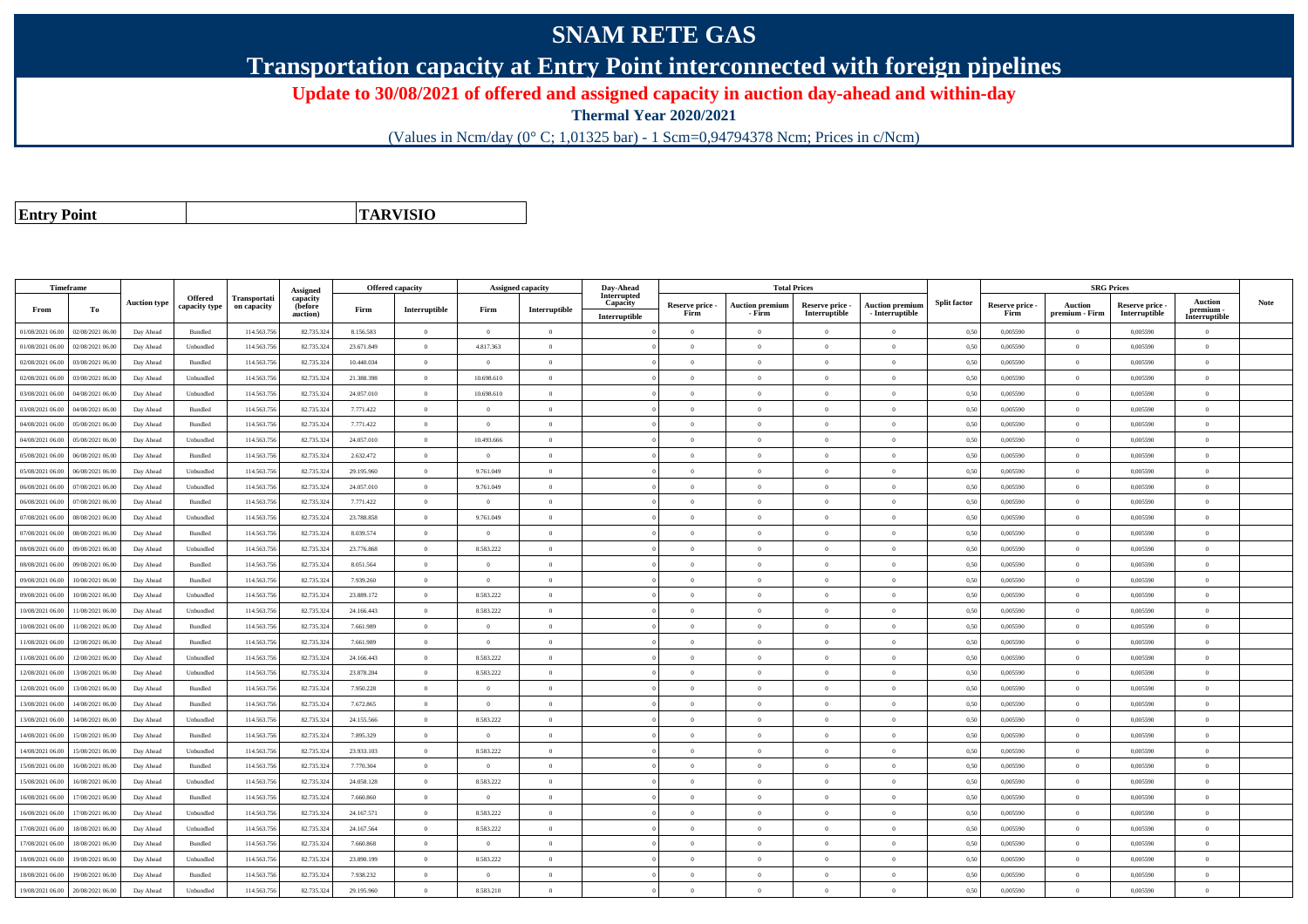| 19/08/2021 06:00<br>20/08/2021 06:00         | Day Ahead  | Bundled   | 114.563.756 | 82.735.324 | 2.632.472      | $\overline{0}$ | $\overline{0}$ |                |                | $\overline{0}$ | $\theta$       |                | 0,50 | 0,005590 | $\overline{0}$ | 0,005590       |                |  |
|----------------------------------------------|------------|-----------|-------------|------------|----------------|----------------|----------------|----------------|----------------|----------------|----------------|----------------|------|----------|----------------|----------------|----------------|--|
|                                              |            |           |             |            |                |                |                |                |                |                |                |                |      |          |                |                |                |  |
| 20/08/2021 06:00<br>21/08/2021 06.00         | Day Ahead  | Unbundled | 114.563.75  | 82.735.32  | 24.167.564     | $\bf{0}$       | 8.583.222      | $\overline{0}$ | $\overline{0}$ | $\overline{0}$ | $\overline{0}$ | $\bf{0}$       | 0,50 | 0,005590 | $\bf{0}$       | 0,005590       | $\Omega$       |  |
| 20/08/2021 06:00<br>21/08/2021 06:00         | Day Ahead  | Bundled   | 114,563,756 | 82.735.324 | 7.660.868      | $\overline{0}$ | $\overline{0}$ | $\overline{0}$ | $\overline{0}$ | $\overline{0}$ | $\overline{0}$ | $\overline{0}$ | 0,50 | 0.005590 | $\overline{0}$ | 0.005590       | $\overline{0}$ |  |
| 21/08/2021 06:00<br>22/08/2021 06:00         | Day Ahead  | Unbundled | 114.563.756 | 82.735.324 | 24.124.924     | $\overline{0}$ | 8.583.222      | $\overline{0}$ | $\overline{0}$ | $\bf{0}$       | $\overline{0}$ | $\overline{0}$ | 0,50 | 0,005590 | $\overline{0}$ | 0,005590       | $\overline{0}$ |  |
| 21/08/2021 06.00<br>22/08/2021 06.00         | Day Ahead  | Bundled   | 114.563.75  | 82.735.324 | 7.703.507      | $\bf{0}$       | $\overline{0}$ | $\overline{0}$ | $\overline{0}$ | $\overline{0}$ | $\overline{0}$ | $\bf{0}$       | 0,50 | 0,005590 | $\bf{0}$       | 0,005590       | $\Omega$       |  |
| 22/08/2021 06.00<br>23/08/2021 06:00         | Day Ahead  | Unbundled | 114,563,756 | 82.735.32  | 23.851.121     | $\overline{0}$ | 8.583.222      | $\overline{0}$ | $\overline{0}$ | $\overline{0}$ | $\overline{0}$ | $\overline{0}$ | 0.50 | 0.005590 | $\overline{0}$ | 0.005590       | $\overline{0}$ |  |
|                                              |            |           |             |            |                | $\overline{0}$ | $\overline{0}$ | $\overline{0}$ | $\overline{0}$ |                | $\overline{0}$ | $\overline{0}$ |      |          |                |                | $\overline{0}$ |  |
| 22/08/2021 06:00<br>23/08/2021 06:00         | Day Ahead  | Bundled   | 114.563.756 | 82.735.324 | 7.977.311      |                |                |                |                | $\bf{0}$       |                |                | 0,50 | 0,005590 | $\overline{0}$ | 0,005590       |                |  |
| 23/08/2021 06.00<br>24/08/2021 06.0          | Day Ahead  | Unbundled | 114.563.75  | 82.735.32  | 24.171.786     | $\bf{0}$       | 8.583.222      | $\overline{0}$ | $\overline{0}$ | $\overline{0}$ | $\overline{0}$ | $\bf{0}$       | 0,50 | 0,005590 | $\bf{0}$       | 0,005590       | $\Omega$       |  |
| 23/08/2021 06.00<br>24/08/2021 06:00         | Day Ahead  | Bundled   | 114,563,756 | 82.735.324 | 7.656.646      | $\overline{0}$ | $\overline{0}$ | $\overline{0}$ | $\overline{0}$ | $\bf{0}$       | $\overline{0}$ | $\overline{0}$ | 0.50 | 0.005590 | $\overline{0}$ | 0.005590       | $\overline{0}$ |  |
| 24/08/2021 06.00<br>25/08/2021 06:00         | Day Ahead  | Bundled   | 114.563.756 | 82.735.324 | 7.938.225      | $\overline{0}$ | $\overline{0}$ | $\overline{0}$ | $\overline{0}$ | $\overline{0}$ | $\overline{0}$ | $\overline{0}$ | 0,50 | 0,005590 | $\overline{0}$ | 0,005590       | $\overline{0}$ |  |
| 24/08/2021 06.00<br>25/08/2021 06.0          | Day Ahead  | Unbundled | 114.563.75  | 82.735.324 | 23.890.207     | $\bf{0}$       | 8.583.210      | $\overline{0}$ | $\overline{0}$ | $\overline{0}$ | $\overline{0}$ | $\bf{0}$       | 0,50 | 0,005590 | $\bf{0}$       | 0,005590       | $\Omega$       |  |
| 25/08/2021 06.00<br>26/08/2021 06:00         | Day Ahead  | Unbundled | 114,563,756 | 82.735.32  | 31.828.432     | $\overline{0}$ | 8.583.210      | $\overline{0}$ | $\overline{0}$ | $\overline{0}$ | $\overline{0}$ | $\overline{0}$ | 0.50 | 0.005590 | $\overline{0}$ | 0.005590       | $\overline{0}$ |  |
| 25/08/2021 06:00<br>26/08/2021 06:00         | Day Ahead  | Bundled   | 114.563.756 | 82.735.324 | $\overline{0}$ | 22.203.156     | $\overline{0}$ | $\overline{0}$ | $\overline{0}$ | $\overline{0}$ | $\overline{0}$ | $\overline{0}$ | 0,50 | 0,005590 | $\overline{0}$ | 0,005590       | $\overline{0}$ |  |
|                                              |            |           |             |            |                |                |                |                |                |                |                |                |      |          |                |                |                |  |
| 26/08/2021 06.00<br>27/08/2021 06.00         | Day Ahead  | Unbundled | 114.563.756 | 82.735.324 | 31.828.432     | $\bf{0}$       | 8.583.210      | $\overline{0}$ | $\overline{0}$ | $\overline{0}$ | $\overline{0}$ | $\bf{0}$       | 0,50 | 0,005590 | $\overline{0}$ | 0,005590       | $\Omega$       |  |
| 26/08/2021 06:00<br>27/08/2021 06:00         | Day Ahead  | Bundled   | 114,563,756 | 82.735.32  | $\overline{0}$ | 21.359.633     | $\overline{0}$ | $\overline{0}$ | $\overline{0}$ | $\bf{0}$       | $\overline{0}$ | $\overline{0}$ | 0.50 | 0.005590 | $\overline{0}$ | 0.005590       | $\overline{0}$ |  |
| 27/08/2021 06:00<br>28/08/2021 06:00         | Day Ahead  | Unbundled | 114.563.756 | 82.735.324 | 31.828.432     | $\overline{0}$ | 8.583.210      | $\overline{0}$ | $\overline{0}$ | $\bf{0}$       | $\overline{0}$ | $\overline{0}$ | 0,50 | 0,005590 | $\mathbf{0}$   | 0,005590       | $\overline{0}$ |  |
| 27/08/2021 06.00<br>28/08/2021 06.0          | Day Ahead  | Bundled   | 114.563.75  | 82.735.324 | $\bf{0}$       | 21.359.633     | $\bf{0}$       | $\overline{0}$ | $\overline{0}$ | $\overline{0}$ | $\overline{0}$ | $\bf{0}$       | 0,50 | 0,005590 | $\overline{0}$ | 0,005590       | $\overline{0}$ |  |
| 28/08/2021 06:00<br>29/08/2021 06:00         | Day Ahead  | Unbundled | 114,563,756 | 82.735.324 | 31.828.432     | $\overline{0}$ | 8.583.210      | $\overline{0}$ | $\overline{0}$ | $\overline{0}$ | $\overline{0}$ | $\overline{0}$ | 0.50 | 0.005590 | $\overline{0}$ | 0.005590       | $\overline{0}$ |  |
| 28/08/2021 06:00<br>29/08/2021 06:00         | Day Ahead  | Bundled   | 114.563.756 | 82.735.324 | $\overline{0}$ | 23.668.198     | $\overline{0}$ | $\overline{0}$ | $\overline{0}$ | $\bf{0}$       | $\overline{0}$ | $\overline{0}$ | 0,50 | 0,005590 | $\overline{0}$ | 0,005590       | $\overline{0}$ |  |
| 29/08/2021 06.00<br>30/08/2021 06.00         | Day Ahead  | Unbundled | 114.563.756 | 82.735.32  | 31.828.432     | $\overline{0}$ | 8.583.210      | $\overline{0}$ | $\overline{0}$ | $\overline{0}$ | $\overline{0}$ | $\bf{0}$       | 0,50 | 0,005590 | $\overline{0}$ | 0,005590       | $\Omega$       |  |
|                                              |            |           |             |            |                |                |                |                |                |                |                |                |      |          |                |                |                |  |
| 29/08/2021 06.00<br>30/08/2021 06:00         | Day Ahead  | Bundled   | 114,563,756 | 82.735.32  | $\overline{0}$ | 20.468.366     | $\overline{0}$ | $\overline{0}$ | $\overline{0}$ | $\overline{0}$ | $\overline{0}$ | $\overline{0}$ | 0.50 | 0.005590 | $\overline{0}$ | 0.005590       | $\overline{0}$ |  |
| 30/08/2021 06:00<br>31/08/2021 06:00         | Day Ahead  | Unbundled | 114.563.756 | 82.735.324 | 31.828.432     | $\overline{0}$ | 8.583.210      | $\overline{0}$ | $\overline{0}$ | $\bf{0}$       | $\overline{0}$ | $\overline{0}$ | 0,50 | 0,005590 | $\mathbf{0}$   | 0,005590       | $\overline{0}$ |  |
| 30/08/2021 06.00<br>31/08/2021 06.00         | Day Ahead  | Bundled   | 114.563.75  | 82.735.324 | $\bf{0}$       | 20.468.366     | $\overline{0}$ | $\overline{0}$ | $\overline{0}$ | $\overline{0}$ | $\overline{0}$ | $\bf{0}$       | 0,50 | 0,005590 | $\overline{0}$ | 0,005590       | $\overline{0}$ |  |
| 31/08/2021 06.00<br>01/09/2021 06:00         | Day Ahead  | Bundled   | 114,563,756 | 82.735.324 | $\overline{0}$ | 13.539.248     | $\overline{0}$ | $\overline{0}$ | $\overline{0}$ | $\bf{0}$       | $\overline{0}$ | $\overline{0}$ | 0.50 | 0.005590 | $\overline{0}$ | 0.005590       | $\overline{0}$ |  |
| 31/08/2021 06.00<br>01/09/2021 06:00         | Day Ahead  | Unbundled | 114.563.756 | 82.735.324 | 31.828.432     | $\overline{0}$ | 8.583.210      | $\overline{0}$ | $\overline{0}$ | $\overline{0}$ | $\overline{0}$ | $\overline{0}$ | 0,50 | 0,005590 | $\overline{0}$ | 0,005590       | $\overline{0}$ |  |
| 01/08/2021 06.00<br>02/08/2021 06.0          | Within Day | Unbundled | 114.563.75  | 87.552.68  | 18.854.485     | $\bf{0}$       | $\overline{0}$ | $\overline{0}$ | $\overline{0}$ | $\overline{0}$ | $\overline{0}$ | $\bf{0}$       | 0,50 | 0,558954 | $\overline{0}$ | $\bf{0}$       | $\Omega$       |  |
| 01/08/2021 06:00<br>02/08/2021 06:00         | Within Day | Bundled   | 114,563,756 | 87.552.687 | 8.156.582      | $\overline{0}$ | $\overline{0}$ | $\overline{0}$ | $\overline{0}$ | $\overline{0}$ | $\overline{0}$ | $\overline{0}$ | 0.50 | 0.558954 |                | $\overline{0}$ | $\Omega$       |  |
|                                              |            |           |             |            |                |                |                |                |                |                |                |                |      |          | $\overline{0}$ |                |                |  |
| 01/08/2021 07.00<br>02/08/2021 06:00         | Within Day | Unbundled | 114.563.756 | 87.552.687 | 18.068.882     | $\overline{0}$ | $\overline{0}$ | $\overline{0}$ | $\overline{0}$ | $\overline{0}$ | $\overline{0}$ | $\overline{0}$ | 0,50 | 0,558954 | $\overline{0}$ | $\overline{0}$ | $\overline{0}$ |  |
| 01/08/2021 07:00<br>02/08/2021 06.0          | Within Day | Bundled   | 114.563.75  | 87.552.687 | 7.816.724      | $\bf{0}$       | $\overline{0}$ | $\overline{0}$ |                | $\overline{0}$ | $\overline{0}$ | $\bf{0}$       | 0,50 | 0,558954 | $\overline{0}$ | $\bf{0}$       | $\Omega$       |  |
| 01/08/2021 08:00<br>02/08/2021 06:00         | Within Day | Unbundled | 114,563,756 | 87.552.687 | 17.283.278     | $\overline{0}$ | $\overline{0}$ | $\overline{0}$ | $\overline{0}$ | $\bf{0}$       | $\overline{0}$ | $\overline{0}$ | 0.50 | 0.558954 | $\overline{0}$ | $\overline{0}$ | $\overline{0}$ |  |
| 01/08/2021 08:00<br>02/08/2021 06:00         | Within Day | Bundled   | 114.563.756 | 87.552.687 | 7.476.867      | $\overline{0}$ | $\overline{0}$ | $\overline{0}$ | $\Omega$       | $\overline{0}$ | $\overline{0}$ | $\overline{0}$ | 0,50 | 0,558954 | $\overline{0}$ | $\overline{0}$ | $\theta$       |  |
| 01/08/2021 09:00<br>02/08/2021 06.0          | Within Day | Unbundled | 114.563.75  | 87.552.68  | 16.497.675     | $\overline{0}$ | $\overline{0}$ | $\overline{0}$ | $\overline{0}$ | $\overline{0}$ | $\overline{0}$ | $\bf{0}$       | 0,50 | 0,558954 | $\overline{0}$ | $\overline{0}$ | $\overline{0}$ |  |
| 01/08/2021 09:00<br>02/08/2021 06:00         | Within Day | Bundled   | 114,563,756 | 87.552.687 | 7.137.010      | $\overline{0}$ | $\bf{0}$       | $\overline{0}$ | $\overline{0}$ | $\overline{0}$ | $\overline{0}$ | $\overline{0}$ | 0.50 | 0,558954 | $\bf{0}$       | $\overline{0}$ | $\overline{0}$ |  |
| 01/08/2021 11:00<br>02/08/2021 06:00         | Within Dav | Bundled   | 114.563.756 | 87.552.687 | 6.457.294      | $\overline{0}$ | $\overline{0}$ | $\Omega$       | $\Omega$       | $\overline{0}$ | $\overline{0}$ | $\overline{0}$ | 0,50 | 0,558954 | $\overline{0}$ | $\overline{0}$ | $\theta$       |  |
|                                              |            |           |             |            |                |                |                |                |                |                |                |                |      |          |                |                |                |  |
| 01/08/2021 11:00<br>02/08/2021 06.0          | Within Day | Unbundled | 114.563.756 | 87.552.687 | 14.926.467     | $\bf{0}$       | $\overline{0}$ | $\overline{0}$ | $\overline{0}$ | $\overline{0}$ | $\overline{0}$ | $\bf{0}$       | 0,50 | 0,558954 | $\overline{0}$ | $\overline{0}$ | $\overline{0}$ |  |
| 01/08/2021 12:00<br>02/08/2021 06:00         | Within Day | Unbundled | 114,563,756 | 87.552.687 | 14.140.864     | $\overline{0}$ | $\overline{0}$ | $\overline{0}$ | $\overline{0}$ | $\overline{0}$ | $\overline{0}$ | $\overline{0}$ | 0.50 | 0.558954 | $\overline{0}$ | $\overline{0}$ | $\overline{0}$ |  |
| 01/08/2021 12:00<br>02/08/2021 06:00         | Within Day | Bundled   | 114.563.756 | 87.552.687 | 6.117.437      | $\overline{0}$ | $\overline{0}$ | $\overline{0}$ | $\Omega$       | $\overline{0}$ | $\overline{0}$ | $\overline{0}$ | 0,50 | 0,558954 | $\overline{0}$ | $\overline{0}$ | $\theta$       |  |
| 01/08/2021 13:00<br>02/08/2021 06.0          | Within Day | Unbundled | 114.563.75  | 87.552.687 | 13.355.260     | $\overline{0}$ | $\overline{0}$ | $\overline{0}$ | $\overline{0}$ | $\overline{0}$ | $\overline{0}$ | $\bf{0}$       | 0,50 | 0,558954 | $\overline{0}$ | $\bf{0}$       | $\overline{0}$ |  |
| 01/08/2021 13:00<br>02/08/2021 06:00         | Within Day | Bundled   | 114,563,756 | 87.552.687 | 5.777.579      | $\overline{0}$ | $\overline{0}$ | $\overline{0}$ | $\overline{0}$ | $\bf{0}$       | $\overline{0}$ | $\overline{0}$ | 0.50 | 0.558954 | $\overline{0}$ | $\overline{0}$ | $\overline{0}$ |  |
| 01/08/2021 14:00<br>02/08/2021 06:00         | Within Dav | Unbundled | 114.563.756 | 87.552.687 | 12.569.657     | $\overline{0}$ | $\overline{0}$ | $\overline{0}$ | $\Omega$       | $\overline{0}$ | $\overline{0}$ | $\overline{0}$ | 0,50 | 0,558954 | $\overline{0}$ | $\overline{0}$ | $\theta$       |  |
| 01/08/2021 14:00<br>02/08/2021 06.0          | Within Day | Bundled   | 114.563.75  | 87.552.687 | 5.437.721      | $\overline{0}$ | $\overline{0}$ | $\overline{0}$ | $\overline{0}$ | $\overline{0}$ | $\overline{0}$ | $\bf{0}$       | 0,50 | 0,558954 | $\overline{0}$ | $\bf{0}$       | $\overline{0}$ |  |
| 01/08/2021 15:00<br>02/08/2021 06:00         | Within Day | Unbundled | 114,563,756 | 87.552.687 | 11.784.053     | $\overline{0}$ | $\overline{0}$ | $\overline{0}$ | $\Omega$       | $\overline{0}$ | $\overline{0}$ | $\overline{0}$ | 0.50 | 0.558954 | $\overline{0}$ | $\overline{0}$ | $\overline{0}$ |  |
|                                              |            |           |             |            |                |                |                |                |                |                |                |                |      |          |                |                |                |  |
| 01/08/2021 15:00<br>02/08/2021 06:00         | Within Day | Bundled   | 114.563.756 | 87.552.687 | 5.097.864      | $\overline{0}$ | $\theta$       | $\theta$       | $\Omega$       | $\overline{0}$ | $\overline{0}$ | $\theta$       | 0.50 | 0,558954 | $\overline{0}$ | $\theta$       | $\theta$       |  |
| 01/08/2021 16:00<br>02/08/2021 06.00         | Within Day | Unbundled | 114.563.756 | 87.552.687 | 10.998.450     | $\overline{0}$ | $\overline{0}$ | $\overline{0}$ | $\overline{0}$ | $\overline{0}$ | $\bf{0}$       | $\overline{0}$ | 0,50 | 0,558954 | $\overline{0}$ | $\bf{0}$       | $\overline{0}$ |  |
| $01/08/2021\ 16.00 \qquad 02/08/2021\ 06.00$ | Within Day | Bundled   | 114.563.756 | 87.552.687 | 4.758.006      | $\bf{0}$       | $\theta$       |                |                |                |                |                | 0,50 | 0.558954 | $\bf{0}$       |                |                |  |
| 01/08/2021 17:00<br>02/08/2021 06:00         | Within Dav | Bundled   | 114.563.756 | 87.552.687 | 4.418.148      | $\theta$       | $\overline{0}$ | $\overline{0}$ | $\Omega$       | $\overline{0}$ | $\overline{0}$ | $\theta$       | 0,50 | 0,558954 | $\overline{0}$ | $\overline{0}$ | $\theta$       |  |
| 01/08/2021 17:00<br>02/08/2021 06.00         | Within Day | Unbundled | 114.563.756 | 87.552.687 | 10.212.846     | $\overline{0}$ | $\overline{0}$ | $\overline{0}$ | $\overline{0}$ | $\bf{0}$       | $\overline{0}$ | $\overline{0}$ | 0,50 | 0,558954 | $\overline{0}$ | $\overline{0}$ | $\overline{0}$ |  |
| 02/08/2021 06:00<br>01/08/2021 18.00         | Within Day | Unbundled | 114,563,756 | 87.552.687 | 9.427.243      | $\overline{0}$ | $\overline{0}$ | $\overline{0}$ | $\overline{0}$ | $\bf{0}$       | $\overline{0}$ | $\overline{0}$ | 0.50 | 0.558954 | $\overline{0}$ | $\overline{0}$ | $\overline{0}$ |  |
|                                              |            |           |             |            |                |                | $\overline{0}$ |                | $\Omega$       | $\overline{0}$ | $\overline{0}$ |                |      |          |                |                | $\overline{0}$ |  |
| 01/08/2021 18:00<br>02/08/2021 06:00         | Within Dav | Bundled   | 114.563.756 | 87.552.687 | 4.078.290      | $\overline{0}$ |                | $\overline{0}$ |                |                |                | $\mathbf{0}$   | 0,50 | 0,558954 | $\overline{0}$ | $\overline{0}$ |                |  |
| 01/08/2021 19:00<br>02/08/2021 06:00         | Within Day | Unbundled | 114.563.756 | 87.552.687 | 8.641.639      | $\overline{0}$ | $\overline{0}$ | $\overline{0}$ | $\overline{0}$ | $\bf{0}$       | $\overline{0}$ | $\overline{0}$ | 0,50 | 0,558954 | $\overline{0}$ | $\bf{0}$       | $\overline{0}$ |  |
| 01/08/2021 19:00<br>02/08/2021 06:00         | Within Day | Bundled   | 114,563,756 | 87.552.687 | 3.738.434      | $\overline{0}$ | $\overline{0}$ | $\overline{0}$ | $\overline{0}$ | $\overline{0}$ | $\overline{0}$ | $\overline{0}$ | 0.50 | 0.558954 | $\overline{0}$ | $\overline{0}$ | $\overline{0}$ |  |
| 01/08/2021 20:00<br>02/08/2021 06:00         | Within Day | Unbundled | 114.563.756 | 87.552.687 | 7.856.036      | $\overline{0}$ | 996.453        | $\overline{0}$ | $\overline{0}$ | $\overline{0}$ | $\overline{0}$ | $\overline{0}$ | 0,50 | 0,558954 | $\overline{0}$ | $\overline{0}$ | $\overline{0}$ |  |
| 01/08/2021 20:00<br>02/08/2021 06.00         | Within Day | Bundled   | 114.563.75  | 87.552.687 | 3.398.576      | $\overline{0}$ | $\overline{0}$ | $\overline{0}$ | $\overline{0}$ | $\bf{0}$       | $\overline{0}$ | $\overline{0}$ | 0,50 | 0,558954 | $\mathbf{0}$   | $\overline{0}$ | $\overline{0}$ |  |
| 02/08/2021 06:00<br>01/08/2021 21.00         | Within Day | Unbundled | 114,563,756 | 88.549.138 | 6.173.625      | $\overline{0}$ | $\overline{0}$ | $\overline{0}$ | $\overline{0}$ | $\bf{0}$       | $\overline{0}$ | $\overline{0}$ | 0.50 | 0.558955 | $\overline{0}$ | $\overline{0}$ | $\overline{0}$ |  |
| 01/08/2021 21:00<br>02/08/2021 06:00         | Within Dav | Bundled   | 114.563.756 | 88.549.138 | 3.058.718      | $\overline{0}$ | $\overline{0}$ | $\overline{0}$ | $\Omega$       | $\overline{0}$ | $\overline{0}$ | $\overline{0}$ | 0,50 | 0,558955 | $\overline{0}$ | $\overline{0}$ | $\theta$       |  |
|                                              |            |           |             |            |                |                |                |                | $\overline{0}$ |                |                |                |      |          |                |                | $\overline{0}$ |  |
| 01/08/2021 22.00<br>02/08/2021 06:00         | Within Day | Unbundled | 114.563.756 | 88.549.13  | 5.487.666      | $\overline{0}$ | $\overline{0}$ | $\overline{0}$ |                | $\bf{0}$       | $\overline{0}$ | $\mathbf{0}$   | 0,50 | 0,558954 | $\overline{0}$ | $\overline{0}$ |                |  |
| 01/08/2021 22.00 02/08/2021 06:00            | Within Day | Bundled   | 114.563.756 | 88.549.138 | 2.718.861      | $\overline{0}$ | $\bf{0}$       | $\overline{0}$ | $\overline{0}$ | $\,$ 0         | $\overline{0}$ | $\overline{0}$ | 0,50 | 0,558954 | $\overline{0}$ | $\overline{0}$ | $\overline{0}$ |  |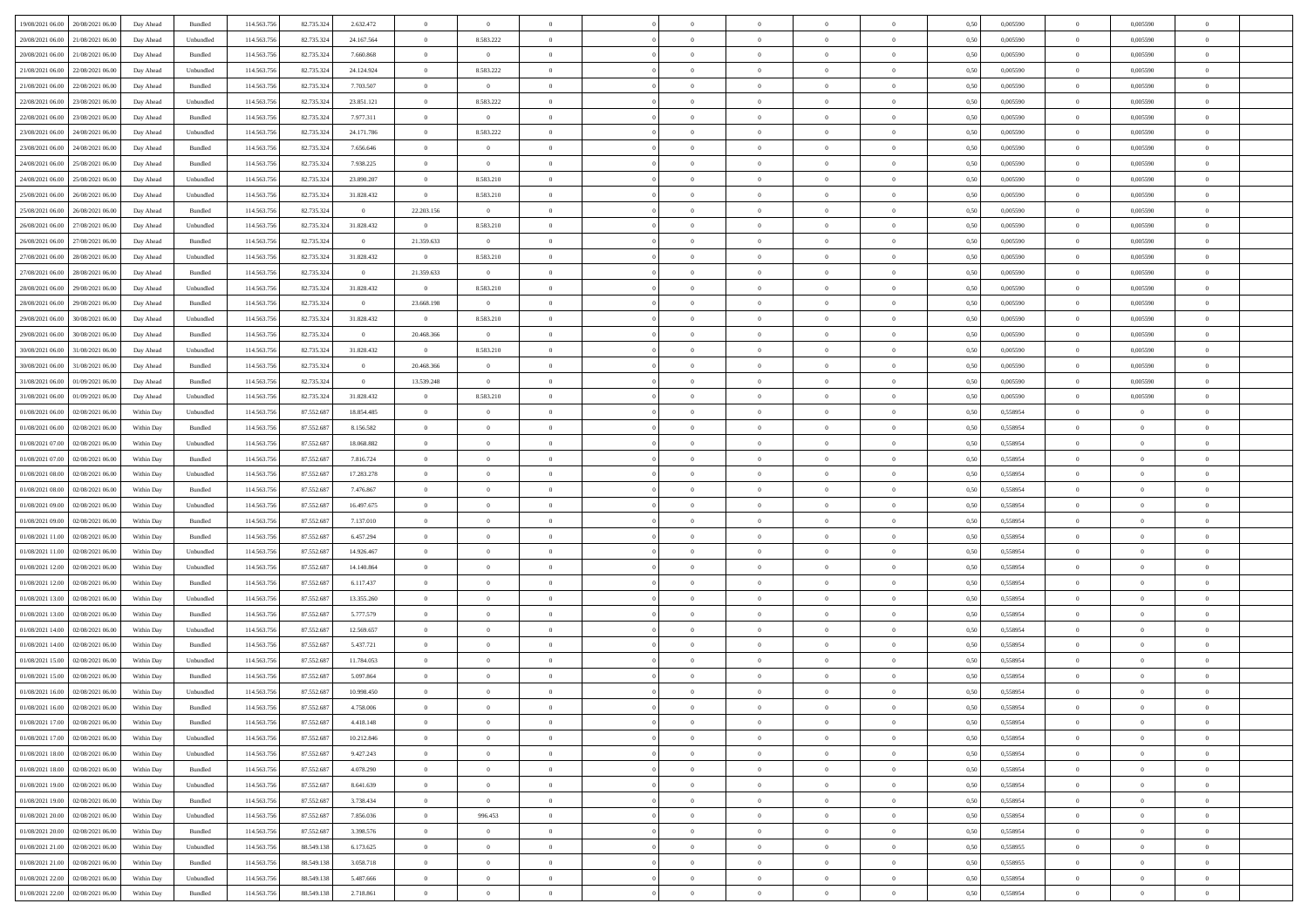| 01/08/2021 23:00 02/08/2021 06:00                                      | Within Day | Unbundled                   | 114.563.75  | 88.549.138 | 4.801.708  | $\overline{0}$ | $\overline{0}$ |                | $\overline{0}$ | $\theta$       |                | $\theta$       | 0,50 | 0,558954 | $\theta$       | $\theta$       | $\overline{0}$ |  |
|------------------------------------------------------------------------|------------|-----------------------------|-------------|------------|------------|----------------|----------------|----------------|----------------|----------------|----------------|----------------|------|----------|----------------|----------------|----------------|--|
| 01/08/2021 23:00<br>02/08/2021 06:00                                   | Within Day | Bundled                     | 114.563.75  | 88.549.13  | 2.379.003  | $\bf{0}$       | $\bf{0}$       | $\bf{0}$       | $\overline{0}$ | $\overline{0}$ | $\overline{0}$ | $\bf{0}$       | 0,50 | 0,558954 | $\,$ 0 $\,$    | $\bf{0}$       | $\overline{0}$ |  |
| 02/08/2021 00:00<br>02/08/2021 06:00                                   | Within Day | Unbundled                   | 114,563,75  | 88.549.138 | 4.115.749  | $\overline{0}$ | $\bf{0}$       | $\overline{0}$ | $\bf{0}$       | $\bf{0}$       | $\overline{0}$ | $\bf{0}$       | 0.50 | 0.558954 | $\bf{0}$       | $\overline{0}$ | $\overline{0}$ |  |
| 02/08/2021 00:00<br>02/08/2021 06:00                                   |            |                             | 114.563.75  |            |            | $\overline{0}$ | $\overline{0}$ | $\overline{0}$ | $\theta$       | $\theta$       | $\overline{0}$ |                |      |          | $\theta$       | $\theta$       | $\overline{0}$ |  |
|                                                                        | Within Day | Bundled                     |             | 88.549.138 | 2.039.145  |                |                |                |                |                |                | $\bf{0}$       | 0,50 | 0,558954 |                |                |                |  |
| 02/08/2021 01:00<br>02/08/2021 06.00                                   | Within Day | Bundled                     | 114.563.75  | 88.549.13  | 1.699.287  | $\bf{0}$       | $\overline{0}$ | $\bf{0}$       | $\overline{0}$ | $\theta$       | $\overline{0}$ | $\bf{0}$       | 0,50 | 0,558954 | $\,$ 0 $\,$    | $\bf{0}$       | $\overline{0}$ |  |
| 02/08/2021 01:00<br>02/08/2021 06:00                                   | Within Day | Unbundled                   | 114,563,75  | 88.549.138 | 3.429.791  | $\overline{0}$ | $\overline{0}$ | $\overline{0}$ | $\bf{0}$       | $\overline{0}$ | $\theta$       | $\bf{0}$       | 0.50 | 0.558954 | $\,$ 0 $\,$    | $\theta$       | $\overline{0}$ |  |
| 02/08/2021 02:00<br>02/08/2021 06:00                                   | Within Day | Unbundled                   | 114.563.75  | 88.549.138 | 2.743.833  | $\overline{0}$ | $\overline{0}$ | $\overline{0}$ | $\overline{0}$ | $\overline{0}$ | $\overline{0}$ | $\bf{0}$       | 0,50 | 0,558955 | $\,$ 0 $\,$    | $\theta$       | $\overline{0}$ |  |
|                                                                        |            |                             |             |            |            |                |                |                |                |                |                |                |      |          |                |                |                |  |
| 02/08/2021 02:00<br>02/08/2021 06:00                                   | Within Day | Bundled                     | 114.563.75  | 88.549.13  | 1.359.430  | $\bf{0}$       | $\bf{0}$       | $\bf{0}$       | $\overline{0}$ | $\overline{0}$ | $\overline{0}$ | $\bf{0}$       | 0,50 | 0,558955 | $\,$ 0 $\,$    | $\bf{0}$       | $\overline{0}$ |  |
| 02/08/2021 03:00<br>02/08/2021 06:00                                   | Within Day | Bundled                     | 114,563,75  | 88.549.138 | 1.019.572  | $\overline{0}$ | $\bf{0}$       | $\overline{0}$ | $\bf{0}$       | $\overline{0}$ | $\overline{0}$ | $\bf{0}$       | 0.50 | 0.558956 | $\bf{0}$       | $\overline{0}$ | $\overline{0}$ |  |
| 02/08/2021 03:00<br>02/08/2021 06:00                                   | Within Day | Unbundled                   | 114.563.756 | 88.549.138 | 2.057.874  | $\overline{0}$ | $\bf{0}$       | $\overline{0}$ | $\overline{0}$ | $\overline{0}$ | $\overline{0}$ | $\bf{0}$       | 0,50 | 0,558956 | $\,$ 0 $\,$    | $\bf{0}$       | $\overline{0}$ |  |
| 02/08/2021 04:00<br>02/08/2021 06.00                                   | Within Day | Unbundled                   | 114.563.75  | 88.549.13  | 1.371.916  | $\bf{0}$       | $\overline{0}$ | $\bf{0}$       | $\bf{0}$       | $\bf{0}$       | $\overline{0}$ | $\bf{0}$       | 0,50 | 0,558952 | $\,$ 0 $\,$    | $\bf{0}$       | $\overline{0}$ |  |
|                                                                        |            |                             |             |            |            |                |                |                |                |                |                |                |      |          |                |                |                |  |
| 02/08/2021 04:00<br>02/08/2021 06:00                                   | Within Day | Bundled                     | 114,563,75  | 88.549.138 | 679.714    | $\overline{0}$ | $\bf{0}$       | $\overline{0}$ | $\overline{0}$ | $\bf{0}$       | $\overline{0}$ | $\bf{0}$       | 0.50 | 0.558952 | $\bf{0}$       | $\overline{0}$ | $\overline{0}$ |  |
| 02/08/2021 06:00<br>03/08/2021 06:00                                   | Within Day | Unbundled                   | 114.563.75  | 93.433.934 | 10.689.787 | $\overline{0}$ | $\overline{0}$ | $\overline{0}$ | $\theta$       | $\theta$       | $\overline{0}$ | $\bf{0}$       | 0,50 | 0,558954 | $\,$ 0 $\,$    | $\theta$       | $\overline{0}$ |  |
| 02/08/2021 06:00<br>03/08/2021 06:00                                   | Within Day | Bundled                     | 114.563.75  | 93.433.93  | 10.440.034 | $\bf{0}$       | $\overline{0}$ | $\bf{0}$       | $\overline{0}$ | $\theta$       | $\overline{0}$ | $\bf{0}$       | 0,50 | 0,558954 | $\,$ 0 $\,$    | $\bf{0}$       | $\overline{0}$ |  |
|                                                                        |            |                             |             |            |            |                |                |                |                |                |                |                |      |          |                |                |                |  |
| 02/08/2021 10:00<br>03/08/2021 06:00                                   | Within Day | Unbundled                   | 114,563,75  | 93.433.934 | 8.908.156  | $\overline{0}$ | $\overline{0}$ | $\overline{0}$ | $\bf{0}$       | $\overline{0}$ | $\Omega$       | $\bf{0}$       | 0.50 | 0.558954 | $\,$ 0 $\,$    | $\theta$       | $\overline{0}$ |  |
| 02/08/2021 10:00<br>03/08/2021 06:00                                   | Within Day | Bundled                     | 114.563.75  | 93.433.934 | 8.700.028  | $\overline{0}$ | $\overline{0}$ | $\overline{0}$ | $\overline{0}$ | $\overline{0}$ | $\overline{0}$ | $\bf{0}$       | 0,50 | 0,558954 | $\theta$       | $\theta$       | $\overline{0}$ |  |
| 02/08/2021 11:00<br>03/08/2021 06:00                                   | Within Day | Unbundled                   | 114.563.75  | 93.433.93  | 8.462.749  | $\bf{0}$       | $\overline{0}$ | $\bf{0}$       | $\overline{0}$ | $\theta$       | $\overline{0}$ | $\bf{0}$       | 0,50 | 0,558954 | $\,$ 0 $\,$    | $\bf{0}$       | $\overline{0}$ |  |
| 02/08/2021 11:00<br>03/08/2021 06:00                                   | Within Day | Bundled                     | 114,563,75  | 93.433.93  | 8.265.026  | $\overline{0}$ | $\bf{0}$       | $\overline{0}$ | $\bf{0}$       | $\overline{0}$ | $\overline{0}$ | $\bf{0}$       | 0.50 | 0.558954 | $\bf{0}$       | $\overline{0}$ | $\overline{0}$ |  |
| 02/08/2021 12:00<br>03/08/2021 06:00                                   | Within Day | Bundled                     | 114.563.75  | 93.433.934 | 7.830.026  | $\overline{0}$ | $\bf{0}$       | $\overline{0}$ | $\overline{0}$ | $\overline{0}$ | $\overline{0}$ | $\bf{0}$       | 0,50 | 0,558954 | $\,$ 0 $\,$    | $\bf{0}$       | $\overline{0}$ |  |
|                                                                        |            |                             |             |            |            |                |                |                |                |                |                |                |      |          |                |                |                |  |
| 02/08/2021 12:00<br>03/08/2021 06:00                                   | Within Day | Unbundled                   | 114.563.75  | 93.433.93  | 8.017.340  | $\bf{0}$       | $\bf{0}$       | $\bf{0}$       | $\bf{0}$       | $\overline{0}$ | $\overline{0}$ | $\bf{0}$       | 0,50 | 0,558954 | $\,$ 0 $\,$    | $\bf{0}$       | $\overline{0}$ |  |
| 02/08/2021 13:00<br>03/08/2021 06:00                                   | Within Day | Bundled                     | 114.563.75  | 93.433.934 | 7.395.024  | $\overline{0}$ | $\bf{0}$       | $\overline{0}$ | $\overline{0}$ | $\bf{0}$       | $\overline{0}$ | $\bf{0}$       | 0.50 | 0.558954 | $\bf{0}$       | $\overline{0}$ | $\overline{0}$ |  |
| 02/08/2021 13:00<br>03/08/2021 06:00                                   | Within Day | Unbundled                   | 114.563.75  | 93.433.934 | 7.571.932  | $\overline{0}$ | $\overline{0}$ | $\overline{0}$ | $\theta$       | $\theta$       | $\overline{0}$ | $\bf{0}$       | 0,50 | 0,558954 | $\theta$       | $\theta$       | $\overline{0}$ |  |
| 02/08/2021 14:00<br>03/08/2021 06:00                                   | Within Day | Bundled                     | 114.563.75  | 93.433.93  | 6.960.022  | $\bf{0}$       | $\overline{0}$ | $\bf{0}$       | $\bf{0}$       | $\overline{0}$ | $\overline{0}$ | $\bf{0}$       | 0,50 | 0,558954 | $\,$ 0 $\,$    | $\bf{0}$       | $\overline{0}$ |  |
|                                                                        |            |                             |             |            |            |                |                |                |                |                |                |                |      |          |                |                |                |  |
| 02/08/2021 14:00<br>03/08/2021 06:00                                   | Within Day | Unbundled                   | 114,563,75  | 93.433.93  | 7.126.525  | $\overline{0}$ | $\overline{0}$ | $\overline{0}$ | $\bf{0}$       | $\overline{0}$ | $\Omega$       | $\bf{0}$       | 0.50 | 0.558954 | $\,$ 0 $\,$    | $\theta$       | $\overline{0}$ |  |
| 02/08/2021 15:00<br>03/08/2021 06:00                                   | Within Day | Bundled                     | 114.563.75  | 93.433.934 | 6.525.021  | $\overline{0}$ | $\overline{0}$ | $\overline{0}$ | $\overline{0}$ | $\overline{0}$ | $\overline{0}$ | $\bf{0}$       | 0,50 | 0,558954 | $\,$ 0 $\,$    | $\theta$       | $\overline{0}$ |  |
| 02/08/2021 15:00<br>03/08/2021 06:00                                   | Within Day | Unbundled                   | 114.563.75  | 93.433.93  | 6.681.117  | $\bf{0}$       | $\overline{0}$ | $\bf{0}$       | $\overline{0}$ | $\theta$       | $\overline{0}$ | $\bf{0}$       | 0,50 | 0,558954 | $\,$ 0 $\,$    | $\bf{0}$       | $\overline{0}$ |  |
| 02/08/2021 16:00<br>03/08/2021 06:00                                   | Within Day | Unbundled                   | 114.563.75  | 93.433.934 | 6.235.709  | $\overline{0}$ | $\bf{0}$       | $\overline{0}$ | $\bf{0}$       | $\overline{0}$ | $\overline{0}$ | $\bf{0}$       | 0.50 | 0.558954 | $\bf{0}$       | $\overline{0}$ | $\overline{0}$ |  |
|                                                                        |            |                             |             |            |            |                |                |                |                |                |                |                |      |          |                |                |                |  |
| 02/08/2021 16:00<br>03/08/2021 06:00                                   | Within Day | Bundled                     | 114.563.756 | 93.433.934 | 6.090.019  | $\overline{0}$ | $\bf{0}$       | $\overline{0}$ | $\overline{0}$ | $\overline{0}$ | $\overline{0}$ | $\bf{0}$       | 0,50 | 0,558954 | $\theta$       | $\theta$       | $\overline{0}$ |  |
| 02/08/2021 17:00<br>03/08/2021 06:00                                   | Within Day | Unbundled                   | 114.563.75  | 93.433.93  | 5.790.301  | $\bf{0}$       | $\bf{0}$       | $\bf{0}$       | $\bf{0}$       | $\overline{0}$ | $\overline{0}$ | $\bf{0}$       | 0,50 | 0,558954 | $\,$ 0 $\,$    | $\bf{0}$       | $\overline{0}$ |  |
| 02/08/2021 17:00<br>03/08/2021 06:00                                   | Within Day | Bundled                     | 114.563.75  | 93.433.934 | 5.655.018  | $\overline{0}$ | $\bf{0}$       | $\overline{0}$ | $\bf{0}$       | $\bf{0}$       | $\overline{0}$ | $\bf{0}$       | 0.50 | 0.558954 | $\bf{0}$       | $\overline{0}$ | $\overline{0}$ |  |
| 02/08/2021 18:00<br>03/08/2021 06:00                                   | Within Day | Bundled                     | 114.563.75  | 93.433.934 | 5.220.016  | $\overline{0}$ | $\overline{0}$ | $\overline{0}$ | $\overline{0}$ | $\overline{0}$ | $\overline{0}$ | $\bf{0}$       | 0.50 | 0,558954 | $\theta$       | $\theta$       | $\overline{0}$ |  |
|                                                                        |            |                             |             |            |            |                |                |                |                |                |                |                |      |          |                |                |                |  |
| 02/08/2021 18:00<br>03/08/2021 06:00                                   | Within Day | Unbundled                   | 114.563.75  | 93.433.93  | 5.344.893  | $\bf{0}$       | $\overline{0}$ | $\bf{0}$       | $\bf{0}$       | $\overline{0}$ | $\overline{0}$ | $\bf{0}$       | 0,50 | 0,558954 | $\,$ 0 $\,$    | $\bf{0}$       | $\overline{0}$ |  |
| 02/08/2021 19:00<br>03/08/2021 06:00                                   | Within Day | Unbundled                   | 114,563,75  | 93.433.934 | 4.899.486  | $\overline{0}$ | $\bf{0}$       | $\overline{0}$ | $\bf{0}$       | $\overline{0}$ | $\Omega$       | $\bf{0}$       | 0.50 | 0.558954 | $\,$ 0 $\,$    | $\theta$       | $\overline{0}$ |  |
| 02/08/2021 19:00<br>03/08/2021 06:00                                   | Within Dav | Bundled                     | 114.563.75  | 93.433.934 | 4.785.015  | $\overline{0}$ | $\overline{0}$ | $\overline{0}$ | $\overline{0}$ | $\theta$       | $\overline{0}$ | $\bf{0}$       | 0.50 | 0,558954 | $\theta$       | $\theta$       | $\overline{0}$ |  |
| 02/08/2021 20:00<br>03/08/2021 06:00                                   | Within Day | Unbundled                   | 114.563.75  | 93.433.93  | 4.454.077  | $\bf{0}$       | $\bf{0}$       | $\bf{0}$       | $\bf{0}$       | $\bf{0}$       | $\overline{0}$ | $\bf{0}$       | 0,50 | 0,558954 | $\,$ 0 $\,$    | $\bf{0}$       | $\overline{0}$ |  |
| 03/08/2021 06:00                                                       |            | Bundled                     | 114,563,75  | 93.433.93  | 4.350.013  |                | $\bf{0}$       | $\overline{0}$ |                | $\overline{0}$ | $\overline{0}$ |                | 0.50 | 0.558954 | $\bf{0}$       | $\overline{0}$ | $\overline{0}$ |  |
| 02/08/2021 20:00                                                       | Within Day |                             |             |            |            | $\overline{0}$ |                |                | $\bf{0}$       |                |                | $\bf{0}$       |      |          |                |                |                |  |
| 02/08/2021 21:00<br>03/08/2021 06:00                                   | Within Day | Unbundled                   | 114.563.75  | 93.433.934 | 4.008.670  | $\overline{0}$ | $\overline{0}$ | $\overline{0}$ | $\overline{0}$ | $\overline{0}$ | $\overline{0}$ | $\bf{0}$       | 0.50 | 0,558955 | $\theta$       | $\theta$       | $\overline{0}$ |  |
| 02/08/2021 21:00<br>03/08/2021 06:00                                   | Within Day | Bundled                     | 114.563.75  | 93.433.93  | 3.915.013  | $\bf{0}$       | $\bf{0}$       | $\bf{0}$       | $\bf{0}$       | $\overline{0}$ | $\overline{0}$ | $\bf{0}$       | 0,50 | 0,558955 | $\,$ 0 $\,$    | $\bf{0}$       | $\overline{0}$ |  |
| 02/08/2021 22:00<br>03/08/2021 06:00                                   | Within Day | Unbundled                   | 114.563.75  | 93.433.934 | 3.563.262  | $\overline{0}$ | $\bf{0}$       | $\overline{0}$ | $\overline{0}$ | $\bf{0}$       | $\overline{0}$ | $\bf{0}$       | 0.50 | 0.558954 | $\bf{0}$       | $\overline{0}$ | $\overline{0}$ |  |
| 02/08/2021 22:00<br>03/08/2021 06:00                                   | Within Day | Bundled                     | 114.563.75  | 93.433.934 | 3.480,011  | $\overline{0}$ | $\overline{0}$ | $\overline{0}$ | $\overline{0}$ | $\theta$       | $\overline{0}$ | $\bf{0}$       | 0.50 | 0,558954 | $\theta$       | $\theta$       | $\overline{0}$ |  |
|                                                                        |            |                             |             |            |            |                |                |                |                |                |                |                |      |          |                |                |                |  |
| 02/08/2021 23:00<br>03/08/2021 06:00                                   | Within Day | Unbundled                   | 114.563.75  | 93.433.93  | 3.117.855  | $\bf{0}$       | $\bf{0}$       | $\bf{0}$       | $\bf{0}$       | $\overline{0}$ | $\overline{0}$ | $\bf{0}$       | 0,50 | 0,558954 | $\,$ 0 $\,$    | $\bf{0}$       | $\overline{0}$ |  |
| 02/08/2021 23:00<br>03/08/2021 06:00                                   | Within Day | Bundled                     | 114,563,75  | 93.433.93  | 3.045.010  | $\overline{0}$ | $\overline{0}$ | $\overline{0}$ | $\bf{0}$       | $\theta$       | $\Omega$       | $\bf{0}$       | 0.50 | 0.558954 | $\bf{0}$       | $\theta$       | $\overline{0}$ |  |
| 03/08/2021 00:00<br>03/08/2021 06:00                                   | Within Dav | Unbundled                   | 114.563.75  | 93.433.934 | 2.672.446  | $\overline{0}$ | $\overline{0}$ | $\Omega$       | $\overline{0}$ | $\theta$       | $\Omega$       | $\overline{0}$ | 0.5( | 0,558954 | $\theta$       | $\theta$       | $\overline{0}$ |  |
| 03/08/2021 00:00<br>03/08/2021 06:00                                   | Within Day | Bundled                     | 114.563.75  | 93.433.934 | 2.610.008  | $\bf{0}$       | $\bf{0}$       | $\overline{0}$ | $\bf{0}$       | $\bf{0}$       | $\overline{0}$ | $\bf{0}$       | 0,50 | 0,558954 | $\,$ 0 $\,$    | $\bf{0}$       | $\overline{0}$ |  |
|                                                                        |            |                             |             |            |            |                |                |                |                |                |                |                |      |          |                |                |                |  |
| ${\color{red} 03/08/2021~01.00} \qquad {\color{red} 03/08/2021~06.00}$ | Within Day | $\ensuremath{\mathsf{Unb}}$ | 114.563.756 | 93.433.934 | 2.227.038  | $\overline{0}$ | $\Omega$       |                | $\Omega$       |                |                |                | 0,50 | 0.558954 | $\theta$       | $\overline{0}$ |                |  |
| 03/08/2021 01:00 03/08/2021 06:00                                      | Within Day | Bundled                     | 114.563.756 | 93.433.934 | 2.175.007  | $\overline{0}$ | $\overline{0}$ | $\overline{0}$ | $\theta$       | $\overline{0}$ | $\overline{0}$ | $\bf{0}$       | 0,50 | 0,558954 | $\theta$       | $\overline{0}$ | $\overline{0}$ |  |
| 03/08/2021 02:00<br>03/08/2021 06:00                                   | Within Day | Unbundled                   | 114.563.75  | 93.433.934 | 1.781.631  | $\overline{0}$ | $\bf{0}$       | $\overline{0}$ | $\overline{0}$ | $\bf{0}$       | $\overline{0}$ | $\bf{0}$       | 0,50 | 0,558955 | $\bf{0}$       | $\overline{0}$ | $\bf{0}$       |  |
| 03/08/2021 02:00 03/08/2021 06:00                                      | Within Day | Bundled                     | 114.563.756 | 93.433.934 | 1.740.005  | $\overline{0}$ | $\bf{0}$       | $\overline{0}$ | $\overline{0}$ | $\mathbf{0}$   | $\overline{0}$ | $\,$ 0 $\,$    | 0.50 | 0.558955 | $\overline{0}$ | $\bf{0}$       | $\overline{0}$ |  |
|                                                                        |            |                             |             |            |            |                |                |                |                |                |                |                |      |          |                |                |                |  |
| 03/08/2021 03:00 03/08/2021 06:00                                      | Within Day | Unbundled                   | 114.563.756 | 93.433.934 | 1.336.223  | $\overline{0}$ | $\overline{0}$ | $\overline{0}$ | $\overline{0}$ | $\overline{0}$ | $\overline{0}$ | $\bf{0}$       | 0,50 | 0,558956 | $\overline{0}$ | $\theta$       | $\overline{0}$ |  |
| 03/08/2021 03:00<br>03/08/2021 06:00                                   | Within Day | Bundled                     | 114.563.75  | 93.433.934 | 1.305.004  | $\overline{0}$ | $\bf{0}$       | $\overline{0}$ | $\overline{0}$ | $\bf{0}$       | $\overline{0}$ | $\bf{0}$       | 0,50 | 0,558956 | $\bf{0}$       | $\overline{0}$ | $\overline{0}$ |  |
| 03/08/2021 04:00 03/08/2021 06:00                                      | Within Day | Bundled                     | 114.563.756 | 93.433.934 | 870.002    | $\overline{0}$ | $\bf{0}$       | $\overline{0}$ | $\overline{0}$ | $\bf{0}$       | $\overline{0}$ | $\bf{0}$       | 0.50 | 0.558952 | $\,$ 0 $\,$    | $\overline{0}$ | $\,$ 0         |  |
| 03/08/2021 04:00<br>03/08/2021 06:00                                   | Within Dav | Unbundled                   | 114.563.756 | 93.433.934 | 890,815    | $\overline{0}$ | $\overline{0}$ | $\overline{0}$ | $\overline{0}$ | $\overline{0}$ | $\overline{0}$ | $\bf{0}$       | 0.50 | 0,558952 | $\overline{0}$ | $\theta$       | $\overline{0}$ |  |
| 03/08/2021 05:00                                                       |            |                             |             |            |            |                | $\overline{0}$ |                |                | $\overline{0}$ |                |                |      |          | $\bf{0}$       | $\overline{0}$ | $\,$ 0         |  |
| 03/08/2021 06:00                                                       | Within Day | Unbundled                   | 114.563.75  | 93.433.934 | 445.407    | $\overline{0}$ |                | $\overline{0}$ | $\overline{0}$ |                | $\overline{0}$ | $\bf{0}$       | 0,50 | 0,558952 |                |                |                |  |
| 03/08/2021 05:00 03/08/2021 06:00                                      | Within Day | Bundled                     | 114,563,756 | 93.433.934 | 435,000    | $\overline{0}$ | $\overline{0}$ | $\overline{0}$ | $\overline{0}$ | $\overline{0}$ | $\overline{0}$ | $\bf{0}$       | 0.50 | 0.558952 | $\mathbf{0}$   | $\bf{0}$       | $\,$ 0         |  |
| 03/08/2021 06:00 04/08/2021 06:00                                      | Within Dav | Unbundled                   | 114.563.756 | 93.433.934 | 13.358.399 | $\overline{0}$ | $\overline{0}$ | $\overline{0}$ | $\overline{0}$ | $\overline{0}$ | $\overline{0}$ | $\bf{0}$       | 0,50 | 0,558954 | $\overline{0}$ | $\theta$       | $\overline{0}$ |  |
| 03/08/2021 06:00<br>04/08/2021 06:00                                   | Within Day | Bundled                     | 114.563.75  | 93.433.934 | 7.771.422  | $\overline{0}$ | $\bf{0}$       | $\overline{0}$ | $\overline{0}$ | $\overline{0}$ | $\overline{0}$ | $\bf{0}$       | 0,50 | 0,558954 | $\bf{0}$       | $\overline{0}$ | $\bf{0}$       |  |
|                                                                        |            |                             |             |            |            |                |                |                |                |                |                |                |      |          |                |                |                |  |
| 03/08/2021 07:00 04/08/2021 06:00                                      | Within Day | Unbundled                   | 114.563.756 | 93.433.934 | 12.801.799 | $\overline{0}$ | $\bf{0}$       | $\overline{0}$ | $\overline{0}$ | $\,$ 0 $\,$    | $\overline{0}$ | $\bf{0}$       | 0,50 | 0,558954 | $\overline{0}$ | $\,$ 0 $\,$    | $\,$ 0 $\,$    |  |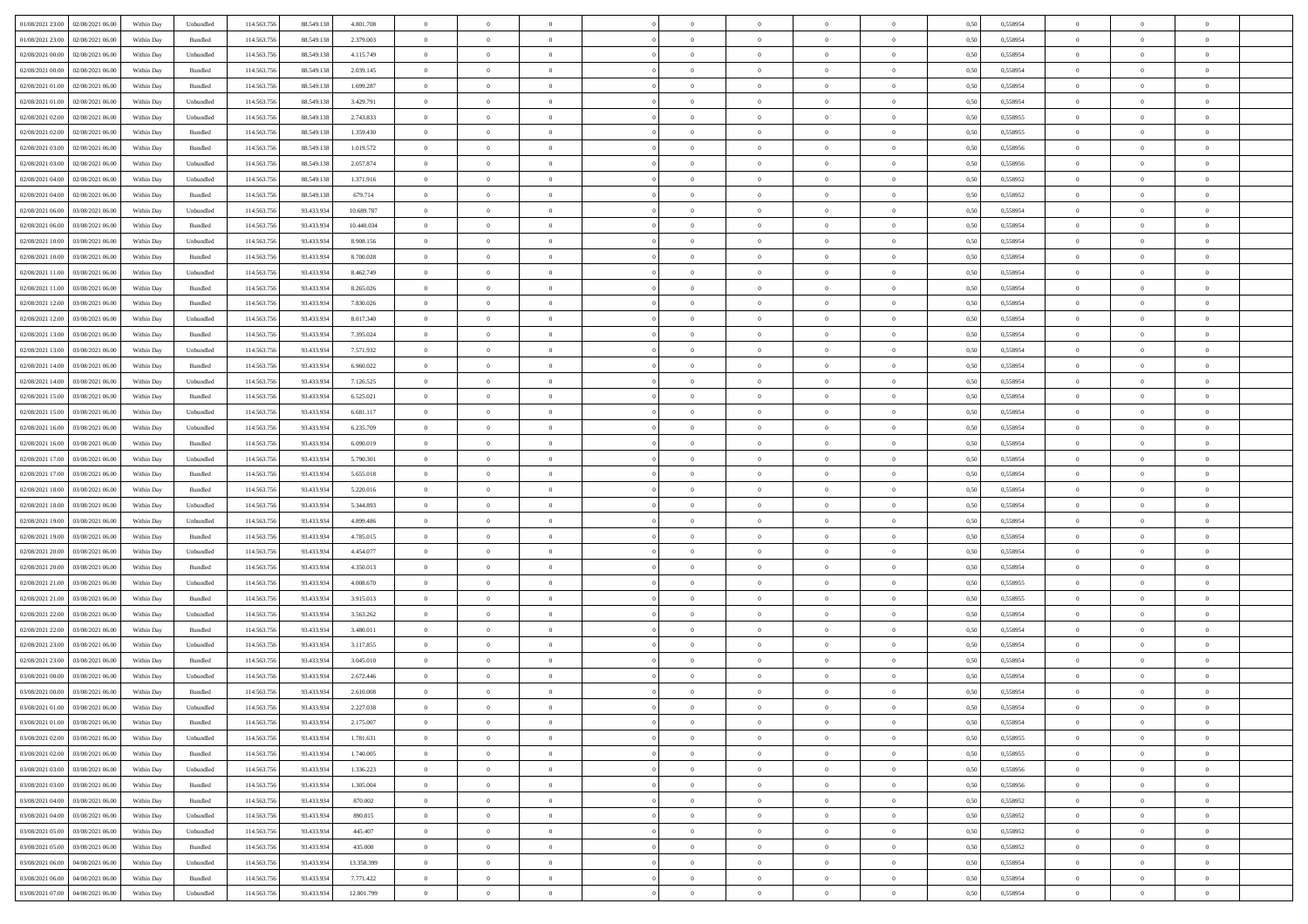|                                                |            |                   |             |            |            | $\overline{0}$ | $\overline{0}$ |                | $\overline{0}$ | $\theta$       |                | $\theta$       |      |          | $\theta$       | $\theta$       | $\theta$       |  |
|------------------------------------------------|------------|-------------------|-------------|------------|------------|----------------|----------------|----------------|----------------|----------------|----------------|----------------|------|----------|----------------|----------------|----------------|--|
| 03/08/2021 07:00   04/08/2021 06:00            | Within Day | Bundled           | 114.563.75  | 93.433.934 | 7.447.613  |                |                |                |                |                |                |                | 0,50 | 0,558954 |                |                |                |  |
| 03/08/2021 09:00<br>04/08/2021 06:00           | Within Day | Unbundled         | 114.563.75  | 93.433.93  | 11.688.599 | $\bf{0}$       | $\bf{0}$       | $\bf{0}$       | $\bf{0}$       | $\overline{0}$ | $\overline{0}$ | $\bf{0}$       | 0,50 | 0,558954 | $\,$ 0 $\,$    | $\bf{0}$       | $\overline{0}$ |  |
| 03/08/2021 09:00<br>04/08/2021 06:00           | Within Day | Bundled           | 114.563.75  | 93.433.934 | 6.799.994  | $\overline{0}$ | $\bf{0}$       | $\overline{0}$ | $\bf{0}$       | $\bf{0}$       | $\overline{0}$ | $\bf{0}$       | 0.50 | 0.558954 | $\bf{0}$       | $\overline{0}$ | $\overline{0}$ |  |
| 03/08/2021 10:00<br>04/08/2021 06:00           | Within Day | Bundled           | 114.563.75  | 93.433.934 | 6.476.185  | $\overline{0}$ | $\overline{0}$ | $\overline{0}$ | $\overline{0}$ | $\theta$       | $\overline{0}$ | $\bf{0}$       | 0,50 | 0,558954 | $\theta$       | $\theta$       | $\overline{0}$ |  |
| 03/08/2021 10:00<br>04/08/2021 06.00           | Within Day | Unbundled         | 114.563.75  | 93.433.93  | 11.131.999 | $\overline{0}$ | $\overline{0}$ | $\bf{0}$       | $\overline{0}$ | $\theta$       | $\overline{0}$ | $\bf{0}$       | 0,50 | 0,558954 | $\,$ 0 $\,$    | $\bf{0}$       | $\overline{0}$ |  |
|                                                |            |                   |             |            |            |                |                |                |                |                |                |                |      |          |                |                |                |  |
| 03/08/2021 11:00<br>04/08/2021 06:00           | Within Day | Unbundled         | 114,563,75  | 93.433.93  | 10.575.399 | $\overline{0}$ | $\overline{0}$ | $\overline{0}$ | $\bf{0}$       | $\overline{0}$ | $\theta$       | $\bf{0}$       | 0.50 | 0.558954 | $\,$ 0 $\,$    | $\theta$       | $\overline{0}$ |  |
| 03/08/2021 11:00<br>04/08/2021 06:00           | Within Day | Bundled           | 114.563.75  | 93.433.934 | 6.152.375  | $\overline{0}$ | $\overline{0}$ | $\overline{0}$ | $\overline{0}$ | $\overline{0}$ | $\overline{0}$ | $\bf{0}$       | 0,50 | 0,558954 | $\theta$       | $\theta$       | $\overline{0}$ |  |
| 03/08/2021 12:00<br>04/08/2021 06.00           | Within Day | Unbundled         | 114.563.75  | 93.433.93  | 10.018.799 | $\overline{0}$ | $\bf{0}$       | $\bf{0}$       | $\overline{0}$ | $\overline{0}$ | $\overline{0}$ | $\bf{0}$       | 0,50 | 0,558954 | $\,$ 0 $\,$    | $\bf{0}$       | $\overline{0}$ |  |
| 03/08/2021 12:00<br>04/08/2021 06:00           | Within Day | Bundled           | 114,563,75  | 93.433.93  | 5.828.566  | $\overline{0}$ | $\bf{0}$       | $\overline{0}$ | $\bf{0}$       | $\overline{0}$ | $\overline{0}$ | $\bf{0}$       | 0.50 | 0.558954 | $\bf{0}$       | $\overline{0}$ | $\overline{0}$ |  |
| 03/08/2021 13:00<br>04/08/2021 06:00           | Within Day | Unbundled         | 114.563.756 | 93.433.934 | 9.462.199  | $\overline{0}$ | $\bf{0}$       | $\overline{0}$ | $\overline{0}$ | $\overline{0}$ | $\overline{0}$ | $\bf{0}$       | 0,50 | 0,558954 | $\,$ 0 $\,$    | $\bf{0}$       | $\overline{0}$ |  |
| 03/08/2021 13:00<br>04/08/2021 06.00           | Within Day | Bundled           | 114.563.75  | 93.433.934 | 5.504.757  | $\bf{0}$       | $\overline{0}$ | $\bf{0}$       | $\bf{0}$       | $\overline{0}$ | $\overline{0}$ | $\bf{0}$       | 0,50 | 0,558954 | $\,$ 0 $\,$    | $\bf{0}$       | $\overline{0}$ |  |
| 03/08/2021 14:00<br>04/08/2021 06:00           | Within Day | Unbundled         | 114,563,75  | 93.433.934 | 8.905.599  | $\overline{0}$ | $\bf{0}$       | $\overline{0}$ | $\overline{0}$ | $\bf{0}$       | $\overline{0}$ | $\bf{0}$       | 0.50 | 0.558954 | $\bf{0}$       | $\overline{0}$ | $\,$ 0         |  |
|                                                |            |                   |             |            |            | $\overline{0}$ | $\overline{0}$ | $\overline{0}$ | $\theta$       | $\theta$       | $\overline{0}$ |                |      |          | $\,$ 0 $\,$    | $\theta$       | $\overline{0}$ |  |
| 03/08/2021 14:00<br>04/08/2021 06:00           | Within Day | Bundled           | 114.563.75  | 93.433.934 | 5.180.948  |                |                |                |                |                |                | $\bf{0}$       | 0,50 | 0,558954 |                |                |                |  |
| 03/08/2021 15:00<br>04/08/2021 06.00           | Within Day | Unbundled         | 114.563.75  | 93.433.93  | 8.348.999  | $\bf{0}$       | $\overline{0}$ | $\bf{0}$       | $\overline{0}$ | $\theta$       | $\overline{0}$ | $\bf{0}$       | 0,50 | 0,558954 | $\,$ 0 $\,$    | $\bf{0}$       | $\overline{0}$ |  |
| 03/08/2021 15:00<br>04/08/2021 06:00           | Within Day | Bundled           | 114,563,75  | 93.433.934 | 4.857.138  | $\overline{0}$ | $\overline{0}$ | $\overline{0}$ | $\bf{0}$       | $\overline{0}$ | $\theta$       | $\bf{0}$       | 0.50 | 0.558954 | $\,$ 0 $\,$    | $\theta$       | $\overline{0}$ |  |
| 03/08/2021 16:00<br>04/08/2021 06:00           | Within Day | Bundled           | 114.563.75  | 93.433.934 | 4.533.329  | $\overline{0}$ | $\overline{0}$ | $\overline{0}$ | $\overline{0}$ | $\overline{0}$ | $\overline{0}$ | $\bf{0}$       | 0,50 | 0,558954 | $\theta$       | $\theta$       | $\overline{0}$ |  |
| 03/08/2021 16:00<br>04/08/2021 06.00           | Within Day | Unbundled         | 114.563.75  | 93.433.93  | 7.792.399  | $\bf{0}$       | $\bf{0}$       | $\bf{0}$       | $\overline{0}$ | $\theta$       | $\overline{0}$ | $\bf{0}$       | 0,50 | 0,558954 | $\,$ 0 $\,$    | $\bf{0}$       | $\overline{0}$ |  |
| 03/08/2021 17:00<br>04/08/2021 06:00           | Within Day | Unbundled         | 114,563,75  | 93.433.93  | 7.235.799  | $\overline{0}$ | $\bf{0}$       | $\overline{0}$ | $\bf{0}$       | $\overline{0}$ | $\overline{0}$ | $\bf{0}$       | 0.50 | 0.558954 | $\bf{0}$       | $\overline{0}$ | $\overline{0}$ |  |
| 03/08/2021 17:00<br>04/08/2021 06:00           | Within Day | Bundled           | 114.563.75  | 93.433.934 | 4.209.520  | $\overline{0}$ | $\bf{0}$       | $\overline{0}$ | $\overline{0}$ | $\overline{0}$ | $\overline{0}$ | $\bf{0}$       | 0,50 | 0,558954 | $\,$ 0 $\,$    | $\bf{0}$       | $\overline{0}$ |  |
| 03/08/2021 18:00<br>04/08/2021 06.00           | Within Day | Unbundled         | 114.563.75  | 93.433.93  | 6.679.199  | $\bf{0}$       | $\bf{0}$       | $\bf{0}$       | $\bf{0}$       | $\overline{0}$ | $\overline{0}$ | $\bf{0}$       | 0,50 | 0,558954 | $\,$ 0 $\,$    | $\bf{0}$       | $\overline{0}$ |  |
|                                                |            |                   |             |            |            |                |                |                |                |                |                |                |      |          |                |                |                |  |
| 03/08/2021 18:00<br>04/08/2021 06:00           | Within Day | Bundled           | 114.563.75  | 93.433.934 | 3.885.710  | $\overline{0}$ | $\bf{0}$       | $\overline{0}$ | $\overline{0}$ | $\bf{0}$       | $\overline{0}$ | $\bf{0}$       | 0.50 | 0.558954 | $\bf{0}$       | $\overline{0}$ | $\,$ 0         |  |
| 03/08/2021 19:00<br>04/08/2021 06:00           | Within Day | Unbundled         | 114.563.75  | 93.433.934 | 6.122.599  | $\overline{0}$ | $\overline{0}$ | $\overline{0}$ | $\overline{0}$ | $\theta$       | $\overline{0}$ | $\bf{0}$       | 0,50 | 0,558954 | $\theta$       | $\theta$       | $\overline{0}$ |  |
| 03/08/2021 19:00<br>04/08/2021 06.00           | Within Day | Bundled           | 114.563.75  | 93.433.93  | 3.561.901  | $\bf{0}$       | $\overline{0}$ | $\bf{0}$       | $\bf{0}$       | $\,$ 0 $\,$    | $\overline{0}$ | $\bf{0}$       | 0,50 | 0,558954 | $\,$ 0 $\,$    | $\bf{0}$       | $\overline{0}$ |  |
| 03/08/2021 20:00<br>04/08/2021 06:00           | Within Day | Unbundled         | 114,563,75  | 93.433.93  | 5.565.999  | $\overline{0}$ | $\overline{0}$ | $\overline{0}$ | $\bf{0}$       | $\overline{0}$ | $\theta$       | $\bf{0}$       | 0.50 | 0.558954 | $\,$ 0 $\,$    | $\theta$       | $\overline{0}$ |  |
| 03/08/2021 20:00<br>04/08/2021 06:00           | Within Day | Bundled           | 114.563.75  | 93.433.934 | 3.238.092  | $\overline{0}$ | $\overline{0}$ | $\overline{0}$ | $\overline{0}$ | $\overline{0}$ | $\overline{0}$ | $\bf{0}$       | 0,50 | 0,558954 | $\theta$       | $\theta$       | $\overline{0}$ |  |
| 03/08/2021 21:00<br>04/08/2021 06.00           | Within Day | Unbundled         | 114.563.75  | 93.433.93  | 5.009.399  | $\bf{0}$       | $\overline{0}$ | $\bf{0}$       | $\overline{0}$ | $\bf{0}$       | $\overline{0}$ | $\bf{0}$       | 0,50 | 0,558955 | $\,$ 0 $\,$    | $\bf{0}$       | $\overline{0}$ |  |
| 03/08/2021 21:00<br>04/08/2021 06:00           | Within Day | Bundled           | 114,563,75  | 93.433.934 | 2.914.283  | $\overline{0}$ | $\bf{0}$       | $\overline{0}$ | $\bf{0}$       | $\overline{0}$ | $\overline{0}$ | $\bf{0}$       | 0.50 | 0.558955 | $\bf{0}$       | $\overline{0}$ | $\overline{0}$ |  |
| 03/08/2021 22:00<br>04/08/2021 06:00           | Within Day | Unbundled         | 114.563.75  | 93.433.934 | 4.452.799  | $\overline{0}$ | $\bf{0}$       | $\overline{0}$ | $\overline{0}$ | $\overline{0}$ | $\overline{0}$ | $\bf{0}$       | 0,50 | 0,558954 | $\theta$       | $\theta$       | $\overline{0}$ |  |
| 04/08/2021 06.00                               | Within Day | Bundled           | 114.563.75  | 93.433.93  | 2.590.473  | $\bf{0}$       | $\bf{0}$       | $\bf{0}$       | $\bf{0}$       | $\overline{0}$ | $\overline{0}$ | $\bf{0}$       | 0,50 | 0,558954 | $\,$ 0 $\,$    | $\bf{0}$       | $\overline{0}$ |  |
| 03/08/2021 22:00                               |            |                   |             |            |            |                |                |                |                |                |                |                |      |          |                |                |                |  |
| 03/08/2021 23:00<br>04/08/2021 06:00           | Within Day | Unbundled         | 114,563,75  | 93.433.934 | 3.896.199  | $\overline{0}$ | $\bf{0}$       | $\overline{0}$ | $\bf{0}$       | $\bf{0}$       | $\overline{0}$ | $\bf{0}$       | 0.50 | 0.558954 | $\bf{0}$       | $\overline{0}$ | $\,$ 0         |  |
| 03/08/2021 23:00<br>04/08/2021 06:00           | Within Day | Bundled           | 114.563.75  | 93.433.934 | 2.266.664  | $\overline{0}$ | $\overline{0}$ | $\overline{0}$ | $\overline{0}$ | $\overline{0}$ | $\overline{0}$ | $\bf{0}$       | 0.50 | 0.558954 | $\theta$       | $\theta$       | $\overline{0}$ |  |
| 04/08/2021 00:00<br>04/08/2021 06.00           | Within Day | Unbundled         | 114.563.75  | 93.433.93  | 3.339.599  | $\bf{0}$       | $\overline{0}$ | $\bf{0}$       | $\bf{0}$       | $\overline{0}$ | $\overline{0}$ | $\bf{0}$       | 0,50 | 0,558954 | $\,$ 0 $\,$    | $\bf{0}$       | $\overline{0}$ |  |
| 04/08/2021 00:00<br>04/08/2021 06:00           | Within Day | Bundled           | 114,563,75  | 93.433.934 | 1.942.855  | $\overline{0}$ | $\bf{0}$       | $\overline{0}$ | $\bf{0}$       | $\overline{0}$ | $\Omega$       | $\bf{0}$       | 0.50 | 0.558954 | $\,$ 0 $\,$    | $\theta$       | $\overline{0}$ |  |
| 04/08/2021 01:00<br>04/08/2021 06:00           | Within Dav | Unbundled         | 114.563.75  | 93.433.934 | 2.782.999  | $\overline{0}$ | $\overline{0}$ | $\overline{0}$ | $\overline{0}$ | $\theta$       | $\overline{0}$ | $\bf{0}$       | 0.50 | 0,558954 | $\theta$       | $\theta$       | $\overline{0}$ |  |
| 04/08/2021 01:00<br>04/08/2021 06.00           | Within Day | Bundled           | 114.563.75  | 93.433.93  | 1.619.045  | $\bf{0}$       | $\bf{0}$       | $\bf{0}$       | $\bf{0}$       | $\overline{0}$ | $\overline{0}$ | $\bf{0}$       | 0,50 | 0,558954 | $\,$ 0 $\,$    | $\bf{0}$       | $\overline{0}$ |  |
| 04/08/2021 02:00<br>04/08/2021 06:00           | Within Day | Bundled           | 114,563,75  | 93.433.93  | 1.295.236  | $\overline{0}$ | $\bf{0}$       | $\overline{0}$ | $\bf{0}$       | $\overline{0}$ | $\overline{0}$ | $\bf{0}$       | 0.50 | 0.558955 | $\bf{0}$       | $\overline{0}$ | $\overline{0}$ |  |
| 04/08/2021 02:00<br>04/08/2021 06:00           | Within Dav | Unbundled         | 114.563.75  | 93.433.934 | 2.226.399  | $\overline{0}$ | $\overline{0}$ | $\overline{0}$ | $\overline{0}$ | $\overline{0}$ | $\overline{0}$ | $\bf{0}$       | 0.50 | 0,558955 | $\theta$       | $\theta$       | $\overline{0}$ |  |
|                                                |            |                   |             |            |            |                |                |                |                |                |                |                |      |          |                |                |                |  |
| 04/08/2021 03:00<br>04/08/2021 06.00           | Within Day | Unbundled         | 114.563.75  | 93.433.93  | 1.669.799  | $\bf{0}$       | $\bf{0}$       | $\bf{0}$       | $\bf{0}$       | $\overline{0}$ | $\overline{0}$ | $\bf{0}$       | 0,50 | 0,558956 | $\,$ 0 $\,$    | $\bf{0}$       | $\overline{0}$ |  |
| 04/08/2021 03:00<br>04/08/2021 06:00           | Within Day | Bundled           | 114.563.75  | 93.433.934 | 971.427    | $\overline{0}$ | $\bf{0}$       | $\overline{0}$ | $\overline{0}$ | $\bf{0}$       | $\overline{0}$ | $\bf{0}$       | 0.50 | 0.558956 | $\bf{0}$       | $\overline{0}$ | $\overline{0}$ |  |
| 04/08/2021 04:00<br>04/08/2021 06:00           | Within Dav | Unbundled         | 114.563.75  | 93.433.934 | 1.113.199  | $\overline{0}$ | $\overline{0}$ | $\overline{0}$ | $\overline{0}$ | $\overline{0}$ | $\overline{0}$ | $\bf{0}$       | 0.50 | 0,558952 | $\theta$       | $\theta$       | $\overline{0}$ |  |
| 04/08/2021 04:00<br>04/08/2021 06.00           | Within Day | Bundled           | 114.563.75  | 93.433.93  | 647.618    | $\bf{0}$       | $\bf{0}$       | $\bf{0}$       | $\bf{0}$       | $\overline{0}$ | $\overline{0}$ | $\bf{0}$       | 0,50 | 0,558952 | $\,$ 0 $\,$    | $\bf{0}$       | $\overline{0}$ |  |
| 04/08/2021 05:00<br>04/08/2021 06:00           | Within Day | Unbundled         | 114,563,75  | 93.433.93  | 556.599    | $\overline{0}$ | $\overline{0}$ | $\overline{0}$ | $\bf{0}$       | $\overline{0}$ | $\Omega$       | $\bf{0}$       | 0.50 | 0.558952 | $\bf{0}$       | $\theta$       | $\overline{0}$ |  |
| 04/08/2021 05:00<br>04/08/2021 06:00           | Within Dav | Bundled           | 114.563.75  | 93.433.934 | 323,808    | $\overline{0}$ | $\overline{0}$ | $\Omega$       | $\overline{0}$ | $\theta$       | $\Omega$       | $\overline{0}$ | 0.5( | 0,558952 | $\theta$       | $\theta$       | $\overline{0}$ |  |
| 04/08/2021 06:00<br>05/08/2021 06:00           | Within Day | Unbundled         | 114.563.75  | 93.228.990 | 13.563.343 | $\bf{0}$       | $\bf{0}$       | $\bf{0}$       | $\bf{0}$       | $\bf{0}$       | $\overline{0}$ | $\bf{0}$       | 0,50 | 0,558954 | $\overline{0}$ | $\overline{0}$ | $\overline{0}$ |  |
| $04/08/2021\; 06.00 \qquad 05/08/2021\; 06.00$ | Within Day | Bundled           | 114.563.756 | 93.228.990 | 7.771.422  | $\bf{0}$       | $\theta$       |                | $\overline{0}$ |                |                |                | 0,50 | 0.558954 | $\theta$       | $\overline{0}$ |                |  |
| 04/08/2021 07:00 05/08/2021 06:00              | Within Day | Unbundled         | 114.563.756 | 93.228.990 | 12.998.204 | $\overline{0}$ | $\overline{0}$ | $\Omega$       | $\theta$       | $\overline{0}$ | $\overline{0}$ | $\bf{0}$       | 0,50 | 0,558954 | $\theta$       | $\theta$       | $\overline{0}$ |  |
|                                                |            |                   |             |            |            |                |                |                |                |                |                |                |      |          |                |                |                |  |
| 04/08/2021 07:00<br>05/08/2021 06:00           | Within Day | Bundled           | 114.563.75  | 93.228.990 | 7.447.613  | $\overline{0}$ | $\bf{0}$       | $\overline{0}$ | $\overline{0}$ | $\bf{0}$       | $\overline{0}$ | $\bf{0}$       | 0,50 | 0,558954 | $\bf{0}$       | $\overline{0}$ | $\bf{0}$       |  |
| 04/08/2021 08:00 05/08/2021 06:00              | Within Day | Unbundled         | 114,563,756 | 93.228.990 | 12.433.064 | $\overline{0}$ | $\bf{0}$       | $\overline{0}$ | $\overline{0}$ | $\mathbf{0}$   | $\overline{0}$ | $\,$ 0 $\,$    | 0.50 | 0.558954 | $\overline{0}$ | $\bf{0}$       | $\,$ 0 $\,$    |  |
| 04/08/2021 08:00 05/08/2021 06:00              | Within Dav | Bundled           | 114.563.756 | 93.228.990 | 7.123.803  | $\overline{0}$ | $\overline{0}$ | $\overline{0}$ | $\overline{0}$ | $\overline{0}$ | $\overline{0}$ | $\bf{0}$       | 0,50 | 0,558954 | $\theta$       | $\theta$       | $\overline{0}$ |  |
| 04/08/2021 09:00<br>05/08/2021 06:00           | Within Day | Unbundled         | 114.563.75  | 93.228.990 | 11.867.925 | $\overline{0}$ | $\bf{0}$       | $\overline{0}$ | $\overline{0}$ | $\bf{0}$       | $\overline{0}$ | $\bf{0}$       | 0,50 | 0,558954 | $\bf{0}$       | $\overline{0}$ | $\overline{0}$ |  |
| 04/08/2021 09:00  05/08/2021 06:00             | Within Day | Bundled           | 114.563.756 | 93.228.990 | 6.799.994  | $\overline{0}$ | $\bf{0}$       | $\overline{0}$ | $\overline{0}$ | $\overline{0}$ | $\overline{0}$ | $\bf{0}$       | 0.50 | 0.558954 | $\,$ 0 $\,$    | $\overline{0}$ | $\,$ 0         |  |
| 04/08/2021 10:00  05/08/2021 06:00             | Within Dav | Unbundled         | 114.563.756 | 93.228.990 | 11.302.786 | $\overline{0}$ | $\overline{0}$ | $\overline{0}$ | $\overline{0}$ | $\overline{0}$ | $\overline{0}$ | $\bf{0}$       | 0.50 | 0,558954 | $\overline{0}$ | $\theta$       | $\overline{0}$ |  |
| 04/08/2021 10:00<br>05/08/2021 06:00           | Within Day | Bundled           | 114.563.75  | 93.228.990 | 6.476.185  | $\overline{0}$ | $\overline{0}$ | $\overline{0}$ | $\overline{0}$ | $\overline{0}$ | $\overline{0}$ | $\bf{0}$       | 0,50 | 0,558954 | $\bf{0}$       | $\overline{0}$ | $\overline{0}$ |  |
|                                                |            |                   |             |            |            |                |                |                |                |                |                |                |      |          |                |                |                |  |
| 04/08/2021 11:00  05/08/2021 06:00             | Within Day | Unbundled         | 114.563.75  | 93.228.990 | 10.737.646 | $\overline{0}$ | $\overline{0}$ | $\overline{0}$ | $\overline{0}$ | $\overline{0}$ | $\overline{0}$ | $\bf{0}$       | 0.50 | 0.558954 | $\mathbf{0}$   | $\bf{0}$       | $\,$ 0         |  |
| 04/08/2021 11:00  05/08/2021 06:00             | Within Dav | Bundled           | 114.563.756 | 93.228.990 | 6.152.375  | $\overline{0}$ | $\overline{0}$ | $\overline{0}$ | $\overline{0}$ | $\overline{0}$ | $\overline{0}$ | $\bf{0}$       | 0,50 | 0,558954 | $\overline{0}$ | $\theta$       | $\overline{0}$ |  |
| 04/08/2021 12:00<br>05/08/2021 06:00           | Within Day | Bundled           | 114.563.75  | 93.228.990 | 5.828.566  | $\overline{0}$ | $\bf{0}$       | $\overline{0}$ | $\overline{0}$ | $\overline{0}$ | $\overline{0}$ | $\bf{0}$       | 0,50 | 0,558954 | $\bf{0}$       | $\,$ 0 $\,$    | $\bf{0}$       |  |
| 04/08/2021 12:00 05/08/2021 06:00              | Within Day | ${\sf Unbundred}$ | 114.563.756 | 93.228.990 | 10.172.507 | $\overline{0}$ | $\bf{0}$       | $\overline{0}$ | $\overline{0}$ | $\,$ 0 $\,$    | $\overline{0}$ | $\bf{0}$       | 0,50 | 0,558954 | $\overline{0}$ | $\,$ 0 $\,$    | $\,$ 0 $\,$    |  |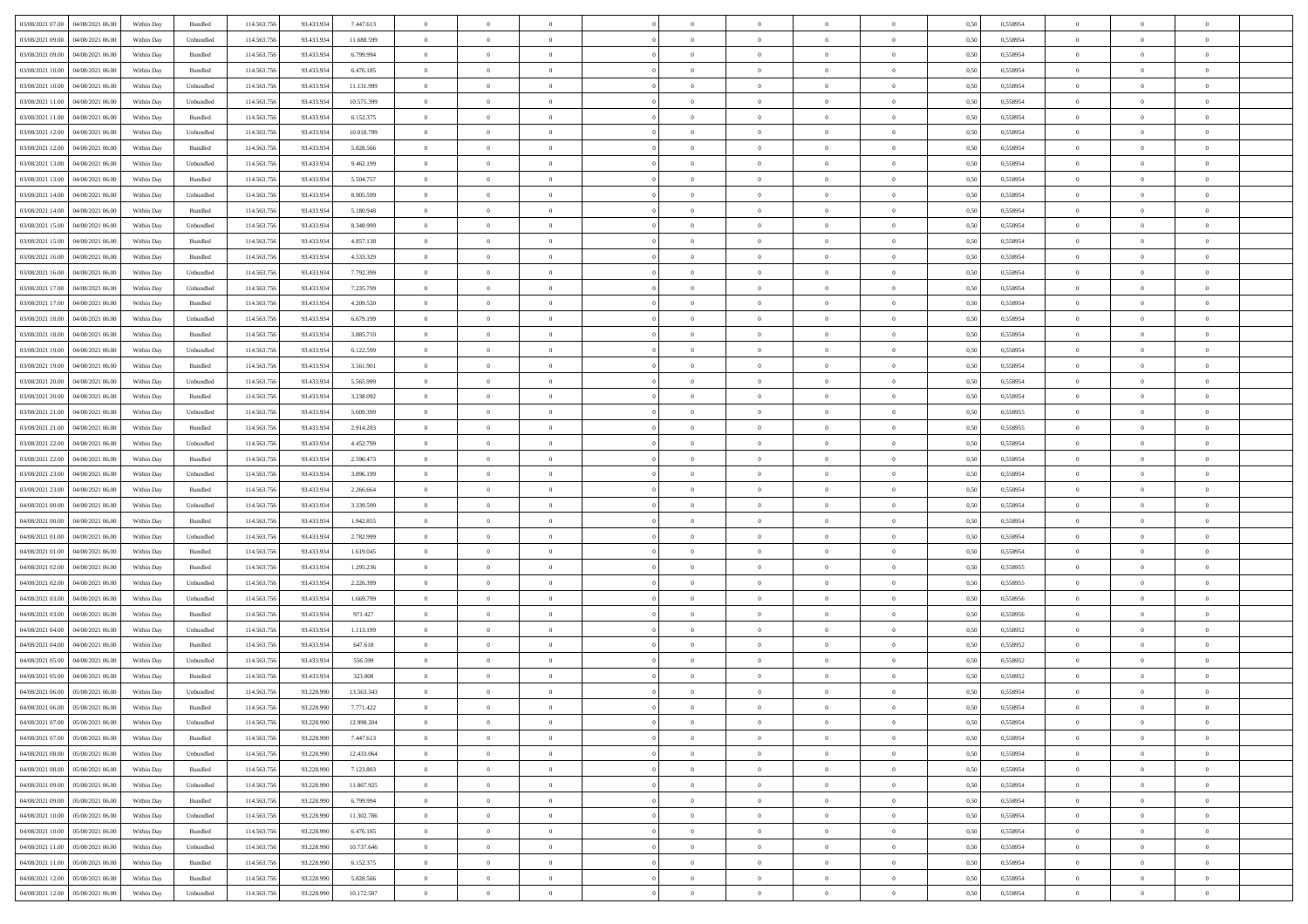| 04/08/2021 13:00  05/08/2021 06:00                                            | Within Day | Unbundled                   | 114.563.75  | 93.228.990 | 9.607.368  | $\overline{0}$ | $\overline{0}$ |                | $\overline{0}$ | $\theta$       |                | $\bf{0}$       | 0,50 | 0,558954 | $\theta$       | $\theta$       | $\overline{0}$ |  |
|-------------------------------------------------------------------------------|------------|-----------------------------|-------------|------------|------------|----------------|----------------|----------------|----------------|----------------|----------------|----------------|------|----------|----------------|----------------|----------------|--|
| 04/08/2021 13:00<br>05/08/2021 06:00                                          | Within Day | Bundled                     | 114.563.75  | 93.228.99  | 5.504.757  | $\bf{0}$       | $\bf{0}$       | $\bf{0}$       | $\overline{0}$ | $\overline{0}$ | $\overline{0}$ | $\bf{0}$       | 0,50 | 0,558954 | $\,$ 0 $\,$    | $\bf{0}$       | $\overline{0}$ |  |
| 04/08/2021 14:00<br>05/08/2021 06:00                                          | Within Day | Unbundled                   | 114,563,75  | 93.228.990 | 9.042.228  | $\overline{0}$ | $\bf{0}$       | $\overline{0}$ | $\bf{0}$       | $\bf{0}$       | $\overline{0}$ | $\bf{0}$       | 0.50 | 0.558954 | $\bf{0}$       | $\overline{0}$ | $\overline{0}$ |  |
| 04/08/2021 14:00<br>05/08/2021 06:00                                          | Within Day | Bundled                     | 114.563.75  | 93.228.990 | 5.180.948  | $\overline{0}$ | $\bf{0}$       | $\overline{0}$ | $\theta$       | $\theta$       | $\overline{0}$ | $\bf{0}$       | 0,50 | 0,558954 | $\theta$       | $\theta$       | $\overline{0}$ |  |
|                                                                               |            |                             |             |            |            |                |                |                |                |                |                |                |      |          |                |                |                |  |
| 04/08/2021 15:00<br>05/08/2021 06.00                                          | Within Day | Unbundled                   | 114.563.75  | 93.228.99  | 8.477.089  | $\bf{0}$       | $\overline{0}$ | $\bf{0}$       | $\overline{0}$ | $\theta$       | $\overline{0}$ | $\bf{0}$       | 0,50 | 0,558954 | $\,$ 0 $\,$    | $\bf{0}$       | $\overline{0}$ |  |
| 04/08/2021 15:00<br>05/08/2021 06:00                                          | Within Day | Bundled                     | 114,563,75  | 93.228.990 | 4.857.138  | $\overline{0}$ | $\overline{0}$ | $\overline{0}$ | $\bf{0}$       | $\overline{0}$ | $\theta$       | $\bf{0}$       | 0.50 | 0.558954 | $\,$ 0 $\,$    | $\theta$       | $\overline{0}$ |  |
| 04/08/2021 16:00<br>05/08/2021 06:00                                          | Within Day | Unbundled                   | 114.563.75  | 93.228.990 | 7.911.950  | $\overline{0}$ | $\overline{0}$ | $\overline{0}$ | $\overline{0}$ | $\overline{0}$ | $\overline{0}$ | $\bf{0}$       | 0,50 | 0,558954 | $\,$ 0 $\,$    | $\theta$       | $\overline{0}$ |  |
| 04/08/2021 16:00<br>05/08/2021 06.00                                          | Within Day | Bundled                     | 114.563.75  | 93.228.99  | 4.533.329  | $\bf{0}$       | $\overline{0}$ | $\bf{0}$       | $\overline{0}$ | $\bf{0}$       | $\overline{0}$ | $\bf{0}$       | 0,50 | 0,558954 | $\,$ 0 $\,$    | $\bf{0}$       | $\overline{0}$ |  |
|                                                                               |            |                             |             |            |            |                |                |                |                |                |                |                |      |          |                |                |                |  |
| 04/08/2021 17:00<br>05/08/2021 06:00                                          | Within Day | Unbundled                   | 114,563,75  | 93.228.990 | 7.346.811  | $\overline{0}$ | $\bf{0}$       | $\overline{0}$ | $\bf{0}$       | $\overline{0}$ | $\overline{0}$ | $\bf{0}$       | 0.50 | 0.558954 | $\bf{0}$       | $\overline{0}$ | $\overline{0}$ |  |
| 04/08/2021 17:00<br>05/08/2021 06:00                                          | Within Day | Bundled                     | 114.563.756 | 93.228.990 | 4.209.520  | $\overline{0}$ | $\bf{0}$       | $\overline{0}$ | $\overline{0}$ | $\overline{0}$ | $\overline{0}$ | $\bf{0}$       | 0,50 | 0,558954 | $\,$ 0 $\,$    | $\bf{0}$       | $\overline{0}$ |  |
| 04/08/2021 18:00<br>05/08/2021 06:00                                          | Within Day | Unbundled                   | 114.563.75  | 93.228.990 | 10.667.383 | $\bf{0}$       | $\overline{0}$ | $\bf{0}$       | $\bf{0}$       | $\bf{0}$       | $\overline{0}$ | $\bf{0}$       | 0,50 | 0,558954 | $\,$ 0 $\,$    | $\bf{0}$       | $\overline{0}$ |  |
| 04/08/2021 19:00<br>05/08/2021 06:00                                          | Within Day | Unbundled                   | 114,563,75  | 93.228.990 | 9.778.434  | $\overline{0}$ | $\bf{0}$       | $\overline{0}$ | $\bf{0}$       | $\bf{0}$       | $\overline{0}$ | $\bf{0}$       | 0.50 | 0.558954 | $\bf{0}$       | $\overline{0}$ | $\overline{0}$ |  |
|                                                                               |            |                             |             |            |            | $\overline{0}$ |                |                |                |                |                |                |      |          |                | $\theta$       |                |  |
| 04/08/2021 20:00<br>05/08/2021 06:00                                          | Within Day | Unbundled                   | 114.563.75  | 93.228.990 | 5.651.393  |                | $\overline{0}$ | $\overline{0}$ | $\theta$       | $\theta$       | $\overline{0}$ | $\bf{0}$       | 0,50 | 0,558954 | $\,$ 0 $\,$    |                | $\overline{0}$ |  |
| 04/08/2021 20:00<br>05/08/2021 06:00                                          | Within Day | Bundled                     | 114.563.75  | 93.228.99  | 3.238.092  | $\bf{0}$       | $\overline{0}$ | $\bf{0}$       | $\overline{0}$ | $\theta$       | $\overline{0}$ | $\bf{0}$       | 0,50 | 0,558954 | $\,$ 0 $\,$    | $\bf{0}$       | $\overline{0}$ |  |
| 04/08/2021 21:00<br>05/08/2021 06:00                                          | Within Day | Unbundled                   | 114,563,75  | 93.228.990 | 5.086.253  | $\overline{0}$ | $\overline{0}$ | $\overline{0}$ | $\bf{0}$       | $\overline{0}$ | $\Omega$       | $\bf{0}$       | 0.50 | 0.558955 | $\,$ 0 $\,$    | $\theta$       | $\overline{0}$ |  |
| 04/08/2021 21:00<br>05/08/2021 06:00                                          | Within Day | Bundled                     | 114.563.75  | 93.228.990 | 2.914.283  | $\overline{0}$ | $\overline{0}$ | $\overline{0}$ | $\overline{0}$ | $\overline{0}$ | $\overline{0}$ | $\bf{0}$       | 0,50 | 0,558955 | $\theta$       | $\theta$       | $\overline{0}$ |  |
| 05/08/2021 06.00                                                              | Within Day | Unbundled                   | 114.563.75  | 93.228.99  | 4.521.114  | $\bf{0}$       | $\overline{0}$ | $\bf{0}$       | $\overline{0}$ | $\theta$       | $\overline{0}$ | $\bf{0}$       | 0,50 | 0,558954 | $\,$ 0 $\,$    | $\bf{0}$       | $\overline{0}$ |  |
| 04/08/2021 22:00                                                              |            |                             |             |            |            |                |                |                |                |                |                |                |      |          |                |                |                |  |
| 04/08/2021 22:00<br>05/08/2021 06:00                                          | Within Day | Bundled                     | 114,563,75  | 93.228.990 | 2.590.473  | $\overline{0}$ | $\bf{0}$       | $\overline{0}$ | $\bf{0}$       | $\overline{0}$ | $\overline{0}$ | $\bf{0}$       | 0.50 | 0.558954 | $\bf{0}$       | $\overline{0}$ | $\overline{0}$ |  |
| 04/08/2021 23:00<br>05/08/2021 06:00                                          | Within Day | Bundled                     | 114.563.75  | 93.228.990 | 2.266.664  | $\overline{0}$ | $\bf{0}$       | $\overline{0}$ | $\overline{0}$ | $\overline{0}$ | $\overline{0}$ | $\bf{0}$       | 0,50 | 0,558954 | $\,$ 0 $\,$    | $\bf{0}$       | $\overline{0}$ |  |
| 04/08/2021 23:00<br>05/08/2021 06.00                                          | Within Day | Unbundled                   | 114.563.75  | 93.228.99  | 3.955.975  | $\bf{0}$       | $\bf{0}$       | $\bf{0}$       | $\bf{0}$       | $\overline{0}$ | $\overline{0}$ | $\bf{0}$       | 0,50 | 0,558954 | $\,$ 0 $\,$    | $\bf{0}$       | $\overline{0}$ |  |
| 05/08/2021 00:00<br>05/08/2021 06:00                                          | Within Day | Unbundled                   | 114,563,75  | 93.228.990 | 3.390.835  | $\overline{0}$ | $\bf{0}$       | $\overline{0}$ | $\bf{0}$       | $\bf{0}$       | $\overline{0}$ | $\bf{0}$       | 0.50 | 0.558954 | $\bf{0}$       | $\overline{0}$ | $\overline{0}$ |  |
| 05/08/2021 00:00<br>05/08/2021 06:00                                          | Within Day | Bundled                     | 114.563.75  | 93.228.990 | 1.942.855  | $\overline{0}$ | $\overline{0}$ | $\overline{0}$ | $\theta$       | $\theta$       | $\overline{0}$ | $\bf{0}$       | 0,50 | 0,558954 | $\theta$       | $\theta$       | $\overline{0}$ |  |
|                                                                               |            |                             |             |            |            |                |                |                |                |                |                |                |      |          |                |                |                |  |
| 05/08/2021 01:00<br>05/08/2021 06.00                                          | Within Day | Unbundled                   | 114.563.75  | 93.228.99  | 2.825.696  | $\bf{0}$       | $\overline{0}$ | $\bf{0}$       | $\bf{0}$       | $\overline{0}$ | $\overline{0}$ | $\bf{0}$       | 0,50 | 0,558954 | $\,$ 0 $\,$    | $\bf{0}$       | $\overline{0}$ |  |
| 05/08/2021 01:00<br>05/08/2021 06:00                                          | Within Day | Bundled                     | 114,563,75  | 93.228.990 | 1.619.045  | $\overline{0}$ | $\overline{0}$ | $\overline{0}$ | $\bf{0}$       | $\overline{0}$ | $\Omega$       | $\bf{0}$       | 0.50 | 0.558954 | $\,$ 0 $\,$    | $\theta$       | $\overline{0}$ |  |
| 05/08/2021 02:00<br>05/08/2021 06:00                                          | Within Day | Unbundled                   | 114.563.75  | 93.228.990 | 2.260.557  | $\overline{0}$ | $\overline{0}$ | $\overline{0}$ | $\overline{0}$ | $\overline{0}$ | $\overline{0}$ | $\bf{0}$       | 0,50 | 0,558955 | $\,$ 0 $\,$    | $\theta$       | $\overline{0}$ |  |
| 05/08/2021 02:00<br>05/08/2021 06:00                                          | Within Day | Bundled                     | 114.563.75  | 93.228.99  | 1.295.236  | $\bf{0}$       | $\overline{0}$ | $\bf{0}$       | $\overline{0}$ | $\theta$       | $\overline{0}$ | $\bf{0}$       | 0,50 | 0,558955 | $\,$ 0 $\,$    | $\bf{0}$       | $\overline{0}$ |  |
| 05/08/2021 06:00                                                              |            | Unbundled                   | 114,563,75  | 93.228.990 |            |                |                |                |                |                | $\overline{0}$ |                |      |          |                |                |                |  |
| 05/08/2021 03:00                                                              | Within Day |                             |             |            | 1.695.417  | $\overline{0}$ | $\bf{0}$       | $\overline{0}$ | $\bf{0}$       | $\overline{0}$ |                | $\bf{0}$       | 0.50 | 0.558956 | $\bf{0}$       | $\overline{0}$ | $\overline{0}$ |  |
| 05/08/2021 03:00<br>05/08/2021 06:00                                          | Within Day | Bundled                     | 114.563.75  | 93.228.990 | 971.427    | $\overline{0}$ | $\overline{0}$ | $\overline{0}$ | $\overline{0}$ | $\overline{0}$ | $\overline{0}$ | $\bf{0}$       | 0,50 | 0,558956 | $\theta$       | $\theta$       | $\overline{0}$ |  |
| 05/08/2021 04:00<br>05/08/2021 06.00                                          | Within Day | Bundled                     | 114.563.75  | 93.228.990 | 647.618    | $\bf{0}$       | $\bf{0}$       | $\bf{0}$       | $\bf{0}$       | $\overline{0}$ | $\overline{0}$ | $\bf{0}$       | 0,50 | 0,558952 | $\,$ 0 $\,$    | $\bf{0}$       | $\overline{0}$ |  |
| 05/08/2021 04:00<br>05/08/2021 06:00                                          | Within Day | Unbundled                   | 114,563,75  | 93.228.990 | 1.130.278  | $\overline{0}$ | $\bf{0}$       | $\overline{0}$ | $\bf{0}$       | $\bf{0}$       | $\overline{0}$ | $\bf{0}$       | 0.50 | 0.558952 | $\bf{0}$       | $\overline{0}$ | $\overline{0}$ |  |
| 05/08/2021 05:00<br>05/08/2021 06:00                                          | Within Day | Unbundled                   | 114.563.75  | 93.228.990 | 565.139    | $\overline{0}$ | $\overline{0}$ | $\overline{0}$ | $\overline{0}$ | $\overline{0}$ | $\overline{0}$ | $\bf{0}$       | 0.5( | 0,558952 | $\theta$       | $\theta$       | $\overline{0}$ |  |
|                                                                               |            |                             |             |            |            |                |                |                |                |                |                |                |      |          |                |                |                |  |
| 05/08/2021 05:00<br>05/08/2021 06.00                                          | Within Day | Bundled                     | 114.563.75  | 93.228.99  | 323.808    | $\bf{0}$       | $\overline{0}$ | $\bf{0}$       | $\bf{0}$       | $\overline{0}$ | $\overline{0}$ | $\bf{0}$       | 0,50 | 0,558952 | $\,$ 0 $\,$    | $\bf{0}$       | $\overline{0}$ |  |
| 05/08/2021 06:00<br>06/08/2021 06:00                                          | Within Day | Unbundled                   | 114,563,75  | 92.496.37  | 19.434.910 | $\overline{0}$ | $\bf{0}$       | $\overline{0}$ | $\bf{0}$       | $\overline{0}$ | $\Omega$       | $\bf{0}$       | 0.50 | 0.558954 | $\,$ 0 $\,$    | $\theta$       | $\overline{0}$ |  |
| 05/08/2021 06:00<br>06/08/2021 06:00                                          | Within Dav | Bundled                     | 114.563.75  | 92.496.374 | 2.632.470  | $\overline{0}$ | $\overline{0}$ | $\overline{0}$ | $\overline{0}$ | $\theta$       | $\overline{0}$ | $\bf{0}$       | 0.50 | 0,558954 | $\theta$       | $\theta$       | $\overline{0}$ |  |
| 05/08/2021 07:00<br>06/08/2021 06:00                                          | Within Day | Unbundled                   | 114.563.75  | 92.496.37  | 18.625.122 | $\bf{0}$       | $\bf{0}$       | $\bf{0}$       | $\bf{0}$       | $\bf{0}$       | $\overline{0}$ | $\bf{0}$       | 0,50 | 0,558954 | $\,$ 0 $\,$    | $\bf{0}$       | $\overline{0}$ |  |
| 05/08/2021 07:00<br>06/08/2021 06:00                                          | Within Day | Bundled                     | 114,563,75  | 92.496.37  | 2.522.785  | $\overline{0}$ | $\bf{0}$       | $\overline{0}$ | $\bf{0}$       | $\overline{0}$ | $\overline{0}$ | $\bf{0}$       | 0.50 | 0.558954 | $\bf{0}$       | $\overline{0}$ | $\overline{0}$ |  |
|                                                                               |            |                             |             |            |            |                |                |                |                |                |                |                |      |          |                |                |                |  |
| 05/08/2021 09:00<br>06/08/2021 06:00                                          | Within Dav | Unbundled                   | 114.563.75  | 92.496.374 | 17.005.546 | $\overline{0}$ | $\overline{0}$ | $\overline{0}$ | $\overline{0}$ | $\overline{0}$ | $\overline{0}$ | $\bf{0}$       | 0.50 | 0,558954 | $\theta$       | $\theta$       | $\overline{0}$ |  |
| 05/08/2021 09:00<br>06/08/2021 06:00                                          | Within Day | Bundled                     | 114.563.75  | 92.496.37  | 2.303.412  | $\bf{0}$       | $\bf{0}$       | $\bf{0}$       | $\bf{0}$       | $\overline{0}$ | $\overline{0}$ | $\bf{0}$       | 0,50 | 0,558954 | $\,$ 0 $\,$    | $\bf{0}$       | $\overline{0}$ |  |
| 05/08/2021 10:00<br>06/08/2021 06:00                                          | Within Day | Unbundled                   | 114.563.75  | 92.496.37  | 16.195.759 | $\overline{0}$ | $\bf{0}$       | $\overline{0}$ | $\bf{0}$       | $\bf{0}$       | $\overline{0}$ | $\bf{0}$       | 0.50 | 0.558954 | $\bf{0}$       | $\overline{0}$ | $\overline{0}$ |  |
| 05/08/2021 10:00<br>06/08/2021 06:00                                          | Within Dav | Bundled                     | 114.563.75  | 92.496.374 | 2.193.725  | $\overline{0}$ | $\overline{0}$ | $\overline{0}$ | $\overline{0}$ | $\overline{0}$ | $\overline{0}$ | $\bf{0}$       | 0.50 | 0.558954 | $\theta$       | $\theta$       | $\overline{0}$ |  |
| 05/08/2021 11:00<br>06/08/2021 06:00                                          | Within Day | Bundled                     | 114.563.75  | 92.496.37  | 2.084.039  | $\bf{0}$       | $\bf{0}$       | $\bf{0}$       | $\bf{0}$       | $\overline{0}$ | $\overline{0}$ | $\bf{0}$       | 0,50 | 0,558954 | $\,$ 0 $\,$    | $\bf{0}$       | $\overline{0}$ |  |
|                                                                               |            |                             |             |            |            |                |                |                |                |                |                |                |      |          |                |                |                |  |
| 05/08/2021 11:00<br>06/08/2021 06:00                                          | Within Day | Unbundled                   | 114,563,75  | 92.496.37  | 15.385.970 | $\overline{0}$ | $\overline{0}$ | $\overline{0}$ | $\bf{0}$       | $\overline{0}$ | $\Omega$       | $\bf{0}$       | 0.50 | 0.558954 | $\bf{0}$       | $\theta$       | $\overline{0}$ |  |
| 05/08/2021 12:00<br>06/08/2021 06:00                                          | Within Dav | Unbundled                   | 114.563.75  | 92.496.374 | 14.576.183 | $\overline{0}$ | $\overline{0}$ | $\Omega$       | $\overline{0}$ | $\theta$       | $\Omega$       | $\overline{0}$ | 0.5( | 0,558954 | $\theta$       | $\theta$       | $\overline{0}$ |  |
| 05/08/2021 12:00<br>06/08/2021 06:00                                          | Within Day | Bundled                     | 114.563.75  | 92.496.37  | 1.974.352  | $\bf{0}$       | $\bf{0}$       | $\overline{0}$ | $\bf{0}$       | $\bf{0}$       | $\overline{0}$ | $\bf{0}$       | 0,50 | 0,558954 | $\,$ 0 $\,$    | $\bf{0}$       | $\overline{0}$ |  |
| ${\color{red} 05/08/2021}\,\, 13.00 \quad {\color{red} 06/08/2021}\,\, 06.00$ | Within Day | $\ensuremath{\mathsf{Unb}}$ | 114.563.756 | 92.496.374 | 13.766.394 | $\overline{0}$ | $\Omega$       |                | $\Omega$       |                |                |                | 0,50 | 0.558954 | $\theta$       | $\overline{0}$ |                |  |
| 05/08/2021 13:00 06/08/2021 06:00                                             | Within Day | Bundled                     | 114.563.756 | 92.496.374 | 1.864.666  | $\overline{0}$ | $\overline{0}$ | $\Omega$       | $\theta$       | $\overline{0}$ | $\overline{0}$ | $\bf{0}$       | 0,50 | 0,558954 | $\theta$       | $\theta$       | $\overline{0}$ |  |
|                                                                               |            |                             |             |            |            |                |                |                |                |                |                |                |      |          |                |                |                |  |
| 05/08/2021 14:00<br>06/08/2021 06:00                                          | Within Day | Unbundled                   | 114.563.75  | 92.496.37  | 12.956.607 | $\overline{0}$ | $\bf{0}$       | $\overline{0}$ | $\overline{0}$ | $\bf{0}$       | $\overline{0}$ | $\bf{0}$       | 0,50 | 0,558954 | $\bf{0}$       | $\overline{0}$ | $\bf{0}$       |  |
| 05/08/2021 14:00   06/08/2021 06:00                                           | Within Day | Bundled                     | 114,563,756 | 92,496,374 | 1.754.981  | $\overline{0}$ | $\bf{0}$       | $\overline{0}$ | $\overline{0}$ | $\mathbf{0}$   | $\overline{0}$ | $\,$ 0 $\,$    | 0.50 | 0.558954 | $\overline{0}$ | $\bf{0}$       | $\,$ 0 $\,$    |  |
| 05/08/2021 15:00   06/08/2021 06:00                                           | Within Day | Unbundled                   | 114.563.756 | 92.496.374 | 12.146.818 | $\overline{0}$ | $\overline{0}$ | $\overline{0}$ | $\overline{0}$ | $\overline{0}$ | $\overline{0}$ | $\bf{0}$       | 0,50 | 0,558954 | $\theta$       | $\theta$       | $\overline{0}$ |  |
| 05/08/2021 15:00<br>06/08/2021 06:00                                          | Within Day | Bundled                     | 114.563.75  | 92.496.374 | 1.645.294  | $\overline{0}$ | $\bf{0}$       | $\overline{0}$ | $\overline{0}$ | $\overline{0}$ | $\overline{0}$ | $\bf{0}$       | 0,50 | 0,558954 | $\bf{0}$       | $\overline{0}$ | $\overline{0}$ |  |
|                                                                               |            |                             |             | 92.496.374 |            |                | $\bf{0}$       | $\overline{0}$ |                | $\overline{0}$ | $\overline{0}$ |                | 0.50 | 0.558954 | $\,$ 0 $\,$    | $\overline{0}$ | $\,$ 0         |  |
| 05/08/2021 16:00<br>06/08/2021 06:00                                          | Within Day | Unbundled                   | 114.563.756 |            | 11.337.031 | $\overline{0}$ |                |                | $\overline{0}$ |                |                | $\bf{0}$       |      |          |                |                |                |  |
| 05/08/2021 16:00<br>06/08/2021 06:00                                          | Within Dav | Bundled                     | 114.563.756 | 92.496.374 | 1.535.608  | $\overline{0}$ | $\overline{0}$ | $\overline{0}$ | $\overline{0}$ | $\overline{0}$ | $\overline{0}$ | $\bf{0}$       | 0.50 | 0,558954 | $\overline{0}$ | $\theta$       | $\overline{0}$ |  |
| 05/08/2021 17:00<br>06/08/2021 06:00                                          | Within Day | Unbundled                   | 114.563.75  | 92.496.37  | 10.527.242 | $\overline{0}$ | $\overline{0}$ | $\overline{0}$ | $\overline{0}$ | $\overline{0}$ | $\overline{0}$ | $\bf{0}$       | 0,50 | 0,558954 | $\bf{0}$       | $\overline{0}$ | $\overline{0}$ |  |
| 05/08/2021 17:00<br>06/08/2021 06:00                                          | Within Day | Bundled                     | 114.563.75  | 92,496,374 | 1.425.921  | $\overline{0}$ | $\overline{0}$ | $\overline{0}$ | $\overline{0}$ | $\overline{0}$ | $\overline{0}$ | $\bf{0}$       | 0.50 | 0.558954 | $\mathbf{0}$   | $\bf{0}$       | $\,$ 0         |  |
| 05/08/2021 18:00   06/08/2021 06:00                                           | Within Dav | Unbundled                   | 114.563.756 | 92.496.374 | 9.717.455  | $\overline{0}$ | $\overline{0}$ | $\overline{0}$ | $\overline{0}$ | $\overline{0}$ | $\overline{0}$ | $\bf{0}$       | 0,50 | 0,558954 | $\overline{0}$ | $\theta$       | $\overline{0}$ |  |
|                                                                               |            |                             |             |            |            |                |                |                |                |                |                |                |      |          |                |                |                |  |
| 05/08/2021 18:00<br>06/08/2021 06:00                                          | Within Day | Bundled                     | 114.563.75  | 92.496.37  | 1.316.235  | $\overline{0}$ | $\bf{0}$       | $\overline{0}$ | $\bf{0}$       | $\overline{0}$ | $\overline{0}$ | $\bf{0}$       | 0,50 | 0,558954 | $\bf{0}$       | $\,$ 0 $\,$    | $\bf{0}$       |  |
| 05/08/2021 19:00   06/08/2021 06:00                                           | Within Day | Unbundled                   | 114.563.756 | 92.496.374 | 8.907.667  | $\overline{0}$ | $\bf{0}$       | $\overline{0}$ | $\overline{0}$ | $\,$ 0 $\,$    | $\overline{0}$ | $\bf{0}$       | 0,50 | 0,558954 | $\overline{0}$ | $\,$ 0 $\,$    | $\,$ 0 $\,$    |  |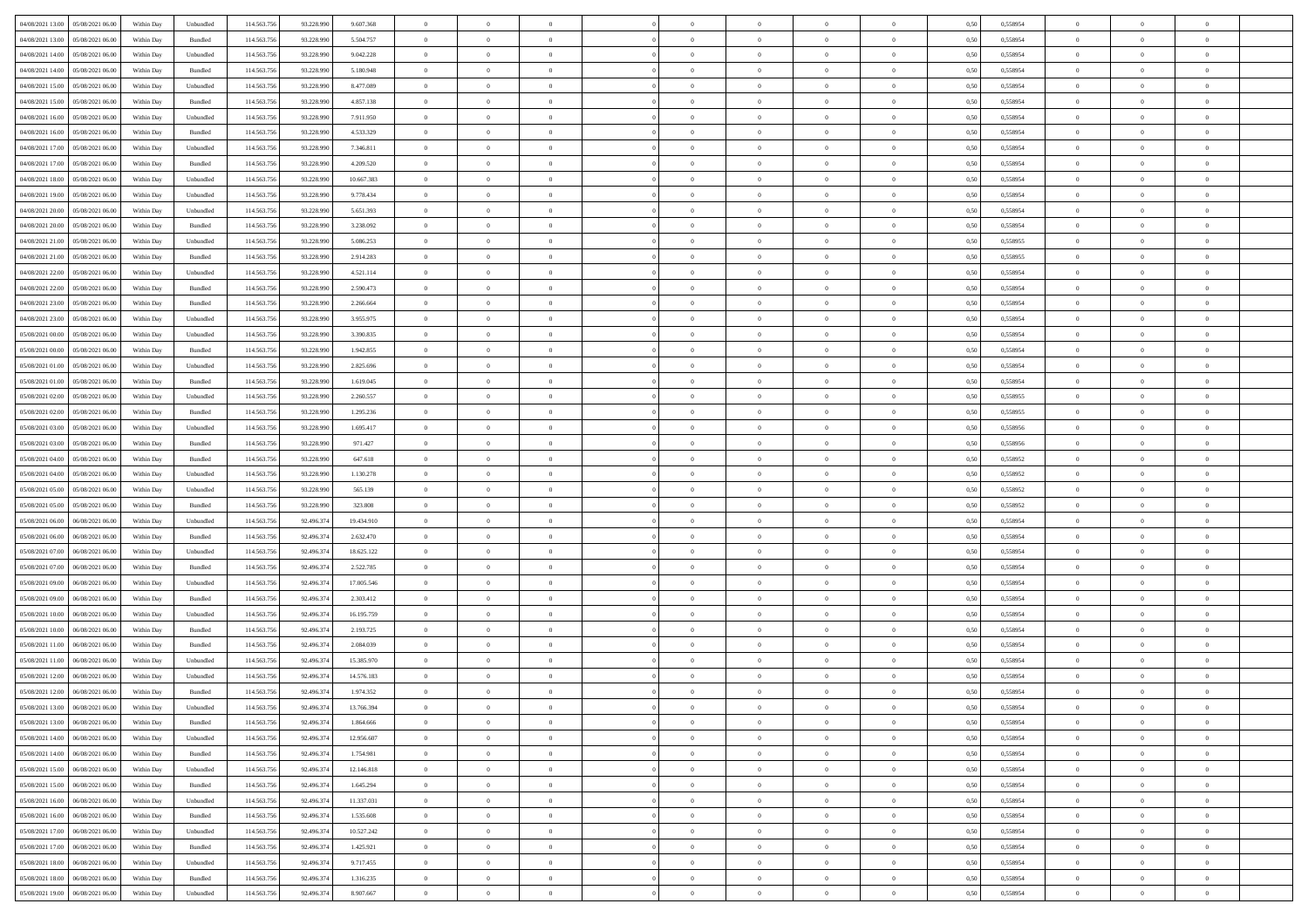|                                      |            |                   |             |            |            | $\overline{0}$ | $\overline{0}$ |                | $\overline{0}$ | $\theta$       |                | $\theta$       |      |          | $\theta$       | $\theta$       | $\theta$       |  |
|--------------------------------------|------------|-------------------|-------------|------------|------------|----------------|----------------|----------------|----------------|----------------|----------------|----------------|------|----------|----------------|----------------|----------------|--|
| 05/08/2021 19:00   06/08/2021 06:00  | Within Day | Bundled           | 114.563.75  | 92.496.374 | 1.206.548  |                |                |                |                |                |                |                | 0,50 | 0,558954 |                |                |                |  |
| 05/08/2021 20:00<br>06/08/2021 06:00 | Within Day | Unbundled         | 114.563.75  | 92.496.37  | 8.097.879  | $\bf{0}$       | $\bf{0}$       | $\bf{0}$       | $\bf{0}$       | $\overline{0}$ | $\overline{0}$ | $\bf{0}$       | 0,50 | 0,558954 | $\,$ 0 $\,$    | $\bf{0}$       | $\overline{0}$ |  |
| 05/08/2021 20:00<br>06/08/2021 06:00 | Within Day | Bundled           | 114,563,75  | 92.496.37  | 1.096.863  | $\overline{0}$ | $\bf{0}$       | $\overline{0}$ | $\bf{0}$       | $\bf{0}$       | $\overline{0}$ | $\bf{0}$       | 0.50 | 0.558954 | $\bf{0}$       | $\overline{0}$ | $\overline{0}$ |  |
| 05/08/2021 21:00<br>06/08/2021 06:00 | Within Day | Bundled           | 114.563.75  | 92.496.374 | 987.176    | $\overline{0}$ | $\overline{0}$ | $\overline{0}$ | $\overline{0}$ | $\theta$       | $\overline{0}$ | $\bf{0}$       | 0,50 | 0,558955 | $\theta$       | $\theta$       | $\overline{0}$ |  |
| 05/08/2021 21:00<br>06/08/2021 06:00 | Within Day | Unbundled         | 114.563.75  | 92.496.37  | 7.288.091  | $\overline{0}$ | $\overline{0}$ | $\bf{0}$       | $\overline{0}$ | $\theta$       | $\overline{0}$ | $\bf{0}$       | 0,50 | 0,558955 | $\,$ 0 $\,$    | $\bf{0}$       | $\overline{0}$ |  |
|                                      |            |                   |             |            |            |                |                |                |                |                |                |                |      |          |                |                |                |  |
| 05/08/2021 22:00<br>06/08/2021 06:00 | Within Day | Unbundled         | 114,563,75  | 92.496.37  | 6.478.303  | $\overline{0}$ | $\overline{0}$ | $\overline{0}$ | $\bf{0}$       | $\overline{0}$ | $\theta$       | $\bf{0}$       | 0.50 | 0.558954 | $\,$ 0 $\,$    | $\theta$       | $\overline{0}$ |  |
| 05/08/2021 22:00<br>06/08/2021 06:00 | Within Day | Bundled           | 114.563.75  | 92.496.374 | 877.490    | $\overline{0}$ | $\overline{0}$ | $\overline{0}$ | $\overline{0}$ | $\overline{0}$ | $\overline{0}$ | $\bf{0}$       | 0,50 | 0,558954 | $\theta$       | $\theta$       | $\overline{0}$ |  |
| 05/08/2021 23:00<br>06/08/2021 06:00 | Within Day | Unbundled         | 114.563.75  | 92.496.37  | 5.668.515  | $\bf{0}$       | $\bf{0}$       | $\bf{0}$       | $\overline{0}$ | $\overline{0}$ | $\overline{0}$ | $\bf{0}$       | 0,50 | 0,558954 | $\,$ 0 $\,$    | $\bf{0}$       | $\overline{0}$ |  |
| 05/08/2021 23:00<br>06/08/2021 06:00 | Within Day | Bundled           | 114,563,75  | 92.496.37  | 767.804    | $\overline{0}$ | $\bf{0}$       | $\overline{0}$ | $\bf{0}$       | $\overline{0}$ | $\overline{0}$ | $\bf{0}$       | 0.50 | 0.558954 | $\bf{0}$       | $\overline{0}$ | $\overline{0}$ |  |
| 06/08/2021 00:00<br>06/08/2021 06:00 | Within Day | Unbundled         | 114.563.756 | 92.496.374 | 4.858.727  | $\overline{0}$ | $\bf{0}$       | $\overline{0}$ | $\overline{0}$ | $\overline{0}$ | $\overline{0}$ | $\bf{0}$       | 0,50 | 0,558954 | $\,$ 0 $\,$    | $\bf{0}$       | $\overline{0}$ |  |
| 06/08/2021 00:00<br>06/08/2021 06:00 | Within Day | Bundled           | 114.563.75  | 92.496.374 | 658.117    | $\bf{0}$       | $\overline{0}$ | $\bf{0}$       | $\bf{0}$       | $\bf{0}$       | $\overline{0}$ | $\bf{0}$       | 0,50 | 0,558954 | $\,$ 0 $\,$    | $\bf{0}$       | $\overline{0}$ |  |
| 06/08/2021 01:00<br>06/08/2021 06:00 | Within Day | Unbundled         | 114,563,75  | 92.496.374 | 4.048.939  | $\overline{0}$ | $\bf{0}$       | $\overline{0}$ | $\overline{0}$ | $\bf{0}$       | $\overline{0}$ | $\bf{0}$       | 0.50 | 0.558954 | $\bf{0}$       | $\overline{0}$ | $\,$ 0         |  |
|                                      |            |                   |             |            |            | $\overline{0}$ |                |                |                |                |                |                |      |          |                | $\theta$       |                |  |
| 06/08/2021 01:00<br>06/08/2021 06:00 | Within Day | Bundled           | 114.563.75  | 92.496.374 | 548.431    |                | $\overline{0}$ | $\overline{0}$ | $\theta$       | $\theta$       | $\overline{0}$ | $\bf{0}$       | 0,50 | 0,558954 | $\,$ 0 $\,$    |                | $\overline{0}$ |  |
| 06/08/2021 02:00<br>06/08/2021 06:00 | Within Day | Bundled           | 114.563.75  | 92.496.374 | 438.744    | $\bf{0}$       | $\overline{0}$ | $\bf{0}$       | $\overline{0}$ | $\bf{0}$       | $\overline{0}$ | $\bf{0}$       | 0,50 | 0,558955 | $\,$ 0 $\,$    | $\bf{0}$       | $\overline{0}$ |  |
| 06/08/2021 02:00<br>06/08/2021 06:00 | Within Day | Unbundled         | 114,563,75  | 92.496.37  | 3.239.151  | $\overline{0}$ | $\overline{0}$ | $\overline{0}$ | $\bf{0}$       | $\overline{0}$ | $\theta$       | $\bf{0}$       | 0.50 | 0.558955 | $\,$ 0 $\,$    | $\theta$       | $\overline{0}$ |  |
| 06/08/2021 03:00<br>06/08/2021 06:00 | Within Day | Unbundled         | 114.563.75  | 92.496.374 | 2.429.363  | $\overline{0}$ | $\overline{0}$ | $\overline{0}$ | $\overline{0}$ | $\overline{0}$ | $\overline{0}$ | $\bf{0}$       | 0,50 | 0,558956 | $\theta$       | $\theta$       | $\overline{0}$ |  |
| 06/08/2021 03:00<br>06/08/2021 06:00 | Within Day | Bundled           | 114.563.75  | 92.496.374 | 329.059    | $\bf{0}$       | $\bf{0}$       | $\bf{0}$       | $\overline{0}$ | $\bf{0}$       | $\overline{0}$ | $\bf{0}$       | 0,50 | 0,558956 | $\,$ 0 $\,$    | $\bf{0}$       | $\overline{0}$ |  |
| 06/08/2021 04:00<br>06/08/2021 06:00 | Within Day | Unbundled         | 114,563,75  | 92.496.37  | 1.619.575  | $\overline{0}$ | $\bf{0}$       | $\overline{0}$ | $\bf{0}$       | $\overline{0}$ | $\overline{0}$ | $\bf{0}$       | 0.50 | 0.558952 | $\bf{0}$       | $\overline{0}$ | $\overline{0}$ |  |
| 06/08/2021 04:00<br>06/08/2021 06:00 | Within Day | Bundled           | 114.563.75  | 92.496.374 | 219.372    | $\overline{0}$ | $\bf{0}$       | $\overline{0}$ | $\overline{0}$ | $\overline{0}$ | $\overline{0}$ | $\bf{0}$       | 0,50 | 0,558952 | $\,$ 0 $\,$    | $\bf{0}$       | $\overline{0}$ |  |
|                                      |            |                   |             |            |            |                |                |                |                |                |                |                |      |          |                |                |                |  |
| 06/08/2021 05:00<br>06/08/2021 06:00 | Within Day | Unbundled         | 114.563.75  | 92.496.37  | 809.787    | $\bf{0}$       | $\bf{0}$       | $\bf{0}$       | $\bf{0}$       | $\overline{0}$ | $\overline{0}$ | $\bf{0}$       | 0,50 | 0,558952 | $\,$ 0 $\,$    | $\bf{0}$       | $\overline{0}$ |  |
| 06/08/2021 05:00<br>06/08/2021 06:00 | Within Day | Bundled           | 114,563,75  | 92.496.374 | 109,686    | $\overline{0}$ | $\bf{0}$       | $\overline{0}$ | $\overline{0}$ | $\bf{0}$       | $\overline{0}$ | $\bf{0}$       | 0.50 | 0.558952 | $\bf{0}$       | $\overline{0}$ | $\,$ 0         |  |
| 06/08/2021 06:00<br>07/08/2021 06:00 | Within Day | Unbundled         | 114.563.75  | 92.496.374 | 14.295.960 | $\overline{0}$ | $\overline{0}$ | $\overline{0}$ | $\overline{0}$ | $\theta$       | $\overline{0}$ | $\bf{0}$       | 0,50 | 0,558954 | $\theta$       | $\theta$       | $\overline{0}$ |  |
| 06/08/2021 06:00<br>07/08/2021 06.00 | Within Day | Bundled           | 114.563.75  | 92.496.37  | 7.771.422  | $\bf{0}$       | $\overline{0}$ | $\bf{0}$       | $\bf{0}$       | $\,$ 0 $\,$    | $\overline{0}$ | $\bf{0}$       | 0,50 | 0,558954 | $\,$ 0 $\,$    | $\bf{0}$       | $\overline{0}$ |  |
| 06/08/2021 07:00<br>07/08/2021 06:00 | Within Day | Unbundled         | 114,563,75  | 92.496.37  | 13.700.295 | $\overline{0}$ | $\overline{0}$ | $\overline{0}$ | $\bf{0}$       | $\overline{0}$ | $\theta$       | $\bf{0}$       | 0.50 | 0.558954 | $\,$ 0 $\,$    | $\theta$       | $\overline{0}$ |  |
| 06/08/2021 07:00<br>07/08/2021 06:00 | Within Day | Bundled           | 114.563.75  | 92.496.374 | 7.447.613  | $\overline{0}$ | $\overline{0}$ | $\overline{0}$ | $\overline{0}$ | $\overline{0}$ | $\overline{0}$ | $\bf{0}$       | 0,50 | 0,558954 | $\,$ 0 $\,$    | $\theta$       | $\overline{0}$ |  |
| 06/08/2021 08:00<br>07/08/2021 06.00 | Within Day | Bundled           | 114.563.75  | 92.496.37  | 7.123.803  | $\bf{0}$       | $\overline{0}$ | $\bf{0}$       | $\overline{0}$ | $\bf{0}$       | $\overline{0}$ | $\bf{0}$       | 0,50 | 0,558954 | $\,$ 0 $\,$    | $\bf{0}$       | $\overline{0}$ |  |
| 06/08/2021 08:00<br>07/08/2021 06:00 | Within Day | Unbundled         | 114,563,75  | 92.496.37  | 13.104.629 | $\overline{0}$ | $\bf{0}$       | $\overline{0}$ | $\bf{0}$       | $\overline{0}$ | $\overline{0}$ | $\bf{0}$       | 0.50 | 0.558954 | $\bf{0}$       | $\overline{0}$ | $\overline{0}$ |  |
| 06/08/2021 09:00<br>07/08/2021 06:00 | Within Day | Unbundled         | 114.563.75  | 92.496.374 | 12.508.964 | $\overline{0}$ | $\bf{0}$       | $\overline{0}$ | $\overline{0}$ | $\overline{0}$ | $\overline{0}$ | $\bf{0}$       | 0,50 | 0,558954 | $\theta$       | $\theta$       | $\overline{0}$ |  |
|                                      |            |                   |             |            |            |                |                |                |                |                |                |                |      |          |                |                |                |  |
| 06/08/2021 09:00<br>07/08/2021 06.00 | Within Day | Bundled           | 114.563.75  | 92.496.374 | 6.799.994  | $\bf{0}$       | $\bf{0}$       | $\bf{0}$       | $\bf{0}$       | $\overline{0}$ | $\overline{0}$ | $\bf{0}$       | 0,50 | 0,558954 | $\,$ 0 $\,$    | $\bf{0}$       | $\overline{0}$ |  |
| 06/08/2021 10:00<br>07/08/2021 06:00 | Within Day | Unbundled         | 114,563,75  | 92.496.37  | 11.913.299 | $\overline{0}$ | $\bf{0}$       | $\overline{0}$ | $\bf{0}$       | $\bf{0}$       | $\overline{0}$ | $\bf{0}$       | 0.50 | 0.558954 | $\bf{0}$       | $\overline{0}$ | $\bf{0}$       |  |
| 06/08/2021 10:00<br>07/08/2021 06:00 | Within Day | Bundled           | 114.563.75  | 92.496.37  | 6.476.185  | $\overline{0}$ | $\overline{0}$ | $\overline{0}$ | $\overline{0}$ | $\overline{0}$ | $\overline{0}$ | $\bf{0}$       | 0.50 | 0.558954 | $\theta$       | $\theta$       | $\overline{0}$ |  |
| 06/08/2021 11:00<br>07/08/2021 06.00 | Within Day | Unbundled         | 114.563.75  | 92.496.37  | 11.317.634 | $\bf{0}$       | $\overline{0}$ | $\bf{0}$       | $\bf{0}$       | $\,$ 0 $\,$    | $\overline{0}$ | $\bf{0}$       | 0,50 | 0,558954 | $\,$ 0 $\,$    | $\bf{0}$       | $\overline{0}$ |  |
| 06/08/2021 11:00<br>07/08/2021 06:00 | Within Day | Bundled           | 114,563,75  | 92.496.37  | 6.152.375  | $\overline{0}$ | $\bf{0}$       | $\overline{0}$ | $\bf{0}$       | $\overline{0}$ | $\Omega$       | $\bf{0}$       | 0.50 | 0.558954 | $\,$ 0 $\,$    | $\bf{0}$       | $\overline{0}$ |  |
| 06/08/2021 12:00<br>07/08/2021 06:00 | Within Dav | Unbundled         | 114.563.75  | 92.496.374 | 10.721.969 | $\overline{0}$ | $\overline{0}$ | $\overline{0}$ | $\overline{0}$ | $\theta$       | $\overline{0}$ | $\bf{0}$       | 0.50 | 0,558954 | $\theta$       | $\theta$       | $\overline{0}$ |  |
| 06/08/2021 12:00<br>07/08/2021 06.00 | Within Day | Bundled           | 114.563.75  | 92.496.37  | 5.828.566  | $\bf{0}$       | $\bf{0}$       | $\bf{0}$       | $\bf{0}$       | $\overline{0}$ | $\overline{0}$ | $\bf{0}$       | 0,50 | 0,558954 | $\,$ 0 $\,$    | $\bf{0}$       | $\overline{0}$ |  |
| 06/08/2021 13:00<br>07/08/2021 06:00 | Within Day | Unbundled         | 114,563,75  | 92.496.37  | 10.126.304 | $\overline{0}$ | $\bf{0}$       | $\overline{0}$ | $\bf{0}$       | $\overline{0}$ | $\overline{0}$ | $\bf{0}$       | 0.50 | 0.558954 | $\bf{0}$       | $\overline{0}$ | $\overline{0}$ |  |
|                                      |            |                   |             |            |            |                |                |                |                |                |                |                |      |          |                |                |                |  |
| 06/08/2021 13:00<br>07/08/2021 06:00 | Within Dav | Bundled           | 114.563.75  | 92.496.374 | 5.504.757  | $\overline{0}$ | $\overline{0}$ | $\overline{0}$ | $\overline{0}$ | $\overline{0}$ | $\overline{0}$ | $\bf{0}$       | 0.50 | 0,558954 | $\theta$       | $\theta$       | $\overline{0}$ |  |
| 06/08/2021 14:00<br>07/08/2021 06.00 | Within Day | Unbundled         | 114.563.75  | 92.496.37  | 9.530.639  | $\bf{0}$       | $\bf{0}$       | $\bf{0}$       | $\bf{0}$       | $\overline{0}$ | $\overline{0}$ | $\bf{0}$       | 0,50 | 0,558954 | $\,$ 0 $\,$    | $\bf{0}$       | $\overline{0}$ |  |
| 06/08/2021 14:00<br>07/08/2021 06:00 | Within Day | Bundled           | 114,563,75  | 92.496.374 | 5.180.948  | $\overline{0}$ | $\bf{0}$       | $\overline{0}$ | $\overline{0}$ | $\bf{0}$       | $\overline{0}$ | $\bf{0}$       | 0.50 | 0.558954 | $\bf{0}$       | $\overline{0}$ | $\overline{0}$ |  |
| 06/08/2021 15:00<br>07/08/2021 06:00 | Within Dav | Unbundled         | 114.563.75  | 92.496.374 | 8.934.974  | $\overline{0}$ | $\overline{0}$ | $\overline{0}$ | $\overline{0}$ | $\overline{0}$ | $\overline{0}$ | $\bf{0}$       | 0.50 | 0.558954 | $\theta$       | $\theta$       | $\overline{0}$ |  |
| 06/08/2021 15:00<br>07/08/2021 06.00 | Within Day | Bundled           | 114.563.75  | 92.496.374 | 4.857.138  | $\bf{0}$       | $\bf{0}$       | $\bf{0}$       | $\bf{0}$       | $\overline{0}$ | $\overline{0}$ | $\bf{0}$       | 0,50 | 0,558954 | $\,$ 0 $\,$    | $\bf{0}$       | $\overline{0}$ |  |
| 06/08/2021 16:00<br>07/08/2021 06:00 | Within Day | Unbundled         | 114,563,75  | 92.496.37  | 8.339.310  | $\overline{0}$ | $\overline{0}$ | $\overline{0}$ | $\bf{0}$       | $\overline{0}$ | $\Omega$       | $\bf{0}$       | 0.50 | 0.558954 | $\bf{0}$       | $\theta$       | $\overline{0}$ |  |
| 06/08/2021 16:00<br>07/08/2021 06:00 | Within Dav | Bundled           | 114.563.75  | 92.496.374 | 4.533.329  | $\overline{0}$ | $\overline{0}$ | $\Omega$       | $\overline{0}$ | $\theta$       | $\overline{0}$ | $\overline{0}$ | 0.5( | 0,558954 | $\theta$       | $\theta$       | $\overline{0}$ |  |
| 06/08/2021 17:00<br>07/08/2021 06:00 | Within Day | Unbundled         | 114.563.75  | 92.496.374 | 7.743.645  | $\bf{0}$       | $\bf{0}$       | $\bf{0}$       | $\bf{0}$       | $\bf{0}$       | $\overline{0}$ | $\bf{0}$       | 0,50 | 0,558954 | $\overline{0}$ | $\overline{0}$ | $\overline{0}$ |  |
| 06/08/2021 17:00 07/08/2021 06:00    | Within Day | Bundled           | 114.563.756 | 92.496.374 | 4.209.520  | $\bf{0}$       | $\theta$       |                | $\Omega$       |                |                |                | 0,50 | 0.558954 | $\theta$       | $\overline{0}$ |                |  |
|                                      |            |                   |             |            |            |                |                |                |                |                |                |                |      |          |                |                |                |  |
| 06/08/2021 18:00 07/08/2021 06:00    | Within Day | Bundled           | 114.563.756 | 92.496.374 | 3.885.710  | $\overline{0}$ | $\overline{0}$ | $\Omega$       | $\theta$       | $\overline{0}$ | $\overline{0}$ | $\bf{0}$       | 0,50 | 0,558954 | $\theta$       | $\theta$       | $\overline{0}$ |  |
| 06/08/2021 18:00<br>07/08/2021 06:00 | Within Day | Unbundled         | 114.563.75  | 92.496.37  | 7.147.980  | $\overline{0}$ | $\bf{0}$       | $\overline{0}$ | $\overline{0}$ | $\bf{0}$       | $\overline{0}$ | $\bf{0}$       | 0,50 | 0,558954 | $\bf{0}$       | $\overline{0}$ | $\bf{0}$       |  |
| 06/08/2021 19:00 07/08/2021 06:00    | Within Day | Unbundled         | 114,563,756 | 92,496,374 | 6.552.315  | $\overline{0}$ | $\bf{0}$       | $\overline{0}$ | $\overline{0}$ | $\mathbf{0}$   | $\overline{0}$ | $\,$ 0 $\,$    | 0.50 | 0.558954 | $\overline{0}$ | $\bf{0}$       | $\,$ 0 $\,$    |  |
| 06/08/2021 19:00 07/08/2021 06:00    | Within Day | Bundled           | 114.563.756 | 92.496.374 | 3.561.901  | $\overline{0}$ | $\overline{0}$ | $\overline{0}$ | $\overline{0}$ | $\overline{0}$ | $\overline{0}$ | $\bf{0}$       | 0,50 | 0,558954 | $\theta$       | $\theta$       | $\overline{0}$ |  |
| 06/08/2021 20:00<br>07/08/2021 06:00 | Within Day | Unbundled         | 114.563.75  | 92.496.374 | 5.956.650  | $\overline{0}$ | $\bf{0}$       | $\overline{0}$ | $\overline{0}$ | $\bf{0}$       | $\overline{0}$ | $\bf{0}$       | 0,50 | 0,558954 | $\bf{0}$       | $\overline{0}$ | $\overline{0}$ |  |
| 06/08/2021 20:00 07/08/2021 06:00    | Within Day | Bundled           | 114.563.756 | 92.496.374 | 3.238.092  | $\overline{0}$ | $\bf{0}$       | $\overline{0}$ | $\overline{0}$ | $\bf{0}$       | $\overline{0}$ | $\bf{0}$       | 0.50 | 0.558954 | $\,$ 0 $\,$    | $\overline{0}$ | $\,$ 0         |  |
| 06/08/2021 21:00 07/08/2021 06:00    | Within Dav | Unbundled         | 114.563.756 | 92.496.374 | 5.360.985  | $\overline{0}$ | $\overline{0}$ | $\overline{0}$ | $\overline{0}$ | $\overline{0}$ | $\overline{0}$ | $\bf{0}$       | 0.50 | 0,558955 | $\overline{0}$ | $\theta$       | $\overline{0}$ |  |
|                                      |            |                   |             |            |            |                |                |                |                |                |                |                |      |          |                |                |                |  |
| 06/08/2021 21:00<br>07/08/2021 06:00 | Within Day | Bundled           | 114.563.75  | 92.496.374 | 2.914.283  | $\overline{0}$ | $\overline{0}$ | $\overline{0}$ | $\overline{0}$ | $\overline{0}$ | $\overline{0}$ | $\bf{0}$       | 0,50 | 0,558955 | $\bf{0}$       | $\overline{0}$ | $\overline{0}$ |  |
| 06/08/2021 22:00 07/08/2021 06:00    | Within Day | Unbundled         | 114.563.75  | 92,496,374 | 4.765.320  | $\overline{0}$ | $\overline{0}$ | $\overline{0}$ | $\overline{0}$ | $\overline{0}$ | $\overline{0}$ | $\bf{0}$       | 0.50 | 0.558954 | $\mathbf{0}$   | $\bf{0}$       | $\,$ 0         |  |
| 06/08/2021 22:00 07/08/2021 06:00    | Within Dav | Bundled           | 114.563.756 | 92.496.374 | 2.590.473  | $\overline{0}$ | $\overline{0}$ | $\overline{0}$ | $\overline{0}$ | $\overline{0}$ | $\overline{0}$ | $\bf{0}$       | 0,50 | 0,558954 | $\overline{0}$ | $\theta$       | $\overline{0}$ |  |
| 06/08/2021 23:00<br>07/08/2021 06:00 | Within Day | Bundled           | 114.563.75  | 92.496.374 | 2.266.664  | $\overline{0}$ | $\bf{0}$       | $\overline{0}$ | $\overline{0}$ | $\overline{0}$ | $\overline{0}$ | $\bf{0}$       | 0,50 | 0,558954 | $\bf{0}$       | $\,0\,$        | $\bf{0}$       |  |
| 06/08/2021 23:00 07/08/2021 06:00    | Within Day | ${\sf Unbundred}$ | 114.563.756 | 92.496.374 | 4.169.654  | $\overline{0}$ | $\bf{0}$       | $\overline{0}$ | $\overline{0}$ | $\,$ 0 $\,$    | $\overline{0}$ | $\bf{0}$       | 0,50 | 0,558954 | $\overline{0}$ | $\,$ 0 $\,$    | $\,$ 0 $\,$    |  |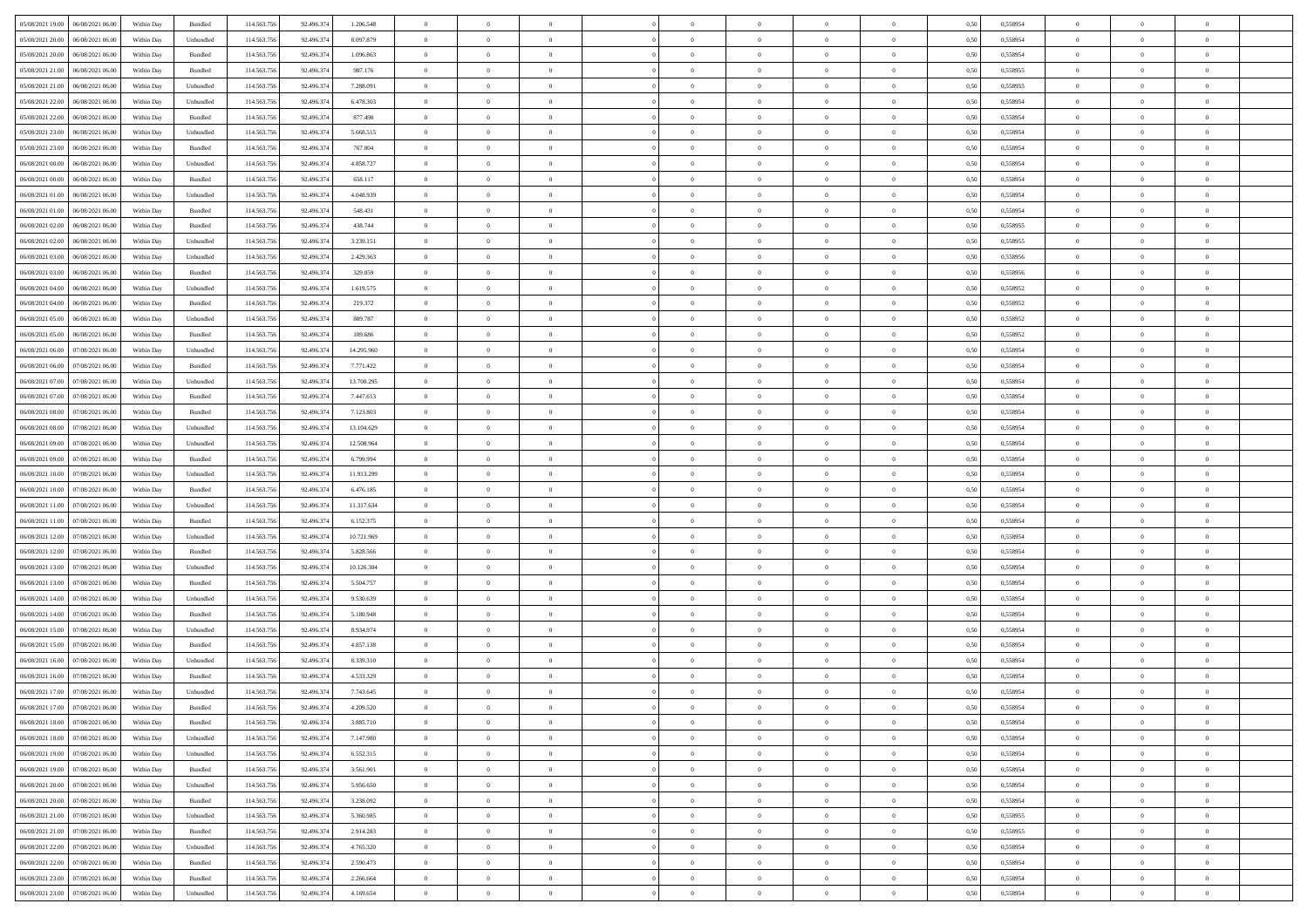| 07/08/2021 00:00 07/08/2021 06:00                                                                 | Within Day | Unbundled                   | 114.563.75  | 92.496.374 | 3.573.989  | $\overline{0}$ | $\overline{0}$ |                | $\overline{0}$ | $\theta$       |                | $\theta$       | 0,50 | 0,558954 | $\theta$       | $\theta$       | $\overline{0}$ |  |
|---------------------------------------------------------------------------------------------------|------------|-----------------------------|-------------|------------|------------|----------------|----------------|----------------|----------------|----------------|----------------|----------------|------|----------|----------------|----------------|----------------|--|
| 07/08/2021 00:00<br>07/08/2021 06:00                                                              | Within Day | Bundled                     | 114.563.75  | 92.496.37  | 1.942.855  | $\bf{0}$       | $\bf{0}$       | $\bf{0}$       | $\overline{0}$ | $\overline{0}$ | $\overline{0}$ | $\bf{0}$       | 0,50 | 0,558954 | $\,$ 0 $\,$    | $\bf{0}$       | $\overline{0}$ |  |
| 07/08/2021 01:00<br>07/08/2021 06:00                                                              | Within Day | Unbundled                   | 114,563,75  | 92.496.37  | 2.978.324  | $\overline{0}$ | $\bf{0}$       | $\overline{0}$ | $\bf{0}$       | $\bf{0}$       | $\overline{0}$ | $\bf{0}$       | 0.50 | 0.558954 | $\bf{0}$       | $\overline{0}$ | $\overline{0}$ |  |
| 07/08/2021 01:00<br>07/08/2021 06:00                                                              | Within Day | Bundled                     | 114.563.75  | 92.496.374 | 1.619.045  | $\overline{0}$ | $\bf{0}$       | $\overline{0}$ | $\overline{0}$ | $\theta$       | $\overline{0}$ | $\bf{0}$       | 0,50 | 0,558954 | $\theta$       | $\theta$       | $\overline{0}$ |  |
|                                                                                                   |            |                             |             |            |            |                |                |                |                |                |                |                |      |          |                |                |                |  |
| 07/08/2021 02:00<br>07/08/2021 06.00                                                              | Within Day | Unbundled                   | 114.563.75  | 92.496.37  | 2.382.659  | $\bf{0}$       | $\overline{0}$ | $\bf{0}$       | $\overline{0}$ | $\theta$       | $\overline{0}$ | $\bf{0}$       | 0,50 | 0,558955 | $\,$ 0 $\,$    | $\bf{0}$       | $\overline{0}$ |  |
| 07/08/2021 02:00<br>07/08/2021 06:00                                                              | Within Day | Bundled                     | 114,563,75  | 92.496.37  | 1.295.236  | $\overline{0}$ | $\overline{0}$ | $\overline{0}$ | $\bf{0}$       | $\overline{0}$ | $\theta$       | $\bf{0}$       | 0.50 | 0.558955 | $\,$ 0 $\,$    | $\theta$       | $\overline{0}$ |  |
| 07/08/2021 03:00<br>07/08/2021 06:00                                                              | Within Day | Unbundled                   | 114.563.75  | 92.496.374 | 1.786.994  | $\overline{0}$ | $\overline{0}$ | $\overline{0}$ | $\overline{0}$ | $\overline{0}$ | $\overline{0}$ | $\bf{0}$       | 0,50 | 0,558956 | $\,$ 0 $\,$    | $\theta$       | $\overline{0}$ |  |
| 07/08/2021 03:00<br>07/08/2021 06.00                                                              | Within Day | Bundled                     | 114.563.75  | 92.496.37  | 971.427    | $\bf{0}$       | $\bf{0}$       | $\bf{0}$       | $\overline{0}$ | $\overline{0}$ | $\overline{0}$ | $\bf{0}$       | 0,50 | 0,558956 | $\,$ 0 $\,$    | $\bf{0}$       | $\overline{0}$ |  |
| 07/08/2021 04:00<br>07/08/2021 06:00                                                              | Within Day | Unbundled                   | 114,563,75  | 92.496.37  | 1.191.329  | $\overline{0}$ | $\bf{0}$       | $\overline{0}$ | $\bf{0}$       | $\overline{0}$ | $\overline{0}$ | $\bf{0}$       | 0.50 | 0.558952 | $\bf{0}$       | $\overline{0}$ | $\overline{0}$ |  |
| 07/08/2021 04:00<br>07/08/2021 06:00                                                              | Within Day | Bundled                     | 114.563.75  | 92.496.374 | 647.618    | $\bf{0}$       | $\bf{0}$       | $\overline{0}$ | $\overline{0}$ | $\overline{0}$ | $\overline{0}$ | $\bf{0}$       | 0,50 | 0,558952 | $\,$ 0 $\,$    | $\bf{0}$       | $\overline{0}$ |  |
|                                                                                                   |            |                             |             |            |            |                |                |                |                |                |                |                |      |          |                |                |                |  |
| 07/08/2021 05:00<br>07/08/2021 06.00                                                              | Within Day | Bundled                     | 114.563.75  | 92.496.37  | 323.808    | $\bf{0}$       | $\overline{0}$ | $\bf{0}$       | $\bf{0}$       | $\bf{0}$       | $\overline{0}$ | $\bf{0}$       | 0,50 | 0,558952 | $\,$ 0 $\,$    | $\bf{0}$       | $\overline{0}$ |  |
| 07/08/2021 05:00<br>07/08/2021 06:00                                                              | Within Day | Unbundled                   | 114,563,75  | 92.496.374 | 595.664    | $\overline{0}$ | $\bf{0}$       | $\overline{0}$ | $\overline{0}$ | $\bf{0}$       | $\overline{0}$ | $\bf{0}$       | 0.50 | 0.558952 | $\bf{0}$       | $\overline{0}$ | $\overline{0}$ |  |
| 07/08/2021 06:00<br>08/08/2021 06:00                                                              | Within Day | Unbundled                   | 114.563.75  | 92.496.374 | 14.027.808 | $\overline{0}$ | $\overline{0}$ | $\overline{0}$ | $\theta$       | $\theta$       | $\overline{0}$ | $\bf{0}$       | 0,50 | 0,558954 | $\,$ 0 $\,$    | $\theta$       | $\overline{0}$ |  |
| 07/08/2021 06:00<br>08/08/2021 06:00                                                              | Within Day | Bundled                     | 114.563.75  | 92.496.37  | 8.039.573  | $\bf{0}$       | $\overline{0}$ | $\bf{0}$       | $\overline{0}$ | $\theta$       | $\overline{0}$ | $\bf{0}$       | 0,50 | 0,558954 | $\bf{0}$       | $\bf{0}$       | $\overline{0}$ |  |
| 07/08/2021 07:00<br>08/08/2021 06:00                                                              | Within Day | Unbundled                   | 114,563,75  | 92.496.37  | 13.443.316 | $\overline{0}$ | $\overline{0}$ | $\overline{0}$ | $\bf{0}$       | $\overline{0}$ | $\Omega$       | $\bf{0}$       | 0.50 | 0.558954 | $\,$ 0 $\,$    | $\theta$       | $\overline{0}$ |  |
|                                                                                                   |            |                             |             |            |            |                |                |                |                |                |                |                |      |          |                |                |                |  |
| 07/08/2021 07:00<br>08/08/2021 06:00                                                              | Within Day | Bundled                     | 114.563.75  | 92.496.374 | 7.704.591  | $\overline{0}$ | $\overline{0}$ | $\overline{0}$ | $\overline{0}$ | $\overline{0}$ | $\overline{0}$ | $\bf{0}$       | 0,50 | 0,558954 | $\theta$       | $\theta$       | $\overline{0}$ |  |
| 07/08/2021 08:00<br>08/08/2021 06:00                                                              | Within Day | Unbundled                   | 114.563.75  | 92.496.37  | 12.858.824 | $\bf{0}$       | $\overline{0}$ | $\bf{0}$       | $\overline{0}$ | $\theta$       | $\overline{0}$ | $\bf{0}$       | 0,50 | 0,558954 | $\,$ 0 $\,$    | $\bf{0}$       | $\overline{0}$ |  |
| 07/08/2021 08:00<br>08/08/2021 06:00                                                              | Within Day | Bundled                     | 114,563,75  | 92.496.37  | 7.369.609  | $\overline{0}$ | $\bf{0}$       | $\overline{0}$ | $\bf{0}$       | $\overline{0}$ | $\overline{0}$ | $\bf{0}$       | 0.50 | 0.558954 | $\bf{0}$       | $\overline{0}$ | $\overline{0}$ |  |
| 07/08/2021 09:00<br>08/08/2021 06:00                                                              | Within Day | Unbundled                   | 114.563.75  | 92.496.374 | 12.274.331 | $\bf{0}$       | $\bf{0}$       | $\overline{0}$ | $\overline{0}$ | $\overline{0}$ | $\overline{0}$ | $\bf{0}$       | 0,50 | 0,558954 | $\,$ 0 $\,$    | $\bf{0}$       | $\overline{0}$ |  |
| 07/08/2021 09:00<br>08/08/2021 06:00                                                              | Within Day | Bundled                     | 114.563.75  | 92.496.37  | 7.034.626  | $\bf{0}$       | $\bf{0}$       | $\bf{0}$       | $\bf{0}$       | $\overline{0}$ | $\overline{0}$ | $\bf{0}$       | 0,50 | 0,558954 | $\,$ 0 $\,$    | $\bf{0}$       | $\overline{0}$ |  |
| 07/08/2021 10:00<br>08/08/2021 06:00                                                              | Within Day | Unbundled                   | 114.563.75  | 92.496.37  | 11.689.840 | $\overline{0}$ | $\bf{0}$       | $\overline{0}$ | $\overline{0}$ | $\bf{0}$       | $\overline{0}$ | $\bf{0}$       | 0.50 | 0.558954 | $\bf{0}$       | $\overline{0}$ | $\overline{0}$ |  |
| 07/08/2021 10:00<br>08/08/2021 06:00                                                              | Within Day | Bundled                     | 114.563.75  | 92.496.374 | 6.699.644  | $\overline{0}$ | $\overline{0}$ | $\overline{0}$ | $\overline{0}$ | $\theta$       | $\overline{0}$ | $\bf{0}$       | 0,50 | 0,558954 | $\theta$       | $\theta$       | $\overline{0}$ |  |
|                                                                                                   |            |                             |             |            |            |                |                |                |                |                |                |                |      |          |                |                |                |  |
| 07/08/2021 11:00<br>08/08/2021 06:00                                                              | Within Day | Unbundled                   | 114.563.75  | 92.496.37  | 11.105.347 | $\bf{0}$       | $\overline{0}$ | $\bf{0}$       | $\bf{0}$       | $\,$ 0 $\,$    | $\overline{0}$ | $\bf{0}$       | 0,50 | 0,558954 | $\,$ 0 $\,$    | $\bf{0}$       | $\overline{0}$ |  |
| 07/08/2021 11:00<br>08/08/2021 06:00                                                              | Within Day | Bundled                     | 114,563,75  | 92.496.37  | 6.364.662  | $\overline{0}$ | $\overline{0}$ | $\overline{0}$ | $\bf{0}$       | $\overline{0}$ | $\Omega$       | $\bf{0}$       | 0.50 | 0.558954 | $\,$ 0 $\,$    | $\theta$       | $\overline{0}$ |  |
| 07/08/2021 12:00<br>08/08/2021 06:00                                                              | Within Day | Unbundled                   | 114.563.75  | 92.496.374 | 10.520.856 | $\overline{0}$ | $\overline{0}$ | $\overline{0}$ | $\overline{0}$ | $\overline{0}$ | $\overline{0}$ | $\bf{0}$       | 0,50 | 0,558954 | $\,$ 0 $\,$    | $\theta$       | $\overline{0}$ |  |
| 07/08/2021 12:00<br>08/08/2021 06:00                                                              | Within Day | Bundled                     | 114.563.75  | 92.496.37  | 6.029.679  | $\bf{0}$       | $\overline{0}$ | $\bf{0}$       | $\overline{0}$ | $\theta$       | $\overline{0}$ | $\bf{0}$       | 0,50 | 0,558954 | $\,$ 0 $\,$    | $\bf{0}$       | $\overline{0}$ |  |
| 07/08/2021 13:00<br>08/08/2021 06:00                                                              | Within Day | Unbundled                   | 114,563,75  | 92.496.37  | 9.936.364  | $\overline{0}$ | $\bf{0}$       | $\overline{0}$ | $\bf{0}$       | $\overline{0}$ | $\overline{0}$ | $\bf{0}$       | 0.50 | 0.558954 | $\bf{0}$       | $\overline{0}$ | $\overline{0}$ |  |
| 07/08/2021 13:00<br>08/08/2021 06:00                                                              | Within Day | Bundled                     | 114.563.756 | 92.496.374 | 5.694.697  | $\overline{0}$ | $\bf{0}$       | $\overline{0}$ | $\overline{0}$ | $\overline{0}$ | $\overline{0}$ | $\bf{0}$       | 0,50 | 0,558954 | $\theta$       | $\theta$       | $\overline{0}$ |  |
|                                                                                                   |            |                             |             |            |            |                |                |                |                |                |                |                |      |          |                |                |                |  |
| 07/08/2021 14:00<br>08/08/2021 06:00                                                              | Within Day | Unbundled                   | 114.563.75  | 92.496.37  | 9.351.872  | $\bf{0}$       | $\bf{0}$       | $\bf{0}$       | $\bf{0}$       | $\overline{0}$ | $\overline{0}$ | $\bf{0}$       | 0,50 | 0,558954 | $\,$ 0 $\,$    | $\bf{0}$       | $\overline{0}$ |  |
| 07/08/2021 14:00<br>08/08/2021 06:00                                                              | Within Day | Bundled                     | 114,563,75  | 92.496.37  | 5.359.716  | $\overline{0}$ | $\bf{0}$       | $\overline{0}$ | $\bf{0}$       | $\bf{0}$       | $\overline{0}$ | $\bf{0}$       | 0.50 | 0.558954 | $\bf{0}$       | $\overline{0}$ | $\overline{0}$ |  |
| 07/08/2021 15:00<br>08/08/2021 06:00                                                              | Within Day | Bundled                     | 114.563.75  | 92.496.37  | 5.024.733  | $\overline{0}$ | $\overline{0}$ | $\overline{0}$ | $\overline{0}$ | $\overline{0}$ | $\overline{0}$ | $\bf{0}$       | 0.50 | 0.558954 | $\theta$       | $\theta$       | $\overline{0}$ |  |
| 07/08/2021 15:00<br>08/08/2021 06:00                                                              | Within Day | Unbundled                   | 114.563.75  | 92.496.37  | 8.767.380  | $\bf{0}$       | $\overline{0}$ | $\bf{0}$       | $\bf{0}$       | $\overline{0}$ | $\overline{0}$ | $\bf{0}$       | 0,50 | 0,558954 | $\,$ 0 $\,$    | $\bf{0}$       | $\overline{0}$ |  |
| 07/08/2021 16:00<br>08/08/2021 06:00                                                              | Within Day | Unbundled                   | 114,563,75  | 92.496.37  | 8.182.887  | $\overline{0}$ | $\bf{0}$       | $\overline{0}$ | $\bf{0}$       | $\overline{0}$ | $\Omega$       | $\bf{0}$       | 0.50 | 0.558954 | $\,$ 0 $\,$    | $\theta$       | $\overline{0}$ |  |
| 07/08/2021 16:00<br>08/08/2021 06:00                                                              | Within Dav | Bundled                     | 114.563.75  | 92.496.374 | 4.689.751  | $\overline{0}$ | $\overline{0}$ | $\overline{0}$ | $\overline{0}$ | $\theta$       | $\overline{0}$ | $\bf{0}$       | 0.50 | 0,558954 | $\theta$       | $\theta$       | $\overline{0}$ |  |
| 07/08/2021 17:00<br>08/08/2021 06:00                                                              | Within Day | Unbundled                   | 114.563.75  | 92.496.37  | 7.598.396  | $\bf{0}$       | $\bf{0}$       | $\bf{0}$       | $\bf{0}$       | $\bf{0}$       | $\overline{0}$ | $\bf{0}$       | 0,50 | 0,558954 | $\,$ 0 $\,$    | $\bf{0}$       | $\overline{0}$ |  |
| 08/08/2021 06:00                                                                                  |            | Bundled                     | 114,563,75  |            | 4.354.769  |                |                |                |                |                | $\overline{0}$ |                |      |          |                |                |                |  |
| 07/08/2021 17:00                                                                                  | Within Day |                             |             | 92.496.37  |            | $\overline{0}$ | $\bf{0}$       | $\overline{0}$ | $\bf{0}$       | $\overline{0}$ |                | $\bf{0}$       | 0.50 | 0.558954 | $\bf{0}$       | $\overline{0}$ | $\overline{0}$ |  |
| 07/08/2021 18:00<br>08/08/2021 06:00                                                              | Within Dav | Unbundled                   | 114.563.75  | 92.496.374 | 7.013.903  | $\overline{0}$ | $\overline{0}$ | $\overline{0}$ | $\overline{0}$ | $\overline{0}$ | $\overline{0}$ | $\overline{0}$ | 0.50 | 0,558954 | $\theta$       | $\theta$       | $\overline{0}$ |  |
| 07/08/2021 18:00<br>08/08/2021 06:00                                                              | Within Day | Bundled                     | 114.563.75  | 92.496.37  | 4.019.786  | $\bf{0}$       | $\bf{0}$       | $\bf{0}$       | $\bf{0}$       | $\overline{0}$ | $\overline{0}$ | $\bf{0}$       | 0,50 | 0,558954 | $\,$ 0 $\,$    | $\bf{0}$       | $\overline{0}$ |  |
| 07/08/2021 19:00<br>08/08/2021 06:00                                                              | Within Day | Unbundled                   | 114.563.75  | 92.496.37  | 6.429.412  | $\overline{0}$ | $\bf{0}$       | $\overline{0}$ | $\overline{0}$ | $\bf{0}$       | $\overline{0}$ | $\bf{0}$       | 0.50 | 0.558954 | $\bf{0}$       | $\overline{0}$ | $\overline{0}$ |  |
| 07/08/2021 19:00<br>08/08/2021 06:00                                                              | Within Dav | Bundled                     | 114.563.75  | 92.496.374 | 3.684.804  | $\overline{0}$ | $\overline{0}$ | $\overline{0}$ | $\overline{0}$ | $\overline{0}$ | $\overline{0}$ | $\bf{0}$       | 0.50 | 0.558954 | $\theta$       | $\theta$       | $\overline{0}$ |  |
| 07/08/2021 20:00<br>08/08/2021 06:00                                                              | Within Day | Unbundled                   | 114.563.75  | 92.496.374 | 5.844.919  | $\bf{0}$       | $\bf{0}$       | $\bf{0}$       | $\bf{0}$       | $\overline{0}$ | $\overline{0}$ | $\bf{0}$       | 0,50 | 0,558954 | $\,$ 0 $\,$    | $\bf{0}$       | $\overline{0}$ |  |
| 07/08/2021 20:00<br>08/08/2021 06:00                                                              | Within Day | Bundled                     | 114,563,75  | 92.496.37  | 3.349.822  | $\overline{0}$ | $\overline{0}$ | $\overline{0}$ | $\bf{0}$       | $\theta$       | $\Omega$       | $\bf{0}$       | 0.50 | 0.558954 | $\bf{0}$       | $\theta$       | $\overline{0}$ |  |
| 07/08/2021 21:00<br>08/08/2021 06:00                                                              | Within Dav | Unbundled                   | 114.563.75  | 92.496.37  | 5.260.428  | $\overline{0}$ | $\overline{0}$ | $\Omega$       | $\overline{0}$ | $\theta$       | $\overline{0}$ | $\overline{0}$ | 0.5( | 0,558955 | $\theta$       | $\theta$       | $\overline{0}$ |  |
|                                                                                                   |            |                             |             |            |            |                |                |                |                |                |                |                |      |          |                |                |                |  |
| 07/08/2021 21:00<br>08/08/2021 06:00                                                              | Within Day | Bundled                     | 114.563.75  | 92.496.374 | 3.014.839  | $\bf{0}$       | $\bf{0}$       | $\bf{0}$       | $\bf{0}$       | $\bf{0}$       | $\overline{0}$ | $\bf{0}$       | 0,50 | 0,558955 | $\,$ 0 $\,$    | $\overline{0}$ | $\overline{0}$ |  |
| $\begin{array}{ c c c c c } \hline 07/08/2021 & 22.00 & 08/08/2021 & 06.00 \\ \hline \end{array}$ | Within Day | $\ensuremath{\mathsf{Unb}}$ | 114.563.756 | 92.496.374 | 4.675.936  | $\overline{0}$ | $\Omega$       |                | $\overline{0}$ |                |                |                | 0,50 | 0.558954 | $\theta$       | $\overline{0}$ |                |  |
| 07/08/2021 22:00 08/08/2021 06:00                                                                 | Within Day | Bundled                     | 114.563.756 | 92.496.374 | 2.679.857  | $\overline{0}$ | $\overline{0}$ | $\Omega$       | $\theta$       | $\overline{0}$ | $\overline{0}$ | $\bf{0}$       | 0,50 | 0,558954 | $\theta$       | $\overline{0}$ | $\overline{0}$ |  |
| 07/08/2021 23:00<br>08/08/2021 06:00                                                              | Within Day | Unbundled                   | 114.563.75  | 92.496.37  | 4.091.443  | $\overline{0}$ | $\bf{0}$       | $\overline{0}$ | $\overline{0}$ | $\bf{0}$       | $\overline{0}$ | $\bf{0}$       | 0,50 | 0,558954 | $\bf{0}$       | $\overline{0}$ | $\bf{0}$       |  |
| 07/08/2021 23:00   08/08/2021 06:00                                                               | Within Day | Bundled                     | 114,563,756 | 92,496,374 | 2.344.875  | $\overline{0}$ | $\bf{0}$       | $\overline{0}$ | $\overline{0}$ | $\mathbf{0}$   | $\overline{0}$ | $\,$ 0 $\,$    | 0.50 | 0.558954 | $\overline{0}$ | $\bf{0}$       | $\,$ 0 $\,$    |  |
| 08/08/2021 00:00 08/08/2021 06:00                                                                 | Within Day | Unbundled                   | 114.563.756 | 92.496.374 | 3.506.952  | $\overline{0}$ | $\overline{0}$ | $\overline{0}$ | $\overline{0}$ | $\overline{0}$ | $\overline{0}$ | $\bf{0}$       | 0,50 | 0,558954 | $\theta$       | $\theta$       | $\overline{0}$ |  |
|                                                                                                   |            |                             |             |            |            |                |                |                |                |                |                |                |      |          |                |                |                |  |
| 08/08/2021 00:00<br>08/08/2021 06:00                                                              | Within Day | Bundled                     | 114.563.75  | 92.496.374 | 2.009.892  | $\overline{0}$ | $\bf{0}$       | $\overline{0}$ | $\overline{0}$ | $\bf{0}$       | $\overline{0}$ | $\bf{0}$       | 0,50 | 0,558954 | $\bf{0}$       | $\overline{0}$ | $\overline{0}$ |  |
| 08/08/2021 01:00<br>08/08/2021 06:00                                                              | Within Day | Bundled                     | 114.563.756 | 92.496.374 | 1.674.911  | $\overline{0}$ | $\bf{0}$       | $\overline{0}$ | $\overline{0}$ | $\overline{0}$ | $\overline{0}$ | $\bf{0}$       | 0.50 | 0.558954 | $\,$ 0 $\,$    | $\overline{0}$ | $\,$ 0         |  |
| 08/08/2021 01:00<br>08/08/2021 06:00                                                              | Within Dav | Unbundled                   | 114.563.756 | 92.496.374 | 2.922.459  | $\overline{0}$ | $\overline{0}$ | $\overline{0}$ | $\overline{0}$ | $\overline{0}$ | $\overline{0}$ | $\bf{0}$       | 0.50 | 0,558954 | $\overline{0}$ | $\theta$       | $\overline{0}$ |  |
| 08/08/2021 02:00<br>08/08/2021 06:00                                                              | Within Day | Unbundled                   | 114.563.75  | 92.496.374 | 2.337.968  | $\overline{0}$ | $\overline{0}$ | $\overline{0}$ | $\overline{0}$ | $\overline{0}$ | $\overline{0}$ | $\bf{0}$       | 0,50 | 0,558955 | $\bf{0}$       | $\overline{0}$ | $\overline{0}$ |  |
| 08/08/2021 02:00<br>08/08/2021 06:00                                                              | Within Day | Bundled                     | 114.563.75  | 92,496,374 | 1.339.929  | $\overline{0}$ | $\overline{0}$ | $\overline{0}$ | $\overline{0}$ | $\overline{0}$ | $\overline{0}$ | $\bf{0}$       | 0.50 | 0.558955 | $\mathbf{0}$   | $\bf{0}$       | $\,$ 0         |  |
| 08/08/2021 03:00  08/08/2021 06:00                                                                | Within Dav | Unbundled                   | 114.563.756 | 92.496.374 | 1.753.475  | $\overline{0}$ | $\overline{0}$ | $\overline{0}$ | $\overline{0}$ | $\overline{0}$ | $\overline{0}$ | $\bf{0}$       | 0,50 | 0,558956 | $\overline{0}$ | $\theta$       | $\overline{0}$ |  |
|                                                                                                   |            |                             |             |            |            |                |                |                |                |                |                |                |      |          |                |                |                |  |
| 08/08/2021 03:00<br>08/08/2021 06:00                                                              | Within Day | Bundled                     | 114.563.75  | 92.496.374 | 1.004.946  | $\overline{0}$ | $\bf{0}$       | $\overline{0}$ | $\bf{0}$       | $\overline{0}$ | $\overline{0}$ | $\bf{0}$       | 0,50 | 0,558956 | $\bf{0}$       | $\,$ 0 $\,$    | $\bf{0}$       |  |
| 08/08/2021 04:00 08/08/2021 06:00                                                                 | Within Day | Unbundled                   | 114.563.756 | 92.496.374 | 1.168.984  | $\overline{0}$ | $\bf{0}$       | $\overline{0}$ | $\overline{0}$ | $\,$ 0 $\,$    | $\overline{0}$ | $\bf{0}$       | 0,50 | 0,558952 | $\overline{0}$ | $\,$ 0 $\,$    | $\,$ 0 $\,$    |  |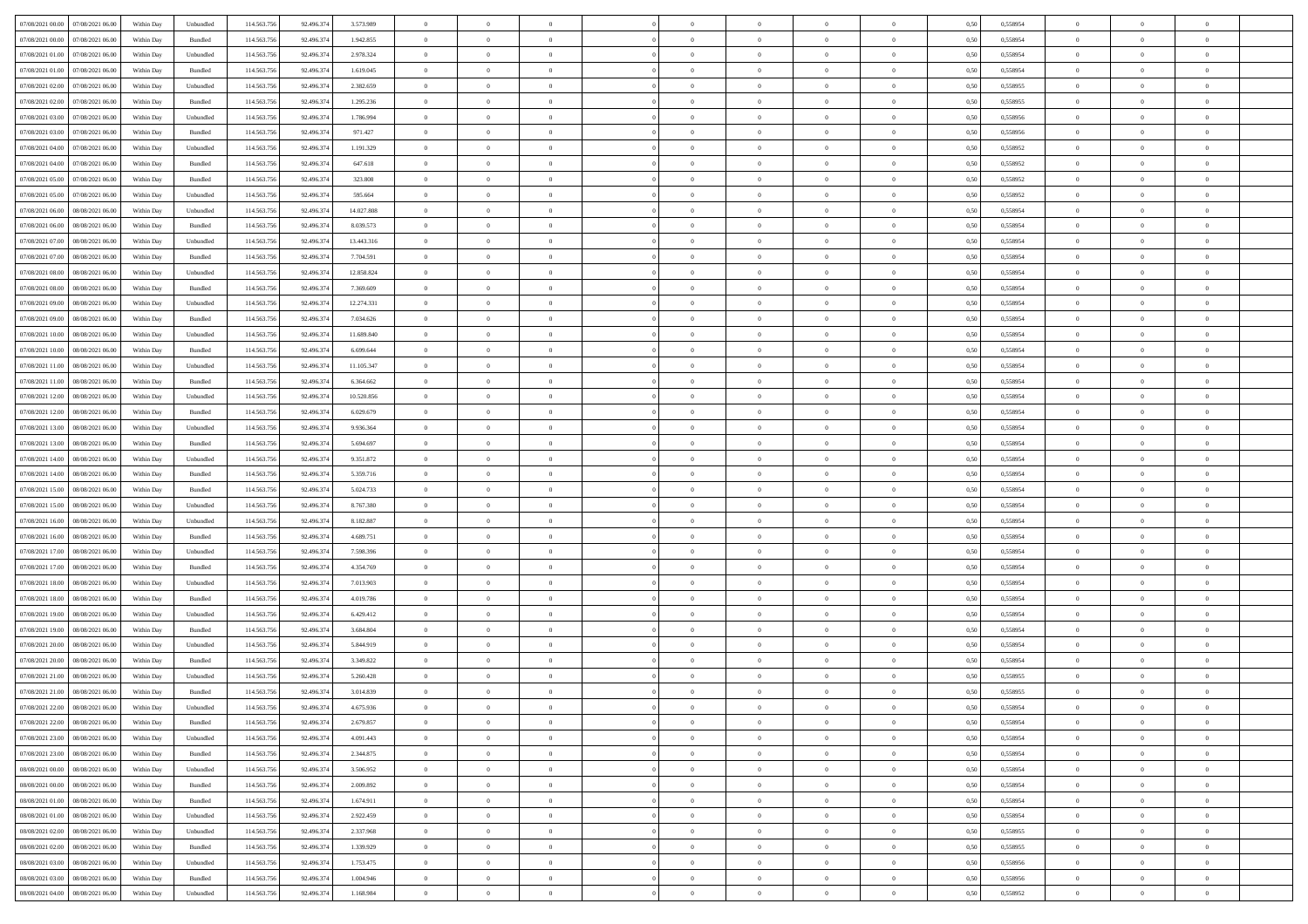| 08/08/2021 04:00<br>08/08/2021 06:00 | Within Day | Bundled   | 114.563.756 | 92.496.374 | 669.964    | $\overline{0}$ | $\overline{0}$ | $\overline{0}$ | $\theta$       | $\theta$       |                | $\overline{0}$ | 0,50 | 0,558952 | $\theta$       | $\theta$       | $\theta$       |  |
|--------------------------------------|------------|-----------|-------------|------------|------------|----------------|----------------|----------------|----------------|----------------|----------------|----------------|------|----------|----------------|----------------|----------------|--|
|                                      |            |           |             |            |            |                | $\overline{0}$ |                | $\overline{0}$ | $\bf{0}$       | $\overline{0}$ |                |      |          | $\overline{0}$ | $\bf{0}$       | $\overline{0}$ |  |
| 08/08/2021 05:00<br>08/08/2021 06.00 | Within Day | Unbundled | 114.563.75  | 92.496.374 | 584.491    | $\overline{0}$ |                | $\overline{0}$ |                |                |                | $\mathbf{0}$   | 0,50 | 0,558952 |                |                |                |  |
| 08/08/2021 05:00<br>08/08/2021 06:00 | Within Day | Bundled   | 114,563,756 | 92.496.374 | 334.982    | $\overline{0}$ | $\overline{0}$ | $\overline{0}$ | $\bf{0}$       | $\bf{0}$       | $\overline{0}$ | $\,$ 0 $\,$    | 0.50 | 0.558952 | $\bf{0}$       | $\overline{0}$ | $\,$ 0         |  |
| 08/08/2021 06:00<br>09/08/2021 06.00 | Within Day | Unbundled | 114.563.756 | 91.318.546 | 15.193.645 | $\overline{0}$ | $\overline{0}$ | $\overline{0}$ | $\bf{0}$       | $\overline{0}$ | $\overline{0}$ | $\,$ 0 $\,$    | 0,50 | 0,558954 | $\theta$       | $\overline{0}$ | $\overline{0}$ |  |
| 08/08/2021 06:00<br>09/08/2021 06.0  | Within Day | Bundled   | 114.563.75  | 91.318.546 | 8.051.564  | $\overline{0}$ | $\overline{0}$ | $\overline{0}$ | $\bf{0}$       | $\overline{0}$ | $\overline{0}$ | $\bf{0}$       | 0,50 | 0,558954 | $\,$ 0 $\,$    | $\bf{0}$       | $\overline{0}$ |  |
| 08/08/2021 07:00<br>09/08/2021 06:00 | Within Day | Unbundled | 114,563,756 | 91.318.546 | 14.560.577 | $\overline{0}$ | $\overline{0}$ | $\overline{0}$ | $\bf{0}$       | $\bf{0}$       | $\overline{0}$ | $\mathbf{0}$   | 0.50 | 0.558954 | $\,$ 0 $\,$    | $\overline{0}$ | $\overline{0}$ |  |
| 08/08/2021 07:00<br>09/08/2021 06:00 | Within Day | Bundled   | 114.563.756 | 91.318.546 | 7.716.082  | $\overline{0}$ | $\overline{0}$ | $\overline{0}$ | $\bf{0}$       | $\overline{0}$ | $\overline{0}$ | $\bf{0}$       | 0,50 | 0,558954 | $\theta$       | $\theta$       | $\overline{0}$ |  |
| 08/08/2021 08:00<br>09/08/2021 06.0  | Within Day | Unbundled | 114.563.756 | 91.318.546 | 13.927.507 | $\overline{0}$ | $\overline{0}$ | $\overline{0}$ | $\,$ 0 $\,$    | $\bf{0}$       | $\overline{0}$ | $\mathbf{0}$   | 0,50 | 0,558954 | $\,$ 0 $\,$    | $\bf{0}$       | $\overline{0}$ |  |
| 08/08/2021 08:00<br>09/08/2021 06:00 | Within Day | Bundled   | 114,563,756 | 91.318.546 | 7.380.600  | $\overline{0}$ | $\overline{0}$ | $\overline{0}$ | $\bf{0}$       | $\bf{0}$       | $\overline{0}$ | $\mathbf{0}$   | 0.50 | 0,558954 | $\bf{0}$       | $\overline{0}$ | $\bf{0}$       |  |
| 08/08/2021 09:00<br>09/08/2021 06:00 | Within Day | Unbundled | 114.563.756 | 91.318.546 | 13.294.439 | $\overline{0}$ | $\overline{0}$ | $\overline{0}$ | $\bf{0}$       | $\bf{0}$       | $\overline{0}$ | $\,$ 0 $\,$    | 0,50 | 0,558954 | $\,$ 0         | $\,$ 0 $\,$    | $\overline{0}$ |  |
|                                      |            |           |             |            |            |                |                |                |                |                |                |                |      |          |                |                |                |  |
| 08/08/2021 09:00<br>09/08/2021 06.0  | Within Day | Bundled   | 114.563.75  | 91.318.546 | 7.045.118  | $\overline{0}$ | $\overline{0}$ | $\overline{0}$ | $\,$ 0 $\,$    | $\bf{0}$       | $\overline{0}$ | $\bf{0}$       | 0,50 | 0,558954 | $\,$ 0 $\,$    | $\bf{0}$       | $\overline{0}$ |  |
| 08/08/2021 11:00<br>09/08/2021 06:00 | Within Day | Unbundled | 114.563.756 | 91.318.546 | 12.028.302 | $\overline{0}$ | $\overline{0}$ | $\overline{0}$ | $\bf{0}$       | $\bf{0}$       | $\overline{0}$ | $\,$ 0 $\,$    | 0.50 | 0.558954 | $\bf{0}$       | $\overline{0}$ | $\,$ 0         |  |
| 08/08/2021 11:00<br>09/08/2021 06:00 | Within Day | Bundled   | 114.563.756 | 91.318.546 | 6.374.154  | $\overline{0}$ | $\overline{0}$ | $\overline{0}$ | $\overline{0}$ | $\overline{0}$ | $\overline{0}$ | $\,$ 0 $\,$    | 0,50 | 0,558954 | $\theta$       | $\theta$       | $\overline{0}$ |  |
| 08/08/2021 12:00<br>09/08/2021 06.0  | Within Day | Bundled   | 114.563.756 | 91.318.546 | 6.038.672  | $\overline{0}$ | $\overline{0}$ | $\overline{0}$ | $\bf{0}$       | $\bf{0}$       | $\overline{0}$ | $\bf{0}$       | 0,50 | 0,558954 | $\,$ 0 $\,$    | $\bf{0}$       | $\overline{0}$ |  |
| 08/08/2021 12:00<br>09/08/2021 06:00 | Within Day | Unbundled | 114,563,756 | 91.318.546 | 11.395.234 | $\overline{0}$ | $\overline{0}$ | $\overline{0}$ | $\bf{0}$       | $\overline{0}$ | $\overline{0}$ | $\mathbf{0}$   | 0.50 | 0.558954 | $\,$ 0 $\,$    | $\theta$       | $\overline{0}$ |  |
| 08/08/2021 13:00<br>09/08/2021 06:00 | Within Day | Unbundled | 114.563.756 | 91.318.546 | 10.762.165 | $\overline{0}$ | $\overline{0}$ | $\overline{0}$ | $\bf{0}$       | $\overline{0}$ | $\overline{0}$ | $\bf{0}$       | 0,50 | 0,558954 | $\theta$       | $\theta$       | $\overline{0}$ |  |
| 08/08/2021 13:00<br>09/08/2021 06.0  | Within Day | Bundled   | 114.563.75  | 91.318.546 | 5.703.191  | $\overline{0}$ | $\overline{0}$ | $\overline{0}$ | $\,$ 0 $\,$    | $\bf{0}$       | $\overline{0}$ | $\bf{0}$       | 0,50 | 0,558954 | $\,$ 0 $\,$    | $\bf{0}$       | $\overline{0}$ |  |
| 08/08/2021 14:00<br>09/08/2021 06:00 | Within Day | Unbundled | 114,563,756 | 91.318.546 | 10.129.096 | $\overline{0}$ | $\overline{0}$ | $\overline{0}$ | $\bf{0}$       | $\bf{0}$       | $\overline{0}$ | $\mathbf{0}$   | 0.50 | 0.558954 | $\bf{0}$       | $\overline{0}$ | $\,$ 0         |  |
| 08/08/2021 14:00<br>09/08/2021 06:00 | Within Day | Bundled   | 114.563.756 | 91.318.546 | 5.367.709  | $\overline{0}$ | $\overline{0}$ | $\overline{0}$ | $\bf{0}$       | $\overline{0}$ | $\overline{0}$ | $\bf{0}$       | 0,50 | 0,558954 | $\,$ 0 $\,$    | $\,$ 0 $\,$    | $\overline{0}$ |  |
|                                      |            |           |             |            |            |                |                |                |                |                |                |                |      |          |                |                |                |  |
| 08/08/2021 15:00<br>09/08/2021 06.0  | Within Day | Unbundled | 114.563.75  | 91.318.546 | 9.496.028  | $\overline{0}$ | $\overline{0}$ | $\overline{0}$ | $\overline{0}$ | $\bf{0}$       | $\overline{0}$ | $\mathbf{0}$   | 0,50 | 0,558954 | $\,$ 0 $\,$    | $\bf{0}$       | $\overline{0}$ |  |
| 08/08/2021 15:00<br>09/08/2021 06:00 | Within Day | Bundled   | 114,563,756 | 91.318.546 | 5.032.227  | $\overline{0}$ | $\overline{0}$ | $\overline{0}$ | $\bf{0}$       | $\overline{0}$ | $\overline{0}$ | $\,$ 0 $\,$    | 0.50 | 0.558954 | $\bf{0}$       | $\overline{0}$ | $\,$ 0         |  |
| 08/08/2021 16:00<br>09/08/2021 06:00 | Within Day | Unbundled | 114.563.756 | 91.318.546 | 8.862.959  | $\overline{0}$ | $\overline{0}$ | $\overline{0}$ | $\overline{0}$ | $\overline{0}$ | $\overline{0}$ | $\,$ 0 $\,$    | 0,50 | 0,558954 | $\theta$       | $\overline{0}$ | $\overline{0}$ |  |
| 08/08/2021 16:00<br>09/08/2021 06.0  | Within Day | Bundled   | 114.563.75  | 91.318.546 | 4.696.745  | $\overline{0}$ | $\overline{0}$ | $\overline{0}$ | $\overline{0}$ | $\bf{0}$       | $\overline{0}$ | $\bf{0}$       | 0,50 | 0,558954 | $\,$ 0 $\,$    | $\bf{0}$       | $\overline{0}$ |  |
| 08/08/2021 17:00<br>09/08/2021 06:00 | Within Day | Bundled   | 114,563,756 | 91.318.546 | 4.361.264  | $\overline{0}$ | $\overline{0}$ | $\overline{0}$ | $\bf{0}$       | $\bf{0}$       | $\overline{0}$ | $\mathbf{0}$   | 0.50 | 0.558954 | $\,$ 0 $\,$    | $\overline{0}$ | $\overline{0}$ |  |
| 08/08/2021 17:00<br>09/08/2021 06:00 | Within Day | Unbundled | 114.563.756 | 91.318.546 | 8.229.891  | $\overline{0}$ | $\overline{0}$ | $\overline{0}$ | $\bf{0}$       | $\overline{0}$ | $\overline{0}$ | $\bf{0}$       | 0,50 | 0,558954 | $\theta$       | $\theta$       | $\overline{0}$ |  |
| 08/08/2021 18:00<br>09/08/2021 06.0  | Within Day | Unbundled | 114.563.756 | 91.318.546 | 7.596.822  | $\overline{0}$ | $\overline{0}$ | $\overline{0}$ | $\,$ 0 $\,$    | $\bf{0}$       | $\overline{0}$ | $\bf{0}$       | 0,50 | 0,558954 | $\,$ 0 $\,$    | $\bf{0}$       | $\overline{0}$ |  |
| 08/08/2021 18:00<br>09/08/2021 06:00 | Within Day | Bundled   | 114,563,756 | 91.318.546 | 4.025.782  | $\overline{0}$ | $\overline{0}$ | $\overline{0}$ | $\bf{0}$       | $\bf{0}$       | $\overline{0}$ | $\mathbf{0}$   | 0.50 | 0.558954 | $\bf{0}$       | $\overline{0}$ | $\bf{0}$       |  |
| 08/08/2021 19:00<br>09/08/2021 06:00 | Within Day | Unbundled | 114.563.756 | 91.318.546 | 6.963.754  | $\overline{0}$ | $\overline{0}$ | $\overline{0}$ | $\bf{0}$       | $\overline{0}$ | $\overline{0}$ | $\,$ 0 $\,$    | 0,50 | 0,558954 | $\,$ 0         | $\overline{0}$ | $\overline{0}$ |  |
| 08/08/2021 19:00<br>09/08/2021 06.0  | Within Day | Bundled   | 114.563.75  | 91.318.546 | 3.690.300  | $\overline{0}$ | $\overline{0}$ | $\overline{0}$ | $\overline{0}$ | $\bf{0}$       | $\overline{0}$ | $\mathbf{0}$   | 0,50 | 0,558954 | $\overline{0}$ | $\bf{0}$       | $\overline{0}$ |  |
| 09/08/2021 06:00                     |            | Unbundled | 114.563.756 | 91.318.546 | 6.330.686  |                |                |                |                | $\overline{0}$ | $\overline{0}$ |                | 0.50 | 0.558954 | $\bf{0}$       | $\overline{0}$ | $\,$ 0         |  |
| 08/08/2021 20:00                     | Within Day |           |             |            |            | $\overline{0}$ | $\overline{0}$ | $\overline{0}$ | $\bf{0}$       |                |                | $\,$ 0 $\,$    |      |          |                |                |                |  |
| 08/08/2021 20:00<br>09/08/2021 06:00 | Within Day | Bundled   | 114.563.756 | 91.318.546 | 3.354.818  | $\overline{0}$ | $\overline{0}$ | $\overline{0}$ | $\overline{0}$ | $\overline{0}$ | $\overline{0}$ | $\overline{0}$ | 0.50 | 0,558954 | $\theta$       | $\theta$       | $\overline{0}$ |  |
| 08/08/2021 21.00<br>09/08/2021 06.0  | Within Day | Unbundled | 114.563.756 | 91.318.546 | 5.697.616  | $\overline{0}$ | $\overline{0}$ | $\overline{0}$ | $\overline{0}$ | $\bf{0}$       | $\overline{0}$ | $\bf{0}$       | 0,50 | 0,558955 | $\,$ 0 $\,$    | $\bf{0}$       | $\overline{0}$ |  |
| 08/08/2021 21:00<br>09/08/2021 06:00 | Within Day | Bundled   | 114,563,756 | 91.318.546 | 3.019.336  | $\overline{0}$ | $\overline{0}$ | $\overline{0}$ | $\bf{0}$       | $\bf{0}$       | $\overline{0}$ | $\mathbf{0}$   | 0.50 | 0.558955 | $\,$ 0 $\,$    | $\bf{0}$       | $\overline{0}$ |  |
| 08/08/2021 22:00<br>09/08/2021 06:00 | Within Dav | Unbundled | 114.563.756 | 91.318.546 | 5.064.548  | $\overline{0}$ | $\overline{0}$ | $\overline{0}$ | $\overline{0}$ | $\overline{0}$ | $\overline{0}$ | $\mathbf{0}$   | 0.50 | 0,558954 | $\theta$       | $\theta$       | $\overline{0}$ |  |
| 08/08/2021 22.00<br>09/08/2021 06.0  | Within Day | Bundled   | 114.563.75  | 91.318.546 | 2.683.854  | $\overline{0}$ | $\overline{0}$ | $\overline{0}$ | $\overline{0}$ | $\bf{0}$       | $\overline{0}$ | $\bf{0}$       | 0,50 | 0,558954 | $\,$ 0 $\,$    | $\bf{0}$       | $\overline{0}$ |  |
| 08/08/2021 23:00<br>09/08/2021 06:00 | Within Day | Bundled   | 114,563,756 | 91.318.546 | 2.348.372  | $\overline{0}$ | $\overline{0}$ | $\overline{0}$ | $\bf{0}$       | $\bf{0}$       | $\overline{0}$ | $\mathbf{0}$   | 0.50 | 0.558954 | $\bf{0}$       | $\overline{0}$ | $\bf{0}$       |  |
| 08/08/2021 23:00<br>09/08/2021 06:00 | Within Day | Unbundled | 114.563.756 | 91.318.546 | 4.431.479  | $\overline{0}$ | $\overline{0}$ | $\overline{0}$ | $\overline{0}$ | $\overline{0}$ | $\overline{0}$ | $\mathbf{0}$   | 0.50 | 0,558954 | $\overline{0}$ | $\overline{0}$ | $\overline{0}$ |  |
| 09/08/2021 00:00<br>09/08/2021 06.0  | Within Day | Unbundled | 114.563.75  | 91.318.546 | 3.798.411  | $\overline{0}$ | $\overline{0}$ | $\overline{0}$ | $\overline{0}$ | $\bf{0}$       | $\overline{0}$ | $\mathbf{0}$   | 0,50 | 0,558954 | $\overline{0}$ | $\bf{0}$       | $\overline{0}$ |  |
| 09/08/2021 00:00<br>09/08/2021 06:00 | Within Day | Bundled   | 114.563.756 | 91.318.546 | 2.012.890  | $\overline{0}$ | $\overline{0}$ | $\overline{0}$ | $\bf{0}$       | $\overline{0}$ | $\overline{0}$ | $\,$ 0 $\,$    | 0.50 | 0.558954 | $\bf{0}$       | $\overline{0}$ | $\,$ 0         |  |
| 09/08/2021 01:00<br>09/08/2021 06:00 | Within Day | Unbundled | 114.563.756 | 91.318.546 | 3.165.343  | $\overline{0}$ | $\overline{0}$ | $\overline{0}$ | $\overline{0}$ | $\overline{0}$ | $\overline{0}$ | $\overline{0}$ | 0.50 | 0,558954 | $\theta$       | $\theta$       | $\overline{0}$ |  |
|                                      |            |           |             |            |            |                | $\overline{0}$ |                | $\overline{0}$ | $\bf{0}$       | $\overline{0}$ | $\bf{0}$       |      |          | $\,$ 0 $\,$    | $\bf{0}$       | $\overline{0}$ |  |
| 09/08/2021 01:00<br>09/08/2021 06.0  | Within Day | Bundled   | 114.563.75  | 91.318.546 | 1.677.409  | $\overline{0}$ |                | $\overline{0}$ |                |                |                |                | 0,50 | 0,558954 |                |                |                |  |
| 09/08/2021 02:00<br>09/08/2021 06:00 | Within Day | Unbundled | 114,563,756 | 91.318.546 | 2.532.274  | $\overline{0}$ | $\overline{0}$ | $\overline{0}$ | $\overline{0}$ | $\bf{0}$       | $\overline{0}$ | $\mathbf{0}$   | 0.50 | 0.558955 | $\,$ 0 $\,$    | $\theta$       | $\overline{0}$ |  |
| 09/08/2021 02:00<br>09/08/2021 06:00 | Within Day | Bundled   | 114.563.756 | 91.318.546 | 1.341.927  | $\overline{0}$ | $\overline{0}$ | $\overline{0}$ | $\overline{0}$ | $\overline{0}$ | $\Omega$       | $\overline{0}$ | 0.50 | 0,558955 | $\theta$       | $\theta$       | $\overline{0}$ |  |
| 09/08/2021 03:00<br>09/08/2021 06:00 | Within Day | Unbundled | 114.563.756 | 91.318.546 | 1.899.205  | $\overline{0}$ | $\overline{0}$ | $\overline{0}$ | $\overline{0}$ | $\bf{0}$       | $\overline{0}$ | $\mathbf{0}$   | 0,50 | 0,558956 | $\overline{0}$ | $\overline{0}$ | $\overline{0}$ |  |
| 09/08/2021 03:00 09/08/2021 06:00    | Within Day | Bundled   | 114.563.756 | 91.318.546 | 1.006.445  | $\bf{0}$       | $\,$ 0 $\,$    |                | $\bf{0}$       |                |                |                | 0,50 | 0,558956 | $\theta$       | $\overline{0}$ |                |  |
| 09/08/2021 04:00 09/08/2021 06:00    | Within Day | Unbundled | 114.563.756 | 91.318.546 | 1.266.136  | $\overline{0}$ | $\overline{0}$ | $\overline{0}$ | $\overline{0}$ | $\overline{0}$ | $\overline{0}$ | $\overline{0}$ | 0,50 | 0,558952 | $\theta$       | $\theta$       | $\overline{0}$ |  |
| 09/08/2021 04:00<br>09/08/2021 06.00 | Within Day | Bundled   | 114.563.756 | 91.318.546 | 670.963    | $\overline{0}$ | $\overline{0}$ | $\overline{0}$ | $\bf{0}$       | $\overline{0}$ | $\overline{0}$ | $\bf{0}$       | 0,50 | 0,558952 | $\overline{0}$ | $\overline{0}$ | $\bf{0}$       |  |
| 09/08/2021 05:00<br>09/08/2021 06:00 | Within Day | Unbundled | 114.563.756 | 91.318.546 | 633,068    | $\overline{0}$ | $\overline{0}$ | $\overline{0}$ | $\,$ 0 $\,$    | $\bf{0}$       | $\overline{0}$ | $\mathbf{0}$   | 0.50 | 0.558952 | $\overline{0}$ | $\bf{0}$       | $\bf{0}$       |  |
| 09/08/2021 05:00<br>09/08/2021 06:00 | Within Dav | Bundled   | 114.563.756 | 91.318.546 | 335.481    | $\overline{0}$ | $\overline{0}$ | $\overline{0}$ | $\overline{0}$ | $\overline{0}$ | $\overline{0}$ | $\mathbf{0}$   | 0,50 | 0,558952 | $\overline{0}$ | $\theta$       | $\overline{0}$ |  |
| 09/08/2021 06:00<br>10/08/2021 06:00 | Within Day | Unbundled | 114.563.756 | 91.318.546 | 15.305.950 | $\overline{0}$ | $\overline{0}$ | $\overline{0}$ | $\bf{0}$       | $\bf{0}$       | $\overline{0}$ | $\mathbf{0}$   | 0,50 | 0,558954 | $\overline{0}$ | $\overline{0}$ | $\overline{0}$ |  |
|                                      |            |           |             |            |            |                |                |                |                |                |                |                |      |          |                |                |                |  |
| 09/08/2021 06.00<br>10/08/2021 06:00 | Within Day | Bundled   | 114.563.756 | 91.318.546 | 7.939.259  | $\overline{0}$ | $\overline{0}$ | $\overline{0}$ | $\bf{0}$       | $\overline{0}$ | $\overline{0}$ | $\mathbf{0}$   | 0.50 | 0.558954 | $\,$ 0 $\,$    | $\theta$       | $\,$ 0         |  |
| 09/08/2021 07:00<br>10/08/2021 06:00 | Within Day | Unbundled | 114.563.756 | 91.318.546 | 14.668.202 | $\overline{0}$ | $\overline{0}$ | $\overline{0}$ | $\overline{0}$ | $\overline{0}$ | $\overline{0}$ | $\mathbf{0}$   | 0,50 | 0,558954 | $\overline{0}$ | $\theta$       | $\overline{0}$ |  |
| 09/08/2021 07:00<br>10/08/2021 06:00 | Within Day | Bundled   | 114.563.756 | 91.318.546 | 7.608.456  | $\overline{0}$ | $\overline{0}$ | $\overline{0}$ | $\bf{0}$       | $\bf{0}$       | $\overline{0}$ | $\,$ 0 $\,$    | 0,50 | 0,558954 | $\bf{0}$       | $\overline{0}$ | $\,$ 0         |  |
| 09/08/2021 08:00<br>10/08/2021 06:00 | Within Day | Unbundled | 114.563.756 | 91.318.546 | 14.030.453 | $\overline{0}$ | $\overline{0}$ | $\overline{0}$ | $\bf{0}$       | $\overline{0}$ | $\overline{0}$ | $\,$ 0 $\,$    | 0.50 | 0.558954 | $\overline{0}$ | $\bf{0}$       | $\,$ 0         |  |
| 09/08/2021 08:00<br>10/08/2021 06:00 | Within Dav | Bundled   | 114.563.756 | 91.318.546 | 7.277.654  | $\overline{0}$ | $\overline{0}$ | $\overline{0}$ | $\overline{0}$ | $\overline{0}$ | $\overline{0}$ | $\mathbf{0}$   | 0,50 | 0,558954 | $\overline{0}$ | $\theta$       | $\overline{0}$ |  |
| 09/08/2021 09:00<br>10/08/2021 06:00 | Within Day | Bundled   | 114.563.756 | 91.318.546 | 6.946.852  | $\overline{0}$ | $\overline{0}$ | $\overline{0}$ | $\bf{0}$       | $\bf{0}$       | $\overline{0}$ | $\mathbf{0}$   | 0,50 | 0,558954 | $\bf{0}$       | $\bf{0}$       | $\bf{0}$       |  |
| 09/08/2021 09:00 10/08/2021 06:00    | Within Day | Unbundled | 114.563.756 | 91.318.546 | 13.392.706 | $\overline{0}$ | $\overline{0}$ | $\overline{0}$ | $\bf{0}$       | $\,$ 0         | $\overline{0}$ | $\,0\,$        | 0,50 | 0,558954 | $\overline{0}$ | $\,$ 0 $\,$    | $\,$ 0 $\,$    |  |
|                                      |            |           |             |            |            |                |                |                |                |                |                |                |      |          |                |                |                |  |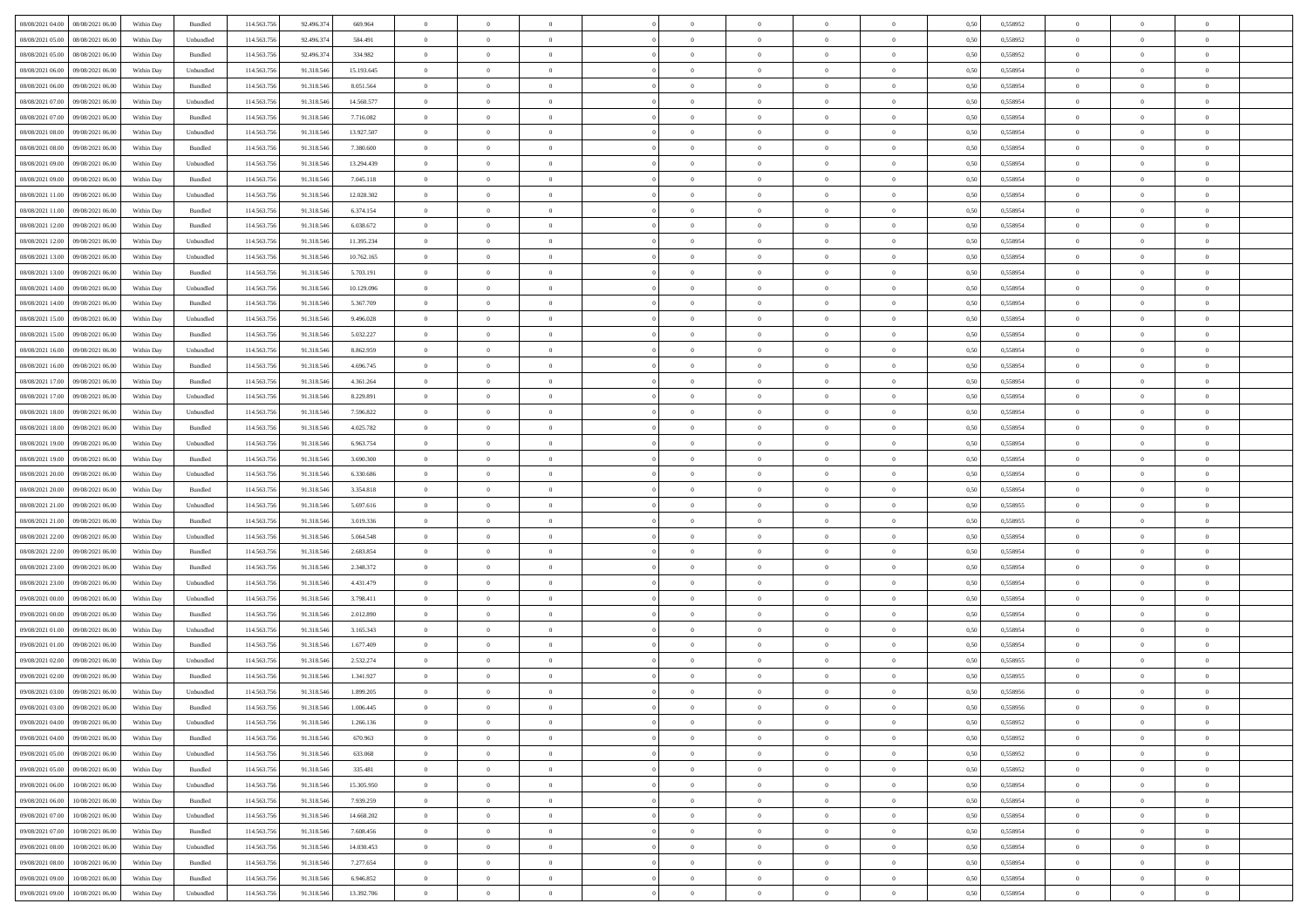| 09/08/2021 10:00    | 10/08/2021 06:00                  | Within Day | Unbundled | 114.563.756 | 91.318.546 | 12.754.958 | $\overline{0}$ | $\theta$       |                | $\overline{0}$ | $\bf{0}$       | $\overline{0}$ | $\theta$       | 0,50 | 0,558954 | $\theta$       | $\theta$       | $\overline{0}$ |  |
|---------------------|-----------------------------------|------------|-----------|-------------|------------|------------|----------------|----------------|----------------|----------------|----------------|----------------|----------------|------|----------|----------------|----------------|----------------|--|
| 09/08/2021 10:00    | 10/08/2021 06:00                  | Within Day | Bundled   | 114.563.75  | 91.318.546 | 6.616.050  | $\overline{0}$ | $\overline{0}$ | $\overline{0}$ | $\overline{0}$ | $\,$ 0         | $\bf{0}$       | $\bf{0}$       | 0,50 | 0,558954 | $\,$ 0 $\,$    | $\overline{0}$ | $\overline{0}$ |  |
|                     |                                   |            |           |             |            |            |                |                |                |                |                |                |                |      |          |                |                |                |  |
| 09/08/2021 11:00    | 10/08/2021 06:00                  | Within Day | Unbundled | 114,563,756 | 91.318.546 | 12.117.210 | $\overline{0}$ | $\overline{0}$ | $\overline{0}$ | $\overline{0}$ | $\bf{0}$       | $\overline{0}$ | $\mathbf{0}$   | 0.50 | 0.558954 | $\overline{0}$ | $\,$ 0 $\,$    | $\bf{0}$       |  |
| 09/08/2021 11:00    | 10/08/2021 06:00                  | Within Day | Bundled   | 114.563.756 | 91.318.546 | 6.285.246  | $\overline{0}$ | $\overline{0}$ | $\overline{0}$ | $\overline{0}$ | $\,0\,$        | $\overline{0}$ | $\overline{0}$ | 0,50 | 0,558954 | $\,$ 0 $\,$    | $\overline{0}$ | $\overline{0}$ |  |
| 09/08/2021 12:00    | 10/08/2021 06:00                  | Within Day | Unbundled | 114.563.75  | 91.318.546 | 11.479.462 | $\overline{0}$ | $\overline{0}$ | $\overline{0}$ | $\overline{0}$ | $\,$ 0         | $\overline{0}$ | $\bf{0}$       | 0,50 | 0,558954 | $\,$ 0 $\,$    | $\overline{0}$ | $\overline{0}$ |  |
| 09/08/2021 12:00    | 10/08/2021 06:00                  | Within Day | Bundled   | 114,563,756 | 91.318.546 | 5.954.444  | $\overline{0}$ | $\overline{0}$ | $\overline{0}$ | $\overline{0}$ | $\bf{0}$       | $\overline{0}$ | $\bf{0}$       | 0.50 | 0.558954 | $\,0\,$        | $\overline{0}$ | $\overline{0}$ |  |
| 09/08/2021 13:00    | 10/08/2021 06:00                  | Within Day | Unbundled | 114.563.756 | 91.318.546 | 10.841.715 | $\overline{0}$ | $\overline{0}$ | $\overline{0}$ | $\overline{0}$ | $\bf{0}$       | $\overline{0}$ | $\overline{0}$ | 0,50 | 0,558954 | $\,$ 0 $\,$    | $\theta$       | $\overline{0}$ |  |
| 09/08/2021 13:00    | 10/08/2021 06:00                  | Within Day | Bundled   | 114.563.75  | 91.318.546 | 5.623.642  | $\overline{0}$ | $\overline{0}$ | $\overline{0}$ | $\overline{0}$ | $\,$ 0         | $\overline{0}$ | $\bf{0}$       | 0,50 | 0,558954 | $\,$ 0 $\,$    | $\overline{0}$ | $\overline{0}$ |  |
| 09/08/2021 14:00    | 10/08/2021 06:00                  | Within Day | Bundled   | 114,563,756 | 91.318.546 | 5.292.839  | $\overline{0}$ | $\overline{0}$ | $\overline{0}$ | $\overline{0}$ | $\bf{0}$       | $\overline{0}$ | $\bf{0}$       | 0.50 | 0.558954 | $\bf{0}$       | $\overline{0}$ | $\bf{0}$       |  |
| 09/08/2021 14:00    | 10/08/2021 06:00                  | Within Day | Unbundled | 114.563.756 | 91.318.546 | 10.203.966 | $\overline{0}$ | $\overline{0}$ | $\overline{0}$ | $\overline{0}$ | $\bf{0}$       | $\overline{0}$ | $\bf{0}$       | 0,50 | 0,558954 | $\,$ 0 $\,$    | $\overline{0}$ | $\overline{0}$ |  |
| 09/08/2021 15:00    | 10/08/2021 06:00                  | Within Day | Bundled   | 114.563.756 | 91.318.546 | 4.962.037  | $\bf{0}$       | $\overline{0}$ | $\overline{0}$ | $\overline{0}$ | $\,$ 0         | $\overline{0}$ | $\bf{0}$       | 0,50 | 0,558954 | $\,$ 0 $\,$    | $\overline{0}$ | $\overline{0}$ |  |
|                     | 10/08/2021 06:00                  |            | Unbundled | 114,563,756 | 91.318.546 |            |                |                |                |                |                | $\overline{0}$ |                | 0.50 | 0.558954 |                | $\,$ 0 $\,$    | $\overline{0}$ |  |
| 09/08/2021 15:00    |                                   | Within Day |           |             |            | 9.566.218  | $\overline{0}$ | $\overline{0}$ | $\overline{0}$ | $\overline{0}$ | $\bf{0}$       |                | $\mathbf{0}$   |      |          | $\overline{0}$ |                |                |  |
| 09/08/2021 16:00    | 10/08/2021 06:00                  | Within Day | Bundled   | 114.563.756 | 91.318.546 | 4.631.235  | $\overline{0}$ | $\overline{0}$ | $\overline{0}$ | $\overline{0}$ | $\,0\,$        | $\overline{0}$ | $\overline{0}$ | 0,50 | 0,558954 | $\,$ 0 $\,$    | $\overline{0}$ | $\overline{0}$ |  |
| 09/08/2021 16:00    | 10/08/2021 06:00                  | Within Day | Unbundled | 114.563.75  | 91.318.546 | 8.928.470  | $\overline{0}$ | $\overline{0}$ | $\overline{0}$ | $\overline{0}$ | $\,$ 0         | $\overline{0}$ | $\bf{0}$       | 0,50 | 0,558954 | $\,$ 0 $\,$    | $\overline{0}$ | $\overline{0}$ |  |
| 09/08/2021 17:00    | 10/08/2021 06:00                  | Within Day | Bundled   | 114,563,756 | 91.318.546 | 4.300.432  | $\overline{0}$ | $\overline{0}$ | $\overline{0}$ | $\overline{0}$ | $\bf{0}$       | $\overline{0}$ | $\bf{0}$       | 0.50 | 0.558954 | $\,0\,$        | $\overline{0}$ | $\overline{0}$ |  |
| 09/08/2021 17:00    | 10/08/2021 06:00                  | Within Day | Unbundled | 114.563.756 | 91.318.546 | 8.290.723  | $\overline{0}$ | $\overline{0}$ | $\overline{0}$ | $\overline{0}$ | $\bf{0}$       | $\overline{0}$ | $\overline{0}$ | 0,50 | 0,558954 | $\,$ 0 $\,$    | $\theta$       | $\overline{0}$ |  |
| 09/08/2021 18:00    | 10/08/2021 06:00                  | Within Day | Unbundled | 114.563.756 | 91.318.546 | 7.652.975  | $\overline{0}$ | $\overline{0}$ | $\overline{0}$ | $\overline{0}$ | $\,$ 0         | $\overline{0}$ | $\bf{0}$       | 0,50 | 0,558954 | $\,$ 0 $\,$    | $\overline{0}$ | $\overline{0}$ |  |
| 09/08/2021 18:00    | 10/08/2021 06:00                  | Within Day | Bundled   | 114,563,756 | 91.318.546 | 3.969.629  | $\overline{0}$ | $\overline{0}$ | $\overline{0}$ | $\overline{0}$ | $\bf{0}$       | $\overline{0}$ | $\mathbf{0}$   | 0.50 | 0.558954 | $\bf{0}$       | $\overline{0}$ | $\bf{0}$       |  |
| 09/08/2021 19:00    | 10/08/2021 06:00                  | Within Day | Unbundled | 114.563.756 | 91.318.546 | 7.015.226  | $\overline{0}$ | $\overline{0}$ | $\overline{0}$ | $\overline{0}$ | $\bf{0}$       | $\overline{0}$ | $\bf{0}$       | 0,50 | 0,558954 | $\,$ 0 $\,$    | $\overline{0}$ | $\overline{0}$ |  |
| 09/08/2021 19:00    | 10/08/2021 06:00                  | Within Day | Bundled   | 114.563.75  | 91.318.546 | 3.638.827  | $\bf{0}$       | $\overline{0}$ | $\overline{0}$ | $\overline{0}$ | $\bf{0}$       | $\overline{0}$ | $\bf{0}$       | 0,50 | 0,558954 | $\,$ 0 $\,$    | $\overline{0}$ | $\overline{0}$ |  |
| 09/08/2021 20:00    | 10/08/2021 06:00                  | Within Day | Bundled   | 114,563,756 | 91.318.546 | 3.308.024  | $\overline{0}$ | $\overline{0}$ | $\overline{0}$ | $\overline{0}$ | $\bf{0}$       | $\overline{0}$ | $\mathbf{0}$   | 0.50 | 0.558954 | $\overline{0}$ | $\,$ 0 $\,$    | $\overline{0}$ |  |
| 09/08/2021 20:00    | 10/08/2021 06:00                  |            |           | 114.563.756 | 91.318.546 | 6.377.478  | $\overline{0}$ | $\overline{0}$ | $\overline{0}$ | $\overline{0}$ | $\,$ 0 $\,$    | $\overline{0}$ | $\overline{0}$ | 0,50 | 0,558954 | $\,$ 0 $\,$    | $\overline{0}$ | $\overline{0}$ |  |
|                     |                                   | Within Day | Unbundled |             |            |            |                |                |                |                |                |                |                |      |          |                |                |                |  |
| 09/08/2021 21:00    | 10/08/2021 06:00                  | Within Day | Unbundled | 114.563.75  | 91.318.546 | 5.739.731  | $\overline{0}$ | $\overline{0}$ | $\overline{0}$ | $\overline{0}$ | $\bf{0}$       | $\bf{0}$       | $\bf{0}$       | 0,50 | 0,558955 | $\,$ 0 $\,$    | $\overline{0}$ | $\overline{0}$ |  |
| 09/08/2021 21:00    | 10/08/2021 06:00                  | Within Day | Bundled   | 114.563.756 | 91.318.546 | 2.977.222  | $\overline{0}$ | $\overline{0}$ | $\overline{0}$ | $\overline{0}$ | $\bf{0}$       | $\overline{0}$ | $\bf{0}$       | 0.50 | 0.558955 | $\,0\,$        | $\overline{0}$ | $\overline{0}$ |  |
| 09/08/2021 22.00    | 10/08/2021 06:00                  | Within Day | Unbundled | 114.563.756 | 91.318.546 | 5.101.983  | $\overline{0}$ | $\overline{0}$ | $\overline{0}$ | $\overline{0}$ | $\bf{0}$       | $\overline{0}$ | $\overline{0}$ | 0,50 | 0,558954 | $\,$ 0 $\,$    | $\theta$       | $\overline{0}$ |  |
| 09/08/2021 22:00    | 10/08/2021 06:00                  | Within Day | Bundled   | 114.563.756 | 91.318.546 | 2.646.420  | $\overline{0}$ | $\overline{0}$ | $\overline{0}$ | $\overline{0}$ | $\,$ 0         | $\bf{0}$       | $\bf{0}$       | 0,50 | 0,558954 | $\,$ 0 $\,$    | $\overline{0}$ | $\overline{0}$ |  |
| 09/08/2021 23:00    | 10/08/2021 06:00                  | Within Day | Unbundled | 114,563,756 | 91.318.546 | 4.464.235  | $\overline{0}$ | $\overline{0}$ | $\overline{0}$ | $\overline{0}$ | $\bf{0}$       | $\overline{0}$ | $\mathbf{0}$   | 0.50 | 0.558954 | $\bf{0}$       | $\overline{0}$ | $\bf{0}$       |  |
| 09/08/2021 23:00    | 10/08/2021 06:00                  | Within Day | Bundled   | 114.563.756 | 91.318.546 | 2.315.617  | $\overline{0}$ | $\overline{0}$ | $\overline{0}$ | $\overline{0}$ | $\bf{0}$       | $\overline{0}$ | $\bf{0}$       | 0,50 | 0,558954 | $\,$ 0 $\,$    | $\overline{0}$ | $\overline{0}$ |  |
| 10/08/2021 00:00    | 10/08/2021 06:00                  | Within Day | Unbundled | 114.563.756 | 91.318.546 | 3.826.487  | $\bf{0}$       | $\overline{0}$ | $\overline{0}$ | $\overline{0}$ | $\bf{0}$       | $\bf{0}$       | $\bf{0}$       | 0,50 | 0,558954 | $\,$ 0 $\,$    | $\overline{0}$ | $\overline{0}$ |  |
| 10/08/2021 00:00    | 10/08/2021 06:00                  | Within Day | Bundled   | 114,563,756 | 91.318.546 | 1.984.814  | $\overline{0}$ | $\overline{0}$ | $\overline{0}$ | $\overline{0}$ | $\bf{0}$       | $\overline{0}$ | $\mathbf{0}$   | 0.50 | 0.558954 | $\overline{0}$ | $\,$ 0 $\,$    | $\overline{0}$ |  |
| 10/08/2021 01:00    | 10/08/2021 06:00                  | Within Dav | Unbundled | 114.563.756 | 91.318.546 | 3.188.739  | $\overline{0}$ | $\overline{0}$ | $\overline{0}$ | $\overline{0}$ | $\overline{0}$ | $\overline{0}$ | $\mathbf{0}$   | 0.50 | 0,558954 | $\theta$       | $\overline{0}$ | $\overline{0}$ |  |
| 10/08/2021 01:00    | 10/08/2021 06:00                  | Within Day | Bundled   | 114.563.75  | 91.318.546 | 1.654.012  | $\overline{0}$ | $\overline{0}$ | $\overline{0}$ | $\overline{0}$ | $\bf{0}$       | $\bf{0}$       | $\bf{0}$       | 0,50 | 0,558954 | $\,$ 0 $\,$    | $\overline{0}$ | $\overline{0}$ |  |
|                     |                                   |            |           |             |            |            |                |                |                |                |                |                |                |      |          |                |                |                |  |
| 10/08/2021 02:00    | 10/08/2021 06:00                  | Within Day | Unbundled | 114,563,756 | 91.318.546 | 2.550.991  | $\overline{0}$ | $\overline{0}$ | $\overline{0}$ | $\overline{0}$ | $\bf{0}$       | $\overline{0}$ | $\bf{0}$       | 0.50 | 0.558955 | $\,0\,$        | $\overline{0}$ | $\overline{0}$ |  |
| 10/08/2021 02:00    | 10/08/2021 06:00                  | Within Dav | Bundled   | 114.563.756 | 91.318.546 | 1.323.209  | $\overline{0}$ | $\overline{0}$ | $\theta$       | $\overline{0}$ | $\overline{0}$ | $\overline{0}$ | $\overline{0}$ | 0.50 | 0,558955 | $\theta$       | $\overline{0}$ | $\overline{0}$ |  |
| 10/08/2021 03:00    | 10/08/2021 06:00                  | Within Day | Unbundled | 114.563.756 | 91.318.546 | 1.913.243  | $\overline{0}$ | $\overline{0}$ | $\overline{0}$ | $\overline{0}$ | $\,$ 0         | $\bf{0}$       | $\bf{0}$       | 0,50 | 0,558956 | $\,$ 0 $\,$    | $\overline{0}$ | $\overline{0}$ |  |
| 10/08/2021 03:00    | 10/08/2021 06:00                  | Within Day | Bundled   | 114,563,756 | 91.318.546 | 992.407    | $\overline{0}$ | $\overline{0}$ | $\overline{0}$ | $\overline{0}$ | $\bf{0}$       | $\overline{0}$ | $\mathbf{0}$   | 0.50 | 0.558956 | $\bf{0}$       | $\overline{0}$ | $\bf{0}$       |  |
| 10/08/2021 04:00    | 10/08/2021 06:00                  | Within Dav | Unbundled | 114.563.756 | 91.318.546 | 1.275.495  | $\overline{0}$ | $\overline{0}$ | $\overline{0}$ | $\overline{0}$ | $\overline{0}$ | $\overline{0}$ | $\overline{0}$ | 0.50 | 0,558952 | $\theta$       | $\overline{0}$ | $\overline{0}$ |  |
| 10/08/2021 04:00    | 10/08/2021 06:00                  | Within Day | Bundled   | 114.563.756 | 91.318.546 | 661.605    | $\bf{0}$       | $\overline{0}$ | $\overline{0}$ | $\bf{0}$       | $\bf{0}$       | $\bf{0}$       | $\bf{0}$       | 0,50 | 0,558952 | $\,$ 0 $\,$    | $\overline{0}$ | $\overline{0}$ |  |
| 10/08/2021 05:00    | 10/08/2021 06:00                  | Within Day | Unbundled | 114,563,756 | 91.318.546 | 637.748    | $\overline{0}$ | $\overline{0}$ | $\overline{0}$ | $\overline{0}$ | $\bf{0}$       | $\overline{0}$ | $\mathbf{0}$   | 0.50 | 0.558952 | $\overline{0}$ | $\,$ 0 $\,$    | $\overline{0}$ |  |
| 10/08/2021 05:00    | 10/08/2021 06:00                  | Within Dav | Bundled   | 114.563.756 | 91.318.546 | 330,802    | $\overline{0}$ | $\overline{0}$ | $\overline{0}$ | $\overline{0}$ | $\overline{0}$ | $\overline{0}$ | $\mathbf{0}$   | 0.50 | 0,558952 | $\theta$       | $\overline{0}$ | $\overline{0}$ |  |
| 10/08/2021 06:00    | 1/08/2021 06.00                   | Within Day | Bundled   | 114.563.756 | 91.318.546 | 7.661.988  | $\overline{0}$ | $\overline{0}$ | $\overline{0}$ | $\overline{0}$ | $\bf{0}$       | $\bf{0}$       | $\bf{0}$       | 0,50 | 0,558954 | $\,$ 0 $\,$    | $\overline{0}$ | $\overline{0}$ |  |
| 10/08/2021 06:00    | 11/08/2021 06:00                  | Within Day | Unbundled | 114.563.756 | 91.318.546 | 15.583.221 | $\overline{0}$ | $\overline{0}$ | $\overline{0}$ | $\overline{0}$ | $\bf{0}$       | $\overline{0}$ | $\bf{0}$       | 0.50 | 0.558954 | $\,0\,$        | $\overline{0}$ | $\overline{0}$ |  |
| 10/08/2021 07:00    | 11/08/2021 06:00                  | Within Dav | Unbundled | 114.563.756 | 91.318.546 | 14.933.919 | $\overline{0}$ | $\theta$       | $\Omega$       | $\Omega$       | $\bf{0}$       | $\overline{0}$ | $\overline{0}$ | 0.50 | 0,558954 | $\theta$       | $\overline{0}$ | $\overline{0}$ |  |
|                     |                                   |            |           |             |            |            |                |                |                |                |                |                |                |      |          |                |                |                |  |
| 10/08/2021 07:00    | 11/08/2021 06:00                  | Within Day | Bundled   | 114.563.756 | 91.318.546 | 7.342.739  | $\overline{0}$ | $\overline{0}$ | $\overline{0}$ | $\bf{0}$       | $\,$ 0         | $\bf{0}$       | $\bf{0}$       | 0,50 | 0,558954 | $\bf{0}$       | $\overline{0}$ | $\overline{0}$ |  |
| $10/08/2021\ 08.00$ | 11/08/2021 06:00                  | Within Day | Unbundled | 114.563.756 | 91.318.546 | 14.284.618 | $\bf{0}$       | $\,$ 0         |                | $^{\circ}$     |                |                |                | 0,50 | 0.558954 | $\,$ 0         | $\theta$       |                |  |
| 10/08/2021 08:00    | 11/08/2021 06:00                  | Within Day | Bundled   | 114.563.756 | 91.318.546 | 7.023.489  | $\Omega$       | $\overline{0}$ | $\overline{0}$ | $\Omega$       | $\mathbf{0}$   | $\overline{0}$ | $\mathbf{0}$   | 0.50 | 0,558954 | $\theta$       | $\theta$       | $\overline{0}$ |  |
| 10/08/2021 09:00    | 11/08/2021 06:00                  | Within Day | Unbundled | 114.563.756 | 91.318.546 | 13.635.317 | $\overline{0}$ | $\bf{0}$       | $\overline{0}$ | $\bf{0}$       | $\overline{0}$ | $\overline{0}$ | $\mathbf{0}$   | 0,50 | 0,558954 | $\bf{0}$       | $\overline{0}$ | $\bf{0}$       |  |
| 10/08/2021 09:00    | 11/08/2021 06:00                  | Within Day | Bundled   | 114.563.756 | 91.318.546 | 6,704,240  | $\overline{0}$ | $\overline{0}$ | $\overline{0}$ | $\overline{0}$ | $\overline{0}$ | $\overline{0}$ | $\mathbf{0}$   | 0.50 | 0.558954 | $\overline{0}$ | $\bf{0}$       | $\bf{0}$       |  |
| 10/08/2021 10:00    | 11/08/2021 06:00                  | Within Day | Unbundled | 114.563.756 | 91.318.546 | 12.986.017 | $\overline{0}$ | $\overline{0}$ | $\overline{0}$ | $\overline{0}$ | $\mathbf{0}$   | $\overline{0}$ | $\mathbf{0}$   | 0.50 | 0,558954 | $\overline{0}$ | $\theta$       | $\overline{0}$ |  |
| 10/08/2021 10:00    | 11/08/2021 06:00                  | Within Day | Bundled   | 114.563.756 | 91.318.546 | 6.384.990  | $\overline{0}$ | $\overline{0}$ | $\overline{0}$ | $\overline{0}$ | $\bf{0}$       | $\bf{0}$       | $\bf{0}$       | 0,50 | 0,558954 | $\bf{0}$       | $\overline{0}$ | $\overline{0}$ |  |
| 10/08/2021 11:00    | 11/08/2021 06:00                  | Within Day | Bundled   | 114.563.756 | 91.318.546 | 6.065.741  | $\overline{0}$ | $\overline{0}$ | $\overline{0}$ | $\overline{0}$ | $\bf{0}$       | $\overline{0}$ | $\mathbf{0}$   | 0.50 | 0.558954 | $\,$ 0 $\,$    | $\theta$       | $\overline{0}$ |  |
| 10/08/2021 11:00    | 11/08/2021 06:00                  | Within Day | Unbundled | 114.563.756 | 91.318.546 | 12.336.716 | $\overline{0}$ | $\overline{0}$ | $\overline{0}$ | $\overline{0}$ | $\overline{0}$ | $\overline{0}$ | $\overline{0}$ | 0.50 | 0,558954 | $\overline{0}$ | $\theta$       | $\overline{0}$ |  |
| 10/08/2021 12:00    | 11/08/2021 06:00                  | Within Day | Unbundled | 114.563.75  | 91.318.546 | 11.687.415 | $\overline{0}$ | $\,$ 0         | $\overline{0}$ | $\bf{0}$       | $\,$ 0 $\,$    | $\bf{0}$       | $\bf{0}$       | 0,50 | 0,558954 | $\,$ 0 $\,$    | $\overline{0}$ | $\overline{0}$ |  |
|                     |                                   |            |           |             |            |            |                |                |                |                |                |                |                |      |          |                |                |                |  |
| 10/08/2021 12:00    | 11/08/2021 06:00                  | Within Day | Bundled   | 114.563.756 | 91.318.546 | 5.746.492  | $\overline{0}$ | $\overline{0}$ | $\overline{0}$ | $\overline{0}$ | $\bf{0}$       | $\overline{0}$ | $\mathbf{0}$   | 0.50 | 0.558954 | $\mathbf{0}$   | $\,$ 0 $\,$    | $\overline{0}$ |  |
| 10/08/2021 13:00    | 11/08/2021 06:00                  | Within Day | Unbundled | 114.563.756 | 91.318.546 | 11.038.115 | $\overline{0}$ | $\overline{0}$ | $\overline{0}$ | $\overline{0}$ | $\overline{0}$ | $\overline{0}$ | $\overline{0}$ | 0,50 | 0,558954 | $\overline{0}$ | $\theta$       | $\overline{0}$ |  |
| 10/08/2021 13:00    | 11/08/2021 06:00                  | Within Day | Bundled   | 114.563.756 | 91.318.546 | 5.427.242  | $\overline{0}$ | $\overline{0}$ | $\overline{0}$ | $\bf{0}$       | $\bf{0}$       | $\bf{0}$       | $\bf{0}$       | 0,50 | 0,558954 | $\bf{0}$       | $\overline{0}$ | $\bf{0}$       |  |
|                     | 10/08/2021 14:00 11/08/2021 06:00 | Within Day | Unbundled | 114.563.756 | 91.318.546 | 10.388.813 | $\overline{0}$ | $\,$ 0 $\,$    | $\overline{0}$ | $\overline{0}$ | $\bf{0}$       | $\overline{0}$ | $\,$ 0 $\,$    | 0,50 | 0,558954 | $\overline{0}$ | $\,$ 0 $\,$    | $\,$ 0 $\,$    |  |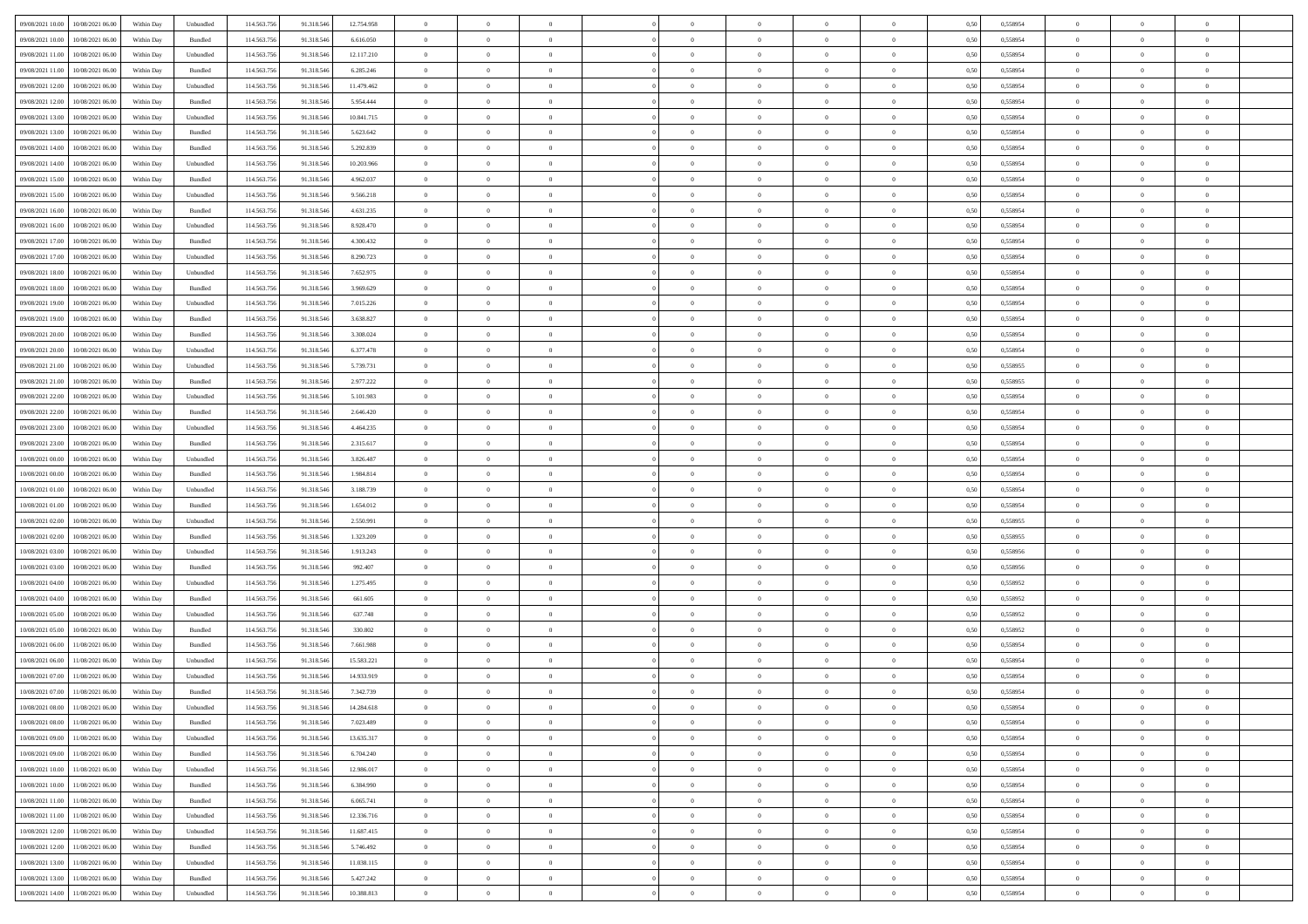| 10/08/2021 14:00 11/08/2021 06:00        | Within Day | Bundled   | 114.563.75  | 91.318.546 | 5.107.992  | $\overline{0}$ | $\theta$       |                | $\overline{0}$ | $\theta$       |                | $\theta$       | 0,50 | 0,558954 | $\theta$       | $\theta$       | $\overline{0}$ |  |
|------------------------------------------|------------|-----------|-------------|------------|------------|----------------|----------------|----------------|----------------|----------------|----------------|----------------|------|----------|----------------|----------------|----------------|--|
|                                          |            |           |             |            |            |                |                |                |                |                |                |                |      |          |                |                |                |  |
| 10/08/2021 15:00<br>11/08/2021 06:00     | Within Day | Unbundled | 114.563.75  | 91.318.54  | 9.739.512  | $\bf{0}$       | $\bf{0}$       | $\bf{0}$       | $\bf{0}$       | $\overline{0}$ | $\overline{0}$ | $\bf{0}$       | 0,50 | 0,558954 | $\,$ 0 $\,$    | $\bf{0}$       | $\overline{0}$ |  |
| 10/08/2021 15:00<br>11/08/2021 06:00     | Within Day | Bundled   | 114,563,75  | 91.318.54  | 4.788.743  | $\overline{0}$ | $\bf{0}$       | $\overline{0}$ | $\bf{0}$       | $\bf{0}$       | $\overline{0}$ | $\bf{0}$       | 0.50 | 0.558954 | $\bf{0}$       | $\overline{0}$ | $\bf{0}$       |  |
| 10/08/2021 16:00<br>11/08/2021 06:00     | Within Day | Unbundled | 114.563.75  | 91.318.546 | 9.090.211  | $\overline{0}$ | $\overline{0}$ | $\overline{0}$ | $\overline{0}$ | $\theta$       | $\overline{0}$ | $\bf{0}$       | 0,50 | 0,558954 | $\theta$       | $\theta$       | $\overline{0}$ |  |
| 10/08/2021 16:00<br>11/08/2021 06:00     | Within Day | Bundled   | 114.563.75  | 91.318.54  | 4.469.493  | $\bf{0}$       | $\overline{0}$ | $\bf{0}$       | $\overline{0}$ | $\theta$       | $\overline{0}$ | $\bf{0}$       | 0,50 | 0,558954 | $\,$ 0 $\,$    | $\bf{0}$       | $\overline{0}$ |  |
| 10/08/2021 17:00<br>11/08/2021 06:00     | Within Day | Bundled   | 114,563,75  | 91.318.54  | 4.150.244  | $\overline{0}$ | $\overline{0}$ | $\overline{0}$ | $\bf{0}$       | $\overline{0}$ | $\theta$       | $\bf{0}$       | 0.50 | 0.558954 | $\,$ 0 $\,$    | $\theta$       | $\overline{0}$ |  |
| 10/08/2021 17:00                         |            |           | 114.563.75  |            |            | $\overline{0}$ | $\overline{0}$ | $\overline{0}$ | $\overline{0}$ | $\overline{0}$ | $\overline{0}$ |                |      |          | $\,$ 0 $\,$    | $\theta$       | $\overline{0}$ |  |
| 11/08/2021 06:00                         | Within Day | Unbundled |             | 91.318.546 | 8.440.911  |                |                |                |                |                |                | $\bf{0}$       | 0,50 | 0,558954 |                |                |                |  |
| 10/08/2021 18:00<br>11/08/2021 06:00     | Within Day | Unbundled | 114.563.75  | 91.318.54  | 7.791.610  | $\bf{0}$       | $\bf{0}$       | $\bf{0}$       | $\overline{0}$ | $\overline{0}$ | $\overline{0}$ | $\bf{0}$       | 0,50 | 0,558954 | $\,$ 0 $\,$    | $\bf{0}$       | $\overline{0}$ |  |
| 10/08/2021 18:00<br>11/08/2021 06:00     | Within Day | Bundled   | 114,563,75  | 91.318.54  | 3.830.994  | $\overline{0}$ | $\bf{0}$       | $\overline{0}$ | $\bf{0}$       | $\overline{0}$ | $\overline{0}$ | $\bf{0}$       | 0.50 | 0.558954 | $\bf{0}$       | $\overline{0}$ | $\overline{0}$ |  |
| 10/08/2021 19:00<br>11/08/2021 06:00     | Within Day | Unbundled | 114.563.756 | 91.318.546 | 7.142.309  | $\bf{0}$       | $\bf{0}$       | $\overline{0}$ | $\overline{0}$ | $\overline{0}$ | $\overline{0}$ | $\bf{0}$       | 0,50 | 0,558954 | $\,$ 0 $\,$    | $\bf{0}$       | $\overline{0}$ |  |
| 10/08/2021 19:00<br>11/08/2021 06:00     | Within Day | Bundled   | 114.563.75  | 91.318.546 | 3.511.744  | $\bf{0}$       | $\bf{0}$       | $\bf{0}$       | $\bf{0}$       | $\overline{0}$ | $\overline{0}$ | $\bf{0}$       | 0,50 | 0,558954 | $\,$ 0 $\,$    | $\bf{0}$       | $\overline{0}$ |  |
| 10/08/2021 20:00<br>11/08/2021 06:00     | Within Day | Unbundled | 114,563,75  | 91.318.546 | 6.493,008  | $\overline{0}$ | $\bf{0}$       | $\overline{0}$ | $\overline{0}$ | $\overline{0}$ | $\overline{0}$ | $\bf{0}$       | 0.50 | 0.558954 | $\bf{0}$       | $\overline{0}$ | $\,$ 0         |  |
| 10/08/2021 20:00<br>11/08/2021 06:00     | Within Day | Bundled   | 114.563.75  | 91.318.546 | 3.192.495  | $\overline{0}$ | $\overline{0}$ | $\overline{0}$ | $\theta$       | $\theta$       | $\overline{0}$ | $\bf{0}$       | 0,50 | 0,558954 | $\,$ 0 $\,$    | $\theta$       | $\overline{0}$ |  |
|                                          |            |           |             |            |            |                | $\overline{0}$ |                |                |                | $\overline{0}$ |                |      |          | $\,$ 0 $\,$    | $\bf{0}$       | $\overline{0}$ |  |
| 10/08/2021 21:00<br>11/08/2021 06:00     | Within Day | Unbundled | 114.563.75  | 91.318.54  | 5.843.707  | $\bf{0}$       |                | $\bf{0}$       | $\bf{0}$       | $\bf{0}$       |                | $\bf{0}$       | 0,50 | 0,558955 |                |                |                |  |
| 10/08/2021 21:00<br>11/08/2021 06:00     | Within Day | Bundled   | 114,563,75  | 91.318.546 | 2.873.245  | $\overline{0}$ | $\bf{0}$       | $\overline{0}$ | $\bf{0}$       | $\overline{0}$ | $\theta$       | $\bf{0}$       | 0.50 | 0.558955 | $\,$ 0 $\,$    | $\theta$       | $\overline{0}$ |  |
| 10/08/2021 22:00<br>11/08/2021 06:00     | Within Day | Unbundled | 114.563.75  | 91.318.546 | 5.194.406  | $\overline{0}$ | $\overline{0}$ | $\overline{0}$ | $\overline{0}$ | $\overline{0}$ | $\overline{0}$ | $\bf{0}$       | 0,50 | 0,558954 | $\theta$       | $\theta$       | $\overline{0}$ |  |
| 10/08/2021 22:00<br>11/08/2021 06:00     | Within Day | Bundled   | 114.563.75  | 91.318.54  | 2.553.995  | $\bf{0}$       | $\bf{0}$       | $\bf{0}$       | $\overline{0}$ | $\overline{0}$ | $\overline{0}$ | $\bf{0}$       | 0,50 | 0,558954 | $\,$ 0 $\,$    | $\bf{0}$       | $\overline{0}$ |  |
| 10/08/2021 23:00<br>11/08/2021 06:00     | Within Day | Unbundled | 114,563,75  | 91.318.54  | 4.545.105  | $\overline{0}$ | $\bf{0}$       | $\overline{0}$ | $\bf{0}$       | $\overline{0}$ | $\overline{0}$ | $\bf{0}$       | 0.50 | 0.558954 | $\bf{0}$       | $\overline{0}$ | $\bf{0}$       |  |
| 10/08/2021 23:00<br>11/08/2021 06:00     | Within Day | Bundled   | 114.563.75  | 91.318.546 | 2.234.746  | $\bf{0}$       | $\bf{0}$       | $\overline{0}$ | $\overline{0}$ | $\overline{0}$ | $\overline{0}$ | $\bf{0}$       | 0,50 | 0,558954 | $\,$ 0 $\,$    | $\bf{0}$       | $\overline{0}$ |  |
| 11/08/2021 00:00<br>11/08/2021 06:00     | Within Day | Unbundled | 114.563.75  | 91.318.54  | 3.895.805  | $\bf{0}$       | $\bf{0}$       | $\bf{0}$       | $\bf{0}$       | $\overline{0}$ | $\overline{0}$ | $\bf{0}$       | 0,50 | 0,558954 | $\,$ 0 $\,$    | $\bf{0}$       | $\overline{0}$ |  |
| 11/08/2021 00:00<br>11/08/2021 06:00     | Within Day | Bundled   | 114,563,75  | 91.318.546 | 1.915.497  | $\overline{0}$ | $\bf{0}$       | $\overline{0}$ | $\overline{0}$ | $\bf{0}$       | $\overline{0}$ | $\bf{0}$       | 0.50 | 0.558954 | $\bf{0}$       | $\overline{0}$ | $\,$ 0         |  |
|                                          |            |           |             |            |            |                |                |                |                |                |                |                |      |          |                |                |                |  |
| 11/08/2021 01:00<br>11/08/2021 06:00     | Within Day | Unbundled | 114.563.75  | 91.318.546 | 3.246.504  | $\overline{0}$ | $\overline{0}$ | $\overline{0}$ | $\overline{0}$ | $\theta$       | $\overline{0}$ | $\bf{0}$       | 0,50 | 0,558954 | $\theta$       | $\theta$       | $\overline{0}$ |  |
| 11/08/2021 01:00<br>11/08/2021 06:00     | Within Day | Bundled   | 114.563.75  | 91.318.54  | 1.596.248  | $\bf{0}$       | $\bf{0}$       | $\bf{0}$       | $\bf{0}$       | $\overline{0}$ | $\overline{0}$ | $\bf{0}$       | 0,50 | 0,558954 | $\,$ 0 $\,$    | $\bf{0}$       | $\overline{0}$ |  |
| 11/08/2021 02:00<br>11/08/2021 06:00     | Within Day | Unbundled | 114,563,75  | 91.318.54  | 2.597.203  | $\overline{0}$ | $\overline{0}$ | $\overline{0}$ | $\bf{0}$       | $\overline{0}$ | $\theta$       | $\bf{0}$       | 0.50 | 0.558955 | $\,$ 0 $\,$    | $\theta$       | $\overline{0}$ |  |
| 11/08/2021 02:00<br>11/08/2021 06:00     | Within Day | Bundled   | 114.563.75  | 91.318.546 | 1.276.998  | $\overline{0}$ | $\overline{0}$ | $\overline{0}$ | $\overline{0}$ | $\overline{0}$ | $\overline{0}$ | $\bf{0}$       | 0,50 | 0,558955 | $\,$ 0 $\,$    | $\theta$       | $\overline{0}$ |  |
| 11/08/2021 03:00<br>11/08/2021 06:00     | Within Day | Bundled   | 114.563.75  | 91.318.54  | 957.748    | $\bf{0}$       | $\overline{0}$ | $\bf{0}$       | $\overline{0}$ | $\overline{0}$ | $\overline{0}$ | $\bf{0}$       | 0,50 | 0,558956 | $\,$ 0 $\,$    | $\bf{0}$       | $\overline{0}$ |  |
| 11/08/2021 03:00<br>11/08/2021 06:00     | Within Day | Unbundled | 114,563,75  | 91.318.54  | 1.947.902  | $\overline{0}$ | $\bf{0}$       | $\overline{0}$ | $\bf{0}$       | $\overline{0}$ | $\overline{0}$ | $\bf{0}$       | 0.50 | 0.558956 | $\bf{0}$       | $\overline{0}$ | $\overline{0}$ |  |
| 11/08/2021 04:00<br>11/08/2021 06:00     | Within Day | Unbundled | 114.563.75  | 91.318.546 | 1.298.601  | $\overline{0}$ | $\bf{0}$       | $\overline{0}$ | $\overline{0}$ | $\overline{0}$ | $\overline{0}$ | $\bf{0}$       | 0,50 | 0,558952 | $\theta$       | $\theta$       | $\overline{0}$ |  |
|                                          |            |           |             |            |            |                |                |                |                |                |                |                |      |          |                |                |                |  |
| 11/08/2021 04:00<br>11/08/2021 06:00     | Within Day | Bundled   | 114.563.75  | 91.318.54  | 638.499    | $\bf{0}$       | $\bf{0}$       | $\bf{0}$       | $\bf{0}$       | $\overline{0}$ | $\overline{0}$ | $\bf{0}$       | 0,50 | 0,558952 | $\,$ 0 $\,$    | $\bf{0}$       | $\overline{0}$ |  |
| 11/08/2021 05:00<br>11/08/2021 06:00     | Within Day | Unbundled | 114,563,75  | 91.318.546 | 649,300    | $\overline{0}$ | $\bf{0}$       | $\overline{0}$ | $\bf{0}$       | $\bf{0}$       | $\overline{0}$ | $\bf{0}$       | 0.50 | 0.558952 | $\bf{0}$       | $\overline{0}$ | $\,$ 0         |  |
| 11/08/2021 05:00<br>11/08/2021 06:00     | Within Day | Bundled   | 114.563.75  | 91.318.546 | 319,249    | $\overline{0}$ | $\overline{0}$ | $\overline{0}$ | $\overline{0}$ | $\overline{0}$ | $\overline{0}$ | $\bf{0}$       | 0.50 | 0,558952 | $\theta$       | $\theta$       | $\overline{0}$ |  |
| 11/08/2021 06:00<br>12/08/2021 06:00     | Within Day | Unbundled | 114.563.75  | 91.318.54  | 15.583.221 | $\bf{0}$       | $\bf{0}$       | $\bf{0}$       | $\bf{0}$       | $\overline{0}$ | $\overline{0}$ | $\bf{0}$       | 0,50 | 0,558954 | $\,$ 0 $\,$    | $\bf{0}$       | $\overline{0}$ |  |
| 11/08/2021 06:00<br>12/08/2021 06:00     | Within Day | Bundled   | 114,563,75  | 91.318.546 | 7.661.988  | $\overline{0}$ | $\bf{0}$       | $\overline{0}$ | $\bf{0}$       | $\overline{0}$ | $\overline{0}$ | $\bf{0}$       | 0.50 | 0.558954 | $\,$ 0 $\,$    | $\bf{0}$       | $\overline{0}$ |  |
| 11/08/2021 07:00<br>12/08/2021 06:00     | Within Dav | Unbundled | 114.563.75  | 91.318.546 | 14.933.919 | $\overline{0}$ | $\overline{0}$ | $\overline{0}$ | $\overline{0}$ | $\overline{0}$ | $\overline{0}$ | $\bf{0}$       | 0.50 | 0,558954 | $\theta$       | $\theta$       | $\overline{0}$ |  |
| 11/08/2021 07:00<br>12/08/2021 06:00     | Within Day | Bundled   | 114.563.75  | 91.318.54  | 7.342.739  | $\bf{0}$       | $\bf{0}$       | $\bf{0}$       | $\bf{0}$       | $\overline{0}$ | $\overline{0}$ | $\bf{0}$       | 0,50 | 0,558954 | $\,$ 0 $\,$    | $\bf{0}$       | $\overline{0}$ |  |
| 11/08/2021 08:00<br>12/08/2021 06:00     | Within Day | Unbundled | 114,563,75  | 91.318.54  | 14.284.618 | $\overline{0}$ | $\bf{0}$       | $\overline{0}$ | $\bf{0}$       | $\overline{0}$ | $\overline{0}$ | $\bf{0}$       | 0.50 | 0.558954 | $\bf{0}$       | $\overline{0}$ | $\overline{0}$ |  |
| 11/08/2021 08:00<br>12/08/2021 06:00     | Within Dav | Bundled   | 114.563.75  | 91.318.546 | 7.023.489  | $\overline{0}$ | $\overline{0}$ | $\overline{0}$ | $\overline{0}$ | $\overline{0}$ | $\overline{0}$ | $\bf{0}$       | 0.50 | 0,558954 | $\theta$       | $\theta$       | $\overline{0}$ |  |
|                                          |            |           |             |            |            |                |                |                |                |                |                |                |      |          |                |                |                |  |
| 11/08/2021 09:00<br>12/08/2021 06:00     | Within Day | Unbundled | 114.563.75  | 91.318.54  | 13.635.317 | $\bf{0}$       | $\bf{0}$       | $\bf{0}$       | $\bf{0}$       | $\overline{0}$ | $\overline{0}$ | $\bf{0}$       | 0,50 | 0,558954 | $\,$ 0 $\,$    | $\bf{0}$       | $\overline{0}$ |  |
| 11/08/2021 09:00<br>12/08/2021 06:00     | Within Day | Bundled   | 114,563,75  | 91.318.546 | 6.704.240  | $\overline{0}$ | $\bf{0}$       | $\overline{0}$ | $\overline{0}$ | $\bf{0}$       | $\overline{0}$ | $\bf{0}$       | 0.50 | 0.558954 | $\bf{0}$       | $\overline{0}$ | $\,$ 0         |  |
| 11/08/2021 10:00<br>12/08/2021 06:00     | Within Dav | Unbundled | 114.563.75  | 91.318.546 | 12,986,017 | $\overline{0}$ | $\overline{0}$ | $\overline{0}$ | $\overline{0}$ | $\overline{0}$ | $\overline{0}$ | $\bf{0}$       | 0.50 | 0.558954 | $\theta$       | $\theta$       | $\overline{0}$ |  |
| 11/08/2021 10:00<br>12/08/2021 06:00     | Within Day | Bundled   | 114.563.75  | 91.318.54  | 6.384.990  | $\bf{0}$       | $\bf{0}$       | $\bf{0}$       | $\bf{0}$       | $\overline{0}$ | $\overline{0}$ | $\bf{0}$       | 0,50 | 0,558954 | $\,$ 0 $\,$    | $\bf{0}$       | $\overline{0}$ |  |
| 11/08/2021 11:00<br>12/08/2021 06:00     | Within Day | Unbundled | 114,563,75  | 91.318.54  | 12.336.716 | $\overline{0}$ | $\overline{0}$ | $\overline{0}$ | $\bf{0}$       | $\overline{0}$ | $\Omega$       | $\bf{0}$       | 0.50 | 0.558954 | $\bf{0}$       | $\theta$       | $\overline{0}$ |  |
| 11/08/2021 11:00<br>12/08/2021 06:00     | Within Dav | Bundled   | 114.563.75  | 91.318.54  | 6.065.741  | $\overline{0}$ | $\overline{0}$ | $\Omega$       | $\overline{0}$ | $\theta$       | $\overline{0}$ | $\overline{0}$ | 0.5( | 0,558954 | $\theta$       | $\theta$       | $\overline{0}$ |  |
| 11/08/2021 12:00<br>12/08/2021 06:00     | Within Day | Unbundled | 114.563.75  | 91.318.546 | 11.687.415 | $\bf{0}$       | $\bf{0}$       | $\bf{0}$       | $\bf{0}$       | $\bf{0}$       | $\overline{0}$ | $\bf{0}$       | 0,50 | 0,558954 | $\overline{0}$ | $\bf{0}$       | $\overline{0}$ |  |
| $11/08/2021\;12.00\;\;$ 12/08/2021 06:00 | Within Day | Bundled   | 114.563.756 | 91.318.546 | 5.746.492  | $\bf{0}$       | $\theta$       |                | $\overline{0}$ |                |                |                | 0,50 | 0.558954 | $\bf{0}$       | $\overline{0}$ |                |  |
| 11/08/2021 13:00 12/08/2021 06:00        | Within Day | Bundled   | 114.563.756 | 91.318.546 | 5.427.242  | $\overline{0}$ | $\overline{0}$ | $\Omega$       | $\theta$       | $\overline{0}$ | $\overline{0}$ | $\bf{0}$       | 0,50 | 0,558954 | $\theta$       | $\overline{0}$ | $\overline{0}$ |  |
|                                          |            |           |             |            |            |                |                |                |                |                |                |                |      |          |                |                |                |  |
| 11/08/2021 13:00<br>12/08/2021 06:00     | Within Day | Unbundled | 114.563.75  | 91.318.546 | 11.038.115 | $\overline{0}$ | $\overline{2}$ | $\overline{0}$ | $\overline{0}$ | $\bf{0}$       | $\overline{0}$ | $\bf{0}$       | 0,50 | 0,558954 | $\bf{0}$       | $\overline{0}$ | $\bf{0}$       |  |
| 11/08/2021 14:00 12/08/2021 06:00        | Within Day | Unbundled | 114,563,756 | 91.318.547 | 10.388.811 | $\overline{0}$ | $\bf{0}$       | $\overline{0}$ | $\overline{0}$ | $\mathbf{0}$   | $\overline{0}$ | $\,$ 0 $\,$    | 0.50 | 0.558954 | $\overline{0}$ | $\bf{0}$       | $\,$ 0 $\,$    |  |
| 11/08/2021 14:00 12/08/2021 06:00        | Within Dav | Bundled   | 114.563.756 | 91.318.547 | 5.107.992  | $\overline{0}$ | $\overline{0}$ | $\overline{0}$ | $\overline{0}$ | $\overline{0}$ | $\overline{0}$ | $\bf{0}$       | 0,50 | 0,558954 | $\overline{0}$ | $\theta$       | $\overline{0}$ |  |
| 11/08/2021 15:00<br>12/08/2021 06:00     | Within Day | Unbundled | 114.563.75  | 91.318.547 | 9.739.511  | $\overline{0}$ | $\bf{0}$       | $\overline{0}$ | $\overline{0}$ | $\bf{0}$       | $\overline{0}$ | $\bf{0}$       | 0,50 | 0,558954 | $\bf{0}$       | $\overline{0}$ | $\overline{0}$ |  |
| 12/08/2021 06:00<br>11/08/2021 15:00     | Within Day | Bundled   | 114.563.756 | 91.318.547 | 4.788.743  | $\overline{0}$ | $\bf{0}$       | $\overline{0}$ | $\overline{0}$ | $\bf{0}$       | $\overline{0}$ | $\bf{0}$       | 0.50 | 0.558954 | $\,$ 0 $\,$    | $\overline{0}$ | $\,$ 0         |  |
| 11/08/2021 16:00<br>12/08/2021 06:00     | Within Dav | Unbundled | 114.563.756 | 91.318.547 | 9.090.210  | $\overline{0}$ | $\overline{0}$ | $\overline{0}$ | $\overline{0}$ | $\overline{0}$ | $\overline{0}$ | $\bf{0}$       | 0.50 | 0,558954 | $\overline{0}$ | $\theta$       | $\overline{0}$ |  |
| 11/08/2021 16:00<br>12/08/2021 06:00     | Within Day | Bundled   | 114.563.75  | 91.318.547 | 4.469.493  | $\overline{0}$ | $\overline{0}$ | $\overline{0}$ | $\overline{0}$ | $\overline{0}$ | $\overline{0}$ | $\bf{0}$       | 0,50 | 0,558954 | $\bf{0}$       | $\overline{0}$ | $\overline{0}$ |  |
|                                          |            |           |             |            |            |                |                |                |                |                |                |                |      |          |                |                |                |  |
| 11/08/2021 17:00 12/08/2021 06:00        | Within Day | Unbundled | 114,563,756 | 91.318.547 | 8.440.910  | $\overline{0}$ | $\overline{0}$ | $\overline{0}$ | $\overline{0}$ | $\overline{0}$ | $\overline{0}$ | $\bf{0}$       | 0.50 | 0.558954 | $\mathbf{0}$   | $\bf{0}$       | $\,$ 0         |  |
| 11/08/2021 17:00 12/08/2021 06:00        | Within Dav | Bundled   | 114.563.756 | 91.318.547 | 4.150.244  | $\overline{0}$ | $\overline{0}$ | $\overline{0}$ | $\overline{0}$ | $\overline{0}$ | $\overline{0}$ | $\bf{0}$       | 0,50 | 0,558954 | $\overline{0}$ | $\theta$       | $\overline{0}$ |  |
| 11/08/2021 18:00<br>12/08/2021 06:00     | Within Day | Unbundled | 114.563.75  | 91.318.547 | 7.791.609  | $\overline{0}$ | $\bf{0}$       | $\overline{0}$ | $\bf{0}$       | $\overline{0}$ | $\overline{0}$ | $\bf{0}$       | 0,50 | 0,558954 | $\bf{0}$       | $\,$ 0 $\,$    | $\bf{0}$       |  |
| 11/08/2021 18:00 12/08/2021 06:00        | Within Day | Bundled   | 114.563.756 | 91.318.547 | 3.830.994  | $\,$ 0 $\,$    | $\bf{0}$       | $\overline{0}$ | $\overline{0}$ | $\,$ 0 $\,$    | $\overline{0}$ | $\bf{0}$       | 0,50 | 0,558954 | $\overline{0}$ | $\,$ 0 $\,$    | $\,$ 0 $\,$    |  |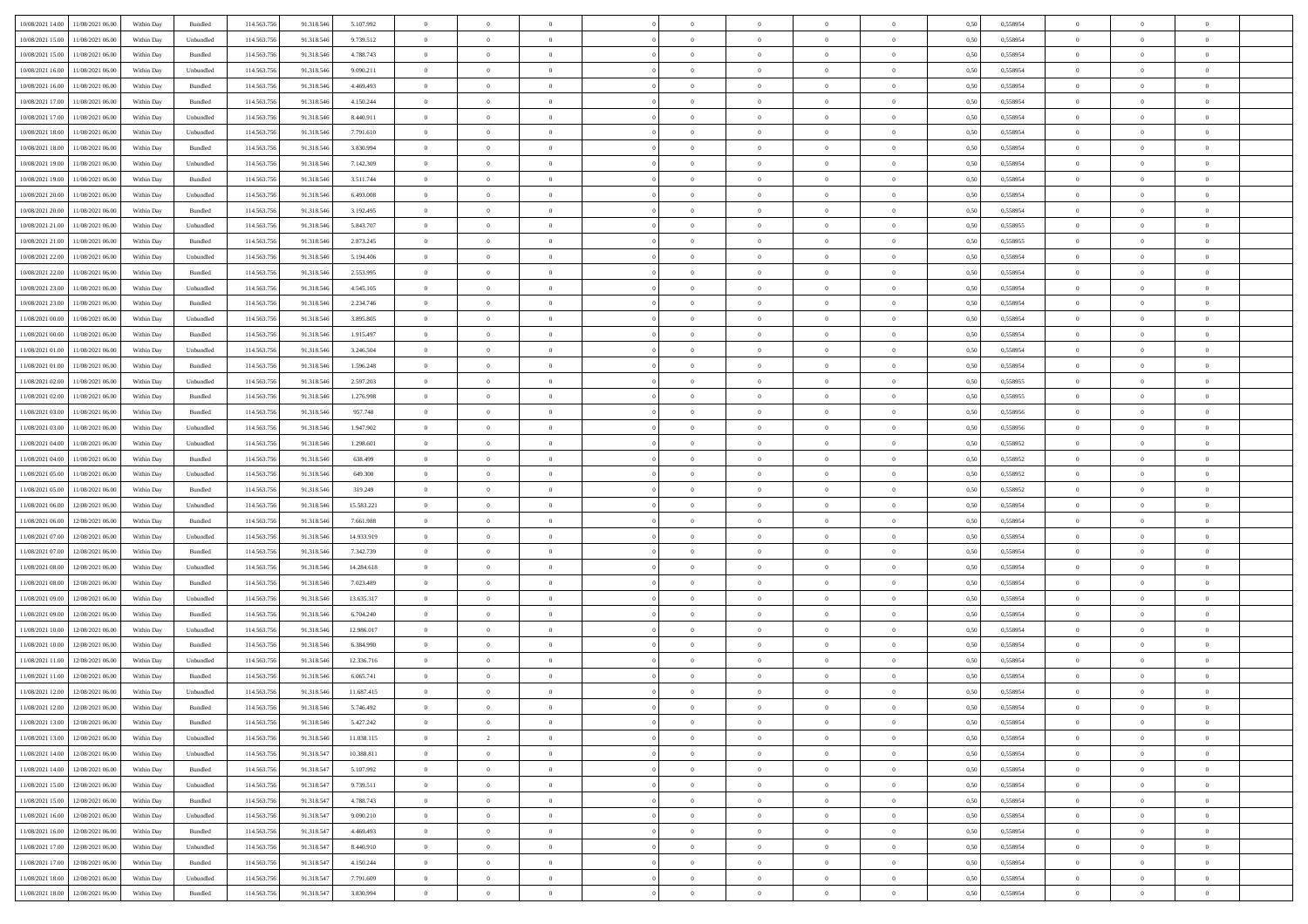| 11/08/2021 19:00 12/08/2021 06:00            |            |                             | 114.563.75  |            |            | $\overline{0}$ | $\overline{0}$ |                | $\overline{0}$ | $\theta$       |                | $\theta$       |      | 0,558954 | $\theta$       | $\theta$       | $\overline{0}$ |  |
|----------------------------------------------|------------|-----------------------------|-------------|------------|------------|----------------|----------------|----------------|----------------|----------------|----------------|----------------|------|----------|----------------|----------------|----------------|--|
|                                              | Within Day | Unbundled                   |             | 91.318.547 | 7.142.308  |                |                |                |                |                |                |                | 0,50 |          |                |                |                |  |
| 11/08/2021 19:00<br>12/08/2021 06:00         | Within Day | Bundled                     | 114.563.75  | 91.318.547 | 3.511.744  | $\bf{0}$       | $\bf{0}$       | $\bf{0}$       | $\bf{0}$       | $\overline{0}$ | $\overline{0}$ | $\bf{0}$       | 0,50 | 0,558954 | $\,$ 0 $\,$    | $\bf{0}$       | $\overline{0}$ |  |
| 11/08/2021 20:00<br>12/08/2021 06:00         | Within Day | Unbundled                   | 114,563,75  | 91.318.547 | 6.493,007  | $\overline{0}$ | $\bf{0}$       | $\overline{0}$ | $\bf{0}$       | $\bf{0}$       | $\overline{0}$ | $\bf{0}$       | 0.50 | 0.558954 | $\overline{0}$ | $\overline{0}$ | $\overline{0}$ |  |
| 11/08/2021 20:00<br>12/08/2021 06:00         | Within Day | Bundled                     | 114.563.75  | 91.318.547 | 3.192.495  | $\overline{0}$ | $\overline{0}$ | $\overline{0}$ | $\overline{0}$ | $\theta$       | $\overline{0}$ | $\bf{0}$       | 0,50 | 0,558954 | $\theta$       | $\theta$       | $\overline{0}$ |  |
|                                              |            |                             |             |            |            |                |                |                |                |                |                |                |      |          |                |                |                |  |
| 11/08/2021 21:00<br>12/08/2021 06:00         | Within Day | Unbundled                   | 114.563.75  | 91.318.547 | 5.843.706  | $\bf{0}$       | $\overline{0}$ | $\bf{0}$       | $\overline{0}$ | $\theta$       | $\overline{0}$ | $\bf{0}$       | 0,50 | 0,558955 | $\,$ 0 $\,$    | $\bf{0}$       | $\overline{0}$ |  |
| 11/08/2021 21:00<br>12/08/2021 06:00         | Within Day | Bundled                     | 114,563,75  | 91.318.547 | 2.873.245  | $\overline{0}$ | $\overline{0}$ | $\overline{0}$ | $\bf{0}$       | $\overline{0}$ | $\theta$       | $\bf{0}$       | 0.50 | 0.558955 | $\,$ 0 $\,$    | $\theta$       | $\overline{0}$ |  |
| 11/08/2021 22:00<br>12/08/2021 06:00         | Within Day | Unbundled                   | 114.563.75  | 91.318.547 | 5.194.405  | $\overline{0}$ | $\overline{0}$ | $\overline{0}$ | $\overline{0}$ | $\overline{0}$ | $\overline{0}$ | $\bf{0}$       | 0,50 | 0,558954 | $\,$ 0 $\,$    | $\theta$       | $\overline{0}$ |  |
| 11/08/2021 22:00<br>12/08/2021 06:00         | Within Day | Bundled                     | 114.563.75  | 91.318.547 | 2.553.995  | $\bf{0}$       | $\bf{0}$       | $\bf{0}$       | $\overline{0}$ | $\overline{0}$ | $\overline{0}$ | $\bf{0}$       | 0,50 | 0,558954 | $\,$ 0 $\,$    | $\bf{0}$       | $\overline{0}$ |  |
| 11/08/2021 23:00<br>12/08/2021 06:00         | Within Day | Bundled                     | 114,563,75  | 91.318.547 | 2.234.746  | $\overline{0}$ | $\bf{0}$       | $\overline{0}$ | $\bf{0}$       | $\overline{0}$ | $\overline{0}$ | $\bf{0}$       | 0.50 | 0.558954 | $\bf{0}$       | $\overline{0}$ | $\overline{0}$ |  |
|                                              |            |                             |             |            |            |                |                |                |                |                |                |                |      |          |                |                |                |  |
| 11/08/2021 23:00<br>12/08/2021 06:00         | Within Day | Unbundled                   | 114.563.756 | 91.318.547 | 4.545.105  | $\bf{0}$       | $\bf{0}$       | $\overline{0}$ | $\overline{0}$ | $\overline{0}$ | $\overline{0}$ | $\bf{0}$       | 0,50 | 0,558954 | $\,$ 0 $\,$    | $\bf{0}$       | $\overline{0}$ |  |
| 12/08/2021 00:00<br>12/08/2021 06:00         | Within Day | Unbundled                   | 114.563.75  | 91.318.547 | 3.895.804  | $\bf{0}$       | $\bf{0}$       | $\bf{0}$       | $\bf{0}$       | $\overline{0}$ | $\overline{0}$ | $\bf{0}$       | 0,50 | 0,558954 | $\,$ 0 $\,$    | $\bf{0}$       | $\overline{0}$ |  |
| 12/08/2021 00:00<br>12/08/2021 06:00         | Within Day | Bundled                     | 114.563.75  | 91.318.547 | 1.915.497  | $\overline{0}$ | $\bf{0}$       | $\overline{0}$ | $\overline{0}$ | $\bf{0}$       | $\overline{0}$ | $\bf{0}$       | 0.50 | 0.558954 | $\bf{0}$       | $\overline{0}$ | $\,$ 0         |  |
| 12/08/2021 01:00<br>12/08/2021 06:00         | Within Day | Unbundled                   | 114.563.75  | 91.318.547 | 3.246.504  | $\overline{0}$ | $\overline{0}$ | $\overline{0}$ | $\theta$       | $\theta$       | $\overline{0}$ | $\bf{0}$       | 0,50 | 0,558954 | $\,$ 0 $\,$    | $\theta$       | $\overline{0}$ |  |
|                                              |            |                             |             |            |            |                | $\overline{0}$ |                |                |                | $\overline{0}$ |                |      |          | $\,$ 0 $\,$    | $\bf{0}$       | $\overline{0}$ |  |
| 12/08/2021 01:00<br>12/08/2021 06:00         | Within Day | Bundled                     | 114.563.75  | 91.318.547 | 1.596.248  | $\bf{0}$       |                | $\bf{0}$       | $\bf{0}$       | $\bf{0}$       |                | $\bf{0}$       | 0,50 | 0,558954 |                |                |                |  |
| 12/08/2021 02:00<br>12/08/2021 06:00         | Within Day | Unbundled                   | 114,563,75  | 91.318.547 | 2.597.203  | $\overline{0}$ | $\bf{0}$       | $\overline{0}$ | $\bf{0}$       | $\overline{0}$ | $\theta$       | $\bf{0}$       | 0.50 | 0.558955 | $\,$ 0 $\,$    | $\theta$       | $\overline{0}$ |  |
| 12/08/2021 02:00<br>12/08/2021 06:00         | Within Day | Bundled                     | 114.563.75  | 91.318.547 | 1.276.998  | $\overline{0}$ | $\overline{0}$ | $\overline{0}$ | $\overline{0}$ | $\overline{0}$ | $\overline{0}$ | $\bf{0}$       | 0,50 | 0,558955 | $\theta$       | $\theta$       | $\overline{0}$ |  |
| 12/08/2021 03:00<br>12/08/2021 06:00         | Within Day | Unbundled                   | 114.563.75  | 91.318.547 | 1.947.901  | $\bf{0}$       | $\bf{0}$       | $\bf{0}$       | $\overline{0}$ | $\,$ 0 $\,$    | $\overline{0}$ | $\bf{0}$       | 0,50 | 0,558956 | $\,$ 0 $\,$    | $\bf{0}$       | $\overline{0}$ |  |
| 12/08/2021 03:00<br>12/08/2021 06:00         | Within Day | Bundled                     | 114,563,75  | 91.318.547 | 957.748    | $\overline{0}$ | $\bf{0}$       | $\overline{0}$ | $\bf{0}$       | $\overline{0}$ | $\overline{0}$ | $\bf{0}$       | 0.50 | 0.558956 | $\bf{0}$       | $\overline{0}$ | $\overline{0}$ |  |
| 12/08/2021 04:00<br>12/08/2021 06:00         | Within Day | Bundled                     | 114.563.75  | 91.318.547 | 638.499    | $\bf{0}$       | $\bf{0}$       | $\overline{0}$ | $\overline{0}$ | $\overline{0}$ | $\overline{0}$ | $\bf{0}$       | 0,50 | 0,558952 | $\,$ 0 $\,$    | $\bf{0}$       | $\overline{0}$ |  |
|                                              |            |                             |             |            |            |                |                |                |                |                |                |                |      |          |                |                |                |  |
| 12/08/2021 04:00<br>12/08/2021 06:00         | Within Day | Unbundled                   | 114.563.75  | 91.318.547 | 1.298.601  | $\bf{0}$       | $\bf{0}$       | $\bf{0}$       | $\bf{0}$       | $\overline{0}$ | $\overline{0}$ | $\bf{0}$       | 0,50 | 0,558952 | $\,$ 0 $\,$    | $\bf{0}$       | $\overline{0}$ |  |
| 12/08/2021 05:00<br>12/08/2021 06:00         | Within Day | Unbundled                   | 114,563,75  | 91.318.547 | 649,300    | $\overline{0}$ | $\bf{0}$       | $\overline{0}$ | $\overline{0}$ | $\bf{0}$       | $\overline{0}$ | $\bf{0}$       | 0.50 | 0.558952 | $\bf{0}$       | $\overline{0}$ | $\,$ 0         |  |
| 12/08/2021 05:00<br>12/08/2021 06:00         | Within Day | Bundled                     | 114.563.75  | 91.318.547 | 319.249    | $\overline{0}$ | $\overline{0}$ | $\overline{0}$ | $\overline{0}$ | $\theta$       | $\overline{0}$ | $\bf{0}$       | 0,50 | 0,558952 | $\theta$       | $\theta$       | $\overline{0}$ |  |
| 12/08/2021 06:00<br>13/08/2021 06:00         | Within Day | Unbundled                   | 114.563.75  | 91.318.54  | 15.294.982 | $\bf{0}$       | $\bf{0}$       | $\bf{0}$       | $\bf{0}$       | $\overline{0}$ | $\overline{0}$ | $\bf{0}$       | 0,50 | 0,558954 | $\,$ 0 $\,$    | $\bf{0}$       | $\overline{0}$ |  |
| 12/08/2021 06:00<br>13/08/2021 06:00         | Within Day | Bundled                     | 114,563,75  | 91.318.54  | 7.950.227  | $\overline{0}$ | $\bf{0}$       | $\overline{0}$ | $\bf{0}$       | $\overline{0}$ | $\theta$       | $\bf{0}$       | 0.50 | 0.558954 | $\,$ 0 $\,$    | $\theta$       | $\overline{0}$ |  |
|                                              |            |                             |             |            |            | $\overline{0}$ | $\overline{0}$ | $\overline{0}$ | $\overline{0}$ | $\overline{0}$ | $\overline{0}$ |                |      |          |                | $\theta$       | $\overline{0}$ |  |
| 12/08/2021 07:00<br>13/08/2021 06:00         | Within Day | Unbundled                   | 114.563.75  | 91.318.546 | 14.657.691 |                |                |                |                |                |                | $\bf{0}$       | 0,50 | 0,558954 | $\,$ 0 $\,$    |                |                |  |
| 12/08/2021 07:00<br>13/08/2021 06:00         | Within Day | Bundled                     | 114.563.75  | 91.318.54  | 7.618.968  | $\bf{0}$       | $\overline{0}$ | $\bf{0}$       | $\overline{0}$ | $\bf{0}$       | $\overline{0}$ | $\bf{0}$       | 0,50 | 0,558954 | $\,$ 0 $\,$    | $\bf{0}$       | $\overline{0}$ |  |
| 12/08/2021 08:00<br>13/08/2021 06:00         | Within Day | Unbundled                   | 114,563,75  | 91.318.54  | 14.020.400 | $\overline{0}$ | $\bf{0}$       | $\overline{0}$ | $\bf{0}$       | $\overline{0}$ | $\overline{0}$ | $\bf{0}$       | 0.50 | 0.558954 | $\bf{0}$       | $\overline{0}$ | $\overline{0}$ |  |
| 12/08/2021 08:00<br>13/08/2021 06:00         | Within Day | Bundled                     | 114.563.756 | 91.318.546 | 7.287.709  | $\overline{0}$ | $\bf{0}$       | $\overline{0}$ | $\overline{0}$ | $\overline{0}$ | $\overline{0}$ | $\bf{0}$       | 0,50 | 0,558954 | $\theta$       | $\theta$       | $\overline{0}$ |  |
| 12/08/2021 09:00<br>13/08/2021 06:00         | Within Day | Unbundled                   | 114.563.75  | 91.318.546 | 13.383.109 | $\bf{0}$       | $\bf{0}$       | $\bf{0}$       | $\bf{0}$       | $\overline{0}$ | $\overline{0}$ | $\bf{0}$       | 0,50 | 0,558954 | $\,$ 0 $\,$    | $\bf{0}$       | $\overline{0}$ |  |
| 12/08/2021 09:00<br>13/08/2021 06:00         | Within Day | Bundled                     | 114,563,75  | 91.318.546 | 6.956.448  | $\overline{0}$ | $\bf{0}$       | $\overline{0}$ | $\overline{0}$ | $\bf{0}$       | $\overline{0}$ | $\bf{0}$       | 0.50 | 0.558954 | $\bf{0}$       | $\overline{0}$ | $\,$ 0         |  |
| 12/08/2021 10:00<br>13/08/2021 06:00         | Within Day | Bundled                     | 114.563.75  | 91.318.546 | 6.625.189  | $\overline{0}$ | $\overline{0}$ | $\overline{0}$ | $\overline{0}$ | $\overline{0}$ | $\overline{0}$ | $\bf{0}$       | 0.50 | 0.558954 | $\theta$       | $\theta$       | $\overline{0}$ |  |
|                                              |            |                             |             |            |            |                |                |                |                |                |                |                |      |          |                |                |                |  |
| 12/08/2021 10:00<br>13/08/2021 06:00         | Within Day | Unbundled                   | 114.563.75  | 91.318.54  | 12.745.818 | $\bf{0}$       | $\bf{0}$       | $\bf{0}$       | $\bf{0}$       | $\overline{0}$ | $\overline{0}$ | $\bf{0}$       | 0,50 | 0,558954 | $\,$ 0 $\,$    | $\bf{0}$       | $\overline{0}$ |  |
| 12/08/2021 11:00<br>13/08/2021 06:00         | Within Day | Unbundled                   | 114,563,75  | 91.318.546 | 12.108.527 | $\overline{0}$ | $\bf{0}$       | $\overline{0}$ | $\bf{0}$       | $\overline{0}$ | $\overline{0}$ | $\bf{0}$       | 0.50 | 0.558954 | $\,$ 0 $\,$    | $\theta$       | $\overline{0}$ |  |
| 12/08/2021 11:00<br>13/08/2021 06:00         | Within Dav | Bundled                     | 114.563.75  | 91.318.546 | 6.293.929  | $\overline{0}$ | $\overline{0}$ | $\overline{0}$ | $\overline{0}$ | $\overline{0}$ | $\overline{0}$ | $\bf{0}$       | 0.50 | 0,558954 | $\theta$       | $\theta$       | $\overline{0}$ |  |
| 12/08/2021 12:00<br>13/08/2021 06:00         | Within Day | Unbundled                   | 114.563.75  | 91.318.546 | 11.471.236 | $\bf{0}$       | $\bf{0}$       | $\bf{0}$       | $\bf{0}$       | $\overline{0}$ | $\overline{0}$ | $\bf{0}$       | 0,50 | 0,558954 | $\,$ 0 $\,$    | $\bf{0}$       | $\overline{0}$ |  |
| 12/08/2021 12:00<br>13/08/2021 06:00         | Within Day | Bundled                     | 114,563,75  | 91.318.54  | 5.962.670  | $\overline{0}$ | $\bf{0}$       | $\overline{0}$ | $\bf{0}$       | $\overline{0}$ | $\overline{0}$ | $\bf{0}$       | 0.50 | 0.558954 | $\bf{0}$       | $\overline{0}$ | $\overline{0}$ |  |
| 12/08/2021 13:00<br>13/08/2021 06:00         | Within Dav | Unbundled                   | 114.563.75  | 91.318.546 | 10.833.945 | $\overline{0}$ | $\overline{0}$ | $\overline{0}$ | $\overline{0}$ | $\overline{0}$ | $\overline{0}$ | $\bf{0}$       | 0.50 | 0,558954 | $\theta$       | $\theta$       | $\overline{0}$ |  |
|                                              |            |                             |             |            |            |                |                |                |                |                |                |                |      |          |                |                |                |  |
| 12/08/2021 13:00<br>13/08/2021 06:00         | Within Day | Bundled                     | 114.563.75  | 91.318.54  | 5.631.411  | $\bf{0}$       | $\bf{0}$       | $\bf{0}$       | $\bf{0}$       | $\overline{0}$ | $\overline{0}$ | $\bf{0}$       | 0,50 | 0,558954 | $\,$ 0 $\,$    | $\bf{0}$       | $\overline{0}$ |  |
| 12/08/2021 14:00<br>13/08/2021 06:00         | Within Day | Unbundled                   | 114.563.75  | 91.318.546 | 10.196.654 | $\overline{0}$ | $\bf{0}$       | $\overline{0}$ | $\overline{0}$ | $\bf{0}$       | $\overline{0}$ | $\bf{0}$       | 0.50 | 0.558954 | $\bf{0}$       | $\overline{0}$ | $\overline{0}$ |  |
| 12/08/2021 14:00<br>13/08/2021 06:00         | Within Dav | Bundled                     | 114.563.75  | 91.318.546 | 5.300.151  | $\overline{0}$ | $\overline{0}$ | $\overline{0}$ | $\overline{0}$ | $\overline{0}$ | $\overline{0}$ | $\bf{0}$       | 0.50 | 0,558954 | $\theta$       | $\theta$       | $\overline{0}$ |  |
| 12/08/2021 15:00<br>13/08/2021 06:00         | Within Day | Unbundled                   | 114.563.75  | 91.318.54  | 9.559.363  | $\bf{0}$       | $\bf{0}$       | $\bf{0}$       | $\overline{0}$ | $\overline{0}$ | $\overline{0}$ | $\bf{0}$       | 0,50 | 0,558954 | $\,$ 0 $\,$    | $\bf{0}$       | $\overline{0}$ |  |
| 12/08/2021 15:00<br>13/08/2021 06:00         | Within Day | Bundled                     | 114,563,75  | 91.318.54  | 4.968.892  | $\overline{0}$ | $\overline{0}$ | $\overline{0}$ | $\bf{0}$       | $\overline{0}$ | $\Omega$       | $\bf{0}$       | 0.50 | 0.558954 | $\bf{0}$       | $\theta$       | $\overline{0}$ |  |
| 12/08/2021 16:00<br>13/08/2021 06:00         | Within Dav | Unbundled                   | 114.563.75  | 91.318.54  | 8.922.072  | $\overline{0}$ | $\overline{0}$ | $\overline{0}$ | $\theta$       | $\theta$       | $\overline{0}$ | $\overline{0}$ | 0.5( | 0,558954 | $\theta$       | $\theta$       | $\overline{0}$ |  |
|                                              |            |                             |             |            |            |                |                |                |                |                |                |                |      |          |                |                |                |  |
| 12/08/2021 16:00<br>13/08/2021 06:00         | Within Day | Bundled                     | 114.563.75  | 91.318.546 | 4.637.633  | $\bf{0}$       | $\bf{0}$       | $\bf{0}$       | $\bf{0}$       | $\bf{0}$       | $\overline{0}$ | $\bf{0}$       | 0,50 | 0,558954 | $\,$ 0 $\,$    | $\overline{0}$ | $\overline{0}$ |  |
| $12/08/2021\ 17.00 \qquad 13/08/2021\ 06.00$ | Within Day | $\ensuremath{\mathsf{Unb}}$ | 114.563.756 | 91.318.546 | 8.284.781  | $\bf{0}$       | $\theta$       |                | $\overline{0}$ |                |                |                | 0,50 | 0.558954 | $\bf{0}$       | $\overline{0}$ |                |  |
| 12/08/2021 17:00 13/08/2021 06:00            | Within Day | Bundled                     | 114.563.756 | 91.318.546 | 4.306.372  | $\overline{0}$ | $\overline{0}$ | $\Omega$       | $\theta$       | $\overline{0}$ | $\overline{0}$ | $\bf{0}$       | 0,50 | 0,558954 | $\theta$       | $\theta$       | $\overline{0}$ |  |
| 12/08/2021 18:00<br>13/08/2021 06:00         | Within Day | Unbundled                   | 114.563.75  | 91.318.546 | 7.647.490  | $\overline{0}$ | $\bf{0}$       | $\overline{0}$ | $\overline{0}$ | $\bf{0}$       | $\overline{0}$ | $\bf{0}$       | 0,50 | 0,558954 | $\bf{0}$       | $\overline{0}$ | $\bf{0}$       |  |
| 12/08/2021 18:00 13/08/2021 06:00            | Within Day | Bundled                     | 114,563,756 | 91.318.546 | 3.975.113  | $\overline{0}$ | $\bf{0}$       | $\overline{0}$ | $\overline{0}$ | $\mathbf{0}$   | $\overline{0}$ | $\,$ 0 $\,$    | 0.50 | 0.558954 | $\overline{0}$ | $\bf{0}$       | $\,$ 0 $\,$    |  |
|                                              |            |                             |             |            |            |                |                |                |                |                |                |                |      |          |                |                |                |  |
| 12/08/2021 19:00 13/08/2021 06:00            | Within Day | Unbundled                   | 114.563.756 | 91.318.546 | 7.010.199  | $\overline{0}$ | $\overline{0}$ | $\overline{0}$ | $\overline{0}$ | $\overline{0}$ | $\overline{0}$ | $\bf{0}$       | 0,50 | 0,558954 | $\overline{0}$ | $\theta$       | $\overline{0}$ |  |
| 12/08/2021 19:00<br>13/08/2021 06:00         | Within Day | Bundled                     | 114.563.75  | 91.318.546 | 3.643.854  | $\overline{0}$ | $\bf{0}$       | $\overline{0}$ | $\overline{0}$ | $\bf{0}$       | $\overline{0}$ | $\bf{0}$       | 0,50 | 0,558954 | $\bf{0}$       | $\overline{0}$ | $\overline{0}$ |  |
| 13/08/2021 06:00<br>12/08/2021 20:00         | Within Day | Bundled                     | 114.563.756 | 91.318.546 | 3.312.594  | $\overline{0}$ | $\bf{0}$       | $\overline{0}$ | $\overline{0}$ | $\bf{0}$       | $\overline{0}$ | $\bf{0}$       | 0.50 | 0.558954 | $\,$ 0 $\,$    | $\overline{0}$ | $\,$ 0         |  |
| 12/08/2021 20:00<br>13/08/2021 06:00         | Within Dav | Unbundled                   | 114.563.756 | 91.318.546 | 6.372.909  | $\overline{0}$ | $\overline{0}$ | $\overline{0}$ | $\overline{0}$ | $\overline{0}$ | $\overline{0}$ | $\bf{0}$       | 0.50 | 0,558954 | $\overline{0}$ | $\theta$       | $\overline{0}$ |  |
| 12/08/2021 21:00<br>13/08/2021 06:00         | Within Day | Unbundled                   | 114.563.75  | 91.318.546 | 5.735.618  | $\overline{0}$ | $\overline{0}$ | $\overline{0}$ | $\overline{0}$ | $\overline{0}$ | $\overline{0}$ | $\bf{0}$       | 0,50 | 0,558955 | $\bf{0}$       | $\overline{0}$ | $\overline{0}$ |  |
| 12/08/2021 21:00 13/08/2021 06:00            |            |                             |             |            |            |                |                |                |                |                |                |                |      |          |                |                |                |  |
|                                              | Within Day | Bundled                     | 114.563.75  | 91.318.546 | 2.981.335  | $\overline{0}$ | $\overline{0}$ | $\overline{0}$ | $\overline{0}$ | $\overline{0}$ | $\overline{0}$ | $\bf{0}$       | 0.50 | 0.558955 | $\mathbf{0}$   | $\bf{0}$       | $\,$ 0         |  |
| 12/08/2021 22:00 13/08/2021 06:00            | Within Dav | Unbundled                   | 114.563.756 | 91.318.546 | 5.098.327  | $\overline{0}$ | $\overline{0}$ | $\overline{0}$ | $\overline{0}$ | $\overline{0}$ | $\overline{0}$ | $\bf{0}$       | 0,50 | 0,558954 | $\overline{0}$ | $\theta$       | $\overline{0}$ |  |
| 12/08/2021 22:00<br>13/08/2021 06:00         | Within Day | Bundled                     | 114.563.75  | 91.318.546 | 2.650.075  | $\overline{0}$ | $\bf{0}$       | $\overline{0}$ | $\bf{0}$       | $\overline{0}$ | $\overline{0}$ | $\bf{0}$       | 0,50 | 0,558954 | $\bf{0}$       | $\,$ 0 $\,$    | $\bf{0}$       |  |
| 12/08/2021 23:00 13/08/2021 06:00            | Within Day | Unbundled                   | 114.563.756 | 91.318.546 | 4.461.036  | $\overline{0}$ | $\bf{0}$       | $\overline{0}$ | $\overline{0}$ | $\,$ 0 $\,$    | $\overline{0}$ | $\bf{0}$       | 0,50 | 0,558954 | $\overline{0}$ | $\,$ 0 $\,$    | $\,$ 0 $\,$    |  |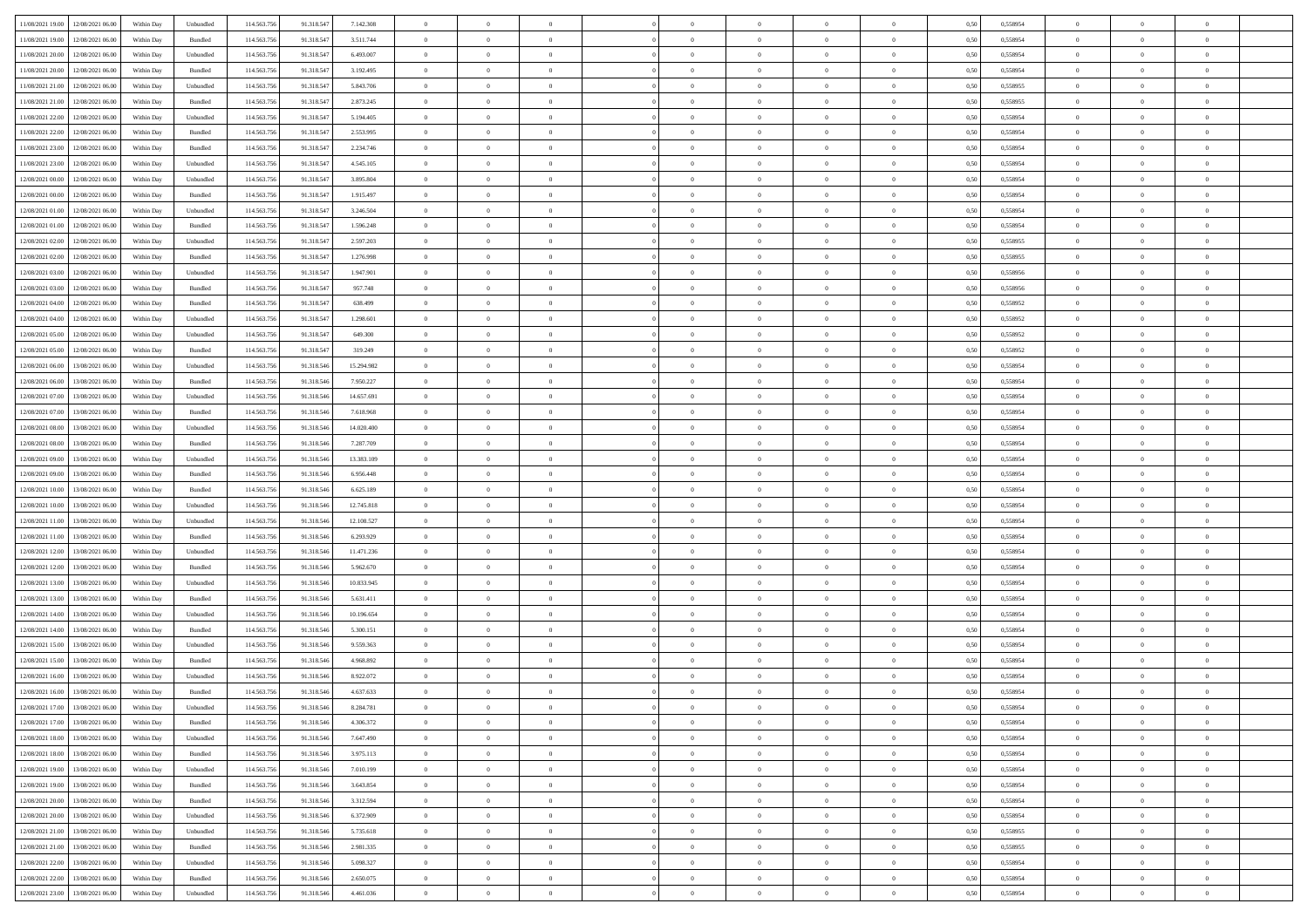|                                                |            |           |             |            |            | $\overline{0}$ | $\overline{0}$ |                | $\overline{0}$ | $\theta$       |                | $\theta$       |      |          | $\theta$       | $\theta$       | $\overline{0}$ |  |
|------------------------------------------------|------------|-----------|-------------|------------|------------|----------------|----------------|----------------|----------------|----------------|----------------|----------------|------|----------|----------------|----------------|----------------|--|
| 12/08/2021 23:00 13/08/2021 06:00              | Within Day | Bundled   | 114.563.75  | 91.318.546 | 2.318.816  |                |                |                |                |                |                |                | 0,50 | 0,558954 |                |                |                |  |
| 13/08/2021 00:00<br>13/08/2021 06:00           | Within Day | Unbundled | 114.563.75  | 91.318.54  | 3.823.745  | $\bf{0}$       | $\bf{0}$       | $\bf{0}$       | $\bf{0}$       | $\overline{0}$ | $\overline{0}$ | $\bf{0}$       | 0,50 | 0,558954 | $\,$ 0 $\,$    | $\bf{0}$       | $\overline{0}$ |  |
| 13/08/2021 00:00<br>13/08/2021 06:00           | Within Day | Bundled   | 114,563,75  | 91.318.546 | 1.987.557  | $\overline{0}$ | $\bf{0}$       | $\overline{0}$ | $\bf{0}$       | $\bf{0}$       | $\overline{0}$ | $\bf{0}$       | 0.50 | 0.558954 | $\bf{0}$       | $\overline{0}$ | $\overline{0}$ |  |
| 13/08/2021 01:00<br>13/08/2021 06:00           | Within Day | Bundled   | 114.563.75  | 91.318.546 | 1.656.297  | $\overline{0}$ | $\overline{0}$ | $\overline{0}$ | $\overline{0}$ | $\theta$       | $\overline{0}$ | $\bf{0}$       | 0,50 | 0,558954 | $\theta$       | $\theta$       | $\overline{0}$ |  |
| 13/08/2021 01:00<br>13/08/2021 06:00           | Within Day | Unbundled | 114.563.75  | 91.318.54  | 3.186.454  | $\bf{0}$       | $\overline{0}$ | $\bf{0}$       | $\overline{0}$ | $\theta$       | $\overline{0}$ | $\bf{0}$       | 0,50 | 0,558954 | $\,$ 0 $\,$    | $\bf{0}$       | $\overline{0}$ |  |
|                                                |            |           |             |            |            |                |                |                |                |                |                |                |      |          |                |                |                |  |
| 13/08/2021 02:00<br>13/08/2021 06:00           | Within Day | Unbundled | 114,563,75  | 91.318.54  | 2.549.163  | $\overline{0}$ | $\overline{0}$ | $\overline{0}$ | $\bf{0}$       | $\overline{0}$ | $\theta$       | $\bf{0}$       | 0.50 | 0.558955 | $\,$ 0 $\,$    | $\theta$       | $\overline{0}$ |  |
| 13/08/2021 02:00<br>13/08/2021 06:00           | Within Day | Bundled   | 114.563.75  | 91.318.546 | 1.325.037  | $\overline{0}$ | $\overline{0}$ | $\overline{0}$ | $\overline{0}$ | $\overline{0}$ | $\overline{0}$ | $\bf{0}$       | 0,50 | 0,558955 | $\,$ 0 $\,$    | $\theta$       | $\overline{0}$ |  |
| 13/08/2021 03:00<br>13/08/2021 06:00           | Within Day | Unbundled | 114.563.75  | 91.318.54  | 1.911.872  | $\bf{0}$       | $\bf{0}$       | $\bf{0}$       | $\overline{0}$ | $\overline{0}$ | $\overline{0}$ | $\bf{0}$       | 0,50 | 0,558956 | $\,$ 0 $\,$    | $\bf{0}$       | $\overline{0}$ |  |
| 13/08/2021 03:00<br>13/08/2021 06:00           | Within Day | Bundled   | 114,563,75  | 91.318.54  | 993.778    | $\overline{0}$ | $\bf{0}$       | $\overline{0}$ | $\bf{0}$       | $\overline{0}$ | $\overline{0}$ | $\bf{0}$       | 0.50 | 0.558956 | $\bf{0}$       | $\overline{0}$ | $\overline{0}$ |  |
| 13/08/2021 04:00<br>13/08/2021 06:00           | Within Day | Unbundled | 114.563.75  | 91.318.546 | 1.274.581  | $\bf{0}$       | $\bf{0}$       | $\overline{0}$ | $\overline{0}$ | $\overline{0}$ | $\overline{0}$ | $\bf{0}$       | 0,50 | 0,558952 | $\,$ 0 $\,$    | $\bf{0}$       | $\overline{0}$ |  |
| 13/08/2021 04:00<br>13/08/2021 06:00           | Within Day | Bundled   | 114.563.75  | 91.318.54  | 662.518    | $\bf{0}$       | $\bf{0}$       | $\bf{0}$       | $\bf{0}$       | $\overline{0}$ | $\overline{0}$ | $\bf{0}$       | 0,50 | 0,558952 | $\,$ 0 $\,$    | $\bf{0}$       | $\overline{0}$ |  |
| 13/08/2021 05:00<br>13/08/2021 06:00           | Within Day | Unbundled | 114,563,75  | 91.318.546 | 637.290    | $\overline{0}$ | $\bf{0}$       | $\overline{0}$ | $\overline{0}$ | $\bf{0}$       | $\overline{0}$ | $\bf{0}$       | 0.50 | 0.558952 | $\bf{0}$       | $\overline{0}$ | $\,$ 0         |  |
|                                                |            |           |             |            |            | $\overline{0}$ | $\overline{0}$ | $\overline{0}$ | $\theta$       | $\theta$       | $\overline{0}$ |                |      |          | $\,$ 0 $\,$    | $\theta$       |                |  |
| 13/08/2021 05:00<br>13/08/2021 06:00           | Within Day | Bundled   | 114.563.75  | 91.318.546 | 331.259    |                |                |                |                |                |                | $\bf{0}$       | 0,50 | 0,558952 |                |                | $\overline{0}$ |  |
| 13/08/2021 06:00<br>14/08/2021 06:00           | Within Day | Unbundled | 114.563.75  | 91.318.54  | 15.572.344 | $\bf{0}$       | $\overline{0}$ | $\bf{0}$       | $\bf{0}$       | $\bf{0}$       | $\overline{0}$ | $\bf{0}$       | 0,50 | 0,558954 | $\,$ 0 $\,$    | $\bf{0}$       | $\overline{0}$ |  |
| 13/08/2021 06:00<br>14/08/2021 06:00           | Within Day | Bundled   | 114,563,75  | 91.318.546 | 7.672.864  | $\overline{0}$ | $\bf{0}$       | $\overline{0}$ | $\bf{0}$       | $\overline{0}$ | $\theta$       | $\bf{0}$       | 0.50 | 0.558954 | $\,$ 0 $\,$    | $\theta$       | $\overline{0}$ |  |
| 13/08/2021 07:00<br>14/08/2021 06:00           | Within Day | Bundled   | 114.563.75  | 91.318.546 | 7.353.162  | $\overline{0}$ | $\overline{0}$ | $\overline{0}$ | $\overline{0}$ | $\overline{0}$ | $\overline{0}$ | $\bf{0}$       | 0,50 | 0,558954 | $\theta$       | $\theta$       | $\overline{0}$ |  |
| 13/08/2021 07:00<br>14/08/2021 06:00           | Within Day | Unbundled | 114.563.75  | 91.318.54  | 14.923.496 | $\bf{0}$       | $\bf{0}$       | $\bf{0}$       | $\overline{0}$ | $\overline{0}$ | $\overline{0}$ | $\bf{0}$       | 0,50 | 0,558954 | $\,$ 0 $\,$    | $\bf{0}$       | $\overline{0}$ |  |
| 13/08/2021 08:00<br>14/08/2021 06:00           | Within Day | Unbundled | 114,563,75  | 91.318.54  | 14.274.648 | $\overline{0}$ | $\bf{0}$       | $\overline{0}$ | $\bf{0}$       | $\overline{0}$ | $\overline{0}$ | $\bf{0}$       | 0.50 | 0.558954 | $\bf{0}$       | $\overline{0}$ | $\bf{0}$       |  |
| 13/08/2021 08:00<br>14/08/2021 06:00           | Within Day | Bundled   | 114.563.75  | 91.318.546 | 7.033.459  | $\bf{0}$       | $\bf{0}$       | $\overline{0}$ | $\overline{0}$ | $\overline{0}$ | $\overline{0}$ | $\bf{0}$       | 0,50 | 0,558954 | $\,$ 0 $\,$    | $\bf{0}$       | $\overline{0}$ |  |
| 13/08/2021 09:00<br>14/08/2021 06:00           | Within Day | Unbundled | 114.563.75  | 91.318.54  | 13.625.801 | $\bf{0}$       | $\bf{0}$       | $\bf{0}$       | $\bf{0}$       | $\overline{0}$ | $\overline{0}$ | $\bf{0}$       | 0,50 | 0,558954 | $\,$ 0 $\,$    | $\bf{0}$       | $\overline{0}$ |  |
|                                                |            |           |             |            |            |                |                |                |                |                |                |                |      |          |                |                |                |  |
| 13/08/2021 09:00<br>14/08/2021 06:00           | Within Day | Bundled   | 114,563,75  | 91.318.546 | 6.713.757  | $\overline{0}$ | $\bf{0}$       | $\overline{0}$ | $\overline{0}$ | $\bf{0}$       | $\overline{0}$ | $\bf{0}$       | 0.50 | 0.558954 | $\bf{0}$       | $\overline{0}$ | $\,$ 0         |  |
| 13/08/2021 10:00<br>14/08/2021 06:00           | Within Day | Unbundled | 114.563.75  | 91.318.546 | 12.976.953 | $\overline{0}$ | $\overline{0}$ | $\overline{0}$ | $\overline{0}$ | $\theta$       | $\overline{0}$ | $\bf{0}$       | 0,50 | 0,558954 | $\theta$       | $\theta$       | $\overline{0}$ |  |
| 13/08/2021 10:00<br>14/08/2021 06:00           | Within Day | Bundled   | 114.563.75  | 91.318.54  | 6.394.054  | $\bf{0}$       | $\bf{0}$       | $\bf{0}$       | $\bf{0}$       | $\overline{0}$ | $\overline{0}$ | $\bf{0}$       | 0,50 | 0,558954 | $\,$ 0 $\,$    | $\bf{0}$       | $\overline{0}$ |  |
| 13/08/2021 11:00<br>14/08/2021 06:00           | Within Day | Unbundled | 114,563,75  | 91.318.54  | 12.328.106 | $\overline{0}$ | $\bf{0}$       | $\overline{0}$ | $\bf{0}$       | $\overline{0}$ | $\theta$       | $\bf{0}$       | 0.50 | 0.558954 | $\,$ 0 $\,$    | $\theta$       | $\overline{0}$ |  |
| 13/08/2021 11:00<br>14/08/2021 06:00           | Within Day | Bundled   | 114.563.75  | 91.318.546 | 6.074.351  | $\overline{0}$ | $\overline{0}$ | $\overline{0}$ | $\overline{0}$ | $\overline{0}$ | $\overline{0}$ | $\bf{0}$       | 0,50 | 0,558954 | $\,$ 0 $\,$    | $\theta$       | $\overline{0}$ |  |
| 13/08/2021 12:00<br>14/08/2021 06:00           | Within Day | Unbundled | 114.563.75  | 91.318.54  | 11.679.258 | $\bf{0}$       | $\overline{0}$ | $\bf{0}$       | $\overline{0}$ | $\overline{0}$ | $\overline{0}$ | $\bf{0}$       | 0,50 | 0,558954 | $\,$ 0 $\,$    | $\bf{0}$       | $\overline{0}$ |  |
| 13/08/2021 12:00<br>14/08/2021 06:00           | Within Day | Bundled   | 114,563,75  | 91.318.54  | 5.754.648  | $\overline{0}$ | $\bf{0}$       | $\overline{0}$ | $\bf{0}$       | $\overline{0}$ | $\overline{0}$ | $\bf{0}$       | 0.50 | 0.558954 | $\bf{0}$       | $\overline{0}$ | $\overline{0}$ |  |
| 13/08/2021 13:00<br>14/08/2021 06:00           | Within Day | Unbundled | 114.563.75  | 91.318.546 | 11.030.410 | $\overline{0}$ | $\bf{0}$       | $\overline{0}$ | $\overline{0}$ | $\overline{0}$ | $\overline{0}$ | $\bf{0}$       | 0,50 | 0,558954 | $\theta$       | $\theta$       | $\overline{0}$ |  |
| 14/08/2021 06:00                               | Within Day | Bundled   | 114.563.75  | 91.318.546 | 5.434.946  | $\bf{0}$       | $\bf{0}$       | $\bf{0}$       | $\bf{0}$       | $\overline{0}$ | $\overline{0}$ | $\bf{0}$       | 0,50 | 0,558954 | $\,$ 0 $\,$    | $\bf{0}$       | $\overline{0}$ |  |
| 13/08/2021 13:00                               |            |           |             |            |            |                |                |                |                |                |                |                |      |          |                |                |                |  |
| 13/08/2021 14:00<br>14/08/2021 06:00           | Within Day | Unbundled | 114,563,75  | 91.318.546 | 10.381.563 | $\overline{0}$ | $\bf{0}$       | $\overline{0}$ | $\overline{0}$ | $\bf{0}$       | $\overline{0}$ | $\bf{0}$       | 0.50 | 0.558954 | $\bf{0}$       | $\overline{0}$ | $\,$ 0         |  |
| 13/08/2021 14:00<br>14/08/2021 06:00           | Within Day | Bundled   | 114.563.75  | 91.318.54  | 5.115.243  | $\overline{0}$ | $\overline{0}$ | $\overline{0}$ | $\overline{0}$ | $\overline{0}$ | $\overline{0}$ | $\bf{0}$       | 0.50 | 0.558954 | $\theta$       | $\theta$       | $\overline{0}$ |  |
| 13/08/2021 15:00<br>14/08/2021 06:00           | Within Day | Unbundled | 114.563.75  | 91.318.54  | 9.732.714  | $\bf{0}$       | $\bf{0}$       | $\bf{0}$       | $\bf{0}$       | $\overline{0}$ | $\overline{0}$ | $\bf{0}$       | 0,50 | 0,558954 | $\,$ 0 $\,$    | $\bf{0}$       | $\overline{0}$ |  |
| 13/08/2021 15:00<br>14/08/2021 06:00           | Within Day | Bundled   | 114,563,75  | 91.318.546 | 4.795.541  | $\overline{0}$ | $\bf{0}$       | $\overline{0}$ | $\bf{0}$       | $\overline{0}$ | $\overline{0}$ | $\bf{0}$       | 0.50 | 0.558954 | $\,$ 0 $\,$    | $\bf{0}$       | $\overline{0}$ |  |
| 13/08/2021 16:00<br>14/08/2021 06:00           | Within Dav | Unbundled | 114.563.75  | 91.318.546 | 9.083.867  | $\overline{0}$ | $\overline{0}$ | $\overline{0}$ | $\overline{0}$ | $\overline{0}$ | $\overline{0}$ | $\bf{0}$       | 0.50 | 0,558954 | $\theta$       | $\theta$       | $\overline{0}$ |  |
| 13/08/2021 16:00<br>14/08/2021 06:00           | Within Day | Bundled   | 114.563.75  | 91.318.54  | 4.475.837  | $\bf{0}$       | $\bf{0}$       | $\bf{0}$       | $\bf{0}$       | $\overline{0}$ | $\overline{0}$ | $\bf{0}$       | 0,50 | 0,558954 | $\,$ 0 $\,$    | $\bf{0}$       | $\overline{0}$ |  |
| 13/08/2021 17:00<br>14/08/2021 06:00           | Within Day | Bundled   | 114,563,75  | 91.318.54  | 4.156.135  | $\overline{0}$ | $\bf{0}$       | $\overline{0}$ | $\bf{0}$       | $\overline{0}$ | $\overline{0}$ | $\bf{0}$       | 0.50 | 0.558954 | $\bf{0}$       | $\overline{0}$ | $\overline{0}$ |  |
| 13/08/2021 17:00<br>14/08/2021 06:00           | Within Dav | Unbundled | 114.563.75  | 91.318.546 | 8.435.019  | $\overline{0}$ | $\overline{0}$ | $\overline{0}$ | $\overline{0}$ | $\overline{0}$ | $\overline{0}$ | $\bf{0}$       | 0.50 | 0,558954 | $\theta$       | $\theta$       | $\overline{0}$ |  |
|                                                |            |           |             |            |            |                |                |                |                |                |                |                |      |          |                |                |                |  |
| 13/08/2021 18:00<br>14/08/2021 06:00           | Within Day | Unbundled | 114.563.75  | 91.318.54  | 7.786.172  | $\bf{0}$       | $\bf{0}$       | $\bf{0}$       | $\bf{0}$       | $\overline{0}$ | $\overline{0}$ | $\bf{0}$       | 0,50 | 0,558954 | $\,$ 0 $\,$    | $\bf{0}$       | $\overline{0}$ |  |
| 13/08/2021 18:00<br>14/08/2021 06:00           | Within Day | Bundled   | 114,563,75  | 91.318.546 | 3.836.432  | $\overline{0}$ | $\bf{0}$       | $\overline{0}$ | $\overline{0}$ | $\bf{0}$       | $\overline{0}$ | $\bf{0}$       | 0.50 | 0.558954 | $\bf{0}$       | $\overline{0}$ | $\,$ 0         |  |
| 13/08/2021 19:00<br>14/08/2021 06:00           | Within Dav | Unbundled | 114.563.75  | 91.318.546 | 7.137.324  | $\overline{0}$ | $\overline{0}$ | $\overline{0}$ | $\overline{0}$ | $\overline{0}$ | $\overline{0}$ | $\bf{0}$       | 0.50 | 0.558954 | $\theta$       | $\theta$       | $\overline{0}$ |  |
| 13/08/2021 19:00<br>14/08/2021 06:00           | Within Day | Bundled   | 114.563.75  | 91.318.54  | 3.516.730  | $\bf{0}$       | $\bf{0}$       | $\bf{0}$       | $\bf{0}$       | $\overline{0}$ | $\overline{0}$ | $\bf{0}$       | 0,50 | 0,558954 | $\,$ 0 $\,$    | $\bf{0}$       | $\overline{0}$ |  |
| 13/08/2021 20:00<br>14/08/2021 06:00           | Within Day | Unbundled | 114,563,75  | 91.318.54  | 6.488.477  | $\overline{0}$ | $\overline{0}$ | $\overline{0}$ | $\bf{0}$       | $\overline{0}$ | $\Omega$       | $\bf{0}$       | 0.50 | 0.558954 | $\bf{0}$       | $\theta$       | $\overline{0}$ |  |
| 13/08/2021 20:00<br>14/08/2021 06:00           | Within Dav | Bundled   | 114.563.75  | 91.318.54  | 3.197.027  | $\overline{0}$ | $\overline{0}$ | $\overline{0}$ | $\overline{0}$ | $\theta$       | $\overline{0}$ | $\overline{0}$ | 0.5( | 0,558954 | $\theta$       | $\theta$       | $\overline{0}$ |  |
| 13/08/2021 21:00<br>14/08/2021 06:00           | Within Day | Unbundled | 114.563.75  | 91.318.546 | 5.839.629  | $\bf{0}$       | $\bf{0}$       | $\bf{0}$       | $\bf{0}$       | $\bf{0}$       | $\overline{0}$ | $\bf{0}$       | 0,50 | 0,558955 | $\,$ 0 $\,$    | $\overline{0}$ | $\overline{0}$ |  |
| $13/08/2021\; 21.00 \qquad 14/08/2021\; 06.00$ | Within Day | Bundled   | 114.563.756 | 91.318.546 | 2.877.324  | $\bf{0}$       | $\theta$       |                | $\overline{0}$ |                |                |                | 0,50 | 0.558955 | $\bf{0}$       | $\bf{0}$       |                |  |
| 13/08/2021 22:00 14/08/2021 06:00              | Within Day | Bundled   | 114.563.756 | 91.318.546 | 2.557.621  | $\overline{0}$ | $\overline{0}$ | $\Omega$       | $\theta$       | $\overline{0}$ | $\overline{0}$ | $\bf{0}$       | 0,50 | 0,558954 | $\theta$       | $\overline{0}$ | $\overline{0}$ |  |
|                                                |            |           |             |            |            |                |                |                |                |                |                |                |      |          |                |                |                |  |
| 13/08/2021 22:00<br>14/08/2021 06:00           | Within Day | Unbundled | 114.563.75  | 91.318.546 | 5.190.781  | $\overline{0}$ | $\bf{0}$       | $\overline{0}$ | $\overline{0}$ | $\bf{0}$       | $\overline{0}$ | $\bf{0}$       | 0,50 | 0,558954 | $\bf{0}$       | $\overline{0}$ | $\bf{0}$       |  |
| 13/08/2021 23:00 14/08/2021 06:00              | Within Day | Unbundled | 114,563,756 | 91.318.546 | 4.541.933  | $\overline{0}$ | $\bf{0}$       | $\overline{0}$ | $\overline{0}$ | $\mathbf{0}$   | $\overline{0}$ | $\,$ 0 $\,$    | 0.50 | 0.558954 | $\overline{0}$ | $\bf{0}$       | $\,$ 0 $\,$    |  |
| 13/08/2021 23:00 14/08/2021 06:00              | Within Day | Bundled   | 114.563.756 | 91.318.546 | 2.237.919  | $\overline{0}$ | $\overline{0}$ | $\overline{0}$ | $\overline{0}$ | $\overline{0}$ | $\overline{0}$ | $\bf{0}$       | 0,50 | 0,558954 | $\overline{0}$ | $\theta$       | $\overline{0}$ |  |
| 14/08/2021 00:00<br>14/08/2021 06:00           | Within Day | Unbundled | 114.563.75  | 91.318.546 | 3.893.085  | $\overline{0}$ | $\bf{0}$       | $\overline{0}$ | $\overline{0}$ | $\bf{0}$       | $\overline{0}$ | $\bf{0}$       | 0,50 | 0,558954 | $\bf{0}$       | $\overline{0}$ | $\overline{0}$ |  |
| 14/08/2021 06:00<br>14/08/2021 00:00           | Within Day | Bundled   | 114.563.756 | 91.318.546 | 1.918.216  | $\overline{0}$ | $\bf{0}$       | $\overline{0}$ | $\overline{0}$ | $\bf{0}$       | $\overline{0}$ | $\bf{0}$       | 0.50 | 0.558954 | $\,$ 0 $\,$    | $\overline{0}$ | $\,$ 0         |  |
| 14/08/2021 01:00<br>14/08/2021 06:00           | Within Dav | Unbundled | 114.563.756 | 91.318.546 | 3.244.238  | $\overline{0}$ | $\overline{0}$ | $\overline{0}$ | $\overline{0}$ | $\overline{0}$ | $\overline{0}$ | $\bf{0}$       | 0.50 | 0,558954 | $\overline{0}$ | $\theta$       | $\overline{0}$ |  |
| 14/08/2021 01:00<br>14/08/2021 06:00           | Within Day | Bundled   | 114.563.75  | 91.318.546 | 1.598.514  | $\overline{0}$ | $\overline{0}$ | $\overline{0}$ | $\overline{0}$ | $\overline{0}$ | $\overline{0}$ | $\bf{0}$       | 0,50 | 0,558954 | $\bf{0}$       | $\overline{0}$ | $\overline{0}$ |  |
|                                                |            |           |             |            |            |                |                |                |                |                |                |                |      |          |                |                |                |  |
| 14/08/2021 02:00<br>14/08/2021 06:00           | Within Day | Unbundled | 114.563.75  | 91.318.546 | 2.595.390  | $\overline{0}$ | $\overline{0}$ | $\overline{0}$ | $\overline{0}$ | $\overline{0}$ | $\overline{0}$ | $\bf{0}$       | 0.50 | 0.558955 | $\mathbf{0}$   | $\bf{0}$       | $\,$ 0         |  |
| 14/08/2021 02:00<br>14/08/2021 06:00           | Within Dav | Bundled   | 114.563.756 | 91.318.546 | 1.278.810  | $\overline{0}$ | $\overline{0}$ | $\overline{0}$ | $\overline{0}$ | $\overline{0}$ | $\overline{0}$ | $\bf{0}$       | 0,50 | 0,558955 | $\overline{0}$ | $\theta$       | $\overline{0}$ |  |
| 14/08/2021 03:00<br>14/08/2021 06:00           | Within Day | Unbundled | 114.563.75  | 91.318.546 | 1.946.543  | $\overline{0}$ | $\bf{0}$       | $\overline{0}$ | $\bf{0}$       | $\overline{0}$ | $\overline{0}$ | $\bf{0}$       | 0,50 | 0,558956 | $\bf{0}$       | $\,$ 0 $\,$    | $\bf{0}$       |  |
| 14/08/2021 03:00 14/08/2021 06:00              | Within Day | Bundled   | 114.563.756 | 91.318.546 | 959.108    | $\,$ 0 $\,$    | $\bf{0}$       | $\overline{0}$ | $\overline{0}$ | $\,$ 0 $\,$    | $\overline{0}$ | $\bf{0}$       | 0,50 | 0,558956 | $\overline{0}$ | $\,$ 0 $\,$    | $\,$ 0 $\,$    |  |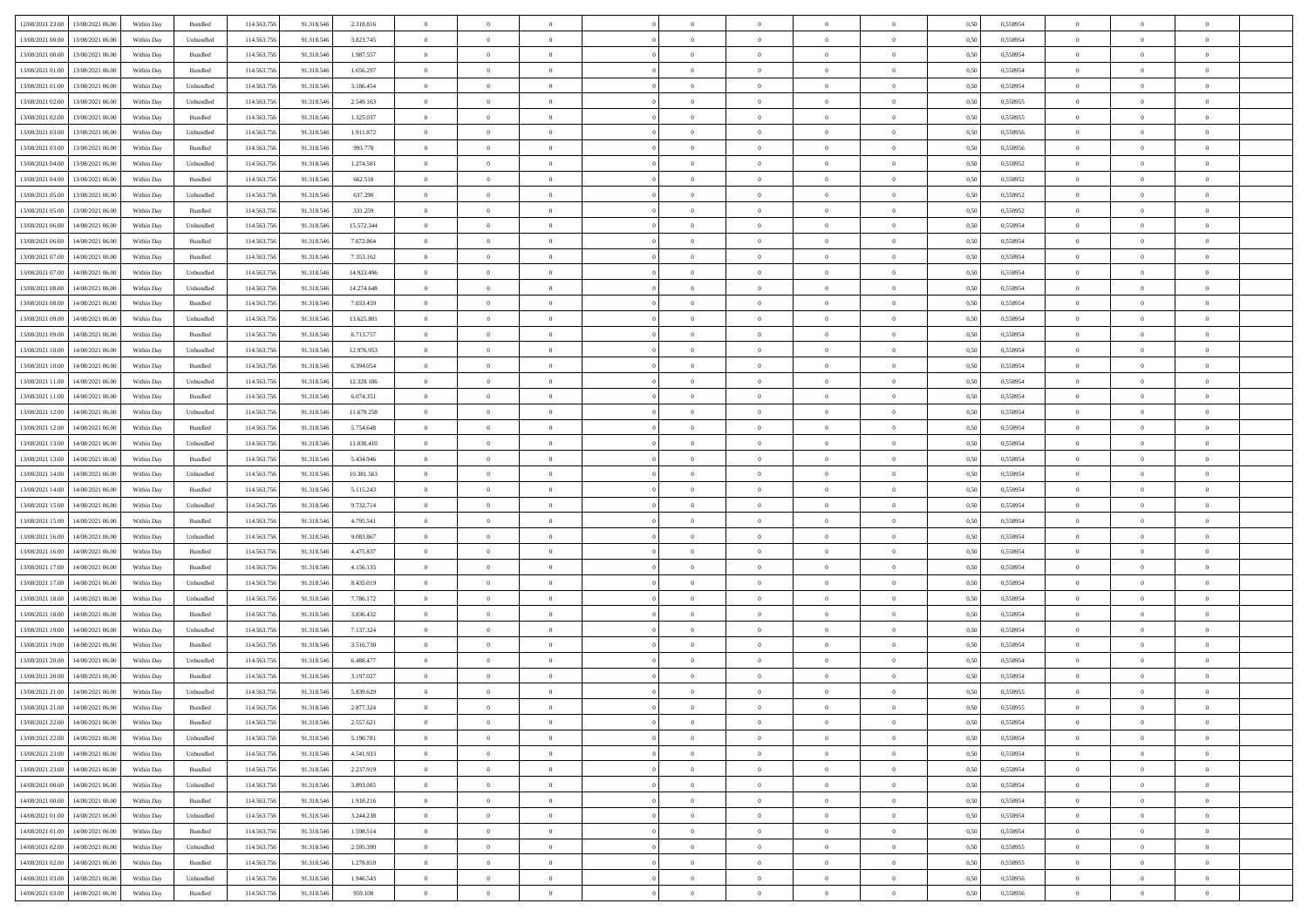| 14/08/2021 04:00 14/08/2021 06:00              | Within Day | Bundled                     | 114.563.75  | 91.318.546 | 639.405    | $\overline{0}$ | $\overline{0}$ |                | $\overline{0}$ | $\theta$       |                | $\theta$       | 0,50 | 0,558952 | $\theta$       | $\theta$       | $\overline{0}$ |  |
|------------------------------------------------|------------|-----------------------------|-------------|------------|------------|----------------|----------------|----------------|----------------|----------------|----------------|----------------|------|----------|----------------|----------------|----------------|--|
| 14/08/2021 04:00<br>14/08/2021 06:00           | Within Day | Unbundled                   | 114.563.75  | 91.318.54  | 1.297.695  | $\bf{0}$       | $\bf{0}$       | $\bf{0}$       | $\bf{0}$       | $\overline{0}$ | $\overline{0}$ | $\bf{0}$       | 0,50 | 0,558952 | $\,$ 0 $\,$    | $\bf{0}$       | $\overline{0}$ |  |
| $14/08/2021\ 05.00$<br>14/08/2021 06:00        | Within Day | Unbundled                   | 114,563,75  | 91.318.546 | 648,848    | $\overline{0}$ | $\bf{0}$       | $\overline{0}$ | $\bf{0}$       | $\bf{0}$       | $\overline{0}$ | $\bf{0}$       | 0.50 | 0.558952 | $\bf{0}$       | $\overline{0}$ | $\overline{0}$ |  |
| 14/08/2021 05:00<br>14/08/2021 06:00           |            |                             | 114.563.75  |            |            | $\overline{0}$ | $\overline{0}$ | $\overline{0}$ | $\theta$       | $\theta$       | $\overline{0}$ |                |      |          | $\theta$       | $\theta$       | $\overline{0}$ |  |
|                                                | Within Day | Bundled                     |             | 91.318.546 | 319.703    |                |                |                |                |                |                | $\bf{0}$       | 0,50 | 0,558952 |                |                |                |  |
| 14/08/2021 06:00<br>15/08/2021 06:00           | Within Day | Unbundled                   | 114.563.75  | 91.318.54  | 15.349.881 | $\bf{0}$       | $\overline{0}$ | $\bf{0}$       | $\overline{0}$ | $\theta$       | $\overline{0}$ | $\bf{0}$       | 0,50 | 0,558954 | $\,$ 0 $\,$    | $\bf{0}$       | $\overline{0}$ |  |
| 14/08/2021 06:00<br>15/08/2021 06:00           | Within Day | Bundled                     | 114,563,75  | 91.318.54  | 7.895.328  | $\overline{0}$ | $\overline{0}$ | $\overline{0}$ | $\bf{0}$       | $\overline{0}$ | $\theta$       | $\bf{0}$       | 0.50 | 0.558954 | $\,$ 0 $\,$    | $\theta$       | $\overline{0}$ |  |
| 14/08/2021 07:00<br>15/08/2021 06:00           | Within Day | Unbundled                   | 114.563.75  | 91.318.546 | 14.710.303 | $\overline{0}$ | $\overline{0}$ | $\overline{0}$ | $\overline{0}$ | $\overline{0}$ | $\overline{0}$ | $\bf{0}$       | 0,50 | 0,558954 | $\,$ 0 $\,$    | $\theta$       | $\overline{0}$ |  |
|                                                |            |                             |             |            |            |                |                |                |                |                |                |                |      |          |                |                |                |  |
| 14/08/2021 07:00<br>15/08/2021 06:00           | Within Day | Bundled                     | 114.563.75  | 91.318.54  | 7.566.356  | $\bf{0}$       | $\bf{0}$       | $\bf{0}$       | $\overline{0}$ | $\overline{0}$ | $\overline{0}$ | $\bf{0}$       | 0,50 | 0,558954 | $\,$ 0 $\,$    | $\bf{0}$       | $\overline{0}$ |  |
| 14/08/2021 08:00<br>15/08/2021 06:00           | Within Day | Unbundled                   | 114,563,75  | 91.318.54  | 14.070.724 | $\overline{0}$ | $\bf{0}$       | $\overline{0}$ | $\bf{0}$       | $\overline{0}$ | $\overline{0}$ | $\bf{0}$       | 0.50 | 0.558954 | $\bf{0}$       | $\overline{0}$ | $\overline{0}$ |  |
| 14/08/2021 08:00<br>15/08/2021 06:00           | Within Day | Bundled                     | 114.563.756 | 91.318.546 | 7.237.384  | $\bf{0}$       | $\bf{0}$       | $\overline{0}$ | $\overline{0}$ | $\overline{0}$ | $\overline{0}$ | $\bf{0}$       | 0,50 | 0,558954 | $\,$ 0 $\,$    | $\bf{0}$       | $\overline{0}$ |  |
| 14/08/2021 09:00<br>15/08/2021 06:00           | Within Day | Unbundled                   | 114.563.75  | 91.318.54  | 13.431.146 | $\bf{0}$       | $\overline{0}$ | $\bf{0}$       | $\bf{0}$       | $\bf{0}$       | $\overline{0}$ | $\bf{0}$       | 0,50 | 0,558954 | $\,$ 0 $\,$    | $\bf{0}$       | $\overline{0}$ |  |
|                                                |            |                             |             |            |            |                |                |                |                |                |                |                |      |          |                |                |                |  |
| 14/08/2021 09:00<br>15/08/2021 06:00           | Within Day | Bundled                     | 114,563,75  | 91.318.546 | 6.908.412  | $\overline{0}$ | $\bf{0}$       | $\overline{0}$ | $\overline{0}$ | $\bf{0}$       | $\overline{0}$ | $\bf{0}$       | 0.50 | 0.558954 | $\bf{0}$       | $\overline{0}$ | $\,$ 0         |  |
| 14/08/2021 10:00<br>15/08/2021 06:00           | Within Day | Unbundled                   | 114.563.75  | 91.318.546 | 12.791.568 | $\overline{0}$ | $\overline{0}$ | $\overline{0}$ | $\theta$       | $\theta$       | $\overline{0}$ | $\bf{0}$       | 0,50 | 0,558954 | $\,$ 0 $\,$    | $\theta$       | $\overline{0}$ |  |
| 14/08/2021 10:00<br>15/08/2021 06:00           | Within Day | Bundled                     | 114.563.75  | 91.318.54  | 6.579.440  | $\bf{0}$       | $\overline{0}$ | $\bf{0}$       | $\overline{0}$ | $\bf{0}$       | $\overline{0}$ | $\bf{0}$       | 0,50 | 0,558954 | $\,$ 0 $\,$    | $\bf{0}$       | $\overline{0}$ |  |
|                                                |            |                             |             |            |            |                |                |                |                |                |                |                |      |          |                |                |                |  |
| 14/08/2021 11:00<br>15/08/2021 06:00           | Within Day | Unbundled                   | 114,563,75  | 91.318.546 | 12.151.989 | $\overline{0}$ | $\overline{0}$ | $\overline{0}$ | $\bf{0}$       | $\overline{0}$ | $\theta$       | $\bf{0}$       | 0.50 | 0.558954 | $\,$ 0 $\,$    | $\theta$       | $\overline{0}$ |  |
| 14/08/2021 11:00<br>15/08/2021 06:00           | Within Day | Bundled                     | 114.563.75  | 91.318.546 | 6.250.468  | $\overline{0}$ | $\overline{0}$ | $\overline{0}$ | $\overline{0}$ | $\overline{0}$ | $\overline{0}$ | $\bf{0}$       | 0,50 | 0,558954 | $\theta$       | $\theta$       | $\overline{0}$ |  |
| 14/08/2021 12:00<br>15/08/2021 06:00           | Within Day | Unbundled                   | 114.563.75  | 91.318.546 | 11.512.411 | $\bf{0}$       | $\bf{0}$       | $\bf{0}$       | $\overline{0}$ | $\bf{0}$       | $\overline{0}$ | $\bf{0}$       | 0,50 | 0,558954 | $\,$ 0 $\,$    | $\bf{0}$       | $\overline{0}$ |  |
| 14/08/2021 12:00<br>15/08/2021 06:00           | Within Day | Bundled                     | 114,563,75  | 91.318.54  | 5.921.496  | $\overline{0}$ | $\bf{0}$       | $\overline{0}$ | $\bf{0}$       | $\overline{0}$ | $\overline{0}$ | $\bf{0}$       | 0.50 | 0.558954 | $\bf{0}$       | $\overline{0}$ | $\overline{0}$ |  |
|                                                |            |                             |             |            |            |                |                | $\overline{0}$ | $\overline{0}$ | $\overline{0}$ | $\overline{0}$ |                |      |          | $\,$ 0 $\,$    |                |                |  |
| 14/08/2021 13:00<br>15/08/2021 06:00           | Within Day | Unbundled                   | 114.563.75  | 91.318.546 | 10.872.832 | $\bf{0}$       | $\bf{0}$       |                |                |                |                | $\bf{0}$       | 0,50 | 0,558954 |                | $\bf{0}$       | $\overline{0}$ |  |
| 14/08/2021 13:00<br>15/08/2021 06:00           | Within Day | Bundled                     | 114.563.75  | 91.318.54  | 5.592.524  | $\bf{0}$       | $\bf{0}$       | $\bf{0}$       | $\bf{0}$       | $\overline{0}$ | $\overline{0}$ | $\bf{0}$       | 0,50 | 0,558954 | $\,$ 0 $\,$    | $\bf{0}$       | $\overline{0}$ |  |
| 14/08/2021 14:00<br>15/08/2021 06:00           | Within Day | Bundled                     | 114.563.75  | 91.318.546 | 5.263.552  | $\overline{0}$ | $\bf{0}$       | $\overline{0}$ | $\overline{0}$ | $\bf{0}$       | $\overline{0}$ | $\bf{0}$       | 0.50 | 0.558954 | $\bf{0}$       | $\overline{0}$ | $\overline{0}$ |  |
| 14/08/2021 14:00<br>15/08/2021 06:00           | Within Day | Unbundled                   | 114.563.75  | 91.318.546 | 10.233.253 | $\overline{0}$ | $\overline{0}$ | $\overline{0}$ | $\theta$       | $\theta$       | $\overline{0}$ | $\bf{0}$       | 0,50 | 0,558954 | $\theta$       | $\theta$       | $\overline{0}$ |  |
|                                                |            |                             |             |            |            |                |                |                |                |                | $\overline{0}$ |                |      |          |                |                |                |  |
| 14/08/2021 15:00<br>15/08/2021 06:00           | Within Day | Unbundled                   | 114.563.75  | 91.318.54  | 9.593.675  | $\bf{0}$       | $\bf{0}$       | $\bf{0}$       | $\bf{0}$       | $\overline{0}$ |                | $\bf{0}$       | 0,50 | 0,558954 | $\,$ 0 $\,$    | $\bf{0}$       | $\overline{0}$ |  |
| 14/08/2021 15:00<br>15/08/2021 06:00           | Within Day | Bundled                     | 114,563,75  | 91.318.54  | 4.934.580  | $\overline{0}$ | $\bf{0}$       | $\overline{0}$ | $\bf{0}$       | $\overline{0}$ | $\theta$       | $\bf{0}$       | 0.50 | 0.558954 | $\,$ 0 $\,$    | $\theta$       | $\overline{0}$ |  |
| 14/08/2021 16:00<br>15/08/2021 06:00           | Within Day | Unbundled                   | 114.563.75  | 91.318.546 | 8.954.096  | $\overline{0}$ | $\overline{0}$ | $\overline{0}$ | $\overline{0}$ | $\overline{0}$ | $\overline{0}$ | $\bf{0}$       | 0,50 | 0,558954 | $\,$ 0 $\,$    | $\theta$       | $\overline{0}$ |  |
| 14/08/2021 16:00<br>15/08/2021 06:00           | Within Day | Bundled                     | 114.563.75  | 91.318.54  | 4.605.608  | $\bf{0}$       | $\overline{0}$ | $\bf{0}$       | $\overline{0}$ | $\bf{0}$       | $\overline{0}$ | $\bf{0}$       | 0,50 | 0,558954 | $\,$ 0 $\,$    | $\bf{0}$       | $\overline{0}$ |  |
| 15/08/2021 06:00                               |            | Unbundled                   | 114,563,75  | 91.318.54  |            |                | $\bf{0}$       | $\overline{0}$ |                | $\overline{0}$ | $\overline{0}$ |                | 0.50 | 0.558954 | $\bf{0}$       | $\overline{0}$ | $\overline{0}$ |  |
| 14/08/2021 17:00                               | Within Day |                             |             |            | 8.314.518  | $\overline{0}$ |                |                | $\bf{0}$       |                |                | $\bf{0}$       |      |          |                |                |                |  |
| 14/08/2021 17:00<br>15/08/2021 06:00           | Within Day | Bundled                     | 114.563.756 | 91.318.546 | 4.276.635  | $\overline{0}$ | $\bf{0}$       | $\overline{0}$ | $\overline{0}$ | $\overline{0}$ | $\overline{0}$ | $\bf{0}$       | 0,50 | 0,558954 | $\,$ 0 $\,$    | $\theta$       | $\overline{0}$ |  |
| 14/08/2021 18:00<br>15/08/2021 06:00           | Within Day | Unbundled                   | 114.563.75  | 91.318.546 | 7.674.940  | $\bf{0}$       | $\bf{0}$       | $\bf{0}$       | $\bf{0}$       | $\overline{0}$ | $\overline{0}$ | $\bf{0}$       | 0,50 | 0,558954 | $\,$ 0 $\,$    | $\bf{0}$       | $\overline{0}$ |  |
| 14/08/2021 18:00<br>15/08/2021 06:00           | Within Day | Bundled                     | 114,563,75  | 91.318.546 | 3.947.663  | $\overline{0}$ | $\bf{0}$       | $\overline{0}$ | $\overline{0}$ | $\bf{0}$       | $\overline{0}$ | $\bf{0}$       | 0.50 | 0.558954 | $\bf{0}$       | $\overline{0}$ | $\overline{0}$ |  |
| 14/08/2021 19:00<br>15/08/2021 06:00           | Within Day | Unbundled                   | 114.563.75  | 91.318.546 | 7.035.361  | $\overline{0}$ | $\overline{0}$ | $\overline{0}$ | $\overline{0}$ | $\overline{0}$ | $\overline{0}$ | $\bf{0}$       | 0.50 | 0.558954 | $\theta$       | $\theta$       | $\overline{0}$ |  |
|                                                |            |                             |             |            |            |                |                |                |                |                |                |                |      |          |                |                |                |  |
| 14/08/2021 19:00<br>15/08/2021 06:00           | Within Day | Bundled                     | 114.563.75  | 91.318.54  | 3.618.691  | $\bf{0}$       | $\bf{0}$       | $\bf{0}$       | $\bf{0}$       | $\overline{0}$ | $\overline{0}$ | $\bf{0}$       | 0,50 | 0,558954 | $\,$ 0 $\,$    | $\bf{0}$       | $\overline{0}$ |  |
| 14/08/2021 20:00<br>15/08/2021 06:00           | Within Day | Unbundled                   | 114,563,75  | 91.318.546 | 6.395.783  | $\overline{0}$ | $\bf{0}$       | $\overline{0}$ | $\bf{0}$       | $\overline{0}$ | $\overline{0}$ | $\bf{0}$       | 0.50 | 0.558954 | $\,$ 0 $\,$    | $\bf{0}$       | $\overline{0}$ |  |
| 14/08/2021 20:00<br>15/08/2021 06:00           | Within Dav | Bundled                     | 114.563.75  | 91.318.546 | 3.289.719  | $\overline{0}$ | $\overline{0}$ | $\overline{0}$ | $\overline{0}$ | $\theta$       | $\overline{0}$ | $\bf{0}$       | 0.50 | 0,558954 | $\theta$       | $\theta$       | $\overline{0}$ |  |
| 15/08/2021 06:00                               | Within Day | Unbundled                   | 114.563.75  | 91.318.546 | 5.756.205  | $\bf{0}$       | $\bf{0}$       | $\bf{0}$       | $\bf{0}$       | $\overline{0}$ | $\overline{0}$ | $\bf{0}$       | 0,50 | 0,558955 | $\,$ 0 $\,$    | $\bf{0}$       | $\overline{0}$ |  |
| 14/08/2021 21:00                               |            |                             |             |            |            |                |                |                |                |                |                |                |      |          |                |                |                |  |
| 14/08/2021 21:00<br>15/08/2021 06:00           | Within Day | Bundled                     | 114,563,75  | 91.318.54  | 2.960.747  | $\overline{0}$ | $\bf{0}$       | $\overline{0}$ | $\bf{0}$       | $\overline{0}$ | $\overline{0}$ | $\bf{0}$       | 0.50 | 0.558955 | $\bf{0}$       | $\overline{0}$ | $\overline{0}$ |  |
| 14/08/2021 22:00<br>15/08/2021 06:00           | Within Dav | Unbundled                   | 114.563.75  | 91.318.546 | 5.116.626  | $\overline{0}$ | $\overline{0}$ | $\overline{0}$ | $\overline{0}$ | $\overline{0}$ | $\overline{0}$ | $\bf{0}$       | 0.50 | 0,558954 | $\theta$       | $\theta$       | $\overline{0}$ |  |
| 14/08/2021 22:00<br>15/08/2021 06:00           | Within Day | Bundled                     | 114.563.75  | 91.318.54  | 2.631.775  | $\bf{0}$       | $\bf{0}$       | $\bf{0}$       | $\bf{0}$       | $\overline{0}$ | $\overline{0}$ | $\bf{0}$       | 0,50 | 0,558954 | $\,$ 0 $\,$    | $\bf{0}$       | $\overline{0}$ |  |
| 14/08/2021 23:00<br>15/08/2021 06:00           | Within Day | Unbundled                   | 114.563.75  | 91.318.546 | 4.477.048  | $\overline{0}$ | $\bf{0}$       | $\overline{0}$ | $\overline{0}$ | $\bf{0}$       | $\overline{0}$ | $\bf{0}$       | 0.50 | 0.558954 | $\bf{0}$       | $\overline{0}$ | $\overline{0}$ |  |
|                                                |            |                             |             |            |            |                |                |                |                |                |                |                |      |          |                |                |                |  |
| 14/08/2021 23:00<br>15/08/2021 06:00           | Within Day | Bundled                     | 114.563.75  | 91.318.546 | 2.302.803  | $\overline{0}$ | $\overline{0}$ | $\overline{0}$ | $\overline{0}$ | $\overline{0}$ | $\overline{0}$ | $\bf{0}$       | 0.50 | 0.558954 | $\theta$       | $\theta$       | $\overline{0}$ |  |
| 15/08/2021 00:00<br>15/08/2021 06:00           | Within Day | Bundled                     | 114.563.75  | 91.318.54  | 1.973.831  | $\bf{0}$       | $\bf{0}$       | $\bf{0}$       | $\bf{0}$       | $\overline{0}$ | $\overline{0}$ | $\bf{0}$       | 0,50 | 0,558954 | $\,$ 0 $\,$    | $\bf{0}$       | $\overline{0}$ |  |
| 15/08/2021 00:00<br>15/08/2021 06:00           | Within Day | Unbundled                   | 114,563,75  | 91.318.54  | 3.837.470  | $\overline{0}$ | $\overline{0}$ | $\overline{0}$ | $\bf{0}$       | $\overline{0}$ | $\Omega$       | $\bf{0}$       | 0.50 | 0.558954 | $\bf{0}$       | $\theta$       | $\overline{0}$ |  |
| 15/08/2021 01:00<br>15/08/2021 06:00           | Within Dav | Unbundled                   | 114.563.75  | 91.318.54  | 3.197.891  | $\overline{0}$ | $\overline{0}$ | $\overline{0}$ | $\theta$       | $\theta$       | $\overline{0}$ | $\overline{0}$ | 0.5( | 0,558954 | $\theta$       | $\theta$       | $\overline{0}$ |  |
|                                                |            |                             |             |            |            |                |                |                |                |                |                |                |      |          |                |                |                |  |
| 15/08/2021 01:00<br>15/08/2021 06:00           | Within Day | Bundled                     | 114.563.75  | 91.318.546 | 1.644.859  | $\bf{0}$       | $\bf{0}$       | $\bf{0}$       | $\bf{0}$       | $\bf{0}$       | $\overline{0}$ | $\bf{0}$       | 0,50 | 0,558954 | $\,$ 0 $\,$    | $\overline{0}$ | $\overline{0}$ |  |
| $15/08/2021\; 02.00 \qquad 15/08/2021\; 06.00$ | Within Day | $\ensuremath{\mathsf{Unb}}$ | 114.563.756 | 91.318.546 | 2.558.313  | $\bf{0}$       | $\theta$       |                | $\overline{0}$ |                |                |                | 0,50 | 0.558955 | $\theta$       | $\overline{0}$ |                |  |
| 15/08/2021 02:00 15/08/2021 06:00              | Within Day | Bundled                     | 114.563.756 | 91.318.546 | 1.315.887  | $\overline{0}$ | $\overline{0}$ | $\Omega$       | $\theta$       | $\overline{0}$ | $\overline{0}$ | $\bf{0}$       | 0,50 | 0,558955 | $\theta$       | $\overline{0}$ | $\overline{0}$ |  |
| 15/08/2021 03:00<br>15/08/2021 06:00           | Within Day | Unbundled                   | 114.563.75  | 91.318.546 | 1.918.735  | $\overline{0}$ | $\bf{0}$       | $\overline{0}$ | $\overline{0}$ | $\bf{0}$       | $\overline{0}$ | $\bf{0}$       | 0,50 | 0,558956 | $\bf{0}$       | $\overline{0}$ | $\bf{0}$       |  |
|                                                |            |                             |             |            |            |                |                |                |                |                |                |                |      |          |                |                |                |  |
| 15/08/2021 03:00 15/08/2021 06:00              | Within Day | Bundled                     | 114,563,756 | 91.318.546 | 986.915    | $\overline{0}$ | $\bf{0}$       | $\overline{0}$ | $\overline{0}$ | $\mathbf{0}$   | $\overline{0}$ | $\,$ 0 $\,$    | 0.50 | 0.558956 | $\overline{0}$ | $\bf{0}$       | $\,$ 0 $\,$    |  |
| 15/08/2021 04:00 15/08/2021 06:00              | Within Day | Unbundled                   | 114.563.756 | 91.318.546 | 1.279.156  | $\overline{0}$ | $\overline{0}$ | $\overline{0}$ | $\overline{0}$ | $\overline{0}$ | $\overline{0}$ | $\bf{0}$       | 0,50 | 0,558952 | $\overline{0}$ | $\theta$       | $\overline{0}$ |  |
| 15/08/2021 04:00<br>15/08/2021 06:00           | Within Day | Bundled                     | 114.563.75  | 91.318.546 | 657.943    | $\overline{0}$ | $\bf{0}$       | $\overline{0}$ | $\overline{0}$ | $\bf{0}$       | $\overline{0}$ | $\bf{0}$       | 0,50 | 0,558952 | $\bf{0}$       | $\overline{0}$ | $\overline{0}$ |  |
| 15/08/2021 05:00<br>15/08/2021 06:00           | Within Day | Unbundled                   | 114.563.756 | 91.318.546 | 639.578    | $\overline{0}$ | $\bf{0}$       | $\overline{0}$ | $\overline{0}$ | $\bf{0}$       | $\overline{0}$ | $\bf{0}$       | 0.50 | 0.558952 | $\,$ 0 $\,$    | $\overline{0}$ | $\,$ 0         |  |
|                                                |            |                             |             |            |            |                |                |                |                |                |                |                |      |          |                |                |                |  |
| 15/08/2021 05:00<br>15/08/2021 06:00           | Within Dav | Bundled                     | 114.563.756 | 91.318.546 | 328.971    | $\overline{0}$ | $\overline{0}$ | $\overline{0}$ | $\overline{0}$ | $\overline{0}$ | $\overline{0}$ | $\bf{0}$       | 0.50 | 0,558952 | $\overline{0}$ | $\theta$       | $\overline{0}$ |  |
| 15/08/2021 06:00<br>16/08/2021 06:00           | Within Day | Unbundled                   | 114.563.75  | 91.318.546 | 15.474.906 | $\overline{0}$ | $\overline{0}$ | $\overline{0}$ | $\overline{0}$ | $\overline{0}$ | $\overline{0}$ | $\bf{0}$       | 0,50 | 0,558954 | $\bf{0}$       | $\overline{0}$ | $\overline{0}$ |  |
| 15/08/2021 06:00<br>16/08/2021 06:00           | Within Day | Bundled                     | 114.563.75  | 91.318.546 | 7.770.303  | $\overline{0}$ | $\overline{0}$ | $\overline{0}$ | $\overline{0}$ | $\overline{0}$ | $\overline{0}$ | $\bf{0}$       | 0.50 | 0.558954 | $\mathbf{0}$   | $\bf{0}$       | $\,$ 0         |  |
| 15/08/2021 07:00 16/08/2021 06:00              | Within Dav | Unbundled                   | 114.563.756 | 91.318.546 | 14.830.118 | $\overline{0}$ | $\overline{0}$ | $\overline{0}$ | $\overline{0}$ | $\overline{0}$ | $\overline{0}$ | $\bf{0}$       | 0,50 | 0,558954 | $\overline{0}$ | $\theta$       | $\overline{0}$ |  |
|                                                |            |                             |             |            |            |                |                |                |                |                |                |                |      |          |                |                |                |  |
| 15/08/2021 07:00<br>16/08/2021 06:00           | Within Day | Bundled                     | 114.563.75  | 91.318.546 | 7.446.540  | $\overline{0}$ | $\bf{0}$       | $\overline{0}$ | $\overline{0}$ | $\overline{0}$ | $\overline{0}$ | $\bf{0}$       | 0,50 | 0,558954 | $\bf{0}$       | $\,0\,$        | $\bf{0}$       |  |
| 15/08/2021 08:00 16/08/2021 06:00              | Within Day | Unbundled                   | 114.563.756 | 91.318.546 | 14.185.331 | $\overline{0}$ | $\bf{0}$       | $\overline{0}$ | $\overline{0}$ | $\,$ 0 $\,$    | $\overline{0}$ | $\bf{0}$       | 0,50 | 0,558954 | $\overline{0}$ | $\,$ 0 $\,$    | $\,$ 0 $\,$    |  |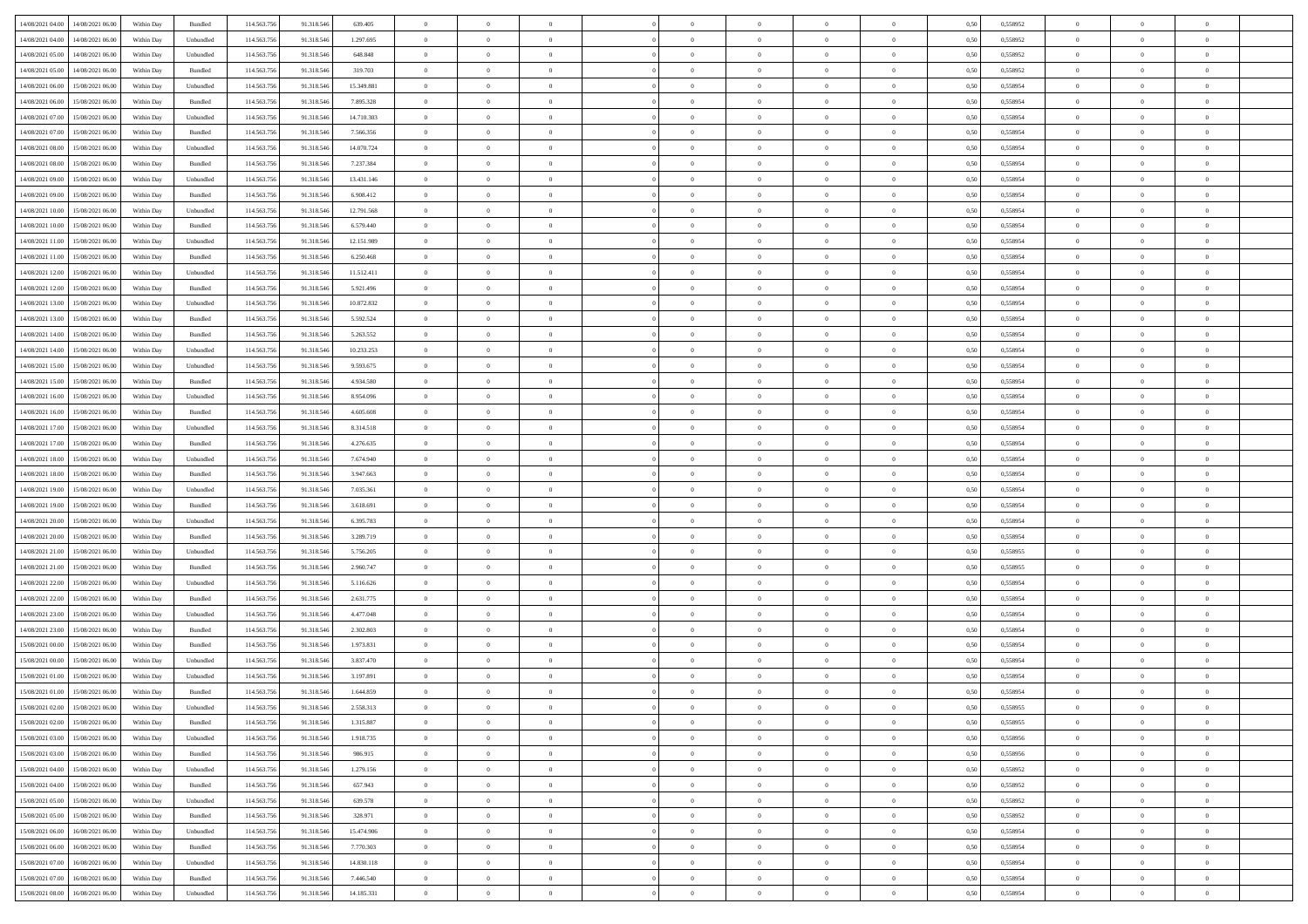| 15/08/2021 08:00 16/08/2021 06:00<br>114.563.75<br>0,558954<br>Within Day<br>Bundled<br>91.318.546<br>7.122.778<br>$\overline{0}$<br>$\overline{0}$<br>$\overline{0}$<br>$\theta$<br>$\theta$<br>0,50<br>15/08/2021 09:00<br>16/08/2021 06:00<br>Within Day<br>Unbundled<br>114.563.75<br>91.318.54<br>13.540.542<br>$\bf{0}$<br>$\overline{0}$<br>$\overline{0}$<br>$\bf{0}$<br>0,50<br>0,558954<br>$\bf{0}$<br>$\bf{0}$<br>$\overline{0}$<br>15/08/2021 09:00<br>16/08/2021 06:00<br>Bundled<br>114.563.75<br>91.318.546<br>6.799.015<br>$\overline{0}$<br>$\bf{0}$<br>$\bf{0}$<br>$\overline{0}$<br>$\bf{0}$<br>0.50<br>0.558954<br>Within Day<br>$\overline{0}$<br>$\bf{0}$<br>15/08/2021 11:00<br>16/08/2021 06:00<br>114.563.75<br>$\overline{0}$<br>$\overline{0}$<br>Within Day<br>Bundled<br>91.318.546<br>6.151.489<br>$\overline{0}$<br>$\theta$<br>$\theta$<br>$\overline{0}$<br>$\bf{0}$<br>0,50<br>0,558954<br>15/08/2021 11:00<br>16/08/2021 06:00<br>Within Day<br>Unbundled<br>114.563.75<br>91.318.54<br>12.250.967<br>$\overline{0}$<br>$\bf{0}$<br>0,50<br>0,558954<br>$\bf{0}$<br>$\bf{0}$<br>$\overline{0}$<br>$\theta$<br>$\overline{0}$<br>15/08/2021 12:00<br>16/08/2021 06:00<br>Unbundled<br>114,563,75<br>91.318.54<br>11,606,180<br>$\overline{0}$<br>$\overline{0}$<br>$\overline{0}$<br>$\theta$<br>$\bf{0}$<br>Within Day<br>$\overline{0}$<br>$\bf{0}$<br>0.50<br>0.558954<br>15/08/2021 12:00<br>114.563.75<br>16/08/2021 06:00<br>Within Day<br>Bundled<br>91.318.546<br>5.827.726<br>$\overline{0}$<br>$\overline{0}$<br>$\overline{0}$<br>$\overline{0}$<br>$\overline{0}$<br>$\overline{0}$<br>$\bf{0}$<br>0,50<br>0,558954 | $\theta$       |                |                |  |
|-------------------------------------------------------------------------------------------------------------------------------------------------------------------------------------------------------------------------------------------------------------------------------------------------------------------------------------------------------------------------------------------------------------------------------------------------------------------------------------------------------------------------------------------------------------------------------------------------------------------------------------------------------------------------------------------------------------------------------------------------------------------------------------------------------------------------------------------------------------------------------------------------------------------------------------------------------------------------------------------------------------------------------------------------------------------------------------------------------------------------------------------------------------------------------------------------------------------------------------------------------------------------------------------------------------------------------------------------------------------------------------------------------------------------------------------------------------------------------------------------------------------------------------------------------------------------------------------------------------------------------------------------------------------|----------------|----------------|----------------|--|
|                                                                                                                                                                                                                                                                                                                                                                                                                                                                                                                                                                                                                                                                                                                                                                                                                                                                                                                                                                                                                                                                                                                                                                                                                                                                                                                                                                                                                                                                                                                                                                                                                                                                   |                | $\theta$       | $\overline{0}$ |  |
|                                                                                                                                                                                                                                                                                                                                                                                                                                                                                                                                                                                                                                                                                                                                                                                                                                                                                                                                                                                                                                                                                                                                                                                                                                                                                                                                                                                                                                                                                                                                                                                                                                                                   | $\,$ 0 $\,$    | $\bf{0}$       | $\overline{0}$ |  |
|                                                                                                                                                                                                                                                                                                                                                                                                                                                                                                                                                                                                                                                                                                                                                                                                                                                                                                                                                                                                                                                                                                                                                                                                                                                                                                                                                                                                                                                                                                                                                                                                                                                                   | $\bf{0}$       | $\overline{0}$ | $\overline{0}$ |  |
|                                                                                                                                                                                                                                                                                                                                                                                                                                                                                                                                                                                                                                                                                                                                                                                                                                                                                                                                                                                                                                                                                                                                                                                                                                                                                                                                                                                                                                                                                                                                                                                                                                                                   | $\theta$       | $\theta$       | $\overline{0}$ |  |
|                                                                                                                                                                                                                                                                                                                                                                                                                                                                                                                                                                                                                                                                                                                                                                                                                                                                                                                                                                                                                                                                                                                                                                                                                                                                                                                                                                                                                                                                                                                                                                                                                                                                   |                |                |                |  |
|                                                                                                                                                                                                                                                                                                                                                                                                                                                                                                                                                                                                                                                                                                                                                                                                                                                                                                                                                                                                                                                                                                                                                                                                                                                                                                                                                                                                                                                                                                                                                                                                                                                                   | $\,$ 0 $\,$    | $\bf{0}$       | $\overline{0}$ |  |
|                                                                                                                                                                                                                                                                                                                                                                                                                                                                                                                                                                                                                                                                                                                                                                                                                                                                                                                                                                                                                                                                                                                                                                                                                                                                                                                                                                                                                                                                                                                                                                                                                                                                   | $\,$ 0 $\,$    | $\theta$       | $\overline{0}$ |  |
|                                                                                                                                                                                                                                                                                                                                                                                                                                                                                                                                                                                                                                                                                                                                                                                                                                                                                                                                                                                                                                                                                                                                                                                                                                                                                                                                                                                                                                                                                                                                                                                                                                                                   | $\,$ 0 $\,$    | $\theta$       | $\overline{0}$ |  |
|                                                                                                                                                                                                                                                                                                                                                                                                                                                                                                                                                                                                                                                                                                                                                                                                                                                                                                                                                                                                                                                                                                                                                                                                                                                                                                                                                                                                                                                                                                                                                                                                                                                                   |                |                |                |  |
| 15/08/2021 13:00<br>16/08/2021 06:00<br>Within Day<br>Unbundled<br>114.563.75<br>91.318.54<br>10.961.392<br>$\bf{0}$<br>$\bf{0}$<br>$\overline{0}$<br>$\overline{0}$<br>$\bf{0}$<br>0,50<br>0,558954<br>$\bf{0}$<br>$\overline{0}$                                                                                                                                                                                                                                                                                                                                                                                                                                                                                                                                                                                                                                                                                                                                                                                                                                                                                                                                                                                                                                                                                                                                                                                                                                                                                                                                                                                                                                | $\,$ 0 $\,$    | $\bf{0}$       | $\overline{0}$ |  |
| 15/08/2021 13:00<br>16/08/2021 06:00<br>Bundled<br>114,563,75<br>91.318.54<br>$\overline{0}$<br>$\bf{0}$<br>$\overline{0}$<br>$\overline{0}$<br>$\bf{0}$<br>Within Day<br>5.503.965<br>$\overline{0}$<br>$\bf{0}$<br>0.50<br>0.558954                                                                                                                                                                                                                                                                                                                                                                                                                                                                                                                                                                                                                                                                                                                                                                                                                                                                                                                                                                                                                                                                                                                                                                                                                                                                                                                                                                                                                             | $\bf{0}$       | $\overline{0}$ | $\overline{0}$ |  |
| 15/08/2021 14:00<br>16/08/2021 06:00<br>114.563.756<br>$\bf{0}$<br>Within Day<br>Unbundled<br>91.318.546<br>10.316.603<br>$\bf{0}$<br>$\overline{0}$<br>$\overline{0}$<br>$\overline{0}$<br>$\overline{0}$<br>$\bf{0}$<br>0,50<br>0,558954                                                                                                                                                                                                                                                                                                                                                                                                                                                                                                                                                                                                                                                                                                                                                                                                                                                                                                                                                                                                                                                                                                                                                                                                                                                                                                                                                                                                                        | $\,$ 0 $\,$    | $\bf{0}$       | $\overline{0}$ |  |
| 15/08/2021 14:00<br>16/08/2021 06:00<br>Within Day<br>Bundled<br>114.563.75<br>91.318.546<br>5.180.202<br>$\bf{0}$<br>$\overline{0}$<br>$\bf{0}$<br>$\overline{0}$<br>$\bf{0}$<br>0,50<br>0,558954<br>$\bf{0}$<br>$\bf{0}$                                                                                                                                                                                                                                                                                                                                                                                                                                                                                                                                                                                                                                                                                                                                                                                                                                                                                                                                                                                                                                                                                                                                                                                                                                                                                                                                                                                                                                        | $\,$ 0 $\,$    | $\bf{0}$       | $\overline{0}$ |  |
|                                                                                                                                                                                                                                                                                                                                                                                                                                                                                                                                                                                                                                                                                                                                                                                                                                                                                                                                                                                                                                                                                                                                                                                                                                                                                                                                                                                                                                                                                                                                                                                                                                                                   |                |                |                |  |
| 15/08/2021 15:00<br>16/08/2021 06:00<br>Within Day<br>Unbundled<br>114,563,75<br>91.318.546<br>9.671.816<br>$\overline{0}$<br>$\bf{0}$<br>$\overline{0}$<br>$\bf{0}$<br>$\overline{0}$<br>$\bf{0}$<br>0.558954<br>$\overline{0}$<br>0.50                                                                                                                                                                                                                                                                                                                                                                                                                                                                                                                                                                                                                                                                                                                                                                                                                                                                                                                                                                                                                                                                                                                                                                                                                                                                                                                                                                                                                          | $\bf{0}$       | $\overline{0}$ | $\overline{0}$ |  |
| 15/08/2021 15:00<br>16/08/2021 06:00<br>114.563.75<br>$\overline{0}$<br>Within Day<br>Bundled<br>91.318.546<br>4.856.439<br>$\overline{0}$<br>$\overline{0}$<br>$\theta$<br>$\theta$<br>$\overline{0}$<br>$\bf{0}$<br>0,50<br>0,558954                                                                                                                                                                                                                                                                                                                                                                                                                                                                                                                                                                                                                                                                                                                                                                                                                                                                                                                                                                                                                                                                                                                                                                                                                                                                                                                                                                                                                            | $\,$ 0 $\,$    | $\theta$       | $\overline{0}$ |  |
| 15/08/2021 16:00<br>16/08/2021 06:00<br>Within Day<br>Bundled<br>114.563.75<br>91.318.54<br>4.532.676<br>$\bf{0}$<br>0,50<br>0,558954<br>$\bf{0}$<br>$\overline{0}$<br>$\bf{0}$<br>$\overline{0}$<br>$\theta$<br>$\overline{0}$                                                                                                                                                                                                                                                                                                                                                                                                                                                                                                                                                                                                                                                                                                                                                                                                                                                                                                                                                                                                                                                                                                                                                                                                                                                                                                                                                                                                                                   | $\,$ 0 $\,$    | $\bf{0}$       | $\overline{0}$ |  |
| 15/08/2021 16:00<br>16/08/2021 06:00<br>Unbundled<br>114,563,75<br>91.318.546<br>$\overline{0}$<br>$\overline{0}$<br>$\overline{0}$<br>$\theta$<br>$\bf{0}$<br>Within Day<br>9.027.028<br>$\overline{0}$<br>$\bf{0}$<br>0.50<br>0.558954                                                                                                                                                                                                                                                                                                                                                                                                                                                                                                                                                                                                                                                                                                                                                                                                                                                                                                                                                                                                                                                                                                                                                                                                                                                                                                                                                                                                                          | $\,$ 0 $\,$    | $\theta$       | $\overline{0}$ |  |
| $\overline{0}$<br>$\overline{0}$<br>$\overline{0}$<br>$\overline{0}$<br>$\overline{0}$<br>$\overline{0}$                                                                                                                                                                                                                                                                                                                                                                                                                                                                                                                                                                                                                                                                                                                                                                                                                                                                                                                                                                                                                                                                                                                                                                                                                                                                                                                                                                                                                                                                                                                                                          | $\theta$       | $\theta$       | $\overline{0}$ |  |
| 15/08/2021 17:00<br>114.563.75<br>16/08/2021 06:00<br>Within Day<br>Unbundled<br>91.318.546<br>8.382.241<br>$\bf{0}$<br>0,50<br>0,558954                                                                                                                                                                                                                                                                                                                                                                                                                                                                                                                                                                                                                                                                                                                                                                                                                                                                                                                                                                                                                                                                                                                                                                                                                                                                                                                                                                                                                                                                                                                          |                |                |                |  |
| 15/08/2021 17:00<br>16/08/2021 06:00<br>Within Day<br>Bundled<br>114.563.75<br>91.318.546<br>4.208.914<br>$\bf{0}$<br>$\overline{0}$<br>$\bf{0}$<br>$\bf{0}$<br>$\overline{0}$<br>$\bf{0}$<br>0,50<br>0,558954<br>$\overline{0}$                                                                                                                                                                                                                                                                                                                                                                                                                                                                                                                                                                                                                                                                                                                                                                                                                                                                                                                                                                                                                                                                                                                                                                                                                                                                                                                                                                                                                                  | $\,$ 0 $\,$    | $\bf{0}$       | $\overline{0}$ |  |
| 15/08/2021 18:00<br>16/08/2021 06:00<br>Unbundled<br>114,563,75<br>91.318.54<br>7.737.453<br>$\overline{0}$<br>$\bf{0}$<br>$\overline{0}$<br>$\overline{0}$<br>$\bf{0}$<br>Within Day<br>$\overline{0}$<br>$\bf{0}$<br>0.50<br>0.558954                                                                                                                                                                                                                                                                                                                                                                                                                                                                                                                                                                                                                                                                                                                                                                                                                                                                                                                                                                                                                                                                                                                                                                                                                                                                                                                                                                                                                           | $\bf{0}$       | $\overline{0}$ | $\overline{0}$ |  |
| 15/08/2021 18:00<br>16/08/2021 06:00<br>114.563.75<br>$\bf{0}$<br>Within Day<br>Bundled<br>91.318.546<br>3.885.151<br>$\bf{0}$<br>$\overline{0}$<br>$\overline{0}$<br>$\overline{0}$<br>$\overline{0}$<br>$\bf{0}$<br>0,50<br>0,558954                                                                                                                                                                                                                                                                                                                                                                                                                                                                                                                                                                                                                                                                                                                                                                                                                                                                                                                                                                                                                                                                                                                                                                                                                                                                                                                                                                                                                            | $\,$ 0 $\,$    | $\bf{0}$       | $\overline{0}$ |  |
| 16/08/2021 06:00<br>Within Day<br>Unbundled<br>114.563.75<br>91.318.546<br>7.092.665<br>$\bf{0}$<br>$\bf{0}$<br>$\bf{0}$<br>$\overline{0}$<br>$\overline{0}$<br>$\bf{0}$<br>0,50<br>0,558954<br>$\bf{0}$                                                                                                                                                                                                                                                                                                                                                                                                                                                                                                                                                                                                                                                                                                                                                                                                                                                                                                                                                                                                                                                                                                                                                                                                                                                                                                                                                                                                                                                          | $\,$ 0 $\,$    | $\bf{0}$       | $\overline{0}$ |  |
| 15/08/2021 19:00                                                                                                                                                                                                                                                                                                                                                                                                                                                                                                                                                                                                                                                                                                                                                                                                                                                                                                                                                                                                                                                                                                                                                                                                                                                                                                                                                                                                                                                                                                                                                                                                                                                  |                |                |                |  |
| 15/08/2021 19:00<br>16/08/2021 06:00<br>Bundled<br>114,563,75<br>91.318.546<br>3.561.388<br>$\overline{0}$<br>$\bf{0}$<br>$\overline{0}$<br>$\overline{0}$<br>$\bf{0}$<br>$\overline{0}$<br>$\bf{0}$<br>0.50<br>0.558954<br>Within Day                                                                                                                                                                                                                                                                                                                                                                                                                                                                                                                                                                                                                                                                                                                                                                                                                                                                                                                                                                                                                                                                                                                                                                                                                                                                                                                                                                                                                            | $\bf{0}$       | $\overline{0}$ | $\overline{0}$ |  |
| 15/08/2021 20:00<br>16/08/2021 06:00<br>114.563.75<br>$\overline{0}$<br>$\overline{0}$<br>Within Day<br>Unbundled<br>91.318.546<br>6.447.877<br>$\overline{0}$<br>$\theta$<br>$\theta$<br>$\overline{0}$<br>$\bf{0}$<br>0,50<br>0,558954                                                                                                                                                                                                                                                                                                                                                                                                                                                                                                                                                                                                                                                                                                                                                                                                                                                                                                                                                                                                                                                                                                                                                                                                                                                                                                                                                                                                                          | $\theta$       | $\theta$       | $\overline{0}$ |  |
| 15/08/2021 20:00<br>16/08/2021 06:00<br>Within Day<br>Bundled<br>114.563.75<br>91.318.54<br>3.237.626<br>$\overline{0}$<br>$\overline{0}$<br>$\overline{0}$<br>$\bf{0}$<br>0,50<br>0,558954<br>$\bf{0}$<br>$\bf{0}$<br>$\bf{0}$                                                                                                                                                                                                                                                                                                                                                                                                                                                                                                                                                                                                                                                                                                                                                                                                                                                                                                                                                                                                                                                                                                                                                                                                                                                                                                                                                                                                                                   | $\,$ 0 $\,$    | $\bf{0}$       | $\overline{0}$ |  |
| 15/08/2021 21:00<br>16/08/2021 06:00<br>Unbundled<br>114,563,75<br>5.803.090<br>$\overline{0}$<br>$\overline{0}$<br>$\overline{0}$<br>$\bf{0}$<br>91.318.54<br>$\overline{0}$<br>$\bf{0}$<br>$\Omega$<br>0.50<br>0.558955                                                                                                                                                                                                                                                                                                                                                                                                                                                                                                                                                                                                                                                                                                                                                                                                                                                                                                                                                                                                                                                                                                                                                                                                                                                                                                                                                                                                                                         | $\,$ 0 $\,$    | $\theta$       | $\overline{0}$ |  |
| Within Day                                                                                                                                                                                                                                                                                                                                                                                                                                                                                                                                                                                                                                                                                                                                                                                                                                                                                                                                                                                                                                                                                                                                                                                                                                                                                                                                                                                                                                                                                                                                                                                                                                                        |                |                |                |  |
| 15/08/2021 21:00<br>114.563.75<br>16/08/2021 06:00<br>Within Day<br>Bundled<br>91.318.546<br>2.913.863<br>$\overline{0}$<br>$\overline{0}$<br>$\overline{0}$<br>$\overline{0}$<br>$\overline{0}$<br>$\overline{0}$<br>$\bf{0}$<br>0,50<br>0,558955                                                                                                                                                                                                                                                                                                                                                                                                                                                                                                                                                                                                                                                                                                                                                                                                                                                                                                                                                                                                                                                                                                                                                                                                                                                                                                                                                                                                                | $\,$ 0 $\,$    | $\theta$       | $\overline{0}$ |  |
| 15/08/2021 22:00<br>16/08/2021 06:00<br>Within Day<br>Bundled<br>114.563.75<br>91.318.54<br>2.590.101<br>$\bf{0}$<br>$\overline{0}$<br>$\bf{0}$<br>$\theta$<br>$\overline{0}$<br>$\bf{0}$<br>0,50<br>0,558954<br>$\overline{0}$                                                                                                                                                                                                                                                                                                                                                                                                                                                                                                                                                                                                                                                                                                                                                                                                                                                                                                                                                                                                                                                                                                                                                                                                                                                                                                                                                                                                                                   | $\,$ 0 $\,$    | $\bf{0}$       | $\overline{0}$ |  |
| 15/08/2021 22:00<br>16/08/2021 06:00<br>Unbundled<br>114,563,75<br>91.318.54<br>$\overline{0}$<br>$\bf{0}$<br>$\overline{0}$<br>$\overline{0}$<br>$\bf{0}$<br>Within Day<br>5.158.302<br>$\overline{0}$<br>$\bf{0}$<br>0.50<br>0.558954                                                                                                                                                                                                                                                                                                                                                                                                                                                                                                                                                                                                                                                                                                                                                                                                                                                                                                                                                                                                                                                                                                                                                                                                                                                                                                                                                                                                                           | $\bf{0}$       | $\overline{0}$ | $\overline{0}$ |  |
| 15/08/2021 23:00<br>16/08/2021 06:00<br>114.563.75<br>Within Day<br>Unbundled<br>91.318.546<br>4.513.513<br>$\overline{0}$<br>$\bf{0}$<br>$\overline{0}$<br>$\overline{0}$<br>$\overline{0}$<br>$\overline{0}$<br>$\bf{0}$<br>0,50<br>0,558954                                                                                                                                                                                                                                                                                                                                                                                                                                                                                                                                                                                                                                                                                                                                                                                                                                                                                                                                                                                                                                                                                                                                                                                                                                                                                                                                                                                                                    | $\theta$       | $\theta$       | $\overline{0}$ |  |
|                                                                                                                                                                                                                                                                                                                                                                                                                                                                                                                                                                                                                                                                                                                                                                                                                                                                                                                                                                                                                                                                                                                                                                                                                                                                                                                                                                                                                                                                                                                                                                                                                                                                   |                |                |                |  |
| 15/08/2021 23:00<br>16/08/2021 06:00<br>Within Day<br>Bundled<br>114.563.75<br>91.318.546<br>2.266.338<br>$\bf{0}$<br>$\bf{0}$<br>$\bf{0}$<br>$\overline{0}$<br>$\overline{0}$<br>$\bf{0}$<br>0,50<br>0,558954<br>$\bf{0}$                                                                                                                                                                                                                                                                                                                                                                                                                                                                                                                                                                                                                                                                                                                                                                                                                                                                                                                                                                                                                                                                                                                                                                                                                                                                                                                                                                                                                                        | $\,$ 0 $\,$    | $\bf{0}$       | $\overline{0}$ |  |
| 16/08/2021 00:00<br>16/08/2021 06:00<br>Within Day<br>Unbundled<br>114,563,75<br>91.318.546<br>3.868.726<br>$\overline{0}$<br>$\bf{0}$<br>$\overline{0}$<br>$\bf{0}$<br>$\overline{0}$<br>$\bf{0}$<br>0.558954<br>$\overline{0}$<br>0.50                                                                                                                                                                                                                                                                                                                                                                                                                                                                                                                                                                                                                                                                                                                                                                                                                                                                                                                                                                                                                                                                                                                                                                                                                                                                                                                                                                                                                          | $\bf{0}$       | $\overline{0}$ | $\overline{0}$ |  |
| 16/08/2021 00:00<br>16/08/2021 06:00<br>114.563.75<br>$\overline{0}$<br>$\overline{0}$<br>$\overline{0}$<br>$\bf{0}$<br>Within Day<br>Bundled<br>91.318.546<br>1.942.575<br>$\overline{0}$<br>$\overline{0}$<br>$\overline{0}$<br>0.50<br>0.558954                                                                                                                                                                                                                                                                                                                                                                                                                                                                                                                                                                                                                                                                                                                                                                                                                                                                                                                                                                                                                                                                                                                                                                                                                                                                                                                                                                                                                | $\theta$       | $\theta$       | $\overline{0}$ |  |
| 16/08/2021 01:00<br>16/08/2021 06:00<br>Within Day<br>Unbundled<br>114.563.75<br>91.318.54<br>3.223.938<br>$\overline{0}$<br>$\bf{0}$<br>$\,$ 0 $\,$<br>$\overline{0}$<br>$\bf{0}$<br>0,50<br>0,558954<br>$\bf{0}$<br>$\bf{0}$                                                                                                                                                                                                                                                                                                                                                                                                                                                                                                                                                                                                                                                                                                                                                                                                                                                                                                                                                                                                                                                                                                                                                                                                                                                                                                                                                                                                                                    | $\,$ 0 $\,$    | $\bf{0}$       | $\overline{0}$ |  |
| 16/08/2021 06:00<br>Bundled<br>114,563,75<br>91.318.546<br>$\bf{0}$<br>$\overline{0}$<br>0.50<br>$\overline{0}$<br>$\Omega$<br>0.558954                                                                                                                                                                                                                                                                                                                                                                                                                                                                                                                                                                                                                                                                                                                                                                                                                                                                                                                                                                                                                                                                                                                                                                                                                                                                                                                                                                                                                                                                                                                           | $\,$ 0 $\,$    | $\theta$       | $\overline{0}$ |  |
| 16/08/2021 01:00<br>$\overline{0}$<br>$\bf{0}$<br>Within Day<br>1.618.812<br>$\bf{0}$                                                                                                                                                                                                                                                                                                                                                                                                                                                                                                                                                                                                                                                                                                                                                                                                                                                                                                                                                                                                                                                                                                                                                                                                                                                                                                                                                                                                                                                                                                                                                                             |                |                |                |  |
| 16/08/2021 02:00<br>16/08/2021 06:00<br>Unbundled<br>114.563.75<br>91.318.546<br>2.579.151<br>$\overline{0}$<br>$\overline{0}$<br>$\bf{0}$<br>0,558955<br>Within Dav<br>$\overline{0}$<br>$\overline{0}$<br>$\theta$<br>$\overline{0}$<br>0.50                                                                                                                                                                                                                                                                                                                                                                                                                                                                                                                                                                                                                                                                                                                                                                                                                                                                                                                                                                                                                                                                                                                                                                                                                                                                                                                                                                                                                    | $\theta$       | $\theta$       | $\overline{0}$ |  |
| 16/08/2021 02:00<br>16/08/2021 06:00<br>Within Day<br>Bundled<br>114.563.75<br>91.318.546<br>1.295.050<br>$\bf{0}$<br>$\bf{0}$<br>$\bf{0}$<br>$\overline{0}$<br>$\overline{0}$<br>$\bf{0}$<br>0,50<br>0,558955<br>$\bf{0}$                                                                                                                                                                                                                                                                                                                                                                                                                                                                                                                                                                                                                                                                                                                                                                                                                                                                                                                                                                                                                                                                                                                                                                                                                                                                                                                                                                                                                                        | $\,$ 0 $\,$    | $\bf{0}$       | $\overline{0}$ |  |
| 16/08/2021 03:00<br>16/08/2021 06:00<br>Unbundled<br>114,563,75<br>1.934.363<br>$\overline{0}$<br>$\bf{0}$<br>$\overline{0}$<br>$\overline{0}$<br>$\bf{0}$<br>Within Day<br>91.318.54<br>$\overline{0}$<br>$\bf{0}$<br>0.50<br>0.558956                                                                                                                                                                                                                                                                                                                                                                                                                                                                                                                                                                                                                                                                                                                                                                                                                                                                                                                                                                                                                                                                                                                                                                                                                                                                                                                                                                                                                           | $\bf{0}$       | $\overline{0}$ | $\overline{0}$ |  |
|                                                                                                                                                                                                                                                                                                                                                                                                                                                                                                                                                                                                                                                                                                                                                                                                                                                                                                                                                                                                                                                                                                                                                                                                                                                                                                                                                                                                                                                                                                                                                                                                                                                                   | $\theta$       |                |                |  |
|                                                                                                                                                                                                                                                                                                                                                                                                                                                                                                                                                                                                                                                                                                                                                                                                                                                                                                                                                                                                                                                                                                                                                                                                                                                                                                                                                                                                                                                                                                                                                                                                                                                                   |                |                |                |  |
| 16/08/2021 03:00<br>16/08/2021 06:00<br>114.563.75<br>91.318.546<br>971.288<br>$\overline{0}$<br>$\overline{0}$<br>$\bf{0}$<br>0,558956<br>Within Dav<br>Bundled<br>$\overline{0}$<br>$\overline{0}$<br>$\overline{0}$<br>$\overline{0}$<br>0.50                                                                                                                                                                                                                                                                                                                                                                                                                                                                                                                                                                                                                                                                                                                                                                                                                                                                                                                                                                                                                                                                                                                                                                                                                                                                                                                                                                                                                  |                | $\theta$       | $\overline{0}$ |  |
| 16/08/2021 04:00<br>16/08/2021 06:00<br>Within Day<br>Unbundled<br>114.563.75<br>91.318.54<br>1.289.575<br>$\bf{0}$<br>$\bf{0}$<br>$\bf{0}$<br>$\overline{0}$<br>$\overline{0}$<br>$\bf{0}$<br>0,50<br>0,558952<br>$\bf{0}$                                                                                                                                                                                                                                                                                                                                                                                                                                                                                                                                                                                                                                                                                                                                                                                                                                                                                                                                                                                                                                                                                                                                                                                                                                                                                                                                                                                                                                       | $\,$ 0 $\,$    | $\bf{0}$       | $\overline{0}$ |  |
| 16/08/2021 04:00<br>16/08/2021 06:00<br>Bundled<br>114,563,75<br>91.318.54<br>647.525<br>$\overline{0}$<br>$\bf{0}$<br>$\overline{0}$<br>$\bf{0}$<br>$\overline{0}$<br>$\bf{0}$<br>0.50<br>0.558952<br>Within Day<br>$\overline{0}$                                                                                                                                                                                                                                                                                                                                                                                                                                                                                                                                                                                                                                                                                                                                                                                                                                                                                                                                                                                                                                                                                                                                                                                                                                                                                                                                                                                                                               | $\bf{0}$       | $\overline{0}$ | $\overline{0}$ |  |
| 16/08/2021 05:00<br>16/08/2021 06:00<br>114.563.75<br>91.318.546<br>$\overline{0}$<br>$\overline{0}$<br>$\overline{0}$<br>$\bf{0}$<br>0,558952<br>Within Dav<br>Unbundled<br>644.787<br>$\overline{0}$<br>$\overline{0}$<br>$\overline{0}$<br>0.50                                                                                                                                                                                                                                                                                                                                                                                                                                                                                                                                                                                                                                                                                                                                                                                                                                                                                                                                                                                                                                                                                                                                                                                                                                                                                                                                                                                                                | $\theta$       | $\theta$       | $\overline{0}$ |  |
| 16/08/2021 05:00<br>16/08/2021 06:00<br>Within Day<br>Bundled<br>114.563.75<br>91.318.546<br>323.762<br>$\bf{0}$<br>$\bf{0}$<br>$\bf{0}$<br>$\bf{0}$<br>$\overline{0}$<br>$\overline{0}$<br>$\bf{0}$<br>0,50<br>0,558952                                                                                                                                                                                                                                                                                                                                                                                                                                                                                                                                                                                                                                                                                                                                                                                                                                                                                                                                                                                                                                                                                                                                                                                                                                                                                                                                                                                                                                          | $\,$ 0 $\,$    | $\bf{0}$       | $\overline{0}$ |  |
|                                                                                                                                                                                                                                                                                                                                                                                                                                                                                                                                                                                                                                                                                                                                                                                                                                                                                                                                                                                                                                                                                                                                                                                                                                                                                                                                                                                                                                                                                                                                                                                                                                                                   |                |                |                |  |
| 16/08/2021 06:00<br>17/08/2021 06:00<br>Unbundled<br>114,563,75<br>15.584.348<br>$\theta$<br>Within Day<br>91.318.54<br>$\overline{0}$<br>$\overline{0}$<br>$\overline{0}$<br>$\overline{0}$<br>$\Omega$<br>$\bf{0}$<br>0.50<br>0.558954                                                                                                                                                                                                                                                                                                                                                                                                                                                                                                                                                                                                                                                                                                                                                                                                                                                                                                                                                                                                                                                                                                                                                                                                                                                                                                                                                                                                                          | $\bf{0}$       | $\theta$       | $\overline{0}$ |  |
| 16/08/2021 06:00<br>17/08/2021 06:00<br>114.563.75<br>91.318.546<br>$\overline{0}$<br>0,558954<br>Within Dav<br>Bundled<br>7.660,860<br>$\overline{0}$<br>$\Omega$<br>$\theta$<br>$\theta$<br>$\overline{0}$<br>$\overline{0}$<br>0.5(                                                                                                                                                                                                                                                                                                                                                                                                                                                                                                                                                                                                                                                                                                                                                                                                                                                                                                                                                                                                                                                                                                                                                                                                                                                                                                                                                                                                                            | $\theta$       | $\theta$       | $\overline{0}$ |  |
| 16/08/2021 07:00<br>17/08/2021 06:00<br>Within Day<br>Unbundled<br>114.563.75<br>91.318.546<br>14.935.001<br>$\bf{0}$<br>$\bf{0}$<br>$\bf{0}$<br>$\bf{0}$<br>$\bf{0}$<br>$\overline{0}$<br>$\bf{0}$<br>0,50<br>0,558954                                                                                                                                                                                                                                                                                                                                                                                                                                                                                                                                                                                                                                                                                                                                                                                                                                                                                                                                                                                                                                                                                                                                                                                                                                                                                                                                                                                                                                           | $\,$ 0 $\,$    | $\bf{0}$       | $\overline{0}$ |  |
| Within Day<br>Bundled<br>114.563.756<br>91.318.546<br>7.341.658<br>0,50<br>0.558954<br>$\overline{0}$<br>$\Omega$<br>$\Omega$                                                                                                                                                                                                                                                                                                                                                                                                                                                                                                                                                                                                                                                                                                                                                                                                                                                                                                                                                                                                                                                                                                                                                                                                                                                                                                                                                                                                                                                                                                                                     | $\theta$       | $\overline{0}$ |                |  |
| $16/08/2021\;07.00 \qquad 17/08/2021\;06.00$<br>$\Omega$                                                                                                                                                                                                                                                                                                                                                                                                                                                                                                                                                                                                                                                                                                                                                                                                                                                                                                                                                                                                                                                                                                                                                                                                                                                                                                                                                                                                                                                                                                                                                                                                          |                |                |                |  |
| 16/08/2021 08:00 17/08/2021 06:00<br>Within Day<br>114.563.756<br>91.318.546<br>7.022.455<br>$\overline{0}$<br>$\overline{0}$<br>$\overline{0}$<br>$\overline{0}$<br>$\bf{0}$<br>0,50<br>0,558954<br>Bundled<br>$\theta$                                                                                                                                                                                                                                                                                                                                                                                                                                                                                                                                                                                                                                                                                                                                                                                                                                                                                                                                                                                                                                                                                                                                                                                                                                                                                                                                                                                                                                          | $\theta$       | $\theta$       | $\overline{0}$ |  |
| 16/08/2021 08:00<br>17/08/2021 06:00<br>Within Day<br>Unbundled<br>114.563.75<br>91.318.546<br>14.285.653<br>$\overline{0}$<br>$\bf{0}$<br>$\overline{0}$<br>$\overline{0}$<br>$\bf{0}$<br>$\overline{0}$<br>$\bf{0}$<br>0,50<br>0,558954                                                                                                                                                                                                                                                                                                                                                                                                                                                                                                                                                                                                                                                                                                                                                                                                                                                                                                                                                                                                                                                                                                                                                                                                                                                                                                                                                                                                                         | $\bf{0}$       | $\overline{0}$ | $\bf{0}$       |  |
| 16/08/2021 09:00 17/08/2021 06:00<br>13.636.304<br>$\overline{0}$<br>$\bf{0}$<br>$\mathbf{0}$<br>$\overline{0}$<br>$\,$ 0 $\,$<br>Within Day<br>Unbundled<br>114,563,756<br>91.318.546<br>$\overline{0}$<br>$\overline{0}$<br>0.50<br>0.558954                                                                                                                                                                                                                                                                                                                                                                                                                                                                                                                                                                                                                                                                                                                                                                                                                                                                                                                                                                                                                                                                                                                                                                                                                                                                                                                                                                                                                    | $\overline{0}$ | $\bf{0}$       | $\,$ 0 $\,$    |  |
| 16/08/2021 09:00 17/08/2021 06:00<br>114.563.756<br>91.318.546<br>6.703.253<br>$\overline{0}$<br>$\overline{0}$<br>$\overline{0}$<br>$\overline{0}$<br>$\overline{0}$<br>$\overline{0}$<br>$\bf{0}$<br>0,50<br>0,558954<br>Within Dav<br>Bundled                                                                                                                                                                                                                                                                                                                                                                                                                                                                                                                                                                                                                                                                                                                                                                                                                                                                                                                                                                                                                                                                                                                                                                                                                                                                                                                                                                                                                  | $\theta$       | $\theta$       | $\overline{0}$ |  |
| $\bf{0}$<br>$\overline{0}$                                                                                                                                                                                                                                                                                                                                                                                                                                                                                                                                                                                                                                                                                                                                                                                                                                                                                                                                                                                                                                                                                                                                                                                                                                                                                                                                                                                                                                                                                                                                                                                                                                        | $\bf{0}$       | $\overline{0}$ | $\overline{0}$ |  |
| 16/08/2021 10:00<br>17/08/2021 06:00<br>Within Day<br>Unbundled<br>114.563.75<br>91.318.546<br>12.986.957<br>$\overline{0}$<br>$\overline{0}$<br>$\overline{0}$<br>$\overline{0}$<br>$\bf{0}$<br>0,50<br>0,558954                                                                                                                                                                                                                                                                                                                                                                                                                                                                                                                                                                                                                                                                                                                                                                                                                                                                                                                                                                                                                                                                                                                                                                                                                                                                                                                                                                                                                                                 |                |                |                |  |
| 17/08/2021 06:00<br>16/08/2021 10:00<br>Within Day<br>Bundled<br>114.563.756<br>91.318.546<br>6.384.051<br>$\overline{0}$<br>$\bf{0}$<br>$\overline{0}$<br>$\overline{0}$<br>$\overline{0}$<br>$\overline{0}$<br>$\bf{0}$<br>0.50<br>0.558954                                                                                                                                                                                                                                                                                                                                                                                                                                                                                                                                                                                                                                                                                                                                                                                                                                                                                                                                                                                                                                                                                                                                                                                                                                                                                                                                                                                                                     | $\,$ 0 $\,$    | $\overline{0}$ | $\,$ 0         |  |
| 16/08/2021 11:00<br>17/08/2021 06:00<br>Unbundled<br>114.563.756<br>91.318.546<br>12.337.609<br>$\overline{0}$<br>$\overline{0}$<br>$\overline{0}$<br>$\overline{0}$<br>$\overline{0}$<br>$\bf{0}$<br>0,558954<br>Within Dav<br>$\overline{0}$<br>0.50                                                                                                                                                                                                                                                                                                                                                                                                                                                                                                                                                                                                                                                                                                                                                                                                                                                                                                                                                                                                                                                                                                                                                                                                                                                                                                                                                                                                            | $\overline{0}$ | $\theta$       | $\overline{0}$ |  |
| $\overline{0}$<br>$\overline{0}$<br>16/08/2021 11:00<br>17/08/2021 06:00<br>Within Day<br>Bundled<br>114.563.75<br>91.318.546<br>6.064.848<br>$\overline{0}$<br>$\overline{0}$<br>$\overline{0}$<br>$\overline{0}$<br>$\bf{0}$<br>0,50<br>0,558954                                                                                                                                                                                                                                                                                                                                                                                                                                                                                                                                                                                                                                                                                                                                                                                                                                                                                                                                                                                                                                                                                                                                                                                                                                                                                                                                                                                                                | $\bf{0}$       | $\overline{0}$ | $\overline{0}$ |  |
| 16/08/2021 12:00<br>17/08/2021 06:00<br>$\overline{0}$<br>$\overline{0}$<br>$\overline{0}$<br>Within Day<br>Unbundled<br>114.563.75<br>91.318.546<br>11.688.262<br>$\overline{0}$<br>$\overline{0}$<br>$\overline{0}$<br>$\bf{0}$<br>0.50<br>0.558954                                                                                                                                                                                                                                                                                                                                                                                                                                                                                                                                                                                                                                                                                                                                                                                                                                                                                                                                                                                                                                                                                                                                                                                                                                                                                                                                                                                                             | $\mathbf{0}$   | $\bf{0}$       | $\,$ 0         |  |
|                                                                                                                                                                                                                                                                                                                                                                                                                                                                                                                                                                                                                                                                                                                                                                                                                                                                                                                                                                                                                                                                                                                                                                                                                                                                                                                                                                                                                                                                                                                                                                                                                                                                   |                |                |                |  |
| 16/08/2021 12:00<br>17/08/2021 06:00<br>Bundled<br>114.563.756<br>91.318.546<br>5.745.645<br>$\overline{0}$<br>$\overline{0}$<br>$\overline{0}$<br>$\overline{0}$<br>$\overline{0}$<br>$\bf{0}$<br>0,50<br>0,558954<br>Within Dav<br>$\overline{0}$                                                                                                                                                                                                                                                                                                                                                                                                                                                                                                                                                                                                                                                                                                                                                                                                                                                                                                                                                                                                                                                                                                                                                                                                                                                                                                                                                                                                               | $\overline{0}$ | $\theta$       | $\overline{0}$ |  |
| 16/08/2021 13:00<br>17/08/2021 06:00<br>Within Day<br>Bundled<br>114.563.75<br>91.318.546<br>5.426.442<br>$\overline{0}$<br>$\bf{0}$<br>$\overline{0}$<br>$\bf{0}$<br>$\overline{0}$<br>$\overline{0}$<br>$\bf{0}$<br>0,50<br>0,558954                                                                                                                                                                                                                                                                                                                                                                                                                                                                                                                                                                                                                                                                                                                                                                                                                                                                                                                                                                                                                                                                                                                                                                                                                                                                                                                                                                                                                            | $\bf{0}$       | $\,0\,$        | $\bf{0}$       |  |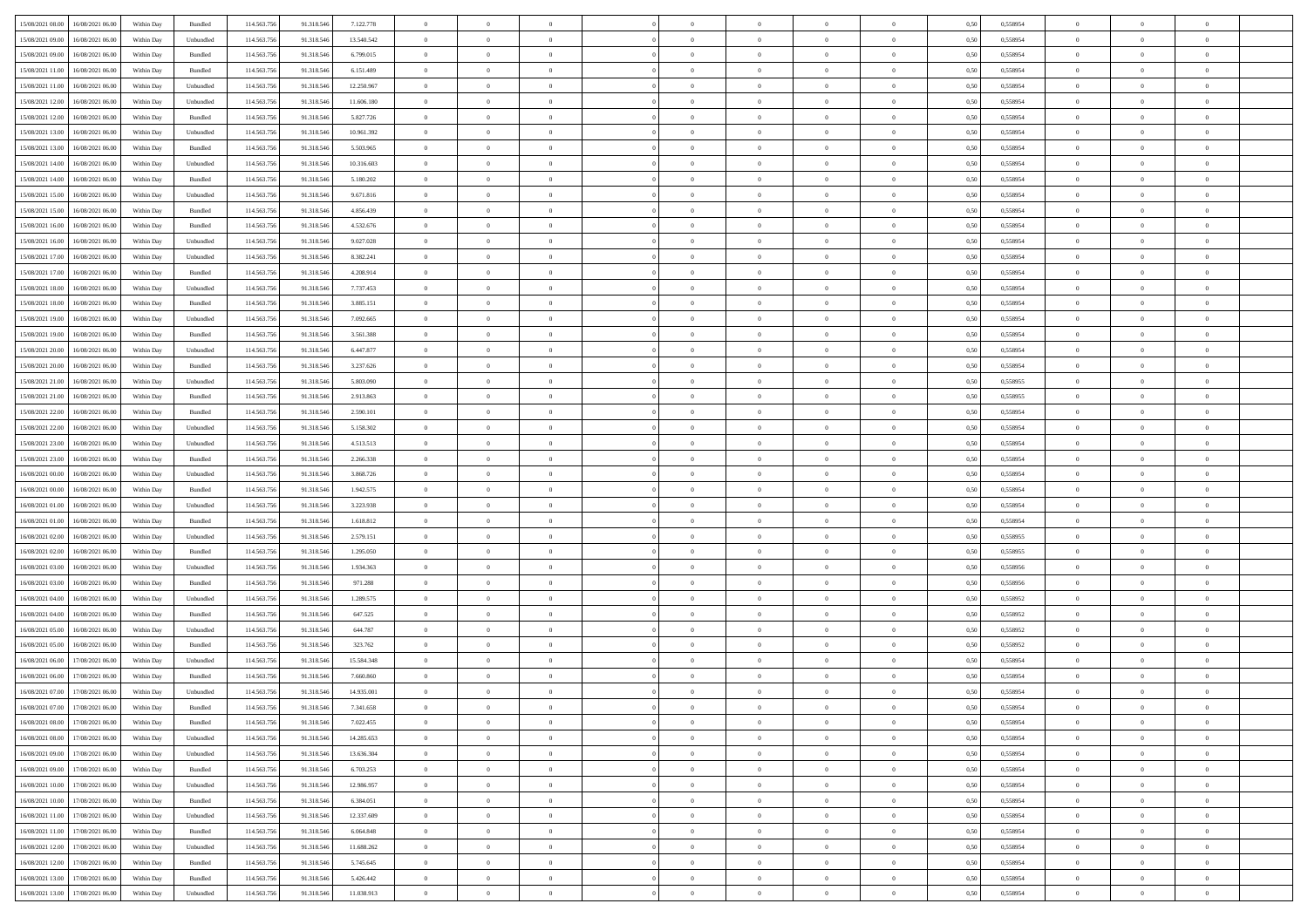| 16/08/2021 14:00 17/08/2021 06:00            | Within Day | Bundled                     | 114.563.75  | 91.318.546 | 5.107.240  | $\overline{0}$ | $\overline{0}$ |                | $\overline{0}$ | $\theta$       |                | $\theta$       | 0,50 | 0,558954 | $\theta$       | $\theta$       | $\overline{0}$ |  |
|----------------------------------------------|------------|-----------------------------|-------------|------------|------------|----------------|----------------|----------------|----------------|----------------|----------------|----------------|------|----------|----------------|----------------|----------------|--|
|                                              |            |                             |             |            |            |                |                |                |                |                |                |                |      |          |                |                |                |  |
| 16/08/2021 14:00<br>17/08/2021 06:00         | Within Day | Unbundled                   | 114.563.75  | 91.318.54  | 10.389.566 | $\bf{0}$       | $\bf{0}$       | $\bf{0}$       | $\bf{0}$       | $\overline{0}$ | $\overline{0}$ | $\bf{0}$       | 0,50 | 0,558954 | $\,$ 0 $\,$    | $\bf{0}$       | $\overline{0}$ |  |
| 16/08/2021 15:00<br>17/08/2021 06:00         | Within Day | Bundled                     | 114,563,75  | 91.318.546 | 4.788.037  | $\overline{0}$ | $\bf{0}$       | $\overline{0}$ | $\bf{0}$       | $\bf{0}$       | $\overline{0}$ | $\bf{0}$       | 0.50 | 0.558954 | $\bf{0}$       | $\overline{0}$ | $\overline{0}$ |  |
| 16/08/2021 15:00<br>17/08/2021 06:00         | Within Day | Unbundled                   | 114.563.75  | 91.318.546 | 9.740.218  | $\overline{0}$ | $\overline{0}$ | $\overline{0}$ | $\overline{0}$ | $\theta$       | $\overline{0}$ | $\bf{0}$       | 0,50 | 0,558954 | $\theta$       | $\theta$       | $\overline{0}$ |  |
| 16/08/2021 16:00<br>17/08/2021 06:00         | Within Day | Bundled                     | 114.563.75  | 91.318.54  | 4.468.835  | $\bf{0}$       | $\overline{0}$ | $\bf{0}$       | $\overline{0}$ | $\theta$       | $\overline{0}$ | $\bf{0}$       | 0,50 | 0,558954 | $\,$ 0 $\,$    | $\bf{0}$       | $\overline{0}$ |  |
| 16/08/2021 16:00<br>17/08/2021 06:00         | Within Day | Unbundled                   | 114,563,75  | 91.318.54  | 9.090.869  | $\overline{0}$ | $\overline{0}$ | $\overline{0}$ | $\bf{0}$       | $\overline{0}$ | $\theta$       | $\bf{0}$       | 0.50 | 0.558954 | $\,$ 0 $\,$    | $\theta$       | $\overline{0}$ |  |
| 16/08/2021 17:00<br>17/08/2021 06:00         |            |                             | 114.563.75  |            |            | $\overline{0}$ | $\overline{0}$ | $\overline{0}$ | $\overline{0}$ | $\overline{0}$ | $\overline{0}$ |                |      |          | $\,$ 0 $\,$    | $\theta$       | $\overline{0}$ |  |
|                                              | Within Day | Unbundled                   |             | 91.318.546 | 8.441.522  |                |                |                |                |                |                | $\bf{0}$       | 0,50 | 0,558954 |                |                |                |  |
| 16/08/2021 17:00<br>17/08/2021 06:00         | Within Day | Bundled                     | 114.563.75  | 91.318.54  | 4.149.632  | $\bf{0}$       | $\bf{0}$       | $\bf{0}$       | $\overline{0}$ | $\overline{0}$ | $\overline{0}$ | $\bf{0}$       | 0,50 | 0,558954 | $\,$ 0 $\,$    | $\bf{0}$       | $\overline{0}$ |  |
| 16/08/2021 18:00<br>17/08/2021 06:00         | Within Day | Unbundled                   | 114,563,75  | 91.318.54  | 7.792.174  | $\overline{0}$ | $\bf{0}$       | $\overline{0}$ | $\bf{0}$       | $\overline{0}$ | $\overline{0}$ | $\bf{0}$       | 0.50 | 0.558954 | $\bf{0}$       | $\overline{0}$ | $\overline{0}$ |  |
| 16/08/2021 18:00<br>17/08/2021 06:00         | Within Day | Bundled                     | 114.563.756 | 91.318.546 | 3.830.430  | $\overline{0}$ | $\bf{0}$       | $\overline{0}$ | $\overline{0}$ | $\overline{0}$ | $\overline{0}$ | $\bf{0}$       | 0,50 | 0,558954 | $\,$ 0 $\,$    | $\bf{0}$       | $\overline{0}$ |  |
| 16/08/2021 19:00<br>17/08/2021 06:00         | Within Day | Bundled                     | 114.563.75  | 91.318.546 | 3.511.227  | $\bf{0}$       | $\bf{0}$       | $\bf{0}$       | $\bf{0}$       | $\overline{0}$ | $\overline{0}$ | $\bf{0}$       | 0,50 | 0,558954 | $\,$ 0 $\,$    | $\bf{0}$       | $\overline{0}$ |  |
| 16/08/2021 19:00<br>17/08/2021 06:00         | Within Day | Unbundled                   | 114,563,75  | 91.318.546 | 7.142.827  | $\overline{0}$ | $\bf{0}$       | $\overline{0}$ | $\overline{0}$ | $\bf{0}$       | $\overline{0}$ | $\bf{0}$       | 0.50 | 0.558954 | $\bf{0}$       | $\overline{0}$ | $\,$ 0         |  |
| 16/08/2021 20:00<br>17/08/2021 06:00         | Within Day | Unbundled                   | 114.563.75  | 91.318.546 | 6.493.478  | $\overline{0}$ | $\overline{0}$ | $\overline{0}$ | $\theta$       | $\theta$       | $\overline{0}$ | $\bf{0}$       | 0,50 | 0,558954 | $\,$ 0 $\,$    | $\theta$       | $\overline{0}$ |  |
|                                              |            |                             |             |            |            |                | $\overline{0}$ |                |                |                | $\overline{0}$ |                |      |          | $\,$ 0 $\,$    | $\bf{0}$       | $\overline{0}$ |  |
| 16/08/2021 20:00<br>17/08/2021 06:00         | Within Day | Bundled                     | 114.563.75  | 91.318.54  | 3.192.025  | $\bf{0}$       |                | $\bf{0}$       | $\bf{0}$       | $\bf{0}$       |                | $\bf{0}$       | 0,50 | 0,558954 |                |                |                |  |
| 16/08/2021 21:00<br>17/08/2021 06:00         | Within Day | Unbundled                   | 114,563,75  | 91.318.546 | 5.844.130  | $\overline{0}$ | $\bf{0}$       | $\overline{0}$ | $\bf{0}$       | $\overline{0}$ | $\theta$       | $\bf{0}$       | 0.50 | 0.558955 | $\,$ 0 $\,$    | $\theta$       | $\overline{0}$ |  |
| 16/08/2021 21:00<br>17/08/2021 06:00         | Within Day | Bundled                     | 114.563.75  | 91.318.546 | 2.872.822  | $\overline{0}$ | $\overline{0}$ | $\overline{0}$ | $\overline{0}$ | $\overline{0}$ | $\overline{0}$ | $\bf{0}$       | 0,50 | 0,558955 | $\theta$       | $\theta$       | $\overline{0}$ |  |
| 16/08/2021 22:00<br>17/08/2021 06:00         | Within Day | Unbundled                   | 114.563.75  | 91.318.54  | 5.194.783  | $\bf{0}$       | $\bf{0}$       | $\bf{0}$       | $\overline{0}$ | $\bf{0}$       | $\overline{0}$ | $\bf{0}$       | 0,50 | 0,558954 | $\,$ 0 $\,$    | $\bf{0}$       | $\overline{0}$ |  |
| 16/08/2021 22:00<br>17/08/2021 06:00         | Within Day | Bundled                     | 114,563,75  | 91.318.54  | 2.553.620  | $\overline{0}$ | $\bf{0}$       | $\overline{0}$ | $\bf{0}$       | $\overline{0}$ | $\overline{0}$ | $\bf{0}$       | 0.50 | 0.558954 | $\bf{0}$       | $\overline{0}$ | $\overline{0}$ |  |
| 16/08/2021 23:00<br>17/08/2021 06:00         | Within Day | Unbundled                   | 114.563.75  | 91.318.546 | 4.545.434  | $\bf{0}$       | $\bf{0}$       | $\overline{0}$ | $\overline{0}$ | $\overline{0}$ | $\overline{0}$ | $\bf{0}$       | 0,50 | 0,558954 | $\,$ 0 $\,$    | $\bf{0}$       | $\overline{0}$ |  |
| 16/08/2021 23:00<br>17/08/2021 06:00         | Within Day | Bundled                     | 114.563.75  | 91.318.54  | 2.234.417  | $\bf{0}$       | $\bf{0}$       | $\bf{0}$       | $\bf{0}$       | $\overline{0}$ | $\overline{0}$ | $\bf{0}$       | 0,50 | 0,558954 | $\,$ 0 $\,$    | $\bf{0}$       | $\overline{0}$ |  |
|                                              |            |                             |             |            |            |                |                |                |                |                |                |                |      |          |                |                |                |  |
| 17/08/2021 00:00<br>17/08/2021 06:00         | Within Day | Unbundled                   | 114,563,75  | 91.318.546 | 3.896.087  | $\overline{0}$ | $\bf{0}$       | $\overline{0}$ | $\overline{0}$ | $\bf{0}$       | $\overline{0}$ | $\bf{0}$       | 0.50 | 0.558954 | $\bf{0}$       | $\overline{0}$ | $\,$ 0         |  |
| 17/08/2021 00:00<br>17/08/2021 06:00         | Within Day | Bundled                     | 114.563.75  | 91.318.546 | 1.915.215  | $\overline{0}$ | $\overline{0}$ | $\overline{0}$ | $\overline{0}$ | $\theta$       | $\overline{0}$ | $\bf{0}$       | 0,50 | 0,558954 | $\theta$       | $\theta$       | $\overline{0}$ |  |
| 17/08/2021 01:00<br>17/08/2021 06:00         | Within Day | Unbundled                   | 114.563.75  | 91.318.54  | 3.246.739  | $\bf{0}$       | $\bf{0}$       | $\bf{0}$       | $\bf{0}$       | $\overline{0}$ | $\overline{0}$ | $\bf{0}$       | 0,50 | 0,558954 | $\,$ 0 $\,$    | $\bf{0}$       | $\overline{0}$ |  |
| 17/08/2021 01:00<br>17/08/2021 06:00         | Within Day | Bundled                     | 114,563,75  | 91.318.54  | 1.596.012  | $\overline{0}$ | $\bf{0}$       | $\overline{0}$ | $\bf{0}$       | $\overline{0}$ | $\theta$       | $\bf{0}$       | 0.50 | 0.558954 | $\,$ 0 $\,$    | $\theta$       | $\overline{0}$ |  |
| 17/08/2021 02:00<br>17/08/2021 06:00         | Within Day | Unbundled                   | 114.563.75  | 91.318.546 | 2.597.391  | $\overline{0}$ | $\overline{0}$ | $\overline{0}$ | $\overline{0}$ | $\overline{0}$ | $\overline{0}$ | $\bf{0}$       | 0,50 | 0,558955 | $\,$ 0 $\,$    | $\theta$       | $\overline{0}$ |  |
| 17/08/2021 02:00<br>17/08/2021 06:00         | Within Day | Bundled                     | 114.563.75  | 91.318.54  | 1.276.810  | $\bf{0}$       | $\overline{0}$ | $\bf{0}$       | $\overline{0}$ | $\bf{0}$       | $\overline{0}$ | $\bf{0}$       | 0,50 | 0,558955 | $\,$ 0 $\,$    | $\bf{0}$       | $\overline{0}$ |  |
| 17/08/2021 03:00<br>17/08/2021 06:00         | Within Day | Unbundled                   | 114,563,75  | 91.318.54  | 1.948.043  | $\overline{0}$ | $\bf{0}$       | $\overline{0}$ | $\bf{0}$       | $\overline{0}$ | $\overline{0}$ | $\bf{0}$       | 0.50 | 0.558956 | $\bf{0}$       | $\overline{0}$ | $\overline{0}$ |  |
| 17/08/2021 03:00<br>17/08/2021 06:00         | Within Day | Bundled                     | 114.563.756 | 91.318.546 | 957.607    | $\overline{0}$ | $\bf{0}$       | $\overline{0}$ | $\overline{0}$ | $\overline{0}$ | $\overline{0}$ | $\bf{0}$       | 0,50 | 0,558956 | $\,$ 0 $\,$    | $\bf{0}$       | $\overline{0}$ |  |
|                                              |            |                             |             |            |            |                |                |                |                |                |                |                |      |          |                |                |                |  |
| 17/08/2021 04:00<br>17/08/2021 06:00         | Within Day | Unbundled                   | 114.563.75  | 91.318.54  | 1.298.695  | $\bf{0}$       | $\bf{0}$       | $\bf{0}$       | $\bf{0}$       | $\overline{0}$ | $\overline{0}$ | $\bf{0}$       | 0,50 | 0,558952 | $\,$ 0 $\,$    | $\bf{0}$       | $\overline{0}$ |  |
| 17/08/2021 04:00<br>17/08/2021 06:00         | Within Day | Bundled                     | 114,563,75  | 91.318.546 | 638.405    | $\overline{0}$ | $\bf{0}$       | $\overline{0}$ | $\overline{0}$ | $\bf{0}$       | $\overline{0}$ | $\bf{0}$       | 0.50 | 0.558952 | $\bf{0}$       | $\,$ 0 $\,$    | $\,$ 0         |  |
| 17/08/2021 05:00<br>17/08/2021 06:00         | Within Day | Bundled                     | 114.563.75  | 91.318.546 | 319.202    | $\overline{0}$ | $\overline{0}$ | $\overline{0}$ | $\overline{0}$ | $\overline{0}$ | $\overline{0}$ | $\bf{0}$       | 0.50 | 0,558952 | $\theta$       | $\theta$       | $\overline{0}$ |  |
| 17/08/2021 05:00<br>17/08/2021 06:00         | Within Day | Unbundled                   | 114.563.75  | 91.318.54  | 649.348    | $\bf{0}$       | $\bf{0}$       | $\bf{0}$       | $\bf{0}$       | $\overline{0}$ | $\overline{0}$ | $\bf{0}$       | 0,50 | 0,558952 | $\,$ 0 $\,$    | $\bf{0}$       | $\overline{0}$ |  |
| 17/08/2021 06:00<br>18/08/2021 06:00         | Within Day | Unbundled                   | 114,563,75  | 91.318.546 | 15.584.342 | $\overline{0}$ | $\bf{0}$       | $\overline{0}$ | $\bf{0}$       | $\overline{0}$ | $\overline{0}$ | $\bf{0}$       | 0.50 | 0.558954 | $\,$ 0 $\,$    | $\bf{0}$       | $\overline{0}$ |  |
| 17/08/2021 06:00<br>18/08/2021 06:00         | Within Dav | Bundled                     | 114.563.75  | 91.318.546 | 7.660.867  | $\overline{0}$ | $\overline{0}$ | $\overline{0}$ | $\overline{0}$ | $\overline{0}$ | $\overline{0}$ | $\bf{0}$       | 0.50 | 0,558954 | $\theta$       | $\theta$       | $\overline{0}$ |  |
| 17/08/2021 07:00<br>18/08/2021 06:00         | Within Day | Unbundled                   | 114.563.75  | 91.318.54  | 14.934.994 | $\bf{0}$       | $\bf{0}$       | $\bf{0}$       | $\bf{0}$       | $\overline{0}$ | $\overline{0}$ | $\bf{0}$       | 0,50 | 0,558954 | $\,$ 0 $\,$    | $\bf{0}$       | $\overline{0}$ |  |
| 17/08/2021 07:00<br>18/08/2021 06:00         | Within Day | Bundled                     | 114,563,75  | 91.318.54  | 7.341.664  | $\overline{0}$ | $\bf{0}$       | $\overline{0}$ | $\bf{0}$       | $\overline{0}$ | $\overline{0}$ | $\bf{0}$       | 0.50 | 0.558954 | $\bf{0}$       | $\overline{0}$ | $\overline{0}$ |  |
|                                              |            |                             |             |            |            |                |                |                |                |                |                |                |      |          |                |                |                |  |
| 17/08/2021 08:00<br>18/08/2021 06:00         | Within Dav | Unbundled                   | 114.563.75  | 91.318.546 | 14.285.647 | $\overline{0}$ | $\overline{0}$ | $\overline{0}$ | $\overline{0}$ | $\overline{0}$ | $\overline{0}$ | $\bf{0}$       | 0.50 | 0,558954 | $\theta$       | $\theta$       | $\overline{0}$ |  |
| 17/08/2021 08:00<br>18/08/2021 06:00         | Within Day | Bundled                     | 114.563.75  | 91.318.54  | 7.022.462  | $\bf{0}$       | $\bf{0}$       | $\bf{0}$       | $\bf{0}$       | $\overline{0}$ | $\overline{0}$ | $\bf{0}$       | 0,50 | 0,558954 | $\,$ 0 $\,$    | $\bf{0}$       | $\overline{0}$ |  |
| 17/08/2021 09:00<br>18/08/2021 06:00         | Within Day | Unbundled                   | 114.563.75  | 91.318.546 | 13.636.299 | $\overline{0}$ | $\bf{0}$       | $\overline{0}$ | $\overline{0}$ | $\bf{0}$       | $\overline{0}$ | $\bf{0}$       | 0.50 | 0.558954 | $\bf{0}$       | $\overline{0}$ | $\overline{0}$ |  |
| 17/08/2021 09:00<br>18/08/2021 06:00         | Within Dav | Bundled                     | 114.563.75  | 91.318.546 | 6.703.258  | $\overline{0}$ | $\overline{0}$ | $\overline{0}$ | $\overline{0}$ | $\overline{0}$ | $\overline{0}$ | $\bf{0}$       | 0.50 | 0.558954 | $\theta$       | $\theta$       | $\overline{0}$ |  |
| 17/08/2021 10:00<br>18/08/2021 06:00         | Within Day | Bundled                     | 114.563.75  | 91.318.54  | 6.384.056  | $\bf{0}$       | $\bf{0}$       | $\bf{0}$       | $\bf{0}$       | $\overline{0}$ | $\overline{0}$ | $\bf{0}$       | 0,50 | 0,558954 | $\,$ 0 $\,$    | $\bf{0}$       | $\overline{0}$ |  |
| 17/08/2021 10:00<br>18/08/2021 06:00         | Within Day | Unbundled                   | 114,563,75  | 91.318.54  | 12.986.952 | $\overline{0}$ | $\overline{0}$ | $\overline{0}$ | $\bf{0}$       | $\overline{0}$ | $\Omega$       | $\bf{0}$       | 0.50 | 0.558954 | $\bf{0}$       | $\theta$       | $\overline{0}$ |  |
| 17/08/2021 11:00<br>18/08/2021 06:00         | Within Dav | Unbundled                   | 114.563.75  | 91.318.54  | 12.337.604 | $\overline{0}$ | $\overline{0}$ | $\overline{0}$ | $\theta$       | $\theta$       | $\overline{0}$ | $\overline{0}$ | 0.5( | 0,558954 | $\theta$       | $\theta$       | $\overline{0}$ |  |
| 17/08/2021 11:00<br>18/08/2021 06:00         | Within Day | Bundled                     | 114.563.75  | 91.318.546 | 6.064.853  | $\bf{0}$       | $\bf{0}$       | $\bf{0}$       | $\bf{0}$       | $\bf{0}$       | $\overline{0}$ | $\bf{0}$       | 0,50 | 0,558954 | $\,$ 0 $\,$    | $\overline{0}$ | $\overline{0}$ |  |
| $17/08/2021\ 12.00 \qquad 18/08/2021\ 06.00$ | Within Day | $\ensuremath{\mathsf{Unb}}$ | 114.563.756 | 91.318.546 | 11.688.256 |                | $\theta$       |                | $\overline{0}$ |                |                |                | 0,50 | 0.558954 |                |                |                |  |
|                                              |            |                             |             |            |            | $\bf{0}$       |                |                |                |                |                |                |      |          | $\bf{0}$       | $\bf{0}$       |                |  |
| 17/08/2021 12:00 18/08/2021 06:00            | Within Day | Bundled                     | 114.563.756 | 91.318.546 | 5.745.650  | $\overline{0}$ | $\overline{0}$ | $\Omega$       | $\theta$       | $\overline{0}$ | $\overline{0}$ | $\bf{0}$       | 0,50 | 0,558954 | $\theta$       | $\theta$       | $\overline{0}$ |  |
| 17/08/2021 13:00<br>18/08/2021 06:00         | Within Day | Unbundled                   | 114.563.75  | 91.318.546 | 11.038.909 | $\overline{0}$ | $\bf{0}$       | $\overline{0}$ | $\overline{0}$ | $\bf{0}$       | $\overline{0}$ | $\bf{0}$       | 0,50 | 0,558954 | $\bf{0}$       | $\overline{0}$ | $\bf{0}$       |  |
| 17/08/2021 13:00 18/08/2021 06:00            | Within Day | Bundled                     | 114,563,756 | 91.318.546 | 5.426.447  | $\overline{0}$ | $\bf{0}$       | $\overline{0}$ | $\overline{0}$ | $\mathbf{0}$   | $\overline{0}$ | $\,$ 0 $\,$    | 0.50 | 0.558954 | $\overline{0}$ | $\bf{0}$       | $\,$ 0 $\,$    |  |
| 17/08/2021 14:00 18/08/2021 06:00            | Within Dav | Unbundled                   | 114.563.756 | 91.318.546 | 10.389.561 | $\overline{0}$ | $\overline{0}$ | $\overline{0}$ | $\overline{0}$ | $\overline{0}$ | $\overline{0}$ | $\bf{0}$       | 0,50 | 0,558954 | $\theta$       | $\theta$       | $\overline{0}$ |  |
| 17/08/2021 14:00<br>18/08/2021 06:00         | Within Day | Bundled                     | 114.563.75  | 91.318.546 | 5.107.245  | $\overline{0}$ | $\bf{0}$       | $\overline{0}$ | $\overline{0}$ | $\bf{0}$       | $\overline{0}$ | $\bf{0}$       | 0,50 | 0,558954 | $\bf{0}$       | $\overline{0}$ | $\overline{0}$ |  |
| 17/08/2021 15:00<br>18/08/2021 06:00         | Within Day | Unbundled                   | 114.563.756 | 91.318.546 | 9.740.214  | $\overline{0}$ | $\bf{0}$       | $\overline{0}$ | $\overline{0}$ | $\bf{0}$       | $\overline{0}$ | $\bf{0}$       | 0.50 | 0.558954 | $\,$ 0 $\,$    | $\overline{0}$ | $\,$ 0         |  |
|                                              |            |                             |             |            |            |                |                |                |                |                |                |                |      |          |                |                |                |  |
| 17/08/2021 15:00<br>18/08/2021 06:00         | Within Dav | Bundled                     | 114.563.756 | 91.318.546 | 4.788.041  | $\overline{0}$ | $\overline{0}$ | $\overline{0}$ | $\overline{0}$ | $\overline{0}$ | $\overline{0}$ | $\bf{0}$       | 0.50 | 0,558954 | $\overline{0}$ | $\theta$       | $\overline{0}$ |  |
| 17/08/2021 16:00<br>18/08/2021 06:00         | Within Day | Bundled                     | 114.563.75  | 91.318.546 | 4.468.839  | $\overline{0}$ | $\overline{0}$ | $\overline{0}$ | $\overline{0}$ | $\overline{0}$ | $\overline{0}$ | $\bf{0}$       | 0,50 | 0,558954 | $\bf{0}$       | $\overline{0}$ | $\overline{0}$ |  |
| 17/08/2021 16:00<br>18/08/2021 06:00         | Within Day | Unbundled                   | 114.563.75  | 91.318.546 | 9 090,866  | $\overline{0}$ | $\overline{0}$ | $\overline{0}$ | $\overline{0}$ | $\overline{0}$ | $\overline{0}$ | $\bf{0}$       | 0.50 | 0.558954 | $\mathbf{0}$   | $\bf{0}$       | $\,$ 0         |  |
| 17/08/2021 17:00 18/08/2021 06:00            | Within Dav | Unbundled                   | 114.563.756 | 91.318.546 | 8.441.519  | $\overline{0}$ | $\overline{0}$ | $\overline{0}$ | $\overline{0}$ | $\overline{0}$ | $\overline{0}$ | $\bf{0}$       | 0,50 | 0,558954 | $\overline{0}$ | $\theta$       | $\overline{0}$ |  |
| 17/08/2021 17:00<br>18/08/2021 06:00         | Within Day | Bundled                     | 114.563.75  | 91.318.546 | 4.149.636  | $\overline{0}$ | $\bf{0}$       | $\overline{0}$ | $\bf{0}$       | $\overline{0}$ | $\bf{0}$       | $\bf{0}$       | 0,50 | 0,558954 | $\bf{0}$       | $\,$ 0 $\,$    | $\bf{0}$       |  |
| 17/08/2021 18:00 18/08/2021 06:00            | Within Day | Unbundled                   | 114.563.756 | 91.318.546 | 7.792.171  | $\,$ 0 $\,$    | $\bf{0}$       | $\overline{0}$ | $\overline{0}$ | $\,$ 0 $\,$    | $\overline{0}$ | $\bf{0}$       | 0,50 | 0,558954 | $\overline{0}$ | $\,$ 0 $\,$    | $\,$ 0 $\,$    |  |
|                                              |            |                             |             |            |            |                |                |                |                |                |                |                |      |          |                |                |                |  |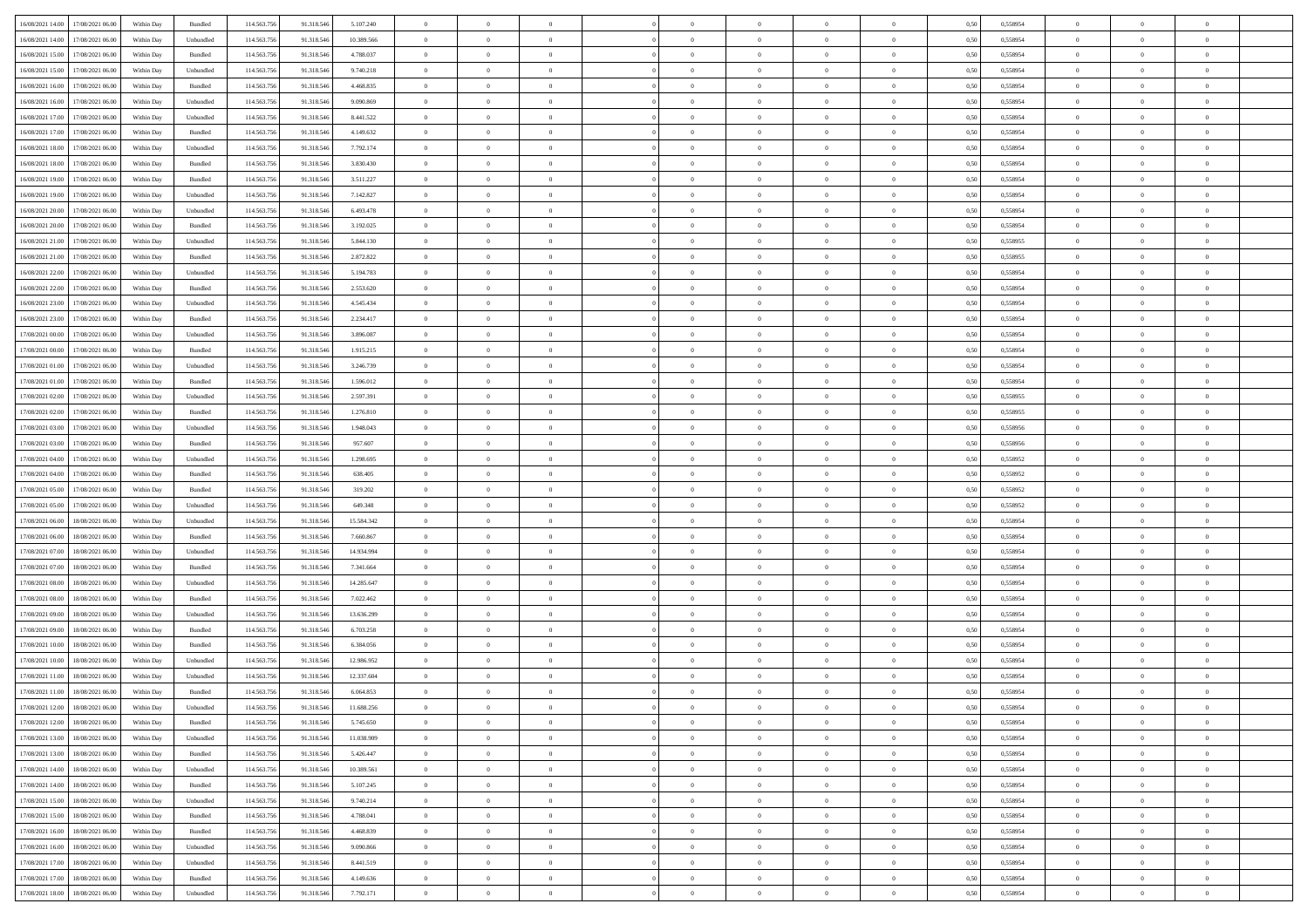| 17/08/2021 18:00 18/08/2021 06:00            | Within Day | Bundled           | 114.563.75  | 91.318.546 | 3.830.433  | $\overline{0}$ | $\overline{0}$ |                | $\overline{0}$ | $\theta$       |                | $\theta$       | 0,50 | 0,558954 | $\theta$       | $\theta$       | $\overline{0}$ |  |
|----------------------------------------------|------------|-------------------|-------------|------------|------------|----------------|----------------|----------------|----------------|----------------|----------------|----------------|------|----------|----------------|----------------|----------------|--|
| 17/08/2021 19:00<br>18/08/2021 06:00         | Within Day | Unbundled         | 114.563.75  | 91.318.54  | 7.142.823  | $\bf{0}$       | $\bf{0}$       | $\bf{0}$       | $\overline{0}$ | $\overline{0}$ | $\overline{0}$ | $\bf{0}$       | 0,50 | 0,558954 | $\,$ 0 $\,$    | $\bf{0}$       | $\overline{0}$ |  |
| 17/08/2021 19:00<br>18/08/2021 06:00         | Within Day | Bundled           | 114,563,75  | 91.318.546 | 3.511.230  | $\overline{0}$ | $\bf{0}$       | $\overline{0}$ | $\bf{0}$       | $\bf{0}$       | $\overline{0}$ | $\bf{0}$       | 0.50 | 0.558954 | $\bf{0}$       | $\overline{0}$ | $\overline{0}$ |  |
| 17/08/2021 20:00<br>18/08/2021 06:00         | Within Day | Unbundled         | 114.563.75  | 91.318.546 | 6.493.476  | $\overline{0}$ | $\overline{0}$ | $\overline{0}$ | $\theta$       | $\theta$       | $\overline{0}$ | $\bf{0}$       | 0,50 | 0,558954 | $\theta$       | $\theta$       | $\overline{0}$ |  |
| 17/08/2021 20:00<br>18/08/2021 06:00         | Within Day | Bundled           | 114.563.75  | 91.318.54  | 3.192.028  | $\bf{0}$       | $\overline{0}$ | $\bf{0}$       | $\overline{0}$ | $\theta$       | $\overline{0}$ | $\bf{0}$       | 0,50 | 0,558954 | $\,$ 0 $\,$    | $\bf{0}$       | $\overline{0}$ |  |
|                                              |            |                   |             |            |            |                |                |                |                |                |                |                |      |          |                |                |                |  |
| 17/08/2021 21:00<br>18/08/2021 06:00         | Within Day | Unbundled         | 114,563,75  | 91.318.54  | 5.844.128  | $\overline{0}$ | $\overline{0}$ | $\overline{0}$ | $\bf{0}$       | $\overline{0}$ | $\theta$       | $\bf{0}$       | 0.50 | 0.558955 | $\,$ 0 $\,$    | $\theta$       | $\overline{0}$ |  |
| 17/08/2021 21:00<br>18/08/2021 06:00         | Within Day | Bundled           | 114.563.75  | 91.318.546 | 2.872.824  | $\overline{0}$ | $\overline{0}$ | $\overline{0}$ | $\overline{0}$ | $\overline{0}$ | $\overline{0}$ | $\bf{0}$       | 0,50 | 0,558955 | $\,$ 0 $\,$    | $\theta$       | $\overline{0}$ |  |
| 17/08/2021 22:00<br>18/08/2021 06:00         | Within Day | Unbundled         | 114.563.75  | 91.318.54  | 5.194.781  | $\bf{0}$       | $\bf{0}$       | $\bf{0}$       | $\overline{0}$ | $\overline{0}$ | $\overline{0}$ | $\bf{0}$       | 0,50 | 0,558954 | $\,$ 0 $\,$    | $\bf{0}$       | $\overline{0}$ |  |
| 17/08/2021 22:00<br>18/08/2021 06:00         | Within Day | Bundled           | 114,563,75  | 91.318.54  | 2.553.622  | $\overline{0}$ | $\bf{0}$       | $\overline{0}$ | $\bf{0}$       | $\overline{0}$ | $\overline{0}$ | $\bf{0}$       | 0.50 | 0.558954 | $\bf{0}$       | $\overline{0}$ | $\overline{0}$ |  |
| 17/08/2021 23:00<br>18/08/2021 06:00         | Within Day | Unbundled         | 114.563.756 | 91.318.546 | 4.545.433  | $\overline{0}$ | $\bf{0}$       | $\overline{0}$ | $\overline{0}$ | $\overline{0}$ | $\overline{0}$ | $\bf{0}$       | 0,50 | 0,558954 | $\,$ 0 $\,$    | $\bf{0}$       | $\overline{0}$ |  |
| 17/08/2021 23:00<br>18/08/2021 06:00         | Within Day | Bundled           | 114.563.75  | 91.318.546 | 2.234.419  | $\bf{0}$       | $\overline{0}$ | $\bf{0}$       | $\bf{0}$       | $\bf{0}$       | $\overline{0}$ | $\bf{0}$       | 0,50 | 0,558954 | $\,$ 0 $\,$    | $\bf{0}$       | $\overline{0}$ |  |
| 18/08/2021 00:00<br>18/08/2021 06:00         | Within Day | Unbundled         | 114,563,75  | 91.318.546 | 3.896.085  | $\overline{0}$ | $\bf{0}$       | $\overline{0}$ | $\overline{0}$ | $\bf{0}$       | $\overline{0}$ | $\bf{0}$       | 0.50 | 0.558954 | $\bf{0}$       | $\overline{0}$ | $\overline{0}$ |  |
| 18/08/2021 00:00<br>18/08/2021 06:00         |            |                   | 114.563.75  |            |            | $\overline{0}$ | $\overline{0}$ | $\overline{0}$ | $\theta$       | $\theta$       | $\overline{0}$ | $\bf{0}$       |      |          | $\,$ 0 $\,$    | $\theta$       | $\overline{0}$ |  |
|                                              | Within Day | Bundled           |             | 91.318.546 | 1.915.216  |                |                |                |                |                |                |                | 0,50 | 0,558954 |                |                |                |  |
| 18/08/2021 01:00<br>18/08/2021 06:00         | Within Day | Unbundled         | 114.563.75  | 91.318.54  | 3.246.738  | $\bf{0}$       | $\overline{0}$ | $\bf{0}$       | $\overline{0}$ | $\theta$       | $\overline{0}$ | $\bf{0}$       | 0,50 | 0,558954 | $\,$ 0 $\,$    | $\bf{0}$       | $\overline{0}$ |  |
| 18/08/2021 01:00<br>18/08/2021 06:00         | Within Day | Bundled           | 114,563,75  | 91.318.546 | 1.596.013  | $\overline{0}$ | $\overline{0}$ | $\overline{0}$ | $\bf{0}$       | $\overline{0}$ | $\Omega$       | $\bf{0}$       | 0.50 | 0.558954 | $\,$ 0 $\,$    | $\theta$       | $\overline{0}$ |  |
| 18/08/2021 02:00<br>18/08/2021 06:00         | Within Day | Bundled           | 114.563.75  | 91.318.546 | 1.276.811  | $\overline{0}$ | $\overline{0}$ | $\overline{0}$ | $\overline{0}$ | $\overline{0}$ | $\overline{0}$ | $\bf{0}$       | 0,50 | 0,558955 | $\theta$       | $\theta$       | $\overline{0}$ |  |
| 18/08/2021 02:00<br>18/08/2021 06:00         | Within Day | Unbundled         | 114.563.75  | 91.318.54  | 2.597.390  | $\bf{0}$       | $\overline{0}$ | $\bf{0}$       | $\overline{0}$ | $\theta$       | $\overline{0}$ | $\bf{0}$       | 0,50 | 0,558955 | $\,$ 0 $\,$    | $\bf{0}$       | $\overline{0}$ |  |
| 18/08/2021 03:00<br>18/08/2021 06:00         | Within Day | Unbundled         | 114,563,75  | 91.318.54  | 1.948.043  | $\overline{0}$ | $\bf{0}$       | $\overline{0}$ | $\bf{0}$       | $\overline{0}$ | $\overline{0}$ | $\bf{0}$       | 0.50 | 0.558956 | $\bf{0}$       | $\overline{0}$ | $\overline{0}$ |  |
| 18/08/2021 03:00<br>18/08/2021 06:00         | Within Day | Bundled           | 114.563.75  | 91.318.546 | 957.607    | $\overline{0}$ | $\bf{0}$       | $\overline{0}$ | $\overline{0}$ | $\overline{0}$ | $\overline{0}$ | $\bf{0}$       | 0,50 | 0,558956 | $\,$ 0 $\,$    | $\bf{0}$       | $\overline{0}$ |  |
| 18/08/2021 04:00<br>18/08/2021 06:00         | Within Day | Unbundled         | 114.563.75  | 91.318.54  | 1.298.695  | $\bf{0}$       | $\bf{0}$       | $\bf{0}$       | $\bf{0}$       | $\overline{0}$ | $\overline{0}$ | $\bf{0}$       | 0,50 | 0,558952 | $\,$ 0 $\,$    | $\bf{0}$       | $\overline{0}$ |  |
|                                              |            |                   |             |            |            |                |                |                |                |                |                |                |      |          |                |                |                |  |
| 18/08/2021 04:00<br>18/08/2021 06:00         | Within Day | Bundled           | 114,563,75  | 91.318.546 | 638.405    | $\overline{0}$ | $\bf{0}$       | $\overline{0}$ | $\overline{0}$ | $\bf{0}$       | $\overline{0}$ | $\bf{0}$       | 0.50 | 0.558952 | $\bf{0}$       | $\overline{0}$ | $\overline{0}$ |  |
| 18/08/2021 05:00<br>18/08/2021 06:00         | Within Day | Unbundled         | 114.563.75  | 91.318.546 | 649.348    | $\overline{0}$ | $\overline{0}$ | $\overline{0}$ | $\theta$       | $\theta$       | $\overline{0}$ | $\bf{0}$       | 0,50 | 0,558952 | $\theta$       | $\theta$       | $\overline{0}$ |  |
| 18/08/2021 05:00<br>18/08/2021 06:00         | Within Day | Bundled           | 114.563.75  | 91.318.54  | 319.202    | $\bf{0}$       | $\overline{0}$ | $\bf{0}$       | $\bf{0}$       | $\,$ 0 $\,$    | $\overline{0}$ | $\bf{0}$       | 0,50 | 0,558952 | $\,$ 0 $\,$    | $\bf{0}$       | $\overline{0}$ |  |
| 18/08/2021 06:00<br>19/08/2021 06:00         | Within Day | Unbundled         | 114,563,75  | 91.318.54  | 15,306,976 | $\overline{0}$ | $\overline{0}$ | $\overline{0}$ | $\overline{0}$ | $\overline{0}$ | $\Omega$       | $\bf{0}$       | 0.50 | 0.558954 | $\,$ 0 $\,$    | $\theta$       | $\overline{0}$ |  |
| 18/08/2021 06:00<br>19/08/2021 06:00         | Within Day | Bundled           | 114.563.75  | 91.318.546 | 7.938.232  | $\overline{0}$ | $\overline{0}$ | $\overline{0}$ | $\overline{0}$ | $\overline{0}$ | $\overline{0}$ | $\bf{0}$       | 0,50 | 0,558954 | $\,$ 0 $\,$    | $\theta$       | $\overline{0}$ |  |
| 18/08/2021 07:00<br>19/08/2021 06:00         | Within Day | Unbundled         | 114.563.75  | 91.318.54  | 14.669.186 | $\bf{0}$       | $\overline{0}$ | $\bf{0}$       | $\overline{0}$ | $\bf{0}$       | $\overline{0}$ | $\bf{0}$       | 0,50 | 0,558954 | $\,$ 0 $\,$    | $\bf{0}$       | $\overline{0}$ |  |
| 18/08/2021 07:00<br>19/08/2021 06:00         | Within Day | Bundled           | 114,563,75  | 91.318.546 | 7.607.472  | $\overline{0}$ | $\bf{0}$       | $\overline{0}$ | $\bf{0}$       | $\overline{0}$ | $\overline{0}$ | $\bf{0}$       | 0.50 | 0.558954 | $\bf{0}$       | $\overline{0}$ | $\overline{0}$ |  |
| 18/08/2021 08:00<br>19/08/2021 06:00         | Within Day | Unbundled         | 114.563.75  | 91.318.546 | 14.031.395 | $\overline{0}$ | $\bf{0}$       | $\overline{0}$ | $\overline{0}$ | $\overline{0}$ | $\overline{0}$ | $\bf{0}$       | 0,50 | 0,558954 | $\theta$       | $\theta$       | $\overline{0}$ |  |
|                                              |            |                   |             |            |            |                |                |                |                |                |                |                |      |          |                |                |                |  |
| 18/08/2021 08:00<br>19/08/2021 06:00         | Within Day | Bundled           | 114.563.75  | 91.318.546 | 7.276.712  | $\bf{0}$       | $\bf{0}$       | $\bf{0}$       | $\bf{0}$       | $\overline{0}$ | $\overline{0}$ | $\bf{0}$       | 0,50 | 0,558954 | $\,$ 0 $\,$    | $\bf{0}$       | $\overline{0}$ |  |
| 18/08/2021 09:00<br>19/08/2021 06:00         | Within Day | Unbundled         | 114,563,75  | 91.318.546 | 13.393.604 | $\overline{0}$ | $\bf{0}$       | $\overline{0}$ | $\overline{0}$ | $\bf{0}$       | $\overline{0}$ | $\bf{0}$       | 0.50 | 0.558954 | $\bf{0}$       | $\overline{0}$ | $\overline{0}$ |  |
| 18/08/2021 09:00<br>19/08/2021 06:00         | Within Day | Bundled           | 114.563.75  | 91.318.546 | 6.945.953  | $\overline{0}$ | $\overline{0}$ | $\overline{0}$ | $\overline{0}$ | $\overline{0}$ | $\overline{0}$ | $\bf{0}$       | 0.50 | 0.558954 | $\theta$       | $\theta$       | $\overline{0}$ |  |
| 18/08/2021 10:00<br>19/08/2021 06:00         | Within Day | Unbundled         | 114.563.75  | 91.318.54  | 12.755.813 | $\bf{0}$       | $\overline{0}$ | $\bf{0}$       | $\bf{0}$       | $\overline{0}$ | $\overline{0}$ | $\bf{0}$       | 0,50 | 0,558954 | $\,$ 0 $\,$    | $\bf{0}$       | $\overline{0}$ |  |
| 18/08/2021 10:00<br>19/08/2021 06:00         | Within Day | Bundled           | 114,563,75  | 91.318.546 | 6.615.193  | $\overline{0}$ | $\bf{0}$       | $\overline{0}$ | $\bf{0}$       | $\overline{0}$ | $\Omega$       | $\bf{0}$       | 0.50 | 0.558954 | $\,$ 0 $\,$    | $\theta$       | $\overline{0}$ |  |
| 18/08/2021 11:00<br>19/08/2021 06:00         | Within Dav | Unbundled         | 114.563.75  | 91.318.546 | 12.118.023 | $\overline{0}$ | $\overline{0}$ | $\overline{0}$ | $\overline{0}$ | $\theta$       | $\overline{0}$ | $\bf{0}$       | 0.50 | 0,558954 | $\theta$       | $\theta$       | $\overline{0}$ |  |
| 18/08/2021 11:00<br>19/08/2021 06:00         | Within Day | Bundled           | 114.563.75  | 91.318.546 | 6.284.434  | $\bf{0}$       | $\bf{0}$       | $\bf{0}$       | $\bf{0}$       | $\bf{0}$       | $\overline{0}$ | $\bf{0}$       | 0,50 | 0,558954 | $\,$ 0 $\,$    | $\bf{0}$       | $\overline{0}$ |  |
| 18/08/2021 12:00<br>19/08/2021 06:00         | Within Day | Bundled           | 114,563,75  | 91.318.54  | 5.953.674  | $\overline{0}$ | $\bf{0}$       | $\overline{0}$ | $\bf{0}$       | $\overline{0}$ | $\overline{0}$ | $\bf{0}$       | 0.50 | 0.558954 | $\bf{0}$       | $\overline{0}$ | $\overline{0}$ |  |
| 18/08/2021 12:00<br>19/08/2021 06:00         | Within Dav | Unbundled         | 114.563.75  | 91.318.546 | 11.480.233 | $\overline{0}$ | $\overline{0}$ | $\overline{0}$ | $\overline{0}$ | $\overline{0}$ | $\overline{0}$ | $\bf{0}$       | 0.50 | 0,558954 | $\theta$       | $\theta$       | $\overline{0}$ |  |
|                                              |            |                   |             |            |            |                |                |                |                |                |                |                |      |          |                |                |                |  |
| 18/08/2021 13:00<br>19/08/2021 06:00         | Within Day | Unbundled         | 114.563.75  | 91.318.54  | 10.842.442 | $\bf{0}$       | $\bf{0}$       | $\bf{0}$       | $\bf{0}$       | $\overline{0}$ | $\overline{0}$ | $\bf{0}$       | 0,50 | 0,558954 | $\,$ 0 $\,$    | $\bf{0}$       | $\overline{0}$ |  |
| 18/08/2021 13:00<br>19/08/2021 06:00         | Within Day | Bundled           | 114,563,75  | 91.318.546 | 5.622.914  | $\overline{0}$ | $\bf{0}$       | $\overline{0}$ | $\overline{0}$ | $\bf{0}$       | $\overline{0}$ | $\bf{0}$       | 0.50 | 0.558954 | $\bf{0}$       | $\overline{0}$ | $\overline{0}$ |  |
| 18/08/2021 14:00<br>19/08/2021 06:00         | Within Dav | Unbundled         | 114.563.75  | 91.318.546 | 10.204.651 | $\overline{0}$ | $\overline{0}$ | $\overline{0}$ | $\overline{0}$ | $\overline{0}$ | $\overline{0}$ | $\bf{0}$       | 0.50 | 0.558954 | $\theta$       | $\theta$       | $\overline{0}$ |  |
| 18/08/2021 14:00<br>19/08/2021 06:00         | Within Day | Bundled           | 114.563.75  | 91.318.54  | 5.292.155  | $\bf{0}$       | $\bf{0}$       | $\bf{0}$       | $\bf{0}$       | $\overline{0}$ | $\overline{0}$ | $\bf{0}$       | 0,50 | 0,558954 | $\,$ 0 $\,$    | $\bf{0}$       | $\overline{0}$ |  |
| 18/08/2021 15:00<br>19/08/2021 06:00         | Within Day | Unbundled         | 114,563,75  | 91.318.54  | 9.566.861  | $\overline{0}$ | $\overline{0}$ | $\overline{0}$ | $\bf{0}$       | $\theta$       | $\Omega$       | $\bf{0}$       | 0.50 | 0.558954 | $\bf{0}$       | $\theta$       | $\overline{0}$ |  |
| 18/08/2021 15:00<br>19/08/2021 06:00         | Within Dav | Bundled           | 114.563.75  | 91.318.546 | 4.961.394  | $\overline{0}$ | $\overline{0}$ | $\Omega$       | $\theta$       | $\theta$       | $\Omega$       | $\overline{0}$ | 0.5( | 0,558954 | $\theta$       | $\theta$       | $\overline{0}$ |  |
| 18/08/2021 16:00<br>19/08/2021 06:00         | Within Day | Unbundled         | 114.563.75  | 91.318.546 | 8.929.070  | $\bf{0}$       | $\bf{0}$       | $\bf{0}$       | $\bf{0}$       | $\bf{0}$       | $\overline{0}$ | $\bf{0}$       | 0,50 | 0,558954 | $\,$ 0 $\,$    | $\bf{0}$       | $\overline{0}$ |  |
| $18/08/2021\ 16.00 \qquad 19/08/2021\ 06.00$ | Within Day | Bundled           | 114.563.756 | 91.318.546 | 4.630.635  | $\bf{0}$       | $\Omega$       |                | $\Omega$       |                |                |                | 0,50 | 0.558954 | $\theta$       | $\overline{0}$ |                |  |
|                                              |            |                   |             |            |            |                |                |                |                |                |                |                |      |          |                |                |                |  |
| 18/08/2021 17:00 19/08/2021 06:00            | Within Day | Unbundled         | 114.563.756 | 91.318.546 | 8.291.279  | $\overline{0}$ | $\overline{0}$ | $\Omega$       | $\theta$       | $\overline{0}$ | $\overline{0}$ | $\bf{0}$       | 0,50 | 0,558954 | $\theta$       | $\overline{0}$ | $\overline{0}$ |  |
| 18/08/2021 17:00<br>19/08/2021 06:00         | Within Day | Bundled           | 114.563.75  | 91.318.546 | 4.299.875  | $\overline{0}$ | $\bf{0}$       | $\overline{0}$ | $\overline{0}$ | $\bf{0}$       | $\overline{0}$ | $\bf{0}$       | 0,50 | 0,558954 | $\bf{0}$       | $\overline{0}$ | $\bf{0}$       |  |
| 18/08/2021 18:00 19/08/2021 06:00            | Within Day | Unbundled         | 114,563,756 | 91.318.546 | 7.653.488  | $\overline{0}$ | $\bf{0}$       | $\overline{0}$ | $\overline{0}$ | $\mathbf{0}$   | $\overline{0}$ | $\,$ 0 $\,$    | 0.50 | 0.558954 | $\overline{0}$ | $\bf{0}$       | $\,$ 0 $\,$    |  |
| 18/08/2021 18:00 19/08/2021 06:00            | Within Day | Bundled           | 114.563.756 | 91.318.546 | 3.969.116  | $\overline{0}$ | $\overline{0}$ | $\overline{0}$ | $\overline{0}$ | $\overline{0}$ | $\overline{0}$ | $\bf{0}$       | 0,50 | 0,558954 | $\overline{0}$ | $\theta$       | $\overline{0}$ |  |
| 18/08/2021 19:00<br>19/08/2021 06:00         | Within Day | Unbundled         | 114.563.75  | 91.318.546 | 7.015.698  | $\overline{0}$ | $\bf{0}$       | $\overline{0}$ | $\overline{0}$ | $\bf{0}$       | $\overline{0}$ | $\bf{0}$       | 0,50 | 0,558954 | $\bf{0}$       | $\overline{0}$ | $\overline{0}$ |  |
| 18/08/2021 19:00<br>19/08/2021 06:00         | Within Day | Bundled           | 114.563.756 | 91.318.546 | 3.638.356  | $\overline{0}$ | $\bf{0}$       | $\overline{0}$ | $\overline{0}$ | $\bf{0}$       | $\overline{0}$ | $\bf{0}$       | 0.50 | 0.558954 | $\,$ 0 $\,$    | $\overline{0}$ | $\,$ 0         |  |
| 18/08/2021 20:00<br>19/08/2021 06:00         | Within Dav | Unbundled         | 114.563.756 | 91.318.546 | 6.377.907  | $\overline{0}$ | $\overline{0}$ | $\overline{0}$ | $\overline{0}$ | $\overline{0}$ | $\overline{0}$ | $\bf{0}$       | 0.50 | 0,558954 | $\overline{0}$ | $\theta$       | $\overline{0}$ |  |
| 18/08/2021 20:00<br>19/08/2021 06:00         | Within Day | Bundled           | 114.563.75  | 91.318.546 | 3.307.596  | $\overline{0}$ | $\overline{0}$ | $\overline{0}$ | $\overline{0}$ | $\overline{0}$ | $\overline{0}$ | $\bf{0}$       | 0,50 | 0,558954 | $\bf{0}$       | $\overline{0}$ | $\overline{0}$ |  |
|                                              |            |                   |             |            |            |                |                |                |                |                |                |                |      |          |                |                |                |  |
| 18/08/2021 21:00 19/08/2021 06:00            | Within Day | Unbundled         | 114.563.75  | 91.318.546 | 5.740.116  | $\overline{0}$ | $\overline{0}$ | $\overline{0}$ | $\overline{0}$ | $\overline{0}$ | $\overline{0}$ | $\bf{0}$       | 0.50 | 0.558955 | $\mathbf{0}$   | $\bf{0}$       | $\,$ 0         |  |
| 18/08/2021 21:00 19/08/2021 06:00            | Within Dav | Bundled           | 114.563.756 | 91.318.546 | 2.976.837  | $\overline{0}$ | $\overline{0}$ | $\overline{0}$ | $\overline{0}$ | $\overline{0}$ | $\overline{0}$ | $\bf{0}$       | 0,50 | 0,558955 | $\overline{0}$ | $\theta$       | $\overline{0}$ |  |
| 18/08/2021 22:00<br>19/08/2021 06:00         | Within Day | Bundled           | 114.563.75  | 91.318.546 | 2.646.077  | $\overline{0}$ | $\bf{0}$       | $\overline{0}$ | $\bf{0}$       | $\overline{0}$ | $\overline{0}$ | $\bf{0}$       | 0,50 | 0,558954 | $\bf{0}$       | $\overline{0}$ | $\bf{0}$       |  |
| 18/08/2021 22:00 19/08/2021 06:00            | Within Day | ${\sf Unbundred}$ | 114.563.756 | 91.318.546 | 5.102.325  | $\,$ 0 $\,$    | $\bf{0}$       | $\overline{0}$ | $\overline{0}$ | $\,$ 0 $\,$    | $\overline{0}$ | $\bf{0}$       | 0,50 | 0,558954 | $\overline{0}$ | $\,$ 0 $\,$    | $\,$ 0 $\,$    |  |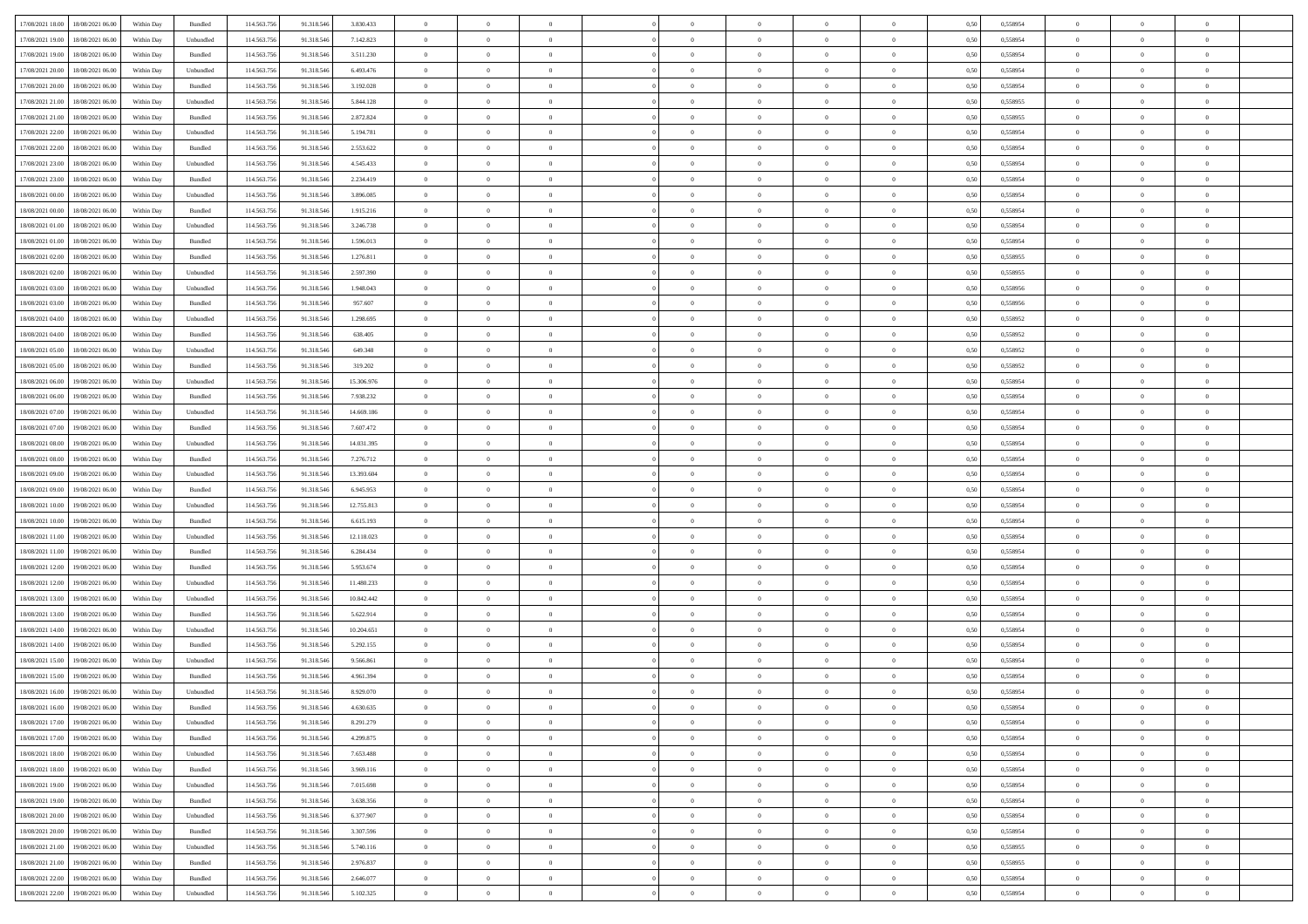| 18/08/2021 23:00 19/08/2021 06:00    | Within Day | Unbundled                   | 114.563.75  | 91.318.546 | 4.464.535  | $\overline{0}$ | $\overline{0}$ |                | $\overline{0}$ | $\theta$       |                | $\theta$       | 0,50 | 0,558954 | $\theta$       | $\theta$       | $\overline{0}$ |  |
|--------------------------------------|------------|-----------------------------|-------------|------------|------------|----------------|----------------|----------------|----------------|----------------|----------------|----------------|------|----------|----------------|----------------|----------------|--|
| 18/08/2021 23:00<br>19/08/2021 06:00 | Within Day | Bundled                     | 114.563.75  | 91.318.54  | 2.315.318  | $\bf{0}$       | $\bf{0}$       | $\bf{0}$       | $\overline{0}$ | $\overline{0}$ | $\overline{0}$ | $\bf{0}$       | 0,50 | 0,558954 | $\,$ 0 $\,$    | $\bf{0}$       | $\overline{0}$ |  |
| 19/08/2021 00:00<br>19/08/2021 06:00 | Within Day | Unbundled                   | 114,563,75  | 91.318.546 | 3.826.744  | $\overline{0}$ | $\bf{0}$       | $\overline{0}$ | $\bf{0}$       | $\bf{0}$       | $\overline{0}$ | $\bf{0}$       | 0.50 | 0.558954 | $\bf{0}$       | $\overline{0}$ | $\overline{0}$ |  |
| 19/08/2021 00:00<br>19/08/2021 06:00 |            |                             | 114.563.75  |            |            | $\overline{0}$ | $\overline{0}$ | $\overline{0}$ | $\theta$       | $\theta$       | $\overline{0}$ |                |      |          | $\theta$       | $\theta$       | $\overline{0}$ |  |
|                                      | Within Day | Bundled                     |             | 91.318.546 | 1.984.558  |                |                |                |                |                |                | $\bf{0}$       | 0,50 | 0,558954 |                |                |                |  |
| 19/08/2021 01:00<br>19/08/2021 06:00 | Within Day | Unbundled                   | 114.563.75  | 91.318.54  | 3.188.953  | $\bf{0}$       | $\overline{0}$ | $\bf{0}$       | $\overline{0}$ | $\theta$       | $\overline{0}$ | $\bf{0}$       | 0,50 | 0,558954 | $\,$ 0 $\,$    | $\bf{0}$       | $\overline{0}$ |  |
| 19/08/2021 01:00<br>19/08/2021 06:00 | Within Day | Bundled                     | 114,563,75  | 91.318.54  | 1.653.797  | $\overline{0}$ | $\overline{0}$ | $\overline{0}$ | $\bf{0}$       | $\overline{0}$ | $\theta$       | $\bf{0}$       | 0.50 | 0.558954 | $\,$ 0 $\,$    | $\theta$       | $\overline{0}$ |  |
| 19/08/2021 02:00<br>19/08/2021 06:00 | Within Day | Unbundled                   | 114.563.75  | 91.318.546 | 2.551.162  | $\overline{0}$ | $\overline{0}$ | $\overline{0}$ | $\overline{0}$ | $\overline{0}$ | $\overline{0}$ | $\bf{0}$       | 0,50 | 0,558955 | $\,$ 0 $\,$    | $\theta$       | $\overline{0}$ |  |
|                                      |            |                             |             |            |            |                |                |                |                |                |                |                |      |          |                |                |                |  |
| 19/08/2021 02:00<br>19/08/2021 06:00 | Within Day | Bundled                     | 114.563.75  | 91.318.54  | 1.323.038  | $\bf{0}$       | $\bf{0}$       | $\bf{0}$       | $\overline{0}$ | $\overline{0}$ | $\overline{0}$ | $\bf{0}$       | 0,50 | 0,558955 | $\,$ 0 $\,$    | $\bf{0}$       | $\overline{0}$ |  |
| 19/08/2021 03:00<br>19/08/2021 06:00 | Within Day | Bundled                     | 114,563,75  | 91.318.54  | 992.278    | $\overline{0}$ | $\bf{0}$       | $\overline{0}$ | $\bf{0}$       | $\overline{0}$ | $\overline{0}$ | $\bf{0}$       | 0.50 | 0.558956 | $\bf{0}$       | $\overline{0}$ | $\overline{0}$ |  |
| 19/08/2021 03:00<br>19/08/2021 06:00 | Within Day | Unbundled                   | 114.563.756 | 91.318.546 | 1.913.372  | $\bf{0}$       | $\bf{0}$       | $\overline{0}$ | $\overline{0}$ | $\overline{0}$ | $\overline{0}$ | $\bf{0}$       | 0,50 | 0,558956 | $\,$ 0 $\,$    | $\bf{0}$       | $\overline{0}$ |  |
| 19/08/2021 04:00<br>19/08/2021 06:00 | Within Day | Unbundled                   | 114.563.75  | 91.318.546 | 1.275.581  | $\bf{0}$       | $\overline{0}$ | $\bf{0}$       | $\bf{0}$       | $\bf{0}$       | $\overline{0}$ | $\bf{0}$       | 0,50 | 0,558952 | $\,$ 0 $\,$    | $\bf{0}$       | $\overline{0}$ |  |
|                                      |            |                             |             |            |            |                |                |                |                |                |                |                |      |          |                |                |                |  |
| 19/08/2021 04:00<br>19/08/2021 06:00 | Within Day | Bundled                     | 114,563,75  | 91.318.546 | 661.519    | $\overline{0}$ | $\bf{0}$       | $\overline{0}$ | $\overline{0}$ | $\bf{0}$       | $\overline{0}$ | $\bf{0}$       | 0.50 | 0.558952 | $\bf{0}$       | $\overline{0}$ | $\overline{0}$ |  |
| 19/08/2021 05:00<br>19/08/2021 06:00 | Within Day | Unbundled                   | 114.563.75  | 91.318.546 | 637.790    | $\overline{0}$ | $\overline{0}$ | $\overline{0}$ | $\theta$       | $\theta$       | $\overline{0}$ | $\bf{0}$       | 0,50 | 0,558952 | $\,$ 0 $\,$    | $\theta$       | $\overline{0}$ |  |
| 19/08/2021 05:00<br>19/08/2021 06:00 | Within Day | Bundled                     | 114.563.75  | 91.318.54  | 330.759    | $\bf{0}$       | $\overline{0}$ | $\bf{0}$       | $\overline{0}$ | $\theta$       | $\overline{0}$ | $\bf{0}$       | 0,50 | 0,558952 | $\,$ 0 $\,$    | $\bf{0}$       | $\overline{0}$ |  |
|                                      |            |                             |             |            |            |                |                |                |                |                |                |                |      |          |                |                |                |  |
| 19/08/2021 06:00<br>20/08/2021 06:00 | Within Day | Unbundled                   | 114,563,75  | 91.318.535 | 20.612.750 | $\overline{0}$ | $\bf{0}$       | $\overline{0}$ | $\bf{0}$       | $\overline{0}$ | $\Omega$       | $\bf{0}$       | 0.50 | 0.558954 | $\,$ 0 $\,$    | $\theta$       | $\overline{0}$ |  |
| 19/08/2021 06:00<br>20/08/2021 06:00 | Within Day | Bundled                     | 114.563.75  | 91.318.535 | 2.632.470  | $\overline{0}$ | $\overline{0}$ | $\overline{0}$ | $\overline{0}$ | $\overline{0}$ | $\overline{0}$ | $\bf{0}$       | 0,50 | 0,558954 | $\theta$       | $\theta$       | $\overline{0}$ |  |
| 19/08/2021 07:00<br>20/08/2021 06:00 | Within Day | Unbundled                   | 114.563.75  | 91.318.53  | 19.753.886 | $\bf{0}$       | $\bf{0}$       | $\bf{0}$       | $\overline{0}$ | $\theta$       | $\overline{0}$ | $\bf{0}$       | 0,50 | 0,558954 | $\,$ 0 $\,$    | $\bf{0}$       | $\overline{0}$ |  |
| 19/08/2021 07:00<br>20/08/2021 06:00 | Within Day | Bundled                     | 114,563,75  | 91.318.53  | 2.522.785  | $\overline{0}$ | $\bf{0}$       | $\overline{0}$ | $\bf{0}$       | $\overline{0}$ | $\overline{0}$ | $\bf{0}$       | 0.50 | 0.558954 | $\bf{0}$       | $\overline{0}$ | $\overline{0}$ |  |
| 19/08/2021 08:00<br>20/08/2021 06:00 | Within Day | Unbundled                   | 114.563.75  | 91.318.535 | 18.895.020 | $\bf{0}$       | $\bf{0}$       | $\overline{0}$ | $\overline{0}$ | $\overline{0}$ | $\overline{0}$ | $\bf{0}$       | 0,50 | 0,558954 | $\,$ 0 $\,$    | $\bf{0}$       | $\overline{0}$ |  |
|                                      |            |                             |             |            |            |                |                |                |                |                |                |                |      |          |                |                |                |  |
| 19/08/2021 08:00<br>20/08/2021 06:00 | Within Day | Bundled                     | 114.563.75  | 91.318.53  | 2.413.098  | $\bf{0}$       | $\bf{0}$       | $\bf{0}$       | $\bf{0}$       | $\overline{0}$ | $\overline{0}$ | $\bf{0}$       | 0,50 | 0,558954 | $\,$ 0 $\,$    | $\bf{0}$       | $\overline{0}$ |  |
| 19/08/2021 09:00<br>20/08/2021 06:00 | Within Day | Bundled                     | 114.563.75  | 91.318.535 | 2.303.412  | $\overline{0}$ | $\bf{0}$       | $\overline{0}$ | $\overline{0}$ | $\bf{0}$       | $\overline{0}$ | $\bf{0}$       | 0.50 | 0.558954 | $\bf{0}$       | $\overline{0}$ | $\overline{0}$ |  |
| 19/08/2021 09:00<br>20/08/2021 06:00 | Within Day | Unbundled                   | 114.563.75  | 91.318.535 | 18.036.156 | $\overline{0}$ | $\overline{0}$ | $\overline{0}$ | $\theta$       | $\theta$       | $\overline{0}$ | $\bf{0}$       | 0,50 | 0,558954 | $\theta$       | $\theta$       | $\overline{0}$ |  |
| 19/08/2021 10:00<br>20/08/2021 06:00 | Within Day | Unbundled                   | 114.563.75  | 91.318.535 | 17.177.292 | $\bf{0}$       | $\overline{0}$ | $\bf{0}$       | $\bf{0}$       | $\,$ 0 $\,$    | $\overline{0}$ | $\bf{0}$       | 0,50 | 0,558954 | $\,$ 0 $\,$    | $\bf{0}$       | $\overline{0}$ |  |
|                                      |            |                             |             |            |            |                |                |                |                |                |                |                |      |          |                |                |                |  |
| 19/08/2021 10:00<br>20/08/2021 06:00 | Within Day | Bundled                     | 114,563,75  | 91.318.53  | 2.193.725  | $\overline{0}$ | $\bf{0}$       | $\overline{0}$ | $\bf{0}$       | $\overline{0}$ | $\Omega$       | $\bf{0}$       | 0.50 | 0.558954 | $\,$ 0 $\,$    | $\theta$       | $\overline{0}$ |  |
| 19/08/2021 11:00<br>20/08/2021 06:00 | Within Day | Unbundled                   | 114.563.75  | 91.318.535 | 16.318.427 | $\overline{0}$ | $\overline{0}$ | $\overline{0}$ | $\overline{0}$ | $\overline{0}$ | $\overline{0}$ | $\bf{0}$       | 0,50 | 0,558954 | $\,$ 0 $\,$    | $\theta$       | $\overline{0}$ |  |
| 19/08/2021 11:00<br>20/08/2021 06:00 | Within Day | Bundled                     | 114.563.75  | 91.318.53  | 2.084.039  | $\bf{0}$       | $\overline{0}$ | $\bf{0}$       | $\overline{0}$ | $\bf{0}$       | $\overline{0}$ | $\bf{0}$       | 0,50 | 0,558954 | $\,$ 0 $\,$    | $\bf{0}$       | $\overline{0}$ |  |
| 19/08/2021 12:00<br>20/08/2021 06:00 | Within Day | Unbundled                   | 114,563,75  | 91.318.53  | 15.459.562 | $\overline{0}$ | $\bf{0}$       | $\overline{0}$ | $\bf{0}$       | $\overline{0}$ | $\overline{0}$ | $\bf{0}$       | 0.50 | 0.558954 | $\bf{0}$       | $\overline{0}$ | $\overline{0}$ |  |
|                                      |            |                             |             |            |            |                |                |                |                |                |                |                |      |          |                |                |                |  |
| 19/08/2021 12:00<br>20/08/2021 06:00 | Within Day | Bundled                     | 114.563.756 | 91.318.535 | 1.974.352  | $\overline{0}$ | $\bf{0}$       | $\overline{0}$ | $\overline{0}$ | $\overline{0}$ | $\overline{0}$ | $\bf{0}$       | 0,50 | 0,558954 | $\,$ 0 $\,$    | $\theta$       | $\overline{0}$ |  |
| 19/08/2021 13:00<br>20/08/2021 06:00 | Within Day | Unbundled                   | 114.563.75  | 91.318.535 | 14.600.698 | $\bf{0}$       | $\bf{0}$       | $\bf{0}$       | $\bf{0}$       | $\overline{0}$ | $\overline{0}$ | $\bf{0}$       | 0,50 | 0,558954 | $\,$ 0 $\,$    | $\bf{0}$       | $\overline{0}$ |  |
| 19/08/2021 13:00<br>20/08/2021 06:00 | Within Day | Bundled                     | 114,563,75  | 91.318.535 | 1.864,666  | $\overline{0}$ | $\bf{0}$       | $\overline{0}$ | $\overline{0}$ | $\bf{0}$       | $\overline{0}$ | $\bf{0}$       | 0.50 | 0.558954 | $\bf{0}$       | $\overline{0}$ | $\overline{0}$ |  |
| 19/08/2021 14:00<br>20/08/2021 06:00 | Within Day | Unbundled                   | 114.563.75  | 91.318.535 | 13.741.833 | $\overline{0}$ | $\overline{0}$ | $\overline{0}$ | $\overline{0}$ | $\overline{0}$ | $\overline{0}$ | $\bf{0}$       | 0.50 | 0.558954 | $\theta$       | $\theta$       | $\overline{0}$ |  |
|                                      |            |                             |             |            |            |                |                |                |                |                |                |                |      |          |                |                |                |  |
| 19/08/2021 14:00<br>20/08/2021 06:00 | Within Day | Bundled                     | 114.563.75  | 91.318.53  | 1.754.981  | $\bf{0}$       | $\overline{0}$ | $\bf{0}$       | $\bf{0}$       | $\,$ 0 $\,$    | $\overline{0}$ | $\bf{0}$       | 0,50 | 0,558954 | $\,$ 0 $\,$    | $\bf{0}$       | $\overline{0}$ |  |
| 19/08/2021 15:00<br>20/08/2021 06:00 | Within Day | Unbundled                   | 114,563,75  | 91.318.53  | 12.882.969 | $\overline{0}$ | $\bf{0}$       | $\overline{0}$ | $\bf{0}$       | $\overline{0}$ | $\Omega$       | $\bf{0}$       | 0.50 | 0.558954 | $\,$ 0 $\,$    | $\theta$       | $\overline{0}$ |  |
| 19/08/2021 15:00<br>20/08/2021 06:00 | Within Dav | Bundled                     | 114.563.75  | 91.318.535 | 1.645.294  | $\overline{0}$ | $\overline{0}$ | $\overline{0}$ | $\overline{0}$ | $\theta$       | $\overline{0}$ | $\bf{0}$       | 0.50 | 0,558954 | $\theta$       | $\theta$       | $\overline{0}$ |  |
| 19/08/2021 16:00<br>20/08/2021 06:00 | Within Day | Unbundled                   | 114.563.75  | 91.318.53  | 12.024.103 | $\bf{0}$       | $\bf{0}$       | $\bf{0}$       | $\bf{0}$       | $\bf{0}$       | $\overline{0}$ | $\bf{0}$       | 0,50 | 0,558954 | $\,$ 0 $\,$    | $\bf{0}$       | $\overline{0}$ |  |
| 19/08/2021 16:00<br>20/08/2021 06:00 | Within Day | Bundled                     | 114,563,75  | 91.318.53  | 1.535.608  | $\overline{0}$ | $\bf{0}$       | $\overline{0}$ | $\bf{0}$       | $\overline{0}$ | $\overline{0}$ | $\bf{0}$       | 0.50 | 0.558954 | $\bf{0}$       | $\overline{0}$ | $\overline{0}$ |  |
|                                      |            |                             |             |            |            |                |                |                |                |                |                |                |      |          |                |                |                |  |
| 19/08/2021 17:00<br>20/08/2021 06:00 | Within Dav | Unbundled                   | 114.563.75  | 91.318.535 | 11.165.239 | $\overline{0}$ | $\overline{0}$ | $\overline{0}$ | $\overline{0}$ | $\overline{0}$ | $\overline{0}$ | $\bf{0}$       | 0.50 | 0,558954 | $\theta$       | $\theta$       | $\overline{0}$ |  |
| 19/08/2021 17:00<br>20/08/2021 06:00 | Within Day | Bundled                     | 114.563.75  | 91.318.535 | 1.425.921  | $\bf{0}$       | $\bf{0}$       | $\bf{0}$       | $\bf{0}$       | $\overline{0}$ | $\overline{0}$ | $\bf{0}$       | 0,50 | 0,558954 | $\,$ 0 $\,$    | $\bf{0}$       | $\overline{0}$ |  |
| 19/08/2021 18:00<br>20/08/2021 06:00 | Within Day | Unbundled                   | 114.563.75  | 91.318.535 | 10.306.375 | $\overline{0}$ | $\bf{0}$       | $\overline{0}$ | $\overline{0}$ | $\bf{0}$       | $\overline{0}$ | $\bf{0}$       | 0.50 | 0.558954 | $\bf{0}$       | $\overline{0}$ | $\overline{0}$ |  |
| 19/08/2021 18:00<br>20/08/2021 06:00 | Within Dav | Bundled                     | 114.563.75  | 91.318.535 | 1.316.235  | $\overline{0}$ | $\overline{0}$ | $\overline{0}$ | $\overline{0}$ | $\theta$       | $\overline{0}$ | $\bf{0}$       | 0.50 | 0.558954 | $\theta$       | $\theta$       | $\overline{0}$ |  |
|                                      |            |                             |             |            |            |                |                |                |                |                |                |                |      |          |                |                |                |  |
| 19/08/2021 19:00<br>20/08/2021 06:00 | Within Day | Bundled                     | 114.563.75  | 91.318.535 | 1.206.548  | $\bf{0}$       | $\bf{0}$       | $\bf{0}$       | $\bf{0}$       | $\overline{0}$ | $\overline{0}$ | $\bf{0}$       | 0,50 | 0,558954 | $\,$ 0 $\,$    | $\bf{0}$       | $\overline{0}$ |  |
| 19/08/2021 19:00<br>20/08/2021 06:00 | Within Day | Unbundled                   | 114,563,75  | 91.318.53  | 9.447.510  | $\overline{0}$ | $\overline{0}$ | $\overline{0}$ | $\bf{0}$       | $\theta$       | $\Omega$       | $\bf{0}$       | 0.50 | 0.558954 | $\bf{0}$       | $\theta$       | $\overline{0}$ |  |
| 19/08/2021 20:00<br>20/08/2021 06:00 | Within Dav | Unbundled                   | 114.563.75  | 91.318.535 | 8.588.645  | $\overline{0}$ | $\overline{0}$ | $\Omega$       | $\overline{0}$ | $\theta$       | $\Omega$       | $\overline{0}$ | 0.5( | 0,558954 | $\theta$       | $\theta$       | $\overline{0}$ |  |
| 19/08/2021 20:00<br>20/08/2021 06:00 | Within Day | Bundled                     | 114.563.75  | 91.318.535 | 1.096.863  | $\bf{0}$       | $\bf{0}$       | $\bf{0}$       | $\bf{0}$       | $\bf{0}$       | $\overline{0}$ | $\bf{0}$       | 0,50 | 0,558954 | $\,$ 0 $\,$    | $\bf{0}$       | $\overline{0}$ |  |
| 19/08/2021 21:00 20/08/2021 06:00    | Within Day |                             |             |            |            |                |                |                | $\Omega$       |                |                |                | 0,50 | 0.558955 |                |                |                |  |
|                                      |            | $\ensuremath{\mathsf{Unb}}$ | 114.563.756 | 91.318.535 | 7.729.781  | $\bf{0}$       | $\theta$       |                |                |                |                |                |      |          | $\theta$       | $\overline{0}$ |                |  |
| 19/08/2021 21:00 20/08/2021 06:00    | Within Day | Bundled                     | 114.563.756 | 91.318.535 | 987.176    | $\overline{0}$ | $\overline{0}$ | $\Omega$       | $\theta$       | $\overline{0}$ | $\overline{0}$ | $\bf{0}$       | 0,50 | 0,558955 | $\theta$       | $\theta$       | $\overline{0}$ |  |
| 19/08/2021 22:00<br>20/08/2021 06:00 | Within Day | Unbundled                   | 114.563.75  | 91.318.535 | 6.870.916  | $\overline{0}$ | $\bf{0}$       | $\overline{0}$ | $\overline{0}$ | $\bf{0}$       | $\overline{0}$ | $\bf{0}$       | 0,50 | 0,558954 | $\bf{0}$       | $\overline{0}$ | $\bf{0}$       |  |
| 19/08/2021 22:00 20/08/2021 06:00    | Within Day | Bundled                     | 114.563.756 | 91.318.535 | 877.490    | $\overline{0}$ | $\overline{0}$ | $\overline{0}$ | $\overline{0}$ | $\mathbf{0}$   | $\overline{0}$ | $\,$ 0 $\,$    | 0.50 | 0.558954 | $\overline{0}$ | $\bf{0}$       | $\,$ 0 $\,$    |  |
| 19/08/2021 23:00 20/08/2021 06:00    | Within Day | Unbundled                   | 114.563.756 | 91.318.535 | 6.012.052  | $\overline{0}$ | $\overline{0}$ | $\overline{0}$ | $\overline{0}$ | $\overline{0}$ | $\overline{0}$ | $\bf{0}$       | 0,50 | 0,558954 | $\overline{0}$ | $\theta$       | $\overline{0}$ |  |
|                                      |            |                             |             |            |            |                |                |                |                |                |                |                |      |          |                |                |                |  |
| 19/08/2021 23:00<br>20/08/2021 06:00 | Within Day | Bundled                     | 114.563.75  | 91.318.535 | 767.804    | $\overline{0}$ | $\bf{0}$       | $\overline{0}$ | $\overline{0}$ | $\bf{0}$       | $\overline{0}$ | $\bf{0}$       | 0,50 | 0,558954 | $\bf{0}$       | $\overline{0}$ | $\overline{0}$ |  |
| 20/08/2021 00:00<br>20/08/2021 06:00 | Within Day | Bundled                     | 114.563.756 | 91.318.535 | 658.117    | $\overline{0}$ | $\bf{0}$       | $\overline{0}$ | $\overline{0}$ | $\bf{0}$       | $\overline{0}$ | $\bf{0}$       | 0.50 | 0.558954 | $\,$ 0 $\,$    | $\overline{0}$ | $\,$ 0         |  |
| 20/08/2021 00:00 20/08/2021 06:00    | Within Dav | Unbundled                   | 114.563.756 | 91.318.535 | 5.153.187  | $\overline{0}$ | $\overline{0}$ | $\overline{0}$ | $\overline{0}$ | $\overline{0}$ | $\overline{0}$ | $\bf{0}$       | 0.50 | 0,558954 | $\overline{0}$ | $\theta$       | $\overline{0}$ |  |
| 20/08/2021 01:00                     |            |                             |             |            |            |                | $\overline{0}$ |                |                | $\overline{0}$ |                |                |      |          | $\bf{0}$       | $\overline{0}$ | $\,$ 0         |  |
| 20/08/2021 06:00                     | Within Day | Unbundled                   | 114.563.75  | 91.318.535 | 4.294.322  | $\overline{0}$ |                | $\overline{0}$ | $\overline{0}$ |                | $\overline{0}$ | $\bf{0}$       | 0,50 | 0,558954 |                |                |                |  |
| 20/08/2021 01:00 20/08/2021 06:00    | Within Day | Bundled                     | 114,563,756 | 91.318.535 | 548,431    | $\overline{0}$ | $\overline{0}$ | $\overline{0}$ | $\overline{0}$ | $\overline{0}$ | $\overline{0}$ | $\bf{0}$       | 0.50 | 0.558954 | $\mathbf{0}$   | $\bf{0}$       | $\,$ 0         |  |
| 20/08/2021 02:00 20/08/2021 06:00    | Within Dav | Unbundled                   | 114.563.756 | 91.318.535 | 3.435.458  | $\overline{0}$ | $\overline{0}$ | $\overline{0}$ | $\overline{0}$ | $\overline{0}$ | $\overline{0}$ | $\bf{0}$       | 0,50 | 0,558955 | $\overline{0}$ | $\theta$       | $\overline{0}$ |  |
| 20/08/2021 02:00<br>20/08/2021 06:00 | Within Day | Bundled                     | 114.563.75  | 91.318.535 | 438.744    | $\overline{0}$ | $\bf{0}$       | $\overline{0}$ | $\overline{0}$ | $\overline{0}$ | $\overline{0}$ | $\bf{0}$       | 0,50 | 0,558955 | $\bf{0}$       | $\overline{0}$ | $\bf{0}$       |  |
|                                      |            |                             |             |            |            |                |                |                |                |                |                |                |      |          |                |                |                |  |
| 20/08/2021 03:00 20/08/2021 06:00    | Within Day | Unbundled                   | 114.563.756 | 91.318.535 | 2.576.594  | $\,$ 0 $\,$    | $\bf{0}$       | $\overline{0}$ | $\overline{0}$ | $\,$ 0 $\,$    | $\overline{0}$ | $\,$ 0 $\,$    | 0,50 | 0,558956 | $\overline{0}$ | $\,$ 0 $\,$    | $\,$ 0 $\,$    |  |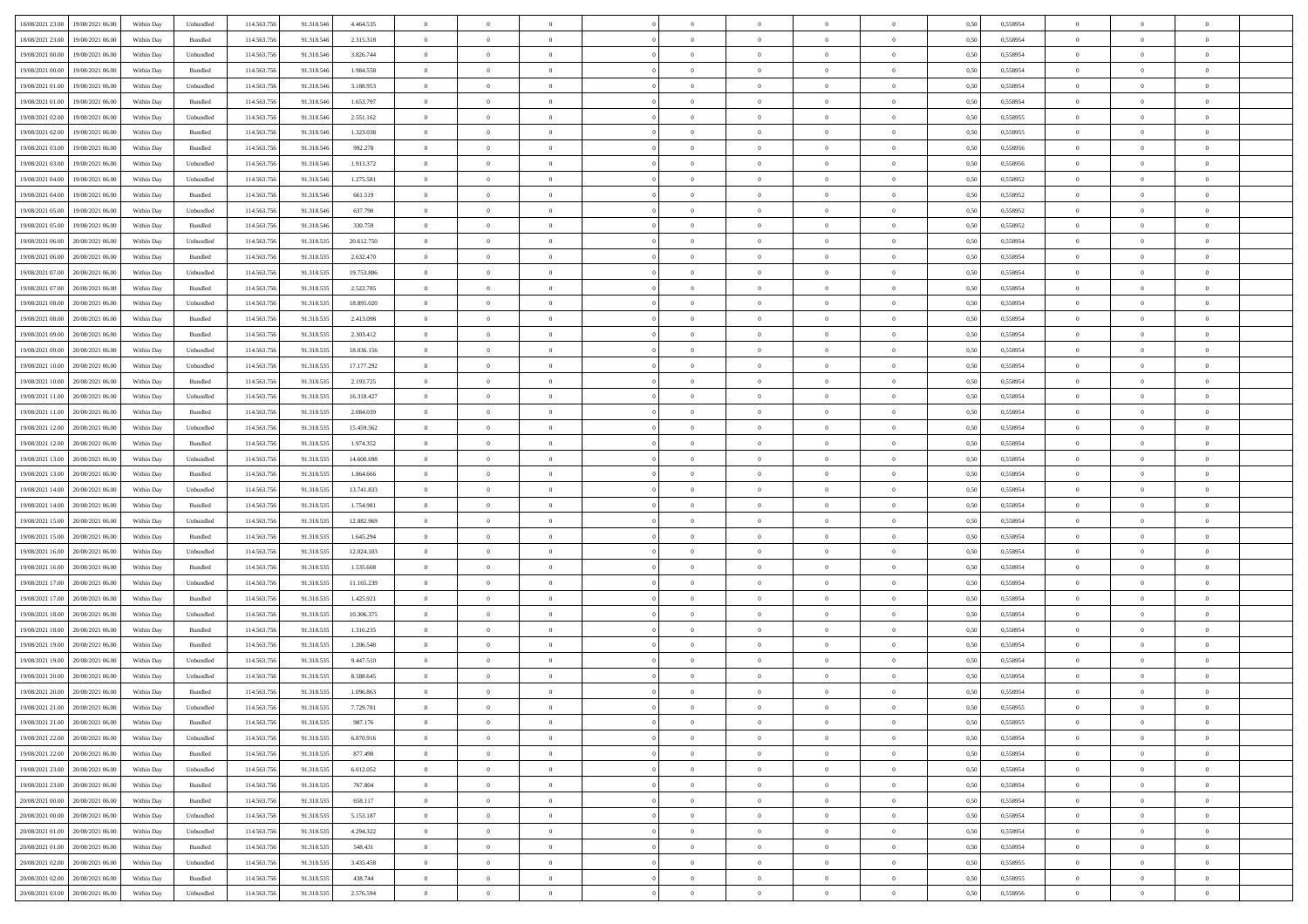| 20/08/2021 03:00 20/08/2021 06:00    | Within Day | Bundled   | 114.563.75  | 91.318.535 | 329.059    | $\overline{0}$ | $\theta$       |                | $\overline{0}$ | $\theta$       |                | $\theta$       | 0,50 | 0,558956 | $\theta$       | $\theta$       | $\overline{0}$ |  |
|--------------------------------------|------------|-----------|-------------|------------|------------|----------------|----------------|----------------|----------------|----------------|----------------|----------------|------|----------|----------------|----------------|----------------|--|
| 20/08/2021 04:00<br>20/08/2021 06:00 | Within Day | Unbundled | 114.563.75  | 91.318.53  | 1.717.728  | $\bf{0}$       | $\bf{0}$       | $\bf{0}$       | $\overline{0}$ | $\overline{0}$ | $\overline{0}$ | $\bf{0}$       | 0,50 | 0,558952 | $\,$ 0 $\,$    | $\bf{0}$       | $\overline{0}$ |  |
| 20/08/2021 04:00<br>20/08/2021 06:00 | Within Day | Bundled   | 114,563,75  | 91.318.535 | 219.372    | $\overline{0}$ | $\bf{0}$       | $\overline{0}$ | $\bf{0}$       | $\bf{0}$       | $\overline{0}$ | $\bf{0}$       | 0.50 | 0.558952 | $\bf{0}$       | $\overline{0}$ | $\overline{0}$ |  |
| 20/08/2021 05:00<br>20/08/2021 06:00 | Within Day | Unbundled | 114.563.75  | 91.318.535 | 858.864    | $\overline{0}$ | $\overline{0}$ | $\overline{0}$ | $\theta$       | $\theta$       | $\overline{0}$ | $\bf{0}$       | 0,50 | 0,558952 | $\theta$       | $\theta$       | $\overline{0}$ |  |
| 20/08/2021 05:00<br>20/08/2021 06:00 | Within Day | Bundled   | 114.563.75  | 91.318.535 | 109.686    | $\bf{0}$       | $\overline{0}$ | $\bf{0}$       | $\overline{0}$ | $\theta$       | $\overline{0}$ | $\bf{0}$       | 0,50 | 0,558952 | $\,$ 0 $\,$    | $\bf{0}$       | $\overline{0}$ |  |
|                                      |            |           |             |            |            |                |                |                |                |                |                |                |      |          |                |                |                |  |
| 20/08/2021 06:00<br>21/08/2021 06:00 | Within Day | Bundled   | 114,563,75  | 91.318.546 | 7.660.867  | $\overline{0}$ | $\overline{0}$ | $\overline{0}$ | $\bf{0}$       | $\overline{0}$ | $\theta$       | $\bf{0}$       | 0.50 | 0.558954 | $\,$ 0 $\,$    | $\theta$       | $\overline{0}$ |  |
| 20/08/2021 06:00<br>21/08/2021 06:00 | Within Day | Unbundled | 114.563.75  | 91.318.546 | 15.584.342 | $\overline{0}$ | $\overline{0}$ | $\overline{0}$ | $\overline{0}$ | $\overline{0}$ | $\overline{0}$ | $\bf{0}$       | 0,50 | 0,558954 | $\theta$       | $\theta$       | $\overline{0}$ |  |
| 20/08/2021 07:00<br>21/08/2021 06:00 | Within Day | Unbundled | 114.563.75  | 91.318.54  | 14.934.994 | $\bf{0}$       | $\bf{0}$       | $\bf{0}$       | $\overline{0}$ | $\overline{0}$ | $\overline{0}$ | $\bf{0}$       | 0,50 | 0,558954 | $\,$ 0 $\,$    | $\bf{0}$       | $\overline{0}$ |  |
| 20/08/2021 07:00<br>21/08/2021 06:00 | Within Day | Bundled   | 114,563,75  | 91.318.54  | 7.341.664  | $\overline{0}$ | $\bf{0}$       | $\overline{0}$ | $\bf{0}$       | $\overline{0}$ | $\overline{0}$ | $\bf{0}$       | 0.50 | 0.558954 | $\bf{0}$       | $\overline{0}$ | $\overline{0}$ |  |
| 20/08/2021 08:00<br>21/08/2021 06:00 | Within Day | Unbundled | 114.563.756 | 91.318.546 | 14.285.647 | $\bf{0}$       | $\bf{0}$       | $\overline{0}$ | $\overline{0}$ | $\overline{0}$ | $\overline{0}$ | $\bf{0}$       | 0,50 | 0,558954 | $\,$ 0 $\,$    | $\bf{0}$       | $\overline{0}$ |  |
| 20/08/2021 08:00<br>21/08/2021 06:00 | Within Day | Bundled   | 114.563.75  | 91.318.546 | 7.022.462  | $\bf{0}$       | $\overline{0}$ | $\bf{0}$       | $\bf{0}$       | $\bf{0}$       | $\overline{0}$ | $\bf{0}$       | 0,50 | 0,558954 | $\,$ 0 $\,$    | $\bf{0}$       | $\overline{0}$ |  |
| 20/08/2021 09:00<br>21/08/2021 06:00 | Within Day | Unbundled | 114,563,75  | 91.318.546 | 13.636.299 | $\overline{0}$ | $\bf{0}$       | $\overline{0}$ | $\overline{0}$ | $\bf{0}$       | $\overline{0}$ | $\bf{0}$       | 0.50 | 0.558954 | $\bf{0}$       | $\overline{0}$ | $\bf{0}$       |  |
|                                      |            |           |             |            |            |                |                |                |                |                |                |                |      |          |                |                |                |  |
| 20/08/2021 09:00<br>21/08/2021 06:00 | Within Day | Bundled   | 114.563.75  | 91.318.546 | 6.703.258  | $\overline{0}$ | $\overline{0}$ | $\overline{0}$ | $\theta$       | $\theta$       | $\overline{0}$ | $\bf{0}$       | 0,50 | 0,558954 | $\,$ 0 $\,$    | $\theta$       | $\overline{0}$ |  |
| 20/08/2021 10:00<br>21/08/2021 06:00 | Within Day | Unbundled | 114.563.75  | 91.318.54  | 12.986.952 | $\bf{0}$       | $\overline{0}$ | $\bf{0}$       | $\overline{0}$ | $\theta$       | $\overline{0}$ | $\bf{0}$       | 0,50 | 0,558954 | $\,$ 0 $\,$    | $\bf{0}$       | $\overline{0}$ |  |
| 20/08/2021 10:00<br>21/08/2021 06:00 | Within Day | Bundled   | 114,563,75  | 91.318.54  | 6.384.056  | $\overline{0}$ | $\overline{0}$ | $\overline{0}$ | $\bf{0}$       | $\overline{0}$ | $\theta$       | $\bf{0}$       | 0.50 | 0.558954 | $\,$ 0 $\,$    | $\theta$       | $\overline{0}$ |  |
| 20/08/2021 11:00<br>21/08/2021 06:00 | Within Day | Unbundled | 114.563.75  | 91.318.546 | 12.337.604 | $\overline{0}$ | $\overline{0}$ | $\overline{0}$ | $\overline{0}$ | $\overline{0}$ | $\overline{0}$ | $\bf{0}$       | 0,50 | 0,558954 | $\theta$       | $\theta$       | $\overline{0}$ |  |
| 20/08/2021 11:00<br>21/08/2021 06:00 | Within Day | Bundled   | 114.563.75  | 91.318.54  | 6.064.853  | $\bf{0}$       | $\overline{0}$ | $\bf{0}$       | $\overline{0}$ | $\bf{0}$       | $\overline{0}$ | $\bf{0}$       | 0,50 | 0,558954 | $\,$ 0 $\,$    | $\bf{0}$       | $\overline{0}$ |  |
| 20/08/2021 12:00<br>21/08/2021 06:00 | Within Day | Unbundled | 114,563,75  | 91.318.54  | 11.688.256 | $\overline{0}$ | $\bf{0}$       | $\overline{0}$ | $\bf{0}$       | $\overline{0}$ | $\overline{0}$ | $\bf{0}$       | 0.50 | 0.558954 | $\bf{0}$       | $\overline{0}$ | $\overline{0}$ |  |
| 20/08/2021 12:00<br>21/08/2021 06:00 | Within Day | Bundled   | 114.563.75  | 91.318.546 | 5.745.650  | $\overline{0}$ | $\bf{0}$       | $\overline{0}$ | $\overline{0}$ | $\overline{0}$ | $\overline{0}$ | $\bf{0}$       | 0,50 | 0,558954 | $\,$ 0 $\,$    | $\bf{0}$       | $\overline{0}$ |  |
|                                      |            |           |             |            |            |                |                |                |                |                |                |                |      |          |                |                |                |  |
| 20/08/2021 13:00<br>21/08/2021 06:00 | Within Day | Unbundled | 114.563.75  | 91.318.54  | 11.038.909 | $\bf{0}$       | $\bf{0}$       | $\bf{0}$       | $\bf{0}$       | $\overline{0}$ | $\overline{0}$ | $\bf{0}$       | 0,50 | 0,558954 | $\,$ 0 $\,$    | $\bf{0}$       | $\overline{0}$ |  |
| 20/08/2021 13:00<br>21/08/2021 06:00 | Within Day | Bundled   | 114,563,75  | 91.318.546 | 5.426.447  | $\overline{0}$ | $\bf{0}$       | $\overline{0}$ | $\overline{0}$ | $\bf{0}$       | $\overline{0}$ | $\bf{0}$       | 0.50 | 0.558954 | $\bf{0}$       | $\overline{0}$ | $\,$ 0         |  |
| 20/08/2021 14:00<br>21/08/2021 06:00 | Within Day | Unbundled | 114.563.75  | 91.318.546 | 10.389.561 | $\overline{0}$ | $\overline{0}$ | $\overline{0}$ | $\theta$       | $\theta$       | $\overline{0}$ | $\bf{0}$       | 0,50 | 0,558954 | $\theta$       | $\theta$       | $\overline{0}$ |  |
| 20/08/2021 14:00<br>21/08/2021 06:00 | Within Day | Bundled   | 114.563.75  | 91.318.54  | 5.107.245  | $\bf{0}$       | $\overline{0}$ | $\bf{0}$       | $\bf{0}$       | $\,$ 0 $\,$    | $\overline{0}$ | $\bf{0}$       | 0,50 | 0,558954 | $\,$ 0 $\,$    | $\bf{0}$       | $\overline{0}$ |  |
| 20/08/2021 15:00<br>21/08/2021 06:00 | Within Day | Unbundled | 114,563,75  | 91.318.54  | 9.740.214  | $\overline{0}$ | $\overline{0}$ | $\overline{0}$ | $\bf{0}$       | $\overline{0}$ | $\theta$       | $\bf{0}$       | 0.50 | 0.558954 | $\,$ 0 $\,$    | $\theta$       | $\overline{0}$ |  |
| 20/08/2021 15:00<br>21/08/2021 06:00 | Within Day | Bundled   | 114.563.75  | 91.318.546 | 4.788.041  | $\overline{0}$ | $\overline{0}$ | $\overline{0}$ | $\overline{0}$ | $\overline{0}$ | $\overline{0}$ | $\bf{0}$       | 0,50 | 0,558954 | $\,$ 0 $\,$    | $\theta$       | $\overline{0}$ |  |
| 20/08/2021 16:00<br>21/08/2021 06:00 | Within Day | Bundled   | 114.563.75  | 91.318.54  | 4.468.839  | $\bf{0}$       | $\overline{0}$ | $\bf{0}$       | $\overline{0}$ | $\bf{0}$       | $\overline{0}$ | $\bf{0}$       | 0,50 | 0,558954 | $\,$ 0 $\,$    | $\bf{0}$       | $\overline{0}$ |  |
| 20/08/2021 16:00<br>21/08/2021 06:00 | Within Day | Unbundled | 114,563,75  | 91.318.546 | 9.090.866  | $\overline{0}$ | $\bf{0}$       | $\overline{0}$ | $\bf{0}$       | $\overline{0}$ | $\overline{0}$ | $\bf{0}$       | 0.50 | 0.558954 | $\bf{0}$       | $\overline{0}$ | $\overline{0}$ |  |
|                                      |            |           |             |            |            |                |                |                |                |                |                |                |      |          |                |                |                |  |
| 20/08/2021 17:00<br>21/08/2021 06:00 | Within Day | Unbundled | 114.563.756 | 91.318.546 | 8.441.519  | $\overline{0}$ | $\bf{0}$       | $\overline{0}$ | $\overline{0}$ | $\overline{0}$ | $\overline{0}$ | $\bf{0}$       | 0,50 | 0,558954 | $\theta$       | $\theta$       | $\overline{0}$ |  |
| 20/08/2021 17:00<br>21/08/2021 06:00 | Within Day | Bundled   | 114.563.75  | 91.318.546 | 4.149.636  | $\bf{0}$       | $\bf{0}$       | $\bf{0}$       | $\bf{0}$       | $\overline{0}$ | $\overline{0}$ | $\bf{0}$       | 0,50 | 0,558954 | $\,$ 0 $\,$    | $\bf{0}$       | $\overline{0}$ |  |
| 20/08/2021 18:00<br>21/08/2021 06:00 | Within Day | Unbundled | 114,563,75  | 91.318.546 | 7.792.171  | $\overline{0}$ | $\bf{0}$       | $\overline{0}$ | $\bf{0}$       | $\bf{0}$       | $\overline{0}$ | $\bf{0}$       | 0.50 | 0.558954 | $\bf{0}$       | $\overline{0}$ | $\bf{0}$       |  |
| 20/08/2021 18:00<br>21/08/2021 06:00 | Within Day | Bundled   | 114.563.75  | 91.318.546 | 3.830.433  | $\overline{0}$ | $\overline{0}$ | $\overline{0}$ | $\overline{0}$ | $\overline{0}$ | $\overline{0}$ | $\bf{0}$       | 0.50 | 0.558954 | $\theta$       | $\theta$       | $\overline{0}$ |  |
| 20/08/2021 19:00<br>21/08/2021 06:00 | Within Day | Unbundled | 114.563.75  | 91.318.54  | 7.142.823  | $\bf{0}$       | $\overline{0}$ | $\bf{0}$       | $\bf{0}$       | $\,$ 0 $\,$    | $\overline{0}$ | $\bf{0}$       | 0,50 | 0,558954 | $\,$ 0 $\,$    | $\bf{0}$       | $\overline{0}$ |  |
| 20/08/2021 19:00<br>21/08/2021 06:00 | Within Day | Bundled   | 114,563,75  | 91.318.546 | 3.511.230  | $\overline{0}$ | $\bf{0}$       | $\overline{0}$ | $\bf{0}$       | $\overline{0}$ | $\Omega$       | $\bf{0}$       | 0.50 | 0.558954 | $\,$ 0 $\,$    | $\theta$       | $\overline{0}$ |  |
| 20/08/2021 20:00<br>21/08/2021 06:00 | Within Dav | Unbundled | 114.563.75  | 91.318.546 | 6.493.476  | $\overline{0}$ | $\overline{0}$ | $\overline{0}$ | $\overline{0}$ | $\theta$       | $\overline{0}$ | $\bf{0}$       | 0.50 | 0,558954 | $\theta$       | $\theta$       | $\overline{0}$ |  |
| 20/08/2021 20:00<br>21/08/2021 06:00 | Within Day | Bundled   | 114.563.75  | 91.318.546 | 3.192.028  | $\bf{0}$       | $\bf{0}$       | $\bf{0}$       | $\bf{0}$       | $\bf{0}$       | $\overline{0}$ | $\bf{0}$       | 0,50 | 0,558954 | $\,$ 0 $\,$    | $\bf{0}$       | $\overline{0}$ |  |
| 21/08/2021 06:00                     |            | Bundled   | 114,563,75  |            |            |                |                |                |                |                | $\overline{0}$ |                |      |          |                |                |                |  |
| 20/08/2021 21:00                     | Within Day |           |             | 91.318.54  | 2.872.824  | $\overline{0}$ | $\bf{0}$       | $\overline{0}$ | $\bf{0}$       | $\overline{0}$ |                | $\bf{0}$       | 0.50 | 0.558955 | $\bf{0}$       | $\overline{0}$ | $\overline{0}$ |  |
| 20/08/2021 21:00<br>21/08/2021 06:00 | Within Dav | Unbundled | 114.563.75  | 91.318.546 | 5.844.128  | $\overline{0}$ | $\overline{0}$ | $\overline{0}$ | $\overline{0}$ | $\overline{0}$ | $\overline{0}$ | $\bf{0}$       | 0.50 | 0,558955 | $\theta$       | $\theta$       | $\overline{0}$ |  |
| 20/08/2021 22:00<br>21/08/2021 06:00 | Within Day | Unbundled | 114.563.75  | 91.318.54  | 5.194.781  | $\bf{0}$       | $\bf{0}$       | $\bf{0}$       | $\bf{0}$       | $\overline{0}$ | $\overline{0}$ | $\bf{0}$       | 0,50 | 0,558954 | $\,$ 0 $\,$    | $\bf{0}$       | $\overline{0}$ |  |
| 20/08/2021 22:00<br>21/08/2021 06:00 | Within Day | Bundled   | 114,563,75  | 91.318.546 | 2.553.622  | $\overline{0}$ | $\bf{0}$       | $\overline{0}$ | $\overline{0}$ | $\bf{0}$       | $\overline{0}$ | $\bf{0}$       | 0.50 | 0.558954 | $\bf{0}$       | $\overline{0}$ | $\overline{0}$ |  |
| 20/08/2021 23:00<br>21/08/2021 06:00 | Within Dav | Unbundled | 114.563.75  | 91.318.546 | 4.545.433  | $\overline{0}$ | $\overline{0}$ | $\overline{0}$ | $\overline{0}$ | $\overline{0}$ | $\overline{0}$ | $\bf{0}$       | 0.50 | 0.558954 | $\theta$       | $\theta$       | $\overline{0}$ |  |
| 20/08/2021 23:00<br>21/08/2021 06:00 | Within Day | Bundled   | 114.563.75  | 91.318.54  | 2.234.419  | $\bf{0}$       | $\bf{0}$       | $\bf{0}$       | $\bf{0}$       | $\overline{0}$ | $\overline{0}$ | $\bf{0}$       | 0,50 | 0,558954 | $\,$ 0 $\,$    | $\bf{0}$       | $\overline{0}$ |  |
| 21/08/2021 00:00<br>21/08/2021 06:00 | Within Day | Unbundled | 114,563,75  | 91.318.54  | 3.896.085  | $\overline{0}$ | $\overline{0}$ | $\overline{0}$ | $\bf{0}$       | $\overline{0}$ | $\Omega$       | $\bf{0}$       | 0.50 | 0.558954 | $\bf{0}$       | $\theta$       | $\overline{0}$ |  |
| 21/08/2021 00:00<br>21/08/2021 06:00 | Within Dav | Bundled   | 114.563.75  | 91.318.546 | 1.915.216  | $\overline{0}$ | $\overline{0}$ | $\Omega$       | $\overline{0}$ | $\theta$       | $\Omega$       | $\overline{0}$ | 0.5( | 0,558954 | $\theta$       | $\theta$       | $\overline{0}$ |  |
| 21/08/2021 01:00<br>21/08/2021 06:00 | Within Day | Unbundled | 114.563.75  | 91.318.546 | 3.246.738  | $\bf{0}$       | $\bf{0}$       | $\bf{0}$       | $\bf{0}$       | $\bf{0}$       | $\overline{0}$ | $\bf{0}$       | 0,50 | 0,558954 | $\overline{0}$ | $\bf{0}$       | $\overline{0}$ |  |
| 21/08/2021 01:00 21/08/2021 06:00    |            | Bundled   |             |            | 1.596.013  |                |                |                | $\Omega$       |                |                |                | 0,50 | 0.558954 |                |                |                |  |
|                                      | Within Day |           | 114.563.756 | 91.318.546 |            | $\bf{0}$       | $\theta$       |                |                |                |                |                |      |          | $\theta$       | $\overline{0}$ |                |  |
| 21/08/2021 02:00 21/08/2021 06:00    | Within Day | Unbundled | 114.563.756 | 91.318.546 | 2.597.390  | $\overline{0}$ | $\overline{0}$ | $\Omega$       | $\theta$       | $\overline{0}$ | $\overline{0}$ | $\bf{0}$       | 0,50 | 0,558955 | $\theta$       | $\theta$       | $\overline{0}$ |  |
| 21/08/2021 02:00<br>21/08/2021 06:00 | Within Day | Bundled   | 114.563.75  | 91.318.546 | 1.276.811  | $\overline{0}$ | $\bf{0}$       | $\overline{0}$ | $\overline{0}$ | $\bf{0}$       | $\overline{0}$ | $\bf{0}$       | 0,50 | 0,558955 | $\bf{0}$       | $\overline{0}$ | $\bf{0}$       |  |
| 21/08/2021 03:00 21/08/2021 06:00    | Within Day | Bundled   | 114,563,756 | 91.318.546 | 957.607    | $\overline{0}$ | $\overline{0}$ | $\overline{0}$ | $\overline{0}$ | $\mathbf{0}$   | $\overline{0}$ | $\,$ 0 $\,$    | 0.50 | 0.558956 | $\overline{0}$ | $\bf{0}$       | $\bf{0}$       |  |
| 21/08/2021 03:00 21/08/2021 06:00    | Within Day | Unbundled | 114.563.756 | 91.318.546 | 1.948.043  | $\overline{0}$ | $\overline{0}$ | $\overline{0}$ | $\overline{0}$ | $\overline{0}$ | $\overline{0}$ | $\bf{0}$       | 0,50 | 0,558956 | $\overline{0}$ | $\theta$       | $\overline{0}$ |  |
| 21/08/2021 04:00<br>21/08/2021 06:00 | Within Day | Unbundled | 114.563.75  | 91.318.546 | 1.298.695  | $\overline{0}$ | $\bf{0}$       | $\overline{0}$ | $\overline{0}$ | $\bf{0}$       | $\overline{0}$ | $\bf{0}$       | 0,50 | 0,558952 | $\bf{0}$       | $\overline{0}$ | $\overline{0}$ |  |
| 21/08/2021 04:00 21/08/2021 06:00    | Within Day | Bundled   | 114.563.756 | 91.318.546 | 638,405    | $\overline{0}$ | $\bf{0}$       | $\overline{0}$ | $\overline{0}$ | $\bf{0}$       | $\overline{0}$ | $\bf{0}$       | 0.50 | 0.558952 | $\,$ 0 $\,$    | $\overline{0}$ | $\,$ 0         |  |
|                                      |            |           |             |            |            |                | $\overline{0}$ |                |                | $\overline{0}$ |                |                |      |          |                | $\theta$       | $\overline{0}$ |  |
| 21/08/2021 05:00 21/08/2021 06:00    | Within Dav | Unbundled | 114.563.756 | 91.318.546 | 649,348    | $\overline{0}$ |                | $\overline{0}$ | $\overline{0}$ |                | $\overline{0}$ | $\bf{0}$       | 0.50 | 0,558952 | $\overline{0}$ |                |                |  |
| 21/08/2021 05:00<br>21/08/2021 06:00 | Within Day | Bundled   | 114.563.75  | 91.318.546 | 319.202    | $\overline{0}$ | $\overline{0}$ | $\overline{0}$ | $\overline{0}$ | $\overline{0}$ | $\overline{0}$ | $\bf{0}$       | 0,50 | 0,558952 | $\bf{0}$       | $\overline{0}$ | $\,$ 0         |  |
| 21/08/2021 06:00 22/08/2021 06:00    | Within Day | Unbundled | 114,563,756 | 91.318.546 | 15.541.701 | $\overline{0}$ | $\overline{0}$ | $\overline{0}$ | $\overline{0}$ | $\overline{0}$ | $\overline{0}$ | $\bf{0}$       | 0.50 | 0.558954 | $\mathbf{0}$   | $\bf{0}$       | $\,$ 0         |  |
| 21/08/2021 06:00 22/08/2021 06:00    | Within Dav | Bundled   | 114.563.756 | 91.318.546 | 7.703.507  | $\overline{0}$ | $\overline{0}$ | $\overline{0}$ | $\overline{0}$ | $\overline{0}$ | $\overline{0}$ | $\bf{0}$       | 0,50 | 0,558954 | $\overline{0}$ | $\theta$       | $\overline{0}$ |  |
| 21/08/2021 07:00<br>22/08/2021 06:00 | Within Day | Unbundled | 114.563.75  | 91.318.546 | 14.894.130 | $\overline{0}$ | $\bf{0}$       | $\overline{0}$ | $\overline{0}$ | $\overline{0}$ | $\overline{0}$ | $\bf{0}$       | 0,50 | 0,558954 | $\bf{0}$       | $\overline{0}$ | $\bf{0}$       |  |
| 21/08/2021 07:00 22/08/2021 06:00    | Within Day | Bundled   | 114.563.756 | 91.318.546 | 7.382.527  | $\,$ 0 $\,$    | $\bf{0}$       | $\overline{0}$ | $\overline{0}$ | $\,$ 0 $\,$    | $\overline{0}$ | $\,$ 0 $\,$    | 0,50 | 0,558954 | $\overline{0}$ | $\,$ 0 $\,$    | $\,$ 0 $\,$    |  |
|                                      |            |           |             |            |            |                |                |                |                |                |                |                |      |          |                |                |                |  |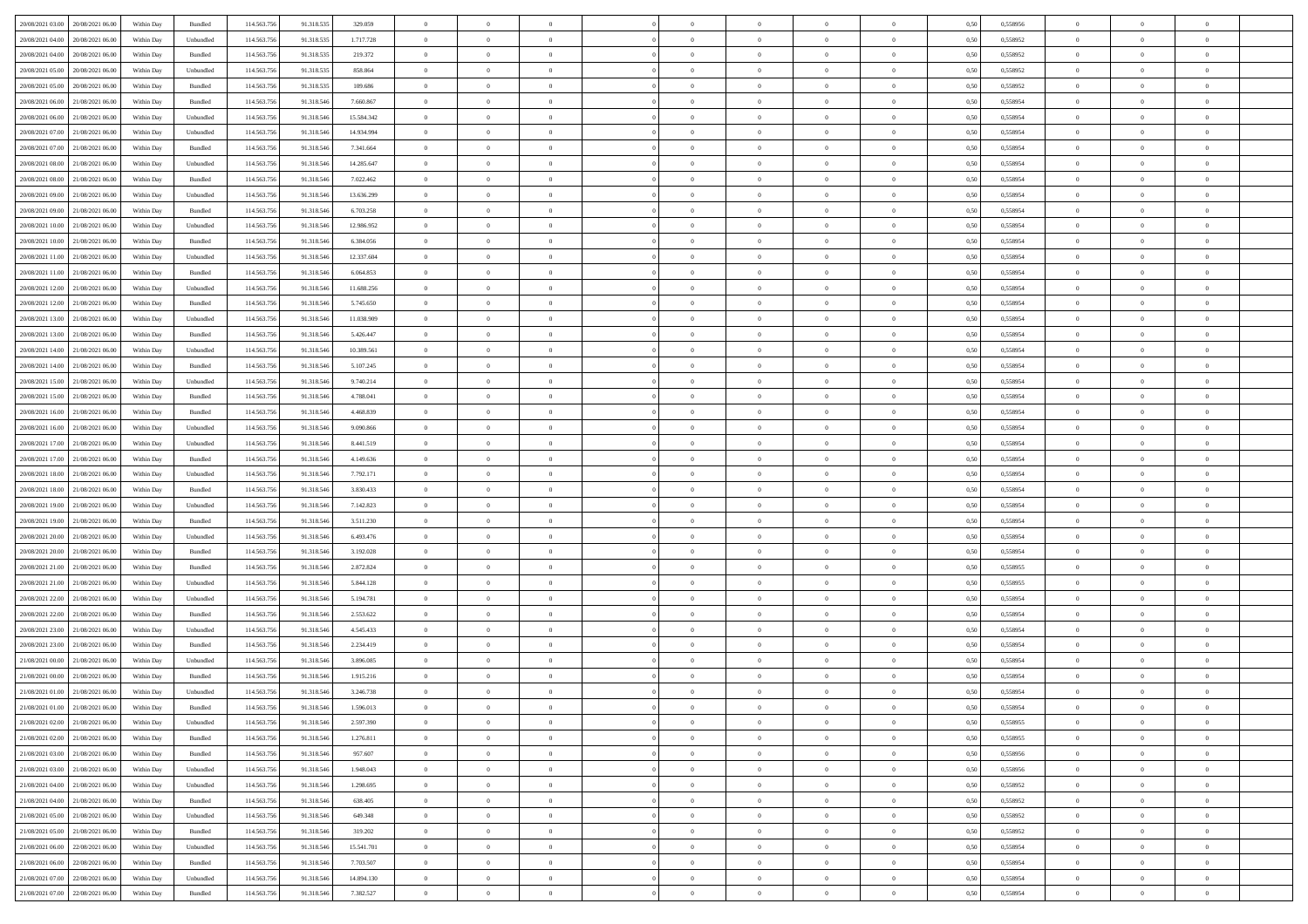| 21/08/2021 08:00 22/08/2021 06:00                                         | Within Day               | Unbundled                    | 114.563.756               | 91.318.546               | 14.246.559              | $\overline{0}$                   | $\overline{0}$       |                                  | $\overline{0}$             | $\theta$                      |                                  | $\theta$             | 0,50         | 0,558954             | $\theta$                   | $\theta$                   | $\overline{0}$          |  |
|---------------------------------------------------------------------------|--------------------------|------------------------------|---------------------------|--------------------------|-------------------------|----------------------------------|----------------------|----------------------------------|----------------------------|-------------------------------|----------------------------------|----------------------|--------------|----------------------|----------------------------|----------------------------|-------------------------|--|
| 21/08/2021 08:00<br>22/08/2021 06:00                                      | Within Day               | Bundled                      | 114.563.75                | 91.318.54                | 7.061.549               | $\bf{0}$                         | $\bf{0}$             | $\bf{0}$                         | $\bf{0}$                   | $\overline{0}$                | $\overline{0}$                   | $\bf{0}$             | 0,50         | 0,558954             | $\,$ 0 $\,$                | $\bf{0}$                   | $\overline{0}$          |  |
| 21/08/2021 09:00<br>22/08/2021 06:00                                      | Within Day               | Unbundled                    | 114,563,75                | 91.318.546               | 13.598.989              | $\overline{0}$                   | $\bf{0}$             | $\overline{0}$                   | $\bf{0}$                   | $\bf{0}$                      | $\overline{0}$                   | $\bf{0}$             | 0.50         | 0.558954             | $\bf{0}$                   | $\overline{0}$             | $\overline{0}$          |  |
| 21/08/2021 09:00<br>22/08/2021 06:00                                      | Within Day               | Bundled                      | 114.563.75                | 91.318.546               | 6.740.569               | $\overline{0}$                   | $\overline{0}$       | $\overline{0}$                   | $\overline{0}$             | $\theta$                      | $\overline{0}$                   | $\bf{0}$             | 0,50         | 0,558954             | $\theta$                   | $\theta$                   | $\overline{0}$          |  |
|                                                                           |                          |                              |                           |                          |                         |                                  |                      |                                  |                            |                               |                                  |                      |              |                      |                            |                            |                         |  |
| 21/08/2021 10:00<br>22/08/2021 06:00                                      | Within Day               | Unbundled                    | 114.563.75                | 91.318.54                | 12.951.418              | $\bf{0}$                         | $\overline{0}$       | $\bf{0}$                         | $\overline{0}$             | $\bf{0}$                      | $\overline{0}$                   | $\bf{0}$             | 0,50         | 0,558954             | $\,$ 0 $\,$                | $\bf{0}$                   | $\overline{0}$          |  |
| 21/08/2021 10:00<br>22/08/2021 06:00                                      | Within Day               | Bundled                      | 114,563,75                | 91.318.54                | 6.419.590               | $\overline{0}$                   | $\bf{0}$             | $\overline{0}$                   | $\bf{0}$                   | $\overline{0}$                | $\theta$                         | $\bf{0}$             | 0.50         | 0.558954             | $\,$ 0 $\,$                | $\theta$                   | $\overline{0}$          |  |
| 21/08/2021 11:00<br>22/08/2021 06:00                                      | Within Day               | Unbundled                    | 114.563.75                | 91.318.546               | 12.303.847              | $\overline{0}$                   | $\overline{0}$       | $\overline{0}$                   | $\overline{0}$             | $\overline{0}$                | $\overline{0}$                   | $\bf{0}$             | 0,50         | 0,558954             | $\,$ 0 $\,$                | $\theta$                   | $\overline{0}$          |  |
| 21/08/2021 11:00<br>22/08/2021 06:00                                      | Within Day               | Bundled                      | 114.563.75                | 91.318.54                | 6.098.610               | $\bf{0}$                         | $\bf{0}$             | $\bf{0}$                         | $\overline{0}$             | $\overline{0}$                | $\overline{0}$                   | $\bf{0}$             | 0,50         | 0,558954             | $\,$ 0 $\,$                | $\bf{0}$                   | $\overline{0}$          |  |
| 21/08/2021 12:00<br>22/08/2021 06:00                                      | Within Day               | Unbundled                    | 114,563,75                | 91.318.54                | 11.656.276              | $\overline{0}$                   | $\bf{0}$             | $\overline{0}$                   | $\bf{0}$                   | $\overline{0}$                | $\overline{0}$                   | $\bf{0}$             | 0.50         | 0.558954             | $\bf{0}$                   | $\overline{0}$             | $\overline{0}$          |  |
| 21/08/2021 12:00<br>22/08/2021 06:00                                      | Within Day               | Bundled                      | 114.563.756               | 91.318.546               | 5.777.631               | $\bf{0}$                         | $\bf{0}$             | $\overline{0}$                   | $\overline{0}$             | $\overline{0}$                | $\overline{0}$                   | $\bf{0}$             | 0,50         | 0,558954             | $\,$ 0 $\,$                | $\,$ 0 $\,$                | $\overline{0}$          |  |
|                                                                           |                          |                              |                           |                          |                         |                                  |                      |                                  |                            |                               |                                  |                      |              |                      |                            |                            |                         |  |
| 21/08/2021 13:00<br>22/08/2021 06:00                                      | Within Day               | Bundled                      | 114.563.75                | 91.318.546               | 5.456.651               | $\bf{0}$                         | $\bf{0}$             | $\bf{0}$                         | $\bf{0}$                   | $\overline{0}$                | $\overline{0}$                   | $\bf{0}$             | 0,50         | 0,558954             | $\,$ 0 $\,$                | $\bf{0}$                   | $\overline{0}$          |  |
| 21/08/2021 13:00<br>22/08/2021 06:00                                      | Within Day               | Unbundled                    | 114,563,75                | 91.318.546               | 11,008,705              | $\overline{0}$                   | $\bf{0}$             | $\overline{0}$                   | $\overline{0}$             | $\overline{0}$                | $\overline{0}$                   | $\bf{0}$             | 0.50         | 0.558954             | $\bf{0}$                   | $\,$ 0 $\,$                | $\,$ 0                  |  |
| 21/08/2021 14:00<br>22/08/2021 06:00                                      | Within Day               | Unbundled                    | 114.563.75                | 91.318.546               | 10.361.134              | $\overline{0}$                   | $\overline{0}$       | $\overline{0}$                   | $\theta$                   | $\theta$                      | $\overline{0}$                   | $\bf{0}$             | 0,50         | 0,558954             | $\,$ 0 $\,$                | $\theta$                   | $\overline{0}$          |  |
| 21/08/2021 14:00<br>22/08/2021 06:00                                      | Within Day               | Bundled                      | 114.563.75                | 91.318.54                | 5.135.672               | $\bf{0}$                         | $\overline{0}$       | $\bf{0}$                         | $\bf{0}$                   | $\bf{0}$                      | $\overline{0}$                   | $\bf{0}$             | 0,50         | 0,558954             | $\,$ 0 $\,$                | $\bf{0}$                   | $\overline{0}$          |  |
| 21/08/2021 15:00<br>22/08/2021 06:00                                      | Within Day               | Unbundled                    | 114,563,75                | 91.318.546               | 9.713.563               | $\overline{0}$                   | $\bf{0}$             | $\overline{0}$                   | $\bf{0}$                   | $\overline{0}$                | $\theta$                         | $\bf{0}$             | 0.50         | 0.558954             | $\,$ 0 $\,$                | $\theta$                   | $\overline{0}$          |  |
| 21/08/2021 15:00<br>22/08/2021 06:00                                      | Within Day               | Bundled                      | 114.563.75                | 91.318.546               | 4.814.692               | $\overline{0}$                   | $\overline{0}$       | $\overline{0}$                   | $\overline{0}$             | $\overline{0}$                | $\overline{0}$                   | $\bf{0}$             | 0,50         | 0,558954             | $\theta$                   | $\theta$                   | $\overline{0}$          |  |
|                                                                           |                          |                              |                           |                          |                         |                                  |                      |                                  |                            |                               |                                  |                      |              |                      |                            |                            |                         |  |
| 21/08/2021 16:00<br>22/08/2021 06:00                                      | Within Day               | Unbundled                    | 114.563.75                | 91.318.546               | 9.065.992               | $\bf{0}$                         | $\bf{0}$             | $\bf{0}$                         | $\overline{0}$             | $\overline{0}$                | $\overline{0}$                   | $\bf{0}$             | 0,50         | 0,558954             | $\,$ 0 $\,$                | $\bf{0}$                   | $\overline{0}$          |  |
| 21/08/2021 16:00<br>22/08/2021 06:00                                      | Within Day               | Bundled                      | 114,563,75                | 91.318.54                | 4.493.713               | $\overline{0}$                   | $\bf{0}$             | $\overline{0}$                   | $\bf{0}$                   | $\overline{0}$                | $\overline{0}$                   | $\bf{0}$             | 0.50         | 0.558954             | $\bf{0}$                   | $\overline{0}$             | $\bf{0}$                |  |
| 21/08/2021 17:00<br>22/08/2021 06:00                                      | Within Day               | Unbundled                    | 114.563.75                | 91.318.546               | 8.418.421               | $\bf{0}$                         | $\bf{0}$             | $\overline{0}$                   | $\overline{0}$             | $\overline{0}$                | $\overline{0}$                   | $\bf{0}$             | 0,50         | 0,558954             | $\,$ 0 $\,$                | $\bf{0}$                   | $\overline{0}$          |  |
| 21/08/2021 17:00<br>22/08/2021 06:00                                      | Within Day               | Bundled                      | 114.563.75                | 91.318.54                | 4.172.733               | $\bf{0}$                         | $\bf{0}$             | $\bf{0}$                         | $\bf{0}$                   | $\overline{0}$                | $\overline{0}$                   | $\bf{0}$             | 0,50         | 0,558954             | $\,$ 0 $\,$                | $\bf{0}$                   | $\overline{0}$          |  |
| 21/08/2021 18:00<br>22/08/2021 06:00                                      | Within Day               | Unbundled                    | 114.563.75                | 91.318.546               | 7.770.850               | $\overline{0}$                   | $\bf{0}$             | $\overline{0}$                   | $\overline{0}$             | $\bf{0}$                      | $\overline{0}$                   | $\bf{0}$             | 0.50         | 0.558954             | $\bf{0}$                   | $\overline{0}$             | $\,$ 0                  |  |
| 21/08/2021 18:00<br>22/08/2021 06:00                                      | Within Day               | Bundled                      | 114.563.75                | 91.318.546               | 3.851.754               | $\overline{0}$                   | $\overline{0}$       | $\overline{0}$                   | $\overline{0}$             | $\theta$                      | $\overline{0}$                   | $\bf{0}$             | 0,50         | 0,558954             | $\theta$                   | $\theta$                   | $\overline{0}$          |  |
|                                                                           |                          |                              |                           |                          |                         |                                  |                      |                                  |                            |                               |                                  |                      |              |                      |                            |                            |                         |  |
| 21/08/2021 19:00<br>22/08/2021 06:00                                      | Within Day               | Unbundled                    | 114.563.75                | 91.318.54                | 7.123.279               | $\bf{0}$                         | $\bf{0}$             | $\bf{0}$                         | $\bf{0}$                   | $\overline{0}$                | $\overline{0}$                   | $\bf{0}$             | 0,50         | 0,558954             | $\,$ 0 $\,$                | $\bf{0}$                   | $\overline{0}$          |  |
| 21/08/2021 19:00<br>22/08/2021 06:00                                      | Within Day               | Bundled                      | 114,563,75                | 91.318.54                | 3.530.774               | $\overline{0}$                   | $\bf{0}$             | $\overline{0}$                   | $\bf{0}$                   | $\overline{0}$                | $\theta$                         | $\bf{0}$             | 0.50         | 0.558954             | $\bf{0}$                   | $\theta$                   | $\overline{0}$          |  |
| 21/08/2021 20:00<br>22/08/2021 06:00                                      | Within Day               | Unbundled                    | 114.563.75                | 91.318.546               | 6.475.709               | $\overline{0}$                   | $\overline{0}$       | $\overline{0}$                   | $\overline{0}$             | $\overline{0}$                | $\overline{0}$                   | $\bf{0}$             | 0,50         | 0,558954             | $\,$ 0 $\,$                | $\theta$                   | $\overline{0}$          |  |
| 21/08/2021 20:00<br>22/08/2021 06:00                                      | Within Day               | Bundled                      | 114.563.75                | 91.318.54                | 3.209.795               | $\bf{0}$                         | $\overline{0}$       | $\bf{0}$                         | $\overline{0}$             | $\overline{0}$                | $\overline{0}$                   | $\bf{0}$             | 0,50         | 0,558954             | $\,$ 0 $\,$                | $\bf{0}$                   | $\overline{0}$          |  |
| 21/08/2021 21:00<br>22/08/2021 06:00                                      | Within Day               | Unbundled                    | 114,563,75                | 91.318.54                | 5.828.138               | $\overline{0}$                   | $\bf{0}$             | $\overline{0}$                   | $\bf{0}$                   | $\overline{0}$                | $\overline{0}$                   | $\bf{0}$             | 0.50         | 0.558955             | $\bf{0}$                   | $\overline{0}$             | $\overline{0}$          |  |
| 21/08/2021 21:00<br>22/08/2021 06:00                                      | Within Day               | Bundled                      | 114.563.756               | 91.318.546               | 2.888.815               | $\overline{0}$                   | $\bf{0}$             | $\overline{0}$                   | $\overline{0}$             | $\overline{0}$                | $\overline{0}$                   | $\bf{0}$             | 0,50         | 0,558955             | $\theta$                   | $\theta$                   | $\overline{0}$          |  |
| 21/08/2021 22:00<br>22/08/2021 06:00                                      | Within Day               | Unbundled                    | 114.563.75                | 91.318.546               | 5.180.567               | $\bf{0}$                         | $\bf{0}$             | $\bf{0}$                         | $\bf{0}$                   | $\overline{0}$                | $\overline{0}$                   | $\bf{0}$             | 0,50         | 0,558954             | $\,$ 0 $\,$                | $\bf{0}$                   | $\overline{0}$          |  |
|                                                                           |                          |                              |                           |                          |                         |                                  |                      |                                  |                            |                               |                                  |                      |              |                      |                            |                            |                         |  |
| 21/08/2021 22:00<br>22/08/2021 06:00                                      | Within Day               | Bundled                      | 114.563.75                | 91.318.546               | 2.567.836               | $\overline{0}$                   | 454.646              | $\overline{0}$                   | 1,570764                   | $\bf{0}$                      | $\overline{0}$                   | $\bf{0}$             | 0.50         | 0.558954             | $\bf{0}$                   | $\,$ 0 $\,$                | $\,$ 0                  |  |
| 21/08/2021 23:00<br>22/08/2021 06:00                                      | Within Day               | Bundled                      | 114.563.75                | 91.773.191               | 1,849,041               | $\overline{0}$                   | 704.250              | $\overline{0}$                   | 1,570782                   | $\overline{0}$                | $\overline{0}$                   | $\bf{0}$             | 0.50         | 0.558954             | $\theta$                   | $\theta$                   | $\overline{0}$          |  |
| 21/08/2021 23:00<br>22/08/2021 06:00                                      | Within Day               | Unbundled                    | 114.563.75                | 91.773.19                | 4.532.996               | $\bf{0}$                         | 32.078               | $\bf{0}$                         | $\overline{0}$             | $\overline{0}$                | $\overline{0}$                   | $\bf{0}$             | 0,50         | 0,558954             | $\,$ 0 $\,$                | $\bf{0}$                   | $\overline{0}$          |  |
| 22/08/2021 00:00<br>22/08/2021 06:00                                      | Within Day               | Unbundled                    | 114,563,75                | 92.509.520               | 3.857.929               | $\overline{0}$                   | $\overline{0}$       | $\overline{0}$                   | $\bf{0}$                   | $\overline{0}$                | $\overline{0}$                   | $\bf{0}$             | 0.50         | 0.558954             | $\bf{0}$                   | $\bf{0}$                   | $\overline{0}$          |  |
| 22/08/2021 00:00<br>22/08/2021 06:00                                      | Within Dav               | Bundled                      | 114.563.75                | 92.509.520               | 981.249                 | $\overline{0}$                   | $\overline{0}$       | $\overline{0}$                   | $\overline{0}$             | $\overline{0}$                | $\overline{0}$                   | $\bf{0}$             | 0.50         | 0,558954             | $\theta$                   | $\theta$                   | $\overline{0}$          |  |
| 22/08/2021 01:00<br>22/08/2021 06:00                                      | Within Day               | Unbundled                    | 114.563.75                | 92.509.520               | 3.214.941               | $\bf{0}$                         | $\bf{0}$             | $\bf{0}$                         | $\bf{0}$                   | $\overline{0}$                | $\overline{0}$                   | $\bf{0}$             | 0,50         | 0,558954             | $\,$ 0 $\,$                | $\bf{0}$                   | $\overline{0}$          |  |
| 22/08/2021 01:00<br>22/08/2021 06:00                                      | Within Day               | Bundled                      | 114,563,75                | 92.509.52                | 817.708                 | $\overline{0}$                   | $\bf{0}$             | $\overline{0}$                   | $\bf{0}$                   | $\overline{0}$                | $\overline{0}$                   | $\bf{0}$             | 0.50         | 0.558954             | $\bf{0}$                   | $\overline{0}$             | $\overline{0}$          |  |
|                                                                           |                          |                              |                           |                          |                         |                                  |                      |                                  |                            |                               |                                  |                      |              |                      |                            |                            |                         |  |
| 22/08/2021 02:00<br>22/08/2021 06:00                                      | Within Day               | Unbundled                    | 114.563.75                | 92.509.520               | 2.571.953               | $\overline{0}$                   | $\overline{0}$       | $\overline{0}$                   | $\overline{0}$             | $\overline{0}$                | $\overline{0}$                   | $\bf{0}$             | 0.50         | 0,558955             | $\theta$                   | $\theta$                   | $\overline{0}$          |  |
| 22/08/2021 02:00<br>22/08/2021 06:00                                      | Within Day               | Bundled                      | 114.563.75                | 92.509.520               | 654.166                 | $\bf{0}$                         | $\bf{0}$             | $\bf{0}$                         | $\bf{0}$                   | $\overline{0}$                | $\overline{0}$                   | $\bf{0}$             | 0,50         | 0,558955             | $\,$ 0 $\,$                | $\bf{0}$                   | $\overline{0}$          |  |
| 22/08/2021 03:00<br>22/08/2021 06:00                                      | Within Day               | Unbundled                    | 114.563.75                | 92.509.520               | 1.928.965               | $\overline{0}$                   | $\bf{0}$             | $\overline{0}$                   | $\overline{0}$             | $\bf{0}$                      | $\overline{0}$                   | $\bf{0}$             | 0.50         | 0.558956             | $\,$ 0 $\,$                | $\,$ 0 $\,$                | $\overline{0}$          |  |
| 22/08/2021 03:00<br>22/08/2021 06:00                                      | Within Dav               | Bundled                      | 114.563.75                | 92.509.520               | 490.624                 | $\overline{0}$                   | $\overline{0}$       | $\overline{0}$                   | $\overline{0}$             | $\overline{0}$                | $\overline{0}$                   | $\bf{0}$             | 0.50         | 0.558956             | $\theta$                   | $\theta$                   | $\overline{0}$          |  |
| 22/08/2021 04:00<br>22/08/2021 06:00                                      | Within Day               | Unbundled                    | 114.563.75                | 92.509.520               | 1.285.976               | $\bf{0}$                         | $\bf{0}$             | $\bf{0}$                         | $\bf{0}$                   | $\overline{0}$                | $\overline{0}$                   | $\bf{0}$             | 0,50         | 0,558952             | $\,$ 0 $\,$                | $\bf{0}$                   | $\overline{0}$          |  |
| 22/08/2021 04:00<br>22/08/2021 06:00                                      | Within Day               | Bundled                      | 114,563,75                | 92.509.52                | 327.083                 | $\overline{0}$                   | $\bf{0}$             | $\overline{0}$                   | $\bf{0}$                   | $\overline{0}$                | $\overline{0}$                   | $\bf{0}$             | 0.50         | 0.558952             | $\bf{0}$                   | $\theta$                   | $\overline{0}$          |  |
| 22/08/2021 05:00<br>22/08/2021 06:00                                      | Within Dav               | Unbundled                    | 114.563.75                | 92.509.520               | 642.987                 | $\overline{0}$                   | $\overline{0}$       | $\Omega$                         | $\theta$                   | $\theta$                      | $\overline{0}$                   | $\overline{0}$       | 0.5(         | 0,558952             | $\theta$                   | $\theta$                   | $\overline{0}$          |  |
|                                                                           |                          |                              |                           |                          |                         | $\bf{0}$                         | $\bf{0}$             | $\bf{0}$                         | $\bf{0}$                   | $\bf{0}$                      | $\overline{0}$                   |                      |              |                      | $\overline{0}$             | $\overline{0}$             | $\overline{0}$          |  |
| 22/08/2021 05:00<br>22/08/2021 06:00                                      | Within Day               | Bundled                      | 114.563.75                | 92.509.520               | 163.541                 |                                  |                      |                                  |                            |                               |                                  | $\bf{0}$             | 0,50         | 0,558952             |                            |                            |                         |  |
| 22/08/2021 06:00 23/08/2021 06:00                                         | Within Day               | $\ensuremath{\mathsf{Unb}}$  | 114.563.756               | 91.318.546               | 15.267.898              | $\bf{0}$                         | $\bf{0}$             |                                  | $\overline{0}$             |                               |                                  |                      | 0,50         | 0.558954             | $\bf{0}$                   | $\bf{0}$                   |                         |  |
| 22/08/2021 06:00 23/08/2021 06:00                                         | Within Day               | Bundled                      | 114.563.756               | 91.318.546               | 7.977.311               | $\overline{0}$                   | $\overline{0}$       | $\Omega$                         | $\theta$                   | $\overline{0}$                | $\overline{0}$                   | $\bf{0}$             | 0,50         | 0,558954             | $\theta$                   | $\theta$                   | $\overline{0}$          |  |
| 22/08/2021 07:00<br>23/08/2021 06:00                                      | Within Day               | Unbundled                    | 114.563.75                | 91.318.546               | 14.631.736              | $\overline{0}$                   | $\bf{0}$             | $\overline{0}$                   | $\overline{0}$             | $\bf{0}$                      | $\overline{0}$                   | $\bf{0}$             | 0,50         | 0,558954             | $\bf{0}$                   | $\overline{0}$             | $\bf{0}$                |  |
| 22/08/2021 07:00 23/08/2021 06:00                                         | Within Day               | Bundled                      | 114,563,756               | 91.318.546               | 7.644.923               | $\overline{0}$                   | $\bf{0}$             | $\overline{0}$                   | $\overline{0}$             | $\mathbf{0}$                  | $\overline{0}$                   | $\,$ 0 $\,$          | 0.50         | 0.558954             | $\overline{0}$             | $\bf{0}$                   | $\,$ 0 $\,$             |  |
| 22/08/2021 08:00 23/08/2021 06:00                                         | Within Dav               | Unbundled                    | 114.563.756               | 91.318.546               | 13.995.574              | $\overline{0}$                   | $\overline{0}$       | $\overline{0}$                   | $\overline{0}$             | $\overline{0}$                | $\overline{0}$                   | $\bf{0}$             | 0,50         | 0,558954             | $\theta$                   | $\theta$                   | $\overline{0}$          |  |
| 22/08/2021 08:00<br>23/08/2021 06:00                                      | Within Day               | Bundled                      | 114.563.75                | 91.318.546               | 7.312.535               | $\overline{0}$                   | $\bf{0}$             | $\overline{0}$                   | $\overline{0}$             | $\bf{0}$                      | $\overline{0}$                   | $\bf{0}$             | 0,50         | 0,558954             | $\bf{0}$                   | $\overline{0}$             | $\overline{0}$          |  |
|                                                                           |                          |                              |                           |                          |                         |                                  |                      |                                  |                            |                               |                                  |                      |              |                      |                            |                            |                         |  |
| 23/08/2021 06:00<br>22/08/2021 09:00                                      | Within Day               | Bundled                      | 114.563.756               | 91.318.546               | 6.980.146               | $\overline{0}$                   | $\bf{0}$             | $\overline{0}$                   | $\overline{0}$             | $\overline{0}$                | $\overline{0}$                   | $\bf{0}$             | 0.50         | 0.558954             | $\,$ 0 $\,$                | $\overline{0}$             | $\,$ 0                  |  |
| 22/08/2021 09:00 23/08/2021 06:00                                         | Within Dav               | Unbundled                    | 114.563.756               | 91.318.546               | 13.359.411              | $\overline{0}$                   | $\overline{0}$       | $\overline{0}$                   | $\overline{0}$             | $\overline{0}$                | $\overline{0}$                   | $\bf{0}$             | 0.50         | 0,558954             | $\overline{0}$             | $\theta$                   | $\overline{0}$          |  |
| 22/08/2021 11:00<br>23/08/2021 06:00                                      | Within Day               | Unbundled                    | 114.563.75                | 91.318.546               | 12.087.086              | $\overline{0}$                   | $\overline{0}$       | $\overline{0}$                   | $\overline{0}$             | $\overline{0}$                | $\overline{0}$                   | $\bf{0}$             | 0,50         | 0,558954             | $\bf{0}$                   | $\overline{0}$             | $\overline{0}$          |  |
| 22/08/2021 11:00 23/08/2021 06:00                                         | Within Day               | Bundled                      | 114.563.75                | 91.318.546               | 6.315.370               | $\overline{0}$                   | $\overline{0}$       | $\overline{0}$                   | $\overline{0}$             | $\overline{0}$                | $\overline{0}$                   | $\bf{0}$             | 0.50         | 0.558954             | $\mathbf{0}$               | $\bf{0}$                   | $\,$ 0                  |  |
|                                                                           |                          |                              |                           |                          |                         |                                  |                      |                                  |                            |                               |                                  |                      |              |                      |                            |                            |                         |  |
| 22/08/2021 12:00 23/08/2021 06:00                                         | Within Dav               | Unbundled                    | 114.563.756               | 91.318.546               | 11.450.924              | $\overline{0}$                   | $\overline{0}$       | $\overline{0}$                   | $\overline{0}$             | $\overline{0}$                | $\overline{0}$                   | $\bf{0}$             | 0,50         | 0,558954             | $\overline{0}$             | $\theta$                   | $\overline{0}$          |  |
|                                                                           |                          |                              |                           |                          |                         |                                  |                      |                                  |                            |                               |                                  |                      |              |                      |                            |                            |                         |  |
| 22/08/2021 12:00<br>23/08/2021 06:00<br>22/08/2021 13:00 23/08/2021 06:00 | Within Day<br>Within Day | Bundled<br>${\sf Unbundred}$ | 114.563.75<br>114.563.756 | 91.318.546<br>91.318.546 | 5.982.982<br>10.814.762 | $\overline{0}$<br>$\overline{0}$ | $\bf{0}$<br>$\bf{0}$ | $\overline{0}$<br>$\overline{0}$ | $\bf{0}$<br>$\overline{0}$ | $\overline{0}$<br>$\,$ 0 $\,$ | $\overline{0}$<br>$\overline{0}$ | $\bf{0}$<br>$\bf{0}$ | 0,50<br>0,50 | 0,558954<br>0,558954 | $\bf{0}$<br>$\overline{0}$ | $\,$ 0 $\,$<br>$\,$ 0 $\,$ | $\bf{0}$<br>$\,$ 0 $\,$ |  |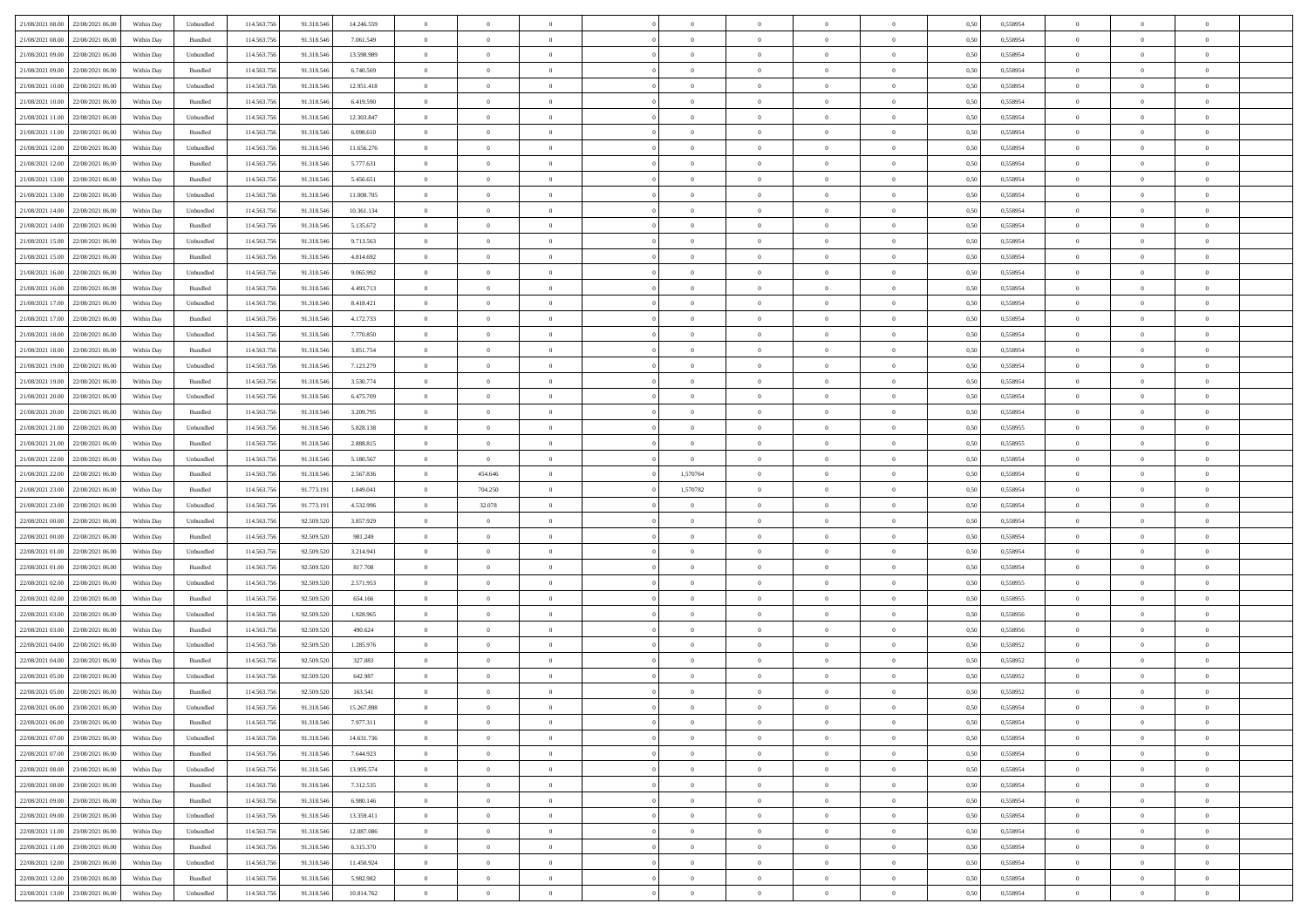| 22/08/2021 13:00 23/08/2021 06:00    |            |           | 114.563.75  |            |            | $\overline{0}$ | $\overline{0}$ |                | $\overline{0}$ | $\theta$       |                | $\theta$       |      | 0,558954 | $\theta$       | $\theta$       | $\overline{0}$ |  |
|--------------------------------------|------------|-----------|-------------|------------|------------|----------------|----------------|----------------|----------------|----------------|----------------|----------------|------|----------|----------------|----------------|----------------|--|
|                                      | Within Day | Bundled   |             | 91.318.546 | 5.650.595  |                |                |                |                |                |                |                | 0,50 |          |                |                |                |  |
| 22/08/2021 14:00<br>23/08/2021 06:00 | Within Day | Unbundled | 114.563.75  | 91.318.54  | 10.178.598 | $\bf{0}$       | $\bf{0}$       | $\bf{0}$       | $\bf{0}$       | $\overline{0}$ | $\overline{0}$ | $\bf{0}$       | 0,50 | 0,558954 | $\,$ 0 $\,$    | $\bf{0}$       | $\overline{0}$ |  |
| 22/08/2021 14:00<br>23/08/2021 06:00 | Within Day | Bundled   | 114,563,75  | 91.318.546 | 5.318.207  | $\overline{0}$ | $\bf{0}$       | $\overline{0}$ | $\bf{0}$       | $\bf{0}$       | $\overline{0}$ | $\bf{0}$       | 0.50 | 0.558954 | $\bf{0}$       | $\overline{0}$ | $\overline{0}$ |  |
| 22/08/2021 15:00<br>23/08/2021 06:00 | Within Day | Bundled   | 114.563.75  | 91.318.546 | 4.985.819  | $\overline{0}$ | $\overline{0}$ | $\overline{0}$ | $\theta$       | $\theta$       | $\overline{0}$ | $\bf{0}$       | 0,50 | 0,558954 | $\theta$       | $\theta$       | $\overline{0}$ |  |
|                                      |            |           |             |            |            |                |                |                |                |                |                |                |      |          |                |                |                |  |
| 22/08/2021 15:00<br>23/08/2021 06:00 | Within Day | Unbundled | 114.563.75  | 91.318.54  | 9.542.436  | $\bf{0}$       | $\overline{0}$ | $\bf{0}$       | $\overline{0}$ | $\theta$       | $\overline{0}$ | $\bf{0}$       | 0,50 | 0,558954 | $\,$ 0 $\,$    | $\bf{0}$       | $\overline{0}$ |  |
| 22/08/2021 16:00<br>23/08/2021 06:00 | Within Day | Unbundled | 114,563,75  | 91.318.54  | 8.906.274  | $\overline{0}$ | $\overline{0}$ | $\overline{0}$ | $\bf{0}$       | $\overline{0}$ | $\theta$       | $\bf{0}$       | 0.50 | 0.558954 | $\,$ 0 $\,$    | $\theta$       | $\overline{0}$ |  |
| 22/08/2021 16:00<br>23/08/2021 06:00 | Within Day | Bundled   | 114.563.75  | 91.318.546 | 4.653.431  | $\overline{0}$ | $\overline{0}$ | $\overline{0}$ | $\overline{0}$ | $\overline{0}$ | $\overline{0}$ | $\bf{0}$       | 0,50 | 0,558954 | $\,$ 0 $\,$    | $\theta$       | $\overline{0}$ |  |
| 22/08/2021 17:00<br>23/08/2021 06:00 | Within Day | Unbundled | 114.563.75  | 91.318.54  | 8.270.112  | $\bf{0}$       | $\bf{0}$       | $\bf{0}$       | $\overline{0}$ | $\overline{0}$ | $\overline{0}$ | $\bf{0}$       | 0,50 | 0,558954 | $\,$ 0 $\,$    | $\bf{0}$       | $\overline{0}$ |  |
| 22/08/2021 17:00<br>23/08/2021 06:00 | Within Day | Bundled   | 114,563,75  | 91.318.54  | 4.321.043  | $\overline{0}$ | $\bf{0}$       | $\overline{0}$ | $\bf{0}$       | $\overline{0}$ | $\overline{0}$ | $\bf{0}$       | 0.50 | 0.558954 | $\bf{0}$       | $\overline{0}$ | $\overline{0}$ |  |
|                                      |            |           |             |            |            |                |                |                |                |                |                |                |      |          |                |                |                |  |
| 22/08/2021 18:00<br>23/08/2021 06:00 | Within Day | Unbundled | 114.563.756 | 91.318.546 | 7.633.949  | $\bf{0}$       | $\bf{0}$       | $\overline{0}$ | $\overline{0}$ | $\overline{0}$ | $\overline{0}$ | $\bf{0}$       | 0,50 | 0,558954 | $\,$ 0 $\,$    | $\bf{0}$       | $\overline{0}$ |  |
| 22/08/2021 18:00<br>23/08/2021 06:00 | Within Day | Bundled   | 114.563.75  | 91.318.546 | 3.988.655  | $\bf{0}$       | $\bf{0}$       | $\bf{0}$       | $\bf{0}$       | $\overline{0}$ | $\overline{0}$ | $\bf{0}$       | 0,50 | 0,558954 | $\,$ 0 $\,$    | $\bf{0}$       | $\overline{0}$ |  |
| 22/08/2021 19:00<br>23/08/2021 06:00 | Within Day | Unbundled | 114,563,75  | 91.318.546 | 6.997.786  | $\overline{0}$ | $\bf{0}$       | $\overline{0}$ | $\overline{0}$ | $\bf{0}$       | $\overline{0}$ | $\bf{0}$       | 0.50 | 0.558954 | $\bf{0}$       | $\overline{0}$ | $\,$ 0         |  |
| 22/08/2021 19:00<br>23/08/2021 06:00 | Within Day | Bundled   | 114.563.75  | 91.318.546 | 3.656.267  | $\overline{0}$ | $\overline{0}$ | $\overline{0}$ | $\theta$       | $\theta$       | $\overline{0}$ | $\bf{0}$       | 0,50 | 0,558954 | $\,$ 0 $\,$    | $\theta$       | $\overline{0}$ |  |
|                                      |            |           |             |            |            |                | $\overline{0}$ |                | $\overline{0}$ |                | $\overline{0}$ |                |      |          | $\,$ 0 $\,$    | $\bf{0}$       | $\overline{0}$ |  |
| 22/08/2021 20:00<br>23/08/2021 06:00 | Within Day | Unbundled | 114.563.75  | 91.318.54  | 6.361.624  | $\bf{0}$       |                | $\bf{0}$       |                | $\bf{0}$       |                | $\bf{0}$       | 0,50 | 0,558954 |                |                |                |  |
| 22/08/2021 20:00<br>23/08/2021 06:00 | Within Day | Bundled   | 114,563,75  | 91.318.546 | 3.323.879  | $\overline{0}$ | $\bf{0}$       | $\overline{0}$ | $\bf{0}$       | $\overline{0}$ | $\theta$       | $\bf{0}$       | 0.50 | 0.558954 | $\,$ 0 $\,$    | $\theta$       | $\overline{0}$ |  |
| 22/08/2021 21:00<br>23/08/2021 06:00 | Within Day | Bundled   | 114.563.75  | 91.318.546 | 2.991.491  | $\overline{0}$ | $\overline{0}$ | $\overline{0}$ | $\overline{0}$ | $\overline{0}$ | $\overline{0}$ | $\bf{0}$       | 0,50 | 0,558955 | $\theta$       | $\theta$       | $\overline{0}$ |  |
| 22/08/2021 21:00<br>23/08/2021 06:00 | Within Day | Unbundled | 114.563.75  | 91.318.546 | 5.725.462  | $\bf{0}$       | $\bf{0}$       | $\bf{0}$       | $\overline{0}$ | $\overline{0}$ | $\overline{0}$ | $\bf{0}$       | 0,50 | 0,558955 | $\,$ 0 $\,$    | $\bf{0}$       | $\overline{0}$ |  |
| 22/08/2021 22:00<br>23/08/2021 06:00 | Within Day | Unbundled | 114,563,75  | 91.318.54  | 5.089.299  | $\overline{0}$ | 36,660         | $\overline{0}$ | $\bf{0}$       | $\overline{0}$ | $\overline{0}$ | $\bf{0}$       | 0.50 | 0.558954 | $\bf{0}$       | $\overline{0}$ | $\overline{0}$ |  |
|                                      |            |           |             |            |            |                | $\overline{0}$ | $\overline{0}$ | $\overline{0}$ | $\overline{0}$ | $\overline{0}$ |                |      |          | $\,$ 0 $\,$    |                |                |  |
| 22/08/2021 22:00<br>23/08/2021 06:00 | Within Day | Bundled   | 114.563.75  | 91.318.546 | 2.659.103  | $\bf{0}$       |                |                |                |                |                | $\bf{0}$       | 0,50 | 0,558954 |                | $\bf{0}$       | $\overline{0}$ |  |
| 22/08/2021 23:00<br>23/08/2021 06:00 | Within Day | Unbundled | 114.563.75  | 91.355.20  | 4.421.059  | $\bf{0}$       | $\bf{0}$       | $\bf{0}$       | $\bf{0}$       | $\overline{0}$ | $\overline{0}$ | $\bf{0}$       | 0,50 | 0,558954 | $\,$ 0 $\,$    | $\bf{0}$       | $\overline{0}$ |  |
| 22/08/2021 23:00<br>23/08/2021 06:00 | Within Day | Bundled   | 114,563,75  | 91.355.207 | 2.326.715  | $\overline{0}$ | $\bf{0}$       | $\overline{0}$ | $\overline{0}$ | $\bf{0}$       | $\overline{0}$ | $\bf{0}$       | 0.50 | 0.558954 | $\bf{0}$       | $\overline{0}$ | $\,$ 0         |  |
| 23/08/2021 00:00<br>23/08/2021 06:00 | Within Day | Unbundled | 114.563.75  | 91.355.207 | 3.789.479  | $\overline{0}$ | $\overline{0}$ | $\overline{0}$ | $\overline{0}$ | $\theta$       | $\overline{0}$ | $\bf{0}$       | 0,50 | 0,558954 | $\theta$       | $\theta$       | $\overline{0}$ |  |
| 23/08/2021 00:00<br>23/08/2021 06:00 | Within Day | Bundled   | 114.563.75  | 91.355.20  | 1.994.327  | $\bf{0}$       | $\bf{0}$       | $\bf{0}$       | $\bf{0}$       | $\overline{0}$ | $\overline{0}$ | $\bf{0}$       | 0,50 | 0,558954 | $\,$ 0 $\,$    | $\bf{0}$       | $\overline{0}$ |  |
| 23/08/2021 01:00<br>23/08/2021 06:00 | Within Day | Unbundled | 114,563,75  | 91.355.207 | 3.157.899  | $\overline{0}$ | $\bf{0}$       | $\overline{0}$ | $\bf{0}$       | $\overline{0}$ | $\theta$       | $\bf{0}$       | 0.50 | 0.558954 | $\,$ 0 $\,$    | $\theta$       | $\overline{0}$ |  |
|                                      |            |           |             |            |            | $\overline{0}$ | $\overline{0}$ | $\overline{0}$ | $\overline{0}$ | $\overline{0}$ | $\overline{0}$ |                |      |          |                | $\theta$       | $\overline{0}$ |  |
| 23/08/2021 01:00<br>23/08/2021 06:00 | Within Day | Bundled   | 114.563.75  | 91.355.207 | 1.661.939  |                |                |                |                |                |                | $\bf{0}$       | 0,50 | 0,558954 | $\,$ 0 $\,$    |                |                |  |
| 23/08/2021 02:00<br>23/08/2021 06:00 | Within Day | Unbundled | 114.563.75  | 91.355.20  | 2.526.319  | $\bf{0}$       | $\overline{0}$ | $\bf{0}$       | $\overline{0}$ | $\bf{0}$       | $\overline{0}$ | $\bf{0}$       | 0,50 | 0,558955 | $\,$ 0 $\,$    | $\bf{0}$       | $\overline{0}$ |  |
| 23/08/2021 02:00<br>23/08/2021 06:00 | Within Day | Bundled   | 114,563,75  | 91.355.20  | 1.329.551  | $\overline{0}$ | $\bf{0}$       | $\overline{0}$ | $\bf{0}$       | $\overline{0}$ | $\overline{0}$ | $\bf{0}$       | 0.50 | 0.558955 | $\bf{0}$       | $\overline{0}$ | $\overline{0}$ |  |
| 23/08/2021 03:00<br>23/08/2021 06:00 | Within Day | Unbundled | 114.563.75  | 91.355.207 | 1.894.739  | $\overline{0}$ | $\bf{0}$       | $\overline{0}$ | $\overline{0}$ | $\overline{0}$ | $\overline{0}$ | $\bf{0}$       | 0,50 | 0,558956 | $\theta$       | $\theta$       | $\overline{0}$ |  |
| 23/08/2021 03:00<br>23/08/2021 06:00 | Within Day | Bundled   | 114.563.75  | 91.355.20  | 997.164    | $\bf{0}$       | $\bf{0}$       | $\bf{0}$       | $\bf{0}$       | $\overline{0}$ | $\overline{0}$ | $\bf{0}$       | 0,50 | 0,558956 | $\,$ 0 $\,$    | $\bf{0}$       | $\overline{0}$ |  |
| 23/08/2021 04:00<br>23/08/2021 06:00 | Within Day | Unbundled | 114,563,75  | 91.355.207 | 1.263.159  | $\overline{0}$ | $\bf{0}$       | $\overline{0}$ | $\bf{0}$       | $\bf{0}$       | $\overline{0}$ | $\bf{0}$       | 0.50 | 0.558952 | $\bf{0}$       | $\overline{0}$ | $\,$ 0         |  |
| 23/08/2021 04:00<br>23/08/2021 06:00 | Within Day | Bundled   | 114.563.75  | 91.355.20  | 664,776    | $\overline{0}$ | $\overline{0}$ | $\overline{0}$ | $\overline{0}$ | $\overline{0}$ | $\overline{0}$ | $\bf{0}$       | 0.50 | 0,558952 | $\theta$       | $\theta$       | $\overline{0}$ |  |
|                                      |            |           |             |            |            |                |                |                |                |                |                |                |      |          |                |                |                |  |
| 23/08/2021 05:00<br>23/08/2021 06:00 | Within Day | Unbundled | 114.563.75  | 91.355.20  | 631.580    | $\bf{0}$       | $\bf{0}$       | $\bf{0}$       | $\bf{0}$       | $\overline{0}$ | $\overline{0}$ | $\bf{0}$       | 0,50 | 0,558952 | $\,$ 0 $\,$    | $\bf{0}$       | $\overline{0}$ |  |
| 23/08/2021 05:00<br>23/08/2021 06:00 | Within Day | Bundled   | 114,563,75  | 91.355.20  | 332.388    | $\overline{0}$ | $\bf{0}$       | $\overline{0}$ | $\bf{0}$       | $\overline{0}$ | $\overline{0}$ | $\bf{0}$       | 0.50 | 0.558952 | $\,$ 0 $\,$    | $\bf{0}$       | $\overline{0}$ |  |
| 23/08/2021 06:00<br>24/08/2021 06:00 | Within Dav | Unbundled | 114.563.75  | 91.318.546 | 15.588.563 | $\overline{0}$ | $\overline{0}$ | $\overline{0}$ | $\overline{0}$ | $\overline{0}$ | $\overline{0}$ | $\bf{0}$       | 0.50 | 0,558954 | $\theta$       | $\theta$       | $\overline{0}$ |  |
| 23/08/2021 06:00<br>24/08/2021 06.00 | Within Day | Bundled   | 114.563.75  | 91.318.546 | 7.656.646  | $\bf{0}$       | $\bf{0}$       | $\bf{0}$       | $\bf{0}$       | $\overline{0}$ | $\overline{0}$ | $\bf{0}$       | 0,50 | 0,558954 | $\,$ 0 $\,$    | $\bf{0}$       | $\overline{0}$ |  |
| 23/08/2021 07:00<br>24/08/2021 06:00 | Within Day | Bundled   | 114,563,75  | 91.318.54  | 7.337.619  | $\overline{0}$ | $\bf{0}$       | $\overline{0}$ | $\bf{0}$       | $\overline{0}$ | $\overline{0}$ | $\bf{0}$       | 0.50 | 0.558954 | $\bf{0}$       | $\overline{0}$ | $\overline{0}$ |  |
| 23/08/2021 07:00<br>24/08/2021 06:00 | Within Dav | Unbundled | 114.563.75  | 91.318.546 | 14.939.039 | $\overline{0}$ | $\overline{0}$ | $\overline{0}$ | $\overline{0}$ | $\overline{0}$ | $\overline{0}$ | $\bf{0}$       | 0.50 | 0,558954 | $\theta$       | $\theta$       | $\overline{0}$ |  |
|                                      |            |           |             |            |            |                |                |                |                |                |                |                |      |          |                |                |                |  |
| 23/08/2021 08:00<br>24/08/2021 06.00 | Within Day | Unbundled | 114.563.75  | 91.318.54  | 14.289.516 | $\bf{0}$       | $\bf{0}$       | $\bf{0}$       | $\bf{0}$       | $\overline{0}$ | $\overline{0}$ | $\bf{0}$       | 0,50 | 0,558954 | $\,$ 0 $\,$    | $\bf{0}$       | $\overline{0}$ |  |
| 23/08/2021 08:00<br>24/08/2021 06:00 | Within Day | Bundled   | 114,563,75  | 91.318.546 | 7.018.592  | $\overline{0}$ | $\bf{0}$       | $\overline{0}$ | $\overline{0}$ | $\bf{0}$       | $\overline{0}$ | $\bf{0}$       | 0.50 | 0.558954 | $\bf{0}$       | $\overline{0}$ | $\overline{0}$ |  |
| 23/08/2021 09:00<br>24/08/2021 06:00 | Within Dav | Unbundled | 114.563.75  | 91.318.546 | 13.639.992 | $\overline{0}$ | $\overline{0}$ | $\overline{0}$ | $\overline{0}$ | $\overline{0}$ | $\overline{0}$ | $\bf{0}$       | 0.50 | 0.558954 | $\theta$       | $\theta$       | $\overline{0}$ |  |
| 23/08/2021 09:00<br>24/08/2021 06.00 | Within Day | Bundled   | 114.563.75  | 91.318.54  | 6.699.565  | $\bf{0}$       | $\bf{0}$       | $\bf{0}$       | $\bf{0}$       | $\overline{0}$ | $\overline{0}$ | $\bf{0}$       | 0,50 | 0,558954 | $\,$ 0 $\,$    | $\bf{0}$       | $\overline{0}$ |  |
| 23/08/2021 10:00<br>24/08/2021 06:00 | Within Day | Unbundled | 114,563,75  | 91.318.54  | 12.990.469 | $\overline{0}$ | $\overline{0}$ | $\overline{0}$ | $\bf{0}$       | $\overline{0}$ | $\overline{0}$ | $\bf{0}$       | 0.50 | 0.558954 | $\bf{0}$       | $\theta$       | $\overline{0}$ |  |
| 23/08/2021 10:00<br>24/08/2021 06:00 | Within Dav | Bundled   | 114.563.75  | 91.318.546 | 6.380.538  | $\overline{0}$ | $\overline{0}$ | $\Omega$       | $\theta$       | $\theta$       | $\overline{0}$ | $\overline{0}$ | 0.5( | 0,558954 | $\theta$       | $\theta$       | $\overline{0}$ |  |
|                                      |            |           |             |            |            |                |                |                |                |                |                |                |      |          |                |                |                |  |
| 23/08/2021 11:00<br>24/08/2021 06:00 | Within Day | Unbundled | 114.563.75  | 91.318.546 | 12.340.945 | $\bf{0}$       | $\bf{0}$       | $\bf{0}$       | $\bf{0}$       | $\bf{0}$       | $\overline{0}$ | $\bf{0}$       | 0,50 | 0,558954 | $\,$ 0 $\,$    | $\bf{0}$       | $\overline{0}$ |  |
| 23/08/2021 11:00 24/08/2021 06:00    | Within Day | Bundled   | 114.563.756 | 91.318.546 | 6.061.511  | $\bf{0}$       | $\theta$       |                | $\overline{0}$ |                |                |                | 0,50 | 0.558954 | $\bf{0}$       | $\bf{0}$       |                |  |
| 23/08/2021 12:00 24/08/2021 06:00    | Within Day | Bundled   | 114.563.756 | 91.318.546 | 5.742.484  | $\overline{0}$ | $\overline{0}$ | $\Omega$       | $\theta$       | $\overline{0}$ | $\overline{0}$ | $\bf{0}$       | 0,50 | 0,558954 | $\theta$       | $\theta$       | $\overline{0}$ |  |
| 23/08/2021 12:00<br>24/08/2021 06:00 | Within Day | Unbundled | 114.563.75  | 91.318.546 | 11.691.422 | $\overline{0}$ | $\bf{0}$       | $\overline{0}$ | $\overline{0}$ | $\bf{0}$       | $\overline{0}$ | $\bf{0}$       | 0,50 | 0,558954 | $\bf{0}$       | $\overline{0}$ | $\bf{0}$       |  |
| 23/08/2021 13:00 24/08/2021 06:00    | Within Day | Unbundled | 114,563,756 | 91.318.546 | 11.041.898 | $\overline{0}$ | $\bf{0}$       | $\overline{0}$ | $\overline{0}$ | $\mathbf{0}$   | $\overline{0}$ | $\,$ 0 $\,$    | 0.50 | 0.558954 | $\overline{0}$ | $\bf{0}$       | $\,$ 0 $\,$    |  |
|                                      |            |           |             |            |            |                |                |                |                |                |                |                |      |          |                |                |                |  |
| 23/08/2021 13:00 24/08/2021 06:00    | Within Day | Bundled   | 114.563.756 | 91.318.546 | 5.423.458  | $\overline{0}$ | $\overline{0}$ | $\overline{0}$ | $\overline{0}$ | $\overline{0}$ | $\overline{0}$ | $\bf{0}$       | 0,50 | 0,558954 | $\overline{0}$ | $\theta$       | $\overline{0}$ |  |
| 23/08/2021 14:00<br>24/08/2021 06:00 | Within Day | Unbundled | 114.563.75  | 91.318.546 | 10.392.375 | $\overline{0}$ | $\bf{0}$       | $\overline{0}$ | $\overline{0}$ | $\overline{0}$ | $\overline{0}$ | $\bf{0}$       | 0,50 | 0,558954 | $\bf{0}$       | $\overline{0}$ | $\overline{0}$ |  |
| 24/08/2021 06:00<br>23/08/2021 14:00 | Within Day | Bundled   | 114.563.756 | 91.318.546 | 5.104.430  | $\overline{0}$ | $\bf{0}$       | $\overline{0}$ | $\overline{0}$ | $\bf{0}$       | $\overline{0}$ | $\bf{0}$       | 0.50 | 0.558954 | $\,$ 0 $\,$    | $\overline{0}$ | $\,$ 0         |  |
| 23/08/2021 15:00<br>24/08/2021 06:00 | Within Dav | Unbundled | 114.563.756 | 91.318.546 | 9.742.852  | $\overline{0}$ | $\overline{0}$ | $\overline{0}$ | $\overline{0}$ | $\overline{0}$ | $\overline{0}$ | $\bf{0}$       | 0.50 | 0,558954 | $\overline{0}$ | $\theta$       | $\overline{0}$ |  |
| 23/08/2021 15:00<br>24/08/2021 06:00 | Within Day | Bundled   | 114.563.75  | 91.318.546 | 4.785.403  | $\overline{0}$ | $\overline{0}$ | $\overline{0}$ | $\overline{0}$ | $\overline{0}$ | $\overline{0}$ | $\bf{0}$       | 0,50 | 0,558954 | $\bf{0}$       | $\overline{0}$ | $\overline{0}$ |  |
|                                      |            |           |             |            |            |                |                |                |                |                |                |                |      |          |                |                |                |  |
| 23/08/2021 16:00 24/08/2021 06:00    | Within Day | Unbundled | 114.563.75  | 91.318.546 | 9.093.328  | $\overline{0}$ | $\overline{0}$ | $\overline{0}$ | $\overline{0}$ | $\overline{0}$ | $\overline{0}$ | $\bf{0}$       | 0.50 | 0.558954 | $\mathbf{0}$   | $\bf{0}$       | $\,$ 0         |  |
| 23/08/2021 16:00 24/08/2021 06:00    | Within Dav | Bundled   | 114.563.756 | 91.318.546 | 4.466.377  | $\overline{0}$ | $\overline{0}$ | $\overline{0}$ | $\overline{0}$ | $\overline{0}$ | $\overline{0}$ | $\bf{0}$       | 0,50 | 0,558954 | $\overline{0}$ | $\theta$       | $\overline{0}$ |  |
| 23/08/2021 17:00<br>24/08/2021 06:00 | Within Day | Unbundled | 114.563.75  | 91.318.546 | 8.443.805  | $\overline{0}$ | $\bf{0}$       | $\overline{0}$ | $\bf{0}$       | $\overline{0}$ | $\bf{0}$       | $\bf{0}$       | 0,50 | 0,558954 | $\bf{0}$       | $\,0\,$        | $\overline{0}$ |  |
| 23/08/2021 17:00 24/08/2021 06:00    | Within Day | Bundled   | 114.563.756 | 91.318.546 | 4.147.349  | $\,$ 0 $\,$    | $\bf{0}$       | $\overline{0}$ | $\overline{0}$ | $\,$ 0 $\,$    | $\overline{0}$ | $\bf{0}$       | 0,50 | 0,558954 | $\overline{0}$ | $\,$ 0 $\,$    | $\,$ 0 $\,$    |  |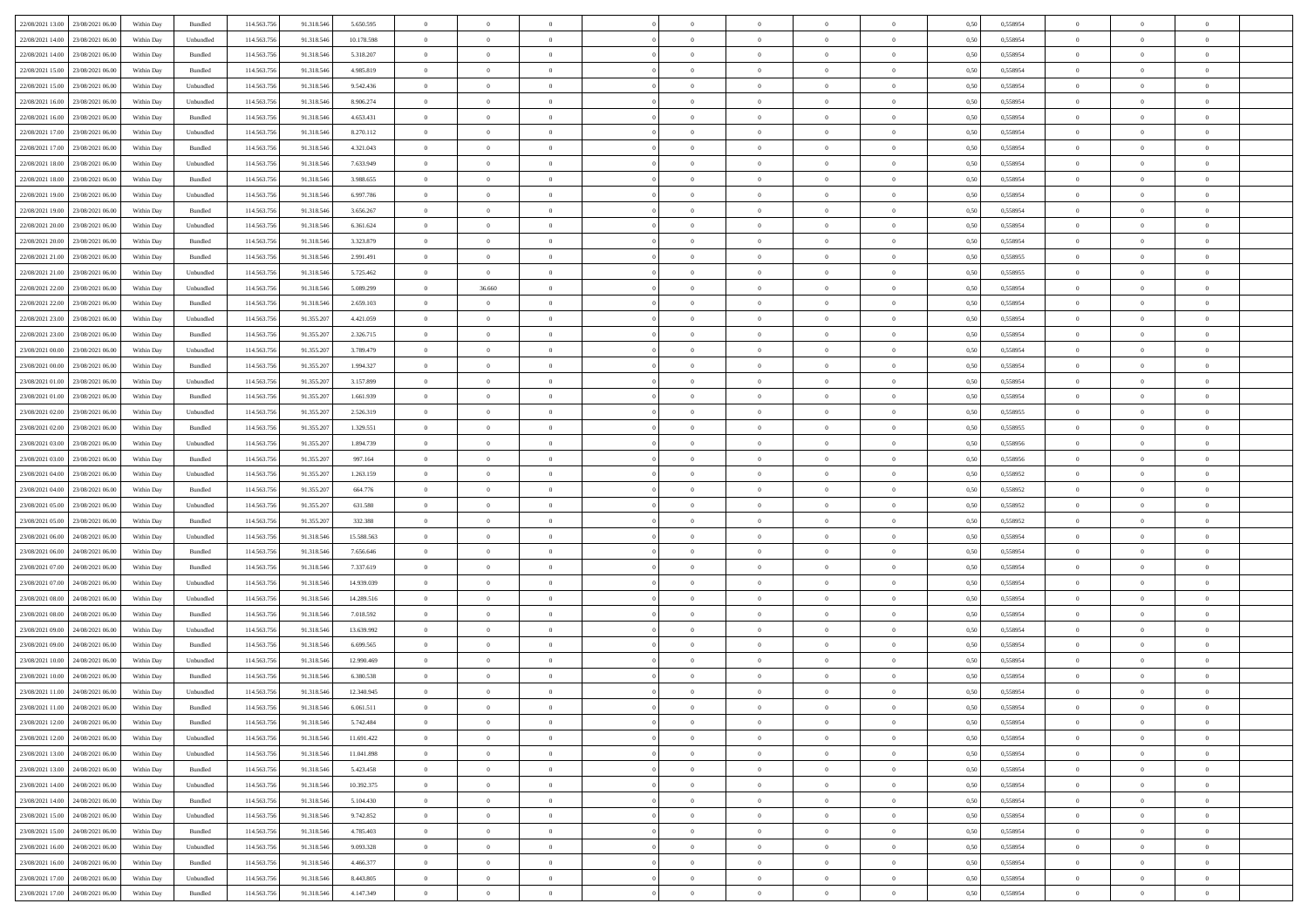| 23/08/2021 18:00 24/08/2021 06:00    | Within Day | Bundled                     | 114.563.75  | 91.318.546 | 3.828.323  | $\overline{0}$ | $\overline{0}$ |                | $\overline{0}$ | $\theta$       |                | $\theta$       | 0,50 | 0,558954 | $\theta$       | $\theta$       | $\overline{0}$ |  |
|--------------------------------------|------------|-----------------------------|-------------|------------|------------|----------------|----------------|----------------|----------------|----------------|----------------|----------------|------|----------|----------------|----------------|----------------|--|
| 23/08/2021 18:00<br>24/08/2021 06.00 | Within Day | Unbundled                   | 114.563.75  | 91.318.54  | 7.794.281  | $\bf{0}$       | $\bf{0}$       | $\bf{0}$       | $\bf{0}$       | $\overline{0}$ | $\overline{0}$ | $\bf{0}$       | 0,50 | 0,558954 | $\,$ 0 $\,$    | $\bf{0}$       | $\overline{0}$ |  |
| 23/08/2021 19:00<br>24/08/2021 06:00 | Within Day | Unbundled                   | 114,563,75  | 91.318.546 | 7.144.758  | $\overline{0}$ | $\bf{0}$       | $\overline{0}$ | $\bf{0}$       | $\bf{0}$       | $\overline{0}$ | $\bf{0}$       | 0.50 | 0.558954 | $\bf{0}$       | $\overline{0}$ | $\overline{0}$ |  |
| 23/08/2021 19:00<br>24/08/2021 06:00 |            |                             | 114.563.75  |            |            | $\overline{0}$ | $\overline{0}$ | $\overline{0}$ | $\overline{0}$ | $\theta$       | $\overline{0}$ |                |      |          | $\theta$       | $\theta$       | $\overline{0}$ |  |
|                                      | Within Day | Bundled                     |             | 91.318.546 | 3.509.296  |                |                |                |                |                |                | $\bf{0}$       | 0,50 | 0,558954 |                |                |                |  |
| 23/08/2021 20:00<br>24/08/2021 06.00 | Within Day | Unbundled                   | 114.563.75  | 91.318.54  | 6.495.234  | $\bf{0}$       | $\overline{0}$ | $\bf{0}$       | $\overline{0}$ | $\theta$       | $\overline{0}$ | $\bf{0}$       | 0,50 | 0,558954 | $\,$ 0 $\,$    | $\bf{0}$       | $\overline{0}$ |  |
| 23/08/2021 20:00<br>24/08/2021 06:00 | Within Day | Bundled                     | 114,563,75  | 91.318.54  | 3.190.268  | $\overline{0}$ | $\bf{0}$       | $\overline{0}$ | $\bf{0}$       | $\overline{0}$ | $\theta$       | $\bf{0}$       | 0.50 | 0.558954 | $\,$ 0 $\,$    | $\theta$       | $\overline{0}$ |  |
| 23/08/2021 21:00<br>24/08/2021 06:00 | Within Day | Unbundled                   | 114.563.75  | 91.318.546 | 5.845.711  | $\overline{0}$ | $\overline{0}$ | $\overline{0}$ | $\overline{0}$ | $\overline{0}$ | $\overline{0}$ | $\bf{0}$       | 0,50 | 0,558955 | $\,$ 0 $\,$    | $\theta$       | $\overline{0}$ |  |
|                                      |            |                             |             |            |            |                |                |                |                |                |                |                |      |          |                |                |                |  |
| 23/08/2021 21:00<br>24/08/2021 06.00 | Within Day | Bundled                     | 114.563.75  | 91.318.54  | 2.871.242  | $\bf{0}$       | $\bf{0}$       | $\bf{0}$       | $\overline{0}$ | $\overline{0}$ | $\overline{0}$ | $\bf{0}$       | 0,50 | 0,558955 | $\,$ 0 $\,$    | $\bf{0}$       | $\overline{0}$ |  |
| 23/08/2021 22:00<br>24/08/2021 06:00 | Within Day | Unbundled                   | 114,563,75  | 91.318.54  | 5.196.187  | $\overline{0}$ | $\bf{0}$       | $\overline{0}$ | $\bf{0}$       | $\overline{0}$ | $\overline{0}$ | $\bf{0}$       | 0.50 | 0.558954 | $\bf{0}$       | $\overline{0}$ | $\overline{0}$ |  |
| 23/08/2021 22:00<br>24/08/2021 06:00 | Within Day | Bundled                     | 114.563.756 | 91.318.546 | 2.552.215  | $\bf{0}$       | $\bf{0}$       | $\overline{0}$ | $\overline{0}$ | $\overline{0}$ | $\overline{0}$ | $\bf{0}$       | 0,50 | 0,558954 | $\,$ 0 $\,$    | $\bf{0}$       | $\overline{0}$ |  |
| 23/08/2021 23:00<br>24/08/2021 06.00 | Within Day | Unbundled                   | 114.563.75  | 91.318.54  | 4.546.664  | $\bf{0}$       | $\bf{0}$       | $\bf{0}$       | $\bf{0}$       | $\overline{0}$ | $\overline{0}$ | $\bf{0}$       | 0,50 | 0,558954 | $\,$ 0 $\,$    | $\bf{0}$       | $\overline{0}$ |  |
|                                      |            |                             |             |            |            |                |                |                |                |                |                |                |      |          |                |                |                |  |
| 23/08/2021 23:00<br>24/08/2021 06:00 | Within Day | Bundled                     | 114,563,75  | 91.318.546 | 2.233.188  | $\overline{0}$ | $\bf{0}$       | $\overline{0}$ | $\overline{0}$ | $\bf{0}$       | $\overline{0}$ | $\bf{0}$       | 0.50 | 0.558954 | $\bf{0}$       | $\overline{0}$ | $\,$ 0         |  |
| 24/08/2021 00:00<br>24/08/2021 06:00 | Within Day | Unbundled                   | 114.563.75  | 91.318.546 | 3.897.140  | $\overline{0}$ | $\overline{0}$ | $\overline{0}$ | $\theta$       | $\theta$       | $\overline{0}$ | $\bf{0}$       | 0,50 | 0,558954 | $\,$ 0 $\,$    | $\theta$       | $\overline{0}$ |  |
| 24/08/2021 00:00<br>24/08/2021 06.00 | Within Day | Bundled                     | 114.563.75  | 91.318.54  | 1.914.161  | $\bf{0}$       | $\overline{0}$ | $\bf{0}$       | $\bf{0}$       | $\bf{0}$       | $\overline{0}$ | $\bf{0}$       | 0,50 | 0,558954 | $\,$ 0 $\,$    | $\bf{0}$       | $\overline{0}$ |  |
| 24/08/2021 01:00<br>24/08/2021 06:00 |            | Unbundled                   | 114,563,75  | 91.318.546 | 3.247.617  | $\overline{0}$ | $\bf{0}$       | $\overline{0}$ | $\bf{0}$       | $\overline{0}$ | $\theta$       | $\bf{0}$       | 0.50 | 0.558954 | $\,$ 0 $\,$    | $\theta$       | $\overline{0}$ |  |
|                                      | Within Day |                             |             |            |            |                |                |                |                |                |                |                |      |          |                |                |                |  |
| 24/08/2021 01:00<br>24/08/2021 06:00 | Within Day | Bundled                     | 114.563.75  | 91.318.546 | 1.595.134  | $\overline{0}$ | $\overline{0}$ | $\overline{0}$ | $\overline{0}$ | $\overline{0}$ | $\overline{0}$ | $\bf{0}$       | 0,50 | 0,558954 | $\theta$       | $\theta$       | $\overline{0}$ |  |
| 24/08/2021 02:00<br>24/08/2021 06.00 | Within Day | Unbundled                   | 114.563.75  | 91.318.546 | 2.598.093  | $\bf{0}$       | $\bf{0}$       | $\bf{0}$       | $\overline{0}$ | $\bf{0}$       | $\overline{0}$ | $\bf{0}$       | 0,50 | 0,558955 | $\,$ 0 $\,$    | $\bf{0}$       | $\overline{0}$ |  |
| 24/08/2021 02:00<br>24/08/2021 06:00 | Within Day | Bundled                     | 114,563,75  | 91.318.54  | 1.276.107  | $\overline{0}$ | $\bf{0}$       | $\overline{0}$ | $\bf{0}$       | $\overline{0}$ | $\overline{0}$ | $\bf{0}$       | 0.50 | 0.558955 | $\bf{0}$       | $\overline{0}$ | $\overline{0}$ |  |
| 24/08/2021 03:00<br>24/08/2021 06:00 | Within Day | Unbundled                   | 114.563.75  | 91.318.546 | 1.948.570  | $\bf{0}$       | $\bf{0}$       | $\overline{0}$ | $\overline{0}$ | $\overline{0}$ | $\overline{0}$ | $\bf{0}$       | 0,50 | 0,558956 | $\,$ 0 $\,$    | $\bf{0}$       | $\overline{0}$ |  |
|                                      |            |                             |             |            |            |                |                |                |                |                |                |                |      |          |                |                |                |  |
| 24/08/2021 03:00<br>24/08/2021 06.00 | Within Day | Bundled                     | 114.563.75  | 91.318.54  | 957.080    | $\bf{0}$       | $\bf{0}$       | $\bf{0}$       | $\bf{0}$       | $\overline{0}$ | $\overline{0}$ | $\bf{0}$       | 0,50 | 0,558956 | $\,$ 0 $\,$    | $\bf{0}$       | $\overline{0}$ |  |
| 24/08/2021 04:00<br>24/08/2021 06:00 | Within Day | Bundled                     | 114.563.75  | 91.318.546 | 638.054    | $\overline{0}$ | $\bf{0}$       | $\overline{0}$ | $\overline{0}$ | $\bf{0}$       | $\overline{0}$ | $\bf{0}$       | 0.50 | 0.558952 | $\bf{0}$       | $\overline{0}$ | $\,$ 0         |  |
| 24/08/2021 04:00<br>24/08/2021 06:00 | Within Day | Unbundled                   | 114.563.75  | 91.318.546 | 1.299.046  | $\overline{0}$ | $\overline{0}$ | $\overline{0}$ | $\overline{0}$ | $\theta$       | $\overline{0}$ | $\bf{0}$       | 0,50 | 0,558952 | $\theta$       | $\theta$       | $\overline{0}$ |  |
| 24/08/2021 05:00<br>24/08/2021 06.00 | Within Day | Unbundled                   | 114.563.75  | 91.318.54  | 649.523    | $\bf{0}$       | $\bf{0}$       | $\bf{0}$       | $\bf{0}$       | $\overline{0}$ | $\overline{0}$ | $\bf{0}$       | 0,50 | 0,558952 | $\,$ 0 $\,$    | $\bf{0}$       | $\overline{0}$ |  |
|                                      |            |                             |             |            |            |                |                |                |                |                |                |                |      |          |                |                |                |  |
| 24/08/2021 05:00<br>24/08/2021 06:00 | Within Day | Bundled                     | 114,563,75  | 91.318.546 | 319.026    | $\overline{0}$ | $\bf{0}$       | $\overline{0}$ | $\bf{0}$       | $\overline{0}$ | $\theta$       | $\bf{0}$       | 0.50 | 0.558952 | $\bf{0}$       | $\theta$       | $\overline{0}$ |  |
| 24/08/2021 06:00<br>25/08/2021 06:00 | Within Day | Unbundled                   | 114.563.75  | 91.318.535 | 15.306.995 | $\overline{0}$ | $\overline{0}$ | $\overline{0}$ | $\overline{0}$ | $\overline{0}$ | $\overline{0}$ | $\bf{0}$       | 0,50 | 0,558954 | $\,$ 0 $\,$    | $\theta$       | $\overline{0}$ |  |
| 24/08/2021 06:00<br>25/08/2021 06.00 | Within Day | Bundled                     | 114.563.75  | 91.318.53  | 7.938.225  | $\bf{0}$       | $\overline{0}$ | $\bf{0}$       | $\overline{0}$ | $\bf{0}$       | $\overline{0}$ | $\bf{0}$       | 0,50 | 0,558954 | $\,$ 0 $\,$    | $\bf{0}$       | $\overline{0}$ |  |
| 24/08/2021 07:00<br>25/08/2021 06:00 | Within Day | Unbundled                   | 114,563,75  | 91.318.53  | 14,669,204 | $\overline{0}$ | $\bf{0}$       | $\overline{0}$ | $\bf{0}$       | $\overline{0}$ | $\overline{0}$ | $\bf{0}$       | 0.50 | 0.558954 | $\bf{0}$       | $\overline{0}$ | $\overline{0}$ |  |
| 24/08/2021 07:00<br>25/08/2021 06:00 |            |                             | 114.563.756 |            |            | $\overline{0}$ | $\bf{0}$       | $\overline{0}$ | $\overline{0}$ | $\overline{0}$ | $\overline{0}$ |                |      |          | $\,$ 0 $\,$    | $\theta$       | $\overline{0}$ |  |
|                                      | Within Day | Bundled                     |             | 91.318.535 | 7.607.466  |                |                |                |                |                |                | $\bf{0}$       | 0,50 | 0,558954 |                |                |                |  |
| 24/08/2021 09:00<br>25/08/2021 06.00 | Within Day | Unbundled                   | 114.563.75  | 91.318.535 | 13.393.621 | $\bf{0}$       | $\bf{0}$       | $\bf{0}$       | $\bf{0}$       | $\overline{0}$ | $\overline{0}$ | $\bf{0}$       | 0,50 | 0,558954 | $\,$ 0 $\,$    | $\bf{0}$       | $\overline{0}$ |  |
| 24/08/2021 09:00<br>25/08/2021 06:00 | Within Day | Bundled                     | 114.563.75  | 91.318.53  | 6.945.947  | $\overline{0}$ | $\bf{0}$       | $\overline{0}$ | $\overline{0}$ | $\bf{0}$       | $\overline{0}$ | $\bf{0}$       | 0.50 | 0.558954 | $\bf{0}$       | $\,$ 0 $\,$    | $\,$ 0         |  |
| 24/08/2021 10:00<br>25/08/2021 06:00 | Within Day | Bundled                     | 114.563.75  | 91.318.535 | 6.615.188  | $\overline{0}$ | $\overline{0}$ | $\overline{0}$ | $\overline{0}$ | $\overline{0}$ | $\overline{0}$ | $\bf{0}$       | 0.50 | 0.558954 | $\theta$       | $\theta$       | $\overline{0}$ |  |
| 24/08/2021 10:00<br>25/08/2021 06.00 | Within Day | Unbundled                   | 114.563.75  | 91.318.53  | 12.755.829 | $\bf{0}$       | $\bf{0}$       | $\bf{0}$       | $\bf{0}$       | $\overline{0}$ | $\overline{0}$ | $\bf{0}$       | 0,50 | 0,558954 | $\,$ 0 $\,$    | $\bf{0}$       | $\overline{0}$ |  |
|                                      |            |                             |             |            |            |                |                |                |                |                |                |                |      |          |                |                |                |  |
| 24/08/2021 11:00<br>25/08/2021 06:00 | Within Day | Unbundled                   | 114,563,75  | 91.318.53  | 12.118.038 | $\overline{0}$ | $\bf{0}$       | $\overline{0}$ | $\bf{0}$       | $\overline{0}$ | $\overline{0}$ | $\bf{0}$       | 0.50 | 0.558954 | $\,$ 0 $\,$    | $\bf{0}$       | $\overline{0}$ |  |
| 24/08/2021 11:00<br>25/08/2021 06:00 | Within Dav | Bundled                     | 114.563.75  | 91.318.535 | 6.284.428  | $\overline{0}$ | $\overline{0}$ | $\overline{0}$ | $\overline{0}$ | $\overline{0}$ | $\overline{0}$ | $\bf{0}$       | 0.50 | 0,558954 | $\theta$       | $\theta$       | $\overline{0}$ |  |
| 24/08/2021 12:00<br>25/08/2021 06:00 | Within Day | Unbundled                   | 114.563.75  | 91.318.53  | 11.480.246 | $\bf{0}$       | $\bf{0}$       | $\bf{0}$       | $\bf{0}$       | $\overline{0}$ | $\overline{0}$ | $\bf{0}$       | 0,50 | 0,558954 | $\,$ 0 $\,$    | $\bf{0}$       | $\overline{0}$ |  |
| 24/08/2021 12:00<br>25/08/2021 06:00 | Within Day | Bundled                     | 114,563,75  | 91.318.53  | 5.953.668  | $\overline{0}$ | $\bf{0}$       | $\overline{0}$ | $\bf{0}$       | $\overline{0}$ | $\overline{0}$ | $\bf{0}$       | 0.50 | 0.558954 | $\bf{0}$       | $\overline{0}$ | $\overline{0}$ |  |
|                                      |            |                             |             |            |            |                |                |                |                |                |                |                |      |          |                |                |                |  |
| 24/08/2021 13:00<br>25/08/2021 06:00 | Within Dav | Unbundled                   | 114.563.75  | 91.318.535 | 10.842.455 | $\overline{0}$ | $\overline{0}$ | $\overline{0}$ | $\overline{0}$ | $\overline{0}$ | $\overline{0}$ | $\bf{0}$       | 0.50 | 0,558954 | $\theta$       | $\theta$       | $\overline{0}$ |  |
| 24/08/2021 13:00<br>25/08/2021 06.00 | Within Day | Bundled                     | 114.563.75  | 91.318.53  | 5.622.909  | $\bf{0}$       | $\bf{0}$       | $\bf{0}$       | $\bf{0}$       | $\overline{0}$ | $\overline{0}$ | $\bf{0}$       | 0,50 | 0,558954 | $\,$ 0 $\,$    | $\bf{0}$       | $\overline{0}$ |  |
| 24/08/2021 14:00<br>25/08/2021 06:00 | Within Day | Unbundled                   | 114.563.75  | 91.318.535 | 10.204.663 | $\overline{0}$ | $\bf{0}$       | $\overline{0}$ | $\overline{0}$ | $\bf{0}$       | $\overline{0}$ | $\bf{0}$       | 0.50 | 0.558954 | $\,$ 0 $\,$    | $\overline{0}$ | $\overline{0}$ |  |
| 24/08/2021 14:00<br>25/08/2021 06:00 | Within Day | Bundled                     | 114.563.75  | 91.318.535 | 5.292.149  | $\overline{0}$ | $\overline{0}$ | $\overline{0}$ | $\overline{0}$ | $\overline{0}$ | $\overline{0}$ | $\bf{0}$       | 0.50 | 0,558954 | $\theta$       | $\theta$       | $\overline{0}$ |  |
| 24/08/2021 15:00<br>25/08/2021 06.00 | Within Day | Unbundled                   | 114.563.75  | 91.318.535 | 9.566.872  | $\bf{0}$       | $\bf{0}$       | $\bf{0}$       | $\bf{0}$       | $\overline{0}$ | $\overline{0}$ | $\bf{0}$       | 0,50 | 0,558954 | $\,$ 0 $\,$    | $\bf{0}$       | $\overline{0}$ |  |
|                                      |            |                             |             |            |            |                |                |                |                |                |                |                |      |          |                |                |                |  |
| 24/08/2021 15:00<br>25/08/2021 06:00 | Within Day | Bundled                     | 114,563,75  | 91.318.53  | 4.961.390  | $\overline{0}$ | $\overline{0}$ | $\overline{0}$ | $\bf{0}$       | $\overline{0}$ | $\overline{0}$ | $\bf{0}$       | 0.50 | 0.558954 | $\bf{0}$       | $\theta$       | $\overline{0}$ |  |
| 24/08/2021 16:00<br>25/08/2021 06:00 | Within Dav | Bundled                     | 114.563.75  | 91.318.535 | 4.630.631  | $\overline{0}$ | $\overline{0}$ | $\Omega$       | $\theta$       | $\theta$       | $\overline{0}$ | $\overline{0}$ | 0.5( | 0,558954 | $\theta$       | $\theta$       | $\overline{0}$ |  |
| 24/08/2021 16:00<br>25/08/2021 06:00 | Within Day | Unbundled                   | 114.563.75  | 91.318.535 | 8.929.080  | $\bf{0}$       | $\bf{0}$       | $\bf{0}$       | $\bf{0}$       | $\bf{0}$       | $\overline{0}$ | $\bf{0}$       | 0,50 | 0,558954 | $\,$ 0 $\,$    | $\overline{0}$ | $\overline{0}$ |  |
| 24/08/2021 17:00 25/08/2021 06:00    | Within Day | $\ensuremath{\mathsf{Unb}}$ | 114.563.756 | 91.318.535 | 8.291.289  | $\bf{0}$       | $\theta$       |                | $\overline{0}$ |                |                |                | 0,50 | 0.558954 | $\bf{0}$       | $\bf{0}$       |                |  |
|                                      |            |                             |             |            |            |                |                |                |                |                |                |                |      |          |                |                |                |  |
| 24/08/2021 17:00 25/08/2021 06:00    | Within Day | Bundled                     | 114.563.756 | 91.318.535 | 4.299.872  | $\overline{0}$ | $\overline{0}$ | $\Omega$       | $\theta$       | $\overline{0}$ | $\overline{0}$ | $\bf{0}$       | 0,50 | 0,558954 | $\theta$       | $\theta$       | $\overline{0}$ |  |
| 24/08/2021 18:00<br>25/08/2021 06:00 | Within Day | Unbundled                   | 114.563.75  | 91.318.535 | 7.653.497  | $\overline{0}$ | $\bf{0}$       | $\overline{0}$ | $\overline{0}$ | $\bf{0}$       | $\overline{0}$ | $\bf{0}$       | 0,50 | 0,558954 | $\bf{0}$       | $\overline{0}$ | $\bf{0}$       |  |
| 24/08/2021 18:00 25/08/2021 06:00    | Within Day | Bundled                     | 114,563,756 | 91.318.535 | 3.969.112  | $\overline{0}$ | $\bf{0}$       | $\overline{0}$ | $\overline{0}$ | $\mathbf{0}$   | $\overline{0}$ | $\,$ 0 $\,$    | 0.50 | 0.558954 | $\overline{0}$ | $\bf{0}$       | $\,$ 0 $\,$    |  |
| 24/08/2021 19:00 25/08/2021 06:00    | Within Day | Unbundled                   | 114.563.756 | 91.318.535 | 7.015.706  | $\overline{0}$ | $\overline{0}$ | $\overline{0}$ | $\overline{0}$ | $\overline{0}$ | $\overline{0}$ | $\bf{0}$       | 0,50 | 0,558954 | $\overline{0}$ | $\theta$       | $\overline{0}$ |  |
|                                      |            |                             |             |            |            |                |                |                |                |                |                |                |      |          |                |                |                |  |
| 24/08/2021 19:00<br>25/08/2021 06:00 | Within Day | Bundled                     | 114.563.75  | 91.318.535 | 3.638.353  | $\overline{0}$ | $\bf{0}$       | $\overline{0}$ | $\overline{0}$ | $\bf{0}$       | $\overline{0}$ | $\bf{0}$       | 0,50 | 0,558954 | $\bf{0}$       | $\overline{0}$ | $\overline{0}$ |  |
| 24/08/2021 20:00 25/08/2021 06:00    | Within Day | Unbundled                   | 114.563.756 | 91.318.535 | 6.377.914  | $\overline{0}$ | $\bf{0}$       | $\overline{0}$ | $\overline{0}$ | $\bf{0}$       | $\overline{0}$ | $\bf{0}$       | 0.50 | 0.558954 | $\,$ 0 $\,$    | $\overline{0}$ | $\,$ 0         |  |
| 24/08/2021 20:00 25/08/2021 06:00    | Within Dav | Bundled                     | 114.563.756 | 91.318.535 | 3.307.594  | $\overline{0}$ | $\overline{0}$ | $\overline{0}$ | $\overline{0}$ | $\overline{0}$ | $\overline{0}$ | $\bf{0}$       | 0.50 | 0,558954 | $\overline{0}$ | $\theta$       | $\overline{0}$ |  |
| 24/08/2021 21:00<br>25/08/2021 06:00 | Within Day | Unbundled                   | 114.563.75  | 91.318.535 | 5.740.123  | $\overline{0}$ | $\overline{0}$ | $\overline{0}$ | $\overline{0}$ | $\overline{0}$ | $\overline{0}$ | $\bf{0}$       | 0,50 | 0,558955 | $\bf{0}$       | $\overline{0}$ | $\,$ 0         |  |
|                                      |            |                             |             |            |            |                |                |                |                |                |                |                |      |          |                |                |                |  |
| 24/08/2021 21:00 25/08/2021 06:00    | Within Day | Bundled                     | 114.563.75  | 91.318.535 | 2.976.834  | $\overline{0}$ | $\overline{0}$ | $\overline{0}$ | $\overline{0}$ | $\overline{0}$ | $\overline{0}$ | $\bf{0}$       | 0.50 | 0.558955 | $\mathbf{0}$   | $\bf{0}$       | $\,$ 0         |  |
| 24/08/2021 22:00 25/08/2021 06:00    | Within Dav | Unbundled                   | 114.563.756 | 91.318.535 | 5.102.331  | $\overline{0}$ | $\overline{0}$ | $\overline{0}$ | $\overline{0}$ | $\overline{0}$ | $\overline{0}$ | $\bf{0}$       | 0,50 | 0,558954 | $\overline{0}$ | $\theta$       | $\overline{0}$ |  |
| 24/08/2021 22:00<br>25/08/2021 06:00 | Within Day | Bundled                     | 114.563.75  | 91.318.535 | 2.646.075  | $\overline{0}$ | $\bf{0}$       | $\overline{0}$ | $\bf{0}$       | $\overline{0}$ | $\overline{0}$ | $\bf{0}$       | 0,50 | 0,558954 | $\bf{0}$       | $\,$ 0 $\,$    | $\bf{0}$       |  |
| 24/08/2021 23:00 25/08/2021 06:00    | Within Day | ${\sf Unbundred}$           | 114.563.756 | 91.318.535 | 4.464.540  | $\overline{0}$ | $\bf{0}$       | $\overline{0}$ | $\overline{0}$ | $\,$ 0 $\,$    | $\overline{0}$ | $\bf{0}$       | 0,50 | 0,558954 | $\overline{0}$ | $\,$ 0 $\,$    | $\,$ 0 $\,$    |  |
|                                      |            |                             |             |            |            |                |                |                |                |                |                |                |      |          |                |                |                |  |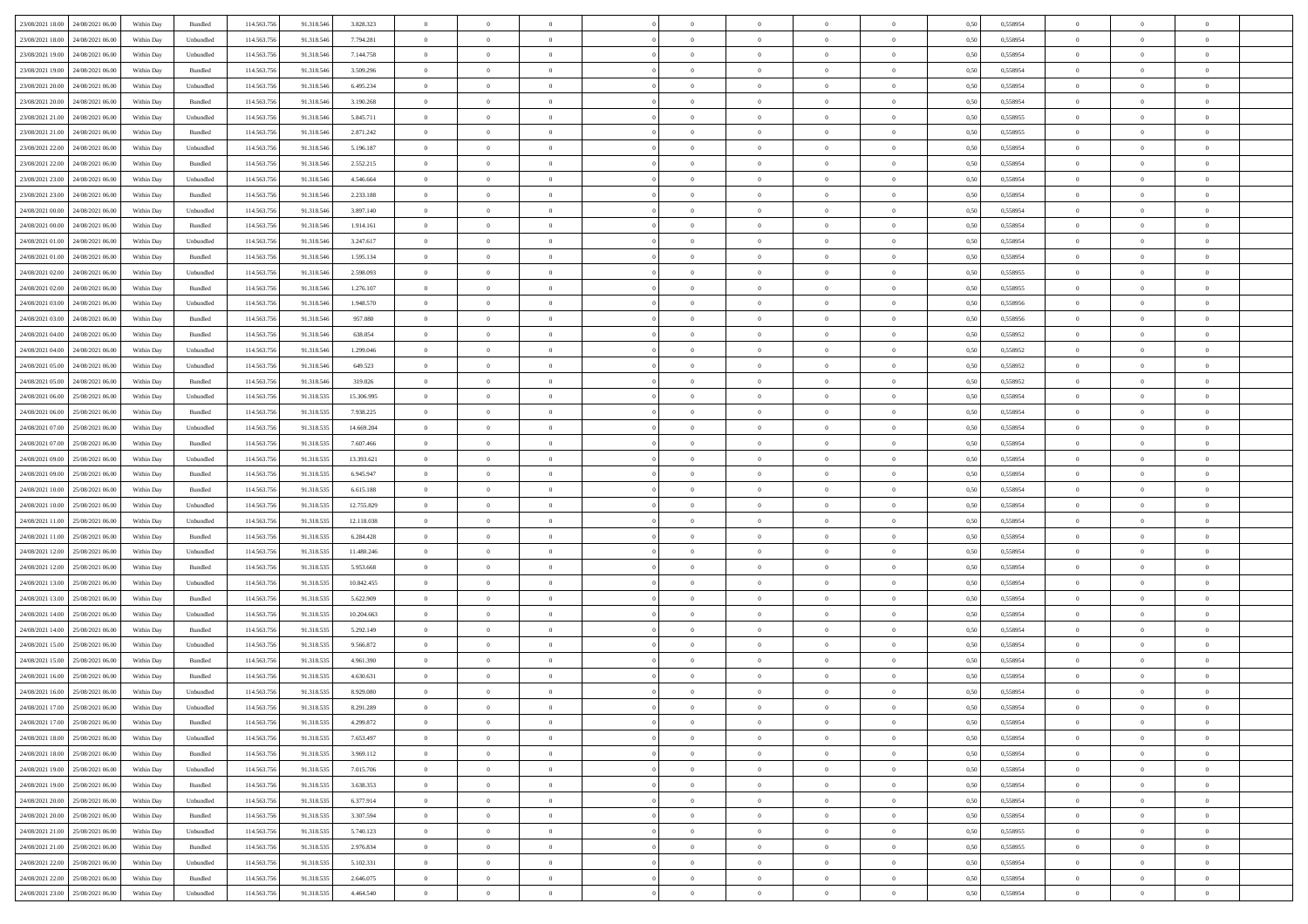| 24/08/2021 23:00 25/08/2021 06:00    | Within Day | Bundled   | 114.563.75  | 91.318.535 | 2.315.316  | $\overline{0}$ | $\theta$       |                | $\overline{0}$ | $\theta$       |                | $\theta$       | 0,50 | 0,558954 | $\theta$       | $\theta$       | $\overline{0}$ |  |
|--------------------------------------|------------|-----------|-------------|------------|------------|----------------|----------------|----------------|----------------|----------------|----------------|----------------|------|----------|----------------|----------------|----------------|--|
| 25/08/2021 00:00<br>25/08/2021 06:00 | Within Day | Unbundled | 114.563.75  | 91.318.53  | 3.826.748  | $\bf{0}$       | $\bf{0}$       | $\bf{0}$       | $\bf{0}$       | $\overline{0}$ | $\overline{0}$ | $\bf{0}$       | 0,50 | 0,558954 | $\,$ 0 $\,$    | $\bf{0}$       | $\overline{0}$ |  |
| 25/08/2021 00:00<br>25/08/2021 06:00 | Within Day | Bundled   | 114,563,75  | 91.318.535 | 1.984.555  | $\overline{0}$ | $\bf{0}$       | $\overline{0}$ | $\bf{0}$       | $\bf{0}$       | $\overline{0}$ | $\bf{0}$       | 0.50 | 0.558954 | $\bf{0}$       | $\overline{0}$ | $\overline{0}$ |  |
| 25/08/2021 01:00<br>25/08/2021 06:00 |            |           | 114.563.75  |            |            | $\overline{0}$ | $\overline{0}$ | $\overline{0}$ | $\overline{0}$ | $\theta$       | $\overline{0}$ |                |      |          | $\theta$       | $\theta$       | $\overline{0}$ |  |
|                                      | Within Day | Unbundled |             | 91.318.535 | 3.188.957  |                |                |                |                |                |                | $\bf{0}$       | 0,50 | 0,558954 |                |                |                |  |
| 25/08/2021 01:00<br>25/08/2021 06.00 | Within Day | Bundled   | 114.563.75  | 91.318.535 | 1.653.796  | $\bf{0}$       | 174.320        | $\bf{0}$       | 1,570841       | $\theta$       | $\overline{0}$ | $\bf{0}$       | 0,50 | 0,558954 | $\,$ 0 $\,$    | $\bf{0}$       | $\overline{0}$ |  |
| 25/08/2021 02:00<br>25/08/2021 06:00 | Within Day | Bundled   | 114,563,75  | 91.492.854 | 1.183.581  | $\overline{0}$ | $\overline{0}$ | $\overline{0}$ | $\bf{0}$       | $\overline{0}$ | $\theta$       | $\bf{0}$       | 0.50 | 0.558955 | $\,$ 0 $\,$    | $\theta$       | $\overline{0}$ |  |
| 25/08/2021 02:00<br>25/08/2021 06:00 | Within Day | Unbundled | 114.563.75  | 91.492.854 | 2.551.165  | $\overline{0}$ | $\overline{0}$ | $\overline{0}$ | $\overline{0}$ | $\overline{0}$ | $\overline{0}$ | $\bf{0}$       | 0,50 | 0,558955 | $\theta$       | $\theta$       | $\overline{0}$ |  |
|                                      |            |           |             |            |            |                |                |                |                |                |                |                |      |          |                |                |                |  |
| 25/08/2021 03:00<br>25/08/2021 06.00 | Within Day | Unbundled | 114.563.75  | 91.492.85  | 1.913.374  | $\bf{0}$       | $\bf{0}$       | $\bf{0}$       | $\overline{0}$ | $\bf{0}$       | $\overline{0}$ | $\bf{0}$       | 0,50 | 0,558956 | $\,$ 0 $\,$    | $\bf{0}$       | $\overline{0}$ |  |
| 25/08/2021 03:00<br>25/08/2021 06:00 | Within Day | Bundled   | 114,563,75  | 91.492.85  | 887.686    | $\overline{0}$ | $\bf{0}$       | $\overline{0}$ | $\bf{0}$       | $\overline{0}$ | $\overline{0}$ | $\bf{0}$       | 0.50 | 0.558956 | $\bf{0}$       | $\overline{0}$ | $\overline{0}$ |  |
| 25/08/2021 04:00<br>25/08/2021 06:00 | Within Day | Unbundled | 114.563.75  | 91.492.854 | 1.275.582  | $\overline{0}$ | $\bf{0}$       | $\overline{0}$ | $\overline{0}$ | $\overline{0}$ | $\overline{0}$ | $\bf{0}$       | 0,50 | 0,558952 | $\,$ 0 $\,$    | $\bf{0}$       | $\overline{0}$ |  |
| 25/08/2021 04:00<br>25/08/2021 06.00 | Within Day | Bundled   | 114.563.75  | 91.492.854 | 591.790    | $\bf{0}$       | 11.347         | $\bf{0}$       | 1,570635       | $\bf{0}$       | $\overline{0}$ | $\bf{0}$       | 0,50 | 0,558952 | $\,$ 0 $\,$    | $\bf{0}$       | $\overline{0}$ |  |
|                                      |            |           |             |            |            |                |                |                |                |                |                |                |      |          |                |                |                |  |
| 25/08/2021 05:00<br>25/08/2021 06:00 | Within Day | Unbundled | 114,563,75  | 91.504.201 | 637.791    | $\overline{0}$ | $\bf{0}$       | $\overline{0}$ | $\overline{0}$ | $\bf{0}$       | $\overline{0}$ | $\bf{0}$       | 0.50 | 0.558952 | $\bf{0}$       | $\overline{0}$ | $\bf{0}$       |  |
| 25/08/2021 05:00<br>25/08/2021 06:00 | Within Day | Bundled   | 114.563.75  | 91.504.201 | 290.222    | $\overline{0}$ | $\overline{0}$ | $\overline{0}$ | $\overline{0}$ | $\theta$       | $\overline{0}$ | $\bf{0}$       | 0,50 | 0,558952 | $\,$ 0 $\,$    | $\theta$       | $\overline{0}$ |  |
| 25/08/2021 06:00<br>26/08/2021 06:00 | Within Day | Unbundled | 114.563.75  | 91.318.53  | 23.245.221 | $\bf{0}$       | $\overline{0}$ | $\bf{0}$       | $\overline{0}$ | $\theta$       | $\overline{0}$ | $\bf{0}$       | 0,50 | 0,558954 | $\,$ 0 $\,$    | $\bf{0}$       | $\overline{0}$ |  |
| 25/08/2021 07:00<br>26/08/2021 06:00 | Within Day | Unbundled | 114,563,75  | 91.318.53  | 22.276.670 | $\overline{0}$ | $\overline{0}$ | $\overline{0}$ | $\bf{0}$       | $\overline{0}$ | $\theta$       | $\bf{0}$       | 0.50 | 0.558954 | $\,$ 0 $\,$    | $\theta$       | $\overline{0}$ |  |
| 25/08/2021 08:00<br>26/08/2021 06:00 | Within Day | Unbundled | 114.563.75  | 91.318.535 | 21.308.119 | $\overline{0}$ | $\overline{0}$ | $\overline{0}$ | $\overline{0}$ | $\overline{0}$ | $\overline{0}$ | $\bf{0}$       | 0,50 | 0,558954 | $\theta$       | $\theta$       | $\overline{0}$ |  |
|                                      |            |           |             |            |            |                |                |                |                |                |                |                |      |          |                |                |                |  |
| 25/08/2021 09:00<br>26/08/2021 06:00 | Within Day | Unbundled | 114.563.75  | 91.318.53  | 20.339.568 | $\bf{0}$       | $\overline{0}$ | $\bf{0}$       | $\overline{0}$ | $\bf{0}$       | $\overline{0}$ | $\bf{0}$       | 0,50 | 0,558954 | $\,$ 0 $\,$    | $\bf{0}$       | $\overline{0}$ |  |
| 25/08/2021 10:00<br>26/08/2021 06:00 | Within Day | Unbundled | 114,563,75  | 91.318.53  | 19.371.017 | $\overline{0}$ | $\bf{0}$       | $\overline{0}$ | $\bf{0}$       | $\overline{0}$ | $\overline{0}$ | $\bf{0}$       | 0.50 | 0.558954 | $\bf{0}$       | $\overline{0}$ | $\overline{0}$ |  |
| 25/08/2021 11:00<br>26/08/2021 06:00 | Within Day | Unbundled | 114.563.75  | 91.318.535 | 18.402.467 | $\overline{0}$ | $\bf{0}$       | $\overline{0}$ | $\overline{0}$ | $\overline{0}$ | $\overline{0}$ | $\bf{0}$       | 0,50 | 0,558954 | $\,$ 0 $\,$    | $\theta$       | $\overline{0}$ |  |
| 25/08/2021 12:00<br>26/08/2021 06:00 | Within Day | Unbundled | 114.563.75  | 91.318.53  | 17.433.916 | $\bf{0}$       | $\bf{0}$       | $\bf{0}$       | $\bf{0}$       | $\overline{0}$ | $\overline{0}$ | $\bf{0}$       | 0,50 | 0,558954 | $\,$ 0 $\,$    | $\bf{0}$       | $\overline{0}$ |  |
|                                      |            |           |             |            |            |                |                |                |                |                |                |                |      |          |                |                |                |  |
| 25/08/2021 13:00<br>26/08/2021 06:00 | Within Day | Unbundled | 114,563,75  | 91.318.535 | 16,465,365 | $\overline{0}$ | $\bf{0}$       | $\overline{0}$ | $\overline{0}$ | $\bf{0}$       | $\overline{0}$ | $\bf{0}$       | 0.50 | 0.558954 | $\bf{0}$       | $\overline{0}$ | $\overline{0}$ |  |
| 25/08/2021 14:00<br>26/08/2021 06:00 | Within Day | Unbundled | 114.563.75  | 91.318.535 | 15.496.814 | $\overline{0}$ | $\overline{0}$ | $\overline{0}$ | $\theta$       | $\theta$       | $\overline{0}$ | $\bf{0}$       | 0,50 | 0,558954 | $\theta$       | $\theta$       | $\overline{0}$ |  |
| 25/08/2021 15:00<br>26/08/2021 06:00 | Within Day | Unbundled | 114.563.75  | 91.318.535 | 14.528.262 | $\bf{0}$       | $\bf{0}$       | $\bf{0}$       | $\bf{0}$       | $\,$ 0 $\,$    | $\overline{0}$ | $\bf{0}$       | 0,50 | 0,558954 | $\,$ 0 $\,$    | $\bf{0}$       | $\overline{0}$ |  |
| 25/08/2021 16:00<br>26/08/2021 06:00 | Within Day | Unbundled | 114,563,75  | 91.318.53  | 13.559.712 | $\overline{0}$ | 322.496        | $\overline{0}$ | $\bf{0}$       | $\overline{0}$ | $\theta$       | $\bf{0}$       | 0.50 | 0.558954 | $\,$ 0 $\,$    | $\theta$       | $\overline{0}$ |  |
| 25/08/2021 17:00<br>26/08/2021 06:00 | Within Day | Unbundled | 114.563.75  | 91.641.030 | 12.291.700 | $\overline{0}$ | 459.357        | $\overline{0}$ | $\overline{0}$ | $\overline{0}$ | $\overline{0}$ | $\bf{0}$       | 0,50 | 0,558954 | $\,$ 0 $\,$    | $\theta$       | $\overline{0}$ |  |
|                                      |            |           |             |            |            |                |                |                |                |                |                |                |      |          |                |                |                |  |
| 25/08/2021 18:00<br>26/08/2021 06:00 | Within Day | Unbundled | 114.563.75  | 92.100.38  | 10.922.164 | $\bf{0}$       | $\bf{0}$       | $\bf{0}$       | $\overline{0}$ | $\bf{0}$       | $\overline{0}$ | $\bf{0}$       | 0,50 | 0,558954 | $\,$ 0 $\,$    | $\bf{0}$       | $\overline{0}$ |  |
| 25/08/2021 19:00<br>26/08/2021 06:00 | Within Day | Unbundled | 114,563,75  | 92.100.38  | 10.011.983 | $\overline{0}$ | 639.174        | $\overline{0}$ | $\bf{0}$       | $\overline{0}$ | $\overline{0}$ | $\bf{0}$       | 0.50 | 0.558954 | $\bf{0}$       | $\overline{0}$ | $\overline{0}$ |  |
| 25/08/2021 20:00<br>26/08/2021 06:00 | Within Day | Unbundled | 114.563.756 | 92.739.561 | 8.520.735  | $\overline{0}$ | $\overline{0}$ | $\overline{0}$ | $\overline{0}$ | $\overline{0}$ | $\overline{0}$ | $\bf{0}$       | 0,50 | 0,558954 | $\theta$       | $\theta$       | $\overline{0}$ |  |
| 25/08/2021 21:00<br>26/08/2021 06:00 | Within Day | Unbundled | 114.563.75  | 92.739.56  | 7.668.662  | $\bf{0}$       | $\bf{0}$       | $\bf{0}$       | $\bf{0}$       | $\overline{0}$ | $\overline{0}$ | $\bf{0}$       | 0,50 | 0,558955 | $\,$ 0 $\,$    | $\bf{0}$       | $\overline{0}$ |  |
|                                      |            |           |             |            |            |                |                |                |                |                |                |                |      |          |                |                |                |  |
| 25/08/2021 22:00<br>26/08/2021 06:00 | Within Day | Unbundled | 114,563,75  | 92.739.561 | 6.816.588  | $\overline{0}$ | $\bf{0}$       | $\overline{0}$ | $\bf{0}$       | $\bf{0}$       | $\overline{0}$ | $\bf{0}$       | 0.50 | 0.558954 | $\bf{0}$       | $\overline{0}$ | $\bf{0}$       |  |
| 25/08/2021 23:00<br>26/08/2021 06:00 | Within Day | Unbundled | 114.563.75  | 92.739.56  | 5.964.514  | $\overline{0}$ | $\overline{0}$ | $\overline{0}$ | $\overline{0}$ | $\overline{0}$ | $\overline{0}$ | $\bf{0}$       | 0.50 | 0.558954 | $\theta$       | $\theta$       | $\overline{0}$ |  |
| 26/08/2021 00:00<br>26/08/2021 06:00 | Within Day | Unbundled | 114.563.75  | 92.739.56  | 5.112.441  | $\bf{0}$       | $\overline{0}$ | $\bf{0}$       | $\bf{0}$       | $\,$ 0 $\,$    | $\overline{0}$ | $\bf{0}$       | 0,50 | 0,558954 | $\,$ 0 $\,$    | $\bf{0}$       | $\overline{0}$ |  |
| 26/08/2021 01:00<br>26/08/2021 06:00 | Within Day | Unbundled | 114,563,75  | 92.739.561 | 4.260.368  | $\overline{0}$ | $\bf{0}$       | $\overline{0}$ | $\bf{0}$       | $\overline{0}$ | $\Omega$       | $\bf{0}$       | 0.50 | 0.558954 | $\,$ 0 $\,$    | $\theta$       | $\overline{0}$ |  |
| 26/08/2021 02:00<br>26/08/2021 06:00 | Within Dav | Unbundled | 114.563.75  | 92.739.561 | 3.408.294  | $\overline{0}$ | $\overline{0}$ | $\overline{0}$ | $\overline{0}$ | $\theta$       | $\overline{0}$ | $\bf{0}$       | 0.50 | 0,558955 | $\theta$       | $\theta$       | $\overline{0}$ |  |
|                                      |            |           |             |            |            |                |                |                |                |                |                |                |      |          |                |                |                |  |
| 26/08/2021 03:00<br>26/08/2021 06:00 | Within Day | Unbundled | 114.563.75  | 92.739.56  | 2.556.220  | $\bf{0}$       | $\bf{0}$       | $\bf{0}$       | $\bf{0}$       | $\overline{0}$ | $\overline{0}$ | $\bf{0}$       | 0,50 | 0,558956 | $\,$ 0 $\,$    | $\bf{0}$       | $\overline{0}$ |  |
| 26/08/2021 04:00<br>26/08/2021 06:00 | Within Day | Unbundled | 114,563,75  | 92.739.56  | 1.704.146  | $\overline{0}$ | $\bf{0}$       | $\overline{0}$ | $\bf{0}$       | $\overline{0}$ | $\overline{0}$ | $\bf{0}$       | 0.50 | 0.558952 | $\bf{0}$       | $\overline{0}$ | $\overline{0}$ |  |
| 26/08/2021 05:00<br>26/08/2021 06:00 | Within Dav | Unbundled | 114.563.75  | 92.739.561 | 852.073    | $\overline{0}$ | $\overline{0}$ | $\overline{0}$ | $\overline{0}$ | $\overline{0}$ | $\overline{0}$ | $\bf{0}$       | 0.50 | 0,558952 | $\theta$       | $\theta$       | $\overline{0}$ |  |
| 26/08/2021 06:00<br>27/08/2021 06:00 | Within Day | Unbundled | 114.563.75  | 91.318.53  | 23.245.221 | $\bf{0}$       | $\bf{0}$       | $\bf{0}$       | $\bf{0}$       | $\overline{0}$ | $\overline{0}$ | $\bf{0}$       | 0,50 | 0,558954 | $\,$ 0 $\,$    | $\bf{0}$       | $\overline{0}$ |  |
|                                      |            | Unbundled | 114,563,75  | 91.318.53  |            |                | $\bf{0}$       | $\overline{0}$ |                | $\bf{0}$       | $\overline{0}$ |                | 0.50 | 0.558954 | $\bf{0}$       | $\overline{0}$ | $\overline{0}$ |  |
| 26/08/2021 07:00<br>27/08/2021 06:00 | Within Day |           |             |            | 22.276.670 | $\overline{0}$ |                |                | $\overline{0}$ |                |                | $\bf{0}$       |      |          |                |                |                |  |
| 26/08/2021 08:00<br>27/08/2021 06:00 | Within Dav | Unbundled | 114.563.75  | 91.318.535 | 21.308.119 | $\overline{0}$ | $\overline{0}$ | $\overline{0}$ | $\overline{0}$ | $\overline{0}$ | $\overline{0}$ | $\bf{0}$       | 0.50 | 0.558954 | $\theta$       | $\theta$       | $\overline{0}$ |  |
| 26/08/2021 09:00<br>27/08/2021 06:00 | Within Day | Unbundled | 114.563.75  | 91.318.535 | 20.339.568 | $\bf{0}$       | $\bf{0}$       | $\bf{0}$       | $\bf{0}$       | $\overline{0}$ | $\overline{0}$ | $\bf{0}$       | 0,50 | 0,558954 | $\,$ 0 $\,$    | $\bf{0}$       | $\overline{0}$ |  |
| 26/08/2021 10:00<br>27/08/2021 06:00 | Within Day | Unbundled | 114,563,75  | 91.318.53  | 19.371.017 | $\overline{0}$ | $\overline{0}$ | $\overline{0}$ | $\bf{0}$       | $\overline{0}$ | $\Omega$       | $\bf{0}$       | 0.50 | 0.558954 | $\bf{0}$       | $\theta$       | $\overline{0}$ |  |
| 26/08/2021 11:00<br>27/08/2021 06:00 | Within Dav | Unbundled | 114.563.75  | 91.318.535 | 18.402.467 | $\overline{0}$ | $\overline{0}$ | $\Omega$       | $\overline{0}$ | $\theta$       | $\Omega$       | $\overline{0}$ | 0.5( | 0,558954 | $\theta$       | $\theta$       | $\overline{0}$ |  |
|                                      |            |           |             |            |            |                |                |                |                |                |                |                |      |          |                |                |                |  |
| 26/08/2021 12:00<br>27/08/2021 06:00 | Within Day | Unbundled | 114.563.75  | 91.318.535 | 17.433.916 | $\bf{0}$       | $\bf{0}$       | $\bf{0}$       | $\bf{0}$       | $\bf{0}$       | $\overline{0}$ | $\bf{0}$       | 0,50 | 0,558954 | $\,$ 0 $\,$    | $\bf{0}$       | $\overline{0}$ |  |
| 26/08/2021 13:00 27/08/2021 06:00    | Within Day | Unbundled | 114.563.756 | 91.318.535 | 16.465.365 | $\bf{0}$       | $\theta$       |                | $\overline{0}$ |                |                |                | 0,50 | 0.558954 | $\bf{0}$       | $\overline{0}$ |                |  |
| 26/08/2021 14:00 27/08/2021 06:00    | Within Day | Unbundled | 114.563.756 | 91.318.535 | 15.496.814 | $\overline{0}$ | $\overline{0}$ | $\Omega$       | $\theta$       | $\overline{0}$ | $\overline{0}$ | $\bf{0}$       | 0,50 | 0,558954 | $\theta$       | $\theta$       | $\overline{0}$ |  |
| 26/08/2021 15:00<br>27/08/2021 06:00 | Within Day | Unbundled | 114.563.75  | 91.318.535 | 14.528.262 | $\overline{0}$ | $\bf{0}$       | $\overline{0}$ | $\overline{0}$ | $\bf{0}$       | $\overline{0}$ | $\bf{0}$       | 0,50 | 0,558954 | $\bf{0}$       | $\overline{0}$ | $\bf{0}$       |  |
| 26/08/2021 16:00 27/08/2021 06:00    |            |           | 114,563,756 |            |            |                |                |                |                |                | $\overline{0}$ |                | 0.50 | 0.558954 | $\overline{0}$ |                |                |  |
|                                      | Within Day | Unbundled |             | 91.318.535 | 13.559.712 | $\overline{0}$ | $\bf{0}$       | $\overline{0}$ | $\overline{0}$ | $\mathbf{0}$   |                | $\,$ 0 $\,$    |      |          |                | $\bf{0}$       | $\,$ 0 $\,$    |  |
| 26/08/2021 17:00 27/08/2021 06:00    | Within Day | Unbundled | 114.563.756 | 91.318.535 | 12.591.161 | $\overline{0}$ | $\overline{0}$ | $\overline{0}$ | $\overline{0}$ | $\overline{0}$ | $\overline{0}$ | $\bf{0}$       | 0,50 | 0,558954 | $\overline{0}$ | $\theta$       | $\overline{0}$ |  |
| 26/08/2021 18:00<br>27/08/2021 06:00 | Within Day | Unbundled | 114.563.75  | 91.318.535 | 11.622.610 | $\overline{0}$ | $\bf{0}$       | $\overline{0}$ | $\overline{0}$ | $\overline{0}$ | $\overline{0}$ | $\bf{0}$       | 0,50 | 0,558954 | $\bf{0}$       | $\overline{0}$ | $\overline{0}$ |  |
| 27/08/2021 06:00<br>26/08/2021 19:00 | Within Day | Unbundled | 114.563.756 | 91.318.535 | 10.654.059 | $\overline{0}$ | $\bf{0}$       | $\overline{0}$ | $\overline{0}$ | $\overline{0}$ | $\overline{0}$ | $\bf{0}$       | 0.50 | 0.558954 | $\,$ 0 $\,$    | $\overline{0}$ | $\,$ 0         |  |
| 26/08/2021 20:00<br>27/08/2021 06:00 | Within Dav | Unbundled | 114.563.756 | 91.318.535 | 9.685.508  | $\overline{0}$ | $\overline{1}$ | $\overline{0}$ | $\overline{0}$ | $\overline{0}$ | $\overline{0}$ | $\bf{0}$       | 0.50 | 0,558954 | $\overline{0}$ | $\theta$       | $\overline{0}$ |  |
|                                      |            |           |             |            |            |                |                |                |                |                |                |                |      |          |                |                |                |  |
| 26/08/2021 21:00<br>27/08/2021 06:00 | Within Day | Unbundled | 114.563.75  | 91.318.535 | 8.716.957  | $\overline{0}$ | $\overline{0}$ | $\overline{0}$ | $\overline{0}$ | $\overline{0}$ | $\overline{0}$ | $\bf{0}$       | 0,50 | 0,558955 | $\bf{0}$       | $\overline{0}$ | $\overline{0}$ |  |
| 26/08/2021 22:00 27/08/2021 06:00    | Within Day | Unbundled | 114,563,756 | 91.318.535 | 7.748.406  | $\overline{0}$ | $\overline{0}$ | $\overline{0}$ | $\overline{0}$ | $\overline{0}$ | $\overline{0}$ | $\bf{0}$       | 0.50 | 0.558954 | $\mathbf{0}$   | $\bf{0}$       | $\,$ 0         |  |
| 26/08/2021 23:00 27/08/2021 06:00    | Within Dav | Unbundled | 114.563.756 | 91.318.535 | 6.779.855  | $\overline{0}$ | $\overline{0}$ | $\overline{0}$ | $\overline{0}$ | $\overline{0}$ | $\overline{0}$ | $\bf{0}$       | 0,50 | 0,558954 | $\overline{0}$ | $\theta$       | $\overline{0}$ |  |
| 27/08/2021 00:00<br>27/08/2021 06:00 | Within Day | Unbundled | 114.563.75  | 91.318.535 | 5.811.305  | $\overline{0}$ | $\bf{0}$       | $\overline{0}$ | $\bf{0}$       | $\overline{0}$ | $\overline{0}$ | $\bf{0}$       | 0,50 | 0,558954 | $\bf{0}$       | $\,$ 0 $\,$    | $\overline{0}$ |  |
|                                      |            |           |             |            |            |                |                |                |                |                |                |                |      |          |                |                |                |  |
| 27/08/2021 01:00 27/08/2021 06:00    | Within Day | Unbundled | 114.563.756 | 91.318.535 | 4.842.753  | $\,$ 0 $\,$    | $\bf{0}$       | $\overline{0}$ | $\overline{0}$ | $\,$ 0 $\,$    | $\overline{0}$ | $\bf{0}$       | 0,50 | 0,558954 | $\overline{0}$ | $\,$ 0 $\,$    | $\,$ 0 $\,$    |  |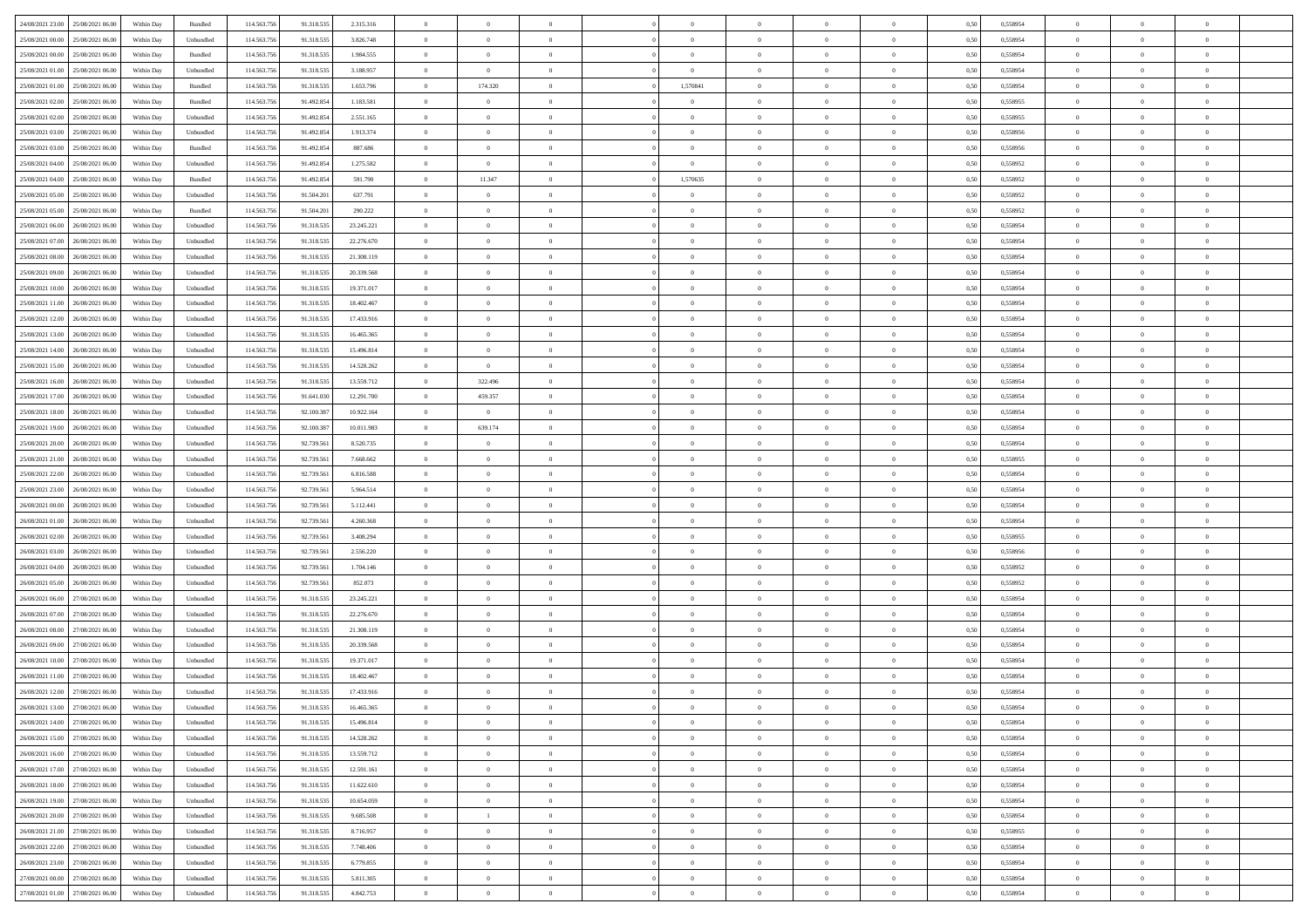| 27/08/2021 02:00 27/08/2021 06:00    | Within Day | Unbundled | 114.563.75  | 91.318.535 | 3.874.202  | $\overline{0}$ | $\theta$       |                | $\overline{0}$ | $\theta$       |                | $\theta$       | 0,50 | 0,558955 | $\theta$       | $\theta$       | $\overline{0}$ |  |
|--------------------------------------|------------|-----------|-------------|------------|------------|----------------|----------------|----------------|----------------|----------------|----------------|----------------|------|----------|----------------|----------------|----------------|--|
| 27/08/2021 03:00<br>27/08/2021 06.00 | Within Day | Unbundled | 114.563.75  | 91.318.53  | 2.905.652  | $\bf{0}$       | $\overline{0}$ | $\bf{0}$       | $\overline{0}$ | $\bf{0}$       | $\overline{0}$ | $\bf{0}$       | 0,50 | 0,558956 | $\,$ 0 $\,$    | $\bf{0}$       | $\overline{0}$ |  |
| 27/08/2021 04:00<br>27/08/2021 06:00 | Within Day | Unbundled | 114,563,75  | 91.318.535 | 1.937.101  | $\overline{0}$ | $\bf{0}$       | $\overline{0}$ | $\bf{0}$       | $\bf{0}$       | $\overline{0}$ | $\bf{0}$       | 0.50 | 0.558952 | $\bf{0}$       | $\overline{0}$ | $\overline{0}$ |  |
| 27/08/2021 05:00<br>27/08/2021 06:00 | Within Day | Unbundled | 114.563.75  | 91.318.535 | 968.550    | $\overline{0}$ | $\overline{0}$ | $\overline{0}$ | $\theta$       | $\theta$       | $\overline{0}$ | $\bf{0}$       | 0,50 | 0,558952 | $\theta$       | $\theta$       | $\overline{0}$ |  |
|                                      |            |           |             |            |            |                |                |                |                |                |                |                |      |          |                |                |                |  |
| 27/08/2021 06:00<br>28/08/2021 06:00 | Within Day | Unbundled | 114.563.75  | 91.318.535 | 23.245.221 | $\bf{0}$       | $\overline{0}$ | $\bf{0}$       | $\overline{0}$ | $\theta$       | $\overline{0}$ | $\bf{0}$       | 0,50 | 0,558954 | $\,$ 0 $\,$    | $\bf{0}$       | $\overline{0}$ |  |
| 27/08/2021 07:00<br>28/08/2021 06:00 | Within Day | Unbundled | 114,563,75  | 91.318.53  | 22.276.670 | $\overline{0}$ | $\overline{0}$ | $\overline{0}$ | $\bf{0}$       | $\overline{0}$ | $\theta$       | $\bf{0}$       | 0.50 | 0.558954 | $\,$ 0 $\,$    | $\theta$       | $\overline{0}$ |  |
| 27/08/2021 08:00<br>28/08/2021 06:00 | Within Day | Unbundled | 114.563.75  | 91.318.535 | 21.308.119 | $\overline{0}$ | $\overline{0}$ | $\overline{0}$ | $\overline{0}$ | $\overline{0}$ | $\overline{0}$ | $\bf{0}$       | 0,50 | 0,558954 | $\theta$       | $\theta$       | $\overline{0}$ |  |
| 27/08/2021 09:00<br>28/08/2021 06:00 | Within Day | Unbundled | 114.563.75  | 91.318.53  | 20.339.568 | $\bf{0}$       | $\overline{0}$ | $\bf{0}$       | $\overline{0}$ | $\theta$       | $\overline{0}$ | $\bf{0}$       | 0,50 | 0,558954 | $\,$ 0 $\,$    | $\bf{0}$       | $\overline{0}$ |  |
| 27/08/2021 10:00<br>28/08/2021 06:00 | Within Day | Unbundled | 114,563,75  | 91.318.53  | 19.371.017 | $\overline{0}$ | $\bf{0}$       | $\overline{0}$ | $\bf{0}$       | $\overline{0}$ | $\overline{0}$ | $\bf{0}$       | 0.50 | 0.558954 | $\bf{0}$       | $\overline{0}$ | $\overline{0}$ |  |
| 27/08/2021 11:00<br>28/08/2021 06:00 | Within Day | Unbundled | 114.563.756 | 91.318.535 | 18.402.467 | $\overline{0}$ | $\bf{0}$       | $\overline{0}$ | $\overline{0}$ | $\overline{0}$ | $\overline{0}$ | $\bf{0}$       | 0,50 | 0,558954 | $\,$ 0 $\,$    | $\theta$       | $\overline{0}$ |  |
|                                      |            |           |             |            |            |                |                |                |                |                |                |                |      |          |                |                |                |  |
| 27/08/2021 12:00<br>28/08/2021 06:00 | Within Day | Unbundled | 114.563.75  | 91.318.535 | 17.433.916 | $\bf{0}$       | $\overline{0}$ | $\bf{0}$       | $\overline{0}$ | $\bf{0}$       | $\overline{0}$ | $\bf{0}$       | 0,50 | 0,558954 | $\,$ 0 $\,$    | $\bf{0}$       | $\overline{0}$ |  |
| 27/08/2021 13:00<br>28/08/2021 06:00 | Within Day | Unbundled | 114,563,75  | 91.318.53  | 16,465,365 | $\overline{0}$ | $\bf{0}$       | $\overline{0}$ | $\bf{0}$       | $\bf{0}$       | $\overline{0}$ | $\bf{0}$       | 0.50 | 0.558954 | $\bf{0}$       | $\overline{0}$ | $\overline{0}$ |  |
| 27/08/2021 14:00<br>28/08/2021 06:00 | Within Day | Unbundled | 114.563.75  | 91.318.535 | 15.496.814 | $\overline{0}$ | $\overline{0}$ | $\overline{0}$ | $\overline{0}$ | $\theta$       | $\overline{0}$ | $\overline{0}$ | 0,50 | 0,558954 | $\,$ 0 $\,$    | $\theta$       | $\overline{0}$ |  |
| 27/08/2021 15:00<br>28/08/2021 06:00 | Within Day | Unbundled | 114.563.75  | 91.318.53  | 14.528.262 | $\bf{0}$       | $\theta$       | $\bf{0}$       | $\overline{0}$ | $\theta$       | $\overline{0}$ | $\bf{0}$       | 0,50 | 0,558954 | $\,$ 0 $\,$    | $\bf{0}$       | $\overline{0}$ |  |
| 27/08/2021 16:00<br>28/08/2021 06:00 | Within Day | Unbundled | 114,563,75  | 91.318.53  | 13.559.712 | $\overline{0}$ | $\overline{0}$ | $\overline{0}$ | $\bf{0}$       | $\overline{0}$ | $\Omega$       | $\bf{0}$       | 0.50 | 0.558954 | $\,$ 0 $\,$    | $\theta$       | $\overline{0}$ |  |
| 27/08/2021 17:00<br>28/08/2021 06:00 | Within Day | Unbundled | 114.563.75  | 91.318.535 | 12.591.161 | $\overline{0}$ | $\overline{0}$ | $\overline{0}$ | $\overline{0}$ | $\theta$       | $\overline{0}$ | $\bf{0}$       | 0,50 | 0,558954 | $\theta$       | $\theta$       | $\overline{0}$ |  |
|                                      |            |           |             |            |            |                |                |                |                |                |                |                |      |          |                |                |                |  |
| 27/08/2021 18:00<br>28/08/2021 06:00 | Within Day | Unbundled | 114.563.75  | 91.318.53  | 11.622.610 | $\bf{0}$       | $\overline{0}$ | $\bf{0}$       | $\overline{0}$ | $\theta$       | $\overline{0}$ | $\bf{0}$       | 0,50 | 0,558954 | $\,$ 0 $\,$    | $\bf{0}$       | $\overline{0}$ |  |
| 27/08/2021 19:00<br>28/08/2021 06:00 | Within Day | Unbundled | 114,563,75  | 91.318.53  | 10.654.059 | $\overline{0}$ | $\bf{0}$       | $\overline{0}$ | $\bf{0}$       | $\overline{0}$ | $\overline{0}$ | $\bf{0}$       | 0.50 | 0.558954 | $\bf{0}$       | $\overline{0}$ | $\overline{0}$ |  |
| 27/08/2021 20:00<br>28/08/2021 06:00 | Within Day | Unbundled | 114.563.75  | 91.318.535 | 9.685.508  | $\overline{0}$ | $\bf{0}$       | $\overline{0}$ | $\overline{0}$ | $\overline{0}$ | $\overline{0}$ | $\bf{0}$       | 0,50 | 0,558954 | $\,$ 0 $\,$    | $\theta$       | $\overline{0}$ |  |
| 27/08/2021 21:00<br>28/08/2021 06:00 | Within Day | Unbundled | 114.563.75  | 91.318.535 | 8.716.958  | $\bf{0}$       | $\bf{0}$       | $\bf{0}$       | $\bf{0}$       | $\overline{0}$ | $\overline{0}$ | $\bf{0}$       | 0,50 | 0,558955 | $\,$ 0 $\,$    | $\bf{0}$       | $\overline{0}$ |  |
| 27/08/2021 22.00<br>28/08/2021 06:00 | Within Day | Unbundled | 114,563,75  | 91.318.535 | 7.748.407  | $\overline{0}$ | $\bf{0}$       | $\overline{0}$ | $\bf{0}$       | $\bf{0}$       | $\overline{0}$ | $\bf{0}$       | 0.50 | 0.558954 | $\bf{0}$       | $\overline{0}$ | $\overline{0}$ |  |
| 27/08/2021 23:00<br>28/08/2021 06:00 | Within Day | Unbundled | 114.563.75  | 91.318.535 | 6.779.856  | $\overline{0}$ | $\overline{0}$ | $\overline{0}$ | $\theta$       | $\theta$       | $\overline{0}$ | $\bf{0}$       | 0,50 | 0,558954 | $\theta$       | $\theta$       | $\overline{0}$ |  |
|                                      |            |           |             |            |            |                |                |                |                |                |                |                |      |          |                |                |                |  |
| 28/08/2021 00:00<br>28/08/2021 06:00 | Within Day | Unbundled | 114.563.75  | 91.318.535 | 5.811.305  | $\bf{0}$       | $\overline{0}$ | $\bf{0}$       | $\overline{0}$ | $\theta$       | $\overline{0}$ | $\bf{0}$       | 0,50 | 0,558954 | $\,$ 0 $\,$    | $\bf{0}$       | $\overline{0}$ |  |
| 28/08/2021 01:00<br>28/08/2021 06:00 | Within Day | Unbundled | 114,563,75  | 91.318.53  | 4.842.753  | $\overline{0}$ | $\overline{0}$ | $\overline{0}$ | $\overline{0}$ | $\overline{0}$ | $\Omega$       | $\bf{0}$       | 0.50 | 0.558954 | $\,$ 0 $\,$    | $\theta$       | $\overline{0}$ |  |
| 28/08/2021 02:00<br>28/08/2021 06:00 | Within Day | Unbundled | 114.563.75  | 91.318.535 | 3.874.203  | $\overline{0}$ | $\overline{0}$ | $\overline{0}$ | $\overline{0}$ | $\theta$       | $\overline{0}$ | $\bf{0}$       | 0,50 | 0,558955 | $\,$ 0 $\,$    | $\theta$       | $\overline{0}$ |  |
| 28/08/2021 03:00<br>28/08/2021 06:00 | Within Day | Unbundled | 114.563.75  | 91.318.53  | 2.905.652  | $\bf{0}$       | $\overline{0}$ | $\bf{0}$       | $\overline{0}$ | $\theta$       | $\overline{0}$ | $\bf{0}$       | 0,50 | 0,558956 | $\,$ 0 $\,$    | $\bf{0}$       | $\overline{0}$ |  |
| 28/08/2021 04:00<br>28/08/2021 06:00 | Within Day | Unbundled | 114,563,75  | 91.318.53  | 1.937.101  | $\overline{0}$ | $\bf{0}$       | $\overline{0}$ | $\bf{0}$       | $\overline{0}$ | $\overline{0}$ | $\bf{0}$       | 0.50 | 0.558952 | $\bf{0}$       | $\overline{0}$ | $\overline{0}$ |  |
| 28/08/2021 05:00<br>28/08/2021 06:00 | Within Day | Unbundled | 114.563.75  | 91.318.535 | 968.550    | $\overline{0}$ | $\overline{0}$ | $\overline{0}$ | $\overline{0}$ | $\overline{0}$ | $\overline{0}$ | $\bf{0}$       | 0,50 | 0,558952 | $\theta$       | $\theta$       | $\overline{0}$ |  |
|                                      |            |           |             |            |            | $\bf{0}$       | $\bf{0}$       |                |                | $\overline{0}$ | $\overline{0}$ |                |      |          | $\,$ 0 $\,$    | $\bf{0}$       | $\overline{0}$ |  |
| 28/08/2021 06:00<br>29/08/2021 06.00 | Within Day | Unbundled | 114.563.75  | 91.318.535 | 23.245.221 |                |                | $\bf{0}$       | $\bf{0}$       |                |                | $\bf{0}$       | 0,50 | 0,558954 |                |                |                |  |
| 28/08/2021 07:00<br>29/08/2021 06:00 | Within Day | Unbundled | 114,563,75  | 91.318.53  | 22.276.670 | $\overline{0}$ | $\bf{0}$       | $\overline{0}$ | $\bf{0}$       | $\bf{0}$       | $\overline{0}$ | $\bf{0}$       | 0.50 | 0.558954 | $\bf{0}$       | $\overline{0}$ | $\overline{0}$ |  |
| 28/08/2021 08:00<br>29/08/2021 06:00 | Within Day | Unbundled | 114.563.75  | 91.318.535 | 21.308.119 | $\overline{0}$ | $\overline{0}$ | $\overline{0}$ | $\overline{0}$ | $\overline{0}$ | $\overline{0}$ | $\bf{0}$       | 0.50 | 0.558954 | $\theta$       | $\theta$       | $\overline{0}$ |  |
| 28/08/2021 09:00<br>29/08/2021 06.00 | Within Day | Unbundled | 114.563.75  | 91.318.53  | 20.339.568 | $\bf{0}$       | $\overline{0}$ | $\bf{0}$       | $\overline{0}$ | $\overline{0}$ | $\overline{0}$ | $\bf{0}$       | 0,50 | 0,558954 | $\,$ 0 $\,$    | $\bf{0}$       | $\overline{0}$ |  |
| 28/08/2021 12:00<br>29/08/2021 06:00 | Within Day | Unbundled | 114,563,75  | 91.318.53  | 17.433.916 | $\overline{0}$ | $\bf{0}$       | $\overline{0}$ | $\bf{0}$       | $\overline{0}$ | $\Omega$       | $\bf{0}$       | 0.50 | 0.558954 | $\,$ 0 $\,$    | $\theta$       | $\overline{0}$ |  |
| 28/08/2021 13:00<br>29/08/2021 06:00 | Within Dav | Unbundled | 114.563.75  | 91.318.535 | 16.465.365 | $\overline{0}$ | $\overline{0}$ | $\overline{0}$ | $\overline{0}$ | $\theta$       | $\overline{0}$ | $\bf{0}$       | 0.50 | 0,558954 | $\theta$       | $\theta$       | $\overline{0}$ |  |
| 28/08/2021 14:00<br>29/08/2021 06.00 | Within Day | Unbundled | 114.563.75  | 91.318.53  | 15.496.814 | $\bf{0}$       | $\bf{0}$       | $\bf{0}$       | $\overline{0}$ | $\bf{0}$       | $\overline{0}$ | $\bf{0}$       | 0,50 | 0,558954 | $\,$ 0 $\,$    | $\bf{0}$       | $\overline{0}$ |  |
| 28/08/2021 15:00<br>29/08/2021 06:00 | Within Day | Unbundled | 114,563,75  | 91.318.53  | 14.528.262 | $\overline{0}$ | $\bf{0}$       | $\overline{0}$ | $\bf{0}$       | $\overline{0}$ | $\overline{0}$ | $\bf{0}$       | 0.50 | 0.558954 | $\bf{0}$       | $\overline{0}$ | $\overline{0}$ |  |
|                                      |            |           |             |            |            |                |                |                |                |                |                |                |      |          |                |                |                |  |
| 28/08/2021 16:00<br>29/08/2021 06:00 | Within Dav | Unbundled | 114.563.75  | 91.318.535 | 13.559.712 | $\overline{0}$ | $\overline{0}$ | $\overline{0}$ | $\overline{0}$ | $\overline{0}$ | $\overline{0}$ | $\overline{0}$ | 0.50 | 0,558954 | $\theta$       | $\theta$       | $\overline{0}$ |  |
| 28/08/2021 17:00<br>29/08/2021 06.00 | Within Day | Unbundled | 114.563.75  | 91.318.53  | 12.591.161 | $\bf{0}$       | $\bf{0}$       | $\bf{0}$       | $\bf{0}$       | $\overline{0}$ | $\overline{0}$ | $\bf{0}$       | 0,50 | 0,558954 | $\,$ 0 $\,$    | $\bf{0}$       | $\overline{0}$ |  |
| 28/08/2021 18:00<br>29/08/2021 06:00 | Within Day | Unbundled | 114,563,75  | 91.318.535 | 11.622.610 | $\overline{0}$ | $\bf{0}$       | $\overline{0}$ | $\bf{0}$       | $\bf{0}$       | $\overline{0}$ | $\bf{0}$       | 0.50 | 0.558954 | $\bf{0}$       | $\overline{0}$ | $\overline{0}$ |  |
| 28/08/2021 19:00<br>29/08/2021 06:00 | Within Dav | Unbundled | 114.563.75  | 91.318.535 | 10.654.059 | $\overline{0}$ | $\overline{0}$ | $\overline{0}$ | $\overline{0}$ | $\theta$       | $\overline{0}$ | $\bf{0}$       | 0.50 | 0.558954 | $\theta$       | $\theta$       | $\overline{0}$ |  |
| 28/08/2021 20:00<br>29/08/2021 06.00 | Within Day | Unbundled | 114.563.75  | 91.318.535 | 9.685.508  | $\bf{0}$       | $\bf{0}$       | $\bf{0}$       | $\bf{0}$       | $\overline{0}$ | $\overline{0}$ | $\bf{0}$       | 0,50 | 0,558954 | $\,$ 0 $\,$    | $\bf{0}$       | $\overline{0}$ |  |
| 28/08/2021 21:00<br>29/08/2021 06:00 | Within Day | Unbundled | 114,563,75  | 91.318.53  | 8.716.958  | $\overline{0}$ | $\overline{0}$ | $\overline{0}$ | $\bf{0}$       | $\overline{0}$ | $\Omega$       | $\bf{0}$       | 0.50 | 0.558955 | $\bf{0}$       | $\theta$       | $\overline{0}$ |  |
| 28/08/2021 22:00<br>29/08/2021 06:00 | Within Dav | Unbundled | 114.563.75  | 91.318.535 | 7.748.407  | $\overline{0}$ | $\overline{0}$ | $\Omega$       | $\overline{0}$ | $\theta$       | $\Omega$       | $\overline{0}$ | 0.5( | 0,558954 | $\theta$       | $\theta$       | $\overline{0}$ |  |
|                                      |            |           |             |            |            |                |                |                |                |                |                |                |      |          |                |                |                |  |
| 28/08/2021 23:00<br>29/08/2021 06:00 | Within Day | Unbundled | 114.563.75  | 91.318.535 | 6.779.856  | $\bf{0}$       | $\bf{0}$       | $\overline{0}$ | $\bf{0}$       | $\bf{0}$       | $\overline{0}$ | $\bf{0}$       | 0,50 | 0,558954 | $\,$ 0 $\,$    | $\bf{0}$       | $\overline{0}$ |  |
| 29/08/2021 00:00 29/08/2021 06:00    | Within Day | Unbundled | 114.563.756 | 91.318.535 | 5.811.305  | $\overline{0}$ |                |                | $\Omega$       |                |                |                | 0,50 | 0.558954 | $\theta$       | $\overline{0}$ |                |  |
| 29/08/2021 01:00 29/08/2021 06:00    | Within Day | Unbundled | 114.563.756 | 91.318.535 | 4.842.753  | $\overline{0}$ | $\overline{0}$ | $\Omega$       | $\theta$       | $\overline{0}$ | $\overline{0}$ | $\bf{0}$       | 0,50 | 0,558954 | $\theta$       | $\theta$       | $\overline{0}$ |  |
| 29/08/2021 02:00<br>29/08/2021 06:00 | Within Day | Unbundled | 114.563.75  | 91.318.535 | 3.874.203  | $\overline{0}$ | $\bf{0}$       | $\overline{0}$ | $\overline{0}$ | $\bf{0}$       | $\overline{0}$ | $\bf{0}$       | 0,50 | 0,558955 | $\bf{0}$       | $\overline{0}$ | $\bf{0}$       |  |
| 29/08/2021 03:00 29/08/2021 06:00    | Within Day | Unbundled | 114,563,756 | 91.318.535 | 2.905.652  | $\overline{0}$ | $\bf{0}$       | $\overline{0}$ | $\overline{0}$ | $\mathbf{0}$   | $\overline{0}$ | $\,$ 0 $\,$    | 0.50 | 0.558956 | $\overline{0}$ | $\bf{0}$       | $\,$ 0 $\,$    |  |
| 29/08/2021 04:00 29/08/2021 06:00    | Within Dav | Unbundled | 114.563.756 | 91.318.535 | 1.937.101  | $\overline{0}$ | $\overline{0}$ | $\overline{0}$ | $\overline{0}$ | $\overline{0}$ | $\overline{0}$ | $\bf{0}$       | 0,50 | 0,558952 | $\overline{0}$ | $\theta$       | $\overline{0}$ |  |
|                                      |            |           |             |            |            |                |                |                |                |                |                |                |      |          |                |                |                |  |
| 29/08/2021 05:00<br>29/08/2021 06:00 | Within Day | Unbundled | 114.563.75  | 91.318.535 | 968.550    | $\overline{0}$ | $\bf{0}$       | $\overline{0}$ | $\overline{0}$ | $\overline{0}$ | $\bf{0}$       | $\bf{0}$       | 0,50 | 0,558952 | $\bf{0}$       | $\overline{0}$ | $\overline{0}$ |  |
| 29/08/2021 06:00<br>30/08/2021 06:00 | Within Day | Unbundled | 114.563.756 | 91.318.535 | 23.245.221 | $\overline{0}$ | $\bf{0}$       | $\overline{0}$ | $\overline{0}$ | $\overline{0}$ | $\overline{0}$ | $\bf{0}$       | 0.50 | 0.558954 | $\,$ 0 $\,$    | $\theta$       | $\overline{0}$ |  |
| 29/08/2021 07:00<br>30/08/2021 06:00 | Within Dav | Unbundled | 114.563.756 | 91.318.535 | 22.276.670 | $\overline{0}$ | $\overline{0}$ | $\overline{0}$ | $\overline{0}$ | $\overline{0}$ | $\overline{0}$ | $\bf{0}$       | 0.50 | 0,558954 | $\overline{0}$ | $\theta$       | $\overline{0}$ |  |
| 29/08/2021 08:00<br>30/08/2021 06:00 | Within Day | Unbundled | 114.563.75  | 91.318.535 | 21.308.119 | $\overline{0}$ | $\overline{0}$ | $\overline{0}$ | $\overline{0}$ | $\overline{0}$ | $\overline{0}$ | $\bf{0}$       | 0,50 | 0,558954 | $\bf{0}$       | $\overline{0}$ | $\overline{0}$ |  |
| 30/08/2021 06:00<br>29/08/2021 09:00 | Within Day | Unbundled | 114.563.75  | 91.318.535 | 20.339.568 | $\overline{0}$ | $\overline{0}$ | $\overline{0}$ | $\overline{0}$ | $\bf{0}$       | $\overline{0}$ | $\bf{0}$       | 0.50 | 0.558954 | $\mathbf{0}$   | $\bf{0}$       | $\,$ 0         |  |
| 29/08/2021 10:00<br>30/08/2021 06:00 | Within Dav | Unbundled | 114.563.756 | 91.318.535 | 19.371.017 | $\overline{0}$ | $\overline{0}$ | $\overline{0}$ | $\overline{0}$ | $\overline{0}$ | $\overline{0}$ | $\bf{0}$       | 0,50 | 0,558954 | $\overline{0}$ | $\theta$       | $\overline{0}$ |  |
|                                      |            |           |             |            |            |                |                |                |                |                |                |                |      |          |                |                |                |  |
| 29/08/2021 11:00<br>30/08/2021 06:00 | Within Day | Unbundled | 114.563.75  | 91.318.535 | 18.402.467 | $\overline{0}$ | $\bf{0}$       | $\overline{0}$ | $\bf{0}$       | $\overline{0}$ | $\bf{0}$       | $\bf{0}$       | 0,50 | 0,558954 | $\bf{0}$       | $\bf{0}$       | $\bf{0}$       |  |
| 29/08/2021 12:00 30/08/2021 06:00    | Within Day | Unbundled | 114.563.756 | 91.318.535 | 17.433.916 | $\overline{0}$ | $\bf{0}$       | $\overline{0}$ | $\overline{0}$ | $\,$ 0 $\,$    | $\overline{0}$ | $\bf{0}$       | 0,50 | 0,558954 | $\overline{0}$ | $\,$ 0 $\,$    | $\,$ 0 $\,$    |  |